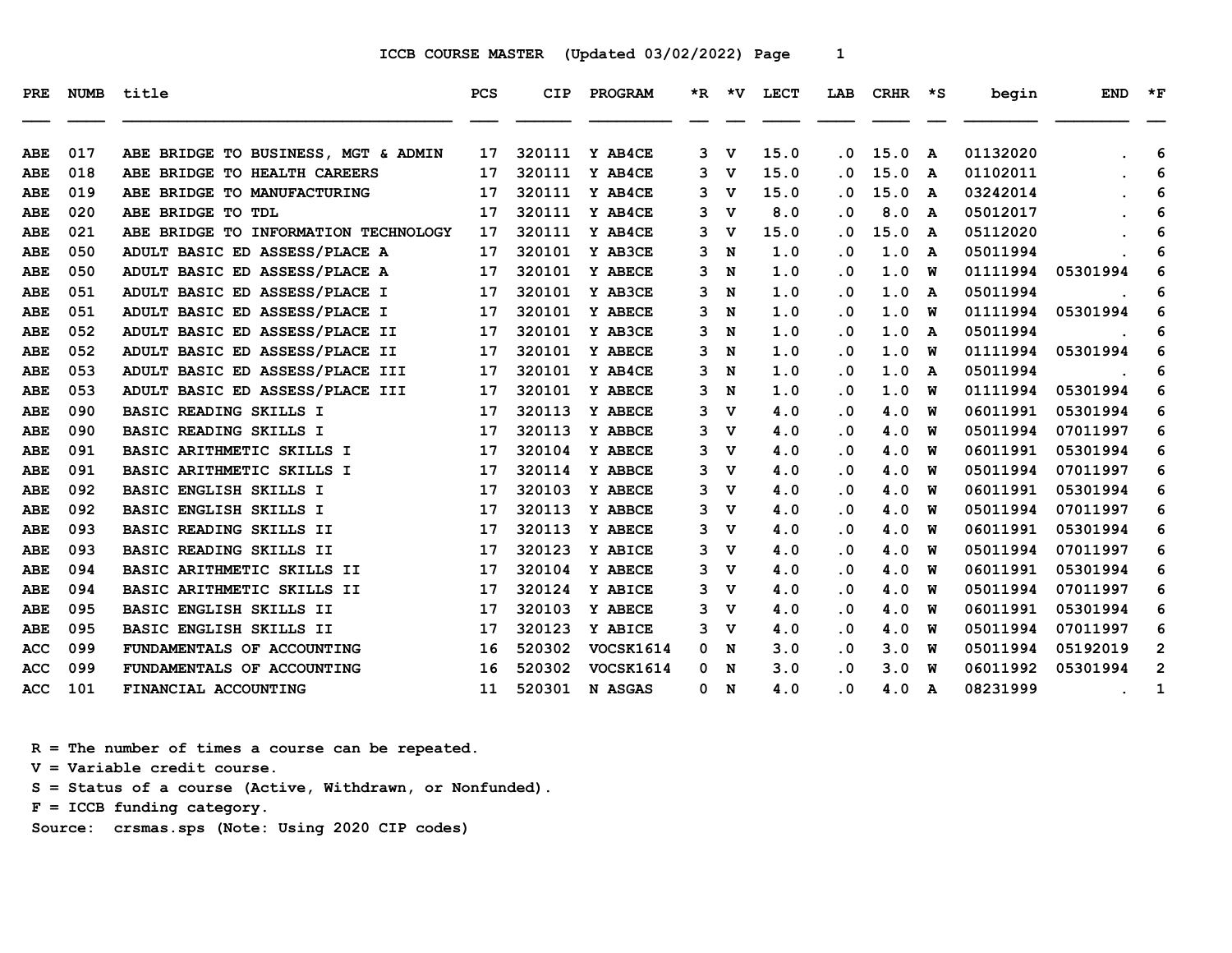| PRE        |     | NUMB title                           | <b>PCS</b>        | <b>CIP</b> | <b>PROGRAM</b>   |   |   | *R *V LECT | LAB                     | CRHR | יי≭ | begin    | <b>END</b> | $*_{\mathbf{F}}$ |
|------------|-----|--------------------------------------|-------------------|------------|------------------|---|---|------------|-------------------------|------|-----|----------|------------|------------------|
| ACC        | 101 | ACCOUNTING PRINCIPLES I              | 11                | 520302     | N ASGAS          | 0 | N | 3.0        | . 0                     | 3.0  | W   | 06011992 | 08231999   | 1                |
| ACC        | 102 | MANAGERIAL ACCOUNTING                | 11                | 520301     | N ASGAS          | 0 | N | 3.0        | . 0                     | 3.0  | A   | 06011992 |            | 1                |
| ACC        | 117 | ACCOUNTING AND BOOKKEEPING           | 12                | 520302     | <b>B MKTAAS</b>  | 0 | N | 3.0        | . 0                     | 3.0  | A   | 05011994 |            | $\mathbf{2}$     |
| ACC        | 117 | ACCOUNTING AND BOOKKEEPING           | 12                | 520302     | <b>B MKTAAS</b>  | 0 | N | 3.0        | $\overline{\mathbf{0}}$ | 3.0  | W   | 06011992 | 05301994   | $\overline{2}$   |
| ACC        | 119 | ACCT APPLICA ON THE MICROCOMPUTER    | 12                | 520302     | <b>B ACCAAS</b>  | 0 | N | 1.0        | . 0                     | 1.0  | W   | 05011994 | 05192019   | $\overline{2}$   |
| <b>ACC</b> | 119 | ACCT APPLICA ON THE MICROCOMPUTER    | $12 \overline{ }$ | 520302     | <b>B ACCAAS</b>  | 0 | N | 1.0        | . 0                     | 1.0  | W   | 06011992 | 05301994   | $\overline{2}$   |
| ACC        | 201 | <b>INTER ACCTG</b>                   | 11                | 520301     | N ASGAS          | 0 | N | 4.0        | $\overline{\mathbf{0}}$ | 4.0  | A   | 06011992 |            | $\mathbf{1}$     |
| ACC        | 203 | COST ACCOUNTING                      | 11                | 520302     | N ASGAS          | 0 | N | 3.0        | . 0                     | 3.0  | W   | 06011992 | 05112001   | 1                |
| ACC        | 219 | COMPUTERIZED INTEGRATED ACCOUNTING   | 12                | 520407     | <b>B ACCAAS</b>  | 0 | N | 2.0        | 2.0                     | 3.0  | A   | 01102005 |            | 2                |
| ACC        | 219 | COMPUTERIZED INTEGRATED ACCOUNTING   | 12                | 520302     | <b>B ACCAAS</b>  | 0 | N | 2.0        | 2.0                     | 3.0  | W   | 05191995 | 01102005   | 2                |
| ACC        | 271 | ANALYZING FINANCIAL STATEMENTS       | 12                | 520803     | <b>B BNKAAS</b>  | 0 | N | 3.0        | $\overline{\mathbf{0}}$ | 3.0  | W   | 06011992 | 05301994   | $\overline{2}$   |
| ACC        | 271 | ANALYZING FINANCIAL STATEMENTS       | 12                | 520803     | <b>B BNKAAS</b>  | 0 | N | 3.0        | . 0                     | 3.0  | w   | 05011994 | 06301999   | $\mathbf{2}$     |
| ACC        | 274 | PRINCIPLES OF INCOME TAXATION        | 12                | 520302     | <b>B ACCAAS</b>  | 0 | N | 4.0        | $\cdot$ 0               | 4.0  | A   | 05011994 |            | 2                |
| ACC        | 274 | PRINCIPLES OF INCOME TAXATION I      | 12                | 520302     | <b>B ACCAAS</b>  | 0 | N | 4.0        | $\overline{\mathbf{0}}$ | 4.0  | W   | 06011992 | 05301994   | $\overline{2}$   |
| ACC        | 275 | PAYROLL TAX ACCOUNTING               | 12                | 520407     | <b>B ACCAAS</b>  | 0 | N | 3.0        | . 0                     | 3.0  | A   | 05202013 |            | $\mathbf{2}$     |
| <b>ACC</b> | 275 | PRINCIPLES OF INCOME TAXATION II     | 12                | 520302     | <b>B ACCAAS</b>  | 0 | N | 4.0        | . 0                     | 4.0  | W   | 05011994 | 01102005   | $\overline{2}$   |
| ACC        | 275 | PRINCIPLES OF INCOME TAXATION II     | 12                | 520407     | <b>B ACCAAS</b>  | 0 | N | 4.0        | . 0                     | 4.0  | w   | 01102005 | 05202013   | 3                |
| ACC        | 275 | PRINCIPLES OF INCOME TAXATION II     | 12                | 520302     | <b>B ACCAAS</b>  | 0 | N | 4.0        | . 0                     | 4.0  | W   | 06011992 | 05301994   | $\overline{2}$   |
| ACC        | 701 | BEGINNING ACCOUNTING I               | 16                | 520302     | VOCSK1614        | 3 | v | 4.0        | . 0                     | 4.0  | W   | 06011992 | 05301994   | $\overline{2}$   |
| ACC        | 701 | BEGINNING ACCOUNTING I               | 16                | 520302     | VOCSK1614        | 3 | v | 4.0        | . 0                     | 4.0  | W   | 05011994 | 08202001   | $\overline{2}$   |
| ACC        | 702 | BEGINNING ACCOUNTING II              | 16                | 520302     | VOCSK1614        | 3 | v | 4.0        | $\overline{\mathbf{0}}$ | 4.0  | w   | 06011992 | 05301994   | $\mathbf{2}$     |
| ACC        | 702 | BEGINNING ACCOUNTING II              | 16                | 520302     | VOCSK1614        | 3 | v | 4.0        | . 0                     | 4.0  | W   | 05011994 | 08202001   | $\mathbf{2}$     |
| ACC        | 703 | BEGINNING ACCOUNTING III             | 16                | 520302     | VOCSK1614        | 3 | v | 4.0        | $\overline{\mathbf{0}}$ | 4.0  | W   | 06011992 | 05301994   | $\mathbf{2}$     |
| ACC        | 703 | BEGINNING ACCOUNTING III             | 16                | 520302     | <b>VOCSK1614</b> | 3 | v | 4.0        | . 0                     | 4.0  | W   | 05011994 | 08202001   | $\mathbf{2}$     |
| ACC        | 704 | <b>BASIC ACCOUNTING IV</b>           | 16                | 520302     | VOCSK1614        | 3 | v | 4.0        | . 0                     | 4.0  | W   | 06011992 | 05301994   | 2                |
| ACC        | 704 | BASIC ACCOUNTING IV                  | 16                | 520302     | VOCSK1614        | 3 | v | 4.0        | $\cdot$ 0               | 4.0  | W   | 05011994 | 08202001   | $\overline{2}$   |
| ACC        | 719 | COMPUTERIZED INTEGRATED ACCOUNTING   | 16                | 520407     | <b>VOCSK1614</b> | 0 | N | 2.0        | 2.0                     | 3.0  | A   | 01082007 |            | $\mathbf{2}$     |
| <b>ACR</b> | 116 | COLLISION REPAIR ELECTRICAL ANALYSIS | 12 <sup>12</sup>  | 470603     | E ACRCER         | 0 | N | 3.0        | 2.0                     | 4.0  | A   | 05132002 |            | 3                |

 **R = The number of times a course can be repeated.**

 **V = Variable credit course.**

 **S = Status of a course (Active, Withdrawn, or Nonfunded).**

 **F = ICCB funding category.**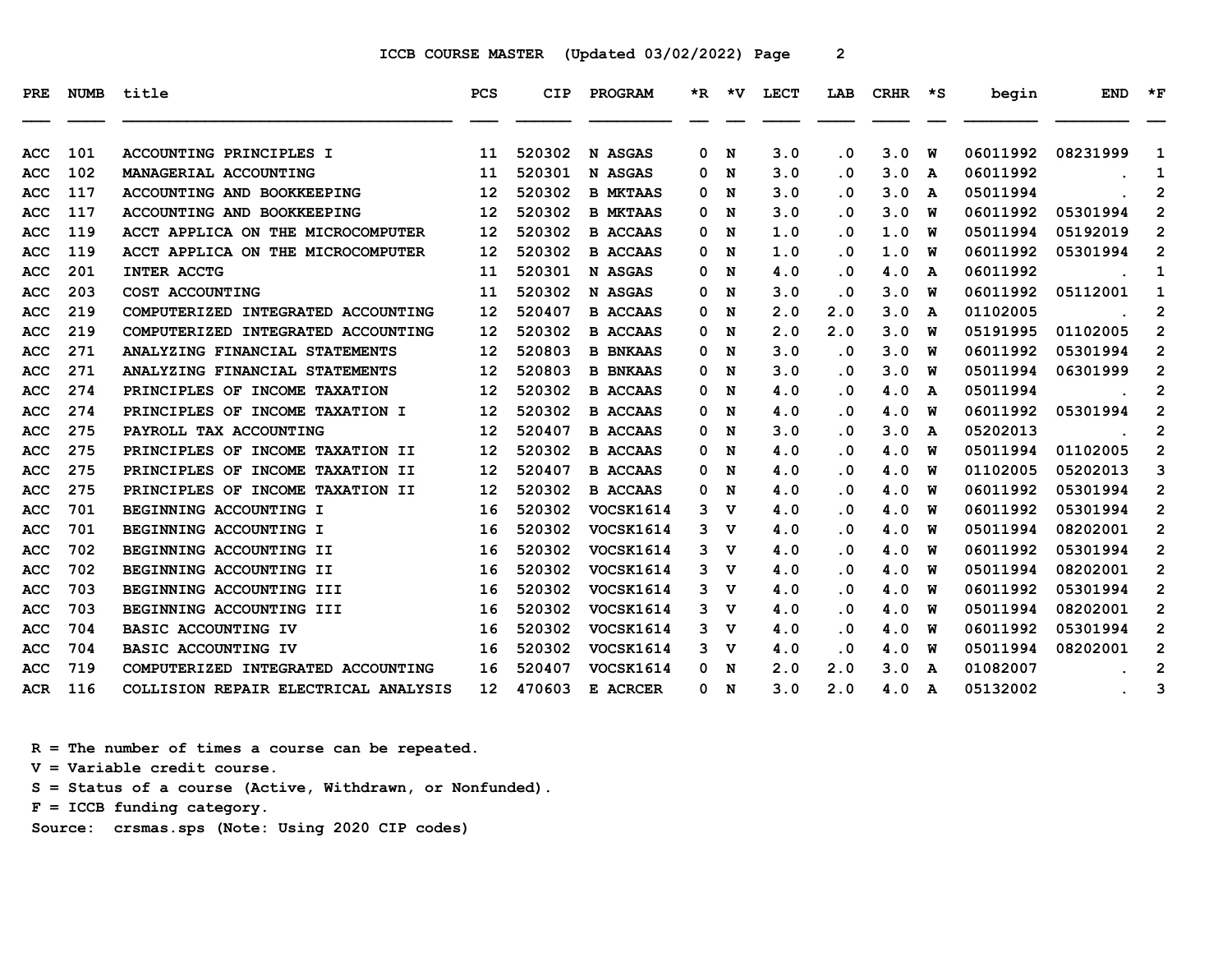| PRE        | <b>NUMB</b> | title                                | <b>PCS</b>        | CIP    | PROGRAM          |              | $*R$ $*V$ | <b>LECT</b>             | LAB       | CRHR | — *S         | begin    | <b>END</b> | $*_{\mathbf{F}}$ |
|------------|-------------|--------------------------------------|-------------------|--------|------------------|--------------|-----------|-------------------------|-----------|------|--------------|----------|------------|------------------|
| ACR        | 130         | UNIBODY CONSTRCTN/ESTIMTG/MEASRG PRN | 12 <sup>2</sup>   | 470603 | E ACRCER         | 0            | N         | 4.0                     | . 0       | 4.0  | $\mathbf{A}$ | 05132002 |            | 3                |
| <b>ACR</b> | 131         | COLLISION REPAIR WORK EXPERIENCE I   | 12                | 479998 | E ACRCER         | 0            | N         | $\overline{\mathbf{0}}$ | 10.0      | 2.0  | A            | 05132002 |            | 3                |
| ACR        | 133         | UNIBODY COLLISION REPAIR             | 12                | 470603 | E ACRCER         | 0            | N         | 3.0                     | 2.0       | 4.0  | A            | 05162016 |            | 3                |
| ACR        | 133         | UNIBODY COLLISION REPAIR             | 12                | 470603 | E ACRCER         | 0            | N         | 3.0                     | $\cdot$ 0 | 3.0  | W            | 05132002 | 05162016   | 3                |
| <b>ACR</b> | 134         | COLLISION REPAIR WORK EXPERIENCE II  | 12                | 479998 | E ACRCER         | 0            | N         | . 0                     | 10.0      | 2.0  | A            | 05132002 |            | 3                |
| <b>ACR</b> | 135         | COLLISION REP: GLASS/PLASTIC/TRIM    | $12 \overline{ }$ | 470603 | E ACRCER         | 0            | N         | 3.0                     | 2.0       | 4.0  | A            | 05162016 |            | 3                |
| <b>ACR</b> | 135         | COLLISION REP: GLASS/PLASTIC/TRIM    | 12                | 470603 | E ACRCER         | 0            | N         | 3.0                     | $\cdot$ 0 | 3.0  | W            | 05132002 | 05162016   | 3                |
| ACR        | 136         | COLLISION REPAIR WORK EXPERIENCE III | 12                | 479998 | E ACRCER         | 0            | N         | . 0                     | 10.0      | 2.0  | A            | 05132002 |            | 3                |
| <b>ACR</b> | 137         | VEHICLE PREP/TOP COAT APPLICATION    | 12                | 470603 | E ACRCER         | 0            | N         | 4.0                     | $\cdot$ 0 | 4.0  | A            | 05132002 |            | 3                |
| ACR        | 138         | COLLISION REPAIR WORK EXPERIENCE IV  | 12                | 479998 | E ACRCER         | 0            | N         | . 0                     | 15.0      | 3.0  | W            | 05132002 | 05152006   | 3                |
| <b>ACR</b> | 154         | COLLISION REPAIR MECHANICAL ANALYSIS | $12 \overline{ }$ | 470603 | E ACRCER         | 0            | N         | 3.0                     | 2.0       | 4.0  | A            | 05132002 |            | 3                |
| ACR        | 155         | CUSTOM AUTOMOTIVE UPHOLSTERY         | 12                | 470603 | E ACRAAS         | 0            | N         | 2.0                     | 3.0       | 3.0  | A            | 05152006 |            | 3                |
| <b>ACR</b> | 156         | <b>CUSTOM REFINISH TECHNIQUES</b>    | 12                | 470603 | E ACRCER         | 0            | N         | 1.0                     | 3.0       | 2.0  | A            | 05132002 |            | 3                |
| ACR        | 272         | ADVANCED STRUCTURAL REPAIR           | 12                | 470603 | E ACRAAS         | 0            | N         | 2.0                     | 1.0       | 2.5  | A            | 05132002 |            | 3                |
| <b>ACR</b> | 273         | ADVANCED VEHICLE SYSTEMS             | 12                | 470603 | E ACRAAS         | 0            | N         | 2.0                     | 1.0       | 2.5  | A            | 05132002 |            | 3                |
| ACR        | 274         | ADVANCED REFINISH TECHNIQUES         | 12                | 470603 | E ACRAAS         | 0.           | N         | 3.0                     | 2.0       | 4.0  | A            | 05162016 |            | 3                |
| <b>ACR</b> | 274         | ADVANCED REFINISH TECHNIQUES         | $12 \overline{ }$ | 470603 | E ACRAAS         | 0            | N         | 2.0                     | 1.0       | 2.5  | W            | 05132002 | 05162016   | 3                |
| <b>ACR</b> | 630         | REFINISH FUNDAMENTALS                | 16                | 470603 | <b>VOCSK1617</b> | $\mathbf{2}$ | N         | 1.0                     | 2.0       | 2.0  | A            | 05132002 |            | 3                |
| <b>AFD</b> | 110         | AUTO MAINTENANCE AND LIGHT REPAIR    | 12                | 470604 | E AUTAAS         | 0.           | N         | 3.0                     | 3.0       | 4.0  | A            | 05182015 |            | 3                |
| AFD        | 110         | AG & HEAVY EQUIP POWER TRAINS        | 12                | 470302 | E PETAAS         | 0            | N         | 2.0                     | 4.0       | 4.0  | W            | 11101999 | 05132002   | 3                |
| AFD        | 111         | AUTO POWERTRAIN MAINTENANCE & LIGHT  | 12                | 470604 | E AUTAAS         | 0            | N         | 5.0                     | 5.0       | 7.0  | A            | 05182015 |            | 3                |
| <b>AFD</b> | 111         | INTERNAL COMBUSTION ENGINES          | 12                | 470604 | E AUTAAS         | 0            | N         | 2.0                     | 2.0       | 3.0  | W            | 08201975 | 05301994   | 3                |
| AFD        | 111         | INTERNAL COMBUSTION ENGINES          | 12                | 470604 | E AUTAAS         | 0            | N         | 2.0                     | 2.0       | 3.0  | W            | 05011994 | 08251995   | 3                |
| <b>AFD</b> | 112         | INTRODUCTION TO POWER TRAINS         | 12                | 470604 | E AUTAAS         | 0            | v         | 3.0                     | 3.0       | 4.0  | A            | 05182015 |            | 3                |
| AFD        | 112         | INTRODUCTION TO POWER TRAINS         | 12                | 470604 | E AUTAAS         | 0            | N         | 3.0                     | 3.0       | 4.0  | W            | 05011994 | 05182015   | 3                |
| <b>AFD</b> | 112         | INTRODUCTION TO POWER TRAINS         | 12                | 470604 | E AUTAAS         | 0            | N         | 3.0                     | 3.0       | 4.0  | W            | 08201975 | 05301994   | 3                |
| <b>AFD</b> | 113         | AUTO CHASSIS SYS MAINTENANCE & LIGHT | 12                | 470604 | E AUTAAS         | 0            | N         | 5.0                     | 5.0       | 7.0  | A            | 05182015 |            | 3                |
| AFD        | 113         | INTRO TO HYDRAULICS & PNEUMATICS     | 12                | 470604 | E PWTCOC         | 0            | N         | 3.0                     | $\cdot$ 0 | 3.0  | W            | 05011994 | 05171996   | 3                |

 **R = The number of times a course can be repeated.**

 **V = Variable credit course.**

 **S = Status of a course (Active, Withdrawn, or Nonfunded).**

 **F = ICCB funding category.**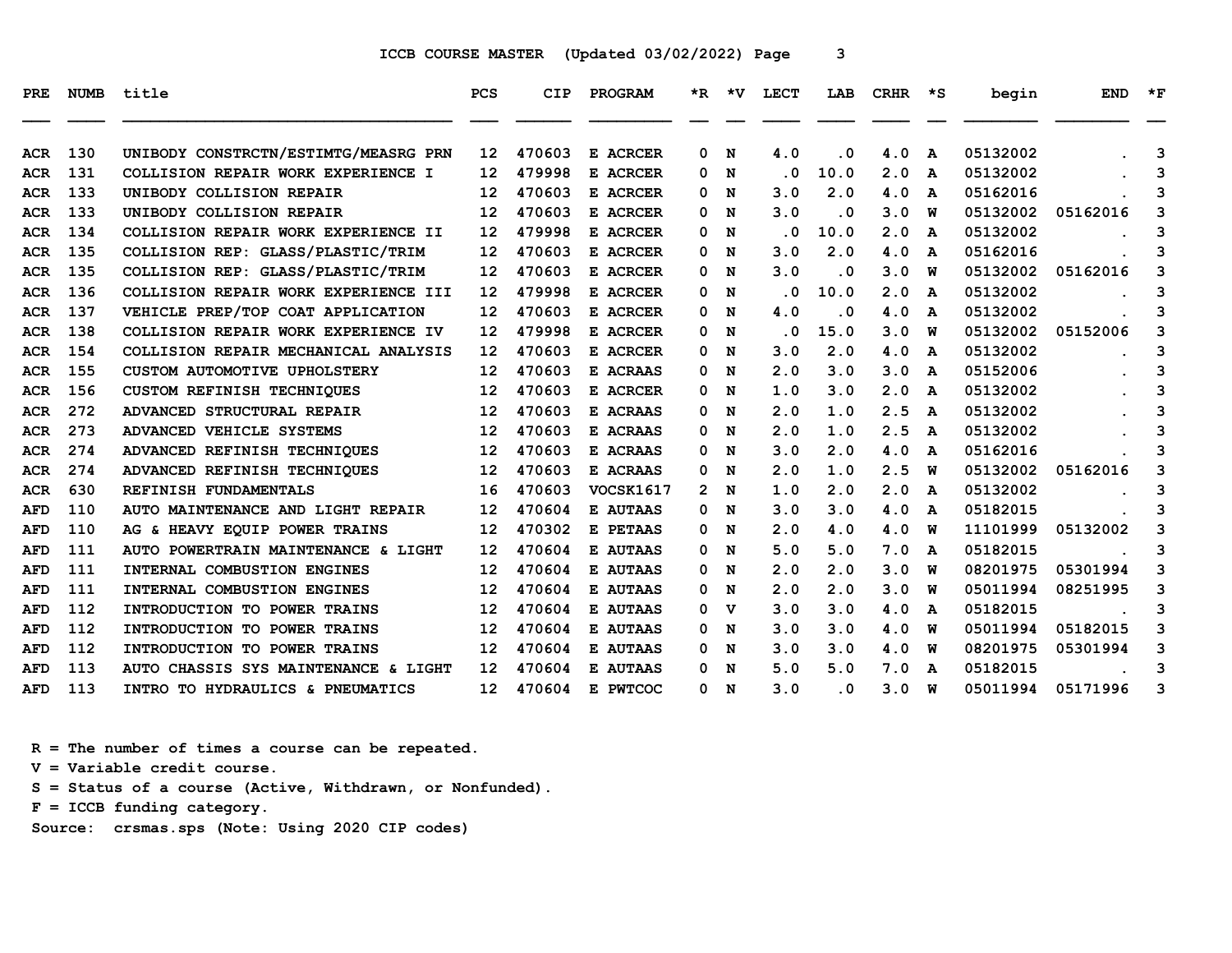| PRE        | <b>NUMB</b> | title                                     | <b>PCS</b>        | <b>CIP</b> | PROGRAM          |   | $*R$ $*V$ | LECT      | LAB       | <b>CRHR</b> | $\star$ s    | begin    | <b>END</b> | $*_{\mathbf{F}}$ |
|------------|-------------|-------------------------------------------|-------------------|------------|------------------|---|-----------|-----------|-----------|-------------|--------------|----------|------------|------------------|
|            |             |                                           |                   |            |                  |   |           |           |           |             |              |          |            |                  |
| <b>AFD</b> | 113         | INTRO TO HYDRAULICS & PNEUMATICS          | $12 \overline{ }$ | 470605     | E MFOCER         | 0 | N         | 3.0       | . 0       | 3.0         | W            | 08201975 | 05301994   | 3                |
| <b>AFD</b> | 114         | SMALL ENGINE THEORY MAINT/OVERHAUL        | 12                | 470604     | E AUTAAS         | 0 | N         | 4.0       | 3.0       | 5.0         | W            | 05191995 | 01092002   | 3                |
| <b>AFD</b> | 114         | ENGINE ANALYSIS & OVERHAUL                | 12                | 470604     | E AUTAAS         | 0 | N         | 2.0       | 2.0       | 3.0         | W            | 05011994 | 05191995   | 3                |
| <b>AFD</b> | 114         | SMALL ENGINE THEORY MAINT/OVERHAUL        | 12                | 470604     | E AUTAAS         | 0 | N         | 3.0       | 3.0       | 4.0         | W            | 01092002 | 05192019   | 3                |
| <b>AFD</b> | 114         | ENGINE ANALYSIS & OVERHAUL                | 12                | 470604     | E AUTAAS         | 0 | N         | 2.0       | 2.0       | 3.0         | W            | 08201975 | 05301994   | 3                |
| <b>AFD</b> | 115         | BASIC CHASSIS ELECTRICAL SYSTEMS          | 12                | 470604     | E AUTAAS         | 0 | N         | 5.0       | 5.0       | 7.0         | A            | 05182015 |            | 3                |
| <b>AFD</b> | 115         | BASIC CHASSIS ELECTRICAL SYSTEMS          | 12                | 470604     | E AUTAAS         | 0 | N         | 3.0       | 3.0       | 4.0         | W            | 05011994 | 05182015   | 3                |
| <b>AFD</b> | 115         | BASIC CHASSIS ELECTRICAL SYSTEMS          | 12                | 470604     | E AUTAAS         | 0 | N         | 3.0       | 3.0       | 4.0         | W            | 08151985 | 05301994   | 3                |
| <b>AFD</b> | 116         | COLLISION REPAIR ELECTRICAL ANALYSIS      | 12                | 470603     | E ACRCER         | 0 | N         | 3.0       | 2.0       | 4.0         | W            | 08161997 | 05132002   | 3                |
| <b>AFD</b> | 117         | BASIC AUTO ELECTRONICS/COMP CON STRA      | 12                | 470604     | E AUTAAS         | 0 | N         | 2.0       | 2.0       | 3.0         | A            | 05142001 |            | 3                |
| <b>AFD</b> | 117         | BASIC AUTO ELECTRONICS/COMP CON STRA      | 12                | 470604     | <b>E AUTAAS</b>  | 0 | N         | 3.0       | 2.0       | 4.0         | W            | 05011994 | 05142001   | 3                |
| <b>AFD</b> | 117         | BASIC AUTO ELECTRONICS/COMP CON STRA      | 12                | 470604     | E AUTAAS         | 0 | N         | 3.0       | 2.0       | 4.0         | W            | 05201994 | 05301994   | 3                |
| <b>AFD</b> | 118         | <b>AUTOMOTIVE TECHNOLOGY FUNDAMENTALS</b> | 12                | 470604     | E AUTAAS         | 0 | N         | 3.0       | 3.0       | 4.0         | W            | 05132002 | 05192003   | 3                |
| <b>AFD</b> | 118         | <b>AUTOMOTIVE TECHNOLOGY FUNDAMENTALS</b> | 12                | 470604     | E AUTAAS         | 0 | v         | 3.0       | 3.0       | 4.0         | W            | 05192003 | 05192019   | 3                |
| <b>AFD</b> | 119         | CHASSIS ELEC/ELECTRONIC SYS & ACCESS      | 12                | 470604     | E AUTAAS         | 0 | N         | 3.0       | 2.0       | 4.0         | $\mathbf{A}$ | 05011994 |            | 3                |
| <b>AFD</b> | 119         | CHASSIS ELEC/ELECTRONIC SYS & ACCESS      | $12 \overline{ }$ | 470604     | <b>AFD</b><br>7G | 0 | N         | 3.0       | 2.0       | 4.0         | W            | 08151984 | 05301994   | 3                |
| <b>AFD</b> | 130         | UNIBODY CONSTRCTN/ESTIMTG/MEASRG PRN      | 12                | 470603     | E ACRCER         | 0 | N         | 4.0       | $\cdot$ 0 | 4.0         | W            | 08161997 | 05132002   | 3                |
| <b>AFD</b> | 131         | COLLISION REPAIR WORK EXPERIENCE I        | 12                | 479998     | E ACRCER         | 0 | N         | $\cdot$ 0 | 10.0      | 2.0         | W            | 08161997 | 05132002   | 3                |
| <b>AFD</b> | 132         | INTERNAL COMBUSTION ENGINE THEORY         | 12                | 470604     | E AUTAAS         | 0 | N         | 2.0       | 4.0       | 4.0         | A            | 05011994 |            | 3                |
| <b>AFD</b> | 132         | INT. COMBUST ENG THEORY & MACH TECH.      | 12                | 470604     | E AUTAAS         | 0 | N         | 2.0       | 4.0       | 4.0         | W            | 06011983 | 05301994   | 3                |
| <b>AFD</b> | 133         | UNIBODY COLLISION REPAIR                  | 12                | 470603     | E ACRCER         | 0 | N         | 3.0       | $\cdot$ 0 | 3.0         | W            | 08161997 | 05132002   | 3                |
| <b>AFD</b> | 134         | COLLISION REPAIR WORK EXPERIENCE II       | 12                | 479998     | E ACRCER         | 0 | N         | . 0       | 10.0      | 2.0         | W            | 08161997 | 05132002   | 3                |
| <b>AFD</b> | 135         | COLLISION REP: GLASS/PLASTIC/TRIM         | 12                | 470603     | E ACRCER         | 0 | N         | 3.0       | $\cdot$ 0 | 3.0         | W            | 08161997 | 05132002   | 3                |
| <b>AFD</b> | 136         | COLLISION REPAIR WORK EXPERIENCE III      | 12                | 479998     | E ACRCER         | 0 | N         | $\cdot$ 0 | 10.0      | 2.0         | W            | 08161997 | 05132002   | 3                |
| <b>AFD</b> | 137         | VEHICLE PREP/TOP COAT APPLICATION         | 12                | 470603     | E ACRCER         | 0 | N         | 4.0       | . 0       | 4.0         | W            | 08161997 | 05132002   | 3                |
| <b>AFD</b> | 138         | COLLISION REPAIR WORK EXPERIENCE IV       | $12 \overline{ }$ | 479998     | E ACRCER         | 0 | N         | $\cdot$ 0 | 15.0      | 3.0         | W            | 08161997 | 05132002   | 3                |
| <b>AFD</b> | 139         | HEAVY TRUCK POWER TRAINS                  | 12                | 470302     | E PETAAS         | 0 | N         | 1.0       | 4.0       | 3.0         | W            | 11101999 | 12012003   | 3                |
| AFD        | 151         | DIESEL FUEL SYSTEMS                       | 12 <sub>1</sub>   | 470605     | E PETAAS         | 0 | N         | 2.0       | 4.0       | 4.0         | W            | 11101999 | 01082001   | 3                |

 **R = The number of times a course can be repeated.**

 **V = Variable credit course.**

 **S = Status of a course (Active, Withdrawn, or Nonfunded).**

 **F = ICCB funding category.**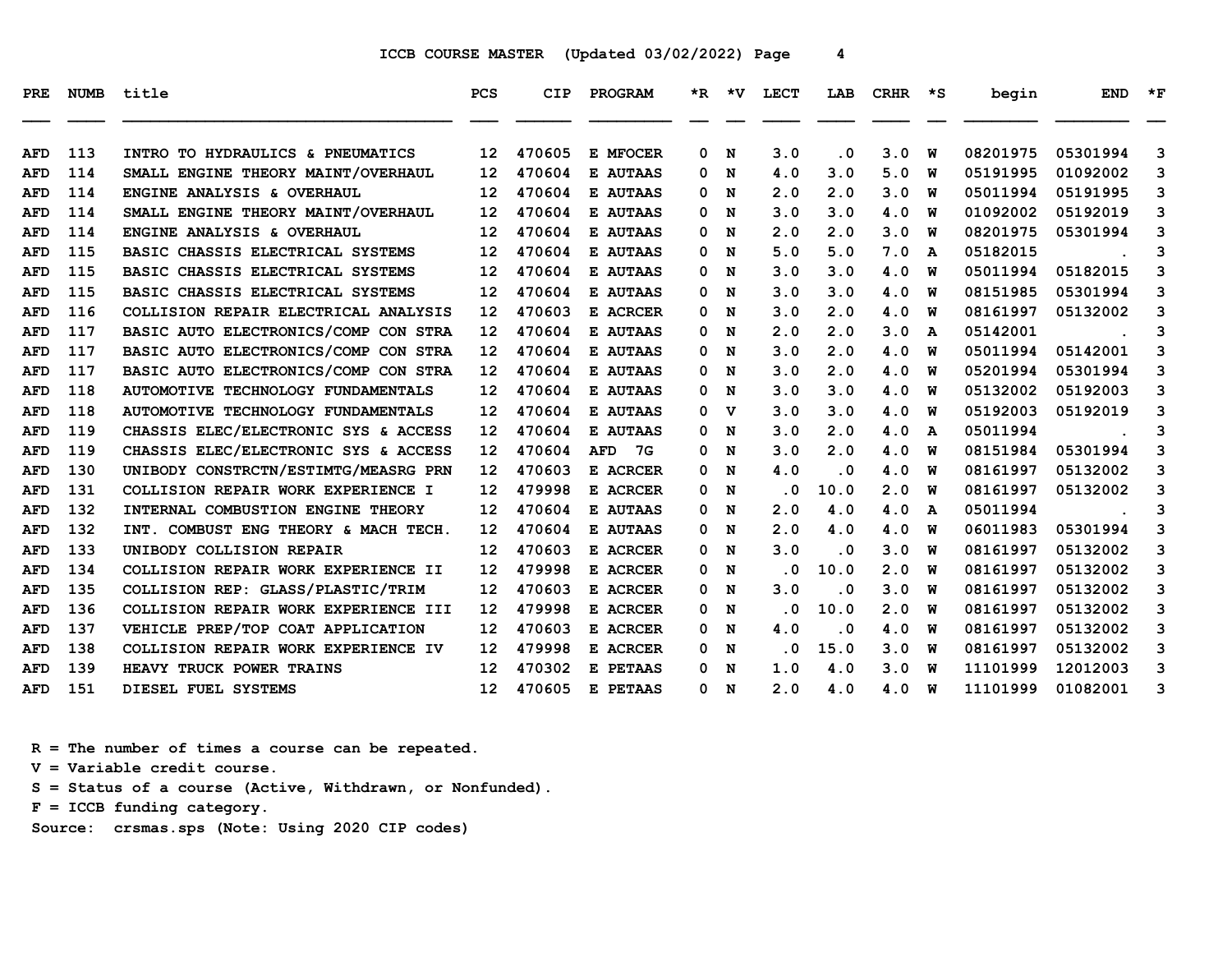| <b>PRE</b> | <b>NUMB</b> | title                                   | <b>PCS</b>        | CIP    | PROGRAM         |   | *R *V | LECT | LAB       | <b>CRHR</b> | — *S | begin    | <b>END</b> | $*_{\mathbf{F}}$ |
|------------|-------------|-----------------------------------------|-------------------|--------|-----------------|---|-------|------|-----------|-------------|------|----------|------------|------------------|
| AFD        | 151         | DIESEL FUEL SYSTEMS                     | 12                | 470605 | E PETAAS        | 0 | N     | 2.0  | 3.0       | 3.0         | W    | 01082001 | 05132002   | 3                |
| <b>AFD</b> | 153         | <b>BRAKE SYSTEMS</b>                    | $12 \overline{ }$ | 470604 | E AUSCER        | 0 | N     | 3.0  | 2.0       | 4.0         | W    | 05011994 | 05192019   | 3                |
| <b>AFD</b> | 153         | <b>BRAKES AND BALANCE</b>               | $12 \overline{ }$ | 470604 | E AUSCER        | 0 | N     | 3.0  | 2.0       | 4.0         | W    | 08151984 | 05301994   | 3                |
| <b>AFD</b> | 154         | COLLISION REPAIR MECHANICAL ANALYSIS    | 12                | 470603 | E ACRCER        | 0 | N     | 3.0  | 2.0       | 4.0         | W    | 08161997 | 05132002   | 3                |
| <b>AFD</b> | 155         | CUSTOMER RELATIONS FOR TECHNICIANS      | $12 \overline{ }$ | 470604 | E AUTAAS        | 0 | N     | 3.0  | $\cdot$ 0 | 3.0         | W    | 05011994 | 05152000   | 3                |
| <b>AFD</b> | 155         | CUSTOMER RELATIONS FOR TECHNICIANS      | $12 \overline{ }$ | 470604 | E AUTAAS        | 0 | N     | 3.0  | . 0       | 3.0         | W    | 05201994 | 05301994   | 3                |
| <b>AFD</b> | 156         | <b>CUSTOM REFINISH TECHNIOUES</b>       | 12                | 470603 | E ACRCER        | 0 | N     | 1.0  | 3.0       | 2.0         | W    | 08202001 | 05132002   | 3                |
| AFD        | 172         | GM BASIC COMPUTER COMMAND CONTROL       | 12                | 470604 | E AUTAAS        | 0 | N     | 1.0  | $\cdot$ 0 | 1.0         | W    | 06011989 | 05301994   | 3                |
| <b>AFD</b> | 172         | GM BASIC COMPUTER COMMAND CONTROL       | 12                | 470604 | E AUTAAS        | 0 | N     | 1.0  | . 0       | 1.0         | W    | 05011994 | 06301999   | 3                |
| <b>AFD</b> | 173         | GM ADV CCC/CCC CARBURETORS              | $12 \overline{ }$ | 470604 | E AUTAAS        | 0 | N     | 1.0  | $\cdot$ 0 | 1.0         | W    | 06011989 | 05301994   | 3                |
| AFD        | 173         | GM ADV CCC/CCC CARBURETORS              | 12                | 470604 | E AUTAAS        | 0 | N     | 1.0  | . 0       | 1.0         | W    | 05011994 | 06301999   | 3                |
| AFD        | 174         | GM BASIC ELECTRONIC FUEL INJECTION      | $12 \overline{ }$ | 470604 | E AUTAAS        | 0 | N     | 1.0  | $\cdot$ 0 | 1.0         | W    | 06011989 | 05301994   | 3                |
| AFD        | 174         | GM BASIC ELECTRONIC FUEL INJECTION      | $12 \overline{ }$ | 470604 | E AUTAAS        | 0 | N     | 1.0  | . 0       | 1.0         | W    | 05011994 | 06301999   | 3                |
| <b>AFD</b> | 175         | GM BASIC PORT FUEL INJECTION SYST.      | 12                | 470604 | E AUTAAS        | 0 | N     | 1.0  | . 0       | 1.0         | W    | 06011989 | 05301994   | 3                |
| AFD        | 175         | GM BASIC PORT FUEL INJECTION SYST.      | 12                | 470604 | E AUTAAS        | 0 | N     | 1.0  | . 0       | 1.0         | W    | 05011994 | 06301999   | 3                |
| <b>AFD</b> | 176         | GM COMBINED EFI/PFI SYSTEMS             | $12 \overline{ }$ | 470604 | E AUTAAS        | 0 | N     | 2.0  | . 0       | 2.0         | W    | 06011989 | 05301994   | 3                |
| AFD        | 176         | GM COMBINED EFI/PFI SYSTEMS             | 12                | 470604 | E AUTAAS        | 0 | N     | 2.0  | . 0       | 2.0         | W    | 05011994 | 07301999   | 3                |
| <b>AFD</b> | 177         | FORD EEC-IV                             | 12                | 470604 | E AUTAAS        | 0 | N     | 1.0  | . 0       | 1.0         | W    | 06011989 | 05301994   | 3                |
| <b>AFD</b> | 177         | FORD EEC-V                              | $12 \overline{ }$ | 470604 | E AUTAAS        | 0 | N     | 1.0  | . 0       | 1.0         | W    | 05011994 | 07301999   | 3                |
| AFD        | 178         | ADVANCED ELECTRICAL DIAGNOSIS           | 12                | 470604 | E AUTAAS        | 0 | N     | 1.0  | . 0       | 1.0         | W    | 06011989 | 05301994   | 3                |
| <b>AFD</b> | 178         | ADVANCED ELECTRICAL DIAGNOSIS           | 12                | 470604 | E AUTAAS        | 0 | N     | 1.0  | . 0       | 1.0         | W    | 05011994 | 07301999   | 3                |
| AFD        | 179         | CHRYSLER 0-2 FEEDBACK SYSTEMS           | 12                | 470604 | <b>E AUTAAS</b> | 0 | N     | 1.0  | $\cdot$ 0 | 1.0         | W    | 06011989 | 05301994   | 3                |
| <b>AFD</b> | 179         | CHRYSLER 0-2 FEEDBACK SYSTEMS           | 12                | 470604 | E AUTAAS        | 0 | N     | 1.0  | $\cdot$ 0 | 1.0         | W    | 05011994 | 06301999   | 3                |
| AFD        | 190         | GM 700R4 AUTOMATIC TRANSMISSIONS        | 12                | 470604 | E AUTAAS        | 0 | N     | 1.0  | . 0       | 1.0         | W    | 06011989 | 05301994   | 3                |
| AFD        | 190         | <b>GM 700R4 AUTOMATIC TRANSMISSIONS</b> | 12                | 470604 | E AUTAAS        | 0 | N     | 1.0  | . 0       | 1.0         | W    | 05011994 | 06301999   | 3                |
| <b>AFD</b> | 191         | GM THM 125C AUTOMATIC TRANSAXLE         | $12 \overline{ }$ | 470604 | <b>E AUTAAS</b> | 0 | N     | 1.0  | $\cdot$ 0 | 1.0         | W    | 06011989 | 05301994   | 3                |
| AFD        | 191         | GM THM 125C AUTOMATIC TRANSAXLE         | 12                | 470604 | E AUTAAS        | 0 | N     | 1.0  | . 0       | 1.0         | W    | 05011994 | 06301999   | 3                |
| <b>AFD</b> | 192         | GM DISTRIBUTORLESS IGNITION SYSTEM      | 12                | 470604 | E AUTAAS        | 0 | N     | 1.0  | . 0       | 1.0         | W    | 06011989 | 05301994   | 3                |

 **R = The number of times a course can be repeated.**

 **V = Variable credit course.**

 **S = Status of a course (Active, Withdrawn, or Nonfunded).**

 **F = ICCB funding category.**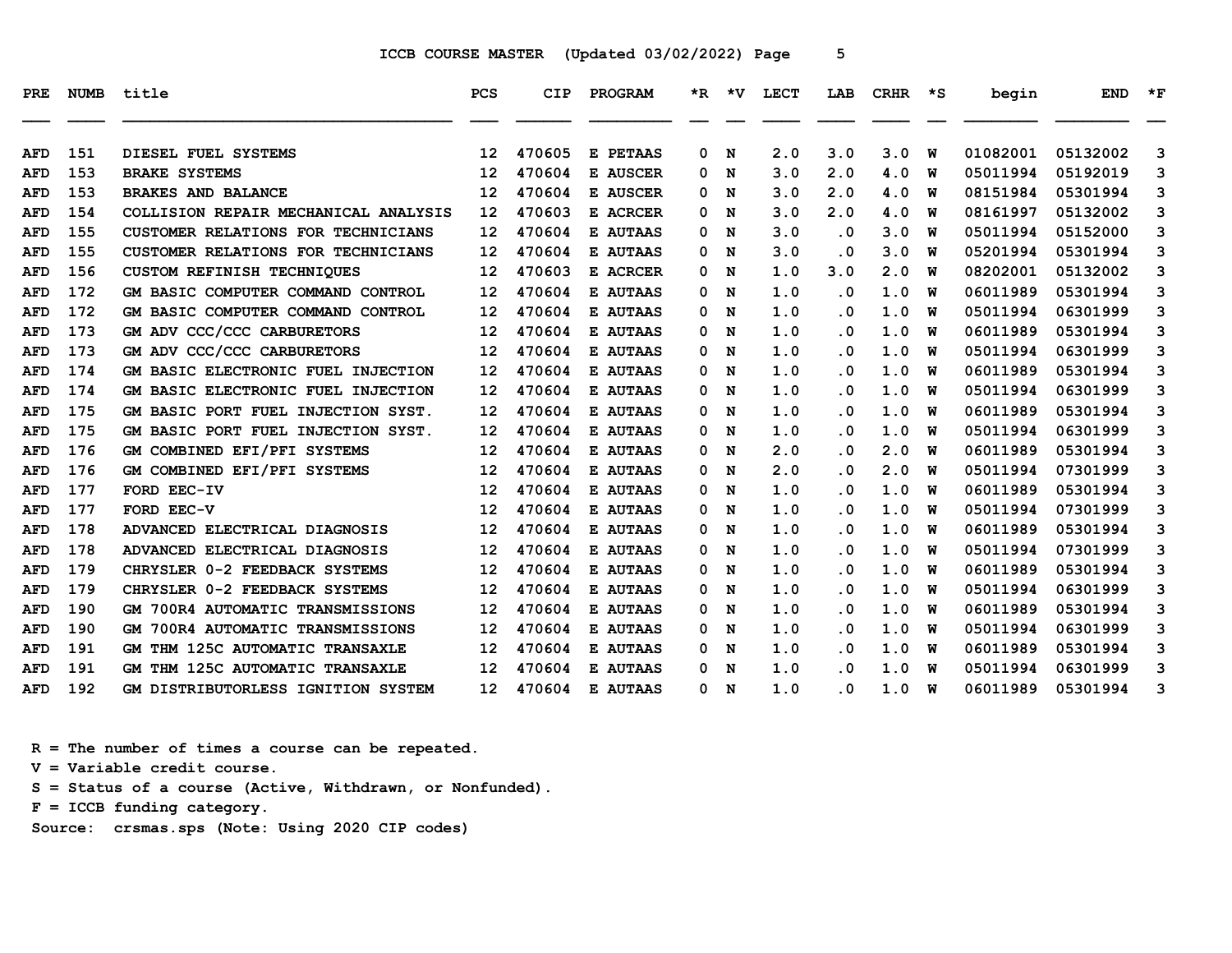| <b>PRE</b> | <b>NUMB</b> | title                                   | <b>PCS</b>        | <b>CIP</b> | PROGRAM          |                | *R *V       | <b>LECT</b>             | LAB       | <b>CRHR</b> | *S | begin    | <b>END</b> | $*_{\mathbf{F}}$ |
|------------|-------------|-----------------------------------------|-------------------|------------|------------------|----------------|-------------|-------------------------|-----------|-------------|----|----------|------------|------------------|
|            |             |                                         |                   |            |                  |                |             |                         |           |             |    |          |            |                  |
| AFD        | 192         | GM DISTRIBUTORLESS IGNITION SYSTEM      | 12 <sup>2</sup>   | 470604     | E AUTAAS         | 0              | N           | 1.0                     | $\cdot$ 0 | 1.0         | W  | 05011994 | 06301999   | 3                |
| AFD        | 193         | TEVES. ANTI-LOCK BRAKING SYST<br>GM :   | 12                | 470604     | E AUTAAS         | 0              | N           | 1.0                     | . 0       | 1.0         | W  | 06011989 | 05301994   | 3                |
| AFD        | 193         | TEVES. ANTI-LOCK BRAKING SYST<br>GM :   | 12                | 470604     | <b>E AUTAAS</b>  | $\Omega$       | N           | 1.0                     | . 0       | 1.0         | W  | 05011994 | 06301999   | 3                |
| <b>AFD</b> | 194         | <b>GM DELCO-MORAINE ABS III</b>         | 12                | 470604     | E AUTAAS         | 0              | N           | 1.0                     | . 0       | 1.0         | W  | 06011989 | 05301994   | 3                |
| AFD        | 194         | GM DELCO-MORAINE ABS III                | 12                | 470604     | E AUTAAS         | 0              | N           | 1.0                     | $\cdot$ 0 | 1.0         | W  | 05011994 | 06301999   | 3                |
| <b>AFD</b> | 195         | GM RWAL ANTI-LOCK BRAKING               | 12                | 470604     | <b>E AUTAAS</b>  | 0              | N           | 1.0                     | $\cdot$ 0 | 1.0         | W  | 06011989 | 05301994   | 3                |
| <b>AFD</b> | 195         | GM RWAL ANTI-LOCK BRAKING               | 12                | 470604     | E AUTAAS         | 0              | N           | 1.0                     | . 0       | 1.0         | W  | 05011994 | 06301999   | 3                |
| <b>AFD</b> | 196         | SPECIALIZED ELECTRONICS TRAINING        | 12                | 470604     | E AUTAAS         | 2              | N           | 4.0                     | . 0       | 4.0         | W  | 05011994 | 05192019   | 3                |
| AFD        | 196         | GM SPECIALIZED ELECTRONICS TRNG I       | 12                | 470604     | <b>E AUTAAS</b>  | $\mathbf{2}^-$ | N           | 4.0                     | . 0       | 4.0         | W  | 06011989 | 05301994   | 3                |
| AFD        | 197         | GM SPECIALIZED ELECTRONICS TRNG II      | 12                | 470604     | E AUTAAS         | 0              | N           | 1.0                     | . 0       | 1.0         | W  | 06011989 | 05201993   | 3                |
| <b>AFD</b> | 198         | <b>GM MANUAL TRANSAXLES</b>             | 12                | 470604     | E AUTAAS         | 0              | N           | 1.0                     | . 0       | 1.0         | w  | 06011989 | 05201993   | 3                |
| AFD        | 199         | GM DRIV DIAGNOS-CCC/FUEL INJECT         | 12                | 470604     | <b>E AUTAAS</b>  | 0              | N           | 1.0                     | . 0       | 1.0         | W  | 06011989 | 05301994   | 3                |
| <b>AFD</b> | 199         | GM DRIV DIAGNOS-CCC/FUEL INJECT         | $12 \overline{ }$ | 470604     | E AUTAAS         | 0              | N           | 1.0                     | $\cdot$ 0 | 1.0         | W  | 05011994 | 07301999   | 3                |
| <b>AFD</b> | 210         | <b>AUTO SEMINAR</b>                     | 12                | 479999     | E AUTAAS         | $\Omega$       | v           | 2.0                     | 2.0       | 3.0         | A  | 08212017 |            | 3                |
| <b>AFD</b> | 210         | <b>AUTO SEMINAR</b>                     | 12                | 479999     | E AUTAAS         | 0              | N           | 1.0                     | . 0       | 1.0         | W  | 05011994 | 05162011   | 3                |
| AFD        | 210         | COOP.ED. AUTO, FARM, DIESEL SEMINAR     | 12                | 479998     | E AUTAAS         | 0              | N           | 1.0                     | . 0       | 1.0         | w  | 01071980 | 05301994   | 3                |
| AFD        | 210         | <b>AUTO SEMINAR</b>                     | 12                | 479999     | E AUTAAS         | 0              | N           | 2.0                     | . 0       | 2.0         | W  | 05162011 | 08212017   | 3                |
| AFD        | 211         | <b>AUTO WORK EXPERIENCE</b>             | 12                | 479998     | E AUTAAS         | $\mathbf{1}$   | v           | $\overline{\mathbf{0}}$ | 20.0      | 4.0         | A  | 01122004 |            | 3                |
| <b>AFD</b> | 211         | AUTO/DIESEL WORK EXPERIENCE             | 12                | 479998     | E AUTAAS         | 0              | $\mathbf v$ | $\cdot$ 0               | 20.0      | 4.0         | W  | 05142001 | 01122004   | 3                |
| <b>AFD</b> | 211         | AUTO/DIESEL WORK EXPERIENCE             | 12                | 479998     | E AUTAAS         | 0              | N           | $\overline{\mathbf{0}}$ | 20.0      | 4.0         | W  | 05011994 | 05142001   | 3                |
| AFD        | 211         | COOP.ED. AUTO, FARM, DIESEL WORK EXP    | 12 <sup>2</sup>   | 479998     | E AUTAAS         | 0              | N           | . 0                     | 20.0      | 4.0         | w  | 08201975 | 05301994   | 3                |
| <b>AFD</b> | 213         | DIESEL ENGINES & DISTRIBUTOR PUMPS      | 12                | 470605     | E AUTAAS         | 0              | N           | 3.0                     | 3.0       | 4.0         | W  | 05011994 | 05112001   | 3                |
| AFD        | 213         | DIESEL ENGINES & DISTRIBUTOR PUMPS      | 12                | 470605     | <b>AFD</b><br>7G | 0              | N           | 3.0                     | 3.0       | 4.0         | W  | 08021977 | 05301994   | 3                |
| <b>AFD</b> | 215         | UNIT INJECTION SYSTEMS<br><b>DIESEL</b> | 12                | 470605     | <b>E AUTAAS</b>  | 0              | N           | 2.0                     | 2.0       | 3.0         | W  | 01011991 | 05301994   | 3                |
| <b>AFD</b> | 215         | DIESEL UNIT INJECTION SYSTEMS           | 12                | 470605     | E AUTAAS         | 0              | N           | 2.0                     | 2.0       | 3.0         | W  | 05011994 | 08112000   | 3                |
| <b>AFD</b> | 217         | <b>BASIC REFRIGERATION</b>              | 12                | 470604     | E AUTAAS         | 0              | N           | 2.0                     | 2.0       | 3.0         | A  | 05202019 |            | 3                |
| AFD        | 217         | <b>BASIC REFRIGERATION</b>              | 12                | 470604     | E AUTAAS         | 0              | N           | 3.0                     | 2.0       | 4.0         | W  | 05222018 | 05202019   | 3                |
| AFD        | 217         | <b>BASIC REFRIGERATION</b>              | 12                | 470604     | <b>E AUTAAS</b>  | 0              | N           | 3.0                     | 2.0       | 4.0         | W  | 05011994 | 05212018   | 3                |

 **R = The number of times a course can be repeated.**

 **V = Variable credit course.**

 **S = Status of a course (Active, Withdrawn, or Nonfunded).**

 **F = ICCB funding category.**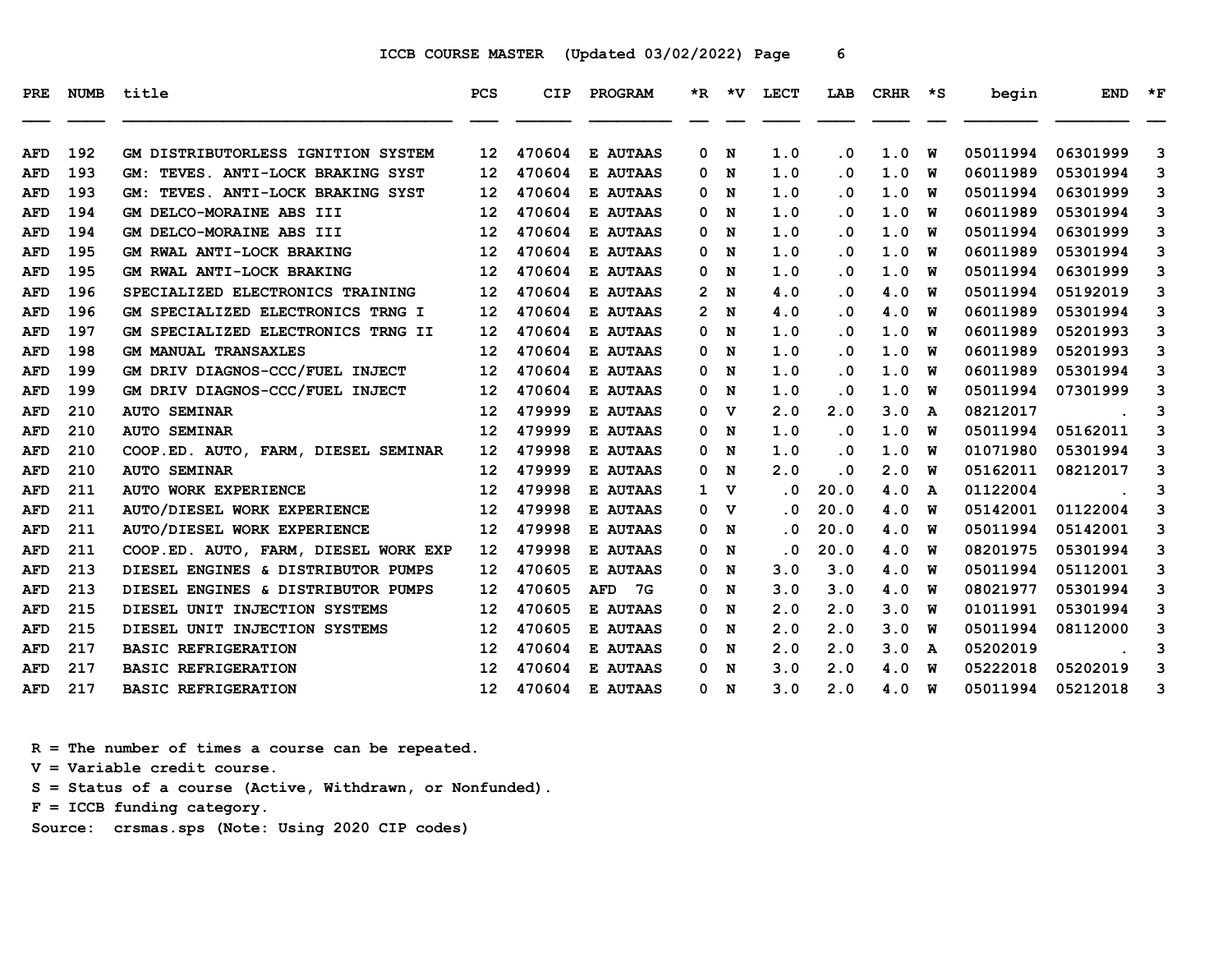| PRE.       | <b>NUMB</b> | title                                  | <b>PCS</b>        | CIP    | PROGRAM         | $*_{\mathbb{R}}$ | ∗v | LECT      | LAB  | <b>CRHR</b> | ∗s | begin    | <b>END</b> | $\star$ F |
|------------|-------------|----------------------------------------|-------------------|--------|-----------------|------------------|----|-----------|------|-------------|----|----------|------------|-----------|
| AFD        | 217         | <b>BASIC REFRIGERATION</b>             | $12 \overline{ }$ | 470604 | E AUTAAS        | 0                | N  | 3.0       | 2.0  | 4.0         | W  | 08151984 | 05301994   | 3         |
| <b>AFD</b> | 218         | IN-LINE DIESEL FUEL INJECTION          | $12 \overline{ }$ | 470605 | E AUTAAS        | 0                | N  | 2.0       | 2.0  | 3.0         | W  | 01011991 | 05301994   | 3         |
| AFD        | 218         | IN-LINE DIESEL FUEL INJECTION          | 12                | 470605 | <b>E AUTAAS</b> | 0                | N  | 2.0       | 2.0  | 3.0         | W  | 05011994 | 08011998   | 3         |
| <b>AFD</b> | 230         | ELECTRONIC SYSTEMS AND ACCESSORIES     | 12                | 470604 | E PETAAS        | 0                | N  | 2.0       | 2.0  | 3.0         | W  | 11101999 | 05132002   | 3         |
| <b>AFD</b> | 231         | FUEL AND EMISSIONS DIAGNOSIS           | 12                | 470604 | <b>E AUTAAS</b> | 0                | N  | 3.0       | 2.0  | 4.0         | A  | 05011994 |            | 3         |
| AFD        | 231         | DIAGNOSIS AND TUNE-UP                  | 12                | 470604 | E AUTAAS        | 0                | N  | 3.0       | 2.0  | 4.0         | w  | 08201975 | 05301994   | 3         |
| <b>AFD</b> | 232         | MULTI CYLINDER ENGINE OVERHAUL         | 12                | 470604 | <b>E AUTAAS</b> | 0                | N  | 2.0       | 6.0  | 5.0         | A  | 05142012 |            | 3         |
| <b>AFD</b> | 232         | MULTI CYLINDER ENGINE OVERHAUL         | 12                | 470604 | <b>E AUTAAS</b> | 0                | N  | 2.0       | 6.0  | 4.0         | W  | 05011994 | 05142012   | 3         |
| AFD        | 232         | MULTI CYLINDER ENGINE OVERHAUL         | 12                | 470604 | AFD<br>- 7G     | 0                | N  | 2.0       | 6.0  | 4.0         | w  | 08201975 | 05301994   | 3         |
| <b>AFD</b> | 233         | <b>AUTOMATIC TRANSMISSIONS</b>         | 12                | 470604 | <b>E AUTAAS</b> | 0                | N  | 2.0       | 2.0  | 3.0         | A  | 05202019 |            | 3         |
| <b>AFD</b> | 233         | <b>AUTOMATIC TRANSMISSIONS</b>         | 12                | 470604 | E AUTAAS        | 0                | N  | 3.0       | 3.0  | 4.0         | w  | 05011994 | 05202019   | 3         |
| AFD        | 233         | <b>AUTOMATIC TRANSMISSIONS</b>         | 12                | 470604 | <b>E AUTAAS</b> | 0                | N  | 3.0       | 3.0  | 4.0         | w  | 06021980 | 05301994   | 3         |
| AFD        | 234         | VEHICULAR AIR CONDITIONING             | 12                | 470604 | E PETAAS        | 0                | N  | 2.0       | 2.0  | 3.0         | W  | 11101999 | 05132002   | 3         |
| <b>AFD</b> | 235         | ADVANCED HYDRAULICS                    | $12 \overline{ }$ | 470302 | E PETAAS        | 0                | N  | 1.0       | 2.0  | 2.0         | W  | 11101999 | 05132002   | 3         |
| AFD        | 236         | EQUIPMENT ADJUSTMENT AND REPAIR        | 12                | 470302 | E PETAAS        | 0                | N  | 2.0       | 4.0  | 4.0         | W  | 11101999 | 05132002   | 3         |
| AFD        | 238         | REFRIGERATION SYSTEMS                  | 12                | 470201 | E PETAAS        | 0                | N  | 1.0       | 2.0  | 2.0         | w  | 11101999 | 12012003   | 3         |
| AFD        | 239         | TRUCK SUSPENSION, STEERING, AND BRAKES | 12                | 470604 | E PETAAS        | 0                | N  | 1.0       | 4.0  | 3.0         | W  | 11101999 | 05132002   | 3         |
| AFD        | 250         | TUNE-UP NON-DIESEL MACH&MOTOR TRUCKS   | 12                | 470604 | E PETAAS        | 0                | N  | 1.0       | 2.0  | 2.0         | W  | 11101999 | 12012003   | 3         |
| <b>AFD</b> | 251         | DIESEL ENGINE OVERHAUL                 | $12 \overline{ }$ | 470605 | E PETAAS        | 0                | N  | 2.0       | 4.0  | 4.0         | w  | 11101999 | 05132002   | 3         |
| <b>AFD</b> | 253         | WHEEL ALIGNM., STEERING & SUSPENSION   | 12                | 470604 | <b>E AUTAAS</b> | 0                | N  | 2.0       | 2.0  | 3.0         | W  | 05011994 | 05192019   | 3         |
| <b>AFD</b> | 253         | WHEEL ALIGNM., STEERING & SUSPENSION   | 12                | 470604 | E AUTAAS        | 0                | N  | 2.0       | 2.0  | 3.0         | W  | 08151984 | 05301994   | 3         |
| AFD        | 254         | ADVANCED POWER TRAINS                  | 12                | 470302 | E PETAAS        | 0                | N  | 2.0       | 4.0  | 4.0         | W  | 05142001 | 05132002   | 3         |
| <b>AFD</b> | 256         | DIRECTED CO-OP (DEALERSHIP) I          | 12                | 479998 | E AUTAAS        | 0                | N  | $\cdot$ 0 | 10.0 | 2.0         | พ  | 05011994 | 05152000   | 3         |
| <b>AFD</b> | 256         | DIRECTED CO-OP (DEALERSHIP) I          | 12                | 479998 | E AUTAAS        | 0                | N  | . 0       | 10.0 | 2.0         | W  | 05201994 | 05301994   | 3         |
| AFD        | 257         | DIRECTED CO-OP (DEALERSHIP) II         | 12                | 479998 | E AUTAAS        | 0                | N  | . 0       | 10.0 | 2.0         | w  | 05011994 | 05152000   | 3         |
| <b>AFD</b> | 257         | DIRECTED CO-OP (DEALERSHIP) II         | 12                | 479998 | E AUTAAS        | 0                | N  | . 0       | 10.0 | 2.0         | พ  | 05201994 | 05301994   | 3         |
| AFD        | 258         | DIRECTED CO-OP (DEALERSHIP) III        | 12                | 479998 | <b>E AUTAAS</b> | 0                | N  | . 0       | 10.0 | 2.0         | w  | 05011994 | 05152000   | 3         |
| <b>AFD</b> | 258         | DIRECTED CO-OP (DEALERSHIP) III        | 12 <sup>12</sup>  | 479998 | <b>E AUTAAS</b> | 0                | N  | . 0       | 10.0 | 2.0         | W  | 05201994 | 05301994   | 3         |

 **R = The number of times a course can be repeated.**

 **V = Variable credit course.**

 **S = Status of a course (Active, Withdrawn, or Nonfunded).**

 **F = ICCB funding category.**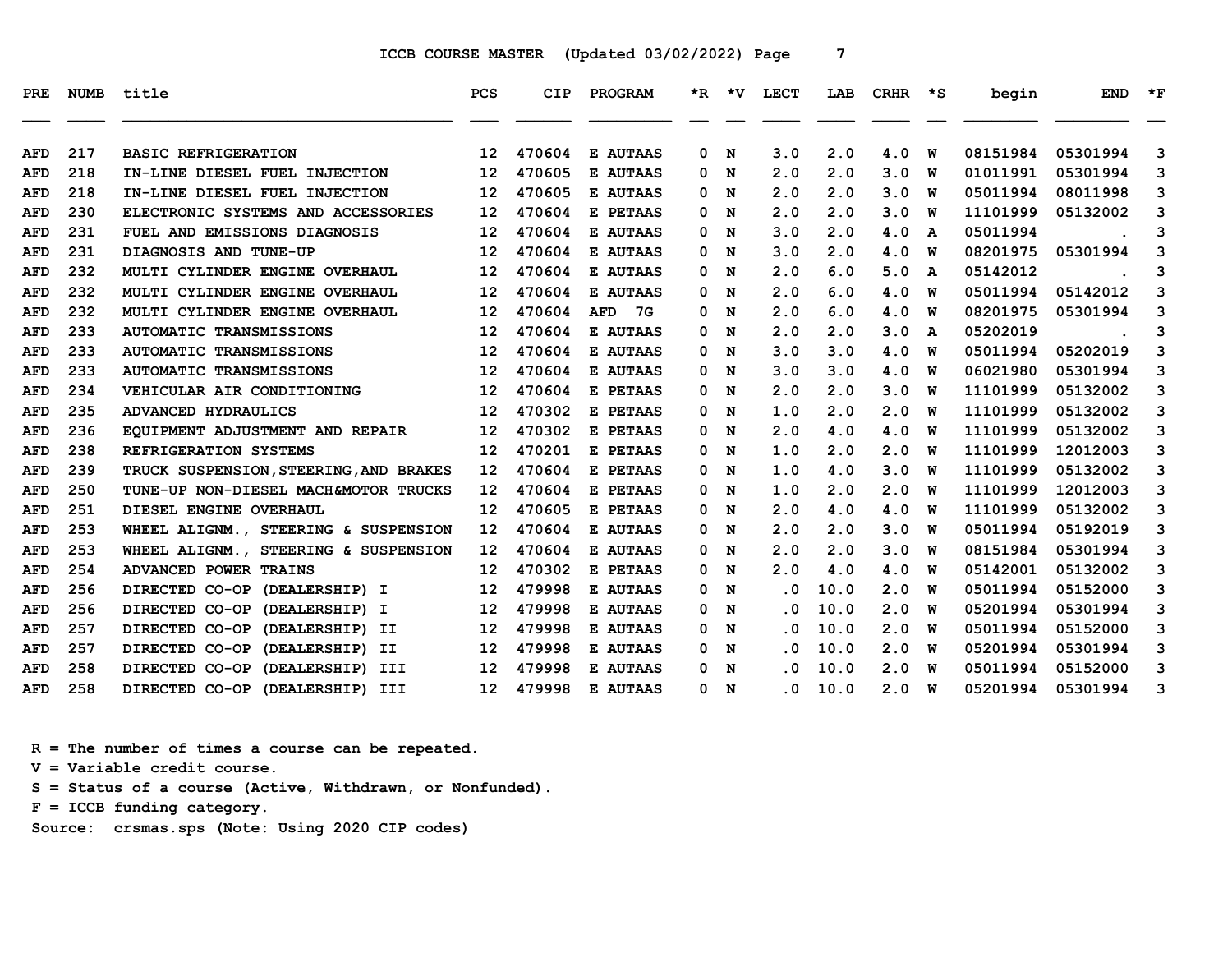| PRE.       | <b>NUMB</b> | title                                  | PCS               | <b>CIP</b> | PROGRAM          |   | $*R$ $*V$ | <b>LECT</b> | LAB                     | CRHR | ∗s | begin    | <b>END</b> | $*_{\mathbf{F}}$ |
|------------|-------------|----------------------------------------|-------------------|------------|------------------|---|-----------|-------------|-------------------------|------|----|----------|------------|------------------|
|            |             |                                        |                   |            |                  |   |           |             |                         |      |    |          |            |                  |
| AFD        | 259         | DIRECTED CO-OP (DEALERSHIP) IV         | $12 \overline{ }$ | 479998     | E AUTAAS         | 0 | N         | . 0         | 10.0                    | 2.0  | W  | 08231999 | 05152000   | 3                |
| <b>AFD</b> | 270         | DIESEL ENGINE OPERATIONS               | 12                | 470605     | E AUTAAS         | 0 | N         | 2.0         | 2.0                     | 3.0  | w  | 01092002 | 05182015   | 3                |
| <b>AFD</b> | 272         | MOTORSPORT WORK EXPERIENCE I           | 12                | 479998     | E AUTAAS         | 0 | N         | . 0         | 10.0                    | 2.0  | A  | 08182008 |            | 3                |
| <b>AFD</b> | 273         | MOTORSPORT WORK EXPERIENCE II          | $12 \overline{ }$ | 479998     | E AUTAAS         | 0 | N         | . 0         | 10.0                    | 2.0  | A  | 08182008 |            | 3                |
| <b>AFD</b> | 290         | ENGINE PERFORM & CHASSIS REP/SERV OP   | $12 \,$           | 470604     | E AUTAAS         | 0 | N         | 2.0         | 2.0                     | 3.0  | w  | 05192003 | 05192019   | 3                |
| <b>AFD</b> | 291         | ADV ELEC & COMP-CONTROL SERV OPER      | $12 \,$           | 470604     | E AUTAAS         | 0 | N         | 2.0         | 2.0                     | 3.0  | A  | 05192003 |            | 3                |
| AFD        | 295         | SERVICE SHOP OPERATIONS                | $12 \overline{ }$ | 470604     | <b>E AUTAAS</b>  | 0 | N         | 2.0         | 2.0                     | 3.0  | A  | 05011994 |            | 3                |
| <b>AFD</b> | 295         | SERVICE SHOP OPERATIONS                | 12                | 470604     | E AUTAAS         | 0 | N         | 2.0         | 2.0                     | 3.0  | W  | 08151984 | 05301994   | 3                |
| AFD        | 296         | MOTORSPRT VEHICLE SYST. ASSESSMENT     | 12                | 470604     | E AUTAAS         | 3 | N         | 2.0         | 2.0                     | 3.0  | A  | 05162005 |            | 3                |
| <b>AFD</b> | 296         | AFTER MARKET PART EVALUATION           | 12                | 470604     | E AUTAAS         | 0 | N         | 2.0         | 2.0                     | 3.0  | w  | 05142001 | 05162005   | 3                |
| AFD        | 297         | MOTORSPORT CONCEPTS AND VEHICLE PREP   | $12 \overline{ }$ | 470604     | E AUTAAS         | 0 | N         | 3.0         | 2.0                     | 4.0  | A  | 01082007 |            | 3                |
| <b>AFD</b> | 298         | MOTORSPORT CHASSIS ANALYSIS            | 12                | 470604     | E AUTAAS         | 0 | N         | 2.0         | 6.0                     | 5.0  | A  | 05142012 |            | 3                |
| AFD        | 298         | MOTORSPORT CHASSIS ANALYSIS            | 12                | 470604     | E AUTAAS         | 0 | N         | 2.0         | 6.0                     | 4.0  | W  | 08182008 | 05142012   | 3                |
| AFD        | 601         | <b>AUTOMOTIVE FUNDAMENTALS</b>         | 16                | 470604     | VOCSK1616        | 0 | N         | 3.0         | . 0                     | 3.0  | พ  | 05171999 | 05152000   | 3                |
| <b>AFD</b> | 601         | <b>AUTOMOTIVE FUNDAMENTALS</b>         | 16                | 470604     | VOCSK1616        | 0 | N         | 3.0         | . 0                     | 3.0  | W  | 01011994 | 05301994   | 3                |
| AFD        | 601         | <b>AUTOMOTIVE FUNDAMENTALS</b>         | 16                | 470604     | VOCSK1616        | 0 | N         | 3.0         | . 0                     | 3.0  | w  | 05011994 | 08011998   | 3                |
| <b>AFD</b> | 605         | <b>ANTILOCK BRAKE SYSTEMS</b>          | 16                | 470604     | VOCSK1616        | 0 | N         | 1.0         | $\overline{\mathbf{0}}$ | 1.0  | A  | 04151995 |            | 3                |
| AFD        | 606         | INTRO TO WINDOWS FOR GM AUTO. APP      | 16                | 470604     | <b>VOCSK1616</b> | 0 | N         | .5          | . 0                     | .5   | W  | 01021998 | 12012003   | 3                |
| <b>AFD</b> | 607         | INTRO TO ELECT SERV INFO (EST) & (ISS) | 16                | 470604     | VOCSK1616        | 0 | N         | .5          | $\overline{\mathbf{0}}$ | . 5  | W  | 01021998 | 12012003   | 3                |
| <b>AFD</b> | 610         | CVEB HEAVY-DUTY VEHICLE INSPECTION     | 16                | 490205     | <b>VOCSK1617</b> | 0 | N         | 2.0         | . 0                     | 2.0  | W  | 05021988 | 05301994   | 3                |
| AFD        | 610         | CVEB HEAVY-DUTY VEHICLE INSPECTION     | 16                | 470302     | <b>VOCSK1617</b> | 0 | N         | 2.0         | $\overline{\mathbf{0}}$ | 2.0  | W  | 05011994 | 10301998   | 3                |
| AFD        | 611         | <b>FLUIDICS I</b>                      | 16                | 150403     | VOCSK1616        | 0 | N         | 1.0         | 1.0                     | 1.0  | w  | 02151988 | 05301994   | 3                |
| AFD        | 611         | <b>FLUIDICS I</b>                      | 16                | 470302     | VOCSK1616        | 0 | N         | 1.0         | 1.0                     | 1.0  | W  | 05011994 | 08011998   | 3                |
| <b>AFD</b> | 612         | SPECIALIZED ELECTRONIC TRAINING        | 16                | 470604     | VOCSK1616        | 0 | N         | 4.0         | . 0                     | 4.0  | W  | 04011988 | 05201993   | 3                |
| AFD        | 613         | AIR CONDITIONING                       | 16                | 470201     | VOCSK1616        |   | 0 N       | 1.0         | . 0                     | 1.0  | w  | 06011988 | 05301994   | 3                |
| <b>AFD</b> | 613         | AIR CONDITIONING                       | 16                | 470201     | VOCSK1616        | 0 | N         | 1.0         | . 0                     | 1.0  | W  | 05011994 | 10301998   | 3                |
| AFD        | 620         | ADVANCED PORT FUEL INJECTION           | 16                | 470604     | VOCSK1616        | 0 | N         | 1.0         | . 0                     | 1.0  | W  | 10231989 | 05301994   | 3                |
| AFD        | 620         | ADVANCED PORT FUEL INJECTION           | 16                | 470604     | <b>VOCSK1616</b> |   | 0 N       | 1.0         | . 0                     | 1.0  | w  | 05011994 | 08011998   | 3                |

 **R = The number of times a course can be repeated.**

 **V = Variable credit course.**

 **S = Status of a course (Active, Withdrawn, or Nonfunded).**

 **F = ICCB funding category.**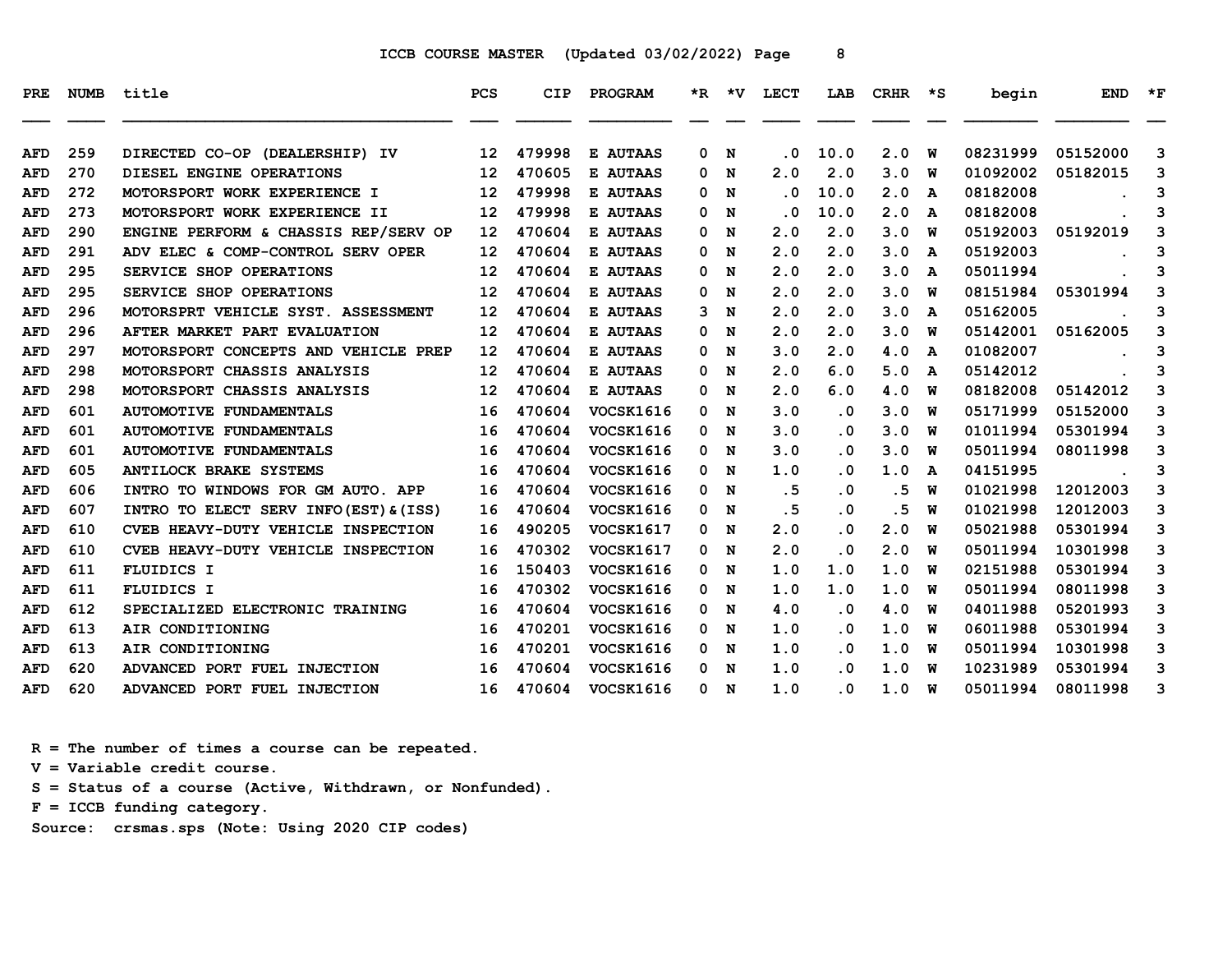| <b>PRE</b> | <b>NUMB</b> | title                                         | <b>PCS</b>        | CIP    | PROGRAM          | *R.            | *V | LECT | LAB       | <b>CRHR</b> | ∗s | begin    | <b>END</b> | $*_{\mathbf{F}}$ |
|------------|-------------|-----------------------------------------------|-------------------|--------|------------------|----------------|----|------|-----------|-------------|----|----------|------------|------------------|
| AFD        | 621         | GM ELECTRONIC FUEL INJECTION<br><b>ADV.</b>   | 16                | 470604 | VOCSK1616        | 0              | N  | 1.0  | . 0       | 1.0         | W  | 02191990 | 05301994   | 3                |
| <b>AFD</b> | 621         | ADV. GM ELECTRONIC FUEL INJECTION             | 16                | 470604 | VOCSK1616        | 0              | N  | 1.0  | . 0       | 1.0         | w  | 05011994 | 08011998   | 3                |
| <b>AFD</b> | 630         | REFINISH FUNDAMENTALS                         | 16                | 470603 | <b>VOCSK1617</b> | 0              | N  | 1.0  | 2.0       | 2.0         | w  | 08202001 | 01092002   | 3                |
| <b>AFD</b> | 630         | REFINISH FUNDAMENTALS                         | 16                | 470603 | VOCSK1617        | $\mathbf{2}^-$ | N  | 1.0  | 2.0       | 2.0         | พ  | 01092002 | 05132002   | 3                |
| <b>AFM</b> | 112         | <b>MANUAL TRANSMISSIONS &amp; DRIVETRAINS</b> | 12                | 470604 | E AFTAAS         | 0              | N  | 3.0  | 3.0       | 4.0         | A  | 05152000 |            | 3                |
| <b>AFM</b> | 115         | BASIC AUTO. ELECTRICAL/ELECTRONICS            | 12 <sup>2</sup>   | 470604 | E AFTAAS         | 0              | N  | 5.0  | 3.0       | 6.0         | A  | 05152006 |            | 3                |
| <b>AFM</b> | 115         | BASIC AUTOMOTIVE ELECTRICAL                   | $12 \overline{ }$ | 470604 | <b>E AFTAAS</b>  | 0              | N  | 3.0  | 3.0       | 4.0         | w  | 05152000 | 05132002   | 3                |
| <b>AFM</b> | 115         | BASIC AUTO. ELECTRICAL/ELECTRONICS            | 12                | 470604 | <b>E AFTAAS</b>  | 0              | N  | 5.0  | 4.0       | 7.0         | w  | 05172004 | 05152006   | 3                |
| <b>AFM</b> | 115         | BASIC AUTO. ELECTRICAL/ELECTRONICS            | 12                | 470604 | E AFTAAS         | 0              | N  | 4.0  | 4.0       | 6.0         | W  | 05132002 | 05172004   | 3                |
| <b>AFM</b> | 117         | COMPUTER CONTROLS & SCAN TOOLS                | 12                | 470604 | E AFTAAS         | 0              | N  | 3.0  | 2.0       | 4.0         | A  | 05152000 |            | 3                |
| <b>AFM</b> | 118         | NOISE VIBR & HARSHNESS PRINC & DIAG           | $12 \overline{ }$ | 470604 | E AFTAAS         | 0              | N  | 1.0  | 2.0       | 2.0         | A  | 05172004 |            | 3                |
| <b>AFM</b> | 119         | ADVANCED AUTOMOTIVE ELECTRONICS               | 12                | 470604 | E AFTAAS         | 0              | N  | 3.0  | 2.0       | 4.0         | w  | 05152000 | 05192019   | 3                |
| <b>AFM</b> | 132         | INTERNAL COMBUSTION ENGINES                   | 12                | 470604 | <b>E AFTAAS</b>  | 0              | N  | 2.0  | 4.0       | 4.0         | A  | 05152000 |            | 3                |
| <b>AFM</b> | 134         | ELECTR POWERTRAINS/MULTIPLEX SYSTEMS          | $12 \overline{ }$ | 470614 | E AFTAAS         | 0              | N  | 1.0  | 2.0       | 2.0         | A  | 05162022 |            | 3                |
| <b>AFM</b> | 153         | <b>BRAKES AND ABS</b>                         | $12 \overline{ }$ | 470604 | E AFTAAS         | 0              | N  | 3.0  | 2.0       | 4.0         | A  | 05152000 |            | 3                |
| <b>AFM</b> | 155         | CUSTOMER RELATIONS FOR TECHNICIANS            | $12 \overline{ }$ | 470604 | <b>E AFTAAS</b>  | 0              | N  | 3.0  | $\cdot$ 0 | 3.0         | W  | 05152000 | 10312007   | 3                |
| <b>AFM</b> | 156         | DEALERSHIP OPERATIONS                         | 12                | 470604 | E AFTAAS         | 0              | N  | 2.0  | 1.0       | 2.0         | A  | 05172004 |            | 3                |
| <b>AFM</b> | 156         | DEALERSHIP OPERATIONS                         | 12                | 470604 | E MLRCER         | 0              | N  | 3.0  | $\cdot$ 0 | 3.0         | W  | 05152000 | 05192003   | 3                |
| <b>AFM</b> | 210         | FIELD EXPERIENCE SEMINAR                      | 12                | 479999 | E AFTAAS         | 0              | N  | 1.0  | $\cdot$ 0 | 1.0         | w  | 05152000 | 10312007   | 3                |
| <b>AFM</b> | 217         | CLIMATE CONTROL SYSTEMS                       | 12                | 470604 | E AFTAAS         | 0              | N  | 3.0  | 2.0       | 4.0         | A  | 05152000 |            | 3                |
| AFM        | 231         | ENGINE PERFORMANCE                            | 12                | 470604 | E AFTAAS         | 0              | N  | 3.0  | 2.0       | 4.0         | W  | 05152000 | 10312007   | 3                |
| <b>AFM</b> | 233         | <b>AUTOMATIC TRANSMISSIONS</b>                | 12                | 470604 | E AFTAAS         | 0              | N  | 4.0  | 3.0       | 5.0         | A  | 05152006 |            | 3                |
| <b>AFM</b> | 233         | <b>AUTOMATIC TRANSMISSIONS</b>                | 12                | 470604 | E AFTAAS         | 0              | N  | 3.0  | 3.0       | 4.0         | W  | 05152000 | 05152006   | 3                |
| <b>AFM</b> | 252         | ENGINE PERFORMANCE                            | 12                | 470604 | E AFTAAS         | 0              | N  | 6.0  | 4.0       | 8.0         | A  | 08202001 |            | 3                |
| <b>AFM</b> | 253         | STEERING AND SUSPENSION                       | 12                | 470604 | E AFTAAS         | 0              | N  | 2.0  | 2.0       | 3.0         | A  | 05152000 |            | 3                |
| <b>AFM</b> | 256         | DIRECTED CO-OP I (DEALERSHIP)                 | 12                | 479998 | E AFTAAS         | 0              | N  | . 0  | 10.0      | 2.0         | A  | 05152000 |            | 3                |
| <b>AFM</b> | 257         | DIRECTED CO-OP II (DEALERSHIP)                | 12                | 479998 | E AFTAAS         | 0              | N  | . 0  | 10.0      | 2.0         | A  | 05152000 |            | 3                |
| AFM        | 258         | DIRECTED CO-OP III (DEALERSHIP)               | 12 <sup>12</sup>  | 479998 | E AFTAAS         | 0              | N  | . 0  | 10.0      | 2.0         | A  | 05152000 |            | 3                |

 **R = The number of times a course can be repeated.**

 **V = Variable credit course.**

 **S = Status of a course (Active, Withdrawn, or Nonfunded).**

 **F = ICCB funding category.**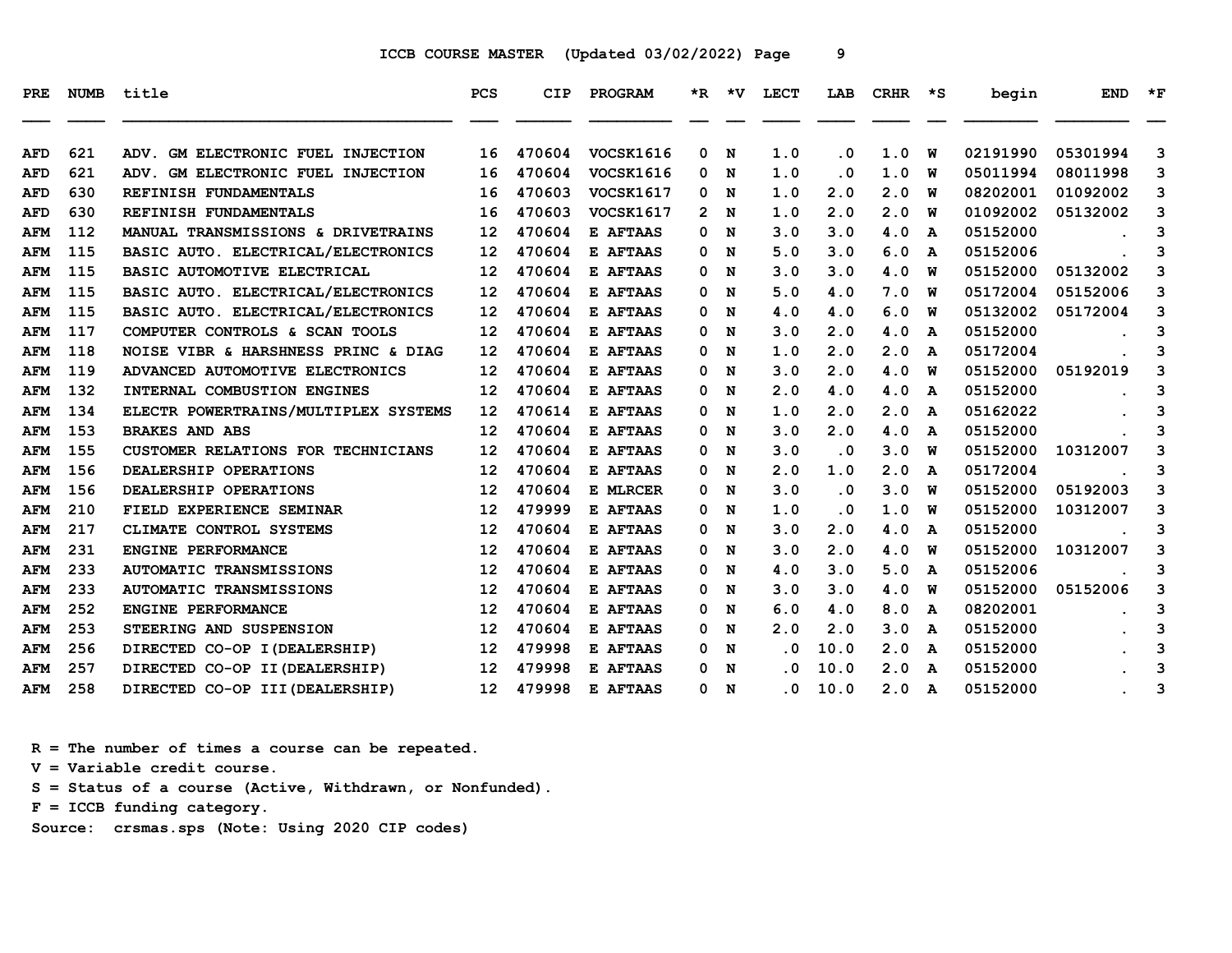| PRE        |     | NUMB title                           | <b>PCS</b>        | CIP    | PROGRAM         |              |     | *R *V LECT | LAB                     | CRHR | $\star$ s | begin    | <b>END</b> | $\star$ F |
|------------|-----|--------------------------------------|-------------------|--------|-----------------|--------------|-----|------------|-------------------------|------|-----------|----------|------------|-----------|
| AFM        | 259 | DIRECTED CO-OP IV (DEALERSHIP)       | 12                | 479998 | E AFTAAS        | $\mathbf{0}$ | N   | . 0        | 10.0                    | 2.0  | A         | 05152000 |            | 3         |
| AFM        | 270 | DIESEL ENGINE OPERATIONS             | 12                | 470605 | E AUTAAS        | 0            | N   | 2.0        | 2.0                     | 3.0  | A         | 05182015 |            | 3         |
| <b>AFS</b> | 101 | THE AIR FORCE TODAY, I               | 11                | 280101 | N ASGAS         | 0            | N   | 1.0        | 1.0                     | 1.0  | W         | 08201976 | 08242015   | 1         |
| AFS        | 102 | DEVELOPMENT OF AIR POWER, I          | 11                | 280101 | N ASGAS         | 0            | N   | 1.0        | 1.0                     | 1.0  | w         | 08201976 | 08242015   | 1         |
| <b>AFS</b> | 121 | FOUND OF THE U.S. AIR FORCE I        | 11                | 280101 | N ASGAS         | 0            | N   | 1.0        | 1.0                     | 1.0  | A         | 08242015 |            | 1         |
| <b>AFS</b> | 122 | DEVELOPMENT OF AIR POWER, I          | 11                | 280101 | N ASGAS         | 0            | N   | 1.0        | 1.0                     | 1.0  | A         | 08242015 |            | 1         |
| <b>AFS</b> | 123 | THE AIR FORCE TODAY, II              | 11                | 280101 | N ASGAS         |              | 0 N | 1.0        | 1.0                     | 1.0  | W         | 04011989 | 08242015   | 1         |
| <b>AFS</b> | 124 | THE DEVELOPMENT OF AIR POWER, II     | 11                | 280101 | N ASGAS         | 0            | N   | 1.0        | 1.0                     | 1.0  | w         | 04011989 | 08242015   | 1         |
| <b>AFS</b> | 221 | EVOLUTION OF AIR AND SPACE POWER I   | 11                | 280101 | N ASGAS         | 0            | N   | 1.0        | 1.0                     | 1.0  | A         | 08242015 |            | 1         |
| <b>AFS</b> | 222 | EVOLUTION OF AIR AND SPACE POWER II  | 11                | 280101 | N ASGAS         | 0            | N   | 1.0        | 1.0                     | 1.0  | A         | 08242015 |            | 1         |
| <b>AGB</b> | 101 | INTRODUCTION TO ANIMAL SCIENCE       | 11                | 010901 | N ASGAS         | 0            | N   | 3.0        | 2.0                     | 4.0  | A         | 05201990 |            | 1         |
| AGB        | 102 | INTRO TO AGRICULTURAL ECONOMICS      | 11                | 010103 | N ASGAS         |              | 0 N | 4.0        | $\overline{\mathbf{0}}$ | 4.0  | A         | 05191995 |            | 1         |
| <b>AGB</b> | 102 | <b>INTRO AGRI ECON</b>               | 11                | 010103 | N ASGAS         | 0            | N   | 3.0        | $\cdot$ 0               | 3.0  | W         | 05201990 | 05191995   | 1         |
| AGB        | 103 | INTRODUCTION TO CROP SCIENCE         | 11                | 011102 | N ASGAS         | 0            | N   | 3.0        | 2.0                     | 4.0  | A         | 05201990 |            | 1         |
| AGB        | 104 | INTRO TO HORTICULTURAL SCIENCE       | 11                | 011103 | N ASGAS         | 0            | N   | 3.0        | 2.0                     | 4.0  | A         | 05201990 |            | 1         |
| AGB        | 105 | AGRI. APPLICATIONS OF THE COMPUTER   | 12                | 010101 | <b>B ABMAAS</b> | 0            | N   | 3.0        | $\overline{\mathbf{0}}$ | 3.0  | A         | 05011994 |            | 3         |
| <b>AGB</b> | 105 | AGRI. APPLICATIONS OF THE COMPUTER   | $12 \overline{ }$ | 010101 | <b>B ABMAAS</b> |              | 0 N | 3.0        | $\overline{\mathbf{0}}$ | 3.0  | W         | 06011991 | 05301994   | 3         |
| AGB        | 106 | INTERNATL AGRICULTURAL FIELD EXPER   | 11                | 010101 | <b>B ABTAAS</b> | 0            | N   | 1.0        | 6.0                     | 3.0  | A         | 05202013 |            | 1         |
| AGB        | 110 | INTRO TO PRECISION AGRICULTURE       | 12                | 010101 | <b>B ABMAAS</b> | $\mathbf{0}$ | N   | 1.0        | $\cdot$ 0               | 1.0  | A         | 05162016 |            | 3         |
| AGB        | 111 | AGRICULTURE EQUIPMENT SAFETY         | $12 \overline{ }$ | 010201 | <b>B AATAAS</b> | 0            | N   | 1.0        | 1.0                     | 1.0  | A         | 05202019 |            | 3         |
| AGB        | 112 | CONCEPTS IN AGRICULTURE              | 12                | 019994 | <b>B ABMAAS</b> | 0            | N   | 1.0        | $\cdot$ 0               | 1.0  | W         | 05171999 | 05192019   | 3         |
| AGB        | 113 | INTRO TO AG RETAIL OPERATIONS        | $12 \overline{ }$ | 010205 | <b>B AATAAS</b> |              | 0 N | 2.0        | 2.0                     | 3.0  | A         | 05202019 |            | 3         |
| <b>AGB</b> | 114 | INTRODUCTION TO TURFGRASS MANAGEMENT | 12                | 010607 | <b>B ABLAAS</b> | 0            | N   | 2.0        | 2.0                     | 3.0  | W         | 01152003 | 05162005   | 3         |
| AGB        | 115 | AGRICULTURAL RSCH TECHNIQUES         | 12                | 010101 | <b>B ABMAAS</b> | 0            | N   | 2.0        | 2.0                     | 3.0  | A         | 05171999 |            | 3         |
| AGB        | 116 | INTRO TO LANDSCAPING                 | 12                | 010605 | <b>B ABMAAS</b> | 0            | N   | 3.0        | $\cdot$ 0               | 3.0  | W         | 01102000 | 05162005   | 3         |
| AGB        | 117 | APPLICATOR EQUIPMENT OPERATIONS I    | $12 \overline{ }$ | 010205 | <b>B AATAAS</b> | 0            | N   | 2.0        | 2.0                     | 3.0  | A         | 05202019 |            | 3         |
| <b>AGB</b> | 118 | APPLICATOR EQUIPMENT OPERATIONS II   | $12 \overline{ }$ | 010205 | <b>B AATAAS</b> |              | 0 N | 2.0        | 2.0                     | 3.0  | A         | 05202019 |            | 3         |
| AGB        | 118 | HORTICULTURE EQUIPMENT OPERATION     | 12 <sup>2</sup>   | 010601 | <b>B ABLAAS</b> | 0            | N   | 2.0        | 2.0                     | 3.0  | W         | 05152000 | 05162005   | 3         |

 **R = The number of times a course can be repeated.**

 **V = Variable credit course.**

 **S = Status of a course (Active, Withdrawn, or Nonfunded).**

 **F = ICCB funding category.**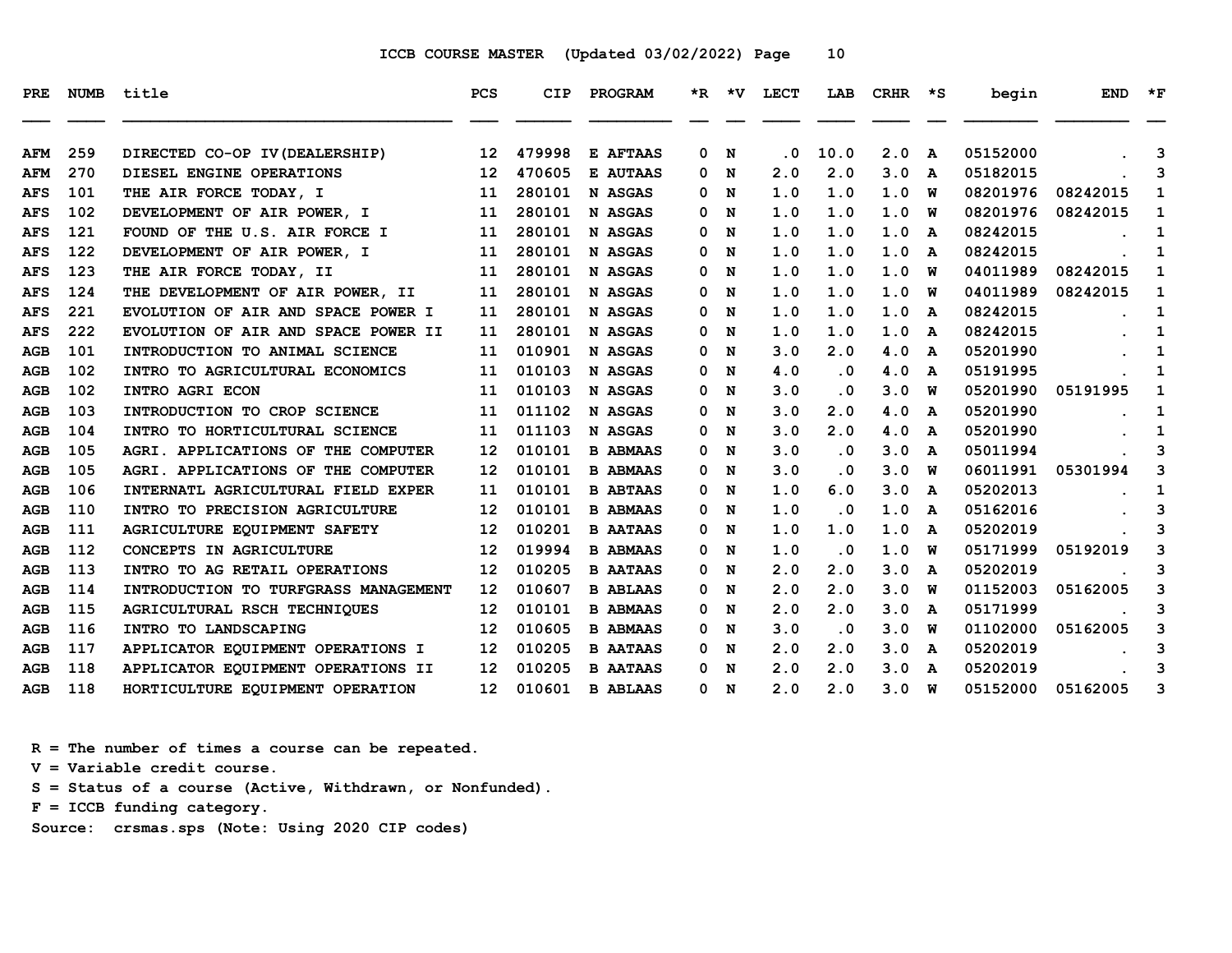| <b>PRE</b> | <b>NUMB</b> | title                                  | <b>PCS</b>        | <b>CIP</b> | PROGRAM         |    | $*R$ $*V$ | <b>LECT</b>             | LAB                     | <b>CRHR</b> | $\star$ s    | begin    | <b>END</b> | $\star$ F    |
|------------|-------------|----------------------------------------|-------------------|------------|-----------------|----|-----------|-------------------------|-------------------------|-------------|--------------|----------|------------|--------------|
|            |             |                                        |                   |            |                 |    |           |                         |                         |             |              |          |            |              |
| AGB        | 119         | LANDSCAPE CONSTRUCTION & MAINT         | 12                | 010605     | <b>B ABMAAS</b> | 0  | N         | 3.0                     | . 0                     | 3.0         | W            | 01102000 | 05162005   | 3            |
| AGB        | 133         | INTRO TO AGRICULTURAL MKETING & STAN   | 12                | 010101     | <b>B ABMAAS</b> | 0  | N         | 2.0                     | 2.0                     | 3.0         | A            | 05011994 |            | 3            |
| AGB        | 133         | INTRO TO AGRICULTURAL MKETING & STAN   | $12 \overline{ }$ | 010101     | <b>B ABMAAS</b> | 0  | N         | 2.0                     | 2.0                     | 3.0         | W            | 05151986 | 05301994   | 3            |
| <b>AGB</b> | 135         | AGRICULTURAL BUSINESS MANAGEMENT       | 12                | 010101     | <b>B ABMAAS</b> | 0  | N         | 4.0                     | $\cdot$ 0               | 4.0         | A            | 05011994 |            | 3            |
| AGB        | 135         | AGRICULTURAL BUSINESS MANAGEMENT I     | 12                | 010101     | <b>B ABMAAS</b> | 0  | N         | 4.0                     | $\overline{\mathbf{0}}$ | 4.0         | w            | 06011991 | 05301994   | 3            |
| AGB        | 155         | AGRICULTURAL SALESMANSHIP              | 12                | 010101     | <b>B ABMAAS</b> | 0  | N         | 3.0                     | $\overline{\mathbf{0}}$ | 3.0         | A            | 05171999 |            | 3            |
| <b>AGB</b> | 170         | EOUITATION I                           | 11                | 360108     | <b>B EOMAAS</b> | 0  | N         | 1.0                     | 2.0                     | 2.0         | w            | 05011983 | 05192003   | $\mathbf{1}$ |
| AGB        | 170         | EQUITATION I                           | 12                | 010507     | <b>B EOMAAS</b> | 3  | N         | 1.0                     | 2.0                     | 2.0         | W            | 05192003 | 07122017   | 3            |
| AGB        | 171         | HORSE SELECTION                        | 12                | 010302     | <b>B EOMAAS</b> | 0  | N         | 2.0                     | 2.0                     | 3.0         | พ            | 08201975 | 05301994   | 3            |
| <b>AGB</b> | 171         | HORSE SELECTION                        | 12                | 010302     | <b>B EOMAAS</b> | 0  | N         | 2.0                     | 2.0                     | 3.0         | w            | 05011994 | 07122017   | 3            |
| AGB        | 173         | HORSE BREEDING & MANAGEMENT            | 12                | 010302     | <b>B EOMAAS</b> | 0  | N         | 2.0                     | 2.0                     | 3.0         | W            | 05011994 | 02232017   | 3            |
| AGB        | 173         | HORSE BREEDING & MANAGEMENT            | 12                | 010302     | <b>B EQMAAS</b> | 0  | N         | 2.0                     | 2.0                     | 3.0         | W            | 08201975 | 05301994   | 3            |
| AGB        | 191         | <b>AGRI-BUSINESS WORK EXPLORATION</b>  | 12                | 019998     | <b>B ABMAAS</b> | 2. | N         | $\overline{\mathbf{0}}$ | 10.0                    | 2.0         | $\mathbf{A}$ | 05172021 |            | 3            |
| AGB        | 191         | <b>AGRI-BUSINESS WORK EXPLORATION</b>  | $12 \overline{ }$ | 019998     | <b>B ABMAAS</b> | 0  | N         | . 0                     | 10.0                    | 2.0         | w            | 05011994 | 05172021   | 3            |
| AGB        | 191         | COOP. ED AGRI-BUS WORK EXPLORATION     | $12 \overline{ }$ | 019998     | <b>B ABMAAS</b> | 0  | N         | . 0                     | 10.0                    | 2.0         | W            | 01231978 | 05301994   | 3            |
| AGB        | 192         | INTERNATL AGRICULTURAL FIELD EXPER     | 12                | 010101     | <b>B ABMAAS</b> | 0  | N         | 1.0                     | 5.0                     | 2.0         | w            | 08011996 | 05152006   | 3            |
| AGB        | 192         | INTERNATL AGRICULTURAL FIELD EXPER     | $12 \overline{ }$ | 010101     | <b>B ABMAAS</b> | 0  | N         | 1.0                     | 6.0                     | 3.0         | W            | 05152006 | 05202013   | 3            |
| <b>AGB</b> | 193         | UNITED STATES AGRICULTURE EXP          | 12                | 010101     | <b>B ABMAAS</b> | 0  | N         | 1.0                     | 6.0                     | 3.0         | W            | 05182009 | 05192019   | 3            |
| <b>AGB</b> | 200         | INTRODUCTION TO SOIL SCIENCE           | 11                | 011201     | N ASGAS         | 0  | N         | 3.0                     | 2.0                     | 4.0         | A            | 05201990 |            | 1            |
| AGB        | 201         | INTRO TO AGRICULTURAL MECHANIZATION    | 11                | 010201     | N ASGAS         | 0  | N         | 2.0                     | 2.0                     | 3.0         | A            | 05201990 |            | 1            |
| AGB        | 202         | INTRO TO AGRICULTURAL EDUC             | 12                | 139994     | N ASGAS         | 0  | N         | 3.0                     | $\cdot$ 0               | 3.0         | W            | 08232010 | 05192019   | $\mathbf{2}$ |
| <b>AGB</b> | 209         | COMPANION ANIMAL MANAGEMENT            | 11                | 010901     | N ASGAS         | 0  | N         | 2.0                     | 2.0                     | 3.0         | W            | 08232010 | 05192019   | 1            |
| AGB        | 211         | PLANT PEST INDENTIFICATION & CONTROL   | $12 \overline{ }$ | 010304     | <b>B ABMAAS</b> | 0  | N         | 3.0                     | . 0                     | 3.0         | A            | 05011994 |            | 3            |
| <b>AGB</b> | 211         | PLANT PEST INDENTIFICATION & CONTROL   | 12                | 010304     | <b>B ABMAAS</b> | 0  | N         | 3.0                     | . 0                     | 3.0         | W            | 08151988 | 05301994   | 3            |
| AGB        | 212         | WEED IDENTIFICATION AND CONTROL        | $12 \overline{ }$ | 010304     | <b>B ABLAAS</b> | 0  | N         | $\cdot$ 0               | 2.0                     | 1.0         | A            | 01152003 |            | 3            |
| AGB        | 213         | SOIL FERTILITY & FERTILIZER            | 12                | 010304     | <b>B ABMAAS</b> | 0  | N         | 3.0                     | $\cdot$ 0               | 3.0         | A            | 05011994 |            | 3            |
| <b>AGB</b> | 213         | <b>SOIL FERTILITY &amp; FERTILIZER</b> | 12                | 010304     | <b>B ABMAAS</b> | 0  | N         | 3.0                     | $\cdot$ 0               | 3.0         | พ            | 08151988 | 05301994   | 3            |
| AGB        | 214         | PRECISION FARMING TECHNOLOGY           | 12 <sup>2</sup>   | 010201     | <b>B ABMAAS</b> |    | 0 N       | 2.0                     | 2.0                     | 3.0         | A            | 05171999 |            | 3            |

 **R = The number of times a course can be repeated.**

 **V = Variable credit course.**

 **S = Status of a course (Active, Withdrawn, or Nonfunded).**

 **F = ICCB funding category.**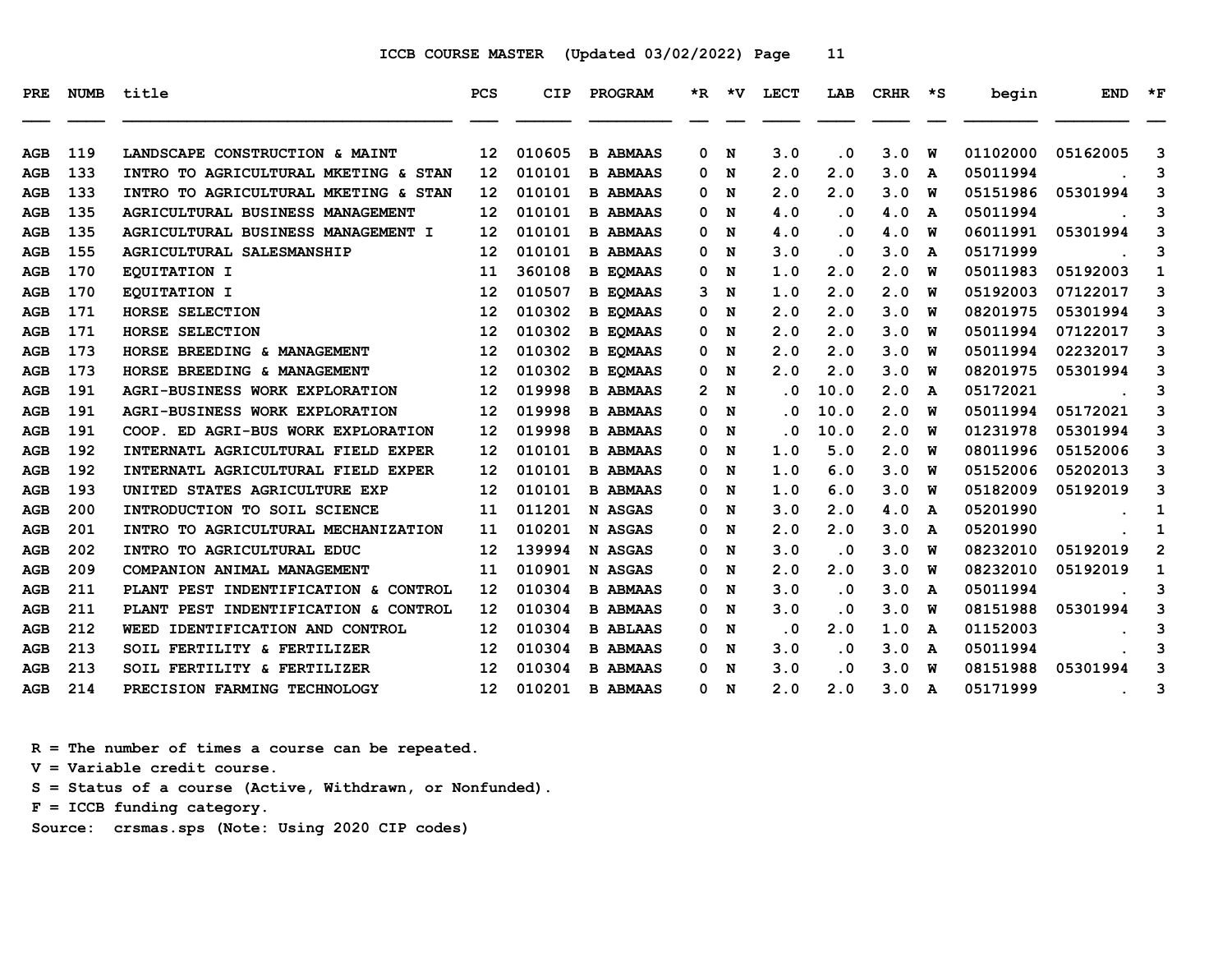| PRE        |     | NUMB title                           | <b>PCS</b>        | <b>CIP</b> | PROGRAM         |   |     | *R *V LECT | LAB                  | $CRHR$ *S        |              | begin    | $END$ *F                       |                |
|------------|-----|--------------------------------------|-------------------|------------|-----------------|---|-----|------------|----------------------|------------------|--------------|----------|--------------------------------|----------------|
| AGB        | 215 | APPLICATIONS OF GIS IN AGRICULTURE   | 12                | 010201     | <b>B ABMAAS</b> | 0 | N   | 3.0        | . 0                  | 3.0              | $\mathbf{A}$ | 05132002 |                                | 3              |
| <b>AGB</b> | 215 | <b>APPLICATIONS OF GIS</b>           | 12                | 010201     | <b>B ABMAAS</b> | 0 | N   | 4.0        | $\cdot$ 0            | 4.0              | W            | 05171999 | 05132002                       | 3              |
| AGB        | 216 | LIVESTOCK SELECTION & EVALUATION     | 12                | 010302     | <b>B ABMAAS</b> | 0 | N   | 2.0        | 2.0                  | 3.0              | A            | 05011994 |                                | 3              |
| AGB        | 216 | LIVESTOCK SELECTION & EVALUATION     | 12                | 010302     | <b>B ABMAAS</b> | 0 | N   | 2.0        | 2.0                  | 3.0              | W            | 01051981 | 05301994                       | 3              |
| AGB        | 217 | PRINCIPLES OF ANIMAL FEEDING & NUTRI | 12                | 010302     | <b>B ABMAAS</b> | 0 | N   | 3.0        | $\cdot$ 0            | 3.0              | W            | 05011994 | 05192019                       | 3              |
| <b>AGB</b> | 217 | PRINCIPLES OF ANIMAL FEEDING & NUTRI | 12                | 010302     | <b>B ABMAAS</b> | 0 | N   | 3.0        | . 0                  | 3.0              | W            | 08201975 | 05301994                       | 3              |
| AGB        | 218 | LIVESTOCK MANAGEMENT                 | 12                | 010302     | <b>B ABMAAS</b> | 0 | N   | 5.0        | . 0                  | 5.0              | W            | 05011994 | 05192019                       | 3              |
| AGB        | 218 | LIVESTOCK MANAGEMENT                 | $12 \overline{ }$ | 010302     | <b>B ABMAAS</b> | 0 | N   | 5.0        | . 0                  | 5.0              | W            | 08291977 | 05301994                       | 3              |
| <b>AGB</b> | 219 | PRECISION HARDWARE SYSTEMS           | $12 \overline{ }$ | 010205     | <b>B ABMAAS</b> | 0 | N   | 1.0        | 2.0                  | 2.0              | A            | 05222017 |                                | 3              |
| <b>AGB</b> | 219 | COMPANION ANIMAL MANAGEMENT          | $12 \overline{ }$ | 010302     | <b>B ABMAAS</b> | 0 | N   | 3.0        | $\cdot$ 0            | 3.0              | W            | 05011994 | 05112001                       | 3              |
| AGB        | 219 | COMPANION ANIMAL MANAGEMENT          | 12                | 010302     | <b>B ABMAAS</b> | 0 | N   | 3.0        | $\cdot$ 0            | 3.0              | W            | 06011987 | 05301994                       | 3              |
| AGB        | 230 | ADV. LIVESTOCK SEL. & EVAL           | $12 \overline{ }$ | 010302     | <b>B ABMAAS</b> | 0 | N   | 2.0        | 2.0                  | 3.0              | W            | 01102005 | 05192019                       | 3              |
| AGB        | 232 | AG-BUS. & FARM MGT.                  | 12                | 010301     | <b>B ABMAAS</b> | 0 | N   | 4.0        | $\cdot$ 0            | 4.0              | A            | 05011994 |                                | 3              |
| AGB        | 232 | AG-BUS. & FARM MGT.                  | 12                | 010301     | <b>B ABMAAS</b> | 0 | N   | 4.0        | . 0                  | 4.0              | W            | 08151988 | 05301994                       | 3              |
| <b>AGB</b> | 233 | <b>GRAIN MARKETING</b>               | $12 \overline{ }$ | 010101     | <b>B ABMAAS</b> | 0 | N   | 3.0        | . 0                  | 3.0              | A            | 05192003 |                                | 3              |
| AGB        | 233 | <b>GRAIN MARKETING</b>               | 12                | 080401     | <b>B ABMAAS</b> | 0 | N   | 3.0        | . 0                  | 3.0              | W            | 05011994 | 05192003                       | $\overline{2}$ |
| AGB        | 233 | <b>GRAIN MARKETING</b>               | $12 \overline{ }$ | 080401     | <b>B ABMAAS</b> | 0 | N   | 3.0        | . 0                  | 3.0              | W            | 06011992 | 05301994                       | $\mathbf{2}$   |
| <b>AGB</b> | 234 | GRAIN & LIVESTOCK MARKETING PLANNING | 12                | 010101     | <b>B AGBCER</b> | 0 | N   | 2.0        | . 0                  | 2.0              | W            | 05011994 | 05192019                       | 3              |
| AGB        | 234 | GRAIN & LIVESTOCK MARKETING PLANNING | 12                | 010101     | <b>B AGBCER</b> | 0 | N   | 2.0        | . 0                  | 2.0              | W            | 08251992 | 05301994                       | 3              |
| AGB        | 236 | AGRICULTURAL CREDIT & FINANCE        | $12 \overline{ }$ | 010301     | <b>B ABMAAS</b> | 0 | N   | 2.0        | . 0                  | 2.0              | W            | 05011994 | 05192019                       | 3              |
| AGB        | 236 | AGRICULTURAL CREDIT & FINANCE        | $12 \overline{ }$ | 010301     | <b>B ABMAAS</b> | 0 | N   | 2.0        | . 0                  | 2.0              | W            | 05151986 | 05301994                       | 3              |
| <b>AGB</b> | 238 | <b>GRAIN MERCHANDISING</b>           | 12                | 010101     | <b>B ABMAAS</b> | 0 | N   | 3.0        | . 0                  | 3.0              | W            | 01111999 | 05192019                       | 3              |
| AGB        | 239 | <b>ADVANCED GRAIN MARKETING</b>      | 12                | 080401     | <b>B ABMAAS</b> | 0 | N   | 2.0        | . 0                  | 2.0              | W            | 05011994 | 05192003                       | $\overline{2}$ |
| <b>AGB</b> | 239 | ADVANCED GRAIN MARKETING             | $12 \overline{ }$ | 010101     | <b>B ABMAAS</b> | 0 | N   | 2.0        | $\ddot{\phantom{0}}$ | 2.0              | W            | 05192003 | 05192019                       | 3              |
| AGB        | 239 | ADVANCED GRAIN MARKETING             | 12                | 080401     | <b>B ABMAAS</b> | 0 | N   | 2.0        | $\cdot$ 0            | 2.0              | W            | 06011992 | 05301994                       | $\mathbf{2}$   |
| <b>AGB</b> | 251 | LANDSCAPE DESIGN & MANAGEMENT        | $12 \overline{ }$ | 010605     | <b>B AGBCER</b> | 0 | N   | 2.0        | 2.0                  | 3.0              | W            | 05011994 | 05192019                       | 3              |
| <b>AGB</b> | 251 | LANDSCAPE DESIGN & MANAGEMENT        | 12                | 010605     | <b>B AGBCER</b> | 0 | N   | 2.0        | 2.0                  | 3.0              | w            | 08201975 | 05301994                       | 3              |
| AGB        | 252 | PRECISION DATA ANALYTICS             | 12 <sup>7</sup>   | 010201     | <b>B ABMAAS</b> |   | 0 N | 3.0        | $\cdot$ 0            | 3.0 <sub>A</sub> |              | 05132002 | <b>Contract Contract State</b> | 3              |

 **R = The number of times a course can be repeated.**

 **V = Variable credit course.**

 **S = Status of a course (Active, Withdrawn, or Nonfunded).**

 **F = ICCB funding category.**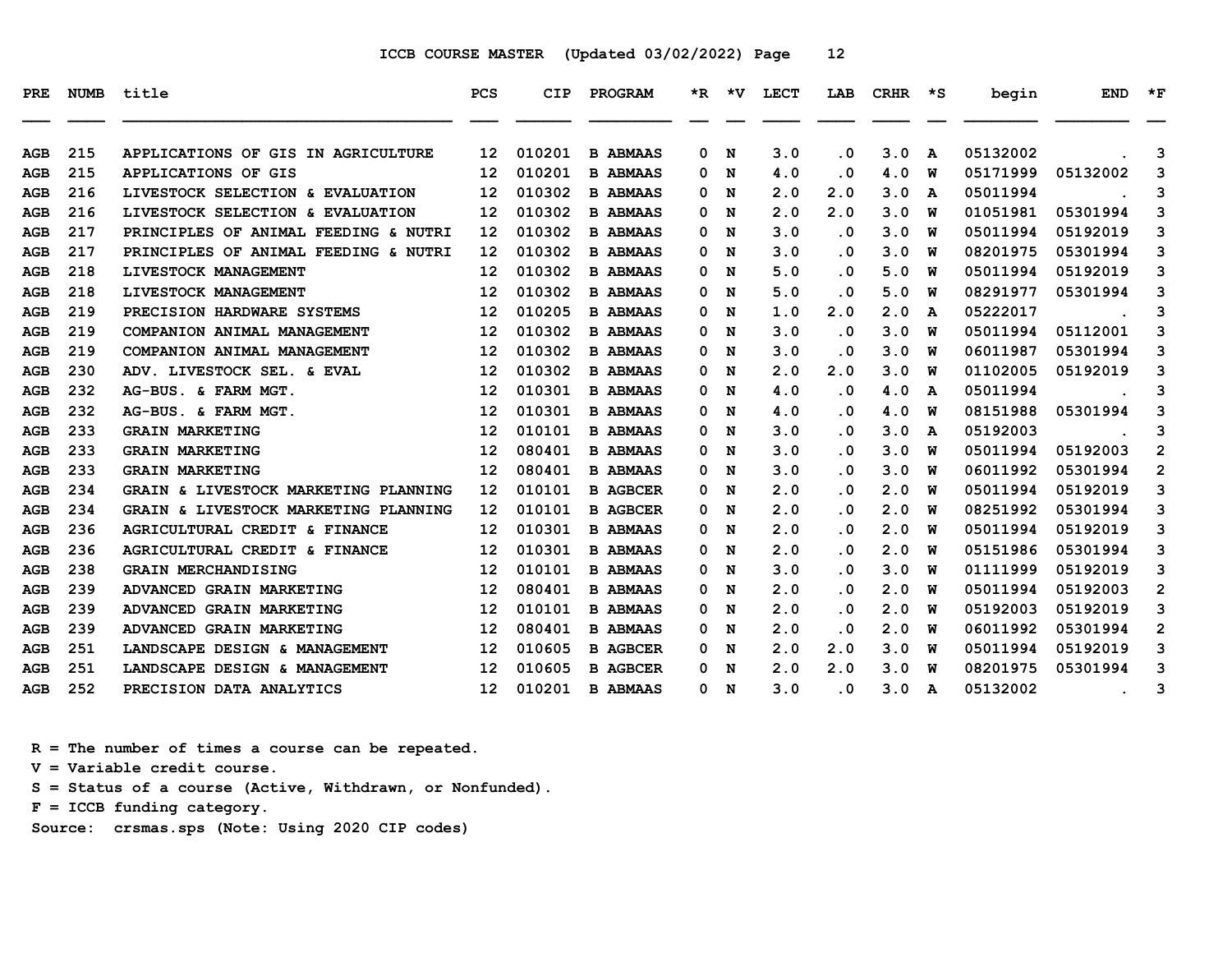| <b>PRE</b> | <b>NUMB</b> | title                                | PCS               | CIP    | PROGRAM          |   | *R *V       | <b>LECT</b> | LAB       | CRHR | ∗s | begin    | <b>END</b> | $*_{\mathbf{F}}$ |
|------------|-------------|--------------------------------------|-------------------|--------|------------------|---|-------------|-------------|-----------|------|----|----------|------------|------------------|
| AGB        | 252         | ADV APPLICATIONS OF GIS              | 12                | 010201 | <b>B ABMAAS</b>  | 0 | N           | 2.0         | $\cdot$ 0 | 2.0  | W  | 05162000 | 05132002   | 3                |
| <b>AGB</b> | 252         | ADV APPLICATIONS OF GIS              | $12 \overline{ }$ | 010201 | <b>B ABMAAS</b>  | 0 | N           | 3.0         | $\cdot$ 0 | 3.0  | พ  | 05152000 | 05162000   | 3                |
| AGB        | 253         | HERBACEOUS PLANTS                    | 12                | 010603 | <b>B ABLAAS</b>  | 0 | N           | 3.0         | $\cdot$ 0 | 3.0  | W  | 05132002 | 05162005   | 3                |
| AGB        | 254         | WOODY ORNAMENTALS                    | 12                | 010603 | <b>B ABLAAS</b>  | 0 | N           | 3.0         | $\cdot$ 0 | 3.0  | W  | 05152000 | 05162005   | 3                |
| <b>AGB</b> | 255         | LANDSCAPE GRAPHIC DESIGN             | 12                | 010605 | <b>B ABMAAS</b>  | 0 | N           | 3.0         | . 0       | 3.0  | W  | 05152000 | 05162005   | 3                |
| AGB        | 257         | LANDSCAPE BUSINESS MANAGEMENT        | 12                | 010605 | <b>B ABLAAS</b>  | 0 | N           | 2.0         | $\cdot$ 0 | 2.0  | W  | 08202001 | 05162005   | 3                |
| AGB        | 270         | EQUITATION II                        | 11                | 360108 | <b>B EOMAAS</b>  | 0 | N           | 1.0         | 2.0       | 2.0  | พ  | 05011983 | 05192003   | $\mathbf 1$      |
| AGB        | 270         | EQUITATION II                        | 12                | 010507 | <b>B EOMAAS</b>  | 3 | N           | 1.0         | 2.0       | 2.0  | W  | 05192003 | 07122017   | 3                |
| AGB        | 271         | HORSE TRAINING & HANDLING            | $12 \overline{ }$ | 010507 | <b>B EOMAAS</b>  | 0 | N           | 1.0         | 2.0       | 2.0  | W  | 05011994 | 05172004   | 3                |
| <b>AGB</b> | 271         | HORSE TRAINING & HANDLING            | 12                | 010507 | <b>B EOMAAS</b>  | 0 | N           | 1.0         | 2.0       | 2.0  | W  | 05151986 | 05301994   | 3                |
| <b>AGB</b> | 271         | HORSE BEHAVIOR & HANDLING            | 12                | 010507 | <b>B EOMAAS</b>  | 0 | N           | 2.0         | 2.0       | 3.0  | W  | 05172004 | 07122017   | 3                |
| AGB        | 273         | HORSE HEALTH CARE                    | 12                | 010302 | <b>B EOMAAS</b>  | 0 | N           | 3.0         | $\cdot$ 0 | 3.0  | พ  | 08151984 | 05301994   | 3                |
| <b>AGB</b> | 273         | HORSE HEALTH CARE                    | $12 \overline{ }$ | 010302 | <b>B EOMAAS</b>  | 0 | N           | 3.0         | $\cdot$ 0 | 3.0  | W  | 05011994 | 07122017   | 3                |
| AGB        | 275         | STABLE BUSINESS MANAGEMENT           | 12                | 010302 | <b>B EOMAAS</b>  | 0 | N           | 3.0         | . 0       | 3.0  | W  | 05151986 | 05301994   | 3                |
| <b>AGB</b> | 275         | STABLE BUSINESS MANAGEMENT           | 12                | 010302 | <b>B EOMAAS</b>  | 0 | N           | 4.0         | $\cdot$ 0 | 4.0  | W  | 08252003 | 07122017   | 3                |
| AGB        | 275         | STABLE BUSINESS MANAGEMENT           | 12                | 010302 | <b>B EOMAAS</b>  | 0 | N           | 3.0         | . 0       | 3.0  | W  | 05011994 | 08252003   | 3                |
| AGB        | 277         | HORSE EOUIPMENT AND FACILITIES       | $12 \overline{ }$ | 010201 | <b>B EOMAAS</b>  | 0 | N           | 3.0         | $\cdot$ 0 | 3.0  | W  | 06011989 | 05301994   | 3                |
| <b>AGB</b> | 277         | HORSE EQUIPMENT AND FACILITIES       | $12 \overline{ }$ | 010201 | <b>B EOMAAS</b>  | 0 | N           | 3.0         | . 0       | 3.0  | W  | 05011994 | 07122017   | 3                |
| <b>AGB</b> | 290         | AGRI-BUSINESS SEMINAR                | $12 \overline{ }$ | 019999 | <b>B ABMAAS</b>  | 0 | N           | 1.0         | . 0       | 1.0  | A  | 05171996 |            | 3                |
| <b>AGB</b> | 290         | <b>AGRI-BUSINESS SEMINAR</b>         | $12 \overline{ }$ | 019999 | <b>B ABMAAS</b>  | 0 | N           | 2.0         | $\cdot$ 0 | 2.0  | พ  | 05011994 | 05171996   | 3                |
| AGB        | 290         | COOP.ED. AGRI-BUSINESS SEMINAR       | 12                | 019998 | <b>B ABMAAS</b>  | 0 | N           | 2.0         | $\cdot$ 0 | 2.0  | W  | 08201975 | 05301994   | 3                |
| <b>AGB</b> | 291         | <b>AGRI-BUSINESS WORK EXPERIENCE</b> | $12 \overline{ }$ | 019998 | <b>B ABMAAS</b>  | 0 | N           | . 0         | 20.0      | 4.0  | A  | 05011994 |            | 3                |
| AGB        | 291         | COOP.ED. AGRI-BUSINESS WORK EXPERIEN | $12 \overline{ }$ | 019998 | <b>B ABMAAS</b>  | 0 | N           | . 0         | 20.0      | 4.0  | W  | 08201975 | 05301994   | 3                |
| <b>AGB</b> | 701         | ILLINOIS AGRICOMP I                  | 16                | 010101 | <b>VOCSK1601</b> | 0 | N           | 7.0         | $\cdot$ 0 | 7.0  | W  | 11011991 | 05301994   | 3                |
| AGB        | 701         | <b>AGRICOMP I</b>                    | 16                | 010101 | <b>VOCSK1601</b> | 0 | N           | 7.0         | $\cdot$ 0 | 7.0  | พ  | 05011994 | 06301999   | 3                |
| <b>AGB</b> | 702         | ILLINOIS AGRICOMP II                 | 16                | 010101 | VOCSK1601        | 0 | N           | 7.0         | $\cdot$ 0 | 7.0  | W  | 11011991 | 05301994   | 3                |
| <b>AGB</b> | 702         | <b>AGRICOMP II</b>                   | 16                | 010101 | <b>VOCSK1601</b> | 0 | N           | 7.0         | . 0       | 7.0  | W  | 05011994 | 06301999   | 3                |
| <b>AGB</b> | 703         | ILLINOIS AGRICOMP III                | 16                | 010101 | <b>VOCSK1601</b> | 0 | $\mathbf N$ | 7.0         | . 0       | 7.0  | พ  | 11011991 | 05301994   | 3                |

 **R = The number of times a course can be repeated.**

 **V = Variable credit course.**

 **S = Status of a course (Active, Withdrawn, or Nonfunded).**

 **F = ICCB funding category.**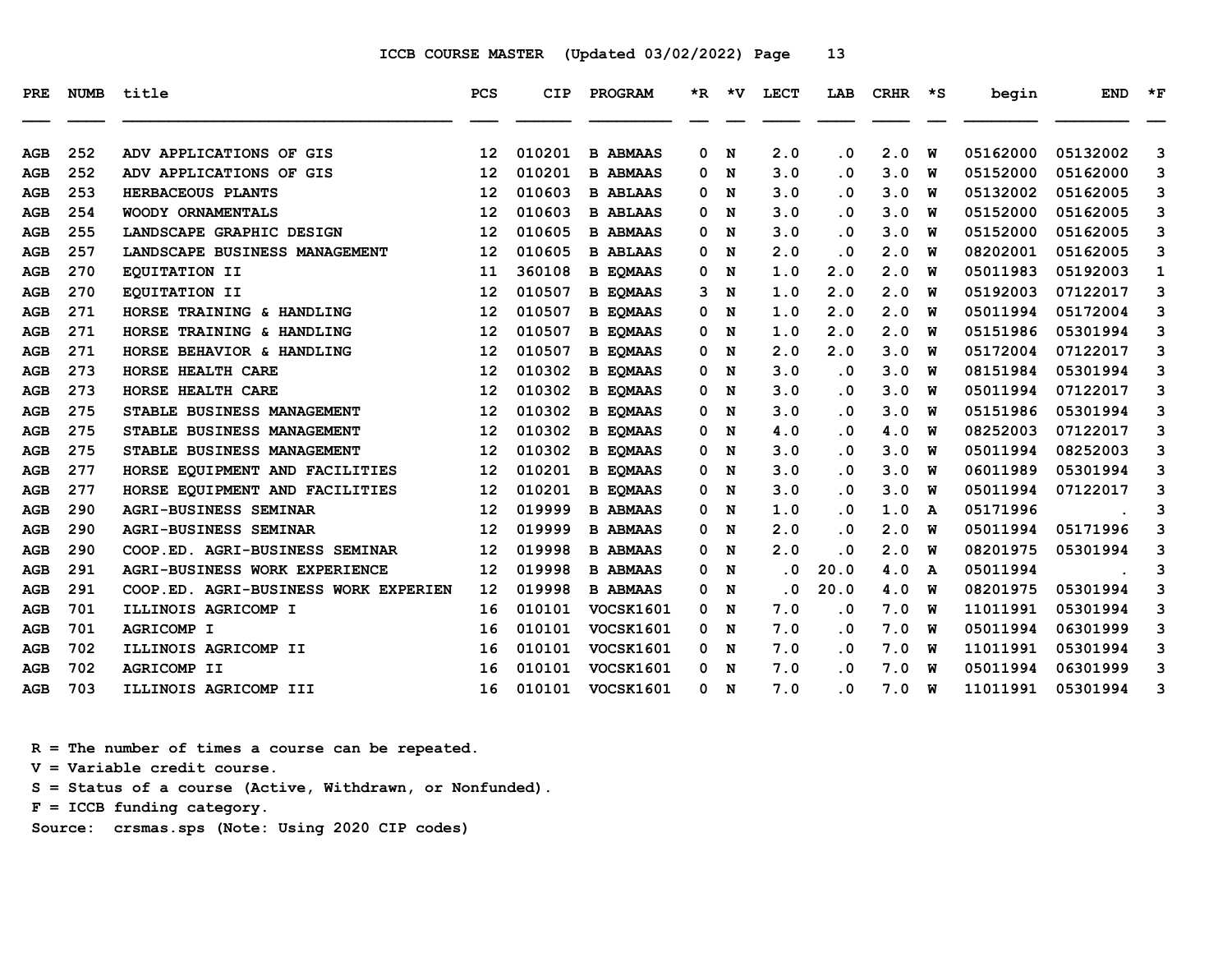| PRE        | <b>NUMB</b> | title                                 | <b>PCS</b> | CIP    | <b>PROGRAM</b>   |    | $*R$ $*V$   | LECT | LAB                     | CRHR | ∗s           | begin    | <b>END</b> | $*_{\mathbf{F}}$        |
|------------|-------------|---------------------------------------|------------|--------|------------------|----|-------------|------|-------------------------|------|--------------|----------|------------|-------------------------|
| AGB        | 703         | <b>AGRICOMP TECHNOLOGY</b>            | 16         | 010101 | <b>VOCSK1601</b> | 0  | N           | 5.0  | $\cdot$ 0               | 5.0  | W            | 12231994 | 07301999   | 3                       |
| AGB        | 703         | ILLINOIS AGRICOMP III                 | 16         | 010101 | <b>VOCSK1601</b> | 0  | N           | 7.0  | $\cdot$ 0               | 7.0  | พ            | 05011994 | 12231994   | з                       |
| AGB        | 705         | INTRO TO AGRICULTURE COMPUTER USAGE   | 16         | 010101 | VOCSK1601        | 3  | N           | 1.0  | $\cdot$ 0               | 1.0  | A            | 01011996 |            | 3                       |
| <b>AGB</b> | 706         | AGRICLTRE APPLICATNS OF SPREADSHEETS  | 16         | 010101 | <b>VOCSK1601</b> | 3  | N           | 1.0  | . 0                     | 1.0  | A            | 01011996 |            | 3                       |
| AGB        | 707         | AGRICLTRE APPLICATNS OF THE INTERNET  | 16         | 010101 | VOCSK1601        | 3  | N           | .5   | $\cdot$ 0               | . 5  | A            | 01011996 |            | 3                       |
| AGB        | 708         | FARM ACCOUNTING SOFTWARE              | 16         | 010101 | VOCSK1601        | 3  | N           | 1.0  | $\cdot$ 0               | 1.0  | W            | 01011996 | 07301999   | 3                       |
| AGB        | 709         | INTRO TO OUICKEN FOR AG APPLICATIONS  | 16         | 010101 | VOCSK1601        | 3  | N           | 1.0  | $\overline{\mathbf{0}}$ | 1.0  | A            | 01011996 |            | 3                       |
| AGB        | 710         | PC MARS ACCOUNTING SOFTWARE           | 16         | 010101 | <b>VOCSK1601</b> | 3  | N           | 2.5  | $\cdot$ 0               | 2.5  | A            | 01011996 |            | 3                       |
| AGB        | 711         | PRECISION FARMING TECHNOLOGY          | 16         | 010304 | VOCSK1601        | 3  | N           | 1.5  | $\cdot$ 0               | 1.5  | A            | 01011996 |            | 3                       |
| AGB        | 712         | BASICS IN APPLIED AGRONOMY            | 16         | 010304 | VOCSK1601        | 0  | N           | 3.0  | . 0                     | 3.0  | A            | 01092006 |            | 3                       |
| <b>AGB</b> | 715         | AGRICULTURE APPLICATOR TECHNOLOGY     | 16         | 010304 | <b>VOCSK1601</b> | 3  | N           | 3.0  | $\cdot$ 0               | 3.0  | A            | 01011996 |            | 3                       |
| AGB        | 723         | <b>BASIC GRAIN MARKETING</b>          | 16         | 010101 | VOCSK1601        | 0  | $\mathbf N$ | 1.0  | . 0                     | 1.0  | A            | 07011996 |            | 3                       |
| AGB        | 724         | INTRODUCTION TO AGRICULTURE OPTIONS   | 16         | 010101 | VOCSK1601        | 0  | N           | . 5  | $\cdot$ 0               | . 5  | A            | 12201996 |            | 3                       |
| <b>AGB</b> | 725         | <b>AGRICULTURE OPTIONS STRATEGIES</b> | 16         | 010101 | <b>VOCSK1601</b> | 0  | N           | .5   | $\cdot$ 0               | .5   | A            | 12201996 |            | 3                       |
| AGB        | 726         | TEACHING & APPL OF HORTICULTURAL SCI  | 16         | 010605 | VOCSK1601        | 0  | N           | 3.0  | $\cdot$ 0               | 3.0  | A            | 06142004 |            | 3                       |
| AGB        | 727         | FOOD NUTRITION AND WELLNESS           | 16         | 010301 | VOCSK1601        | 0  | N           | 3.0  | $\cdot$ 0               | 3.0  | A            | 07012004 |            | 3                       |
| <b>AGB</b> | 728         | HEALTHY LIFESTYLES FOR YOU & STUDNTS  | 16         | 131200 | VOCSK1601        | 0  | N           | 3.0  | $\cdot$ 0               | 3.0  | A            | 06072005 |            | $\overline{\mathbf{c}}$ |
| AGB        | 729         | GREENSCAPES: SCIENCE & CREATION       | 16         | 010601 | VOCSK1601        | 0  | N           | 3.0  | $\cdot$ 0               | 3.0  | A            | 06072005 |            | 3                       |
| AGB        | 730         | BIOTECH: WHAT IT MEANS TO YOU/STUDTS  | 16         | 131200 | VOCSK1601        | 0  | N           | 3.0  | $\cdot$ 0               | 3.0  | A            | 06072005 |            | $\overline{2}$          |
| AGB        | 731         | SUSTAINABILITY: COMMUNITY ENVIRO ISS  | 16         | 261307 | VOCSK1601        | 0  | N           | 3.0  | . 0                     | 3.0  | A            | 06012006 |            | 1                       |
| AGB        | 732         | LIVING HEALTHY: UNDERSTAND HEALTH IS  | 16         | 131200 | <b>VOCSK1601</b> | 0  | N           | 3.0  | $\cdot$ 0               | 3.0  | A            | 06012006 |            | 2                       |
| AGB        | 733         | ENVIRONMENTAL EDUCATION               | 16         | 131200 | VOCSK1601        | 0  | N           | 3.0  | $\cdot$ 0               | 3.0  | A            | 06012006 |            | $\overline{\mathbf{c}}$ |
| <b>AGB</b> | 734         | MAKING YOUR DIST. WELLNESS POLICY WK  | 16         | 131200 | VOCSK1601        | 0  | N           | 1.0  | $\overline{\mathbf{0}}$ | 1.0  | A            | 10202006 |            | $\mathbf{2}$            |
| AGB        | 735         | NAT RESOURCES & CONSERVATION ED       | 16         | 131200 | VOCSK1601        | 0  | N           | 3.0  | $\cdot$ 0               | 3.0  | A            | 06122007 |            | $\mathbf{2}$            |
| AGB        | 736         | FOOD NUTRITION AND WELLNESS           | 16         | 131200 | VOCSK1601        | 0  | N           | 3.0  | $\cdot$ 0               | 3.0  | A            | 06192007 |            | $\overline{2}$          |
| AGB        | 737         | SUSTAINABILITY: ENV ISSUES IN COMM    | 16         | 261307 | VOCSK1601        | 0  | N           | 3.0  | $\cdot$ 0               | 3.0  | A            | 05142007 |            | 1                       |
| AGB        | 738         | <b>ALTERNATE ENGERGIES</b>            | 16         | 131200 | VOCSK1601        | 0. | N           | 3.0  | . 0                     | 3.0  | A            | 05142007 |            | $\mathbf{2}$            |
| AGB        | 739         | WATER ISSUES & CONSERVATION MEASURES  | 16         | 131200 | <b>VOCSK1601</b> | 0  | N           | 3.0  | . 0                     | 3.0  | $\mathbf{A}$ | 05192008 |            | $\mathbf{2}$            |

 **R = The number of times a course can be repeated.**

 **V = Variable credit course.**

 **S = Status of a course (Active, Withdrawn, or Nonfunded).**

 **F = ICCB funding category.**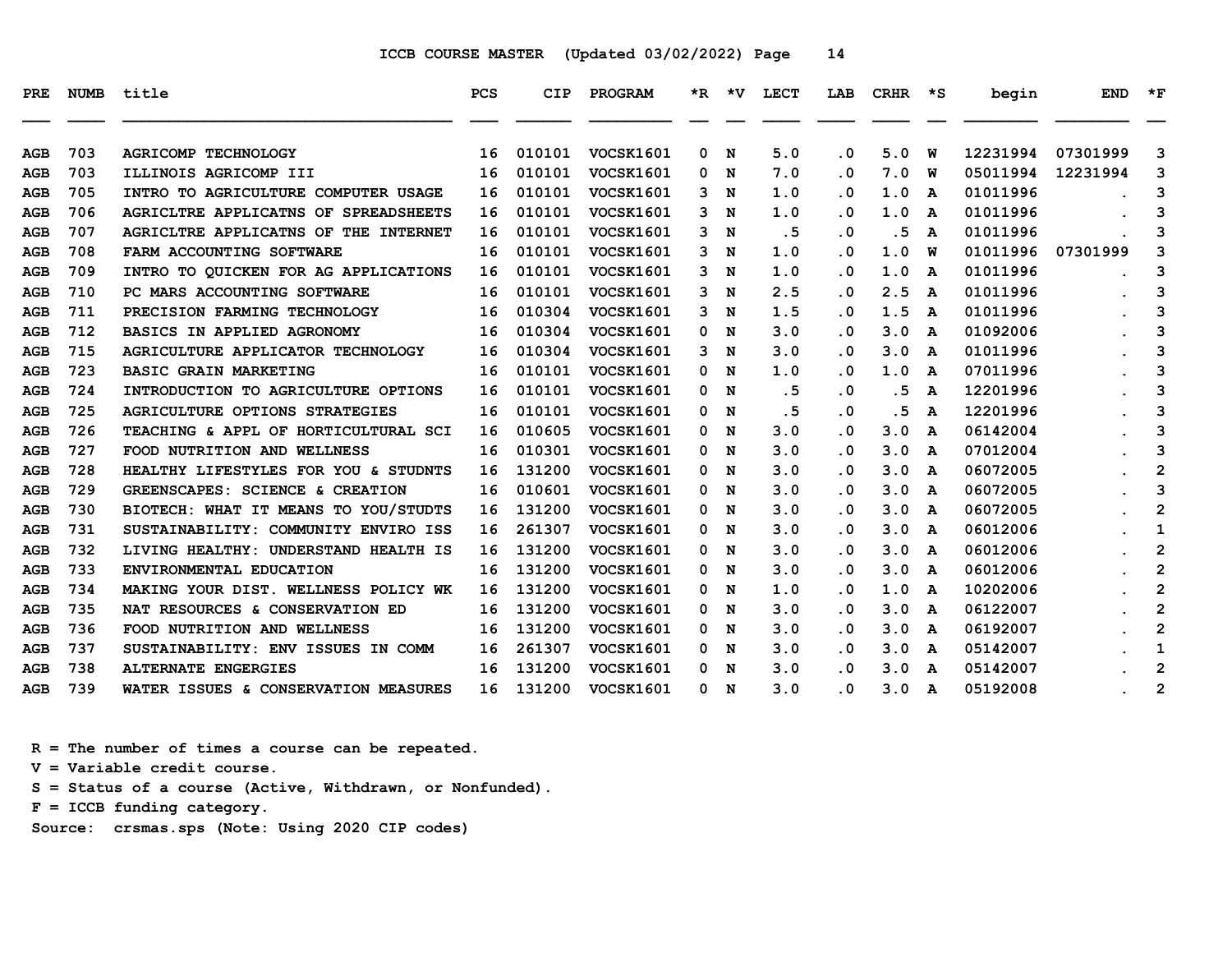| PRE        | <b>NUMB</b> | title                                | <b>PCS</b>        | CIP    | PROGRAM          |   |             | *R *V LECT | LAB                     | <b>CRHR</b> | ∗s | begin    | <b>END</b> | $*_{\mathbf{F}}$        |
|------------|-------------|--------------------------------------|-------------------|--------|------------------|---|-------------|------------|-------------------------|-------------|----|----------|------------|-------------------------|
| AGB        | 740         | ENV ED: TEACH AG THRU SCI, MTH/RDG   | 16                | 131200 | VOCSK1601        | 0 | N           | 3.0        | . 0                     | 3.0         | A  | 05192008 |            | $\overline{2}$          |
| <b>AGB</b> | 741         | LIVING GREEN: ENV. ED, EXPLR SCI/MTH | 16                | 131200 | <b>VOCSK1601</b> | 0 | N           | 3.0        | . 0                     | 3.0         | A  | 05192008 |            | $\mathbf{2}$            |
| AGB        | 742         | TEACHING HEALTH: FOCUS ON NUTRITION  | 16                | 131200 | <b>VOCSK1601</b> | 0 | N           | 3.0        | . 0                     | 3.0         | A  | 05192008 |            | $\mathbf{2}$            |
| AGB        | 743         | THE GREEN WORLD AROUND US            | 16                | 131200 | VOCSK1601        | 0 | N           | 3.0        | $\cdot$ 0               | 3.0         | A  | 05182009 |            | $\overline{2}$          |
| <b>AGB</b> | 744         | KIDS EAT WELL, NUTRITION/HEALTH      | 16                | 131200 | <b>VOCSK1601</b> | 0 | N           | 3.0        | $\overline{\mathbf{0}}$ | 3.0         | A  | 05182009 |            | $\overline{\mathbf{c}}$ |
| AGB        | 745         | MAKING AG SCIENCE COME ALIVE         | 16                | 131200 | <b>VOCSK1601</b> | 0 | N           | 3.0        | . 0                     | 3.0         | A  | 05182009 |            | $\mathbf{2}$            |
| AGB        | 746         | NO CHILD LEFT INSIDE                 | 16                | 131200 | VOCSK1601        |   | 0 N         | 3.0        | . 0                     | 3.0         | A  | 05182009 |            | $\overline{2}$          |
| AGB        | 747         | THE SUSTAINABLE WORLD AROUND US      | 16                | 131200 | <b>VOCSK1614</b> | 0 | N           | 3.0        | . 0                     | 3.0         | A  | 05172010 |            | $\mathbf{2}$            |
| AGB        | 748         | TEACH HEALTH: FOCUS ON NUTRITION     | 16                | 131200 | <b>VOCSK1614</b> | 0 | N           | 3.0        | . 0                     | 3.0         | A  | 05172010 |            | $\mathbf{2}$            |
| <b>AGB</b> | 749         | PLNT ERTH: WTR ISSUES & CONSERVATION | 16                | 131200 | VOCSK1614        | 0 | N           | 3.0        | . 0                     | 3.0         | A  | 05172010 |            | $\overline{2}$          |
| AGB        | 751         | ENVIRONMENTAL ED: AG/SCI/RDG         | 16                | 131200 | VOCSK1601        | 0 | N           | 3.0        | . 0                     | 3.0         | A  | 05162011 |            | $\mathbf{2}$            |
| <b>AGB</b> | 752         | NUTRITION AND YOUR BODY              | 16                | 131200 | <b>VOCSK1601</b> |   | 0 N         | 3.0        | $\overline{\mathbf{0}}$ | 3.0         | A  | 05162011 |            | $\overline{2}$          |
| AGB        | 753         | UNDERSTANDING WATER SOURCES          | 16                | 131200 | VOCSK1601        | 0 | N           | 3.0        | . 0                     | 3.0         | A  | 05162011 |            | $\mathbf{2}$            |
| AGB        | 754         | UNDERSTANDING WATER SOURCES          | 16                | 131200 | VOCSK1601        | 0 | N           | 3.0        | $\cdot$ 0               | 3.0         | A  | 05162011 |            | $\overline{2}$          |
| AGB        | 756         | AGRICULTURE & THE SCIENCE CONNECTION | 16                | 131200 | <b>VOCSK1614</b> | 0 | N           | 3.0        | $\overline{\mathbf{0}}$ | 3.0         | A  | 06112012 |            | $\overline{\mathbf{c}}$ |
| AGB        | 757         | THE SUSTAINABLE WORLD AROUND YOU     | 16                | 131200 | <b>VOCSK1614</b> | 0 | N           | 3.0        | . 0                     | 3.0         | A  | 06112012 |            | $\mathbf{2}$            |
| <b>AGB</b> | 758         | HORTICULTURE & GREEN THUMBS          | 16                | 131200 | VOCSK1614        | 0 | N           | 3.0        | $\cdot$ 0               | 3.0         | A  | 06112012 |            | $\overline{2}$          |
| AGB        | 759         | HEALTHY LIVING & NUTRITION EDUCATION | 16                | 131200 | <b>VOCSK1614</b> | 0 | N           | 3.0        | $\overline{\mathbf{0}}$ | 3.0         | A  | 06112012 |            | 2                       |
| AGB        | 765         | WEALTH OF OUR COMMUNITY: AG CHAMPION | 16                | 131200 | <b>VOCSK1614</b> | 0 | N           | 3.0        | $\overline{\mathbf{0}}$ | 3.0         | A  | 05182015 |            | $\overline{2}$          |
| AGB        | 766         | GOT WATER? OUR COMMUNITY'S CHOICES   | 16                | 131200 | VOCSK1614        |   | 0 N         | 3.0        | . 0                     | 3.0         | A  | 05182015 |            | $\mathbf{2}$            |
| ALH        | 136         | PHARMACOLOGY MEDICATION CALCULATION  | 12                | 261001 | Y GSUAGS         | 0 | N           | 1.0        | $\overline{\mathbf{0}}$ | 1.0         | W  | 05182015 | 05192019   | 1                       |
| ALH        | 196         | DENTAL HYGIENE BOARD EXAM PREP       | $12 \overline{ }$ | 510602 | <b>G DHGAAS</b>  | 0 | N           | 2.0        | . 0                     | 2.0         | A  | 05202019 |            | 4                       |
| <b>ALM</b> | 060         | TOPICS FROM PRE-ALGEBRA              | 14                | 320104 | Y GSUAGS         | 0 | v           | 2.0        | . 0                     | 2.0         | A  | 05202019 |            | 5                       |
| <b>ALM</b> | 094         | TOPICS FROM PRE-ALGEBRA              | 14                | 320104 | Y GSUAGS         | 3 | v           | 2.0        | $\overline{\mathbf{0}}$ | 2.0         | w  | 01112010 | 05202019   | 5                       |
| <b>ALM</b> | 095         | TOPICS FROM BEGINNING-ALGEBRA        | 14                | 320104 | Y GSUAGS         | 3 | <b>v</b>    | 2.0        | . 0                     | 2.0         | A  | 01112010 |            | 5                       |
| ALM        | 097         | TOPICS FROM GEOMETRY                 | 14                | 320104 | Y GSUAGS         | 3 | v           | 2.0        | . 0                     | 2.0         | A  | 01112010 |            | 5                       |
| <b>ALM</b> | 098         | TOPICS FROM INTERMEDIATE ALGEBRA     | 14                | 320104 | Y GSUAGS         | 3 | $\mathbf v$ | 2.0        | . 0                     | 2.0         | A  | 01112010 |            | 5                       |
| <b>ALM</b> | 109         | TOPICS FROM PREALGEBRA (A)           | 14                | 320104 | <b>Y GSUAGS</b>  |   | 2 N         | 1.0        | . 0                     | 1.0         | A  | 08202007 |            | 5                       |

 **R = The number of times a course can be repeated.**

 **V = Variable credit course.**

 **S = Status of a course (Active, Withdrawn, or Nonfunded).**

 **F = ICCB funding category.**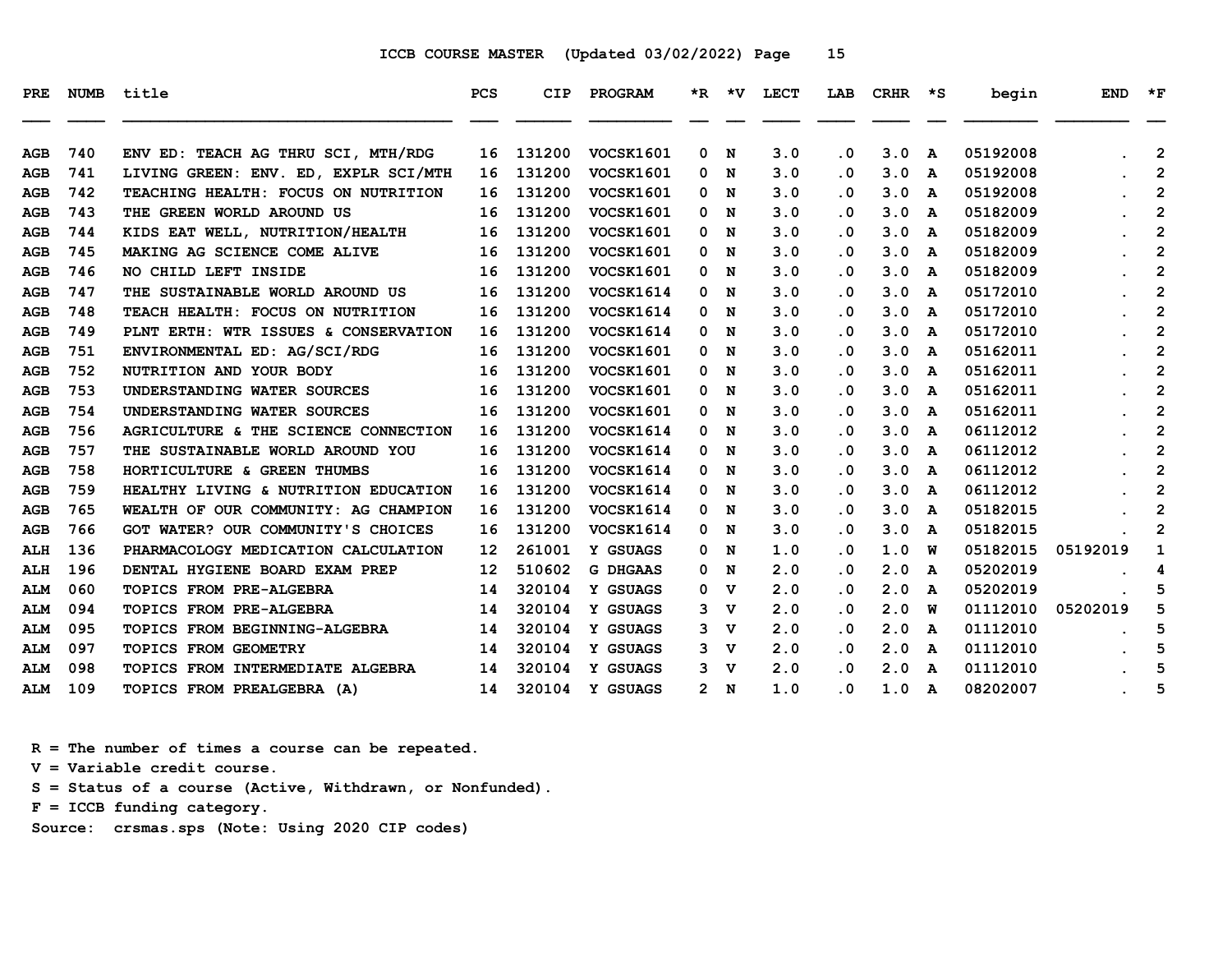| PRE        |     | NUMB title                              | <b>PCS</b>      | <b>CIP</b> | PROGRAM  |                       | $*R$ $*V$ | <b>LECT</b> | LAB       | CRHR |   | *S begin | <b>END</b> | $\star$ F |
|------------|-----|-----------------------------------------|-----------------|------------|----------|-----------------------|-----------|-------------|-----------|------|---|----------|------------|-----------|
|            |     |                                         |                 |            |          |                       |           |             |           |      |   |          |            |           |
| <b>ALM</b> | 109 | TOPICS FROM PREALGEBRA (A)              | 14              | 320104     | Y GSUAGS | 0                     | N         | 1.0         | . 0       | 1.0  | W | 05132002 | 08202007   | 5         |
| <b>ALM</b> | 110 | <b>TOPICS FROM BUSINESS MATH</b>        | 12 <sup>2</sup> | 270301     | Y GSUAGS | 2                     | N         | 1.0         | . 0       | 1.0  | A | 05202019 |            | 1         |
| <b>ALM</b> | 111 | TOPICS FROM PREALGEBRA (A & B)          | 14              | 320104     | Y GSUAGS | 3                     | N         | 2.0         | . 0       | 2.0  | A | 08242015 |            | 5         |
| <b>ALM</b> | 111 | TOPICS FROM PREALGEBRA (B)              | 14              | 320104     | Y GSUAGS | 3                     | N         | 1.0         | . 0       | 1.0  | พ | 01082001 | 08242015   | 5         |
| <b>ALM</b> | 112 | TOPICS FROM PREALGEBRA (C)              | 14              | 320104     | Y GSUAGS | 3.                    | N         | 1.0         | $\cdot$ 0 | 1.0  | A | 01082001 |            | 5         |
| <b>ALM</b> | 113 | TOPICS FROM ELEMENTARY ALGEBRA (A)      | 14              | 320104     | Y GSUAGS | 3                     | N         | 1.0         | $\cdot$ 0 | 1.0  | A | 01082001 |            | 5         |
| <b>ALM</b> | 114 | TOPICS FROM ELEMENTARY ALGEBRA (B)      | 14              | 320104     | Y GSUAGS | 3.                    | N         | 1.0         | $\cdot$ 0 | 1.0  | A | 01082001 |            | 5         |
| <b>ALM</b> | 115 | TOPICS FROM ELEMENTARY ALGEBRA (C)      | 14              | 320104     | Y GSUAGS | 3                     | N         | 1.0         | . 0       | 1.0  | A | 01082001 |            | 5         |
| <b>ALM</b> | 116 | TOPICS FROM ELEMENTARY ALEGBRA (D)      | 14              | 320104     | Y GSUAGS | 2.                    | N         | 1.0         | $\cdot$ 0 | 1.0  | A | 08202007 |            | 5         |
| <b>ALM</b> | 116 | TOPICS FROM ELEMENTARY ALEGBRA (D)      | 14              | 320104     | Y GSUAGS | 0                     | N         | 1.0         | . 0       | 1.0  | W | 01082001 | 08202007   | 5         |
| <b>ALM</b> | 117 | TOPICS FROM ELEMENTARY ALEGBRA (E)      | 14              | 320104     | Y GSUAGS | 2                     | N         | 1.0         | $\cdot$ 0 | 1.0  | A | 08202007 |            | 5         |
| <b>ALM</b> | 117 | TOPICS FROM ELEMENTARY ALEGBRA (E)      | 14              | 320104     | Y GSUAGS | 0                     | N         | 1.0         | $\cdot$ 0 | 1.0  | พ | 01082001 | 08202007   | 5         |
| <b>ALM</b> | 118 | TOPICS FROM INTERMEDIATE ALGEBRA (A)    | 14              | 320104     | Y GSUAGS | $\mathbf{2}^{\prime}$ | N         | 1.0         | $\cdot$ 0 | 1.0  | A | 08202007 |            | 5         |
| <b>ALM</b> | 118 | TOPICS FROM INTERMEDIATE ALGEBRA (A)    | 14              | 320104     | Y GSUAGS | 0                     | N         | 1.0         | . 0       | 1.0  | W | 01082001 | 08202007   | 5         |
| <b>ALM</b> | 119 | TOPICS FROM INTERMEDIATE ALGEBRA (B)    | 14              | 320104     | Y GSUAGS | 2.                    | N         | 1.0         | $\cdot$ 0 | 1.0  | A | 08202007 |            | 5         |
| <b>ALM</b> | 119 | TOPICS FROM INTERMEDIATE ALGEBRA (B)    | 14              | 320104     | Y GSUAGS | 0                     | N         | 1.0         | . 0       | 1.0  | W | 01082001 | 08202007   | 5         |
| <b>ALM</b> | 120 | TOPICS FROM INTERMEDIATE ALEGBRA (C)    | 14              | 320104     | Y GSUAGS | 2.                    | N         | 1.0         | . 0       | 1.0  | A | 08202007 |            | 5         |
| <b>ALM</b> | 120 | TOPICS FROM INTERMEDIATE ALEGBRA<br>(C) | 14              | 320104     | Y GSUAGS | 0                     | N         | 1.0         | $\cdot$ 0 | 1.0  | W | 01082001 | 08202007   | 5         |
| <b>ALM</b> | 121 | TOPICS FROM INTERMEDIATE ALEGBRA<br>(D) | 14              | 320104     | Y GSUAGS | 2                     | N         | 1.0         | . 0       | 1.0  | A | 08202007 |            | 5         |
| <b>ALM</b> | 121 | TOPICS FROM INTERMEDIATE ALEGBRA (D)    | 14              | 320104     | Y GSUAGS | 0                     | N         | 1.0         | $\cdot$ 0 | 1.0  | W | 01082001 | 08202007   | 5         |
| <b>ALM</b> | 122 | TOPICS FROM INTERMEDIATE ALEGBRA (E)    | 14              | 320104     | Y GSUAGS | 0                     | N         | 1.0         | . 0       | 1.0  | A | 01082001 |            | 5         |
| <b>ALM</b> | 123 | TOPICS FROM COLLEGE ALGEBRA (A)         | 11              | 270101     | Y GSUAGS | 0                     | N         | 1.0         | $\cdot$ 0 | 1.0  | A | 01082001 |            | 1         |
| <b>ALM</b> | 124 | TOPICS FROM COLLEGE ALGEBRA             | 11              | 270101     | Y GSUAGS | 0                     | N         | 1.0         | . 0       | 1.0  | A | 01082001 |            | 1         |
| <b>ALM</b> | 125 | TOPICS FROM TRIGONOMETRY                | 14              | 320104     | Y GSUAGS | $\mathbf{2}^{\prime}$ | N         | 1.0         | $\cdot$ 0 | 1.0  | A | 05182010 |            | 5         |
| <b>ALM</b> | 128 | <b>TOPICS FROM CALCULUS</b><br>(I)      | 11              | 270101     | Y GSUAGS | 0                     | N         | 1.0         | $\cdot$ 0 | 1.0  | A | 01082001 |            | 1         |
| <b>ALM</b> | 129 | <b>TOPICS FROM CALCULUS</b><br>(II)     | 11              | 270101     | Y GSUAGS | 0                     | N         | 1.0         | . 0       | 1.0  | A | 01082001 |            | 1         |
| <b>ALM</b> | 130 | TOPICS FROM GEOMETRY (A)                | 14              | 320104     | Y GSUAGS | 0                     | N         | 1.0         | . 0       | 1.0  | A | 01082001 |            | 5         |
| <b>ALM</b> | 131 | TOPICS FROM GEOMETRY (B)                | 14              | 320104     | Y GSUAGS | 0                     | N         | 1.0         | $\cdot$ 0 | 1.0  | A | 01082001 |            | 5         |

 **R = The number of times a course can be repeated.**

 **V = Variable credit course.**

 **S = Status of a course (Active, Withdrawn, or Nonfunded).**

 **F = ICCB funding category.**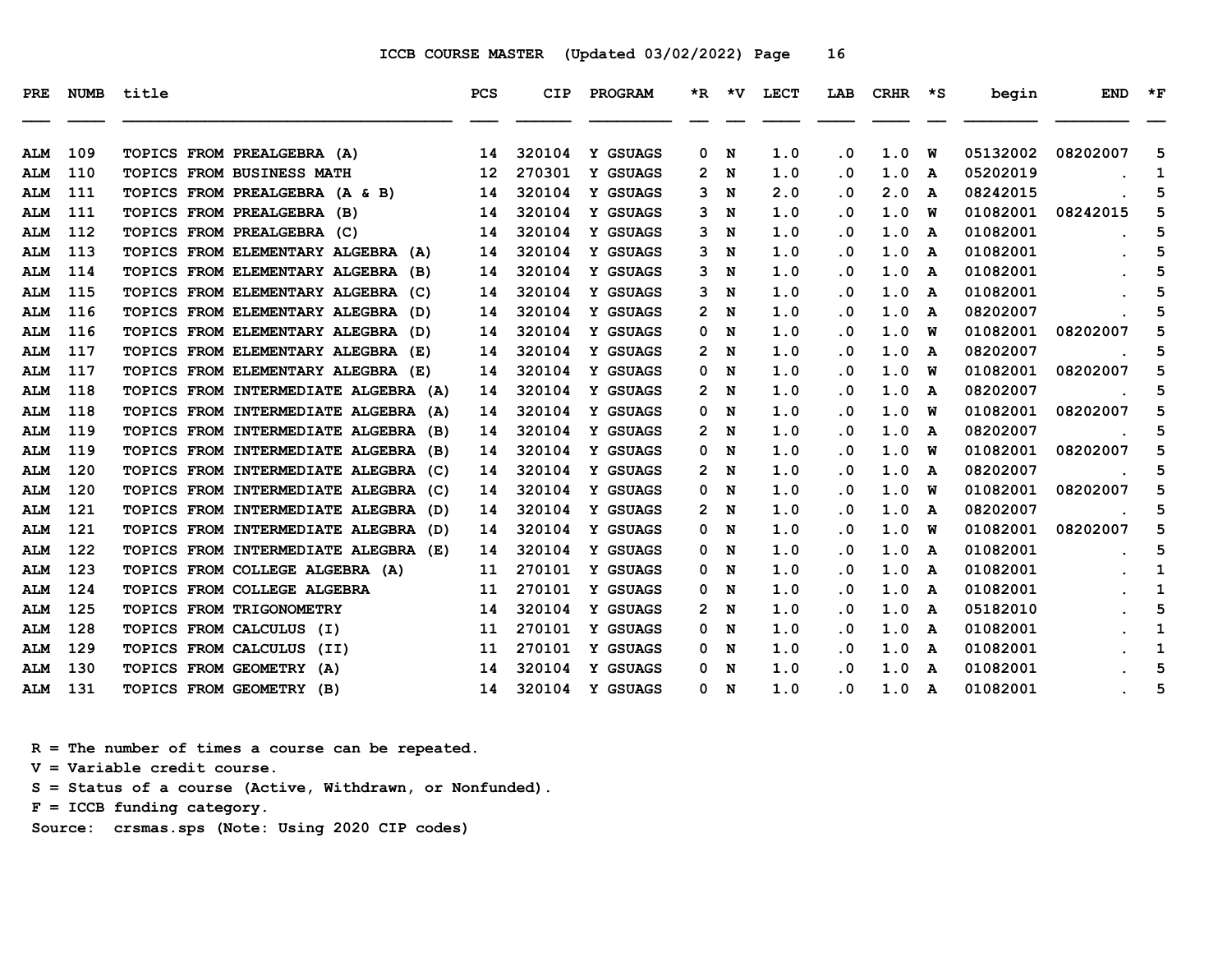| <b>PRE</b> | <b>NUMB</b> | title                              | <b>PCS</b>        | <b>CIP</b> | PROGRAM         |                           | $*R$ $*V$ | <b>LECT</b> | LAB       | CRHR | $\star$ s | begin    | <b>END</b> | $*_{\mathbf{F}}$ |
|------------|-------------|------------------------------------|-------------------|------------|-----------------|---------------------------|-----------|-------------|-----------|------|-----------|----------|------------|------------------|
|            |             |                                    |                   |            |                 |                           |           |             |           |      |           |          |            |                  |
| <b>ALM</b> | 132         | TOPICS FROM GEOMETRY (C)           | 14                | 320104     | Y GSUAGS        | 0                         | N         | 1.0         | $\cdot$ 0 | 1.0  | A         | 01142008 |            | 5                |
| <b>ALM</b> | 133         | TOPICS FROM GEOMETRY (D)           | 14                | 320104     | <b>Y GSUAGS</b> | 0                         | N         | 1.0         | . 0       | 1.0  | A         | 01142008 |            | 5                |
| <b>ALM</b> | 135         | TOPICS FROM TRIGONOMETRY (A)       | 11                | 270101     | Y GSUAGS        | 0                         | N         | 1.0         | $\cdot$ 0 | 1.0  | A         | 01082001 |            | 1                |
| <b>ALM</b> | 136         | TOPICS FROM TRIGONOMETRY (B)       | 11                | 270101     | Y GSUAGS        | 0                         | N         | 1.0         | $\cdot$ 0 | 1.0  | A         | 01082001 |            | 1                |
| <b>ALM</b> | 139         | TOPICS FROM THE METRIC SYSTEM      | 12                | 270301     | Y GSUAGS        | 0                         | N         | 1.0         | . 0       | 1.0  | A         | 01082001 |            | 1                |
| <b>ALM</b> | 140         | TOPICS FROM BUSINESS MATH          | 12                | 270301     | Y GSUAGS        | 0                         | N         | 1.0         | . 0       | 1.0  | พ         | 01082001 | 05202019   | 1                |
| <b>ALM</b> | 141         | TOPICS FROM BUSINESS MATH (B)      | 12                | 270301     | Y GSUAGS        | 0                         | N         | 1.0         | $\cdot$ 0 | 1.0  | A         | 01082001 |            | 1                |
| <b>ALM</b> | 160         | TOPICS FROM STATISTICS             | 11                | 279997     | Y GSUAGS        | 0                         | N         | 1.0         | $\cdot$ 0 | 1.0  | A         | 05172010 |            | 1                |
| <b>ALM</b> | 160         | TOPICS FROM DESCRIPTIVE STATISTICS | 11                | 270501     | Y GSUAGS        | 0                         | N         | 1.0         | . 0       | 1.0  | พ         | 01082001 | 05142007   | 1                |
| <b>ALM</b> | 160         | TOPICS FROM DESCRIPTIVE STATISTICS | 14                | 320104     | Y GSUAGS        | 0                         | N         | 1.0         | $\cdot$ 0 | 1.0  | w         | 05142007 | 05172010   | 5                |
| <b>ALM</b> | 161         | TOPICS FROM INFERENTIAL STATISTICS | 11                | 270501     | Y GSUAGS        | 0                         | N         | 1.0         | . 0       | 1.0  | A         | 01082001 |            | 1                |
| <b>ALM</b> | 194         | TOPICS FROM PREALGEBRA (C & D)     | 14                | 320104     | <b>Y GSUAGS</b> | $\mathbf{2}$              | N         | 2.0         | $\cdot$ 0 | 2.0  | A         | 05182015 |            | 5                |
| <b>ALM</b> | 194         | TOPICS FROM PREALGEBRA (D)         | 14                | 320104     | Y GSUAGS        | 2                         | N         | 1.0         | $\cdot$ 0 | 1.0  | W         | 08202007 | 05182015   | 5                |
| <b>ALM</b> | 194         | TOPICS FROM PREALGEBRA (D)         | 14                | 320104     | Y GSUAGS        | 0                         | N         | 1.0         | . 0       | 1.0  | W         | 05132002 | 08202007   | 5                |
| <b>ALN</b> | 135         | ELEMENTARY CHEMISTRY               | $12 \overline{ }$ | 400501     | Y GSUAGS        | 0                         | N         | 1.0         | $\cdot$ 0 | 1.0  | A         | 01082007 |            | 1                |
| <b>ALN</b> | 151         | EDGE COLL. STUDY BIO 121           | $12 \overline{ }$ | 260101     | Y GSUAGS        | 0                         | N         | $\cdot$ 0   | 2.0       | 1.0  | A         | 08182008 |            | 1                |
| ALR        | 131         | WORD ATTACK & BASIC COMP I         | 14                | 320113     | Y GSUAGS        | 3                         | N         | 1.0         | $\cdot$ 0 | 1.0  | A         | 05142001 |            | 5                |
| ALR        | 132         | BASIC COMPREHENSION II             | 14                | 320113     | Y GSUAGS        | 3.                        | N         | 1.0         | $\cdot$ 0 | 1.0  | A         | 05142001 |            | 5                |
| <b>ALR</b> | 133         | COLLEGE SUCCESS STRATEGIES I       | 14                | 320113     | Y GSUAGS        | $\mathbf{2}^{\mathsf{I}}$ | N         | 1.0         | . 0       | 1.0  | A         | 08202007 |            | 5                |
| <b>ALR</b> | 133         | PRACTICAL ACADEMIC/STUDY SKILLS I  | 14                | 320113     | Y GSUAGS        | 0                         | N         | 1.0         | $\cdot$ 0 | 1.0  | w         | 08262002 | 08202007   | 5                |
| ALR        | 134         | COLLEGE SUCCESS STRATEGIES II      | 14                | 320113     | Y GSUAGS        | 2                         | N         | 1.0         | $\cdot$ 0 | 1.0  | A         | 08202007 |            | 5                |
| ALR        | 134         | PRACTICAL ACADEMIC/STUDY SKILLS II | 14                | 320113     | Y GSUAGS        | 0                         | N         | 1.0         | $\cdot$ 0 | 1.0  | w         | 08262002 | 08202007   | 5                |
| <b>ALR</b> | 135         | STUDY AND TEST-TAKING SKILLS I     | 14                | 320113     | Y GSUAGS        | 3                         | N         | 1.0         | . 0       | 1.0  | A         | 05142001 |            | 5                |
| <b>ALR</b> | 136         | STUDY AND TEST-TAKING SKILLS II    | 14                | 320113     | Y GSUAGS        | 3                         | N         | 1.0         | $\cdot$ 0 | 1.0  | A         | 05142001 |            | 5                |
| ALR        | 141         | SPELLING I                         | 14                | 320103     | Y GSUAGS        | 3                         | N         | 1.0         | $\cdot$ 0 | 1.0  | A         | 05142001 |            | 5                |
| <b>ALR</b> | 142         | SPELLING II                        | 14                | 320103     | Y GSUAGS        | 3                         | N         | 1.0         | . 0       | 1.0  | A         | 05142001 |            | 5                |
| <b>ALR</b> | 145         | CRITICAL THINKING I                | 11                | 230101     | Y GSUAGS        | 0                         | N         | 1.0         | . 0       | 1.0  | A         | 05142001 |            | 1                |
| ALR        | 146         | CRITICAL THINKING II               | 14                | 320113     | Y GSUAGS        | 0                         | N         | 1.0         | . 0       | 1.0  | A         | 05142007 |            | 5                |

 **R = The number of times a course can be repeated.**

 **V = Variable credit course.**

 **S = Status of a course (Active, Withdrawn, or Nonfunded).**

 **F = ICCB funding category.**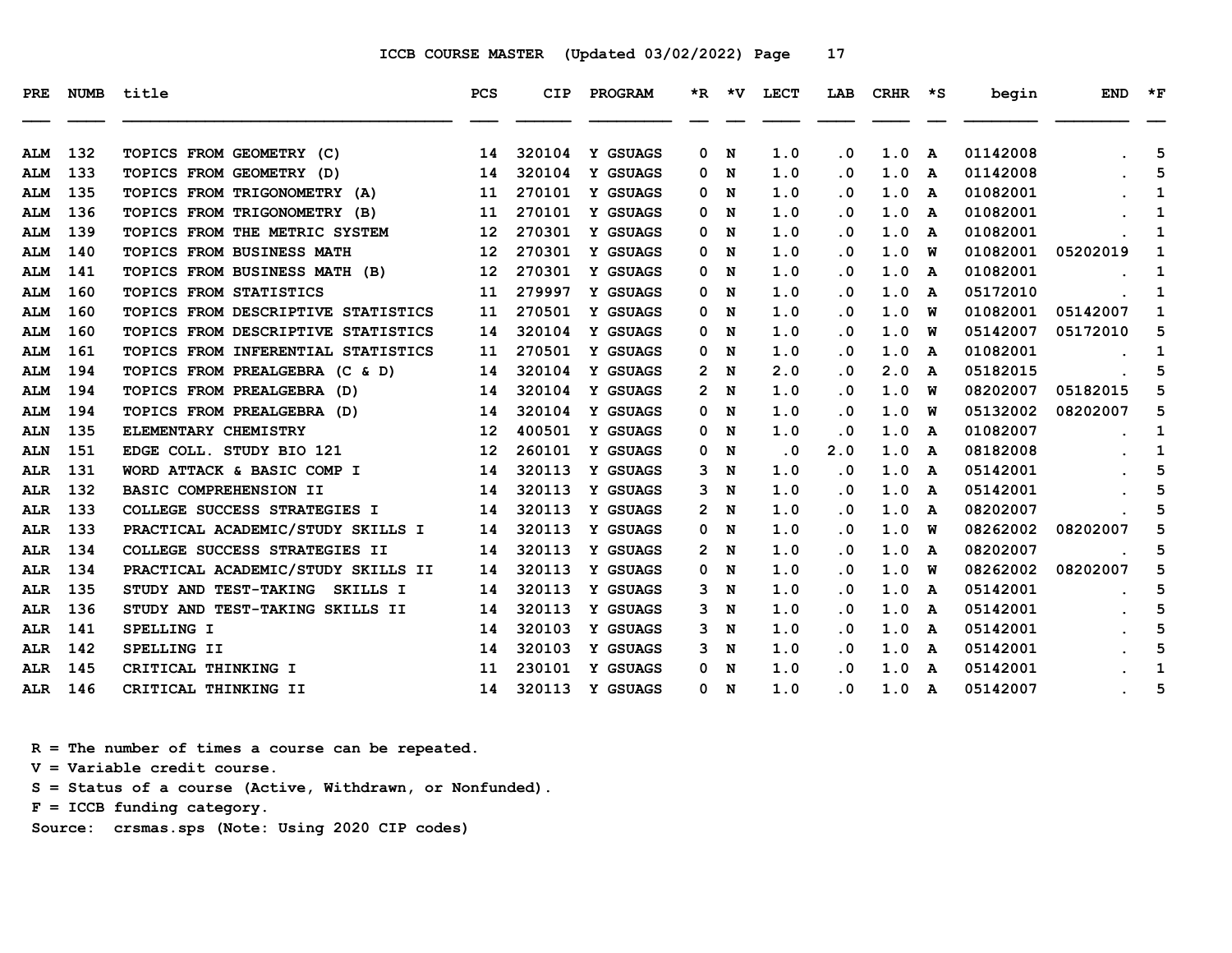| PRE        |     | NUMB title                         | <b>PCS</b>      | <b>CIP</b> | PROGRAM          |                       | $*R$ $*V$ | <b>LECT</b> | LAB       | CRHR | $\star$ s | begin    | <b>END</b> | $*_{\mathbf{F}}$ |
|------------|-----|------------------------------------|-----------------|------------|------------------|-----------------------|-----------|-------------|-----------|------|-----------|----------|------------|------------------|
| ALR        | 146 | CRITICAL THINKING II               | 11              | 230101     | <b>Y GSUAGS</b>  | 0                     | N         | 1.0         | $\cdot$ 0 | 1.0  | W         | 05142001 | 05142007   | 1                |
| <b>ALR</b> | 151 | SPEED READING I                    | 14              | 320113     | Y GSUAGS         | 3                     | N         | 1.0         | $\cdot$ 0 | 1.0  | A         | 05142001 |            | 5                |
| ALR        | 152 | SPEED READING II                   | 14              | 320113     | Y GSUAGS         | 3                     | N         | 1.0         | . 0       | 1.0  | A         | 05142001 |            | 5                |
| ALR        | 153 | ESSENTIAL COMPREHENSION SKILLS     | 14              | 320113     | Y GSUAGS         | 2.                    | N         | 1.0         | $\cdot$ 0 | 1.0  | A         | 01142008 |            | 5                |
| <b>ALR</b> | 154 | ESSENTIAL VOCABULARY SKILLS        | 14              | 320113     | Y GSUAGS         | $\mathbf{2}^{\circ}$  | N         | 1.0         | . 0       | 1.0  | W         | 01142008 | 05152022   | 5                |
| ALR        | 155 | BASIC NOVEL READING SKILLS         | 14              | 320113     | Y GSUAGS         | $\mathbf{2}^{\prime}$ | N         | 1.0         | . 0       | 1.0  | A         | 01142008 |            | 5                |
| <b>ALR</b> | 156 | ACTIVE READ. & LEARNING PROCESS    | 14              | 320113     | Y GSUAGS         | 2.                    | N         | 1.0         | . 0       | 1.0  | W         | 01142008 | 05152022   | 5                |
| <b>ALR</b> | 157 | SUMMARY & CRIT RESPONSE WRITING    | 14              | 320113     | Y GSUAGS         | 2                     | N         | 1.0         | $\cdot$ 0 | 1.0  | W         | 01142008 | 05152022   | 5                |
| <b>ALR</b> | 158 | NOVEL READING STRAT & SKILLS       | 14              | 320113     | Y GSUAGS         | $\mathbf{2}^{\prime}$ | N         | 1.0         | $\cdot$ 0 | 1.0  | A         | 01142008 |            | 5                |
| ALR        | 191 | ADVANCED READING SKILLS I          | 14              | 320113     | Y GSUAGS         | 3                     | N         | 1.0         | . 0       | 1.0  | A         | 05142001 |            | 5                |
| ALR        | 192 | ADVANCED READING SKILLS II         | 14              | 320113     | Y GSUAGS         | $\mathbf{2}^{\prime}$ | N         | 1.0         | . 0       | 1.0  | A         | 08202007 |            | 5                |
| ALR        | 192 | READ TO WRITE II                   | 14              | 320113     | Y GSUAGS         | 0                     | N         | 1.0         | . 0       | 1.0  | W         | 05142001 | 08202007   | 5                |
| <b>ALS</b> | 111 | <b>WHOLE NUMBERS</b>               | 14              | 320104     | <b>GSP</b><br>8K | 3                     | N         | 1.0         | $\cdot$ 0 | 1.0  | W         | 08151983 | 05301994   | 5                |
| <b>ALS</b> | 111 | <b>WHOLE NUMBERS</b>               | 14              | 320104     | <b>GSP</b><br>8K | 3                     | N         | 1.0         | . 0       | 1.0  | W         | 05011994 | 06301999   | 5                |
| ALS        | 112 | <b>FRACTIONS</b>                   | 14              | 320104     | <b>GSP</b><br>8K | 3                     | N         | 1.0         | . 0       | 1.0  | W         | 08151983 | 05301994   | 5                |
| ALS        | 112 | <b>FRACTIONS</b>                   | 14              | 320104     | <b>GSP</b><br>8K | 3                     | N         | 1.0         | . 0       | 1.0  | W         | 05011994 | 07301999   | 5                |
| <b>ALS</b> | 113 | DECIMALS AND PERCENT               | 14              | 320104     | <b>GSP</b><br>8K | 3                     | N         | 1.0         | $\cdot$ 0 | 1.0  | W         | 05011994 | 01082001   | 5                |
| <b>ALS</b> | 113 | DECIMALS AND PERCENT               | 14              | 320104     | <b>GSP</b><br>8K | 3                     | N         | 1.0         | $\cdot$ 0 | 1.0  | W         | 08151983 | 05301994   | 5                |
| <b>ALS</b> | 114 | PROPORTIONS AND UNIT CONVERSIONS   | 14              | 320104     | <b>GSP</b><br>8K | 3                     | N         | 1.0         | . 0       | 1.0  | W         | 05011994 | 01082001   | 5                |
| <b>ALS</b> | 114 | PROPORTIONS AND UNIT CONVERSIONS   | 14              | 320104     | <b>GSP</b><br>8K | 3                     | N         | 1.0         | $\cdot$ 0 | 1.0  | W         | 08151983 | 05301994   | 5                |
| <b>ALS</b> | 115 | TOPICS FROM ELEMENTARY ALGEBRA (A) | 14              | 320104     | Y GSUAGS         | 3                     | N         | 1.0         | . 0       | 1.0  | W         | 05011994 | 01082001   | 5                |
| <b>ALS</b> | 115 | TOPICS FROM ELEMENTARY ALGEBRA (A) | 14              | 320104     | Y GSUAGS         | 3                     | N         | 1.0         | $\cdot$ 0 | 1.0  | W         | 08151983 | 05301994   | 5                |
| <b>ALS</b> | 116 | TOPICS FROM ELEMENTARY ALGEBRA (B) | 14              | 320104     | Y GSUAGS         | 3                     | N         | 1.0         | . 0       | 1.0  | W         | 05011994 | 01082001   | 5                |
| <b>ALS</b> | 116 | TOPICS FROM ELEMENTARY ALGEBRA (B) | 14              | 320104     | Y GSUAGS         | 3                     | N         | 1.0         | . 0       | 1.0  | W         | 08151983 | 05301994   | 5                |
| <b>ALS</b> | 117 | TOPICS FROM ELEMENTARY ALGEBRA (C) | 14              | 320104     | Y GSUAGS         | 3.                    | N         | 1.0         | $\cdot$ 0 | 1.0  | W         | 05011994 | 01082001   | 5                |
| <b>ALS</b> | 117 | TOPICS FROM ELEMENTARY ALGEBRA (C) | 14              | 320104     | Y GSUAGS         | 3                     | N         | 1.0         | . 0       | 1.0  | W         | 08151983 | 05301994   | 5                |
| <b>ALS</b> | 118 | TOPICS FROM GEOMETRY (A)           | 14              | 320104     | Y GSUAGS         | 0                     | N         | 1.0         | . 0       | 1.0  | W         | 05011994 | 01082001   | 5                |
| ALS        | 118 | TOPICS FROM GEOMETRY (A)           | 12 <sup>2</sup> | 270101     | <b>Y GSUAGS</b>  | 0                     | N         | 1.0         | . 0       | 1.0  | W         | 06011992 | 05151994   | 1                |

 **R = The number of times a course can be repeated.**

 **V = Variable credit course.**

 **S = Status of a course (Active, Withdrawn, or Nonfunded).**

 **F = ICCB funding category.**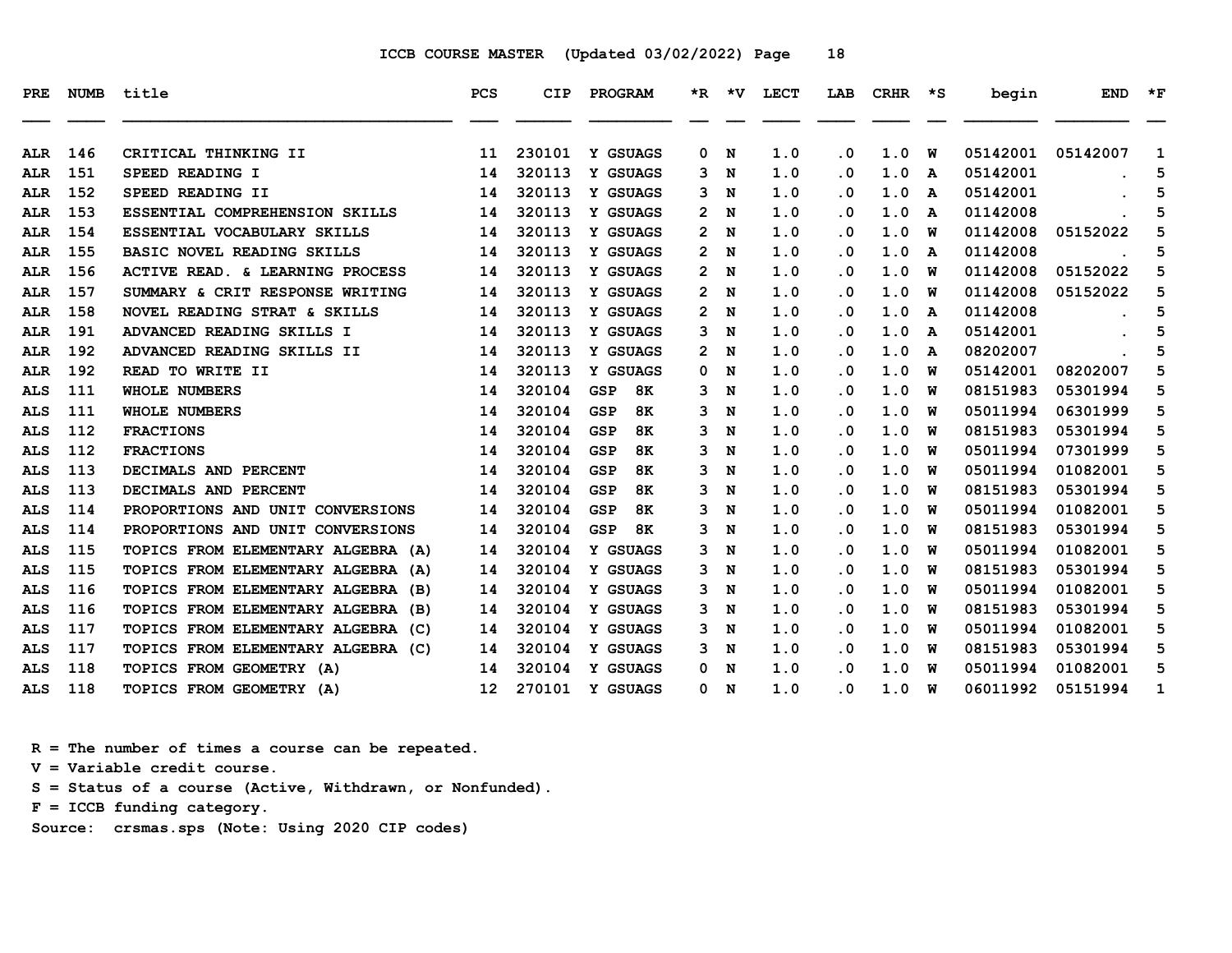| PRE        | <b>NUMB</b> | title                                   | <b>PCS</b> | CIP    | PROGRAM                 |   | *R *V | <b>LECT</b> | LAB       | <b>CRHR</b> | ∗s | begin    | <b>END</b> | $*_{\mathbf{F}}$ |
|------------|-------------|-----------------------------------------|------------|--------|-------------------------|---|-------|-------------|-----------|-------------|----|----------|------------|------------------|
|            |             |                                         |            |        |                         |   |       |             |           |             |    |          |            |                  |
| ALS        | 118         | TOPICS FROM GEOMETRY<br>(A)             | 14         | 320104 | Y GSUAGS                | 0 | N     | 1.0         | $\cdot$ 0 | 1.0         | W  | 05151994 | 05301994   | 5                |
| ALS        | 119         | TOPICS FROM GEOMETRY<br>(B)             | 14         | 320104 | Y GSUAGS                | 0 | N     | 1.0         | . 0       | 1.0         | W  | 05011994 | 01082001   | 5                |
| <b>ALS</b> | 119         | TOPICS FROM GEOMETRY<br>(B)             | 12         | 270101 | Y GSUAGS                | 0 | N     | 1.0         | . 0       | 1.0         | W  | 06011992 | 05151994   | 1                |
| <b>ALS</b> | 119         | TOPICS FROM GEOMETRY (B)                | 14         | 320104 | Y GSUAGS                | 0 | N     | 1.0         | . 0       | 1.0         | W  | 05151994 | 05301994   | 5                |
| <b>ALS</b> | 121         | TOPICS FROM INTERMEDIATE ALGEBRA (A)    | 14         | 320104 | Y GSUAGS                | 0 | N     | 1.0         | $\cdot$ 0 | 1.0         | W  | 05011994 | 01082001   | 5                |
| ALS        | 121         | TOPICS FROM INTERMEDIATE ALGEBRA (A)    | 11         | 270101 | Y GSUAGS                | 0 | N     | 1.0         | . 0       | 1.0         | W  | 06011992 | 05151994   | 1                |
| <b>ALS</b> | 121         | TOPICS FROM INTERMEDIATE ALGEBRA<br>(A) | 14         | 320104 | Y GSUAGS                | 0 | N     | 1.0         | . 0       | 1.0         | W  | 05151994 | 05301994   | 5                |
| <b>ALS</b> | 122         | TOPICS FROM INTERMEDIATE ALGEBRA<br>(B) | 14         | 320104 | Y GSUAGS                | 0 | N     | 1.0         | . 0       | 1.0         | W  | 05011994 | 01082001   | 5                |
| <b>ALS</b> | 122         | TOPICS FROM INTERMEDIATE ALGEBRA (B)    | 11         | 270101 | Y GSUAGS                | 0 | N     | 1.0         | . 0       | 1.0         | W  | 06011992 | 05151994   | 1                |
| <b>ALS</b> | 122         | TOPICS FROM INTERMEDIATE ALGEBRA (B)    | 14         | 320104 | Y GSUAGS                | 0 | N     | 1.0         | . 0       | 1.0         | W  | 05151994 | 05301994   | 5                |
| ALS        | 123         | TOPICS FROM COLLEGE ALGEBRA (A)         | 11         | 270101 | Y GSUAGS                | 0 | N     | 1.0         | . 0       | 1.0         | W  | 06011992 | 01082001   | 1                |
| ALS        | 124         | TOPICS FROM COLLEGE ALGEBRA (B)         | 11         | 270101 | Y GSUAGS                | 0 | N     | 1.0         | . 0       | 1.0         | W  | 06011992 | 01082001   | 1                |
| <b>ALS</b> | 125         | TOPICS FROM TRIGONOMETRY (A)            | 11         | 270101 | Y GSUAGS                | 0 | N     | 1.0         | . 0       | 1.0         | W  | 06011992 | 01082001   | 1                |
| <b>ALS</b> | 126         | TOPICS FROM TRIGONOMETRY (B)            | 11         | 270101 | Y GSUAGS                | 0 | N     | 1.0         | . 0       | 1.0         | W  | 06011992 | 01082001   | 1                |
| <b>ALS</b> | 127         | TOPICS FROM INFERENTIAL STATISTICS      | 11         | 270501 | Y GSUAGS                | 0 | N     | 1.0         | . 0       | 1.0         | W  | 02011984 | 01082001   | 1                |
| <b>ALS</b> | 128         | <b>TOPICS FROM CALCULUS</b><br>(A)      | 11         | 270101 | Y GSUAGS                | 0 | N     | 1.0         | . 0       | 1.0         | W  | 06011992 | 01082001   | 1                |
| <b>ALS</b> | 129         | <b>TOPICS FROM CALCULUS</b><br>(B)      | 11         | 270101 | Y GSUAGS                | 0 | N     | 1.0         | . 0       | 1.0         | W  | 06011992 | 01082001   | 1                |
| ALS        | 131         | WORD ATTACK & BASIC COMPREHENSION I     | 14         | 320113 | <b>GSP</b><br>8K        | 3 | N     | 1.0         | $\cdot$ 0 | 1.0         | W  | 08151983 | 05301994   | 5                |
| <b>ALS</b> | 131         | WORD ATTACK & BASIC COMPREHENSION I     | 14         | 320113 | <b>GSP</b><br>8K        | 3 | N     | 1.0         | . 0       | 1.0         | W  | 05011994 | 06301999   | 5                |
| <b>ALS</b> | 132         | COMPREHENSION I                         | 14         | 320113 | <b>GSP</b><br><b>8K</b> | 3 | N     | 1.0         | . 0       | 1.0         | W  | 08151983 | 05301994   | 5                |
| <b>ALS</b> | 132         | <b>COMPREHENSION I</b>                  | 14         | 320113 | <b>GSP</b><br>8K        | 3 | N     | 1.0         | . 0       | 1.0         | W  | 05011994 | 06301999   | 5                |
| <b>ALS</b> | 133         | WD ATTACK & BASIC COMPREHENSION II      | 14         | 320113 | <b>GSP</b><br><b>8K</b> | 3 | N     | 1.0         | . 0       | 1.0         | W  | 05011994 | 05142001   | 5                |
| ALS        | 133         | WD ATTACK & BASIC COMPREHENSION II      | 14         | 320113 | <b>GSP</b><br>8K        | 3 | N     | 1.0         | . 0       | 1.0         | W  | 08151983 | 05301994   | 5                |
| ALS        | 134         | <b>COMPREHENSION</b>                    | 14         | 320113 | Y GSUAGS                | 3 | N     | 1.0         | . 0       | 1.0         | W  | 05011994 | 05142001   | 5                |
| <b>ALS</b> | 134         | <b>COMPREHENSION II</b>                 | 14         | 320113 | 8K<br><b>GSP</b>        | 3 | N     | 1.0         | $\cdot$ 0 | 1.0         | W  | 08151983 | 05301994   | 5                |
| ALS        | 135         | STUDY SKILLS I                          | 14         | 320113 | <b>GSP</b><br>8K        | 3 | N     | 1.0         | . 0       | 1.0         | W  | 05011994 | 05142001   | 5                |
| <b>ALS</b> | 135         | STUDY SKILLS I                          | 14         | 320113 | <b>GSP</b><br>8К        | ٩ | N     | 1.0         | . 0       | 1.0         | W  | 08151983 | 05301994   | 5                |
| ALS        | 136         | STUDY SKILLS II                         | 14         | 320113 | <b>GSP</b><br>8K        | 3 | N     | 1.0         | . 0       | 1.0         | W  | 05011994 | 05142001   | 5                |

 **R = The number of times a course can be repeated.**

 **V = Variable credit course.**

 **S = Status of a course (Active, Withdrawn, or Nonfunded).**

 **F = ICCB funding category.**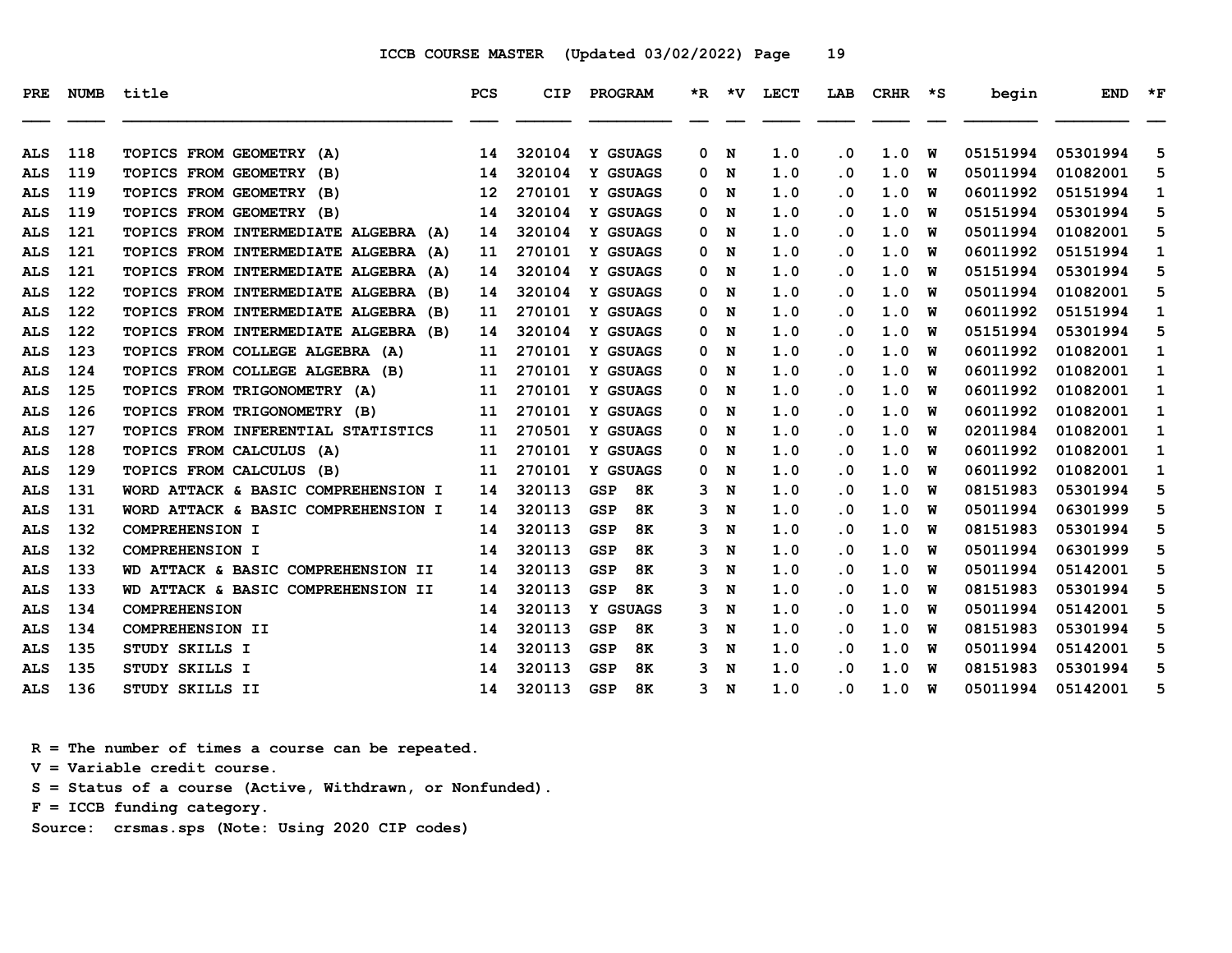| PRE        | <b>NUMB</b> | title                              | PCS | <b>CIP</b> | PROGRAM                 | *R. | *V. | LECT | LAB       | <b>CRHR</b> | ∗s | begin    | <b>END</b> | $*_{\mathbf{F}}$ |
|------------|-------------|------------------------------------|-----|------------|-------------------------|-----|-----|------|-----------|-------------|----|----------|------------|------------------|
| ALS        | 136         | STUDY SKILLS II                    | 14  | 320113     | <b>GSP</b><br>8K        | 3   | N   | 1.0  | $\cdot$ 0 | 1.0         | W  | 08151983 | 05301994   | 5                |
| ALS        | 137         | SPELLING I                         | 14  | 320103     | 8K<br><b>GSP</b>        | 3   | N   | 1.0  | $\cdot$ 0 | 1.0         | W  | 05011994 | 05142001   | 5                |
| <b>ALS</b> | 137         | SPELLING I                         | 14  | 320103     | <b>GSP</b><br>8K        | 3   | N   | 1.0  | $\cdot$ 0 | 1.0         | W  | 08151983 | 05301994   | 5                |
| <b>ALS</b> | 138         | SPELLING II                        | 14  | 320103     | <b>GSP</b><br>8K        | 3   | N   | 1.0  | $\cdot$ 0 | 1.0         | W  | 05011994 | 05142001   | 5                |
| ALS        | 138         | SPELLING II                        | 14  | 320103     | <b>8K</b><br><b>GSP</b> | 3   | N   | 1.0  | $\cdot$ 0 | 1.0         | W  | 01161984 | 05301994   | 5                |
| <b>ALS</b> | 139         | CRITICAL THINKING I                | 11  | 230101     | Y GSUAGS                | 0   | N   | 1.0  | $\cdot$ 0 | 1.0         | W  | 08281989 | 05142001   | 1                |
| <b>ALS</b> | 140         | CRITICAL THINKING II               | 11  | 230101     | Y GSUAGS                | 0   | N   | 1.0  | $\cdot$ 0 | 1.0         | W  | 08281989 | 05142001   | 1                |
| ALS        | 141         | SPEED READING I                    | 14  | 320113     | 8K<br><b>GSP</b>        | 3   | N   | 1.0  | $\cdot$ 0 | 1.0         | W  | 05011994 | 05142001   | 5                |
| <b>ALS</b> | 141         | SPEED READING I                    | 14  | 320113     | <b>GSP</b><br>8K        | 3   | N   | 1.0  | $\cdot$ 0 | 1.0         | W  | 08151983 | 05301994   | 5                |
| ALS        | 142         | SPEED READING II                   | 14  | 320113     | <b>GSP</b><br>8K        | 3   | N   | 1.0  | $\cdot$ 0 | 1.0         | W  | 05011994 | 05142001   | 5                |
| <b>ALS</b> | 142         | SPEED READING II                   | 14  | 320113     | <b>GSP</b><br>8K        | 3   | N   | 1.0  | $\cdot$ 0 | 1.0         | W  | 08151983 | 05301994   | 5                |
| <b>ALS</b> | 151         | REVIEW OF PARTS OF SPEECH          | 14  | 320103     | <b>GSP</b><br><b>8K</b> | 3   | N   | 1.0  | $\cdot$ 0 | 1.0         | W  | 08151983 | 05301994   | 5                |
| <b>ALS</b> | 151         | REVIEW OF PARTS OF SPEECH          | 14  | 320103     | <b>GSP</b><br>8K        | 3   | N   | 1.0  | $\cdot$ 0 | 1.0         | W  | 05011994 | 06301999   | 5                |
| <b>ALS</b> | 152         | PARTS OF THE SENTENCE              | 14  | 320103     | <b>GSP</b><br>8K        | з   | N   | 1.0  | $\cdot$ 0 | 1.0         | W  | 08151983 | 05301994   | 5                |
| <b>ALS</b> | 152         | PARTS OF THE SENTENCE              | 14  | 320103     | <b>GSP</b><br><b>8K</b> | 3   | N   | 1.0  | $\cdot$ 0 | 1.0         | W  | 05011994 | 06301999   | 5                |
| <b>ALS</b> | 153         | PHRASES AND CLAUSES                | 14  | 320103     | <b>GSP</b><br>8K        | 3   | N   | 1.0  | $\cdot$ 0 | 1.0         | W  | 05011994 | 05192003   | 5                |
| <b>ALS</b> | 153         | PHRASES AND CLAUSES                | 14  | 320103     | <b>8K</b><br><b>GSP</b> | 3   | N   | 1.0  | $\cdot$ 0 | 1.0         | W  | 08151983 | 05301994   | 5                |
| <b>ALS</b> | 154         | <b>PUNCTUATION</b>                 | 14  | 320103     | <b>GSP</b><br>8K        | 3   | N   | 1.0  | $\cdot$ 0 | 1.0         | W  | 05011994 | 05192003   | 5                |
| ALS        | 154         | <b>PUNCTUATION</b>                 | 14  | 320103     | <b>GSP</b><br>8K        | 3   | N   | 1.0  | . 0       | 1.0         | W  | 08151983 | 05301994   | 5                |
| <b>ALS</b> | 155         | SENTENCE STRUCTURE I               | 14  | 320103     | <b>GSP</b><br>8K        | 3   | N   | 1.0  | $\cdot$ 0 | 1.0         | W  | 05011994 | 05192003   | 5                |
| <b>ALS</b> | 155         | SENTENCE STRUCTURE I               | 14  | 320103     | <b>GSP</b><br>8K        | 3   | N   | 1.0  | $\cdot$ 0 | 1.0         | W  | 08151983 | 05301994   | 5                |
| ALS        | 156         | SENTENCE STRUCTURE II              | 14  | 320103     | <b>GSP</b><br><b>8K</b> | 3   | N   | 1.0  | $\cdot$ 0 | 1.0         | W  | 05011994 | 05192003   | 5                |
| <b>ALS</b> | 156         | SENTENCE STRUCTURE II              | 14  | 320103     | <b>GSP</b><br>8K        | 3   | N   | 1.0  | $\cdot$ 0 | 1.0         | W  | 08151983 | 05301994   | 5                |
| ALS        | 157         | PARAGRAPH WRITING                  | 14  | 320103     | <b>GSP</b><br>8K        | 3   | N   | 1.0  | . 0       | 1.0         | W  | 05011994 | 05192003   | 5                |
| ALS        | 157         | PARAGRAPH WRITING                  | 14  | 320103     | 8K<br><b>GSP</b>        | 3   | N   | 1.0  | $\cdot$ 0 | 1.0         | W  | 08151983 | 05301994   | 5                |
| <b>ALS</b> | 158         | EXPOSITORY WRITING I               | 11  | 230401     | Y GSUAGS                | 0   | N   | 1.0  | $\cdot$ 0 | 1.0         | W  | 08151983 | 05192003   | 1                |
| <b>ALS</b> | 159         | EXPOSITORY WRITING II              | 11  | 230401     | Y GSUAGS                | 0   | N   | 1.0  | $\cdot$ 0 | 1.0         | W  | 08151983 | 05192003   | 1                |
| ALS        | 171         | TOPICS FROM DESCRIPTIVE STATISTICS | 11  | 270501     | Y GSUAGS                | 0   | N   | 1.0  | . 0       | 1.0         | W  | 01161984 | 01082001   | 1                |

 **R = The number of times a course can be repeated.**

 **V = Variable credit course.**

 **S = Status of a course (Active, Withdrawn, or Nonfunded).**

 **F = ICCB funding category.**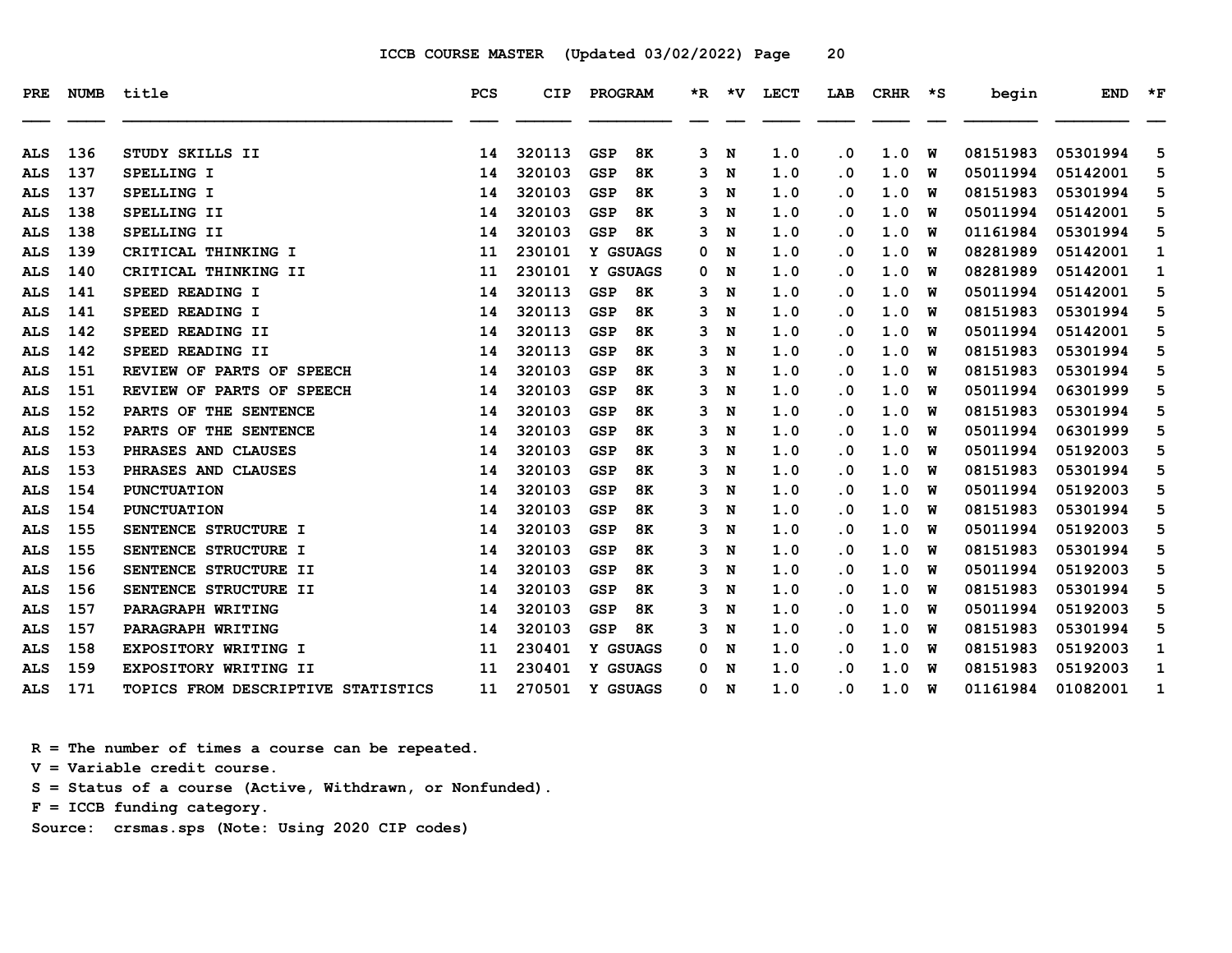| <b>PRE</b> | <b>NUMB</b> | title                            | <b>PCS</b>        | <b>CIP</b> | PROGRAM          |    | $*R$ $*V$ | <b>LECT</b> | LAB       | <b>CRHR</b> | $\star$ s | begin    | <b>END</b>    | $*_{\mathbf{F}}$ |
|------------|-------------|----------------------------------|-------------------|------------|------------------|----|-----------|-------------|-----------|-------------|-----------|----------|---------------|------------------|
|            |             |                                  |                   |            |                  |    |           |             |           |             |           |          |               |                  |
| <b>ALS</b> | 172         | TOPICS FROM THE METRIC SYSTEM    | $12 \overline{ }$ | 270301     | Y GSUAGS         | 0  | N         | 1.0         | $\cdot$ 0 | 1.0         | W         | 05011994 | 01082001      | 1                |
| <b>ALS</b> | 172         | THE METRIC SYSTEM                | 15                | 270399     | <b>GSB</b><br>8R | 0  | N         | 1.0         | . 0       | 1.0         | w         | 01161984 | 05201994      | 7                |
| <b>ALS</b> | 172         | TOPICS FROM THE METRIC SYSTEM    | $12 \overline{ }$ | 270301     | Y GSUAGS         | 0  | N         | 1.0         | . 0       | 1.0         | W         | 05201994 | 05301994      | 1                |
| <b>ALS</b> | 174         | TOPICS FROM BUSINESS MATH (A)    | 12                | 270301     | Y GSUAGS         | 0  | N         | 1.0         | . 0       | 1.0         | W         | 05011994 | 01082001      | $\mathbf{1}$     |
| <b>ALS</b> | 174         | TOPICS FROM BUSINESS MATH (A)    | 12                | 270301     | Y GSUAGS         | 0  | N         | 1.0         | $\cdot$ 0 | 1.0         | W         | 01161984 | 05301994      | 1                |
| ALS        | 175         | TOPICS FROM BUSINESS MATH (B)    | 12                | 270301     | Y GSUAGS         | 0  | N         | 1.0         | . 0       | 1.0         | W         | 05011994 | 01082001      | 1                |
| <b>ALS</b> | 175         | TOPICS FROM BUSINESS MATH (B)    | 12                | 270301     | Y GSUAGS         | 0  | N         | 1.0         | . 0       | 1.0         | W         | 01161984 | 05301994      | 1                |
| <b>ALS</b> | 176         | APPLY ASST TECH TO ACADEMICS I   | 14                | 320101     | Y GSUAGS         | 0  | N         | 1.0         | . 0       | 1.0         | A         | 08222011 |               | 5                |
| ALS        | 177         | APPLY ASST TECH TO ACADEMICS II  | 14                | 320101     | Y GSUAGS         | 0  | N         | 1.0         | . 0       | 1.0         | A         | 08222011 |               | 5                |
| ALS        | 181         | BEGINNING MICROCOMPUTER SKILLS   | 12                | 520407     | Y GSUAGS         | 0  | N         | 1.0         | . 0       | 1.0         | W         | 05011994 | 05152000      | 3                |
| <b>ALS</b> | 181         | BEGINNING MICROCOMPUTER SKILLS   | 12                | 520407     | Y GSUAGS         | 0  | N         | 1.0         | . 0       | 1.0         | W         | 06011992 | 05301994      | 3                |
| <b>ALS</b> | 181         | BEGINNING MICROCOMPUTER SKILLS   | 12                | 520407     | Y GSUAGS         | 0  | v         | 2.0         | . 0       | 2.0         | w         | 05152000 | 10312007      | 3                |
| ALS        | 182         | ELEMENTARY DOS COMMANDS          | 12                | 521205     | Y GSUAGS         | 0  | N         | 1.0         | . 0       | 1.0         | W         | 05011994 | 05152000      | 3                |
| <b>ALS</b> | 182         | ELEMENTARY DOS COMMANDS          | 12                | 521205     | Y GSUAGS         | 0  | N         | 1.0         | . 0       | 1.0         | W         | 06011992 | 05301994      | 3                |
| <b>ALS</b> | 183         | BEGINNING WORD PROCESSING SKILLS | 12                | 520401     | Y GSUAGS         | 0  | N         | 1.0         | . 0       | 1.0         | W         | 05011994 | 05152000      | $\overline{2}$   |
| <b>ALS</b> | 183         | BEGINNING WORD PROCESSING SKILLS | 12                | 520401     | Y GSUAGS         | 0  | N         | 1.0         | . 0       | 1.0         | W         | 06011992 | 05301994      | $\mathbf{2}$     |
| ALS        | 184         | BEGINNING PROGRAMMING SKILLS     | 12                | 521202     | Y GSUAGS         | 0  | N         | 1.0         | . 0       | 1.0         | W         | 06011992 | 05301994      | 3                |
| <b>ALS</b> | 184         | BEGINNING PROGRAMMING SKILLS     | 12                | 521202     | Y GSUAGS         | 0  | N         | 1.0         | . 0       | 1.0         | W         | 05011994 | 08011996      | 3                |
| ALS        | 190         | READ TO WRITE I                  | 14                | 320113     | 8K<br><b>GSP</b> | 3  | N         | 1.0         | . 0       | 1.0         | W         | 01161984 | 05301994      | 5                |
| ALS        | 190         | READ TO WRITE I                  | 14                | 320113     | <b>GSP</b><br>8K | 3  | N         | 1.0         | . 0       | 1.0         | W         | 05011994 | 06301999      | 5                |
| ALS        | 191         | READ TO WRITE                    | 14                | 320113     | Y GSUAGS         | 3  | N         | 1.0         | . 0       | 1.0         | W         | 05011994 | 05142001      | 5                |
| <b>ALS</b> | 191         | READ TO WRITE II                 | 14                | 320113     | <b>GSP</b><br>8K | 3  | N         | 1.0         | . 0       | 1.0         | W         | 01161984 | 05301994      | 5                |
| <b>ALS</b> | 192         | EXPOSITORY WRITING III           | 11                | 230401     | Y GSUAGS         | 0  | N         | 1.0         | . 0       | 1.0         | W         | 01161984 | 05192003      | 1                |
| ALS        | 193         | EXPOSITORY WRITING IV            | 11                | 230401     | Y GSUAGS         | 0  | N         | 1.0         | . 0       | 1.0         | W         | 01161984 | 05192003      | 1                |
| <b>ALS</b> | 194         | RESEARCH PAPER WRITING I         | 11                | 230401     | Y GSUAGS         | 0  | N         | 1.0         | . 0       | 1.0         | W         | 01161984 | 05192003      | 1                |
| <b>ALS</b> | 195         | RESEARCH PAPER WRITING II        | 11                | 230401     | Y GSUAGS         | 0  | N         | 1.0         | . 0       | 1.0         | w         | 01161984 | 05192003      | 1                |
| <b>ALS</b> | 196         | DENTAL HYGIENE BOARD EXAM PREP   | 12                | 510602     | <b>G DHGAAS</b>  | 0  | N         | 2.0         | . 0       | 2.0         | W         | 08192013 | 05202019      | 4                |
| ALS        | 199         | SUPPORT FOR WORKFORCE TRAINING   | 14                | 320101     | Y GSUAGS         | 3. | N         | 3.0         | . 0       | 3.0         | A         | 05202019 | $\sim$ $\sim$ | 5                |

 **R = The number of times a course can be repeated.**

 **V = Variable credit course.**

 **S = Status of a course (Active, Withdrawn, or Nonfunded).**

 **F = ICCB funding category.**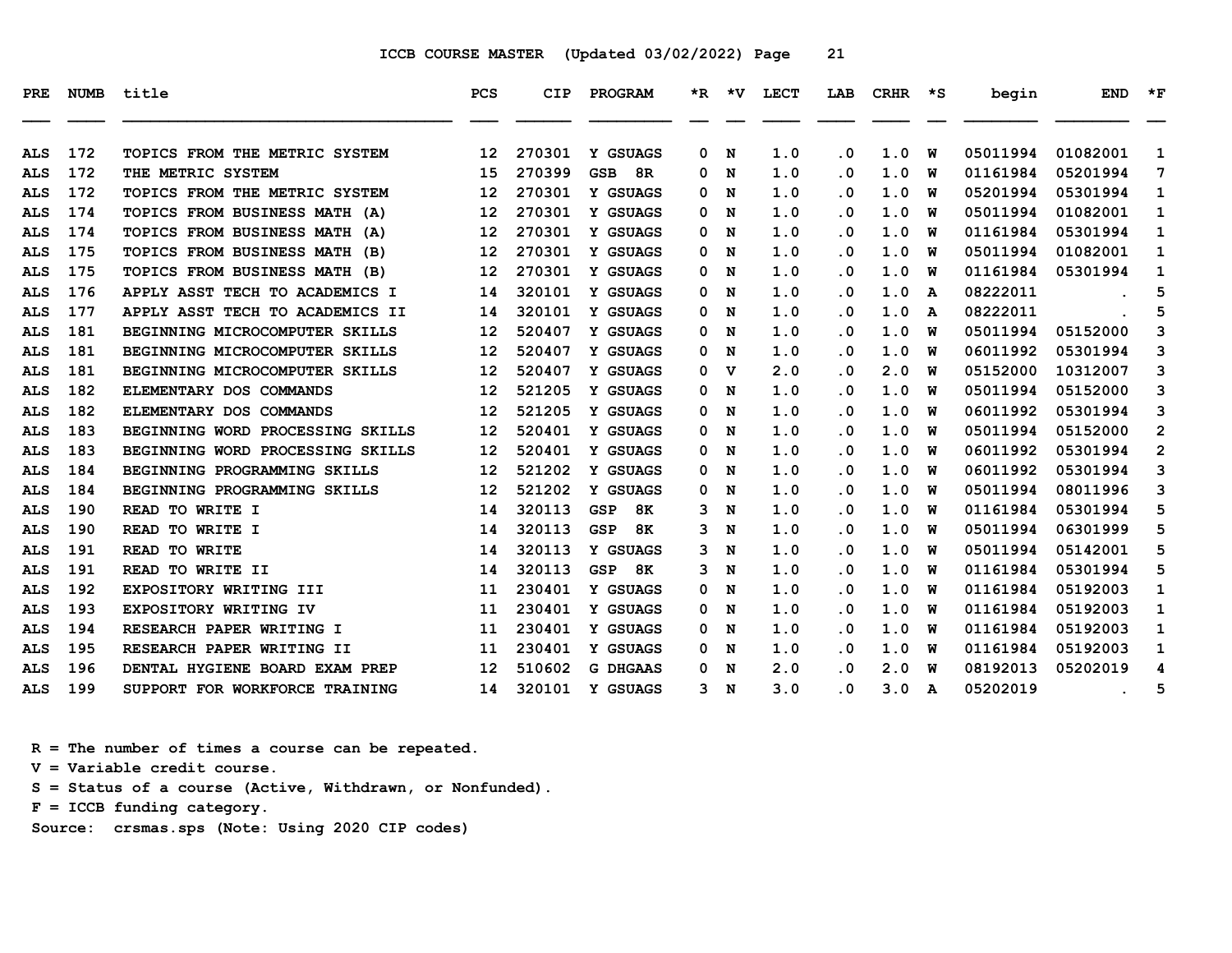| <b>PRE</b>               | <b>NUMB</b> | title                                                             | <b>PCS</b>              | CIP              | PROGRAM                       |        | *R *V            | <b>LECT</b>                       | LAB                            | $CRHR$ *S  |        | begin                | <b>END</b> | $*_{\mathbf{F}}$    |
|--------------------------|-------------|-------------------------------------------------------------------|-------------------------|------------------|-------------------------------|--------|------------------|-----------------------------------|--------------------------------|------------|--------|----------------------|------------|---------------------|
|                          |             |                                                                   |                         |                  |                               |        |                  |                                   |                                |            |        |                      |            |                     |
| <b>ALT</b>               | 111<br>501  | PEER TUTOR TRAINING<br>PEER TUTOR TRAINING                        | $12 \overline{ }$       | 131501<br>131501 | Y GSUAGS                      | 0      | N                | 1.0<br>1.0                        | $\cdot$ 0                      | 1.0<br>1.0 | A      | 08192013<br>08242009 | 08192013   | $\overline{2}$      |
| <b>ALT</b>               | 101         | PRIVATE PILOT I SUPPLEMENTAL                                      | $12 \overline{ }$<br>16 | 490102           | Y GSUAGS<br>VOCSK1614         | 0<br>3 | N<br>v           | $\cdot$ 0                         | . 0<br>4.0                     | 2.0        | พ      | 01142019             |            | $\overline{2}$<br>3 |
| <b>ALV</b>               | 101         | PRIVATE PILOT I SUPPLEMENTAL                                      | 16                      | 490102           |                               |        | $\mathbf v$      |                                   | 3.0                            | 1.5        | A      | 08182014             | 01142019   | 3                   |
| <b>ALV</b>               | 103         | PRIVATE PILOT I GROUND SUPP                                       |                         | 490102           | <b>VOCSK1614</b>              | 3      |                  | $\cdot$ 0<br>2.0                  | $\cdot$ 0                      | 2.0        | W      | 08182014             |            | 3                   |
| <b>ALV</b>               | 110         | ORAL PREP SUPPLEMENTAL                                            | 16<br>16                | 490102           | VOCSK1614<br><b>VOCSK1614</b> | 3      | N<br>v           | 2.0                               | $\cdot$ 0                      | 2.0        | A      | 08242020             |            |                     |
| <b>ALV</b>               | 120         |                                                                   | 16                      | 490102           | VOCSK1614                     | 0      |                  |                                   |                                | 2.0        | A      | 01142019             |            | 3<br>3              |
| <b>ALV</b>               | 120         | PRIVATE PILOT II SUPPLEMENTAL<br>PRIVATE PILOT II SUPPLEMENTAL    | 16                      | 490102           | VOCSK1614                     | 3      | $\mathbf v$<br>v | $\overline{\phantom{0}}$ .<br>. 0 | 4.0<br>3.0                     | 1.5        | A      | 08182014             | 01142019   | 3                   |
| <b>ALV</b>               | 121         |                                                                   | 16                      | 490102           | VOCSK1614                     | 3      |                  | 2.0                               |                                | 2.0        | W      | 08182014             |            | 3                   |
| <b>ALV</b><br><b>ALV</b> | 128         | PRIVATE PILOT II GROUND SUPP<br>COMMERCIAL INST I GROUND SUPP     | 16                      | 490102           | VOCSK1614                     | 3<br>3 | N<br>N           | 2.0                               | . 0<br>$\overline{\mathbf{0}}$ | 2.0        | A      | 08182014             |            | 3                   |
| <b>ALV</b>               | 129         | COMMERCIAL INSTRUMENT I SUPPLEMENTAL                              | 16                      | 490102           | VOCSK1614                     | 3      | $\mathbf v$      | $\cdot$ 0                         | 3.0                            | 1.5        | A      | 08182014             |            | 3                   |
|                          | 140         | COMM. INSTRUMENT II SUPPLEMENT                                    | 16                      | 490102           | VOCSK1614                     | 3      | $\mathbf v$      | . 0                               | 3.0                            | 1.5        | A<br>A | 08182014             |            | 3                   |
| <b>ALV</b>               | 141         | COMM. INST II GROUND SUPP                                         | 16                      | 490102           | VOCSK1614                     |        |                  | 2.0                               | $\cdot$ 0                      | 2.0        |        | 08182014             |            |                     |
| <b>ALV</b><br><b>ALV</b> | 185         | AIRCRAFT SYSTEMS GROUND SUPPL                                     | 16                      | 490102           | VOCSK1614                     | 3<br>3 | N<br>N           | 2.0                               | . 0                            | 2.0        | A      | 08182014             |            | 3<br>3              |
| <b>ALV</b>               | 200         | COMMERCIAL PILOT I SUPPLEMENT                                     | 16                      | 490102           | VOCSK1614                     | 3      | $\mathbf v$      | $\cdot$ 0                         | 3.0                            | 1.5        | A      | 08182014             |            | 3                   |
|                          | 201         |                                                                   |                         | 490102           | VOCSK1614                     |        |                  | 2.0                               |                                | 2.0        | A      | 08242015             |            |                     |
| <b>ALV</b>               | 209         | COMMERCIAL PILOT I GROUND SUPP                                    | 16                      | 490102           |                               | 0      | N                | $\cdot$ 0                         | $\cdot$ 0<br>3.0               | 1.5        | A      | 08182014             |            | 3<br>3              |
| <b>ALV</b>               | 210         | COMMERCIAL PILOT II SUPPLEMENT<br>COMMERCIAL PILOT II GROUND SUPP | 16                      | 490102           | VOCSK1614<br>VOCSK1614        | 3      | v                | 2.0                               | $\cdot$ 0                      | 2.0        | A      | 08242015             |            | 3                   |
| <b>ALV</b>               | 220         |                                                                   | 16<br>16                | 490102           | VOCSK1614                     | 0      | N                |                                   | 3.0                            | 1.5        | A      | 08182014             |            | 3                   |
| <b>ALV</b>               | 221         | FLIGHT INSTRUCTOR SUPPLEMENTAL                                    |                         | 490102           |                               | 3      | v                | $\cdot$ 0<br>3.0                  |                                | 3.0        | A      | 08242015             |            |                     |
| <b>ALV</b>               | 222         | FLIGHT INSTRUCTOR GROUND SUPPL                                    | 16                      | 490102           | VOCSK1614                     | 0      | N                |                                   | $\cdot$ 0                      | 1.5        | A      | 08182014             |            | 3                   |
| <b>ALV</b>               | 280         | INSTRUMENT FLIGHT INST. SUPPLEMENT                                | 16                      | 490102           | <b>VOCSK1614</b>              | 3      | v                | $\cdot$ 0                         | 3.0                            | 1.5        | A      |                      |            | 3                   |
| <b>ALV</b>               | 281         | MULTIENGINE LAND SUPPLEMENT                                       | 16                      |                  | VOCSK1614                     | 3      | $\mathbf v$      | $\cdot$ 0                         | 3.0                            |            | A      | 08182014             |            | 3                   |
| <b>ALV</b>               |             | COCKPIT RESOURCE SUPPLEMENTAL                                     | 16                      | 490102           | VOCSK1614                     | 3      | v                | $\cdot$ 0                         | 3.0                            | 1.5        | A      | 08182014             |            | 3                   |
| <b>ALW</b>               | 153         | INTENSIVE GRAMMAR INSTRUCTION I                                   | 14                      | 320103           | Y GSUAGS                      | 3      | N                | 1.0                               | $\cdot$ 0                      | 1.0        | A      | 05192003             |            | 5                   |
| <b>ALW</b>               | 154         | INTENSIVE GRAMMAR INSTRUCTION II                                  | 14                      | 320103           | Y GSUAGS                      | 3      | N                | 1.0                               | $\cdot$ 0                      | 1.0        | A      | 05192003             |            | 5                   |
| <b>ALW</b>               | 155         | WRITING EFFECTIVE SENTENCES                                       | 14                      | 320103           | Y GSUAGS                      | 3      | N                | 1.0                               | $\cdot$ 0                      | 1.0        | A      | 05192003             |            | 5                   |
| <b>ALW</b>               | 156         | WRITING EFFECTIVE PARAGRAPHS I                                    | 14                      | 320103           | Y GSUAGS                      | 3      | N                | 1.0                               | . 0                            | 1.0        | W      | 05192003             | 05152022   | 5                   |
| <b>ALW</b>               | 157         | WRITING EFFECTIVE PARAGRAPHS II                                   | 14                      | 320103           | Y GSUAGS                      | 3      | N                | 1.0                               | . 0                            | 1.0        | W      | 05192003             | 05152022   | 5                   |

 **R = The number of times a course can be repeated.**

 **V = Variable credit course.**

 **S = Status of a course (Active, Withdrawn, or Nonfunded).**

 **F = ICCB funding category.**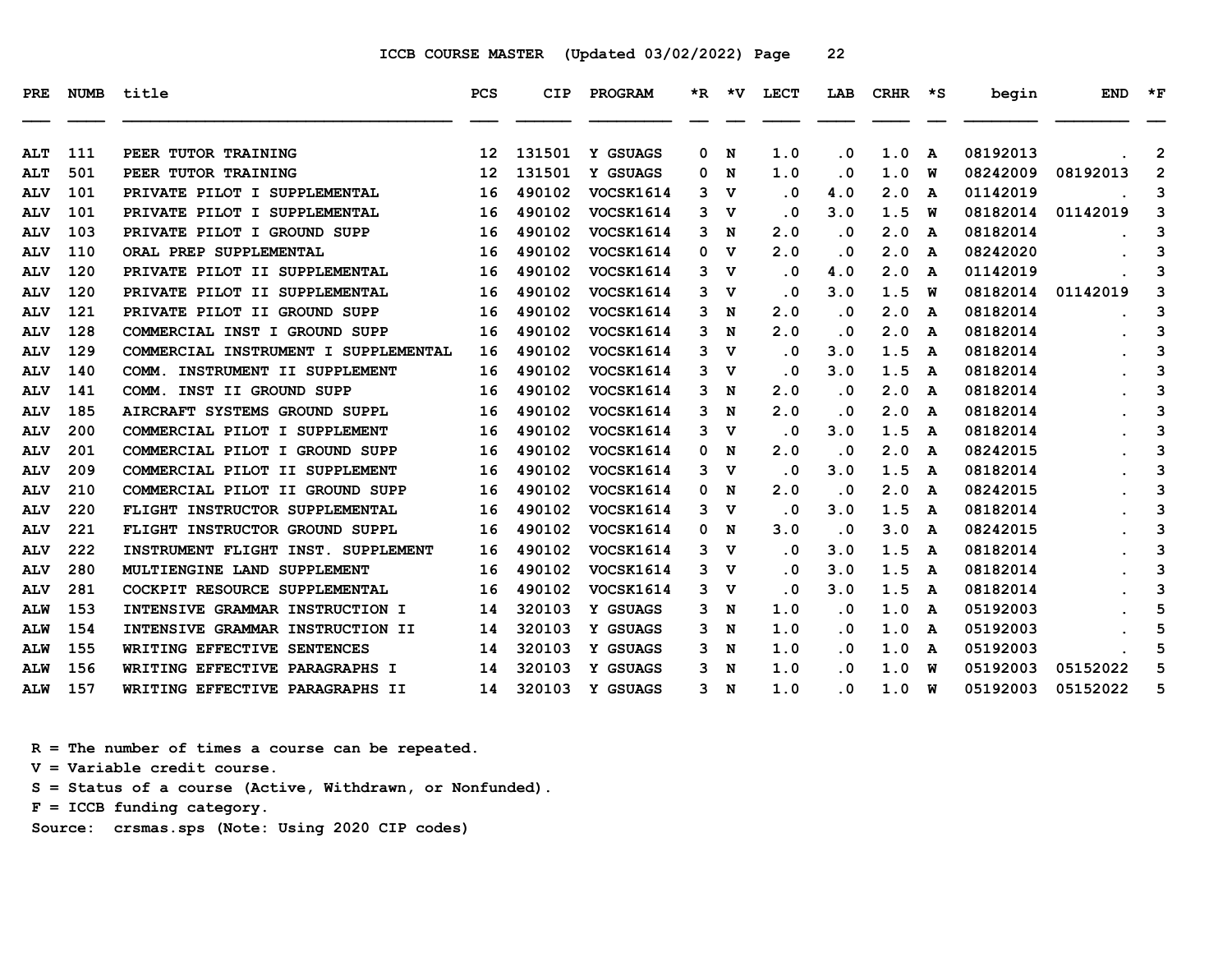| <b>PRE</b> | <b>NUMB</b> | title                                | <b>PCS</b> | <b>CIP</b> | PROGRAM        |              | $*R$ $*V$   | LECT | LAB       | <b>CRHR</b> | ∗s | begin    | END      | $*_{\mathbf{F}}$ |
|------------|-------------|--------------------------------------|------------|------------|----------------|--------------|-------------|------|-----------|-------------|----|----------|----------|------------------|
| <b>ALW</b> | 158         | WRITNG EFFECTIVE PARAGRAPHS III      | 14         | 320103     | Y GSUAGS       | $\mathbf{2}$ | N           | 1.0  | $\cdot$ 0 | 1.0         | A  | 08202007 |          | 5                |
| <b>ALW</b> | 158         | EXPOSITORY WRITING I                 | 11         | 230401     | Y GSUAGS       | 0            | N           | 1.0  | . 0       | 1.0         | W  | 05192003 | 08202007 | 1                |
| <b>ALW</b> | 159         | WRITING EFFECTIVE PARAGRAPHS IV      | 14         | 320103     | Y GSUAGS       | 2            | N           | 1.0  | . 0       | 1.0         | A  | 08202007 |          | 5                |
| <b>ALW</b> | 159         | EXPOSITORY WRITING II                | 11         | 230401     | Y GSUAGS       | 0            | N           | 1.0  | . 0       | 1.0         | W  | 05192003 | 08202007 | 1                |
| <b>ALW</b> | 192         | WRITING EFFECTIVE ESSAYS I           | 14         | 320103     | Y GSUAGS       | 2            | N           | 2.0  | . 0       | 2.0         | W  | 08242015 | 05152022 | 5                |
| <b>ALW</b> | 192         | EXPOSITORY WRITING III               | 11         | 230401     | Y GSUAGS       | 0            | N           | 1.0  | . 0       | 1.0         | W  | 05192003 | 08202007 | 1                |
| <b>ALW</b> | 192         | WRITING EFFECTIVE ESSAYS I           | 14         | 320103     | Y GSUAGS       | 2            | N           | 1.0  | . 0       | 1.0         | W  | 08202007 | 08242015 | 5                |
| <b>ALW</b> | 193         | WRITING EFFECTIVE ESSAYS II          | 14         | 320103     | Y GSUAGS       | 2            | N           | 1.0  | . 0       | 1.0         | W  | 08202007 | 05152022 | 5                |
| <b>ALW</b> | 193         | EXPOSITORY WRITING IV                | 11         | 230401     | Y GSUAGS       | 0            | N           | 1.0  | . 0       | 1.0         | W  | 05192003 | 08202007 | 1                |
| <b>ALW</b> | 194         | WRITING EFFECTIVE ESSAYS III         | 14         | 320103     | Y GSUAGS       | 2            | N           | 1.0  | . 0       | 1.0         | W  | 08202007 | 05152022 | 5                |
| <b>ALW</b> | 194         | RESEARCH PAPER WRITING I             | 11         | 230401     | Y GSUAGS       | 0            | N           | 1.0  | . 0       | 1.0         | W  | 05192003 | 08202007 | 1                |
| <b>ALW</b> | 195         | WRITING EFFECTIVE ESSAYS             | 14         | 320108     | Y GSUAGS       | 2.           | N           | 1.0  | . 0       | 1.0         | A  | 08202007 |          | 5                |
| <b>ALW</b> | 195         | RESEARCH PAPER WRITING II            | 11         | 230401     | Y GSUAGS       | 0            | N           | 1.0  | . 0       | 1.0         | W  | 05192003 | 08202007 | 1                |
| <b>ALW</b> | 199         | BRIDGE TO COLLEGE COMPOSITION        | 14         | 320103     | Y GSUAGS       | 0            | N           | 3.0  | . 0       | 3.0         | A  | 05162016 |          | 5                |
| <b>ANT</b> | 101         | INTRO TO ANTHROPOLOGY                | 11         | 450201     | H GAAAA        | 0            | N           | 3.0  | . 0       | 3.0         | A  | 08201975 |          | 1                |
| <b>ANT</b> | 103         | INTRODUCTION TO CULTURAL ANTHROPOLGY | 11         | 450201     | H GAAAA        | 0            | N           | 3.0  | . 0       | 3.0         | A  | 05171996 |          | 1                |
| <b>ANT</b> | 105         | INTRODUCTION TO PHYSICAL ANTHROPOLOG | 11         | 450201     | H GAAAA        | 0            | N           | 3.0  | . 0       | 3.0         | A  | 01021976 |          | 1                |
| <b>ANT</b> | 200         | INTRODUCTION TO ARCHEOLOGY           | 11         | 450301     | H GAAAA        | 0            | N           | 3.0  | . 0       | 3.0         | A  | 01011984 |          | 1                |
| <b>ANT</b> | 220         | FIELD ARCHEOLOGY                     | 11         | 450301     | H GAAAA        | 0            | N           | 1.0  | 4.0       | 3.0         | A  | 05162016 |          | 1                |
| <b>ANT</b> | 220         | FIELD ARCHEOLOGY                     | 11         | 450301     | H GAAAA        | 0            | N           | 1.0  | 2.0       | 2.0         | W  | 01161984 | 05162016 | 1                |
| <b>ANT</b> | 289         | <b>TOPICS IN ANTHROPOLOGY</b>        | 11         | 459997     | H GAAAA        | 0            | N           | 3.0  | . 0       | 3.0         | A  | 08151984 |          | 1                |
| ARA        | 101         | BEGINNING ARABIC I                   | 11         | 161101     | H GAAAA        | 0            | N           | 5.0  | . 0       | 5.0         | W  | 01152003 | 01122020 | 1                |
| ARA        | 102         | BEGINNING ARABIC II                  | 11         | 161101     | H GAAAA        | 0            | N           | 5.0  | $\cdot$ 0 | 5.0         | W  | 01152003 | 01122020 | 1                |
| ARA        | 103         | INTERMEDIATE ARABIC I                | 11         | 161101     | <b>H GAAAA</b> | 0            | N           | 5.0  | . 0       | 5.0         | W  | 01102005 | 01122020 | 1                |
| <b>ARA</b> | 104         | INTERMEDIATE ARABIC II               | 11         | 161101     | H GAAAA        | 0            | N           | 5.0  | $\cdot$ 0 | 5.0         | W  | 01102005 | 01122020 | 1                |
| <b>ART</b> | 121         | TWO-DIMENSIONAL DESIGN               | 11         | 500401     | H GAAAA        | 0            | N           | 1.0  | 5.0       | 3.0         | A  | 08151986 |          | 1                |
| <b>ART</b> | 122         | DRAWING I                            | 11         | 500705     | H GAAAA        | 0            | N           | 1.0  | 5.0       | 3.0         | A  | 08151986 |          | 1                |
| ART        | 123         | DRAWING II                           | 11         | 500705     | H GAAAA        | 0            | $\mathbf N$ | 1.0  | 5.0       | 3.0         | A  | 08151986 |          | 1                |

 **R = The number of times a course can be repeated.**

 **V = Variable credit course.**

 **S = Status of a course (Active, Withdrawn, or Nonfunded).**

 **F = ICCB funding category.**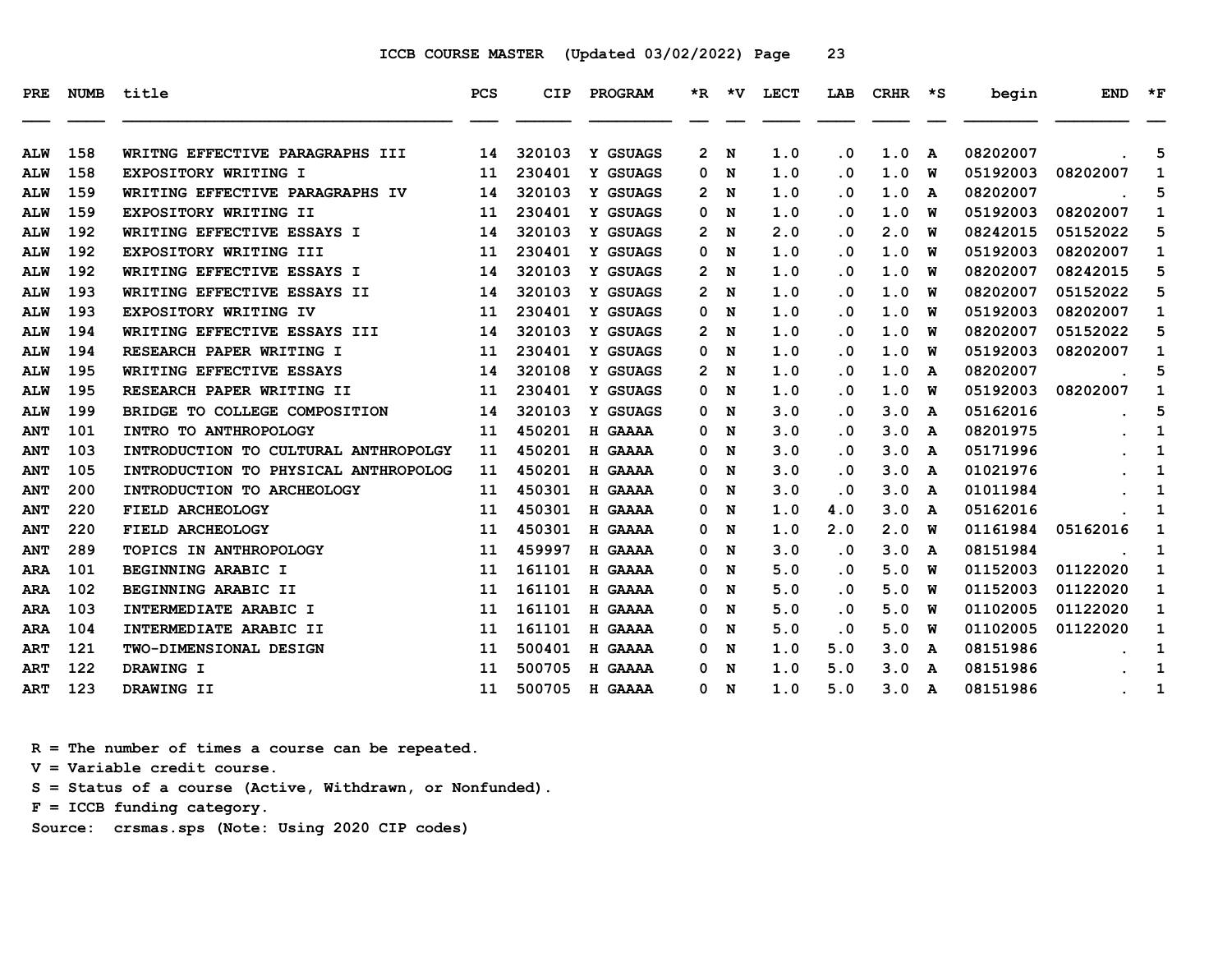| <b>PRE</b> | <b>NUMB</b> | title                               | PCS | CIP    | PROGRAM         |   | $*R$ $*V$ | <b>LECT</b> | LAB       | CRHR | ∗s           | begin    | <b>END</b> | $*_{\mathbf{F}}$ |
|------------|-------------|-------------------------------------|-----|--------|-----------------|---|-----------|-------------|-----------|------|--------------|----------|------------|------------------|
| <b>ART</b> | 124         | THREE-DIMENSIONAL DESIGN            | 11  | 500401 | H GAAAA         | 0 | N         | 1.0         | 5.0       | 3.0  | $\mathbf{A}$ | 08151986 |            | 1                |
| <b>ART</b> | 125         | <b>COLOR</b>                        | 11  | 500708 | H GAAAA         | 0 | N         | 1.0         | 5.0       | 3.0  | A            | 01061986 |            | 1                |
| <b>ART</b> | 128         | DIGITAL PHOTOGRAPHY                 | 12  | 500406 | <b>F AADAFA</b> | 0 | N         | 1.0         | 5.0       | 3.0  | A            | 05152006 |            | 3                |
| <b>ART</b> | 129         | PHOTOGRAPHY                         | 12  | 500406 | F MCRAAS        | 0 | N         | 1.0         | 5.0       | 3.0  | A            | 05171996 |            | 3                |
| <b>ART</b> | 130         | STUDIO PHOTOGRAPHY I                | 12  | 500406 | F MPHAAS        | 0 | N         | 1.0         | 5.0       | 3.0  | A            | 03262010 |            | 3                |
| <b>ART</b> | 130         | ART PRODUCTION TECHNIQUES           | 12  | 480201 | F MCRAAS        | 0 | N         | 2.0         | 3.0       | 3.0  | W            | 05011994 | 05171999   | 3                |
| ART        | 130         | ART PRODUCTION TECHNIQUES           | 12  | 480201 | F MCRAAS        | 0 | N         | 2.0         | 3.0       | 3.0  | พ            | 05151986 | 05301994   | 3                |
| <b>ART</b> | 141         | WATERCOLOR I                        | 11  | 500708 | H GAAAA         | 0 | N         | 1.0         | 5.0       | 3.0  | W            | 08201975 | 01122020   | 1                |
| <b>ART</b> | 145         | <b>CERAMICS I</b>                   | 11  | 500711 | H GAAAA         | 3 | N         | 1.0         | 5.0       | 3.0  | A            | 05191995 |            | 1                |
| <b>ART</b> | 145         | CERAMICS I                          | 11  | 500202 | H GAAAA         | 0 | N         | 1.0         | 5.0       | 3.0  | W            | 08201975 | 05191995   | 1                |
| <b>ART</b> | 151         | PHOTOGRAPHY I                       | 12  | 500406 | F MCRAAS        | 0 | N         | 2.0         | 3.0       | 3.0  | W            | 05011994 | 05171996   | 3                |
| <b>ART</b> | 151         | PHOTOGRAPHY I                       | 12  | 500406 | F MCRAAS        | 0 | N         | 2.0         | 3.0       | 3.0  | พ            | 06011992 | 05301994   | 3                |
| <b>ART</b> | 161         | ART HISTORY I                       | 11  | 500703 | H GAAAA         | 0 | N         | 3.0         | $\cdot$ 0 | 3.0  | A            | 08201975 |            | 1                |
| <b>ART</b> | 162         | ART HISTORY II                      | 11  | 500703 | H GAAAA         | 0 | N         | 3.0         | $\cdot$ 0 | 3.0  | A            | 08201975 |            | 1                |
| <b>ART</b> | 163         | HISTORY OF MODERN ART               | 11  | 500703 | H GAAAA         | 0 | N         | 3.0         | $\cdot$ 0 | 3.0  | A            | 08151983 |            | 1                |
| <b>ART</b> | 164         | HISTORY OF PHOTOGRAPHY              | 11  | 500605 | H GAAAA         | 0 | N         | 3.0         | . 0       | 3.0  | A            | 05172010 |            | 1                |
| <b>ART</b> | 165         | ART APPRECIATION                    | 11  | 500701 | H GAAAA         | 0 | N         | 3.0         | $\cdot$ 0 | 3.0  | A            | 02011989 |            | 1                |
| <b>ART</b> | 166         | INTRO TO NON-WESTERN ART            | 11  | 500703 | H GAAAA         | 0 | N         | 3.0         | . 0       | 3.0  | A            | 05142012 |            | 1                |
| <b>ART</b> | 171         | <b>BASIC TYPOGRAPHY</b>             | 12  | 480205 | F MCVAAS        | 0 | N         | 2.0         | 3.0       | 3.0  | W            | 05011994 | 05171999   | 3                |
| <b>ART</b> | 171         | BASIC & APPLIED PRIN. OF TYPOGRAPHY | 12  | 480205 | F MCVAAS        | 0 | N         | 2.0         | 3.0       | 3.0  | พ            | 08151986 | 05301994   | 3                |
| <b>ART</b> | 181         | <b>SCULPTURE I</b>                  | 11  | 500709 | H GAAAA         | 0 | N         | 1.0         | 5.0       | 3.0  | A            | 08201975 |            | 1                |
| <b>ART</b> | 182         | <b>SCULPTURE II</b>                 | 11  | 500709 | H GAAAA         | 3 | N         | 1.0         | 5.0       | 3.0  | A            | 12221995 |            | 1                |
| <b>ART</b> | 182         | <b>SCULPTURE II</b>                 | 11  | 500709 | H GAAAA         | 0 | N         | 1.0         | 5.0       | 3.0  | W            | 08151987 | 12221995   | 1                |
| <b>ART</b> | 185         | METALWORK AND JEWELRY I             | 11  | 500713 | H GAAAA         | 3 | N         | 1.0         | 5.0       | 3.0  | A            | 05191995 |            | 1                |
| <b>ART</b> | 185         | METALWORK AND JEWELRY               | 11  | 500206 | H GAAAA         | 0 | N         | 1.0         | 5.0       | 3.0  | พ            | 08201975 | 05191995   | 1                |
| <b>ART</b> | 186         | METALWORK AND JEWELRY II            | 11  | 500713 | H GAAAA         | 3 | N         | 1.0         | 5.0       | 3.0  | A            | 08261996 |            | 1                |
| <b>ART</b> | 201         | PAINTING I                          | 11  | 500708 | H GAAAA         | 0 | N         | 1.0         | 5.0       | 3.0  | A            | 08201975 |            | $\mathbf{1}$     |
| ART        | 202         | PAINTING II                         | 11  | 500708 | H GAAAA         | 3 | N         | 1.0         | 5.0       | 3.0  | A            | 12221995 |            | 1                |

 **R = The number of times a course can be repeated.**

 **V = Variable credit course.**

 **S = Status of a course (Active, Withdrawn, or Nonfunded).**

 **F = ICCB funding category.**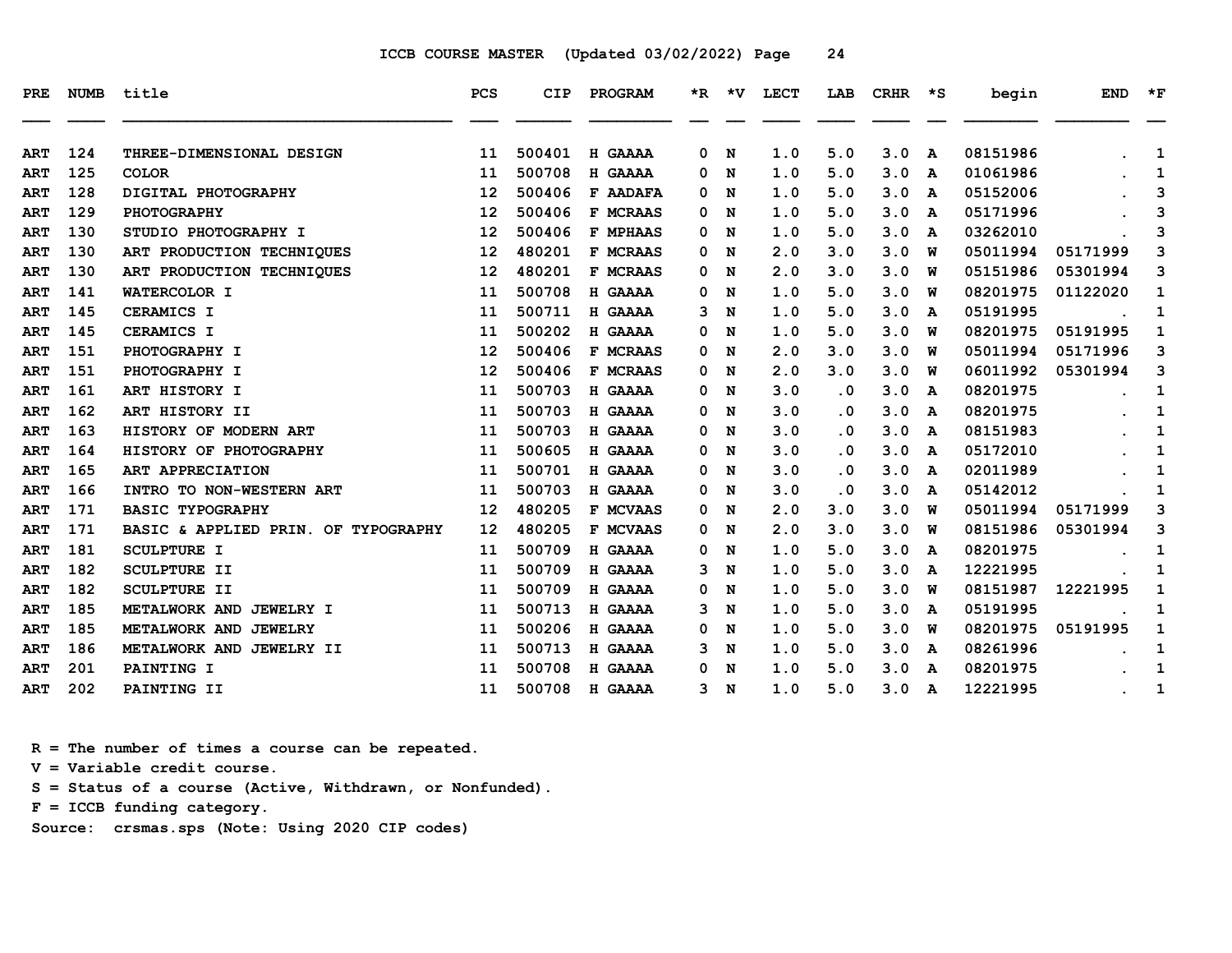| PRE.       | <b>NUMB</b> | title                               | PCS               | <b>CIP</b> | PROGRAM         |              |                | *R *V LECT | LAB       | CRHR *S |   | begin    | <b>END</b> | $*_{\mathbf{F}}$ |
|------------|-------------|-------------------------------------|-------------------|------------|-----------------|--------------|----------------|------------|-----------|---------|---|----------|------------|------------------|
| <b>ART</b> | 202         | PAINTING II                         | 11                | 500708     | H GAAAA         | 0            | N              | 1.0        | 5.0       | 3.0     | W | 08201975 | 12221995   | 1                |
| <b>ART</b> | 221         | <b>FIGURE DRAWING</b>               | 11                | 500705     | H GAAAA         | 0            | N              | 1.0        | 5.0       | 3.0     | A | 08011987 |            | 1                |
| <b>ART</b> | 223         | DIGITAL IMAGING I                   | 11                | 500605     | H GAAAA         | 0            | N              | 1.0        | 5.0       | 3.0     | W | 01082007 | 01122020   | 1                |
| <b>ART</b> | 228         | ADVANCED DIGITAL PHOTOGRAPHY        | 11                | 500605     | H GAAAA         | 3            | N              | 1.0        | 5.0       | 3.0     | A | 08232010 |            | 1                |
| <b>ART</b> | 228         | ADVANCED DIGITAL PHOTOGRAPHY        | 11                | 500605     | H GAAAA         | 0            | N              | 1.0        | 5.0       | 3.0     | W | 08202007 | 08232010   | 1                |
| <b>ART</b> | 229         | ADVANCED PHOTOGRAPHY                | 12                | 500406     | F GDSAAS        | 3            | N              | 1.0        | 5.0       | 3.0     | A | 08112009 |            | 3                |
| <b>ART</b> | 229         | ADVANCED PHOTOGRAPHY                | $12 \overline{ }$ | 500406     | F GDSAAS        | 0            | N              | 1.0        | 5.0       | 3.0     | W | 05132002 | 08112009   | 3                |
| <b>ART</b> | 231         | GRAPHIC DESIGN I                    | 12                | 500401     | F MCVAAS        | 0            | N              | 2.0        | 4.0       | 3.0     | W | 05011994 | 05152000   | 3                |
| <b>ART</b> | 231         | GRAPHIC DESIGN I                    | 12                | 500401     | F MCVAAS        | 0            | N              | 2.0        | 4.0       | 3.0     | W | 06011992 | 05301994   | 3                |
| <b>ART</b> | 232         | GRAPHIC DESIGN II                   | 12                | 500401     | <b>F MCVAAS</b> | 0            | N              | 2.0        | 4.0       | 3.0     | W | 05011994 | 05152000   | 3                |
| <b>ART</b> | 232         | GRAPHIC DESIGN II                   | 12                | 500401     | F MCVAAS        | 0            | N              | 2.0        | 4.0       | 3.0     | W | 06011992 | 05301994   | 3                |
| <b>ART</b> | 241         | WATERCOLOR II                       | 11                | 500708     | H GAAAA         | 3            | N              | 1.0        | 5.0       | 3.0     | W | 12221995 | 01122020   | $\mathbf 1$      |
| <b>ART</b> | 241         | WATERCOLOR II                       | 11                | 500708     | H GAAAA         | 0            | N              | 1.0        | 5.0       | 3.0     | W | 05201993 | 12221995   | 1                |
| <b>ART</b> | 245         | CERAMICS II                         | 11                | 500711     | H GAAAA         | 3            | N              | 1.0        | 5.0       | 3.0     | A | 05191995 |            | 1                |
| <b>ART</b> | 245         | CERAMICS II                         | 11                | 500202     | H GAAAA         | 0            | N              | 1.0        | 5.0       | 3.0     | W | 08201975 | 05191995   | 1                |
| <b>ART</b> | 251         | PHOTOGRAPHY II                      | 12                | 500406     | F MCVAAS        | 0            | N              | 2.0        | 3.0       | 3.0     | W | 05011994 | 05171999   | 3                |
| <b>ART</b> | 251         | PHOTOGRAPHY II                      | 12                | 500406     | <b>F MCVAAS</b> | 0            | N              | 2.0        | 3.0       | 3.0     | W | 06011992 | 05301994   | 3                |
| <b>ART</b> | 265         | PRINTMAKING                         | 11                | 500710     | H GAAAA         | 0            | N              | 1.0        | 5.0       | 3.0     | W | 02011989 | 01122020   | 1                |
| <b>ART</b> | 271         | ILLUSTRATION I                      | 12                | 500401     | F MCVAAS        | 0            | N              | 2.0        | 3.0       | 3.0     | W | 05011994 | 05171999   | 3                |
| <b>ART</b> | 271         | ILLUSTRATION I                      | 12                | 500401     | F MCVAAS        | 0            | N              | 2.0        | 3.0       | 3.0     | W | 06011992 | 05301994   | 3                |
| <b>ART</b> | 272         | ILLUSTRATION II                     | 12                | 500401     | <b>F MCVAAS</b> | 0            | N              | 2.0        | 3.0       | 3.0     | W | 05011994 | 05171999   | 3                |
| <b>ART</b> | 272         | ILLUSTRATION II                     | 12                | 500401     | F MCVAAS        | 0            | N              | 2.0        | 3.0       | 3.0     | W | 06011992 | 05301994   | 3                |
| <b>ART</b> | 283         | PORTFOLIO SEMINAR                   | 11                | 509996     | H GAAAA         | $\mathbf{1}$ | N              | 1.0        | $\cdot$ 0 | 1.0     | A | 05142007 |            | 1                |
| ASE        | 016         | ASE COLLEGE PREP SKILLS             | 18                | 320101     | Y AS6CE         | 0            | v              | 6.0        | . 0       | 6.0     | A | 02252010 |            | 6                |
| <b>ASE</b> | 017         | ASE BRIDGE TO BUSINESS, MGT & ADMIN | 18                | 320111     | Y AS6CE         | 3            | v              | 15.0       | $\cdot$ 0 | 15.0    | A | 01132020 |            | 6                |
| <b>ASE</b> | 018         | ASE BRIDGE TO HEALTH CAREERS        | 18                | 320111     | Y AS6CE         | 3            | v              | 15.0       | $\cdot$ 0 | 15.0    | A | 01102011 |            | 6                |
| ASE        | 019         | ASE BRIDGE TO MANUFACTURING         | 18                | 320111     | Y AB4CE         | 3            | v              | 15.0       | . 0       | 15.0    | A | 03242014 |            | 6                |
| ASE        | 020         | ASE BRIDGE TO TDL                   | 18                | 320111     | Y AS5CE         |              | 3 <sub>v</sub> | 8.0        | $\cdot$ 0 | 8.0     | A | 05012017 |            | 6                |

 **R = The number of times a course can be repeated. V = Variable credit course. S = Status of a course (Active, Withdrawn, or Nonfunded).**

 **F = ICCB funding category.**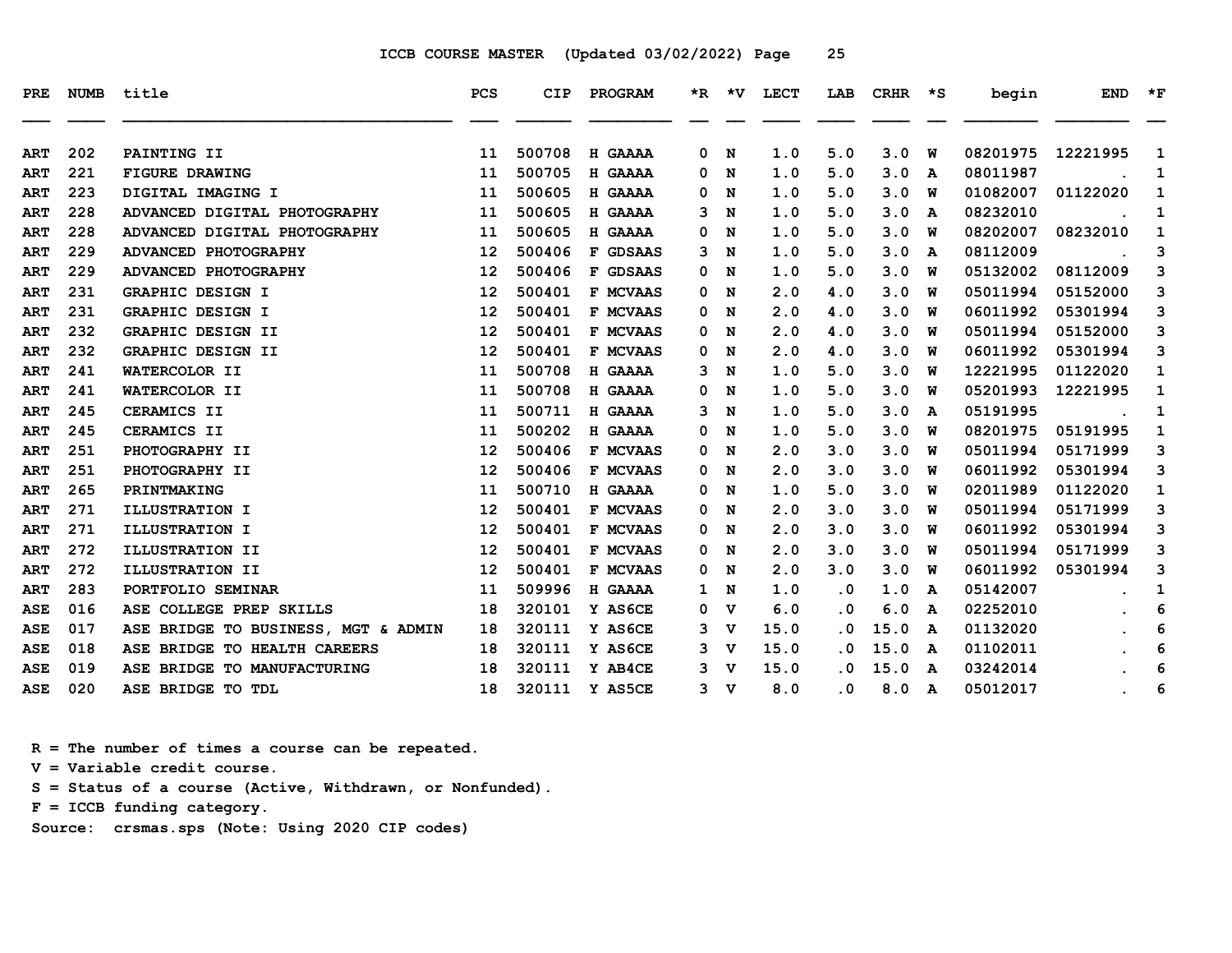| <b>PRE</b> | <b>NUMB</b> | title                               | <b>PCS</b>      | <b>CIP</b> | PROGRAM         |   |                | *R *V LECT | LAB                     | <b>CRHR</b> | $\star$ s | begin    | <b>END</b> | $*_{\mathbf{F}}$ |
|------------|-------------|-------------------------------------|-----------------|------------|-----------------|---|----------------|------------|-------------------------|-------------|-----------|----------|------------|------------------|
|            |             |                                     |                 |            |                 |   |                |            |                         |             |           |          |            |                  |
| <b>ASE</b> | 021         | ASE BRIDGE TO INFORMATION TECHNOLO  | 18              | 320111     | Y AS6CE         | 3 | v              | 15.0       | $\cdot$ 0               | 15.0        | A         | 05112020 |            | 6                |
| <b>ASE</b> | 054         | ADULT BASIC ED ASSESS/PLACE IV      | 18              | 320101     | Y AS6CE         | 3 | N              | 1.0        | . 0                     | 1.0         | A         | 05011994 |            | 6                |
| ASE        | 054         | ADULT BASIC ED ASSESS/PLACE IV      | 18              | 320101     | <b>Y ASECE</b>  | 3 | N              | 1.0        | . 0                     | 1.0         | W         | 01111994 | 05301994   | 6                |
| ASE        | 055         | JOB SKILLS AND CAREER PLANNING      | 18              | 320105     | Y ASECE         | 3 | $\mathbf v$    | 4.0        | . 0                     | 4.0         | W         | 01111994 | 05301994   | 6                |
| ASE        | 055         | JOB SKILLS AND CAREER PLANNING      | 18              | 320135     | Y ASACE         | 3 | v              | 4.0        | $\cdot$ 0               | 4.0         | W         | 05011994 | 07011997   | 6                |
| ASE        | 090         | SECONDARY READING SKILLS            | 18              | 320133     | Y ASACE         |   | $3 \nabla$     | 4.0        | $\cdot$ 0               | 4.0         | W         | 05011994 | 05122000   | 6                |
| <b>ASE</b> | 090         | SECONDARY READING SKILLS I          | 18              | 320113     | Y ASECE         | 3 | $\mathbf v$    | 4.0        | $\cdot$ 0               | 4.0         | W         | 06011991 | 05301994   | 6                |
| ASE        | 091         | SECONDARY MATH SKILLS               | 18              | 320134     | Y ASACE         | 3 | v              | 4.0        | . 0                     | 4.0         | W         | 05011994 | 05122000   | 6                |
| <b>ASE</b> | 091         | SECONDARY MATH SKILLS I             | 18              | 320104     | Y ASECE         |   | 3 <sub>v</sub> | 4.0        | . 0                     | 4.0         | W         | 06011991 | 05301994   | 6                |
| ASE        | 092         | SECONDARY ENGLISH SKILLS            | 18              | 320133     | Y ASACE         | 3 | v              | 4.0        | . 0                     | 4.0         | W         | 05011994 | 05122000   | 6                |
| ASE        | 092         | SECONDARY ENGLISH SKILLS I          | 18              | 320103     | Y ASECE         | 3 | v              | 4.0        | $\cdot$ 0               | 4.0         | W         | 06011991 | 05301994   | 6                |
| ASE        | 093         | SECONDARY READING SKILLS II         | 18              | 320113     | <b>Y ASECE</b>  |   | $3 \nabla$     | 4.0        | $\cdot$ 0               | 4.0         | W         | 06011991 | 05301994   | 6                |
| <b>ASE</b> | 093         | SECONDARY READING SKILLS II         | 18              | 320133     | Y ASACE         | 3 | v              | 4.0        | . 0                     | 4.0         | W         | 05011994 | 07011997   | 6                |
| <b>ASE</b> | 094         | SECONDARY ENGLISH SKILLS II         | 18              | 320103     | Y ASECE         |   | 3 <sub>v</sub> | 4.0        | $\overline{\mathbf{0}}$ | 4.0         | W         | 06011991 | 05301994   | 6                |
| ASE        | 094         | SECONDARY ENGLISH SKILLS II         | 18              | 320133     | Y ASACE         | 3 | v              | 4.0        | . 0                     | 4.0         | W         | 05011994 | 07011997   | 6                |
| ASE        | 095         | SECONDARY MATH SKILLS II            | 18              | 320104     | Y ASECE         | 3 | v              | 4.0        | $\cdot$ 0               | 4.0         | w         | 06011991 | 05301994   | 6                |
| ASE        | 095         | SECONDARY MATH SKILLS II            | 18              | 320134     | Y ASACE         |   | 3 <sub>v</sub> | 4.0        | . 0                     | 4.0         | W         | 05011994 | 07011997   | 6                |
| ASE        | 096         | SECONDARY ENGLISH SKILLS CLASS      | 18              | 320133     | Y ASECE         | 3 | v              | 4.0        | $\cdot$ 0               | 4.0         | W         | 05011994 | 05201994   | 6                |
| ASE        | 096         | SECONDARY ENGLISH SKILLS CLASS      | 18              | 320103     | Y ASECE         |   | 3 V            | 4.0        | . 0                     | 4.0         | W         | 06011991 | 05301994   | 6                |
| ASE        | 111         | ASE ICAPS SUPPORT SKILS - COMPUTER  | 18              | 320108     | Y EL3CE         |   | 3 <sub>v</sub> | 15.0       | . 0                     | 15.0 A      |           | 01102022 |            | 6                |
|            |             | <b>FOUNDATIONS</b>                  |                 |            |                 |   |                |            |                         |             |           |          |            |                  |
| <b>ASL</b> | 111         | AMERICAN SIGN LANGUAGE              | 12              | 161603     | F MCCAAS        |   | 0 N            | 4.0        | $\cdot$ 0               | 4.0         | A         | 05162022 |            | 2                |
| <b>AST</b> | 101         | THE SOLAR SYSTEM                    | 11              | 400201     | H GAAAA         | 0 | N              | 3.0        | 2.0                     | 4.0         | A         | 08201975 |            | 1                |
| <b>AST</b> | 102         | STARS, GALAXIES, AND THE UNIVERSE   | 11              | 400201     | H GAAAA         | 0 | N              | 3.0        | 2.0                     | 4.0         | A         | 06011989 |            | 1                |
| <b>AVI</b> | 101         | PRIVATE PILOT I                     | 11              | 140101     | N ASGAS         | 0 | N              | 2.0        | 2.0                     | 3.0         | A         | 08182014 |            | 1                |
| <b>AVI</b> | 111         | COMMERCIAL DRONE GROUND SCHOOL      | 12 <sup>2</sup> | 490199     | <b>V UASCER</b> | 0 | N              | 3.0        | $\cdot$ 0               | 3.0         | A         | 05212018 |            | 3                |
| <b>AVI</b> | 112         | INTRODUCTION TO DRONE FLIGHT        | 12 <sup>2</sup> | 490199     | <b>V UASCER</b> | 0 | N              | 2.0        | 2.0                     | 3.0         | A         | 05212018 |            | 3                |
| <b>AVI</b> | 113         | DRONE DATA COLLECTION & APPLICATION | 12 <sup>7</sup> | 490199     | <b>V ADVCER</b> | 0 | $\mathbf N$    | 3.0        | $\cdot$ 0               | 3.0         | A         | 01132020 |            | 3                |

 **R = The number of times a course can be repeated.**

 **V = Variable credit course.**

 **S = Status of a course (Active, Withdrawn, or Nonfunded).**

 **F = ICCB funding category.**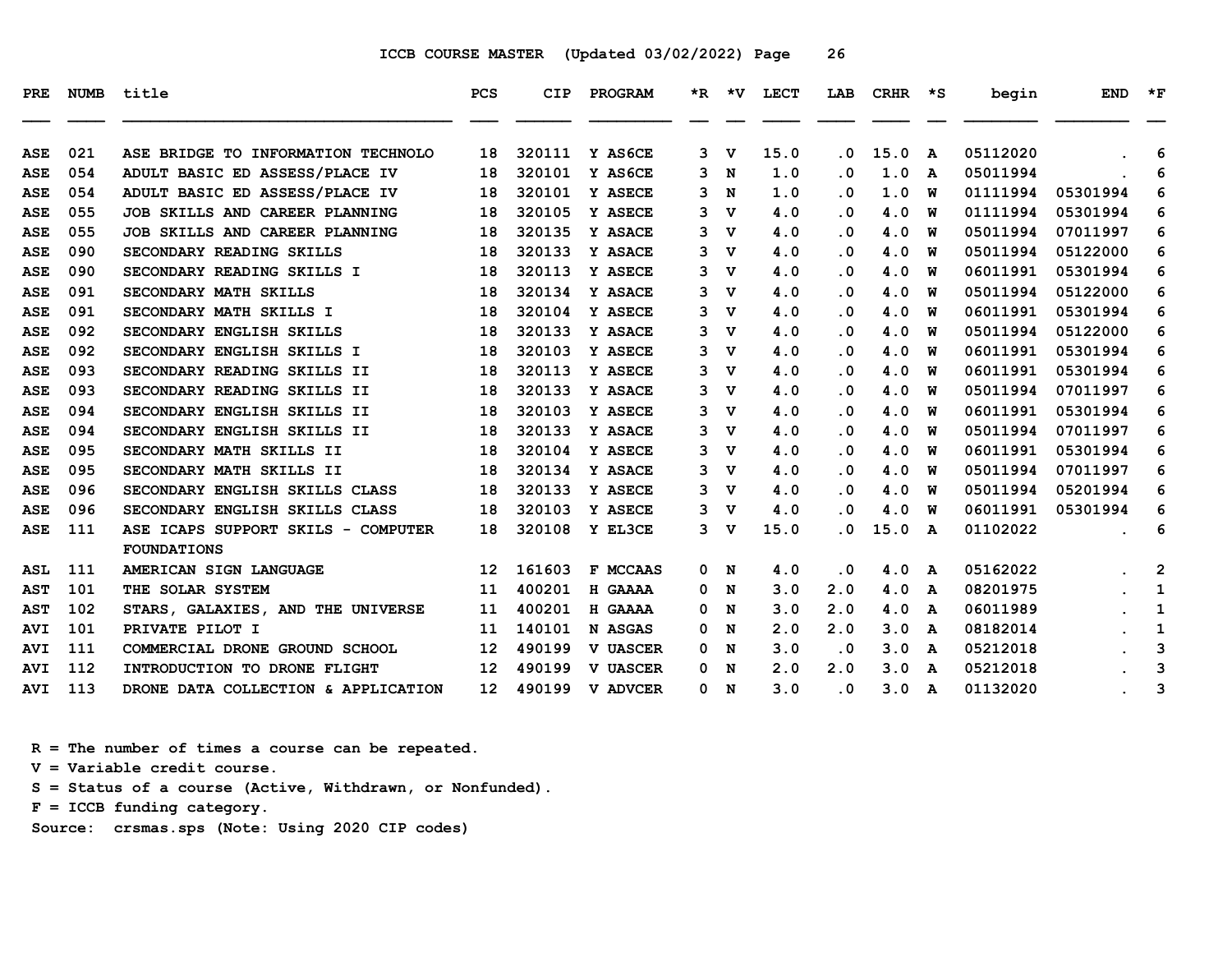| <b>PRE</b> | <b>NUMB</b> | title                                | <b>PCS</b>        | <b>CIP</b> | PROGRAM          |    |     | *R *V LECT | LAB                     | CRHR | $\star$ s | begin    | <b>END</b> | $\star$ F |
|------------|-------------|--------------------------------------|-------------------|------------|------------------|----|-----|------------|-------------------------|------|-----------|----------|------------|-----------|
| <b>AVI</b> | 116         | <b>AVIATION PHYSIOLOGY</b>           | 12                | 490102     | <b>V FLTAAS</b>  | 0  | N   | 4.0        | . 0                     | 4.0  | A         | 08232021 |            | 3         |
| <b>AVI</b> | 120         | PRIVATE PILOT II                     | 11                | 140101     | N ASGAS          | 0  | N   | 2.0        | 2.5                     | 3.0  | A         | 08182014 |            | 1         |
| <b>AVI</b> | 129         | COMMERCIAL INSTRUMENT I              | 11                | 140101     | N ASGAS          | 0  | N   | 2.0        | 2.5                     | 3.0  | A         | 08182014 |            | 1         |
| <b>AVI</b> | 131         | <b>AVIATION WEATHER</b>              | $12 \overline{ }$ | 490102     | <b>V FLTAAS</b>  | 0  | N   | 4.0        | . 0                     | 4.0  | A         | 08232021 |            | 3         |
| <b>AVI</b> | 135         | AVI ACCIDENT INVESTGN HUMAN FACTORS  | $12 \overline{ }$ | 490102     | <b>V FLTAAS</b>  | 0  | N   | 3.0        | . 0                     | 3.0  | A         | 08232021 |            | 3         |
| <b>AVI</b> | 140         | COMMERCIAL INSTRUMENT II             | 11                | 140101     | N ASGAS          | 0  | N   | 2.0        | 2.5                     | 3.0  | A         | 08182014 |            | 1         |
| <b>AVI</b> | 184         | AIRCRAFT SYSTEMS FOR PILOTS          | 11                | 140101     | N ASGAS          | 0  | N   | 3.0        | $\overline{\mathbf{0}}$ | 3.0  | A         | 08182014 |            | 1         |
| <b>AVI</b> | 190         | ADVANCED AIRCRAFT SYSTEMS FOR PILOTS | 12                | 490102     | <b>V FLTAAS</b>  | 0  | N   | 3.0        | . 0                     | 3.0  | A         | 08232021 |            | 3         |
| <b>AVI</b> | 200         | COMMERCIAL PILOT I                   | 11                | 140101     | N ASGAS          | 0  | N   | 2.0        | 3.0                     | 3.0  | A         | 08182014 |            | 1         |
| <b>AVI</b> | 209         | COMMERCIAL PILOT II                  | 11                | 140101     | N ASGAS          | 0  | N   | 2.0        | 3.0                     | 3.0  | A         | 08182014 |            | 1         |
| <b>AVI</b> | 218         | AIRCRAFT AERODYNAMICS FOR PILOTS     | 12                | 490102     | <b>V FLTAAS</b>  | 0  | N   | 3.0        | $\cdot$ 0               | 3.0  | A         | 08232021 |            | 3         |
| <b>AVI</b> | 220         | FLIGHT INSTRUCTOR AIRPLANE INITIAL   | 11                | 140101     | N ASGAS          | 0  | N   | 3.0        | 2.0                     | 4.0  | A         | 08182014 |            | 1         |
| <b>AVI</b> | 222         | FLIGHT INSTRUCTOR INSTRUMENT         | 11                | 140101     | N ASGAS          | 0  | N   | 1.0        | 1.0                     | 1.0  | A         | 08182014 |            | 1         |
| <b>AVI</b> | 280         | MULTIENGINE LAND                     | 11                | 140101     | N ASGAS          | 0  | N   | . 5        | 1.0                     | 1.0  | A         | 08182014 |            | 1         |
| <b>AVI</b> | 281         | COCKPIT RESOURCE MANAGEMENT          | 11                | 140101     | N ASGAS          | 0  | N   | 3.0        | 1.0                     | 3.0  | A         | 08182014 |            | 1         |
| <b>AVI</b> | 607         | AIRFRAME AND POWER PLANT MAINT       | 16                | 470609     | VOCSK1616        | 0  | N   | 2.0        | . 0                     | 2.0  | W         | 06011992 | 05301994   | 3         |
| <b>AVI</b> | 607         | AIRFRAME AND POWER PLANT MAINT       | 16                | 470609     | VOCSK1616        | 0  | N   | 2.0        | . 0                     | 2.0  | w         | 05011994 | 08011998   | 3         |
| <b>AVI</b> | 800         | PRIVATE PILOT GROUND SCHOOL          | 16                | 490107     | <b>VOCSK1600</b> | 0  | N   | 3.0        | . 0                     | 3.0  | A         | 05011994 |            | 3         |
| <b>AVI</b> | 800         | PRIVATE PILOT GROUND SCHOOL          | 16                | 490107     | <b>VOCSK1600</b> | 0  | N   | 3.0        | . 0                     | 3.0  | W         | 08151988 | 05301994   | 3         |
| <b>AVI</b> | 801         | INSTRUMENT PILOT GROUND SCHOOL       | 16                | 490107     | <b>VOCSK1600</b> |    | 0 N | 3.0        | $\overline{\mathbf{0}}$ | 3.0  | W         | 08151988 | 05301994   | 3         |
| <b>AVI</b> | 801         | INSTRUMENT PILOT GROUND SCHOOL       | 16                | 490107     | VOCSK1600        | 0  | N   | 3.0        | . 0                     | 3.0  | W         | 05011994 | 07301999   | 3         |
| <b>BGM</b> | 111         | CONCRETE & MASONRY                   | 12                | 460401     | E BCRCER         | 0  | N   | 1.0        | 2.0                     | 2.0  | w         | 05191995 | 05182014   | 3         |
| <b>BGM</b> | 111         | CONCRETE & MASONRY                   | 12                | 460401     | E BGMCER         | 0  | N   | 1.0        | . 0                     | 1.0  | w         | 05011994 | 05191995   | 3         |
| <b>BGM</b> | 111         | CONCRETE & MASONRY                   | 12                | 460401     | E BGMCER         | 0  | N   | 1.0        | $\overline{\mathbf{0}}$ | 1.0  | W         | 08151988 | 05301994   | 3         |
| <b>BGM</b> | 112         | PLUMBING                             | 12                | 460401     | E BCRCER         | 0  | N   | 2.0        | 2.0                     | 3.0  | W         | 08152005 | 05192014   | 3         |
| <b>BGM</b> | 112         | PLUMBING                             | 12                | 460401     | E BGMCER         | 0  | N   | 2.0        | 1.0                     | 2.0  | W         | 08151988 | 05301994   | 3         |
| <b>BGM</b> | 112         | PLUMBING                             | 12                | 460401     | E BCRCER         | 0  | N   | 2.0        | 1.0                     | 2.0  | W         | 05011994 | 08152005   | 3         |
| BGM        | 113         | INTERIOR CARPENTRY                   | 12 <sup>2</sup>   | 460401     | E BCRCER         | 0. | N   | 2.0        | 3.0                     | 3.0  | <b>W</b>  | 05011994 | 05192014   | 3         |

 **R = The number of times a course can be repeated.**

 **V = Variable credit course.**

 **S = Status of a course (Active, Withdrawn, or Nonfunded).**

 **F = ICCB funding category.**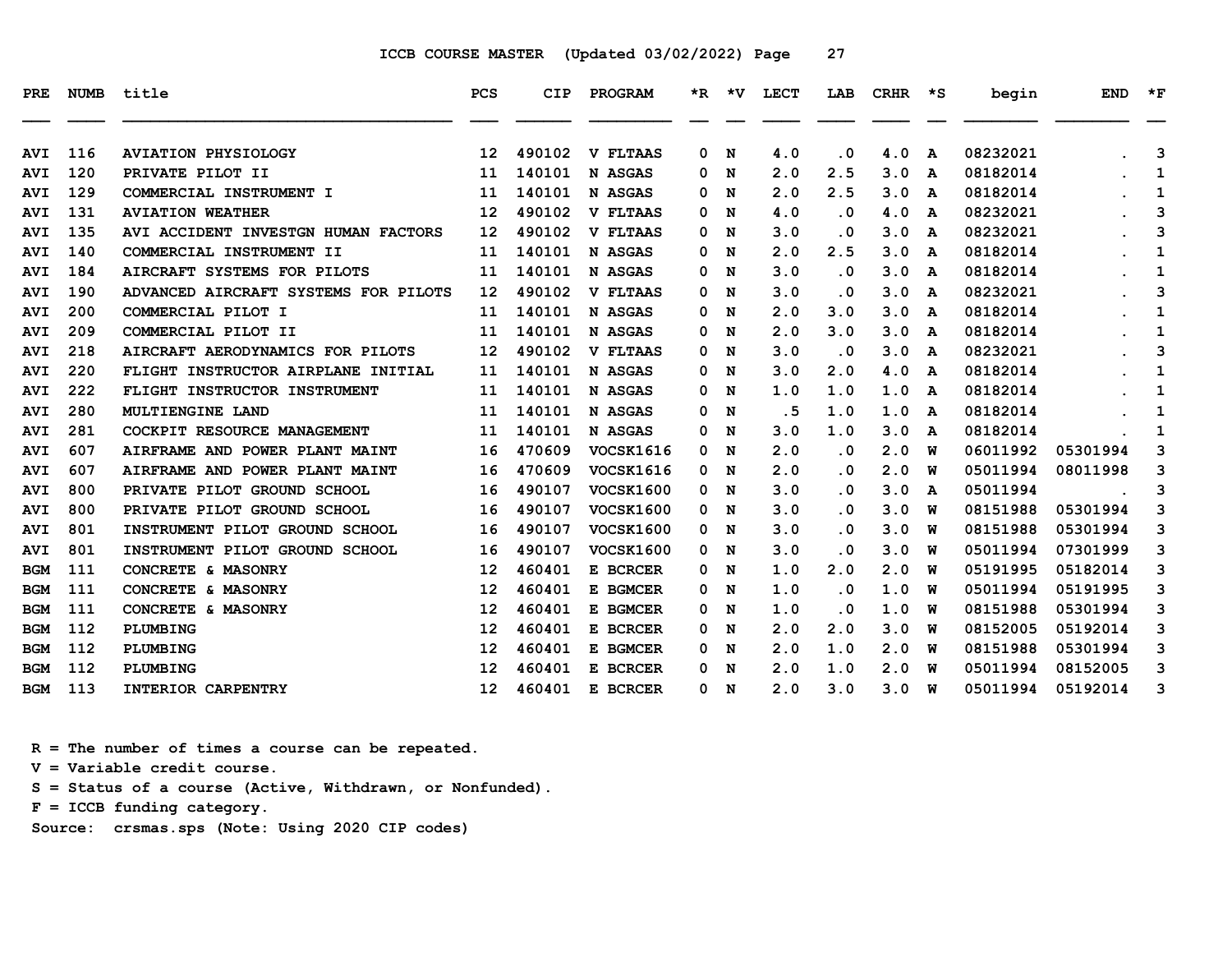| <b>PRE</b> | <b>NUMB</b> | title                               | <b>PCS</b>        | <b>CIP</b> | PROGRAM          | $*_{\mathbf{R}}$ | *V | <b>LECT</b>             | LAB       | <b>CRHR</b> | ∗s | begin    | <b>END</b> | $\star$ F    |
|------------|-------------|-------------------------------------|-------------------|------------|------------------|------------------|----|-------------------------|-----------|-------------|----|----------|------------|--------------|
| BGM        | 113         | INTERIOR CARPENTRY                  | 12                | 460401     | E BGMCER         | 0                | N  | 2.0                     | 3.0       | 3.0         | W  | 08151988 | 05301994   | 3            |
| <b>BGM</b> | 631         | ELECTRICAL REPAIR                   | 16                | 460302     | VOCSK1617        | 0                | N  | 1.0                     | $\cdot$ 0 | 1.0         | W  | 03051993 | 05301994   | 3            |
| <b>BGM</b> | 631         | ELECTRICAL REPAIR                   | 16                | 460302     | <b>VOCSK1617</b> | 0                | N  | 1.0                     | $\cdot$ 0 | 1.0         | W  | 05011994 | 07301999   | 3            |
| <b>BHS</b> | 113         | MICROBIOLOGY                        | 12                | 260501     | <b>G SURCER</b>  | 0                | N  | 3.0                     | . 0       | 3.0         | W  | 06011991 | 07301999   | 1            |
| <b>BHS</b> | 134         | BASIC ANATOMY AND PHYSIOLOGY        | 11                | 260706     | <b>G PHTCER</b>  | 0                | N  | 4.0                     | 3.0       | 5.0         | W  | 05011983 | 05151998   | 1            |
| <b>BIO</b> | 100         | INTRODUCTION TO BIOLOGY             | 11                | 260101     | H GAAAA          | 0                | N  | 2.0                     | 2.0       | 3.0         | A  | 05132002 |            | 1            |
| BIO        | 100         | INTRODUCTION TO BIOLOGY             | 11                | 260101     | H GAAAA          | 0                | N  | 2.0                     | 1.0       | 2.0         | W  | 05201994 | 05132002   | 1            |
| BIO        | 100         | <b>BASIC BIOLOGY</b>                | 11                | 260101     | H GAAAA          | 0                | N  | 2.0                     | 2.0       | 3.0         | W  | 08011987 | 05201994   | 1            |
| <b>BIO</b> | 101         | GENERAL BIOLOGY I                   | 11                | 260101     | N ASGAS          | 0                | N  | 3.0                     | 3.0       | 4.0         | A  | 08201975 |            | 1            |
| <b>BIO</b> | 102         | GENERAL BIOLOGY II                  | 11                | 260101     | N ASGAS          | 0                | N  | 3.0                     | 3.0       | 4.0         | W  | 01151988 | 01122020   | 1            |
| BIO        | 104         | ENVIRNMNTL BIO/SUSTAIN              | 11                | 261305     | N ASGAS          | 0                | N  | 3.0                     | 3.0       | 4.0         | A  | 08151990 |            | 1            |
| <b>BIO</b> | 105         | HUMAN BIOLOGY                       | 11                | 260101     | N ASGAS          | 0                | N  | 3.0                     | 3.0       | 4.0         | A  | 08232010 |            | 1            |
| <b>BIO</b> | 106         | HEREDITY AND SOCIETY                | 11                | 260801     | H GAAAA          | 0                | N  | 3.0                     | $\cdot$ 0 | 3.0         | A  | 06011992 |            | 1            |
| <b>BIO</b> | 107         | INTRODUCTION TO EVOLUTION           | 11                | 260101     | N ASGAS          | 0                | N  | 3.0                     | 3.0       | 4.0         | A  | 01021998 |            | 1            |
| <b>BIO</b> | 109         | INTRO TO PLANT BIOLOGY              | 11                | 260301     | N ASGAS          | 0                | N  | 3.0                     | 3.0       | 4.0         | A  | 01092002 |            | 1            |
| BIO        | 111         | BASIC ANATOMY AND PHYSIOLOGY        | 12                | 260403     | <b>G NURCER</b>  | 0                | N  | 3.0                     | 3.0       | 4.0         | A  | 05151998 |            | 1            |
| <b>BIO</b> | 120         | FUNDAMENTALS OF NUTRITION           | 11                | 190501     | N ASGAS          | 0                | N  | 3.0                     | $\cdot$ 0 | 3.0         | A  | 06011989 |            | 1            |
| <b>BIO</b> | 121         | ANATOMY AND PHYSIOLOGY I            | 11                | 260403     | N ASGAS          | 0                | N  | 3.0                     | 3.0       | 4.0         | A  | 01231978 |            | 1            |
| <b>BIO</b> | 122         | ANATOMY AND PHYSIOLOGY II           | 11                | 260403     | N ASGAS          | 0                | N  | 3.0                     | 3.0       | 4.0         | A  | 01231978 |            | 1            |
| BIO        | 123         | <b>MICROBIOLOGY</b>                 | 11                | 260502     | N ASGAS          | 0                | N  | 3.0                     | 3.0       | 4.0         | A  | 08161981 |            | 1            |
| BIO        | 126         | FOOD MICROBIOLOGY                   | 11                | 260502     | N ASGAS          | 0                | N  | 2.0                     | 2.0       | 3.0         | W  | 01082007 | 01122020   | 1            |
| <b>BIO</b> | 141         | PRINCIPLES OF BIOLOGY I             | 11                | 260101     | N ASGAS          | 0                | N  | 4.0                     | 3.0       | 5.0         | A  | 08291977 |            | 1            |
| <b>BIO</b> | 142         | PRINCIPLES OF BIOLOGY II            | 11                | 260101     | N ASGAS          | 0                | N  | 4.0                     | 3.0       | 5.0         | A  | 08291977 |            | 1            |
| BIO        | 144         | INTRODUCTION TO BIOTECHNOLOGY       | 11                | 261201     | N ASGAS          | 0                | N  | 3.0                     | . 0       | 3.0         | W  | 05172004 | 01122020   | $\mathbf{1}$ |
| <b>BIO</b> | 145         | BIOTECHNOLOGY LABORATORY TECHNIQUES | 11                | 261201     | N ASGAS          | 0                | N  | 1.0                     | 2.0       | 2.0         | W  | 05172004 | 01122020   | 1            |
| <b>BIO</b> | 156         | <b>APPLIED ANATOMY</b>              | 12                | 260601     | <b>G SURCER</b>  | 0                | N  | 2.0                     | $\cdot$ 0 | 2.0         | W  | 01151988 | 05301994   | 1            |
| BIO        | 156         | <b>APPLIED ANATOMY</b>              | $12 \overline{ }$ | 260601     | <b>G SURCER</b>  | 0                | N  | 2.0                     | $\cdot$ 0 | 2.0         | W  | 05011994 | 07301999   | 1            |
| <b>BIO</b> | 160         | CAT ANATOMY I                       | 11                | 260403     | N ASGAS          | 0                | N  | $\overline{\mathbf{0}}$ | 3.0       | 1.0         | W  | 01051981 | 01122020   | 1            |

 **R = The number of times a course can be repeated.**

 **V = Variable credit course.**

 **S = Status of a course (Active, Withdrawn, or Nonfunded).**

 **F = ICCB funding category.**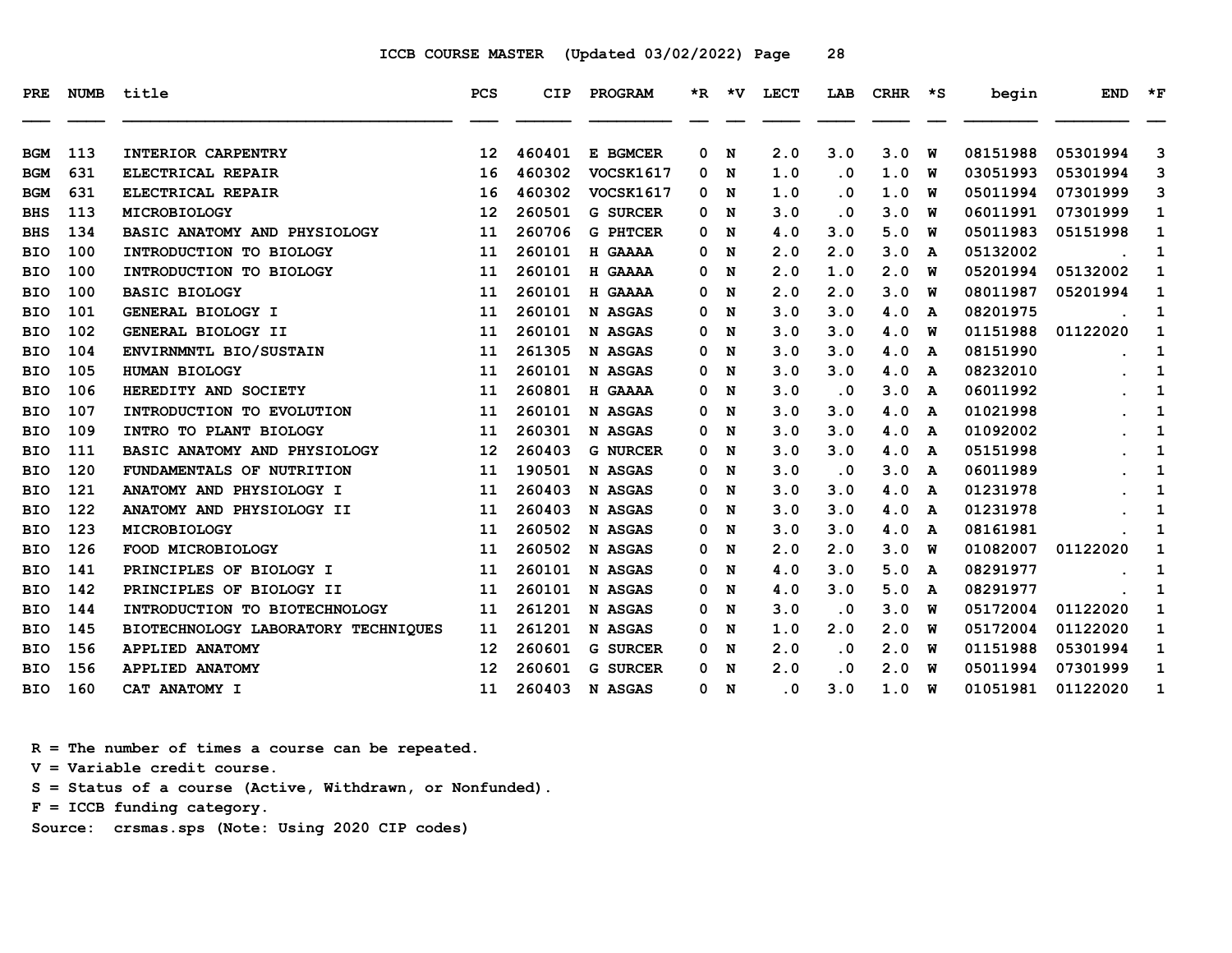| <b>PRE</b> | <b>NUMB</b> | title                                     | <b>PCS</b>        | CIP    | PROGRAM         |          | *R *V | LECT      | LAB       | $CRHR * S$ |              | begin    | <b>END</b>    | $*_{\mathbf{F}}$ |
|------------|-------------|-------------------------------------------|-------------------|--------|-----------------|----------|-------|-----------|-----------|------------|--------------|----------|---------------|------------------|
| <b>BIO</b> | 161         | CAT ANATOMY II                            | 11                | 260403 | N ASGAS         | 0        | N     | $\cdot$ 0 | 3.0       | 1.0        | W            | 01051981 | 01122020      | 1                |
| <b>BIO</b> | 162         | HUMAN CADAVER ANATOMY I                   | 11                | 260403 | N ASGAS         | 0        | N     | $\cdot$ 0 | 3.0       | 1.0        | W            | 01051981 | 01122020      | 1                |
| <b>BIO</b> | 163         | HUMAN CADAVER ANATOMY II                  | 11                | 260403 | N ASGAS         | 0        | N     | $\cdot$ 0 | 3.0       | 1.0        | W            | 01051981 | 01122020      | 1                |
| <b>BIO</b> | 166         | MICROBIOLOGY LABORATORY PRINCIPLES        | 11                | 260502 | N ASGAS         | 0        | N     | . 0       | 3.0       | 1.0        | A            | 06011989 |               | 1                |
| <b>BIO</b> | 180         | LIFE ON EARTH                             | 11                | 260101 | H GAAAA         | 0        | N     | 3.0       | $\cdot$ 0 | 3.0        | W            | 08161982 | 07301999      | 1                |
| <b>BIO</b> | 182         | THE UNIQUE CONTINENT<br><b>AUSTRALIA:</b> | 11                | 300101 | N ASGAS         | 0        | N     | 1.0       | $\cdot$ 0 | 1.0        | W            | 05171999 | 09302003      | 1                |
| <b>BIO</b> | 184         | CYCLES OF LIFE: EXPLORING BIOLOGY         | 11                | 260101 | N ASGAS         | 0        | N     | 3.0       | $\cdot$ 0 | 3.0        | W            | 05151998 | 09302003      | 1                |
| <b>BIO</b> | 186         | HEREDITY & SOCIETY LAB                    | 11                | 260801 | N ASGAS         | 0        | N     | $\cdot$ 0 | 2.0       | 1.0        | A            | 05152006 |               | 1                |
| <b>BIO</b> | 220         | <b>FIELD BIOLOGY</b>                      | 11                | 260101 | N ASGAS         | 0        | N     | 1.0       | 3.0       | 2.0        | W            | 08201975 | 01122020      | 1                |
| <b>BIO</b> | 221         | NATURAL HISTORY OF THE CARIBBEAN          | 11                | 260101 | N ASGAS         | 0        | N     | 2.0       | 2.0       | 3.0        | W            | 05151998 | 01122020      | 1                |
| <b>BIO</b> | 225         | PATHOPHYSIOLOGY                           | 11                | 260403 | N ASGAS         | 0        | N     | 3.0       | $\cdot$ 0 | 3.0        | A            | 08151985 |               | 1                |
| <b>BIO</b> | 226         | HUMAN CROSS-SECTIONAL ANATOMY             | 11                | 260403 | N ASGAS         | 0        | N     | 1.0       | $\cdot$ 0 | 1.0        | W            | 01051988 | 01122020      | 1                |
| <b>BIO</b> | 241         | MOLECULAR BIOLOGY                         | 11                | 260204 | N ASGAS         | 0        | N     | 4.0       | $\cdot$ 0 | 4.0        | W            | 01082007 | 01122020      | 1                |
| <b>BLA</b> | 111         | CONSTRUCTION BRICKLAYER APPR I            | 12                | 460101 | E BLACER        | 0        | N     | 3.0       | 2.0       | 4.0        | A            | 09192003 |               | 3                |
| <b>BLA</b> | 112         | CONSTRUCTION BRICKLAYER APPR II           | 12                | 460101 | E BLACER        | 0        | N     | 3.0       | 2.0       | 4.0        | $\mathbf{A}$ | 09192003 |               | 3                |
| <b>BLA</b> | 113         | CONSTRUCTION BRICKLAYER APPR III          | 12                | 460101 | E BLACER        | 0        | N     | 3.0       | 2.0       | 4.0        | A            | 09192003 |               | 3                |
| <b>BLA</b> | 114         | CONSTRUCTION BRICKLAYER APPR IV           | $12 \overline{ }$ | 460101 | E BLACER        | 0        | N     | 3.0       | 2.0       | 4.0        | A            | 09192003 |               | 3                |
| <b>BLA</b> | 211         | CONSTRUCTION BRICKLAYER APPR V            | $12 \overline{ }$ | 460101 | E BLACER        | 0        | N     | 3.0       | 2.0       | 4.0        | A            | 09192003 |               | 3                |
| <b>BLA</b> | 212         | CONSTRUCTION BRICKLAYER APPR VI           | 12                | 460101 | E BLACER        | 0        | N     | 3.0       | 2.0       | 4.0        | A            | 09192003 |               | 3                |
| <b>BLA</b> | 213         | CONSTRUCTION BRICKLAYER APPR VII          | 12                | 460101 | E BLACER        | 0        | N     | 3.0       | 2.0       | 4.0        | A            | 09192003 |               | 3                |
| <b>BLA</b> | 214         | CONSTRUCTION BRICKLAYER APPR VIII         | $12 \overline{ }$ | 460101 | E BLACER        | 0        | N     | 3.0       | 2.0       | 4.0        | A            | 09192003 |               | 3                |
| <b>BUS</b> | 101         | <b>INTRO BUS</b>                          | 11                | 520101 | N ASGAS         | 0        | N     | 3.0       | $\cdot$ 0 | 3.0        | A            | 06011992 |               | 1                |
| <b>BUS</b> | 102         | INTRO TO INTERNATIONAL BUSINESS           | 12                | 521101 | <b>B MGTAAS</b> | 0        | N     | 3.0       | $\cdot$ 0 | 3.0        | W            | 05191995 | 01121998      | $\overline{2}$   |
| <b>BUS</b> | 106         | BUSINESS AND ORGANIZATIONAL ETHICS        | 11                | 380103 | N ASGAS         | 0        | N     | 3.0       | $\cdot$ 0 | 3.0        | A            | 01011994 |               | 1                |
| <b>BUS</b> | 115         | INTRODUCTION TO E-COMMERCE                | 12                | 521401 | <b>B ECMAAS</b> | 0        | N     | 3.0       | . 0       | 3.0        | W            | 05142001 | 05152022      | $\overline{2}$   |
| <b>BUS</b> | 117         | INTRO TO ENTREPRENEURSHIP                 | $12 \overline{ }$ | 520701 | <b>B MGTAAS</b> | 0        | N     | 3.0       | $\cdot$ 0 | 3.0        | A            | 05011994 |               | $\mathbf{2}$     |
| <b>BUS</b> | 117         | SMALL BUSINESS MANAGEMENT                 | 12                | 520701 | <b>B MGTAAS</b> | $\Omega$ | N     | 3.0       | $\cdot$ 0 | 3.0        | w            | 06011992 | 05301994      | $\overline{2}$   |
| <b>BUS</b> | 131         | PERSONAL FINANCE                          | 12 <sup>2</sup>   | 520807 | <b>B MGTAAS</b> | 0        | N     | 3.0       | $\cdot$ 0 | 3.0        | A            | 05011994 | $\sim$ $\sim$ | $\overline{2}$   |

 **R = The number of times a course can be repeated.**

 **V = Variable credit course.**

 **S = Status of a course (Active, Withdrawn, or Nonfunded).**

 **F = ICCB funding category.**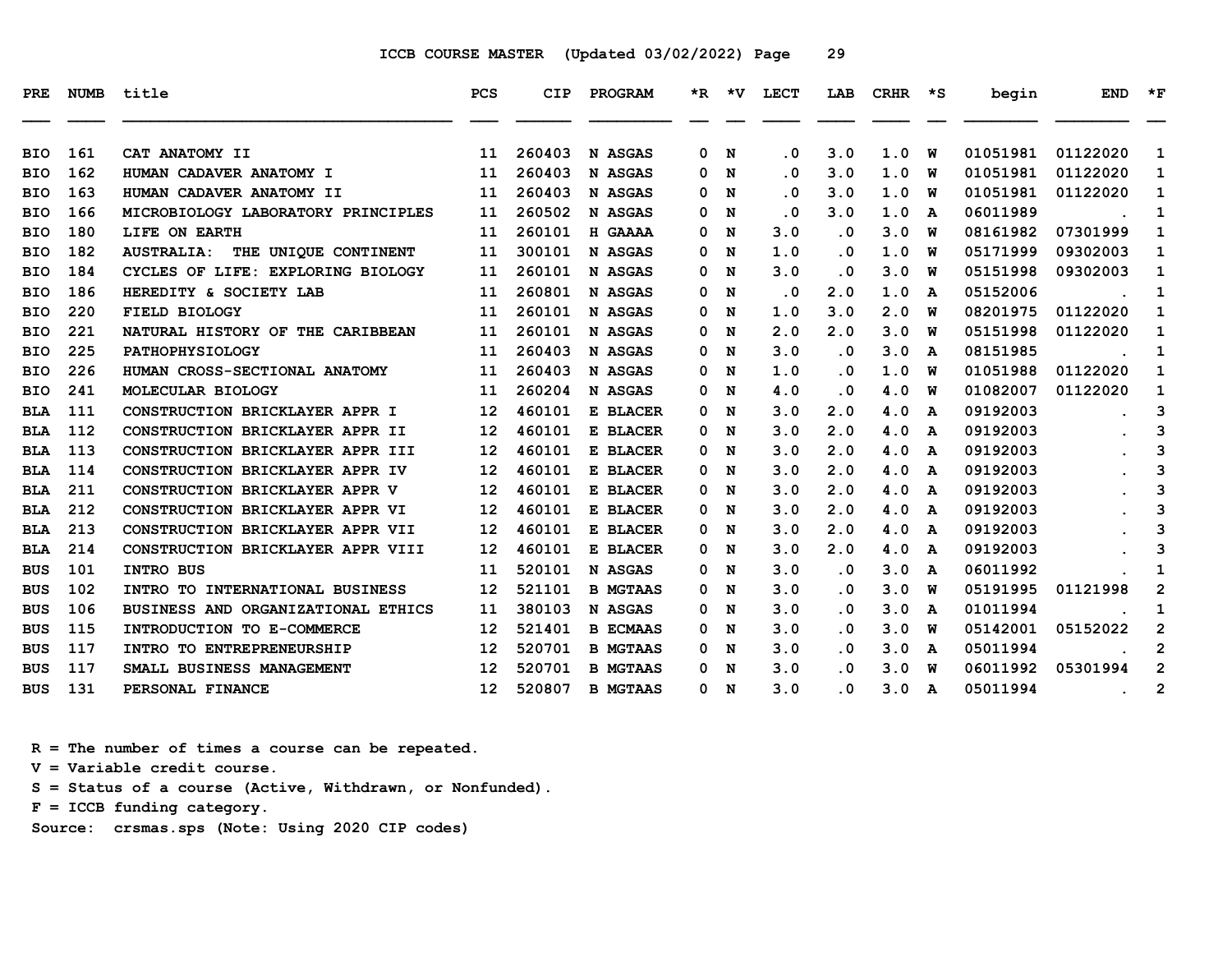| 131<br>3.0<br>06011992<br>INVESTMENTS AND ASSET MANAGEMENT I<br>12<br>520807<br><b>B MGTAAS</b><br>. 0<br>3.0<br><b>BUS</b><br>0<br>N<br>W<br>133<br>520803<br>12231994<br>3.0<br>3.0<br><b>BUS</b><br>INTRO TO PUBLIC PENSION SYSTEMS<br>12<br><b>B MGTAAS</b><br>N<br>. 0<br>0<br>A<br>150<br>529998<br>$\overline{\mathbf{0}}$<br>2.0<br>06011992<br>COOP. ED. BUSINESS WORK EXPERIENCE<br>12<br><b>B OCOCER</b><br>N<br>10.0<br>W<br>BUS<br>0<br>152<br>3.0<br>INTRO TO GLOBAL BUSINESS<br>521101<br>3.0<br>01121998<br><b>BUS</b><br>12<br><b>B MGTAAS</b><br>0<br>N<br>. 0<br>A<br>155<br>080706<br>4.0<br>05011994<br><b>SALESMANSHIP</b><br><b>B MKTAAS</b><br>4.0<br><b>BUS</b><br>12<br>N<br>$\cdot$ 0<br>W<br>0<br>080706<br>155<br>12<br>4.0<br>$\cdot$ 0<br>08151984<br><b>BUS</b><br><b>SALESMANSHIP</b><br><b>B MKTAAS</b><br>N<br>4.0<br>0<br>W<br>171<br>520803<br>05182015<br>3.0<br>3.0<br>PRINCIPLES OF BANKING<br>12<br><b>B MGTAAS</b><br>N<br>. 0<br><b>BUS</b><br>0<br>A<br>171<br>520803<br>3.0<br>06011992<br>PRINCIPLES OF BANKING<br>12<br><b>B BNKAAS</b><br>N<br>. 0<br>3.0<br>W<br><b>BUS</b><br>0<br>171<br>520803<br>3.0<br>3.0<br>05011994<br>06301999<br>PRINCIPLES OF BANKING<br>12<br><b>B BNKAAS</b><br>0<br>N<br>. 0<br><b>BUS</b><br>W<br>173<br>520803<br>3.0<br>3.0<br>06011992<br>05301994<br><b>CONSUMER LENDING</b><br>12<br><b>B BNKAAS</b><br>N<br>. 0<br>W<br>BUS<br>0<br>173<br>520803<br>3.0<br>05011994<br><b>CONSUMER LENDING</b><br>12<br><b>B BNKAAS</b><br>. 0<br>3.0<br>06301999<br><b>BUS</b><br>0<br>N<br>W<br>174<br>520205<br>3.0<br>06011992<br>12<br><b>B BNKAAS</b><br>N<br>3.0<br>. 0<br>05301994<br>SUPERVISION CONCEPTS AND PRACTICES<br>0<br>W<br>BUS<br>520205<br>05011994<br>174<br>SUPERVISION CONCEPTS AND PRACTICES<br>3.0<br>$\cdot$ 0<br>3.0<br><b>BUS</b><br>12<br><b>B BNKAAS</b><br>N<br>W<br>0<br>175<br>520803<br>3.0<br>3.0<br>06011992<br>LAW AND BANKING: PRINCIPLES<br>12<br>. 0<br><b>BUS</b><br><b>B BNKAAS</b><br>0<br>N<br>W<br>175<br>520803<br>3.0<br>05011994<br>LAW AND BANKING: PRINCIPLES<br>12<br><b>B BNKAAS</b><br>N<br>$\cdot$ 0<br>3.0<br><b>BUS</b><br>0<br>W<br>520803<br>3.0<br>06011992<br>176<br>12<br>. 0<br>3.0<br><b>BUS</b><br>LAW AND BANKING: APPLICATIONS<br><b>B BNKAAS</b><br>0<br>N<br>W<br>176<br>520803<br>3.0<br>. 0<br>3.0<br>05011994<br>LAW AND BANKING: APPLICATIONS<br>12<br><b>B BNKAAS</b><br>0<br>N<br>W<br>BUS<br>199<br>520404<br>3.0<br>3.0<br>05011994<br>OFFICE PRACTICE FOR DENTAL ASSISTANC<br>12<br>N<br>. 0<br><b>BUS</b><br>G DASCER<br>0<br>W | 05301994<br>$\mathbf{2}$<br>$\overline{2}$<br>05101993<br>$\mathbf{2}$<br>$\mathbf{2}$<br>05201994<br>$\overline{2}$<br>05301994<br>$\mathbf{2}$<br>$\mathbf{2}$<br>05301994<br>$\mathbf{2}$ |
|--------------------------------------------------------------------------------------------------------------------------------------------------------------------------------------------------------------------------------------------------------------------------------------------------------------------------------------------------------------------------------------------------------------------------------------------------------------------------------------------------------------------------------------------------------------------------------------------------------------------------------------------------------------------------------------------------------------------------------------------------------------------------------------------------------------------------------------------------------------------------------------------------------------------------------------------------------------------------------------------------------------------------------------------------------------------------------------------------------------------------------------------------------------------------------------------------------------------------------------------------------------------------------------------------------------------------------------------------------------------------------------------------------------------------------------------------------------------------------------------------------------------------------------------------------------------------------------------------------------------------------------------------------------------------------------------------------------------------------------------------------------------------------------------------------------------------------------------------------------------------------------------------------------------------------------------------------------------------------------------------------------------------------------------------------------------------------------------------------------------------------------------------------------------------------------------------------------------------------------------------------------------------------------------------------------------------------------------------------------------------------------------------------------------------------------------------------------------------------------------------------------------------------------------------------------------------------------|----------------------------------------------------------------------------------------------------------------------------------------------------------------------------------------------|
|                                                                                                                                                                                                                                                                                                                                                                                                                                                                                                                                                                                                                                                                                                                                                                                                                                                                                                                                                                                                                                                                                                                                                                                                                                                                                                                                                                                                                                                                                                                                                                                                                                                                                                                                                                                                                                                                                                                                                                                                                                                                                                                                                                                                                                                                                                                                                                                                                                                                                                                                                                                      |                                                                                                                                                                                              |
|                                                                                                                                                                                                                                                                                                                                                                                                                                                                                                                                                                                                                                                                                                                                                                                                                                                                                                                                                                                                                                                                                                                                                                                                                                                                                                                                                                                                                                                                                                                                                                                                                                                                                                                                                                                                                                                                                                                                                                                                                                                                                                                                                                                                                                                                                                                                                                                                                                                                                                                                                                                      |                                                                                                                                                                                              |
|                                                                                                                                                                                                                                                                                                                                                                                                                                                                                                                                                                                                                                                                                                                                                                                                                                                                                                                                                                                                                                                                                                                                                                                                                                                                                                                                                                                                                                                                                                                                                                                                                                                                                                                                                                                                                                                                                                                                                                                                                                                                                                                                                                                                                                                                                                                                                                                                                                                                                                                                                                                      |                                                                                                                                                                                              |
|                                                                                                                                                                                                                                                                                                                                                                                                                                                                                                                                                                                                                                                                                                                                                                                                                                                                                                                                                                                                                                                                                                                                                                                                                                                                                                                                                                                                                                                                                                                                                                                                                                                                                                                                                                                                                                                                                                                                                                                                                                                                                                                                                                                                                                                                                                                                                                                                                                                                                                                                                                                      |                                                                                                                                                                                              |
|                                                                                                                                                                                                                                                                                                                                                                                                                                                                                                                                                                                                                                                                                                                                                                                                                                                                                                                                                                                                                                                                                                                                                                                                                                                                                                                                                                                                                                                                                                                                                                                                                                                                                                                                                                                                                                                                                                                                                                                                                                                                                                                                                                                                                                                                                                                                                                                                                                                                                                                                                                                      |                                                                                                                                                                                              |
|                                                                                                                                                                                                                                                                                                                                                                                                                                                                                                                                                                                                                                                                                                                                                                                                                                                                                                                                                                                                                                                                                                                                                                                                                                                                                                                                                                                                                                                                                                                                                                                                                                                                                                                                                                                                                                                                                                                                                                                                                                                                                                                                                                                                                                                                                                                                                                                                                                                                                                                                                                                      |                                                                                                                                                                                              |
|                                                                                                                                                                                                                                                                                                                                                                                                                                                                                                                                                                                                                                                                                                                                                                                                                                                                                                                                                                                                                                                                                                                                                                                                                                                                                                                                                                                                                                                                                                                                                                                                                                                                                                                                                                                                                                                                                                                                                                                                                                                                                                                                                                                                                                                                                                                                                                                                                                                                                                                                                                                      |                                                                                                                                                                                              |
|                                                                                                                                                                                                                                                                                                                                                                                                                                                                                                                                                                                                                                                                                                                                                                                                                                                                                                                                                                                                                                                                                                                                                                                                                                                                                                                                                                                                                                                                                                                                                                                                                                                                                                                                                                                                                                                                                                                                                                                                                                                                                                                                                                                                                                                                                                                                                                                                                                                                                                                                                                                      |                                                                                                                                                                                              |
|                                                                                                                                                                                                                                                                                                                                                                                                                                                                                                                                                                                                                                                                                                                                                                                                                                                                                                                                                                                                                                                                                                                                                                                                                                                                                                                                                                                                                                                                                                                                                                                                                                                                                                                                                                                                                                                                                                                                                                                                                                                                                                                                                                                                                                                                                                                                                                                                                                                                                                                                                                                      |                                                                                                                                                                                              |
|                                                                                                                                                                                                                                                                                                                                                                                                                                                                                                                                                                                                                                                                                                                                                                                                                                                                                                                                                                                                                                                                                                                                                                                                                                                                                                                                                                                                                                                                                                                                                                                                                                                                                                                                                                                                                                                                                                                                                                                                                                                                                                                                                                                                                                                                                                                                                                                                                                                                                                                                                                                      | $\overline{2}$                                                                                                                                                                               |
|                                                                                                                                                                                                                                                                                                                                                                                                                                                                                                                                                                                                                                                                                                                                                                                                                                                                                                                                                                                                                                                                                                                                                                                                                                                                                                                                                                                                                                                                                                                                                                                                                                                                                                                                                                                                                                                                                                                                                                                                                                                                                                                                                                                                                                                                                                                                                                                                                                                                                                                                                                                      | $\mathbf{2}$                                                                                                                                                                                 |
|                                                                                                                                                                                                                                                                                                                                                                                                                                                                                                                                                                                                                                                                                                                                                                                                                                                                                                                                                                                                                                                                                                                                                                                                                                                                                                                                                                                                                                                                                                                                                                                                                                                                                                                                                                                                                                                                                                                                                                                                                                                                                                                                                                                                                                                                                                                                                                                                                                                                                                                                                                                      | $\overline{2}$                                                                                                                                                                               |
|                                                                                                                                                                                                                                                                                                                                                                                                                                                                                                                                                                                                                                                                                                                                                                                                                                                                                                                                                                                                                                                                                                                                                                                                                                                                                                                                                                                                                                                                                                                                                                                                                                                                                                                                                                                                                                                                                                                                                                                                                                                                                                                                                                                                                                                                                                                                                                                                                                                                                                                                                                                      | $\mathbf{2}$                                                                                                                                                                                 |
|                                                                                                                                                                                                                                                                                                                                                                                                                                                                                                                                                                                                                                                                                                                                                                                                                                                                                                                                                                                                                                                                                                                                                                                                                                                                                                                                                                                                                                                                                                                                                                                                                                                                                                                                                                                                                                                                                                                                                                                                                                                                                                                                                                                                                                                                                                                                                                                                                                                                                                                                                                                      | 06301999<br>$\mathbf{2}$                                                                                                                                                                     |
|                                                                                                                                                                                                                                                                                                                                                                                                                                                                                                                                                                                                                                                                                                                                                                                                                                                                                                                                                                                                                                                                                                                                                                                                                                                                                                                                                                                                                                                                                                                                                                                                                                                                                                                                                                                                                                                                                                                                                                                                                                                                                                                                                                                                                                                                                                                                                                                                                                                                                                                                                                                      | $\mathbf{2}$<br>05301994                                                                                                                                                                     |
|                                                                                                                                                                                                                                                                                                                                                                                                                                                                                                                                                                                                                                                                                                                                                                                                                                                                                                                                                                                                                                                                                                                                                                                                                                                                                                                                                                                                                                                                                                                                                                                                                                                                                                                                                                                                                                                                                                                                                                                                                                                                                                                                                                                                                                                                                                                                                                                                                                                                                                                                                                                      | $\mathbf{2}$<br>06301999                                                                                                                                                                     |
|                                                                                                                                                                                                                                                                                                                                                                                                                                                                                                                                                                                                                                                                                                                                                                                                                                                                                                                                                                                                                                                                                                                                                                                                                                                                                                                                                                                                                                                                                                                                                                                                                                                                                                                                                                                                                                                                                                                                                                                                                                                                                                                                                                                                                                                                                                                                                                                                                                                                                                                                                                                      | $\mathbf{2}$<br>05301994                                                                                                                                                                     |
|                                                                                                                                                                                                                                                                                                                                                                                                                                                                                                                                                                                                                                                                                                                                                                                                                                                                                                                                                                                                                                                                                                                                                                                                                                                                                                                                                                                                                                                                                                                                                                                                                                                                                                                                                                                                                                                                                                                                                                                                                                                                                                                                                                                                                                                                                                                                                                                                                                                                                                                                                                                      | $\overline{2}$<br>06301999                                                                                                                                                                   |
|                                                                                                                                                                                                                                                                                                                                                                                                                                                                                                                                                                                                                                                                                                                                                                                                                                                                                                                                                                                                                                                                                                                                                                                                                                                                                                                                                                                                                                                                                                                                                                                                                                                                                                                                                                                                                                                                                                                                                                                                                                                                                                                                                                                                                                                                                                                                                                                                                                                                                                                                                                                      | $\mathbf{2}$<br>05161997                                                                                                                                                                     |
| 199<br>3.0<br>OFFICE PRACTICE FOR DENTAL ASSISTANC<br>12<br>520404<br><b>G DASCER</b><br>. 0<br>3.0<br>06011992<br><b>BUS</b><br>0<br>N<br>W                                                                                                                                                                                                                                                                                                                                                                                                                                                                                                                                                                                                                                                                                                                                                                                                                                                                                                                                                                                                                                                                                                                                                                                                                                                                                                                                                                                                                                                                                                                                                                                                                                                                                                                                                                                                                                                                                                                                                                                                                                                                                                                                                                                                                                                                                                                                                                                                                                         | $\mathbf{2}$<br>05301994                                                                                                                                                                     |
| 204<br>LEGAL ENVIRONMENT OF BUSINESS<br>520101<br>3.0<br>$\cdot$ 0<br>3.0<br>06011992<br><b>BUS</b><br>11<br>N ASGAS<br>0<br>N<br>A                                                                                                                                                                                                                                                                                                                                                                                                                                                                                                                                                                                                                                                                                                                                                                                                                                                                                                                                                                                                                                                                                                                                                                                                                                                                                                                                                                                                                                                                                                                                                                                                                                                                                                                                                                                                                                                                                                                                                                                                                                                                                                                                                                                                                                                                                                                                                                                                                                                  | 1                                                                                                                                                                                            |
| 205<br>520101<br>3.0<br>3.0<br>06011992<br>PRINCIPLES OF BUSINESS LAW<br>N ASGAS<br>N<br>. 0<br><b>BUS</b><br>11<br>0<br>A                                                                                                                                                                                                                                                                                                                                                                                                                                                                                                                                                                                                                                                                                                                                                                                                                                                                                                                                                                                                                                                                                                                                                                                                                                                                                                                                                                                                                                                                                                                                                                                                                                                                                                                                                                                                                                                                                                                                                                                                                                                                                                                                                                                                                                                                                                                                                                                                                                                           | 1                                                                                                                                                                                            |
| 215<br>520201<br>3.0<br>3.0<br>APPLICATIONS OF E-COMMERCE<br>12<br><b>B ECMAAS</b><br>N<br>$\cdot$ 0<br>01092002<br><b>BUS</b><br>0<br>A                                                                                                                                                                                                                                                                                                                                                                                                                                                                                                                                                                                                                                                                                                                                                                                                                                                                                                                                                                                                                                                                                                                                                                                                                                                                                                                                                                                                                                                                                                                                                                                                                                                                                                                                                                                                                                                                                                                                                                                                                                                                                                                                                                                                                                                                                                                                                                                                                                             | $\overline{2}$                                                                                                                                                                               |
| 520701<br>217<br>3.0<br>3.0<br>05191995<br><b>BUS</b><br>ADVANCED ENTERPRENEURSHIP<br>12<br><b>B MGTAAS</b><br>0<br>N<br>. 0<br>A                                                                                                                                                                                                                                                                                                                                                                                                                                                                                                                                                                                                                                                                                                                                                                                                                                                                                                                                                                                                                                                                                                                                                                                                                                                                                                                                                                                                                                                                                                                                                                                                                                                                                                                                                                                                                                                                                                                                                                                                                                                                                                                                                                                                                                                                                                                                                                                                                                                    | $\overline{2}$                                                                                                                                                                               |
| 231<br>520807<br>3.0<br>. 0<br>3.0<br>05011994<br><b>BUS</b><br>INVESTMENTS AND ASSET MANAGEMENT II<br>12<br><b>B MGTAAS</b><br>N<br>0<br>W                                                                                                                                                                                                                                                                                                                                                                                                                                                                                                                                                                                                                                                                                                                                                                                                                                                                                                                                                                                                                                                                                                                                                                                                                                                                                                                                                                                                                                                                                                                                                                                                                                                                                                                                                                                                                                                                                                                                                                                                                                                                                                                                                                                                                                                                                                                                                                                                                                          | $\mathbf{2}$<br>05152006                                                                                                                                                                     |
| 231<br>520807<br>3.0<br>3.0<br>06011992<br>INVESTMENTS AND ASSET MANAGEMENT II<br>12<br><b>B MGTAAS</b><br>$\cdot$ 0<br><b>BUS</b><br>0<br>N<br>W                                                                                                                                                                                                                                                                                                                                                                                                                                                                                                                                                                                                                                                                                                                                                                                                                                                                                                                                                                                                                                                                                                                                                                                                                                                                                                                                                                                                                                                                                                                                                                                                                                                                                                                                                                                                                                                                                                                                                                                                                                                                                                                                                                                                                                                                                                                                                                                                                                    | $\mathbf{2}$<br>05301994                                                                                                                                                                     |
| 245<br>231303<br>05011994<br><b>BUSINESS COMMUNICATIONS</b><br><b>B ACCAAS</b><br>N<br>3.0<br>. 0<br>3.0<br><b>BUS</b><br>12<br>0<br>A                                                                                                                                                                                                                                                                                                                                                                                                                                                                                                                                                                                                                                                                                                                                                                                                                                                                                                                                                                                                                                                                                                                                                                                                                                                                                                                                                                                                                                                                                                                                                                                                                                                                                                                                                                                                                                                                                                                                                                                                                                                                                                                                                                                                                                                                                                                                                                                                                                               | 1                                                                                                                                                                                            |
| 231101<br>245<br>3.0<br>3.0<br>05201990<br><b>BUS</b><br><b>BUSINESS COMMUNICATIONS</b><br>12<br><b>B BNKAAS</b><br>N<br>. 0<br>W<br>0                                                                                                                                                                                                                                                                                                                                                                                                                                                                                                                                                                                                                                                                                                                                                                                                                                                                                                                                                                                                                                                                                                                                                                                                                                                                                                                                                                                                                                                                                                                                                                                                                                                                                                                                                                                                                                                                                                                                                                                                                                                                                                                                                                                                                                                                                                                                                                                                                                               | 05301994<br>1                                                                                                                                                                                |
| 529998<br>250<br>4.0<br>05011994<br><b>BUSINESS WORK EXPERIENCE I</b><br>12<br><b>B ACCAAS</b><br>N<br>$\cdot$ 0<br>20.0<br><b>BUS</b><br>0<br>A                                                                                                                                                                                                                                                                                                                                                                                                                                                                                                                                                                                                                                                                                                                                                                                                                                                                                                                                                                                                                                                                                                                                                                                                                                                                                                                                                                                                                                                                                                                                                                                                                                                                                                                                                                                                                                                                                                                                                                                                                                                                                                                                                                                                                                                                                                                                                                                                                                     | $\overline{2}$<br><b><i>Committee States Associates</i></b>                                                                                                                                  |

 **R = The number of times a course can be repeated.**

 **V = Variable credit course.**

 **S = Status of a course (Active, Withdrawn, or Nonfunded).**

 **F = ICCB funding category.**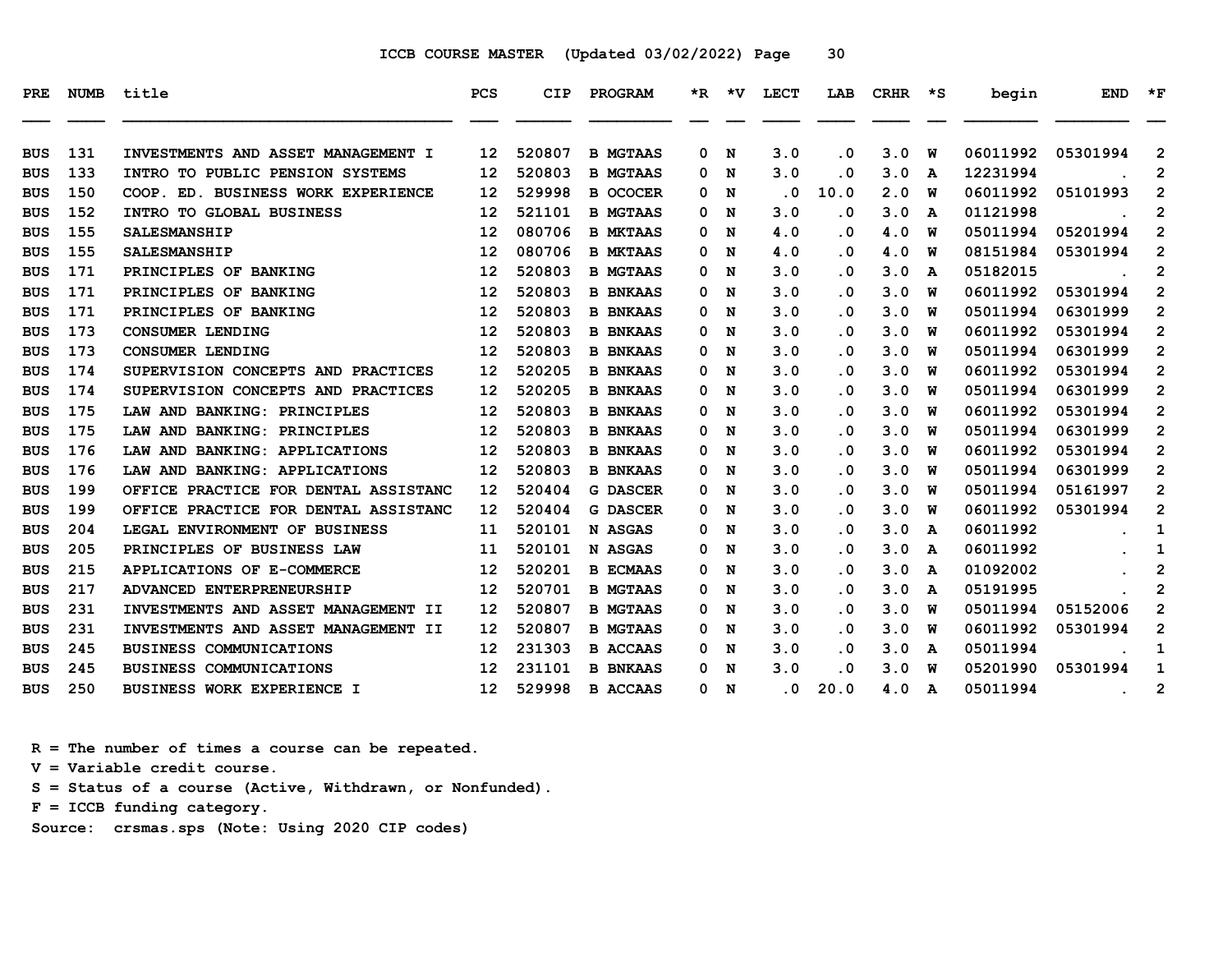| <b>PRE</b>               | NUMB       | title                                                            | <b>PCS</b> | CIP              | PROGRAM                            |        | *R *V          | <b>LECT</b>             | LAB                             | CRHR       | $\star$ s | begin                | <b>END</b>           | $*_{\mathbf{F}}$                 |
|--------------------------|------------|------------------------------------------------------------------|------------|------------------|------------------------------------|--------|----------------|-------------------------|---------------------------------|------------|-----------|----------------------|----------------------|----------------------------------|
|                          |            |                                                                  |            |                  |                                    |        |                |                         |                                 |            |           |                      |                      |                                  |
| <b>BUS</b>               | 250<br>251 | COOP.ED. BUSINESS WORK EXPERIENCE I<br>COOP.ED. BUSINESS SEMINAR | 12<br>12   | 089998<br>089998 | <b>B MGTAAS</b><br><b>B MGTAAS</b> | 0<br>0 | N<br>N         | . 0<br>2.0              | 20.0<br>$\overline{\mathbf{0}}$ | 4.0<br>2.0 | W<br>W    | 08201975<br>08201975 | 05301994<br>05101993 | $\overline{2}$<br>$\overline{2}$ |
| <b>BUS</b><br><b>BUS</b> | 252        | BUSINESS WORK EXPERIENCE II                                      | 12         | 529998           | <b>B ACCAAS</b>                    | 0      | N              | $\overline{\mathbf{0}}$ | 20.0                            | 4.0        | A         | 05011994             |                      | $\mathbf{2}$                     |
|                          | 252        | COOP.ED. BUSINESS WORK EXPERIENCE II                             | 12         | 089998           | <b>B MGTAAS</b>                    | 0      | N              | . 0                     | 20.0                            | 4.0        | W         | 08201975             | 05301994             | $\mathbf{2}$                     |
| <b>BUS</b><br><b>BUS</b> | 254        | RECORDS MANAGEMENT                                               | 12         | 520204           | <b>B OCAAAS</b>                    | 0      | N              | 3.0                     | . 0                             | 3.0        | A         | 05011994             |                      | 2                                |
| <b>BUS</b>               | 254        | RECORDS MANAGEMENT                                               | 12         | 520204           | <b>B OCOCER</b>                    | 0      | N              | 3.0                     | $\overline{\mathbf{0}}$         | 3.0        | W         | 06011992             | 05301994             | $\mathbf{2}$                     |
| <b>BUS</b>               | 264        | INTRODUCTION TO FINANCE                                          | 11         | 520301           | N ASGAS                            | 0      | N              | 3.0                     | $\overline{\mathbf{0}}$         | 3.0        | A         | 06011992             |                      | $\mathbf{1}$                     |
| <b>BUS</b>               | 271        | MONEY AND BANKING                                                | 11         | 450601           | <b>B BNKAAS</b>                    | 0      | N              | 3.0                     | . 0                             | 3.0        | W         | 05201993             | 06301999             | 1                                |
| <b>BUS</b>               | 272        | <b>BANK MANAGEMENT</b>                                           | 12         | 520803           | <b>B BNKAAS</b>                    | 0      | N              | 3.0                     | . 0                             | 3.0        | พ         | 06011992             | 05301994             | 2                                |
| <b>BUS</b>               | 272        | <b>BANK MANAGEMENT</b>                                           | 12         | 520803           | <b>B BNKAAS</b>                    | 0      | N              | 3.0                     | . 0                             | 3.0        | W         | 05011994             | 06301999             | $\overline{2}$                   |
| <b>BUS</b>               | 273        | TRUST FUNCTIONS AND SERVICES                                     | 12         | 520803           | <b>B BNKAAS</b>                    | 0      | N              | 3.0                     | . 0                             | 3.0        | W         | 06011992             | 05301994             | $\overline{2}$                   |
| <b>BUS</b>               | 273        | TRUST FUNCTIONS AND SERVICES                                     | 12         | 520803           | <b>B BNKAAS</b>                    | 0      | N              | 3.0                     | $\overline{\mathbf{0}}$         | 3.0        | W         | 05011994             | 06301999             | $\mathbf{2}$                     |
| <b>BUS</b>               | 275        | <b>BANK INVESTMENTS</b>                                          | 12         | 520807           | <b>B BNKAAS</b>                    | 0      | N              | 3.0                     | . 0                             | 3.0        | W         | 06011992             | 05301994             | $\mathbf{2}$                     |
| <b>BUS</b>               | 275        | <b>BANK INVESTMENTS</b>                                          | 12         | 520807           | <b>B BNKAAS</b>                    | 0      | N              | 3.0                     | . 0                             | 3.0        | W         | 05011994             | 06301999             | $\mathbf{2}$                     |
| <b>BUS</b>               | 276        | HOME MORTGAGE LENDING                                            | 12         | 520803           | <b>B BNKAAS</b>                    | 0      | N              | 3.0                     | $\overline{\mathbf{0}}$         | 3.0        | W         | 06011992             | 05301994             | $\overline{2}$                   |
| <b>BUS</b>               | 276        | HOME MORTGAGE LENDING                                            | 12         | 520803           | <b>B BNKAAS</b>                    | 0      | N              | 3.0                     | $\overline{\mathbf{0}}$         | 3.0        | W         | 05011994             | 06301999             | $\overline{2}$                   |
| <b>BUS</b>               | 277        | BANK AUDITING & INTERNAL CONTROL                                 | 12         | 520302           | <b>B BNKAAS</b>                    | 0      | N              | 3.0                     | . 0                             | 3.0        | w         | 06011992             | 05301994             | $\overline{2}$                   |
| <b>BUS</b>               | 277        | BANK AUDITING & INTERNAL CONTROL                                 | 12         | 520302           | <b>B BNKAAS</b>                    | 0      | N              | 3.0                     | . 0                             | 3.0        | W         | 05011994             | 06301999             | $\overline{2}$                   |
| <b>BUS</b>               | 279        | COMMERCIAL LENDING                                               | 12         | 520803           | <b>B BNKAAS</b>                    | 0      | N              | 3.0                     | . 0                             | 3.0        | W         | 06011992             | 05301994             | $\mathbf{2}$                     |
| <b>BUS</b>               | 279        | COMMERCIAL LENDING                                               | 12         | 520803           | <b>B BNKAAS</b>                    | 0      | N              | 3.0                     | . 0                             | 3.0        | W         | 05011994             | 06301999             | $\overline{2}$                   |
| <b>BUS</b>               | 700        | BUSINESS CONTINUITY MGT CERT                                     | 16         | 529996           | VOCSK1614                          | 0      | N              | 4.0                     | . 0                             | 4.0        | A         | 01102011             |                      | 2                                |
| <b>BUS</b>               | 700        | BUSINESS CONTINUITY MGT CERT                                     | 16         | 529996           | VOCSK1614                          | 0      | N              | 3.0                     | . 0                             | 3.0        | พ         | 01112010             | 01102011             | $\mathbf{2}$                     |
| BUS                      | 701        | SALESMANSHIP:<br><b>APPLICATIONS</b>                             | 16         | 521804           | <b>VOCSK1617</b>                   | 0      | N              | 1.0                     | . 0                             | 1.0        | A         | 05011994             |                      | 2                                |
| <b>BUS</b>               | 701        | <b>APPLICATIONS</b><br>SALESMANSHIP:                             | 16         | 080706           | <b>VOCSK1617</b>                   | 0      | N              | 1.0                     | . 0                             | 1.0        | W         | 08251988             | 05301994             | $\overline{\mathbf{c}}$          |
| <b>BUS</b>               | 702        | <b>BUSINESS LAW I</b>                                            | 16         | 520201           | VOCSK1614                          | 3      | v              | 4.0                     | . 0                             | 4.0        | A         | 05011994             |                      | $\mathbf{2}$                     |
| <b>BUS</b>               | 702        | <b>BUSINESS LAW I</b>                                            | 16         | 520201           | VOCSK1614                          | 3      | v              | 4.0                     | . 0                             | 4.0        | W         | 06011992             | 05301994             | $\overline{2}$                   |
| <b>BUS</b>               | 703        | <b>BUSINESS LAW II</b>                                           | 16         | 520201           | VOCSK1614                          | 3      | v              | 4.0                     | . 0                             | 4.0        | W         | 06011992             | 05301994             | $\overline{2}$                   |
| <b>BUS</b>               | 703        | <b>BUSINESS LAW II</b>                                           | 16         | 520201           | VOCSK1614                          |        | 3 <sub>v</sub> | 4.0                     | $\overline{\mathbf{0}}$         | 4.0        | W         | 05011994             | 11012001             | 2                                |
|                          |            |                                                                  |            |                  |                                    |        |                |                         |                                 |            |           |                      |                      |                                  |

 **R = The number of times a course can be repeated.**

 **V = Variable credit course.**

 **S = Status of a course (Active, Withdrawn, or Nonfunded).**

 **F = ICCB funding category.**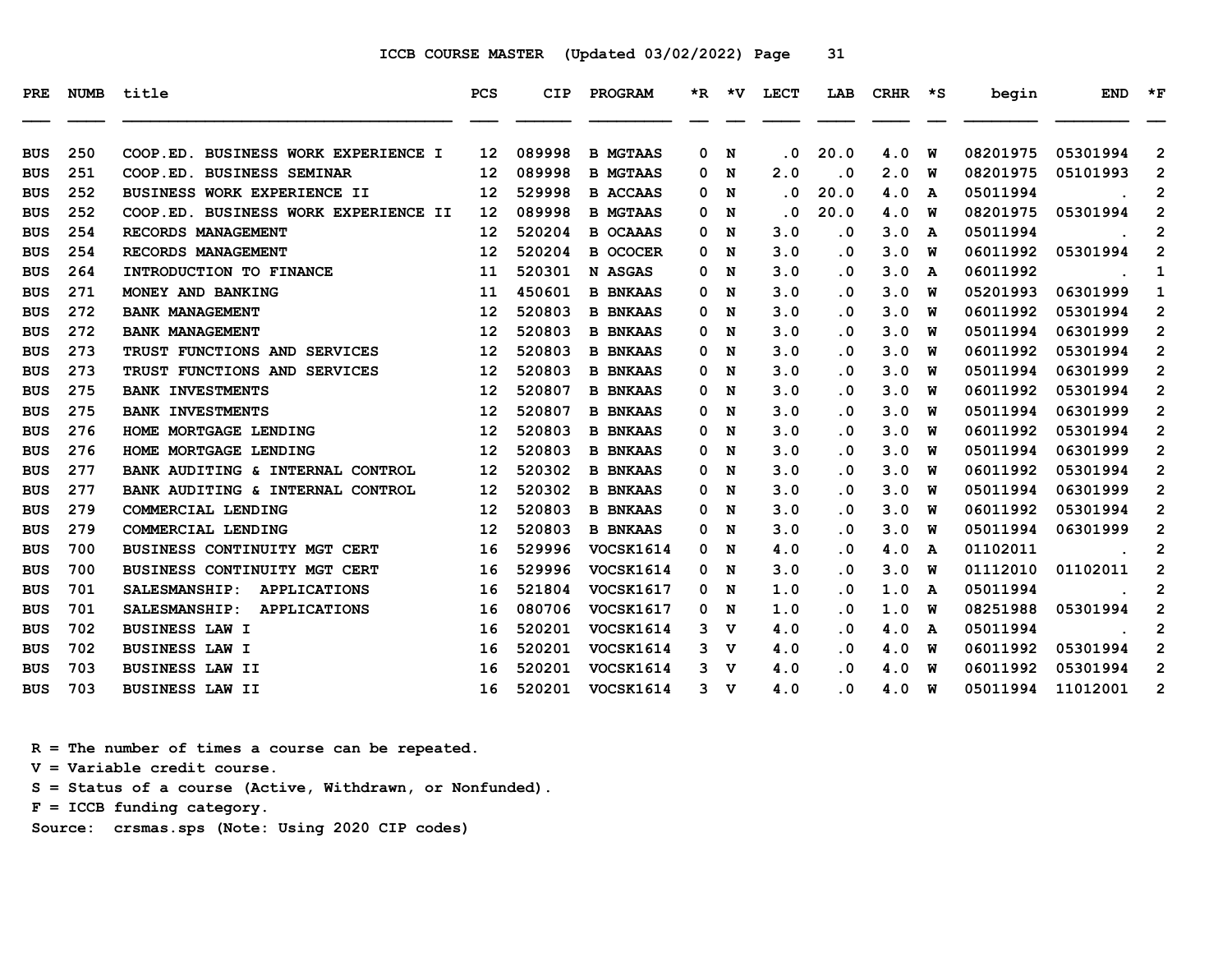| <b>PRE</b> | NUMB | title                                       | <b>PCS</b>      | CIP    | <b>PROGRAM</b>   |   | *R *V | LECT | LAB                     | CRHR | $\star$ s               | begin    | <b>END</b> | $*_{\mathbf{F}}$        |
|------------|------|---------------------------------------------|-----------------|--------|------------------|---|-------|------|-------------------------|------|-------------------------|----------|------------|-------------------------|
| <b>BUS</b> | 704  | CUSTOMER SERVICE & SUPPORT                  | 16              | 520408 | VOCSK1614        | 0 | N     | 3.0  | 6.0                     | 6.0  | A                       | 02032003 |            | $\overline{2}$          |
| <b>BUS</b> | 705  | INTRO TO CUSTOMER SERVICE                   | 16              | 520408 | VOCSK1614        | 0 | N     | 2.0  | $\overline{\mathbf{0}}$ | 2.0  | A                       | 08252003 |            | $\overline{2}$          |
| <b>BUS</b> | 706  | COMMUNICATION THAT GETS RESULTS             | 16              | 521401 | VOCSK1614        | 0 | N     | 1.0  | . 0                     | 1.0  | A                       | 05012006 |            | $\mathbf{2}$            |
| <b>BUS</b> | 707  | BUS. CONTINUITY PLANNING                    | 16              | 520201 | <b>VOCSK1607</b> | 0 | N     | 1.0  | . 0                     | 1.0  | A                       | 08242009 |            | $\mathbf{2}$            |
| <b>BUS</b> | 708  | PREPARING/DISASTER: BUSINESS PLAN           | 16              | 430301 | <b>VOCSK1607</b> | 0 | N     | .5   | $\cdot$ 0               | . 5  | A                       | 01122009 |            | $\mathbf{2}$            |
| <b>BUS</b> | 710  | <b>OUICK BOOKS</b>                          | 16              | 520302 | VOCSK1614        | 0 | N     | 1.0  | $\overline{\mathbf{0}}$ | 1.0  | A                       | 05192003 |            | $\mathbf{2}$            |
| <b>BUS</b> | 715  | JOB READINESS SKILLS FOR THE TRADES         | 16              | 529994 | <b>VOCSK1614</b> | 0 | N     | 3.0  | $\overline{\mathbf{0}}$ | 3.0  | A                       | 09132010 |            | $\overline{\mathbf{c}}$ |
| CAD        | 111  | MATERIALS FOR INDUSTRY                      | 12              | 150603 | E CMDCER         | 0 | N     | 3.0  | . 0                     | 3.0  | W                       | 05011994 | 05152000   | 3                       |
| CAD        | 111  | MATERIALS FOR INDUSTRY                      | 12              | 150603 | E CMDCER         | 0 | N     | 3.0  | . 0                     | 3.0  | พ                       | 05201993 | 05301994   | 3                       |
| CAD        | 112  | MACHINE DESIGN (COMPONENTS)                 | 12              | 470303 | E CMDCER         | 0 | N     | 4.0  | . 0                     | 4.0  | w                       | 05011994 | 05132002   | 3                       |
| CAD        | 112  | MACHINE DESIGN (COMPONENTS)                 | 12              | 470303 | E CMDCER         | 0 | N     | 4.0  | $\overline{\mathbf{0}}$ | 4.0  | w                       | 05101993 | 05301994   | 3                       |
| CAD        | 113  | COMPUTER-AIDED MACHINE DESIGN I             | 12 <sup>2</sup> | 470303 | E CMDCER         | 0 | N     | 4.0  | . 0                     | 4.0  | A                       | 05011994 |            | 3                       |
| CAD        | 113  | MACHINE DESIGN (POWER TRANSMISSION)         | 12              | 470303 | E CMDCER         | 0 | N     | 4.0  | . 0                     | 4.0  | W                       | 05101993 | 05301994   | 3                       |
| CAD        | 114  | <b>AUTOCAD</b><br>(COMPUTER AIDED DRAFTING) | 12              | 150810 | E CIVCER         | 0 | N     | 3.0  | $\cdot$ 0               | 3.0  | W                       | 05011994 | 05152000   | 3                       |
| CAD        | 114  | <b>AUTOCAD</b><br>(COMPUTER AIDED DRAFTING) | 12              | 150810 | E DRTCER         | 0 | N     | 3.0  | $\overline{\mathbf{0}}$ | 3.0  | w                       | 05201993 | 05301994   | 3                       |
| CAD        | 116  | ADVANCED MICROSTATION CAD                   | 12              | 151302 | E CIVCER         | 0 | N     | 3.0  | $\overline{\mathbf{0}}$ | 3.0  | W                       | 01101995 | 05192014   | 3                       |
| CAD        | 116  | ADVANCED AUTOCAD - CIVIL                    | 12              | 150810 | E DRTCER         | 0 | N     | 3.0  | . 0                     | 3.0  | w                       | 01091995 | 05301994   | 3                       |
| CAD        | 117  | ADVANCED AUTOCAD - 3D TOPICS                | 12              | 151302 | E CIVCER         | 0 | N     | 3.0  | . 0                     | 3.0  | A                       | 05011994 |            | 3                       |
| CAD        | 117  | ADVANCED AUTOCAD - GENERAL TOPICS           | 12              | 150810 | E DRTCER         | 0 | N     | 3.0  | $\overline{\mathbf{0}}$ | 3.0  | W                       | 05201993 | 05301994   | 3                       |
| CAD        | 118  | AUTOCAD-ARCH., ELECT., & MECH.              | 12              | 150810 | E CMDCER         | 0 | N     | 2.0  | 2.0                     | 3.0  | w                       | 05011994 | 05172004   | 3                       |
| CAD        | 118  | INTRO TO REVIT ARCHITECTURE                 | 12              | 151303 | E CMDCER         | 0 | N     | 3.0  | $\cdot$ 0               | 3.0  | W                       | 08242009 | 05192014   | 3                       |
| CAD        | 118  | ADVANCED AUTOCAD/AUTOARCH                   | 12              | 150810 | E DRTCER         | 0 | N     | 3.0  | $\cdot$ 0               | 3.0  | W                       | 05201993 | 05301994   | 3                       |
| CAD        | 118  | AUTOCAD-ARCH., ELECT., & MECH.              | 12              | 151303 | E CMDCER         | 0 | N     | 1.0  | 2.0                     | 2.0  | w                       | 05172004 | 08242009   | 3                       |
| CAD        | 121  | MATERIALS FOR INDUSTRY                      | 12              | 150000 | E CMDCER         | 0 | N     | 3.0  | $\overline{\mathbf{0}}$ | 3.0  | A                       | 05152000 |            | 3                       |
| CAD        | 122  | COMPUTER-AIDED MACHINE DESIGN II            | 12              | 470303 | E CMDCER         | 0 | N     | 4.0  | . 0                     | 4.0  | A                       | 05132002 |            | 3                       |
| CAD        | 124  | INTRO TO AUTOCAD                            | 12              | 151302 | E CIVCER         | 0 | v     | 3.0  | . 0                     | 3.0  | A                       | 08242020 |            | 3                       |
| CAD        | 124  | INTRO TO AUTOCAD                            | 12              | 151302 | E CIVCER         | 0 | N     | 3.0  | $\overline{\mathbf{0}}$ | 3.0  | w                       | 05152000 | 08242020   | 3                       |
| CAD        | 132  | INTRODUCTION TO MICROSTATION                | 12 <sup>2</sup> | 151302 | E CDMAAS         |   | 0 N   | 2.0  | 1.0                     | 2.0  | $\overline{\mathbf{A}}$ | 08242020 |            | 3                       |

 **R = The number of times a course can be repeated.**

 **V = Variable credit course.**

 **S = Status of a course (Active, Withdrawn, or Nonfunded).**

 **F = ICCB funding category.**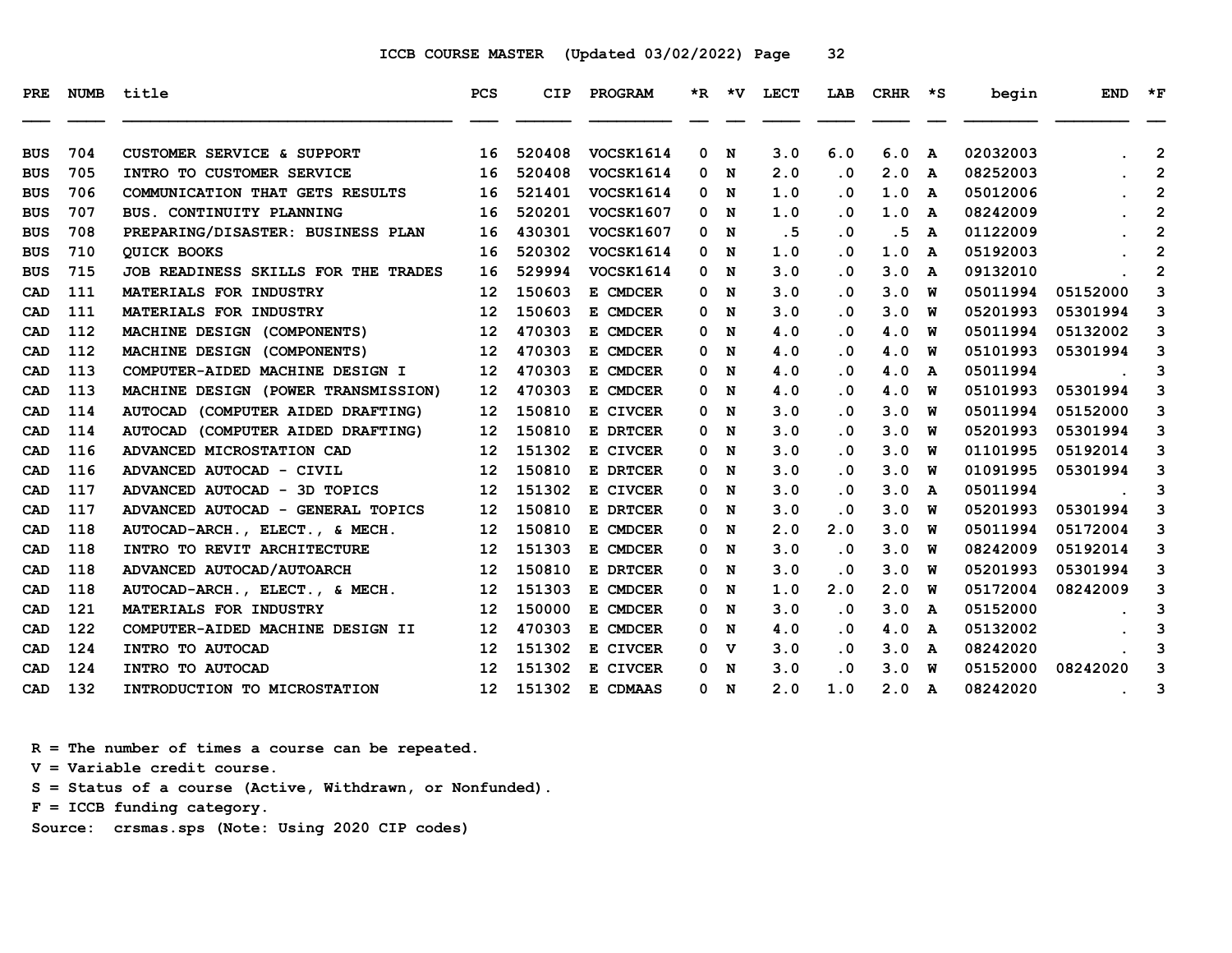| <b>NUMB</b> | title                                | <b>PCS</b>        | CIP    | PROGRAM  | *R. | *v | <b>LECT</b> | LAB                     | <b>CRHR</b> | ∗s | begin    | <b>END</b> | $*_{\mathbf{F}}$ |
|-------------|--------------------------------------|-------------------|--------|----------|-----|----|-------------|-------------------------|-------------|----|----------|------------|------------------|
|             |                                      |                   |        |          |     |    |             |                         |             |    |          |            |                  |
| 132         | INTRODUCTION TO MICROSTATION CAD     | 12                | 151302 | E CDMAAS | 0   | N  | . 0         | 3.0                     | 3.0         | W  | 05192014 | 08242020   | 3                |
| 212         | ELECTRIC MOTORS (INSTRUMENTATION AP) | 12                | 470105 | E CMDCER | 0   | N  | 4.0         | $\cdot$ 0               | 4.0         | W  | 05101993 | 05301994   | 3                |
| 212         | ELECTRIC MOTORS (INSTRUMENTATION AP) | 12                | 470105 | E CMDCER | 0   | N  | 4.0         | . 0                     | 4.0         | W  | 05011994 | 12012003   | 3                |
| 213         | SENSORS, TRANSDUCERS, & DETECTORS    | 12                | 150404 | E CMDCER | 0   | N  | 3.0         | . 0                     | 3.0         | พ  | 05101993 | 05301994   | 3                |
| 213         | SENSORS, TRANSDUCERS, & DETECTORS    | 12                | 150404 | E CMDCER | 0   | N  | 3.0         | . 0                     | 3.0         | W  | 05011994 | 12012003   | 3                |
| 214         | BUILDING INFO MODELING WITH REVIT    | 12                | 151303 | E CMDCER | 0   | N  | 2.0         | 1.0                     | 2.0         | A  | 08242020 |            | 3                |
| 214         | INTRO TO REVIT ARCHITECTURE          | 12                | 151303 | E CMDCER | 0   | N  | 3.0         | $\overline{\mathbf{0}}$ | 3.0         | พ  | 05192014 | 08242020   | 3                |
| 232         | CIVIL SURVEY CAD APPLICATIONS        | 12                | 151302 | E CIVCER | 0   | N  | 2.0         | 1.0                     | 2.0         | A  | 08242020 |            | 3                |
| 232         | ADVANCED MICROSTATION CAD            | 12                | 151302 | E CIVCER | 0   | N  | 3.0         | $\cdot$ 0               | 3.0         | W  | 05192014 | 08242020   | 3                |
| 111         | ORIENTATION TO CARPENTRY             | 12                | 460201 | E CCACER | 0   | N  | 1.0         | 2.0                     | 2.0         | A  | 01112021 |            | 3                |
| 111         | ORIENTATION TO CARPENTRY             | 12                | 460201 | E CCACER | 0   | N  | 4.0         | 6.0                     | 6.0         | w  | 05212004 | 01112021   | 3                |
| 112         | OCCUPATIONAL SAFETY AND HEALTH       | 12                | 460201 | E CCACER | 0   | N  | 1.0         | 2.0                     | 2.0         | A  | 05182020 |            | 3                |
| 112         | OCCUPATIONAL SAFETY AND HEALTH       | 12                | 460201 | E CCACER | 0   | N  | .5          | 1.5                     | 1.0         | W  | 05212004 | 05182020   | 3                |
| 113         | <b>SCAFFOLDING</b>                   | 12                | 460201 | E CCACER | 0   | N  | 1.0         | 2.0                     | 2.0         | A  | 05212004 |            | 3                |
| 114         | CONCRETE I                           | 12                | 460201 | E CCACER | 0   | N  | 1.0         | 2.0                     | 2.0         | A  | 05212004 |            | 3                |
| 115         | INTERIOR SYSTEMS I                   | 12                | 460201 | E CCACER | 0   | N  | 1.0         | 2.0                     | 2.0         | A  | 01112021 |            | 3                |
| 115         | INTERIOR SYSTEMS I                   | 12                | 460201 | E CCACER | 0   | N  | 2.0         | 2.0                     | 3.0         | พ  | 05212004 | 01112021   | 3                |
| 116         | INTERIOR SYSTEMS II                  | 12                | 460201 | E CCACER | 0   | N  | 1.0         | 2.0                     | 2.0         | A  | 05212004 |            | 3                |
| 117         | RESIDENTIAL FRAMING                  | 12                | 460201 | E CCACER | 0   | N  | 1.0         | 3.0                     | 2.0         | A  | 01112021 |            | 3                |
| 117         | RESIDENTIAL FRAMING                  | 12                | 460201 | E CCACER | 0   | N  | 1.0         | 6.0                     | 3.0         | w  | 05212004 | 01112021   | 3                |
| 118         | <b>INTERIOR TRIM</b>                 | 12                | 460201 | E CCACER | 0   | N  | 1.0         | 2.0                     | 2.0         | A  | 05212004 |            | 3                |
| 119         | <b>EXTERIOR TRIM</b>                 | 12                | 460201 | E CCACER | 0   | N  | 1.0         | 3.0                     | 2.0         | A  | 01112021 |            | 3                |
| 119         | <b>EXTERIOR TRIM</b>                 | 12                | 460201 | E CCACER | 0   | N  | 1.0         | 6.0                     | 3.0         | W  | 05212004 | 01112021   | 3                |
| 212         | <b>STAIRS</b>                        | 12                | 460201 | E CCACER | 0   | N  | 1.0         | 2.0                     | 2.0         | A  | 05212004 |            | 3                |
| 213         | <b>ROOF FRAMING</b>                  | 12                | 460201 | E CCACER | 0   | N  | 1.0         | 3.0                     | 2.0         | A  | 01112021 |            | 3                |
| 213         | <b>ROOF FRAMING</b>                  | 12                | 460201 | E CCACER | 0   | N  | 1.0         | 6.0                     | 3.0         | W  | 05212004 | 01112021   | 3                |
| 214         | CONCRETE II                          | 12                | 460201 | E CCACER | 0   | N  | 1.0         | 3.0                     | 2.0         | A  | 01112021 |            | 3                |
| 214         | CONCRETE II                          | $12 \overline{ }$ | 460201 | E CCACER | 0   | N  | 1.0         | 6.0                     | 3.0         | W  | 05212004 | 01112021   | 3                |
|             |                                      |                   |        |          |     |    |             |                         |             |    |          |            |                  |

 **R = The number of times a course can be repeated.**

 **V = Variable credit course.**

 **S = Status of a course (Active, Withdrawn, or Nonfunded).**

 **F = ICCB funding category.**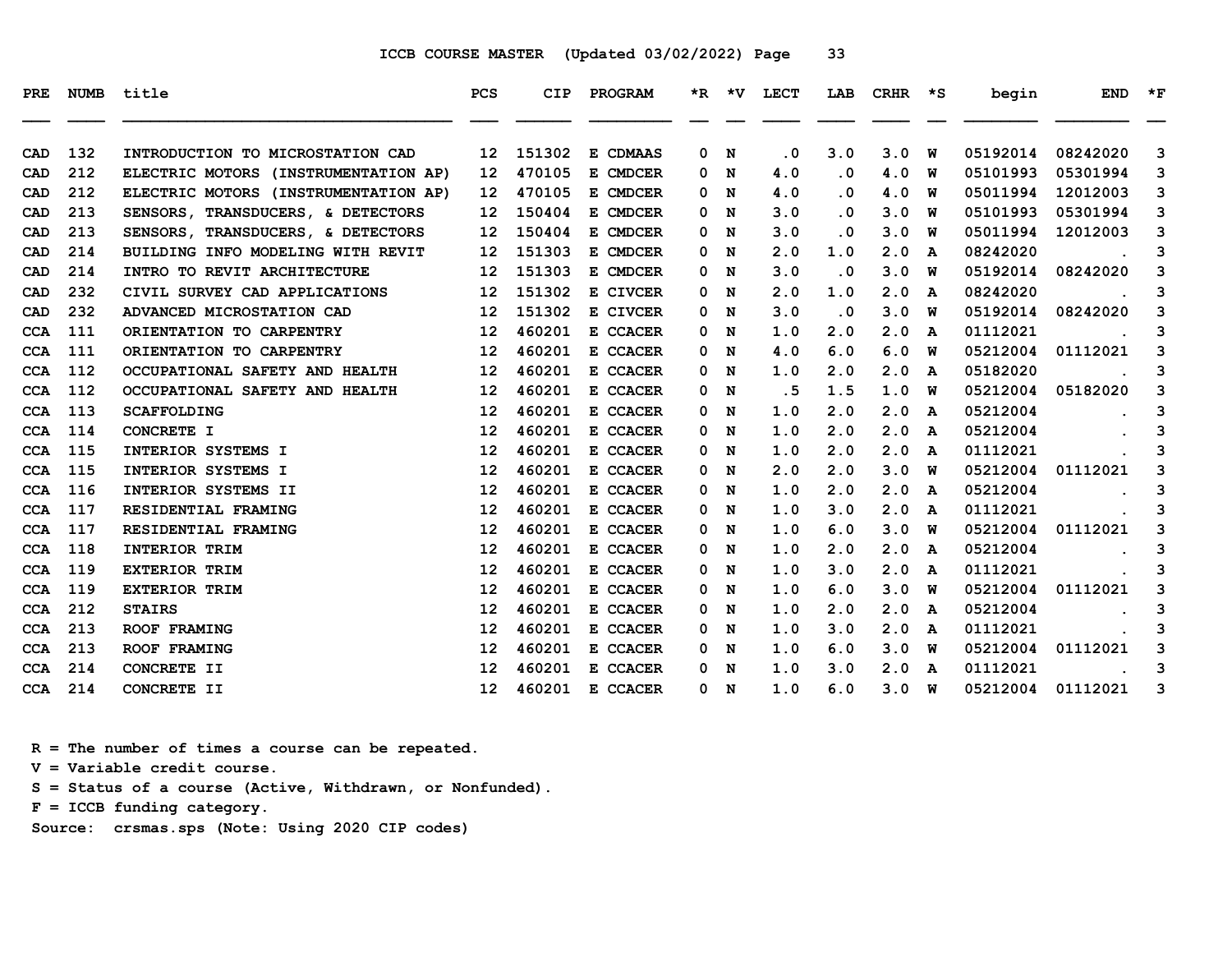| PRE        | <b>NUMB</b> | title                                | <b>PCS</b>        | <b>CIP</b> | PROGRAM          |   |                | *R *V LECT | LAB       | $CRHR$ *S     |                         | begin    | <b>END</b> | $\star$ F      |
|------------|-------------|--------------------------------------|-------------------|------------|------------------|---|----------------|------------|-----------|---------------|-------------------------|----------|------------|----------------|
| <b>CCA</b> | 215         | INTERIOR SYSTEMS III                 | $12 \overline{ }$ | 460201     | E CCACER         | 0 | N              | 1.0        | 3.0       | 2.0           | $\overline{\mathbf{A}}$ | 05212004 |            | 3              |
| <b>CCA</b> | 217         | CABINETS/HARDWARE                    | $12 \overline{ }$ | 460201     | E CCACER         | 0 | N              | 1.0        | 2.0       | 2.0           | A                       | 05212004 |            | 3              |
| <b>CCA</b> | 218         | CONCRETE III                         | 12                | 460402     | E CCACER         | 0 | N              | 1.0        | 2.0       | 2.0           | A                       | 08202012 |            | 3              |
| <b>CCP</b> | 111         | CUST CAREER PREPARATION PORTFOLIO    | 12                | 520101     | <b>B CCPAAS</b>  | 0 | N              | 1.0        | 2.0       | 2.0           | A                       | 02042003 |            | $\overline{2}$ |
| <b>CCS</b> | 097         | CRITICAL COMPREHENSION SKILLS I      | 14                | 320113     | 8K<br><b>GSP</b> | 3 | N              | 3.0        | $\cdot$ 0 | 3.0           | W                       | 05011994 | 05152000   | 5              |
| <b>CCS</b> | 097         | CRITICAL COMPREHENSION SKILLS I      | 14                | 320113     | <b>GSP</b><br>8K | 3 | N              | 3.0        | $\cdot$ 0 | 3.0           | W                       | 06011989 | 05301994   | 5              |
| <b>CCS</b> | 098         | CRITICAL COMPREHENSION SKILLS I      | 14                | 320113     | Y GSUAGS         |   | 3 <sub>N</sub> | 3.0        | $\cdot$ 0 | 3.0           | A                       | 05011994 |            | 5              |
| <b>CCS</b> | 098         | CRITICAL COMPREHENSION SKILLS II     | 14                | 320113     | GSP<br>8K        | 3 | N              | 3.0        | $\cdot$ 0 | 3.0           | W                       | 06011989 | 05301994   | 5              |
| <b>CCS</b> | 099         | CRITICAL COMPREHENSION SKILLS II     | 14                | 320113     | Y GSUAGS         |   | 3 N            | 3.0        | $\cdot$ 0 | 3.0           | A                       | 05011994 |            | 5              |
| CCS        | 099         | CRITICAL COLLEGE STUDY SKILLS        | 14                | 320113     | GSP 8K           | 3 | N              | 3.0        | $\cdot$ 0 | 3.0           | w                       | 06011989 | 05301994   | 5              |
| <b>CCS</b> | 110         | ADV. CRITICAL COMPREHENSION SKILLS   | 11                | 230101     | R NURAAS         | 0 | N              | 2.0        | $\cdot$ 0 | 2.0           | W                       | 08151991 | 01101994   | 1              |
| <b>CCS</b> | 111         | EFFICIENT/FLEXIBLE COMPREHEN SKILLS  | 11                | 230101     | H GAAAA          | 0 | $\mathbf N$    | 2.0        | $\cdot$ 0 | 2.0           | w                       | 01101994 | 08011998   | 1              |
| <b>CCS</b> | 112         | ADV CRITICAL COMPREHENSION SKILLS    | 11                | 230101     | H GAAAA          | 0 | N              | 3.0        | $\cdot$ 0 | 3.0           | W                       | 01101994 | 08011998   | 1              |
| CHD        | 105         | CHILD GROWTH & DEVELOPMENT           | 11                | 422703     | H GAAAA          | 0 | N              | 3.0        | $\cdot$ 0 | 3.0           | A                       | 05172005 |            | 1              |
| <b>CHD</b> | 115         | SOC & GUIDANCE FOR THE YOUNG         | 12                | 190709     | S CHDAAS         | 0 | N              | 2.0        | $\cdot$ 0 | 2.0           | A                       | 01102005 |            | $\mathbf{2}$   |
| <b>CHD</b> | 117         | INTRODUCTION TO CHILD CARE           | 12                | 200201     | S CHDAAS         | 0 | N              | 2.0        | $\cdot$ 0 | 2.0           | W                       | 05201990 | 05301994   | $\mathbf 2$    |
| CHD        | 117         | INTRODUCTION TO CHILD CARE           | 12                | 200201     | S CHDAAS         | 0 | N              | 2.0        | $\cdot$ 0 | 2.0           | w                       | 05011994 | 08151998   | $\mathbf{2}$   |
| <b>CHD</b> | 122         | INTRO. TO EARLY CHILDHOOD EDUCATION  | 12                | 190709     | S CHDAAS         | 0 | N              | 3.0        | 2.0       | 4.0           | A                       | 05011994 |            | $\mathbf{2}$   |
| <b>CHD</b> | 122         | INTRO. TO EARLY CHILDHOOD EDUCATION  | 12                | 200202     | S CHDAAS         | 0 | N              | 3.0        | 2.0       | 4.0           | W                       | 05201990 | 05301994   | $\mathbf{2}$   |
| CHD        | 124         | PROGRAM PLANNING FOR THE YOUNG CHILD | 12                | 190709     | S CHDAAS         | 0 | N              | 2.0        | 2.0       | 3.0           | A                       | 05011994 |            | $\mathbf{2}$   |
| <b>CHD</b> | 124         | PROGRAM PLANNING FOR THE YOUNG CHILD | 12                | 200202     | S CHDAAS         | 0 | N              | 2.0        | 2.0       | 3.0           | w                       | 05201990 | 05301994   | $\mathbf{2}$   |
| <b>CHD</b> | 125         | OBSERVATION AND ASSESSMENT           | $12 \overline{ }$ | 190709     | S CHDAAS         | 0 | N              | 2.0        | 2.0       | 3.0           | A                       | 05011994 |            | $\mathbf{2}$   |
| <b>CHD</b> | 125         | OBSERVATION & ANALYSIS OF BEHAVIOR   | 12                | 200202     | S CHDAAS         | 0 | N              | 2.0        | 2.0       | 3.0           | W                       | 05201990 | 05301994   | $\mathbf{2}$   |
| <b>CHD</b> | 134         | CARING FOR INFANTS & TODDLERS        | $12 \overline{ }$ | 190709     | S CHDAAS         | 0 | N              | 3.0        | 2.0       | 4.0           | A                       | 05011994 |            | $\overline{2}$ |
| <b>CHD</b> | 134         | CARING FOR INFANTS & TODDLERS        | 12                | 200202     | S CHDAAS         | 0 | N              | 3.0        | 2.0       | 4.0           | W                       | 08151984 | 05301994   | $\mathbf{2}$   |
| <b>CHD</b> | 151         | COMMUNICATING W/PARENTS & CHILDREN   | 12 <sub>1</sub>   | 190709     | S CDACER         | 0 | N              | 1.0        | $\cdot$ 0 | 1.0           | W                       | 05011994 | 01122020   | $\overline{2}$ |
| <b>CHD</b> | 151         | COMMUNICATING W/PARENTS & CHILDREN   | 12 <sup>2</sup>   | 200202     | S CDACOC         | 0 | N              | 1.0        | $\cdot$ 0 | 1.0           | w                       | 06011992 | 05301994   | $\mathbf{2}$   |
| <b>CHD</b> | 152         | PRIN OF CHILD GROWTH/DEVEL, BIRTH-5  | 12 <sup>7</sup>   | 190709     | S CDACER         |   | 0 N            | 1.0        | $\cdot$ 0 | $1.0 \quad W$ |                         | 05011994 | 01122020   | $\mathbf{2}$   |

 **R = The number of times a course can be repeated.**

 **V = Variable credit course.**

 **S = Status of a course (Active, Withdrawn, or Nonfunded).**

 **F = ICCB funding category.**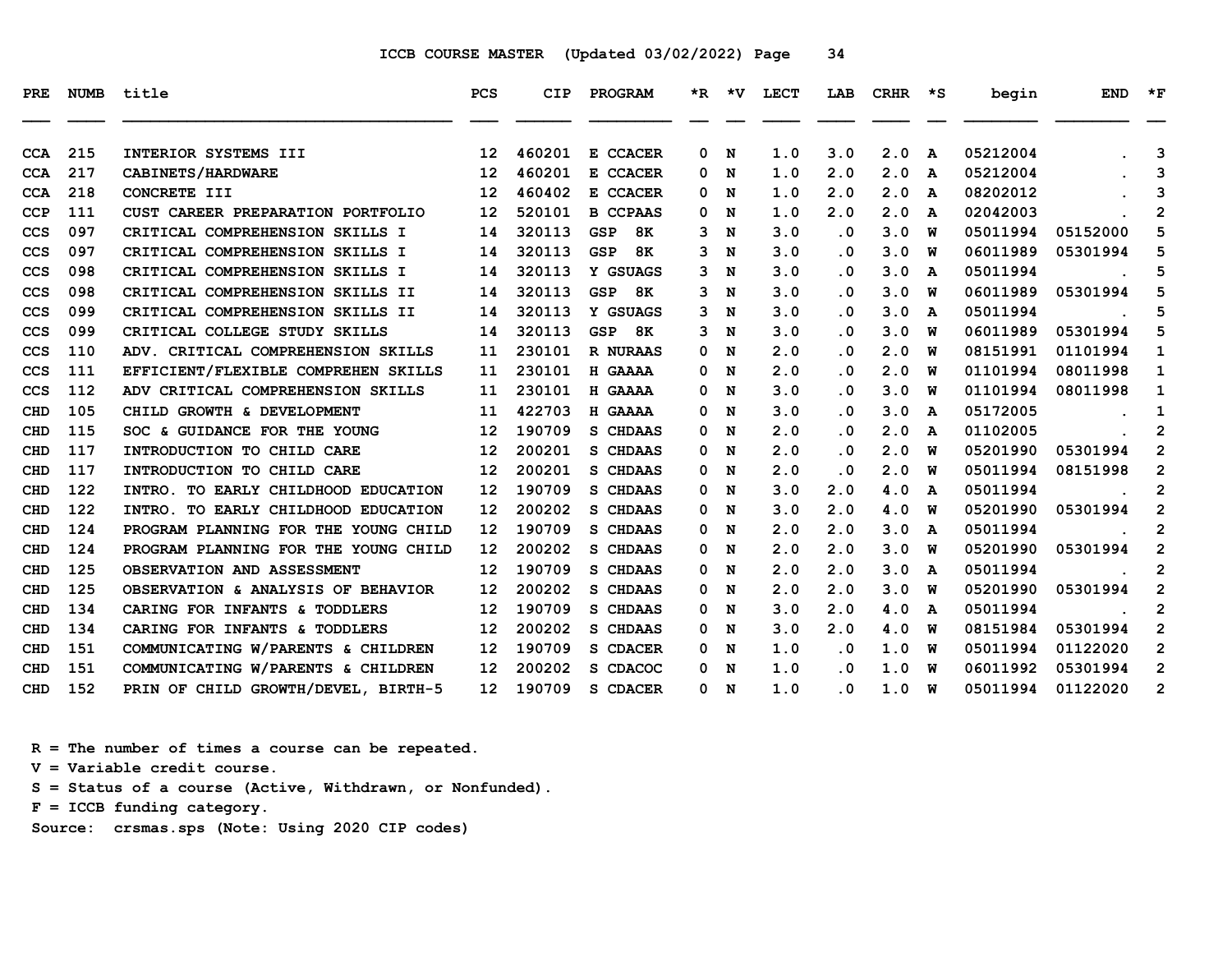| PRE        | NUMB | title                                | <b>PCS</b>      | <b>CIP</b> | PROGRAM  |   | *R *V       | LECT | LAB       | CRHR | $\star$ s    | begin    | <b>END</b> | $\star_{\mathbf{F}}$ |
|------------|------|--------------------------------------|-----------------|------------|----------|---|-------------|------|-----------|------|--------------|----------|------------|----------------------|
| <b>CHD</b> | 152  | PRIN OF CHILD GROWTH/DEVEL, BIRTH-5  | 12              | 200202     | S CDACOC | 0 | N           | 1.0  | $\cdot$ 0 | 1.0  | W            | 01101993 | 05301994   | $\mathbf{2}$         |
| <b>CHD</b> | 153  | GUIDING CHILDREN & MANAGING CLASSRM  | 12              | 190709     | S CDACER | 0 | N           | 1.0  | $\cdot$ 0 | 1.0  | W            | 05011994 | 01122020   | $\mathbf{2}$         |
| CHD        | 153  | GUIDING CHILDREN & MANAGING CLASSRM  | 12              | 200202     | S CDACOC | 0 | N           | 1.0  | . 0       | 1.0  | W            | 01051987 | 05301994   | $\overline{2}$       |
| <b>CHD</b> | 154  | ACTIVITIES/RESOURCES FR YNG CHILDR I | 12              | 190709     | S CDACER | 0 | N           | 1.0  | . 0       | 1.0  | W            | 05011994 | 01122020   | $\mathbf{2}$         |
| <b>CHD</b> | 154  | ACTIVITIES/RESOURCES FR YNG CHILDR I | 12              | 200202     | S CDACOC | 0 | N           | 1.0  | . 0       | 1.0  | W            | 01101993 | 05301994   | $\mathbf{2}$         |
| <b>CHD</b> | 155  | ACTIVITIES/RESOURCES FR YNG CHLDR II | 12              | 190709     | S CDACER | 0 | N           | 1.0  | . 0       | 1.0  | W            | 05011994 | 01122020   | $\overline{2}$       |
| <b>CHD</b> | 155  | ACTIVITIES/RESOURCES FR YNG CHLDR II | 12              | 200202     | S CDACOC | 0 | N           | 1.0  | $\cdot$ 0 | 1.0  | W            | 01101993 | 05301994   | $\overline{2}$       |
| <b>CHD</b> | 156  | EFFECTIVE TEACHING                   | 12              | 190709     | S CHDAAS | 0 | N           | 1.0  | . 0       | 1.0  | W            | 05011994 | 01122020   | $\mathbf{2}$         |
| <b>CHD</b> | 156  | EFFECTIVE TEACHING                   | 12              | 200202     | S CHDAAS | 0 | N           | 1.0  | . 0       | 1.0  | W            | 01051987 | 05301994   | $\mathbf{2}$         |
| <b>CHD</b> | 157  | PRACTICAL TEACHING SKILLS            | 12              | 190709     | S CDACER | 0 | N           | 1.0  | 9.0       | 3.0  | W            | 05011994 | 01122020   | $\overline{2}$       |
| <b>CHD</b> | 157  | PRACTICAL TEACHING SKILLS            | 12              | 200202     | S CDACOC | 0 | N           | 1.0  | 6.0       | 3.0  | W            | 01101993 | 05301994   | 2                    |
| <b>CHD</b> | 185  | FST AID/SAFETY/CPR: INFANTS/CHILDREN | 11              | 131307     | N ASGAS  | 0 | N           | 1.0  | $\cdot$ 0 | 1.0  | W            | 06011992 | 01122020   | 1                    |
| <b>CHD</b> | 201  | HEALTH/SAFE/NUTRI OF THE YOUNG CHILD | 12              | 190709     | S CHDAAS | 0 | N           | 3.0  | $\cdot$ 0 | 3.0  | A            | 05161997 |            | $\mathbf{2}$         |
| <b>CHD</b> | 211  | HEALTH & NUTRITION OF THE YOUNG CHLD | 12              | 200202     | S CHDAAS | 0 | N           | 3.0  | . 0       | 3.0  | W            | 05011994 | 05161997   | $\overline{2}$       |
| <b>CHD</b> | 211  | HEALTH & NUTRITION OF THE YOUNG CHLD | 12              | 200202     | S CHDAAS | 0 | N           | 3.0  | . 0       | 3.0  | W            | 08201975 | 05301994   | 2                    |
| <b>CHD</b> | 212  | ASSISTING IN THE CHILD CARE CENTER   | 12              | 209998     | S CHDAAS | 0 | N           | 2.0  | 9.0       | 4.0  | W            | 05011994 | 05172004   | $\mathbf{2}$         |
| <b>CHD</b> | 212  | ASSISTING IN THE CHILD CARE CENTER   | 12              | 209998     | S CHDAAS | 0 | N           | 2.0  | 9.0       | 4.0  | W            | 08161981 | 05301994   | $\mathbf{2}$         |
| <b>CHD</b> | 216  | MUSIC & THE ARTS FOR THE YOUNG CHILD | 12              | 190709     | S CHDAAS | 0 | N           | 2.0  | $\cdot$ 0 | 2.0  | $\mathbf{A}$ | 05011994 |            | $\mathbf{2}$         |
| CHD        | 216  | MUSIC & THE ARTS FOR THE YOUNG CHILD | 12              | 200202     | S CHDAAS | 0 | N           | 2.0  | . 0       | 2.0  | W            | 05201990 | 05301994   | $\overline{2}$       |
| CHD        | 217  | LANG & LITERATURE FOR THE YOUNG CHLD | 12              | 190709     | S CHDAAS | 0 | N           | 3.0  | $\cdot$ 0 | 3.0  | A            | 05162005 |            | $\overline{2}$       |
| <b>CHD</b> | 217  | LANG & LITERATURE FOR THE YOUNG CHLD | 12              | 200202     | S CHDAAS | 0 | N           | 2.0  | $\cdot$ 0 | 2.0  | W            | 05011994 | 05162005   | $\overline{2}$       |
| <b>CHD</b> | 217  | LANG & LITERATURE FOR THE YOUNG CHLD | 12              | 200202     | S CHDAAS | 0 | N           | 2.0  | $\cdot$ 0 | 2.0  | W            | 05201990 | 05301994   | $\mathbf{2}$         |
| <b>CHD</b> | 218  | MATH & SCIENCE FOR THE YOUNG CHILD   | 12              | 190709     | S CHDAAS | 0 | N           | 2.0  | . 0       | 2.0  | A            | 05011994 |            | 2                    |
| <b>CHD</b> | 218  | MATH & SCIENCE FOR THE YOUNG CHILD   | 12              | 200202     | S CHDAAS | 0 | N           | 2.0  | . 0       | 2.0  | W            | 05201990 | 05301994   | $\overline{2}$       |
| <b>CHD</b> | 222  | ASSISTING IN THE CHILD CARE CENTER   | 12              | 199998     | S CHDAAS | 0 | N           | 2.0  | 9.0       | 4.0  | A            | 05172004 |            | $\overline{2}$       |
| <b>CHD</b> | 223  | CHILD, FAMILY AND COMMUNITY          | 12              | 190709     | S CHDAAS | 0 | N           | 3.0  | $\cdot$ 0 | 3.0  | A            | 05172004 |            | 2                    |
| <b>CHD</b> | 232  | TEACHING YNG CHILDREN W/SPEC NEEDS   | 11              | 131001     | S CHDAAS | 0 | N           | 3.0  | 2.0       | 4.0  | W            | 08151987 | 05171996   | 1                    |
| <b>CHD</b> | 233  | CHILD, FAMILY AND COMMUNITY          | 12 <sup>2</sup> | 200202     | S CHDAAS | 0 | $\mathbf N$ | 3.0  | $\cdot$ 0 | 3.0  | W            | 05011994 | 05172004   | 2                    |

 **R = The number of times a course can be repeated.**

 **V = Variable credit course.**

 **S = Status of a course (Active, Withdrawn, or Nonfunded).**

 **F = ICCB funding category.**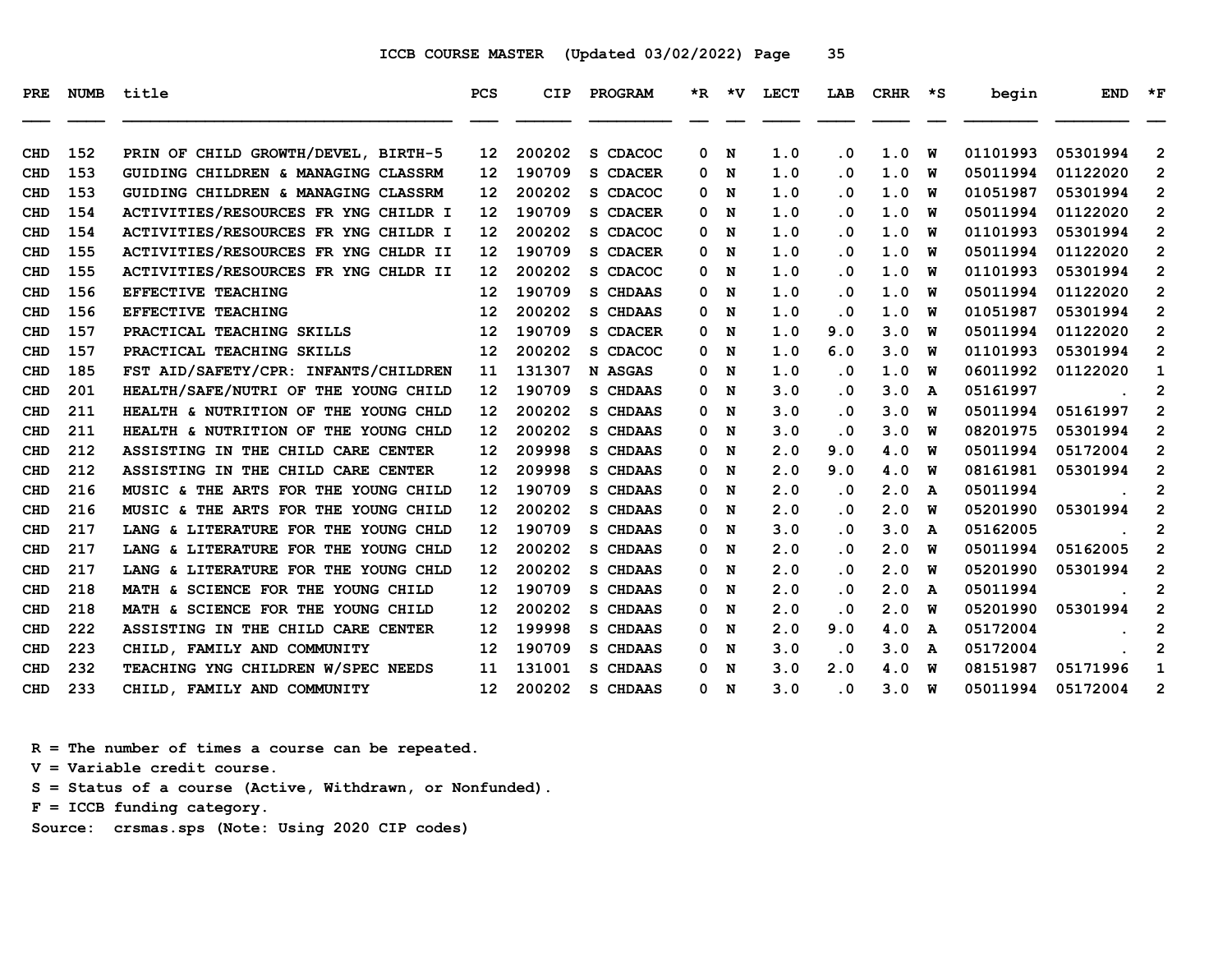| PRE        | <b>NUMB</b> | title                                | <b>PCS</b>        | CIP    | PROGRAM          |                      |             | *R *V LECT | LAB       | <b>CRHR</b> | $\star$ s | begin    | <b>END</b> | $*_{\mathbf{F}}$        |
|------------|-------------|--------------------------------------|-------------------|--------|------------------|----------------------|-------------|------------|-----------|-------------|-----------|----------|------------|-------------------------|
| CHD        | 233         | CHILD, FAMILY AND COMMUNITY          | 12                | 200202 | S CHDAAS         | 0                    | N           | 3.0        | $\cdot$ 0 | 3.0         | W         | 05201990 | 05301994   | $\mathbf{2}$            |
| CHD        | 234         | FAMILY DYNAMICS                      | $12 \overline{ }$ | 200202 | S CHDAAS         | 0                    | N           | 3.0        | $\cdot$ 0 | 3.0         | w         | 05201990 | 05301994   | 2                       |
| <b>CHD</b> | 234         | FAMILY DYNAMICS                      | $12 \overline{ }$ | 200202 | S CHDAAS         | 0                    | N           | 3.0        | $\cdot$ 0 | 3.0         | W         | 05011994 | 07301999   | $\overline{2}$          |
| <b>CHD</b> | 242         | THE EXCEPTIONAL CHILD                | 11                | 131001 | S CHDAAS         | 0                    | N           | 3.0        | 2.0       | 4.0         | A         | 05171996 |            | 1                       |
| <b>CHD</b> | 250         | FIELD EXPER IN CHILD CARE SETTING    | 12                | 199998 | S CHDAAS         | 0                    | N           | 2.0        | 15.0      | 5.0         | A         | 05011994 |            | $\overline{2}$          |
| <b>CHD</b> | 250         | FIELD EXPER IN CHILD CARE SETTING    | 12                | 209998 | S CHDAAS         | 0                    | N           | 2.0        | 15.0      | 5.0         | W         | 08201975 | 05301994   | $\overline{2}$          |
| CHD        | 260         | ADMINISTRATION DAY CARE CENTERS      | 12                | 190708 | S CHDAAS         | 0                    | N           | 3.0        | $\cdot$ 0 | 3.0         | A         | 05011994 |            | $\overline{2}$          |
| CHD        | 260         | ADMINISTRATION DAY CARE CENTERS      | $12 \overline{ }$ | 200202 | S CHDAAS         | 0                    | N           | 3.0        | $\cdot$ 0 | 3.0         | W         | 05201990 | 05301994   | $\mathbf{2}$            |
| CHD        | 272         | ADMIN. OF THE FAMILY DAY CARE HOME   | 12                | 190708 | S CHDAAS         | 0                    | N           | 3.0        | $\cdot$ 0 | 3.0         | A         | 05011994 |            | $\overline{2}$          |
| <b>CHD</b> | 272         | ADMIN. OF THE FAMILY DAY CARE HOME   | 12                | 200202 | S CHDAAS         | 0                    | N           | 3.0        | $\cdot$ 0 | 3.0         | W         | 05151986 | 05301994   | $\overline{2}$          |
| <b>CHD</b> | 852         | SURVEY OF CHILD DEVELOPMENT          | 16                | 200202 | <b>VOCSK1609</b> | 0                    | N           | 1.0        | $\cdot$ 0 | 1.0         | W         | 08151987 | 01101993   | $\overline{2}$          |
| CHD        | 854         | ACTIVITY & RESOURC FOR YOUNG CHLD I  | 16                | 200202 | <b>VOCSK1609</b> | 0                    | N           | 1.0        | $\cdot$ 0 | 1.0         | W         | 08151987 | 01101993   | $\overline{2}$          |
| <b>CHD</b> | 855         | ACTIVITY & RESOURC FOR YOUNG CHLD II | 16                | 200202 | <b>VOCSK1609</b> | 0                    | N           | 1.0        | $\cdot$ 0 | 1.0         | W         | 08151987 | 01101993   | $\overline{2}$          |
| <b>CHD</b> | 857         | CHILD DEV. SUPER. INSERVICE TRAIN.   | 16                | 200202 | <b>VOCSK1609</b> | 0                    | N           | $\cdot$ 0  | 9.0       | 3.0         | W         | 06011988 | 01101993   | $\overline{2}$          |
| CHD        | 858         | CDA PORTFOLIO PREPARATION            | 16                | 200202 | <b>VOCSK1609</b> | 0                    | N           | $\cdot$ 0  | 9.0       | 3.0         | W         | 08151988 | 05201993   | $\overline{2}$          |
| <b>CHD</b> | 859         | TOPICS IN FOSTER PARENTING           | 16                | 200202 | <b>VOCSK1600</b> | $\mathbf{2}^{\circ}$ | N           | 1.0        | $\cdot$ 0 | 1.0         | W         | 06011992 | 05301994   | $\overline{2}$          |
| <b>CHD</b> | 859         | TOPICS IN FOSTER PARENTING           | 16                | 200202 | <b>VOCSK1600</b> |                      | 2 N         | 1.0        | $\cdot$ 0 | 1.0         | W         | 05011994 | 11012001   | $\overline{2}$          |
| CHD        | 860         | INTRODUCTION TO FOSTER PARENTING     | 16                | 190709 | <b>VOCSK1600</b> | 0                    | N           | 1.0        | $\cdot$ 0 | 1.0         | A         | 05011994 |            | $\overline{2}$          |
| <b>CHD</b> | 860         | INTRODUCTION TO FOSTER PARENTING     | 16                | 200202 | <b>VOCSK1600</b> | 0                    | N           | 1.0        | $\cdot$ 0 | 1.0         | W         | 06011992 | 05301994   | $\overline{2}$          |
| <b>CHD</b> | 861         | PRE-LICENSURE/PRE-PLACEMENT          | 16                | 190709 | <b>VOCSK1600</b> | 0                    | N           | 2.0        | . 0       | 2.0         | A         | 03012004 |            | $\overline{2}$          |
| CHD        | 862         | EDUCATIONAL ADVOCACY                 | 16                | 190709 | <b>VOCSK1600</b> | 0                    | N           | .5         | $\cdot$ 0 | . 5         | A         | 03012004 |            | $\overline{2}$          |
| CHD        | 863         | IN-SERVICE TRAINING CREDIT           | 16                | 190709 | <b>VOCSK1600</b> | 3                    | $\mathbf v$ | 2.0        | . 0       | 2.0         | A         | 03012004 |            | $\overline{\mathbf{c}}$ |
| <b>CHD</b> | 864         | FROM FOSTER CARE TO ADOPTION         | 16                | 190709 | <b>VOCSK1600</b> | 0                    | N           | .5         | $\cdot$ 0 | . 5         | A         | 03012004 |            | $\overline{2}$          |
| <b>CHD</b> | 865         | ADOPT ONLY                           | 16                | 190709 | <b>VOCSK1600</b> | 0                    | N           | . 5        | $\cdot$ 0 | .5          | A         | 03012004 |            | $\overline{2}$          |
| CHD        | 866         | TRANSCULTURAL PARENTING              | 16                | 190709 | <b>VOCSK1600</b> | 0                    | N           | .5         | $\cdot$ 0 | .5          | A         | 03012004 |            | $\overline{2}$          |
| <b>CHD</b> | 867         | OUCH! BLACK HAIR & SKIN CARE         | 16                | 190709 | VOCSK1600        | 0                    | N           | .5         | $\cdot$ 0 | . 5         | A         | 03012004 |            | $\overline{2}$          |
| <b>CHD</b> | 868         | MOD 2: USING DISC. TO PROT. NURTURE  | 16                | 190709 | <b>VOCSK1600</b> | 0                    | N           | . 5        | $\cdot$ 0 | . 5         | A         | 03012004 |            | $\mathbf 2$             |
| <b>CHE</b> | 100         | INTRODUCTION TO CHEMISTRY            | 11                | 400501 | H GAAAA          | 0                    | N           | 3.0        | 2.0       | 4.0         | A         | 05202019 |            | 1                       |

 **R = The number of times a course can be repeated.**

 **V = Variable credit course.**

 **S = Status of a course (Active, Withdrawn, or Nonfunded).**

 **F = ICCB funding category.**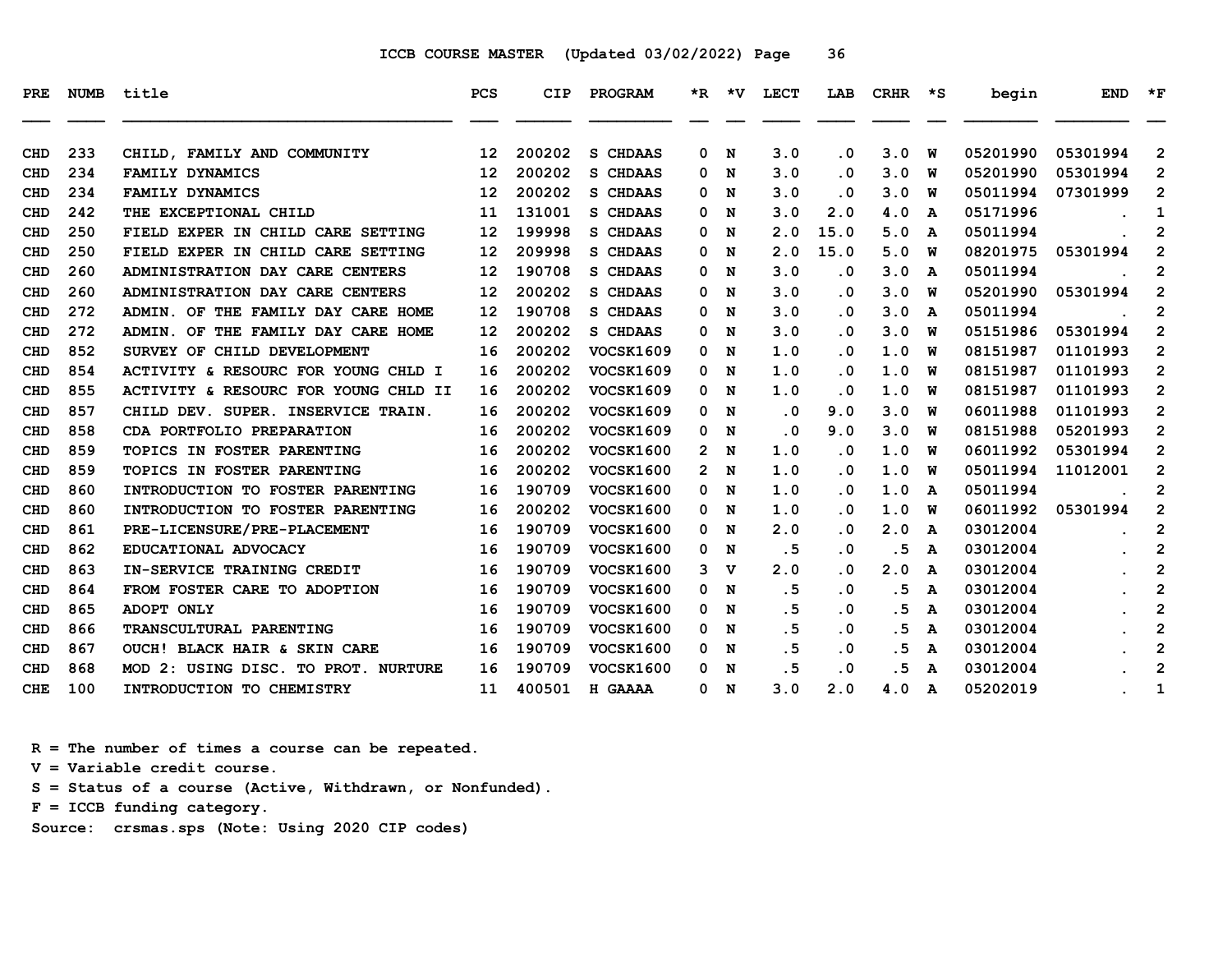| PRE.       | <b>NUMB</b> | title                               | PCS               | <b>CIP</b> | PROGRAM         |    | $*R$ $*V$ | LECT | LAB       | <b>CRHR</b> | ∗s | begin    | <b>END</b> | $*_{\mathbf{F}}$ |
|------------|-------------|-------------------------------------|-------------------|------------|-----------------|----|-----------|------|-----------|-------------|----|----------|------------|------------------|
| <b>CHE</b> | 100         | INTRODUCTION TO CHEMISTRY           | 11                | 400501     | H GAAAA         | 0  | N         | 2.0  | 1.0       | 2.0         | W  | 08201975 | 05132002   | 1                |
| <b>CHE</b> | 100         | INTRODUCTION TO CHEMISTRY           | 11                | 400501     | H GAAAA         | 0. | N         | 3.0  | 1.0       | 3.0         | พ  | 05132002 | 05202019   | 1                |
| <b>CHE</b> | 101         | GENERAL CHEMISTRY I                 | 11                | 400501     | N ASGAS         | 0  | N         | 4.0  | 3.0       | 5.0         | W  | 08201975 | 05182020   | 1                |
| <b>CHE</b> | 102         | GENERAL CHEMISTRY II                | 11                | 400501     | N ASGAS         | 0  | N         | 4.0  | 3.0       | 5.0         | W  | 08201975 | 05182020   | 1                |
| <b>CHE</b> | 104         | THE CHEMISTRY OF EVERYDAY LIFE      | 11                | 400501     | N ASGAS         | 0  | N         | 3.0  | 3.0       | 4.0         | A  | 08241998 |            | 1                |
| <b>CHE</b> | 106         | CHEM FOR THE HEALTH PROFESSIONS     | 11                | 400501     | N ASGAS         | 0  | N         | 3.0  | 3.0       | 4.0         | A  | 05152000 |            | 1                |
| <b>CHE</b> | 107         | CHEM FOR THE HEALTH PROF II         | 11                | 400501     | N ASGAS         | 0. | N         | 3.0  | 3.0       | 4.0         | A  | 01122009 |            | 1                |
| <b>CHE</b> | 108         | ESSENTIALS OF FORENSIC SCIENCE      | 11                | 400501     | N ASGAS         | 0  | N         | 3.0  | 3.0       | 4.0         | W  | 05152000 | 05152006   | 1                |
| <b>CHE</b> | 141         | GENERAL CHEMISTRY I                 | 11                | 400501     | N ASGAS         | 0  | N         | 4.0  | 3.0       | 5.0         | A  | 05182020 |            | 1                |
| <b>CHE</b> | 142         | GENERAL CHEMISTRY II                | 11                | 400501     | N ASGAS         | 0  | N         | 4.0  | 3.0       | 5.0         | A  | 05182020 |            | 1                |
| <b>CHE</b> | 200         | <b>BIOCHEMISTRY</b>                 | 11                | 260201     | H GAAAA         | 0  | N         | 3.0  | $\cdot$ 0 | 3.0         | W  | 08151980 | 05112001   | 1                |
| <b>CHE</b> | 201         | ORGAN CHEM I                        | 11                | 400504     | N ASGAS         | 0  | N         | 4.0  | 4.0       | 5.0         | w  | 08201975 | 08092002   | 1                |
| <b>CHE</b> | 202         | ORGAN CHEM II                       | 11                | 400504     | N ASGAS         | 0  | N         | 4.0  | 4.0       | 5.0         | W  | 08201975 | 08092002   | 1                |
| <b>CHE</b> | 203         | ORGANIC CHEMISTRY I                 | 11                | 400504     | N ASGAS         | 0  | N         | 3.0  | . 0       | 3.0         | A  | 01092002 |            | 1                |
| <b>CHE</b> | 204         | ORGANIC CHEMISTRY LAB I             | 11                | 400504     | N ASGAS         | 0  | N         | 1.0  | 3.0       | 2.0         | A  | 01092002 |            | 1                |
| <b>CHE</b> | 205         | ORGANIC CHEMISTRY II                | 11                | 400504     | N ASGAS         | 0. | N         | 3.0  | $\cdot$ 0 | 3.0         | A  | 01092002 |            | 1                |
| <b>CHE</b> | 206         | ORGANIC CHEMISTRY LAB II            | 11                | 400504     | N ASGAS         | 0  | N         | 1.0  | 3.0       | 2.0         | A  | 01092002 |            | 1                |
| <b>CHE</b> | 222         | ELEMENTARY BIOCHEMISTRY I           | 11                | 260202     | N ASGAS         | 0  | N         | 2.0  | $\cdot$ 0 | 2.0         | W  | 05152000 | 01122020   | 1                |
| <b>CHE</b> | 223         | ELEMENTARY BIOCHEMISTRY II          | 11                | 260202     | N ASGAS         | 0. | N         | 2.0  | . 0       | 2.0         | W  | 05152000 | 01122020   | 1                |
| <b>CHE</b> | 224         | ELEMENTARY BIOCHEMISTRY III         | 11                | 260202     | N ASGAS         | 0  | N         | 2.0  | $\cdot$ 0 | 2.0         | w  | 05152000 | 01122020   | 1                |
| <b>CHI</b> | 700         | BEGINNER CHINESE FOR BUSINESS       | 16                | 160103     | VOCSK1607       | 0  | N         | 1.0  | . 0       | 1.0         | A  | 01112010 |            | 1                |
| <b>CHI</b> | 701         | <b>BUSINESS CHINESE LEVEL 2</b>     | 16                | 160103     | VOCSK1607       | 0  | N         | 1.0  | $\cdot$ 0 | 1.0         | A  | 03292013 |            | 1                |
| <b>CHR</b> | 111         | COMMUNICATIONS AND HUMAN RELATIONS  | 11                | 240105     | <b>B ACCCER</b> | 0  | N         | 4.0  | . 0       | 4.0         | W  | 01071985 | 07301999   | 1                |
| <b>CHS</b> | 121         | CONTEMPORARY HEATLH                 | 12                | 512208     | <b>G OTAAAS</b> | 0  | N         | 3.0  | . 0       | 3.0         | A  | 05172010 |            | 1                |
| <b>CHS</b> | 122         | INTRODUCTION TO PUBLIC HEALTH       | 12                | 512208     | <b>G OTAAAS</b> | 0  | N         | 3.0  | . 0       | 3.0         | A  | 08222011 |            | 1                |
| <b>CIS</b> | 101         | INTRODUCTION TO COMPUTERS           | 12                | 520407     | <b>B CPLAAS</b> | 0  | v         | 3.0  | $\cdot$ 0 | 3.0         | W  | 05161997 | 05171997   | 3                |
| <b>CIS</b> | 101         | INTRODUCTION TO COMPUTERS           | $12 \overline{ }$ | 520407     | <b>B CPLAAS</b> | 0. | N         | 3.0  | . 0       | 3.0         | W  | 05171997 | 05192019   | $\overline{2}$   |
| <b>CIS</b> | 110         | INTRO TO MICROCOMPUTER APPLICATIONS | 12                | 520407     | <b>B CPLAAS</b> | 0  | N         | 3.0  | . 0       | 3.0         | W  | 05191995 | 08172001   | 3                |

 **R = The number of times a course can be repeated.**

 **V = Variable credit course.**

 **S = Status of a course (Active, Withdrawn, or Nonfunded).**

 **F = ICCB funding category.**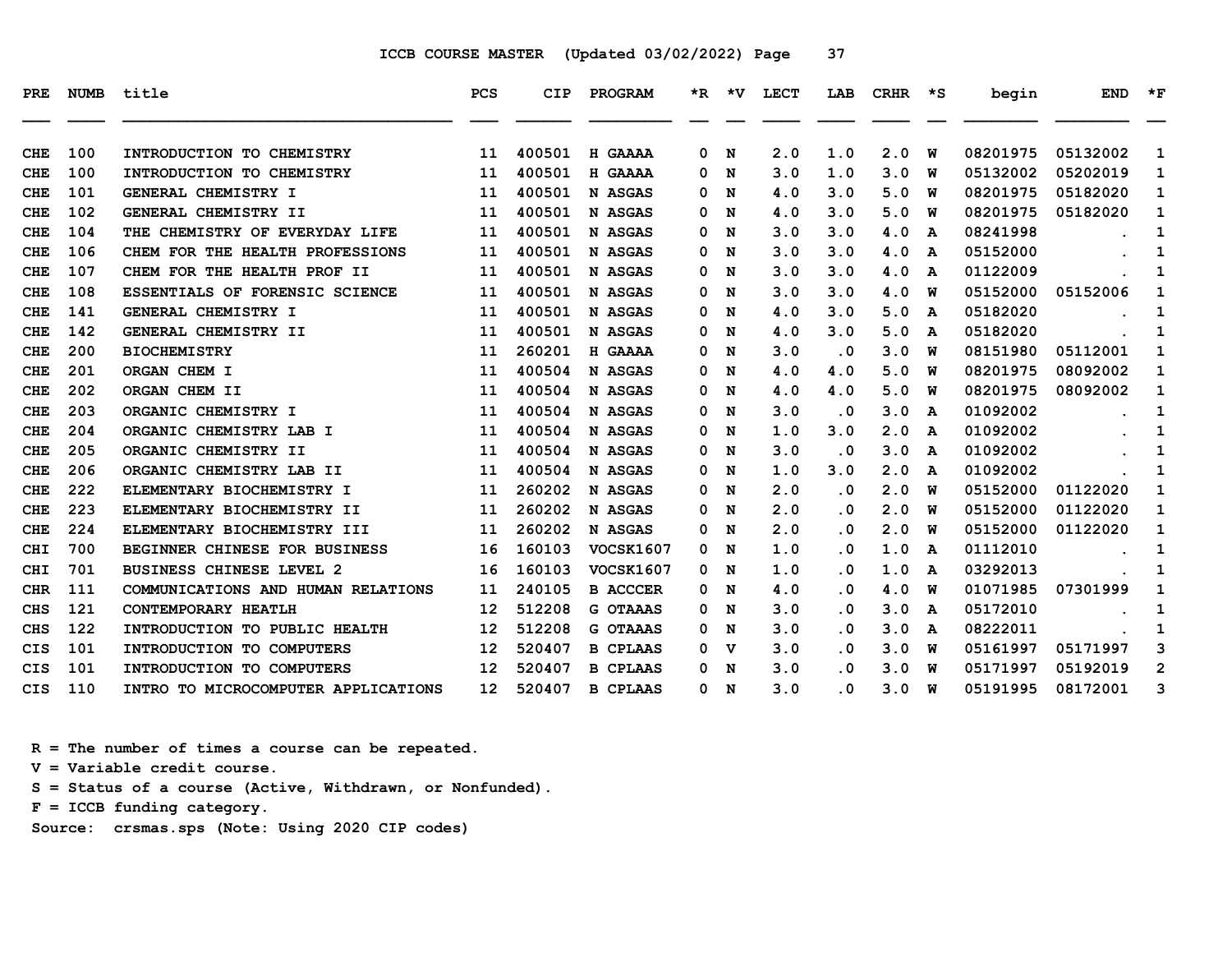| PRE        | <b>NUMB</b> | title                               | <b>PCS</b>        | <b>CIP</b> | <b>PROGRAM</b>  |   |     | *R *V LECT | LAB                     | CRHR *S |   | begin    | <b>END</b>                    | $*_{\mathbf{F}}$ |
|------------|-------------|-------------------------------------|-------------------|------------|-----------------|---|-----|------------|-------------------------|---------|---|----------|-------------------------------|------------------|
| <b>CIS</b> | 111         | INFO TECHNOLOGY CAREERS OVERVIEW    | 12 <sup>2</sup>   | 240105     | Y GSUAGS        | 0 | N   | 1.0        | 1.0                     | 1.0     | W | 05132002 | 05192019                      | 1                |
| <b>CIS</b> | 112         | <b>COMPUTING ESSENTIALS</b>         | 12                | 110201     | <b>T CPLAAS</b> | 0 | N   | 3.0        | 2.0                     | 4.0     | A | 08182014 |                               | 3                |
| <b>CIS</b> | 113         | COBOL PROGRAMMING I                 | 12                | 521202     | <b>B CPLAAS</b> | 0 | N   | 3.0        | 3.0                     | 4.0     | W | 05191995 | 05132002                      | 3                |
| CIS        | 114         | INTRODUCTION TO COMPUTERS           | 12                | 520407     | <b>B CPLAAS</b> | 0 | v   | 3.0        | . 0                     | 3.0     | W | 05191995 | 05161997                      | 3                |
| <b>CIS</b> | 115         | <b>ASSEMBLER PROGRAMMING</b>        | 12                | 110201     | <b>B CPLAAS</b> | 0 | N   | 2.0        | 2.0                     | 3.0     | W | 05191995 | 10312007                      | 3                |
| <b>CIS</b> | 116         | COMPUTER OPERATING SYST--LARGE SYST | 12 <sup>2</sup>   | 111099     | <b>B CPLAAS</b> | 0 | N   | 2.0        | 2.0                     | 3.0     | W | 05191995 | 10312007                      | 3                |
| <b>CIS</b> | 117         | LOGIC & STRUCTURED PROGRAM DESIGN   | $12 \overline{ }$ | 110201     | <b>B CPLAAS</b> | 0 | N   | 3.0        | $\cdot$ 0               | 3.0     | W | 05191995 | 10312007                      | 3                |
| <b>CIS</b> | 118         | INTRO TO COMPUTERS FOR HLTH CAREERS | $12 \overline{ }$ | 520407     | <b>G VTTAAS</b> | 0 | N   | 2.0        | $\cdot$ 0               | 2.0     | W | 12201996 | 06301999                      | 3                |
| <b>CIS</b> | 122         | INTRO TO COMPUTER PROGRAMMING       | $12 \overline{ }$ | 110201     | <b>T CPLAAS</b> | 0 | N   | 3.0        | 2.0                     | 4.0     | A | 05192003 |                               | 3                |
| <b>CIS</b> | 122         | INTRO TO COMPUTER PROGRAMMING       | $12 \overline{ }$ | 521202     | <b>B CMSAAS</b> | 0 | N   | 3.0        | $\cdot$ 0               | 3.0     | W | 05191995 | 05192003                      | 3                |
| <b>CIS</b> | 123         | PASCAL MICRO APPLIC FOR BUSINESS    | 12                | 521202     | <b>B CSMCER</b> | 0 | N   | 3.0        | $\cdot$ 0               | 3.0     | W | 05191995 | 06301999                      | 3                |
| <b>CIS</b> | 126         | COBOL PROGRAMMING I                 | $12 \overline{ }$ | 521202     | <b>T CPLAAS</b> | 0 | N   | 3.0        | 3.0                     | 4.0     | W | 05132002 | 05172004                      | 3                |
| <b>CIS</b> | 126         | COBOL PROGRAMMING I                 | 12                | 110201     | <b>T CPLAAS</b> | 0 | N   | 2.0        | 2.0                     | 3.0     | W | 05172004 | 10312007                      | 3                |
| <b>CIS</b> | 130         | <b>COMPUTER USER SUPPORT</b>        | $12 \overline{ }$ | 521203     | <b>B CSSAAS</b> | 0 | N   | 3.0        | $\overline{\mathbf{0}}$ | 3.0     | W | 05152000 | 05192003                      | 3                |
| <b>CIS</b> | 131         | PRES. GRAPHICS (MS POWERPOINT)      | 12                | 110201     | T OCAAAS        | 0 | N   | 2.0        | $\cdot$ 0               | 2.0     | A | 05172005 |                               | 3                |
| <b>CIS</b> | 131         | PRES. GRAPHICS (MS POWERPOINT)      | 12                | 521202     | <b>T MSOCER</b> | 0 | N   | 3.0        | $\cdot$ 0               | 3.0     | W | 05192003 | 05172005                      | 3                |
| <b>CIS</b> | 132         | BASIC LANGUAGE APPLICATIONS         | $12 \overline{ }$ | 521202     | <b>B CPLAAS</b> | 0 | N   | 3.0        | $\cdot$ 0               | 3.0     | W | 05191995 | 07301999                      | 3                |
| <b>CIS</b> | 133         | COMPUTER CONCEPTS AND BASIC USE     | $12 \overline{ }$ | 520407     | <b>B CMSAAS</b> | 0 | N   | 1.0        | $\cdot$ 0               | 1.0     | W | 05161997 | 05152000                      | 3                |
| <b>CIS</b> | 134         | SPREADSHEET APPLICATIONS (MS EXCEL) | 12                | 110601     | T OCAAAS        | 0 | N   | 3.0        | $\cdot$ 0               | 3.0     | A | 05191995 |                               | 3                |
| <b>CIS</b> | 135         | WORD PROCESSING I--MICROSOFT WORD   | $12 \overline{ }$ | 520401     | T OCAAAS        | 0 | N   | 3.0        | $\cdot$ 0               | 3.0     | A | 05162022 |                               | $\overline{2}$   |
| <b>CIS</b> | 135         | WORD PROCESSING I--MICROSOFT WORD   | $12 \overline{ }$ | 520401     | <b>T OCAAAS</b> | 0 | N   | 4.0        | $\cdot$ 0               | 4.0     | W | 05192014 | 05162022                      | $\overline{2}$   |
| <b>CIS</b> | 135         | WORD PROCESSING I--MICROSOFT WORD   | $12 \overline{ }$ | 520401     | <b>B OCAAAS</b> | 0 | N   | 3.0        | $\cdot$ 0               | 3.0     | W | 05192003 | 05192014                      | $\mathbf{2}$     |
| <b>CIS</b> | 136         | NETWORK COMMUNICATIONS              | 12                | 110901     | <b>B CMSAAS</b> | 0 | N   | 3.0        | $\cdot$ 0               | 3.0     | W | 05191995 | 10312007                      | 3                |
| <b>CIS</b> | 137         | PC MAINTNANC/OS CONCEPTS            | 12                | 111099     | <b>T CMSAAS</b> | 0 | N   | 2.0        | 2.0                     | 3.0     | W | 05191995 | 05192019                      | 3                |
| <b>CIS</b> | 138         | DATABASE APPLICATIONS (MS ACCESS)   | 12                | 110802     | T OCAAAS        | 0 | N   | 3.0        | $\cdot$ 0               | 3.0     | A | 05191995 |                               | 3                |
| <b>CIS</b> | 139         | INTRODUCTION TO WINDOWS             | 12                | 110601     | <b>B CMSAAS</b> | 0 | N   | 2.0        | $\cdot$ 0               | 2.0     | W | 05191995 | 10312007                      | 3                |
| <b>CIS</b> | 151         | WEB SKILLS AND CREATING WEB PAGES   | 12                | 110901     | <b>T CMSAAS</b> | 0 | N   | 2.0        | $\cdot$ 0               | 2.0     | W | 05171996 | 05192019                      | 3                |
| <b>CIS</b> | 152         | WEB DESIGN AND DEVELOPMENT I        | 12 <sup>7</sup>   | 110801     | <b>T CPLAAS</b> |   | 0 N | 2.0        | 2.0                     | 3.0     | A | 05172004 | and the state of the state of | 3                |

 **R = The number of times a course can be repeated.**

 **V = Variable credit course.**

 **S = Status of a course (Active, Withdrawn, or Nonfunded).**

 **F = ICCB funding category.**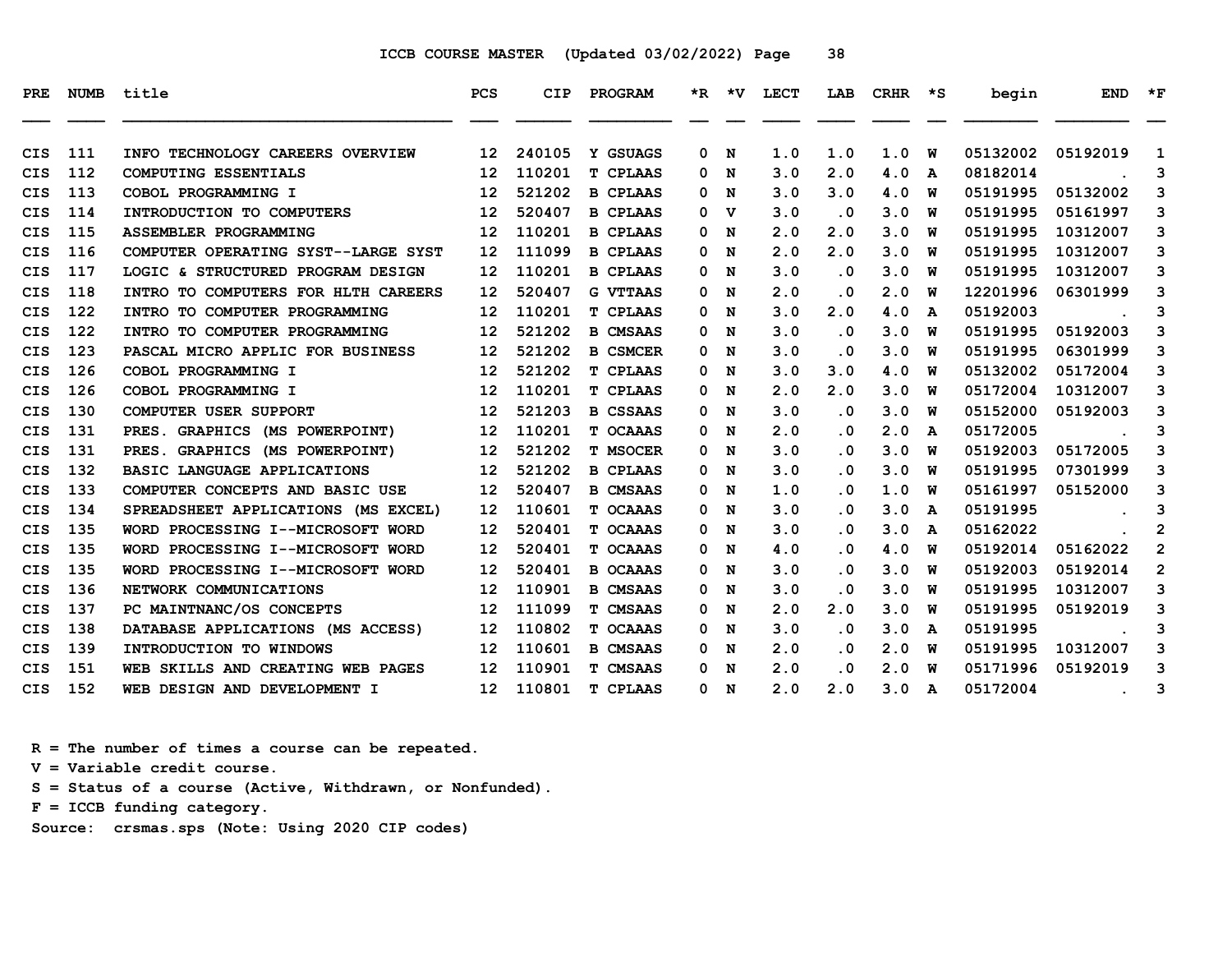| PRE.       | <b>NUMB</b> | title                               | <b>PCS</b>        | <b>CIP</b> | PROGRAM         |   | $*R$ $*V$ | LECT                    | LAB                     | CRHR | ∗s | begin    | <b>END</b> | $*_{\mathbf{F}}$ |
|------------|-------------|-------------------------------------|-------------------|------------|-----------------|---|-----------|-------------------------|-------------------------|------|----|----------|------------|------------------|
| CIS        | 152         | CREATING & MAINTAINING WEBSITES     | 12                | 521202     | <b>T WSPAAS</b> | 0 | N         | 3.0                     | 2.0                     | 4.0  | W  | 05192003 | 05172004   | 3                |
| <b>CIS</b> | 152         | CREATING WEBSITES                   | 12                | 521202     | T CSSAAS        | 0 | N         | 3.0                     | $\cdot$ 0               | 3.0  | w  | 05152000 | 05192003   | 3                |
| <b>CIS</b> | 155         | KEYBOARDING I                       | 12                | 520408     | <b>B OCAAAS</b> | 0 | N         | 1.0                     | $\overline{\mathbf{0}}$ | 1.0  | W  | 05192003 | 10312007   | $\mathbf{2}$     |
| CIS        | 156         | KEYBOARDING I                       | 12                | 520408     | T OCAAAS        | 0 | N         | 3.0                     | $\overline{\mathbf{0}}$ | 3.0  | W  | 05192003 | 05192019   | 2                |
| CIS        | 157         | KEYBOARDING II                      | 12                | 520408     | T OCAAAS        | 0 | N         | 3.0                     | . 0                     | 3.0  | A  | 05192003 |            | $\mathbf{2}$     |
| CIS        | 158         | KEYBOARDING III                     | 12                | 520408     | T OCAAAS        | 0 | N         | 3.0                     | . 0                     | 3.0  | A  | 05192003 |            | 2                |
| <b>CIS</b> | 159         | KEYBOARDING SKILL BUILDING          | 12                | 520408     | <b>B OCAAAS</b> | 0 | N         | 2.0                     | $\cdot$ 0               | 2.0  | W  | 05192003 | 09192012   | $\overline{2}$   |
| <b>CIS</b> | 170         | PROFESSIONAL WORKPLACE TOPICS       | 12                | 240105     | T OCAAAS        | 0 | N         | 3.0                     | $\overline{\mathbf{0}}$ | 3.0  | A  | 05192003 |            | 1                |
| CIS        | 171         | DOCUMENT PREPARATION AND EDITING    | 12                | 520401     | T OCAAAS        | 0 | N         | 2.0                     | 2.0                     | 3.0  | A  | 05192003 |            | 2                |
| <b>CIS</b> | 172         | OFFICE PROFESSIONAL SEMINAR         | 12                | 529999     | <b>B OCAAAS</b> | 0 | N         | 2.0                     | $\overline{\mathbf{0}}$ | 2.0  | w  | 05192003 | 10312007   | $\overline{2}$   |
| CIS        | 173         | MEDICAL TERMINOLOGY                 | 12                | 510710     | <b>B OCTCER</b> | 0 | N         | 3.0                     | . 0                     | 3.0  | A  | 05192003 |            | 2                |
| <b>CIS</b> | 174         | SPREADSHEET APPLICATIONS I          | 12                | 520407     | <b>B CMSAAS</b> | 0 | N         | 1.0                     | $\cdot$ 0               | 1.0  | W  | 05161997 | 05152000   | 3                |
| <b>CIS</b> | 175         | SPREADSHEET APPLICATIONS II         | 12                | 520407     | <b>B CMSAAS</b> | 0 | N         | 1.0                     | $\overline{\mathbf{0}}$ | 1.0  | w  | 05161997 | 05152000   | 3                |
| <b>CIS</b> | 176         | SPREADSHEET APPLICATIONS III        | 12                | 520407     | <b>B CMSAAS</b> | 0 | N         | 1.0                     | . 0                     | 1.0  | w  | 05161997 | 05152000   | 3                |
| CIS        | 177         | DATABASE APPLICATIONS I             | 12                | 520407     | <b>B CMSAAS</b> | 0 | N         | 1.0                     | . 0                     | 1.0  | w  | 05161997 | 05152000   | 3                |
| CIS        | 178         | DATABASE APPLICATIONS II            | 12                | 520407     | <b>B CMSAAS</b> | 0 | N         | 1.0                     | . 0                     | 1.0  | W  | 05161997 | 05152000   | 3                |
| <b>CIS</b> | 179         | DATABASE APPLICATIONS III           | 12                | 520407     | <b>B CMSAAS</b> | 0 | N         | 1.0                     | $\cdot$ 0               | 1.0  | W  | 05161997 | 05152000   | 3                |
| <b>CIS</b> | 193         | <b>WINDOWS</b>                      | 12                | 521202     | <b>B CMSAAS</b> | 0 | N         | 1.0                     | $\overline{\mathbf{0}}$ | 1.0  | W  | 05161997 | 05152000   | 3                |
| <b>CIS</b> | 198         | COMPUTER INFO SYST WORK EXPLORATION | 12                | 529998     | <b>B CSMCER</b> | 0 | N         | $\overline{\mathbf{0}}$ | 10.0                    | 2.0  | W  | 05191995 | 10312007   | $\overline{2}$   |
| CIS        | 200         | <b>BUSINESS COMPUTER SYSTEMS</b>    | 11                | 110901     | N ASGAS         | 0 | N         | 2.0                     | 2.0                     | 3.0  | A  | 05191995 |            | 1                |
| CIS        | 210         | C PROGRAMMING/BUSINESS APPLICATIONS | 12                | 110201     | <b>B CPLAAS</b> | 0 | N         | 2.0                     | 2.0                     | 3.0  | W  | 05191995 | 10312007   | 3                |
| <b>CIS</b> | 211         | WINDOWS PROGRAMMING                 | 12                | 110201     | T OCAAAS        | 0 | N         | 2.0                     | 2.0                     | 3.0  | A  | 12221995 |            | 3                |
| <b>CIS</b> | 212         | VISUAL BASIC-ADVANCED TOPICS        | 12                | 110201     | <b>T CPLAAS</b> | 0 | N         | 2.0                     | 2.0                     | 3.0  | W  | 05171999 | 10312007   | 3                |
| CIS        | 213         | VISUAL BASIC - DATA MANAGEMENT      | 12                | 110201     | <b>T CPLAAS</b> | 0 | N         | 2.0                     | 2.0                     | 3.0  | w  | 05142001 | 10312007   | 3                |
| CIS        | 214         | RPG PROGRAMMING                     | 12                | 521202     | <b>B CPLAAS</b> | 0 | N         | 3.0                     | 3.0                     | 4.0  | W  | 05191995 | 01112000   | 3                |
| CIS        | 214         | RPG III/400                         | 12                | 110201     | <b>B CPLAAS</b> | 0 | N         | 3.0                     | $\cdot$ 0               | 3.0  | W  | 01112000 | 10312007   | 3                |
| CIS        | 217         | COBOL PROGRAMMING II                | 12                | 521202     | <b>B CPLAAS</b> | 0 | N         | 3.0                     | 3.0                     | 4.0  | W  | 05191995 | 05132002   | 3                |
| <b>CIS</b> | 226         | COBOL PROGRAMMING II                | $12 \overline{ }$ | 110201     | <b>T CPLAAS</b> |   | 0 N       | 2.0                     | 2.0                     | 3.0  | A  | 05172004 |            | 3                |

 **R = The number of times a course can be repeated.**

 **V = Variable credit course.**

 **S = Status of a course (Active, Withdrawn, or Nonfunded).**

 **F = ICCB funding category.**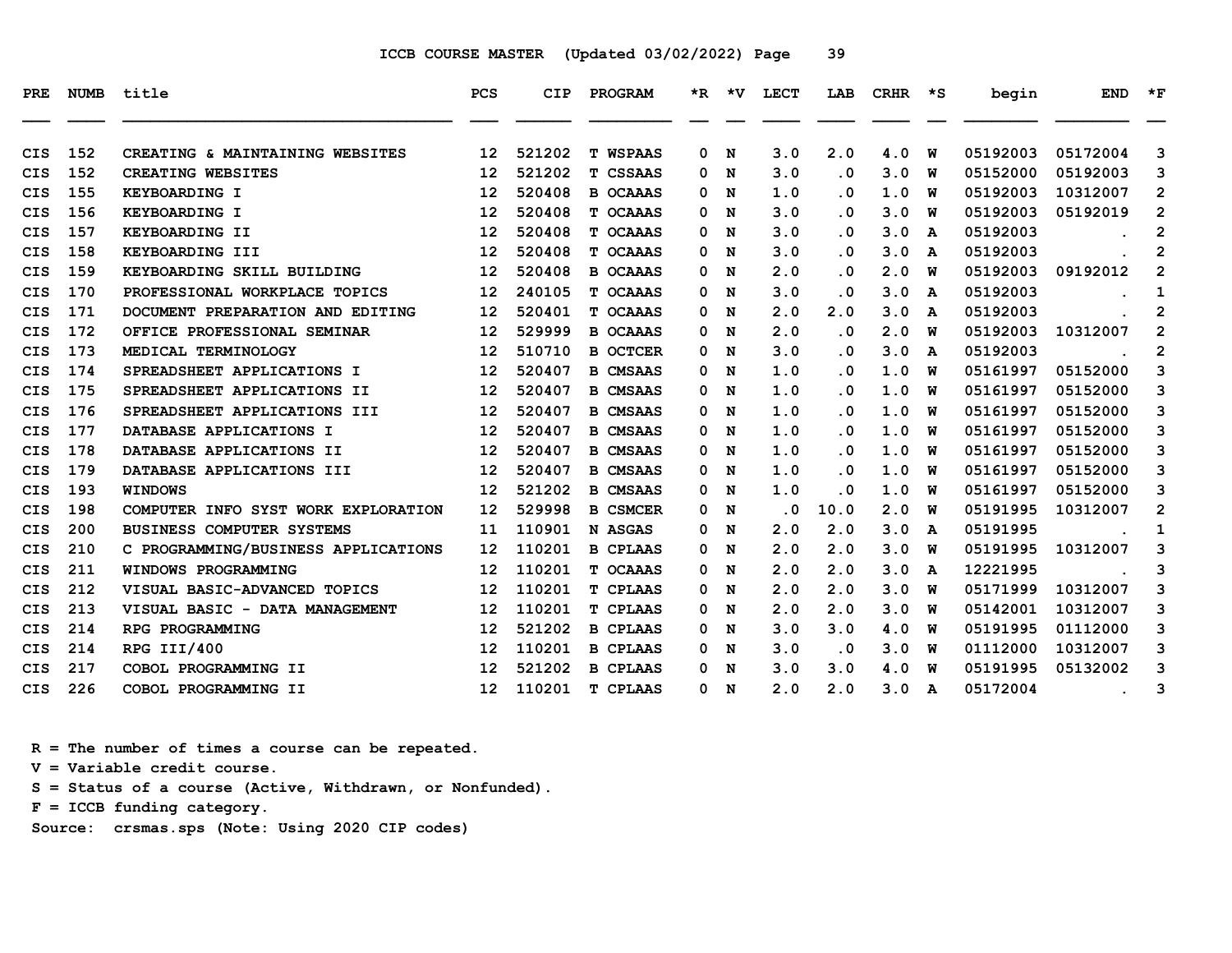| PRE        |     | NUMB title                           | <b>PCS</b> | <b>CIP</b> | <b>PROGRAM</b>   |   |                | *R *V LECT | LAB                     | CRHR | $\star$ s | begin    | <b>END</b> | $*_{\mathbf{F}}$ |
|------------|-----|--------------------------------------|------------|------------|------------------|---|----------------|------------|-------------------------|------|-----------|----------|------------|------------------|
|            |     |                                      |            |            |                  |   |                |            |                         |      |           |          |            |                  |
| <b>CIS</b> | 226 | COBOL PROGRAMMING II                 | 12         | 521202     | <b>T CPLAAS</b>  | 0 | N              | 3.0        | 3.0                     | 4.0  | W         | 05132002 | 05172004   | 3                |
| <b>CIS</b> | 230 | <b>TRAINING OF COMPUTER USERS</b>    | 12         | 110802     | <b>T CMSAAS</b>  | 0 | N              | 3.0        | $\overline{\mathbf{0}}$ | 3.0  | w         | 05152000 | 10312007   | 3                |
| CIS        | 231 | SYSTEMS ANALYSIS, DESIGN, AND ADMIN  | 12         | 110501     | T OCAAAS         | 0 | N              | 3.0        | $\overline{\mathbf{0}}$ | 3.0  | W         | 05191995 | 05152022   | 3                |
| <b>CIS</b> | 232 | SYSTEMS ANALYSIS FOR NETWORK ADMIN   | 12         | 521203     | <b>B CMSAAS</b>  | 0 | N              | 3.0        | . 0                     | 3.0  | w         | 05191995 | 06301999   | 3                |
| <b>CIS</b> | 235 | WORD PROCESSING II--MICROSOFT WORD   | 12         | 520401     | T OCAAAS         | 0 | N              | 2.0        | $\cdot$ 0               | 2.0  | W         | 08182014 | 05192019   | $\overline{2}$   |
| <b>CIS</b> | 235 | WORD PROCESSING II--MICROSOFT WORD   | 12         | 520401     | <b>B OCAAAS</b>  | 0 | N              | 3.0        | $\overline{\mathbf{0}}$ | 3.0  | w         | 05192003 | 08182014   | $\overline{2}$   |
| <b>CIS</b> | 238 | DATABASE APPLICATION DEVELOPMENT     | 12         | 110802     | <b>B CMSAAS</b>  | 0 | N              | 3.0        | . 0                     | 3.0  | w         | 05191995 | 05192019   | 3                |
| CIS        | 259 | PROG. FOR BUS. APPLIC. USING C#.NET  | 12         | 110201     | <b>T CPLAAS</b>  | 0 | N              | 2.0        | 2.0                     | 3.0  | W         | 01152003 | 10312007   | 3                |
| <b>CIS</b> | 270 | INTEGRATED SOFTWARE APPLICATIONS     | 12         | 110802     | <b>B MGTAAS</b>  | 0 | N              | 3.0        | . 0                     | 3.0  | A         | 05152000 |            | 3                |
| <b>CIS</b> | 272 | TRANSCRIBING MEDICAL DOCUMENTS       | 12         | 520401     | T OCAAAS         | 0 | N              | 2.0        | 2.0                     | 3.0  | A         | 05162006 |            | $\overline{2}$   |
| <b>CIS</b> | 272 | TRANSCRIBING MEDICAL DOCUMENTS       | 12         | 520401     | <b>B OCAAAS</b>  | 0 | N              | 2.0        | 2.0                     | 2.0  | w         | 05192003 | 05162006   | $\mathbf{2}$     |
| CIS        | 297 | CSIT JOB SEMINAR                     | 12         | 529999     | T OCAAAS         | 0 | N              | 1.0        | $\cdot$ 0               | 1.0  | w         | 05191995 | 05172020   | $\mathbf{2}$     |
| <b>CIS</b> | 298 | <b>WORK EXPERIENCE</b>               | 12         | 110601     | T OCAAAS         | 0 | N              | . 0        | 15.0                    | 3.0  | A         | 05162011 |            | 3                |
| <b>CIS</b> | 298 | COMPUTER INFO SYSTEMS WORK EXPER     | 12         | 529998     | <b>B CPLAAS</b>  | 0 | N              | . 0        | 15.0                    | 3.0  | W         | 05191995 | 05162011   | $\overline{2}$   |
| <b>CIS</b> | 701 | COMPUTER APPLICATIONS/SM BUSINESS I  | 16         | 520701     | VOCSK1614        | 3 | v              | 4.0        | $\overline{\mathbf{0}}$ | 4.0  | w         | 05191995 | 08011998   | $\overline{2}$   |
| <b>CIS</b> | 702 | COMPUTER APPLICATIONS/SM BUSINESS II | 16         | 520701     | VOCSK1614        | 3 | v              | 4.0        | $\overline{\mathbf{0}}$ | 4.0  | w         | 05191995 | 08011998   | $\overline{2}$   |
| <b>CIS</b> | 703 | BEGINNING SPREADSHEETS               | 16         | 110601     | VOCSK1614        |   | 3 <sub>v</sub> | 4.0        | . 0                     | 4.0  | A         | 05191995 |            | 3                |
| <b>CIS</b> | 704 | ADVANCED SPREADSHEETS                | 16         | 110601     | VOCSK1614        | 3 | $\mathbf v$    | 4.0        | $\overline{\mathbf{0}}$ | 4.0  | A         | 05191995 |            | 3                |
| CIS        | 705 | BEGINNING DATABASE MANAGEMENT        | 16         | 110802     | VOCSK1614        | 3 | v              | 4.0        | $\overline{\mathbf{0}}$ | 4.0  | A         | 05191995 |            | 3                |
| <b>CIS</b> | 706 | ADVANCED DATABASE MANAGEMENT         | 16         | 110802     | VOCSK1614        | 3 | <b>v</b>       | 4.0        | $\overline{\mathbf{0}}$ | 4.0  | A         | 05191995 |            | 3                |
| CIS        | 707 | CRYSTAL REPORTS I                    | 16         | 110301     | <b>VOCSK1600</b> | 0 | N              | 1.0        | . 0                     | 1.0  | A         | 05142001 |            | 3                |
| <b>CIS</b> | 708 | CRYSTAL REPORTS II                   | 16         | 110301     | <b>VOCSK1600</b> |   | 0 N            | 1.0        | $\cdot$ 0               | 1.0  | A         | 05142001 |            | 3                |
| <b>CIS</b> | 709 | YOUR WEBSITE. CREATE IT! LAUNCH IT!  | 16         | 110801     | <b>VOCSK1614</b> | 0 | N              | 1.0        | . 0                     | 1.0  | A         | 02012005 |            | 3                |
| <b>CIS</b> | 710 | VISUAL BASIC                         | 16         | 110201     | VOCSK1616        | 0 | N              | 2.5        | $\overline{\mathbf{0}}$ | 2.5  | A         | 11012002 |            | 3                |
| CIS        | 711 | POWERPOINT PRESENTATIONS             | 16         | 130501     | <b>VOCSK1614</b> |   | 0 N            | 1.0        | . 0                     | 1.0  | A         | 05192003 |            | 3                |
| <b>CIS</b> | 712 | MICROSOFT PROJECT                    | 16         | 520201     | VOCSK1616        | 0 | N              | 1.0        | $\cdot$ 0               | 1.0  | A         | 09152003 |            | 2                |
| <b>CIS</b> | 713 | MICROSOFT FRONTPAGE                  | 16         | 100303     | VOCSK1614        | 0 | N              | 1.0        | . 0                     | 1.0  | w         | 05012004 | 07312014   | 3                |
| <b>CIS</b> | 714 | MICROSOFT VISIO                      | 16         | 110601     | <b>VOCSK1614</b> |   | 0 N            | 1.0        | $\overline{\mathbf{0}}$ | 1.0  | A         | 05012004 |            | 3                |

 **R = The number of times a course can be repeated.**

 **V = Variable credit course.**

 **S = Status of a course (Active, Withdrawn, or Nonfunded).**

 **F = ICCB funding category.**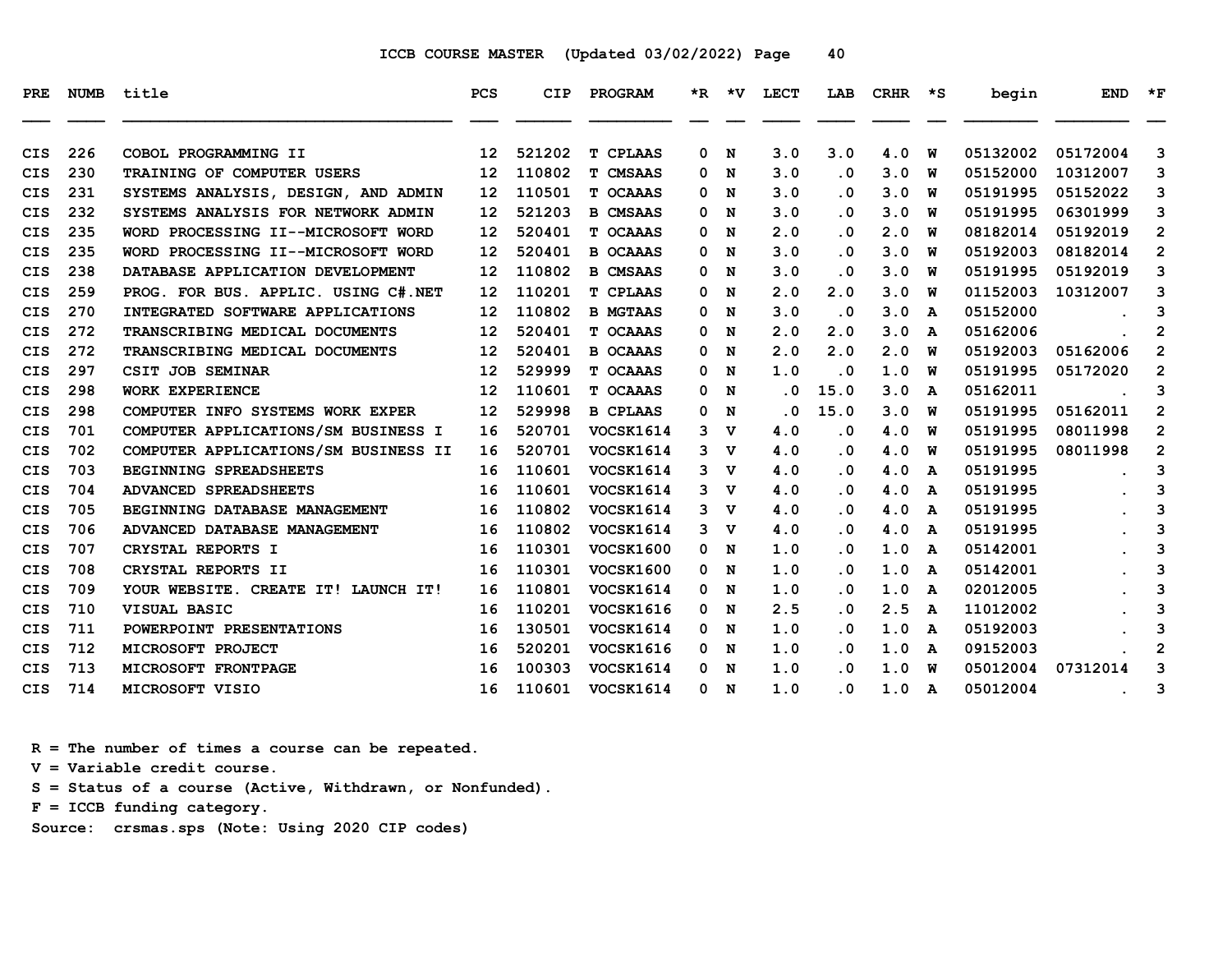| <b>PRE</b> | <b>NUMB</b> | title                                | <b>PCS</b>        | <b>CIP</b> | PROGRAM          |   | $*R$ $*V$   | <b>LECT</b> | LAB       | <b>CRHR</b> | $\star$ s | begin    | <b>END</b> | $*_{\mathbf{F}}$ |
|------------|-------------|--------------------------------------|-------------------|------------|------------------|---|-------------|-------------|-----------|-------------|-----------|----------|------------|------------------|
| <b>CIS</b> | 715         | MICROSOFT OFFICE NEW FEATURES        | 16                | 520407     | VOCSK1614        | 0 | $\mathbf v$ | 1.5         | $\cdot$ 0 | 1.5         | A         | 06172008 |            | $\overline{2}$   |
| <b>CIS</b> | 716         | MICROSOFT ACCESS: LEVEL 1            | 16                | 520407     | VOCSK1614        | 0 | N           | .5          | $\cdot$ 0 | . 5         | A         | 03072009 |            | $\overline{2}$   |
| CIS        | 717         | MICROSOFT ACCESS: LEVEL 2            | 16                | 520407     | VOCSK1614        | 0 | N           | .5          | $\cdot$ 0 | .5          | A         | 03072009 |            | 2                |
| CIS        | 718         | MICROSOFT ACCESS: LEVEL 3            | 16                | 520407     | VOCSK1614        | 0 | N           | .5          | $\cdot$ 0 | .5          | A         | 03172009 |            | $\overline{2}$   |
| CIS        | 719         | MICROSOFT ACCESS: LEVEL 4            | 16                | 520407     | <b>VOCSK1614</b> | 0 | N           | . 5         | $\cdot$ 0 | .5          | A         | 04212009 |            | $\overline{2}$   |
| <b>CIS</b> | 720         | MICROSOFT EXCEL: LEVEL 1             | 16                | 520407     | VOCSK1614        | 0 | N           | .5          | $\cdot$ 0 | . 5         | A         | 03072009 |            | $\overline{2}$   |
| <b>CIS</b> | 721         | MICROSOFT EXCEL: LEVEL 2             | 16                | 520407     | VOCSK1614        | 0 | N           | . 5         | . 0       | . 5         | A         | 03072009 |            | $\overline{2}$   |
| <b>CIS</b> | 722         | MICROSOFT EXCEL: LEVEL 3             | 16                | 520407     | VOCSK1614        | 0 | N           | .5          | $\cdot$ 0 | . 5         | A         | 03072009 |            | 2                |
| CIS        | 723         | MICROSOFT POWERPOINT: LEVEL 1        | 16                | 520407     | <b>VOCSK1614</b> | 0 | N           | . 5         | $\cdot$ 0 | .5          | A         | 03072009 |            | $\overline{2}$   |
| CIS        | 724         | MICROSOFT POWERPOINT LEVEL 2         | 16                | 520407     | VOCSK1614        | 0 | N           | .5          | $\cdot$ 0 | .5          | A         | 03142009 |            | $\overline{2}$   |
| <b>CIS</b> | 725         | MICROSOFT PROJECT: LEVEL 1           | 16                | 520407     | VOCSK1614        | 0 | N           | . 5         | $\cdot$ 0 | . 5         | A         | 03072009 |            | $\overline{2}$   |
| <b>CIS</b> | 726         | MICROSOFT PROJECT: LEVEL 2           | 16                | 520407     | <b>VOCSK1614</b> | 0 | N           | .5          | . 0       | .5          | A         | 03072009 |            | $\overline{2}$   |
| CIS        | 728         | MICROSOFT OUTLOOK: BASICS & BEYOND   | 16                | 520407     | VOCSK1614        | 0 | N           | .5          | $\cdot$ 0 | . 5         | A         | 08242009 |            | $\overline{2}$   |
| CIS        | 729         | MICROSOFT WORD: LEVEL 1              | 16                | 520407     | <b>VOCSK1614</b> | 0 | N           | .5          | $\cdot$ 0 | .5          | A         | 04282009 |            | $\overline{2}$   |
| CIS        | 730         | MICROSOFT WORD: LEVEL2               | 16                | 520407     | <b>VOCSK1614</b> | 0 | N           | .5          | $\cdot$ 0 | . 5         | A         | 05052009 |            | $\overline{2}$   |
| <b>CIS</b> | 731         | MICROSOFT WORD: LEVEL 3              | 16                | 520407     | VOCSK1614        | 0 | N           | .5          | $\cdot$ 0 | . 5         | A         | 05192009 |            | $\overline{2}$   |
| <b>CIS</b> | 732         | MICROSOFT EXCEL 2007 LEVEL 4         | 16                | 110301     | VOCSK1614        | 0 | N           | .5          | $\cdot$ 0 | .5          | A         | 08242009 |            | 3                |
| <b>CIS</b> | 781         | BEGINNING MICROCOMPUTER SKILLS       | 16                | 520407     | VOCSK1614        | 3 | v           | 4.0         | . 0       | 4.0         | W         | 05191995 | 09192012   | 3                |
| <b>CIS</b> | 782         | ELEMENTARY DOS COMMANDS              | 16                | 111099     | <b>VOCSK1614</b> | 3 | v           | 4.0         | $\cdot$ 0 | 4.0         | W         | 05191995 | 09192012   | 3                |
| CIS        | 783         | BEGINNING WORD PROCESSING SKILLS     | 16                | 520401     | VOCSK1614        | 3 | $\mathbf v$ | 4.0         | $\cdot$ 0 | 4.0         | W         | 05191995 | 09192012   | $\overline{2}$   |
| <b>CIT</b> | 110         | INTRO TO BLDG AND CONSTRUCTION       | 12 <sup>2</sup>   | 460415     | E CDMAAS         |   | 1 N         | 1.0         | 2.0       | 2.0         | A         | 05172021 |            | 3                |
|            |             | <b>TRADES</b>                        |                   |            |                  |   |             |             |           |             |           |          |            |                  |
| CIT        | 111         | CONSTRUCTION MATERIALS I             | 12 <sup>2</sup>   | 460201     | E CDMAAS         | 0 | N           | 2.0         | 2.0       | 3.0         | A         | 05011994 |            | 3                |
| <b>CIT</b> | 111         | <b>CONSTRUCTION MATERIALS</b>        | $12 \overline{ }$ | 460201     | E CITAAS         | 0 | N           | 2.0         | 3.0       | 3.0         | W         | 08201975 | 05301994   | 3                |
| <b>CIT</b> | 112         | CONSTRUCTN DRAFTING/MICROSTATION CAD | $12 \overline{ }$ | 150810     | E CITAAS         | 0 | N           | 3.0         | 2.0       | 4.0         | W         | 05011994 | 05132002   | 3                |
| <b>CIT</b> | 112         | INTRODUCTION TO MICROSTATION CAD     | $12 \overline{ }$ | 151302     | E CDMAAS         | 0 | N           | 2.0         | 2.0       | 3.0         | W         | 05132002 | 05192014   | 3                |
| CIT        | 112         | CONSTRUCTN DRAFTING/MICROSTATION CAD | 12                | 150810     | E CITAAS         | 0 | N           | 3.0         | 2.0       | 4.0         | W         | 01041984 | 05301994   | 3                |
| <b>CIT</b> | 113         | SURVEYING I                          | 12                | 151102     | E CITAAS         | 0 | N           | 2.0         | 3.0       | 3.0         | W         | 06011992 | 05301994   | 3                |

 **R = The number of times a course can be repeated.**

 **V = Variable credit course.**

 **S = Status of a course (Active, Withdrawn, or Nonfunded).**

 **F = ICCB funding category.**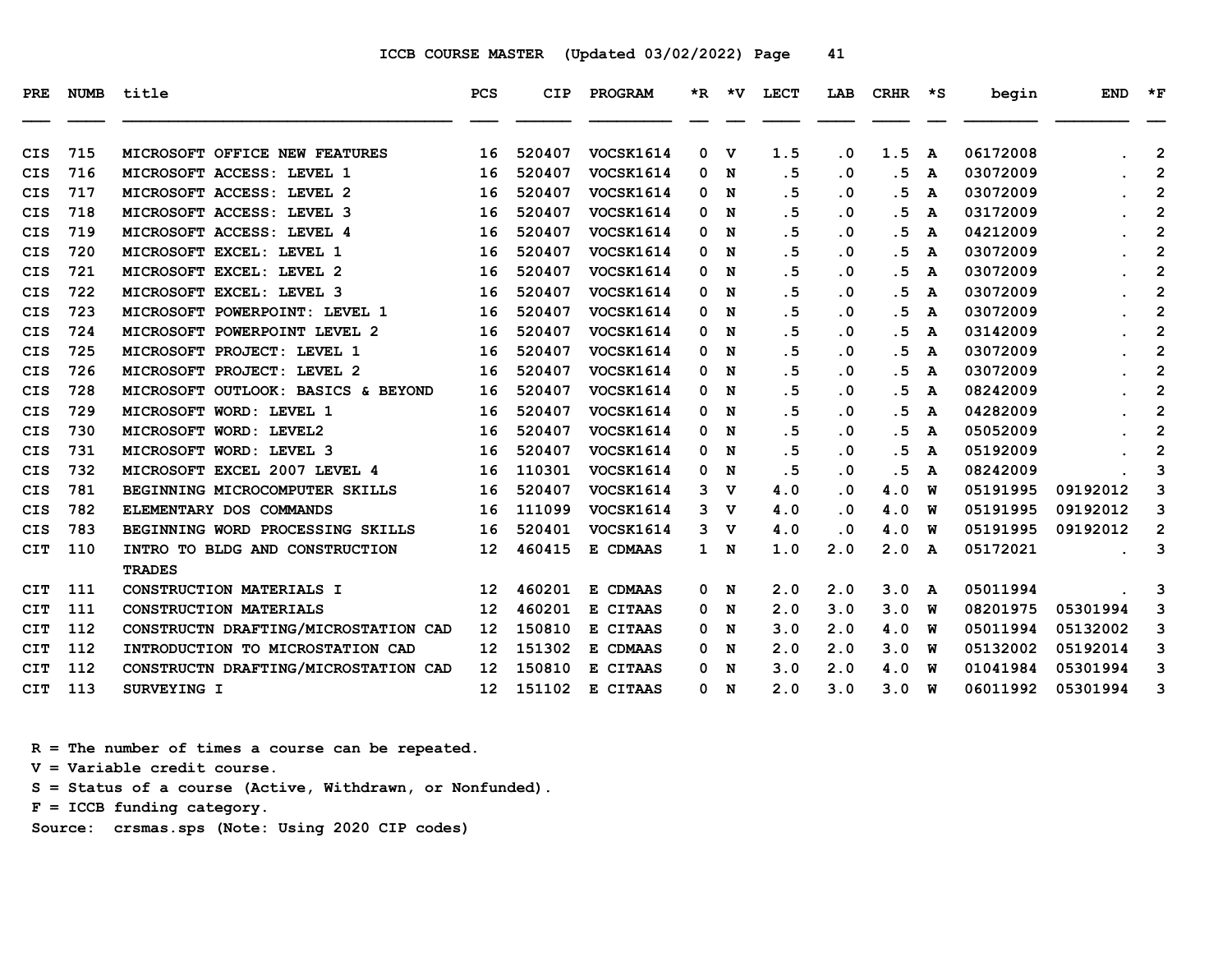| <b>PRE</b> | <b>NUMB</b> | title                                | <b>PCS</b>        | <b>CIP</b> | PROGRAM  | $*_{\mathbf{R}}$ | *V  | <b>LECT</b> | LAB       | <b>CRHR</b> | *S | begin    | <b>END</b> | $\star$ F |
|------------|-------------|--------------------------------------|-------------------|------------|----------|------------------|-----|-------------|-----------|-------------|----|----------|------------|-----------|
|            |             |                                      |                   |            |          |                  |     |             |           |             |    |          |            |           |
| CIT        | 113         | <b>BASIC SURVEYING</b>               | $12 \overline{ }$ | 151102     | E CDMAAS | 0                | N   | 2.0         | 3.0       | 3.0         | W  | 05011994 | 08242020   | 3         |
| CIT        | 114         | PLUMBING                             | 12                | 460401     | E BCRCER | 0                | N   | 2.0         | 2.0       | 3.0         | A  | 05192014 |            | 3         |
| <b>CIT</b> | 115         | ROUGH CARPENTRY                      | 12                | 460201     | E CDMAAS | 0                | N   | 2.0         | 2.0       | 3.0         | A  | 05142007 |            | 3         |
| CIT        | 115         | ROUGH CARPENTRY                      | $12 \overline{ }$ | 460201     | E CDMAAS | 0                | N   | 2.0         | 1.0       | 2.0         | W  | 05011994 | 05142007   | 3         |
| <b>CIT</b> | 115         | CONSTRUCTION LAYOUT AND FRAMING      | $12 \overline{ }$ | 460201     | E CITAAS | 0                | N   | 2.0         | 1.0       | 2.0         | w  | 01041984 | 05301994   | 3         |
| <b>CIT</b> | 116         | INTERIOR CARPENTRY                   | 12                | 460401     | E BCRCER | 0                | N   | 2.0         | 3.0       | 3.0         | w  | 05192014 | 05192019   | 3         |
| <b>CIT</b> | 118         | INTRODUCTION TO CONSTRUCTION         | 12                | 460415     | E CDMAAS | 0                | N   | 2.0         | 2.0       | 3.0         | A  | 05182020 |            | 3         |
| <b>CIT</b> | 118         | AUTOCAD - BASICS AND STANDARDS       | $12 \overline{ }$ | 151302     | E CDMAAS | 0                | N   | 2.0         | $\cdot$ 0 | 2.0         | W  | 08311998 | 12112009   | 3         |
| <b>CIT</b> | 119         | CONSTRUCTION PLAN READING            | $12 \overline{ }$ | 480101     | E CDMAAS | 0                | N   | 3.0         | $\cdot$ 0 | 3.0         | W  | 05011994 | 05162005   | 3         |
| <b>CIT</b> | 119         | CONSTRUCTION PLAN READING            | $12 \overline{ }$ | 151301     | E CDMAAS | 0                | N   | 2.0         | $\cdot$ 0 | 2.0         | พ  | 05162005 | 05192019   | 3         |
| <b>CIT</b> | 119         | CONSTRUCTION PLAN READING            | $12 \overline{ }$ | 480101     | E CITAAS | 0                | N   | 3.0         | $\cdot$ 0 | 3.0         | W  | 08151985 | 05301994   | 3         |
| <b>CIT</b> | 130         | CONSTRUCTION PLAN FUNDAMENTALS       | $12 \overline{ }$ | 151303     | E CDMAAS | 0                | N   | 2.0         | 3.0       | 3.0         | A  | 05011994 |            | 3         |
| <b>CIT</b> | 130         | RESIDENTIAL ARCHITECTURAL DRAFTING   | 12                | 480102     | E CITAAS | 0                | N   | 2.0         | 3.0       | 3.0         | W  | 01041984 | 05301994   | 3         |
| <b>CIT</b> | 132         | SURVEYING COMPUTATIONS               | $12 \overline{ }$ | 151102     | E CDSAAS | 0                | N   | 3.0         | 2.0       | 4.0         | W  | 05142001 | 05192019   | 3         |
| <b>CIT</b> | 133         | SURVEYING COMPUTATIONS I             | $12 \overline{ }$ | 151102     | E CDSAAS | 0                | N   | 2.0         | $\cdot$ 0 | 2.0         | พ  | 05012017 | 08242020   | 3         |
| <b>CIT</b> | 134         | SURVEYING COMPUTATIONS II            | 12                | 511012     | E CDSAAS | 0                | N   | 2.0         | $\cdot$ 0 | 2.0         | W  | 05012017 | 08242020   | 4         |
| CIT        | 135         | RESIDENTIAL BUILDING SYSTEMS         | $12 \overline{ }$ | 040902     | E CDMAAS | 0                | N   | 2.0         | 2.0       | 3.0         | A  | 05011994 |            | 3         |
| <b>CIT</b> | 135         | RESIDENTIAL&LGHT COMMERCIAL CONSTRUC | 12 <sup>1</sup>   | 461000     | E DRTCER | 0                | N   | 3.0         | $\cdot$ 0 | 3.0         | W  | 01021976 | 05301994   | 3         |
| <b>CIT</b> | 136         | HOUSE CONSTRUCTION ESTIMATING        | 12                | 460403     | E DRTCER | 0                | N   | 1.0         | $\cdot$ 0 | 1.0         | W  | 01101978 | 05301994   | 3         |
| <b>CIT</b> | 136         | HOUSE CONSTRUCTION ESTIMATING        | $12 \overline{ }$ | 460403     | E CITAAS | 0                | N   | 1.0         | $\cdot$ 0 | 1.0         | พ  | 05011994 | 08011998   | 3         |
| <b>CIT</b> | 139         | HIGHWAY CONSTRUCTION PLAN READING    | $12 \overline{ }$ | 151304     | E MFGAAS | 0                | N   | 3.0         | $\cdot$ 0 | 3.0         | W  | 01152003 | 05192019   | 3         |
| CIT        | 150         | <b>BASIC CONSTRUCTION SURVEYING</b>  | $12 \overline{ }$ | 151102     | E CDSAAS | 0                | N   | 1.0         | 2.0       | 2.0         | W  | 08262003 | 08202007   | 3         |
| <b>CIT</b> | 170         | ORIENTATION TO THE SKILLED TRADES I  | 12                | 460201     | E CTTAAS | 0                | N   | 1.0         | 4.0       | 3.0         | W  | 08242009 | 05192019   | 3         |
| <b>CIT</b> | 171         | ORIENTATION TO SKILLED TRADES II     | $12 \overline{ }$ | 460402     | E CTTAAS | 0                | N   | 1.0         | 4.0       | 3.0         | W  | 08172009 | 05192019   | 3         |
| <b>CIT</b> | 211         | SURVEYING II                         | $12 \overline{ }$ | 151102     | E CITAAS | 0                | N   | 2.0         | 3.0       | 3.0         | พ  | 06011992 | 05301994   | 3         |
| <b>CIT</b> | 211         | <b>CONSTRUCTION SURVEYING</b>        | 12                | 151102     | E CDSAAS | 0                | N   | 2.0         | 3.0       | 3.0         | W  | 05011994 | 08242020   | 3         |
| <b>CIT</b> | 212         | COMMERCIAL FACILITY SYSTEMS          | $12 \overline{ }$ | 460201     | E CDMAAS | 0                | N   | 2.0         | 3.0       | 3.0         | A  | 05172004 |            | 3         |
| <b>CIT</b> | 212         | CONSTRUCTION QUALITY & INSPECTION    | 12 <sup>7</sup>   | 460201     | E CITAAS |                  | 0 N | 3.0         | 2.0       | 4.0         | W  | 05011994 | 05172004   | 3         |

 **R = The number of times a course can be repeated.**

 **V = Variable credit course.**

 **S = Status of a course (Active, Withdrawn, or Nonfunded).**

 **F = ICCB funding category.**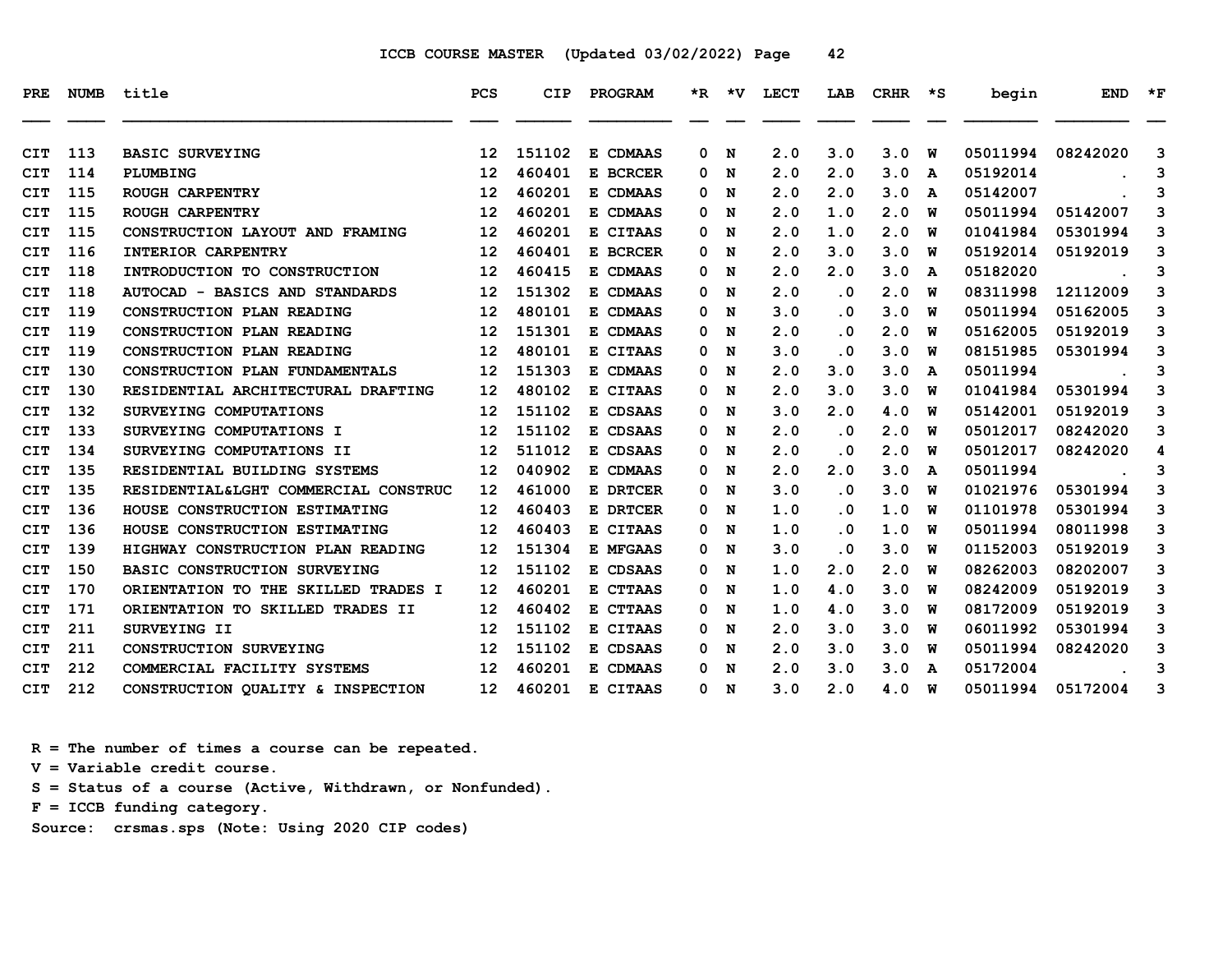| PRE        | NUMB | title                                | <b>PCS</b>        | <b>CIP</b> | PROGRAM                       |   |             | *R *V LECT | LAB       | CRHR | $\star$ s | begin    | <b>END</b> | $*_{\mathbf{F}}$ |
|------------|------|--------------------------------------|-------------------|------------|-------------------------------|---|-------------|------------|-----------|------|-----------|----------|------------|------------------|
| CIT        | 212  | CONSTRUC EQUIP, FORM DES, INSPECTION | 12 <sub>1</sub>   | 461000     | E CITAAS                      | 0 | N           | 3.0        | 2.0       | 4.0  | W         | 05201990 | 05301994   | 3                |
| <b>CIT</b> | 213  | CONSTRUCTION MATERIALS II            | $12 \overline{ }$ | 150201     | E CDMAAS                      | 0 | N           | 2.0        | 2.0       | 3.0  | A         | 05011994 |            | 3                |
| CIT        | 213  | SOILS AND FOUNDATIONS                | 12                | 150201     | E CITAAS                      | 0 | N           | 2.0        | 2.0       | 3.0  | W         | 08201975 | 05301994   | 3                |
| <b>CIT</b> | 214  | STRUCTURAL DESIGN & INSPECTION       | 12                | 150201     | E CITAAS                      | 0 | N           | 2.0        | $\cdot$ 0 | 2.0  | W         | 05201990 | 05301994   | 3                |
| <b>CIT</b> | 214  | STRUCTURAL DESIGN & INSPECTION       | $12 \overline{ }$ | 150201     | E CITAAS                      | 0 | N           | 2.0        | $\cdot$ 0 | 2.0  | W         | 05011994 | 08011998   | 3                |
| CIT        | 215  | CONSTRUCTION COST ESTIMATING         | $12 \overline{ }$ | 460403     | E CITAAS                      | 0 | N           | 4.0        | $\cdot$ 0 | 4.0  | A         | 05011994 |            | 3                |
| CIT        | 215  | CONSTRUCTION COST ESTIMATING         | 12                | 460403     | E CITAAS                      | 0 | N           | 4.0        | $\cdot$ 0 | 4.0  | พ         | 05201990 | 05301994   | 3                |
| <b>CIT</b> | 216  | CONSTRUCTION CONTRACT ADMIN          | 12                | 150201     | E CDMAAS                      | 0 | N           | 3.0        | $\cdot$ 0 | 3.0  | A         | 05172004 |            | 3                |
| <b>CIT</b> | 216  | OFFICE PRACTICE                      | 12                | 150201     | E CITAAS                      | 0 | N           | 1.0        | $\cdot$ 0 | 1.0  | W         | 05011994 | 05132002   | 3                |
| CIT        | 216  | CONSTRUCTION CONTRACT ADMIN          | $12 \overline{ }$ | 150201     | E CDMAAS                      | 0 | N           | 2.0        | $\cdot$ 0 | 2.0  | W         | 05132002 | 05172004   | 3                |
| <b>CIT</b> | 216  | OFFICE PRACTICE                      | 12                | 461000     | E CITAAS                      | 0 | N           | 1.0        | . 0       | 1.0  | W         | 05201990 | 05301994   | 3                |
| CIT        | 217  | MECHANICAL & ELECTRICAL CONSTRUCTION | 12                | 150101     | E CITAAS                      | 0 | N           | 3.0        | $\cdot$ 0 | 3.0  | พ         | 06011992 | 05301994   | 3                |
| <b>CIT</b> | 217  | MECHANICAL & ELECTRICAL CONSTRUCTION | $12 \overline{ }$ | 150101     | E CITAAS                      | 0 | N           | 3.0        | $\cdot$ 0 | 3.0  | W         | 05011994 | 07301999   | 3                |
| CIT        | 218  | <b>DRAINAGE</b>                      | 12                | 460201     | E CITAAS                      | 0 | N           | 4.0        | . 0       | 4.0  | W         | 05011994 | 05192019   | 3                |
| <b>CIT</b> | 218  | <b>DRAINAGE</b>                      | 12                | 460201     | E CITAAS                      | 0 | N           | 4.0        | $\cdot$ 0 | 4.0  | W         | 01041984 | 05301994   | 3                |
| <b>CIT</b> | 219  | SURVEYING III                        | 12                | 151102     | E CDMAAS                      | 0 | N           | 2.0        | 3.0       | 3.0  | W         | 05171999 | 05072009   | 3                |
| <b>CIT</b> | 219  | TOTAL STATION SURVEYING & SOFTWARE   | $12 \overline{ }$ | 151102     | E CITAAS                      | 0 | N           | 2.0        | $\cdot$ 0 | 2.0  | W         | 01101995 | 05171999   | 3                |
| <b>CIT</b> | 219  | TOTAL STATION SURVEYING & SOFTWARE   | $12 \overline{ }$ | 151102     | E CITAAS                      | 0 | N           | 2.0        | $\cdot$ 0 | 2.0  | W         | 01091995 | 05301994   | 3                |
| CIT        | 230  | CONSTRUCTION FIELD EXPERIENCE        | $12 \overline{ }$ | 469999     | E CDMAAS                      | 3 | v           | . 0        | 40.0      | 4.0  | A         | 05182009 |            | 3                |
| <b>CIT</b> | 230  | CONSTRUCTION FIELD EXPERIENCE        | $12 \overline{ }$ | 469999     | E CITAAS                      | 0 | N           | . 0        | 10.0      | 1.0  | พ         | 05011994 | 05182009   | 3                |
| <b>CIT</b> | 230  | CONSTRUCTION FIELD EXPERIENCE        | 12                | 469998     | E CITAAS                      | 0 | N           | . 0        | 10.0      | 1.0  | W         | 08201975 | 05301994   | 3                |
| <b>CIT</b> | 233  | SURVEYING WORK EXPERIENCE            | 12                | 151102     | E CDSAAS                      | 0 | N           | . 0        | 10.0      | 1.0  | W         | 05142001 | 05182009   | 3                |
| <b>CIT</b> | 233  | SURVEYING FIELD EXPERIENCE           | 12                | 151102     | E CDSAAS                      | 3 | $\mathbf v$ | . 0        | 20.0      | 2.0  | W         | 05182009 | 08242020   | 3                |
| <b>CIT</b> | 234  | <b>DESIGN SURVEYING</b>              | 12                | 150201     | $\mathbf{E}$<br><b>CDSAAS</b> | 0 | N           | 2.0        | 3.0       | 3.0  | W         | 05132002 | 08242020   | 3                |
| <b>CIT</b> | 235  | CONTROL SURVEY TECHNIQUES            | 12                | 150201     | E CDSAAS                      | 0 | N           | 3.0        | 2.0       | 4.0  | W         | 05132002 | 05202013   | 3                |
| <b>CIT</b> | 235  | CONTROL SURVEYING                    | 12                | 150201     | E CDSAAS                      | 0 | N           | 2.0        | 3.0       | 3.0  | W         | 05202013 | 08242020   | 3                |
| CIT        | 236  | INFRASTRUCTURE SYSTEMS               | 12                | 460201     | E CDSAAS                      | 0 | N           | 2.0        | 3.0       | 3.0  | A         | 05152006 |            | 3                |
| <b>CIT</b> | 251  | BOUNDARY SURVEY TECHNIQUES           | 12 <sub>1</sub>   | 151102     | E CDSAAS                      |   | 0 N         | 2.0        | 3.0       | 3.0  | W         | 05142001 | 05202013   | 3                |

 **R = The number of times a course can be repeated.**

 **V = Variable credit course.**

 **S = Status of a course (Active, Withdrawn, or Nonfunded).**

 **F = ICCB funding category.**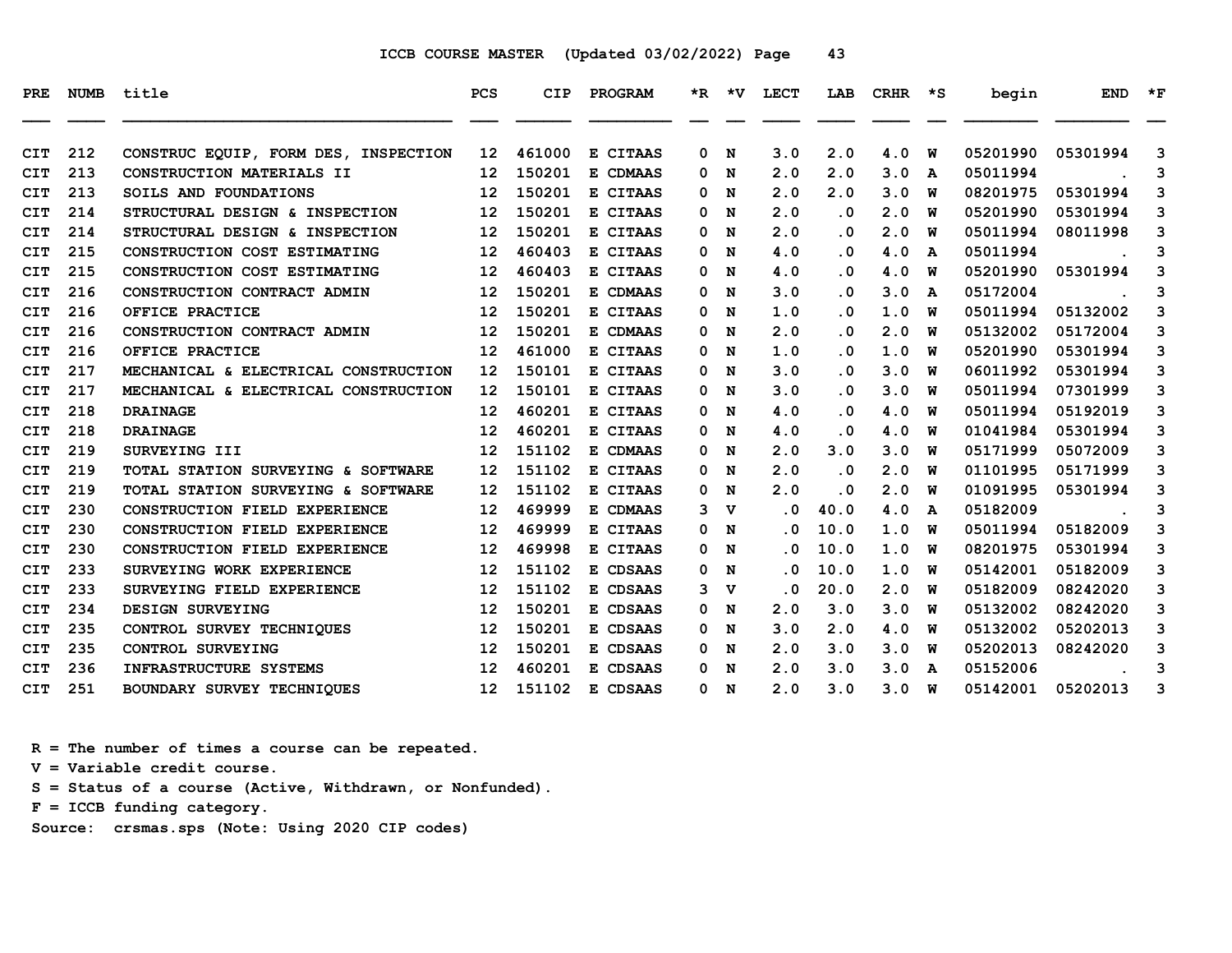| PRE        | <b>NUMB</b> | title                                | <b>PCS</b>      | <b>CIP</b> | PROGRAM          |   |             | *R *V LECT | LAB       | CRHR | $\star$ s | begin    | <b>END</b> | $\star_{\mathbf{F}}$ |
|------------|-------------|--------------------------------------|-----------------|------------|------------------|---|-------------|------------|-----------|------|-----------|----------|------------|----------------------|
| CIT        | 252         | ADVANCED SURVEY TECHNIQUES           | 12 <sup>2</sup> | 150201     | E CDSAAS         | 0 | N           | 3.0        | 2.0       | 4.0  | W         | 05132002 | 05152006   | 3                    |
| <b>CIT</b> | 252         | SURVEYING PROJECT MANAGEMENT         | 12 <sup>2</sup> | 150201     | E CDSAAS         | 0 | N           | 1.0        | 2.0       | 2.0  | W         | 05152006 | 05192019   | 3                    |
| <b>CIT</b> | 253         | LEGAL ASPECTS OF SURVEYING           | 12              | 151102     | E CDSAAS         | 0 | N           | 2.0        | 3.0       | 3.0  | W         | 05202013 | 08242020   | 3                    |
| <b>CIT</b> | 254         | LAND SURVEYING                       | 12              | 151102     | E CDSAAS         | 0 | N           | 2.0        | 3.0       | 3.0  | W         | 05202013 | 08242020   | 3                    |
| <b>CIT</b> | 255         | ENGINEERING SURVEYING                | 12              | 151102     | E CDSAAS         | 0 | N           | 3.0        | 3.0       | 4.0  | W         | 05152006 | 08242020   | 3                    |
| <b>CIT</b> | 612         | OSHA 10-HR CONSTR. INDUSTRY OUTREACH | 16              | 460201     | <b>VOCSK1617</b> | 0 | N           | .5         | $\cdot$ 0 | .5   | A         | 08222005 |            | 3                    |
| <b>CIT</b> | 616         | SOLAR DSGN & GEN ENERGY EFFIC APPLIC | 16              | 150505     | <b>VOCSK1617</b> | 0 | $\mathbf N$ | 1.0        | $\cdot$ 0 | 1.0  | พ         | 08151988 | 05301994   | 3                    |
| <b>CIT</b> | 616         | SOLAR DSGN & GEN ENERGY EFFIC APPLIC | 16              | 150505     | <b>VOCSK1617</b> | 0 | N           | 1.0        | $\cdot$ 0 | 1.0  | W         | 05011994 | 08011998   | 3                    |
| <b>CIT</b> | 630         | CARPENTRY I                          | 16              | 460201     | <b>VOCSK1617</b> | 0 | N           | 2.0        | 4.0       | 4.0  | W         | 01051987 | 05301994   | 3                    |
| <b>CIT</b> | 630         | CARPENTRY I                          | 16              | 460201     | VOCSK1617        | 0 | N           | 2.0        | 4.0       | 4.0  | W         | 05011994 | 08011998   | 3                    |
| <b>CIT</b> | 631         | CARPENTRY II                         | 16              | 460201     | <b>VOCSK1617</b> | 0 | N           | 2.0        | 4.0       | 4.0  | W         | 01051987 | 05301994   | 3                    |
| <b>CIT</b> | 631         | CARPENTRY II                         | 16              | 460201     | <b>VOCSK1617</b> | 0 | $\mathbf N$ | 2.0        | 4.0       | 4.0  | พ         | 05011994 | 08011998   | 3                    |
| <b>CIT</b> | 632         | CARPENTRY III                        | 16              | 460201     | <b>VOCSK1617</b> | 0 | N           | 2.0        | 4.0       | 4.0  | W         | 01051987 | 05301994   | 3                    |
| <b>CIT</b> | 632         | CARPENTRY III                        | 16              | 460201     | <b>VOCSK1617</b> | 0 | N           | 2.0        | 4.0       | 4.0  | W         | 05011994 | 08011998   | 3                    |
| <b>CIT</b> | 633         | CARPENTRY IV                         | 16              | 460201     | <b>VOCSK1617</b> | 0 | N           | 2.0        | 4.0       | 4.0  | พ         | 01051987 | 05301994   | 3                    |
| <b>CIT</b> | 633         | CARPENTRY IV                         | 16              | 460201     | VOCSK1617        | 0 | N           | 2.0        | 4.0       | 4.0  | พ         | 05011994 | 08011998   | 3                    |
| <b>CIT</b> | 635         | PLUMBING REPAIR                      | 16              | 460501     | <b>VOCSK1617</b> | 0 | $\mathbf N$ | 3.0        | $\cdot$ 0 | 3.0  | พ         | 01181993 | 05301994   | 3                    |
| <b>CIT</b> | 635         | PLUMBING REPAIR                      | 16              | 460501     | <b>VOCSK1617</b> | 0 | N           | 3.0        | $\cdot$ 0 | 3.0  | W         | 05011994 | 09151997   | 3                    |
| <b>CIT</b> | 700         | LEED GREEN ASSOCIATE EXAM PREP       | 16              | 460403     | VOCSK1614        | 0 | N           | 2.0        | $\cdot$ 0 | 2.0  | A         | 03272009 |            | 3                    |
| <b>CIT</b> | 700         | LEED AP EXAM PREP CRSE/LEED-NC-2.2   | 16              | 460403     | VOCSK1614        | 0 | N           | 3.0        | $\cdot$ 0 | 3.0  | W         | 01122009 | 03272009   | 3                    |
| <b>CIT</b> | 701         | LEED AP FOR BUILDING DESIGN          | 16              | 460403     | <b>VOCSK1614</b> | 0 | N           | 2.5        | . 0       | 2.5  | A         | 08232010 |            | 3                    |
| <b>CIT</b> | 702         | BUILDING INFORMATION MODELING (BIM)  | 16              | 460000     | VOCSK1614        | 0 | N           | 1.5        | $\cdot$ 0 | 1.5  | A         | 08232010 |            | 3                    |
| <b>CIT</b> | 710         | BPI BUILDING ANALYST CERT.           | 16              | 460403     | VOCSK1614        | 0 | N           | 1.0        | 1.0       | 1.5  | A         | 08242009 |            | 3                    |
| <b>CIT</b> | 711         | BPI BUILDING SHELL CERTIFICATION     | 16              | 151701     | VOCSK1614        | 0 | N           | 1.0        | $\cdot$ 0 | 1.0  | A         | 01112010 |            | 3                    |
| <b>CIT</b> | 715         | IHWAP CONTRACTOR CERTIFICATION       | 16              | 469996     | <b>VOCSK1614</b> | 0 | N           | 2.0        | $\cdot$ 0 | 2.0  | A         | 08232010 |            | 3                    |
| <b>CIT</b> | 717         | CONSTRUCTION SITE SAFETY (HCCTP)     | 16              | 469994     | VOCSK1614        | 0 | N           | 1.0        | $\cdot$ 0 | 1.0  | A         | 10012010 |            | 3                    |
| <b>CIT</b> | 718         | HIGHWAY CONSTRUCTION CAREERS PREP    | 16              | 469994     | VOCSK1614        | 0 | N           | 4.5        | 3.0       | 6.0  | A         | 01092012 |            | 3                    |
| <b>CIT</b> | 718         | HIGHWAY CONSTRUCTION CAREERS PREP    | 16              | 469994     | <b>VOCSK1614</b> | 0 | N           | 4.0        | 3.0       | 5.0  | W         | 09052010 | 01092012   | 3                    |

 **R = The number of times a course can be repeated.**

 **V = Variable credit course.**

 **S = Status of a course (Active, Withdrawn, or Nonfunded).**

 **F = ICCB funding category.**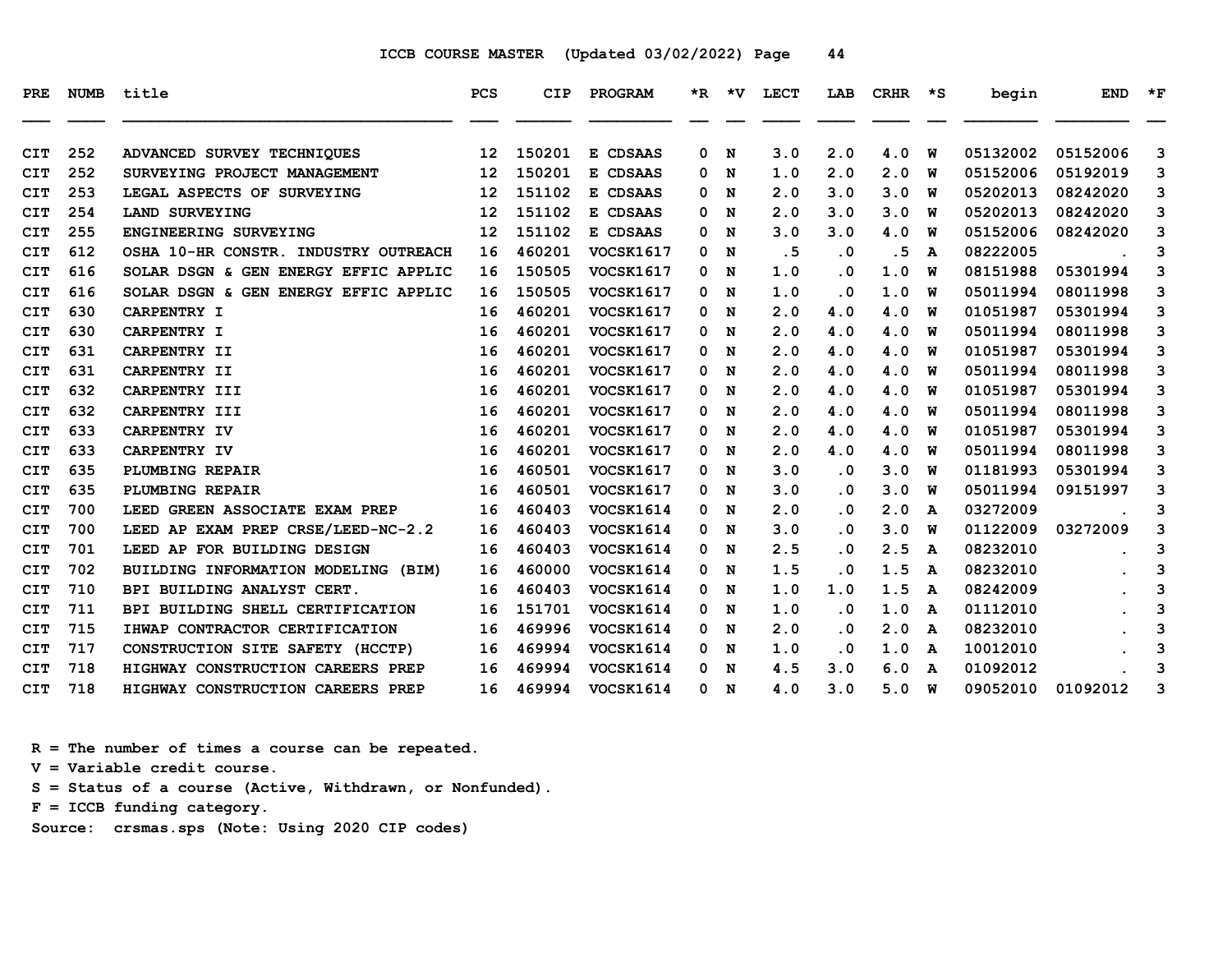| <b>PRE</b> |     | NUMB title                           | <b>PCS</b>      | CIP    | PROGRAM          |   | *R *V | <b>LECT</b> | LAB       | CRHR | $\star$ s    | begin    | <b>END</b> | $\star$ F      |
|------------|-----|--------------------------------------|-----------------|--------|------------------|---|-------|-------------|-----------|------|--------------|----------|------------|----------------|
| <b>CIT</b> | 719 | CONSTRUCTION SITE SAFETY (HCCTP)     | 16              | 460000 | VOCSK1617        | 0 | N     | 2.5         | $\cdot$ 0 | 2.5  | A            | 01092012 |            | 3              |
| <b>CIT</b> | 720 | BUILDING OPERATOR CERT-LEVEL 1       | 16              | 460401 | <b>VOCSK1617</b> | 0 | N     | 4.0         | . 0       | 4.0  | A            | 01112010 |            | 3              |
| <b>CIT</b> | 728 | HIGHWAY CONST. CAREERS PREP 2 HCCTP  | 16              | 460000 | VOCSK1614        | 0 | N     | 4.5         | 7.0       | 8.0  | A            | 08282012 |            | 3              |
| CJS        | 101 | INTRODUCTION TO CRIMINAL JUSTICE     | 11              | 430104 | N ASGAS          | 0 | N     | 3.0         | $\cdot$ 0 | 3.0  | A            | 08151982 |            | 1              |
| CJS        | 102 | POLICE ADMINISTRATION AND OPERATIONS | 11              | 430103 | N ASGAS          | 0 | N     | 4.0         | $\cdot$ 0 | 4.0  | $\mathbf{A}$ | 08151982 |            | 1              |
| CJS        | 104 | INTRODUCTION TO CORRECTION           | 11              | 430104 | N ASGAS          | 0 | N     | 3.0         | $\cdot$ 0 | 3.0  | A            | 06252013 |            | 1              |
| CJS        | 127 | JUVENILE DELINQUENCY                 | 11              | 451101 | S CJSAAS         | 0 | N     | 3.0         | . 0       | 3.0  | A            | 12201996 |            | 1              |
| CJS        | 203 | CRIMINAL LAW AND PROCEDURES I        | 11              | 430103 | N ASGAS          | 0 | N     | 3.0         | $\cdot$ 0 | 3.0  | A            | 08151982 |            | 1              |
| CJS        | 204 | CRIMINAL LAW AND PROCEDURES II       | 11              | 430406 | S CJSAAS         | 0 | N     | 3.0         | $\cdot$ 0 | 3.0  | A            | 08262002 |            | 1              |
| CJS        | 204 | EVIDENCE & PROCEDURE                 | 12              | 430107 | S CJSAAS         | 0 | N     | 3.0         | .0        | 3.0  | W            | 06011992 | 05301994   | $\overline{2}$ |
| CJS        | 204 | EVIDENCE & PROCEDURE                 | 12              | 430107 | S CJSAAS         | 0 | N     | 3.0         | . 0       | 3.0  | w            | 05011994 | 08262002   | $\mathbf{2}$   |
| CJS        | 207 | TRAFFIC LAW ENFORCE & ADMINISTRATION | 11              | 430103 | N ASGAS          | 0 | N     | 3.0         | . 0       | 3.0  | A            | 08151982 |            | 1              |
| <b>CJS</b> | 209 | CRIMINAL INVESTIGATION               | 12              | 430107 | S CJSAAS         | 0 | N     | 4.0         | $\cdot$ 0 | 4.0  | A            | 05011994 |            | $\overline{2}$ |
| CJS        | 209 | CRIMINAL INVESTIGATION               | 12              | 430107 | S CJSAAS         | 0 | N     | 4.0         | . 0       | 4.0  | W            | 06011992 | 05301994   | $\overline{2}$ |
| CJS        | 213 | <b>INVESTIGATIVE PHOTOGRAPHY</b>     | 12              | 430107 | S CJSAAS         | 0 | N     | 2.0         | 2.0       | 3.0  | W            | 08262003 | 01122020   | $\overline{2}$ |
| CJS        | 218 | INTERNSHIP AND SEMINAR               | 11              | 459998 | S CJSAAS         | 0 | N     | 1.0         | 10.0      | 3.0  | A            | 05182015 |            | 1              |
| <b>CJS</b> | 218 | INTERNSHIP AND SEMINAR               | 12              | 439998 | S CJSAAS         | 0 | N     | 1.0         | 15.0      | 4.0  | W            | 05011994 | 05152000   | $\overline{2}$ |
| <b>CJS</b> | 218 | INTERNSHIP AND SEMINAR               | 11              | 459998 | S CJSAAS         | 0 | N     | 1.0         | 15.0      | 4.0  | W            | 05192003 | 05182015   | 1              |
| CJS        | 218 | INTERNSHIP AND SEMINAR               | 11              | 459998 | S CJSAAS         | 0 | v     | 1.0         | 25.0      | 6.0  | W            | 08262002 | 05192003   | 1              |
| CJS        | 218 | INTERNSHIP AND SEMINAR               | 12              | 439998 | S CJSAAS         | 0 | N     | 1.0         | 15.0      | 4.0  | W            | 08151982 | 05301994   | $\mathbf{2}$   |
| CJS        | 218 | <b>INTERNSHIP AND SEMINAR</b>        | 12              | 439998 | S CJSAAS         | 0 | v     | 1.0         | 25.0      | 6.0  | W            | 05152000 | 08262002   | $\mathbf{2}$   |
| <b>CJS</b> | 221 | COMM POLICING & PROBLEM SOLVING      | 12              | 451101 | S CJSAAS         | 0 | N     | 3.0         | $\cdot$ 0 | 3.0  | A            | 08262002 |            | 1              |
| CJS        | 221 | POLICE/COMMUNITY RELATIONS           | 12              | 430107 | S CJSAAS         | 0 | N     | 3.0         | $\cdot$ 0 | 3.0  | W            | 06011992 | 05301994   | $\overline{2}$ |
| CJS        | 221 | POLICE/COMMUNITY RELATIONS           | 12              | 430107 | S CJSAAS         | 0 | N     | 3.0         | $\cdot$ 0 | 3.0  | W            | 05011994 | 08262002   | $\overline{2}$ |
| CJS        | 225 | ISSUES IN CRIMINAL JUSTICE           | 11              | 459997 | S CJSAAS         | 0 | N     | 3.0         | $\cdot$ 0 | 3.0  | A            | 08262002 |            | 1              |
| CJS        | 225 | ISSUES IN CRIMINAL JUSTICE           | 12              | 439997 | S CJSAAS         | 0 | N     | 3.0         | $\cdot$ 0 | 3.0  | W            | 05201990 | 05301994   | $\mathbf{2}$   |
| <b>CJS</b> | 225 | ISSUES IN CRIMINAL JUSTICE           | 12              | 439997 | S CJSAAS         | 0 | N     | 3.0         | .0        | 3.0  | W            | 05011994 | 08262002   | $\overline{2}$ |
| CJS        | 292 | INTERNATIONAL FIELD EXP IN CJS       | 12 <sup>7</sup> | 430199 | N ASGAS          |   | 0 N   | 1.0         | 6.0       | 3.0  | A            | 01132014 |            | 2              |

 **R = The number of times a course can be repeated.**

 **V = Variable credit course.**

 **S = Status of a course (Active, Withdrawn, or Nonfunded).**

 **F = ICCB funding category.**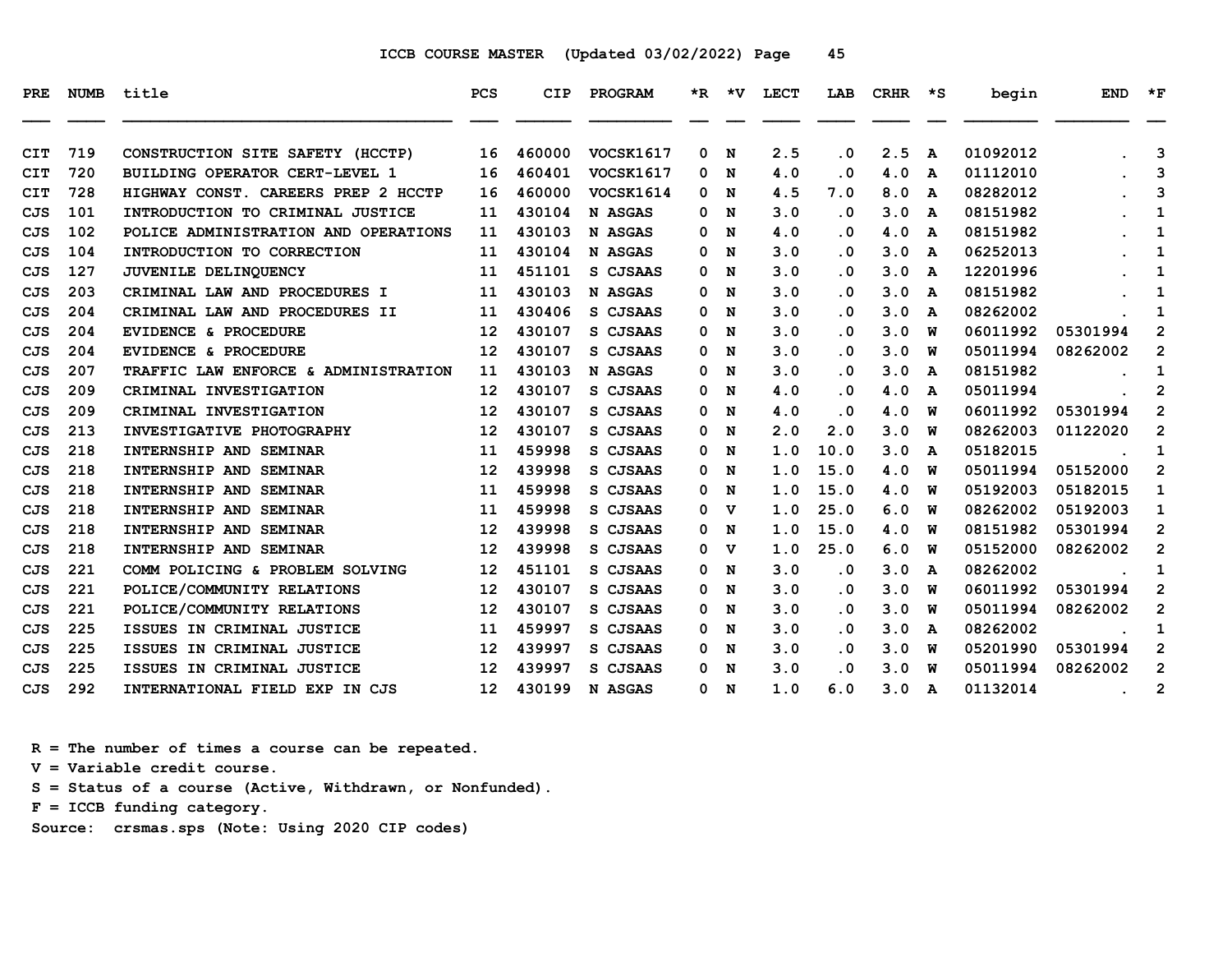| PRE        | <b>NUMB</b> | title                               | <b>PCS</b> | <b>CIP</b> | PROGRAM   |     | $*R$ $*V$ | <b>LECT</b> | LAB                     | <b>CRHR</b> | ∗s           | begin    | <b>END</b> | $*_{\mathbf{F}}$        |
|------------|-------------|-------------------------------------|------------|------------|-----------|-----|-----------|-------------|-------------------------|-------------|--------------|----------|------------|-------------------------|
| CJS        | 710         | DEFENSE TECHNOLOGY ICP              | 16         | 430199     | VOCSK1614 | 0   | N         | 1.5         | . 5                     | 1.5         | A            | 05202009 |            | $\mathbf{2}$            |
| CJS        | 711         | CAMPUS EMERGENCIES PLANNING         | 16         | 430301     | VOCSK1614 | 0   | N         | 1.0         | $\cdot$ 0               | 1.0         | A            | 08112009 |            | $\overline{2}$          |
| CJS        | 712         | TRANSIT TERRORIST TACTICS           | 16         | 430301     | VOCSK1614 | 0   | N         | . 5         | 1.0                     | 1.0         | A            | 08032009 |            | $\overline{\mathbf{c}}$ |
| CJS        | 713         | WMD RAD/NUC RESPONDER               | 16         | 430301     | VOCSK1614 | 1 N |           | 1.5         | . 0                     | 1.5         | A            | 09012009 |            | $\overline{2}$          |
| CNH        | 112         | DIESEL ENGINE THEORY AND OVERHAUL   | 12         | 470605     | E CNHAAS  | 0   | N         | 3.0         | 3.0                     | 4.0         | A            | 03262010 |            | 3                       |
| CNH        | 114         | INTRODUCTION TO FUEL SYSTEMS        | 12         | 470605     | E CNHAAS  | 0   | N         | 2.0         | 3.0                     | 3.0         | A            | 03262010 |            | 3                       |
| <b>CNH</b> | 119         | CNH DEALER WORK EXPERIENCE I        | 12         | 470605     | E CNHAAS  | 0   | N         | $\cdot$ 0   | 5.0                     | 1.0         | A            | 03262010 |            | 3                       |
| <b>CNH</b> | 131         | INTRO. TO CNH MACHINE ELECTRICAL    | 12         | 470605     | E CNHAAS  | 0   | N         | 3.0         | 3.0                     | 4.0         | A            | 03262010 |            | 3                       |
| <b>CNH</b> | 132         | CNH PRECISION FARMING SYSTEMS       | 12         | 010205     | E CNHAAS  | 0   | N         | 2.0         | 1.0                     | 2.0         | A            | 03262010 |            | 3                       |
| CNH        | 153         | SERVICE DEPARTMENT OPERATIONS       | 12         | 470605     | E CNHAAS  | 0   | N         | 1.0         | $\cdot$ 0               | 1.0         | A            | 03262010 |            | 3                       |
| CNH        | 155         | INTRO TO CNH HYDRAULIC SYSTEMS      | 12         | 470605     | E CNHAAS  | 0   | N         | 2.0         | 3.0                     | 3.0         | A            | 03262010 |            | 3                       |
| <b>CNH</b> | 171         | INTRODUCTION TO CNH POWERTRAINS     | 12         | 470605     | E CNHAAS  | 0   | N         | 3.0         | 3.0                     | 4.0         | A            | 03262010 |            | 3                       |
| <b>CNH</b> | 214         | ADVANCED DIESEL FUEL SYSTEMS        | 12         | 470605     | E CNHAAS  | 0   | N         | 2.0         | 2.0                     | 3.0         | A            | 03262010 |            | з                       |
| CNH        | 216         | CNH EQUIPMENT AIR CONDITIONING I    | 12         | 470605     | E CNHAAS  | 0   | N         | 2.0         | $\overline{\mathbf{0}}$ | 2.0         | A            | 01112016 |            | 3                       |
| <b>CNH</b> | 216         | CNH AG & CE EQUIP. AIR CONDITIONING | 12         | 470605     | E CNHAAS  | 0   | N         | 3.0         | 1.0                     | 3.0         | w            | 03262010 | 01112016   | 3                       |
| <b>CNH</b> | 218         | CNH EQUIPMENT AIR CONDITIONING II   | 12         | 470605     | E CNHAAS  | 0   | N         | $\cdot$ 0   | 2.0                     | 1.0         | A            | 05162016 |            | 3                       |
| CNH        | 219         | CNH DEALER WORK EXPERIENCE II       | 12         | 470605     | E CNHAAS  | 0   | N         | $\cdot$ 0   | 5.0                     | 1.0         | A            | 03262010 |            | 3                       |
| <b>CNH</b> | 231         | ADVANCED CNH HYDRAULIC ELECTRICAL   | 12         | 470605     | E CNHAAS  | 0   | N         | 3.0         | 1.0                     | 3.0         | A            | 03262010 |            | 3                       |
| <b>CNH</b> | 255         | ADVANCED CNH HYDRAULIC SYSTEMS      | 12         | 470605     | E CNHAAS  | 0   | N         | 2.0         | 2.0                     | 3.0         | A            | 03262010 |            | 3                       |
| <b>CNH</b> | 256         | CNH & AG CE EQUIPMENT FUNCTIONS     | 12         | 470605     | E CNHAAS  | 0   | N         | 3.0         | 3.0                     | 4.0         | A            | 03262010 |            | 3                       |
| CNH        | 271         | ADVANCED CNH POWERTRAINS            | 12         | 470605     | E CNHAAS  | 0   | N         | 2.0         | 3.0                     | 3.0         | A            | 03262010 |            | 3                       |
| <b>CNH</b> | 291         | CNH SERVICE DEPT. IMPLEMENTATION    | 12         | 470605     | E CNHAAS  | 0   | N         | 2.0         | 2.0                     | 3.0         | A            | 03262010 |            | 3                       |
| COM        | 101         | INTRODUCTION TO MASS COMMUNICATION  | 12         | 090903     | F MCBAAS  | 0   | N         | 3.0         | $\cdot$ 0               | 3.0         | A            | 05011994 |            | 2                       |
| <b>COM</b> | 101         | THE COMMUNICATIONS INDUSTRY         | 12         | 090201     | F MCBAAS  | 0   | N         | 3.0         | $\cdot$ 0               | 3.0         | W            | 06011991 | 05301994   | $\overline{2}$          |
| <b>COM</b> | 103         | INTRODUCTION TO PUBLIC SPEAKING     | 11         | 231304     | H GAAAA   | 0   | N         | 3.0         | $\cdot$ 0               | 3.0         | A            | 05142012 |            | 1                       |
| COM        | 105         | <b>BASIC NEWS WRITING</b>           | 11         | 090401     | F MCBAAS  | 0   | N         | 3.0         | $\cdot$ 0               | 3.0         | $\mathbf{A}$ | 06011991 |            | 1                       |
| <b>COM</b> | 106         | <b>BROADCAST WRITING</b>            | 11         | 090402     | F MCBAAS  | 0.  | N         | 3.0         | $\cdot$ 0               | 3.0         | A            | 06011991 |            | 1                       |
| <b>COM</b> | 107         | <b>BASIC NEWS EDITING</b>           | 11         | 090401     | F MCJAAS  | 0 N |           | 3.0         | $\cdot$ 0               | 3.0         | W            | 08241998 | 01122020   | 1                       |

 **R = The number of times a course can be repeated.**

 **V = Variable credit course.**

 **S = Status of a course (Active, Withdrawn, or Nonfunded).**

 **F = ICCB funding category.**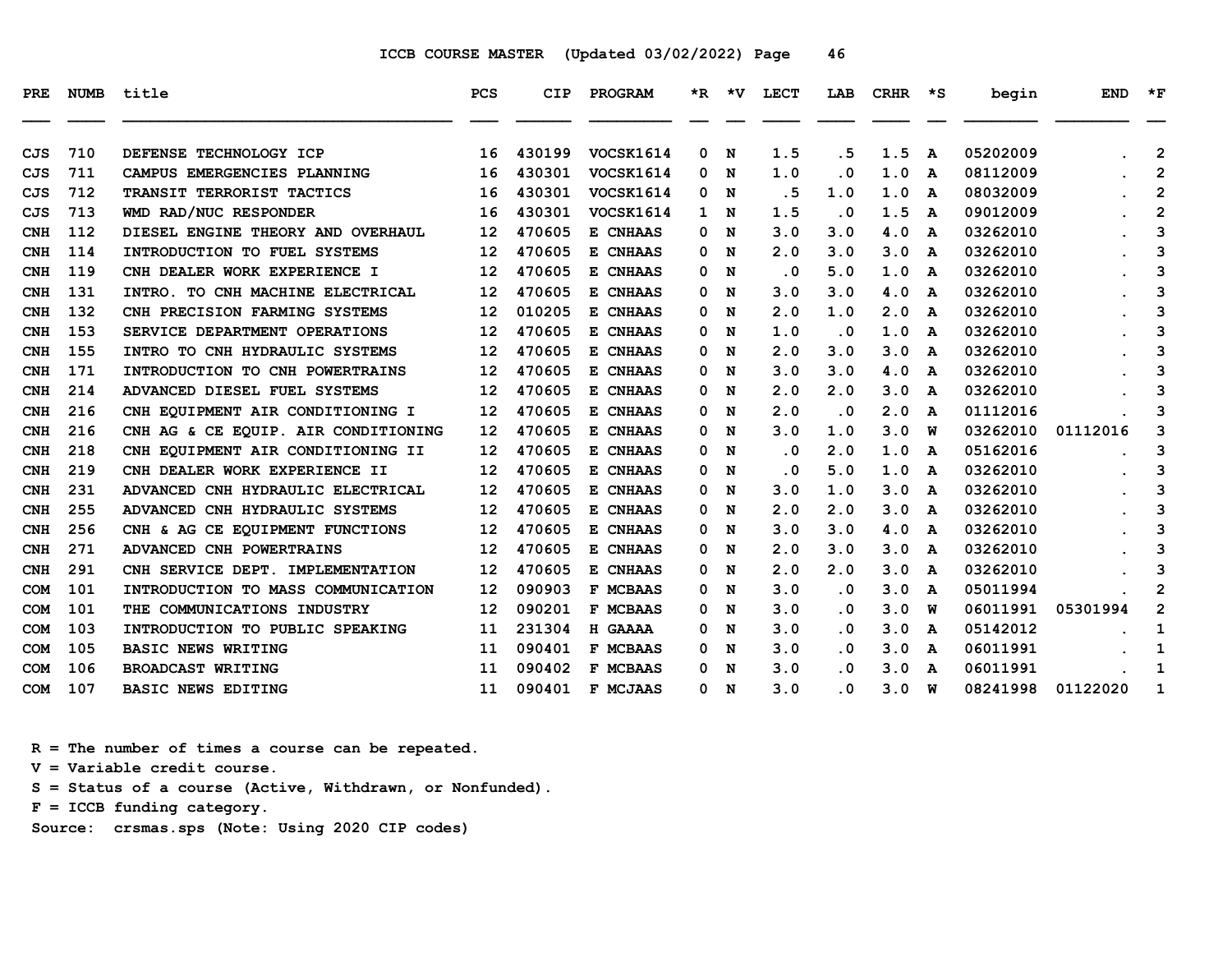| PRE.       | <b>NUMB</b> | title                                | PCS               | CIP    | PROGRAM         | $*_{\mathbb{R}}$ | *v | <b>LECT</b> | LAB                     | <b>CRHR</b> | ∗s           | begin    | <b>END</b> | $*_{\mathbf{F}}$ |
|------------|-------------|--------------------------------------|-------------------|--------|-----------------|------------------|----|-------------|-------------------------|-------------|--------------|----------|------------|------------------|
| <b>COM</b> | 108         | TO MAC COMPUTER FUNCTIONS<br>INTRO.  | 11                | 110101 | N ASGAS         | 0                | N  | 2.0         | 3.0                     | 3.0         | W            | 05201990 | 05142001   | 1                |
| <b>COM</b> | 112         | <b>GRAPHIC DESIGN I</b>              | 12                | 480212 | F MCDAAS        | 0                | N  | 2.0         | 2.0                     | 3.0         | W            | 05011994 | 05142001   | 3                |
| <b>COM</b> | 112         | DESKTOP PUBLISHING GRAPHIC DESIGN    | 12                | 480212 | F MCDAAS        | 0                | N  | 2.0         | 2.0                     | 3.0         | W            | 05201994 | 05301994   | 3                |
| COM        | 117         | <b>EDITING</b>                       | 12                | 480206 | F MCBAAS        | 0                | N  | 3.0         | . 0                     | 3.0         | W            | 08201975 | 05301994   | 3                |
| <b>COM</b> | 117         | <b>EDITING</b>                       | 12                | 480206 | F MCBAAS        | 0                | N  | 3.0         | $\overline{\mathbf{0}}$ | 3.0         | W            | 05011994 | 08151998   | 3                |
| <b>COM</b> | 118         | <b>FEATURE</b>                       | 12                | 090401 | <b>F MCBAAS</b> | 0                | N  | 3.0         | . 0                     | 3.0         | w            | 08161979 | 05301994   | $\overline{2}$   |
| <b>COM</b> | 118         | <b>FEATURE</b>                       | 12                | 090401 | F MCBAAS        | 0                | N  | 3.0         | . 0                     | 3.0         | W            | 05011994 | 08151998   | $\overline{2}$   |
| <b>COM</b> | 120         | INTERPERSONAL COMMUNICATION          | 11                | 231304 | H GAAAA         | 0                | N  | 3.0         | . 0                     | 3.0         | $\mathbf{A}$ | 05142012 |            | 1                |
| <b>COM</b> | 121         | INTRODUCTION TO ADVERTISING          | 11                | 090903 | F MCRAAS        | 0                | N  | 3.0         | . 0                     | 3.0         | A            | 05201993 |            | 1                |
| <b>COM</b> | 122         | INTRO TO PUBLIC RELATIONS            | 11                | 090902 | H GAAAA         | 0                | N  | 3.0         | . 0                     | 3.0         | A            | 05202013 |            | 1                |
| COM        | 122         | INTRO TO PUBLIC RELATIONS            | 12                | 090902 | H GAAAA         | 0                | N  | 3.0         | . 0                     | 3.0         | W            | 05152006 | 05202013   | $\overline{2}$   |
| <b>COM</b> | 130         | INTRO TO GRAPHIC DESIGN              | 12                | 100305 | F MCRAAS        | 0                | N  | 2.0         | 3.0                     | 3.0         | W            | 05171999 | 01122020   | 3                |
| <b>COM</b> | 131         | ADVERT. I - INTRO TO ADVERTISING     | 12                | 090201 | F MCBAAS        | 0                | N  | 3.0         | . 0                     | 3.0         | W            | 08201975 | 05201993   | 2                |
| <b>COM</b> | 132         | ADVERT. II-MEDIA STRATEGY & PLANNING | 12                | 500401 | F MCRAAS        | 0                | N  | 3.0         | . 0                     | 3.0         | W            | 05011994 | 05191995   | 3                |
| <b>COM</b> | 132         | ADVERT. II-MEDIA STRATEGY & PLANNING | 12                | 500401 | F MCRAAS        | 0                | N  | 3.0         | $\overline{\mathbf{0}}$ | 3.0         | W            | 06011992 | 05301994   | 3                |
| <b>COM</b> | 132         | MEDIA STRATEGY AND PLANNING          | 12                | 090201 | F MCRAAS        | 0                | N  | 3.0         | . 0                     | 3.0         | w            | 05191995 | 08151998   | $\mathbf{2}$     |
| <b>COM</b> | 140         | VOICE & DICTION                      | 11                | 231304 | H GAAAA         | 0                | N  | 3.0         | . 0                     | 3.0         | A            | 05142012 |            | 1                |
| <b>COM</b> | 141         | BASIC BROADCAST ANNOUNCING           | 12                | 100202 | F MCBAAS        | 0                | N  | 2.0         | 2.0                     | 3.0         | A            | 05011994 |            | 3                |
| <b>COM</b> | 141         | <b>BROADCAST OPERATIONS I</b>        | 12                | 100104 | F MCBAAS        | 0                | N  | 2.0         | 2.0                     | 3.0         | w            | 06011991 | 05301994   | 3                |
| <b>COM</b> | 142         | INTRODUCTION TO RADIO PRODUCTION     | 12                | 100202 | F MCBAAS        | 0                | N  | 2.0         | 2.0                     | 3.0         | A            | 05151998 |            | 3                |
| COM        | 143         | INTRODUCTION TO BROADCASTING         | 12                | 100202 | F MCBAAS        | 0                | N  | 3.0         | . 0                     | 3.0         | W            | 08262002 | 01122020   | 3                |
| COM        | 143         | INTRODUCTION TO BROADCASTING         | 11                | 090701 | F MCBAAS        | 0                | N  | 3.0         | . 0                     | 3.0         | w            | 08241998 | 08262002   | 1                |
| <b>COM</b> | 144         | VIDEO PRODUCTION I                   | 12                | 100202 | F MCBAAS        | 0                | N  | 2.0         | 2.0                     | 3.0         | A            | 05151998 |            | 3                |
| <b>COM</b> | 145         | VIDEO PRODUCTION II                  | 12                | 100202 | F MCBAAS        | 0                | N  | 2.0         | 2.0                     | 3.0         | A            | 05151998 |            | 3                |
| <b>COM</b> | 150         | SPORTS BROADCASTING                  | 12                | 090402 | F MCBAAS        | 3                | N  | . 5         | 1.5                     | 1.0         | w            | 05202013 | 01122020   | $\overline{2}$   |
| <b>COM</b> | 150         | SPORTS BROADCASTING                  | 12                | 090402 | F MCBAAS        | 1                | N  | 2.0         | 2.0                     | 3.0         | W            | 08232010 | 05202013   | $\overline{2}$   |
| <b>COM</b> | 152         | BROADCAST OPERATIONS II              | 12                | 100104 | F MCBAAS        | 0                | N  | 2.0         | 2.0                     | 3.0         | W            | 05011994 | 05151998   | 3                |
| <b>COM</b> | 152         | BROADCAST OPERATIONS II              | $12 \overline{ }$ | 100104 | F MCBAAS        | 0                | N  | 2.0         | 2.0                     | 3.0         | W            | 08161979 | 05301994   | 3                |

 **R = The number of times a course can be repeated.**

 **V = Variable credit course.**

 **S = Status of a course (Active, Withdrawn, or Nonfunded).**

 **F = ICCB funding category.**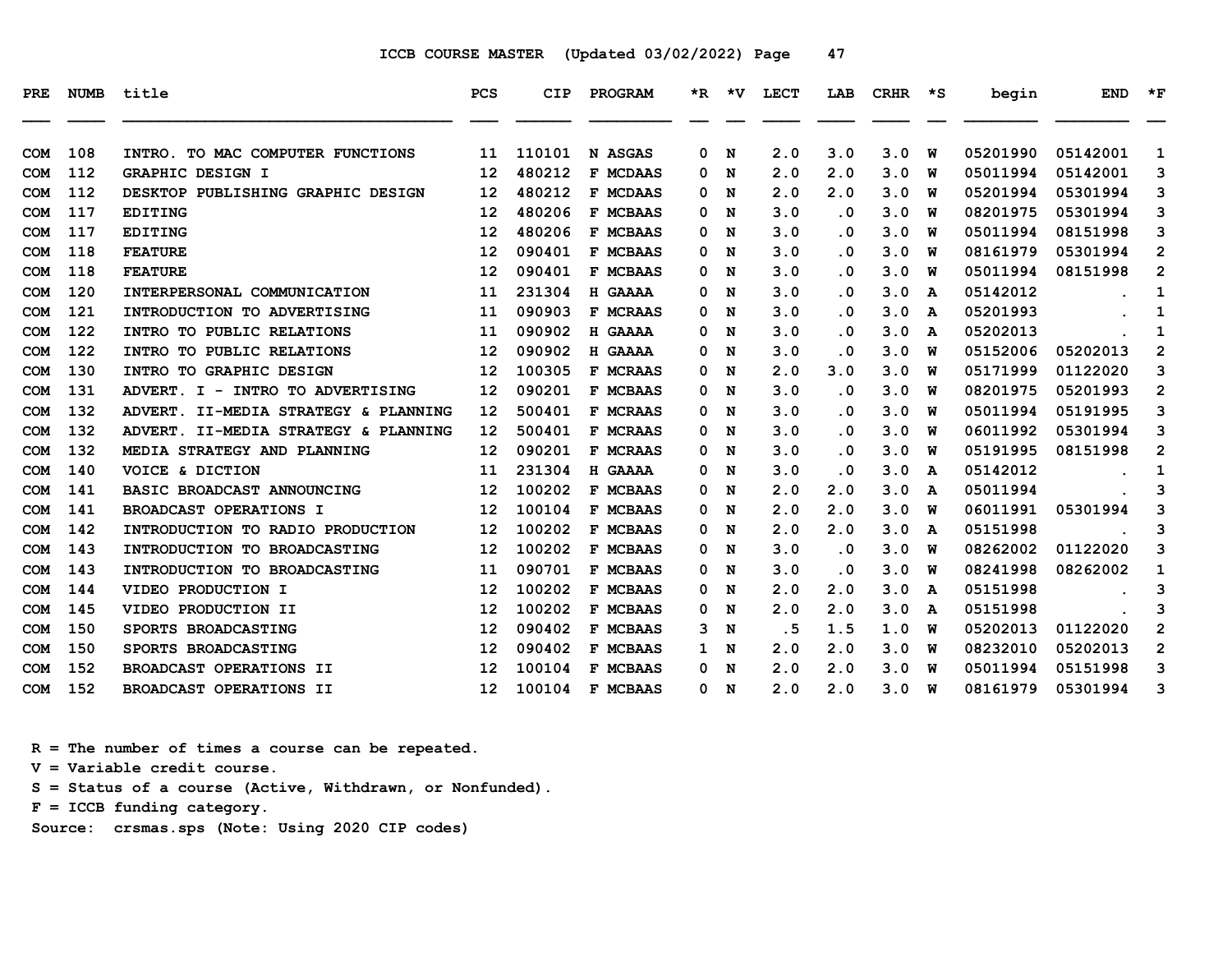| <b>PRE</b> | <b>NUMB</b> | title                                | <b>PCS</b>        | CIP    | PROGRAM         |   |             | *R *V LECT | LAB                     | <b>CRHR</b> | $\star$ s | begin    | <b>END</b> | $*_{\mathbf{F}}$ |
|------------|-------------|--------------------------------------|-------------------|--------|-----------------|---|-------------|------------|-------------------------|-------------|-----------|----------|------------|------------------|
| <b>COM</b> | 154         | VIDEO PRODUCTION I                   | 12                | 100104 | F MCBAAS        | 0 | N           | 2.0        | 2.0                     | 3.0         | W         | 05011994 | 05151998   | 3                |
| <b>COM</b> | 154         | VIDEO PRODUCTION I                   | $12 \overline{ }$ | 100104 | F MCBAAS        | 0 | N           | 2.0        | 2.0                     | 3.0         | W         | 08161981 | 05301994   | 3                |
| <b>COM</b> | 155         | VIDEO PRODUCTION II                  | 12                | 100104 | F MCBAAS        | 0 | N           | 2.0        | 2.0                     | 3.0         | W         | 05011994 | 05151998   | 3                |
| <b>COM</b> | 155         | VIDEO PRODUCTION II                  | 12                | 100104 | F MCBAAS        | 0 | N           | 2.0        | 2.0                     | 3.0         | W         | 05201994 | 05301994   | 3                |
| <b>COM</b> | 160         | AMERICAN SIGN LANGUAGE I             | 12                | 161603 | F MCCAAS        | 0 | N           | 4.0        | $\cdot$ 0               | 4.0         | W         | 05202013 | 05162022   | $\overline{2}$   |
| <b>COM</b> | 160         | BEGINNING AMERICAN SIGN LANGUAGE I   | 12                | 161603 | F MCCAAS        | 0 | N           | 2.0        | .0                      | 2.0         | W         | 05142012 | 05202013   | $\overline{2}$   |
| <b>COM</b> | 161         | BEGINNING AMERICAN SIGN LANGUAGE II  | 12                | 161603 | F MCCAAS        | 0 | N           | 2.0        | .0                      | 2.0         | A         | 05142012 |            | $\mathbf{2}$     |
| <b>COM</b> | 172         | INTRODUCTION TO TYPOGRAPHY           | 12                | 480205 | F MCDAAS        | 0 | N           | 2.0        | 3.0                     | 3.0         | W         | 05171999 | 05142001   | 3                |
| <b>COM</b> | 180         | ADVANCED PUBLIC SPEAKING             | 11                | 231304 | H GAAAA         | 0 | N           | 3.0        | $\overline{\mathbf{0}}$ | 3.0         | W         | 05142012 | 01122020   | 1                |
| <b>COM</b> | 181         | COMMUNICATION PRACTICUM              | 11                | 231304 | H GAAAA         | 3 | N           | 1.0        | 1.0                     | 1.0         | A         | 09302017 |            | 1                |
| <b>COM</b> | 181         | COMMUNICATION PRACTICUM              | 11                | 231304 | H GAAAA         | 0 | N           | 1.0        | 1.0                     | 1.0         | w         | 05152012 | 09302017   | 1                |
| <b>COM</b> | 195         | PUBLIC RELATIONS I: INTRODUCTION     | 12                | 090501 | F MCRAAS        | 0 | N           | 3.0        | $\cdot$ 0               | 3.0         | W         | 08071985 | 05301994   | $\overline{2}$   |
| <b>COM</b> | 195         | INTRODUCTION TO PUBLIC RELATIONS     | 12                | 090501 | F MCRAAS        | 0 | N           | 3.0        | $\cdot$ 0               | 3.0         | W         | 05011994 | 07301999   | $\overline{2}$   |
| <b>COM</b> | 196         | PUBLIC REL II: PROFIT & NON-PROFIT   | 12                | 090501 | F MCPAAS        | 0 | N           | 3.0        | $\cdot$ 0               | 3.0         | W         | 05011994 | 05201994   | $\overline{2}$   |
| <b>COM</b> | 196         | PUBLIC REL II: PROFIT & NON-PROFIT   | 12                | 090501 | F MCPAAS        | 0 | N           | 3.0        | $\cdot$ 0               | 3.0         | W         | 08071985 | 05301994   | $\overline{2}$   |
| <b>COM</b> | 200         | LEADERSHIP/SMALL GROUP COMMUNICATION | 11                | 231304 | H GAAAA         | 0 | N           | 3.0        | $\cdot$ 0               | 3.0         | A         | 05142012 |            | 1                |
| <b>COM</b> | 201         | MASS MEDIA AND SOCIETY               | 11                | 090102 | H GAAAA         | 0 | N           | 3.0        | $\cdot$ 0               | 3.0         | A         | 08201975 |            | 1                |
| <b>COM</b> | 205         | BUSINESS/PROFESSIONAL COMMUNICATION  | 11                | 231304 | H GAAAA         | 0 | N           | 3.0        | $\cdot$ 0               | 3.0         | A         | 05142012 |            | 1                |
| <b>COM</b> | 210         | ELECTRONIC MEDIA PROMOTIONS          | 12                | 090903 | F MCBAAS        | 0 | N           | 3.0        | $\cdot$ 0               | 3.0         | W         | 05142007 | 01122020   | $\overline{2}$   |
| <b>COM</b> | 211         | ELECTRONIC MEDIA SALES               | 12                | 090903 | F MCBAAS        | 0 | N           | 3.0        | $\cdot$ 0               | 3.0         | W         | 05142007 | 01122020   | $\overline{2}$   |
| <b>COM</b> | 212         | <b>GRAPHIC DESIGN II</b>             | 12                | 480212 | F MCDAAS        | 0 | N           | 2.0        | 2.0                     | 3.0         | W         | 05011994 | 05142001   | 3                |
| <b>COM</b> | 212         | ADV DESKTOP PUBLISHING GRAPHIC DES   | 12                | 480212 | F MCDAAS        | 0 | N           | 2.0        | 2.0                     | 3.0         | W         | 05201994 | 05301994   | 3                |
| <b>COM</b> | 213         | GRAPHIC DESIGN III                   | 12                | 480212 | F MCDAAS        | 0 | N           | 2.0        | 2.0                     | 3.0         | W         | 05011994 | 05142001   | 3                |
| <b>COM</b> | 213         | DESKTOP PUBL GRAPHIC DESIGN APPLIC   | 12                | 480212 | <b>F MCDAAS</b> | 0 | N           | 2.0        | 2.0                     | 3.0         | W         | 05201994 | 05301994   | 3                |
| <b>COM</b> | 215         | COMMUNICATION PRINT PRODUCT PROCESS  | 12                | 480206 | F MCJAAS        | 0 | N           | 2.0        | 3.0                     | 3.0         | W         | 08201975 | 05301994   | 3                |
| <b>COM</b> | 215         | COMMUNICATION PRINT PRODUCT PROCESS  | 12                | 480206 | F MCJAAS        | 0 | N           | 2.0        | 3.0                     | 3.0         | W         | 05011994 | 06301999   | 3                |
| <b>COM</b> | 218         | COMMUNITY NEWS REPORTING             | 12                | 090401 | F MCBAAS        | 0 | N           | 2.0        | 2.0                     | 3.0         | W         | 08161979 | 05301994   | $\overline{2}$   |
| <b>COM</b> | 218         | COMMUNITY NEWS REPORTING             | $12 \overline{ }$ | 090401 | F MCBAAS        | 0 | $\mathbf N$ | 2.0        | 2.0                     | 3.0         | W         | 05011994 | 12201996   | $\overline{2}$   |

 **R = The number of times a course can be repeated.**

 **V = Variable credit course.**

 **S = Status of a course (Active, Withdrawn, or Nonfunded).**

 **F = ICCB funding category.**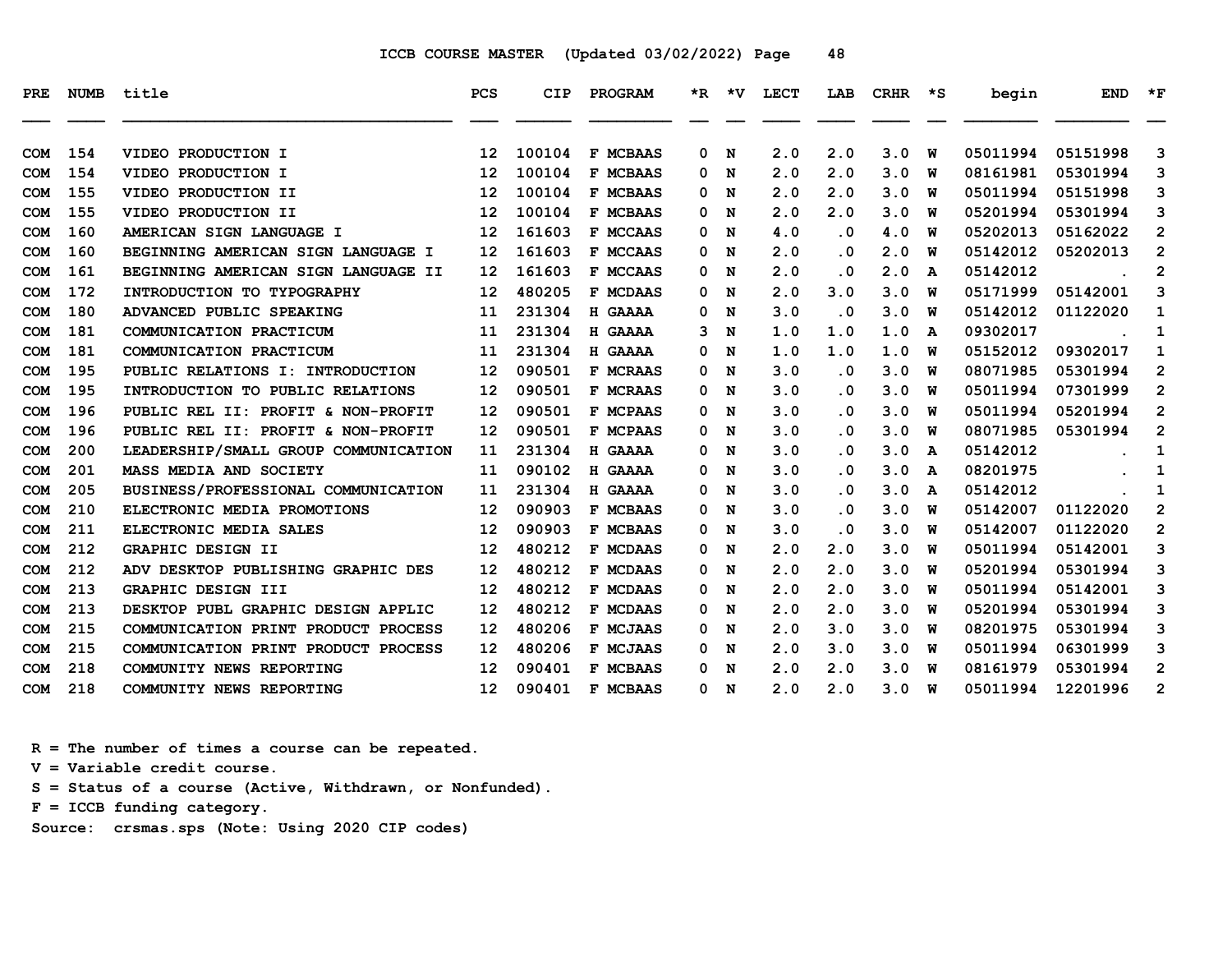| <b>PRE</b> |     | NUMB title                           | <b>PCS</b>        | CIP    | <b>PROGRAM</b>  |   |     | *R *V LECT | LAB                     | CRHR | $\star$ s | begin    | <b>END</b> | $*_{\mathbf{F}}$        |
|------------|-----|--------------------------------------|-------------------|--------|-----------------|---|-----|------------|-------------------------|------|-----------|----------|------------|-------------------------|
| <b>COM</b> | 230 | CREATIVE STRAT IN PRINT PROMOTIONS   | 12                | 500401 | <b>F MCRAAS</b> | 0 | N   | 3.0        | . 0                     | 3.0  | W         | 06011992 | 05301994   | 3                       |
| <b>COM</b> | 230 | CREATIVE STRAT IN PRINT PROMOTIONS   | 12                | 500401 | F MCRAAS        | 0 | N   | 3.0        | . 0                     | 3.0  | w         | 05011994 | 08151998   | 3                       |
| <b>COM</b> | 235 | BROADCAST COPYWRITING                | 12                | 090401 | F MCBAAS        | 0 | N   | 3.0        | . 0                     | 3.0  | W         | 08201975 | 05301994   | $\overline{2}$          |
| <b>COM</b> | 235 | BROADCAST COPYWRITING                | 12                | 090401 | F MCBAAS        | 0 | N   | 3.0        | $\cdot$ 0               | 3.0  | W         | 05011994 | 08151998   | $\overline{2}$          |
| <b>COM</b> | 251 | APPLIED PHOTOGRAPHY                  | 12                | 500406 | <b>F MCDAAS</b> | 0 | N   | 2.0        | 3.0                     | 3.0  | W         | 05171999 | 05142001   | 3                       |
| <b>COM</b> | 273 | ILLUSTRATION I                       | 12                | 500401 | <b>F MCVAAS</b> | 0 | N   | 2.0        | 3.0                     | 3.0  | w         | 05171999 | 05142001   | 3                       |
| <b>COM</b> | 274 | <b>ILLUSTRATION II</b>               | 12                | 500401 | F MCDAAS        | 0 | N   | 2.0        | 3.0                     | 3.0  | W         | 05171999 | 05142001   | 3                       |
| <b>COM</b> | 291 | <b>INTERNSHIP</b>                    | 12                | 099998 | F GDSAAS        | 3 | N   | $\cdot$ 0  | 12.0                    | 2.0  | W         | 08262002 | 01122020   | 2                       |
| <b>COM</b> | 291 | INTERNSHIP & SEMINAR I               | 12                | 099998 | F MCRAAS        | 0 | N   | 1.0        | 12.0                    | 3.0  | พ         | 05011994 | 05142001   | $\mathbf{2}$            |
| <b>COM</b> | 291 | COOP. ED. COMMUNICATIONS WORK EXP I  | 12                | 099998 | F MCRAAS        | 0 | N   | 1.0        | 12.0                    | 3.0  | w         | 08201975 | 05301994   | 2                       |
| <b>COM</b> | 291 | <b>INTERNSHIP</b>                    | 12                | 099998 | F GDSAAS        | 0 | N   | . 0        | 12.0                    | 2.0  | w         | 05142001 | 08262002   | $\overline{2}$          |
| <b>COM</b> | 292 | INTERNSHIP & SEMINAR                 | 12                | 099998 | F GDSAAS        | 0 | N   | 2.0        | 10.0                    | 3.0  | A         | 05202019 |            | $\overline{2}$          |
| <b>COM</b> | 292 | INTERNSHIP & SEMINAR                 | 12                | 099998 | F GDSAAS        | 3 | N   | 1.0        | 12.0                    | 3.0  | W         | 08262002 | 05202019   | $\overline{2}$          |
| <b>COM</b> | 292 | COOP ED COMMUNICATIONS WORK EXP II   | 12                | 099998 | F MCRAAS        | 0 | N   | 1.0        | 12.0                    | 3.0  | w         | 08201975 | 05301994   | $\overline{2}$          |
| <b>COM</b> | 292 | INDEPENDENT PROJECT & SEMINAR        | 12                | 099998 | F GDSAAS        | 0 | N   | 1.0        | 12.0                    | 3.0  | W         | 05011994 | 08262002   | $\overline{\mathbf{c}}$ |
| <b>COM</b> | 293 | PORTFOLIO SEMINAR                    | 12                | 090402 | <b>F MCBAAS</b> | 0 | N   | 2.0        | 2.0                     | 3.0  | A         | 08232010 |            | $\overline{\mathbf{2}}$ |
| <b>COM</b> | 295 | PUBLIC REL III: SPEC. COMMUNICATIONS | 12                | 090501 | F MCPAAS        | 0 | N   | 2.0        | 2.0                     | 3.0  | w         | 05011994 | 05201994   | $\mathbf{2}$            |
| <b>COM</b> | 295 | PUBLIC REL III: SPEC. COMMUNICATIONS | 12                | 090501 | F MCPAAS        | 0 | N   | 2.0        | 2.0                     | 3.0  | W         | 08071985 | 05301994   | $\mathbf{2}$            |
| <b>COM</b> | 296 | PROMOTIONAL CAMPAIGNS                | 12                | 090501 | F MCRAAS        | 0 | N   | 2.0        | 2.0                     | 3.0  | พ         | 08071985 | 05301994   | $\overline{2}$          |
| <b>COM</b> | 296 | PROMOTIONAL CAMPAIGNS                | 12                | 090501 | <b>F MCRAAS</b> | 0 | N   | 3.0        | $\cdot$ 0               | 3.0  | พ         | 05011994 | 08151998   | $\overline{2}$          |
| csc        | 100 | SCIENTIFIC VISUAL BASIC              | 11                | 110401 | N ASGAS         | 0 | N   | 2.0        | 2.0                     | 3.0  | W         | 06011991 | 10312007   | $\mathbf{1}$            |
| CSC        | 102 | INTRODUCTION TO PASCAL PROGRAMMING   | 11                | 110201 | N ASGAS         | 0 | N   | 2.0        | 2.0                     | 3.0  | w         | 03011983 | 05201994   | 1                       |
| csc        | 105 | APPL OF COMPUTERS IN BUSN/COMMERCE   | 12                | 520407 | <b>B MGTAAS</b> | 0 | N   | 4.0        | $\overline{\mathbf{0}}$ | 4.0  | A         | 05011994 |            | 2                       |
| CSC        | 105 | INTRO TO COMPUTERS/APPL TO BUS & COM | 12                | 520407 | N ASGAS         | 0 | N   | 4.0        | $\overline{\mathbf{0}}$ | 4.0  | W         | 05201994 | 05301994   | 3                       |
| CSC        | 110 | CREATING WEB PAGES                   | 12                | 521204 | T CNAAAS        | 0 | N   | 2.0        | . 0                     | 2.0  | w         | 08262002 | 05172004   | 3                       |
| CSC        | 110 | CREATING WEB PAGES                   | 12                | 110901 | <b>T CNAAAS</b> | 0 | N   | 3.0        | . 0                     | 3.0  | W         | 05172004 | 05192019   | 3                       |
| csc        | 110 | CREATING WEB PAGES                   | 12                | 521204 | <b>M CNAAAS</b> | 0 | N   | 1.0        | $\cdot$ 0               | 1.0  | W         | 05161997 | 08262002   | 3                       |
| csc        | 111 | INTRO TO WEB AUTHORING               | $12 \overline{ }$ | 110801 | <b>T WSPAAS</b> |   | 0 N | 1.0        | 1.0                     | 1.0  | W         | 08231999 | 05192019   | 3                       |

 **R = The number of times a course can be repeated.**

 **V = Variable credit course.**

 **S = Status of a course (Active, Withdrawn, or Nonfunded).**

 **F = ICCB funding category.**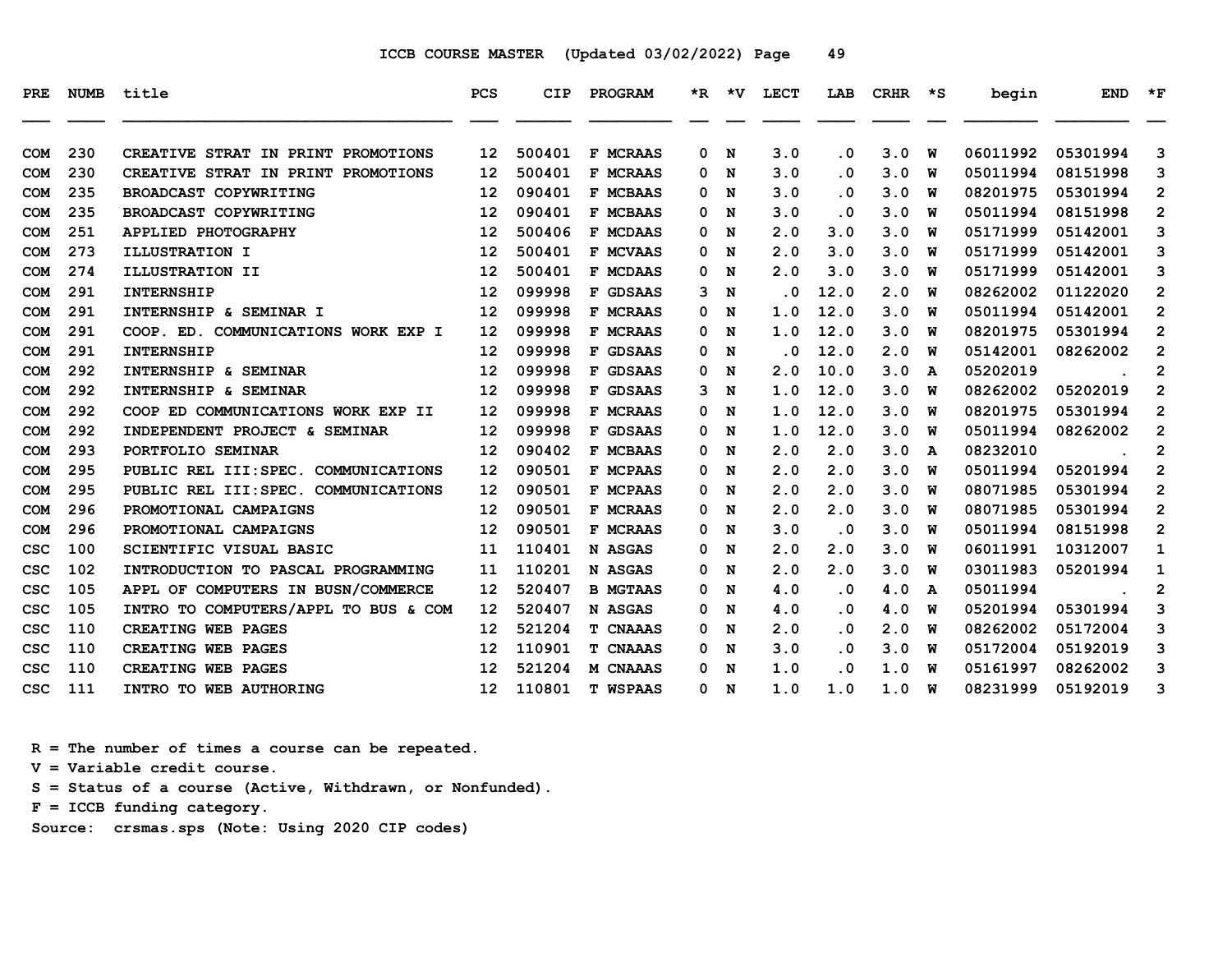| PRE        | <b>NUMB</b> | title                               | <b>PCS</b>        | <b>CIP</b> | PROGRAM         |   |     | *R *V LECT | LAB       | CRHR *S |   | begin    | <b>END</b> | $*_{\mathbf{F}}$ |
|------------|-------------|-------------------------------------|-------------------|------------|-----------------|---|-----|------------|-----------|---------|---|----------|------------|------------------|
| CSC        | 112         | WEB SITE MANAGEMENT                 | $12 \,$           | 110901     | M WSMCER        | 0 | N   | 1.0        | $\cdot$ 0 | 1.0     | W | 05152000 | 10312007   | 3                |
| <b>CSC</b> | 113         | CISCO NETWORKING I                  | $12 \overline{ }$ | 110901     | <b>T CNAAAS</b> | 0 | N   | 2.0        | 3.0       | 3.0     | w | 05171999 | 10312007   | 3                |
| <b>CSC</b> | 114         | CISCO NETWORKING II                 | $12 \overline{ }$ | 110901     | M CNAAAS        | 0 | N   | 1.0        | 4.0       | 3.0     | W | 05171999 | 10312007   | 3                |
| csc        | 115         | NETWORKING I-RATERS & SWITCHES      | 12                | 110901     | <b>T CNAAAS</b> | 0 | N   | 2.0        | 2.0       | 3.0     | A | 05171999 |            | 3                |
| csc        | 116         | NETWORKING II-WAN CONNECTIVITY      | 12                | 110901     | <b>T CNAAAS</b> | 0 | N   | 2.0        | 2.0       | 3.0     | A | 01112000 |            | 3                |
| csc        | 117         | GOOGLE IT SUPPORT PROFESSIONAL      | $12 \overline{ }$ | 111006     | <b>T CNAAAS</b> | 0 | N   | 3.0        | 6.0       | 6.0     | A | 05202019 |            | 3                |
| csc        | 118         | GRAPHICS FOR THE WORLD WIDE WEB     | $12 \overline{ }$ | 110201     | <b>T WSPAAS</b> | 0 | N   | 1.0        | $\cdot$ 0 | 1.0     | W | 05142001 | 10312007   | 3                |
| csc        | 119         | <b>JAVA FOR WEB SITES</b>           | $12 \overline{ }$ | 110201     | M WSMCER        | 0 | N   | 3.0        | 2.0       | 4.0     | W | 05152000 | 10312007   | 3                |
| CSC        | 121         | WEB DESIGN AND DEVELOPMENT II       | $12 \overline{ }$ | 500401     | F GDSAAS        | 0 | N   | 2.0        | 2.0       | 3.0     | W | 08232004 | 05192019   | 3                |
| CSC        | 122         | SCIENTIFIC PASCAL PROGRAMMING       | 11                | 110201     | N ASGAS         | 0 | N   | 3.0        | 2.0       | 4.0     | W | 08151988 | 12221995   | 1                |
| CSC        | 123         | COMPUTER SCIENCE I (C/C++)          | 11                | 110202     | N ASGAS         | 0 | N   | 3.0        | 2.0       | 4.0     | A | 05191995 |            | 1                |
| CSC        | 124         | SCIENTIFIC FORTRAN PROGRAMMING      | 11                | 110202     | N ASGAS         | 0 | N   | 2.0        | 2.0       | 3.0     | W | 06011988 | 10312007   | 1                |
| CSC        | 125         | COMPUTER SCIENCE II (PRGRMG IN C++) | 11                | 110202     | N ASGAS         | 0 | N   | 2.0        | 2.0       | 3.0     | A | 05191995 |            | 1                |
| CSC        | 126         | C LANGUAGE PROGRAMMING              | 11                | 110201     | N ASGAS         | 0 | N   | 2.0        | 2.0       | 3.0     | W | 06011988 | 12221995   | 1                |
| CSC        | 127         | INTRO TO COMP (PROG IN C) W/ENG APP | 11                | 110202     | N ASGAS         | 0 | N   | 2.0        | 2.0       | 3.0     | A | 08241998 |            | 1                |
| CSC        | 128         | INTRO TO LINUX                      | 12                | 111099     | <b>T CNAAAS</b> | 0 | N   | 2.0        | 2.0       | 3.0     | A | 05152006 |            | 3                |
| <b>CSC</b> | 128         | UNIX OPERATING SYSTEM               | 11                | 110501     | M VCGAAS        | 0 | N   | 2.0        | 2.0       | 3.0     | W | 07111989 | 05152006   | 1                |
| CSC        | 130         | INTRODUCTION TO COMPUTER NETWORKS   | $12 \,$           | 110901     | <b>T CNAAAS</b> | 0 | N   | 2.0        | 2.0       | 3.0     | A | 05011994 |            | 3                |
| csc        | 130         | INTRODUCTION TO COMPUTER NETWORKS   | $12 \overline{ }$ | 521202     | M CNAAAS        | 0 | N   | 3.0        | $\cdot$ 0 | 3.0     | W | 06011992 | 05301994   | 3                |
| CSC        | 133         | PC HARDWARE & OS MAINTENANCE        | 12                | 110201     | <b>T CNAAAS</b> | 0 | N   | 3.0        | 2.0       | 4.0     | A | 05172004 |            | 3                |
| csc        | 133         | OVERVIEW OF DOS/WINDOWS             | $12 \overline{ }$ | 521202     | M CNAAAS        | 0 | N   | 2.0        | $\cdot$ 0 | 2.0     | W | 05161997 | 05151998   | 3                |
| <b>CSC</b> | 133         | WINDOWS FOR POWER USERS             | $12 \overline{ }$ | 521202     | <b>T CNAAAS</b> | 0 | N   | 2.0        | 2.0       | 3.0     | W | 05151998 | 05172004   | 3                |
| CSC        | 134         | OVERVIEW OF NETWORKING CONNECTIVITY | $12 \,$           | 110901     | M CNAAAS        | 0 | N   | 1.0        | 1.0       | 1.0     | W | 05152000 | 10312007   | 3                |
| csc        | 135         | OVERVIEW OF OPERATING SYSTEMS       | $12 \overline{ }$ | 521205     | M CNAAAS        | 0 | N   | 3.0        | 2.0       | 4.0     | W | 06011992 | 05301994   | 3                |
| CSC        | 135         | OVERVIEW OF OPERATING SYSTEMS       | 12                | 521205     | M CNAAAS        | 0 | N   | 3.0        | 2.0       | 4.0     | W | 05011994 | 12151998   | 3                |
| CSC        | 136         | COMPUTER NETWORK DOCUMENTATION      | $12 \,$           | 110901     | <b>M CNAAAS</b> | 0 | N   | 1.0        | $\cdot$ 0 | 1.0     | W | 05152000 | 05192019   | 3                |
| <b>CSC</b> | 137         | INTRO TO 3D COMPUTER ANIMATION      | $12 \overline{ }$ | 521202     | <b>T VGAAAS</b> | 0 | N   | 2.0        | 2.0       | 3.0     | W | 05142001 | 05132002   | 3                |
| csc        | 137         | INTRODUCTION TO ALIAS ANIMATION     | 12 <sup>7</sup>   | 521202     | M VGAAAS        |   | 0 N | 2.0        | $\cdot$ 0 | 2.0 W   |   | 05161997 | 05142001   | 3                |

 **R = The number of times a course can be repeated.**

 **V = Variable credit course.**

 **S = Status of a course (Active, Withdrawn, or Nonfunded).**

 **F = ICCB funding category.**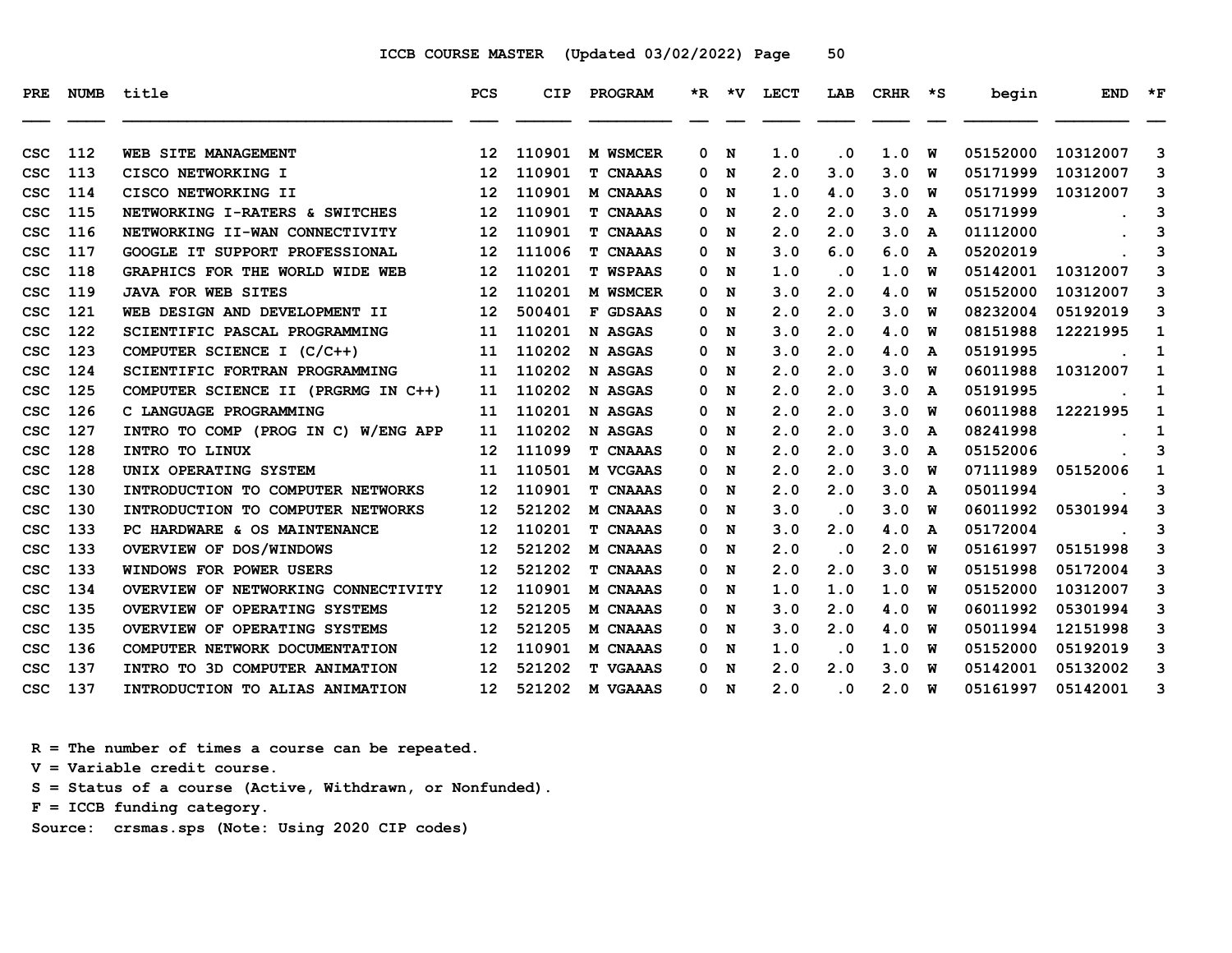| PRE        | <b>NUMB</b> | title                                | <b>PCS</b>        | <b>CIP</b> | PROGRAM         |   | *R *V | <b>LECT</b> | LAB | CRHR | $\star$ s | begin    | <b>END</b> | $\star$ F |
|------------|-------------|--------------------------------------|-------------------|------------|-----------------|---|-------|-------------|-----|------|-----------|----------|------------|-----------|
| CSC        | 138         | 3D ANIMATION I                       | 12 <sup>2</sup>   | 521202     | M VGAAAS        | 0 | N     | 2.0         | 2.0 | 3.0  | W         | 05142001 | 05132002   | 3         |
| CSC        | 139         | 3 D ANIMATION II                     | 12                | 521202     | <b>M VGAAAS</b> | 0 | N     | 2.0         | 2.0 | 3.0  | W         | 05142001 | 05132002   | 3         |
| CSC        | 140         | COMPUTER SCIENCE I (JAVA)            | 12                | 110201     | <b>T CNAAAS</b> | 0 | N     | 2.0         | 2.0 | 3.0  | A         | 05161997 |            | 3         |
| CSC        | 150         | WRLS NTWRKG & EMERGING TECHNOLOGY    | 12                | 110901     | <b>T CNAAAS</b> | 0 | N     | 2.0         | 2.0 | 3.0  | A         | 05172004 |            | 3         |
| CSC        | 150         | WIRELESS NETWORKING FOR TECH.        | 12                | 521204     | <b>T CNAAAS</b> | 0 | N     | 2.0         | . 0 | 2.0  | W         | 05132002 | 05172004   | 3         |
| CSC        | 151         | MS OS WORKSTATION                    | $12 \overline{ }$ | 110901     | <b>T CNAAAS</b> | 0 | N     | 2.0         | 2.0 | 3.0  | A         | 01152003 |            | 3         |
| <b>CSC</b> | 151         | MNOS WIN 2000 PRO                    | 12                | 521204     | M CNAAAS        | 0 | N     | 3.0         | 2.0 | 4.0  | W         | 05152000 | 01152003   | 3         |
| CSC        | 152         | <b>MS OS INFRASTRUCTURE</b>          | 12                | 110901     | <b>T CNAAAS</b> | 0 | N     | 2.0         | 2.0 | 3.0  | A         | 05152000 |            | 3         |
| CSC        | 153         | MS OS SERVER                         | 12                | 110901     | <b>T CNAAAS</b> | 0 | N     | 2.0         | 3.0 | 3.0  | A         | 05172005 |            | 3         |
| CSC        | 153         | MNOS WIN 2000 SERVER                 | $12 \overline{ }$ | 521204     | M CNAAAS        | 0 | N     | 2.0         | 2.0 | 3.0  | W         | 05152000 | 01152003   | 3         |
| csc        | 153         | MS OS SERVER                         | 12                | 521204     | <b>T CNAAAS</b> | 0 | N     | 3.0         | 2.0 | 4.0  | W         | 01152003 | 05172005   | 3         |
| <b>CSC</b> | 154         | MS DIRECTORY SERVICES INFRASTRUCTURE | 12                | 110901     | <b>T CNAAAS</b> | 0 | N     | 2.0         | 2.0 | 3.0  | W         | 05152000 | 05192019   | 3         |
| CSC        | 155         | SYSTEMS DEVELOPMENT                  | $12 \overline{ }$ | 110201     | <b>T CNAAAS</b> | 0 | N     | 2.0         | 2.0 | 3.0  | A         | 08311998 |            | 3         |
| CSC        | 156         | MICROSOFT INTERNET INFO SERVER       | 12                | 110901     | M CNAAAS        | 0 | N     | 2.0         | 2.0 | 3.0  | W         | 05152000 | 05192019   | 3         |
| CSC        | 157         | MS OS INFRASTRUCTURE DESIGN          | 12                | 110901     | <b>T MSNCER</b> | 0 | N     | 2.0         | 2.0 | 3.0  | W         | 05142001 | 05192019   | 3         |
| CSC        | 158         | MS NETWORK SECURITY DESIGN           | 12                | 521204     | <b>T MSNCER</b> | 0 | N     | 2.0         | 2.0 | 3.0  | W         | 01152003 | 05172005   | 3         |
| CSC        | 158         | MS NETWORK SECURITY DESIGN           | 12                | 111003     | <b>T MSNCER</b> | 0 | N     | 1.0         | 2.0 | 2.0  | W         | 05172005 | 05192019   | 3         |
| CSC        | 159         | MS NETWORK ADMINISTRATOR             | 12                | 110901     | <b>T WAPCER</b> | 0 | N     | 2.0         | 2.0 | 3.0  | A         | 01152003 |            | 3         |
| CSC        | 170         | LINUX APPLICATION SOFTWARE           | $12 \overline{ }$ | 110901     | M CNAAAS        | 0 | N     | 3.0         | 2.0 | 4.0  | W         | 05152000 | 10312007   | 3         |
| csc        | 171         | LINUX INSTALLATION & ADMINISTRATION  | $12 \overline{ }$ | 110901     | <b>T CNAAAS</b> | 0 | N     | 2.0         | 2.0 | 3.0  | A         | 05152000 |            | 3         |
| csc        | 172         | C#.NET PROGRAMMING                   | 12                | 110201     | <b>T DGMAAS</b> | 0 | N     | 2.0         | 2.0 | 3.0  | W         | 01152003 | 10312007   | 3         |
| CSC        | 175         | <b>JAVASCRIPT DEVELOPMENT</b>        | 12                | 110201     | <b>T CPLAAS</b> | 0 | N     | 2.0         | 2.0 | 3.0  | A         | 01112021 |            | 3         |
| CSC        | 175         | <b>JAVASCRIPT DEVELOPMENT</b>        | 12                | 110201     | <b>T ASPCER</b> | 0 | N     | 2.0         | 2.0 | 3.0  | W         | 05142001 | 01112021   | 3         |
| csc        | 176         | <b>SOL FUNDAMENTALS I</b>            | 12                | 110802     | <b>T CPLAAS</b> | 0 | N     | 3.0         | . 0 | 3.0  | A         | 05142001 |            | 3         |
| csc        | 177         | ACTIVE SERVER PAGES (ASP)            | 12                | 110201     | <b>T DGMAAS</b> | 0 | N     | 2.0         | 2.0 | 3.0  | W         | 05142001 | 05192019   | 3         |
| CSC        | 178         | INTRODUCTION TO ORACLE               | 12                | 110201     | <b>T DGMAAS</b> | 0 | N     | 2.0         | 2.0 | 3.0  | W         | 05142001 | 10312007   | 3         |
| CSC        | 179         | DIGITAL MEDIA FOUNDATION             | $12 \overline{ }$ | 500401     | <b>T DGMAAS</b> | 2 | N     | 2.0         | 2.0 | 3.0  | A         | 08232010 |            | 3         |
| csc        | 186         | 2D ANIMATION                         | 12 <sup>2</sup>   | 100304     | <b>T DGMAAS</b> |   | 0 N   | 3.0         | 2.0 | 4.0  | A         | 05142007 |            | 3         |

 **R = The number of times a course can be repeated.**

 **V = Variable credit course.**

 **S = Status of a course (Active, Withdrawn, or Nonfunded).**

 **F = ICCB funding category.**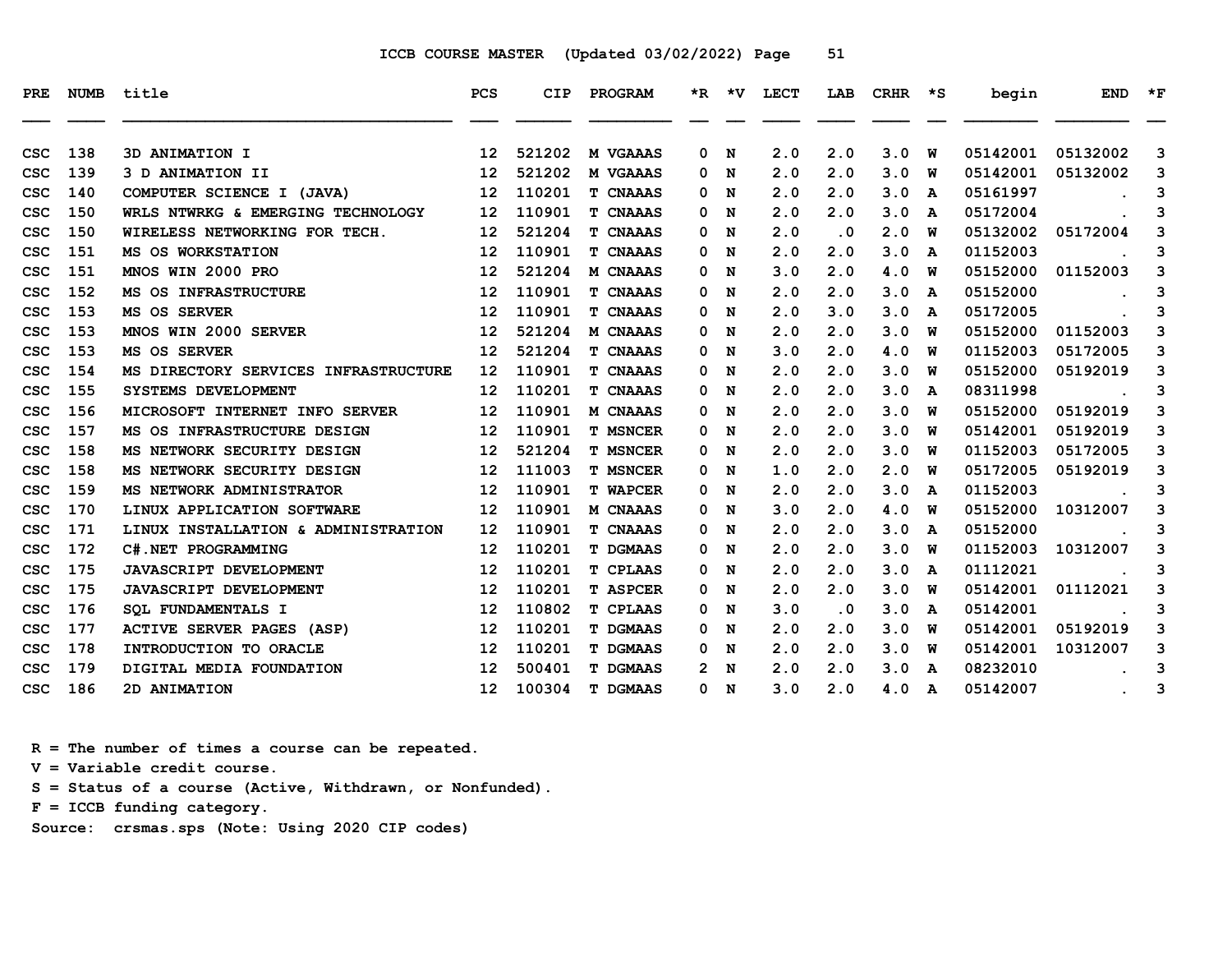| <b>PRE</b> | <b>NUMB</b> | title                                | <b>PCS</b>        | <b>CIP</b> | PROGRAM         |   |             | *R *V LECT                 | LAB       | <b>CRHR</b> | $\star$ s    | begin    | <b>END</b> | $*_{\mathbf{F}}$ |
|------------|-------------|--------------------------------------|-------------------|------------|-----------------|---|-------------|----------------------------|-----------|-------------|--------------|----------|------------|------------------|
| CSC        | 186         | 2D ANIMATION                         | 12                | 521202     | <b>T DGMAAS</b> | 0 | N           | 2.0                        | 3.0       | 3.0         | W            | 05152006 | 05142007   | 3                |
| CSC        | 187         | 3D COMPUTER ANIMATION I              | 12                | 100304     | <b>T DGMAAS</b> | 0 | N           | 3.0                        | 2.0       | 4.0         | A            | 05132002 |            | 3                |
| CSC        | 188         | 3D COMPUTER ANIMATION II             | $12 \overline{ }$ | 100304     | <b>T DGMAAS</b> | 0 | N           | 3.0                        | 2.0       | 4.0         | A            | 05132002 |            | 3                |
| csc        | 189         | 3D COMPUTER ANIMATION III            | 12                | 100304     | <b>T DGMAAS</b> | 0 | N           | 3.0                        | 2.0       | 4.0         | A            | 05132002 |            | 3                |
| csc        | 190         | INTERNSHIP IN CISCO NETWORKING       | 12                | 529998     | M CNTCER        | 0 | $\mathbf v$ | $\overline{\phantom{0}}$ . | 20.0      | 4.0         | W            | 05152000 | 10312007   | $\overline{2}$   |
| CSC        | 191         | SOL FUNDAMENTALS II                  | $12 \overline{ }$ | 110802     | <b>T DGMAAS</b> | 0 | N           | 3.0                        | 2.0       | 4.0         | A            | 07012002 |            | 3                |
| csc        | 191         | ORACLE I: SOL                        | 12                | 521203     | <b>T WSAAAS</b> | 0 | N           | 3.0                        | $\cdot$ 0 | 3.0         | W            | 05132002 | 07012002   | 3                |
| csc        | 192         | ORACLE II: DBA FUNDAMENTALS I        | $12 \overline{ }$ | 110802     | <b>T DGMAAS</b> | 0 | N           | 3.0                        | 2.0       | 4.0         | W            | 01152003 | 05192019   | 3                |
| CSC        | 193         | ORACLE III: FUNDAMENTALS II          | $12 \overline{ }$ | 521203     | <b>T CPLAAS</b> | 0 | N           | 3.0                        | 2.0       | 4.0         | W            | 01152003 | 05172004   | 3                |
| csc        | 193         | ORACLE III: DBA FUNDAMENTALS II      | $12 \overline{ }$ | 110802     | <b>T CPLAAS</b> | 0 | N           | 2.0                        | 2.0       | 3.0         | W            | 05172004 | 05192019   | 3                |
| csc        | 194         | ORACLE IV: PERFORMANCE TUNING        | 12                | 521203     | <b>T CPLAAS</b> | 0 | N           | 3.0                        | 2.0       | 4.0         | W            | 01152003 | 05172004   | 3                |
| CSC        | 194         | ORACLE IV: DATABASE ADMIN FUND III   | $12 \overline{ }$ | 110802     | <b>T CPLAAS</b> | 0 | N           | 2.0                        | 2.0       | 3.0         | W            | 05172004 | 09192012   | 3                |
| csc        | 195         | COMPUTER FORENSICS I                 | $12 \overline{ }$ | 111003     | <b>T NSSCER</b> | 0 | N           | 2.0                        | 2.0       | 3.0         | W            | 08182009 | 05192019   | 3                |
| CSC        | 196         | COMPUTER FORENSICS II                | 12                | 111003     | <b>T NSSCER</b> | 0 | N           | 2.0                        | 2.0       | 3.0         | W            | 08232010 | 05192019   | 3                |
| csc        | 199         | PROJECTS IN CSIT                     | 12                | 529997     | <b>T CNAAAS</b> | 3 | $\mathbf v$ | $\cdot$ 0                  | 12.0      | 4.0         | W            | 05132002 | 05192019   | $\overline{2}$   |
| csc        | 210         | <b>PC-BASED NETWORKS</b>             | 12                | 521202     | <b>B BDCCER</b> | 0 | N           | 2.0                        | 2.0       | 3.0         | W            | 06011992 | 05301994   | 3                |
| CSC        | 210         | <b>PC-BASED NETWORKS</b>             | 12                | 521204     | <b>B BDCCER</b> | 0 | N           | 2.0                        | 2.0       | 3.0         | W            | 05011994 | 08132001   | 3                |
| CSC        | 212         | MOBILE APPLICATION DEVELOPMENT       | $12 \overline{ }$ | 110202     | <b>T CPLAAS</b> | 0 | N           | 3.0                        | 2.0       | 4.0         | $\mathbf{A}$ | 01092012 |            | 3                |
| CSC        | 213         | UNIX SYSTEM & NETWORK ADMINISTRATION | $12 \overline{ }$ | 521202     | M CNAAAS        | 0 | N           | 2.0                        | . 0       | 2.0         | W            | 05011994 | 05112001   | 3                |
| CSC        | 213         | UNIX SYSTEM & NETWORK ADMINISTRATION | 12                | 521202     | M CNAAAS        | 0 | N           | 2.0                        | $\cdot$ 0 | 2.0         | W            | 06011992 | 05301994   | 3                |
| CSC        | 214         | INTRO TO WINDOWS (98/NT) PROGRAMMING | $12 \overline{ }$ | 521202     | <b>M CNAAAS</b> | 0 | N           | 2.0                        | 2.0       | 3.0         | W            | 05161997 | 05112001   | 3                |
| CSC        | 215         | HUMAN COMPUTER INTERFACE             | 12                | 521203     | M CNAAAS        | 0 | N           | 3.0                        | $\cdot$ 0 | 3.0         | W            | 05011994 | 05171996   | 3                |
| CSC        | 215         | HUMAN COMPUTER INTERFACE             | 12                | 521203     | M CNAAAS        | 0 | N           | 3.0                        | $\cdot$ 0 | 3.0         | W            | 06011992 | 05301994   | 3                |
| CSC        | 216         | NETWORK PROGRAMMING                  | 12                | 110901     | <b>T CNAAAS</b> | 0 | N           | 2.0                        | 2.0       | 3.0         | W            | 05011994 | 05192019   | 3                |
| CSC        | 216         | NETWORK PROGRAMMING                  | 12                | 521202     | M CNAAAS        | 0 | N           | 2.0                        | 2.0       | 3.0         | W            | 06011992 | 05301994   | 3                |
| CSC        | 217         | C++ PROGRAMMING                      | $12 \overline{ }$ | 521202     | M VCGAAS        | 0 | N           | 2.0                        | 2.0       | 3.0         | W            | 06011992 | 05301994   | 3                |
| CSC        | 217         | C++ PROGRAMMING                      | 12                | 521202     | M VCGAAS        | 0 | N           | 2.0                        | 2.0       | 3.0         | W            | 05011994 | 12151998   | 3                |
| csc        | 218         | RAPID APPLICTN DEVELPMNT (RAD) SFTWR | 12 <sup>7</sup>   | 521202     | M CNAAAS        | 0 | N           | 2.0                        | 2.0       | 3.0         | W            | 05161997 | 05152000   | 3                |

 **R = The number of times a course can be repeated.**

 **V = Variable credit course.**

 **S = Status of a course (Active, Withdrawn, or Nonfunded).**

 **F = ICCB funding category.**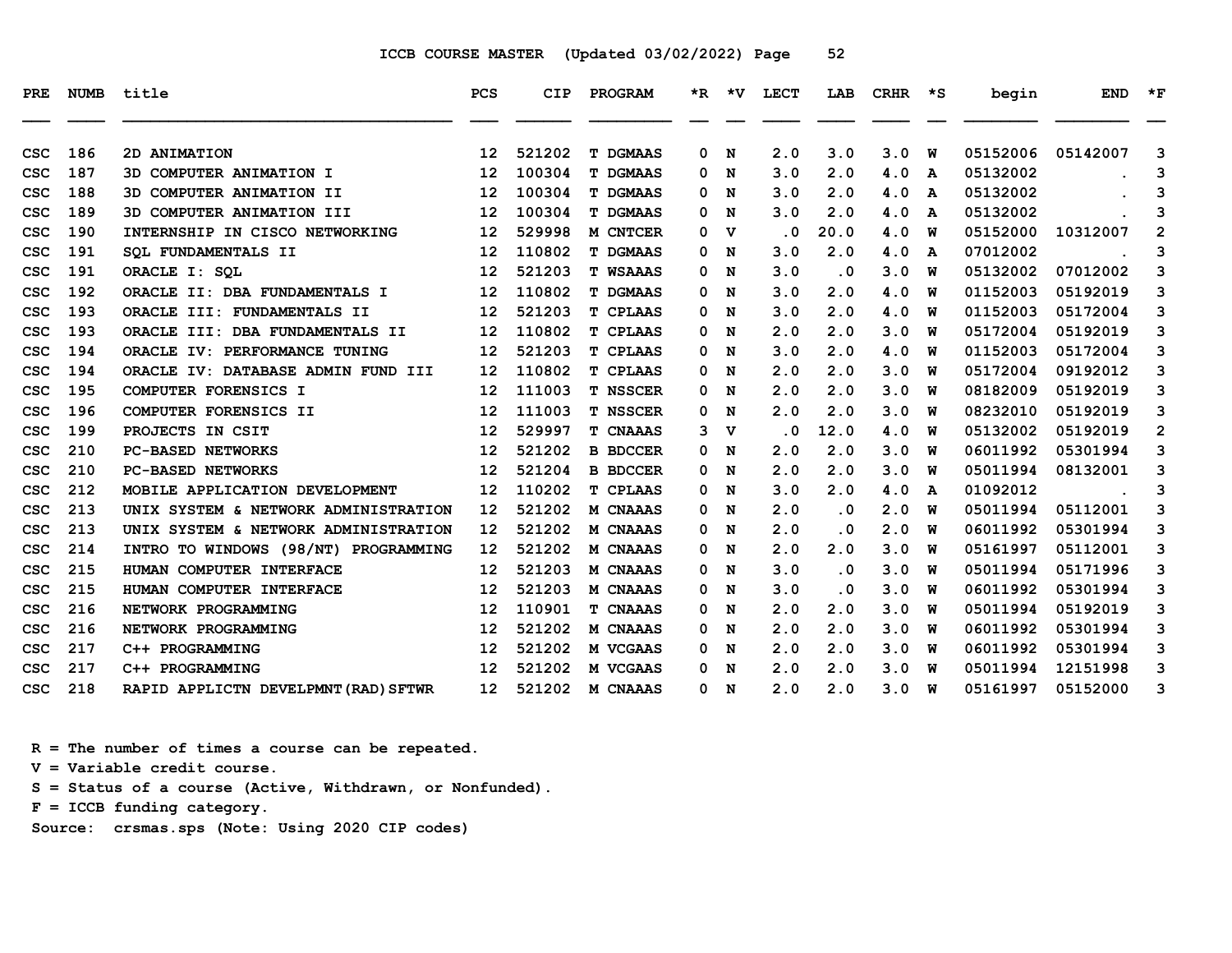| PRE        | <b>NUMB</b> | title                                | <b>PCS</b>      | <b>CIP</b> | PROGRAM         |   |     | *R *V LECT | LAB       | <b>CRHR</b> | $\star$ s | begin    | <b>END</b> | $*_{\mathbf{F}}$ |
|------------|-------------|--------------------------------------|-----------------|------------|-----------------|---|-----|------------|-----------|-------------|-----------|----------|------------|------------------|
| CSC        | 220         | <b>DATA STRUCTURES</b>               | 12              | 110802     | <b>T CPLAAS</b> | 0 | N   | 2.0        | 2.0       | 3.0         | A         | 05011994 |            | 3                |
| csc        | 220         | <b>DATA STRUCTURES</b>               | 12              | 521202     | M VCGAAS        | 0 | N   | 2.0        | 2.0       | 3.0         | พ         | 06011992 | 05301994   | 3                |
| csc        | 224         | MACHINE LEVEL PROGRAMMING            | 12              | 521202     | E ECSAAS        | 0 | N   | 2.0        | 2.0       | 3.0         | พ         | 06011992 | 05301994   | 3                |
| CSC        | 224         | MACHINE LEVEL PROGRAMMING            | 12              | 110201     | E ECSAAS        | 0 | N   | 2.0        | 2.0       | 3.0         | w         | 05011994 | 10312007   | 3                |
| CSC        | 226         | INTRODUCTION TO NUMERICAL ANALYSIS   | 11              | 110202     | N ASGAS         | 0 | N   | 2.0        | 2.0       | 3.0         | w         | 08151985 | 05192019   | 1                |
| CSC        | 230         | GAME CONTENT CREATION                | 12              | 100303     | <b>T DGMAAS</b> | 0 | N   | 3.0        | 2.0       | 4.0         | พ         | 08182008 | 05192019   | 3                |
| CSC        | 230         | ADVANCED DIGITAL IMAGING             | 12              | 100303     | <b>T DGMAAS</b> | 0 | N   | 2.0        | 3.0       | 3.0         | พ         | 05152006 | 08182008   | 3                |
| CSC        | 231         | COMPUTER GRAPHICS I                  | 12              | 110201     | <b>T CGRCER</b> | 0 | N   | 3.0        | 2.0       | 4.0         | W         | 05011994 | 05172020   | 3                |
| CSC        | 231         | COMPUTER GRAPHICS I                  | 12              | 521202     | M VCGAAS        | 0 | N   | 3.0        | 2.0       | 4.0         | W         | 06011992 | 05301994   | 3                |
| CSC        | 232         | COMPUTER GRAPHICS II                 | 12              | 110201     | <b>T DGMAAS</b> | 0 | N   | 3.0        | 2.0       | 4.0         | A         | 05011994 |            | 3                |
| csc        | 232         | COMPUTER GRAPHICS II                 | 12              | 521202     | M VCGAAS        | 0 | N   | 3.0        | 2.0       | 4.0         | พ         | 06011992 | 05301994   | 3                |
| <b>CSC</b> | 233         | 3D COMPUTER ANIMATION IV             | 12              | 110201     | <b>T DGMAAS</b> | 0 | N   | 3.0        | 2.0       | 4.0         | A         | 05152001 |            | 3                |
| CSC        | 233         | VISUAL EFFECTS AND MOVIE MAGIC       | 12              | 521202     | M VGPAAS        | 0 | N   | 2.0        | 4.0       | 3.0         | W         | 05142001 | 05152001   | 3                |
| CSC        | 234         | <b>GAME DESIGN</b>                   | 12              | 100304     | <b>T DGMAAS</b> | 0 | N   | 3.0        | 2.0       | 4.0         | W         | 05152006 | 05192019   | 3                |
| CSC        | 235         | X WINDOW SYSTEM PROGRAMMING          | 12              | 521202     | <b>M CNAAAS</b> | 0 | N   | 2.0        | 2.0       | 3.0         | w         | 06011992 | 05301994   | 3                |
| csc        | 235         | X WINDOW SYSTEM PROGRAMMING          | 12              | 521202     | <b>M CNAAAS</b> | 0 | N   | 2.0        | 2.0       | 3.0         | W         | 05011994 | 12151998   | 3                |
| csc        | 236         | 3D COMPUTER ANIMATION V              | 12              | 100304     | <b>T DGMAAS</b> | 0 | N   | 3.0        | 2.0       | 4.0         | A         | 05152006 |            | 3                |
| CSC        | 239         | WEB DESIGN III                       | 12              | 500401     | <b>T DGMAAS</b> | 0 | N   | 2.0        | 3.0       | 3.0         | พ         | 05152006 | 05192019   | 3                |
| CSC        | 250         | COMPUTER NETWORK SECURITY            | 12              | 111003     | T CNAAAS        | 0 | N   | 2.0        | $\cdot$ 0 | 2.0         | พ         | 05132002 | 05192019   | 3                |
| CSC        | 251         | ADVANCED TOPICS IN COMPUTER SECURITY | 12              | 110901     | <b>T NSSCER</b> | 0 | N   | 2.0        | 2.0       | 3.0         | A         | 08262003 |            | 3                |
| CSC        | 255         | SYSTEMS DEVELOPMENT II               | 12              | 110201     | <b>T DGMAAS</b> | 0 | N   | 3.0        | 2.0       | 4.0         | A         | 05171999 |            | 3                |
| CSC        | 255         | TOPICS IN WEB SERVER ADMINISTRATION  | 12              | 521202     | <b>M WVPAAS</b> | 0 | v   | 3.0        | 2.0       | 4.0         | พ         | 08311998 | 05171999   | 3                |
| CSC        | 256         | COMPUTER SCIENCE II (JAVA)           | 12              | 110901     | <b>T CPLAAS</b> | 0 | N   | 2.0        | 2.0       | 3.0         | A         | 08311998 |            | 3                |
| CSC        | 271         | LINUX NETWORKING & SECURITY          | 12              | 110901     | <b>T CNAAAS</b> | 0 | N   | 2.0        | 3.0       | 3.0         | A         | 05172005 |            | 3                |
| csc        | 271         | LPI CERT: GENERAL LINUX 102          | 12              | 521204     | M CNAAAS        | 0 | N   | 3.0        | 2.0       | 3.0         | พ         | 05152000 | 05142001   | 3                |
| csc        | 271         | LINUX NETWORKING & SECURITY          | 12              | 521204     | <b>T CNAAAS</b> | 0 | N   | 3.0        | 2.0       | 4.0         | W         | 05142001 | 05172005   | 3                |
| csc        | 273         | CISCO NETWK V-ADV RTG CFG            | 12              | 110901     | <b>T CNAAAS</b> | 0 | N   | 2.0        | 4.0       | 4.0         | W         | 05142001 | 10312007   | 3                |
| csc        | 274         | CISCO NETWK VI-RMT ACC NTWKS         | 12 <sup>°</sup> | 110901     | <b>T CNAAAS</b> |   | 0 N | 2.0        | 4.0       | 4.0         | W         | 01092002 | 10312007   | 3                |

 **R = The number of times a course can be repeated.**

 **V = Variable credit course.**

 **S = Status of a course (Active, Withdrawn, or Nonfunded).**

 **F = ICCB funding category.**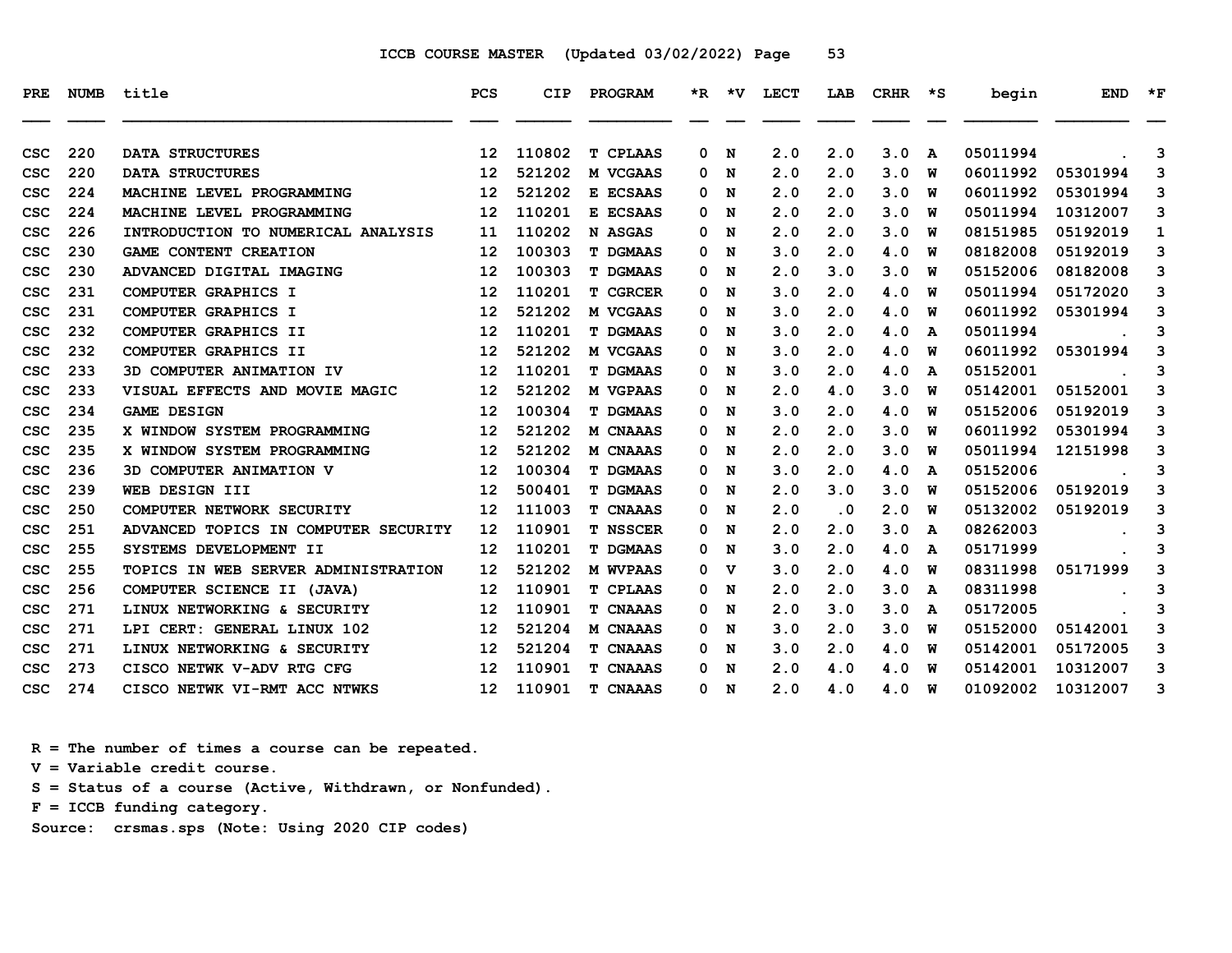| PRE        |     | NUMB title                          | <b>PCS</b>        | <b>CIP</b> | <b>PROGRAM</b>   |              |     | *R *V LECT              | LAB                     | CRHR | $\star$ s    | begin    | <b>END</b> | $\star_{\mathbf{F}}$ |
|------------|-----|-------------------------------------|-------------------|------------|------------------|--------------|-----|-------------------------|-------------------------|------|--------------|----------|------------|----------------------|
|            |     |                                     |                   |            |                  |              |     |                         |                         |      |              |          |            |                      |
| CSC        | 275 | CISCO NETWK VII-MULTI-LAYER SW      | 12                | 521204     | <b>T CNAAAS</b>  | 0            | N   | 2.0                     | 4.0                     | 4.0  | W            | 05132002 | 01152003   | 3                    |
| CSC        | 275 | CISCO NETWK VII-MULTI-LAYER SW      | 12                | 110901     | <b>T CNAAAS</b>  | 0            | N   | 1.0                     | 4.0                     | 3.0  | w            | 01152003 | 10312007   | 3                    |
| CSC        | 276 | CISCO NETWK VIII-NTWK TROUBLES      | 12                | 521204     | <b>T CNAAAS</b>  | 0            | N   | 2.0                     | 4.0                     | 4.0  | W            | 05132002 | 01152003   | 3                    |
| CSC        | 276 | CISCO NETWK VIII-NTWK TROUBLES      | 12                | 110901     | T CNAAAS         | 0            | N   | 1.0                     | 4.0                     | 3.0  | w            | 01152003 | 10312007   | 3                    |
| CSC        | 277 | ADV. ACTIVE SERVER PAGES            | 12                | 110201     | <b>M WSAAAS</b>  | 0            | N   | 2.0                     | 2.0                     | 3.0  | w            | 05142001 | 10312007   | 3                    |
| CSC        | 290 | MCSD VIS. BASIC 6.0 DESKTOP         | 12                | 110201     | T CNAAAS         | 0            | N   | 3.0                     | 2.0                     | 4.0  | w            | 05142001 | 10312007   | 3                    |
| CSC        | 291 | ANALYZING REQUIREMENTS              | 12                | 110201     | <b>T CNAAAS</b>  | 0            | N   | 4.0                     | $\overline{\mathbf{0}}$ | 4.0  | w            | 05142001 | 10312007   | 3                    |
| CSC        | 292 | MCSD VIS BASIC 6.0 DIST.            | 12                | 110201     | <b>T CNAAAS</b>  | 0            | N   | 3.0                     | 2.0                     | 4.0  | W            | 05142001 | 10312007   | 3                    |
| CSC        | 293 | <b>MCSD FRONT PAGE 98</b>           | 12                | 110201     | T CNAAAS         | 0            | N   | 2.0                     | 2.0                     | 3.0  | พ            | 05142001 | 10312007   | 3                    |
| CSC        | 294 | COMPUTER GRAPHICS PORTFOLIO         | 12                | 500401     | <b>T DGMAAS</b>  | $\mathbf{1}$ | N   | $\overline{\mathbf{0}}$ | 15.0                    | 3.0  | A            | 05192003 |            | 3                    |
| CSC        | 294 | COMPUTER GRAPHICS PORTFOLIO         | 12                | 500401     | <b>T VGAAAS</b>  | 0            | N   | . 0                     | 15.0                    | 3.0  | w            | 01092002 | 05192003   | 3                    |
| csc        | 297 | COOP ED COMP GRAPH/NETWORK ADM SEM  | $12 \overline{ }$ | 529999     | M VCGAAS         | 0            | N   | 1.0                     | $\overline{\mathbf{0}}$ | 1.0  | w            | 05011994 | 05171996   | $\mathbf{2}$         |
| CSC        | 297 | COOP ED COMP GRAPH/NETWORK ADM SEM  | 12                | 529998     | M VCGAAS         | 0            | N   | 1.0                     | $\cdot$ 0               | 1.0  | W            | 06011992 | 05301994   | $\mathbf{2}$         |
| CSC        | 298 | CSIT WORK EXPERIENCE                | 12                | 529998     | <b>T VGAAAS</b>  | 0            | N   | $\overline{\mathbf{0}}$ | 20.0                    | 4.0  | A            | 05011994 |            | $\mathbf{2}$         |
| CSC        | 298 | COOP ED COMP GRAPH/NET AD WORK EXP  | 12                | 529998     | M VCGAAS         | 0            | N   | . 0                     | 20.0                    | 4.0  | W            | 06011992 | 05301994   | $\overline{2}$       |
| CSC        | 299 | COOP ED COMPUTER GRAPHICS WORK EXP  | 12                | 529998     | M VCGAAS         | 0            | N   | . 0                     | 20.0                    | 4.0  | w            | 05011994 | 05112001   | $\overline{2}$       |
| CSC        | 299 | COOP ED COMPUTER GRAPHICS WORK EXP  | $12 \overline{ }$ | 529998     | M VCGAAS         | 0            | N   | . 0                     | 20.0                    | 4.0  | W            | 06011992 | 05301994   | $\overline{2}$       |
| CSC        | 500 | ENGINEERING RESEARCH SYSTEMS        | 16                | 111099     | VOCSK1616        | 0            | N   | 2.0                     | $\overline{\mathbf{0}}$ | 2.0  | W            | 09011996 | 10312007   | 3                    |
| CSC        | 505 | INTRODUCTION TO ALIAS ANIMATION     | 16                | 521202     | VOCSK1616        | 0            | N   | 2.0                     | $\overline{\mathbf{0}}$ | 2.0  | พ            | 05011994 | 05161997   | 3                    |
| CSC        | 505 | INTRODUCTION TO WAVEFRONT ANIMATION | 16                | 521202     | VOCSK1616        | 0            | N   | 2.0                     | $\overline{\mathbf{0}}$ | 2.0  | w            | 06011992 | 05301994   | 3                    |
| CSC        | 525 | HUMAN COMPUTER INTERFACE            | 16                | 521203     | <b>VOCSK1616</b> | 0            | N   | 3.0                     | $\overline{\mathbf{0}}$ | 3.0  | w            | 06011992 | 06011992   | 3                    |
| CSC        | 535 | X WINDOW SYSTEM PROGRAMMING         | 16                | 521202     | VOCSK1614        | 0            | N   | 2.0                     | 2.0                     | 3.0  | W            | 06011992 | 05201993   | 3                    |
| CSC        | 687 | 3D COMPUTER ANIMATION I             | 16                | 100304     | <b>VOCSK1616</b> | 0            | N   | 3.0                     | $\overline{\mathbf{0}}$ | 3.0  | A            | 10012005 |            | 3                    |
| CSC        | 700 | UNIX FUNDAMENTALS                   | 16                | 110201     | <b>VOCSK1600</b> | 0            | N   | 2.0                     | $\overline{\mathbf{0}}$ | 2.0  | A            | 05142001 |            | 3                    |
| CSC        | 701 | PERL PROGRAMMING                    | 16                | 110202     | <b>VOCSK1616</b> |              | 0 N | 2.0                     | . 0                     | 2.0  | A            | 04012002 |            | 3                    |
| CSC        | 702 | ADVANCED UNIX TOOLS                 | 16                | 110601     | VOCSK1616        | 0            | N   | 2.0                     | $\cdot$ 0               | 2.0  | $\mathbf{A}$ | 05162011 |            | 3                    |
| CSC        | 702 | ADVANCED UNIX TOOLS                 | 16                | 521202     | VOCSK1616        | 0            | N   | 2.0                     | . 0                     | 2.0  | w            | 08262002 | 05142004   | 3                    |
| <b>CSC</b> | 702 | ADVANCED UNIX COMMANDS              | 16                | 110601     | <b>VOCSK1616</b> |              | 0 N | 1.5                     | . 0                     | 1.5  | W            | 05142004 | 05162011   | 3                    |

 **R = The number of times a course can be repeated.**

 **V = Variable credit course.**

 **S = Status of a course (Active, Withdrawn, or Nonfunded).**

 **F = ICCB funding category.**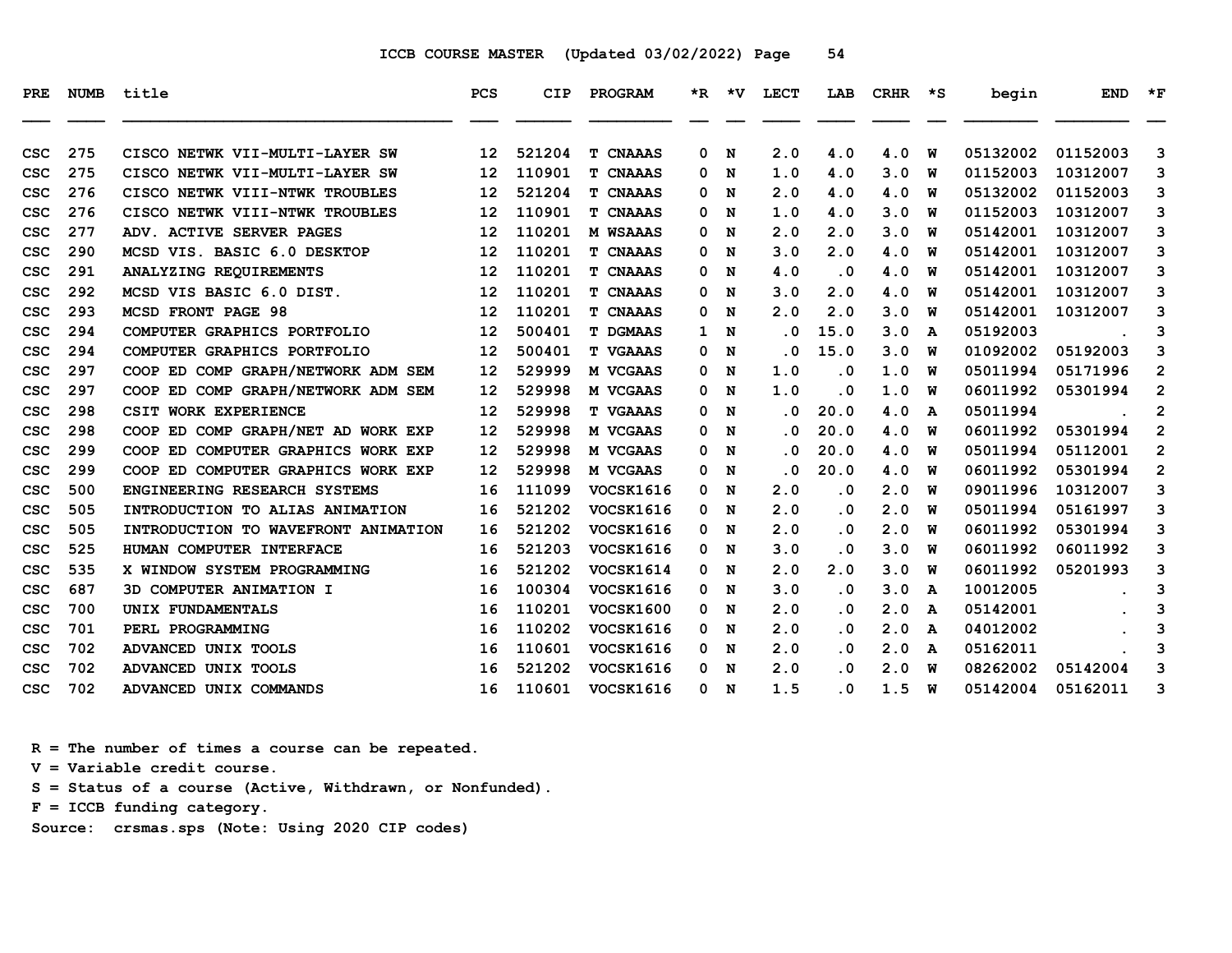| PRE        | <b>NUMB</b> | title                               | <b>PCS</b>        | <b>CIP</b> | PROGRAM          |   | *R *V       | <b>LECT</b> | LAB       | <b>CRHR</b> | $\star$ s | begin    | <b>END</b> | $*_{\mathbf{F}}$ |
|------------|-------------|-------------------------------------|-------------------|------------|------------------|---|-------------|-------------|-----------|-------------|-----------|----------|------------|------------------|
| CSC        | 703         | UNIX SCRIPTING                      | 16                | 110201     | VOCSK1616        | 0 | N           | 1.0         | $\cdot$ 0 | 1.0         | A         | 08252003 |            | 3                |
| csc        | 704         | <b>JAVA PROGRAMMING</b>             | 16                | 110201     | <b>VOCSK1616</b> | 0 | N           | 2.0         | $\cdot$ 0 | 2.0         | A         | 09232004 |            | 3                |
| CSC        | 710         | NETWORK & CERTIFICATION             | 16                | 110901     | VOCSK1616        | 0 | N           | 3.0         | $\cdot$ 0 | 3.0         | A         | 08122002 |            | 3                |
| CSC        | 711         | MSCE WINDOWS PROF & SERVER          | 16                | 110901     | <b>VOCSK1616</b> | 0 | v           | 3.0         | 2.0       | 4.0         | A         | 08262002 |            | 3                |
| CSC        | 712         | DEVELOPING WEB APPLICATIONS         | 12                | 110801     | VOCSK1616        | 0 | N           | 3.0         | $\cdot$ 0 | 3.0         | A         | 08182008 |            | 3                |
| <b>CTC</b> | 110         | <b>BEGINNING COMPUTERS</b>          | 12                | 520407     | <b>T MSOCER</b>  | 0 | N           | 3.0         | $\cdot$ 0 | 3.0         | A         | 01012011 |            | $\mathbf{2}$     |
| <b>CTC</b> | 111         | WORD MOUS CERTIFICATION REVIEW      | 12                | 529996     | <b>B OCPCER</b>  | 0 | N           | 2.0         | $\cdot$ 0 | 2.0         | W         | 08231999 | 01082000   | $\mathbf{2}$     |
| <b>CTC</b> | 111         | WORD MOS CERTIFICATION REVIEW       | $12 \overline{ }$ | 520407     | <b>T CMSAAS</b>  | 0 | N           | 2.0         | . 0       | 2.0         | W         | 01082000 | 10012005   | 3                |
| <b>CTC</b> | 112         | EXCEL MOUS CERTIFICATION REVIEW     | 12                | 529996     | <b>B OCPCER</b>  | 0 | N           | 2.0         | . 0       | 2.0         | W         | 01102000 | 01082001   | $\overline{2}$   |
| <b>CTC</b> | 112         | EXCEL MOS CERTIFICATION REVIEW      | 12                | 520407     | <b>T CMSAAS</b>  | 0 | N           | 2.0         | $\cdot$ 0 | 2.0         | W         | 01082001 | 10312007   | 3                |
| <b>CTC</b> | 113         | ACCESS MOUS CERTIFICATION REVIEW    | 12                | 529996     | <b>B OCPCER</b>  | 0 | N           | 3.0         | $\cdot$ 0 | 3.0         | W         | 01102000 | 01082001   | $\overline{2}$   |
| <b>CTC</b> | 113         | ACCESS MOS CERTIFICATION REVIEW     | $12 \overline{ }$ | 520407     | <b>T CMSAAS</b>  | 0 | N           | 4.0         | $\cdot$ 0 | 4.0         | W         | 01082001 | 10312007   | 3                |
| <b>CTC</b> | 114         | POWERPOINT MOUS CERT REVIEW         | 12                | 529996     | <b>B OCPCER</b>  | 0 | N           | 3.0         | . 0       | 3.0         | W         | 01102000 | 01082001   | $\overline{2}$   |
| <b>CTC</b> | 114         | POWERPOINT MOS CERTIFICATION REVIEW | 12                | 520407     | <b>T MSOCER</b>  | 0 | N           | 3.0         | . 0       | 3.0         | W         | 01082001 | 10312007   | 3                |
| <b>CTC</b> | 115         | WORD MOS CERT. REVIEW - EXPERT      | 12                | 520407     | <b>T MSOCER</b>  | 0 | N           | 2.0         | $\cdot$ 0 | 2.0         | W         | 01082001 | 10312007   | 3                |
| <b>CTC</b> | 116         | EXCEL MOS CERT. REVIEW - EXPERT     | $12 \overline{ }$ | 520407     | <b>T CMSAAS</b>  | 0 | N           | 2.0         | $\cdot$ 0 | 2.0         | W         | 01082001 | 10312007   | 3                |
| <b>CTC</b> | 117         | MICROSOFT OUTLOOK CERT. REVIEW      | $12 \overline{ }$ | 520407     | <b>B MSOCER</b>  | 0 | N           | 1.0         | $\cdot$ 0 | 1.0         | W         | 01082001 | 05172005   | 3                |
| <b>CTC</b> | 118         | <b>BASIC COMPUTER LITERACY</b>      | $12 \overline{ }$ | 529996     | <b>T CMSAAS</b>  | 3 | N           | 1.0         | $\cdot$ 0 | 1.0         | W         | 05172004 | 09192012   | 2                |
| <b>CTC</b> | 119         | MICROSOFT OUTLOOK                   | 12                | 520407     | <b>T MSOCER</b>  | 0 | N           | 1.0         | . 0       | 1.0         | A         | 01102011 |            | $\mathbf{2}$     |
| <b>CTC</b> | 130         | <b>BASIC KEYBOARDING</b>            | 12                | 520408     | T OCAAAS         | 0 | N           | 1.0         | . 0       | 1.0         | A         | 05152000 |            | $\mathbf{2}$     |
| <b>CTC</b> | 131         | <b>BASIC WORD SKILLS</b>            | 12                | 520401     | <b>B CSSAAS</b>  | 0 | N           | 1.0         | $\cdot$ 0 | 1.0         | W         | 01102000 | 05192003   | $\overline{2}$   |
| <b>CTC</b> | 132         | <b>COMPUTER BASICS</b>              | 12                | 520407     | T OCAAAS         | 0 | N           | 1.0         | $\cdot$ 0 | 1.0         | A         | 05152000 |            | 2                |
| <b>CTC</b> | 133         | <b>INTERNET BASICS</b>              | $12 \overline{ }$ | 520407     | T OCAAAS         | 0 | N           | 1.0         | $\cdot$ 0 | 1.0         | W         | 05152000 | 05172020   | 2                |
| <b>CTC</b> | 134         | <b>ONLINE SKILLS</b>                | 12                | 520407     | T CSMCER         | 0 | N           | 1.0         | . 0       | 1.0         | W         | 01102000 | 09192012   | 3                |
| <b>CTC</b> | 135         | KEYBOARDING SKILL BUILDING          | 12                | 520408     | T OCAAAS         | 0 | N           | 2.0         | $\cdot$ 0 | 2.0         | A         | 05152000 |            | $\mathbf{2}$     |
| <b>CTC</b> | 136         | WEBPAGE CODING I                    | 12                | 110801     | T OCAAAS         | 0 | N           | 1.0         | $\cdot$ 0 | 1.0         | W         | 05152006 | 05172020   | 3                |
| <b>CTC</b> | 137         | WEBPAGE CODING II                   | 12                | 110201     | T OCAAAS         | 0 | N           | 1.0         | . 0       | 1.0         | W         | 05152006 | 05172020   | 3                |
| <b>CTC</b> | 138         | WEB PAGE CODING III                 | $12 \overline{ }$ | 110201     | T OCAAAS         | 0 | $\mathbf N$ | 1.0         | . 0       | 1.0         | W         | 05152006 | 05172020   | 3                |

 **R = The number of times a course can be repeated.**

 **V = Variable credit course.**

 **S = Status of a course (Active, Withdrawn, or Nonfunded).**

 **F = ICCB funding category.**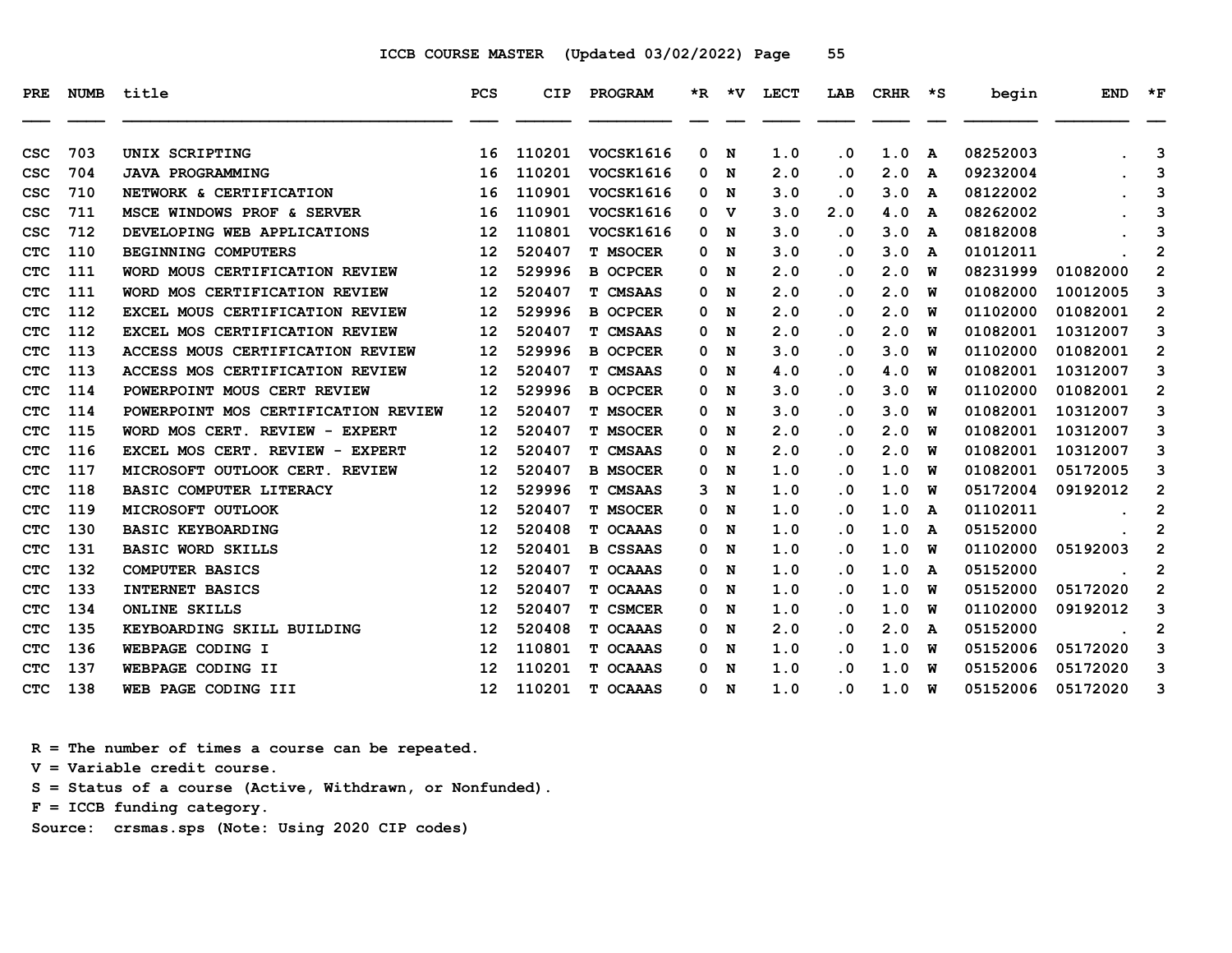| <b>PRE</b> | NUMB | title                                    | <b>PCS</b>        | CIP    | <b>PROGRAM</b>  |   | $*R$ $*V$ | LECT | LAB                     | CRHR | $\star$ s    | begin    | <b>END</b> | $*_{\mathbf{F}}$ |
|------------|------|------------------------------------------|-------------------|--------|-----------------|---|-----------|------|-------------------------|------|--------------|----------|------------|------------------|
| <b>CTC</b> | 139  | COMPUTER BASICS II                       | 12                | 520407 | <b>T MSOCER</b> | 0 | N         | 1.0  | . 0                     | 1.0  | A            | 01102011 |            | 2                |
| <b>CTC</b> | 150  | SPEECH RECOGNITION APPLICATIONS          | 12                | 520407 | <b>B CCPAAS</b> | 0 | N         | 1.0  | . 0                     | 1.0  | W            | 01092002 | 05192019   | $\overline{2}$   |
| <b>CTC</b> | 151  | DREAMWEAVER III                          | 12                | 110201 | T OCAAAS        | 0 | N         | 1.0  | . 0                     | 1.0  | W            | 05152006 | 05192019   | 3                |
| <b>CTC</b> | 152  | <b>FLASH I</b>                           | 12                | 110201 | T OCAAAS        | 0 | N         | 1.0  | . 0                     | 1.0  | W            | 05152006 | 05192019   | 3                |
| <b>CTC</b> | 153  | <b>FIREWORKS I</b>                       | 12                | 110201 | T OCAAAS        | 0 | N         | 1.0  | . 0                     | 1.0  | พ            | 05152006 | 05192019   | 3                |
| <b>CTC</b> | 155  | <b>BASIC COMPUTER LITERACY</b>           | 12                | 110601 | T OCAAAS        | 0 | N         | 1.0  | . 0                     | 1.0  | A            | 08202012 |            | 3                |
| <b>CTC</b> | 157  | <b>GOOGLE APPLICATIONS</b>               | 12                | 110601 | T OCAAAS        | 0 | N         | 1.0  | . 0                     | 1.0  | A            | 08202012 |            | 3                |
| <b>CTC</b> | 171  | WORD PROCESSING APPLICATIONS I           | 12                | 520407 | T OCAAAS        | 0 | N         | 1.0  | . 0                     | 1.0  | A            | 08202001 |            | $\mathbf{2}$     |
| <b>CTC</b> | 171  | PROCESSING APPLICATIONS I<br><b>WORD</b> | 12                | 520401 | T CSSAAS        | 0 | N         | 1.0  | . 0                     | 1.0  | พ            | 05152000 | 08202001   | $\overline{2}$   |
| <b>CTC</b> | 172  | WORD PROCESSING APPLICATIONS II          | 12                | 520407 | T OCAAAS        | 0 | N         | 1.0  | . 0                     | 1.0  | A            | 08202001 |            | $\overline{2}$   |
| <b>CTC</b> | 172  | WORD PROCESSING APPLICATIONS II          | 12                | 520401 | T CSSAAS        | 0 | N         | 1.0  | . 0                     | 1.0  | พ            | 05152000 | 08202001   | $\mathbf 2$      |
| <b>CTC</b> | 173  | WORD PROCESSING APPLICATIONS III         | 12                | 520407 | T OCAAAS        | 0 | N         | 1.0  | . 0                     | 1.0  | A            | 08202001 |            | $\mathbf{2}$     |
| <b>CTC</b> | 173  | WORD PROCESSING APPLICATIONS III         | 12                | 520401 | T CSSAAS        | 0 | N         | 1.0  | . 0                     | 1.0  | w            | 05152000 | 08202001   | 2                |
| <b>CTC</b> | 174  | SPREADSHEET APPLICATIONS I               | 12                | 520407 | T OCAAAS        | 0 | N         | 1.0  | . 0                     | 1.0  | A            | 05152000 |            | $\mathbf{2}$     |
| <b>CTC</b> | 175  | SPREADSHEET APPLICATIONS II              | 12                | 520407 | T OCAAAS        | 0 | N         | 1.0  | . 0                     | 1.0  | A            | 05152000 |            | $\overline{2}$   |
| <b>CTC</b> | 176  | SPREADSHEET APPLICATIONS III             | 12                | 520407 | T OCAAAS        | 0 | N         | 1.0  | . 0                     | 1.0  | A            | 05152000 |            | $\overline{2}$   |
| <b>CTC</b> | 177  | DATABASE APPLICATIONS I                  | 12                | 520407 | T OCAAAS        | 0 | N         | 1.0  | . 0                     | 1.0  | A            | 05152000 |            | $\mathbf{2}$     |
| <b>CTC</b> | 178  | DATABASE APPLICATIONS II                 | 12                | 520407 | T OCAAAS        | 0 | N         | 1.0  | . 0                     | 1.0  | A            | 05152000 |            | 2                |
| <b>CTC</b> | 179  | DATABASE APPLICATIONS III                | 12                | 520407 | T OCAAAS        | 0 | N         | 1.0  | . 0                     | 1.0  | A            | 05152000 |            | 2                |
| <b>CTC</b> | 190  | INTRODUCTION TO PUBLISHER                | 12                | 520407 | T OCAAAS        | 0 | N         | 1.0  | . 0                     | 1.0  | A            | 05152006 |            | $\overline{2}$   |
| <b>CTC</b> | 193  | <b>WINDOWS</b>                           | 12                | 110201 | T OCAAAS        | 0 | N         | 1.0  | . 0                     | 1.0  | $\mathbf{A}$ | 05152000 |            | 3                |
| <b>CTC</b> | 194  | INTRODUCTION TO FRONTPAGE                | 12                | 110201 | <b>T WSMCER</b> | 0 | N         | 1.0  | . 0                     | 1.0  | พ            | 01102000 | 05192019   | 3                |
| <b>CTC</b> | 195  | FRONTPAGE II                             | 12                | 520407 | <b>B CSSAAS</b> | 0 | N         | 1.0  | . 0                     | 1.0  | W            | 01082001 | 05192003   | 3                |
| <b>CTC</b> | 196  | CREATING WEB PAGES USING HTML            | 12                | 110801 | <b>T WSMCER</b> | 0 | N         | 1.0  | . 0                     | 1.0  | พ            | 01152003 | 05172020   | 3                |
| <b>CTC</b> | 197  | PRESENTATION APPLICATIONS I              | 12                | 110801 | T OCAAAS        | 0 | N         | 1.0  | . 0                     | 1.0  | A            | 05152000 |            | 3                |
| <b>CTC</b> | 198  | PRESENTATION APPLICATIONS II             | 12                | 110801 | T OCAAAS        | 0 | N         | 1.0  | . 0                     | 1.0  | A            | 05172005 |            | 3                |
| <b>CTC</b> | 271  | WORD PROCESSING APPS IV                  | 12                | 520407 | T OCAAAS        | 0 | N         | 1.0  | . 0                     | 1.0  | A            | 08182014 |            | $\overline{2}$   |
| <b>CTC</b> | 272  | ADVANCED WORD PROCESSING                 | $12 \overline{ }$ | 520407 | T OCAAAS        | 0 | N         | 1.0  | $\overline{\mathbf{0}}$ | 1.0  | A            | 01162018 |            | $\overline{2}$   |

 **R = The number of times a course can be repeated.**

 **V = Variable credit course.**

 **S = Status of a course (Active, Withdrawn, or Nonfunded).**

 **F = ICCB funding category.**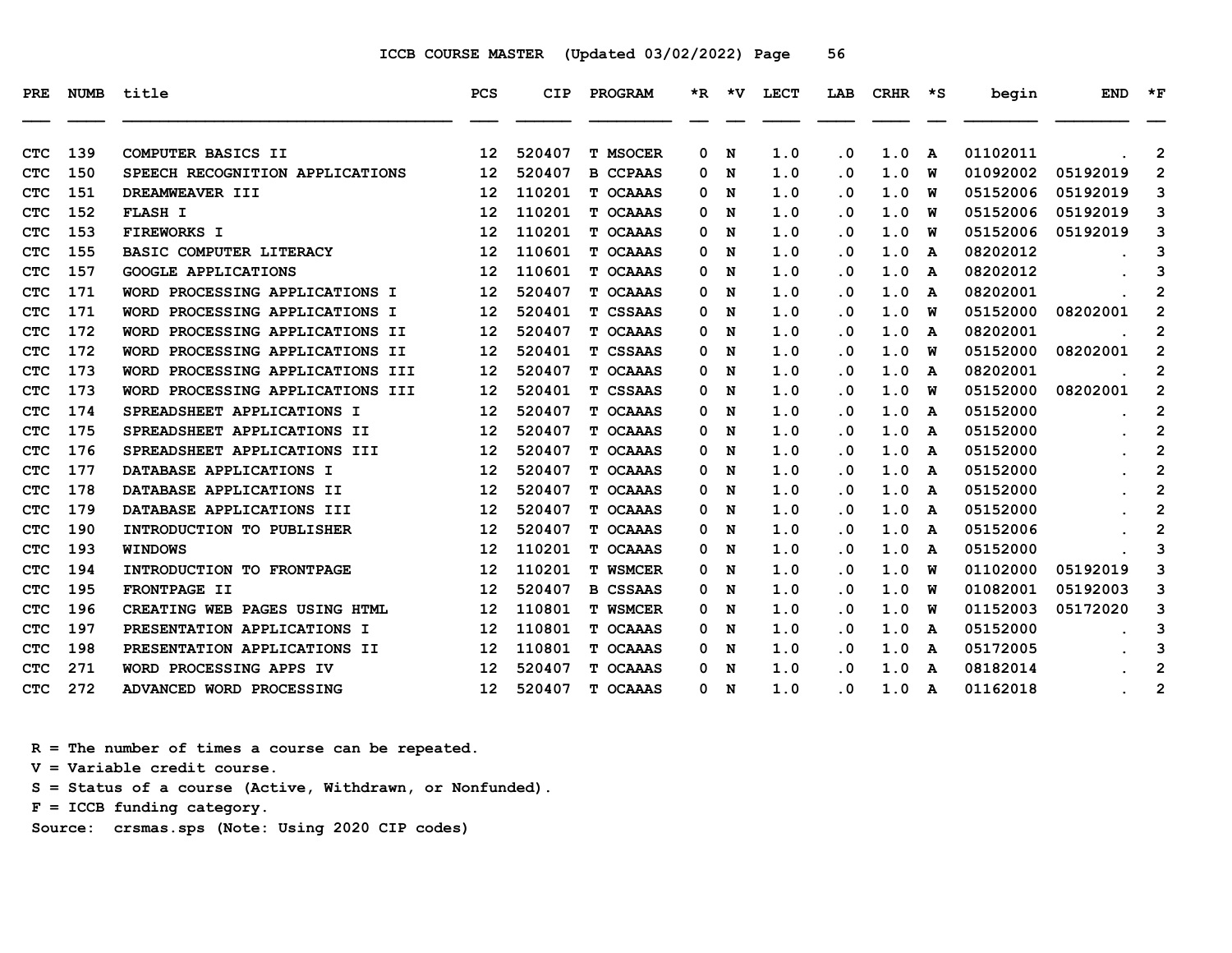| <b>PRE</b> | <b>NUMB</b> | title                               | <b>PCS</b>        | CIP    | PROGRAM          |   | $*R$ $*V$ | <b>LECT</b> | LAB       | <b>CRHR</b> | ∗s           | begin    | <b>END</b> | $*_{\mathbf{F}}$ |
|------------|-------------|-------------------------------------|-------------------|--------|------------------|---|-----------|-------------|-----------|-------------|--------------|----------|------------|------------------|
| <b>CTC</b> | 290         | <b>INTEGRATED SOFTWARE</b>          | $12 \overline{ }$ | 110601 | T OCAAAS         | 0 | N         | 2.0         | $\cdot$ 0 | 2.0         | $\mathbf{A}$ | 05162022 |            | 3                |
| <b>CTC</b> | 291         | <b>CAREER OVERVIEW</b>              | 12                | 240105 | T OCAAAS         | 0 | N         | 1.0         | $\cdot$ 0 | 1.0         | A            | 05162022 |            | $\mathbf{1}$     |
| <b>CTC</b> | 711         | WORD MOUS CERTIFICATION REVIEW      | 16                | 529996 | VOCSK1614        | 0 | N         | 2.0         | . 0       | 2.0         | W            | 05152000 | 01082001   | $\mathbf{2}$     |
| <b>CTC</b> | 711         | WORD MOS CERTIFICATION REVIEW       | 16                | 520407 | VOCSK1614        | 0 | N         | 2.0         | $\cdot$ 0 | 2.0         | W            | 01082001 | 10312007   | 3                |
| <b>CTC</b> | 712         | EXCEL MOUS CERTIFICATION REVIEW     | 12                | 529996 | VOCSK1614        | 0 | N         | 2.0         | . 0       | 2.0         | W            | 01102000 | 01082001   | 2                |
| <b>CTC</b> | 712         | EXCEL MOS CERTIFICATION REVIEW      | 12                | 520407 | VOCSK1614        | 0 | N         | 2.0         | $\cdot$ 0 | 2.0         | W            | 01082001 | 10312007   | 3                |
| <b>CTC</b> | 713         | ACCESS MOUS CERTIFICATION REVIEW    | 16                | 529996 | VOCSK1614        | 0 | N         | 3.0         | . 0       | 3.0         | W            | 01102000 | 01082001   | 2                |
| <b>CTC</b> | 713         | ACCESS MOS CERTIFICATION REVIEW     | 16                | 520407 | VOCSK1614        | 0 | N         | 4.0         | . 0       | 4.0         | W            | 01082001 | 10312007   | 3                |
| <b>CTC</b> | 714         | POWERPOINT MOUS CERT REVIEW         | 16                | 529996 | <b>VOCSK1614</b> | 0 | N         | 3.0         | $\cdot$ 0 | 3.0         | W            | 01102000 | 01082001   | $\overline{2}$   |
| <b>CTC</b> | 714         | POWERPOINT MOS CERTIFICATION REVIEW | 16                | 520407 | VOCSK1614        | 0 | N         | 3.0         | . 0       | 3.0         | W            | 01082001 | 10312007   | 3                |
| <b>CTC</b> | 715         | WORD MOS CERT. REVIEW - EXPERT      | 16                | 520407 | VOCSK1614        | 0 | N         | 2.0         | . 0       | 2.0         | W            | 01082001 | 10312007   | 3                |
| <b>CTC</b> | 716         | EXCEL MOS CERT. REVIEW - EXPERT     | 16                | 520407 | VOCSK1614        | 0 | N         | 2.0         | . 0       | 2.0         | W            | 01082001 | 10312007   | 3                |
| <b>CTC</b> | 717         | MICROSOFT OUTLOOK CERT. REVIEW      | 16                | 520407 | VOCSK1614        | 0 | N         | 1.0         | $\cdot$ 0 | 1.0         | W            | 01082001 | 05172005   | 3                |
| <b>CTC</b> | 718         | CERTIFICATION REVIEW                | 16                | 529996 | <b>VOCSK1616</b> | 3 | N         | 1.0         | . 0       | 1.0         | W            | 08232004 | 10312007   | 2                |
| <b>CTC</b> | 730         | <b>KEYBOARDING</b>                  | 16                | 520408 | VOCSK1614        | 0 | N         | 1.0         | $\cdot$ 0 | 1.0         | W            | 05152000 | 09192012   | 2                |
| <b>CTC</b> | 731         | <b>BASIC WORD SKILLS</b>            | 16                | 520401 | VOCSK1614        | 0 | N         | 1.0         | . 0       | 1.0         | W            | 01102000 | 10012005   | $\overline{2}$   |
| <b>CTC</b> | 732         | <b>COMPUTER BASICS</b>              | 16                | 520407 | VOCSK1614        | 0 | N         | 1.0         | $\cdot$ 0 | 1.0         | W            | 05152000 | 09192012   | 3                |
| <b>CTC</b> | 733         | <b>INTERNET BASICS</b>              | 16                | 520407 | VOCSK1614        | 0 | N         | 1.0         | $\cdot$ 0 | 1.0         | W            | 01111999 | 09192012   | 3                |
| <b>CTC</b> | 734         | <b>ONLINE SKILLS</b>                | 16                | 520407 | VOCSK1614        | 0 | N         | 1.0         | . 0       | 1.0         | W            | 01102000 | 10312007   | 3                |
| <b>CTC</b> | 735         | KEYBOARDING SKILL BUILDING          | 16                | 520408 | VOCSK1614        | 0 | N         | 2.0         | $\cdot$ 0 | 2.0         | W            | 05152000 | 09192012   | 2                |
| <b>CTC</b> | 736         | WEB PAGE CODING TOPICS              | 16                | 110801 | VOCSK1614        | 0 | N         | 1.0         | . 0       | 1.0         | A            | 01082007 |            | 3                |
| <b>CTC</b> | 737         | DREAMWEAVER I                       | 16                | 110401 | VOCSK1614        | 0 | N         | 1.0         | $\cdot$ 0 | 1.0         | A            | 01082007 |            | 3                |
| <b>CTC</b> | 738         | DREAMWEAVER II                      | 16                | 110401 | VOCSK1614        | 0 | N         | 1.0         | $\cdot$ 0 | 1.0         | A            | 01082007 |            | 3                |
| <b>CTC</b> | 750         | SPEECH RECOGNITION APPLICATIONS     | 16                | 520407 | <b>VOCSK1616</b> | 0 | N         | 1.0         | . 0       | 1.0         | W            | 05132002 | 10312007   | 3                |
| <b>CTC</b> | 751         | DREAMWEAVER III                     | 16                | 110401 | <b>VOCSK1614</b> | 0 | N         | 1.0         | $\cdot$ 0 | 1.0         | A            | 01082007 |            | 3                |
| <b>CTC</b> | 752         | <b>FLASH I</b>                      | 16                | 110201 | VOCSK1614        | 0 | N         | 1.0         | $\cdot$ 0 | 1.0         | A            | 01082007 |            | 3                |
| <b>CTC</b> | 753         | <b>FIREWORKS I</b>                  | 16                | 110201 | VOCSK1614        | 0 | N         | 1.0         | . 0       | 1.0         | A            | 01082007 |            | 3                |
| <b>CTC</b> | 771         | WORD PROCESSING APPLICATIONS I      | 16                | 520401 | <b>VOCSK1614</b> | 0 | N         | 1.0         | . 0       | 1.0         | W            | 01111999 | 01122004   | 2                |

 **R = The number of times a course can be repeated.**

 **V = Variable credit course.**

 **S = Status of a course (Active, Withdrawn, or Nonfunded).**

 **F = ICCB funding category.**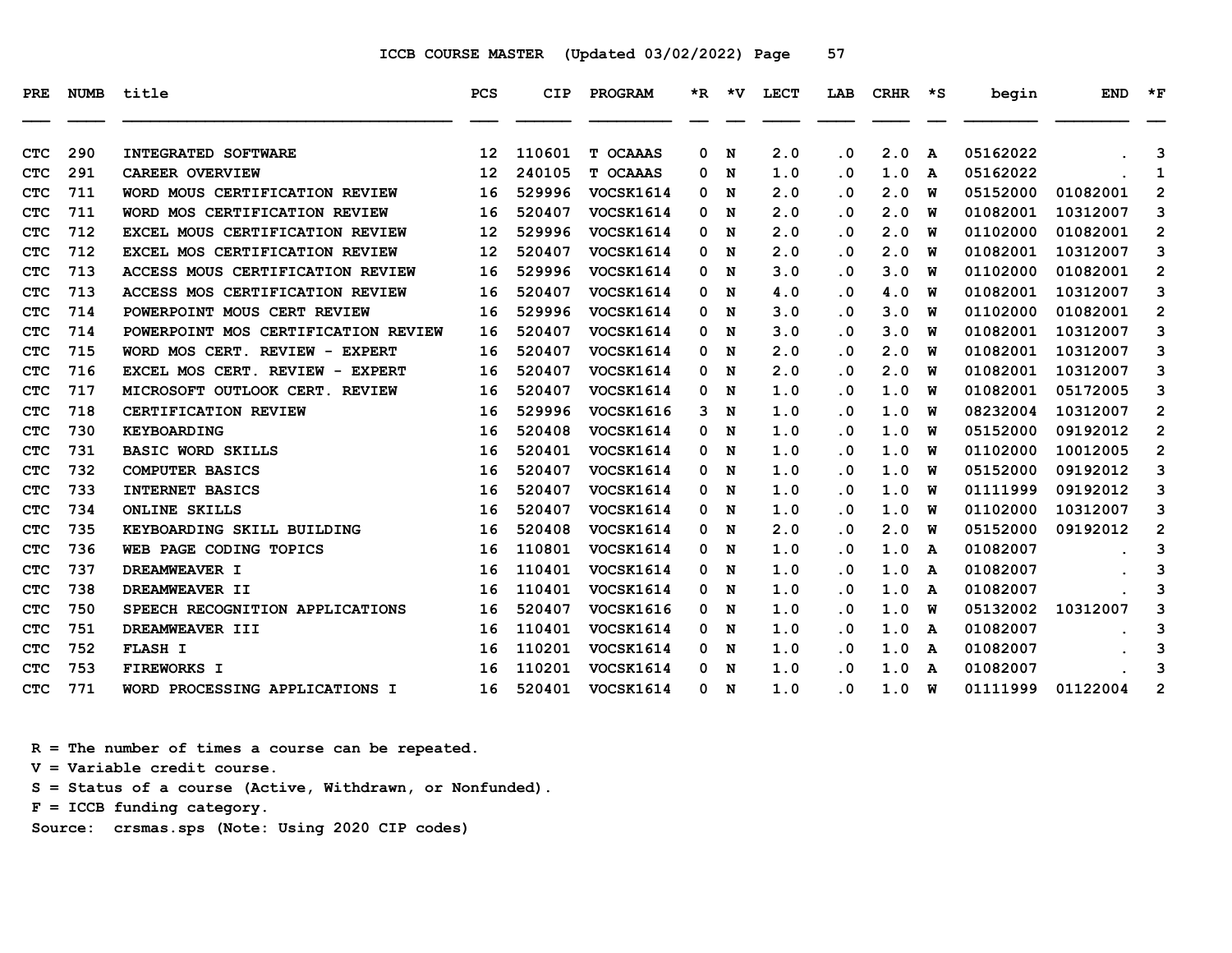| <b>PRE</b> | <b>NUMB</b> | title                                      | <b>PCS</b>        | CIP    | <b>PROGRAM</b>  | *R. | *V          | LECT | LAB                     | <b>CRHR</b> | $\star$ s | begin    | <b>END</b> | $*_{\mathbf{F}}$ |
|------------|-------------|--------------------------------------------|-------------------|--------|-----------------|-----|-------------|------|-------------------------|-------------|-----------|----------|------------|------------------|
| <b>CTC</b> | 771         | PROCESSING APPLICATIONS I<br><b>WORD</b>   | 16                | 520407 | VOCSK1614       | 0   | N           | 1.0  | . 0                     | 1.0         | W         | 01122004 | 09192012   | 3                |
| <b>CTC</b> | 772         | WORD PROCESSING APPLICATIONS II            | 16                | 520401 | VOCSK1614       | 0   | N           | 1.0  | . 0                     | 1.0         | w         | 01111999 | 01122004   | $\overline{2}$   |
| <b>CTC</b> | 772         | PROCESSING APPLICATIONS II<br><b>WORD</b>  | 16                | 520407 | VOCSK1614       | 0   | N           | 1.0  | . 0                     | 1.0         | W         | 01122004 | 09192012   | 3                |
| <b>CTC</b> | 773         | PROCESSING APPLICATIONS III<br><b>WORD</b> | 16                | 520401 | VOCSK1614       | 0   | N           | 1.0  | . 0                     | 1.0         | W         | 01111999 | 01122004   | $\overline{2}$   |
| <b>CTC</b> | 773         | WORD PROCESSING APPLICATIONS III           | 16                | 520407 | VOCSK1614       | 0   | N           | 1.0  | . 0                     | 1.0         | W         | 01122004 | 09192012   | 3                |
| <b>CTC</b> | 774         | SPREADSHEET APPLICATIONS I                 | 16                | 520407 | VOCSK1614       | 0   | N           | 1.0  | . 0                     | 1.0         | w         | 01111999 | 09192012   | 3                |
| <b>CTC</b> | 775         | <b>SPREADSHEET APPLICATIONS II</b>         | 16                | 520407 | VOCSK1614       | 0   | N           | 1.0  | . 0                     | 1.0         | w         | 01111999 | 09192012   | 3                |
| <b>CTC</b> | 776         | SPREADSHEET APPLICATIONS III               | 16                | 520407 | VOCSK1614       | 0   | N           | 1.0  | . 0                     | 1.0         | W         | 01111999 | 09192012   | 3                |
| <b>CTC</b> | 777         | DATABASE APPLICATIONS I                    | 16                | 110301 | VOCSK1614       | 0   | N           | 1.0  | . 0                     | 1.0         | W         | 01111999 | 09192012   | 3                |
| <b>CTC</b> | 778         | DATABASE APPLICATIONS II                   | 16                | 110301 | VOCSK1614       | 0   | N           | 1.0  | . 0                     | 1.0         | w         | 01111999 | 09192012   | 3                |
| <b>CTC</b> | 779         | DATABASE APPLICATIONS III                  | 16                | 110301 | VOCSK1614       | 0   | N           | 1.0  | $\overline{\mathbf{0}}$ | 1.0         | w         | 01111999 | 09192012   | 3                |
| <b>CTC</b> | 790         | <b>INTRODUCTION TO PUBLISHER</b>           | 16                | 520407 | VOCSK1614       | 0   | N           | 1.0  | $\overline{\mathbf{0}}$ | 1.0         | พ         | 05152006 | 09192012   | 3                |
| <b>CTC</b> | 791         | CREATING WEB PAGES USING DREAMWEAVER       | 16                | 110801 | VOCSK1614       | 0   | N           | 1.0  | . 0                     | 1.0         | W         | 05192003 | 10312007   | 3                |
| <b>CTC</b> | 793         | <b>WINDOWS</b>                             | 16                | 110301 | VOCSK1614       | 0   | N           | 1.0  | . 0                     | 1.0         | พ         | 01111999 | 09192012   | 3                |
| <b>CTC</b> | 794         | INTRODUCTION TO FRONTPAGE                  | 16                | 110202 | VOCSK1614       | 0   | N           | 1.0  | . 0                     | 1.0         | W         | 01102000 | 09192012   | 3                |
| <b>CTC</b> | 795         | <b>FRONTPAGE II</b>                        | 16                | 520407 | VOCSK1614       | 0   | N           | 1.0  | . 0                     | 1.0         | พ         | 01082001 | 10312007   | 3                |
| <b>CTC</b> | 796         | CREATING WEB PAGES USING HTML              | 16                | 110801 | VOCSK1614       | 0   | N           | 1.0  | . 0                     | 1.0         | W         | 01152003 | 09192012   | 3                |
| <b>CTC</b> | 797         | PRESENTATION APPLICATIONS I                | 16                | 130501 | VOCSK1614       | 0   | N           | 1.0  | . 0                     | 1.0         | W         | 01111999 | 09192012   | 3                |
| <b>CTC</b> | 798         | PRESENTATION APPLICATIONS II               | 16                | 130501 | VOCSK1614       | 0   | N           | 1.0  | . 0                     | 1.0         | W         | 05162005 | 09192012   | 3                |
| DAP        | 113         | COBOL PROGRAMMING I                        | 12                | 521202 | <b>B BDCAAS</b> | 0   | N           | 3.0  | 3.0                     | 4.0         | W         | 05011994 | 05191995   | 3                |
| DAP        | 113         | COBOL PROGRAMMING I                        | 12                | 521202 | <b>B BDCAAS</b> | 0   | N           | 3.0  | 3.0                     | 4.0         | พ         | 06011992 | 05301994   | 3                |
| <b>DAP</b> | 114         | <b>INTRODUCTION TO MICROCOMPUTERS</b>      | $12 \overline{ }$ | 520407 | <b>B BDCCER</b> | 0   | $\mathbf v$ | 3.0  | . 0                     | 3.0         | W         | 05011994 | 05191995   | 3                |
| DAP        | 114         | <b>INTRODUCTION TO MICROCOMPUTERS</b>      | 12                | 520407 | <b>B BDCCER</b> | 0   | v           | 3.0  | . 0                     | 3.0         | W         | 06011992 | 05301994   | 3                |
| <b>DAP</b> | 115         | ASSEMBLER PROGRAMMING                      | 12                | 521202 | <b>B BDCAAS</b> | 0   | N           | 2.0  | 2.0                     | 3.0         | W         | 05011994 | 05191995   | 3                |
| DAP        | 115         | ASSEMBLER PROGRAMMING                      | 12                | 521202 | <b>B BDCAAS</b> | 0   | N           | 2.0  | 2.0                     | 3.0         | พ         | 06011992 | 05301994   | 3                |
| <b>DAP</b> | 116         | COMPUTER OPERATING SYSTEMS                 | 12                | 521205 | <b>B BDCAAS</b> | 0   | N           | 2.0  | 2.0                     | 3.0         | W         | 05011994 | 05191995   | 3                |
| <b>DAP</b> | 116         | COMPUTER OPERATING SYSTEMS                 | 12                | 521205 | <b>B BDCAAS</b> | 0   | N           | 2.0  | 2.0                     | 3.0         | W         | 06011992 | 05301994   | 3                |
| DAP        | 117         | LOGIC & STRUCTURED PROGRAM DESIGN          | 12                | 521202 | <b>B BDMCER</b> | 0   | N           | 3.0  | . 0                     | 3.0         | W         | 05011994 | 05191995   | 3                |

 **R = The number of times a course can be repeated.**

 **V = Variable credit course.**

 **S = Status of a course (Active, Withdrawn, or Nonfunded).**

 **F = ICCB funding category.**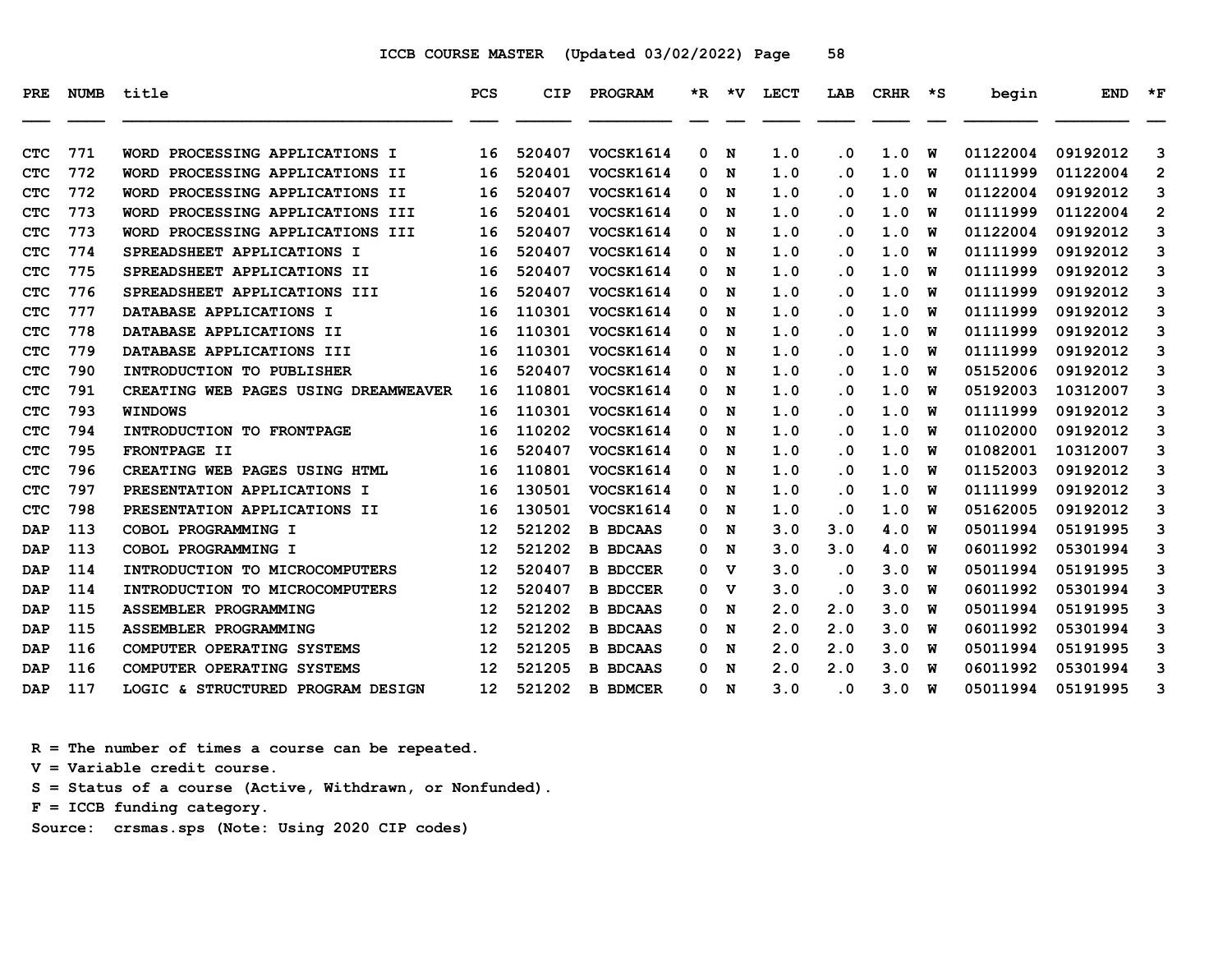| <b>PRE</b> | NUMB | title                                | <b>PCS</b>        | CIP    | <b>PROGRAM</b>  |   | *R *V | <b>LECT</b> | LAB                            | CRHR | ∗s     | begin    | <b>END</b>           | $*_{\mathbf{F}}$ |
|------------|------|--------------------------------------|-------------------|--------|-----------------|---|-------|-------------|--------------------------------|------|--------|----------|----------------------|------------------|
|            | 117  | LOGIC & STRUCTURED PROGRAM DESIGN    |                   | 521202 |                 | 0 |       | 3.0         |                                | 3.0  |        | 06011992 |                      |                  |
| <b>DAP</b> | 122  |                                      | 12                | 521202 | <b>B BDMCER</b> | 0 | N     | 3.0         | . 0<br>$\overline{\mathbf{0}}$ | 3.0  | W<br>w | 05011994 | 05301994<br>05191995 | 3                |
| <b>DAP</b> | 122  | INTRODUCTION TO BASIC LANGUAGE       | 12                | 521202 | <b>B BDCCER</b> |   | N     | 3.0         |                                | 3.0  |        | 06011992 |                      | 3<br>3           |
| <b>DAP</b> |      | INTRODUCTION TO BASIC LANGUAGE       | 12                |        | <b>B BDCCER</b> | 0 | N     |             | $\overline{\mathbf{0}}$        |      | W      |          | 05301994             |                  |
| DAP        | 123  | PASCAL MICRO APPLIC FOR BUSINESS     | 12                | 521202 | <b>B BDMCER</b> | 0 | N     | 3.0         | . 0                            | 3.0  | w      | 05011994 | 05191995             | 3                |
| <b>DAP</b> | 123  | PASCAL MICRO APPLIC FOR BUSINESS     | 12                | 521202 | <b>B BDMCER</b> | 0 | N     | 3.0         | $\cdot$ 0                      | 3.0  | W      | 06011992 | 05301994             | 3                |
| <b>DAP</b> | 132  | BASIC LANGUAGE APPLICATIONS          | 12                | 521202 | <b>B BDCAAS</b> | 0 | N     | 3.0         | $\overline{\mathbf{0}}$        | 3.0  | w      | 05011994 | 05191995             | 3                |
| <b>DAP</b> | 132  | <b>BASIC LANGUAGE APPLICATIONS</b>   | 12                | 521202 | <b>B BDCAAS</b> | 0 | N     | 3.0         | . 0                            | 3.0  | w      | 06011992 | 05301994             | 3                |
| DAP        | 134  | SPREADSHEET APPLICATIONS             | 12                | 521203 | <b>B BDMCER</b> | 0 | N     | 3.0         | . 0                            | 3.0  | W      | 05011994 | 05191995             | 3                |
| <b>DAP</b> | 134  | SPREADSHEET & GRAPHICS APPLICATIONS  | 12                | 521203 | <b>B BDMCER</b> | 0 | N     | 2.0         | . 0                            | 2.0  | พ      | 06011992 | 05201993             | 3                |
| <b>DAP</b> | 134  | SPREADSHEET APPLICATIONS             | 12                | 521203 | <b>B BDMCER</b> | 0 | N     | 3.0         | . 0                            | 3.0  | w      | 05201993 | 05301994             | 3                |
| <b>DAP</b> | 136  | MICROCOMPUTER NETWORK COMMUNICATIONS | 12                | 521203 | <b>B BPMAAS</b> | 0 | N     | 3.0         | $\overline{\mathbf{0}}$        | 3.0  | w      | 05011994 | 05191995             | 3                |
| DAP        | 136  | MICROCOMPUTER NETWORK COMMUNICATIONS | 12                | 521203 | <b>B BPMAAS</b> | 0 | N     | 3.0         | $\overline{\mathbf{0}}$        | 3.0  | พ      | 06011992 | 05301994             | 3                |
| <b>DAP</b> | 137  | DOS FOR MICROCOMPUTERS               | 12                | 521205 | <b>B BDMCER</b> | 0 | N     | 3.0         | . 0                            | 3.0  | W      | 05011994 | 05191995             | 3                |
| <b>DAP</b> | 137  | DOS FOR MICROCOMPUTERS               | 12                | 521205 | <b>B BDMCER</b> | 0 | N     | 3.0         | . 0                            | 3.0  | พ      | 06011992 | 05301994             | 3                |
| <b>DAP</b> | 138  | DATABASE APPLICATIONS                | 12                | 521203 | <b>B BPMAAS</b> | 0 | N     | 3.0         | $\overline{\mathbf{0}}$        | 3.0  | W      | 05011994 | 05191995             | 3                |
| DAP        | 138  | DATABASE APPLICATIONS                | 12                | 521203 | <b>B BPMAAS</b> | 0 | N     | 3.0         | . 0                            | 3.0  | w      | 06011992 | 05301994             | 3                |
| <b>DAP</b> | 139  | INTRODUCTION TO WINDOWS              | 12                | 520407 | <b>B BPMAAS</b> | 0 | N     | 2.0         | $\overline{\mathbf{0}}$        | 2.0  | W      | 05011994 | 05191995             | 3                |
| <b>DAP</b> | 139  | INTRODUCTION TO WINDOWS              | 12                | 520407 | <b>B BPMAAS</b> | 0 | N     | 2.0         | $\overline{\mathbf{0}}$        | 2.0  | W      | 06011992 | 05301994             | 3                |
| <b>DAP</b> | 198  | COOP ED DATA PROCESSING WORK EXPLORA | $12 \overline{ }$ | 529998 | <b>B BDMCER</b> | 0 | N     | . 0         | 10.0                           | 2.0  | พ      | 05011994 | 05191995             | $\overline{2}$   |
| <b>DAP</b> | 198  | COOP ED DATA PROCESSING WORK EXPLORA | 12                | 529998 | <b>B BDMCER</b> | 0 | N     | . 0         | 10.0                           | 2.0  | w      | 06011992 | 05301994             | $\overline{2}$   |
| DAP        | 200  | <b>BUSINESS COMPUTER SYSTEMS</b>     | 11                | 110201 | N ASGAS         | 0 | N     | 2.0         | 2.0                            | 3.0  | พ      | 08151987 | 05191995             | 1                |
| <b>DAP</b> | 210  | C PROGRAMMING/BUSINESS APPLICATIONS  | 12                | 521202 | <b>B BDCAAS</b> | 0 | N     | 2.0         | 2.0                            | 3.0  | W      | 12231994 | 05191995             | 3                |
| DAP        | 214  | RPG PROGRAMMING                      | 12                | 521202 | <b>B BDCAAS</b> | 0 | N     | 3.0         | 3.0                            | 4.0  | W      | 05011994 | 05191995             | 3                |
| <b>DAP</b> | 214  | RPG PROGRAMMING                      | 12                | 521202 | <b>B BDCAAS</b> | 0 | N     | 3.0         | 3.0                            | 4.0  | W      | 06011992 | 05301994             | 3                |
| DAP        | 217  | COBOL PROGRAMMING II                 | 12                | 521202 | <b>B BDCAAS</b> | 0 | N     | 3.0         | 3.0                            | 4.0  | พ      | 05011994 | 05191995             | 3                |
| <b>DAP</b> | 217  | COBOL PROGRAMMING II                 | 12                | 521202 | <b>B BDCAAS</b> | 0 | N     | 3.0         | 3.0                            | 4.0  | W      | 06011992 | 05301994             | 3                |
| <b>DAP</b> | 231  | <b>SYSTEM DEVELOPMENT</b>            | 12                | 521203 | <b>B BDCAAS</b> | 0 | N     | 3.0         | . 0                            | 3.0  | W      | 05011994 | 05191995             | 3                |
| DAP        | 231  | SYSTEM DEVELOPMENT                   | 12 <sup>°</sup>   | 521203 | <b>B BDCAAS</b> | 0 | N     | 3.0         | $\overline{\mathbf{0}}$        | 3.0  | W      | 06011992 | 05301994             | 3                |
|            |      |                                      |                   |        |                 |   |       |             |                                |      |        |          |                      |                  |

 **R = The number of times a course can be repeated.**

 **V = Variable credit course.**

 **S = Status of a course (Active, Withdrawn, or Nonfunded).**

 **F = ICCB funding category.**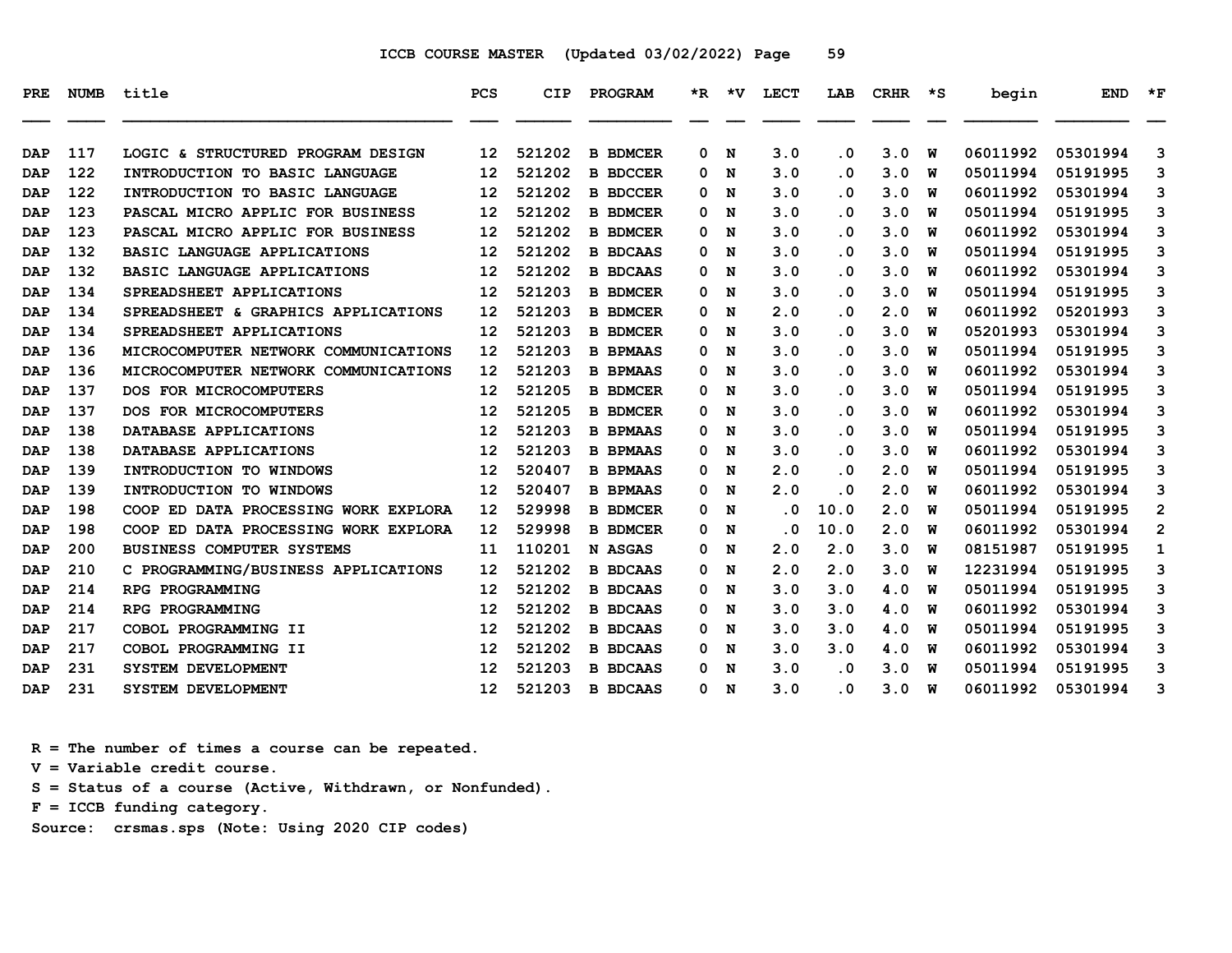| <b>PRE</b> | <b>NUMB</b> | title                                | PCS               | <b>CIP</b> | PROGRAM          | *R. | *V             | LECT      | LAB       | <b>CRHR</b> | ∗s | begin    | <b>END</b> | $*_{\mathbf{F}}$ |
|------------|-------------|--------------------------------------|-------------------|------------|------------------|-----|----------------|-----------|-----------|-------------|----|----------|------------|------------------|
|            |             |                                      |                   |            |                  |     |                |           |           |             |    |          |            |                  |
| <b>DAP</b> | 232         | SYSTEMS ANALYSIS FOR NETWORK ADMIN   | $12 \overline{ }$ | 521203     | <b>B BPMAAS</b>  | 0   | N              | 3.0       | $\cdot$ 0 | 3.0         | W  | 05011994 | 05191995   | 3                |
| <b>DAP</b> | 232         | SYSTEMS ANALYSIS FOR NETWORK ADMIN   | $12 \overline{ }$ | 521203     | <b>B BPMAAS</b>  | 0   | N              | 3.0       | $\cdot$ 0 | 3.0         | W  | 06011992 | 05301994   | 3                |
| <b>DAP</b> | 238         | DATABASE APPLICATION PROGRAMMING     | $12 \overline{ }$ | 521203     | <b>B BPMAAS</b>  | 0   | N              | 3.0       | $\cdot$ 0 | 3.0         | W  | 05011994 | 05191995   | 3                |
| <b>DAP</b> | 238         | DATABASE APPLICATION PROGRAMMING     | 12                | 521203     | <b>B BPMAAS</b>  | 0   | N              | 3.0       | $\cdot$ 0 | 3.0         | W  | 06011992 | 05301994   | 3                |
| DAP        | 297         | COOP.ED. DATA PROCESSING SEMINAR     | $12 \overline{ }$ | 529999     | <b>B BDCAAS</b>  | 0   | N              | 1.0       | $\cdot$ 0 | 1.0         | W  | 05011994 | 05191995   | $\overline{2}$   |
| <b>DAP</b> | 297         | COOP.ED. DATA PROCESSING SEMINAR     | 12                | 529998     | <b>B BDCAAS</b>  | 0   | N              | 1.0       | $\cdot$ 0 | 1.0         | w  | 06011992 | 05301994   | $\mathbf{2}$     |
| <b>DAP</b> | 298         | COOP.ED. DATA PROC. WORK EXPERIENCE  | 12                | 529998     | <b>B BDCAAS</b>  | 0   | N              | . 0       | 15.0      | 3.0         | W  | 05011994 | 05191995   | $\overline{2}$   |
| <b>DAP</b> | 298         | COOP.ED. DATA PROC. WORK EXPERIENCE  | 12                | 529998     | <b>B BDCAAS</b>  | 0   | N              | $\cdot$ 0 | 15.0      | 3.0         | W  | 06011992 | 05301994   | $\overline{2}$   |
| <b>DAP</b> | 701         | COMPUTER APPLICATIONS/SM BUSINESS I  | 16                | 520701     | VOCSK1614        | 3   | N              | 4.0       | $\cdot$ 0 | 4.0         | W  | 06011992 | 04151993   | $\mathbf{2}$     |
| <b>DAP</b> | 701         | COMPUTER APPLICATIONS/SM BUSINESS I  | 16                | 520701     | VOCSK1614        | 3   | v              | 4.0       | $\cdot$ 0 | 4.0         | W  | 05011994 | 05191995   | $\mathbf{2}$     |
| <b>DAP</b> | 701         | COMPUTER APPLICATIONS/SM BUSINESS I  | 16                | 520701     | VOCSK1614        | 3   | v              | 4.0       | $\cdot$ 0 | 4.0         | W  | 04151993 | 05301994   | $\overline{2}$   |
| <b>DAP</b> | 702         | COMPUTER APPLICATIONS/SM BUSINESS II | 16                | 520701     | VOCSK1614        | 3   | N              | 4.0       | $\cdot$ 0 | 4.0         | W  | 06011992 | 04151993   | $\overline{2}$   |
| <b>DAP</b> | 702         | COMPUTER APPLICATIONS/SM BUSINESS II | 16                | 520701     | VOCSK1614        | 3   | v              | 4.0       | $\cdot$ 0 | 4.0         | W  | 05011994 | 05191995   | $\mathbf{2}$     |
| <b>DAP</b> | 702         | COMPUTER APPLICATIONS/SM BUSINESS II | 16                | 520701     | VOCSK1614        | 3   | v              | 4.0       | $\cdot$ 0 | 4.0         | W  | 04151993 | 05301994   | $\mathbf{2}$     |
| <b>DAP</b> | 703         | BEGINNING SPREADSHEETS               | 16                | 521202     | VOCSK1614        | 3   | v              | 4.0       | $\cdot$ 0 | 4.0         | W  | 05011994 | 05191995   | 3                |
| <b>DAP</b> | 703         | BEGINNING SPREADSHEETS               | 16                | 521202     | VOCSK1614        | 3   | v              | 4.0       | $\cdot$ 0 | 4.0         | W  | 06011992 | 05301994   | 3                |
| <b>DAP</b> | 704         | <b>ADVANCED SPREADSHEETS</b>         | 16                | 521202     | VOCSK1614        |     | 3 <sub>v</sub> | 4.0       | $\cdot$ 0 | 4.0         | W  | 05011994 | 05191995   | 3                |
| <b>DAP</b> | 704         | ADVANCED SPREADSHEETS                | 16                | 521202     | VOCSK1614        | 3   | v              | 4.0       | $\cdot$ 0 | 4.0         | W  | 06011992 | 05301994   | 3                |
| <b>DAP</b> | 705         | BEGINNING DATABASE MANAGEMENT        | 16                | 521203     | <b>VOCSK1614</b> | 3.  | v              | 4.0       | . 0       | 4.0         | W  | 05011994 | 05191995   | 3                |
| <b>DAP</b> | 705         | BEGINNING DATABASE MANAGEMENT        | 16                | 521203     | VOCSK1614        | 3   | v              | 4.0       | $\cdot$ 0 | 4.0         | W  | 06011992 | 05301994   | 3                |
| <b>DAP</b> | 706         | ADVANCED DATABASE MANAGEMENT         | 16                | 521203     | VOCSK1614        | 3   | v              | 4.0       | $\cdot$ 0 | 4.0         | W  | 05011994 | 05191995   | 3                |
| <b>DAP</b> | 706         | ADVANCED DATABASE MANAGEMENT         | 16                | 521203     | VOCSK1614        |     | 3 <sub>v</sub> | 4.0       | $\cdot$ 0 | 4.0         | W  | 06011992 | 05301994   | 3                |
| <b>DAP</b> | 781         | BEGINNING MICROCOMPUTER SKILLS       | 16                | 521202     | VOCSK1614        | 3   | v              | 4.0       | $\cdot$ 0 | 4.0         | W  | 05011994 | 05191995   | 3                |
| <b>DAP</b> | 781         | BEGINNING MICROCOMPUTER SKILLS       | 16                | 521202     | VOCSK1614        | 3   | v              | 4.0       | . 0       | 4.0         | W  | 06011992 | 05301994   | 3                |
| <b>DAP</b> | 782         | ELEMENTARY DOS COMMANDS              | 16                | 521202     | <b>VOCSK1614</b> | 3   | v              | 4.0       | $\cdot$ 0 | 4.0         | W  | 05011994 | 05191995   | 3                |
| <b>DAP</b> | 782         | ELEMENTARY DOS COMMANDS              | 16                | 521202     | VOCSK1614        | 3   | v              | 4.0       | $\cdot$ 0 | 4.0         | W  | 06011992 | 05301994   | 3                |
| DAP        | 783         | BEGINNING WORD PROCESSING SKILLS     | 16                | 520401     | VOCSK1614        | 3   | $\mathbf v$    | 4.0       | $\cdot$ 0 | 4.0         | W  | 05011994 | 05191995   | $\overline{2}$   |
| <b>DAP</b> | 783         | BEGINNING WORD PROCESSING SKILLS     | 16                | 520401     | <b>VOCSK1614</b> | 3   | $\mathbf v$    | 4.0       | . 0       | 4.0         | W  | 06011992 | 05301994   | $\overline{2}$   |

 **R = The number of times a course can be repeated.**

 **V = Variable credit course.**

 **S = Status of a course (Active, Withdrawn, or Nonfunded).**

 **F = ICCB funding category.**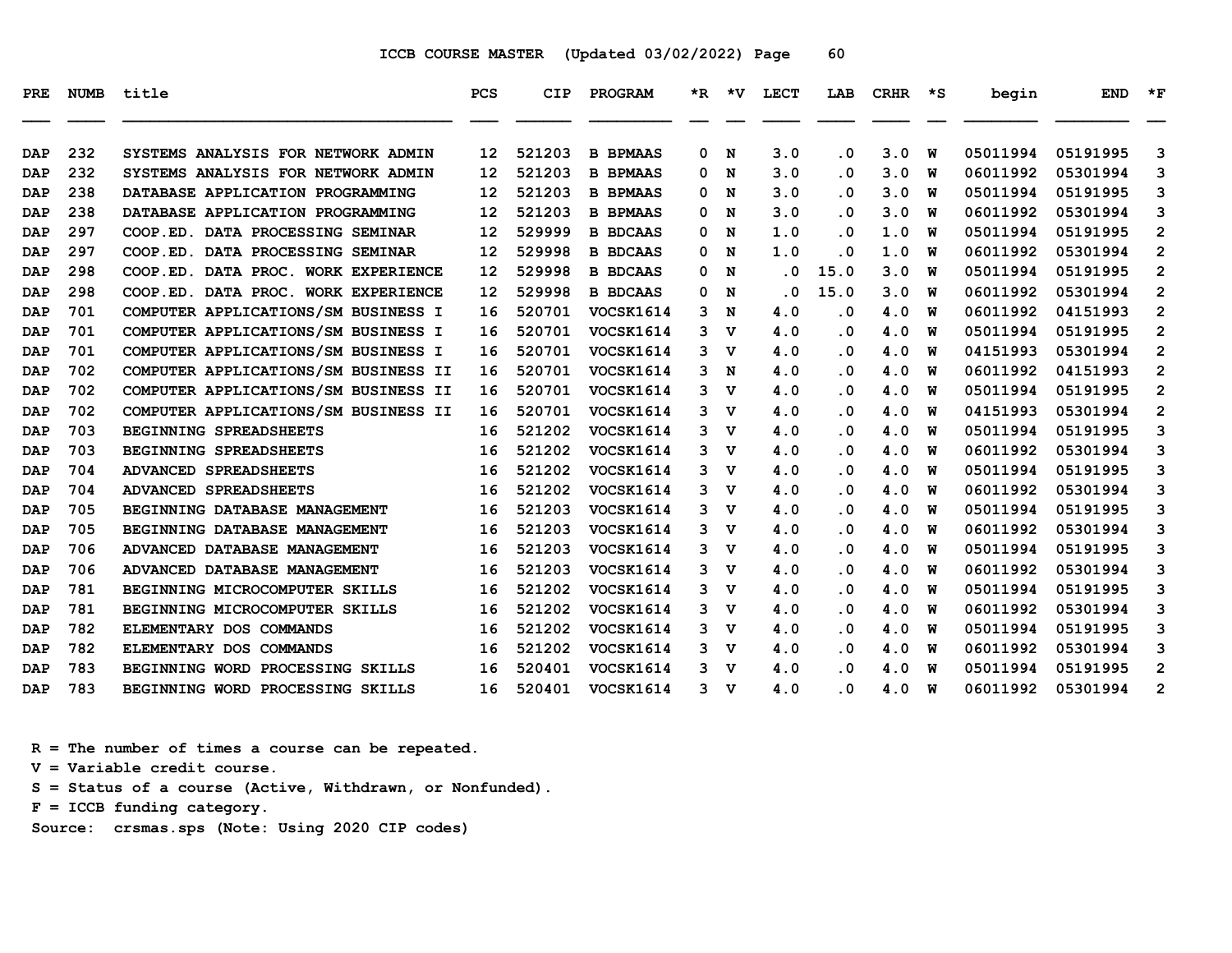| <b>PRE</b> | <b>NUMB</b> | title                                | <b>PCS</b>        | CIP    | PROGRAM         |   | $*R$ $*V$ | <b>LECT</b> | LAB       | CRHR | ∗s | begin    | <b>END</b> | $*_{\mathbf{F}}$ |
|------------|-------------|--------------------------------------|-------------------|--------|-----------------|---|-----------|-------------|-----------|------|----|----------|------------|------------------|
|            |             |                                      |                   |        |                 |   |           |             |           |      |    |          |            |                  |
| DAS        | 110         | DENTAL SCIENCE I                     | $12 \overline{ }$ | 510601 | <b>G DASCER</b> | 0 | N         | 3.0         | 3.0       | 4.0  | W  | 05011994 | 05112001   | 4                |
| <b>DAS</b> | 110         | DENTAL SCIENCE I                     | 12                | 510601 | <b>G DASCER</b> | 0 | N         | 3.0         | 3.0       | 4.0  | w  | 06011992 | 05301994   | 4                |
| <b>DAS</b> | 111         | DENTAL MATERIALS                     | 12                | 510601 | <b>G DASCER</b> | 0 | N         | 2.0         | 6.0       | 4.0  | พ  | 05011994 | 05112001   | 4                |
| <b>DAS</b> | 111         | DENTAL MATERIALS                     | 12                | 510601 | <b>G DASCER</b> | 0 | N         | 2.0         | 6.0       | 4.0  | W  | 06011992 | 05301994   | 4                |
| <b>DAS</b> | 112         | PRE-CLINICAL ORIENTATION             | 12                | 510601 | <b>G DASCER</b> | 0 | N         | 2.0         | 6.0       | 4.0  | W  | 05011994 | 05112001   | 4                |
| <b>DAS</b> | 112         | PRE-CLINICAL ORIENTATION             | 12                | 510601 | <b>G DASCER</b> | 0 | N         | 2.0         | 6.0       | 4.0  | w  | 06011992 | 05301994   | 4                |
| <b>DAS</b> | 113         | DENTAL RADIOLOGY I                   | 12                | 510601 | <b>G DASCER</b> | 0 | N         | 1.0         | 3.0       | 2.0  | w  | 05161997 | 05112001   | 4                |
| <b>DAS</b> | 113         | DENTAL RADIOLOGY                     | 12                | 510601 | <b>G DASCER</b> | 0 | N         | 2.0         | 3.0       | 3.0  | W  | 05011994 | 05161997   | 4                |
| <b>DAS</b> | 113         | DENTAL RADIOLOGY                     | 12                | 510601 | <b>G DASCER</b> | 0 | N         | 2.0         | 3.0       | 3.0  | พ  | 06011992 | 05301994   | 4                |
| DAS        | 114         | DENTAL INFECTION CONTROL             | 12                | 510601 | <b>G DASCER</b> | 0 | N         | 1.0         | 2.0       | 2.0  | W  | 08011996 | 05112001   | 4                |
| <b>DAS</b> | 115         | DENTAL HEALTH PROCEDURES             | 12                | 510601 | <b>G DASCER</b> | 0 | N         | 2.0         | 2.0       | 3.0  | w  | 05011994 | 05112001   | 4                |
| <b>DAS</b> | 115         | DENTAL HEALTH PROCEDURES             | 12                | 510601 | <b>G DASCER</b> | 0 | N         | 2.0         | 2.0       | 3.0  | W  | 06011992 | 05301994   | 4                |
| DAS        | 116         | CLINICAL PRACTICE I                  | $12 \overline{ }$ | 519998 | <b>G DASCER</b> | 0 | N         | 1.0         | 10.0      | 3.0  | W  | 05011994 | 05112001   | 4                |
| <b>DAS</b> | 116         | CLINICAL PRACTICE I                  | 12                | 519998 | <b>G DASCER</b> | 0 | N         | 1.0         | 12.0      | 3.0  | พ  | 06011992 | 05301994   | 4                |
| <b>DAS</b> | 117         | DENTAL SCIENCE II                    | 12                | 510601 | <b>G DASCER</b> | 0 | N         | 2.0         | 1.0       | 2.0  | w  | 05011994 | 05112001   | 4                |
| <b>DAS</b> | 117         | DENTAL SCIENCE II                    | 12                | 510601 | <b>G DASCER</b> | 0 | N         | 2.0         | 1.0       | 2.0  | w  | 06011992 | 05301994   | 4                |
| <b>DAS</b> | 118         | DENTAL SPECIALTIES                   | $12 \overline{ }$ | 510601 | <b>G DASCER</b> | 0 | N         | 2.0         | 2.0       | 3.0  | W  | 05011994 | 05112001   | 4                |
| DAS        | 118         | DENTAL SPECIALTIES                   | 12                | 510601 | <b>G DASCER</b> | 0 | N         | 2.0         | 2.0       | 3.0  | W  | 06011992 | 05301994   | 4                |
| <b>DAS</b> | 119         | CLINICAL PRACTICE II                 | 12                | 519998 | <b>G DASCER</b> | 0 | N         | 1.0         | 9.0       | 3.0  | พ  | 05011994 | 05112001   | 4                |
| <b>DAS</b> | 119         | CLINICAL PRACTICE II                 | 12                | 519998 | <b>G DASCER</b> | 0 | N         | 1.0         | 12.0      | 3.0  | W  | 06011992 | 05301994   | 4                |
| <b>DAS</b> | 130         | DENTAL OFFICE PROCEDURES             | 12                | 510601 | <b>G DASCER</b> | 0 | N         | 1.0         | 2.0       | 2.0  | W  | 05161997 | 05112001   | 4                |
| DAS        | 133         | DENTAL RADIOLOGY II                  | $12 \overline{ }$ | 510601 | <b>G DASCER</b> | 0 | N         | 1.0         | 2.0       | 2.0  | W  | 08011996 | 05112001   | 4                |
| <b>DHG</b> | 110         | APPLIED HEAD & NECK ANATOMY          | 12                | 510601 | <b>G DHGAAS</b> | 0 | N         | 2.0         | $\cdot$ 0 | 2.0  | A  | 05011994 |            | 4                |
| <b>DHG</b> | 110         | APPLIED HEAD & NECK ANATOMY          | 12                | 510601 | <b>G DHGAAS</b> | 0 | N         | 2.0         | . 0       | 2.0  | W  | 06011992 | 05301994   | 4                |
| <b>DHG</b> | 111         | ORAL/DENTL ANAT HISTOLOGY EMBRYOLOGY | 12                | 510601 | <b>G DHGAAS</b> | 0 | N         | 2.0         | 2.0       | 3.0  | A  | 05202019 |            | 4                |
| <b>DHG</b> | 111         | ORAL AND DENTAL ANATOMY              | $12 \overline{ }$ | 510601 | <b>G DHGAAS</b> | 0 | N         | 1.0         | 2.0       | 2.0  | W  | 05011994 | 05202019   | 4                |
| <b>DHG</b> | 111         | ORAL AND DENTAL ANATOMY              | 12                | 510601 | <b>G DHGAAS</b> | 0 | N         | 1.0         | 2.0       | 2.0  | W  | 06011992 | 05301994   | 4                |
| <b>DHG</b> | 112         | DENTAL HISTOLOGY AND EMBRYOLOGY      | 12 <sup>2</sup>   | 510601 | <b>G DHGAAS</b> | 0 | N         | 2.0         | $\cdot$ 0 | 2.0  | W  | 05011994 | 05192019   | 4                |

 **R = The number of times a course can be repeated.**

 **V = Variable credit course.**

 **S = Status of a course (Active, Withdrawn, or Nonfunded).**

 **F = ICCB funding category.**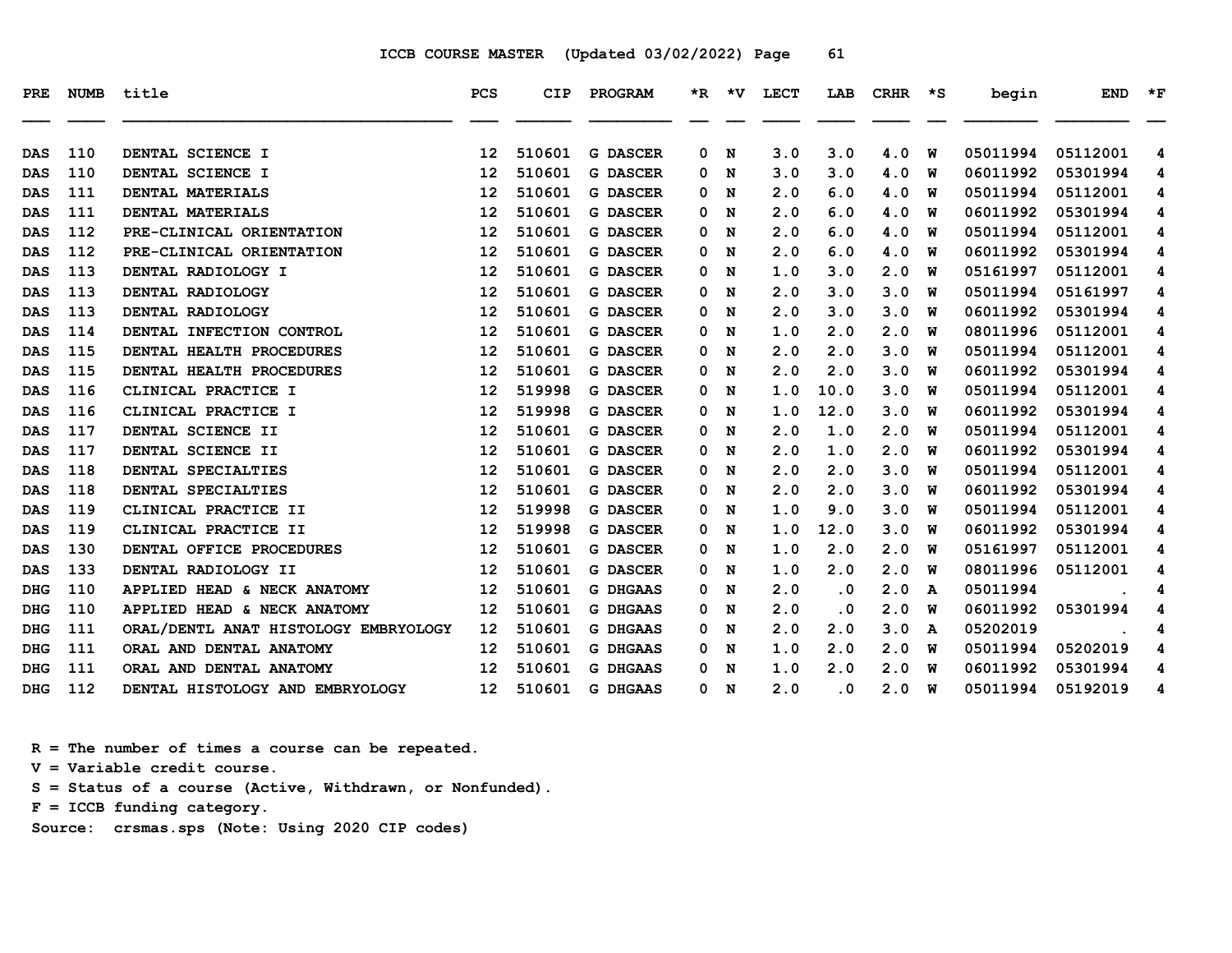| <b>PRE</b> | <b>NUMB</b> | title                                | <b>PCS</b>      | <b>CIP</b> | PROGRAM         | $*_{\mathbb{R}}$ | $\star$ v | LECT      | LAB       | <b>CRHR</b> | $\star$ s | begin    | <b>END</b>                                     | $\star$ F |
|------------|-------------|--------------------------------------|-----------------|------------|-----------------|------------------|-----------|-----------|-----------|-------------|-----------|----------|------------------------------------------------|-----------|
| <b>DHG</b> | 112         | DENTAL HISTOLOGY AND EMBRYOLOGY      | 12 <sub>1</sub> | 510601     | <b>G DHGAAS</b> | 0                | N         | 2.0       | $\cdot$ 0 | 2.0         | W         | 06011992 | 05301994                                       | 4         |
| <b>DHG</b> | 113         | INTRODUCTION TO PREVENTION           | 12              | 510601     | <b>G DHGAAS</b> | 0                | N         | 1.0       | $\cdot$ 0 | 1.0         | A         | 05011994 |                                                | 4         |
| <b>DHG</b> | 113         | INTRODUCTION TO PREVENTION           | 12              | 510601     | <b>G DHGAAS</b> | 0                | N         | 1.0       | $\cdot$ 0 | 1.0         | W         | 06011992 | 05301994                                       | 4         |
| <b>DHG</b> | 114         | <b>PRE-CLINIC</b>                    | 12              | 510602     | <b>G DHGAAS</b> | 0                | N         | 3.0       | 6.0       | 5.0         | A         | 05172004 |                                                | 4         |
| <b>DHG</b> | 114         | PRE-CLINIC                           | 12              | 510602     | <b>G DHGAAS</b> | 0                | N         | 2.0       | 6.0       | 4.0         | ิพ        | 05011994 | 05172004                                       | 4         |
| <b>DHG</b> | 114         | ORIENTATION AND PRE-CLINIC           | 12              | 510601     | <b>G DHGAAS</b> | 0                | N         | 2.0       | 6.0       | 4.0         | W         | 06011992 | 05301994                                       | 4         |
| <b>DHG</b> | 115         | SEMINAR I                            | 12              | 510601     | <b>G DHGAAS</b> | 0                | N         | 1.0       | $\cdot$ 0 | 1.0         | A         | 05011994 |                                                | 4         |
| <b>DHG</b> | 115         | SEMINAR I                            | 12              | 510601     | <b>G DHGAAS</b> | 0                | N         | 1.0       | $\cdot$ 0 | 1.0         | พ         | 06011992 | 05301994                                       | 4         |
| <b>DHG</b> | 116         | CLINIC I                             | 12              | 519998     | <b>G DHGAAS</b> | 0                | N         | .5        | 8.0       | 2.0         | A         | 05011994 |                                                | 4         |
| <b>DHG</b> | 116         | CLINIC I                             | 12              | 519998     | <b>G DHGAAS</b> | 0                | N         | $\cdot$ 0 | 8.0       | 2.0         | W         | 06011992 | 05301994                                       | 4         |
| <b>DHG</b> | 117         | DENTAL RADIOLOGY I                   | 12              | 510601     | <b>G DHGAAS</b> | 0                | N         | 2.0       | 3.0       | 3.0         | A         | 05011994 |                                                | 4         |
| <b>DHG</b> | 117         | DENTAL RADIOLOGY                     | 12              | 510601     | <b>G DHGAAS</b> | 0                | N         | 2.0       | 3.0       | 3.0         | ิพ        | 06011992 | 05301994                                       | 4         |
| <b>DHG</b> | 118         | PHARMACOLOGY FOR THE DENT HYGIENIST  | 12              | 510601     | <b>G DHGAAS</b> | 0                | N         | 2.0       | $\cdot$ 0 | 2.0         | A         | 05011994 |                                                | 4         |
| <b>DHG</b> | 118         | THERAPEUTIC INTERACTION & PAIN CNTRL | 12              | 510601     | <b>G DHGAAS</b> | 0                | N         | 2.0       | $\cdot$ 0 | 2.0         | ิพ        | 06011992 | 05301994                                       | 4         |
| <b>DHG</b> | 119         | ALTERATIONS OF ORAL STRUCTURES       | 12              | 260910     | <b>G DHGAAS</b> | 0                | N         | 2.0       | $\cdot$ 0 | 2.0         | A         | 01092002 |                                                | 1         |
| <b>DHG</b> | 119         | ALTERATIONS OF ORAL STRUCTURES       | 12              | 260704     | <b>G DHGAAS</b> | 0                | N         | 3.0       | $\cdot$ 0 | 3.0         | ิพ        | 05011994 | 01092002                                       | 1         |
| <b>DHG</b> | 119         | ALTERATIONS OF ORAL STRUCTURES       | 12              | 260704     | <b>G DHGAAS</b> | 0                | N         | 3.0       | $\cdot$ 0 | 3.0         | ิพ        | 01091984 | 05301994                                       | 1         |
| <b>DHG</b> | 210         | PERIODONTOLOGY                       | 12              | 510602     | <b>G DHGAAS</b> | 0                | N         | 2.0       | $\cdot$ 0 | 2.0         | A         | 05011994 |                                                | 4         |
| <b>DHG</b> | 210         | PERIODONTOLOGY                       | 12              | 510602     | <b>G DHGAAS</b> | 0                | N         | 2.0       | . 0       | 2.0         | ิพ        | 06011992 | 05301994                                       | 4         |
| <b>DHG</b> | 211         | LOCAL ANESTHESIA                     | 12              | 510601     | <b>G DHGAAS</b> | 0                | N         | 1.5       | . 5       | 1.5         | A         | 05132002 |                                                | 4         |
| <b>DHG</b> | 212         | DENTAL MATERIALS                     | 12              | 510601     | <b>G DHGAAS</b> | 0                | N         | 2.0       | 4.0       | 3.0         | A         | 05011994 |                                                | 4         |
| <b>DHG</b> | 212         | DENTAL MATERIALS                     | 12              | 510601     | <b>G DHGAAS</b> | 0                | N         | 2.0       | 4.0       | 3.0         | ิพ        | 06011992 | 05301994                                       | 4         |
| <b>DHG</b> | 214         | NITROUS OXIDE/OXYGEN SEDATION        | 12              | 510601     | <b>G DHGAAS</b> | 0                | N         | 1.0       | $\cdot$ 0 | 1.0         | A         | 05182015 |                                                | 4         |
| <b>DHG</b> | 215         | CLINIC II                            | 12              | 519998     | <b>G DHGAAS</b> | 0                | N         | . 5       | 6.0       | 2.0         | A         | 05011994 |                                                | 4         |
| <b>DHG</b> | 215         | CLINIC II                            | 12              | 519998     | <b>G DHGAAS</b> | 0                | N         | $\cdot$ 0 | 6.0       | 2.0         | W         | 06011992 | 05301994                                       | 4         |
| <b>DHG</b> | 216         | SEMINAR II                           | 12              | 510601     | <b>G DHGAAS</b> | 0                | N         | 1.0       | $\cdot$ 0 | 1.0         | A         | 05011994 |                                                | 4         |
| <b>DHG</b> | 216         | SEMINAR II                           | 12              | 510601     | <b>G DHGAAS</b> | 0                | N         | 1.0       | $\cdot$ 0 | 1.0         | ิพ        | 06011992 | 05301994                                       | 4         |
| DHG        | 217         | SEMINAR III                          | 12 <sup>7</sup> | 510601     | <b>G DHGAAS</b> |                  | 0 N       | 2.0       | $\cdot$ 0 | 2.0         | A         | 05011994 | <b><i>Contract Contract Administration</i></b> | 4         |

 **R = The number of times a course can be repeated.**

 **V = Variable credit course.**

 **S = Status of a course (Active, Withdrawn, or Nonfunded).**

 **F = ICCB funding category.**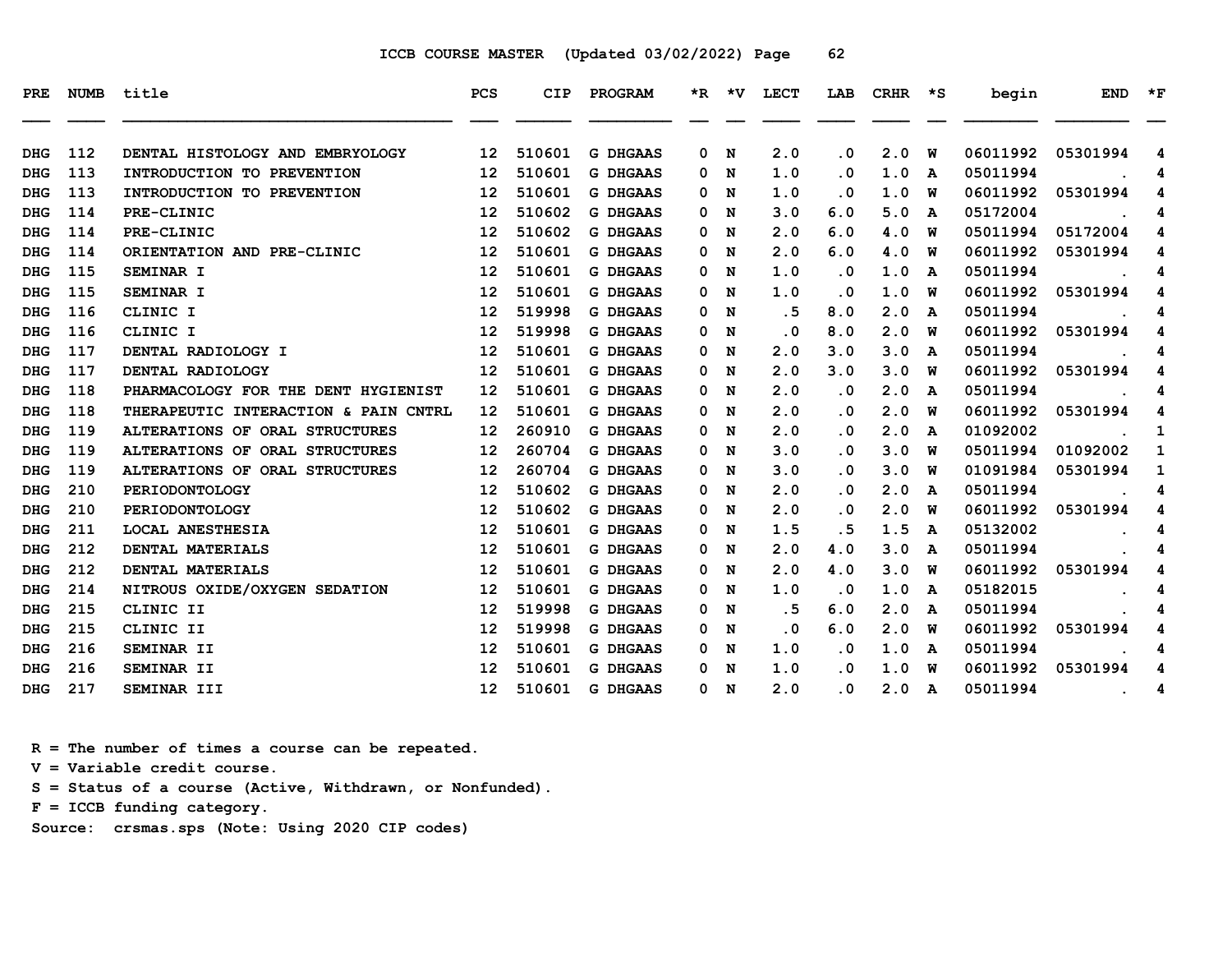| <b>PRE</b> | <b>NUMB</b> | title                                | <b>PCS</b>        | <b>CIP</b> | PROGRAM          |   | *R *V       | <b>LECT</b> | LAB       | <b>CRHR</b> | ∗s | begin    | <b>END</b> | $*_{\mathbf{F}}$ |
|------------|-------------|--------------------------------------|-------------------|------------|------------------|---|-------------|-------------|-----------|-------------|----|----------|------------|------------------|
|            |             |                                      |                   |            |                  |   |             |             |           |             |    |          |            |                  |
| <b>DHG</b> | 217         | SEMINAR III                          | 12                | 510601     | <b>G DHGAAS</b>  | 0 | N           | 2.0         | $\cdot$ 0 | 2.0         | W  | 06011992 | 05301994   | 4                |
| <b>DHG</b> | 218         | CLINIC III                           | 12                | 519998     | <b>G DHGAAS</b>  | 0 | N           | . 5         | 12.0      | 4.0         | A  | 05011994 |            | 4                |
| <b>DHG</b> | 218         | CLINIC III                           | 12                | 519998     | <b>G DHGAAS</b>  | 0 | N           | . 0         | 12.0      | 4.0         | W  | 06011992 | 05301994   | 4                |
| <b>DHG</b> | 219         | CLINIC IV                            | 12                | 519998     | <b>G DHGAAS</b>  | 0 | N           | . 5         | 12.0      | 4.0         | A  | 05011994 |            | 4                |
| <b>DHG</b> | 219         | CLINIC IV                            | 12                | 519998     | <b>G DHGAAS</b>  | 0 | N           | . 0         | 12.0      | 4.0         | W  | 06011992 | 05301994   | 4                |
| <b>DHG</b> | 230         | COMMUNITY DENTAL HEALTH              | 12                | 510602     | <b>G DHGAAS</b>  | 0 | N           | 2.0         | 3.0       | 3.0         | A  | 05011994 |            | 4                |
| <b>DHG</b> | 230         | COMMUNITY DENTAL HEALTH              | 12                | 510602     | <b>G DHGAAS</b>  | 0 | N           | 2.0         | 3.0       | 3.0         | w  | 06011992 | 05301994   | 4                |
| <b>DHG</b> | 233         | DIETARY ANALYSIS & PREVENT. COUNSEL. | 12 <sup>°</sup>   | 513104     | <b>G DHGAAS</b>  | 0 | N           | 2.0         | $\cdot$ 0 | 2.0         | A  | 05011994 |            | 3                |
| <b>DHG</b> | 233         | DIETARY ANALYSIS & PREVENT. COUNSEL. | 12                | 200404     | <b>G DHGAAS</b>  | 0 | N           | 2.0         | $\cdot$ 0 | 2.0         | W  | 08151984 | 05301994   | 3                |
| <b>DHG</b> | 234         | DENTAL SPECIALTIES                   | 12                | 510601     | <b>G DHGAAS</b>  | 0 | N           | . 5         | $\cdot$ 0 | . 5         | A  | 05132002 |            | 4                |
| <b>DHG</b> | 234         | DENTAL SPECIALTIES                   | 12                | 510601     | <b>G DHGAAS</b>  | 0 | N           | 1.0         | $\cdot$ 0 | 1.0         | W  | 05011994 | 05132002   | 4                |
| <b>DHG</b> | 234         | DENTAL SPECIALTIES                   | 12                | 510601     | <b>G DHGAAS</b>  | 0 | N           | 1.0         | $\cdot$ 0 | 1.0         | W  | 06011992 | 05301994   | 4                |
| <b>DHG</b> | 235         | SEMINAR IV                           | 12                | 510601     | <b>G DHGAAS</b>  | 0 | N           | 1.0         | $\cdot$ 0 | 1.0         | A  | 05011994 |            | 4                |
| <b>DHG</b> | 235         | SEMINAR IV                           | 12                | 510601     | <b>G DHGAAS</b>  | 0 | N           | 1.0         | $\cdot$ 0 | 1.0         | W  | 06011992 | 05301994   | 4                |
| <b>DHG</b> | 236         | ETHICS, JURISPRUDENCE & DENT PRACT.  | 12                | 510601     | G DHGAAS         | 0 | N           | 1.0         | $\cdot$ 0 | 1.0         | A  | 05162011 |            | 4                |
| <b>DHG</b> | 236         | ETHICS, JURISPRUDENCE & DENT PRACT.  | 12                | 510601     | <b>G DHGAAS</b>  | 0 | N           | 1.0         | $\cdot$ 0 | 1.0         | W  | 05011994 | 05142007   | 4                |
| <b>DHG</b> | 236         | ETHICS, JURISPRUDENCE & DENT PRACT.  | 12 <sup>°</sup>   | 510601     | <b>G DHGAAS</b>  | 0 | N           | 2.0         | $\cdot$ 0 | 2.0         | w  | 05142007 | 05162011   | 4                |
| <b>DHG</b> | 236         | ETHICS, JURISPRUDENCE & DENT PRACT.  | 12 <sup>2</sup>   | 510601     | G DHGAAS         | 0 | N           | 1.0         | $\cdot$ 0 | 1.0         | W  | 06011992 | 05301994   | 4                |
| <b>DHG</b> | 237         | LICENSURE/TRANSITION TO RDH          | $12 \overline{ }$ | 510602     | <b>G DHGAAS</b>  | 0 | N           | 1.0         | $\cdot$ 0 | 1.0         | A  | 05172010 |            | 4                |
| <b>DHG</b> | 238         | DENTAL RADIOLOGY II                  | 12                | 510601     | <b>G DHGAAS</b>  | 0 | N           | .5          | $\cdot$ 0 | .5          | A  | 01132014 |            | 4                |
| <b>DHG</b> | 640         | DISTR PREP & FORENSIC FOR DENT PROF  | 16                | 510601     | <b>VOCSK1607</b> | 0 | N           | 2.0         | $\cdot$ 0 | 2.0         | W  | 01082007 | 01122009   | 4                |
| <b>DHG</b> | 641         | BASIC DENTL ASST FR DENTAL HYGIENIST | 16                | 510601     | <b>VOCSK1607</b> | 0 | N           | 2.0         | .0        | 2.0         | A  | 01082007 |            | 4                |
| <b>DHG</b> | 642         | PROVIDE ORAL CARE IN LT CARE FAC     | 16                | 510601     | <b>VOCSK1607</b> | 0 | N           | 1.0         | 1.0       | 1.0         | A  | 01102011 |            | 4                |
| <b>DHG</b> | 890         | UPDATE FOR DENTAL HYGIENISTS         | 16                | 510601     | <b>VOCSK1607</b> | 2 | N           | 2.0         | 3.0       | 3.0         | W  | 05011994 | 05112001   | 4                |
| <b>DHG</b> | 890         | UPDATE FOR DENTAL HYGIENISTS         | 16                | 510601     | <b>VOCSK1607</b> |   | 2 N         | 2.0         | 3.0       | 3.0         | W  | 06011992 | 05301994   | 4                |
| <b>DHG</b> | 891         | DENTAL HYGIENE UPDATE                | 16                | 510602     | <b>VOCSK1607</b> | 3 | $\mathbf v$ | $\cdot$ 0   | 9.0       | 3.0         | A  | 05172010 |            | 4                |
| <b>DPE</b> | 110         | AG & HEAVY EQUIP POWER TRAINS        | 12 <sup>°</sup>   | 470302     | E PETAAS         | 0 | N           | 2.0         | 4.0       | 4.0         | A  | 05132002 |            | 3                |
| <b>DPE</b> | 111         | INTRO TO DIESEL TECHNOLOGY           | 12 <sup>7</sup>   | 470605     | E PETAAS         |   | 0 N         | 2.0         | 2.0       | 3.0         | A  | 05132002 |            | 3                |

 **R = The number of times a course can be repeated.**

 **V = Variable credit course.**

 **S = Status of a course (Active, Withdrawn, or Nonfunded).**

 **F = ICCB funding category.**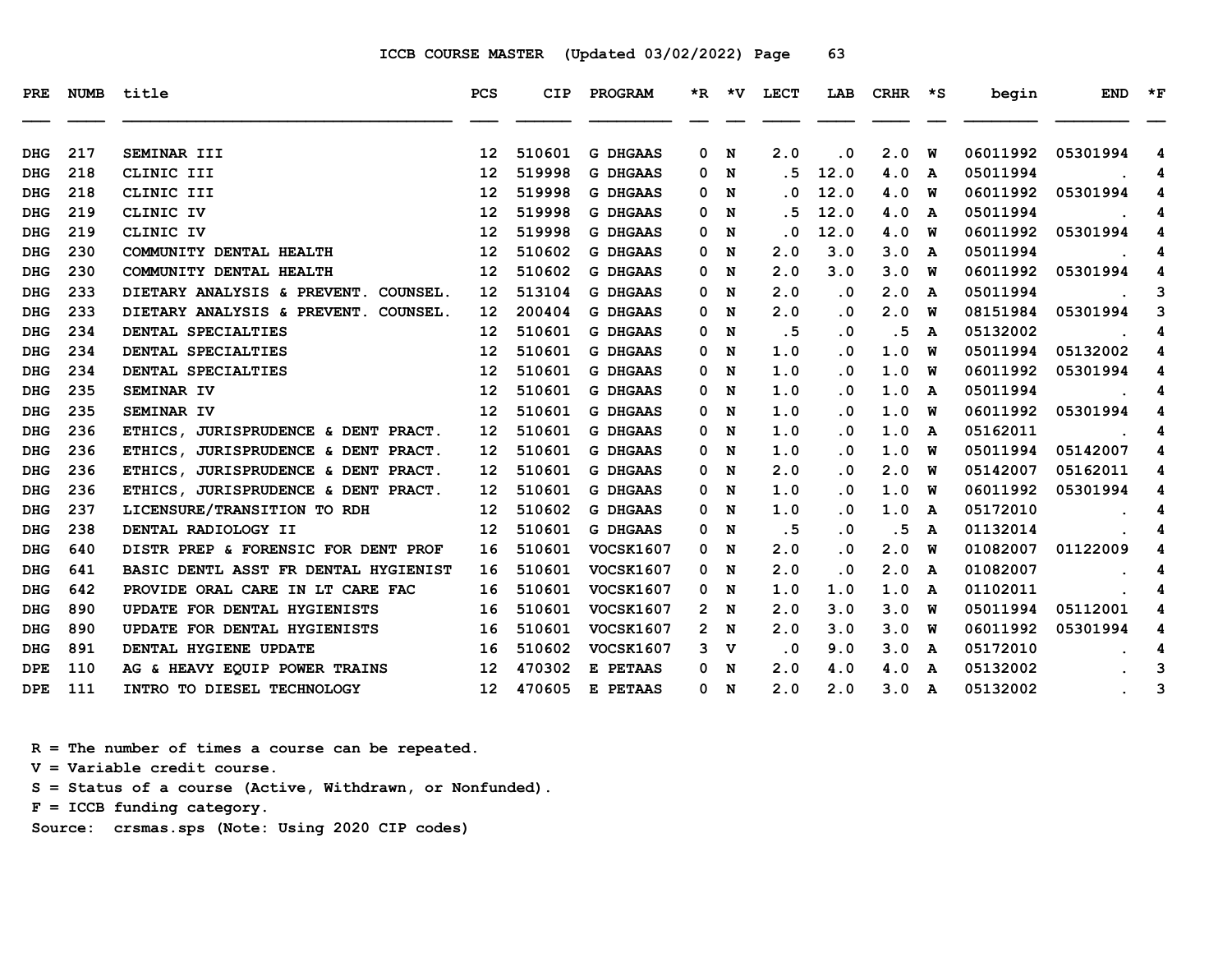| PRE.       | <b>NUMB</b> | title                                           | <b>PCS</b>        | <b>CIP</b>       | PROGRAM         |        | *R *V | LECT                    | LAB                     | CRHR | ∗s | begin    | <b>END</b> | $*_{\mathbf{F}}$ |
|------------|-------------|-------------------------------------------------|-------------------|------------------|-----------------|--------|-------|-------------------------|-------------------------|------|----|----------|------------|------------------|
|            |             |                                                 |                   |                  |                 |        |       |                         |                         |      |    |          |            |                  |
| <b>DPE</b> | 130         | INTRODUCTION TO DIESEL ELECTRICAL               | $12 \,$           | 470605<br>470302 | E PETAAS        | 0      | N     | 3.0                     | 3.0                     | 4.0  | A  | 08222005 |            | 3                |
| DPE        | 135         | INTRODUCTION TO MOBILE HYDRAULICS               | 12                |                  | E PETAAS        | 0      | N     | 2.0                     | 3.0                     | 3.0  | A  | 05172004 |            | 3                |
| <b>DPE</b> | 151         | DIESEL FUEL SYSTEMS<br>DIESEL WORK EXPERIENCE I | 12                | 470605<br>470605 | E PETAAS        | 0<br>0 | N     | 2.0                     | 3.0                     | 3.0  | A  | 05132002 |            | 3                |
| <b>DPE</b> | 215         |                                                 | 12                |                  | E PETAAS        |        | N     | $\overline{\mathbf{0}}$ | 10.0                    | 2.0  | A  | 08222005 |            | 3                |
| <b>DPE</b> | 217         | DIESEL WORK EXPERIENCE II                       | $12 \overline{ }$ | 470605           | E PETAAS        | 0      | N     | $\overline{\mathbf{0}}$ | 10.0                    | 2.0  | A  | 08222005 |            | 3                |
| <b>DPE</b> | 230         | ELECTRONIC SYSTEMS AND ACCESSORIES              | 12                | 470604           | E PETAAS        | 0      | N     | 2.0                     | 2.0                     | 3.0  | A  | 05132002 |            | 3                |
| <b>DPE</b> | 234         | VEHICULAR AIR CONDITIONING I                    | $12 \,$           | 470604           | E PETAAS        | 0      | N     | 2.0                     | $\cdot$ 0               | 2.0  | A  | 01112016 |            | 3                |
| <b>DPE</b> | 234         | VEHICULAR AIR CONDITIONING                      | 12                | 470604           | E PETAAS        | 0      | N     | 2.0                     | 2.0                     | 3.0  | W  | 05132002 | 01112016   | 3                |
| <b>DPE</b> | 235         | ADVANCED HYDRAULICS                             | 12                | 470302           | E PETAAS        | 0      | N     | 2.0                     | 1.0                     | 2.0  | A  | 05132002 |            | 3                |
| <b>DPE</b> | 236         | EOUIPMENT ADJUSTMENT AND REPAIR                 | $12 \,$           | 470302           | E PETAAS        | 0      | N     | 2.0                     | 4.0                     | 4.0  | A  | 05132002 |            | 3                |
| <b>DPE</b> | 238         | VEHICULAR AIR CONDITIONING II                   | $12 \overline{ }$ | 470604           | E PETAAS        | 0      | N     | $\cdot$ 0               | 2.0                     | 1.0  | A  | 05162016 |            | 3                |
| <b>DPE</b> | 239         | TRUCK SUSPENSION, STEERING, AND BRAKES          | $12 \,$           | 470604           | E PETAAS        | 0      | N     | 1.0                     | 4.0                     | 3.0  | A  | 05132002 |            | 3                |
| <b>DPE</b> | 251         | DIESEL ENGINE OVERHAUL                          | 12                | 470605           | E PETAAS        | 0      | N     | 2.0                     | 4.0                     | 4.0  | A  | 05132002 |            | 3                |
| <b>DPE</b> | 253         | ADVANCED DIESEL FUEL SYSTEMS                    | 12                | 470605           | E PETAAS        | 0      | N     | 2.0                     | 2.0                     | 3.0  | A  | 05152006 |            | 3                |
| DPE        | 254         | ADVANCED POWER TRAINS                           | 12                | 470302           | E PETAAS        | 0      | N     | 2.0                     | 3.0                     | 3.0  | A  | 05142002 |            | 3                |
| <b>DPE</b> | 254         | ADVANCED POWER TRAINS                           | $12 \overline{ }$ | 470302           | E PETAAS        | 0      | N     | 2.0                     | 4.0                     | 4.0  | พ  | 05132002 | 05142002   | 3                |
| <b>DPE</b> | 259         | SERVICE DEPARTMENT IMPLEMENTATION               | $12 \overline{ }$ | 470605           | E PETAAS        | 0      | N     | 2.0                     | 2.0                     | 3.0  | A  | 08222005 |            | 3                |
| <b>DPE</b> | 671         | DIESEL PERFORMANCE APPLIED                      | 16                | 470605           | VOCSK1616       | 0      | N     | 2.0                     | 2.0                     | 3.0  | W  | 08222005 | 12112009   | 3                |
| <b>DRT</b> | 110         | TECHNICAL DRAWING                               | 12                | 150805           | <b>B MTDCER</b> | 0      | N     | 2.0                     | 3.0                     | 3.0  | พ  | 08201975 | 05301994   | 3                |
| <b>DRT</b> | 110         | TECHNICAL DRAWING                               | 12                | 480101           | E CMDCER        | 0      | N     | 2.0                     | 3.0                     | 3.0  | w  | 05011994 | 08011998   | 3                |
| <b>DRT</b> | 114         | AUTOCAD (COMPUTER AIDED DRAFTING)               | 12                | 150810           | E DRTCER        | 0      | N     | 3.0                     | $\cdot$ 0               | 3.0  | W  | 05201990 | 05201993   | 3                |
| <b>DRT</b> | 117         | <b>ADVANCED AUTOCAD</b>                         | 12                | 150810           | E DRTCER        | 0      | N     | 3.0                     | $\overline{\mathbf{0}}$ | 3.0  | W  | 06011991 | 05201993   | 3                |
| <b>DRT</b> | 118         | ADVANCED AUTOCAD/DCA                            | 12                | 150810           | E DRTCER        | 0      | N     | 3.0                     | . 0                     | 3.0  | W  | 06011992 | 05201993   | 3                |
| <b>DRT</b> | 119         | BLUEPRINT RDG & TECH DRAWING                    | 12                | 151301           | E CITAAS        | 0      | N     | 3.0                     | $\overline{\mathbf{0}}$ | 3.0  | A  | 05011994 |            | 3                |
| <b>DRT</b> | 119         | BLUEPRINT RDG & TECH DRAWING                    | 12                | 480101           | E CITAAS        | 0      | N     | 3.0                     | $\overline{\mathbf{0}}$ | 3.0  | พ  | 08201975 | 05301994   | 3                |
| <b>DRT</b> | 219         | INTRO GEOMETRIC DIMENSIONG/TOLERANCG            | $12 \overline{ }$ | 480101           | E CMDCER        | 0      | N     | 3.0                     | . 0                     | 3.0  | W  | 08231999 | 05152000   | 3                |
| <b>DRT</b> | 219         | INTRO GEOMETRIC DIMENSIONG/TOLERANCG            | $12 \overline{ }$ | 480101           | E CMDCER        | 0      | v     | 3.0                     | $\overline{\mathbf{0}}$ | 3.0  | w  | 12221995 | 08231999   | 3                |
| <b>DRT</b> | 229         | INTRO GEOMETRIC DIMENSIONG/TOLERANCG            | 12 <sup>2</sup>   | 480101           | E CMDCER        | 0      | N     | 3.0                     | . 0                     | 3.0  | พ  | 05152000 | 12012003   | 3                |

 **R = The number of times a course can be repeated.**

 **V = Variable credit course.**

 **S = Status of a course (Active, Withdrawn, or Nonfunded).**

 **F = ICCB funding category.**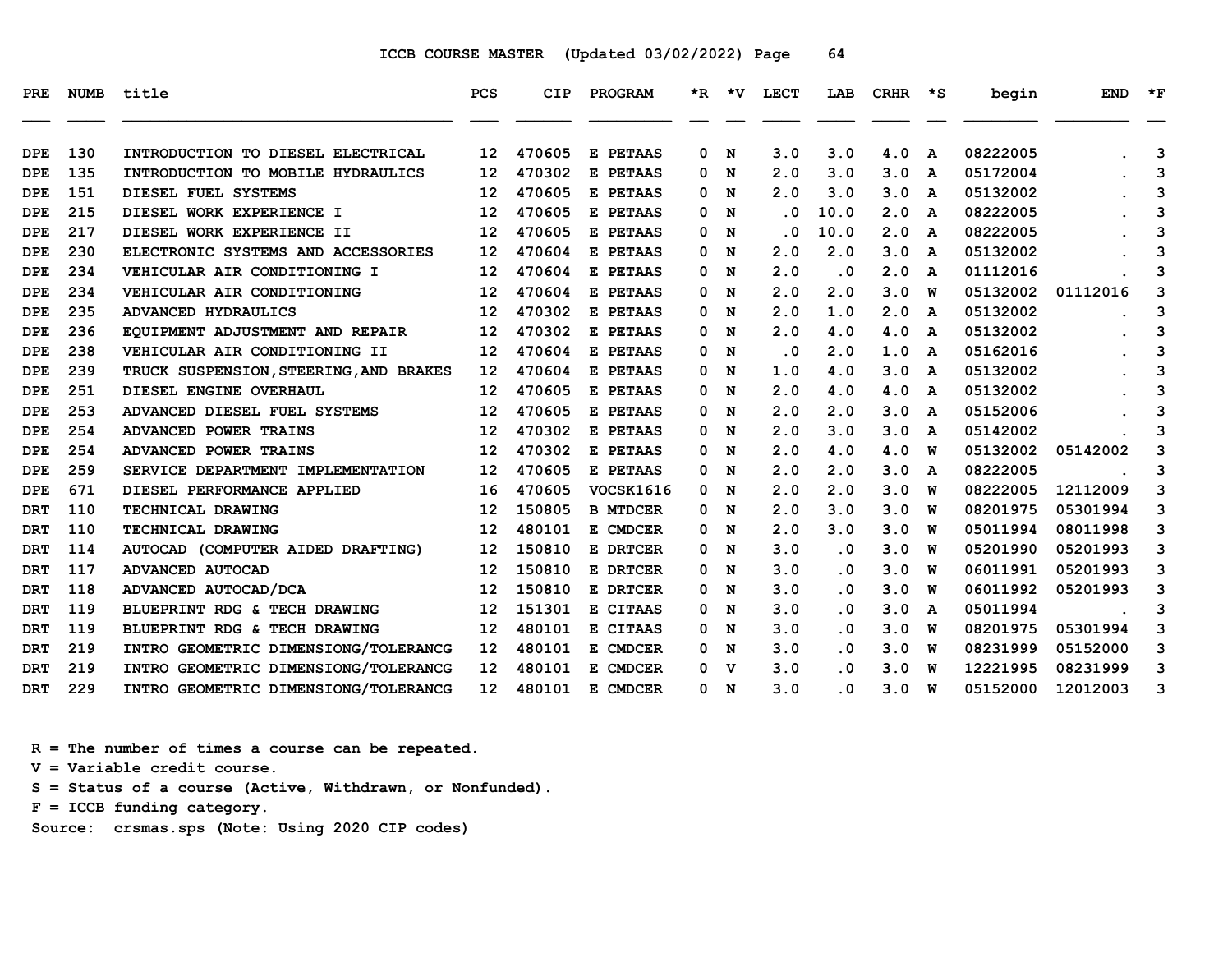| PRE        | <b>NUMB</b> | title                             | <b>PCS</b> | <b>CIP</b> | PROGRAM          |   | $*R$ $*V$ | <b>LECT</b> | LAB       | <b>CRHR</b> | $\star$ s | begin    | <b>END</b> | $*_{\mathbf{F}}$ |
|------------|-------------|-----------------------------------|------------|------------|------------------|---|-----------|-------------|-----------|-------------|-----------|----------|------------|------------------|
| <b>DRT</b> | 611         | AUTOCAD AFC APPLICATION I         | 16         | 151302     | <b>VOCSK1616</b> | 0 | N         | 2.0         | . 0       | 2.0         | A         | 05011994 |            | 3                |
| <b>DRT</b> | 611         | AUTOCAD AFC APPLICATION I         | 16         | 150810     | <b>VOCSK1616</b> | 0 | N         | 2.0         | . 0       | 2.0         | W         | 01181993 | 05301994   | 3                |
| <b>DRT</b> | 612         | INTRODUCTION TO BLUEPRINT READING | 16         | 151301     | VOCSK1616        | 0 | N         | 1.0         | . 0       | 1.0         | A         | 05011994 |            | 3                |
| <b>DRT</b> | 612         | INTRODUCTION TO BLUEPRINT READING | 16         | 480101     | VOCSK1616        | 0 | N         | 1.0         | . 0       | 1.0         | W         | 01201989 | 05301994   | 3                |
| <b>DTP</b> | 102         | COMMUNITY NUTRITION               | 11         | 190503     | N ASGAS          | 0 | N         | 3.0         | . 0       | 3.0         | W         | 05152006 | 05142007   | 1                |
| <b>DTP</b> | 106         | <b>CULTURAL FOODS</b>             | 11         | 190501     | N ASGAS          | 0 | N         | 3.0         | . 0       | 3.0         | W         | 05142007 | 05162021   | 1                |
| <b>DTP</b> | 110         | INTRO TO DIETETIC CAREERS         | 12         | 200404     | <b>G MASCER</b>  | 0 | N         | 1.0         | . 0       | 1.0         | W         | 01092006 | 05142007   | 3                |
| <b>DTP</b> | 112         | INTRO TO DIETETIC CAREERS         | 12         | 513104     | <b>G MASCER</b>  | 0 | N         | 1.0         | . 0       | 1.0         | W         | 05142007 | 05162021   | 3                |
| <b>DTP</b> | 113         | NUTRITION SEMINAR I               | 12         | 200404     | <b>G MASCER</b>  | 0 | N         | 1.0         | . 0       | 1.0         | W         | 05152006 | 05142007   | 3                |
| <b>DTP</b> | 114         | NUTRITION COUNSELING              | 12         | 513104     | <b>G DTPAAS</b>  | 0 | N         | 3.0         | . 0       | 3.0         | W         | 05192006 | 08152017   | 3                |
| <b>DTP</b> | 118         | FOOD SERVICE SEMINAR I            | 12         | 200404     | <b>G DTPAAS</b>  | 0 | N         | 1.0         | . 0       | 1.0         | W         | 05192006 | 05142007   | 3                |
| <b>DTP</b> | 120         | NUTRITION & DIET THERAPY          | 12         | 190504     | <b>G NURCER</b>  | 0 | N         | 3.0         | . 0       | 3.0         | W         | 05172010 | 08242020   | 3                |
| <b>DTP</b> | 122         | COMMUNITY NUTRITION               | 11         | 190501     | N ASGAS          | 0 | N         | 2.0         | 2.0       | 3.0         | W         | 05172011 | 01092012   | 1                |
| <b>DTP</b> | 122         | COMMUNITY NUTRITION               | 11         | 190501     | N ASGAS          | 0 | N         | 3.0         | . 0       | 3.0         | W         | 05142007 | 05162011   | 1                |
| <b>DTP</b> | 122         | COMMUNITY NUTRITION               | 11         | 190501     | N ASGAS          | 0 | N         | 3.0         | 2.0       | 4.0         | W         | 01092012 | 05162021   | 1                |
| <b>DTP</b> | 122         | COMMUNITY NUTRITION               | 11         | 190501     | N ASGAS          | 0 | N         | 2.0         | 2.0       | 4.0         | W         | 05162011 | 05172011   | 1                |
| <b>DTP</b> | 126         | NUTRITION & THE LIFE CYCLES       | 12         | 513104     | <b>G NURCER</b>  | 0 | N         | 3.0         | $\cdot$ 0 | 3.0         | W         | 05142007 | 05162021   | 3                |
| <b>DTP</b> | 133         | <b>NUTRITION SEMINAR I</b>        | 12         | 513104     | <b>G MASCER</b>  | 0 | N         | 1.0         | . 0       | 1.0         | W         | 05142007 | 05162021   | 3                |
| <b>DTP</b> | 138         | FOOD SERVICE SEMINAR I            | 12         | 513104     | <b>G DTPAAS</b>  | 0 | N         | 1.0         | . 0       | 1.0         | W         | 05142007 | 01122020   | 3                |
| <b>DTP</b> | 150         | NUTRITION & DIET THERAPY          | 12         | 190504     | <b>G NURCER</b>  | 0 | N         | 3.0         | . 0       | 3.0         | W         | 01142008 | 05172010   | 3                |
| <b>DTP</b> | 173         | MED. NUT THERAPY FOR DIET MGRS    | 12         | 513104     | <b>G DCMCER</b>  | 0 | N         | 4.0         | . 0       | 4.0         | W         | 08042008 | 05162011   | 3                |
| <b>DTP</b> | 173         | NUT THERAPY FOR DIET MGRS<br>MED. | 12         | 513104     | <b>G DCMCER</b>  | 0 | N         | 3.0         | . 0       | 3.0         | W         | 05162011 | 05192019   | 3                |
| <b>DTP</b> | 175         | FOOD SVC MGT FOR DIET MGRS        | 12         | 513104     | <b>G DCMCER</b>  | 0 | N         | 5.0         | . 0       | 5.0         | W         | 08042008 | 05162011   | 3                |
| <b>DTP</b> | 175         | FOOD SVC MGT FOR DIET MGRS        | 12         | 513104     | <b>G NURCER</b>  | 0 | N         | 3.0         | . 0       | 3.0         | W         | 05162011 | 05162021   | 3                |
| <b>DTP</b> | 192         | INTERNATIONAL FIELD EXPERIENCE    | 12         | 513104     | <b>G DTPAAS</b>  | 0 | N         | 1.0         | 6.0       | 3.0         | W         | 01112010 | 08152017   | 3                |
| <b>DTP</b> | 201         | CLINICAL NUTRITION                | 12         | 513104     | <b>G DTPAAS</b>  | 0 | N         | 4.0         | 2.0       | 5.0         | W         | 05192006 | 08152017   | 3                |
| <b>DTP</b> | 202         | NUTRITION & THE LIFE CYCLES       | 12         | 200404     | <b>G DTPAAS</b>  | 0 | N         | 3.0         | . 0       | 3.0         | W         | 05192006 | 05142007   | 3                |
| <b>DTP</b> | 206         | <b>CULTURAL FOODS</b>             | 11         | 190502     | N ASGAS          | 0 | N         | 3.0         | $\cdot$ 0 | 3.0         | W         | 05152006 | 05142007   | 1                |

 **R = The number of times a course can be repeated.**

 **V = Variable credit course.**

 **S = Status of a course (Active, Withdrawn, or Nonfunded).**

 **F = ICCB funding category.**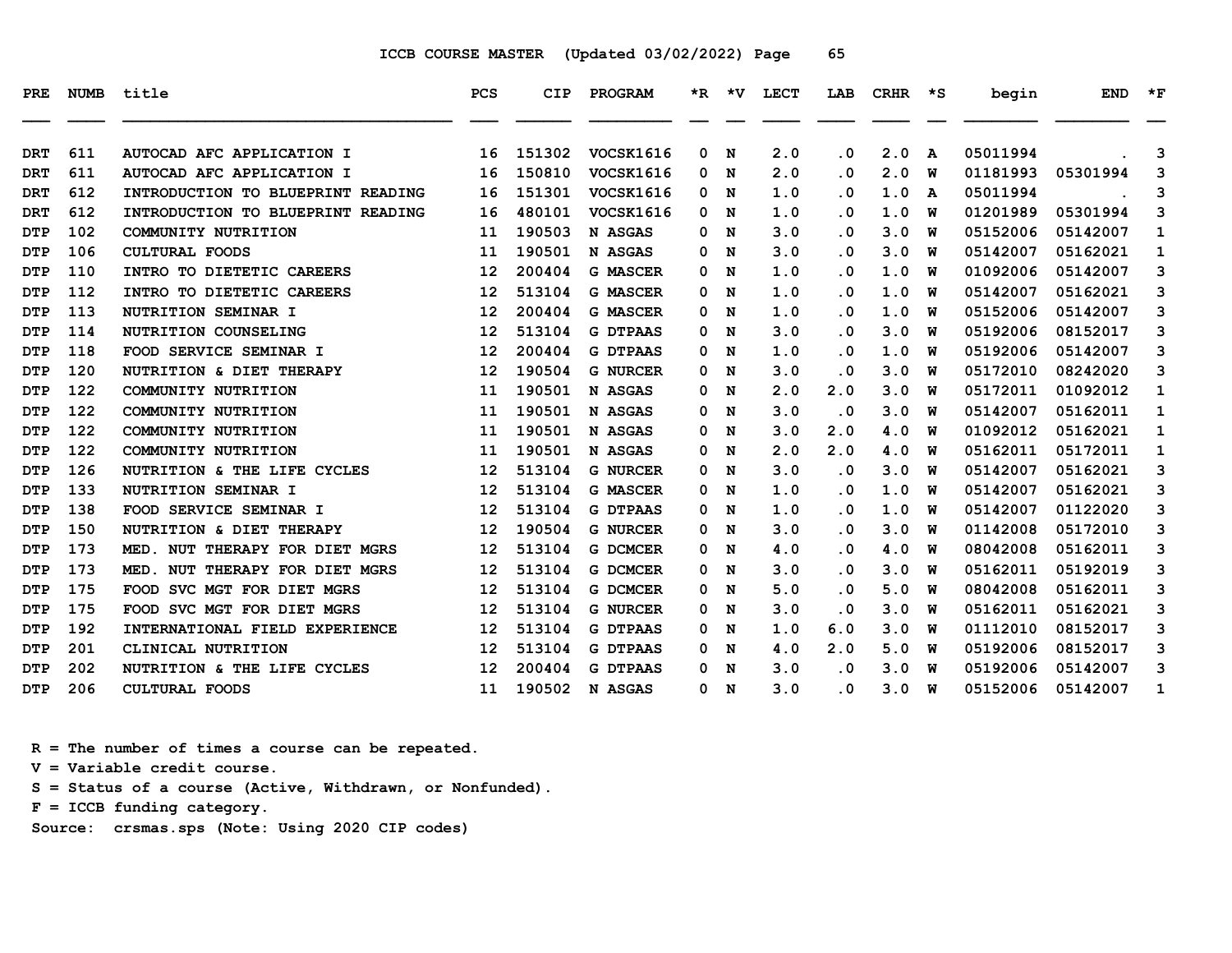| PRE        | NUMB | title                             | <b>PCS</b>        | CIP    | PROGRAM          |   | $*R$ $*V$ | LECT                    | LAB       | CRHR | ≳∗ | begin    | <b>END</b> | $*_{\mathbf{F}}$ |
|------------|------|-----------------------------------|-------------------|--------|------------------|---|-----------|-------------------------|-----------|------|----|----------|------------|------------------|
| DTP        | 213  | MEDICAL NUTRITION THERAPY         | 12                | 200404 | <b>G DTPAAS</b>  | 0 | N         | 3.0                     | $\cdot$ 0 | 3.0  | W  | 05192006 | 05142007   | 3                |
| <b>DTP</b> | 214  | NUTRITION SEMINAR II              | 12                | 200404 | <b>G DTPAAS</b>  | 0 | N         | 1.0                     | . 0       | 1.0  | W  | 05192006 | 05142007   | 3                |
| DTP        | 215  | CLINICAL PRACTICUM I              | 12                | 513104 | <b>G DTPAAS</b>  | 0 | N         | . 0                     | 12.0      | 1.5  | W  | 08182008 | 08152017   | 3                |
| DTP        | 215  | CLINICAL PRACTICUM I              | 12                | 513104 | <b>G DTPAAS</b>  | 0 | N         | . 0                     | 20.0      | 3.0  | W  | 05192006 | 08182008   | 3                |
| DTP        | 216  | MEDICAL NUTRITION THERAPY         | $12 \overline{ }$ | 513104 | <b>G DTPAAS</b>  | 0 | N         | 3.0                     | . 0       | 3.0  | W  | 05142007 | 08152017   | 3                |
| DTP        | 217  | CLINICAL PRACTICUM II             | 12                | 200404 | <b>G DTPAAS</b>  | 0 | N         | . 0                     | 20.0      | 3.0  | w  | 05192006 | 05142007   | 3                |
| <b>DTP</b> | 218  | FOOD SERVICE SEMINAR II           | $12 \overline{ }$ | 200404 | <b>G DTPAAS</b>  | 0 | N         | 1.0                     | $\cdot$ 0 | 1.0  | w  | 05192006 | 05142007   | 3                |
| <b>DTP</b> | 219  | CLINICAL PRACTICUM III            | 12                | 200404 | <b>G DTPAAS</b>  | 0 | N         | . 0                     | 20.0      | 3.0  | W  | 05192006 | 05142007   | 3                |
| <b>DTP</b> | 233  | NUTRITION SEMINAR II              | 12                | 513104 | <b>G DTPAAS</b>  | 0 | N         | 1.0                     | . 0       | 1.0  | W  | 05142007 | 08152017   | 3                |
| <b>DTP</b> | 235  | CLINICAL PRACTICUM II             | 12                | 513104 | <b>G DTPAAS</b>  | 0 | N         | $\overline{\mathbf{0}}$ | 24.0      | 3.0  | พ  | 05142007 | 08152017   | 3                |
| DTP        | 238  | FOOD SERVICE SEMINAR II           | 12                | 513104 | <b>G DTPAAS</b>  | 0 | N         | 1.0                     | $\cdot$ 0 | 1.0  | W  | 05142007 | 08152017   | 3                |
| <b>DTP</b> | 255  | CLINICAL PRACTICUM III            | $12 \overline{ }$ | 513104 | <b>G DTPAAS</b>  | 0 | N         | . 0                     | 20.0      | 3.0  | พ  | 05142007 | 08152017   | 3                |
| <b>DTP</b> | 275  | DIETARY MANAGER PRACTICUM         | 12                | 513103 | <b>G DTPCER</b>  | 0 | N         | . 0                     | 12.0      | 1.0  | W  | 11052007 | 08152017   | 4                |
| <b>DTP</b> | 700  | FAST TRACK DIETARY MANAGER        | 16                | 513103 | VOCSK1607        | 0 | N         | 6.0                     | . 0       | 6.0  | W  | 12012012 | 05172020   | 4                |
| <b>DTP</b> | 700  | FAST TRACK DIETARY MANAGER        | 16                | 513103 | <b>VOCSK1607</b> | 0 | N         | 8.0                     | . 0       | 8.0  | พ  | 01102011 | 12012012   | 4                |
| ECJ        | 111  | IBEW ELECT CONSTR JOURNEYMAN I    | $12 \overline{ }$ | 460302 | E ECJAAS         | 0 | N         | 2.0                     | 2.0       | 3.0  | A  | 01172003 |            | 3                |
| ECJ        | 112  | IBEW ELECT CONSTR JOURNEYMAN II   | $12 \overline{ }$ | 460302 | E ECJAAS         | 0 | N         | 3.0                     | 2.0       | 4.0  | A  | 01172003 |            | 3                |
| ECJ        | 113  | IBEW ELECT CONSTR JOURNEYMAN III  | $12 \overline{ }$ | 460302 | E ECJAAS         | 0 | N         | 2.0                     | 2.0       | 3.0  | A  | 01172003 |            | 3                |
| ECJ        | 114  | IBEW ELECT CONSTR JOURNEYMAN IV   | $12 \overline{ }$ | 460302 | E ECJAAS         | 0 | N         | 3.0                     | 2.0       | 4.0  | A  | 01172003 |            | 3                |
| <b>ECJ</b> | 115  | IBEW ELECT CONSTR JOURNEYMAN V    | 12                | 460302 | E ECJAAS         | 0 | N         | 2.0                     | 2.0       | 3.0  | A  | 01172003 |            | 3                |
| <b>ECJ</b> | 116  | IBEW ELECT CONSTR JOURNEYMAN VI   | $12 \overline{ }$ | 460302 | E ECJAAS         | 0 | N         | 3.0                     | 2.0       | 4.0  | A  | 01172003 |            | 3                |
| ECJ        | 117  | <b>IBEW APPRENTICESHIP I</b>      | $12 \overline{ }$ | 460399 | E ECJAAS         | 0 | N         | . 0                     | 16.0      | 2.0  | A  | 01172003 |            | 3                |
| ECJ        | 118  | IBEW APPRENTICESHIP II            | $12 \overline{ }$ | 460399 | E ECJAAS         | 0 | N         | . 0                     | 16.0      | 2.0  | A  | 01172003 |            | 3                |
| ECJ        | 119  | IBEW APPRENTICESHIP III           | $12 \overline{ }$ | 460399 | E ECJAAS         | 0 | N         | . 0                     | 16.0      | 2.0  | A  | 01172003 |            | 3                |
| ECJ        | 211  | IBEW ELECT CONSTR JOURNEYMAN VII  | 12                | 460302 | E ECJAAS         | 0 | N         | 2.0                     | 2.0       | 3.0  | A  | 01172003 |            | 3                |
| <b>ECJ</b> | 212  | IBEW ELECT CONSTR JOURNEYMAN VIII | 12                | 460302 | E ECJAAS         | 0 | N         | 3.0                     | 2.0       | 4.0  | A  | 01172003 |            | 3                |
| <b>ECJ</b> | 213  | IBEW ELECT CONSTR JOURNEYMAN IX   | 12                | 460302 | E ECJAAS         | 0 | N         | 2.0                     | 2.0       | 3.0  | A  | 01172003 |            | 3                |
| ECJ        | 214  | IBEW ELECT CONSTR JOURNEYMAN X    | 12 <sup>2</sup>   | 460302 | E ECJAAS         | 0 | N         | 3.0                     | 2.0       | 3.0  | A  | 01172003 |            | 3                |

 **R = The number of times a course can be repeated.**

 **V = Variable credit course.**

 **S = Status of a course (Active, Withdrawn, or Nonfunded).**

 **F = ICCB funding category.**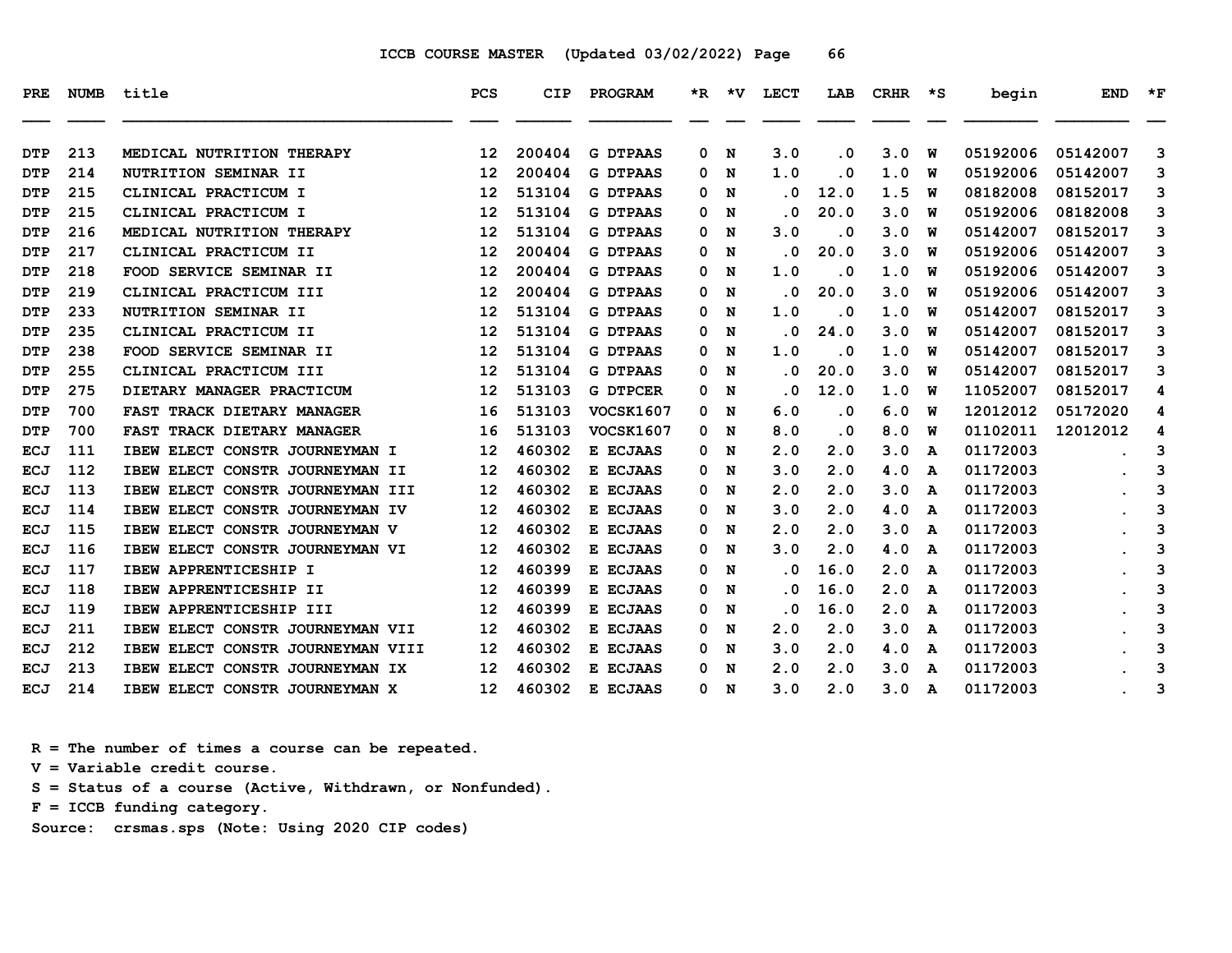| PRE        | <b>NUMB</b> | title                                | <b>PCS</b>      | CIP    | PROGRAM          |    |     | *R *V LECT | LAB       | $CRHR$ *S |   | begin    | <b>END</b>       | $\star$ F      |
|------------|-------------|--------------------------------------|-----------------|--------|------------------|----|-----|------------|-----------|-----------|---|----------|------------------|----------------|
| <b>ECJ</b> | 215         | IBEW APPRENTICESHIP IV               | 12 <sup>2</sup> | 460399 | E ECJAAS         | 0  | N   | $\cdot$ 0  | 16.0      | 2.0       | A | 01172003 |                  | 3              |
| <b>ECJ</b> | 216         | IBEW APPRENTICESHIP V                | 12              | 460302 | E ECJAAS         | 0  | N   | . 0        | 16.0      | 2.0       | A | 01172003 |                  | 3              |
| <b>ECO</b> | 101         | PRINCIPLES OF MACROECONOMICS         | 11              | 450601 | N ASGAS          | 0  | N   | 3.0        | $\cdot$ 0 | 3.0       | A | 08201975 |                  | 1              |
| <b>ECO</b> | 102         | PRINCIPLES OF MACROECONOMICS         | 11              | 450601 | N ASGAS          | 0  | N   | 3.0        | $\cdot$ 0 | 3.0       | A | 08201975 |                  | 1              |
| <b>ECO</b> | 110         | <b>CONSUMER ECONOMICS</b>            | 11              | 190402 | S FSTAAS         | 0  | N   | 3.0        | $\cdot$ 0 | 3.0       | W | 05011983 | 05201994         | 1              |
| <b>ECO</b> | 165         | ECON & POLITICS OF EUROPEAN COMM     | 11              | 450601 | N ASGAS          | 0  | N   | 3.0        | $\cdot$ 0 | 3.0       | A | 05132002 |                  | 1              |
| <b>ECO</b> | 271         | MONEY AND BANKING                    | 11              | 450601 | N ASGAS          | 0  | N   | 3.0        | $\cdot$ 0 | 3.0       | W | 05011983 | 05201993         | 1              |
| EDU        | 101         | INTRODUCTION TO EDUCATION            | 11              | 130901 | H GAAAA          | 0  | N   | 2.0        | 2.0       | 3.0       | A | 08201975 |                  | 1              |
| <b>EDU</b> | 103         | INTRO TO EDUCATIONAL TECHNOLOGY      | 11              | 130501 | S PROAAS         |    | 0 N | 3.0        | $\cdot$ 0 | 3.0       | A | 02012005 |                  | 1              |
| <b>EDU</b> | 104         | INTRODUCTION TO SPECIAL EDUCATION    | 11              | 131001 | H GAAAA          | 0  | N   | 3.0        | $\cdot$ 0 | 3.0       | A | 05201990 |                  | 1              |
| <b>EDU</b> | 111         | SUCCESSFUL STRAT FOR ONLINE LEARNING | 12              | 110201 | Y GSUAGS         | 0  | N   | .5         | $\cdot$ 0 | .5        | W | 01092002 | 01122020         | 3              |
| <b>EDU</b> | 165         | COMPARATIVE EDUCATION                | 11              | 130701 | H GAAAA          | 0. | N   | 3.0        | . 0       | 3.0       | W | 02011989 | 09011996         | $\mathbf 1$    |
| <b>EDU</b> | 800         | TEACHING THE APPLIED CURRICULA       | 15              | 099999 | Y PRPCE          | 3  | N   | .5         | $\cdot$ 0 | .5        | W | 06191994 | 05301994         | 7              |
| <b>EDU</b> | 800         | TEACHING THE APPLIED CURRICULA       | 15              | 099999 | Y PRPCE          |    | 3 N | .5         | $\cdot$ 0 | . 5       | W | 06201994 | 07301999         | 7              |
| <b>EDU</b> | 910         | ONLINE COURSE DEVELOPMENT            | 16              | 131200 | <b>VOCSK1600</b> |    | 0 N | 2.0        | $\cdot$ 0 | 2.0       | W | 01102000 | 10102007         | $\mathbf{2}$   |
| <b>EDU</b> | 911         | INSTRUCTIONAL TECHNOLOGY SKILLS DEV  | 16              | 131200 | <b>VOCSK1609</b> |    | 0 N | .5         | $\cdot$ 0 | .5        | A | 07122013 |                  | $\overline{2}$ |
| <b>EDU</b> | 911         | LEARNING AT A DISTANCE               | 16              | 131200 | VOCSK1600        |    | 0 N | .5         | $\cdot$ 0 | .5        | W | 01102000 | 10102007         | $\overline{2}$ |
| <b>EDU</b> | 912         | INTRO TO INST TECH STRAT             | 16              | 131200 | <b>VOCSK1600</b> | 0  | N   | .5         | $\cdot$ 0 | .5        | W | 01102000 | 10102007         | $\mathbf{2}$   |
| EDU        | 913         | FACIL. COMM & COLL ONLINE            | 16              | 131200 | <b>VOCSK1600</b> | 0  | N   | .5         | $\cdot$ 0 | . 5       | W | 01102000 | 10102007         | $\overline{2}$ |
| <b>EDU</b> | 914         | INSTR TECH STRAT, DSGN & PEDAGOGY    | 16              | 131200 | <b>VOCSK1609</b> |    | 0 N | 1.5        | $\cdot$ 0 | 1.5       | A | 02152018 |                  | 2              |
| <b>EDU</b> | 914         | INSTR TECH STRAT, DSGN & PEDAGOGY    | 16              | 131200 | <b>VOCSK1609</b> | 0  | N   | 1.0        | $\cdot$ 0 | 1.0       | W | 05162011 | 02152018         | $\overline{2}$ |
| EDU        | 914         | INST TECH STRAT, DESIGN & PEDAGOGY   | 16              | 131200 | <b>VOCSK1600</b> |    | 0 N | .5         | $\cdot$ 0 | .5        | W | 01102000 | 10102007         | $\mathbf{2}$   |
| <b>EDU</b> | 915         | ASSESSMT, TESTING, & EVAL ONLINE     | 16              | 131200 | <b>VOCSK1600</b> | 0  | N   | . 5        | $\cdot$ 0 | . 5       | W | 01102000 | 10102007         | $\mathbf{2}$   |
| EDU        | 916         | WEB-CT FOR ONLINE CRSE DEV.          | 16              | 131200 | <b>VOCSK1600</b> | 0  | N   | .5         | $\cdot$ 0 | .5        | W | 01102000 | 10102007         | $\overline{2}$ |
| EDU        | 917         | DEV. OF INTERNET COURSE SKILLS       | 16              | 131200 | <b>VOCSK1600</b> |    | 0 N | .5         | $\cdot$ 0 | .5        | W | 01102000 | 10102007         | $\mathbf{2}$   |
| <b>EDU</b> | 918         | ADV. INSTRUCTIONAL TECH STRAT.       | 16              | 131200 | VOCSK1600        | 0  | N   | 1.0        | $\cdot$ 0 | 1.0       | W | 01102000 | 10102007         | $\mathbf{2}$   |
| <b>EDU</b> | 919         | ASSESSING TECH. ACROSS CLASSROOMS    | 16              | 131200 | <b>VOCSK1600</b> |    | 0 N | .5         | $\cdot$ 0 | .5        | W | 01102000 | 10102007         | $\overline{2}$ |
| <b>EDU</b> | 920         | INTRO TO CLASSRM ASSESSMENT/RESEARCH | 16              | 131200 | <b>VOCSK1609</b> |    | 3 N | 1.0        | $\cdot$ 0 | 1.0       | A | 08231999 | $\sim$ 100 $\pm$ | 2              |

 **R = The number of times a course can be repeated.**

 **V = Variable credit course.**

 **S = Status of a course (Active, Withdrawn, or Nonfunded).**

 **F = ICCB funding category.**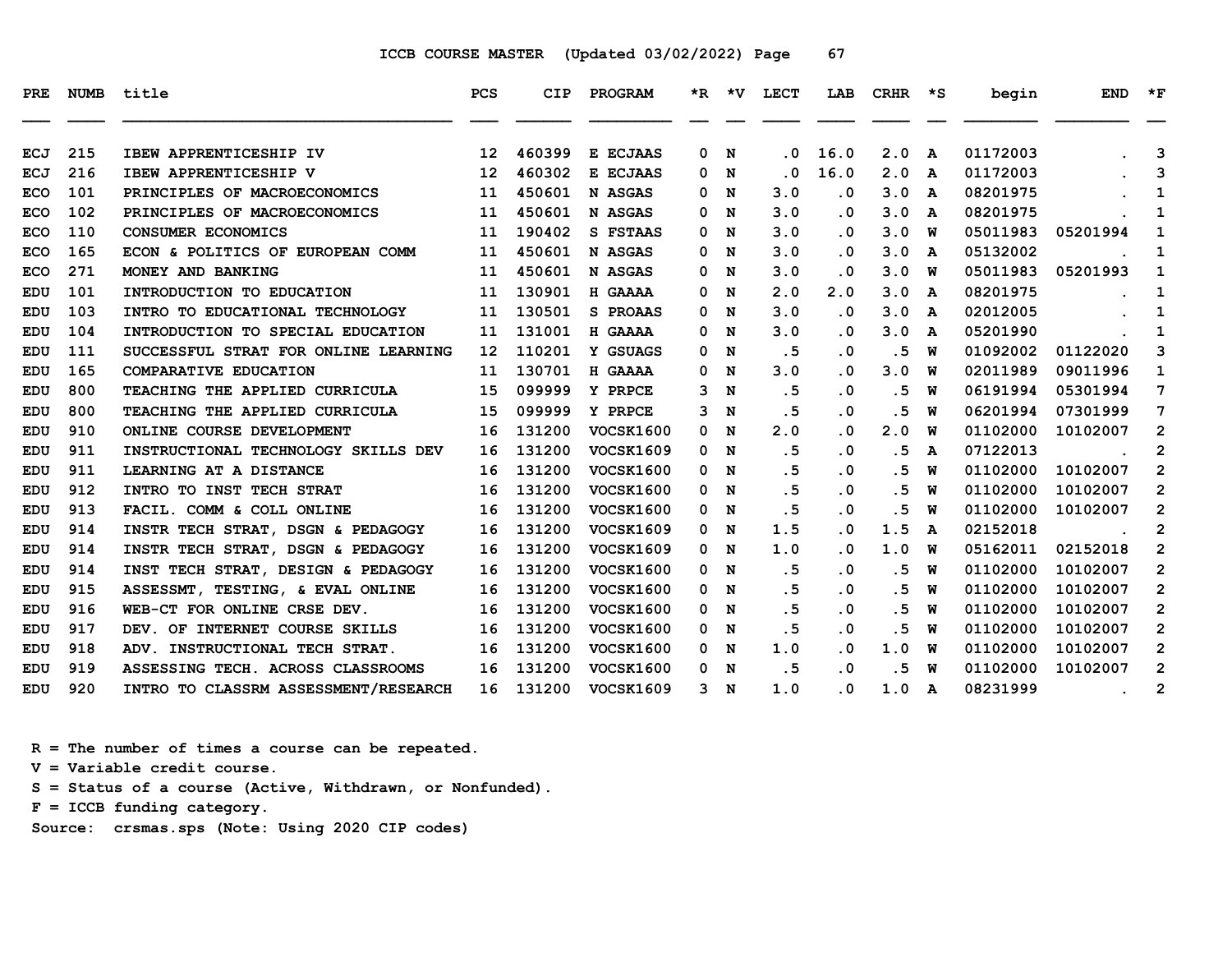| PRE        | <b>NUMB</b> | title                                | <b>PCS</b>        | <b>CIP</b> | PROGRAM          |              |                | *R *V LECT                 | LAB       | CRHR | s ∗                     | begin    | <b>END</b> | $\star$ F      |
|------------|-------------|--------------------------------------|-------------------|------------|------------------|--------------|----------------|----------------------------|-----------|------|-------------------------|----------|------------|----------------|
| <b>EDU</b> | 920         | INTRO TO CLASSRM ASSESSMENT/RESEARCH | 16                | 131200     | <b>VOCSK1609</b> | 0            | N              | 1.0                        | $\cdot$ 0 | 1.0  | W                       | 05011997 | 08231999   | $\overline{2}$ |
| <b>EDU</b> | 921         | CREATING ACCESSIBLE COURSE RESOURCES | 16                | 131200     | <b>VOCSK1600</b> | 0            | N              | 1.0                        | $\cdot$ 0 | 1.0  | $\overline{\mathbf{A}}$ | 09052017 |            | $\overline{2}$ |
| <b>EDU</b> | 930         | CONNECTING CULTURES IN THE CLASSROOM | 16                | 131200     | <b>VOCSK1609</b> | 3            | N              | 1.0                        | $\cdot$ 0 | 1.0  | A                       | 08231999 |            | $\overline{2}$ |
| <b>EDU</b> | 930         | CONNECTING CULTURES IN THE CLASSROOM | 16                | 131200     | <b>VOCSK1609</b> | 0            | N              | 1.0                        | $\cdot$ 0 | 1.0  | W                       | 05011997 | 08231999   | $\overline{2}$ |
| EDU        | 931         | INSTRUCTIONAL DESIGN PRACTICUM       | 16                | 131200     | <b>VOCSK1609</b> | 0            | N              | 2.0                        | $\cdot$ 0 | 2.0  | $\mathbf{A}$            | 01042016 |            | $\overline{2}$ |
| <b>EDU</b> | 940         | CLSRM RSCH & EXPLORATION OF LRN      | 16                | 131200     | <b>VOCSK1609</b> | 3            | N              | 1.0                        | $\cdot$ 0 | 1.0  | A                       | 08231999 |            | $\overline{2}$ |
| <b>EDU</b> | 940         | CLASSRM RESEARCH ON LEARNING ISSUES  | 16                | 131200     | <b>VOCSK1609</b> | 0            | N              | .5                         | $\cdot$ 0 | .5   | W                       | 05011997 | 08231999   | $\overline{2}$ |
| <b>EDU</b> | 950         | CLASSRM TECHNLGY ASSESSMENT/RESEARCH | 16                | 131200     | <b>VOCSK1609</b> | 3            | N              | 1.0                        | $\cdot$ 0 | 1.0  | $\mathbf{A}$            | 08231999 |            | $\overline{2}$ |
| EDU        | 950         | CLASSRM TECHNLGY ASSESSMENT/RESEARCH | 16                | 131200     | <b>VOCSK1609</b> | 0            | N              | 1.0                        | $\cdot$ 0 | 1.0  | W                       | 05011997 | 08231999   | $\overline{2}$ |
| EDU        | 960         | INSTRUCTIONAL STRAT & TECHNIQUES     | 16                | 131200     | <b>VOCSK1609</b> | $\mathbf{1}$ | N              | .5                         | $\cdot$ 0 | .5   | A                       | 01102000 |            | 2              |
| <b>EDU</b> | 960         | INSTRUCTIONAL STRAT & TECHNIOUES     | 16                | 131200     | <b>VOCSK1609</b> | 0            | N              | . 5                        | $\cdot$ 0 | .5   | W                       | 08231999 | 01102000   | $\overline{2}$ |
| <b>EDU</b> | 970         | LEARNING ISSUES SEMINARS             | 16                | 131200     | <b>VOCSK1609</b> |              | 3 <sub>v</sub> | 2.5                        | . 0       | 2.5  | A                       | 05142007 |            | $\overline{2}$ |
| EDU        | 970         | LEARNING ISSUES SEMINARS             | 16                | 131200     | <b>VOCSK1609</b> | 3            | N              | .5                         | $\cdot$ 0 | .5   | W                       | 08231999 | 05142007   | $\overline{2}$ |
| EDU        | 971         | DISCIPLINE SPECIFIC SEMINARS         | 16                | 131200     | <b>VOCSK1609</b> | 3            | N              | 1.0                        | $\cdot$ 0 | 1.0  | A                       | 10102017 |            | $\overline{2}$ |
| <b>EDU</b> | 971         | DISCIPLINE SPECIFIC SEMINARS         | 16                | 131200     | <b>VOCSK1609</b> | 3            | N              | . 5                        | $\cdot$ 0 | .5   | W                       | 08262003 | 10102017   | $\overline{2}$ |
| <b>EDU</b> | 972         | FACULTY ORIENTATION TO PARKLAND COLL | 16                | 131200     | <b>VOCSK1609</b> | 0            | N              | 1.5                        | . 0       | 1.5  | A                       | 10102017 |            | $\overline{2}$ |
| <b>EDU</b> | 972         | FACULTY ORIENTATION TO PARKLAND COLL | 16                | 131200     | <b>VOCSK1609</b> | 0            | N              | 2.0                        | $\cdot$ 0 | 2.0  | W                       | 05192003 | 10102017   | $\overline{2}$ |
| <b>EDU</b> | 973         | PRAGMATIC APPROACH TO ACAD ASSESSMNT | 16                | 130501     | <b>VOCSK1607</b> | 0            | N              | 1.0                        | $\cdot$ 0 | 1.0  | A                       | 08232010 |            | 3              |
| EDU        | 974         | STUDENT ENGAGEMENT TECHNIQUES        | 16                | 131200     | <b>VOCSK1609</b> | 0            | N              | 1.0                        | $\cdot$ 0 | 1.0  | A                       | 01312011 |            | $\overline{2}$ |
| <b>EDU</b> | 975         | ASSESSMENT CERTIFICATION TRAINING    | 16                | 131200     | <b>VOCSK1607</b> | 0            | N              | 1.0                        | $\cdot$ 0 | 1.0  | A                       | 02042015 |            | $\overline{2}$ |
| <b>EDU</b> | 980         | INTRO TO MACROMEDIA DREAMWEAVER      | 16                | 110601     | VOCSK1614        | 0            | N              | 1.0                        | . 0       | 1.0  | W                       | 01092002 | 10102007   | 3              |
| EIT        | 194         | INSTALLER/TECH. APPRENTICESHIP I     | $12 \overline{ }$ | 159998     | E EITCER         | 0            | N              | . 0                        | 16.0      | 2.0  | A                       | 03312008 |            | 3              |
| EIT        | 195         | INSTALLER/TECH. APPRENTICESHIP II    | $12 \overline{ }$ | 159998     | E EITCER         | 0            | N              | $\cdot$ 0                  | 16.0      | 2.0  | A                       | 03312008 |            | 3              |
| EIT        | 196         | INSTALLER/TECH. APPRENTICESHIP III   | 12                | 159998     | E EITCER         | 0            | N              | $\overline{\phantom{0}}$ . | 16.0      | 2.0  | A                       | 03312008 |            | 3              |
| EIT        | 251         | INSTALLER/TECHNICIAN TELEPHONY       | 12                | 150310     | E EITCER         | 0            | N              | 2.0                        | $\cdot$ 0 | 2.0  | A                       | 03312008 |            | 3              |
| EIT        | 252         | PAGING SYSTEMS                       | $12 \overline{ }$ | 150310     | E EITCER         | 0            | N              | 2.0                        | $\cdot$ 0 | 2.0  | A                       | 03312008 |            | 3              |
| EIT        | 253         | SECURITY & FIRE ALARM SYSTEMS        | 12                | 150310     | E EITCER         | 0            | N              | 1.0                        | $\cdot$ 0 | 1.0  | A                       | 03312008 |            | 3              |
| EIT        | 254         | <b>LOCAL AREA NETWORKS</b>           | $12 \overline{ }$ | 150310     | E EITCER         | 0            | N              | 2.0                        | . 0       | 2.0  | A                       | 03312008 |            | 3              |

 **R = The number of times a course can be repeated.**

 **V = Variable credit course.**

 **S = Status of a course (Active, Withdrawn, or Nonfunded).**

 **F = ICCB funding category.**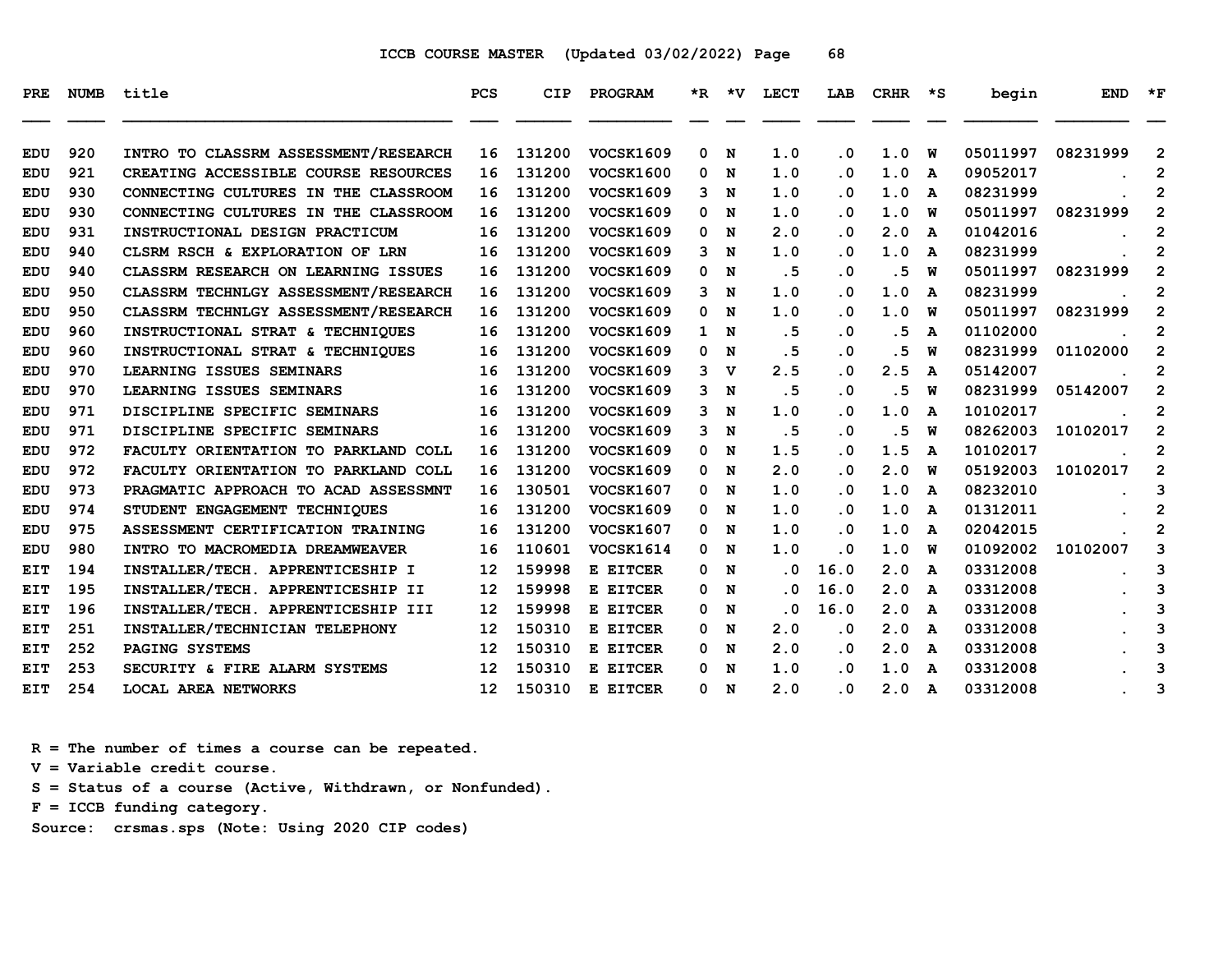| <b>PRE</b> | <b>NUMB</b> | title                                | <b>PCS</b>        | <b>CIP</b> | PROGRAM          |          |             | *R *V LECT | LAB       | <b>CRHR</b> | s ∗          | begin    | <b>END</b> | $*_{\mathbf{F}}$ |
|------------|-------------|--------------------------------------|-------------------|------------|------------------|----------|-------------|------------|-----------|-------------|--------------|----------|------------|------------------|
|            |             |                                      |                   |            |                  |          |             |            |           |             |              |          |            |                  |
| EIT        | 255         | INSTALLER CODE & GROUNDING           | $12 \overline{ }$ | 150310     | E EITCER         | 0        | N           | 2.0        | $\cdot$ 0 | 2.0         | $\mathbf{A}$ | 03312008 |            | 3                |
| EIT        | 256         | <b>SEMICONDUCTORS</b>                | 12                | 150310     | E EITCER         | 0        | N           | 1.0        | 3.0       | 2.0         | A            | 03312008 |            | 3                |
| EIT        | 257         | ADVANCED TELECOMM. TECHNOLOGY        | 12                | 150310     | E EITCER         | 0        | N           | 3.0        | $\cdot$ 0 | 3.0         | A            | 03312008 |            | 3                |
| <b>ELT</b> | 090         | ELECTRONIC ASSEMBLY TECHNIQUES       | 16                | 470303     | <b>VOCSK1617</b> | 0        | N           | 1.0        | 1.0       | 1.0         | W            | 08151986 | 05301994   | 3                |
| <b>ELT</b> | 090         | ELECTRONIC ASSEMBLY TECHNIOUES       | 16                | 470303     | VOCSK1617        | 0        | N           | 1.0        | 1.0       | 1.0         | W            | 05011994 | 08011998   | 3                |
| <b>ELT</b> | 111         | COMPUTR APPLICATIONS FOR TECHNICIANS | 12                | 151202     | E ECSAAS         | 0        | v           | 2.0        | 2.0       | 3.0         | A            | 01092006 |            | 3                |
| <b>ELT</b> | 111         | COMPUTR APPLICATIONS FOR TECHNICIANS | $12 \overline{ }$ | 150301     | E ECSAAS         | 0        | N           | 2.0        | 2.0       | 3.0         | W            | 05011994 | 01192006   | 3                |
| ELT        | 111         | PROG. APPLICATIONS FOR TECH. I       | $12 \overline{ }$ | 150301     | E ECSAAS         | 0        | N           | 2.0        | 2.0       | 3.0         | W            | 06011991 | 05301994   | 3                |
| ELT        | 114         | PRACTICAL ELECTRICITY                | 12                | 150303     | E ELPCER         | 0        | N           | 2.0        | 2.0       | 3.0         | W            | 05132002 | 05192019   | 3                |
| <b>ELT</b> | 131         | RESIDENTIAL WIRING                   | $12 \overline{ }$ | 470105     | E BCRCER         | 0        | N           | 2.0        | 2.0       | 3.0         | A            | 05011994 |            | 3                |
| ELT        | 131         | RESIDENT. & LIGHT COMMERCIAL WIRING  | 12                | 470105     | E BGMCER         | $\Omega$ | N           | 2.0        | 2.0       | 3.0         | W            | 08201975 | 05301994   | 3                |
| ELT        | 134         | MOTORS, CONTROLS & DRIVES            | 12                | 470105     | E ECSAAS         | 0        | N           | 2.0        | 2.0       | 3.0         | A            | 05011994 |            | 3                |
| ELT        | 134         | ELECTRIC MOTORS (RES & COMM APPLIC)  | 12                | 470105     | E ELPCOC         | 0        | N           | 2.0        | 2.0       | 3.0         | W            | 08161982 | 05301994   | 3                |
| <b>ELT</b> | 150         | INTRO TO ELECTRICITY AND ELECTRONICS | 12                | 150303     | E ECSAAS         | 0        | $\mathbf v$ | 2.0        | 2.0       | 3.0         | A            | 05132002 |            | 3                |
| <b>ELT</b> | 150         | INTRO TO ELECTRICITY AND ELECTRONICS | 12                | 150303     | E ECSAAS         | 0        | v           | 3.0        | 2.0       | 4.0         | W            | 05191995 | 05132002   | 3                |
| ELT        | 150         | INTRO TO ELECTRICITY AND ELECTRONICS | $12 \overline{ }$ | 150303     | E ELTAAS         | 0        | N           | 4.0        | 2.0       | 5.0         | W            | 05011994 | 05191995   | 3                |
| ELT        | 150         | INTRO TO ELECTRICITY AND ELECTRONICS | $12 \overline{ }$ | 150303     | E ELTAAS         | 0        | N           | 4.0        | 2.0       | 5.0         | W            | 06011992 | 05301994   | 3                |
| <b>ELT</b> | 151         | CONTROL SYSTEMS SIMULATION           | $12 \overline{ }$ | 150303     | E ECSAAS         | 0        | N           | 4.0        | $\cdot$ 0 | 4.0         | W            | 05011994 | 05192003   | 3                |
| <b>ELT</b> | 151         | CONTROL SYSTEMS SIMULATION           | 12                | 150303     | E ECSAAS         | 0        | N           | 3.0        | $\cdot$ 0 | 3.0         | W            | 05192003 | 05192019   | 3                |
| ELT        | 151         | COMPUTER-AIDED CIRCUIT ANALYSIS      | $12 \overline{ }$ | 150303     | E ELTAAS         | 0        | N           | 3.0        | 2.0       | 4.0         | W            | 05151986 | 05301994   | 3                |
| ELT        | 155         | DIGITAL CONTROL SYSTEMS              | $12 \overline{ }$ | 151201     | E ECSAAS         | 0        | N           | 2.0        | 2.0       | 3.0         | A            | 05011994 |            | 3                |
| <b>ELT</b> | 155         | DIGITAL ELECTRONICS                  | $12 \overline{ }$ | 150301     | E ELTAAS         | 0        | N           | 2.0        | 2.0       | 3.0         | W            | 08201975 | 05301994   | 3                |
| ELT        | 171         | ANALOG CONTROL SYSTEMS               | $12 \overline{ }$ | 150303     | E ECSAAS         | 0        | N           | 2.0        | 2.0       | 3.0         | A            | 05191995 |            | 3                |
| ELT        | 175         | SERVICING TECHNIQUES                 | 12                | 470103     | E ECSAAS         | 0        | N           | 3.0        | 3.0       | 4.0         | W            | 08201975 | 05301994   | 3                |
| ELT        | 175         | SERVICING TECHNIQUES                 | 12                | 470103     | E ECSAAS         | 0        | N           | 3.0        | 3.0       | 4.0         | W            | 05011994 | 08011998   | 3                |
| <b>ELT</b> | 178         | RADIO TRANSMITTING SYSTEMS           | $12 \overline{ }$ | 470103     | F MCEAAS         | 0        | N           | 3.0        | 3.0       | 4.0         | W            | 08291977 | 05301994   | 3                |
| ELT        | 178         | RADIO TRANSMITTING SYSTEMS           | 12                | 470103     | F MCEAAS         | 0        | N           | 3.0        | 3.0       | 4.0         | W            | 05011994 | 08011998   | 3                |
| <b>ELT</b> | 179         | INDUSTRIAL CONTROL DEVICES           | 12 <sup>2</sup>   | 470105     | E ELPCER         | 0        | $\mathbf N$ | 2.0        | 2.0       | 3.0         | A            | 05011994 |            | 3                |

 **R = The number of times a course can be repeated.**

 **V = Variable credit course.**

 **S = Status of a course (Active, Withdrawn, or Nonfunded).**

 **F = ICCB funding category.**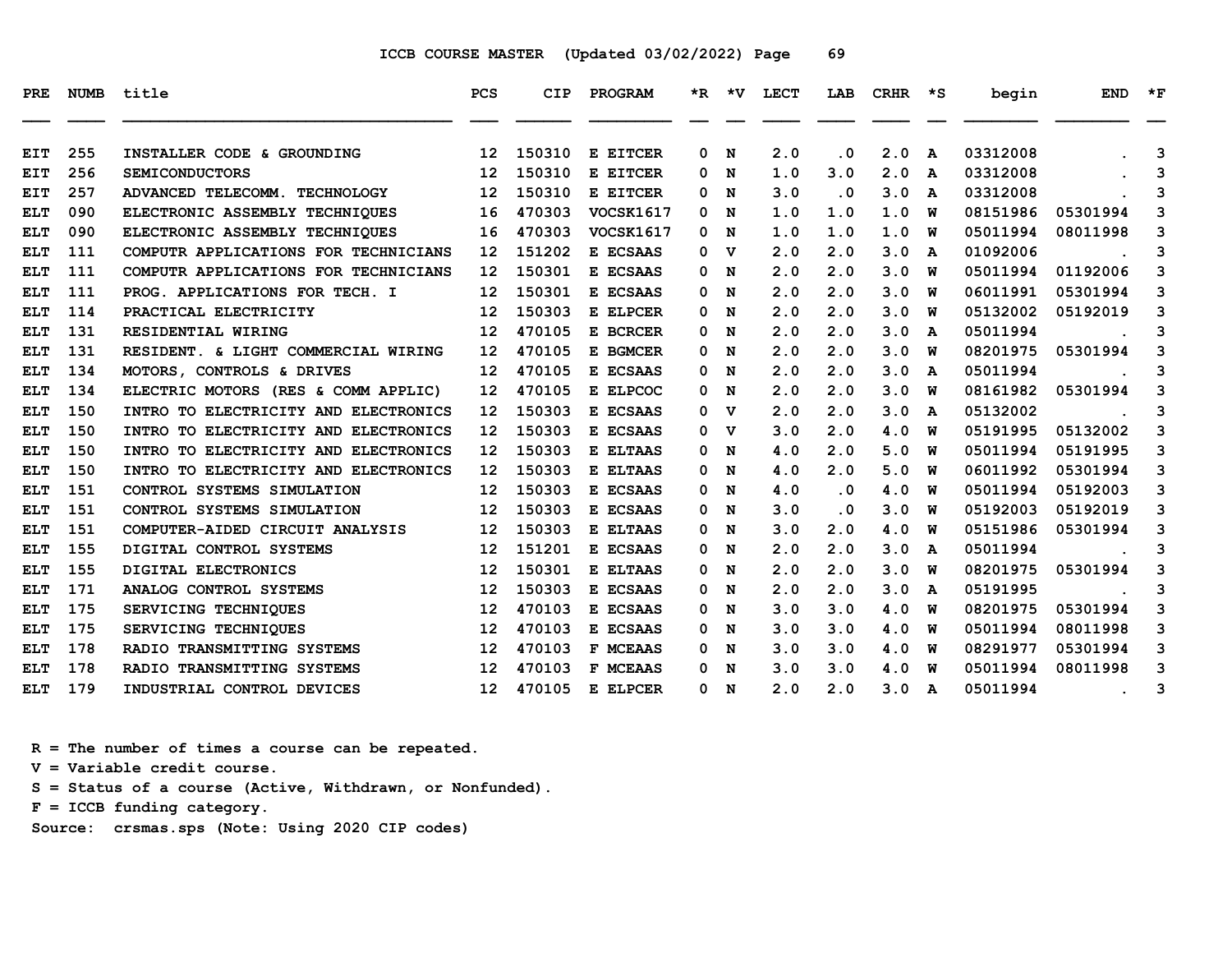| <b>PRE</b> | <b>NUMB</b> | title                                | PCS             | <b>CIP</b> | <b>PROGRAM</b>   |     |   | *R *V LECT | LAB | CRHR | $\star$ s | begin    | <b>END</b> | $*_{\mathbf{F}}$ |
|------------|-------------|--------------------------------------|-----------------|------------|------------------|-----|---|------------|-----|------|-----------|----------|------------|------------------|
| ELT        | 179         | INDUSTRIAL CONTROLS                  | 16              | 470105     | VOCSK1617        | 0   | N | 2.0        | 2.0 | 3.0  | W         | 08151983 | 05301994   | 3                |
| <b>ELT</b> | 191         | SECURITY AND HOME AUTOMATION         | 12              | 151201     | E ECSAAS         | 0   | N | 2.0        | 2.0 | 3.0  | พ         | 05011994 | 05172020   | 3                |
| <b>ELT</b> | 191         | PROG. APPLICATIONS FOR TECH. II      | 12              | 150301     | E ECSAAS         | 0   | N | 2.0        | 2.0 | 3.0  | W         | 06011991 | 05301994   | 3                |
| ELT        | 193         | ELECTRONIC SYSTEMS REPAIR            | 12              | 151201     | E ECSAAS         | 0   | N | 2.0        | 2.0 | 3.0  | A         | 05182020 |            | 3                |
| <b>ELT</b> | 193         | COMPUTER CONTROL & DATA ACOUISITION  | 12              | 151202     | <b>T CNAAAS</b>  | 0   | N | 2.0        | 2.0 | 3.0  | พ         | 05011994 | 05192019   | 3                |
| <b>ELT</b> | 193         | COMPUTER MAINTENANCE FOR PROGRAMMERS | 12              | 150301     | <b>M CNAAAS</b>  | 0   | N | 2.0        | 2.0 | 3.0  | พ         | 06011992 | 05301994   | 3                |
| <b>ELT</b> | 215         | PC BOARD FABRICATION                 | 12              | 150303     | E ECSAAS         | 0   | N | 1.0        | 4.0 | 3.0  | W         | 05011994 | 05112001   | 3                |
| ELT        | 215         | PC BOARD FABRICATION                 | 12              | 150303     | 7L<br><b>MEL</b> | 0   | N | 1.0        | 4.0 | 3.0  | W         | 08151987 | 05301994   | 3                |
| ELT        | 230         | TRANSFORMERS AND GENERATORS          | 12              | 470105     | E ELPCER         | 0   | N | 2.0        | 2.0 | 3.0  | w         | 05172010 | 05192019   | 3                |
| <b>ELT</b> | 231         | PROGRAMMABLE<br><b>CONTROLLERS</b>   | 12              | 150499     | E ECSAAS         | 0   | N | 2.0        | 2.0 | 3.0  | A         | 05011994 |            | 3                |
| ELT        | 231         | <b>CONTROLLERS</b><br>PROGRAMMABLE   | 12              | 150411     | E ECSAAS         | 0   | N | 2.0        | 2.0 | 3.0  | W         | 01151990 | 05301994   | 3                |
| <b>ELT</b> | 234         | MICROPROCESSOR ASSEMBLER LANGUAGE    | 12              | 150301     | E ECSAAS         | 0   | N | 2.0        | 2.0 | 3.0  | W         | 05011994 | 05112001   | 3                |
| ELT        | 234         | MICROPROCESSOR ASSEMBLER LANGUAGE    | 12              | 150301     | E ECSAAS         | 0   | N | 2.0        | 2.0 | 3.0  | W         | 08151986 | 05301994   | 3                |
| <b>ELT</b> | 275         | COMP MAINT FOR PROGRAMMERS II        | 12              | 151202     | E ECSAAS         | 0   | N | 2.0        | 2.0 | 3.0  | W         | 05152000 | 05192019   | 3                |
| <b>ELT</b> | 275         | ADV SERVICING TECHNIQUES (DIGITAL)   | 12              | 470103     | E ECSAAS         | 0   | N | 3.0        | 2.0 | 4.0  | W         | 08151986 | 05301994   | 3                |
| <b>ELT</b> | 275         | ADV SERVICING TECHNIQUES (DIGITAL)   | 12              | 470103     | E ECSAAS         | 0   | N | 3.0        | 2.0 | 4.0  | W         | 05011994 | 08011998   | 3                |
| ELT        | 277         | RF DATA COMMUNICATIONS               | 12              | 150301     | E ECSAAS         | 0   | N | 3.0        | 2.0 | 4.0  | W         | 01101986 | 05301994   | 3                |
| ELT        | 277         | RF DATA COMMUNICATIONS               | 12              | 150301     | E ECSAAS         | 0   | N | 3.0        | 2.0 | 4.0  | W         | 05011994 | 09302003   | 3                |
| <b>ELT</b> | 291         | ANALOG CIRCUITS                      | 12              | 150303     | E ELTAAS         | 0   | N | 2.0        | 4.0 | 4.0  | พ         | 05011994 | 05112001   | 3                |
| ELT        | 291         | <b>ANALOG CIRCUITS</b>               | 12              | 150303     | E ELTAAS         | 0   | N | 2.0        | 4.0 | 4.0  | W         | 08161982 | 05301994   | 3                |
| <b>ELT</b> | 292         | PROCESS CONTROL                      | 12              | 470105     | E ECSAAS         | 0   | N | 2.0        | 2.0 | 3.0  | A         | 05011994 |            | 3                |
| ELT        | 292         | <b>CONTROL SYSTEMS</b>               | 12              | 150303     | E ELTAAS         | 0   | N | 2.0        | 2.0 | 3.0  | w         | 08201975 | 05301994   | 3                |
| <b>ELT</b> | 293         | INDUSTRIAL CONTROL NETWORKS          | 12              | 470104     | E ECSAAS         | 0   | N | 2.0        | 2.0 | 3.0  | A         | 12231995 |            | 3                |
| <b>ELT</b> | 294         | RADIO FREQUENCY SYSTEMS              | 12              | 470103     | E ELTAAS         | 0   | N | 2.0        | 2.0 | 3.0  | W         | 05011994 | 05152000   | 3                |
| ELT        | 294         | RADIO FREQUENCY SYSTEMS              | 12              | 470103     | E ELTAAS         | 0   | N | 2.0        | 2.0 | 3.0  | W         | 08201975 | 05301994   | 3                |
| ELT        | 295         | AUTOMATION AND MOTION CONTROL        | 12              | 150303     | E ECSAAS         | 0   | N | 2.0        | 2.0 | 3.0  | A         | 05011994 |            | 3                |
| ELT        | 295         | ELECTRONIC DIGITAL SYSTEMS           | 12              | 150301     | E ELTAAS         | 0   | N | 2.0        | 2.0 | 3.0  | W         | 08201975 | 05301994   | 3                |
| <b>ELT</b> | 296         | MICROPROCESSOR INTERFACING           | 12 <sup>2</sup> |            | 150301 E ECSAAS  | 0 N |   | 3.0        | 2.0 | 4.0  | <b>W</b>  | 08151986 | 05301994   | 3                |

 **R = The number of times a course can be repeated.**

 **V = Variable credit course.**

 **S = Status of a course (Active, Withdrawn, or Nonfunded).**

 **F = ICCB funding category.**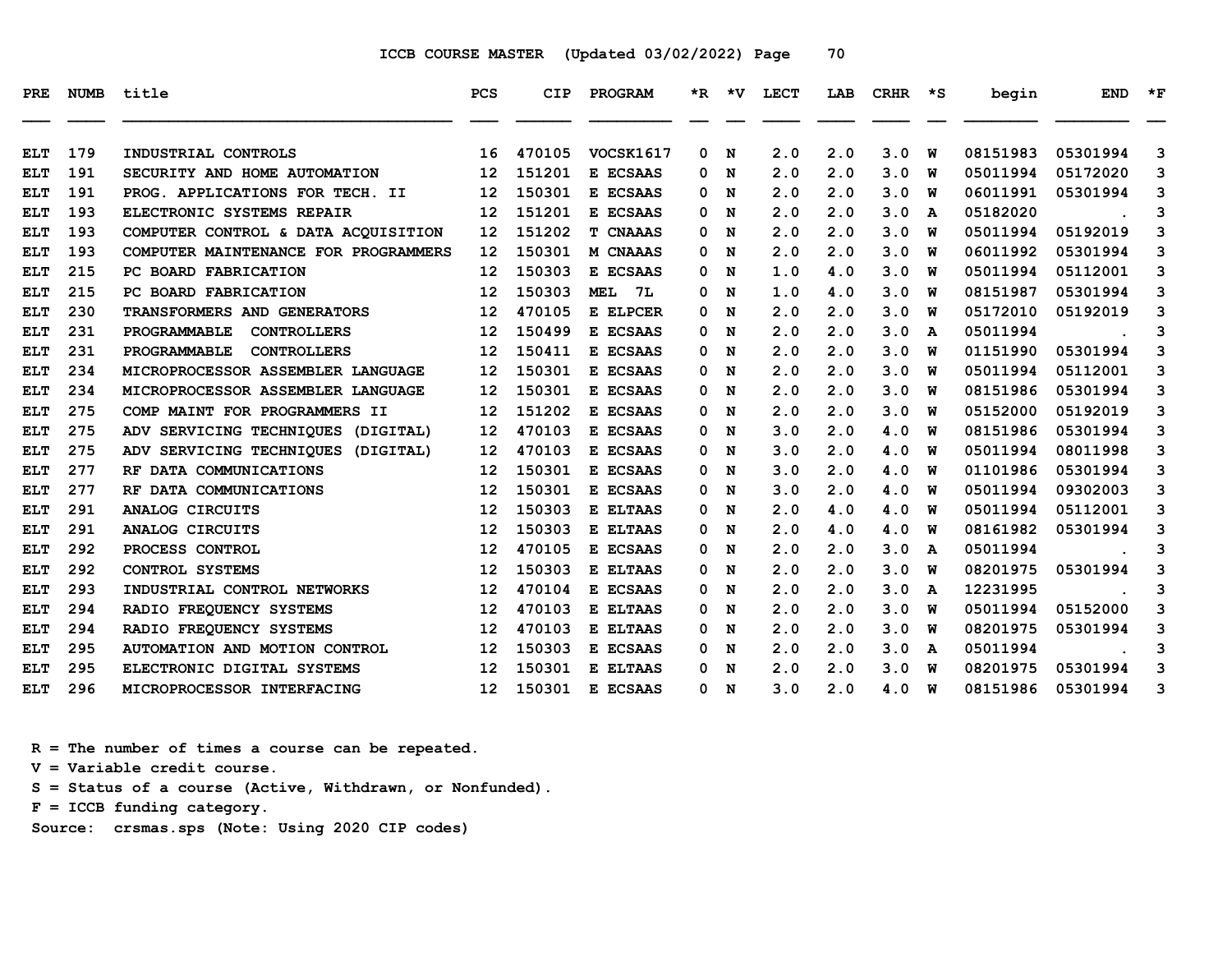| PRE        | <b>NUMB</b> | title                             | <b>PCS</b>        | <b>CIP</b> | PROGRAM          |   | $*R$ $*V$ | <b>LECT</b> | LAB       | CRHR | $\star$ s | begin    | <b>END</b> | $\star$ F |
|------------|-------------|-----------------------------------|-------------------|------------|------------------|---|-----------|-------------|-----------|------|-----------|----------|------------|-----------|
| <b>ELT</b> | 296         | MICROPROCESSOR INTERFACING        | 12                | 150301     | E ECSAAS         | 0 | N         | 3.0         | 2.0       | 4.0  | W         | 05011994 | 07301999   | 3         |
| <b>ELT</b> | 297         | A+ TEST PREPARATION               | 12                | 150301     | E MPECER         | 0 | N         | 2.0         | 2.0       | 3.0  | พ         | 05152000 | 09302003   | 3         |
| <b>ELT</b> | 299         | ROBOTICS AND AUTOMATION           | 12                | 159995     | E ECSAAS         | 0 | N         | 2.0         | 2.0       | 3.0  | A         | 05011994 |            | 3         |
| <b>ELT</b> | 299         | ELECTRONICS PROJECTS              | $12 \overline{ }$ | 159999     | E ELTAAS         | 0 | N         | 1.0         | 4.0       | 3.0  | W         | 08201975 | 05301994   | 3         |
| <b>ELT</b> | 600         | SOLID STATE ELECTRONICS           | 16                | 150303     | VOCSK1617        | 0 | N         | 2.0         | 2.0       | 3.0  | W         | 02021987 | 05301994   | 3         |
| <b>ELT</b> | 600         | SOLID STATE ELECTRONICS           | 16                | 150303     | <b>VOCSK1617</b> | 0 | N         | 2.0         | 2.0       | 3.0  | พ         | 05011994 | 08011998   | 3         |
| <b>ELT</b> | 601         | A+ MICRO SUPP/SERV CERT           | 16                | 110901     | <b>VOCSK1616</b> | 0 | N         | 2.0         | 2.0       | 3.0  | A         | 10012001 |            | 3         |
| <b>ELT</b> | 660         | INSTRUMENTATION AND CONTROLS      | 16                | 470105     | <b>VOCSK1616</b> | 0 | N         | 1.0         | 1.0       | 1.0  | W         | 08151988 | 05301994   | 3         |
| <b>ELT</b> | 660         | INSTRUMENTATION AND CONTROLS      | 16                | 470105     | <b>VOCSK1616</b> | 0 | N         | 1.0         | 1.0       | 1.0  | W         | 05011994 | 08112000   | 3         |
| <b>ELT</b> | 662         | ADVANCED INDUSTRIAL CONTROLS      | 16                | 470105     | <b>VOCSK1616</b> | 0 | N         | 3.0         | $\cdot$ 0 | 3.0  | W         | 05011994 | 01082001   | 3         |
| <b>ELT</b> | 662         | ADVANCED INDUSTRIAL CONTROLS      | 16                | 470105     | VOCSK1616        | 0 | N         | 3.0         | $\cdot$ 0 | 3.0  | พ         | 03081991 | 05301994   | 3         |
| <b>ELT</b> | 676         | ADV SERVICING TECHNIQUES (ANALOG) | 16                | 470103     | <b>VOCSK1617</b> | 0 | N         | 3.0         | 3.0       | 4.0  | พ         | 08151988 | 05301994   | 3         |
| <b>ELT</b> | 676         | ADV SERVICING TECHNIQUES (ANALOG) | 16                | 470103     | <b>VOCSK1617</b> | 0 | N         | 3.0         | 3.0       | 4.0  | W         | 05011994 | 08011998   | 3         |
| <b>EMS</b> | 110         | EMERGENCY MEDICAL TECHNICIAN      | 12                | 510904     | <b>G EMACER</b>  | 0 | N         | 3.0         | 6.0       | 5.0  | A         | 05011994 |            | 4         |
| <b>EMS</b> | 110         | EMERGENCY MED. SERV I: THE EMT-A  | $12 \overline{ }$ | 510904     | <b>G EMAAOP</b>  | 0 | N         | 4.0         | 3.0       | 5.0  | W         | 06011992 | 05301994   | 4         |
| <b>EMS</b> | 111         | FOUNDATIONS OF PARAMEDICINE       | 12                | 510904     | <b>G EMTAAS</b>  | 0 | N         | 4.0         | $\cdot$ 0 | 4.0  | A         | 01112016 |            | 4         |
| <b>EMS</b> | 112         | EMT-PARAMEDIC I                   | 12                | 510904     | <b>G EMTCER</b>  | 0 | N         | 1.5         | 1.0       | 2.0  | A         | 05172004 |            | 4         |
| <b>EMS</b> | 113         | PARAMEDIC I                       | 12                | 510904     | <b>G EMTCER</b>  | 0 | N         | 5.5         | 7.5       | 8.0  | A         | 05182015 |            | 4         |
| <b>EMS</b> | 113         | EMT-PARAMEDIC II                  | 12                | 510904     | <b>G EMTCER</b>  | 0 | N         | 3.5         | 1.0       | 4.0  | W         | 05172004 | 05142007   | 4         |
| <b>EMS</b> | 113         | EMT-PARAMEDIC II                  | $12 \overline{ }$ | 510904     | <b>G EMTCER</b>  | 0 | N         | 4.0         | 6.0       | 6.0  | W         | 05142007 | 05182015   | 4         |
| <b>EMS</b> | 114         | PARAMEDIC II                      | 12                | 510904     | <b>G EMTCER</b>  | 0 | N         | 7.0         | 8.5       | 9.5  | A         | 08242020 |            | 4         |
| <b>EMS</b> | 114         | EMT-PARAMEDIC III                 | 12                | 510904     | <b>G EMTCER</b>  | 0 | N         | 4.0         | 3.0       | 5.0  | W         | 05172004 | 05142007   | 4         |
| <b>EMS</b> | 114         | EMT-PARAMEDIC III                 | 12                | 510904     | <b>G EMTCER</b>  | 0 | N         | 4.0         | 6.0       | 6.0  | W         | 05142007 | 08182008   | 4         |
| <b>EMS</b> | 114         | PARAMEDIC II                      | $12 \overline{ }$ | 510904     | <b>G EMTCER</b>  | 0 | N         | 7.0         | 5.0       | 8.5  | W         | 08182008 | 08242020   | 4         |
| <b>EMS</b> | 115         | PARAMEDIC III                     | $12 \overline{ }$ | 510904     | <b>G EMTCER</b>  | 0 | N         | 4.0         | 4.0       | 5.0  | A         | 08242020 |            | 4         |
| <b>EMS</b> | 115         | EMT-PARAMEDIC IV                  | 12                | 510904     | <b>G EMTCER</b>  | 0 | N         | 4.0         | 3.0       | 5.0  | W         | 05152006 | 05142007   | 4         |
| <b>EMS</b> | 115         | EMT-PARAMEDIC IV                  | 12                | 510904     | <b>G EMTCER</b>  | 0 | N         | 1.0         | 2.0       | 2.0  | W         | 05172004 | 05152006   | 4         |
| <b>EMS</b> | 115         | PARAMEDIC III                     | 12 <sup>2</sup>   | 510904     | <b>G EMTCER</b>  |   | 0 N       | 7.0         | 5.0       | 8.5  | W         | 08182008 | 05162016   | 4         |

 **R = The number of times a course can be repeated.**

 **V = Variable credit course.**

 **S = Status of a course (Active, Withdrawn, or Nonfunded).**

 **F = ICCB funding category.**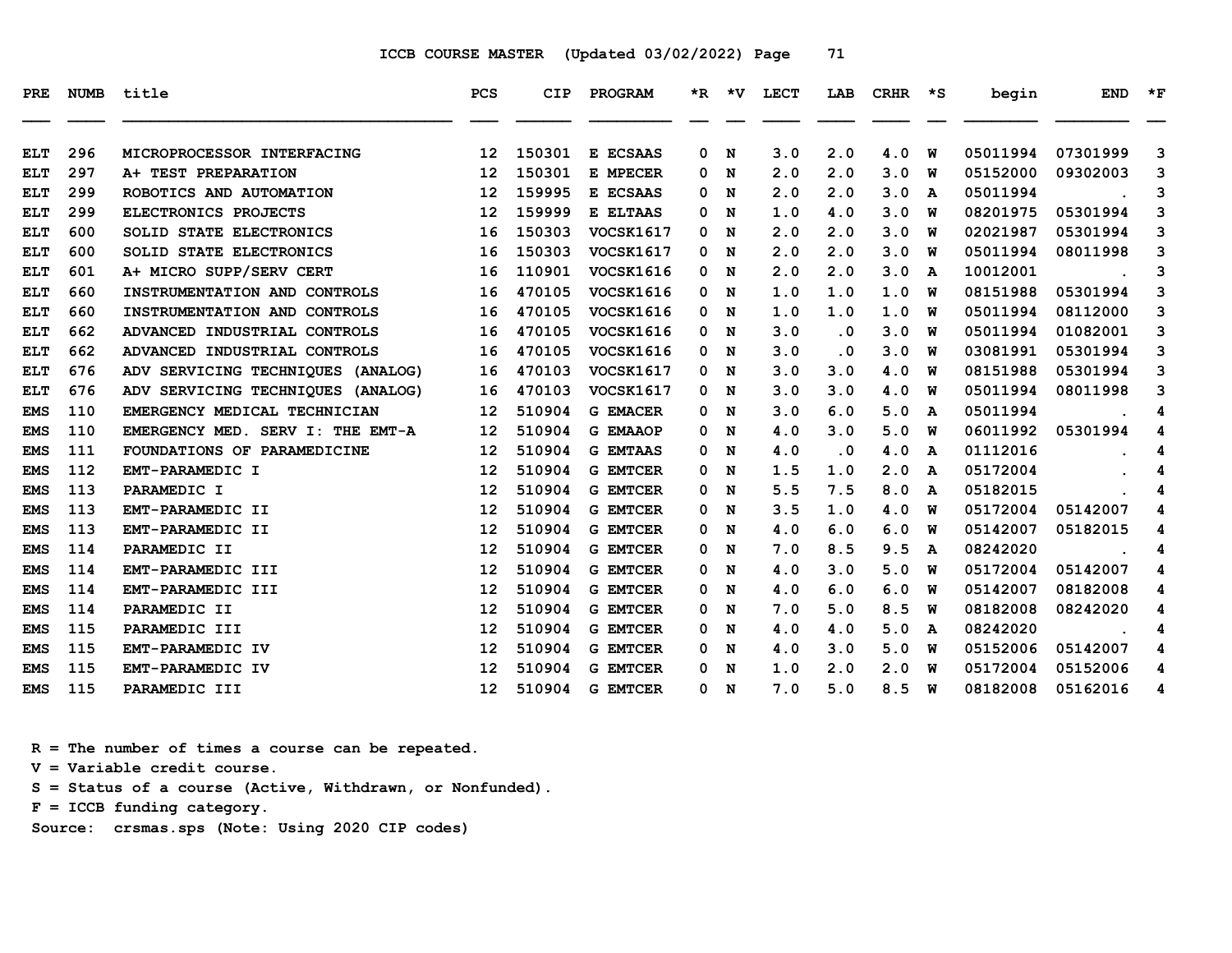| <b>PRE</b> | <b>NUMB</b> | title                               | <b>PCS</b> | CIP    | PROGRAM                 |   |   | *R *V LECT              | LAB       | $CRHR$ $*$ $S$ |   | begin    | <b>END</b> | $*_{\mathbf{F}}$ |
|------------|-------------|-------------------------------------|------------|--------|-------------------------|---|---|-------------------------|-----------|----------------|---|----------|------------|------------------|
| <b>EMS</b> | 115         | EMT-PARAMEDIC IV                    | 12         | 510904 | <b>G EMTCER</b>         | 0 | N | 4.0                     | 6.0       | 6.0            | W | 05142007 | 08182008   | 4                |
| <b>EMS</b> | 115         | PARAMEDIC III                       | 12         | 510904 | <b>G EMTCER</b>         | 0 | N | 5.0                     | 3.0       | 6.0            | W | 05162016 | 08242020   | 4                |
| <b>EMS</b> | 116         | ADVANCED EMT I                      | 12         | 510904 | <b>G AMTCER</b>         | 0 | N | 4.0                     | 2.5       | 5.0            | A | 08242020 |            | 4                |
| <b>EMS</b> | 117         | ADVANCED EMT II                     | 12         | 510904 | <b>G AMTCER</b>         | 0 | N | 2.0                     | 2.5       | 3.0            | A | 08242020 |            | 4                |
| <b>EMS</b> | 131         | EMERGENCY MEDICAL SERVICES: BTLS    | 12         | 510904 | G EMPCOC                | 0 | N | 1.0                     | $\cdot$ 0 | 1.0            | w | 01011994 | 05301994   | 4                |
| <b>EMS</b> | 131         | EMERGENCY MEDICAL SERVICES: BTLS    | 12         | 510904 | G EMPCOC                | 0 | N | 1.0                     | $\cdot$ 0 | 1.0            | w | 05011994 | 09301997   | 4                |
| <b>EMS</b> | 133         | EMT-PARAMEDIC II LAB                | 12         | 510904 | <b>G EMTCER</b>         | 0 | N | $\cdot$ 0               | 2.0       | 1.0            | A | 05152006 |            | 4                |
| <b>EMS</b> | 134         | EMT-PARAMEDIC III CLINICAL          | 12         | 510904 | <b>G EMTCER</b>         | 0 | N | $\overline{\mathbf{0}}$ | 3.0       | 1.0            | W | 05152006 | 02262016   | 4                |
| <b>EMS</b> | 135         | EMT-PARAMEDIC IV LAB                | 12         | 510904 | <b>G EMTCER</b>         | 0 | N | $\cdot$ 0               | 3.0       | 1.0            | W | 05152006 | 02262016   | 4                |
| <b>EMS</b> | 138         | EMT WORK PRACTICUM                  | 12         | 510904 | <b>G EMTAAS</b>         | 0 | N | $\overline{\mathbf{0}}$ | 20.0      | 3.0            | A | 01112016 |            | 4                |
| <b>EMS</b> | 214         | PARAMEDIC I<br>EMER. MED. SERV. IV: | 12         | 510904 | <b>G EMPCER</b>         | 0 | N | 6.0                     | .0        | 6.0            | W | 05011994 | 05152000   | 4                |
| <b>EMS</b> | 214         | EMER. MED. SERV. IV:<br>PARAMEDIC I | 12         | 510904 | G EMPCOC                | 0 | N | 6.0                     | . 0       | 6.0            | W | 06011992 | 05301994   | 4                |
| <b>EMS</b> | 215         | CLINICAL PRACTICUM I                | 12         | 510904 | <b>G EMPCER</b>         | 0 | N | $\overline{\mathbf{0}}$ | 10.0      | 3.0            | W | 05011994 | 05152000   | 4                |
| <b>EMS</b> | 215         | PARAMEDIC PRACTICUM I               | 12         | 510904 | <b>G EMPCOC</b>         | 0 | N | . 0                     | 10.0      | 3.0            | W | 06011992 | 05301994   | 4                |
| <b>EMS</b> | 216         | EMER. MED. SER. IV:<br>PARAMEDIC II | 12         | 510904 | <b>G EMPCER</b>         | 0 | N | 6.0                     | $\cdot$ 0 | 6.0            | W | 05011994 | 05152000   | 4                |
| <b>EMS</b> | 216         | EMER. MED. SER. IV:<br>PARAMEDIC II | 12         | 510904 | G EMPCOC                | 0 | N | 6.0                     | $\cdot$ 0 | 6.0            | W | 06011992 | 05301994   | 4                |
| <b>EMS</b> | 217         | CLINICAL PRACTICUM II               | 12         | 510904 | <b>G EMPCER</b>         | 0 | N | . 0                     | 10.0      | 3.0            | W | 05011994 | 05152000   | 4                |
| <b>EMS</b> | 217         | PARAMEDIC PRACTICUM II              | 12         | 510904 | G EMPCOC                | 0 | N | $\overline{\mathbf{0}}$ | 10.0      | 3.0            | W | 06011992 | 05301994   | 4                |
| <b>EMS</b> | 231         | EMERGENCY MEDICAL SERVICES: ACLS    | 12         | 510904 | G EMPCOC                | 0 | N | 1.0                     | $\cdot$ 0 | 1.0            | W | 01011994 | 05301994   | 4                |
| <b>EMS</b> | 231         | EMERGENCY MEDICAL SERVICES: ACLS    | 12         | 510904 | G EMPCOC                | 0 | N | 1.0                     | $\cdot$ 0 | 1.0            | W | 05011994 | 09301997   | 4                |
| <b>EMS</b> | 232         | EMERGENCY MEDICAL SERVICES: PALS    | 12         | 510904 | G EMPCOC                | 0 | N | 1.0                     | .0        | 1.0            | W | 01011994 | 05301994   | 4                |
| <b>EMS</b> | 232         | EMERGENCY MEDICAL SERVICES: PALS    | 12         | 510904 | G EMPCOC                | 0 | N | 1.0                     | $\cdot$ 0 | 1.0            | W | 05011994 | 09301997   | 4                |
| <b>EMS</b> | 238         | PARAMEDIC FIELD INTERNSHIP          | 12         | 510904 | <b>G EMTAAS</b>         | 0 | N | $\overline{\mathbf{0}}$ | 16.0      | 2.5            | A | 01112016 |            | 4                |
| <b>EMS</b> | 700         | FIRST RESPONDER CERT.               | 16         | 510904 | <b>VOCSK1607</b>        | 0 | N | 3.0                     | $\cdot$ 0 | 3.0            | A | 06152009 |            | 4                |
| <b>EMS</b> | 902         | INDUSTRIAL FIRST AID                | 16         | 510904 | VOCSK1607               | 0 | N | 1.0                     | $\cdot$ 0 | 1.0            | A | 05011994 |            | 4                |
| <b>EMS</b> | 902         | INDUSTRIAL FIRST AID                | 16         | 510904 | <b>VOCSK1607</b>        | 0 | N | 1.0                     | $\cdot$ 0 | 1.0            | W | 06011992 | 05301994   | 4                |
| <b>ENG</b> | 097         | WRITING SKILLS REVIEW I             | 14         | 320103 | <b>GSP</b><br><b>8K</b> | 3 | N | 3.0                     | $\cdot$ 0 | 3.0            | W | 05011994 | 05152000   | 5                |
| <b>ENG</b> | 097         | WRITING SKILLS REVIEW I             | 14         | 320103 | <b>GSP</b><br>8K        | 3 | N | 3.0                     | . 0       | 3.0            | W | 08151984 | 05301994   | 5                |

 **R = The number of times a course can be repeated.**

 **V = Variable credit course.**

 **S = Status of a course (Active, Withdrawn, or Nonfunded).**

 **F = ICCB funding category.**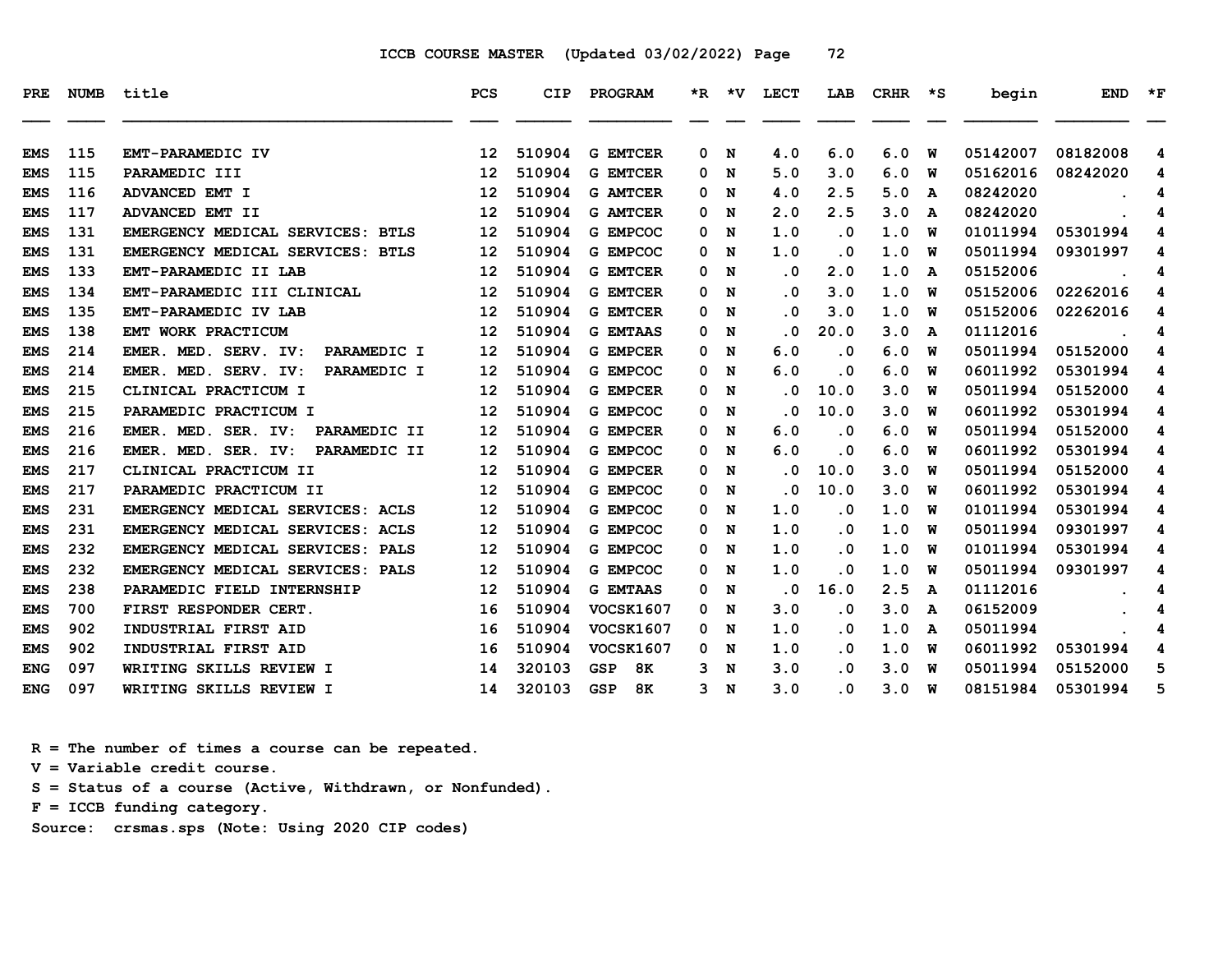| PRE        | <b>NUMB</b> | title                               | <b>PCS</b>        | <b>CIP</b> | PROGRAM          |   | $*R$ $*V$ | LECT | LAB                     | CRHR | $\star$ s    | begin    | <b>END</b> | $*_{\mathbf{F}}$ |
|------------|-------------|-------------------------------------|-------------------|------------|------------------|---|-----------|------|-------------------------|------|--------------|----------|------------|------------------|
| <b>ENG</b> | 098         | WRITING SKILLS REVIEW I             | 14                | 320103     | Y GSUAGS         | 3 | N         | 3.0  | $\cdot$ 0               | 3.0  | A            | 05011994 |            | 5                |
| <b>ENG</b> | 098         | WRITING SKILLS REVIEW II            | 14                | 320103     | 8K<br><b>GSP</b> | 3 | N         | 3.0  | $\cdot$ 0               | 3.0  | W            | 08151984 | 05301994   | 5                |
| <b>ENG</b> | 099         | WRITING SKILLS REVIEW II            | 14                | 320103     | Y GSUAGS         | 3 | N         | 3.0  | $\cdot$ 0               | 3.0  | A            | 05011994 |            | 5                |
| <b>ENG</b> | 099         | WRITING SKILLS REVIEW III           | 14                | 320103     | GSP<br>8K        | 3 | N         | 3.0  | . 0                     | 3.0  | W            | 08201975 | 05301994   | 5                |
| <b>ENG</b> | 101         | COMPOSITION I                       | 11                | 231301     | H GAAAA          | 0 | N         | 3.0  | $\cdot$ 0               | 3.0  | A            | 08201975 |            | 1                |
| <b>ENG</b> | 102         | COMPOSITION II                      | 11                | 231301     | H GAAAA          | 0 | N         | 3.0  | . 0                     | 3.0  | A            | 08201975 |            | 1                |
| <b>ENG</b> | 106         | ACCELERATED COMPOSITION             | 11                | 231301     | H GAAAA          | 0 | N         | 4.0  | . 0                     | 4.0  | A            | 06011989 |            | 1                |
| <b>ENG</b> | 108         | PRINCIPLES OF COMPOSITION           | 11                | 230401     | H GAAAA          | 0 | N         | 4.0  | $\cdot$ 0               | 4.0  | W            | 02011989 | 05201994   | 1                |
| <b>ENG</b> | 111         | WORKPLACE WRITING                   | 12                | 231304     | E PETAAS         | 0 | N         | 3.0  | . 0                     | 3.0  | A            | 05212018 |            | 1                |
| <b>ENG</b> | 115         | ENGLISH GRAMMAR AND PUNCTUATION     | 12                | 231304     | Y GSUAGS         | 0 | N         | 2.0  | $\cdot$ 0               | 2.0  | $\mathbf{A}$ | 05172021 |            | 1                |
| <b>ENG</b> | 115         | ENGLISH GRAMMAR AND PUNCTUATION     | 14                | 320103     | Y GSUAGS         | 0 | N         | 2.0  | . 0                     | 2.0  | W            | 05171999 | 05172021   | 5                |
| <b>ENG</b> | 150         | INTRODUCTION TO TECHNICAL REPORTING | $12 \overline{ }$ | 231101     | E ELTAAS         | 0 | N         | 3.0  | $\cdot$ 0               | 3.0  | W            | 08201990 | 05301994   | 1                |
| <b>ENG</b> | 150         | INTRODUCTION TO TECHNICAL REPORTING | 12                | 231101     | E ELTAAS         | 0 | N         | 3.0  | $\cdot$ 0               | 3.0  | W            | 05011994 | 08011998   | 1                |
| <b>ENG</b> | 160         | CREATIVE WRITING I                  | 11                | 230501     | H GAAAA          | 0 | N         | 3.0  | $\overline{\mathbf{0}}$ | 3.0  | W            | 02011989 | 06301999   | 1                |
| <b>ENG</b> | 161         | CREATIVE WRITING I-FICTION          | 11                | 231302     | H GAAAA          | 0 | N         | 3.0  | $\cdot$ 0               | 3.0  | A            | 08241998 |            | 1                |
| <b>ENG</b> | 162         | CREATIVE WRITING I-POETRY           | 11                | 231302     | H GAAAA          | 0 | N         | 3.0  | . 0                     | 3.0  | A            | 08241998 |            | 1                |
| <b>ENG</b> | 220         | PROFESSIONAL WRITING                | 11                | 231301     | H GAAAA          | 0 | N         | 3.0  | $\cdot$ 0               | 3.0  | A            | 01082001 |            | 1                |
| <b>ENG</b> | 224         | ADVANCED COMP-CREATIVE NONFICTION   | 11                | 231301     | H GAAAA          | 0 | N         | 3.0  | . 0                     | 3.0  | A            | 05132002 |            | 1                |
| <b>ENG</b> | 250         | TECHNICAL COMMUNICATIONS            | 12                | 231101     | E AUTAAS         | 0 | N         | 2.0  | . 0                     | 2.0  | W            | 05011994 | 05152000   | 1                |
| <b>ENG</b> | 250         | TECHNICAL COMMUNICATIONS            | $12 \overline{ }$ | 231101     | <b>E AUTAAS</b>  | 0 | N         | 2.0  | . 0                     | 2.0  | W            | 08201975 | 05301994   | 1                |
| <b>ENG</b> | 260         | CREATIVE WRITING II                 | 11                | 230501     | H GAAAA          | 0 | N         | 3.0  | $\cdot$ 0               | 3.0  | W            | 08201975 | 06301999   | 1                |
| <b>ENG</b> | 261         | CREATIVE WRITING II-FICTION         | 11                | 231302     | H GAAAA          | 0 | N         | 3.0  | $\cdot$ 0               | 3.0  | A            | 08241998 |            | 1                |
| <b>ENG</b> | 262         | CREATIVE WRITING II-POETRY          | 11                | 231302     | H GAAAA          | 0 | N         | 3.0  | . 0                     | 3.0  | A            | 08241998 |            | 1                |
| <b>ENG</b> | 500         | APPLIED COMMUNICATIONS              | 16                | 230401     | <b>VOCSK1600</b> | 0 | N         | 4.0  | . 0                     | 4.0  | W            | 05011994 | 05152000   | 1                |
| <b>ENG</b> | 500         | APPLIED COMMUNICATIONS              | 16                | 231003     | <b>VOCSK1600</b> | 0 | N         | 4.0  | . 0                     | 4.0  | W            | 03271992 | 05301994   | 1                |
| <b>ENG</b> | 701         | GRANT WRITE & PROP DEV FOR N-PROFIT | 16                | 231303     | VOCSK1614        | 0 | N         | 1.0  | $\cdot$ 0               | 1.0  | A            | 01082007 |            | 1                |
| <b>ENS</b> | 100         | INTRO TO PRBLM SOLVNG IN ELEC SYSTM | 11                | 141001     | E ENSAES         | 0 | N         | 3.0  | 3.0                     | 4.0  | A            | 08251997 |            | 1                |
| <b>ENS</b> | 101         | INTRO TO ENGINEERING AND CAD        | 11                | 151302     | N ASGAS          | 0 | N         | 2.0  | 3.0                     | 3.0  | A            | 08201975 |            | 1                |

 **R = The number of times a course can be repeated.**

 **V = Variable credit course.**

 **S = Status of a course (Active, Withdrawn, or Nonfunded).**

 **F = ICCB funding category.**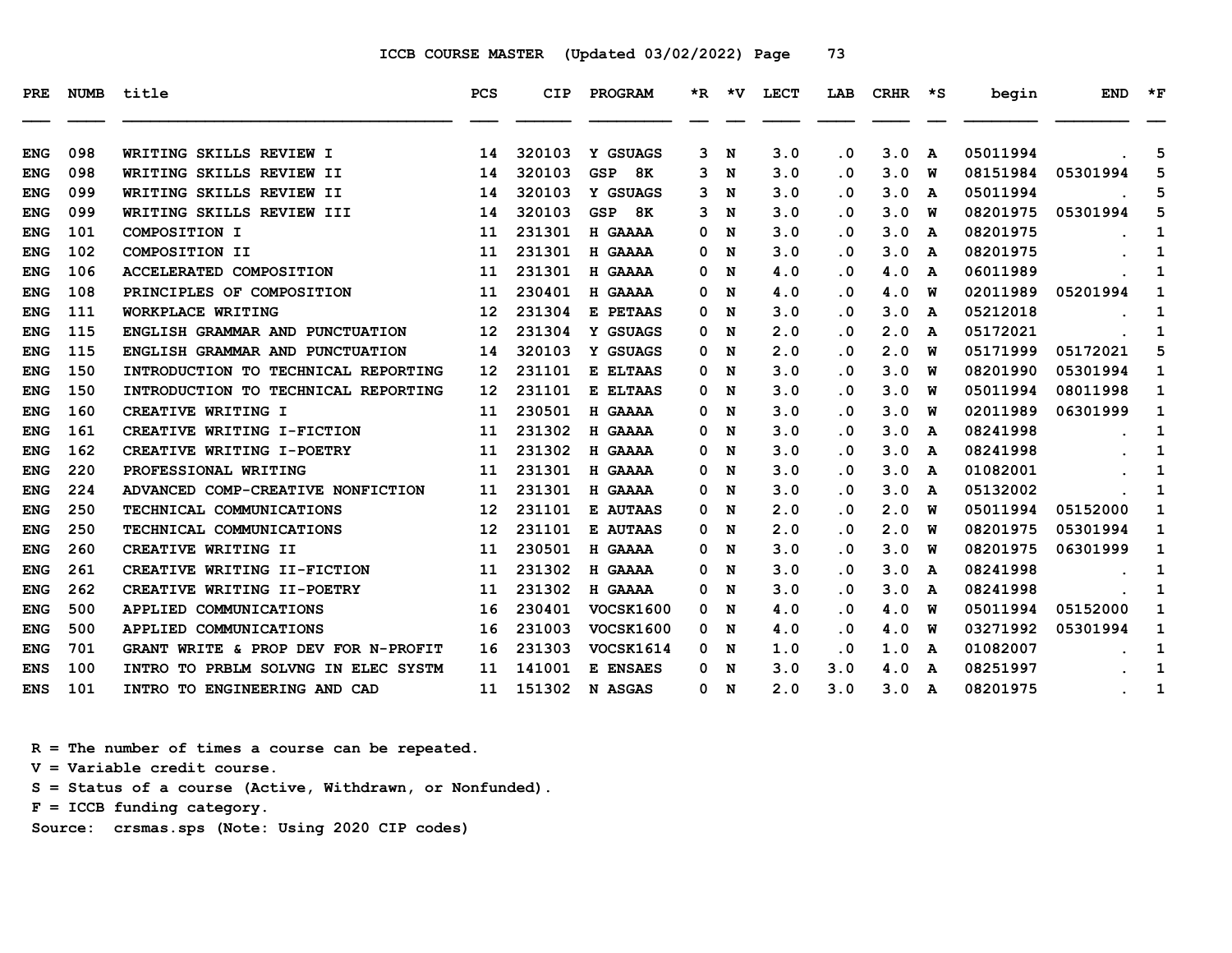| PRE        | <b>NUMB</b> | title                                | <b>PCS</b> | <b>CIP</b> | PROGRAM  |    | *R *V       | <b>LECT</b>             | LAB       | <b>CRHR</b> | $\star$ s | begin    | <b>END</b> | $*_{\mathbf{F}}$ |
|------------|-------------|--------------------------------------|------------|------------|----------|----|-------------|-------------------------|-----------|-------------|-----------|----------|------------|------------------|
| <b>ENS</b> | 115         | INTRO TO ENGINEERING DESIGN          | 12         | 150101     | E MFGAAS | 0  | N           | 1.0                     | 9.0       | 4.0         | A         | 08202007 |            | 3                |
| <b>ENS</b> | 116         | PRINCIPLES OF ENGINEERING            | 12         | 150101     | E MFGAAS | 0  | N           | 1.0                     | 9.0       | 4.0         | A         | 08202007 |            | 3                |
| <b>ENS</b> | 201         | ENGINEERING MECHANICS I (STATICS)    | 11         | 141101     | E ENSAES | 0  | N           | 2.0                     | 2.0       | 3.0         | A         | 06011989 |            | 1                |
| <b>ENS</b> | 202         | ENGINEERING MECHANICS OF SOLIDS      | 11         | 141101     | N ASGAS  | 0  | N           | 2.0                     | 2.0       | 3.0         | A         | 06011989 |            | 1                |
| <b>ENS</b> | 203         | ENGR MECHANICS II (DYNAMICS)         | 11         | 141101     | N ASGAS  | 0  | N           | 2.0                     | 2.0       | 3.0         | A         | 02011989 |            | 1                |
| <b>ENS</b> | 204         | ELECTRONIC MEASUREMENTS LABORATORY   | 11         | 141001     | E ENSAES | 0  | N           | 1.0                     | 3.0       | 2.0         | W         | 05191995 | 08011998   | 1                |
| <b>ENS</b> | 206         | LINEAR CIRCUIT ANALYSIS              | 11         | 141001     | N ASGAS  | 0  | v           | 4.0                     | . 0       | 4.0         | W         | 10011999 | 05152000   | 1                |
| <b>ENS</b> | 206         | LINEAR CIRCUIT ANALYSIS              | 11         | 141001     | N ASGAS  | 0  | $\mathbf v$ | 4.0                     | $\cdot$ 0 | 4.0         | W         | 04011990 | 07301999   | 1                |
| <b>ENS</b> | 209         | INTRO. TO COMPUTER ENGINEERING       | 11         | 141001     | N ASGAS  | 0  | N           | 3.0                     | . 0       | 3.0         | W         | 08151988 | 08011998   | 1                |
| <b>ENS</b> | 600         | TECHNICAL WRITING FOR ENGINEERS      | 12         | 231101     | E ELTAAS | 0  | N           | 1.0                     | $\cdot$ 0 | 1.0         | w         | 03281988 | 05301994   | 1                |
| <b>ENS</b> | 600         | TECHNICAL WRITING FOR ENGINEERS      | 12         | 231101     | E ELTAAS | 0  | N           | 1.0                     | .0        | 1.0         | W         | 05011994 | 08202001   | 1                |
| <b>ERT</b> | 110         | EMERGENCY RESCUE TECHNICIAN          | 12         | 430203     | S FSTAAS | 0  | N           | 2.0                     | 2.0       | 3.0         | W         | 06061977 | 05201993   | $\overline{2}$   |
| ERW        | 191         | RES. TECH. APPRENTICESHIP I          | 12         | 159998     | E ERWCER | 0  | N           | $\overline{\mathbf{0}}$ | 16.0      | 2.0         | A         | 05192008 |            | 3                |
| <b>ERW</b> | 192         | TECH. APPRENTICESHIP II<br>RES.      | 12         | 159998     | E ERWCER | 0  | N           | $\cdot$ 0               | 16.0      | 2.0         | A         | 05192008 |            | 3                |
| <b>ERW</b> | 193         | TECH APPRENTICESHIP III<br>RES.      | 12         | 159998     | E ERWCER | 0  | N           | . 0                     | 16.0      | 2.0         | A         | 05192008 |            | 3                |
| ERW        | 231         | RESIDENTIAL WIRING PRACTICES         | 12         | 150303     | E ERWCER | 0  | N           | 3.0                     | 3.0       | 4.0         | A         | 05192008 |            | 3                |
| <b>ERW</b> | 232         | RESIDENTIAL CODE                     | 12         | 150303     | E ERWCER | 0  | N           | 2.0                     | 3.0       | 3.0         | A         | 05192008 |            | 3                |
| <b>ERW</b> | 233         | RESIDENTIAL MOTORS & TRANSFORMERS    | 12         | 150303     | E ERWCER | 0  | N           | 2.0                     | $\cdot$ 0 | 2.0         | A         | 05192008 |            | 3                |
| <b>ERW</b> | 234         | TELEPHONE & SECURITY BASICS          | 12         | 150303     | E ERWCER | 0  | N           | 2.0                     | $\cdot$ 0 | 2.0         | A         | 05192008 |            | 3                |
| <b>ERW</b> | 235         | RESIDENTIAL FIRE ALARM & SECURITY    | 12         | 150303     | E ERWCER | 0  | N           | 2.0                     | $\cdot$ 0 | 2.0         | A         | 05192008 |            | 3                |
| <b>ERW</b> | 236         | RESIDENTIAL ADVANCED TECHNOLOGY      | 12         | 150303     | E ERWCER | 0  | N           | 6.0                     | . 0       | 6.0         | A         | 05192008 |            | 3                |
| <b>ESC</b> | 101         | INTRODUCTION TO WEATHER              | 11         | 400401     | N ASGAS  | 0  | N           | 3.0                     | 2.0       | 4.0         | A         | 06011988 |            | 1                |
| ESC        | 102         | INTRO PHYSICAL GEOLOGY               | 11         | 400601     | H GAAAA  | 0  | N           | 3.0                     | 2.0       | 4.0         | A         | 06011988 |            | 1                |
| <b>ESC</b> | 220         | FIELD GEOLOGY                        | 11         | 400601     | N ASGAS  | 0  | N           | 1.0                     | 2.0       | 2.0         | W         | 05101993 | 01122020   | 1                |
| ESL        | 017         | ESL BRIDGE TO BUSINESS MGT & ADMIN I | 19         | 320199     | Y AB4CE  | 3  | v           | 15.0                    | . 0       | 15.0        | A         | 01132020 |            | 6                |
| ESL        | 018         | ESL BRIDGE TO HEALTH CAREERS I       | 19         | 320199     | Y EL4CE  | 3. | v           | 10.0                    | $\cdot$ 0 | 10.0        | A         | 01062018 |            | 6                |
| <b>ESL</b> | 019         | ESL BRIDGE TO MANUFACTURING 1        | 19         | 320199     | Y EL4CE  | 3  | v           | 10.0                    | . 0       | 10.0        | A         | 01172017 |            | 6                |
| ESL        | 021         | ESL BRIDGE TO INFORMATION TECHNOLOGY | 19         | 320111     | Y EL4CE  | 3  | v           | 15.0                    | . 0       | 15.0        | A         | 05112020 |            | 6                |

 **R = The number of times a course can be repeated. V = Variable credit course. S = Status of a course (Active, Withdrawn, or Nonfunded). F = ICCB funding category. Source: crsmas.sps (Note: Using 2020 CIP codes)**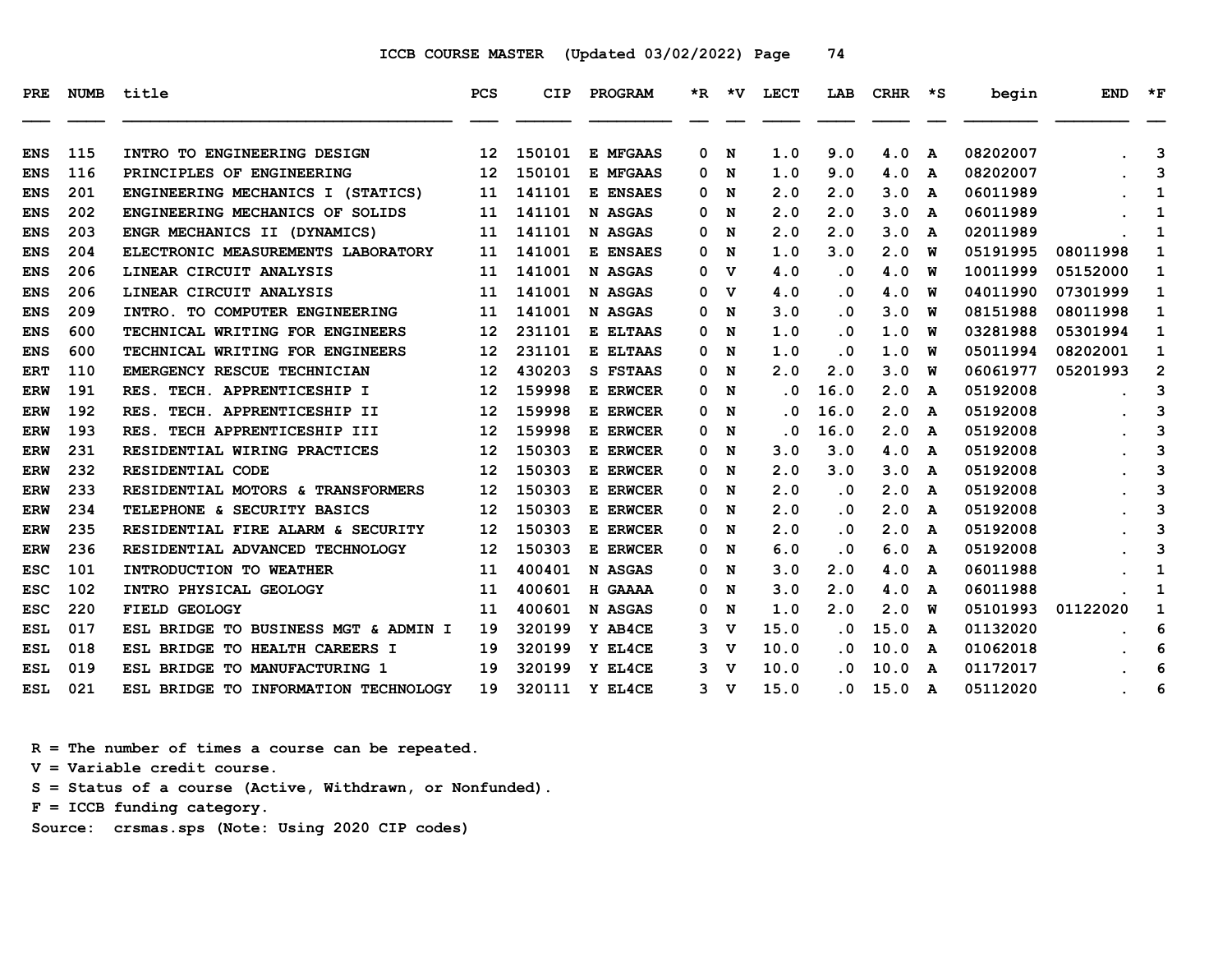| PRE        | <b>NUMB</b> | title                                | <b>PCS</b> | <b>CIP</b> | PROGRAM  | *R.            | ∗v          | <b>LECT</b> | LAB       | <b>CRHR</b> | *S | begin    | <b>END</b> | $*_{\mathbf{F}}$ |
|------------|-------------|--------------------------------------|------------|------------|----------|----------------|-------------|-------------|-----------|-------------|----|----------|------------|------------------|
| <b>ESL</b> | 027         | BRIDGE TO BUS MGT & ADMIN II<br>ESL  | 19         | 320111     | Y EL4CE  | 3              | v           | 15.0        | $\cdot$ 0 | 15.0        | A  | 01132020 |            | 6                |
| <b>ESL</b> | 028         | ESL BRIDGE TO HEALTH CAREERS II      | 19         | 320111     | Y EL6CE  | 3              | v           | 10.0        | $\cdot$ 0 | 10.0        | A  | 01062018 |            | 6                |
| <b>ESL</b> | 029         | ESL BRIDGE TO MANUFACTURING 2        | 19         | 320111     | Y EL6CE  | 3              | v           | 10.0        | . 0       | 10.0        | A  | 01172017 |            | 6                |
| ESL        | 050         | ENGLISH AS A SEC LANGUAGE ASSESSMENT | 19         | 320109     | Y EL2CE  | 3              | N           | 1.0         | . 0       | 1.0         | A  | 12231994 |            | 6                |
| <b>ESL</b> | 060         | COMM SKILLS FOR BEG ENGL SPEAKERS    | 19         | 320109     | Y EL2CE  | 3              | v           | 10.0        | . 0       | 13.0        | A  | 01122009 |            | 6                |
| <b>ESL</b> | 060         | COMM SKILLS FOR BEG ENGL SPEAKERS    | 19         | 320400     | Y EL2CE  | 3              | $\mathbf v$ | 10.0        | $\cdot$ 0 | 10.0        | w  | 12231994 | 01122009   | 6                |
| <b>ESL</b> | 065         | COMM SKILLS FOR LOW-INT ENGL SPEAKER | 19         | 320109     | Y EL4CE  | 3              | v           | 10.0        | . 0       | 13.0        | A  | 01122009 |            | 6                |
| <b>ESL</b> | 065         | COMM SKILLS FOR LOW-INT ENGL SPEAKER | 19         | 320420     | Y EL4CE  | 3              | v           | 10.0        | . 0       | 10.0        | w  | 05142001 | 01122009   | 6                |
| <b>ESL</b> | 066         | COMM SKILLS FOR INT ENGL SPEAKERS    | 19         | 320109     | Y EL6CE  | 3              | v           | 10.0        | . 0       | 13.0        | A  | 01122009 |            | 6                |
| <b>ESL</b> | 066         | COMM SKILLS FOR INT ENGL SPEAKERS    | 19         | 320440     | Y EL6CE  | 3              | v           | 10.0        | . 0       | 10.0        | พ  | 05142001 | 01122009   | 6                |
| <b>ESL</b> | 070         | INT READ/WRITG, NN SPEAK OF ENG (L2) | 19         | 320150     | Y ELICE  | 3              | v           | 10.0        | $\cdot$ 0 | 10.0        | w  | 12231994 | 05142001   | 6                |
| <b>ESL</b> | 071         | READING/VOCABULARY I                 | 14         | 320113     | Y GSUAGS | $\mathbf{2}^-$ | N           | 2.0         | 2.0       | 3.0         | A  | 05202013 |            | 5                |
| <b>ESL</b> | 072         | READING/VOCABULARY II                | 14         | 320113     | Y GSUAGS | $\mathbf{2}^-$ | N           | 2.0         | 2.0       | 3.0         | A  | 05202013 |            | 5                |
| <b>ESL</b> | 073         | READING/VOCABULARY III               | 14         | 320113     | Y GSUAGS | 2              | N           | 2.0         | 2.0       | 3.0         | A  | 05202013 |            | 5                |
| <b>ESL</b> | 074         | READING/VOCABULARY IV                | 14         | 320113     | Y GSUAGS | 2.             | N           | 2.0         | 2.0       | 3.0         | A  | 05202013 |            | 5                |
| <b>ESL</b> | 076         | ENGLISH FOR ACADEMIC PURPOSES        | 14         | 320113     | Y GSUAGS | $\mathbf{1}$   | N           | 2.0         | 2.0       | 3.0         | A  | 04042018 |            | 5                |
| <b>ESL</b> | 076         | ENGLISH FOR ACADEMIC PURPOSES        | 14         | 320113     | Y GSUAGS | 0              | N           | 2.0         | 2.0       | 3.0         | พ  | 08182014 | 04042018   | 5                |
| <b>ESL</b> | 080         | ADV READ/WRITG, NN SPEAK OF ENG (L3) | 19         | 320160     | Y ELACE  | 3              | $\mathbf v$ | 10.0        | $\cdot$ 0 | 10.0        | พ  | 12231994 | 05142001   | 6                |
| <b>ESL</b> | 081         | LISTENING/SPEAKING/PRONUNCIATION I   | 19         | 320109     | Y EL2CE  | 3              | N           | 2.0         | 2.0       | 3.0         | A  | 05152006 |            | 6                |
| <b>ESL</b> | 081         | LISTENING/SPEAKING/PRONUNCIATION I   | 19         | 320140     | Y EL2CE  | 3              | N           | 4.0         | 4.0       | 6.0         | พ  | 05172004 | 05152006   | 6                |
| <b>ESL</b> | 081         | LISTENING/SPEAKING/PRONUNCIATION I   | 19         | 320140     | Y EL2CE  | 0              | N           | 4.0         | 4.0       | 6.0         | พ  | 05142001 | 05172004   | 6                |
| <b>ESL</b> | 082         | LISTENING/SPEAKING/PRONUNCIATION II  | 19         | 320109     | Y EL2CE  | 3              | N           | 2.0         | 2.0       | 3.0         | A  | 05152006 |            | 6                |
| <b>ESL</b> | 082         | LISTENING/SPEAKING/PRONUNCIATION II  | 19         | 320140     | Y EL2CE  | 3              | N           | 4.0         | 4.0       | 6.0         | W  | 05172004 | 05152006   | 6                |
| ESL        | 082         | LISTENING/SPEAKING/PRONUNCIATION II  | 19         | 320140     | Y EL2CE  | 0              | N           | 4.0         | 4.0       | 6.0         | พ  | 05142001 | 05172004   | 6                |
| <b>ESL</b> | 083         | LISTENING/SPEAKING/PRONUNCIATION III | 19         | 320109     | Y EL4CE  | 3              | N           | 2.0         | 2.0       | 3.0         | A  | 05152006 |            | 6                |
| <b>ESL</b> | 083         | LISTENING/SPEAKING/PRONUNCIATION III | 19         | 320150     | Y EL4CE  | 3              | N           | 4.0         | 4.0       | 6.0         | W  | 05172004 | 05152006   | 6                |
| <b>ESL</b> | 083         | LISTENING/SPEAKING/PRONUNCIATION III | 19         | 320150     | Y EL4CE  | 0              | N           | 4.0         | 4.0       | 6.0         | W  | 05142001 | 05172004   | 6                |
| ESL        | 084         | LISTENING/SPEAKING/PRONUNCIATION IV  | 19         | 320109     | Y EL4CE  | 3              | N           | 2.0         | 2.0       | 3.0         | A  | 05152006 |            | 6                |

 **R = The number of times a course can be repeated.**

 **V = Variable credit course.**

 **S = Status of a course (Active, Withdrawn, or Nonfunded).**

 **F = ICCB funding category.**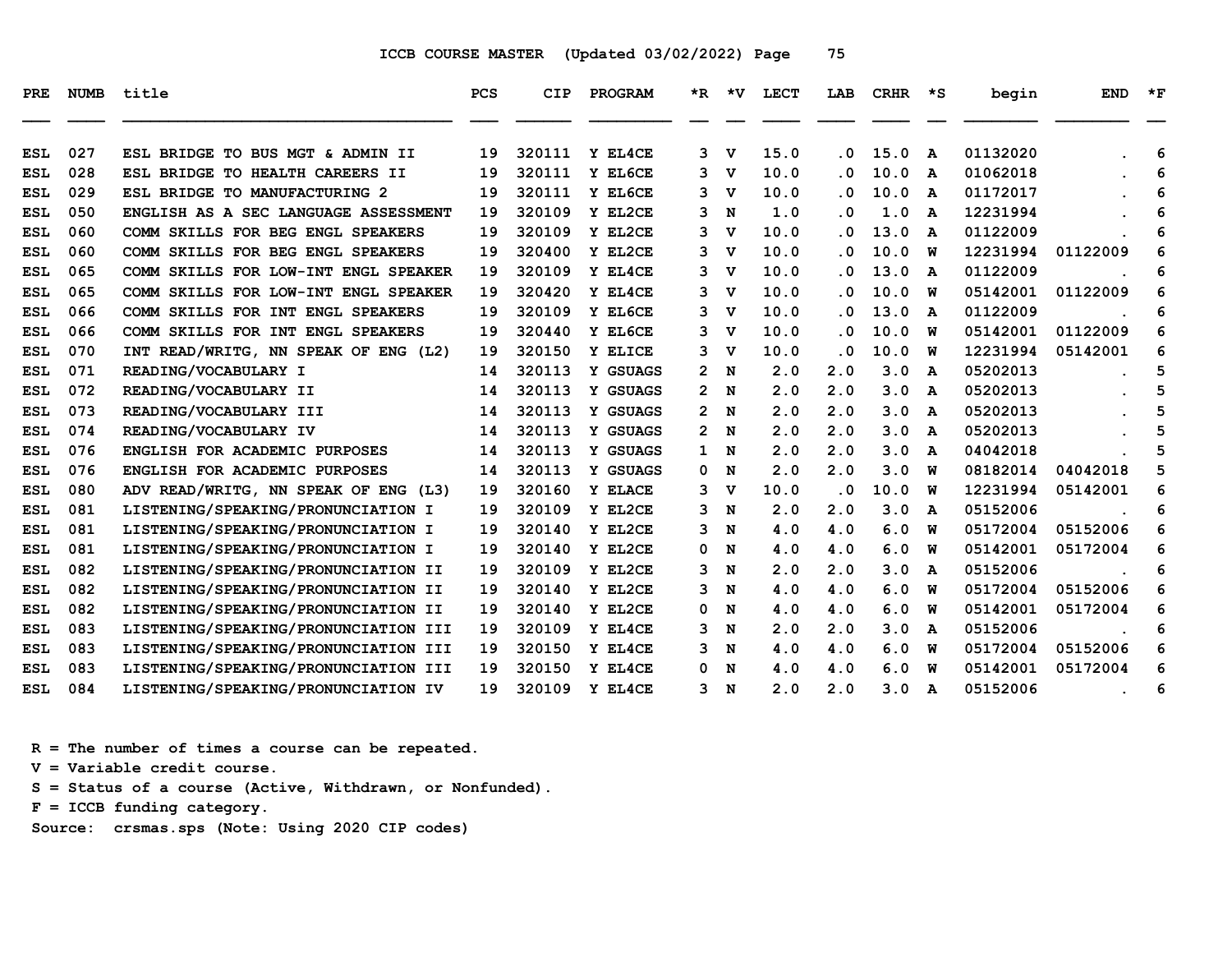| PRE        | <b>NUMB</b> | title                               | PCS | CIP    | PROGRAM  | *R. | ∗v | <b>LECT</b> | LAB | <b>CRHR</b> | *S           | begin    | <b>END</b> | $\star$ F |
|------------|-------------|-------------------------------------|-----|--------|----------|-----|----|-------------|-----|-------------|--------------|----------|------------|-----------|
| <b>ESL</b> | 084         | LISTENING/SPEAKING/PRONUNCIATION IV | 19  | 320150 | Y EL4CE  | 3   | N  | 4.0         | 4.0 | 6.0         | W            | 05172004 | 05152006   | 6         |
| <b>ESL</b> | 084         | LISTENING/SPEAKING/PRONUNCIATION IV | 19  | 320150 | Y EL4CE  | 0   | N  | 4.0         | 4.0 | 6.0         | พ            | 05142001 | 05172004   | 6         |
| <b>ESL</b> | 085         | LISTENING/SPEAKING/PRONUNCIATION V  | 19  | 320109 | Y EL6CE  | 3   | N  | 2.0         | 2.0 | 3.0         | A            | 05152006 |            | 6         |
| <b>ESL</b> | 085         | LISTENING/SPEAKING/PRONUNCIATION V  | 19  | 320160 | Y EL6CE  | 3   | N  | 4.0         | 4.0 | 6.0         | W            | 05172004 | 05152006   | 6         |
| ESL        | 085         | LISTENING/SPEAKING/PRONUNCIATION V  | 19  | 320160 | Y EL6CE  | 0   | N  | 4.0         | 4.0 | 6.0         | W            | 05142001 | 05172004   | 6         |
| ESL        | 086         | ENG LANG PRONUNCIATION              | 14  | 320103 | Y GSUAGS | 0   | N  | 3.0         | . 0 | 3.0         | A            | 05202013 |            | 5         |
| ESL        | 087         | ENGLISH LANG CONVERSATION PRACTICE  | 14  | 320103 | Y GSUAGS | 0   | N  | 1.0         | . 0 | 1.0         | พ            | 07142013 | 05152022   | 5         |
| <b>ESL</b> | 088         | COMMUNITY ENGLISH                   | 14  | 320103 | Y GSUAGS | 0   | N  | $\cdot$ 0   | 4.0 | 2.0         | A            | 05202013 |            | 5         |
| ESL        | 089         | ESL RESEARCH AND TECHNOLOGY SKILLS  | 14  | 320105 | Y GSUAGS | 0   | N  | . 0         | 4.0 | 2.0         | A            | 05202013 |            | 5         |
| <b>ESL</b> | 091         | GRAMMAR/READING/WRITING I           | 19  | 320109 | Y EL2CE  | 3   | N  | 3.0         | 3.0 | 4.0         | A            | 05192014 |            | 6         |
| ESL        | 091         | GRAMMAR/READING/WRITING I           | 19  | 320140 | Y ELBCE  | 0   | N  | 3.0         | 6.0 | 6.0         | W            | 05142001 | 05132002   | 6         |
| <b>ESL</b> | 091         | GRAMMAR/READING/WRITING I           | 19  | 320140 | Y EL2CE  | з   | N  | 4.0         | 4.0 | 6.0         | W            | 08232004 | 05152006   | 6         |
| ESL        | 091         | GRAMMAR/READING/WRITING I           | 14  | 320103 | Y GSUAGS | 0   | N  | 4.0         | 4.0 | 6.0         | W            | 05132002 | 05172004   | 5         |
| ESL        | 091         | GRAMMAR/READING/WRITING I           | 19  | 320400 | Y EL2CE  | з   | N  | 2.0         | 2.0 | 3.0         | W            | 05152006 | 05192014   | 6         |
| <b>ESL</b> | 091         | GRAMMAR/READING/WRITING I           | 14  | 320103 | Y GSUAGS | 3   | N  | 4.0         | 4.0 | 6.0         | W            | 05172004 | 08232004   | 5         |
| ESL        | 092         | GRAMMAR/READING/WRITING II          | 19  | 320109 | Y EL2CE  | 3   | N  | 3.0         | 3.0 | 4.0         | $\mathbf{A}$ | 05192014 |            | 6         |
| ESL        | 092         | GRAMMAR/READING/WRITING II          | 19  | 320150 | Y ELICE  | 0   | N  | 3.0         | 6.0 | 6.0         | W            | 05142001 | 05132002   | 6         |
| ESL        | 092         | GRAMMAR/READING/WRITING II          | 19  | 320140 | Y EL2CE  | з   | N  | 4.0         | 4.0 | 6.0         | W            | 08232004 | 05152006   | 6         |
| ESL        | 092         | GRAMMAR/READING/WRITING II          | 14  | 320103 | Y GSUAGS | 0   | N  | 4.0         | 4.0 | 6.0         | W            | 05132002 | 05172004   | 5         |
| ESL        | 092         | GRAMMAR/READING/WRITING II          | 19  | 320400 | Y EL2CE  | з   | N  | 2.0         | 2.0 | 3.0         | W            | 05152006 | 05192014   | 6         |
| <b>ESL</b> | 092         | GRAMMAR/READING/WRITING II          | 14  | 320103 | Y GSUAGS | 3   | N  | 4.0         | 4.0 | 6.0         | W            | 05172004 | 08232004   | 5         |
| ESL        | 093         | GRAMMAR/READING/WRITING III         | 19  | 320109 | Y EL4CE  | 3   | N  | 3.0         | 3.0 | 4.0         | A            | 05192014 |            | 6         |
| ESL        | 093         | GRAMMAR/READING/WRITING III         | 19  | 320150 | Y ELICE  | 0   | N  | 3.0         | 6.0 | 6.0         | W            | 05142001 | 05132002   | 6         |
| ESL        | 093         | GRAMMAR/READING/WRITING III         | 19  | 320150 | Y EL4CE  | 3   | N  | 4.0         | 4.0 | 6.0         | W            | 08232004 | 05152006   | 6         |
| ESL        | 093         | GRAMMAR/READING/WRITING III         | 14  | 320103 | Y GSUAGS | 0   | N  | 4.0         | 4.0 | 6.0         | W            | 05132002 | 05172004   | 5         |
| ESL        | 093         | GRAMMAR/READING/WRITING III         | 19  | 320420 | Y EL4CE  | з   | N  | 2.0         | 2.0 | 3.0         | W            | 05152006 | 05192014   | 6         |
| <b>ESL</b> | 093         | GRAMMAR/READING/WRITING III         | 14  | 320103 | Y GSUAGS | 3   | N  | 4.0         | 4.0 | 6.0         | W            | 05172004 | 08232004   | 5         |
| ESL        | 094         | GRAMMAR/READING/WRITING IV          | 19  | 320109 | Y EL4CE  | 3   | N  | 3.0         | 3.0 | 4.0         | A            | 05192014 |            | 6         |

 **R = The number of times a course can be repeated.**

 **V = Variable credit course.**

 **S = Status of a course (Active, Withdrawn, or Nonfunded).**

 **F = ICCB funding category.**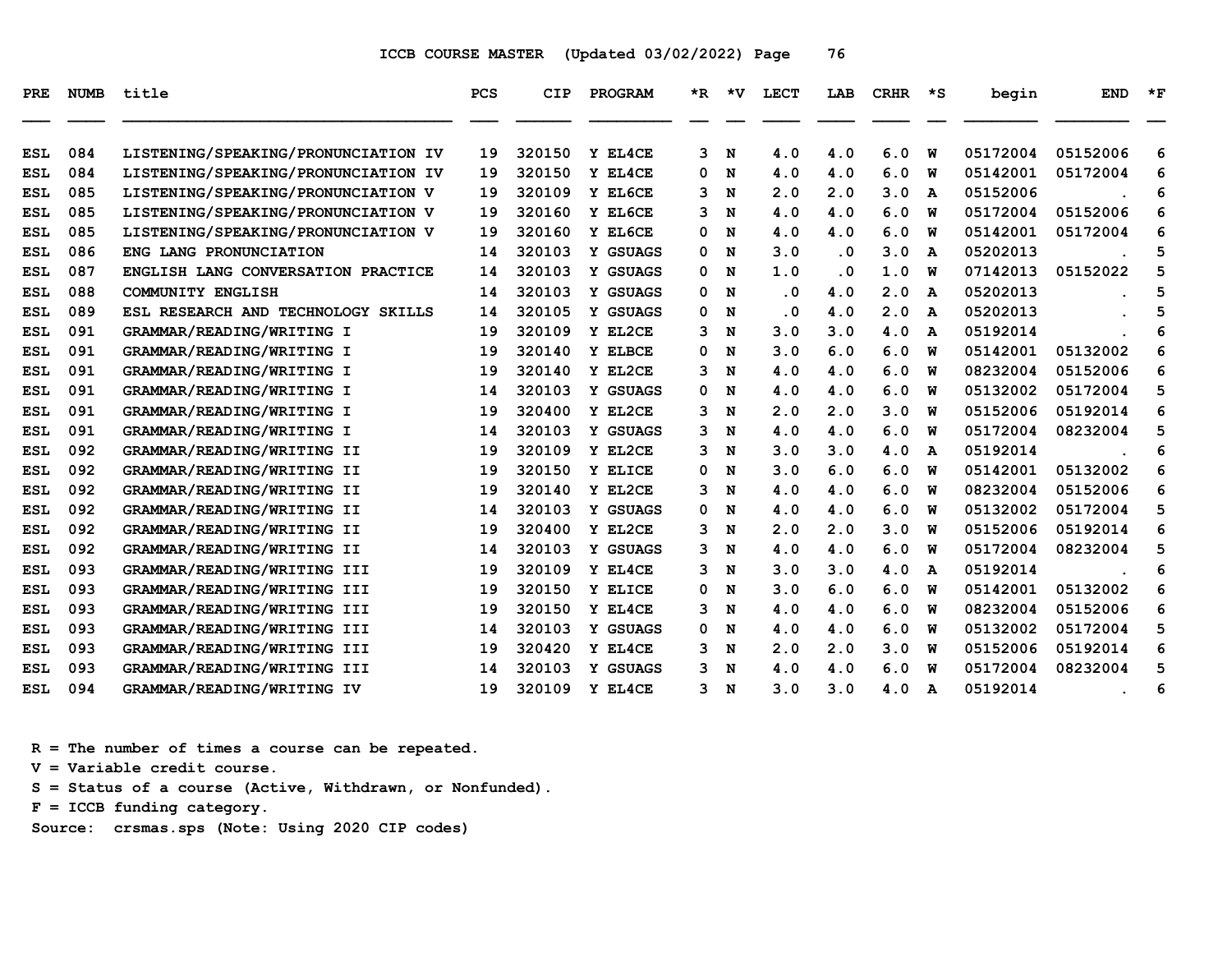| <b>PRE</b> | <b>NUMB</b> | title                               | <b>PCS</b> | CIP    | PROGRAM          | *R. | ∗v | LECT | LAB                     | <b>CRHR</b> | *S | begin    | <b>END</b> | $*_{\mathbf{F}}$ |
|------------|-------------|-------------------------------------|------------|--------|------------------|-----|----|------|-------------------------|-------------|----|----------|------------|------------------|
| ESL        | 094         | GRAMMAR/READING/WRITING IV          | 19         | 320150 | Y ELICE          | 0   | N  | 3.0  | 6.0                     | 6.0         | W  | 05142001 | 05132002   | 6                |
| <b>ESL</b> | 094         | GRAMMAR/READING/WRITING IV          | 19         | 320150 | Y EL4CE          | 3   | N  | 4.0  | 4.0                     | 6.0         | W  | 08232004 | 05152006   | 6                |
| ESL        | 094         | GRAMMAR/READING/WRITING IV          | 14         | 320103 | Y GSUAGS         | 0   | N  | 4.0  | 4.0                     | 6.0         | พ  | 05132002 | 05172004   | 5                |
| ESL        | 094         | GRAMMAR/READING/WRITING IV          | 19         | 320420 | Y EL4CE          | 3   | N  | 2.0  | 2.0                     | 3.0         | W  | 05152006 | 05192014   | 6                |
| <b>ESL</b> | 094         | GRAMMAR/READING/WRITING IV          | 14         | 320103 | Y GSUAGS         | 3   | N  | 4.0  | 4.0                     | 6.0         | W  | 05172004 | 08232004   | 5                |
| <b>ESL</b> | 095         | GRAMMAR/READING/WRITING V           | 19         | 320109 | Y EL6CE          | 3   | N  | 3.0  | 3.0                     | 4.0         | A  | 05192014 |            | 6                |
| ESL        | 095         | GRAMMAR/READING/WRITING V           | 19         | 320160 | Y ELACE          | 0   | N  | 3.0  | 6.0                     | 6.0         | W  | 05142001 | 05132002   | 6                |
| ESL        | 095         | GRAMMAR/READING/WRITING V           | 19         | 320160 | Y EL6CE          | 3   | N  | 4.0  | 4.0                     | 6.0         | W  | 08232004 | 05152006   | 6                |
| <b>ESL</b> | 095         | GRAMMAR/READING/WRITING V           | 14         | 320103 | Y GSUAGS         | 0   | N  | 4.0  | 4.0                     | 6.0         | W  | 05132002 | 05172004   | 5                |
| ESL        | 095         | GRAMMAR/READING/WRITING V           | 19         | 320440 | Y EL6CE          | 3   | N  | 2.0  | 2.0                     | 3.0         | W  | 05152006 | 05192014   | 6                |
| ESL        | 095         | GRAMMAR/READING/WRITING V           | 14         | 320103 | Y GSUAGS         | 3   | N  | 4.0  | 4.0                     | 6.0         | W  | 05172004 | 08232004   | 5                |
| ESL        | 096         | ACAD. READING & VOCAB DEV           | 14         | 320113 | Y GSUAGS         | 0   | N  | 2.0  | 2.0                     | 3.0         | พ  | 05152006 | 01082007   | 5                |
| <b>ESL</b> | 096         | LIST/SPEAK ENGL AS A SEC. LANGUAGE  | 19         | 320140 | Y ABECE          | 3   | N  | 4.0  | . 0                     | 4.0         | W  | 05011994 | 05132002   | 6                |
| <b>ESL</b> | 096         | ACAD. READING & VOCAB DEV           | 14         | 320113 | Y GSUAGS         | 3   | N  | 2.0  | 2.0                     | 3.0         | พ  | 01082007 | 05202013   | 5                |
| ESL        | 096         | LIST/SPEAK ENGL AS A SEC. LANGUAGE  | 17         | 320123 | Y ABECE          | 3   | N  | 4.0  | . 0                     | 4.0         | พ  | 08161981 | 05301994   | 6                |
| ESL        | 097         | AM ACAD CULTURE NON-NATIVE SPEAKERS | 14         | 320103 | Y GSUAGS         | 3   | N  | 2.0  | 2.0                     | 3.0         | A  | 01082007 |            | 5                |
| <b>ESL</b> | 097         | AM ACAD CULTURE NON-NATIVE SPEAKERS | 14         | 320103 | Y GSUAGS         | 0   | N  | 2.0  | 2.0                     | 3.0         | W  | 05152006 | 01082007   | 5                |
| <b>ESL</b> | 097         | READING ENGL AS A SECOND LANGUAGE   | 17         | 320123 | Y ABECE          | 3   | N  | 4.0  | . 0                     | 4.0         | W  | 08161981 | 05301994   | 6                |
| ESL        | 097         | READING ENGL AS A SECOND LANGUAGE   | 19         | 320140 | Y ABECE          | 3   | N  | 4.0  | . 0                     | 4.0         | W  | 05011994 | 12152001   | 6                |
| <b>ESL</b> | 098         | STRUCTURE OF ENGL AS A SECOND LANG. | 17         | 320123 | Y ABECE          | 3   | N  | 4.0  | . 0                     | 4.0         | W  | 08161981 | 05301994   | 6                |
| <b>ESL</b> | 098         | STRUCTURE OF ENGL AS A SECOND LANG. | 19         | 320140 | Y ABECE          | 3   | N  | 4.0  | . 0                     | 4.0         | พ  | 05011994 | 12152001   | 6                |
| <b>ESL</b> | 099         | WRITING SKILLS FOR NON-NATIVE SPKRS | 14         | 320103 | Y GSUAGS         | 3   | N  | 4.0  | $\overline{\mathbf{0}}$ | 4.0         | A  | 05132002 |            | 5                |
| ESL        | 099         | WRITING SKILLS/NON-NATIVE SPEAKERS  | 19         | 320150 | Y ABECE          | 3   | N  | 4.0  | . 0                     | 4.0         | W  | 05011994 | 05132002   | 6                |
| ESL        | 099         | WRITING SKILLS/NON-NATIVE SPEAKERS  | 17         | 320123 | Y ABECE          | 3   | N  | 4.0  | . 0                     | 4.0         | W  | 06011991 | 05301994   | 6                |
| <b>ESL</b> | 101         | ENG COMP FOR NON-NATIVE SPEAKERS I  | 11         | 231301 | H GAAAA          | 0   | N  | 4.0  | . 0                     | 4.0         | พ  | 05181982 | 01122020   | 1                |
| ESL        | 102         | ENG COMP FOR NON-NATIVE SPEAKERS II | 11         | 231301 | H GAAAA          | 0   | N  | 4.0  | . 0                     | 4.0         | W  | 05181982 | 01122020   | $\mathbf{1}$     |
| <b>ESL</b> | 510         | TECH ENGL FOR NON-NATIVE SPKRS      | 16         | 230401 | VOCSK1616        | 0   | N  | 3.0  | . 0                     | 3.0         | W  | 05011994 | 01082001   | 1                |
| ESL        | 510         | ENGL FOR NON-NATIVE SPKRS<br>TECH   | 16         | 231003 | <b>VOCSK1616</b> | 0   | N  | 3.0  | . 0                     | 3.0         | W  | 06011991 | 05301994   | 1                |

 **R = The number of times a course can be repeated.**

 **V = Variable credit course.**

 **S = Status of a course (Active, Withdrawn, or Nonfunded).**

 **F = ICCB funding category.**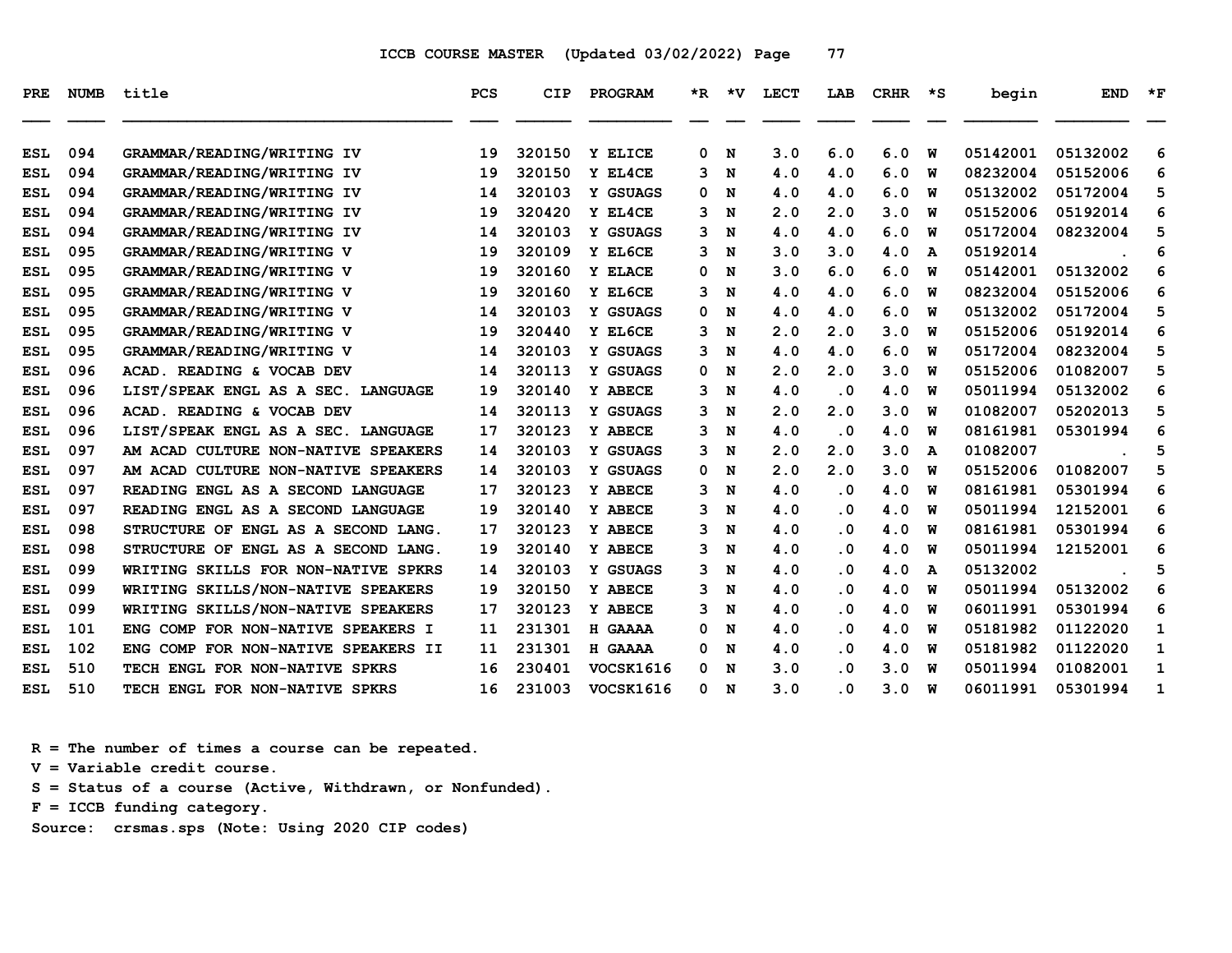| PRE        | <b>NUMB</b> | title                              | <b>PCS</b>        | <b>CIP</b> | PROGRAM          |              | *R *V          | LECT | LAB                     | <b>CRHR</b> | $\star$ s | begin    | <b>END</b> | $*_{\mathbf{F}}$ |
|------------|-------------|------------------------------------|-------------------|------------|------------------|--------------|----------------|------|-------------------------|-------------|-----------|----------|------------|------------------|
|            |             |                                    |                   |            |                  |              |                |      |                         |             |           |          |            |                  |
| <b>ESL</b> | 520         | ESL PRONUNCIATION TUTORIAL         | 19                | 320150     | Y ELICE          | 3            | N              | 1.0  | . 0                     | 1.0         | W         | 10012001 | 05132002   | 6                |
| ESL        | 520         | ENG LANG PRONUNCIATION TUTORIAL    | 16                | 231101     | <b>VOCSK1600</b> | $\mathbf{3}$ | N              | 1.0  | $\overline{\mathbf{0}}$ | 1.0         | w         | 05132002 | 05192003   | 1                |
| <b>ESL</b> | 520         | ENG LANG PRONUNCIATION             | 16                | 231101     | <b>VOCSK1600</b> | 0            | N              | 3.0  | $\overline{\mathbf{0}}$ | 3.0         | W         | 05192003 | 05202013   | 1                |
| ESL        | 530         | ENG LANG CONVERSATION PRACTICE     | 16                | 231303     | <b>VOCSK1600</b> |              | 3 N            | 1.0  | . 0                     | 1.0         | พ         | 05132002 | 01122020   | 1                |
| <b>ESL</b> | 530         | ESL CONVERSATION PRACTICE          | 19                | 320150     | Y ELICE          | 3            | N              | 1.0  | . 0                     | 1.0         | W         | 08202001 | 05132002   | 6                |
| <b>ESL</b> | 540         | ESL READING AND FLUENCY            | 19                | 320150     | Y ELICE          | 3            | N              | 1.0  | . 0                     | 1.0         | w         | 08202001 | 05132002   | 6                |
| ESL        | 540         | READING AND FLUENCY                | 16                | 231101     | <b>VOCSK1600</b> | $\mathbf{3}$ | N              | 1.0  | $\overline{\mathbf{0}}$ | 1.0         | w         | 05132002 | 09302003   | 1                |
| ESL        | 570         | <b>TOEFL PREPARATION</b>           | 16                | 231303     | <b>VOCSK1600</b> | 0            | N              | 1.0  | . 0                     | 1.0         | A         | 05202019 |            | 1                |
| ESL        | 570         | ESL TOEFL PREPARATION              | 19                | 320160     | Y ELACE          | 3            | N              | 1.0  | $\overline{\mathbf{0}}$ | 1.0         | W         | 08202001 | 01092002   | 6                |
| <b>ESL</b> | 570         | ESL TOEFL PREPARATION              | 19                | 320160     | Y ELACE          | 3            | N              | 3.0  | $\overline{\mathbf{0}}$ | 3.0         | w         | 01092002 | 05132002   | 6                |
| ESL        | 570         | TOEFL PREPARATION                  | 16                | 231303     | <b>VOCSK1600</b> | 3            | N              | 3.0  | $\overline{\mathbf{0}}$ | 3.0         | w         | 05132002 | 05202019   | 1                |
| ESL        | 583         | <b>COMMUNITY ENGLISH</b>           | 16                | 230401     | <b>VOCSK1600</b> |              | 0 N            | . 0  | 4.0                     | 2.0         | W         | 05192003 | 05202013   | 1                |
| ESL        | 585         | ESL RESEARCH AND TECHNOLOGY SKILLS | 16                | 231101     | <b>VOCSK1600</b> | 0            | N              | . 0  | 4.0                     | 2.0         | W         | 05192003 | 05202013   | 1                |
| <b>EST</b> | 110         | ENGINEERING SCI/TECH CAD WORK EXP  | $12 \overline{ }$ | 159998     | E CIVCER         | $\mathbf{0}$ | v              | . 0  | 10.0                    | 2.0         | A         | 05151998 |            | 3                |
| <b>EST</b> | 110         | ENGINEERING SCI/TECH WORK EXP I    | 12                | 159998     | E CIVCER         |              | 0 <sub>v</sub> | . 0  | 10.0                    | 2.0         | w         | 08291994 | 01101997   | 3                |
| <b>EST</b> | 110         | ENGINEERING SCI/TECH WORK EXP I    | 12                | 159998     | E CIVCER         | 0            | v              | . 0  | 20.0                    | 4.0         | W         | 01101997 | 05151998   | 3                |
| EST        | 110         | ENG SCI & TECH COOP ED WORK EXP I  | 12                | 159998     | E DRTCER         |              | 0 <sub>v</sub> | . 0  | 10.0                    | 2.0         | W         | 08281994 | 05301994   | 3                |
| <b>EST</b> | 113         | WORK EXPERIENCE AND ETHICS         | 12                | 159998     | E ECSAAS         | 0            | N              | . 5  | 4.0                     | 1.0         | A         | 05192003 |            | 3                |
| <b>EST</b> | 113         | INTERNSHIP WORK EXPERIENCE         | 12                | 159998     | E ECSAAS         | 0            | N              | . 0  | 15.0                    | 3.0         | W         | 08212000 | 05192003   | 3                |
| <b>EST</b> | 114         | CAREER AND TECHNICAL ETHICS        | 12                | 380103     | E CDMAAS         |              | 0 V            | 2.0  | $\overline{\mathbf{0}}$ | 2.0         | A         | 05182009 |            | $\mathbf{1}$     |
| EST        | 700         | FORK LIFT TRAIN THE TRAINER        | 16                | 490299     | VOCSK1617        | 0            | N              | . 5  | $\cdot$ 0               | . 5         | A         | 01122009 |            | 3                |
| <b>EST</b> | 701         | AERIAL & SCISSOR TRAIN/TRAINER     | 16                | 490299     | VOCSK1617        | 0            | N              | . 5  | . 0                     | . 5         | A         | 04142009 |            | 3                |
| <b>EST</b> | 705         | HGHWY CNSTRCTN EQUIP TRNNG (HCCTP) | 16                | 490202     | VOCSK1614        | 0            | N              | 1.5  | . 0                     | 1.5         | A         | 10042010 |            | 3                |
| <b>FBR</b> | 601         | DIAMOND CUTTING 1                  | 16                | 470408     | <b>VOCSK1617</b> | 0            | N              | 5.0  | 15.0                    | 12.0        | w         | 03011994 | 05301994   | 3                |
| <b>FBR</b> | 601         | DIAMOND CUTTING 1                  | 16                | 470408     | VOCSK1617        |              | 0 N            | 5.0  | 15.0                    | 12.0        | w         | 05011994 | 09151997   | 3                |
| <b>FBR</b> | 602         | DIAMOND CUTTING II                 | 16                | 470408     | VOCSK1617        | 0            | N              | 5.0  | 15.0                    | 12.0        | W         | 03011994 | 05301994   | 3                |
| <b>FBR</b> | 602         | DIAMOND CUTTING II                 | 16                | 470408     | <b>VOCSK1617</b> | 0            | N              | 5.0  | 15.0                    | 12.0        | w         | 05011994 | 09151997   | 3                |
| FBR        | 603         | DIAMOND CUTTING III                | 16                | 470408     | <b>VOCSK1617</b> |              | 0 N            | 5.0  | 15.0                    | 12.0        | <b>W</b>  | 03011994 | 05301994   | 3                |

 **R = The number of times a course can be repeated.**

 **V = Variable credit course.**

 **S = Status of a course (Active, Withdrawn, or Nonfunded).**

 **F = ICCB funding category.**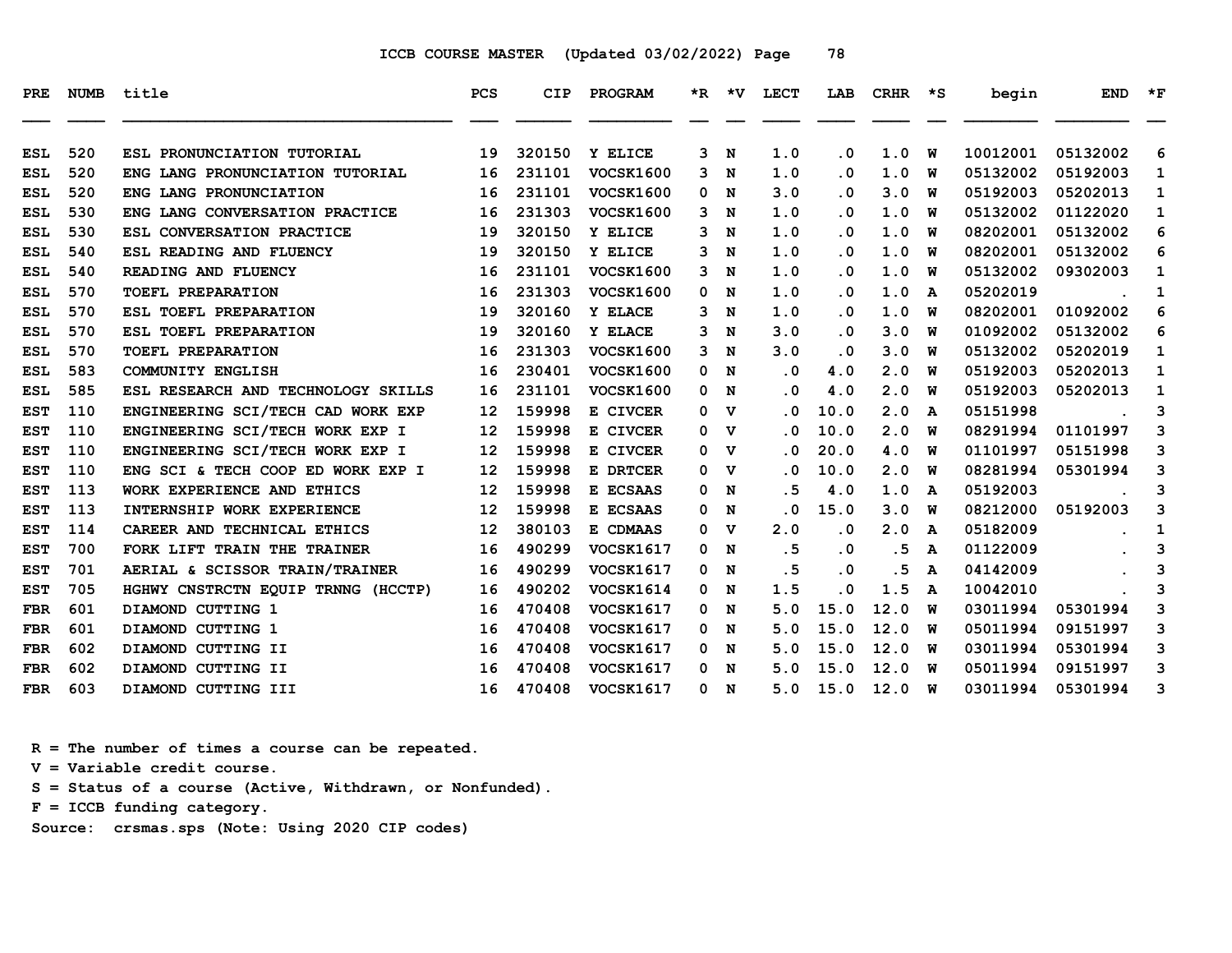| PRE.       | <b>NUMB</b> | title                                | PCS               | CIP    | PROGRAM          |    | $*R$ $*V$ | LECT | LAB       | CRHR | יצי | begin    | <b>END</b>    | $*_{\mathbf{F}}$ |
|------------|-------------|--------------------------------------|-------------------|--------|------------------|----|-----------|------|-----------|------|-----|----------|---------------|------------------|
| <b>FBR</b> | 603         | DIAMOND CUTTING III                  | 16                | 470408 | <b>VOCSK1617</b> | 0  | N         | 5.0  | 15.0      | 12.0 | w   | 05011994 | 09151997      | 3                |
| <b>FBR</b> | 604         | DIAMOND CUTTING IV                   | 16                | 470408 | <b>VOCSK1617</b> | 0  | N         | 5.0  | 15.0      | 12.0 | W   | 03011994 | 05301994      | 3                |
| <b>FBR</b> | 604         | DIAMOND CUTTING IV                   | 16                | 470408 | <b>VOCSK1617</b> | 0  | N         | 5.0  | 15.0      | 12.0 | w   | 05011994 | 09151997      | 3                |
| FLR        | 113         | CARPET BASICS                        | 12                | 469999 | E FLRCER         | 0  | N         | 2.0  | . 0       | 2.0  | A   | 09172004 |               | 3                |
| <b>FLR</b> | 114         | <b>FLOOR PREPARATION</b>             | 12                | 469999 | E FLRCER         | 0  | N         | 3.0  | 6.0       | 5.0  | A   | 09172004 |               | 3                |
| <b>FLR</b> | 115         | CARPET LAYOUT AND INSTALLATION       | $12 \overline{ }$ | 469999 | E FLRCER         | 0  | N         | 3.0  | 6.0       | 5.0  | A   | 09172004 |               | 3                |
| FLR        | 116         | SUPP SKILLS FOR CARPET INSTALLATION  | 12 <sup>2</sup>   | 469999 | E FLRCER         | 0. | N         | 1.0  | 3.0       | 2.0  | A   | 09172004 |               | 3                |
| FLR        | 117         | RESILIENT BASIC KNOWLEDGE            | 12                | 469999 | E FLRCER         | 0  | N         | . 5  | 1.5       | 1.0  | A   | 09172004 |               | 3                |
| <b>FLR</b> | 211         | RESILIENT FLOOR PREPARATION          | 12                | 469999 | E FLRCER         | 0  | N         | 1.0  | 3.0       | 2.0  | A   | 09172004 |               | 3                |
| <b>FLR</b> | 212         | RESILIENT INSTALLATION I             | 12                | 469999 | E FLRCER         | 0  | N         | 1.0  | 6.0       | 3.0  | A   | 09172004 |               | 3                |
| <b>FLR</b> | 213         | RESILIENT INSTALLATION II            | 12                | 469999 | E FLRCER         | 0  | N         | 1.0  | 6.0       | 3.0  | A   | 09172004 |               | 3                |
| FLR        | 214         | RESILIENT SUPPLEMENTAL SKILLS        | 12                | 469999 | E FLRCER         | 0  | N         | 1.0  | 3.0       | 2.0  | A   | 09172004 |               | 3                |
| <b>FLR</b> | 215         | HARDWOOD FLOORS                      | 12                | 469999 | E FLRCER         | 0  | N         | 2.0  | 9.0       | 5.0  | A   | 09172004 |               | 3                |
| FLR        | 216         | HARDWOOD FLOORS SUPPLEMENTAL SKILLLS | 12                | 469999 | E FLRCER         | 0  | N         | 1.0  | 6.0       | 3.0  | A   | 09172004 |               | 3                |
| <b>FRE</b> | 100         | INTRODUCTION TO BASIC FRENCH I       | 11                | 160901 | H GAAAA          | 0  | N         | 2.0  | $\cdot$ 0 | 2.0  | A   | 01011994 |               | 1                |
| FRE        | 101         | <b>BEGINNING FRENCH I</b>            | 11                | 160901 | H GAAAA          | 0. | N         | 4.0  | . 0       | 4.0  | A   | 08201975 |               | 1                |
| <b>FRE</b> | 102         | BEGINNING FRENCH II                  | 11                | 160901 | H GAAAA          | 0  | N         | 4.0  | $\cdot$ 0 | 4.0  | A   | 08201975 |               | 1                |
| <b>FRE</b> | 103         | INTERMEDIATE FRENCH I                | 11                | 160901 | H GAAAA          | 0  | N         | 4.0  | . 0       | 4.0  | A   | 08201975 |               | 1                |
| FRE        | 104         | INTERMEDIATE FRENCH II               | 11                | 160901 | H GAAAA          | 0. | N         | 4.0  | . 0       | 4.0  | A   | 08201975 |               | 1                |
| <b>FRE</b> | 120         | INTRODUCTION TO BASIC FRENCH II      | 11                | 160901 | H GAAAA          | 0  | N         | 2.0  | $\cdot$ 0 | 2.0  | A   | 01011994 |               | 1                |
| FSS        | 110         | FOODSERVICE SANITATION               | $12 \overline{ }$ | 120504 | <b>B HIRAAS</b>  | 0  | N         | 1.0  | . 0       | 1.0  | w   | 05011994 | 05182009      | 3                |
| <b>FSS</b> | 110         | FOOD SERVICE SANITATION              | 12                | 120504 | FSM 6Z           | 0  | N         | 1.0  | $\cdot$ 0 | 1.0  | พ   | 06011992 | 05301994      | 3                |
| FSS        | 610         | FOOD SERVICE SANITATION              | $12 \overline{ }$ | 120504 | <b>B HIRAAS</b>  | 0  | N         | .5   | . 0       | . 5  | A   | 07012014 |               | 3                |
| FSS        | 610         | FOODSERVICE SANITATION               | $12 \overline{ }$ | 120504 | <b>B HIRAAS</b>  | 0  | N         | 1.0  | . 0       | 1.0  | W   | 05182009 | 07012014      | 3                |
| FSS        | 710         | FOODSERVICE SANITATION REFRESHER     | 16                | 120504 | VOCSK1614        | 3  | N         | .5   | . 0       | . 5  | A   | 03172001 |               | 3                |
| <b>FST</b> | 110         | WORK EXPERIENCE I                    | 12                | 430204 | Y GSUAGS         | 0  | N         | . 0  | 5.0       | 1.0  | A   | 01102022 |               | 2                |
| <b>FST</b> | 110         | WORK EXPERIENCE I                    | 12                | 430204 | <b>G FSTAAS</b>  | 0  | N         | . 0  | 5.0       | 1.0  | W   | 05212018 | 08232020      | $\overline{2}$   |
| <b>FST</b> | 111         | INTRODUCTION TO THE FIRE SERVICE     | 12 <sup>2</sup>   | 430203 | <b>G EMTAAS</b>  | 0  | N         | 2.0  | 2.0       | 3.0  | A   | 05011994 | $\sim$ $\sim$ | 2                |

 **R = The number of times a course can be repeated.**

 **V = Variable credit course.**

 **S = Status of a course (Active, Withdrawn, or Nonfunded).**

 **F = ICCB funding category.**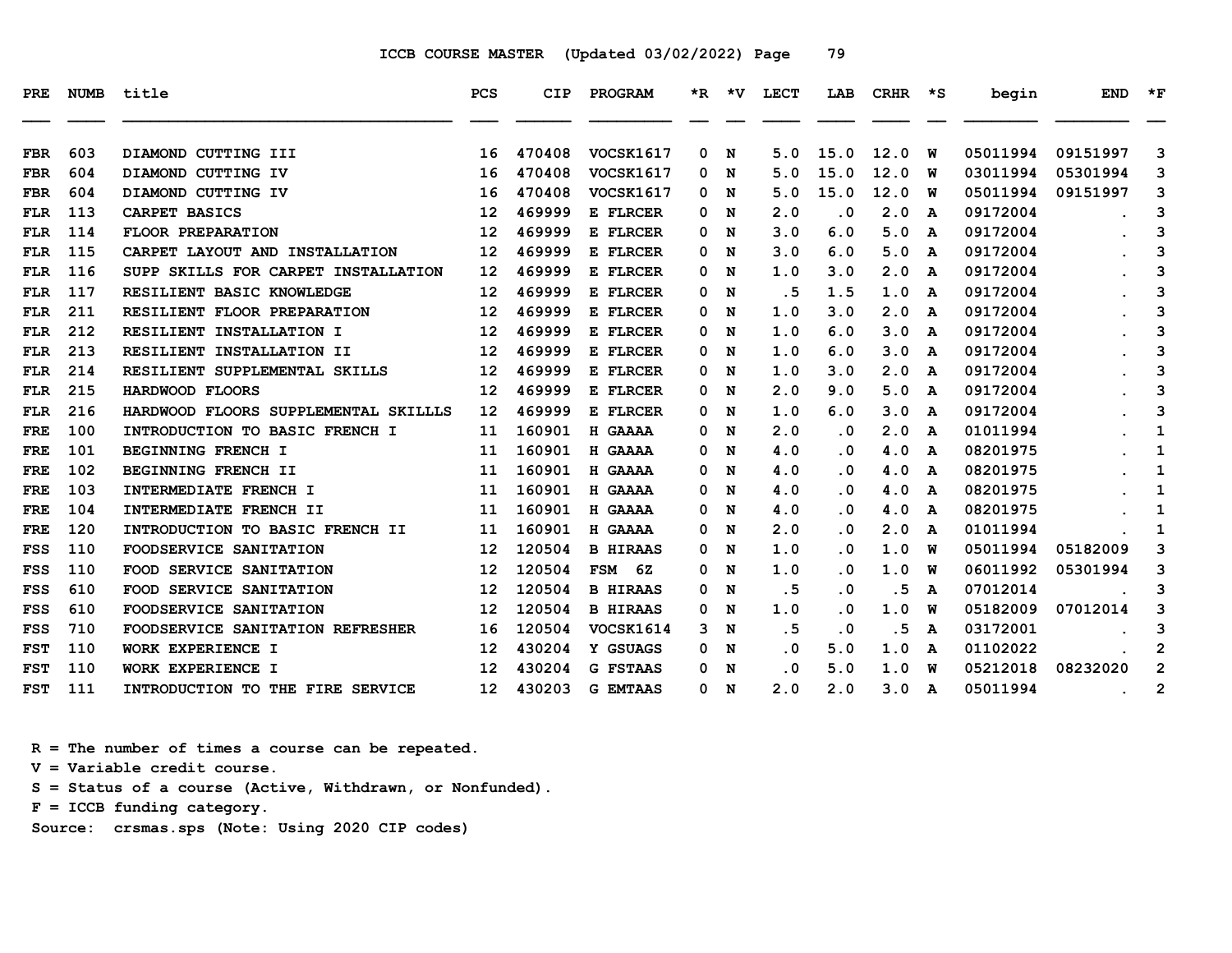| PRE        | <b>NUMB</b> | title                                  | <b>PCS</b>        | <b>CIP</b> | <b>PROGRAM</b>  |    |     | *R *V LECT | LAB                     | CRHR | $\star$ s | begin    | <b>END</b> | $*_{\mathbf{F}}$        |
|------------|-------------|----------------------------------------|-------------------|------------|-----------------|----|-----|------------|-------------------------|------|-----------|----------|------------|-------------------------|
| <b>FST</b> | 111         | INTRODUCTION TO THE FIRE SERVICE       | $12 \overline{ }$ | 430203     | S FSTAAS        | 0  | N   | 3.0        | . 0                     | 3.0  | W         | 08251975 | 05301994   | $\overline{2}$          |
| <b>FST</b> | 112         | COMMAND OFFICER MGT I                  | 12                | 430202     | Y GSUAGS        | 0  | N   | 3.0        | . 0                     | 3.0  | A         | 08232021 |            | $\mathbf{2}$            |
| <b>FST</b> | 112         | COMMAND OFFICER MGT I                  | 12                | 430202     | S FSTAAS        | 0  | N   | 3.0        | . 0                     | 3.0  | W         | 08151988 | 05301994   | $\mathbf{2}$            |
| <b>FST</b> | 112         | COMMAND OFFICER MGT I                  | 12                | 430202     | <b>G FSTAAS</b> | 0  | N   | 3.0        | . 0                     | 3.0  | W         | 05011994 | 08232020   | $\overline{2}$          |
| <b>FST</b> | 114         | FIRE PREVENTION PRINCIPLES             | $12 \overline{ }$ | 430201     | Y GSUAGS        | 0  | N   | 3.0        | $\overline{\mathbf{0}}$ | 3.0  | A         | 08232021 |            | $\mathbf{2}$            |
| <b>FST</b> | 114         | FIRE PREVENTION PRINCIPLES I           | 12                | 430201     | S FSTAAS        | 0  | N   | 3.0        | $\overline{\mathbf{0}}$ | 3.0  | W         | 08151988 | 05301994   | $\overline{2}$          |
| <b>FST</b> | 114         | FIRE PREVENTION PRINCIPLES             | 12                | 430201     | <b>G FSTAAS</b> | 0  | N   | 3.0        | $\overline{\mathbf{0}}$ | 3.0  | w         | 05011994 | 08232020   | $\mathbf{2}$            |
| <b>FST</b> | 115         | FIRE FIGHTING TACTICS                  | 12                | 430203     | <b>G FSTAAS</b> | 0  | N   | 2.0        | 2.0                     | 3.0  | A         | 05011994 |            | $\mathbf{2}$            |
| <b>FST</b> | 115         | FIRE FIGHTING TACTICS                  | 12                | 430203     | S FSTAAS        | 0  | N   | 3.0        | $\cdot$ 0               | 3.0  | w         | 08011976 | 05301994   | $\overline{\mathbf{c}}$ |
| <b>FST</b> | 116         | BASIC OPERATIONS FIREFIGHTER I         | 12                | 430203     | <b>G EMTAAS</b> | 0  | N   | 2.0        | 2.0                     | 3.0  | A         | 08222016 |            | $\mathbf{2}$            |
| <b>FST</b> | 117         | PUMP OPERATOR (FAE)                    | 12                | 430203     | Y GSUAGS        | 0  | N   | 3.0        | 1.0                     | 3.0  | A         | 01102022 |            | 2                       |
| <b>FST</b> | 117         | PUMP OPERATOR                          | 12                | 430203     | S FSTAAS        | 0  | N   | 3.0        | $\cdot$ 0               | 3.0  | W         | 08151988 | 05301994   | $\overline{2}$          |
| <b>FST</b> | 117         | PUMP OPERATOR (FAE)                    | 12                | 430203     | <b>G FSTAAS</b> | 0  | N   | 3.0        | 1.0                     | 3.0  | w         | 05011994 | 08232020   | $\mathbf{2}$            |
| <b>FST</b> | 118         | FIRE SERVICE INSTRUCTOR I              | 12                | 430201     | <b>G FSTAAS</b> | 0  | N   | 3.0        | . 0                     | 3.0  | A         | 05011994 |            | $\mathbf{2}$            |
| <b>FST</b> | 118         | FIRE SERVICE INSTRUCTOR I              | 12                | 430201     | S FSTAAS        | 0  | N   | 3.0        | $\overline{\mathbf{0}}$ | 3.0  | w         | 08151988 | 05301994   | $\overline{2}$          |
| <b>FST</b> | 130         | CIVILIAN/LAW ENFORCEMENT BYPASS        | $12 \overline{ }$ | 430201     | G FSTAAS        | 0  | N   | 3.0        | $\overline{\mathbf{0}}$ | 3.0  | w         | 05162006 | 08232020   | $\overline{2}$          |
| <b>FST</b> | 132         | <b>BASIC OPERATIONS FIREFIGHTER II</b> | 12                | 430203     | <b>G EMTAAS</b> | 0  | N   | 2.0        | 2.0                     | 3.0  | A         | 08222016 |            | $\overline{2}$          |
| <b>FST</b> | 133         | RESCUE SPECIALIST--EXTRICATION         | 12                | 430203     | S FSTAAS        | 0  | N   | 2.0        | 2.0                     | 3.0  | W         | 05201993 | 05301994   | 2                       |
| <b>FST</b> | 133         | RESCUE SPECIALIST--EXTRICATION         | $12 \overline{ }$ | 430203     | <b>G FSTAAS</b> | 0  | N   | 2.0        | 2.0                     | 3.0  | W         | 05011994 | 08232020   | $\mathbf{2}$            |
| <b>FST</b> | 151         | WILDLAND FIREFIGHTER I                 | 12                | 430203     | <b>G FSTAAS</b> | 0  | N   | 3.0        | $\overline{\mathbf{0}}$ | 3.0  | w         | 01102011 | 08232020   | $\overline{2}$          |
| <b>FST</b> | 152         | BASIC OPERATIONS FIREFIGHTER III       | $12 \overline{ }$ | 430203     | <b>G EMTAAS</b> | 0  | N   | 2.0        | 2.0                     | 3.0  | A         | 08222016 |            | 2                       |
| <b>FST</b> | 171         | STRUCTURAL COLAPSE OPERATIONS          | $12 \overline{ }$ | 430203     | <b>G FSTAAS</b> | 0  | N   | 2.0        | 1.0                     | 2.0  | W         | 08222011 | 08232020   | $\overline{2}$          |
| <b>FST</b> | 172         | TRENCH RESCUE OPERATIONS               | 12                | 430201     | <b>G FSTAAS</b> | 0  | N   | 2.0        | 1.0                     | 2.0  | W         | 08222011 | 08232020   | 2                       |
| <b>FST</b> | 173         | ROPE OPERATIONS                        | 12                | 430201     | <b>G FSTAAS</b> | 0  | N   | 2.0        | 1.0                     | 2.0  | W         | 08222011 | 08232020   | $\overline{2}$          |
| <b>FST</b> | 174         | VEHICLE & MACHINERY OPERATIONS         | 12                | 430201     | <b>G FSTAAS</b> |    | 0 N | 2.0        | 1.0                     | 2.0  | w         | 08222011 | 08232020   | $\overline{2}$          |
| <b>FST</b> | 175         | CONFINED SPACE OPERATIONS              | 12                | 430201     | <b>G FSTAAS</b> | 0  | N   | 3.0        | $\cdot$ 0               | 3.0  | W         | 08222011 | 08232020   | $\overline{2}$          |
| <b>FST</b> | 210         | HAZARDOUS MATERIALS OPERATIONS         | 12                | 430203     | <b>G EMTAAS</b> | 0. | N   | 3.0        | $\overline{\mathbf{0}}$ | 3.0  | A         | 05011994 |            | $\overline{2}$          |
| <b>FST</b> | 210         | HAZ MAT FIRST RESPONDER/OPERATION      | 12                | 430201     | S FSTAAS        |    | 0 N | 3.0        | $\cdot$ 0               | 3.0  | <b>W</b>  | 08151980 | 05301994   | 2                       |

 **R = The number of times a course can be repeated.**

 **V = Variable credit course.**

 **S = Status of a course (Active, Withdrawn, or Nonfunded).**

 **F = ICCB funding category.**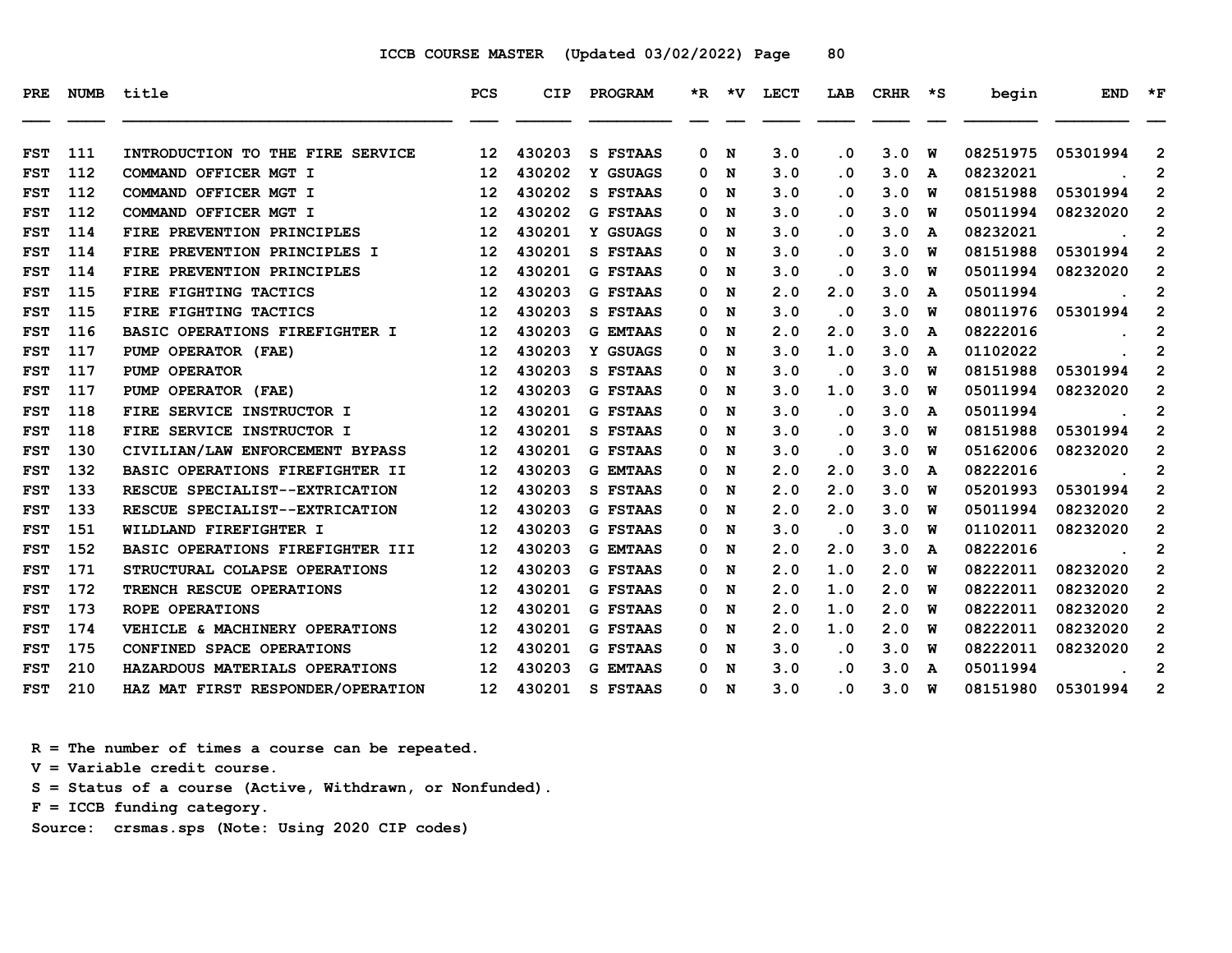| PRE        |     | NUMB title                             | <b>PCS</b>        | <b>CIP</b> | PROGRAM          |   |     | *R *V LECT |                         | LAB CRHR *S |              | begin    | <b>END</b>    | $\star$ F      |
|------------|-----|----------------------------------------|-------------------|------------|------------------|---|-----|------------|-------------------------|-------------|--------------|----------|---------------|----------------|
| <b>FST</b> | 212 | COMMAND OFFICER MGT II                 | 12 <sup>2</sup>   | 430202     | Y GSUAGS         | 0 | N   | 3.0        | $\cdot$ 0               | 3.0         | $\mathbf{A}$ | 01102022 |               | $\overline{2}$ |
| <b>FST</b> | 212 | COMMAND OFFICER MGT II                 | 12 <sup>°</sup>   | 430202     | S FSTAAS         | 0 | N   | 3.0        | $\cdot$ 0               | 3.0         | w            | 08151988 | 05301994      | $\overline{2}$ |
| <b>FST</b> | 212 | COMMAND OFFICER MGT II                 | $12 \overline{ }$ | 430202     | <b>G FSTAAS</b>  | 0 | N   | 3.0        | $\cdot$ 0               | 3.0         | W            | 05011994 | 08232020      | $\mathbf{2}$   |
| <b>FST</b> | 214 | PREVENTION PRINCIPLES II               | 12                | 430201     | S FSTAAS         | 0 | N   | 3.0        | $\cdot$ 0               | 3.0         | W            | 08151988 | 05301994      | $\mathbf{2}$   |
| <b>FST</b> | 214 | PREVENTION PRINCIPLES II               | 12 <sup>2</sup>   | 430201     | S FSTAAS         | 0 | N   | 3.0        | $\cdot$ 0               | 3.0         | W            | 05011994 | 09151997      | $\mathbf{2}$   |
| <b>FST</b> | 215 | FIRE FIGHTING STRATEGY AND TACTICS     | $12 \overline{ }$ | 430203     | S FSTAAS         | 0 | N   | 3.0        | $\cdot$ 0               | 3.0         | W            | 08011976 | 05301994      | $\overline{2}$ |
| <b>FST</b> | 215 | FIRE FIGHTING STRATEGY/TACTICS II      | 12 <sup>°</sup>   | 430203     | G FSTAAS         | 0 | N   | 3.0        | . 0                     | 3.0         | W            | 05011994 | 08232020      | $\overline{2}$ |
| <b>FST</b> | 216 | ADVANCED TECHNICIAN FIREFIGHTER        | 12                | 430204     | Y GSUAGS         | 0 | N   | 4.0        | $\cdot$ 0               | 4.0         | A            | 08232021 |               | 2              |
| <b>FST</b> | 216 | ADVANCED TECHNICIAN FIREFIGHTER        | $12 \overline{ }$ | 430204     | <b>G FSTAAS</b>  | 0 | N   | 4.0        | $\cdot$ 0               | 4.0         | W            | 05212018 | 05162021      | $\overline{2}$ |
| <b>FST</b> | 218 | FIRE SERVICE INSTRUCTOR II             | 12 <sup>2</sup>   | 430201     | S FSTAAS         | 0 | N   | 3.0        | $\cdot$ 0               | 3.0         | W            | 08151988 | 05301994      | $\overline{2}$ |
| <b>FST</b> | 218 | FIRE SERVICE INSTRUCTOR II             | $12 \overline{ }$ | 430201     | <b>G FSTAAS</b>  | 0 | N   | 3.0        | $\cdot$ 0               | 3.0         | W            | 05011994 | 08232020      | $\overline{2}$ |
| <b>FST</b> | 234 | COMMAND OFFICER MANAGEMENT III         | $12 \overline{ }$ | 430202     | S FSTAAS         | 0 | N   | 3.0        | $\cdot$ 0               | 3.0         | W            | 05201990 | 05301994      | $\mathbf{2}$   |
| <b>FST</b> | 234 | COMMAND OFFICER MANAGEMENT III         | 12 <sup>2</sup>   | 430202     | <b>G FSTAAS</b>  | 0 | N   | 3.0        | $\cdot$ 0               | 3.0         | W            | 05011994 | 08232020      | $\mathbf{2}$   |
| <b>FST</b> | 235 | COMMAND OFFICER MANAGEMENT IV          | 12                | 430202     | <b>G FSTAAS</b>  | 0 | N   | 3.0        | $\overline{\mathbf{0}}$ | 3.0         | W            | 05191995 | 08232020      | $\overline{2}$ |
| <b>FST</b> | 250 | FIRE & EMERGENCY MGMT COMPUTER SYSTEMS | 12                | 430201     | <b>G FSTAAS</b>  | 0 | N   | 2.0        | 2.0                     | 3.0         | A            | 08202012 |               | $\overline{2}$ |
| <b>FST</b> | 251 | FIRE INSPECTOR I                       | 12                | 430201     | <b>G FSTAAS</b>  | 0 | N   | 3.0        | $\cdot$ 0               | 3.0         | W            | 05151998 | 08232020      | $\overline{2}$ |
| <b>FST</b> | 252 | FIRE INSPECTOR I PRACTICUM             | 12 <sup>2</sup>   | 430201     | <b>G FSTAAS</b>  | 0 | N   | 2.0        | 2.0                     | 3.0         | W            | 05151998 | 08232020      | $\overline{2}$ |
| <b>FST</b> | 253 | PUBLIC FIRE & LIFE SAFETY EDUCATOR     | 12 <sup>2</sup>   | 430201     | <b>G FSTAAS</b>  | 0 | N   | 3.0        | $\cdot$ 0               | 3.0         | W            | 05151998 | 08232020      | $\overline{2}$ |
| <b>FST</b> | 271 | STRUCTURAL COLLAPSE TECHNICIAN         | 12 <sup>2</sup>   | 430201     | <b>G FSTAAS</b>  | 0 | N   | 2.0        | 1.0                     | 2.0         | W            | 08222011 | 08232020      | $\overline{2}$ |
| <b>FST</b> | 272 | TRENCH RESCUE TECHNICIAN               | 12 <sup>2</sup>   | 430201     | <b>G FSTAAS</b>  | 0 | N   | 2.0        | 1.0                     | 2.0         | W            | 08222011 | 08232020      | $\overline{2}$ |
| <b>FST</b> | 273 | VEHICLE RESCUE II                      | 12 <sup>2</sup>   | 430201     | <b>G FSTAAS</b>  | 0 | N   | 1.0        | 2.0                     | 2.0         | W            | 08222011 | 08232020      | $\overline{2}$ |
| <b>FST</b> | 274 | VEHICLE & MACHINERY TECHNICIAN         | 12 <sup>2</sup>   | 430201     | <b>G FSTAAS</b>  | 0 | N   | 2.0        | 1.0                     | 2.0         | W            | 08222011 | 08232020      | $\mathbf{2}$   |
| <b>FST</b> | 700 | WILDLAND FF TRAINING-NWCG RED CARD     | 16                | 430203     | VOCSK1614        | 3 | N   | 3.0        | $\cdot$ 0               | 3.0         | W            | 07052010 | 10022015      | $\mathbf{2}$   |
| <b>FST</b> | 701 | PUBLIC INFORMATION OFFICER             | 16                | 430301     | VOCSK1614        | 3 | N   | 2.0        | $\cdot$ 0               | 2.0         | A            | 02152014 | $\sim$ $\sim$ | $\overline{2}$ |
| <b>FST</b> | 701 | STATEWIDE WMD RESP: TECH RESC AWARE    | 16                | 430301     | <b>VOCSK1614</b> | 3 | N   | .5         | $\cdot$ 0               | .5          | W            | 05172010 | 06142010      | $\overline{2}$ |
| <b>FST</b> | 702 | STATEWIDE WMD RESP: HAZ MAT AWARE      | 16                | 430301     | VOCSK1614        | 3 | N   | . 5        | $\cdot$ 0               | . 5         | W            | 05172010 | 10022015      | $\overline{2}$ |
| <b>FST</b> | 703 | POS SPEC: SITUATION LEADER             | 16                | 430202     | VOCSK1614        | 3 | N   | 2.0        | . 0                     | 2.0         | A            | 02142014 |               | $\overline{2}$ |
| <b>FST</b> | 703 | POS SPEC: SITUATION LEADER             | 16 <sup>1</sup>   | 430202     | VOCSK1614        |   | 3 N | 1.0        | $\cdot$ 0               | 1.0         | <b>W</b>     | 09152010 | 02142014      | $\overline{2}$ |

 **R = The number of times a course can be repeated.**

 **V = Variable credit course.**

 **S = Status of a course (Active, Withdrawn, or Nonfunded).**

 **F = ICCB funding category.**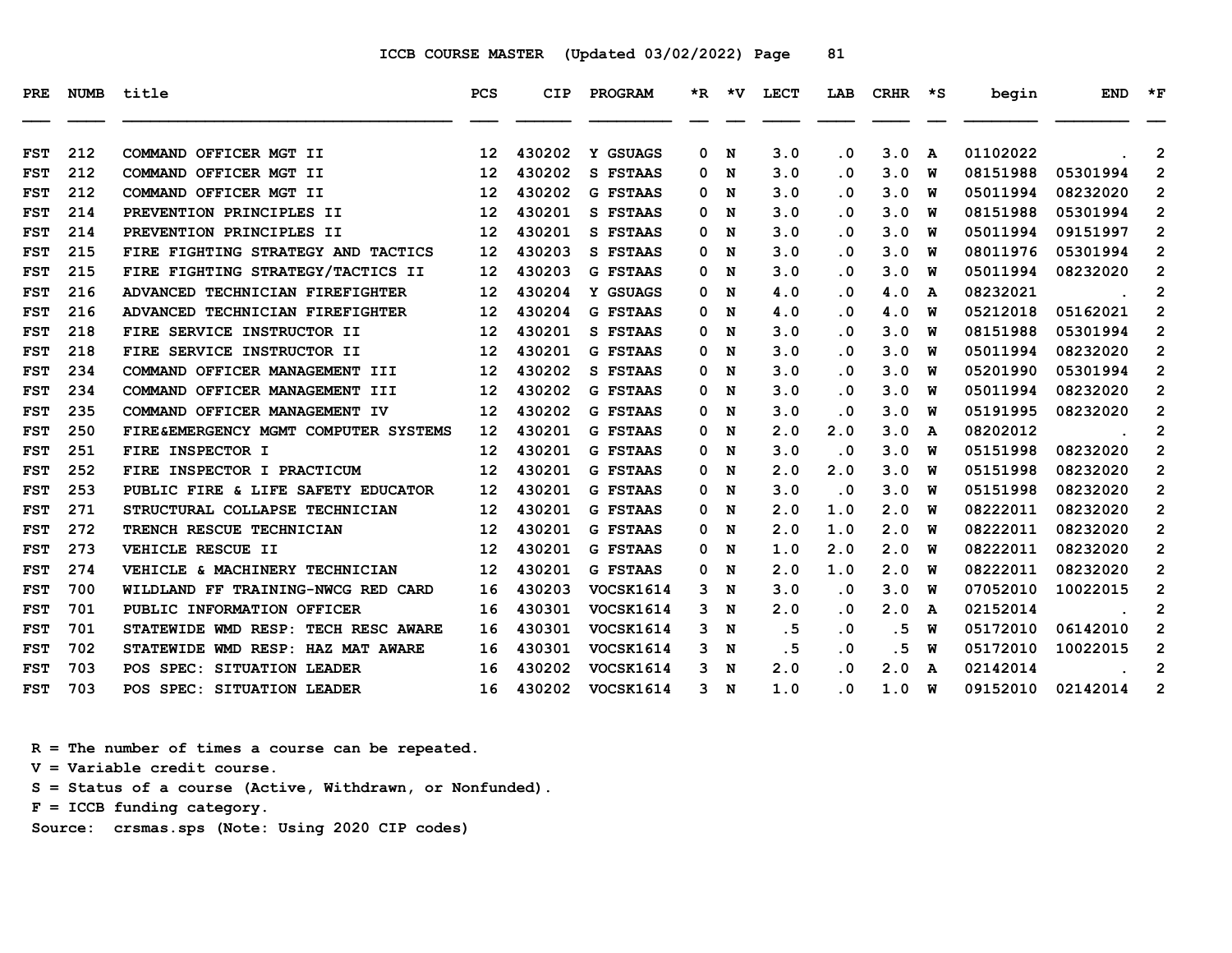| PRE        | NUMB | title                                | <b>PCS</b> | <b>CIP</b> | PROGRAM          |   |             | *R *V LECT | LAB       | $CRHR * S$ |   | begin    | <b>END</b> | $\star$ F      |
|------------|------|--------------------------------------|------------|------------|------------------|---|-------------|------------|-----------|------------|---|----------|------------|----------------|
| <b>FST</b> | 704  | STATEWIDE WMD RESP: TRENCH RESC OPER | 16         | 430301     | VOCSK1614        | 0 | N           | 1.0        | 1.0       | 1.0        | W | 05172010 | 06142010   | $\overline{2}$ |
| <b>FST</b> | 706  | ADVANCED AUTO EXTRICATION            | 16         | 430203     | VOCSK1614        | 3 | N           | .5         | $\cdot$ 0 | .5         | A | 01012016 |            | $\overline{2}$ |
| <b>FST</b> | 706  | ADVANCED AUTO EXTRICATION            | 16         | 430203     | VOCSK1614        | 3 | N           | 1.0        | .0        | 1.0        | W | 10202010 | 01012016   | $\overline{2}$ |
| <b>FST</b> | 707  | STATEWD WMD RESP: CONF SPC RES TEC   | 16         | 430301     | <b>VOCSK1614</b> | 3 | N           | 2.0        | 1.0       | 2.0        | W | 05172010 | 06142010   | $\mathbf{2}$   |
| <b>FST</b> | 708  | LIGHT AND FIGHT                      | 16         | 430203     | VOCSK1614        | 3 | N           | . 5        | $\cdot$ 0 | . 5        | A | 05172010 |            | $\mathbf{2}$   |
| <b>FST</b> | 711  | <b>AGRICULTURE RESCUE</b>            | 16         | 430203     | VOCSK1614        | 3 | N           | .5         | $\cdot$ 0 | .5         | A | 07142015 |            | $\overline{2}$ |
| <b>FST</b> | 711  | <b>AGRICULTURE RESCUE</b>            | 16         | 430203     | VOCSK1614        | 0 | N           | .5         | $\cdot$ 0 | . 5        | W | 07112015 | 07142015   | $\overline{2}$ |
| <b>FST</b> | 715  | BASIC AERIAL APPARATUS OPERATIONS    | 16         | 430203     | <b>VOCSK1614</b> | 3 | N           | .5         | $\cdot$ 0 | .5         | A | 01012016 |            | 2              |
| <b>FST</b> | 715  | BASIC AERIAL APPARATUS OPERATIONS    | 16         | 430203     | VOCSK1614        | 3 | N           | 1.0        | . 0       | 1.0        | W | 01012011 | 01012016   | $\overline{2}$ |
| <b>FST</b> | 716  | <b>BASIC AUTO EXTRICATION</b>        | 16         | 430203     | VOCSK1614        | 3 | N           | . 5        | $\cdot$ 0 | .5         | A | 08142010 |            | $\mathbf{2}$   |
| <b>FST</b> | 718  | BASIC COMPANY OFFICER TRAINING       | 16         | 430202     | VOCSK1614        | 3 | N           | .5         | $\cdot$ 0 | .5         | A | 05182010 |            | $\overline{2}$ |
| <b>FST</b> | 719  | BASIC ENGINE COMPANY OPERATIONS      | 16         | 430203     | VOCSK1614        | 3 | v           | 1.0        | . 0       | 1.0        | A | 05242011 |            | $\overline{2}$ |
| <b>FST</b> | 721  | <b>BASIC PUMPS</b>                   | 16         | 430203     | VOCSK1614        | 3 | N           | 1.0        | $\cdot$ 0 | 1.0        | A | 01012011 |            | 2              |
| <b>FST</b> | 722  | BASIC STRATEGY & TACTICS             | 16         | 430203     | VOCSK1614        | 3 | v           | 1.0        | . 0       | 1.0        | A | 05242011 |            | $\overline{2}$ |
| <b>FST</b> | 723  | BASIC TRUCK COMPANY OPERATIONS       | 16         | 430203     | VOCSK1614        | 3 | N           | 1.5        | 1.0       | 2.0        | A | 08232010 |            | $\overline{2}$ |
| <b>FST</b> | 724  | BUILDING CONSTRUCTION FOR FIRE SVC   | 16         | 430301     | VOCSK1614        | 3 | N           | .5         | $\cdot$ 0 | . 5        | A | 04152013 |            | $\overline{2}$ |
| <b>FST</b> | 724  | BUILDING CONSTRUCTION FOR FIRE SVC   | 16         | 430301     | VOCSK1614        | 0 | N           | .5         | $\cdot$ 0 | . 5        | W | 04012013 | 04152013   | $\overline{2}$ |
| <b>FST</b> | 729  | BASIC OPERATIONS FIREFIGHTER MODULE  | 16         | 430203     | VOCSK1614        | 3 | N           | 1.0        | 3.0       | 2.0        | A | 01012016 |            | $\overline{2}$ |
| <b>FST</b> | 729  | CERTIFIED FIREFIGHTER II MODULE A    | 16         | 430203     | VOCSK1614        | 3 | N           | 4.0        | 2.0       | 5.0        | W | 07152010 | 01012016   | $\overline{2}$ |
| <b>FST</b> | 730  | CERTIFIED FIREFIGHTER II MODULE B    | 16         | 430203     | VOCSK1614        | 3 | N           | .5         | 4.5       | 2.5        | A | 01012016 |            | $\overline{2}$ |
| <b>FST</b> | 730  | CERTIFIED FIREFIGHTER II MODULE B    | 16         | 430203     | <b>VOCSK1614</b> | 3 | N           | 5.0        | 4.0       | 7.0        | W | 07152010 | 01012016   | $\mathbf{2}$   |
| <b>FST</b> | 731  | BASIC OPERATIONS FIREFIGHTER MODULE  | 16         | 430203     | VOCSK1614        | 3 | N           | 1.0        | 4.0       | 3.0        | A | 01012016 |            | $\mathbf{2}$   |
| <b>FST</b> | 731  | CERTIFIED FIREFIGHTER II MODULE C    | 16         | 430203     | VOCSK1614        | 3 | N           | 4.0        | 4.0       | 6.0        | W | 07152010 | 01012016   | $\overline{2}$ |
| <b>FST</b> | 733  | CMD&STF FUNCT FOR LOCAL INCDT MGT TM | 16         | 430203     | <b>VOCSK1614</b> | 3 | N           | 2.5        | . 0       | 2.5        | A | 07152010 |            | $\overline{2}$ |
| <b>FST</b> | 744  | DOWN AND DIRTY HYDRAULICS            | 16         | 430203     | <b>VOCSK1614</b> | 3 | N           | 1.0        | $\cdot$ 0 | 1.0        | A | 09012011 |            | $\overline{2}$ |
| <b>FST</b> | 745  | EMERGENCY MEDICAL TECHNICIAN: BASIC  | 16         | 510904     | VOCSK1614        | 0 | N           | 8.0        | $\cdot$ 0 | 8.0        | A | 09112010 |            | 4              |
| <b>FST</b> | 746  | EMER RESP TO TERRORISM-BASIC CONCPTS | 16         | 430301     | VOCSK1614        | 3 | N           | 1.0        | . 0       | 1.0        | A | 07152010 |            | $\overline{2}$ |
| <b>FST</b> | 752  | ENGINE COMPANY OPERATIONS            | 16         | 430203     | <b>VOCSK1614</b> | 3 | $\mathbf N$ | . 5        | 1.5       | 1.0        | A | 01012016 |            | $\overline{2}$ |

 **R = The number of times a course can be repeated.**

 **V = Variable credit course.**

 **S = Status of a course (Active, Withdrawn, or Nonfunded).**

 **F = ICCB funding category.**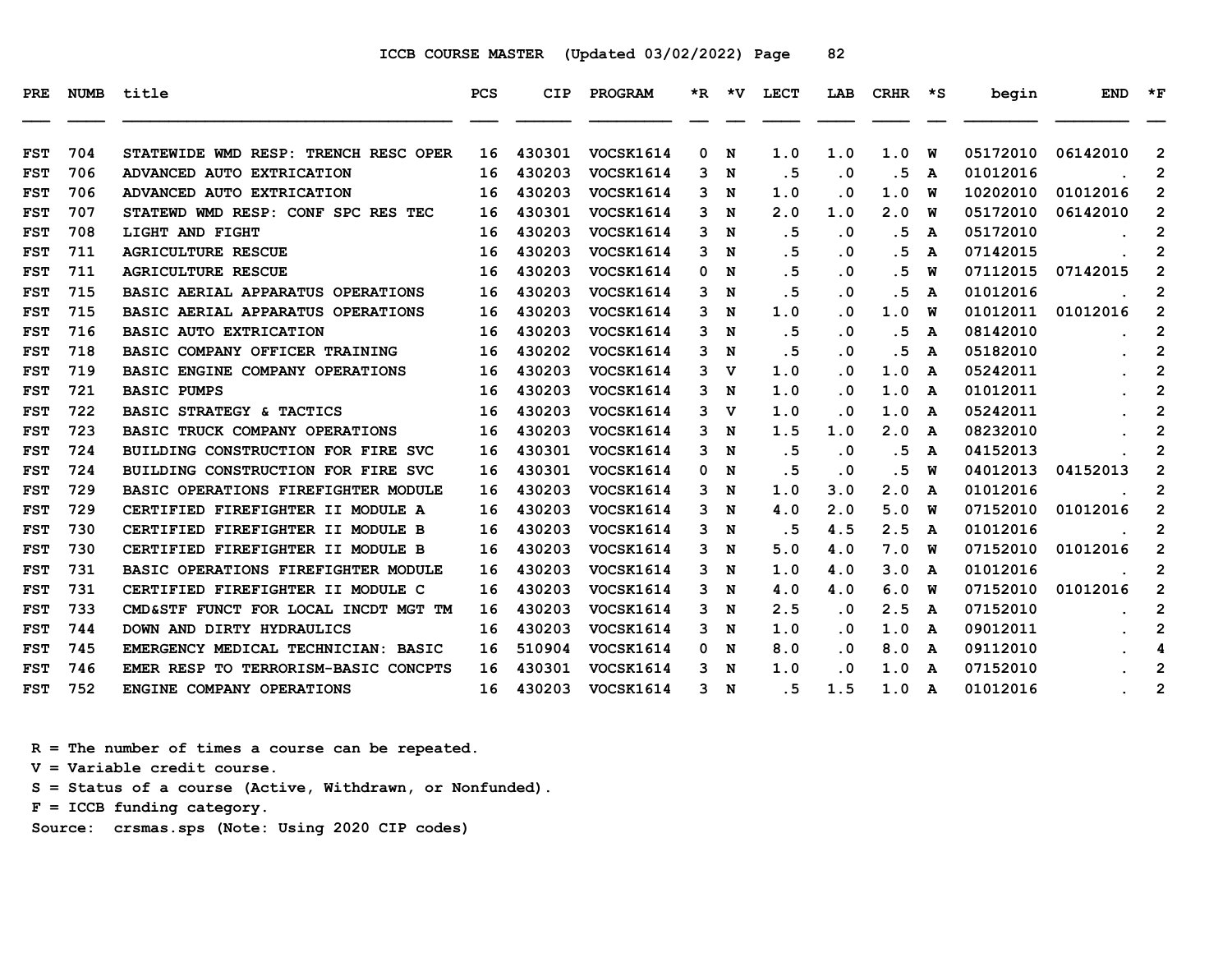| PRE        | <b>NUMB</b> | title                                   | PCS | <b>CIP</b> | PROGRAM          |   |             | *R *V LECT | LAB                     | $CRHR \quad *S$ |   | begin    | <b>END</b> | $*_{\mathbf{F}}$        |
|------------|-------------|-----------------------------------------|-----|------------|------------------|---|-------------|------------|-------------------------|-----------------|---|----------|------------|-------------------------|
| <b>FST</b> | 752         | ENGINE COMPANY OPERATIONS               | 16  | 430203     | VOCSK1614        | 3 | N           | 1.5        | 1.0                     | 2.0             | W | 01012011 | 01012016   | 2                       |
| <b>FST</b> | 753         | <b>ESSENTIALS I</b>                     | 16  | 430203     | VOCSK1614        | 3 | N           | 1.0        | $\overline{\mathbf{0}}$ | 1.0             | A | 05182010 |            | $\overline{2}$          |
| <b>FST</b> | 754         | <b>ESSENTIALS II</b>                    | 16  | 430203     | VOCSK1614        | 3 | N           | 1.0        | $\overline{\mathbf{0}}$ | 1.0             | A | 05182010 |            | $\overline{\mathbf{c}}$ |
| <b>FST</b> | 755         | ESSENTIALS III                          | 16  | 430203     | VOCSK1614        | 3 | N           | 1.0        | . 0                     | 1.0             | A | 05182010 |            | $\overline{2}$          |
| <b>FST</b> | 756         | <b>ESSENTIALS IV</b>                    | 16  | 430203     | VOCSK1614        | 3 | N           | 1.0        | . 0                     | 1.0             | A | 02142014 |            | 2                       |
| <b>FST</b> | 757         | ETHANOL AWARENESS                       | 16  | 430201     | VOCSK1614        | 3 | N           | . 5        | $\overline{\mathbf{0}}$ | . 5             | A | 10012010 |            | $\mathbf{2}$            |
| <b>FST</b> | 761         | FIRE & ARSON INVESTIGATION-MODULE I     | 16  | 430203     | VOCSK1614        | 3 | N           | 2.5        | . 0                     | 2.5             | A | 01042016 |            | $\overline{2}$          |
| <b>FST</b> | 761         | FIRE & ARSON INVESTIGATION-MODULE I     | 16  | 430203     | VOCSK1614        | 3 | N           | 3.0        | $\overline{\mathbf{0}}$ | 3.0             | W | 05182010 | 01042016   | $\mathbf{2}$            |
| <b>FST</b> | 762         | FIRE & ARSON INVESTIGATION-MODULE<br>II | 16  | 430203     | <b>VOCSK1614</b> | 3 | N           | 2.5        | . 0                     | 2.5             | A | 01032016 |            | $\mathbf{2}$            |
| <b>FST</b> | 762         | FIRE & ARSON INVESTIGATION-MODULE II    | 16  | 430203     | VOCSK1614        | 3 | N           | 2.0        | . 0                     | 2.0             | W | 05162011 | 01032016   | 2                       |
| <b>FST</b> | 762         | FIRE & ARSON INVESTIGATION-MODULE II    | 16  | 430203     | VOCSK1614        | 3 | N           | 3.0        | . 0                     | 3.0             | พ | 05182010 | 05162011   | $\overline{2}$          |
| <b>FST</b> | 763         | FIRE & ARSON INVESTGTN-MODULE III       | 16  | 430203     | VOCSK1614        | 3 | N           | 2.5        | $\overline{\mathbf{0}}$ | 2.5             | A | 01032016 |            | $\mathbf{2}$            |
| <b>FST</b> | 763         | FIRE & ARSON INVESTGTN-MODULE III       | 16  | 430203     | VOCSK1614        | 3 | N           | 2.0        | 1.0                     | 2.0             | W | 10012010 | 01032016   | $\mathbf{2}$            |
| <b>FST</b> | 766         | FIRE BEHAVIOR AND SMOKE                 | 16  | 430203     | <b>VOCSK1614</b> | 3 | N           | .5         | . 0                     | .5              | A | 07142015 |            | $\mathbf{2}$            |
| <b>FST</b> | 766         | FIRE BEHAVIOR AND SMOKE                 | 16  | 430203     | <b>VOCSK1614</b> | 0 | N           | .5         | $\cdot$ 0               | . 5             | W | 07112015 | 07142015   | $\overline{2}$          |
| <b>FST</b> | 767         | FIRE FIGHTING FOAM APPLICATIONS         | 16  | 430203     | VOCSK1614        | 3 | N           | .5         | $\overline{\mathbf{0}}$ | . 5             | A | 01012011 |            | 2                       |
| <b>FST</b> | 771         | FIRE ORIGIN / CAUSE AWARENESS           | 16  | 430203     | VOCSK1614        | 3 | N           | . 5        | $\overline{\mathbf{0}}$ | . 5             | A | 07112015 |            | $\mathbf{2}$            |
| <b>FST</b> | 777         | FIRE SERVICE VEHICLE OPERATOR           | 16  | 430203     | VOCSK1614        | 3 | N           | . 5        | $\overline{\mathbf{0}}$ | . 5             | A | 05102013 |            | $\mathbf{2}$            |
| <b>FST</b> | 777         | FIRE SERVICE VEHICLE OPERATOR           | 16  | 430203     | <b>VOCSK1614</b> | 3 | N           | 1.0        | $\overline{\mathbf{0}}$ | 1.0             | W | 07152010 | 04012013   | $\mathbf{2}$            |
| <b>FST</b> | 777         | FIRE SERVICE VEHICLE OPERATOR           | 16  | 430203     | VOCSK1614        | 0 | N           | .5         | $\overline{\mathbf{0}}$ | . 5             | W | 04012013 | 05102013   | $\overline{2}$          |
| <b>FST</b> | 779         | FF RESCUE & SURVIVAL                    | 16  | 430301     | VOCSK1614        | 3 | v           | 1.0        | . 0                     | 1.0             | A | 02012012 |            | $\mathbf{2}$            |
| <b>FST</b> | 780         | FIREGROUND COMMAND OFFICER              | 16  | 430203     | VOCSK1614        | 3 | N           | 2.5        | . 0                     | 2.5             | A | 01032016 |            | $\mathbf{2}$            |
| <b>FST</b> | 780         | FIREGROUND COMMAND OFFICER              | 16  | 430203     | VOCSK1614        | 3 | N           | 3.0        | . 0                     | 3.0             | W | 07152010 | 01032016   | 2                       |
| <b>FST</b> | 781         | FIREGROUND COMPANY OFFICER              | 16  | 430203     | <b>VOCSK1614</b> | 3 | N           | 2.5        | . 0                     | 2.5             | A | 01032016 |            | 2                       |
| <b>FST</b> | 781         | FIREGROUND COMPANY OFFICER              | 16  | 430203     | <b>VOCSK1614</b> | 3 | N           | 3.0        | $\overline{\mathbf{0}}$ | 3.0             | พ | 07152010 | 01032016   | $\overline{2}$          |
| <b>FST</b> | 782         | FIRE GROUND MGT SMALL CAREER & VOLTR    | 16  | 430203     | VOCSK1614        | 3 | N           | . 5        | . 0                     | . 5             | A | 05242011 |            | $\mathbf{2}$            |
| <b>FST</b> | 784         | FIRES ON THE FARM                       | 16  | 430203     | VOCSK1614        | 3 | N           | .5         | $\overline{\mathbf{0}}$ | . 5             | A | 01032016 |            | $\mathbf{2}$            |
| <b>FST</b> | 784         | FIRES ON THE FARM                       | 16  | 430203     | VOCSK1614        | 3 | $\mathbf N$ | 1.0        | $\overline{\mathbf{0}}$ | 1.0             | W | 01012011 | 01032016   | $\overline{2}$          |

 **R = The number of times a course can be repeated.**

 **V = Variable credit course.**

 **S = Status of a course (Active, Withdrawn, or Nonfunded).**

 **F = ICCB funding category.**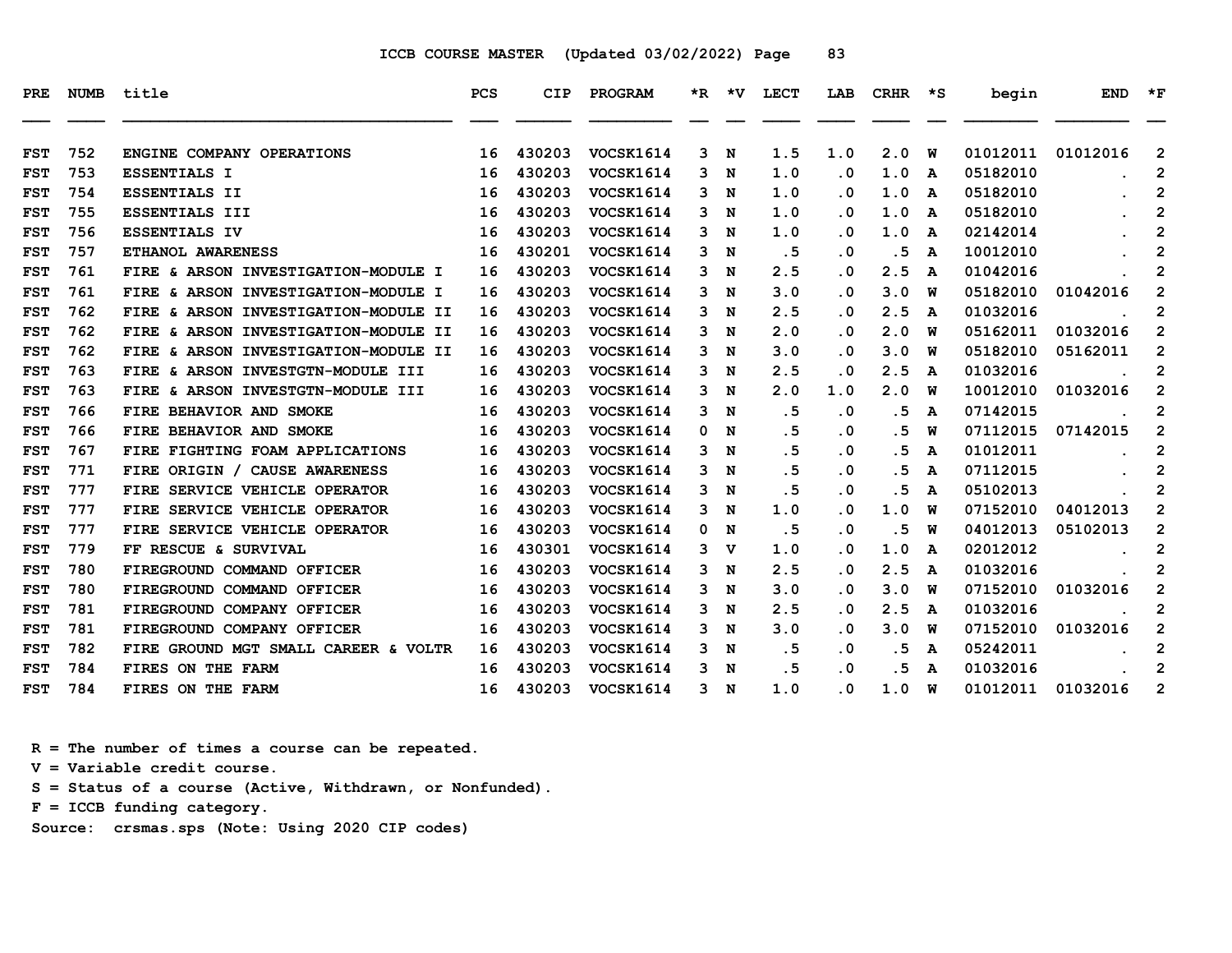| <b>PRE</b> | <b>NUMB</b> | title                                           | <b>PCS</b> | CIP    | PROGRAM          | *R – | ∗v | <b>LECT</b> | LAB       | <b>CRHR</b> | *S           | begin    | <b>END</b> | $*_{\mathbf{F}}$        |
|------------|-------------|-------------------------------------------------|------------|--------|------------------|------|----|-------------|-----------|-------------|--------------|----------|------------|-------------------------|
|            |             |                                                 |            |        |                  |      |    |             |           |             |              |          |            |                         |
| <b>FST</b> | 786         | FIRST-IN-OFFICER                                | 16         | 430203 | VOCSK1614        | 3    | N  | 1.0         | $\cdot$ 0 | 1.0         | A            | 05182010 |            | $\overline{2}$          |
| <b>FST</b> | 787         | <b>FORCIBLE ENTRY</b>                           | 16         | 430203 | VOCSK1614        | 3    | N  | 1.0         | $\cdot$ 0 | 1.0         | A            | 02152014 |            | $\mathbf{2}$            |
| <b>FST</b> | 788         | <b>GRAIN BIN RESCUE</b>                         | 16         | 430203 | VOCSK1614        | 3    | N  | . 5         | . 0       | .5          | A            | 01032016 |            | $\overline{2}$          |
| <b>FST</b> | 788         | <b>GRAIN BIN RESCUE</b>                         | 16         | 430203 | VOCSK1614        | 3    | N  | 1.0         | . 0       | 1.0         | W            | 08142010 | 01032016   | $\mathbf{2}$            |
| <b>FST</b> | 795         | ICS 300 INTERMEDIATE ICS                        | 16         | 430203 | VOCSK1614        | 3    | N  | 1.5         | . 0       | 1.5         | $\mathbf{A}$ | 01032016 |            | $\overline{2}$          |
| <b>FST</b> | 795         | ICS 300 INTERMEDIATE ICS                        | 16         | 430203 | VOCSK1614        | 3    | N  | 1.0         | . 0       | 1.0         | W            | 05172010 | 01032016   | $\mathbf{2}$            |
| <b>FST</b> | 796         | ICS 400 ADV INCDNT COMM SYSTEM                  | 16         | 430203 | VOCSK1614        | 3    | N  | 1.0         | . 0       | 1.0         | A            | 05182010 |            | $\overline{\mathbf{c}}$ |
| <b>FST</b> | 809         | LIOUEFIED PETROLEUM GAS FIRE FGHTING            | 16         | 430203 | VOCSK1614        | 3    | N  | . 5         | . 0       | .5          | $\mathbf{A}$ | 08232010 |            | $\overline{2}$          |
| <b>FST</b> | 812         | MASTER STREAM OPS & APPLICATION                 | 16         | 430203 | <b>VOCSK1614</b> | 3    | N  | 1.0         | . 0       | 1.0         | A            | 10202010 |            | $\overline{2}$          |
| <b>FST</b> | 813         | NEW CAR TECHNOLOGY                              | 16         | 430203 | VOCSK1614        | 3    | N  | .5          | . 0       | .5          | A            | 08232010 |            | $\overline{2}$          |
| <b>FST</b> | 823         | NFA INCIDENT SAFETY OFFICER                     | 16         | 430203 | <b>VOCSK1614</b> | 3    | v  | 1.0         | . 0       | 1.0         | A            | 04242011 |            | $\overline{2}$          |
| <b>FST</b> | 824         | JUV FIRE INTERVENTION SPEC I                    | 16         | 430301 | VOCSK1614        | 3    | N  | 1.0         | . 0       | 1.0         | $\mathbf{A}$ | 04152013 |            | $\overline{2}$          |
| <b>FST</b> | 824         | JUV FIRE INTERVENTION SPEC I                    | 16         | 430301 | VOCSK1614        | 0    | N  | 1.0         | . 0       | 1.0         | W            | 04012013 | 04152013   | $\mathbf{2}$            |
| <b>FST</b> | 825         | NFA LDRSHP I STRTS FOR CMPNY SUCS               | 16         | 430203 | <b>VOCSK1614</b> | 3    | N  | .5          | . 0       | .5          | A            | 04232011 |            | $\mathbf{2}$            |
| <b>FST</b> | 842         | NWCG S230 CREW BOSS                             | 16         | 430203 | VOCSK1614        | 3    | N  | 1.0         | $\cdot$ 0 | 1.0         | A            | 02152014 |            | $\overline{2}$          |
| <b>FST</b> | 844         | OIL-WELL FIREFIGHTING                           | 16         | 430203 | VOCSK1614        | 3.   | N  | 1.0         | . 0       | 1.0         | A            | 01032016 |            | $\overline{2}$          |
| <b>FST</b> | 844         | OIL-WELL FIREFIGHTING                           | 16         | 430203 | VOCSK1614        | 3    | N  | .5          | . 0       | .5          | W            | 05182010 | 01032016   | $\mathbf{2}$            |
| <b>FST</b> | 846         | HAZWOPER 24HR OPERATIONS                        | 16         | 430203 | <b>VOCSK1614</b> | 3    | N  | 1.5         | . 0       | 1.5         | A            | 02152014 |            | $\overline{2}$          |
| <b>FST</b> | 847         | HAZWOPER TECHNICIAN                             | 16         | 430203 | VOCSK1614        | 3    | N  | 1.5         | 1.0       | 2.0         | $\mathbf{A}$ | 02152014 |            | $\overline{2}$          |
| <b>FST</b> | 848         | <b>OVERHAUL AND SALVAGE</b>                     | 16         | 430201 | VOCSK1614        | 3    | N  | . 0         | 1.0       | 1.0         | A            | 02142014 |            | $\overline{2}$          |
| <b>FST</b> | 850         | PRE-FIRE PLANNING                               | 16         | 430203 | VOCSK1614        | 3    | N  | 1.0         | . 0       | 1.0         | A            | 01012011 |            | $\overline{2}$          |
| <b>FST</b> | 852         | POS SPEC: PUBLIC INFOR OFFICER                  | 16         | 430202 | VOCSK1614        | 3    | N  | 2.0         | . 0       | 2.0         | A            | 01032016 |            | $\overline{2}$          |
| <b>FST</b> | 852         | POS SPEC: PUBLIC INFOR OFFICER                  | 16         | 430202 | VOCSK1614        | 3    | N  | 1.0         | . 0       | 1.0         | W            | 09152010 | 01032016   | $\mathbf{2}$            |
| <b>FST</b> | 854         | RESIDENTIAL BUILDING OPERATIONS                 | 16         | 430203 | VOCSK1614        | 3    | N  | 1.0         | . 0       | 1.0         | A            | 01012011 |            | $\overline{2}$          |
| <b>FST</b> | 856         | RIT UNDER FIRE: RAPID INTERVENTION T            | 16         | 430203 | VOCSK1614        | 3    | N  | 1.0         | 2.0       | 2.0         | A            | 03012016 |            | $\overline{2}$          |
| <b>FST</b> | 856         | <b>RIT</b><br>UNDER FIRE: RAPID INTRV TEAM OPER | 16         | 430203 | VOCSK1614        | 3    | N  | 1.0         | 2.0       | 2.0         | W            | 05182010 | 01032016   | $\mathbf{2}$            |
| <b>FST</b> | 856         | UNDER FIRE: RAPID INTERVENTION T<br>RIT         | 16         | 430203 | VOCSK1614        | 3    | N  | 1.0         | 2.0       | 1.0         | w            | 01032016 | 03012016   | $\overline{2}$          |
| <b>FST</b> | 863         | <b>SCBA</b>                                     | 16         | 430203 | <b>VOCSK1614</b> | 3    | N  | 1.0         | . 0       | 1.0         | A            | 02152014 |            | 2                       |

 **R = The number of times a course can be repeated.**

 **V = Variable credit course.**

 **S = Status of a course (Active, Withdrawn, or Nonfunded).**

 **F = ICCB funding category.**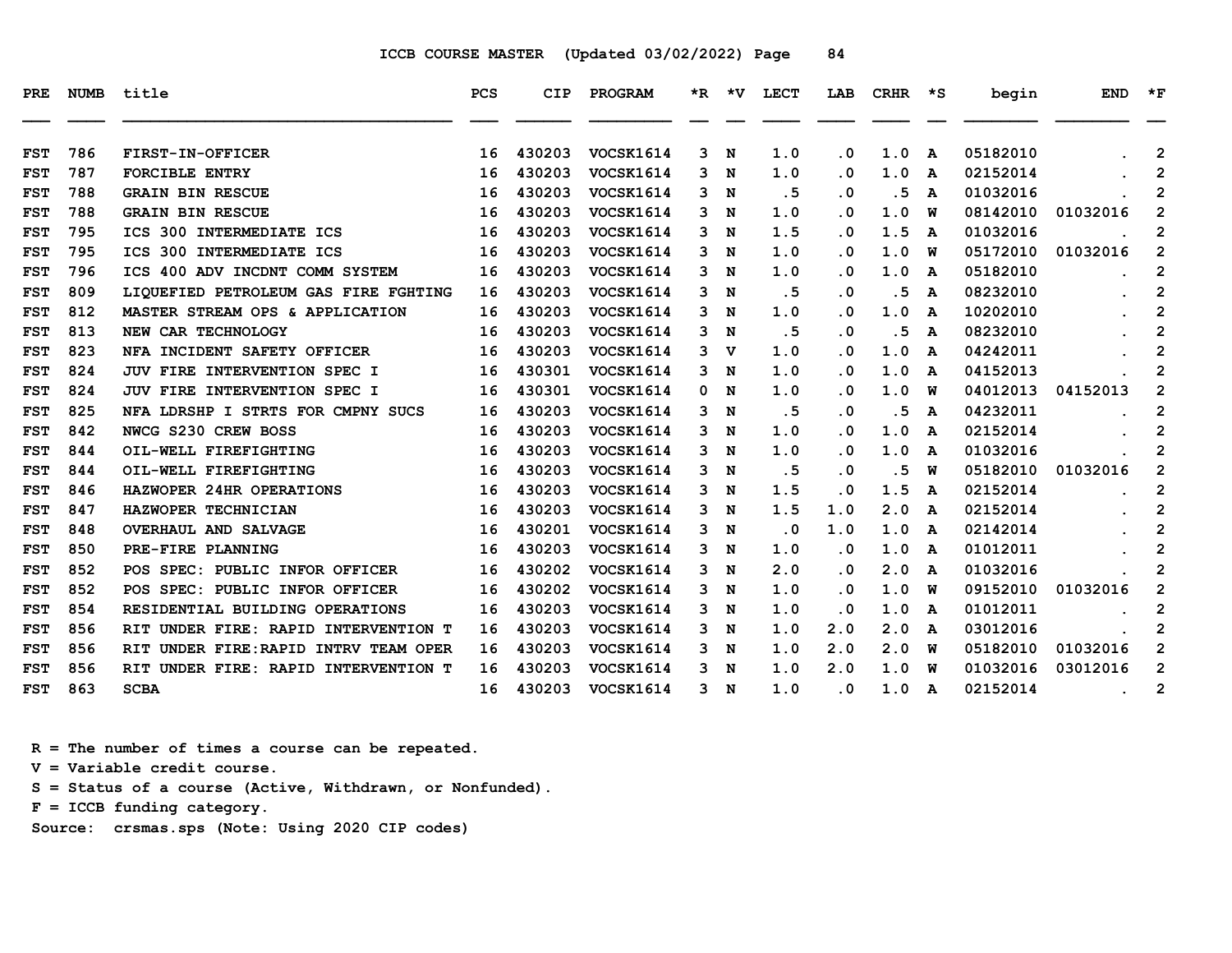| PRE        |     | NUMB title                           | <b>PCS</b> | <b>CIP</b> | PROGRAM          |    |             | *R *V LECT | LAB       | $CRHR$ $*$ $S$ |   | begin    | <b>END</b> | $\star$ F      |
|------------|-----|--------------------------------------|------------|------------|------------------|----|-------------|------------|-----------|----------------|---|----------|------------|----------------|
|            |     |                                      |            |            |                  |    |             |            |           |                |   |          |            |                |
| <b>FST</b> | 865 | CONFINED SPACE RESCUE OP LEVEL 1     | 16         | 430203     | VOCSK1614        | 3  | $\mathbf N$ | . 5        | 2.0       | 1.5            | A | 01032016 |            | 2              |
| <b>FST</b> | 865 | STWD WMD RESP: CNFED SPC RESC OPER   | 16         | 430203     | <b>VOCSK1614</b> | 3  | N           | 1.0        | 2.0       | 2.0            | W | 05182010 | 01032016   | 2              |
| <b>FST</b> | 866 | STATEWD WMD RESP: CONF SPC RES TEC   | 16         | 430301     | VOCSK1614        | 3  | N           | . 5        | 2.5       | 1.5            | A | 01032016 |            | 2              |
| <b>FST</b> | 866 | STATEWD WMD RESP: CONF SPC RES TEC   | 16         | 430301     | VOCSK1614        | 3  | N           | 2.0        | 1.0       | 2.0            | W | 06142010 | 01032016   | $\mathbf{2}$   |
| <b>FST</b> | 867 | STWIDE WMD RESP: HAZ MAT AWARENESS   | 16         | 430203     | <b>VOCSK1614</b> | 3  | N           | .5         | $\cdot$ 0 | . 5            | A | 05172010 |            | 2              |
| <b>FST</b> | 868 | STWD WMD RESP: HAZ MAT INCID MGT SYS | 16         | 430301     | VOCSK1614        | 3  | N           | 1.0        | . 0       | 1.0            | A | 01032016 |            | $\mathbf{2}$   |
| <b>FST</b> | 868 | STWD WMD RESP: HAZ MAT INCID MGT SYS | 16         | 430301     | VOCSK1614        | 3. | $\mathbf N$ | 2.0        | $\cdot$ 0 | 2.0            | W | 05182010 | 01032016   | $\mathbf{2}$   |
| <b>FST</b> | 869 | STWD WMD RESP: HAZ MAT OPERATION     | 16         | 430301     | <b>VOCSK1614</b> | 3  | N           | 2.0        | 1.0       | 2.0            | A | 05182010 |            | $\mathbf{2}$   |
| <b>FST</b> | 870 | HAZARDOUS MATERIALS TECHNICIAN A     | 16         | 430301     | <b>VOCSK1614</b> | 3  | N           | 1.5        | 1.5       | 2.0            | A | 05182010 |            | $\mathbf{2}$   |
| <b>FST</b> | 871 | STATEWIDE WMD RESP: HAZ MAT TECH     | 16         | 430203     | VOCSK1614        | 3. | N           | 1.0        | 1.5       | 1.5            | A | 01032016 |            | $\mathbf{2}$   |
| <b>FST</b> | 871 | STATEWIDE WMD RESP: HAZ MAT TECH     | 16         | 430203     | VOCSK1614        | 3  | N           | 1.0        | 2.0       | 2.0            | W | 05172010 | 01032016   | $\mathbf{2}$   |
| <b>FST</b> | 873 | STATEWIDE WMD: ROPE RESCUE OPS       | 16         | 430301     | VOCSK1614        | 3  | $\mathbf N$ | 1.0        | 1.5       | 1.5            | A | 01032016 |            | 2              |
| <b>FST</b> | 873 | STATEWIDE WMD: ROPE RESCUE OPS       | 16         | 430301     | VOCSK1614        | 3  | N           | 1.0        | 2.0       | 2.0            | W | 08232010 | 01032016   | $\mathbf{2}$   |
| <b>FST</b> | 874 | ROPE RESCUE TECH - LEV II            | 16         | 430301     | <b>VOCSK1614</b> | 3  | N           | 3.0        | 2.0       | 4.0            | A | 07152010 |            | $\mathbf{2}$   |
| <b>FST</b> | 875 | STWD WMD RESP: STRUC CLPSE RSCE OPS  | 16         | 430301     | <b>VOCSK1614</b> | 3. | N           | 1.0        | 2.0       | 2.0            | A | 07152010 |            | $\mathbf{2}$   |
| <b>FST</b> | 876 | STWD WMD RESP: STRUCT COLL RESC TECH | 16         | 430301     | VOCSK1614        | 3  | N           | 2.0        | 2.0       | 2.0            | A | 05182010 |            | 2              |
| <b>FST</b> | 877 | TECHNICAL RESCUE AWARENESS           | 16         | 430301     | VOCSK1614        | 3  | N           | .5         | $\cdot$ 0 | .5             | A | 06142010 |            | $\overline{2}$ |
| <b>FST</b> | 878 | STATEWIDE WMD: TECH RESC AWARE       | 16         | 430301     | VOCSK1614        | 3  | N           | 3.0        | . 0       | 3.0            | A | 10012010 |            | $\overline{2}$ |
| <b>FST</b> | 879 | TRENCH RESCUE OPERATIONS- LEVEL 1    | 16         | 430301     | VOCSK1614        | 0  | N           | 1.0        | 1.0       | 1.5            | A | 01032016 |            | $\mathbf{2}$   |
| <b>FST</b> | 879 | STATEWIDE WMD RESP: TRENCH RESC OPER | 16         | 430301     | VOCSK1614        | 0  | N           | 1.0        | 1.0       | 1.0            | W | 06142010 | 01032016   | $\overline{2}$ |
| <b>FST</b> | 880 | TRNCH RSCUE TCH- LEVEL II            | 16         | 430301     | VOCSK1614        | 3  | N           | 1.0        | 1.5       | 1.5            | A | 01032016 |            | 2              |
| <b>FST</b> | 880 | STATEWIDE WMD TRNCH RSCUE TCH        | 16         | 430301     | <b>VOCSK1614</b> | 3  | N           | 1.0        | 2.0       | 2.0            | W | 09112010 | 01032016   | $\overline{2}$ |
| <b>FST</b> | 885 | THERMAL IMAGING CAMERAS              | 16         | 430201     | VOCSK1614        | 3  | $\mathbf v$ | 1.0        | . 0       | 1.0            | A | 01032016 |            | $\mathbf{2}$   |
| <b>FST</b> | 885 | THERMAL IMAGING CAMERAS              | 16         | 430201     | <b>VOCSK1614</b> | 3  | N           | 1.0        | . 0       | 1.0            | W | 01012011 | 01032016   | $\mathbf{2}$   |
| <b>FST</b> | 892 | FIREGROUND VENTILATION               | 16         | 430301     | <b>VOCSK1614</b> | 3  | N           | . 5        | . 0       | . 5            | A | 07142015 |            | 2              |
| <b>FST</b> | 892 | FIREGROUND VENTILATION               | 16         | 430301     | VOCSK1614        | 0  | N           | . 5        | $\cdot$ 0 | . 5            | W | 07112015 | 07142015   | $\mathbf{2}$   |
| <b>FST</b> | 899 | ALL HAZARDS RESOURCE UNIT LEADER     | 16         | 430202     | VOCSK1614        | 3  | N           | 1.5        | . 0       | 1.5            | A | 01032016 |            | $\overline{2}$ |
| <b>FST</b> | 899 | POS SPEC: RESOURCE UNIT LEADER       | 16         | 430202     | <b>VOCSK1614</b> | 3  | N           | 1.0        | . 0       | 1.0            | W | 09152010 | 01032016   | $\overline{2}$ |

 **R = The number of times a course can be repeated.**

 **V = Variable credit course.**

 **S = Status of a course (Active, Withdrawn, or Nonfunded).**

 **F = ICCB funding category.**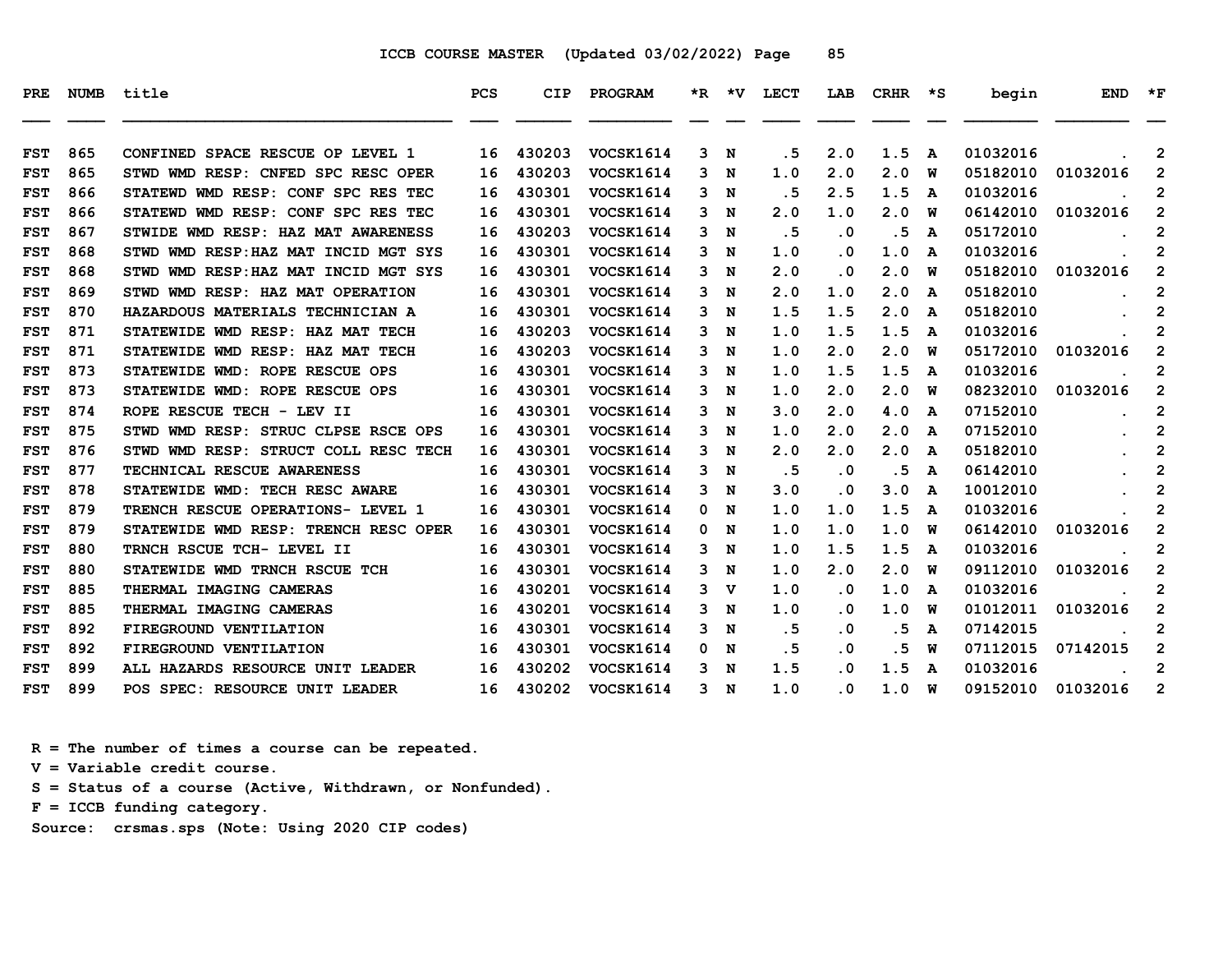| PRE        | NUMB | title                                | <b>PCS</b> | CIP    | <b>PROGRAM</b>   |   | *R *V       | LECT | LAB                     | CRHR | ∗s | begin    | <b>END</b> | $*_{\mathbf{F}}$ |
|------------|------|--------------------------------------|------------|--------|------------------|---|-------------|------|-------------------------|------|----|----------|------------|------------------|
| <b>FST</b> | 905  | HAZMAT-REGIONAL READINESS EVALUATION | 16         | 430301 | VOCSK1614        | 3 | N           | . 5  | $\cdot$ 0               | . 5  | A  | 09112010 |            | $\overline{2}$   |
| <b>FST</b> | 906  | <b>STATEWIDE WMD: HAZMAT OPS</b>     | 16         | 430301 | VOCSK1614        | 3 | N           | 2.0  | $\overline{\mathbf{0}}$ | 2.0  | A  | 09152010 |            | $\overline{2}$   |
| <b>FST</b> | 911  | HOLE IN THE GROUND: TRENCH RHA       | 16         | 430301 | VOCSK1614        | 3 | N           | .5   | . 5                     | .5   | A  | 09112010 |            | 2                |
| <b>FST</b> | 916  | FD INCIDENT SAFETY OFFICER           | 16         | 430203 | <b>VOCSK1614</b> | 3 | N           | 2.5  | $\overline{\mathbf{0}}$ | 2.5  | A  | 01032016 |            | $\mathbf{2}$     |
| <b>FST</b> | 916  | FD INCIDENT SAFETY OFFICER           | 16         | 430203 | VOCSK1614        | 3 | N           | 3.0  | $\cdot$ 0               | 3.0  | W  | 08232010 | 01032016   | 2                |
| <b>FST</b> | 918  | NWCG IGNITION OPERATIONS S-234       | 16         | 430203 | VOCSK1614        | 3 | N           | 1.0  | . 0                     | 1.0  | A  | 01012011 |            | $\mathbf{2}$     |
| <b>FST</b> | 919  | VEHICLE/MACHINERY TECH- LEVEL II     | 16         | 430203 | VOCSK1614        | 3 | N           | 1.0  | 1.5                     | 1.5  | A  | 01032016 |            | $\overline{2}$   |
| <b>FST</b> | 919  | VEHICLE/MACHINERY TECHNICIAN         | 16         | 430203 | VOCSK1614        | 3 | N           | 1.0  | 2.0                     | 2.0  | W  | 07112011 | 01032016   | $\overline{2}$   |
| <b>FST</b> | 923  | DECSION MAKING COMPANY OPS           | 16         | 430301 | VOCSK1614        | 3 | N           | 1.0  | . 0                     | 1.0  | A  | 04152013 |            | 2                |
| <b>FST</b> | 923  | DECSION MAKING COMPANY OPS           | 16         | 430301 | VOCSK1614        | 0 | N           | 1.0  | . 0                     | 1.0  | w  | 04012013 | 04152013   | $\overline{2}$   |
| <b>FST</b> | 925  | ALL HAZARDS SAFETY OFFICER           | 16         | 430203 | VOCSK1614        | 3 | N           | 1.5  | $\overline{\mathbf{0}}$ | 1.5  | A  | 02142014 |            | $\mathbf{2}$     |
| <b>FST</b> | 926  | JUV FIRE INTERVENTION SPEC II        | 16         | 430301 | VOCSK1614        | 3 | N           | 1.0  | $\overline{\mathbf{0}}$ | 1.0  | A  | 04152013 |            | $\overline{2}$   |
| <b>FST</b> | 926  | <b>JUV FIRE INTERVENTION SPEC II</b> | 16         | 430301 | VOCSK1614        | 0 | N           | 1.0  | . 0                     | 1.0  | W  | 04012013 | 04152013   | $\mathbf{2}$     |
| <b>FST</b> | 933  | S300 ATTACK INCIDENT COMMANDER       | 16         | 430203 | VOCSK1614        | 3 | N           | 1.0  | . 0                     | 1.0  | A  | 02152014 |            | $\mathbf{2}$     |
| <b>FST</b> | 934  | S336 TACTICAL DECISION MAKING        | 16         | 430203 | VOCSK1614        | 3 | N           | 1.5  | $\overline{\mathbf{0}}$ | 1.5  | A  | 02142015 |            | $\overline{2}$   |
| <b>FST</b> | 935  | S211 PORTABLE PUMPS                  | 16         | 430203 | VOCSK1614        | 3 | N           | 1.0  | . 0                     | 1.0  | A  | 02152014 |            | $\overline{2}$   |
| <b>FYE</b> | 101  | STRATEGIES FOR COLLEGE SUCCESS       | 11         | 240102 | H GAAAA          | 0 | $\mathbf v$ | 3.0  | . 0                     | 3.0  | A  | 05182015 |            | 1                |
| <b>GDS</b> | 102  | <b>GRAPHIC DESIGN HISTORY</b>        | 11         | 500409 | H GAAAA          | 0 | N           | 3.0  | $\overline{\mathbf{0}}$ | 3.0  | A  | 01102022 |            | 1                |
| GDS        | 102  | <b>GRAPHIC DESIGN HISTORY</b>        | 12         | 500401 | F GDSAAS         | 0 | N           | 3.0  | . 0                     | 3.0  | พ  | 01102010 | 01102022   | 3                |
| GDS        | 105  | <b>TYPOGRAPHY</b>                    | 11         | 500409 | H GAAAA          | 0 | N           | 2.0  | 2.0                     | 3.0  | A  | 05172021 |            | 1                |
| <b>GDS</b> | 108  | DESIGN MEDIA & PRINCIPLES            | 12         | 500401 | F GDSAAS         | 0 | N           | 2.0  | 2.0                     | 3.0  | A  | 05142001 |            | 3                |
| <b>GDS</b> | 110  | <b>TYPOGRAPHY</b>                    | 12         | 500401 | F GDSAAS         | 0 | N           | 2.0  | 2.0                     | 3.0  | W  | 05172004 | 05172021   | 3                |
| <b>GDS</b> | 112  | GRAPHIC DESIGN I                     | 12         | 500401 | F GDSAAS         | 0 | N           | 1.0  | 5.0                     | 3.0  | W  | 05142001 | 05172004   | 3                |
| GDS        | 114  | WEB DESIGN I                         | 12         | 500401 | F GDSAAS         | 0 | N           | 2.0  | 3.0                     | 3.0  | w  | 05142001 | 08232004   | 3                |
| <b>GDS</b> | 119  | GRAPH DESIGN SOFTWARE I: SPEC TOPICS | 12         | 500401 | F GDSAAS         | 4 | N           | 1.0  | . 0                     | 1.0  | w  | 05132002 | 01122020   | 3                |
| <b>GDS</b> | 119  | GRAPHIC DESIGN SOFTWARE              | 12         | 500401 | F GDSAAS         | 0 | N           | 2.0  | 3.0                     | 3.0  | W  | 05142001 | 05132002   | 3                |
| <b>GDS</b> | 120  | <b>GRAPHIC DESIGN I</b>              | 11         | 500409 | H GAAAA          | 0 | N           | 2.0  | 3.0                     | 3.0  | A  | 05172004 |            | 1                |
| <b>GDS</b> | 122  | GRAPHIC DESIGN II                    | 11         | 500409 | H GAAAA          | 0 | N           | 2.0  | 3.0                     | 3.0  | A  | 01102022 |            | 1                |

 **R = The number of times a course can be repeated.**

 **V = Variable credit course.**

 **S = Status of a course (Active, Withdrawn, or Nonfunded).**

 **F = ICCB funding category.**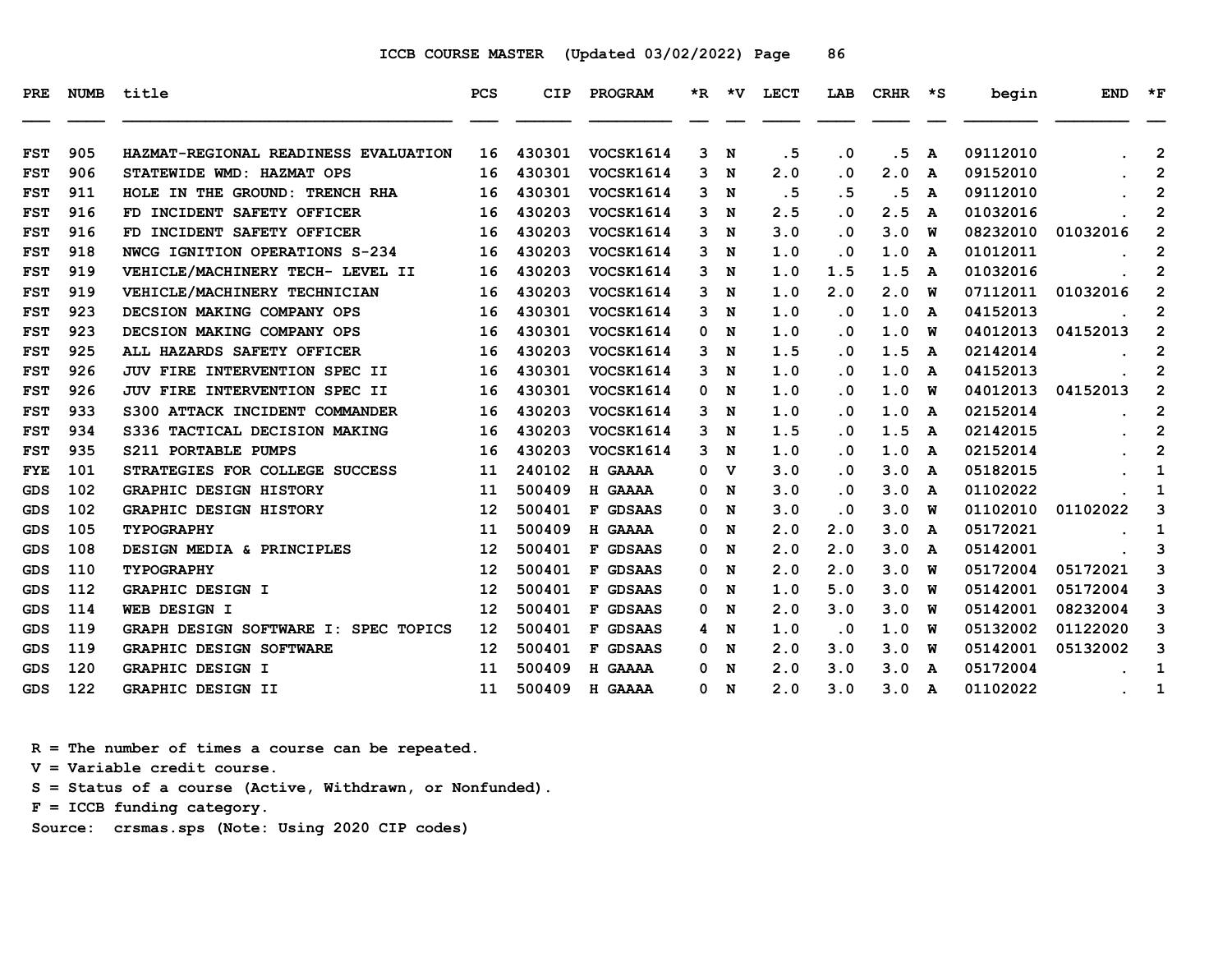| PRE.       | <b>NUMB</b> | title                             | PCS               | <b>CIP</b> | PROGRAM         |   | $*R$ $*V$ | LECT | LAB       | CRHR | ∗s | begin    | <b>END</b> | $*_{\mathbf{F}}$ |
|------------|-------------|-----------------------------------|-------------------|------------|-----------------|---|-----------|------|-----------|------|----|----------|------------|------------------|
| GDS        | 122         | GRAPHIC DESIGN II                 | 12                | 500401     | F GDSAAS        | 0 | N         | 2.0  | 3.0       | 3.0  | W  | 05172004 | 01102022   | 3                |
| GDS        | 130         | GRAPHIC DESIGN PRINCIPLES         | 12                | 500401     | F GDSAAS        | 0 | N         | 2.0  | 3.0       | 3.0  | w  | 05142001 | 01122020   | 3                |
| <b>GDS</b> | 131         | <b>GRAPHIC DESIGN HISTORY</b>     | $12 \overline{ }$ | 500401     | F GDSAAS        | 0 | N         | 2.0  | 2.0       | 3.0  | W  | 05142007 | 01102010   | 3                |
| GDS        | 131         | <b>GRAPHIC DESIGN HISTORY</b>     | $12 \overline{ }$ | 500401     | F GDSAAS        | 0 | N         | 1.0  | . 0       | 1.0  | W  | 05142001 | 05142007   | 3                |
| GDS        | 171         | INTRODUCTION TO WORDPRESS         | 12                | 500401     | <b>T IADAAS</b> | 0 | N         | 2.0  | 2.0       | 3.0  | A  | 07012018 |            | 3                |
| <b>GDS</b> | 172         | TYPOGRAPHY II                     | 12                | 500401     | F GDSAAS        | 0 | N         | 2.0  | 2.0       | 3.0  | A  | 05142001 |            | 3                |
| GDS        | 212         | GRAPHIC DESIGN II                 | 12                | 500401     | F GDSAAS        | 0 | N         | 2.0  | 3.0       | 3.0  | w  | 05142001 | 05172004   | 3                |
| GDS        | 213         | GRAPHIC DESIGN III                | $12 \overline{ }$ | 500401     | F GDSAAS        | 0 | N         | 2.0  | 3.0       | 3.0  | W  | 05142001 | 01122020   | 3                |
| GDS        | 214         | WEB DESIGN II                     | 12                | 500401     | F GDSAAS        | 0 | N         | 2.0  | 3.0       | 3.0  | W  | 05142001 | 01122020   | 3                |
| GDS        | 215         | WEB DESIGN III                    | $12 \overline{ }$ | 500401     | F GDSAAS        | 0 | N         | 2.0  | 3.0       | 3.0  | พ  | 05142001 | 01122020   | 3                |
| GDS        | 219         | GRAPHIC DESIGN SOFTWARE II: ADV   | 12                | 500401     | F GDSAAS        | 3 | N         | 1.0  | . 0       | 1.0  | W  | 05202003 | 01122020   | 3                |
| GDS        | 219         | GRAPHIC DESIGN SOFTWARE II: ADV   | 12                | 500401     | F GDSAAS        | 3 | v         | 4.0  | . 0       | 4.0  | w  | 05192003 | 05202003   | 3                |
| <b>GDS</b> | 220         | GRAPHIC DESIGN FOR THE WEB        | 11                | 500409     | H GAAAA         | 0 | N         | 2.0  | 2.0       | 3.0  | A  | 05172004 |            | 1                |
| GDS        | 222         | <b>GRAPHIC DESIGN II</b>          | $12 \overline{ }$ | 500401     | F GDSAAS        | 0 | N         | 1.0  | 2.0       | 2.0  | A  | 12112017 |            | 3                |
| GDS        | 222         | GRAPHIC DESIGN II                 | 12                | 500401     | F GDSAAS        | 0 | N         | 2.0  | 2.0       | 3.0  | พ  | 05172004 | 12112017   | 3                |
| GDS        | 230         | <b>MOTION DESIGN</b>              | 12                | 500401     | F GDSAAS        | 0 | N         | 2.0  | 2.0       | 3.0  | A  | 08242009 |            | 3                |
| GDS        | 251         | <b>APPLIED PHOTOGRAPHY</b>        | $12 \overline{ }$ | 500401     | F GDSAAS        | 0 | N         | 2.0  | 3.0       | 3.0  | w  | 05142001 | 01122020   | 3                |
| GDS        | 271         | INTERACTIVE DESIGN I              | $12 \overline{ }$ | 500401     | F GDSAAS        | 0 | N         | 2.0  | 2.0       | 3.0  | A  | 05182015 |            | 3                |
| <b>GDS</b> | 272         | INTERACTIVE DESIGN II             | 12                | 500401     | F GDSAAS        | 0 | N         | 1.0  | 2.0       | 2.0  | A  | 12112017 |            | 3                |
| GDS        | 272         | INTERACTIVE DESIGN II             | 12                | 500401     | F GDSAAS        | 0 | N         | 2.0  | 2.0       | 3.0  | พ  | 05182015 | 12112017   | 3                |
| GDS        | 273         | <b>ILLUSTRATION</b>               | 12                | 500401     | F GDSAAS        | 0 | N         | 2.0  | 2.0       | 3.0  | A  | 05142001 |            | 3                |
| GDS        | 274         | ILLUSTRATION II                   | $12 \overline{ }$ | 500401     | F GDSAAS        | 0 | N         | 1.0  | 2.0       | 2.0  | A  | 08152017 |            | 3                |
| <b>GDS</b> | 274         | ILLUSTRATION II                   | 12                | 500401     | F GDSAAS        | 0 | N         | 2.0  | 2.0       | 3.0  | W  | 05142001 | 08152017   | 3                |
| GDS        | 292         | <b>GRAPHIC DESIGN STUDIO</b>      | 12                | 500402     | F GDSAAS        | 0 | N         | 1.0  | 12.0      | 3.0  | A  | 08242009 |            | 3                |
| GDS        | 293         | PORTFOLIO SEMINAR                 | 12                | 109997     | F GDSAAS        | 0 | N         | 2.0  | 2.0       | 3.0  | A  | 05142007 |            | 3                |
| GDS        | 293         | PORTFOLIO SEMINAR                 | 12                | 480299     | F GDSAAS        | 0 | N         | 1.0  | 3.0       | 2.0  | พ  | 05142001 | 05142007   | 3                |
| GDS        | 700         | INTRODUCTION TO ADOBE PHOTOSHOP   | 16                | 500401     | VOCSK1614       | 0 | v         | 1.0  | . 0       | 1.0  | A  | 08202007 |            | 3                |
| <b>GDS</b> | 700         | INTRODUCTION TO ADOBE PHOTOSHOP 7 | 16                | 500401     | VOCSK1614       | 0 | N         | 1.0  | $\cdot$ 0 | 1.0  | W  | 02012005 | 08202007   | 3                |

 **R = The number of times a course can be repeated.**

 **V = Variable credit course.**

 **S = Status of a course (Active, Withdrawn, or Nonfunded).**

 **F = ICCB funding category.**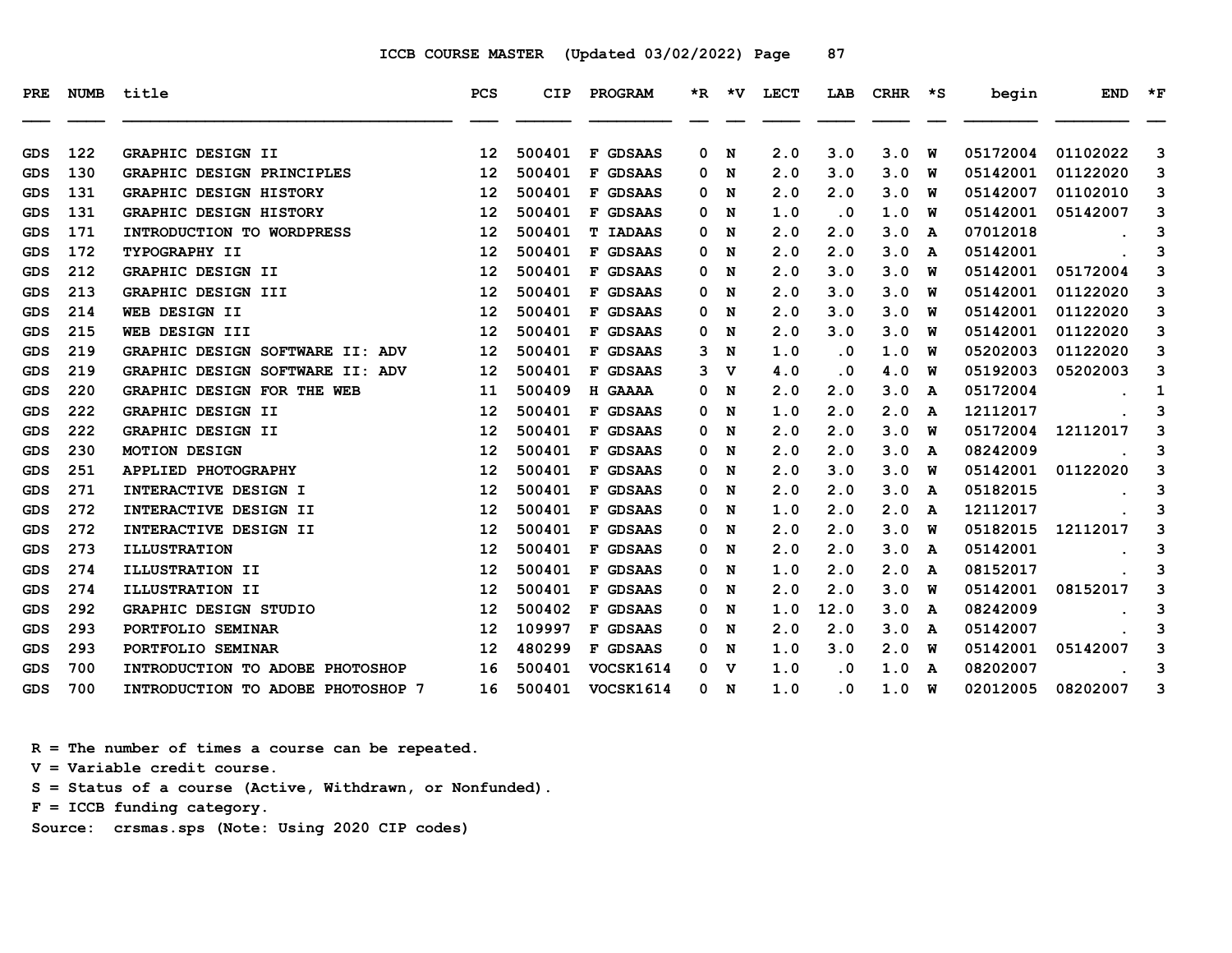| PRE        | NUMB | title                                         | PCS | <b>CIP</b> | PROGRAM   |   | $*R$ $*V$   | <b>LECT</b> | LAB       | CRHR | יי≭ | begin    | <b>END</b> | $*_{\mathbf{F}}$ |
|------------|------|-----------------------------------------------|-----|------------|-----------|---|-------------|-------------|-----------|------|-----|----------|------------|------------------|
|            |      |                                               |     |            |           |   |             |             |           |      |     |          |            |                  |
| GDS        | 701  | INTRODUCTION TO ADOBE ILLUSTRATOR 10          | 16  | 500401     | VOCSK1614 | 0 | N           | 1.0         | $\cdot$ 0 | 1.0  | A   | 02012005 |            | 3                |
| GDS        | 702  | INTRODUCTION TO ADOBE INDESIGN                | 16  | 500401     | VOCSK1614 | 0 | v           | 1.0         | . 0       | 1.0  | A   | 08202007 |            | 3                |
| GDS        | 702  | INTRODUCTION TO ADOBE INDESIGN CS             | 16  | 500401     | VOCSK1614 | 0 | N           | 1.0         | . 0       | 1.0  | W   | 02012005 | 08202007   | 3                |
| GDS        | 703  | ADOBE ACROBAT LEVEL I                         | 16  | 500401     | VOCSK1614 | 0 | N           | .5          | . 0       | . 5  | A   | 08202007 |            | 3                |
| GDS        | 704  | ADOBE ACROBAT LEVEL II                        | 16  | 500401     | VOCSK1614 | 0 | N           | .5          | $\cdot$ 0 | .5   | A   | 08202007 |            | 3                |
| GDS        | 705  | ADVANCED ADOBE INDESIGN                       | 16  | 500401     | VOCSK1614 | 0 | v           | 1.0         | . 0       | 1.0  | A   | 01142008 |            | 3                |
| GDS        | 706  | ADVANCED ADOBE PHOTOSHOP                      | 16  | 500401     | VOCSK1614 | 0 | v           | 1.0         | . 0       | 1.0  | A   | 01142008 |            | 3                |
| <b>GED</b> | 010  | <b>GED PREPARATION I</b>                      | 17  | 320101     | Y AB2CE   | 3 | v           | 13.0        | . 0       | 13.0 | A   | 01122009 |            | 6                |
| GED        | 010  | PREPARATION I<br>GED                          | 17  | 320200     | Y AB2CE   | 3 | v           | 12.0        | . 0       | 12.0 | พ   | 08202007 | 01122009   | 6                |
| <b>GED</b> | 015  | PREPARATION II<br>GED                         | 17  | 320101     | Y AB4CE   | 3 | v           | 12.0        | . 0       | 13.0 | A   | 01122009 |            | 6                |
| GED        | 015  | PREPARATION II<br>GED                         | 17  | 320220     | Y AB4CE   | 3 | v           | 12.0        | . 0       | 12.0 | พ   | 08202007 | 01122009   | 6                |
| <b>GED</b> | 016  | PREPARATION III<br>GED                        | 18  | 320101     | Y AS6CE   | 3 | v           | 12.0        | . 0       | 13.0 | A   | 01122009 |            | 6                |
| <b>GED</b> | 016  | PREPARATION III<br>GED                        | 18  | 320300     | Y AS6CE   | 3 | v           | 12.0        | . 0       | 12.0 | W   | 08202007 | 01122009   | 6                |
| <b>GED</b> | 060  | GED READING SKILLS I                          | 17  | 320113     | Y AB3CE   | 3 | v           | 4.0         | . 0       | 4.0  | W   | 07011997 | 08202007   | 6                |
| <b>GED</b> | 061  | WRITING SKILLS I<br>GED                       | 17  | 320103     | Y ABECE   | 3 | v           | 4.0         | . 0       | 4.0  | W   | 06011991 | 05301994   | 6                |
| GED        | 061  | WRITING SKILLS I<br>GED                       | 17  | 320113     | Y AB3CE   | 3 | v           | 4.0         | . 0       | 4.0  | W   | 05011994 | 08202007   | 6                |
| <b>GED</b> | 062  | GED ARITHMETIC SKILLS I                       | 17  | 320114     | Y AB3CE   | 3 | v           | 4.0         | $\cdot$ 0 | 4.0  | W   | 07011997 | 08202007   | 6                |
| GED        | 070  | READING SKILLS<br>GED                         | 17  | 320103     | Y ABECE   | 3 | v           | 4.0         | . 0       | 4.0  | W   | 06011991 | 05301994   | 6                |
| <b>GED</b> | 070  | GED READING SKILLS II                         | 17  | 320123     | Y AB4CE   | 3 | v           | 4.0         | . 0       | 4.0  | W   | 05011994 | 08202007   | 6                |
| <b>GED</b> | 071  | WRITING SKILLS II<br>GED                      | 17  | 320103     | Y ABECE   | 3 | v           | 4.0         | . 0       | 4.0  | W   | 06011991 | 05301994   | 6                |
| <b>GED</b> | 071  | WRITING SKILLS II<br>GED                      | 17  | 320123     | Y AB4CE   | 3 | $\mathbf v$ | 4.0         | $\cdot$ 0 | 4.0  | W   | 05011994 | 08202007   | 6                |
| GED        | 072  | GED ARITHMETIC SKILLS II                      | 17  | 320124     | Y AB4CE   | 3 | v           | 4.0         | . 0       | 4.0  | W   | 07011997 | 08202007   | 6                |
| <b>GED</b> | 080  | READING SKILLS TEST PREPARATION<br>GED        | 18  | 320102     | Y ASECE   | 3 | v           | 4.0         | $\cdot$ 0 | 4.0  | W   | 06011991 | 05301994   | 6                |
| GED        | 080  | READING SKILLS TEST PREPARATION<br>GED        | 18  | 320132     | Y AS6CE   | 3 | v           | 4.0         | . 0       | 4.0  | W   | 05011994 | 08202007   | 6                |
| GED        | 081  | WRITING SKILLS TEST PREPARATION<br>GED        | 18  | 320103     | Y ASECE   | 3 | v           | 4.0         | . 0       | 4.0  | W   | 06011991 | 05301994   | 6                |
| <b>GED</b> | 081  | <b>GED</b><br>WRITING SKILLS TEST PREPARATION | 18  | 320133     | Y AS6CE   | 3 | v           | 4.0         | $\cdot$ 0 | 4.0  | W   | 05011994 | 08202007   | 6                |
| GED        | 082  | GED MATH SKILLS TEST PREPARATION              | 18  | 320104     | Y ASECE   | 3 | v           | 4.0         | . 0       | 4.0  | W   | 06011991 | 05301994   | 6                |
| <b>GED</b> | 082  | GED MATH SKILLS TEST PREPARATION              | 18  | 320134     | Y AS6CE   | 3 | v           | 4.0         | . 0       | 4.0  | พ   | 05011994 | 08202007   | 6                |

 **R = The number of times a course can be repeated.**

 **V = Variable credit course.**

 **S = Status of a course (Active, Withdrawn, or Nonfunded).**

 **F = ICCB funding category.**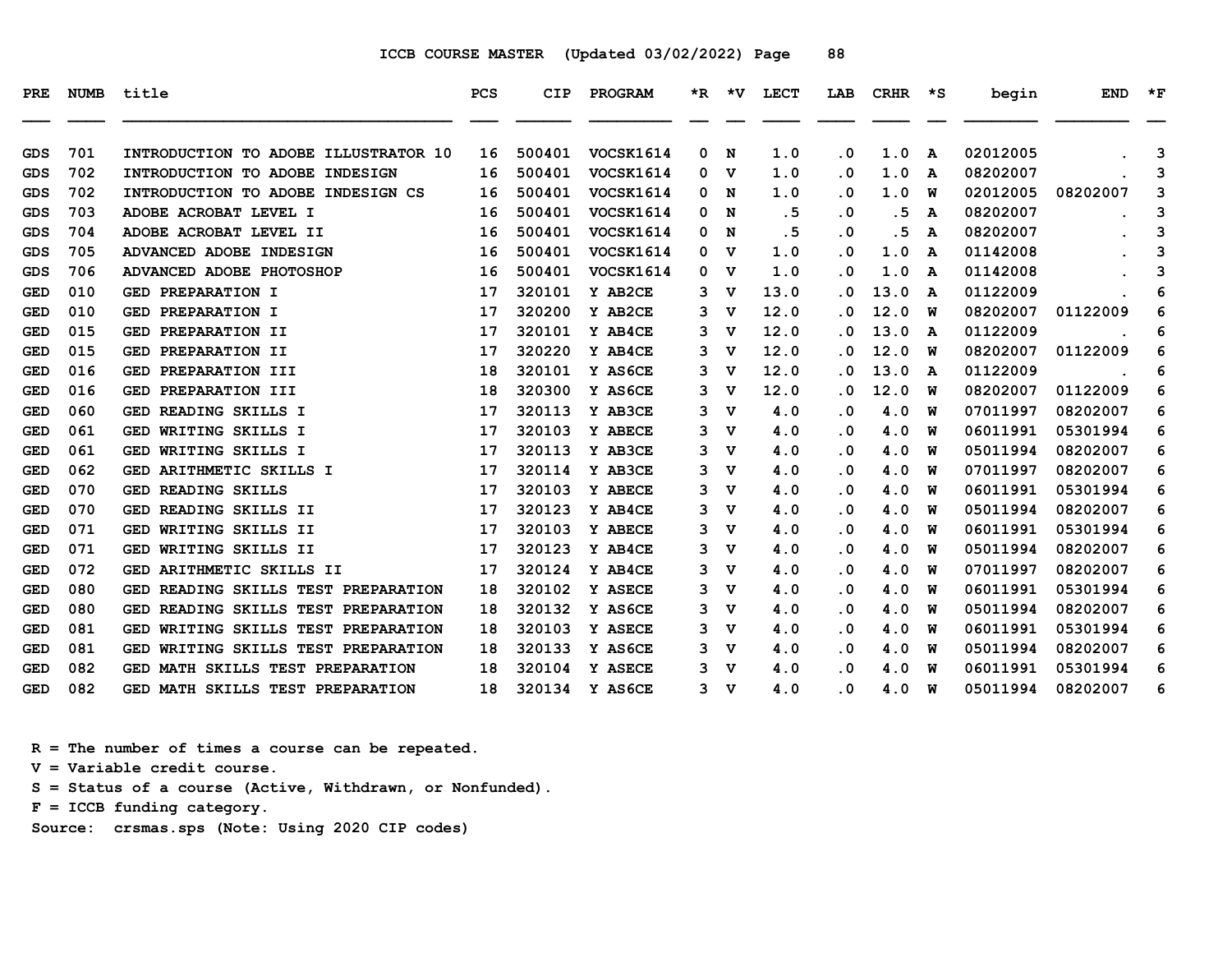| <b>PRE</b> | <b>NUMB</b> | title                              | <b>PCS</b>        | <b>CIP</b> | PROGRAM         |   | *R *V       | <b>LECT</b> | LAB       | CRHR | $\star$ s | begin    | <b>END</b> | $*_{\mathbf{F}}$ |
|------------|-------------|------------------------------------|-------------------|------------|-----------------|---|-------------|-------------|-----------|------|-----------|----------|------------|------------------|
|            |             |                                    |                   |            |                 |   |             |             |           |      |           |          |            |                  |
| <b>GEM</b> | 111         | GEMOLOGY (DIAMONDS)                | 12                | 470408     | <b>B MGTAAS</b> | 0 | N           | 3.0         | $\cdot$ 0 | 3.0  | W         | 06011992 | 05251993   | 3                |
| <b>GEM</b> | 112         | GEMOLOGY (COLORED GEMSTONES)       | 12 <sup>°</sup>   | 470408     | <b>B MGTAAS</b> | 0 | N           | 3.0         | $\cdot$ 0 | 3.0  | พ         | 06011992 | 05251993   | 3                |
| <b>GEO</b> | 101         | PHYSICAL GEOGRAPHY                 | 11                | 450701     | H GAAAA         | 0 | N           | 3.0         | $\cdot$ 0 | 3.0  | A         | 08192019 |            | 1                |
| <b>GEO</b> | 140         | WORLD GEOGRAPHY                    | 11                | 450701     | N ASGAS         | 0 | N           | 3.0         | $\cdot$ 0 | 3.0  | A         | 08201975 |            | 1                |
| <b>GEO</b> | 143         | GEOGRAPHY OF UNDERDEVELOPED AREAS  | 11                | 450701     | H GAAAA         | 0 | N           | 3.0         | $\cdot$ 0 | 3.0  | A         | 06011990 |            | 1                |
| <b>GEO</b> | 144         | GEOGRAPHY OF THE UNITED STATES     | 11                | 450701     | H GAAAA         | 0 | N           | 3.0         | . 0       | 3.0  | A         | 05201994 |            | 1                |
| <b>GEO</b> | 200         | INTRODUCTION TO ECONOMIC GEOGRAPHY | 11                | 450701     | H GAAAA         | 0 | N           | 3.0         | $\cdot$ 0 | 3.0  | A         | 05132002 |            | 1                |
| <b>GER</b> | 100         | BASIC CONVERSATIONAL GERMAN I      | 11                | 160501     | H GAAAA         | 0 | N           | 2.0         | $\cdot$ 0 | 2.0  | W         | 01011994 | 09302003   | 1                |
| <b>GER</b> | 101         | BEGINNING GERMAN I                 | 11                | 160501     | H GAAAA         | 0 | N           | 4.0         | . 0       | 4.0  | A         | 08201975 |            | 1                |
| <b>GER</b> | 102         | BEGINNING GERMAN II                | 11                | 160501     | H GAAAA         | 0 | N           | 4.0         | $\cdot$ 0 | 4.0  | A         | 08201975 |            | 1                |
| <b>GER</b> | 103         | INTERMEDIATE GERMAN I              | 11                | 160501     | H GAAAA         | 0 | N           | 4.0         | . 0       | 4.0  | A         | 05162022 |            | 1                |
| <b>GER</b> | 103         | INTERMEDIATE GERMAN I              | 11                | 160501     | H GAAAA         | 0 | v           | 4.0         | $\cdot$ 0 | 4.0  | W         | 08201975 | 05162022   | 1                |
| <b>GER</b> | 104         | INTERMEDIATE GERMAN II             | 11                | 160501     | H GAAAA         | 0 | N           | 4.0         | . 0       | 4.0  | A         | 05162022 |            | 1                |
| <b>GER</b> | 104         | INTERMEDIATE GERMAN II             | 11                | 160501     | H GAAAA         | 0 | v           | 4.0         | . 0       | 4.0  | W         | 08201975 | 05162022   | 1                |
| <b>GER</b> | 120         | INTRO TO BASIC GERMAN II           | 11                | 160501     | H GAAAA         | 0 | N           | 2.0         | $\cdot$ 0 | 2.0  | พ         | 01011994 | 09302003   | 1                |
| GIS        | 110         | PRINCIPLES OF GIS                  | 12                | 010201     | <b>B ABTAAS</b> | 0 | N           | 3.0         | . 0       | 3.0  | A         | 05142001 |            | 3                |
| GIS        | 111         | <b>APPLIED GIS</b>                 | 12                | 010201     | <b>B ABTAAS</b> | 0 | N           | 3.0         | $\cdot$ 0 | 3.0  | A         | 05142001 |            | 3                |
| <b>GIS</b> | 112         | GLOBAL POSITIONING SYSTEMS         | 12                | 010201     | <b>B ABTAAS</b> | 0 | N           | 1.0         | . 0       | 1.0  | W         | 05142001 | 05162021   | 3                |
| <b>GIS</b> | 113         | CARTOGRAPHY IN GIS                 | 12                | 010201     | <b>B GISAAS</b> | 0 | N           | 2.0         | . 0       | 2.0  | W         | 05142001 | 05192019   | 3                |
| <b>GIS</b> | 115         | REMOTE SENSING APPLICATIONS        | $12 \overline{ }$ | 010201     | <b>B ABTAAS</b> | 0 | N           | 2.0         | 2.0       | 3.0  | A         | 05142001 |            | 3                |
| GIS        | 116         | <b>GIS SEMINAR</b>                 | 12                | 159999     | E CDSAAS        | 0 | N           | 1.0         | $\cdot$ 0 | 1.0  | W         | 08012011 | 05172020   | 3                |
| GIS        | 117         | <b>BASICS OF ARC/VIEW</b>          | $12 \overline{ }$ | 010201     | <b>B GISAAS</b> | 0 | N           | 1.0         | $\cdot$ 0 | 1.0  | W         | 05142001 | 05192019   | 3                |
| <b>GIS</b> | 119         | INTRO. TO GEOGRAPHIC INFO. SYSTEMS | 12                | 010201     | E CDSAAS        | 0 | N           | 1.0         | $\cdot$ 0 | 1.0  | W         | 05152006 | 05192019   | 3                |
| GIS        | 131         | PHYSICAL GEOGRAPHY                 | $12 \overline{ }$ | 450701     | <b>B GISAAS</b> | 0 | N           | 3.0         | . 0       | 3.0  | W         | 05142001 | 05192019   | $\mathbf{1}$     |
| GIS        | 215         | <b>ADVANCED ARCVIEW</b>            | 12                | 010201     | <b>B ABTAAS</b> | 0 | N           | 3.0         | . 0       | 3.0  | W         | 05142001 | 05192019   | 3                |
| GIS        | 291         | GIS WORK EXPERIENCE                | 12                | 019998     | <b>B GISAAS</b> | 0 | v           | $\cdot$ 0   | 20.0      | 4.0  | W         | 05192003 | 05192019   | 3                |
| GLZ        | 111         | <b>GLAZIERS APPRENTICE I</b>       | 12                | 460201     | E GLZCER        | 0 | N           | 3.0         | 2.0       | 4.0  | A         | 08262003 |            | 3                |
| <b>GLZ</b> | 112         | <b>GLAZIERS APPRENTICE II</b>      | 12 <sup>7</sup>   | 460201     | E GLZCER        | 0 | $\mathbf N$ | 3.0         | 2.0       | 4.0  | A         | 08262003 |            | 3                |

 **R = The number of times a course can be repeated.**

 **V = Variable credit course.**

 **S = Status of a course (Active, Withdrawn, or Nonfunded).**

 **F = ICCB funding category.**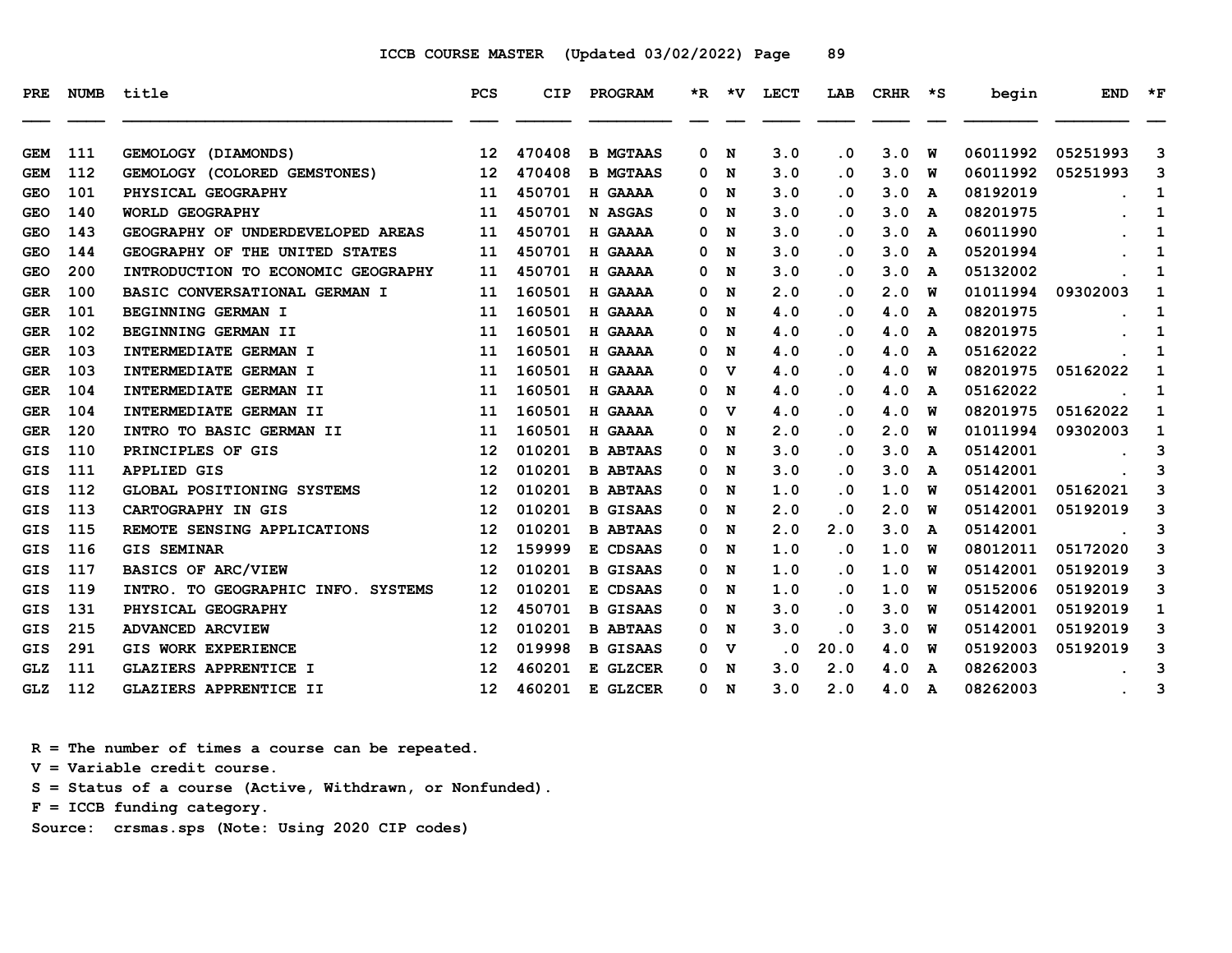| PRE        | <b>NUMB</b> | title                                | <b>PCS</b>        | CIP    | PROGRAM         |                | *R *V       | <b>LECT</b> | LAB       | CRHR | $\star$ s | begin    | <b>END</b> | $*_{\mathbf{F}}$ |
|------------|-------------|--------------------------------------|-------------------|--------|-----------------|----------------|-------------|-------------|-----------|------|-----------|----------|------------|------------------|
|            |             |                                      |                   |        |                 |                |             |             |           |      |           |          |            |                  |
| <b>GLZ</b> | 113         | GLAZIERS APPRENTICE III              | $12 \overline{ }$ | 460201 | E GLZCER        | 0              | N           | 3.0         | 2.0       | 4.0  | A         | 08262003 |            | 3                |
| GLZ        | 211         | <b>GLAZIERS APPRENTICE IV</b>        | 12                | 460201 | E GLZCER        | 0              | N           | 3.0         | 2.0       | 4.0  | A         | 08262003 |            | 3                |
| <b>GLZ</b> | 212         | <b>GLAZIERS APPRENTICE V</b>         | 12                | 460201 | E GLZCER        | 0              | N           | 3.0         | 2.0       | 4.0  | A         | 08262003 |            | 3                |
| <b>GLZ</b> | 213         | <b>GLAZIERS APPRENTICE VI</b>        | 12                | 460201 | E GLZCER        | 0              | N           | 3.0         | 2.0       | 4.0  | A         | 08262003 |            | 3                |
| GRO        | 090         | JOB SKILLS AND CAREER PLANNING       | 18                | 320105 | Y ASECE         | 3              | v           | 4.0         | $\cdot$ 0 | 4.0  | W         | 01011992 | 01111994   | 6                |
| <b>GRO</b> | 099         | HUMAN DEVELOPMENT                    | 15                | 429999 | Y PRPCE         | 0              | N           | 1.0         | $\cdot$ 0 | 1.0  | W         | 05011994 | 05201994   | 7                |
| <b>GRO</b> | 099         | HUMAN DEVELOPMENT                    | 15                | 429999 | Y PRPCE         | 0              | N           | 1.0         | $\cdot$ 0 | 1.0  | W         | 05201990 | 05301994   | 7                |
| GRO        | 110         | PREPARING FOR COLLEGE                | 15                | 370199 | Y PRPCE         | 0              | N           | 1.0         | $\cdot$ 0 | 1.0  | W         | 05011994 | 05201994   | 7                |
| <b>GRO</b> | 110         | PREPARING FOR COLLEGE                | 15                | 370199 | Y PRPCE         | 0              | N           | 1.0         | . 0       | 1.0  | W         | 08151988 | 05301994   | 7                |
| <b>HCS</b> | 111         | BASIC MEDICAL TERMINOLOGY            | 12                | 510000 | <b>G SPTCER</b> | 0              | N           | 1.0         | $\cdot$ 0 | 1.0  | A         | 01132020 |            | 4                |
| <b>HCS</b> | 112         | ORIENTATION TO HEALTH CAREERS        | 12                | 519994 | Y GSUAGS        | 0              | N           | 2.0         | $\cdot$ 0 | 2.0  | A         | 08232010 |            | 4                |
| <b>HCS</b> | 112         | ORIENTATION TO HEALTH CAREERS        | 12                | 519994 | Y GSUAGS        | 0              | N           | 4.0         | 3.0       | 5.0  | W         | 05191995 | 05172004   | 4                |
| <b>HCS</b> | 112         | ORIENTATION TO HEALTH CAREERS        | 12                | 519994 | Y GSUAGS        | 0              | N           | 2.0         | 3.0       | 3.0  | W         | 05172004 | 08232010   | 4                |
| <b>HCS</b> | 113         | MULTICULT. ISS. ACROSS THE LIFE SPAN | 12                | 451101 | Y GSUAGS        | 0              | N           | 3.0         | . 0       | 3.0  | W         | 08241998 | 12132002   | 1                |
| HCS        | 114         | SURVEY OF DISABILITIES               | 12                | 440701 | Y GSUAGS        | 0              | N           | 3.0         | $\cdot$ 0 | 3.0  | A         | 08241998 |            | $\mathbf{2}$     |
| HCS        | 115         | NUTRITION & DIET THERAPY             | 12                | 190504 | <b>G NURCER</b> | 0              | N           | 3.0         | . 0       | 3.0  | A         | 08242020 |            | 3                |
| <b>HCS</b> | 116         | POINT OF CARE TESTING                | 12                | 510801 | Y GSUAGS        | 0              | N           | .5          | $\cdot$ 0 | . 5  | W         | 08262002 | 05142007   | 4                |
| <b>HCS</b> | 116         | POINT OF CARE TESTING                | 12                | 510801 | Y GSUAGS        | 0              | N           | 1.0         | . 0       | 1.0  | W         | 05142007 | 05192014   | 4                |
| <b>HCS</b> | 117         | <b>TEAM BUILDING</b>                 | 12                | 513801 | Y GSUAGS        | 0              | N           | 1.0         | $\cdot$ 0 | 1.0  | A         | 05142001 |            | 4                |
| <b>HCS</b> | 118         | COMPUTERS IN MED OFFICE MGT          | 12                | 510801 | <b>G MASCER</b> | 0              | N           | 1.0         | $\cdot$ 0 | 1.0  | A         | 09202002 |            | 4                |
| <b>HCS</b> | 119         | <b>JOB SHADOWING</b>                 | 12                | 519994 | Y GSUAGS        | 0              | $\mathbf v$ | $\cdot$ 0   | 6.0       | 3.0  | W         | 05142007 | 05132016   | 4                |
| <b>HCS</b> | 119         | <b>JOB SHADOWING</b>                 | 12                | 519994 | Y GSUAGS        | 0              | N           | $\cdot$ 0   | 1.0       | . 5  | w         | 05142001 | 05142007   | 4                |
| HCS        | 130         | INTRO TO HEALTH CARE INDUSTRY        | 12                | 510702 | Y GSUAGS        | 0              | N           | 3.0         | $\cdot$ 0 | 3.0  | W         | 01102000 | 12132002   | $\mathbf{2}$     |
| <b>HCS</b> | 131         | HEALTH CARE MANAGEMENT CASE STUDIES  | 12                | 510702 | Y GSUAGS        | 0              | N           | 3.0         | $\cdot$ 0 | 3.0  | W         | 01102000 | 12132002   | $\overline{2}$   |
| <b>HCS</b> | 132         | HLTH CARE MGT, PLANNING & MKT        | 12                | 510702 | Y GSUAGS        | 0              | N           | 3.0         | $\cdot$ 0 | 3.0  | W         | 01102000 | 12132002   | $\overline{2}$   |
| <b>HCS</b> | 133         | <b>MANAGED CARE</b>                  | 12                | 510702 | Y GSUAGS        | 0              | N           | 3.0         | $\cdot$ 0 | 3.0  | W         | 01102000 | 12132002   | $\mathbf{2}$     |
| <b>HCS</b> | 135         | INTRO TO MEDICAL ASSISTING           | 12                | 510801 | Y GSUAGS        | 0              | N           | 3.0         | 3.0       | 4.0  | W         | 08262002 | 05192014   | 4                |
| <b>HCS</b> | 136         | BASIC TOPICS IN HEALTHCARE           | 12 <sup>7</sup>   | 519997 | <b>G MASCER</b> | 3 <sub>N</sub> |             | 4.0         | $\cdot$ 0 | 4.0  | A         | 08242020 |            | 4                |

 **R = The number of times a course can be repeated.**

 **V = Variable credit course.**

 **S = Status of a course (Active, Withdrawn, or Nonfunded).**

 **F = ICCB funding category.**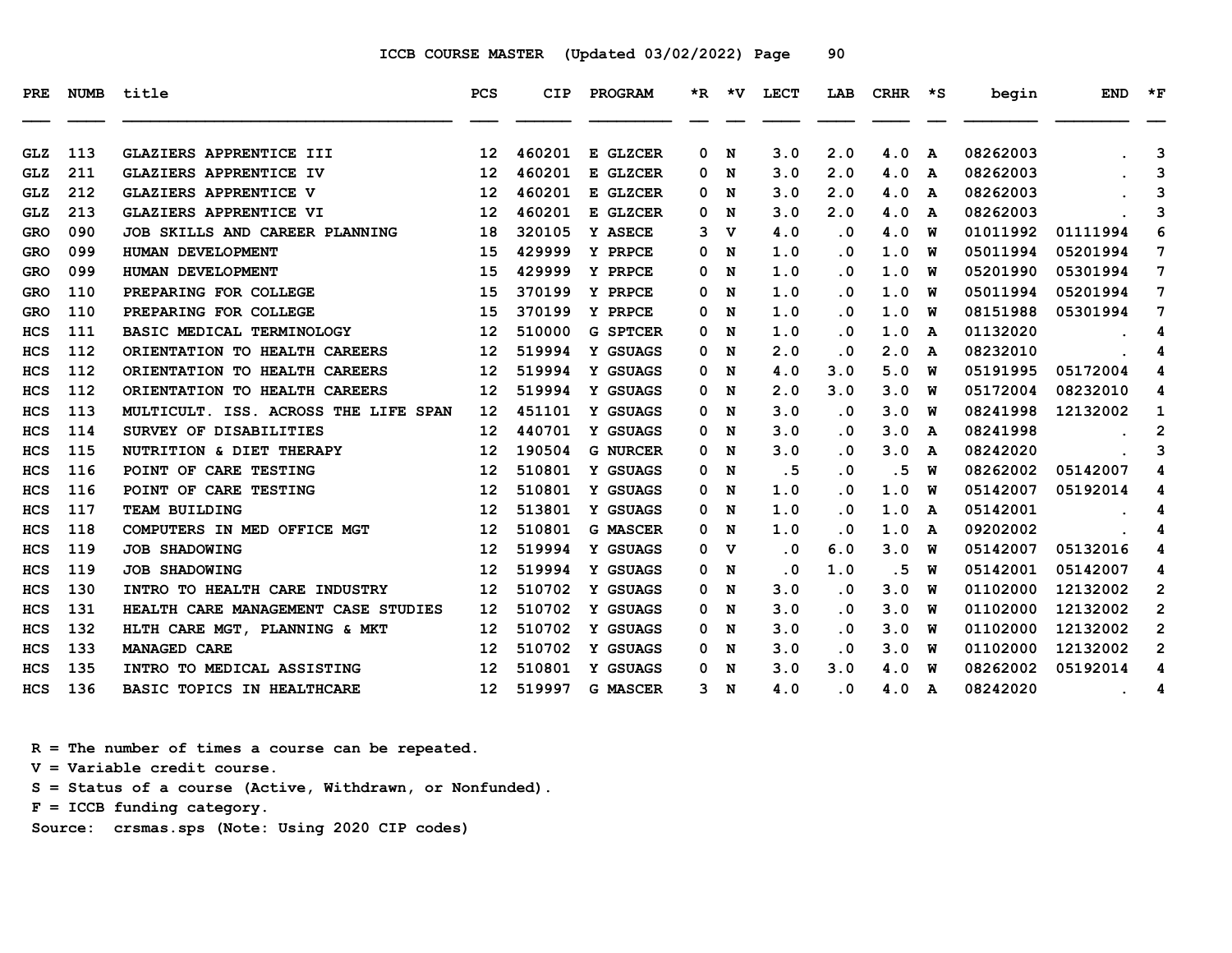| PRE        | NUMB | title                               | <b>PCS</b> | CIP    | PROGRAM         | $\star$ R | ∗v | <b>LECT</b> | LAB       | <b>CRHR</b> | ∗s           | begin    | <b>END</b> | $\star$ F |
|------------|------|-------------------------------------|------------|--------|-----------------|-----------|----|-------------|-----------|-------------|--------------|----------|------------|-----------|
|            |      |                                     |            |        |                 |           |    |             |           |             |              |          |            |           |
| <b>HCS</b> | 136  | BASIC TOPICS IN HEALTHCARE          | 12         | 519997 | <b>G MASCER</b> | 3         | v  | 4.0         | . 0       | 4.0         | W            | 01082007 | 08242020   | 4         |
| <b>HCS</b> | 150  | COMP. ALT. THERAPIES IN HLTH CARE I | 12         | 513801 | Y GSUAGS        | 0         | N  | 3.0         | . 0       | 3.0         | W            | 05142001 | 05182020   | 4         |
| <b>HCS</b> | 151  | HEALTH CARE REC MGT                 | 12         | 510801 | <b>G MASCER</b> | 0         | N  | 2.0         | . 0       | 2.0         | A            | 09202002 |            | 4         |
| <b>HCS</b> | 152  | HLTH INS, BILLING & CODING          | 12         | 510801 | <b>G MASCER</b> | 0         | N  | 3.0         | . 0       | 3.0         | A            | 09202002 |            | 4         |
| <b>HCS</b> | 153  | PHLEBOTOMY SKILLS                   | 12         | 510801 | <b>G MASCER</b> | 0         | N  | . 5         | 1.5       | 1.0         | A            | 09202002 |            | 4         |
| <b>HCS</b> | 154  | MEDICAL TERMINOLOGY                 | 12         | 510710 | Y GSUAGS        | 0         | N  | 3.0         | . 0       | 3.0         | A            | 05171996 |            | 2         |
| <b>HCS</b> | 155  | PHARM. FOR ALLIED HEALTH            | 12         | 510801 | <b>G MASCER</b> | 0         | N  | .5          | $\cdot$ 0 | . 5         | w            | 09202002 | 05142012   | 4         |
| <b>HCS</b> | 155  | PHARM.<br>FOR ALLIED HEALTH         | 12         | 510801 | <b>G MASCER</b> | 0         | N  | 1.0         | 1.0       | 1.0         | W            | 05142012 | 05162016   | 4         |
| <b>HCS</b> | 155  | PHARM. FOR ALLIED HEALTH            | 12         | 510801 | <b>G MASCER</b> | 0         | N  | 2.0         | $\cdot$ 0 | 2.0         | W            | 05162016 | 05202019   | 4         |
| HCS        | 156  | ASEPTIC TECHNIQUES                  | 12         | 510801 | Y GSUAGS        | 0         | N  | 1.0         | 3.0       | 2.0         | W            | 05202013 | 05192014   | 4         |
| <b>HCS</b> | 156  | <b>ASEPTIC TECHNIQUES</b>           | 12         | 510801 | Y GSUAGS        | 0         | N  | .5          | 1.0       | 1.0         | w            | 08262002 | 05202013   | 4         |
| <b>HCS</b> | 157  | APP BACK OFFICE ASST                | 12         | 510801 | <b>G MASCER</b> | 0         | N  | 1.0         | 3.0       | 2.0         | A            | 09202002 |            | 4         |
| <b>HCS</b> | 158  | ADMIN OF MEDICATION                 | 12         | 510801 | <b>G MASCER</b> | 0         | N  | 1.0         | 2.0       | 2.0         | W            | 09202002 | 05192014   | 4         |
| <b>HCS</b> | 170  | MEDICAL ASSISTING PRACTICUM         | 12         | 510801 | <b>G MASCER</b> | 0         | N  | . 0         | 18.0      | 3.0         | W            | 05202013 | 05192014   | 4         |
| <b>HCS</b> | 170  | MEDICAL ASSISTING PRACTICUM         | 12         | 510801 | <b>G MASCER</b> | 0         | N  | . 0         | 12.0      | 2.0         | W            | 09202002 | 05202013   | 4         |
| HCS        | 172  | SPEC PROJ FOR MED ASST              | 12         | 510801 | <b>G MASCER</b> | 0         | N  | 1.0         | $\cdot$ 0 | 1.0         | W            | 09202002 | 05182015   | 4         |
| <b>HCS</b> | 173  | APPL ELECTROCARDIOGRAPHY            | 12         | 510801 | <b>G MASCER</b> | 0         | N  | 1.0         | 1.0       | 1.0         | A            | 09202002 |            | 4         |
| <b>HCS</b> | 174  | LEGAL ISSUES IN HEALTH CARE         | 12         | 510801 | <b>G MASCER</b> | 0         | N  | 1.0         | $\cdot$ 0 | 1.0         | A            | 09202002 |            | 4         |
| <b>HCS</b> | 190  | A/P OF SPEECH/HEAR MECH             | 12         | 510202 | <b>G MASCER</b> | 0         | N  | 3.0         | . 0       | 3.0         | w            | 09202002 | 01132019   | 4         |
| HCS        | 191  | HEARING SCIENCE                     | 12         | 510202 | <b>G MASCER</b> | 0         | N  | 3.0         | . 0       | 3.0         | W            | 09202002 | 01132019   | 4         |
| <b>HCS</b> | 192  | INTRODUCTION TO AUDIOLOGY           | 12         | 510202 | <b>G MASCER</b> | 0         | N  | 3.0         | . 0       | 3.0         | W            | 09202002 | 01132019   | 4         |
| <b>HCS</b> | 193  | AURAL REHABILITATION                | 12         | 510202 | <b>G MASCER</b> | 0         | N  | 3.0         | . 0       | 3.0         | w            | 09202002 | 01132019   | 4         |
| HCS        | 196  | SMALL ANIMAL NUTRITION              | 12         | 018301 | Y GSUAGS        | 0         | N  | 2.0         | . 0       | 2.0         | A            | 05132002 |            | 4         |
| <b>HCS</b> | 210  | BIOMEDICAL INSTRUMENTATION          | 12         | 150401 | E BIMAAS        | 0         | N  | 2.0         | 2.0       | 3.0         | W            | 07011997 | 05112001   | 3         |
| <b>HCS</b> | 211  | WORK EXPERIENCE I                   | 12         | 159998 | E BIMAAS        | 0         | N  | . 0         | 15.0      | 3.0         | พ            | 07011997 | 08202001   | 3         |
| <b>HCS</b> | 212  | WORK EXPERIENCE II                  | 12         | 159998 | E BIMAAS        | 0         | N  | . 0         | 15.0      | 3.0         | พ            | 07011997 | 05112001   | 3         |
| HCS        | 213  | HEALTHCARE PROVIDER CPR             | 12         | 510801 | <b>G MASCER</b> | 0         | N  | . 5         | . 0       | .5          | W            | 09202002 | 01102005   | 4         |
| <b>HCS</b> | 214  | EMERG IN THE MED OFFICE             | 12         | 510801 | <b>G MASCER</b> | 0         | N  | 1.0         | . 0       | 1.0         | $\mathbf{A}$ | 09202002 |            | 4         |

 **R = The number of times a course can be repeated.**

 **V = Variable credit course.**

 **S = Status of a course (Active, Withdrawn, or Nonfunded).**

 **F = ICCB funding category.**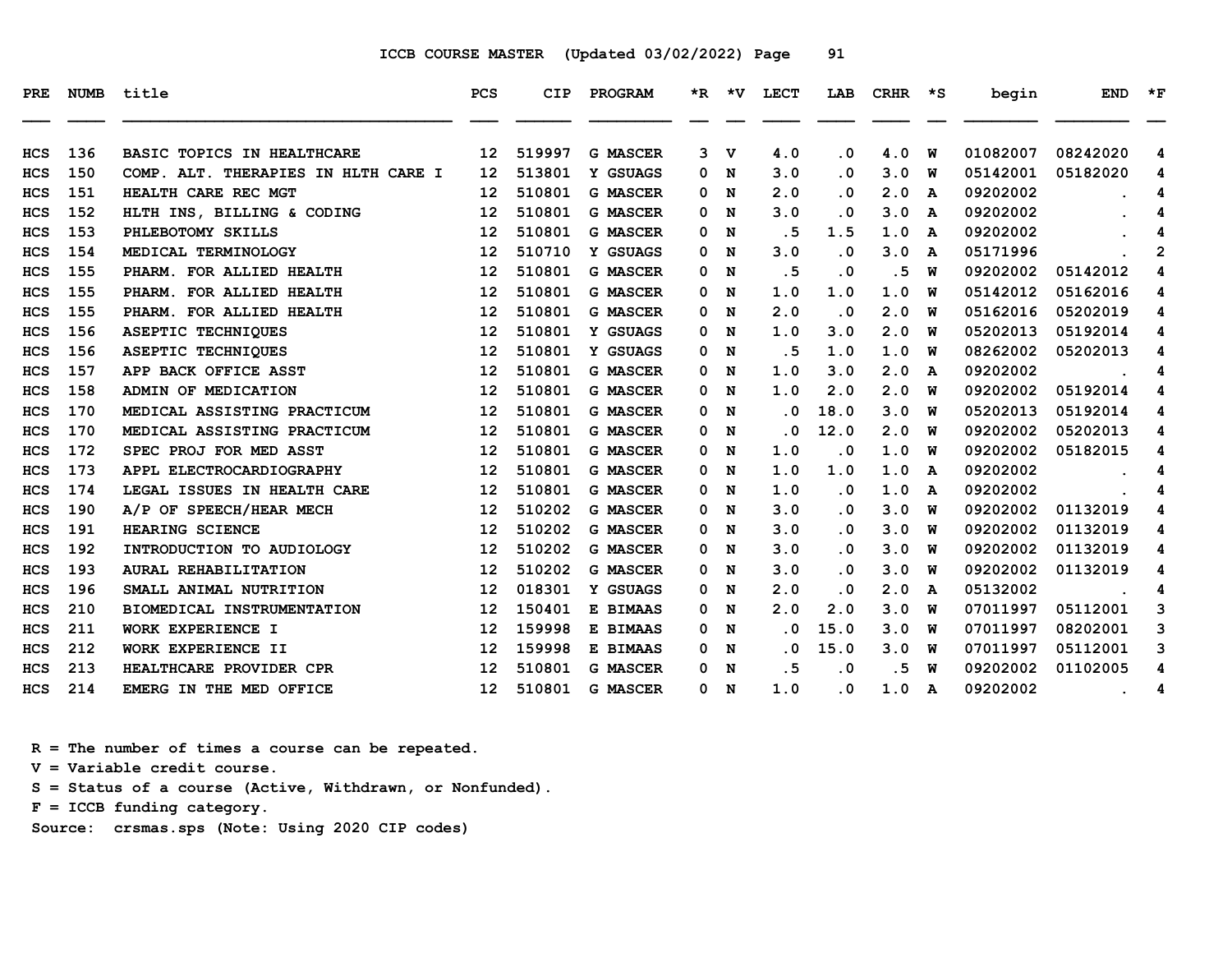| PRE        |     | NUMB title                             | <b>PCS</b> | CIP    | PROGRAM          |    |     | *R *V LECT | LAB       | $CRHR$ *S |   | begin    | <b>END</b> | $\star$ F      |
|------------|-----|----------------------------------------|------------|--------|------------------|----|-----|------------|-----------|-----------|---|----------|------------|----------------|
| <b>HCS</b> | 216 | CAREER PROGRAM MEDICAL TERMINOLOGY     | 12         | 510710 | Y GSUAGS         | 0  | N   | 1.0        | $\cdot$ 0 | 1.0       | W | 05172004 | 05132016   | $\overline{2}$ |
| <b>HCS</b> | 220 | HEALTHCARE PROVIDER CPR                | 12         | 510801 | <b>G MASCER</b>  | 0  | N   | .5         | $\cdot$ 0 | . 5       | A | 01102005 |            | 4              |
| <b>HCS</b> | 234 | HOMELAND SECURITY: DISASTER PREP       | 12         | 430301 | <b>G MASCER</b>  | 0  | N   | 2.0        | . 0       | 2.0       | A | 01082007 |            | $\mathbf{2}$   |
| <b>HCS</b> | 236 | ADVANCED TOPICS IN HEALTHCARE          | 12         | 519997 | <b>G MASCER</b>  | 3  | v   | 4.0        | $\cdot$ 0 | 4.0       | W | 01082007 | 05152022   | 4              |
| <b>HCS</b> | 238 | WORK EXP IN HEALTH CARE                | 12         | 519998 | <b>G EMTAAS</b>  | 0  | N   | $\cdot$ 0  | 20.0      | 5.0       | A | 05192008 |            | 4              |
| <b>HCS</b> | 600 | OCC REHABILITATION AIDE TRAINING       | 16         | 511614 | VOCSK1607        | 0  | N   | 1.0        | 1.0       | 1.5       | W | 05011994 | 05172005   | 4              |
| <b>HCS</b> | 600 | OCC REHABILITATION AIDE TRAINING       | 16         | 511614 | <b>VOCSK1607</b> |    | 0 N | 1.0        | 1.0       | 1.5       | W | 02021987 | 05301994   | 4              |
| <b>HCS</b> | 601 | HOMEMAKER - HOME HEALTH AIDE           | 16         | 200606 | <b>VOCSK1607</b> | 0  | N   | 2.0        | 3.0       | 3.0       | W | 05011994 | 05152006   | 3              |
| <b>HCS</b> | 601 | HOMEMAKER - HOME HEALTH AIDE           | 16         | 200606 | <b>VOCSK1607</b> | 0  | N   | 2.0        | 3.0       | 3.0       | W | 05201993 | 05301994   | 3              |
| <b>HCS</b> | 602 | PHLEBOTOMY SKILLS                      | 16         | 510801 | <b>VOCSK1607</b> | 0  | N   | . 5        | 1.5       | 1.0       | A | 05171996 |            | 4              |
| <b>HCS</b> | 604 | <b>BASIC RESPIRATORY CARE</b>          | 16         | 510908 | <b>VOCSK1607</b> | 0  | N   | 1.0        | 1.0       | 1.5       | A | 12201996 |            | 4              |
| <b>HCS</b> | 604 | <b>BASIC RESPIRATORY CARE</b>          | 16         | 510908 | <b>VOCSK1607</b> | 0  | N   | 1.0        | 3.0       | 2.0       | W | 05171996 | 12201996   | 4              |
| <b>HCS</b> | 607 | <b>BACH FLOWER ESSENCES</b>            | 16         | 513801 | <b>VOCSK1607</b> | 0  | N   | 1.0        | $\cdot$ 0 | 1.0       | A | 05142001 |            | 4              |
| <b>HCS</b> | 607 | <b>BACH FLOWER ESSENCES</b>            | 16         | 310501 | VOCSK1607        | 0  | N   | 1.0        | $\cdot$ 0 | 1.0       | W | 10012000 | 05142001   | $\overline{2}$ |
| <b>HCS</b> | 620 | N.O. SEDATION FOR DENTAL HYGIENISTS    | 16         | 510602 | <b>VOCSK1607</b> | 0  | N   | 1.0        | $\cdot$ 0 | 1.0       | A | 12012000 |            | 4              |
| <b>HCS</b> | 621 | N.O. SEDATION FOR DENTAL ASST          | 16         | 510601 | <b>VOCSK1607</b> | 0  | N   | 1.0        | $\cdot$ 0 | 1.0       | A | 12012000 |            | 4              |
| <b>HCS</b> | 622 | RADIOLOGY FOR THE DENTAL AUX.          | 16         | 510602 | <b>VOCSK1607</b> |    | 0 N | 1.0        | . 0       | 1.0       | A | 08202001 |            | 4              |
| HCS        | 623 | EXPANDED DUTIES FOR THE DENTAL ASST    | 16         | 510601 | <b>VOCSK1607</b> | 0  | N   | 1.0        | $\cdot$ 0 | 1.0       | A | 11012000 |            | 4              |
| <b>HCS</b> | 624 | INFECTION CTRL IN THE DENTIST OFC      | 16         | 510601 | VOCSK1607        | 0  | N   | . 5        | . 0       | . 5       | A | 05142001 |            | 4              |
| <b>HCS</b> | 625 | HOMELAND SECURITY: DISASTER PREP       | 16         | 430301 | <b>VOCSK1607</b> | 0  | N   | 2.0        | . 0       | 2.0       | A | 05152006 |            | $\overline{2}$ |
| <b>HCS</b> | 626 | <b>CONSUMER HEALTH</b>                 | 16         | 310501 | <b>VOCSK1607</b> | 0  | N   | 3.0        | $\cdot$ 0 | 3.0       | A | 05152006 |            | $\overline{2}$ |
| <b>HCS</b> | 629 | RADIOLOGY UPDATE FOR DHG               | 16         | 510602 | VOCSK1607        | 0  | N   | .5         | $\cdot$ 0 | . 5       | A | 08202001 |            | 4              |
| <b>HCS</b> | 631 | LOCAL ANESTHESIA FOR DENTAL HYG.       | 16         | 510601 | <b>VOCSK1607</b> | 0  | N   | 1.5        | 1.0       | 2.0       | A | 10012003 |            | 4              |
| <b>HCS</b> | 631 | LOCAL ANESTHESIA FOR DENTAL HYG.       | 16         | 510601 | <b>VOCSK1607</b> | 0  | N   | 1.5        | . 5       | 1.5       | W | 05132002 | 10012003   | 4              |
| <b>HCS</b> | 640 | DISTR PREP & FORENSIC FOR DENT PROF    | 16         | 510601 | <b>VOCSK1607</b> | 0  | N   | 1.0        | $\cdot$ 0 | 1.0       | A | 01122009 |            | 4              |
| <b>HCS</b> | 650 | <b>TOPICS IN HEALTH CARE</b>           | 16         | 519997 | <b>VOCSK1607</b> | 3  | N   | 1.0        | $\cdot$ 0 | 1.0       | A | 08232004 |            | 4              |
| <b>HCS</b> | 651 | COMP.<br>ALT. THERAPIES IN HEALTH CARE | 16         | 513501 | <b>VOCSK1607</b> | 0  | N   | 2.0        | . 0       | 2.0       | A | 05162005 |            | 4              |
| <b>HCS</b> | 652 | AROMATHERAPY: BASIC PRINCIPLES         | 16         | 513701 | <b>VOCSK1607</b> | 0. | N   | 2.0        | 3.0       | 3.0       | A | 05172005 |            | 4              |

 **R = The number of times a course can be repeated. V = Variable credit course.**

 **S = Status of a course (Active, Withdrawn, or Nonfunded).**

 **F = ICCB funding category.**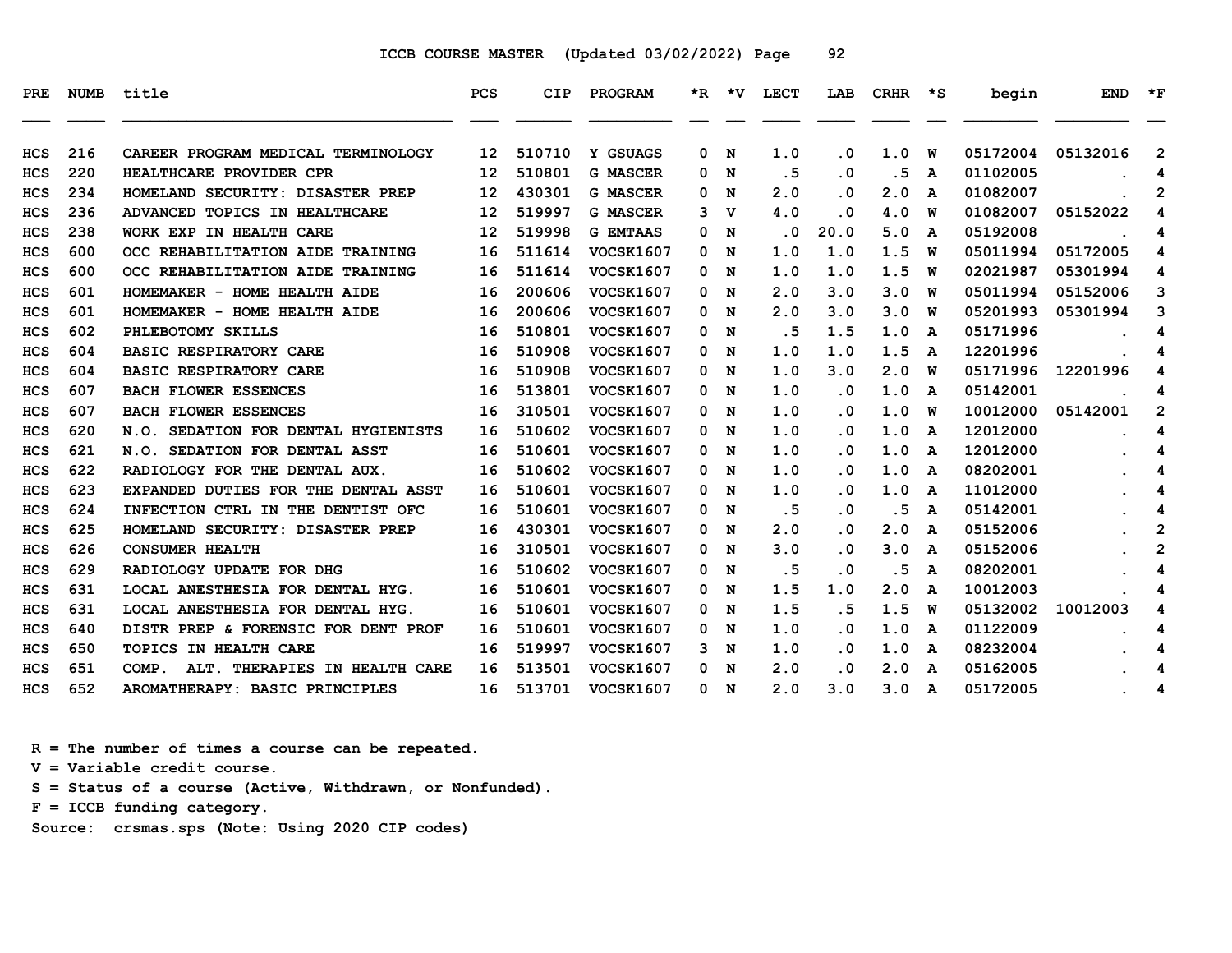| PRE        |     | NUMB title                           | <b>PCS</b> | <b>CIP</b> | PROGRAM          |              |                | *R *V LECT | LAB                     | CRHR | $\star$ s               | begin    | <b>END</b> | $\star_{\mathbf{F}}$ |
|------------|-----|--------------------------------------|------------|------------|------------------|--------------|----------------|------------|-------------------------|------|-------------------------|----------|------------|----------------------|
|            |     |                                      |            |            |                  |              |                |            |                         |      |                         |          |            |                      |
| <b>HCS</b> | 653 | AROMATHERAPY: ADVANCED PRINCIPLES    | 16         | 513701     | <b>VOCSK1607</b> | $\mathbf{0}$ | N              | 3.0        | 3.0                     | 4.0  | $\mathbf{A}$            | 05172005 |            | 4                    |
| <b>HCS</b> | 654 | BASIC MEDICAL TERMINOLOGY            | 16         | 510707     | <b>VOCSK1607</b> |              | 0 N            | .5         | $\cdot$ 0               | . 5  | w                       | 05171996 | 12132002   | 4                    |
| HCS        | 700 | MED INS BILLING & INTRO TO CODING    | 16         | 510709     | <b>VOCSK1607</b> | 0            | N              | 2.5        | $\overline{\mathbf{0}}$ | 2.5  | A                       | 01142008 |            | 4                    |
| <b>HCS</b> | 700 | MEDICAL INSURANCE BILLING & CODING   | 16         | 510709     | <b>VOCSK1607</b> | 0            | N              | 2.0        | $\overline{\mathbf{0}}$ | 2.0  | W                       | 06142004 | 01142008   | 4                    |
| <b>HCS</b> | 700 | MEDICAL INSURANCE BILLING            | 16         | 510709     | <b>VOCSK1607</b> | 0            | N              | 1.5        | $\cdot$ 0               | 1.5  | <b>W</b>                | 01132001 | 06142004   | 4                    |
| <b>HCS</b> | 701 | COMPREHENSIVE CPT CODING             | 16         | 510709     | <b>VOCSK1607</b> | 0            | $\mathbf v$    | 2.0        | $\overline{\mathbf{0}}$ | 2.5  | $\overline{\mathbf{A}}$ | 08182008 |            | 4                    |
| <b>HCS</b> | 701 | MEDICAL CPT/ICD9 CODING              | 16         | 510709     | <b>VOCSK1607</b> |              | 0 N            | 1.5        | . 0                     | 1.5  | w                       | 01132001 | 05132002   | 4                    |
| <b>HCS</b> | 701 | COMPREHENSIVE CPT CODING             | 16         | 510709     | <b>VOCSK1607</b> | 0            | v              | 2.0        | . 0                     | 2.0  | W                       | 05132002 | 08182008   | 4                    |
| <b>HCS</b> | 702 | CNA INST. FOR RN: TRAIN THE TRAINER  | 16         | 513812     | <b>VOCSK1607</b> |              | 0 N            | 2.0        | . 0                     | 2.0  | A                       | 07022001 |            | 4                    |
| <b>HCS</b> | 703 | ADVANCED CPT CODING                  | 16         | 510707     | <b>VOCSK1607</b> |              | 0 N            | 1.5        | $\overline{\mathbf{0}}$ | 1.5  | A                       | 05142004 |            | 4                    |
| <b>HCS</b> | 703 | ADVANCED MEDICAL CODING              | 16         | 510707     | <b>VOCSK1607</b> | 0            | N              | 2.0        | . 0                     | 2.0  | w                       | 08202001 | 05142004   | 4                    |
| <b>HCS</b> | 704 | CARDIAC RHYTHM RECOGNITION           | 16         | 510902     | <b>VOCSK1607</b> |              | 0 N            | 1.0        | $\overline{\mathbf{0}}$ | 1.0  | A                       | 02192004 |            | 4                    |
| <b>HCS</b> | 705 | MEDICAL CODING EXAM PREP             | 12         | 519996     | <b>VOCSK1607</b> | 0            | N              | 1.5        | . 0                     | 1.5  | A                       | 05152006 |            | 4                    |
| <b>HCS</b> | 706 | MEDICAL TERMINOLOGY                  | 16         | 510708     | <b>VOCSK1607</b> | 0            | N              | 2.0        | . 0                     | 2.0  | A                       | 08242017 |            | $\mathbf{2}$         |
| HCS        | 706 | MEDICAL TERMINOLOGY                  | 16         | 510708     | <b>VOCSK1607</b> |              | 0 <sub>v</sub> | 2.0        | $\overline{\mathbf{0}}$ | 2.0  | w                       | 03212007 | 08242017   | $\mathbf{2}$         |
| <b>HCS</b> | 707 | THE WELLNESS GARDEN                  | 16         | 513699     | <b>VOCSK1607</b> |              | 0 N            | .5         | $\cdot$ 0               | . 5  | A                       | 05202013 |            | 4                    |
| <b>HCS</b> | 710 | WORKPLACE FIRST AID/CPR/AED          | 16         | 512208     | <b>VOCSK1607</b> |              | 0 N            | .5         | $\cdot$ 0               | .5   | A                       | 08242009 |            | 1                    |
| <b>HCS</b> | 720 | AMER HRT ASSOC FIRST AID/CPR/AED     | 16         | 519996     | VOCSK1614        | 3            | $\mathbf N$    | .5         | $\overline{\mathbf{0}}$ | .5   | A                       | 01102011 |            | 4                    |
| <b>HCS</b> | 730 | SLEEP TECH CERT (MODULE 1 OF 2)      | 16         | 519996     | <b>VOCSK1607</b> | 0            | N              | 1.0        | .0                      | 1.0  | A                       | 08232010 |            | 4                    |
| <b>HCS</b> | 731 | SLEEP TECH CERT (MODULE 2 OF 2)      | 16         | 519996     | <b>VOCSK1607</b> | 0            | N              | 2.0        | 2.0                     | 3.0  | A                       | 08232010 |            | 4                    |
| <b>HCS</b> | 740 | INTRO TO THAI YOGA MASSAGE           | 16         | 513602     | <b>VOCSK1614</b> | 0            | N              | 1.0        | $\overline{\mathbf{0}}$ | 1.0  | A                       | 01102011 |            | 4                    |
| <b>HCS</b> | 750 | <b>GERIATRICS FOR NON-PHYSICIANS</b> | 16         | 512208     | <b>VOCSK1607</b> |              | 0 N            | 3.0        | . 0                     | 3.0  | A                       | 01122009 |            | 1                    |
| HCS        | 751 | HOME HEALTH HOME CARE TRAINING       | 16         | 512602     | <b>VOCSK1607</b> | 0            | v              | 1.0        | $\overline{\mathbf{0}}$ | 1.0  | A                       | 08242009 |            | 4                    |
| <b>HCS</b> | 752 | AROMATHERAPY FOR BODYWK & ESTHETICS  | 16         | 513701     | <b>VOCSK1607</b> | 0            | N              | 1.5        | $\overline{\mathbf{0}}$ | 1.5  | A                       | 08182008 |            | 4                    |
| <b>HCS</b> | 753 | SELF-CARE USING ORTHO-BIONOMY EXER   | 16         | 513501     | <b>VOCSK1607</b> |              | 0 N            | .5         | . 0                     | . 5  | A                       | 08242009 |            | 4                    |
| <b>HCS</b> | 754 | ORTHO-BIO EXTRMS: LOCOMOTN, REACHING | 16         | 513501     | <b>VOCSK1607</b> | 0            | N              | 1.0        | $\cdot$ 0               | 1.0  | A                       | 02182010 |            | 4                    |
| <b>HCS</b> | 755 | ORTHO-BIONOMY SPINE                  | 16         | 513501     | <b>VOCSK1607</b> |              | 0 N            | 1.0        | . 0                     | 1.0  | A                       | 02182010 |            | 4                    |
| <b>HCS</b> | 760 | DEMENTIA ASSESSMENT, CARE, & MGT     | 16         | 510000     | <b>VOCSK1614</b> |              | 0 N            | 3.0        | $\overline{\mathbf{0}}$ | 3.0  | A                       | 08232010 |            | 4                    |

 **R = The number of times a course can be repeated.**

 **V = Variable credit course.**

 **S = Status of a course (Active, Withdrawn, or Nonfunded).**

 **F = ICCB funding category.**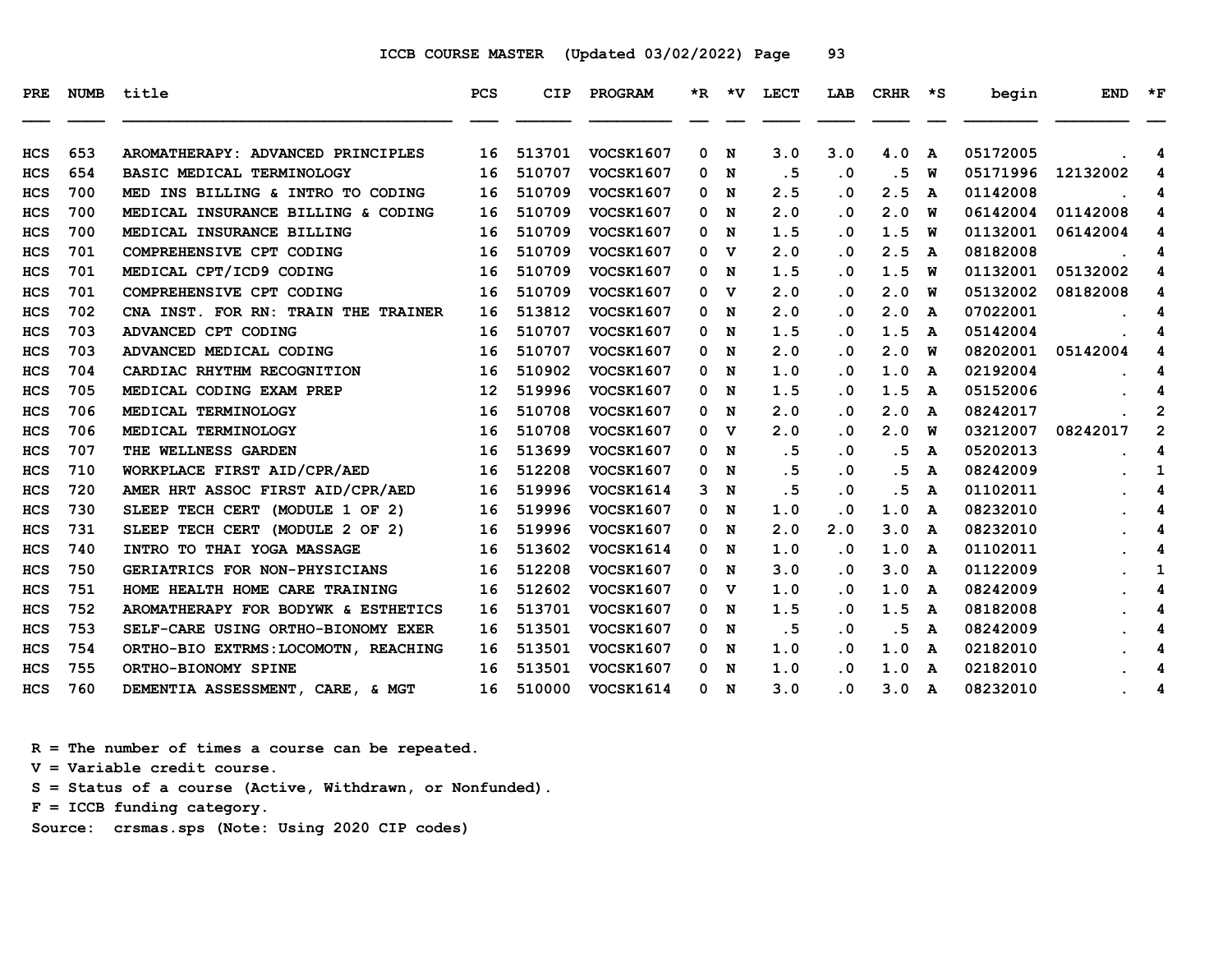| PRE        | <b>NUMB</b> | title                                | <b>PCS</b> | <b>CIP</b> | PROGRAM          |   |     | *R *V LECT | LAB       | CRHR *S |                         | begin    | <b>END</b> | $\star$ F      |
|------------|-------------|--------------------------------------|------------|------------|------------------|---|-----|------------|-----------|---------|-------------------------|----------|------------|----------------|
| <b>HCS</b> | 762         | ESSENTIAL OILS FOR EMOTIONAL HEALTH  | 16         | 513501     | <b>VOCSK1607</b> |   | 1 N | . 5        | $\cdot$ 0 | . 5     | A                       | 12142009 |            | 4              |
| <b>HCS</b> | 765         | HOME CARE AID NATIONAL CERT          | 16         | 519996     | <b>VOCSK1607</b> | 0 | N   | 1.0        | $\cdot$ 0 | 1.0     | A                       | 01112010 |            | 4              |
| <b>HCS</b> | 770         | PROFESSIONAL PHARMACY TECHNICIAN     | 16         | 510805     | <b>VOCSK1607</b> | 0 | N   | 7.0        | 4.0       | 8.0     | A                       | 06172015 |            | 4              |
| <b>HCS</b> | 770         | PROFESSIONAL PHARMACY TECHNICIAN     | 16         | 510805     | <b>VOCSK1607</b> | 0 | N   | 7.0        | $\cdot$ 0 | 7.0     | W                       | 08232010 | 06172015   | 4              |
| <b>HCS</b> | 775         | MED CDING & BLLNG PROF (MOD 1 OF 2)  | 16         | 510713     | VOCSK1614        | 0 | N   | 8.0        | 4.0       | 10.0    | $\overline{\mathbf{A}}$ | 01102011 |            | 2              |
| <b>HCS</b> | 776         | MED CDING & BLLING PROF (MOD 2 OF 2) | 16         | 510713     | VOCSK1614        | 0 | N   | $\cdot$ 0  | 4.0       | 1.0     | A                       | 01102011 |            | $\overline{2}$ |
| <b>HCS</b> | 778         | MEDICAL CODING                       | 16         | 510713     | VOCSK1614        | 0 | N   | 10.0       | 2.0       | 11.0    | A                       | 01012014 |            | $\overline{2}$ |
| HCS        | 780         | MEDICAL BILLING                      | 16         | 510714     | <b>VOCSK1607</b> | 0 | N   | 5.0        | 2.0       | 6.0     | A                       | 09022014 |            | $\overline{2}$ |
| <b>HCS</b> | 911         | HEALTHCARE PROVIDER CPR              | 16         | 510904     | <b>VOCSK1607</b> | 0 | N   | . 5        | $\cdot$ 0 | . 5     | A                       | 02012002 |            | 4              |
| <b>HCS</b> | 912         | <b>HEARTSAVER FACTS</b>              | 16         | 510904     | <b>VOCSK1607</b> | 0 | N   | 1.0        | $\cdot$ 0 | 1.0     | A                       | 02012002 |            | 4              |
| <b>HHA</b> | 110         | HOMEMAKER - HOME HEALTH AIDE         | 12         | 200606     | <b>G HHAAOP</b>  | 0 | N   | 2.0        | 3.0       | 3.0     | W                       | 08251975 | 05201993   | 3              |
| HIS        | 101         | HISTORY OF WESTERN CIVILIZATION I    | 11         | 540101     | H GAAAA          | 0 | N   | 4.0        | $\cdot$ 0 | 4.0     | A                       | 08201975 |            | 1              |
| <b>HIS</b> | 102         | HISTORY OF WESTERN CIVILIZATION II   | 11         | 540101     | H GAAAA          | 0 | N   | 4.0        | $\cdot$ 0 | 4.0     | A                       | 08201975 |            | 1              |
| HIS        | 104         | HISTORY OF THE US TO 1877            | 11         | 540102     | N ASGAS          | 0 | N   | 4.0        | $\cdot$ 0 | 4.0     | A                       | 05182020 |            | 1              |
| <b>HIS</b> | 104         | HISTORY OF THE US TO 1877            | 11         | 540102     | N ASGAS          | 0 | v   | 4.0        | $\cdot$ 0 | 4.0     | W                       | 08201975 | 05182020   | 1              |
| HIS        | 105         | HISTORY OF THE US, 1877 TO PRESENT   | 11         | 540102     | N ASGAS          | 0 | N   | 4.0        | $\cdot$ 0 | 4.0     | A                       | 05182020 |            | 1              |
| <b>HIS</b> | 105         | HISTORY OF THE US, 1877 TO PRESENT   | 11         | 540102     | N ASGAS          | 0 | v   | 4.0        | $\cdot$ 0 | 4.0     | W                       | 08201975 | 05182020   | 1              |
| <b>HIS</b> | 107         | HISTORY OF ILLINOIS                  | 11         | 549996     | H GAAAA          | 0 | N   | 4.0        | $\cdot$ 0 | 4.0     | $\mathbf{A}$            | 05142007 |            | 1              |
| HIS        | 107         | HISTORY OF ILLINOIS                  | 11         | 450801     | H GAAAA          | 0 | N   | 3.0        | $\cdot$ 0 | 3.0     | W                       | 08151980 | 07301999   | 1              |
| HIS        | 108         | WORLD HISTORY I                      | 11         | 549996     | H GAAAA          | 0 | N   | 4.0        | $\cdot$ 0 | 4.0     | A                       | 01012016 |            | 1              |
| HIS        | 109         | WORLD HISTORY II                     | 11         | 540101     | N ASGAS          | 0 | N   | 4.0        | $\cdot$ 0 | 4.0     | A                       | 05162016 |            | 1              |
| <b>HIS</b> | 115         | HISTORY OF THE LABOR MOVEMENT        | 11         | 521002     | H GAAAA          | 0 | N   | 3.0        | $\cdot$ 0 | 3.0     | W                       | 01152003 | 05142007   | 1              |
| <b>HIS</b> | 120         | AFRICAN-AMERICAN HISTORY TO 1865     | 11         | 549996     | H GAAAA          | 0 | N   | 3.0        | $\cdot$ 0 | 3.0     | A                       | 12011992 |            | 1              |
| HIS        | 121         | AFRICAN-AMERICAN HIST 1865-PRESENT   | 11         | 549996     | H GAAAA          | 0 | N   | 3.0        | $\cdot$ 0 | 3.0     | A                       | 12011992 |            | 1              |
| HIS        | 123         | HISTORY OF THE MIDDLE EAST           | 11         | 549996     | <b>H GAAAA</b>   | 0 | N   | 4.0        | $\cdot$ 0 | 4.0     | A                       | 01082007 |            | 1              |
| <b>HIS</b> | 123         | HISTORY OF THE MIDDLE EAST           | 11         | 450801     | H GAAAA          | 0 | N   | 4.0        | $\cdot$ 0 | 4.0     | W                       | 05201990 | 07301999   | 1              |
| <b>HIS</b> | 125         | HIST INDIA & MAINLAND SE ASIA        | 11         | 450801     | H GAAAA          | 0 | N   | 4.0        | . 0       | 4.0     | W                       | 05201990 | 07301999   | 1              |
| HIS        | 128         | HIS. OF ASIA & PACIFIC REGION        | 11         | 540106     | H GAAAA          |   | 0 N | 4.0        | $\cdot$ 0 | 4.0     | A                       | 05201990 |            | 1              |

 **R = The number of times a course can be repeated. V = Variable credit course. S = Status of a course (Active, Withdrawn, or Nonfunded). F = ICCB funding category.**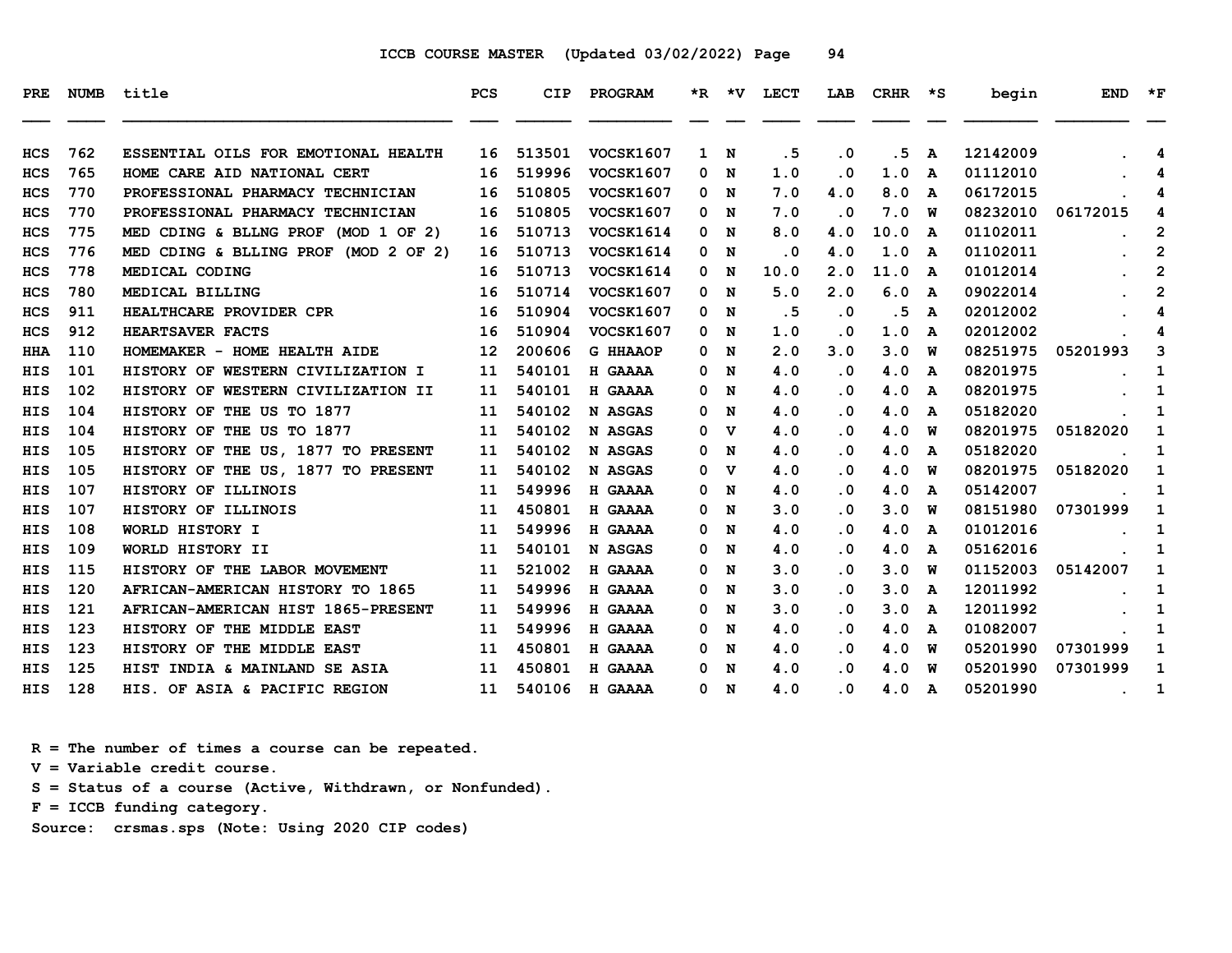| <b>PRE</b> | <b>NUMB</b> | title                                   | <b>PCS</b>        | CIP    | PROGRAM          |   | $*R$ $*V$ | <b>LECT</b> | LAB       | CRHR | $\star$ s    | begin    | <b>END</b>    | $*_{\mathbf{F}}$ |
|------------|-------------|-----------------------------------------|-------------------|--------|------------------|---|-----------|-------------|-----------|------|--------------|----------|---------------|------------------|
|            |             |                                         |                   |        |                  |   |           |             |           |      |              |          |               |                  |
| HIS        | 129         | HISTORY OF AFRICA                       | 11                | 549996 | H GAAAA          | 0 | N         | 4.0         | $\cdot$ 0 | 4.0  | A            | 05101993 |               | 1                |
| HIS        | 140         | HISTORY OF LATIN AMERICA                | 11                | 549996 | H GAAAA          | 0 | N         | 4.0         | . 0       | 4.0  | A            | 05101993 |               | 1                |
| HIS        | 145         | HISTORY OF THE LABOR MOVEMENT           | 11                | 521002 | H GAAAA          | 0 | N         | 3.0         | . 0       | 3.0  | A            | 05142007 |               | 1                |
| HIS        | 165         | <b>AUSTRIAN CIVILIZATION</b>            | 11                | 240103 | H GAAAA          | 0 | N         | 3.0         | . 0       | 3.0  | A            | 02011989 |               | 1                |
| <b>HIS</b> | 166         | <b>BRITISH HISTORY I</b>                | 11                | 540101 | H GAAAA          | 0 | N         | 3.0         | . 0       | 3.0  | $\mathbf{A}$ | 02011989 |               | 1                |
| <b>HIS</b> | 167         | BRITISH HISTORY II                      | 11                | 540101 | H GAAAA          | 0 | N         | 3.0         | . 0       | 3.0  | A            | 02011989 |               | 1                |
| HIS        | 168         | MODERN EUROPE IN TRANSITION             | 11                | 540103 | H GAAAA          | 0 | N         | 3.0         | $\cdot$ 0 | 3.0  | A            | 05201994 |               | 1                |
| HIS        | 169         | ENGLAND IN THE MIDDLE AGES              | 11                | 540101 | H GAAAA          | 0 | N         | 3.0         | . 0       | 3.0  | $\mathbf{A}$ | 05201994 |               | 1                |
| HIS        | 201         | TWENTIETH CENTURY UNITED STATES         | 11                | 450801 | H GAAAA          | 0 | N         | 3.0         | . 0       | 3.0  | W            | 08201975 | 07301999      | 1                |
| HIS        | 203         | THE HISTORY OF WOMEN IN AMERICA         | 11                | 549996 | H GAAAA          | 0 | N         | 3.0         | $\cdot$ 0 | 3.0  | A            | 08201975 |               | 1                |
| <b>HIS</b> | 289         | <b>TOPICS IN HISTORY</b>                | 11                | 459997 | H GAAAA          | 0 | N         | 3.0         | . 0       | 3.0  | A            | 08151984 |               | 1                |
| <b>HNR</b> | 101         | HONORS ENRICHMENT:<br>SOCIAL SCIENCES   | 11                | 459999 | H GAAAA          | 0 | N         | 2.0         | $\cdot$ 0 | 2.0  | W            | 05161997 | 05152000      | 1                |
| <b>HNR</b> | 102         | HONORS ENRICHMENT: NATURAL SCIENCES     | 11                | 400101 | H GAAAA          | 0 | N         | 2.0         | . 0       | 2.0  | W            | 05161997 | 05152000      | 1                |
| <b>HNR</b> | 103         | HONORS ENRICHMENT:<br><b>HUMANITIES</b> | 11                | 300499 | H GAAAA          | 0 | N         | 2.0         | . 0       | 2.0  | W            | 05161997 | 05152000      | 1                |
| <b>HNR</b> | 104         | HONORS ENRICHMENT: BUSINESS/TECHNLGY    | 11                | 459999 | H GAAAA          | 0 | N         | 2.0         | $\cdot$ 0 | 2.0  | W            | 05161997 | 05152000      | 1                |
| <b>HPI</b> | 110         | FOODSERVICE SANITATION CERTIFICATION    | 12                | 120504 | <b>B HIRAAS</b>  | 0 | N         | 1.0         | . 0       | 1.0  | A            | 01102000 |               | 3                |
| HPI        | 111         | INTRODUCTION TO THE HOSPITALITY IND     | $12 \overline{ }$ | 520904 | <b>B HIRAAS</b>  | 0 | N         | 3.0         | $\cdot$ 0 | 3.0  | A            | 05011994 |               | $\mathbf{2}$     |
| HPI        | 111         | INTRODUCTION TO THE HOSPITALITY IND     | 12                | 520902 | <b>FSM</b><br>6Z | 0 | N         | 4.0         | . 0       | 4.0  | W            | 06011992 | 05201994      | $\mathbf{2}$     |
| HPI        | 111         | INTRODUCTION TO THE HOSPITALITY IND     | $12 \overline{ }$ | 520904 | <b>B HIRAAS</b>  | 0 | N         | 3.0         | . 0       | 3.0  | W            | 05201994 | 05301994      | $\mathbf{2}$     |
| HPI        | 112         | FOOD STANDARDS AND PRODUCTION I         | $12 \overline{ }$ | 120503 | <b>B HIRAAS</b>  | 0 | N         | 3.0         | 4.0       | 5.0  | A            | 05161997 |               | 3                |
| <b>HPI</b> | 112         | FOOD STANDARDS AND PRODUCTION I         | $12 \overline{ }$ | 120503 | <b>B HIRAAS</b>  | 0 | N         | 2.0         | 4.0       | 4.0  | W            | 05191995 | 05161997      | 3                |
| HPI        | 112         | FOOD STANDARDS AND PRODUCTION I         | $12 \overline{ }$ | 120503 | <b>B HIRAAS</b>  | 0 | N         | 3.0         | 4.0       | 5.0  | W            | 05011994 | 05191995      | 3                |
| HPI        | 112         | FOOD STANDARDS AND PRODUCTION I         | $12 \overline{ }$ | 120503 | <b>B HIRAAS</b>  | 0 | N         | 3.0         | 4.0       | 5.0  | W            | 06011992 | 05301994      | 3                |
| HPI        | 113         | FOOD SERVICE SYSTEMS                    | $12 \overline{ }$ | 120507 | <b>B HIRAAS</b>  | 0 | N         | 3.0         | $\cdot$ 0 | 3.0  | A            | 05011994 |               | $\mathbf{2}$     |
| HPI        | 113         | DINING ROOM SERVICE                     | 12                | 200701 | <b>B HIRAAS</b>  | 0 | N         | 2.0         | 2.0       | 3.0  | W            | 09191990 | 05301994      | 2                |
| <b>HPI</b> | 114         | HPI MANAGEMENT AND SUPERVISION          | $12 \overline{ }$ | 120504 | <b>B HIRAAS</b>  | 0 | N         | 3.0         | . 0       | 3.0  | A            | 05011994 |               | 3                |
| HPI        | 114         | SUPERVISION IN HOSPITALITY INDUSTRY     | $12 \overline{ }$ | 120504 | <b>B HIRAAS</b>  | 0 | N         | 3.0         | . 0       | 3.0  | W            | 06011992 | 05301994      | 3                |
| HPI        | 115         | MENU MANAGEMENT AND DESIGN              | 12 <sup>°</sup>   | 120504 | <b>B HIRAAS</b>  | 0 | N         | 2.0         | 2.0       | 3.0  | A            | 05011994 | $\sim$ $\sim$ | 3                |

 **R = The number of times a course can be repeated.**

 **V = Variable credit course.**

 **S = Status of a course (Active, Withdrawn, or Nonfunded).**

 **F = ICCB funding category.**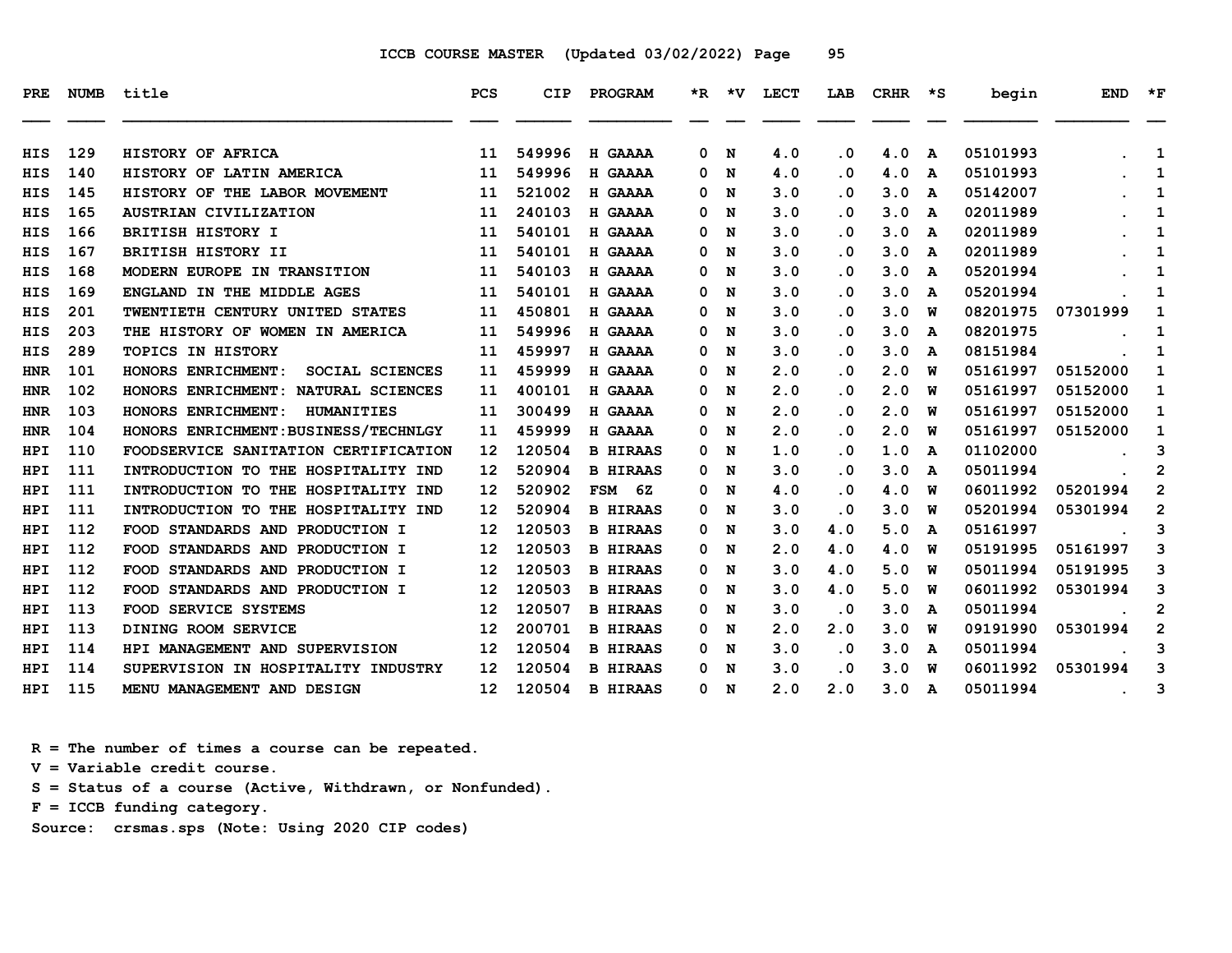| PRE        | <b>NUMB</b> | title                                | <b>PCS</b>        | <b>CIP</b> | PROGRAM          |          | $*R$ $*V$ | LECT                    | LAB       | <b>CRHR</b> | $\star$ s | begin    | <b>END</b>                                 | $\star$ F      |
|------------|-------------|--------------------------------------|-------------------|------------|------------------|----------|-----------|-------------------------|-----------|-------------|-----------|----------|--------------------------------------------|----------------|
|            |             |                                      |                   |            |                  |          |           |                         |           |             |           |          |                                            |                |
| HPI        | 115         | MENU MANAGEMENT                      | 12                | 200404     | <b>B HIRAAS</b>  | 0        | N         | 3.0                     | $\cdot$ 0 | 3.0         | W         | 01101993 | 05301994                                   | 3              |
| HPI        | 116         | <b>KITCHEN BASICS</b>                | 12                | 520905     | <b>B HIFCER</b>  | 0        | N         | 1.0                     | 3.0       | 2.0         | A         | 08022011 |                                            | $\overline{2}$ |
| HPI        | 116         | KITCHEN BASICS                       | 12                | 520905     | <b>B HIFCER</b>  | 0        | N         | $\cdot$ 0               | 3.0       | 1.0         | W         | 08012011 | 08022011                                   | 2              |
| HPI        | 117         | HOSPITALITY MANAGERIAL ACCOUNTING    | 12                | 520904     | <b>B HIHAAS</b>  | $\Omega$ | N         | 3.0                     | $\cdot$ 0 | 3.0         | A         | 05191995 |                                            | $\mathbf{2}$   |
| HPI        | 131         | HOUSEKEEPING MANAGEMENT              | $12 \overline{ }$ | 520902     | <b>B HIHAAS</b>  | 0        | N         | 2.0                     | $\cdot$ 0 | 2.0         | พ         | 05011994 | 05162004                                   | $\overline{2}$ |
| HPI        | 131         | HOUSEKEEPING MANAGEMENT              | $12 \overline{ }$ | 520902     | <b>B HIHAAS</b>  | 0        | N         | 2.0                     | $\cdot$ 0 | 2.0         | W         | 06011992 | 05301994                                   | $\mathbf{2}$   |
| <b>HPI</b> | 132         | RESORT AND EVENT OPERATIONS          | 12                | 520904     | <b>B HRCAAS</b>  | 0        | N         | 3.0                     | $\cdot$ 0 | 3.0         | A         | 09192008 |                                            | $\overline{2}$ |
| HPI        | 139         | FOOD STANDARDS AND PRODUCTION II     | 12                | 120503     | <b>B HIRAAS</b>  | 0        | N         | 2.0                     | 4.0       | 4.0         | A         | 05161997 |                                            | 3              |
| HPI        | 210         | PURCHASING AND STORAGE               | $12 \overline{ }$ | 200406     | <b>FSM</b><br>6Z | 0        | N         | 3.0                     | $\cdot$ 0 | 3.0         | W         | 07011993 | 05301994                                   | 3              |
| <b>HPI</b> | 210         | PURCHASING AND STORAGE               | 12                | 120504     | <b>FSM</b><br>6Z | 0        | N         | 3.0                     | $\cdot$ 0 | 3.0         | พ         | 05011994 | 07301999                                   | 3              |
| HPI        | 211         | FOOD & BEV COST MGT SYSTEMS          | 12                | 120504     | <b>B HIRAAS</b>  | 0        | N         | 4.0                     | . 0       | 4.0         | A         | 05011994 |                                            | 3              |
| HPI        | 211         | FOOD & BEVERAGE MANAGEMENT SYSTEMS   | $12 \overline{ }$ | 120504     | FSM 6Z           | 0        | N         | 3.0                     | $\cdot$ 0 | 3.0         | W         | 06011992 | 05201994                                   | 3              |
| <b>HPI</b> | 211         | FOOD & BEVERAGE MANAGEMENT SYSTEMS   | $12 \overline{ }$ | 120504     | <b>B HIRAAS</b>  | 0        | N         | 4.0                     | $\cdot$ 0 | 4.0         | W         | 05201994 | 05301994                                   | 3              |
| HPI        | 212         | FOOD STANDARDS AND PRODUCTION II     | 12                | 120503     | <b>B HIRAAS</b>  | 0        | N         | 3.0                     | 4.0       | 5.0         | W         | 05011994 | 05161997                                   | 3              |
| HPI        | 212         | FOOD STANDARDS AND PRODUCTION II     | $12 \overline{ }$ | 120503     | <b>B HIRAAS</b>  | 0        | N         | 3.0                     | 4.0       | 5.0         | พ         | 06011992 | 05301994                                   | 3              |
| HPI        | 213         | MENU LAYOUT AND DESIGN               | 12                | 120504     | FSM 6Z           | 0        | N         | 2.0                     | $\cdot$ 0 | 2.0         | W         | 06011992 | 05251993                                   | 3              |
| HPI        | 214         | HOSPITALITY INDUSTRY SEMINAR         | $12 \overline{ }$ | 529999     | <b>B HIRAAS</b>  | 0        | N         | 2.0                     | $\cdot$ 0 | 2.0         | A         | 05011994 |                                            | $\overline{2}$ |
| <b>HPI</b> | 214         | COOP ED HOSPITALITY INDSTRY SEMINAR  | 12                | 209998     | <b>B HIRAAS</b>  | 0        | N         | 2.0                     | $\cdot$ 0 | 2.0         | W         | 09191990 | 05301994                                   | $\overline{2}$ |
| HPI        | 215         | HOSPITALITY INDUSTRY WORK EXPERIENCE | 12                | 529998     | <b>B HIRAAS</b>  | 0        | N         | $\overline{\mathbf{0}}$ | 20.0      | 4.0         | A         | 05011994 |                                            | $\overline{2}$ |
| HPI        | 215         | COOP ED HOSPITALITY INDSTRY WRK EXP  | $12 \overline{ }$ | 209998     | <b>B HIRAAS</b>  | 0        | N         | . 0                     | 20.0      | 4.0         | พ         | 09191990 | 05301994                                   | $\overline{2}$ |
| HPI        | 216         | BAR & BEVERAGE OPERATIONS            | 12                | 120504     | <b>B HIRAAS</b>  | 0        | N         | 3.0                     | $\cdot$ 0 | 3.0         | A         | 05011994 |                                            | 3              |
| HPI        | 216         | <b>BEVERAGE OPERATIONS</b>           | 12                | 120504     | <b>B HIRAAS</b>  | 0        | N         | 3.0                     | $\cdot$ 0 | 3.0         | W         | 06011992 | 05301994                                   | 3              |
| HPI        | 230         | HOUSEKEEPING & FACILITIES MANAGEMENT | 12                | 520201     | <b>B HIHAAS</b>  | 0        | N         | 3.0                     | $\cdot$ 0 | 3.0         | A         | 01122004 |                                            | $\overline{2}$ |
| <b>HPI</b> | 231         | FRONT OFFICE OPERATIONS              | 12                | 520904     | <b>B HIHAAS</b>  | 0        | N         | 3.0                     | $\cdot$ 0 | 3.0         | A         | 05011994 |                                            | $\mathbf{2}$   |
| HPI        | 231         | FRONT OFFICE OPERATIONS              | 12                | 520902     | <b>B HIHAAS</b>  | 0        | N         | 3.0                     | $\cdot$ 0 | 3.0         | พ         | 06011992 | 05301994                                   | $\overline{2}$ |
| HPI        | 232         | BUILDING OPERATIONS MANAGEMENT       | $12 \overline{ }$ | 520201     | <b>B HIHAAS</b>  | 0        | N         | 2.0                     | $\cdot$ 0 | 2.0         | W         | 05011994 | 01122004                                   | $\overline{2}$ |
| <b>HPI</b> | 232         | BUILDING OPERATIONS MANAGEMENT       | 12                | 520201     | <b>B HIHAAS</b>  | 0        | N         | 2.0                     | . 0       | 2.0         | W         | 06011992 | 05301994                                   | $\overline{2}$ |
| HPI.       | 233         | HOSPITALITY & TRAVEL MARKETING       | 12 <sup>12</sup>  | 520904     | <b>B HIHAAS</b>  |          | 0 N       | 3.0                     | . 0       | 3.0         | A         | 05011994 | <b>Contract Contract Contract Contract</b> | 2              |

 **R = The number of times a course can be repeated.**

 **V = Variable credit course.**

 **S = Status of a course (Active, Withdrawn, or Nonfunded).**

 **F = ICCB funding category.**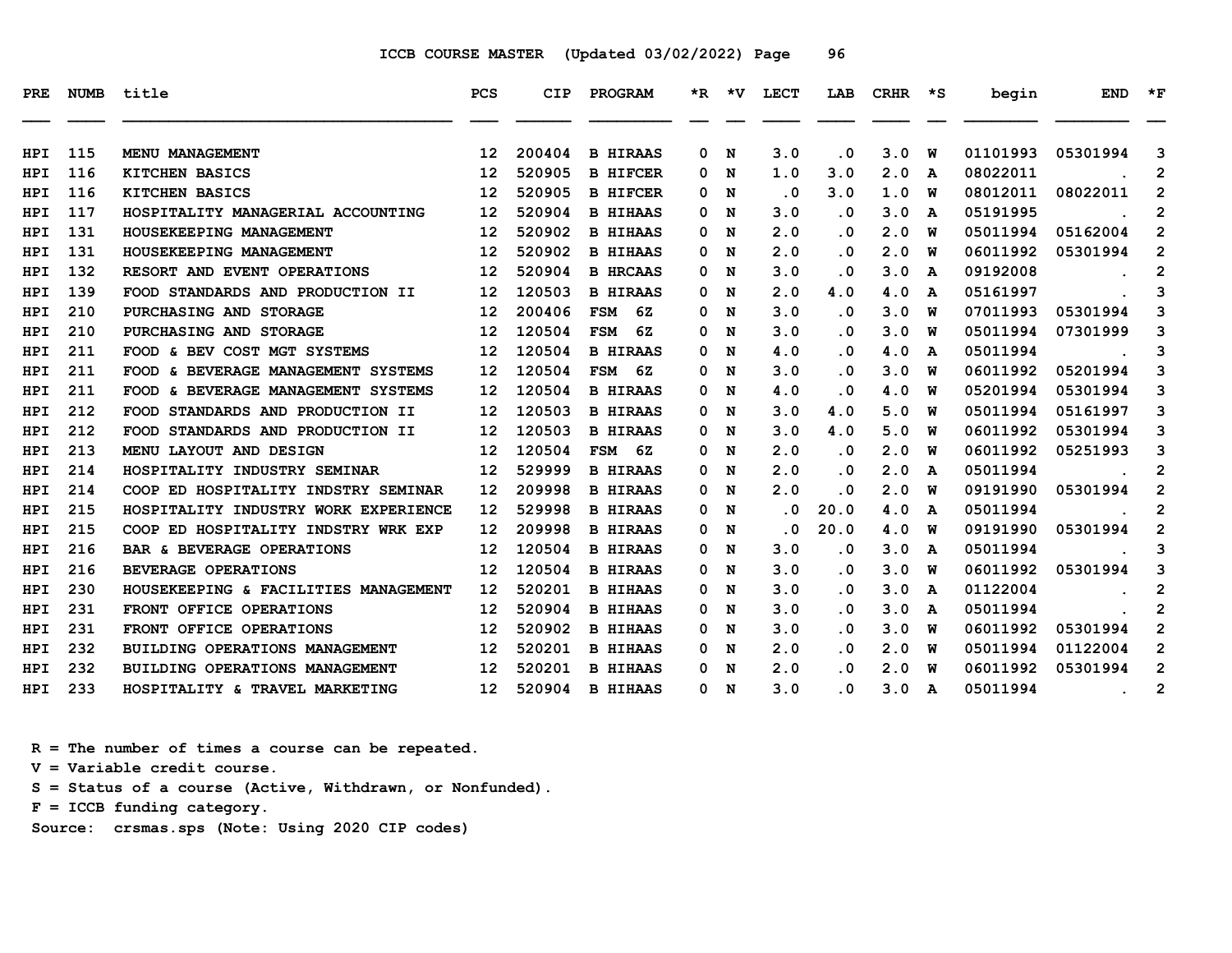| PRE        |     | NUMB title                            | <b>PCS</b>        | <b>CIP</b> | PROGRAM         |   |     | *R *V LECT | LAB                     | CRHR | ≳∗ | begin    | <b>END</b> | $*_{\mathbf{F}}$ |
|------------|-----|---------------------------------------|-------------------|------------|-----------------|---|-----|------------|-------------------------|------|----|----------|------------|------------------|
| <b>HPI</b> | 233 | HOSPITALITY MARKETING                 | 12                | 520902     | <b>B HIHAAS</b> | 0 | N   | 3.0        | . 0                     | 3.0  | W  | 06011992 | 05301994   | $\overline{2}$   |
| HPI        | 234 | HOSPITALITY INDUSTRY LAW              | 12                | 520904     | <b>B HIRAAS</b> | 0 | N   | 3.0        | $\overline{\mathbf{0}}$ | 3.0  | A  | 05011994 |            | $\overline{2}$   |
| HPI        | 234 | HOSPITALITY INDUSTRY LAW              | 12                | 520902     | <b>B HIRAAS</b> | 0 | N   | 3.0        | $\overline{\mathbf{0}}$ | 3.0  | W  | 06011992 | 05301994   | $\overline{2}$   |
| HPI        | 237 | FOOD STANDARDS AND PRODUCTION III     | 12                | 520905     | <b>B HIRAAS</b> | 0 | N   | 2.0        | 4.0                     | 4.0  | A  | 05122012 |            | $\mathbf{2}$     |
| HPI        | 239 | CATERING AND FOOD PRODUCTION          | 12                | 520905     | <b>B HIRAAS</b> | 0 | N   | 1.0        | 4.0                     | 3.0  | A  | 05152012 |            | 2                |
| <b>HPI</b> | 250 | CASINO FLOOR OPERATIONS I             | 12                | 520902     | <b>B HRCAAS</b> | 0 | N   | 2.0        | 3.0                     | 3.0  | w  | 09192008 | 05192019   | $\mathbf{2}$     |
| HPI.       | 251 | <b>CASINO FLOOR OPERATIONS II</b>     | 12                | 520902     | <b>B HRCAAS</b> | 0 | N   | 2.0        | 3.0                     | 3.0  | w  | 09192008 | 05192019   | $\overline{2}$   |
| HPI        | 255 | CASINO FLOOR MAN. & PIT BOSS OPER.    | 12                | 520902     | <b>B HRCAAS</b> | 0 | N   | 2.0        | 2.0                     | 3.0  | W  | 09192008 | 05192019   | $\mathbf{2}$     |
| <b>HRT</b> | 111 | <b>SUSTAINABLE URBAN HORTICULTURE</b> | 12                | 010601     | <b>B ABLAAS</b> | 0 | N   | 2.0        | 2.0                     | 3.0  | A  | 08152017 |            | 3                |
| HRT        | 111 | SUSTAINABLE URBAN HORTICULTURE        | 12                | 010601     | <b>B ABLAAS</b> | 0 | N   | 2.0        | $\cdot$ 0               | 2.0  | w  | 05162016 | 08152017   | 3                |
| <b>HRT</b> | 114 | INTRODUCTION TO TURFGRASS MANAGEMENT  | 12                | 010607     | <b>B ABLAAS</b> | 0 | N   | 2.0        | 2.0                     | 3.0  | A  | 05162005 |            | 3                |
| HRT        | 116 | INTRODUCTION TO LANDSCAPE DESIGN      | $12 \overline{ }$ | 010605     | <b>B ABMAAS</b> | 0 | N   | 3.0        | $\overline{\mathbf{0}}$ | 3.0  | A  | 05162005 |            | 3                |
| HRT        | 118 | HORTICULTURE EQUIPMENT OPERATION      | 12                | 010601     | <b>B ABLAAS</b> | 0 | N   | 2.0        | 2.0                     | 3.0  | A  | 05162005 |            | 3                |
| <b>HRT</b> | 119 | LANDSCAPE CONSTRUCTION & MAINT        | 12                | 010605     | <b>B ABMAAS</b> | 0 | N   | 3.0        | . 0                     | 3.0  | A  | 05162005 |            | 3                |
| <b>HRT</b> | 130 | FLORAL DESIGN I                       | 12                | 010603     | <b>B FLDCER</b> | 0 | N   | 2.0        | 2.0                     | 3.0  | A  | 05142007 |            | 3                |
| HRT        | 211 | PEST MGT & PRUNING PRINCIPLES         | 12                | 010601     | <b>B ABLAAS</b> | 0 | N   | 2.0        | 2.0                     | 3.0  | A  | 08232010 |            | 3                |
| <b>HRT</b> | 214 | ADVANCED TURFGRASS MANAGEMENT         | 12                | 010607     | <b>B ABLAAS</b> | 0 | N   | 2.0        | 2.0                     | 3.0  | W  | 05152006 | 05192019   | 3                |
| <b>HRT</b> | 230 | FLORAL DESIGN II                      | 12                | 010603     | <b>B FLDCER</b> | 0 | N   | 2.0        | 2.0                     | 3.0  | W  | 05142007 | 05162021   | 3                |
| HRT        | 253 | HERBACEOUS PLANTS                     | 12                | 010603     | <b>B ABLAAS</b> | 0 | N   | 3.0        | $\cdot$ 0               | 3.0  | A  | 05162005 |            | 3                |
| <b>HRT</b> | 254 | <b>WOODY ORNAMENTALS</b>              | 12                | 010603     | <b>B ABLAAS</b> | 0 | N   | 2.0        | 2.0                     | 3.0  | A  | 05162005 |            | 3                |
| HRT        | 255 | LANDSCAPE GRAPHIC DESIGN              | 12                | 010605     | <b>B ABMAAS</b> | 0 | N   | 3.0        | $\overline{\mathbf{0}}$ | 3.0  | w  | 05162005 | 05162021   | 3                |
| <b>HRT</b> | 256 | LANDSCAPE PLANTING DESIGN             | 12                | 010605     | <b>B ABLAAS</b> | 0 | N   | 3.0        | $\cdot$ 0               | 3.0  | W  | 05152006 | 05192019   | 3                |
| HRT        | 257 | HORTICULTURAL BUSINESS MANAGEMENT     | 12                | 010605     | <b>B ABLAAS</b> | 0 | N   | 3.0        | $\overline{\mathbf{0}}$ | 3.0  | A  | 05142007 |            | 3                |
| HRT        | 257 | LANDSCAPE BUSINESS MANAGEMENT         | 12                | 010605     | <b>B ABLAAS</b> | 0 | N   | 2.0        | . 0                     | 2.0  | w  | 05162005 | 05142007   | 3                |
| HRT        | 270 | GREENHOUSE CROP PRODUCTION            | 12                | 010604     | <b>B ABLAAS</b> | 0 | N   | 2.0        | 2.0                     | 3.0  | A  | 05152006 |            | 3                |
| <b>HST</b> | 111 | INTRODUCTION TO HUMAN SERVICES        | 12                | 440701     | S HSTAAS        | 0 | N   | 3.0        | 2.0                     | 4.0  | A  | 08241998 |            | 2                |
| <b>HST</b> | 112 | HUMAN BEH IN THE SOCIAL ENVIRN.       | 12                | 440701     | S HSTAAS        | 0 | N   | 2.0        | 2.0                     | 3.0  | A  | 08241998 |            | $\overline{2}$   |
| HST        | 113 | SURVEY OF PSYCHIATRIC REHAB.          | 12 <sup>12</sup>  | 511502     | S HSTAAS        |   | 0 N | 3.0        | 2.0                     | 4.0  | A  | 01111999 |            | 4                |

 **R = The number of times a course can be repeated.**

 **V = Variable credit course.**

 **S = Status of a course (Active, Withdrawn, or Nonfunded).**

 **F = ICCB funding category.**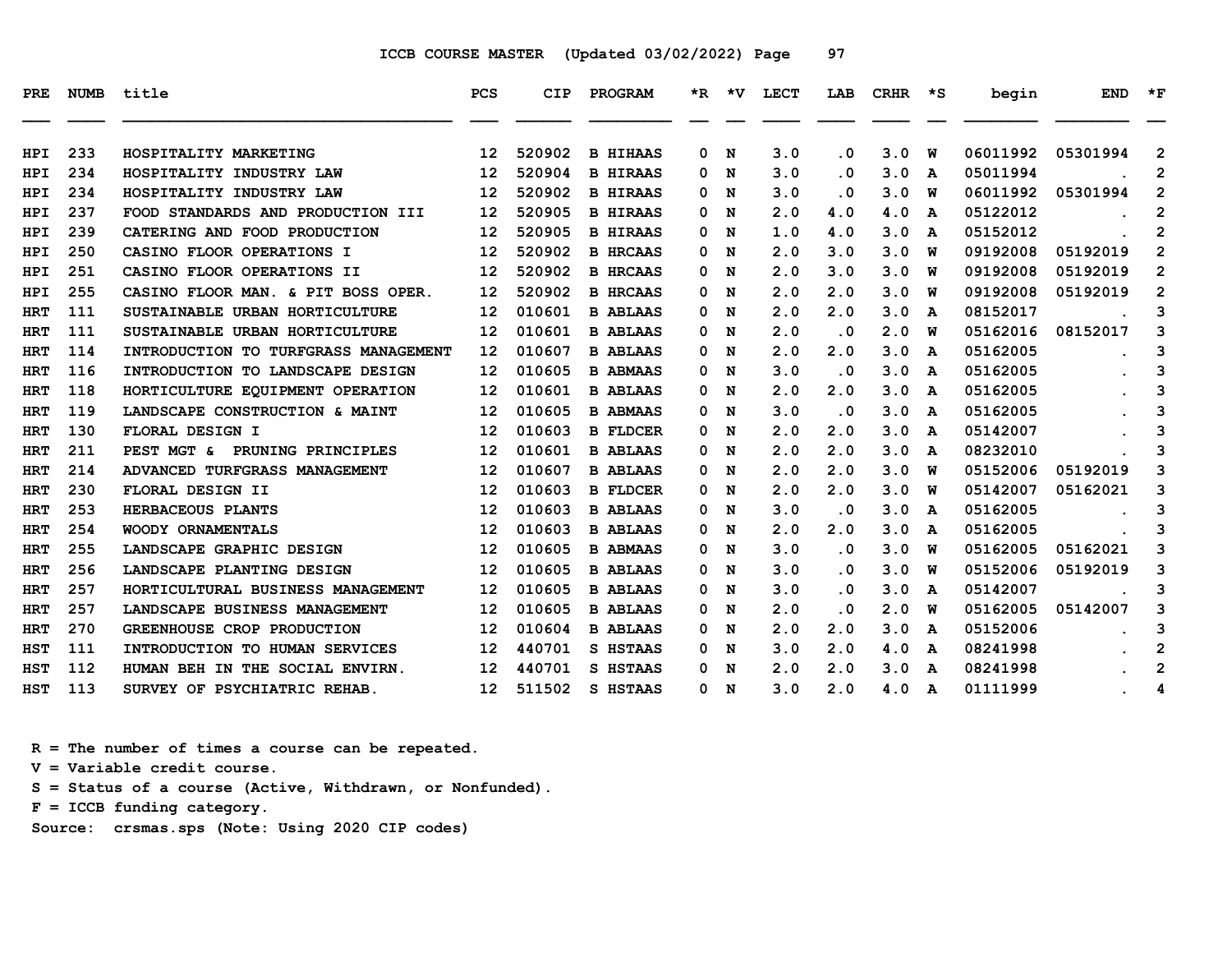| PRE.                     | <b>NUMB</b> | title                                                           | <b>PCS</b>        | <b>CIP</b>       | PROGRAM                   |        | $*R$ $*V$ | <b>LECT</b> | LAB                            | CRHR       | ∗s     | begin                | <b>END</b> | $*_{\mathbf{F}}$  |
|--------------------------|-------------|-----------------------------------------------------------------|-------------------|------------------|---------------------------|--------|-----------|-------------|--------------------------------|------------|--------|----------------------|------------|-------------------|
|                          | 114         |                                                                 |                   |                  |                           | 0      |           |             |                                |            |        | 01102000             |            |                   |
| <b>HST</b><br><b>HST</b> | 211         | GROUP PROCESSES AND PRACTICES<br>INTERVENTION IN HUMAN SERVICES | 12<br>12          | 511502<br>440701 | S HSTAAS<br>S HSTAAS      | 0      | N<br>N    | 2.0<br>3.0  | 2.0<br>2.0                     | 3.0<br>4.0 | A      | 08241998             |            | 4<br>$\mathbf{2}$ |
|                          | 212         | HUMAN SERVICES INTERNSHIP                                       | $12 \overline{ }$ | 449998           | S HSTAAS                  | 0      | N         | 2.0         | 16.0                           | 6.0        | A      | 08241998             |            | 2                 |
| HST<br>HST               | 213         | FUND. OF SUBSTANCE ABUSE PRACTICE                               | 12                | 511501           | S HSTAAS                  | 0      | N         | 3.0         | . 0                            | 3.0        | A<br>A | 05172004             |            | 4                 |
| <b>HUM</b>               | 101         | WESTERN CULTURE: ANTIQUITY TO RENAIS                            | 11                | 240103           | H GAAAA                   | 0      | N         | 3.0         | . 0                            | 3.0        | A      | 05162016             |            | 1                 |
| HUM                      | 101         | CULTURAL VALUES IN THE WEST. WORLD I                            | 11                | 240103           | H GAAAA                   | 0      | N         | 4.0         | $\overline{\mathbf{0}}$        | 4.0        | w      | 08201975             | 05162016   | 1                 |
|                          | 102         | WESTERN CULTURE: RENAISSANCE TO PRES                            | 11                | 240103           | H GAAAA                   | 0      | N         | 3.0         | . 0                            | 3.0        | A      | 05162016             |            |                   |
| HUM<br><b>HUM</b>        | 102         | CULTURAL VAL IN THE WEST. WORLD II                              | 11                | 240103           | H GAAAA                   | 0      | N         | 4.0         | $\cdot$ 0                      | 4.0        | W      | 08201975             | 05162016   | 1<br>$\mathbf{1}$ |
| HUM                      | 103         | CULTURAL VALUES IN THE EASTERN WORLD                            | 11                | 050103           | H GAAAA                   | 0      | N         | 3.0         | . 0                            | 3.0        | A      | 05152006             |            | 1                 |
| <b>HUM</b>               | 103         | CULTURAL VALUES IN THE EASTERN WORLD                            | 11                | 050103           | H GAAAA                   | 0      | N         | 4.0         | . 0                            | 4.0        | W      | 01071980             | 05152006   | 1                 |
| HUM                      | 104         | ISLAMIC CULTURE & CIVILIZATION                                  | 11                | 050108           | <b>H GAAAA</b>            | 0      | N         | 3.0         | . 0                            | 3.0        | A      | 01191988             |            | 1                 |
| HUM                      | 105         | CULTURES & CIVILIZ SUBSAHARAN AFRICA                            | 11                | 450201           | H GAAAA                   | 0      | N         | 3.0         | $\cdot$ 0                      | 3.0        | A      | 02011989             |            | 1                 |
| HUM                      | 106         | LATIN AMER CULTURE & CIVILIZATION                               | 11                | 050107           | H GAAAA                   | 0      | N         | 3.0         | . 0                            | 3.0        |        | 01011989             |            | 1                 |
| <b>HUM</b>               | 107         | INTRO TO MEXICAN CULTURE                                        |                   | 050107           |                           | 0      |           | 3.0         | . 0                            | 3.0        | A      | 08212006             |            | 1                 |
| HUM                      | 107         | INTRODUCTION TO MEXICAN CULTURE                                 | 11<br>11          | 050107           | <b>H GAAAA</b><br>H GAAAA | 0      | N<br>N    | 3.0         | . 0                            | 3.0        | A<br>W | 06011992             | 05201993   | 1                 |
|                          | 108         | RUSSIAN CULTURE AND CIVILIZATION                                | 11                | 050110           | H GAAAA                   | 0      | N         | 3.0         | . 0                            | 3.0        | W      | 08241998             | 05152000   | 1                 |
| HUM                      | 109         | INDIA & NEIGHBORS-INTRO S ASIAN CULT                            |                   | 050103           | H GAAAA                   | 0      | N         | 3.0         | . 0                            | 3.0        |        | 05152006             |            |                   |
| HUM                      | 120         | HUMANITIES THROUGH THE ARTS                                     | 11                | 500101           |                           |        |           |             |                                | 3.0        | A      | 08161981             |            | 1                 |
| HUM                      | 121         | WOMEN IN ARTS/CULTURES/SOCIETIES                                | 11<br>11          | 050207           | H GAAAA<br>H GAAAA        | 0<br>0 | N<br>N    | 3.0<br>3.0  | . 0<br>. 0                     | 3.0        | W      | 06011992             | 05152000   | 1<br>1            |
| <b>HUM</b><br>HUM        | 122         | NATIVE AM. CULTURES OF NORTH AMERICA                            | 11                | 050202           | H GAAAA                   | 0      | N         | 3.0         | $\overline{\mathbf{0}}$        | 3.0        | A      | 05152006             |            | 1                 |
|                          | 123         | THE IRISH EXPERIENCE                                            | 11                | 500101           | H GAAAA                   | 0      | N         | 3.0         | . 0                            | 3.0        | A<br>A | 05132013             |            |                   |
| HUM                      | 124         | HUMANITIES FIELD EXPERIENCE                                     |                   | 509996           | H GAAAA                   |        |           | 3.0         | . 0                            | 3.0        |        |                      |            | 1                 |
| HUM                      | 125         | CULTURE AND SOCIETY OF SPAIN                                    | 11                | 500101           |                           | 0      | N         |             |                                |            | A      | 05012017             |            | 1                 |
| HUM                      | 140         |                                                                 | 11                | 230701           | H GAAAA                   | 0      | N         | 3.0<br>3.0  | . 0<br>$\overline{\mathbf{0}}$ | 3.0<br>3.0 | A      | 05182015<br>01201980 | 08011998   | 1<br>1            |
| HUM                      |             | INTRODUCTION TO FOLKLORE                                        | 11                |                  | H GAAAA                   | 0      | N         |             |                                |            | w      |                      |            |                   |
| HUM                      | 165         | BRITISH CULTURE & SOCIETY                                       | 11                | 300401           | H GAAAA                   | 0      | N         | 3.0         | . 0                            | 3.0        | W      | 02011989             | 05201994   | 1                 |
| HUM                      | 166         | <b>EUROPEAN CITIES</b>                                          | 11                | 540103           | H GAAAA                   | 0      | N         | 3.0         | . 0                            | 3.0        | A      | 02011989             |            | 1                 |
| HUM                      | 167         | <b>DUTCH STUDIES</b>                                            | 11                | 169999           | H GAAAA                   | 0      | N         | 3.0         | . 0                            | 3.0        | w      | 05201994             | 10011999   | 1                 |
| <b>HVC</b>               | 111         | BASIC AIR CONDITIONING                                          | 12 <sup>12</sup>  | 470201           | E HACAAS                  | 0      | N         | 2.0         | 2.0                            | 3.0        | A      | 05191995             |            | 3                 |

 **R = The number of times a course can be repeated.**

 **V = Variable credit course.**

 **S = Status of a course (Active, Withdrawn, or Nonfunded).**

 **F = ICCB funding category.**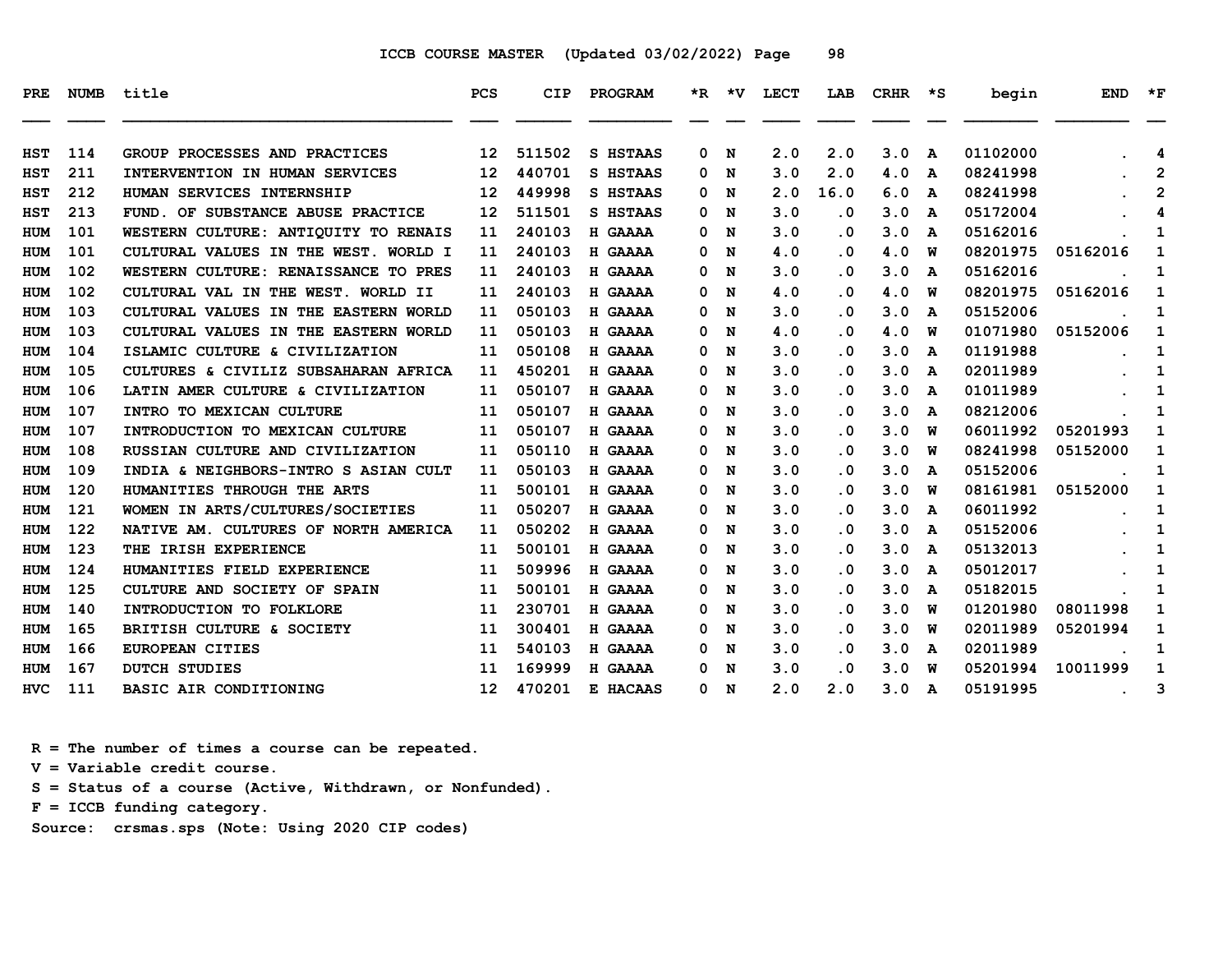| <b>PRE</b> | <b>NUMB</b> | title                                  | <b>PCS</b>        | <b>CIP</b> | PROGRAM          |    |   | *R *V LECT | LAB       | <b>CRHR</b> | ∗s           | begin    | <b>END</b> | $*_{\mathbf{F}}$ |
|------------|-------------|----------------------------------------|-------------------|------------|------------------|----|---|------------|-----------|-------------|--------------|----------|------------|------------------|
| <b>HVC</b> | 112         | <b>BASIC HEATING</b>                   | $12 \overline{ }$ | 470201     | E BCRCER         | 0  | N | 2.0        | 2.0       | 3.0         | $\mathbf{A}$ | 05191995 |            | 3                |
| HVC        | 113         | RESIDENTIAL HVAC INSTALLATION          | 12                | 470201     | E HVCCER         | 0  | N | 2.0        | 2.0       | 3.0         | A            | 05182010 |            | 3                |
| <b>HVC</b> | 113         | RESIDENTIAL HVAC INSTALLATION          | $12 \overline{ }$ | 470201     | E HVCCER         | 0  | N | 1.0        | 2.0       | 2.0         | W            | 05172009 | 05182010   | 3                |
| HVC        | 114         | DUCTWORK FABRICATION                   | 12                | 470201     | E HVCCER         | 0  | N | 1.0        | 2.0       | 2.0         | A            | 01112010 |            | 3                |
| <b>HVC</b> | 132         | HVAC PNEUMATIC CTRL SYS                | 12                | 470201     | E BCRCER         | 0  | N | 2.0        | 2.0       | 3.0         | A            | 05162005 |            | 3                |
| <b>HVC</b> | 134         | COMMERCIAL HVAC AND SERVICE            | $12 \overline{ }$ | 470201     | E HACAAS         | 0  | N | 2.0        | 2.0       | 3.0         | A            | 06032011 |            | 3                |
| <b>HVC</b> | 151         | BASIC AIR CONDITIONING SERVICE         | $12 \overline{ }$ | 470201     | EHAC CER         | 0  | N | 3.0        | 2.0       | 4.0         | A            | 06042010 |            | 3                |
| <b>HVC</b> | 152         | <b>BASIC HEATING SERVICE</b>           | $12 \overline{ }$ | 470201     | EHAC CER         | 0  | N | 2.0        | 2.0       | 3.0         | A            | 08232010 |            | 3                |
| <b>HVC</b> | 152         | <b>BASIC HEATING SERVICE</b>           | $12 \overline{ }$ | 470201     | EHAC CER         | 0  | N | 2.0        | 1.0       | 2.0         | W            | 06042010 | 08232010   | 3                |
| <b>HVC</b> | 601         | HVAC MAINTENANCE                       | 16                | 470201     | <b>VOCSK1617</b> | 0  | N | 2.0        | $\cdot$ 0 | 2.0         | W            | 08061993 | 05301994   | 3                |
| HVC        | 601         | HVAC MAINTENANCE                       | 16                | 470201     | VOCSK1617        | 0  | N | 2.0        | $\cdot$ 0 | 2.0         | W            | 05011994 | 07301999   | 3                |
| <b>HVC</b> | 611         | FUNDAMENTALS OF REFRIGERATION          | 16                | 470201     | <b>VOCSK1617</b> | 0  | N | 2.0        | 2.0       | 3.0         | W            | 09101994 | 05301994   | 3                |
| <b>HVC</b> | 611         | FUNDAMENTALS OF REFRIGERATION          | 16                | 470201     | <b>VOCSK1617</b> | 0  | N | 2.0        | 2.0       | 3.0         | W            | 09111994 | 09151997   | 3                |
| <b>HVS</b> | 113         | RESIDENTIAL HVAC INSTALLATIONS         | 12                | 470201     | E HVCCER         | 0  | N | 1.0        | 2.0       | 2.0         | A            | 08172009 |            | 3                |
| <b>IEP</b> | 050         | INTRO TO ACADEMIC ENGLISH, NNAT SPKR   | 19                | 320140     | Y ELBCE          | 3  | N | 5.0        | 15.0      | 12.0        | W            | 01011996 | 11012001   | 6                |
| IEP        | 051         | INTRO TO ENGLISH LANG/COMMUNICATION    | 19                | 320140     | Y ELBCE          | 3  | N | 4.0        | 4.0       | 6.0         | w            | 12221995 | 11012001   | 6                |
| <b>IEP</b> | 060         | ACAD ENGL/NON-NATIVE SPEAKERS I        | 19                | 320140     | Y ABECE          | 3  | N | 5.0        | 15.0      | 12.0        | พ            | 08151995 | 11012001   | 6                |
| <b>IEP</b> | 061         | ENGLISH LANG/COMMUNICATION I           | 19                | 320140     | Y ELBCE          | 3  | N | 4.0        | 4.0       | 6.0         | W            | 12221995 | 11012001   | 6                |
| IEP        | 070         | ACAD ENGL/NON-NATIVE SPEAKERS II       | 19                | 320140     | Y ABECE          | 3  | N | 5.0        | 15.0      | 12.0        | W            | 08151995 | 11012001   | 6                |
| <b>IEP</b> | 071         | ENGLISH LANG/COMMUNICATION II          | 19                | 320150     | Y ELICE          | 3  | N | 4.0        | 4.0       | 6.0         | W            | 12221995 | 11012001   | 6                |
| <b>IEP</b> | 080         | ACAD ENGL/NON-NATIVE SPEAKERS III      | 19                | 320140     | Y ABECE          | 3  | N | 5.0        | 15.0      | 12.0        | w            | 08151995 | 11012001   | 6                |
| <b>IEP</b> | 081         | ENGLISH LANG/COMMUNICATION III         | 19                | 320160     | Y ELACE          | 3  | N | 4.0        | 4.0       | 6.0         | W            | 02011996 | 11012001   | 6                |
| <b>IEP</b> | 090         | BRIDGE TO COLLEGE SUCCESS, NNAT SPKR   | 19                | 320160     | Y ELACE          | 3  | N | 4.0        | 4.0       | 6.0         | W            | 12221995 | 11012001   | 6                |
| IEP        | 570         | IEP TESTING SKILLS AND TOEFL           | 19                | 320160     | <b>VOCSK1600</b> | 3  | N | $\cdot$ 0  | 4.0       | 2.0         | W            | 12221995 | 05152000   | 6                |
| <b>IEP</b> | 570         | IEP TESTING SKILLS AND TOEFL           | 19                | 320160     | <b>VOCSK1600</b> | 3  | N | 3.0        | $\cdot$ 0 | 3.0         | W            | 05152000 | 11012001   | 6                |
| <b>IEP</b> | 572         | IEP VOCABULARY LEARNG STRATEGIES: I    | 19                | 320140     | Y ELBCE          | 3  | N | $\cdot$ 0  | 4.0       | 2.0         | W            | 05161997 | 05152000   | 6                |
| <b>IEP</b> | 572         | VOCABULARY LEARNG STRATEGIES: I<br>IEP | 19                | 320140     | Y ELBCE          | 3. | N | 3.0        | $\cdot$ 0 | 3.0         | W            | 05152000 | 11012001   | 6                |
| <b>IEP</b> | 573         | IEP BUSINESS ENGLISH                   | 19                | 320160     | <b>VOCSK1600</b> | 3  | N | $\cdot$ 0  | 4.0       | 2.0         | W            | 12221995 | 05152000   | 6                |

 **R = The number of times a course can be repeated.**

 **V = Variable credit course.**

 **S = Status of a course (Active, Withdrawn, or Nonfunded).**

 **F = ICCB funding category.**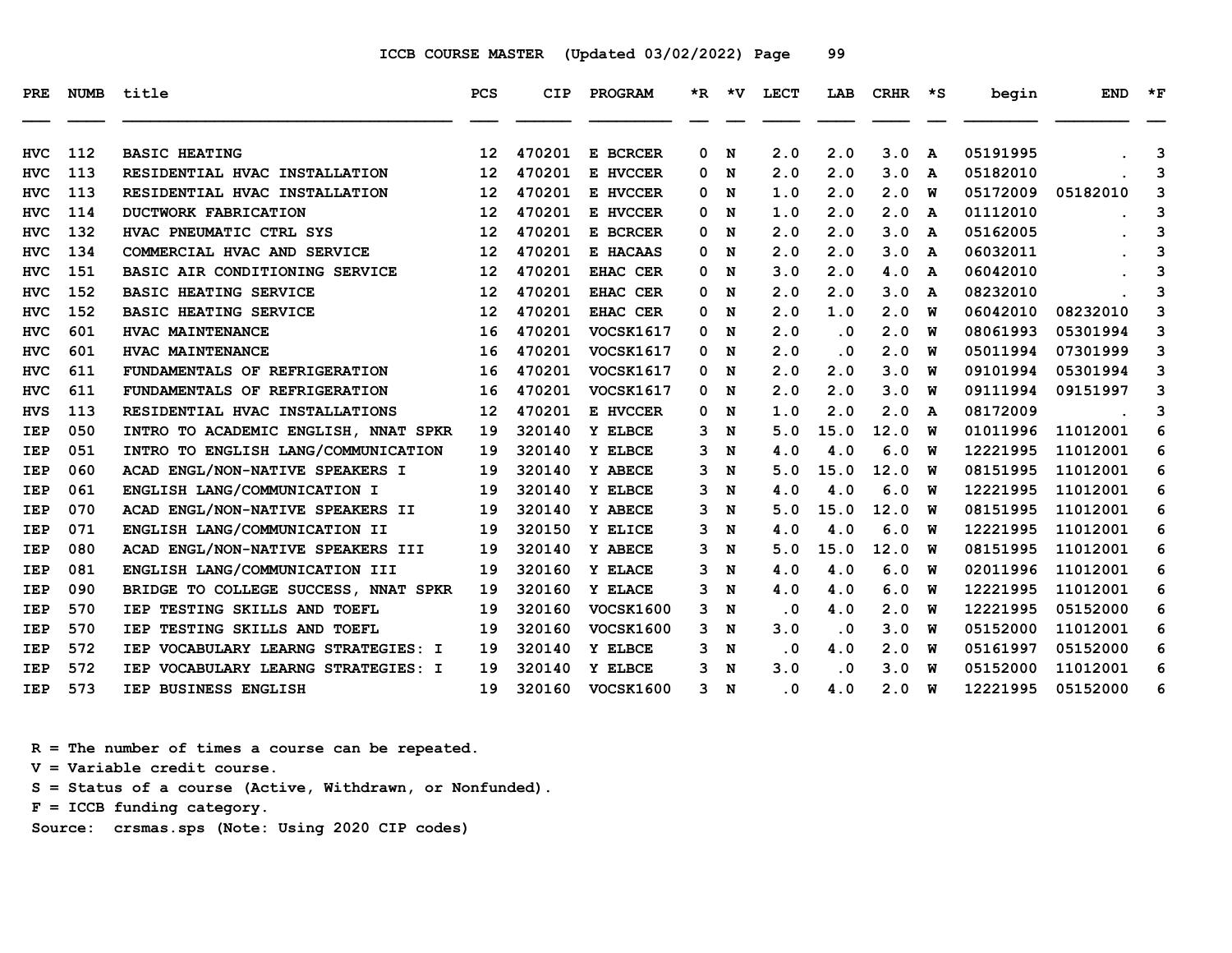| PRE        | <b>NUMB</b> | title                                | PCS | <b>CIP</b> | <b>PROGRAM</b>   |              | *R *V       | LECT                    | LAB                     | CRHR | ∗s | begin    | <b>END</b> | $*_{\mathbf{F}}$ |
|------------|-------------|--------------------------------------|-----|------------|------------------|--------------|-------------|-------------------------|-------------------------|------|----|----------|------------|------------------|
| <b>IEP</b> | 573         | IEP BUSINESS ENGLISH                 | 19  | 320160     | <b>VOCSK1600</b> | 3            | N           | 3.0                     | . 0                     | 3.0  | W  | 05152000 | 11012001   | 6                |
| <b>IEP</b> | 574         | IEP VOCABULARY LEARNG STRATEGIES: II | 19  | 320150     | Y ELICE          | 3            | N           | $\overline{\mathbf{0}}$ | 4.0                     | 2.0  | w  | 05161997 | 05152000   | 6                |
| <b>IEP</b> | 574         | IEP VOCABULARY LEARNG STRATEGIES: II | 19  | 320150     | Y ELICE          | 3            | N           | 3.0                     | $\cdot$ 0               | 3.0  | W  | 05152000 | 11012001   | 6                |
| <b>IEP</b> | 575         | IEP AMERICAN COMMUNICATION/CULTURE   | 19  | 320160     | <b>VOCSK1600</b> | 3            | N           | $\cdot$ 0               | 4.0                     | 2.0  | W  | 12221995 | 05152000   | 6                |
| <b>IEP</b> | 575         | IEP AMERICAN COMMUNICATION/CULTURE   | 19  | 320160     | <b>VOCSK1600</b> | 3            | N           | 3.0                     | $\cdot$ 0               | 3.0  | w  | 05152000 | 11012001   | 6                |
| <b>IEP</b> | 577         | IEP PRONUNCIATN, NN SPEAKRS OF ENGL  | 19  | 320150     | Y ELICE          | 3            | N           | $\cdot$ 0               | 4.0                     | 2.0  | w  | 05161997 | 05152000   | 6                |
| <b>IEP</b> | 577         | IEP PRONUNCIATN, NN SPEAKRS OF ENGL  | 19  | 320150     | Y ELICE          | 3            | N           | 3.0                     | $\overline{\mathbf{0}}$ | 3.0  | w  | 05152000 | 11012001   | 6                |
| <b>IND</b> | 288         | INDEPENDENT STUDY                    | 11  | 240199     | H GAAAA          | 3            | v           | $\cdot$ 0               | . 0                     | 4.0  | A  | 08291994 |            | 1                |
| <b>IND</b> | 288         | INDEPENDENT STUDY                    | 11  | 240198     | H GAAAA          | 0            | v           | . 0                     | . 0                     | 4.0  | W  | 08201975 | 08291994   | 1                |
| IRW        | 111         | ORIENTATION TO IRONWORKING           | 12  | 480506     | E IRWCER         | 0            | N           | 2.0                     | . 0                     | 2.0  | A  | 03262007 |            | 3                |
| IRW        | 112         | OCCUPATIONAL SAFETY AND HEALTH       | 12  | 150701     | E IRWCER         | 0            | N           | . 5                     | 1.5                     | 1.0  | A  | 03262007 |            | 3                |
| <b>IRW</b> | 113         | STRUCTURAL BLUEPRINT READING         | 12  | 151301     | E IRWCER         | 0            | N           | 3.0                     | 3.0                     | 4.0  | A  | 03262007 |            | 3                |
| <b>IRW</b> | 114         | STRUCTURAL STEEL ERECTION            | 12  | 480506     | E IRWCER         | 0            | N           | 3.0                     | 9.0                     | 6.0  | A  | 03262007 |            | 3                |
| <b>IRW</b> | 115         | POST TENSIONING                      | 12  | 480506     | E IRWCER         | 0            | N           | 3.0                     | 3.0                     | 4.0  | A  | 03262007 |            | 3                |
| <b>IRW</b> | 116         | REINFORCING BLUEPRINT READING        | 12  | 151301     | E IRWCER         | 0            | N           | 2.0                     | 6.0                     | 4.0  | A  | 03262007 |            | 3                |
| <b>IRW</b> | 117         | <b>RIGGING</b>                       | 12  | 480506     | E IRWCER         | 0            | N           | 3.0                     | 3.0                     | 4.0  | A  | 03262007 |            | 3                |
| <b>IRW</b> | 118         | ORNAMENTAL IRONWORKING               | 12  | 480506     | E IRWCER         | 0            | N           | 2.0                     | 6.0                     | 4.0  | A  | 03262007 |            | 3                |
| <b>IRW</b> | 119         | PRE-ENGINEERED BUILDINGS             | 12  | 480506     | E IRWCER         | 0            | N           | 1.0                     | 3.0                     | 2.0  | A  | 03262007 |            | 3                |
| ISO        | 700         | ISO9001 PRCSS APPRCH: DVLP & MAP KEY | 16  | 470201     | <b>VOCSK1607</b> | $\mathbf{1}$ | N           | .5                      | $\cdot$ 0               | .5   | A  | 12162009 |            | 3                |
| ISO        | 701         | INTERNAL QUALITY AUDITOR             | 16  | 520303     | VOCSK1614        | 0            | N           | 1.0                     | $\overline{\mathbf{0}}$ | 1.0  | A  | 10202010 |            | $\mathbf{2}$     |
| <b>ITA</b> | 101         | <b>BEGINNING ITALIAN</b>             | 11  | 160902     | H GAAAA          | 0            | N           | 4.0                     | . 0                     | 4.0  | A  | 01112010 |            | 1                |
| <b>ITA</b> | 102         | BEGINNING ITALIAN II                 | 11  | 160902     | H GAAAA          | 0            | N           | 4.0                     | $\cdot$ 0               | 4.0  | W  | 01112010 | 01122020   | 1                |
| <b>ITA</b> | 110         | INTRO TO BASIC ITALIAN I             | 11  | 160902     | Y GSUAGS         | 3            | N           | 2.0                     | . 0                     | 2.0  | W  | 05172005 | 01122020   | 1                |
| <b>ITA</b> | 112         | INTRODUCTION TO BASIC ITALIAN II     | 11  | 160902     | Y GSUAGS         | 0            | N           | 2.0                     | $\overline{\mathbf{0}}$ | 2.0  | W  | 01082007 | 01122020   | $\mathbf{1}$     |
| JOB        | 080         | JOB SKILLS AND CAREER PLANNING       | 17  | 320105     | Y GSUAGS         |              | 3 V         | 4.0                     | . 0                     | 4.0  | A  | 01122009 |            | 6                |
| JOB        | 080         | JOB SKILLS AND CAREER PLANNING       | 18  | 320135     | Y AS6CE          | 3            | v           | 4.0                     | $\cdot$ 0               | 4.0  | W  | 07011997 | 01122004   | 6                |
| JOB        | 080         | JOB SKILLS AND CAREER PLANNING       | 12  | 240105     | Y GSUAGS         | 3            | $\mathbf v$ | 4.0                     | . 0                     | 4.0  | W  | 01122004 | 01122009   | 1                |
| JOB        | 081         | JOB SKILLS & CAREER PLANNING         | 18  | 320105     | Y GSUAGS         |              | 0 N         | 4.0                     | . 0                     | 4.0  | A  | 05182009 |            | 6                |

 **R = The number of times a course can be repeated.**

 **V = Variable credit course.**

 **S = Status of a course (Active, Withdrawn, or Nonfunded).**

 **F = ICCB funding category.**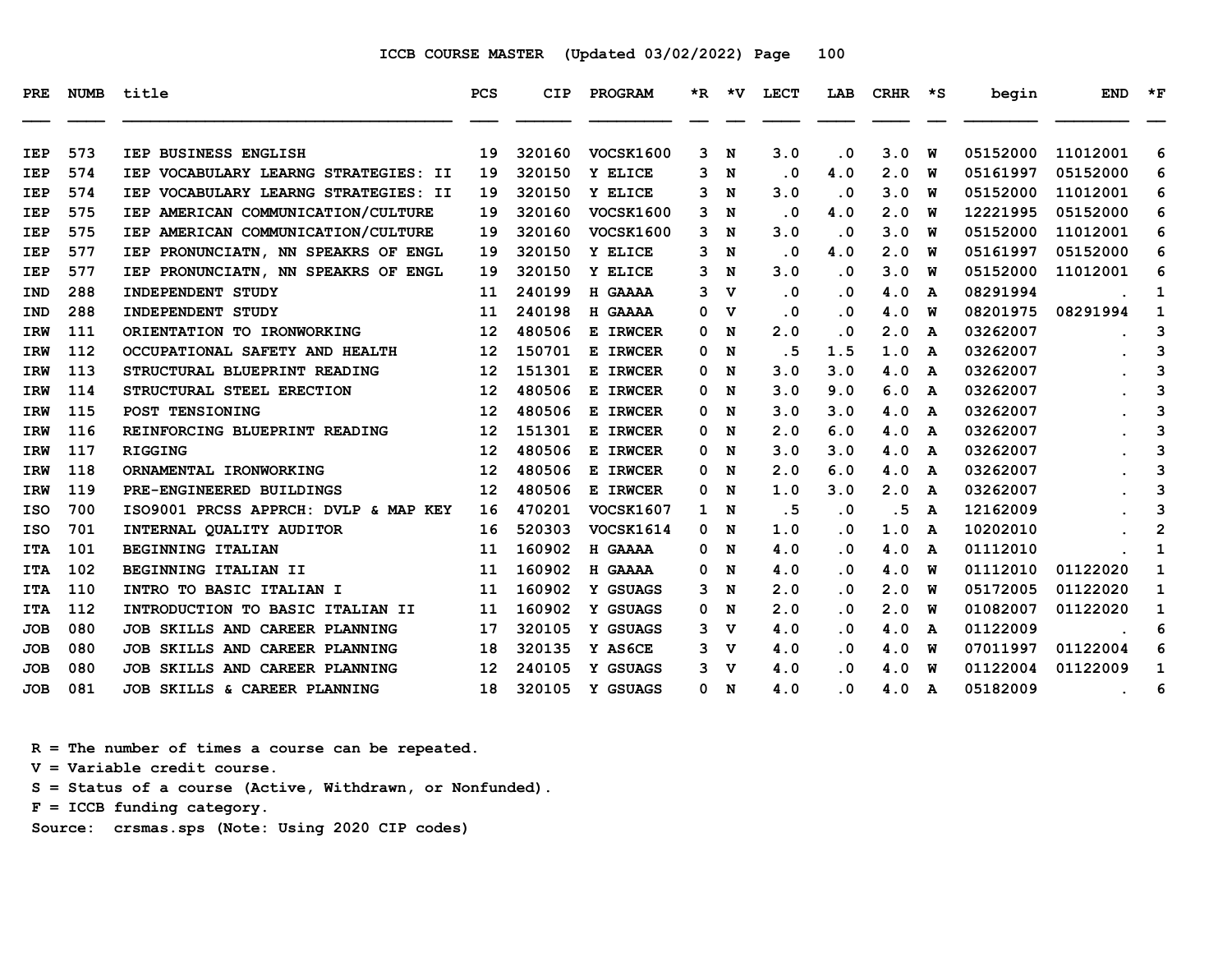| PRE        | <b>NUMB</b> | title                                | <b>PCS</b>        | <b>CIP</b> | PROGRAM  |   | *R *V | <b>LECT</b> | LAB       | CRHR | ∗s | begin    | <b>END</b> | $*_{\mathbf{F}}$ |
|------------|-------------|--------------------------------------|-------------------|------------|----------|---|-------|-------------|-----------|------|----|----------|------------|------------------|
| JOB        | 111         | <b>JOB SEARCH STRATEGIES</b>         | 12                | 240105     | E ELTAAS | 0 | N     | 1.0         | $\cdot$ 0 | 1.0  | W  | 08291994 | 05132002   | 1                |
| <b>JOB</b> | 111         | <b>JOB SEARCH STRATEGIES</b>         | 12                | 240105     | E ELTAAS | 0 | N     | 1.0         | $\cdot$ 0 | 1.0  | w  | 08281994 | 05301994   | 1                |
| <b>JPN</b> | 101         | BEGINNING JAPANESE I                 | 11                | 160302     | H GAAAA  | 0 | N     | 5.0         | . 0       | 5.0  | A  | 08151997 |            | 1                |
| <b>JPN</b> | 101         | BEGINNING JAPANESE I                 | 11                | 160302     | H GAAAA  | 0 | N     | 4.0         | $\cdot$ 0 | 4.0  | W  | 05201993 | 08151997   | 1                |
| <b>JPN</b> | 102         | BEGINNING JAPANESE II                | 11                | 160302     | H GAAAA  | 0 | N     | 5.0         | . 0       | 5.0  | A  | 08151997 |            | 1                |
| <b>JPN</b> | 102         | BEGINNING JAPANESE II                | 11                | 160302     | H GAAAA  | 0 | N     | 4.0         | $\cdot$ 0 | 4.0  | W  | 05201993 | 08151997   | 1                |
| <b>JPN</b> | 103         | INTERMEDIATE JAPANESE I              | 11                | 160302     | H GAAAA  | 0 | N     | 5.0         | $\cdot$ 0 | 5.0  | A  | 01021998 |            | 1                |
| <b>JPN</b> | 103         | INTERMEDIATE JAPANESE I              | 11                | 160302     | H GAAAA  | 0 | N     | 4.0         | $\cdot$ 0 | 4.0  | W  | 05201993 | 01021998   | 1                |
| <b>JPN</b> | 104         | INTERMEDIATE JAPANESE II             | 11                | 160302     | H GAAAA  | 0 | N     | 5.0         | $\cdot$ 0 | 5.0  | A  | 01021998 |            | $\mathbf{1}$     |
| <b>JPN</b> | 104         | INTERMEDIATE JAPANESE II             | 11                | 160302     | H GAAAA  | 0 | N     | 4.0         | . 0       | 4.0  | W  | 05201993 | 01021998   | 1                |
| KIN        | 101         | INTRODUCTION TO HUMAN PERFORMANCE I  | $12 \overline{ }$ | 310501     | N FTRCER | 0 | N     | 3.0         | 3.0       | 4.0  | A  | 05182009 |            | $\mathbf{2}$     |
| KIN        | 103         | <b>EXERCISE FITNESS</b>              | 11                | 310501     | H GAAAA  | 2 | N     | . 0         | 2.0       | 1.0  | A  | 05162022 |            | 1                |
| <b>KIN</b> | 103         | <b>EXERCISE FITNESS</b>              | 11                | 310501     | H GAAAA  | 3 | N     | . 0         | 2.0       | 1.0  | W  | 05162005 | 05162022   | 1                |
| KIN        | 108         | <b>BEGINNING KARATE</b>              | 11                | 310501     | H GAAAA  | 3 | N     | . 0         | 2.0       | 1.0  | W  | 05172005 | 01122020   | 1                |
| KIN        | 110         | FUNDAMENTALS REVIEW PERSONAL TRAINER | $12 \overline{ }$ | 310501     | NFXT CER | 0 | N     | 1.5         | 1.0       | 2.0  | A  | 01052010 |            | $\mathbf{2}$     |
| <b>KIN</b> | 111         | PERSONAL FITNESS TRAINING I          | $12 \overline{ }$ | 310501     | N FTRCER | 0 | N     | 3.0         | 3.0       | 4.0  | W  | 05112007 | 05182009   | $\overline{2}$   |
| <b>KIN</b> | 124         | <b>GOLF I</b>                        | 11                | 310501     | H GAAAA  | 3 | N     | . 0         | 2.0       | 1.0  | พ  | 05162005 | 05162021   | $\mathbf 1$      |
| <b>KIN</b> | 140         | T'AI CHI CH'UAN                      | 11                | 310501     | N ASGAS  | 3 | N     | . 0         | 2.0       | 1.0  | W  | 05162005 | 09182012   | 1                |
| <b>KIN</b> | 141         | BEGINNING BASKETBALL                 | 11                | 310501     | H GAAAA  | 0 | N     | . 0         | 2.0       | 1.0  | A  | 05162005 |            | 1                |
| <b>KIN</b> | 145         | AEROBIC DANCING                      | 11                | 310501     | N ASGAS  | 3 | N     | . 0         | 2.0       | 1.0  | A  | 05162005 |            | 1                |
| KIN        | 147         | WEIGHT TRAINING                      | 11                | 310501     | N ASGAS  | 3 | N     | . 0         | 2.0       | 1.0  | A  | 05162005 |            | 1                |
| KIN        | 160         | INTRODUCTION TO KINESIOLOGY          | 11                | 310501     | N ASGAS  | 0 | N     | 3.0         | . 0       | 3.0  | A  | 05162005 |            | 1                |
| <b>KIN</b> | 161         | <b>BASKETBALL</b>                    | 11                | 310501     | N ASGAS  | 0 | N     | 1.0         | 2.0       | 2.0  | A  | 05172005 |            | 1                |
| KIN        | 164         | INTRO SPORTS & EXERCISE PSCYHOLOGY   | 11                | 310501     | N ASGAS  | 0 | N     | 3.0         | . 0       | 3.0  | A  | 05162005 |            | 1                |
| KIN        | 168         | THEORIES & PRINCIPLES OF COACHING    | 11                | 310501     | N ASGAS  | 0 | N     | 3.0         | $\cdot$ 0 | 3.0  | A  | 05162005 |            | 1                |
| <b>KIN</b> | 169         | PHYSICAL FITNESS & WEIGHT TRAINING   | 11                | 310501     | N ASGAS  | 0 | N     | 1.0         | 2.0       | 2.0  | W  | 05172005 | 01122020   | 1                |
| <b>KIN</b> | 181         | <b>HEALTH EDUCATION</b>              | 11                | 131307     | N ASGAS  | 0 | N     | 2.0         | . 0       | 2.0  | A  | 05172005 |            | $\mathbf{1}$     |
| KIN        | 182         | INTRODUCTION TO DANCE                | 11                | 310501     | N ASGAS  | 0 | N     | 1.0         | 2.0       | 2.0  | W  | 05172005 | 01122020   | 1                |

 **R = The number of times a course can be repeated.**

 **V = Variable credit course.**

 **S = Status of a course (Active, Withdrawn, or Nonfunded).**

 **F = ICCB funding category.**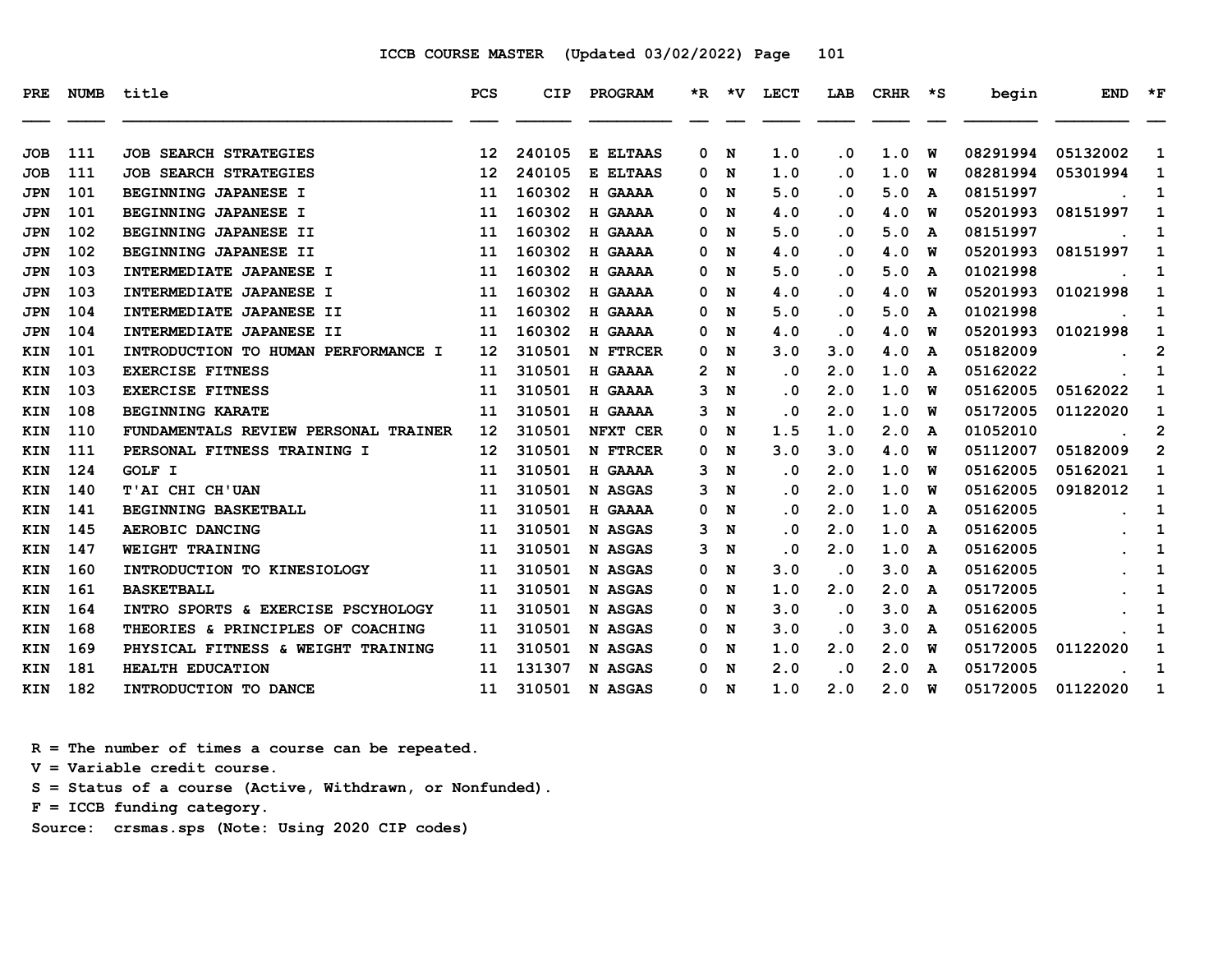| PRE        | <b>NUMB</b> | title                                | <b>PCS</b>        | <b>CIP</b> | PROGRAM         | *R.            | $\star$ v | <b>LECT</b> | LAB       | <b>CRHR</b> | $\star$ s | begin    | <b>END</b> | $\star$ F      |
|------------|-------------|--------------------------------------|-------------------|------------|-----------------|----------------|-----------|-------------|-----------|-------------|-----------|----------|------------|----------------|
| KIN        | 183         | FIRST AID AND CPR                    | 11                | 131307     | N ASGAS         | 0              | N         | 2.0         | $\cdot$ 0 | 2.0         | A         | 05172005 |            | 1              |
| <b>KIN</b> | 184         | INTRO. TO ATHLETIC TRAINING          | 11                | 310501     | N ASGAS         | 0              | N         | 3.0         | . 0       | 3.0         | A         | 01092006 |            | 1              |
| <b>KIN</b> | 186         | INTRODUCTION TO HUMAN MOVEMENT       | 11                | 310101     | N ASGAS         | 0              | N         | 2.5         | 1.5       | 3.0         | A         | 05012017 |            | 1              |
| <b>KIN</b> | 186         | INTRODUCTION TO HUMAN MOVEMENT       | 11                | 310101     | N ASGAS         | 0              | N         | 1.5         | 1.0       | 2.0         | W         | 05162005 | 05012017   | 1              |
| KIN        | 187         | PHYSICAL ACTIVITY FOR HLTH & FITNESS | 11                | 310101     | N ASGAS         | 0              | N         | 1.0         | 2.0       | 2.0         | W         | 05162005 | 01122020   | 1              |
| <b>KIN</b> | 188         | <b>EXERCISE PHYSIOLOGY</b>           | 11                | 310101     | N ASGAS         | 0              | N         | 3.0         | 3.0       | 4.0         | W         | 05162005 | 08242009   | 1              |
| <b>KIN</b> | 201         | INTRODUCTION TO HUMAN PERFORMANCE II | 12                | 310501     | <b>N FTRCER</b> | 0              | N         | 3.0         | 5.0       | 5.0         | A         | 05182009 |            | $\mathbf{2}$   |
| <b>KIN</b> | 203         | EXERCISE FITNESS II                  | 11                | 310501     | H GAAAA         | 3              | N         | $\cdot$ 0   | 2.0       | 1.0         | A         | 05162022 |            | 1              |
| KIN        | 203         | EXERCISE FITNESS II                  | 11                | 310501     | H GAAAA         | 0              | N         | $\cdot$ 0   | 2.0       | 1.0         | W         | 05172010 | 05142012   | 1              |
| <b>KIN</b> | 203         | EXERCISE FITNESS II                  | 11                | 310501     | H GAAAA         | $\mathbf{2}$   | N         | $\cdot$ 0   | 2.0       | 1.0         | W         | 05142012 | 05162022   | 1              |
| <b>KIN</b> | 211         | PERSONAL FITNESS TRAINING II         | 12                | 310501     | <b>N FTRCER</b> | 0              | N         | 3.0         | 5.0       | 5.0         | W         | 05112007 | 05182009   | $\overline{2}$ |
| KIN        | 224         | GOLF II                              | 11                | 310501     | H GAAAA         | 3              | N         | $\cdot$ 0   | 2.0       | 1.0         | W         | 05162005 | 01122020   | 1              |
| KIN        | 247         | WEIGHT TRAINING II                   | 11                | 310501     | N ASGAS         | з              | N         | $\cdot$ 0   | 2.0       | 1.0         | A         | 05162022 |            | 1              |
| <b>KIN</b> | 247         | WEIGHT TRAINING II                   | 11                | 310501     | N ASGAS         | 0              | N         | $\cdot$ 0   | 2.0       | 1.0         | W         | 05172010 | 05142012   | 1              |
| <b>KIN</b> | 247         | WEIGHT TRAINING II                   | 11                | 310501     | N ASGAS         | $\overline{2}$ | N         | . 0         | 2.0       | 1.0         | W         | 05142012 | 05162022   | 1              |
| KIN        | 262         | <b>GOLF</b>                          | 11                | 310501     | N ASGAS         | 0              | N         | 1.0         | 2.0       | 2.0         | A         | 05172005 |            | 1              |
| KIN        | 263         | SPORTS OFFICIATING                   | 11                | 310501     | N ASGAS         | 0              | N         | 2.0         | 2.0       | 3.0         | W         | 05172005 | 05162021   | 1              |
| KIN        | 288         | <b>EXERCISE PHYSIOLOGY</b>           | 11                | 310101     | N ASGAS         | 0              | N         | 3.0         | 3.0       | 4.0         | A         | 08242009 |            | 1              |
| <b>KIS</b> | 101         | BEGINNING KISWAHILI I                | 11                | 169996     | H GAAAA         | 0              | N         | 4.0         | . 0       | 4.0         | W         | 05152000 | 01122020   | 1              |
| <b>KIS</b> | 102         | BEGINNING KISWAHILI II               | 11                | 169996     | H GAAAA         | 0              | N         | 4.0         | . 0       | 4.0         | W         | 05152000 | 01122020   | 1              |
| KIS        | 103         | INTERMEDIATE KISWAHILI I             | 11                | 169996     | H GAAAA         | 0              | N         | 4.0         | . 0       | 4.0         | W         | 05152000 | 01122020   | 1              |
| KIS        | 104         | INTERMEDIATE KISWAHILI II            | 11                | 169996     | H GAAAA         | 0              | N         | 4.0         | . 0       | 4.0         | W         | 05152000 | 01122020   | 1              |
| LAS        | 111         | INFORMATION LITERACY                 | 11                | 240102     | H GAAAA         | 0              | N         | 1.0         | . 0       | 1.0         | W         | 08262003 | 01122020   | 1              |
| LAS        | 188         | DIVERSE U.S. CULTURAL EXPRESSION     | 11                | 240103     | H GAAAA         | 0              | N         | 3.0         | . 0       | 3.0         | A         | 01142019 |            | 1              |
| LAS        | 189         | INTRO TO LIB ARTS & SCIENCES         | 11                | 240103     | H GAAAA         | 0              | N         | 3.0         | . 0       | 3.0         | A         | 08151986 |            | 1              |
| LBR        | 111         | ORIENTATION TO LABORERS CRAFT        | 12                | 469994     | E LBRCER        | 0              | N         | 1.0         | 2.0       | 2.0         | A         | 06172005 |            | 3              |
| <b>LBR</b> | 112         | OCCUPATIONAL SAFETY AND HEALTH       | 12                | 150701     | E LBRCER        | 0              | N         | . 5         | 1.5       | 1.0         | A         | 06172005 |            | 3              |
| LBR        | 113         | <b>MASON TENDING</b>                 | $12 \overline{ }$ | 460101     | E LBRCER        | 0              | N         | 2.0         | 2.0       | 3.0         | A         | 06172005 |            | 3              |

 **R = The number of times a course can be repeated.**

 **V = Variable credit course.**

 **S = Status of a course (Active, Withdrawn, or Nonfunded).**

 **F = ICCB funding category.**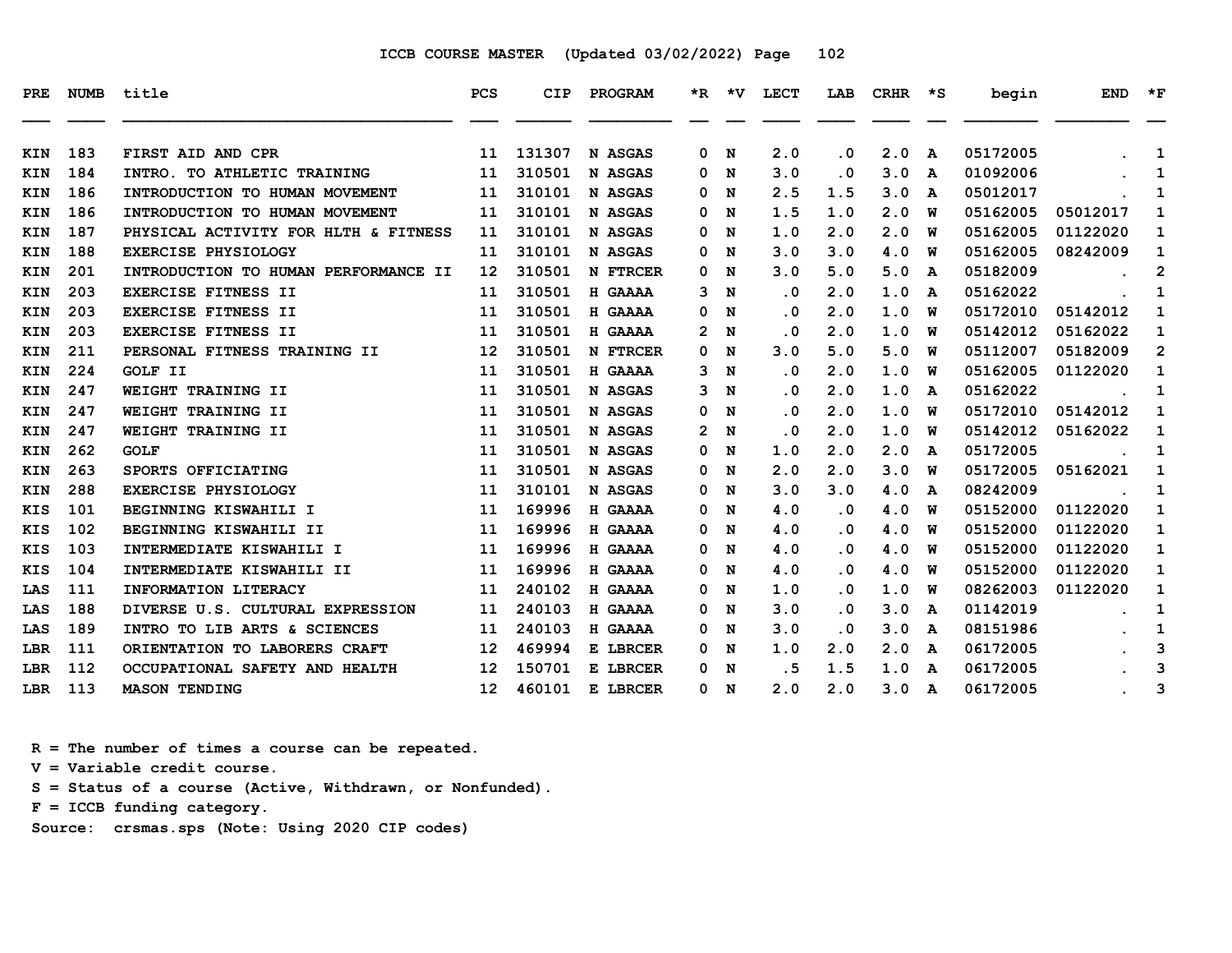| PRE. | <b>NUMB</b> | title                                | <b>PCS</b> | CIP    | PROGRAM  | *R. | *V | LECT | LAB                     | <b>CRHR</b> | *S | begin    | <b>END</b> | $*_{\mathbf{F}}$ |
|------|-------------|--------------------------------------|------------|--------|----------|-----|----|------|-------------------------|-------------|----|----------|------------|------------------|
| LBR  | 114         | CONCRETE PRACTICES AND PROCEDURES    | 12         | 460402 | E LBRCER | 0   | N  | 2.0  | 2.0                     | 3.0         | A  | 06172005 |            | 3                |
| LBR  | 115         | ASPHALT TECHNOLOGY AND CONSTRUCTION  | 12         | 490202 | E LBRCER | 0   | N  | 2.0  | 2.0                     | 3.0         | A  | 06172005 |            | 3                |
| LBR  | 116         | APPRENTICESHIP I                     | 12         | 460299 | E LBRCER | 0   | N  | . 0  | 24.0                    | 3.0         | A  | 06172005 |            | 3                |
| LBR  | 131         | PRINCIPLES OF PIPELAYING             | 12         | 460503 | E LBRCER | 0   | N  | 2.0  | 2.0                     | 3.0         | A  | 06172005 |            | 3                |
| LBR  | 133         | <b>ASBESTOS ABATEMENT</b>            | 12         | 150701 | E LBRCER | 0   | N  | 2.0  | 2.0                     | 3.0         | A  | 06172005 |            | 3                |
| LBR  | 136         | APPRENTICSHIP II                     | 12         | 460299 | E LBRCER | 0   | N  | . 0  | 24.0                    | 3.0         | A  | 06172005 |            | 3                |
| LBR  | 139         | HIGHWAY CONSTRUCTION PLAN READING    | 12         | 460000 | E LBRCER | 0   | N  | 3.0  | . 0                     | 3.0         | A  | 01142008 |            | 3                |
| LBR  | 150         | BASIC CONSTRUCTION SURVEYING         | 12         | 151102 | E CDSAAS | 0   | N  | 1.0  | 2.0                     | 2.0         | A  | 08202007 |            | 3                |
| LBR  | 152         | <b>BRIDGES</b>                       | 12         | 490202 | E LBRCER | 0   | N  | 2.0  | 2.0                     | 3.0         | A  | 06172005 |            | 3                |
| LBR  | 153         | <b>HAZARDOUS WASTE</b>               | 12         | 150701 | E LBRCER | 0   | N  | 4.0  | 2.0                     | 4.0         | A  | 06172005 |            | 3                |
| LBR  | 156         | APPRENTICESHIP III                   | 12         | 460299 | E LBRCER | 0   | N  | . 0  | 24.0                    | 3.0         | A  | 05172005 |            | 3                |
| LBR  | 250         | LABOR MANAGEMENT DEVELOPMENT         | 12         | 521002 | E MFTCER | 0   | N  | 3.0  | $\overline{\mathbf{0}}$ | 3.0         | A  | 05162005 |            | $\overline{2}$   |
| LBR  | 251         | SPECIAL PROJECT I                    | 12         | 460299 | E CTTAAS | 0   | N  | 3.0  | . 0                     | 3.0         | A  | 05152006 |            | 3                |
| LBR  | 252         | SPECIAL PROJECT II                   | 12         | 460299 | E CTTAAS | 0   | N  | 3.0  | . 0                     | 3.0         | A  | 05152006 |            | 3                |
| LBR  | 253         | SPECIAL PROJECT III                  | 12         | 460299 | E CTTAAS | 0   | N  | 3.0  | . 0                     | 3.0         | A  | 05152006 |            | 3                |
| LBR  | 271         | <b>TRADE APPRENTICESHIP I</b>        | 12         | 460299 | E CDMAAS | 0   | N  | . 0  | 24.0                    | 3.0         | A  | 01142008 |            | 3                |
| LBR  | 272         | TRADE APPRENTICESHIP II              | 12         | 460299 | E CDMAAS | 0   | N  | . 0  | 24.0                    | 3.0         | A  | 01142008 |            | 3                |
| LBR  | 273         | TRADE APPRENTICESHIP III             | 12         | 460299 | E CDMAAS | 0   | N  | . 0  | 24.0                    | 3.0         | A  | 01142008 |            | 3                |
| LBR  | 274         | TRADE APPRENTICESHIP IV              | 12         | 460299 | E CDMAAS | 0   | N  | . 0  | 24.0                    | 3.0         | A  | 01142008 |            | 3                |
| LBR  | 291         | FUND. OF CONCRETE PRACTICES          | 12         | 460402 | E LBCCER | 0   | N  | 1.0  | 2.0                     | 2.0         | A  | 03072007 |            | 3                |
| LBR  | 292         | CONCRETE APPRENTICESHIP I            | 12         | 460402 | E LBCCER | 0   | N  | . 0  | 24.0                    | 3.0         | A  | 03072007 |            | 3                |
| LBR  | 293         | FORMING/PLACING & FINISHING CONCRETE | 12         | 460402 | E LBCCER | 0.  | N  | 2.0  | 3.0                     | 3.0         | A  | 03072007 |            | 3                |
| LBR  | 294         | CONCRETE APPRENTICESHIP II           | 12         | 460402 | E LBCCER | 0   | N  | . 0  | 16.0                    | 2.0         | A  | 03072007 |            | 3                |
| LIT  | 101         | <b>TOPICS IN LITERATURE</b>          | 11         | 230397 | H GAAAA  | 2.  | N  | 3.0  | . 0                     | 3.0         | w  | 08161981 | 08011998   | 1                |
| LIT  | 120         | INTRODUCTION TO LITERATURE           | 11         | 231402 | H GAAAA  | 0   | N  | 3.0  | . 0                     | 3.0         | A  | 08161981 |            | 1                |
| LIT  | 121         | INTRODUCTION TO POETRY               | 11         | 231402 | H GAAAA  | 0   | N  | 3.0  | . 0                     | 3.0         | A  | 08161981 |            | 1                |
| LIT  | 122         | INTRODUCTION TO SHORT FICTION        | 11         | 230701 | H GAAAA  | 0   | N  | 3.0  | . 0                     | 3.0         | w  | 08161981 | 06301999   | $\mathbf{1}$     |
| LIT  | 123         | INTRODUCTION TO NOVELS               | 11         | 230701 | H GAAAA  | 0   | N  | 3.0  | . 0                     | 3.0         | พ  | 08161981 | 06301999   | 1                |

 **R = The number of times a course can be repeated.**

 **V = Variable credit course.**

 **S = Status of a course (Active, Withdrawn, or Nonfunded).**

 **F = ICCB funding category.**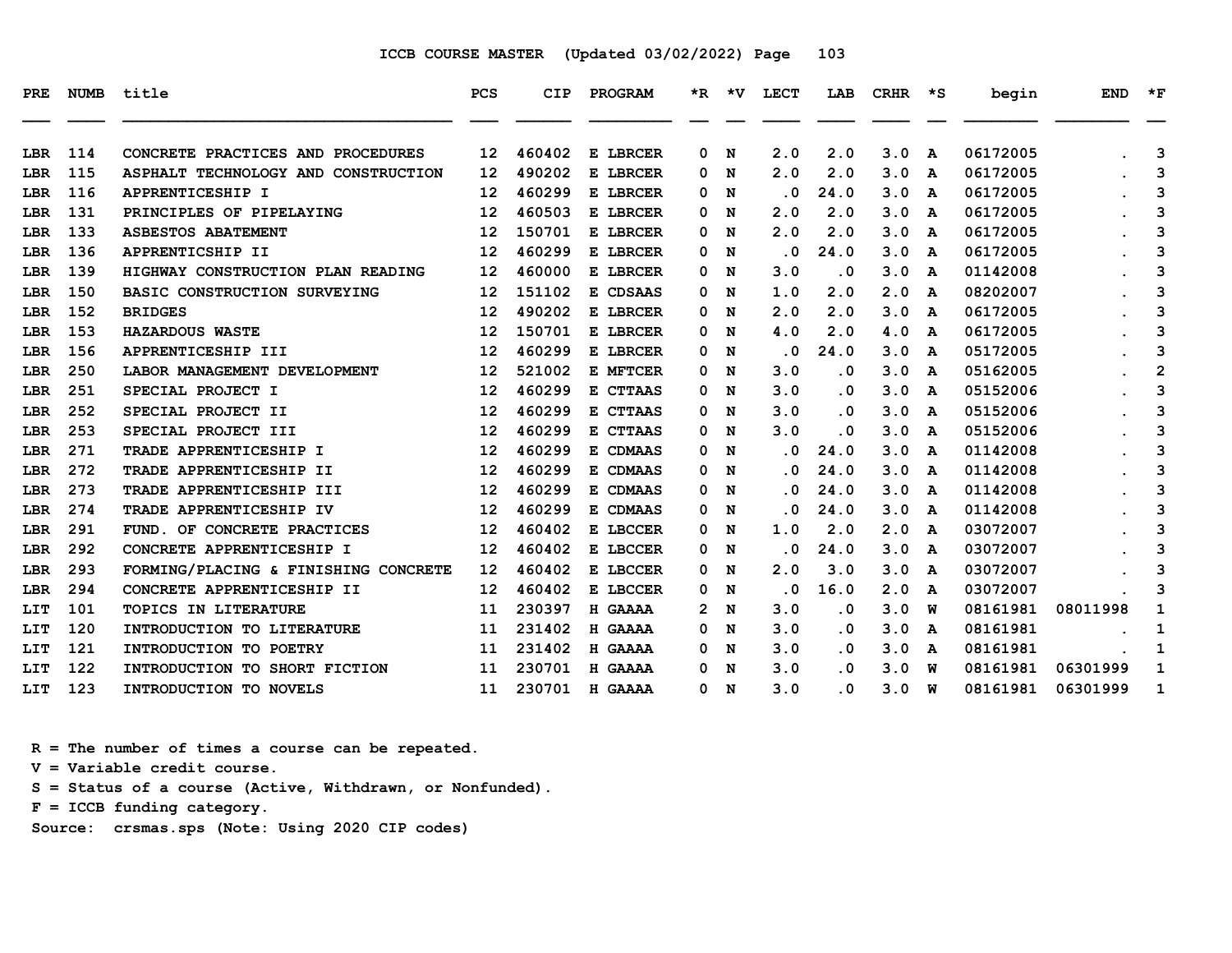| <b>PRE</b> | <b>NUMB</b> | title                                | <b>PCS</b>        | <b>CIP</b> | PROGRAM          | *R. | ∗v | LECT | LAB                     | <b>CRHR</b> | ∗s | begin    | <b>END</b> | $*_{\mathbf{F}}$ |
|------------|-------------|--------------------------------------|-------------------|------------|------------------|-----|----|------|-------------------------|-------------|----|----------|------------|------------------|
| LIT        | 124         | INTRODUCTION TO FILM                 | 11                | 500602     | H GAAAA          | 0   | N  | 2.0  | 2.0                     | 3.0         | W  | 01121982 | 12231994   | 1                |
| LIT        | 125         | INTRODUCTION TO SHAKESPEARE          | 11                | 231404     | H GAAAA          | 0   | N  | 3.0  | $\cdot$ 0               | 3.0         | A  | 08161981 |            | 1                |
| LIT        | 126         | INTRODUCTION TO DRAMA                | 11                | 230101     | H GAAAA          | 0   | N  | 3.0  | $\cdot$ 0               | 3.0         | A  | 08241998 |            | 1                |
| LIT        | 127         | INTRODUCTION TO FICTION              | 11                | 230101     | H GAAAA          | 0   | N  | 3.0  | $\overline{\mathbf{0}}$ | 3.0         | A  | 08241998 |            | 1                |
| LIT        | 130         | INTRO TO CHILDREN'S LITERATURE       | 11                | 131202     | S CHDAAS         | 0   | N  | 3.0  | $\cdot$ 0               | 3.0         | A  | 05201990 |            | 1                |
| LIT        | 141         | INTRO TO AFRICAN-AMERICAN LITERATURE | 11                | 230101     | H GAAAA          | 0   | N  | 3.0  | . 0                     | 3.0         | A  | 08161981 |            | 1                |
| LIT        | 142         | WOMEN IN LITERATURE                  | 11                | 230101     | H GAAAA          | 0   | N  | 3.0  | $\cdot$ 0               | 3.0         | A  | 08161981 |            | 1                |
| LIT        | 143         | <b>FANTASY LITERATURE</b>            | 11                | 230301     | H GAAAA          | 0   | N  | 3.0  | $\cdot$ 0               | 3.0         | W  | 08161981 | 08011998   | 1                |
| LIT        | 145         | <b>COMEDY AND SATIRE</b>             | 11                | 230301     | H GAAAA          | 0   | N  | 3.0  | . 0                     | 3.0         | W  | 06011989 | 08011998   | 1                |
| LIT        | 146         | INTRO TO NON-WESTERN LITERATURE      | 11                | 230101     | H GAAAA          | 0   | N  | 3.0  | $\cdot$ 0               | 3.0         | A  | 05161997 |            | 1                |
| LIT        | 147         | INTRODUCTION TO AFRICAN LITERATURE   | 11                | 230101     | H GAAAA          | 0   | N  | 3.0  | . 0                     | 3.0         | A  | 08241998 |            | 1                |
| LIT        | 148         | INTRO. TO LATIN AM. LIT              | 11                | 230101     | H GAAAA          | 0   | N  | 3.0  | $\cdot$ 0               | 3.0         | A  | 05152000 |            | 1                |
| LIT        | 149         | MODERN IRISH LITERATURE              | 11                | 231404     | H GAAAA          | 0   | N  | 3.0  | . 0                     | 3.0         | A  | 01142013 |            | 1                |
| LIT        | 201         | <b>BRITISH LITERATURE I</b>          | 11                | 231404     | H GAAAA          | 0   | N  | 3.0  | $\overline{\mathbf{0}}$ | 3.0         | A  | 08161981 |            | 1                |
| LIT        | 202         | BRITISH LITERATURE II                | 11                | 231404     | H GAAAA          | 0   | N  | 3.0  | $\cdot$ 0               | 3.0         | A  | 08161981 |            | 1                |
| LIT        | 204         | AMERICAN LITERATURE I                | 11                | 231402     | H GAAAA          | 0   | N  | 3.0  | . 0                     | 3.0         | A  | 08161981 |            | 1                |
| LIT        | 205         | AMERICAN LITERATURE II               | 11                | 231402     | H GAAAA          | 0   | N  | 3.0  | $\cdot$ 0               | 3.0         | A  | 08161981 |            | 1                |
| LKS        | 601         | LOCKSMITHING I                       | 16                | 470403     | <b>VOCSK1617</b> | 0   | N  | 2.0  | 2.0                     | 3.0         | W  | 09011995 | 01121998   | 3                |
| LKS        | 602         | LOCKSMITHING II                      | 16                | 470403     | <b>VOCSK1617</b> | 0   | N  | 2.0  | 2.0                     | 3.0         | W  | 09011995 | 01121998   | 3                |
| LPN        | 111         | INTRODUCTION TO NURSING              | $12 \overline{ }$ | 513901     | <b>G NURCER</b>  | 0   | N  | 1.0  | . 0                     | 1.0         | A  | 01142008 |            | 4                |
| LPN        | 114         | NURSING FUNDAMENTALS                 | 12                | 513901     | <b>G NURCER</b>  | 0   | N  | 4.0  | 6.0                     | 6.0         | A  | 01142008 |            | 4                |
| LPN        | 117         | NURSING PHARMACOLOGY                 | $12 \overline{ }$ | 513901     | <b>G NURCER</b>  | 0   | N  | 3.0  | $\cdot$ 0               | 3.0         | A  | 01142008 |            | 4                |
| LPN        | 118         | HEALTH ALTERATIONS I                 | 12                | 513901     | <b>G NURCER</b>  | 0   | N  | 3.0  | 6.0                     | 5.0         | A  | 01142008 |            | 4                |
| LPN        | 130         | TRANSITION TO PRACTICE               | 12                | 513901     | <b>G NURCER</b>  | 0   | N  | 1.0  | . 0                     | 1.0         | A  | 01142008 |            | 4                |
| LPN        | 131         | HEALTH ALTERATIONS II                | 12                | 513901     | <b>G NURCER</b>  | 0   | N  | 3.0  | 6.0                     | 5.0         | A  | 01142008 |            | 4                |
| LPN        | 132         | LICENSURE PREPARTION                 | 12                | 513901     | <b>G NURCER</b>  | 0   | N  | 1.0  | $\cdot$ 0               | 1.0         | A  | 01142008 |            | 4                |
| LPN        | 135         | NURSING IN PEDIATRICS AND OBSTETRICS | 12                | 513901     | <b>G NURCER</b>  | 0   | N  | 2.0  | 3.0                     | 3.0         | A  | 05162022 |            | 4                |
| LPN        | 135         | NURSING IN PEDIATRICS AND OBSTETRICS | 12                | 513901     | <b>G NURCER</b>  | 0   | N  | 4.0  | 6.0                     | 6.0         | W  | 01142008 | 05162022   | 4                |

 **R = The number of times a course can be repeated.**

 **V = Variable credit course.**

 **S = Status of a course (Active, Withdrawn, or Nonfunded).**

 **F = ICCB funding category.**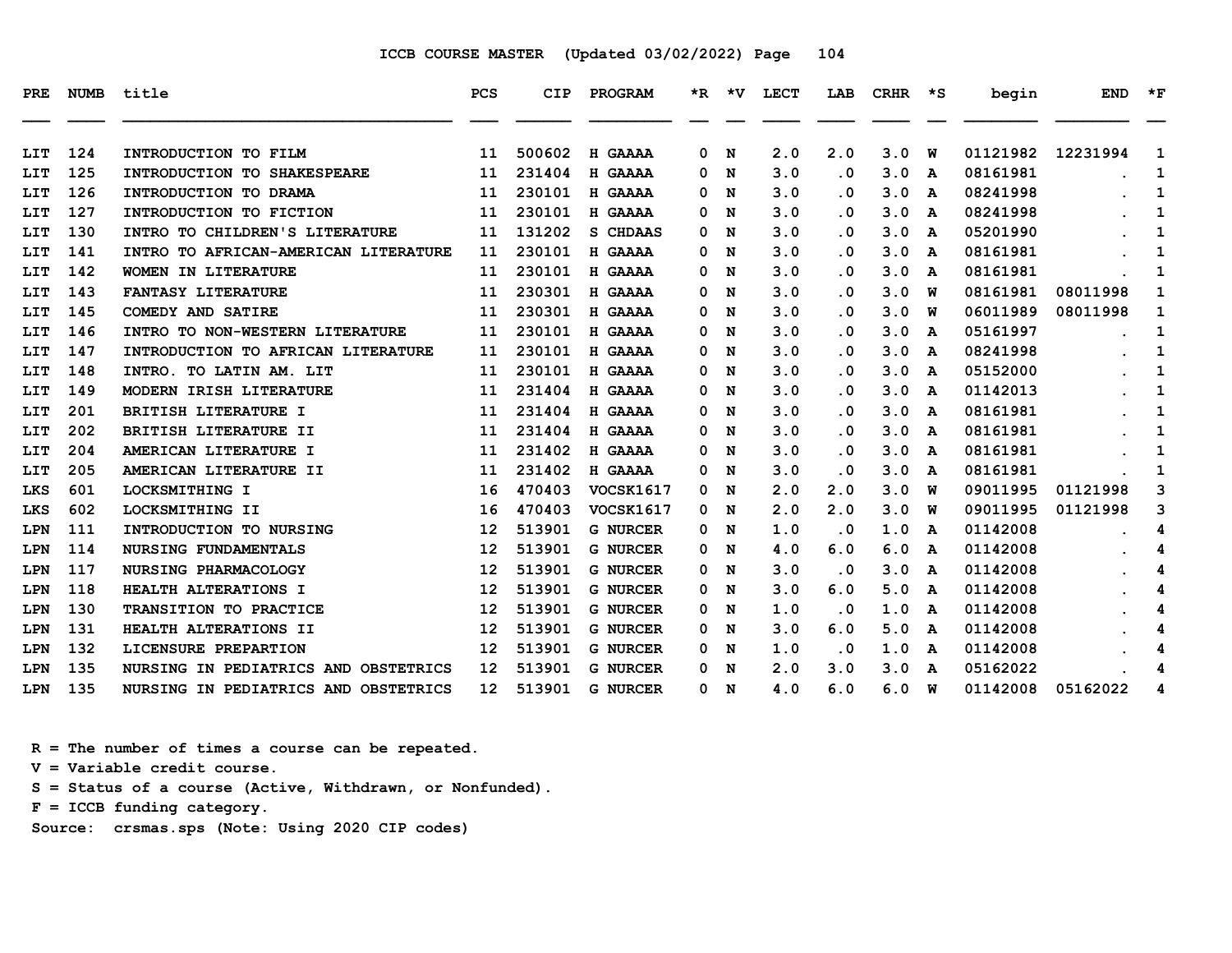| PRE        | <b>NUMB</b> | title                               | PCS             | <b>CIP</b> | PROGRAM             |   | $*R$ $*V$ | <b>LECT</b> | LAB                     | CRHR       | י ∗י   | begin    | <b>END</b> | $*_{\mathbf{F}}$ |
|------------|-------------|-------------------------------------|-----------------|------------|---------------------|---|-----------|-------------|-------------------------|------------|--------|----------|------------|------------------|
| LPN        | 136         | <b>NURSING IN PEDIATRICS</b>        | 12              | 513901     | <b>G NURCER</b>     | 0 | N         | 2.0         | 3.0                     | 3.0        |        | 05162022 |            |                  |
| LRP        | 110         | <b>CLASSROOM PERFORMANCE SKILLS</b> | 14              | 320113     | Y GSUAGS            | 0 | N         | 2.0         | $\cdot$ 0               | 2.0        | A<br>W | 08301993 | 05301994   | 4<br>5           |
|            | 110         | CLASSROOM PERFORMANCE SKILLS        | 14              | 320113     | Y GSUAGS            | 0 | N         | 2.0         | $\cdot$ 0               | 2.0        | W      | 05011994 | 08231999   | 5                |
| LRP        | 111         | PERSONAL ACADEMIC SKILLS            |                 | 240105     |                     |   |           | 2.0         | $\cdot$ 0               | 2.0        | W      | 08301993 | 08231999   |                  |
| LRP        | 112         | <b>TEXTBOOK SKILLS</b>              | 11              | 320113     | H GAAAA<br>Y GSUAGS | 0 | N         | 1.0         | . 0                     | 1.0        |        | 08301993 | 05301994   | 1                |
| LRP        | 112         | <b>TEXTBOOK SKILLS</b>              | 14              | 320113     | Y GSUAGS            | 0 | N         | 1.0         | $\cdot$ 0               |            | W      | 05011994 | 08231999   | 5                |
| LRP        | 113         |                                     | 14              | 320101     | Y ABECE             | 0 | N         |             |                         | 1.0<br>1.0 | W      | 08301993 |            | 5                |
| LRP        |             | PERSONAL COPING SKILLS              | 17              |            |                     | 0 | N         | 1.0         | . 0                     |            | W      |          | 05301994   | 6                |
| LRP        | 113         | PERSONAL COPING SKILLS              | 17              | 320116     | Y ABECE             | 0 | N         | 1.0         | $\cdot$ 0               | 1.0        | W      | 05011994 | 08231999   | 6                |
| LRP        | 114         | PROBLEM SOLVING SKILLS              | 17              | 320101     | Y ABECE             | 0 | N         | 1.0         | $\cdot$ 0               | 1.0        | W      | 08301993 | 05301994   | 6                |
| LRP        | 114         | PROBLEM SOLVING SKILLS              | 17              | 320116     | Y ABECE             | 0 | N         | 1.0         | $\cdot$ 0               | 1.0        | W      | 05011994 | 08231999   | 6                |
| LRP        | 115         | <b>COMMUNICATION SKILLS</b>         | 14              | 320103     | Y GSUAGS            | 0 | N         | 1.0         | . 0                     | 1.0        | W      | 08301993 | 05301994   | 5                |
| LRP        | 115         | COMMUNICATION SKILLS                | 14              | 320103     | Y GSUAGS            | 0 | N         | 1.0         | $\cdot$ 0               | 1.0        | W      | 05011994 | 08231999   | 5                |
| LRP        | 116         | PERSONAL FINANCE                    | 17              | 320101     | Y ABECE             | 0 | N         | 1.0         | $\cdot$ 0               | 1.0        | W      | 08301993 | 05301994   | 6                |
| LRP        | 116         | PERSONAL FINANCE                    | 17              | 320116     | Y ABECE             | 0 | N         | 1.0         | . 0                     | 1.0        | W      | 05011994 | 08231999   | 6                |
| LRP        | 117         | <b>SELF-ADVOCACY</b>                | 17              | 320101     | Y ABECE             | 0 | N         | 1.0         | $\cdot$ 0               | 1.0        | W      | 08301993 | 05301994   | 6                |
| LRP        | 117         | <b>SELF-ADVOCACY</b>                | 17              | 320116     | Y ABECE             | 0 | N         | 1.0         | . 0                     | 1.0        | W      | 05011994 | 08231999   | 6                |
| LRP        | 118         | <b>TIME MANAGEMENT</b>              | 17              | 320101     | Y ABECE             | 0 | N         | 1.0         | $\cdot$ 0               | 1.0        | W      | 08301993 | 05301994   | 6                |
| LRP        | 118         | TIME MANAGEMENT                     | 17              | 320116     | Y ABECE             | 0 | N         | 1.0         | $\overline{\mathbf{0}}$ | 1.0        | W      | 05011994 | 08231999   | 6                |
| LSS        | 210         | DYSRHYTHMIA CERTIFICATION           | 12              | 510902     | <b>G EKGCER</b>     | 0 | N         | 1.0         | 1.0                     | 1.0        | W      | 10062014 | 05162021   | 4                |
| LSS        | 211         | ADVANCED CARDIAC LIFE SUPPORT       | 12              | 510902     | <b>G ACLCER</b>     | 0 | N         | 1.0         | 1.0                     | 1.0        | W      | 10062014 | 05162021   | 4                |
| MAS        | 116         | POINT OF CARE TESTING               | 12              | 510801     | Y GSUAGS            | 0 | N         | 1.0         | 2.0                     | 2.0        | A      | 05172021 |            | 4                |
| <b>MAS</b> | 116         | POINT OF CARE TESTING               | 12              | 510801     | Y GSUAGS            | 0 | N         | 1.0         | $\cdot$ 0               | 1.0        | W      | 05192014 | 05172021   | 4                |
| MAS        | 135         | INTRO TO MEDICAL ASSISTING          | 12              | 510801     | Y GSUAGS            | 0 | N         | 4.0         | 3.0                     | 5.0        | A      | 05172021 |            | 4                |
| MAS        | 135         | INTRO TO MEDICAL ASSISTING          | 12              | 510801     | Y GSUAGS            | 0 | N         | 3.0         | 3.0                     | 4.0        | W      | 05192014 | 05172021   | 4                |
| MAS        | 137         | MEDICAL ASSISTING ACCELERATED       | 12              | 510801     | <b>G MASCER</b>     | 0 | N         | 1.0         | 1.0                     | 1.0        | W      | 06152015 | 05162021   | 4                |
| <b>MAS</b> | 155         | PHARMACOLOGY FOR MEDICAL ASSISTANTS | 12              | 510801     | <b>G MASCER</b>     | 0 | N         | 2.0         | $\cdot$ 0               | 2.0        | A      | 05202019 |            | 4                |
| MAS        | 156         | <b>ASEPTIC TECHNIQUES</b>           | 12              | 510801     | Y GSUAGS            | 0 | N         | 1.0         | 3.0                     | 2.0        | A      | 05192014 |            | 4                |
| MAS        | 158         | ADMIN OF MEDICATION                 | 12 <sup>°</sup> | 510801     | <b>G MASCER</b>     | 0 | N         | 1.0         | 2.0                     | 2.0        | A      | 05192014 |            | 4                |

 **R = The number of times a course can be repeated.**

 **V = Variable credit course.**

 **S = Status of a course (Active, Withdrawn, or Nonfunded).**

 **F = ICCB funding category.**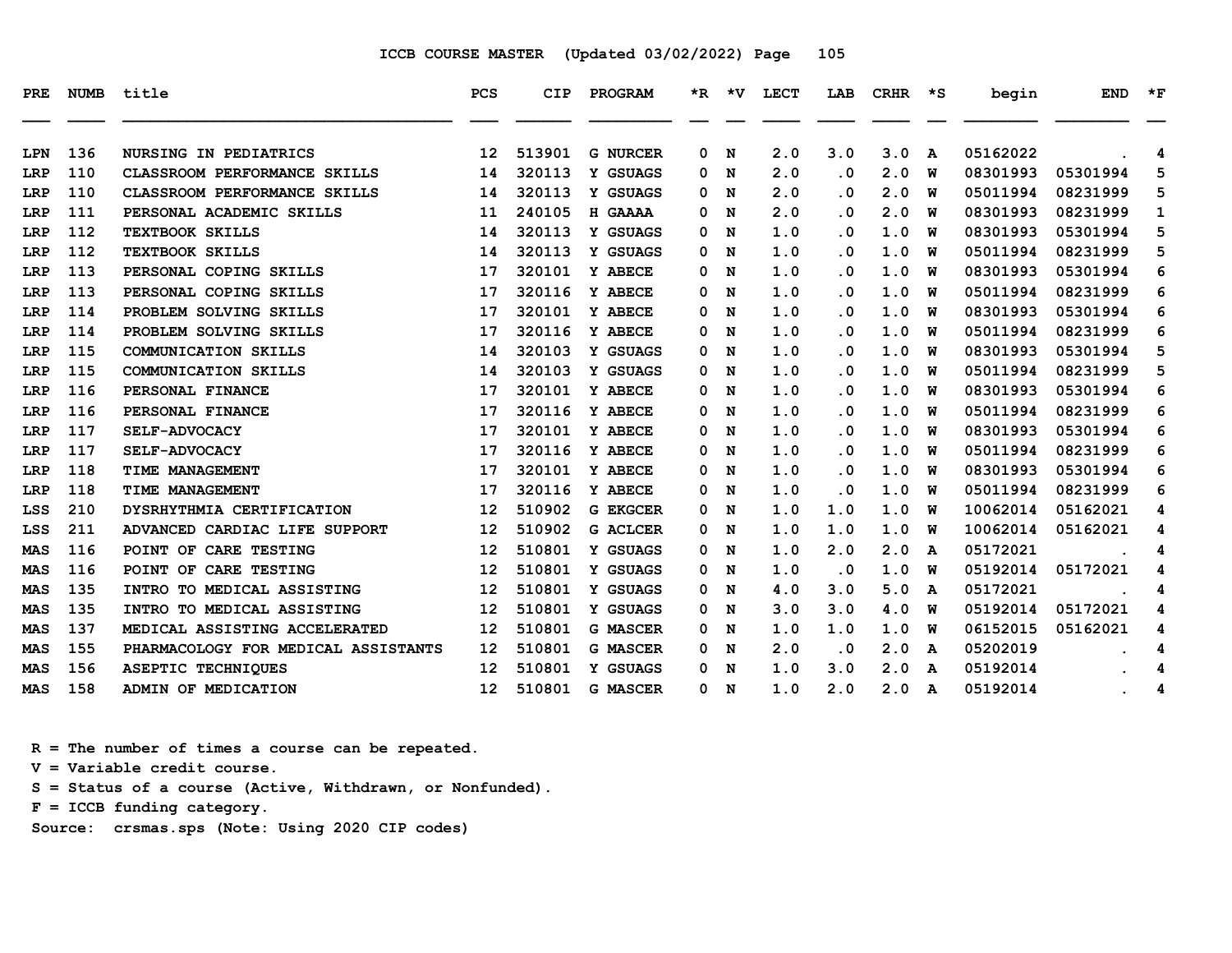| PRE.       | <b>NUMB</b> | title                            | <b>PCS</b>        | <b>CIP</b> | PROGRAM                 |   | $*R$ $*V$   | <b>LECT</b> | LAB       | <b>CRHR</b> | $\star$ s | begin    | <b>END</b> | $*_{\mathbf{F}}$ |
|------------|-------------|----------------------------------|-------------------|------------|-------------------------|---|-------------|-------------|-----------|-------------|-----------|----------|------------|------------------|
| MAS        | 170         | MEDICAL ASSISTING PRACTICUM      | $12 \overline{ }$ | 510801     | <b>G MASCER</b>         | 0 | N           | . 0         | 18.0      | 3.0         | A         | 05192014 |            | 4                |
| <b>MAS</b> | 172         | SPEC PROJ FOR MED ASST           | 12                | 510801     | <b>G MASCER</b>         | 0 | N           | 1.0         | $\cdot$ 0 | 1.0         | W         | 05182015 | 05162021   | 4                |
| <b>MAT</b> | 059         | ENHANCED PRE-ALGEBRA SKILLS      | 14                | 320104     | Y GSUAGS                | 0 | N           | 5.0         | $\cdot$ 0 | 5.0         | A         | 08212017 |            | 5                |
| <b>MAT</b> | 060         | PRE-ALGEBRA SKILLS               | 14                | 320104     | Y GSUAGS                | 0 | N           | 4.0         | $\cdot$ 0 | 4.0         | A         | 05202013 |            | 5                |
| <b>MAT</b> | 070         | MATHEMATICAL LITERACY A          | 14                | 320104     | Y GSUAGS                | 0 | N           | 3.0         | $\cdot$ 0 | 3.0         | W         | 08192013 | 01122020   | 5                |
| <b>MAT</b> | 071         | MATHEMATICAL LITERACY B          | 14                | 320104     | Y GSUAGS                | 0 | N           | 3.0         | $\cdot$ 0 | 3.0         | W         | 08192013 | 01122020   | 5                |
| <b>MAT</b> | 072         | MATHEMATICAL LITERACY            | 14                | 320104     | Y GSUAGS                | 0 | N           | 5.0         | $\cdot$ 0 | 5.0         | A         | 05182015 |            | 5                |
| <b>MAT</b> | 080         | BEGINNING ALGEBRA A              | 14                | 320104     | Y GSUAGS                | 0 | N           | 2.5         | . 0       | 2.5         | W         | 08192013 | 01122020   | 5                |
| <b>MAT</b> | 081         | BEGINNING ALGEBRA B              | 14                | 320104     | Y GSUAGS                | 0 | N           | 2.5         | $\cdot$ 0 | 2.5         | W         | 08192013 | 01122020   | 5                |
| <b>MAT</b> | 085         | INTERMEDIATE ALGEBRA A           | 14                | 320104     | Y GSUAGS                | 0 | N           | 2.5         | . 0       | 2.5         | W         | 08192013 | 01122020   | 5                |
| <b>MAT</b> | 086         | INTERMEDIATE ALGEBRA B           | 14                | 320104     | Y GSUAGS                | 0 | N           | 2.5         | $\cdot$ 0 | 2.5         | W         | 08192013 | 01122020   | 5                |
| <b>MAT</b> | 091         | <b>ARITHMETIC SKILLS</b>         | 14                | 320104     | <b>8K</b><br><b>GSP</b> | 3 | N           | 3.0         | . 0       | 3.0         | W         | 08201975 | 05301994   | 5                |
| <b>MAT</b> | 091         | ARITHMETIC SKILLS                | 14                | 320104     | <b>GSP</b><br><b>8K</b> | 3 | N           | 3.0         | $\cdot$ 0 | 3.0         | W         | 05011994 | 08011998   | 5                |
| <b>MAT</b> | 094         | PRE-ALGEBRA SKILLS               | 14                | 320104     | <b>GSP</b><br>8K        | 3 | N           | 4.0         | . 0       | 4.0         | W         | 05011994 | 05202013   | 5                |
| <b>MAT</b> | 094         | PRE-ALGEBRA SKILLS               | 14                | 320104     | <b>GSP</b><br>8K        | 3 | N           | 4.0         | $\cdot$ 0 | 4.0         | W         | 01231978 | 05301994   | 5                |
| <b>MAT</b> | 095         | BEGINNING ALGEBRA                | 14                | 320104     | <b>GSP</b><br>8K        | 3 | N           | 5.0         | . 0       | 5.0         | W         | 05011994 | 01122020   | 5                |
| <b>MAT</b> | 095         | BEGINNING ALGEBRA                | 14                | 320104     | <b>8K</b><br><b>GSP</b> | 3 | N           | 5.0         | $\cdot$ 0 | 5.0         | W         | 06011988 | 05301994   | 5                |
| <b>MAT</b> | 097         | <b>GEOMETRY</b>                  | 14                | 320104     | Y GSUAGS                | 3 | N           | 4.0         | $\cdot$ 0 | 4.0         | A         | 05011994 |            | 5                |
| <b>MAT</b> | 097         | <b>GEOMETRY</b>                  | $12 \overline{ }$ | 270101     | Y GSUAGS                | 3 | N           | 4.0         | . 0       | 4.0         | W         | 06011992 | 05151994   | 1                |
| <b>MAT</b> | 097         | <b>GEOMETRY</b>                  | 14                | 320104     | Y GSUAGS                | 3 | N           | 4.0         | $\cdot$ 0 | 4.0         | W         | 05151994 | 05301994   | 5                |
| <b>MAT</b> | 098         | INTERMEDIATE ALGEBRA             | 14                | 320104     | Y GSUAGS                | 0 | N           | 5.0         | $\cdot$ 0 | 5.0         | A         | 05011994 |            | 5                |
| <b>MAT</b> | 098         | INTERMEDIATE ALGEBRA             | 11                | 270101     | Y GSUAGS                | 0 | N           | 5.0         | $\cdot$ 0 | 5.0         | W         | 06011992 | 05151994   | 1                |
| <b>MAT</b> | 098         | INTERMEDIATE ALGEBRA             | 14                | 320104     | Y GSUAGS                | 0 | N           | 5.0         | $\cdot$ 0 | 5.0         | W         | 05151994 | 05301994   | 5                |
| <b>MAT</b> | 099         | ACCELERATED INTERMEDIATE ALGEBRA | 14                | 320104     | Y GSUAGS                | 0 | N           | 5.0         | $\cdot$ 0 | 5.0         | W         | 05172004 | 01122020   | 5                |
| <b>MAT</b> | 099         | ACCELERATED INTERMEDIATE ALGEBRA | 14                | 320104     | Y GSUAGS                | 0 | N           | 3.0         | $\cdot$ 0 | 3.0         | W         | 05191995 | 05112001   | 5                |
| <b>MAT</b> | 105         | MATH FOR ELEMENTARY TEACHERS I   | 11                | 131202     | N ASGAS                 | 0 | N           | 3.0         | $\cdot$ 0 | 3.0         | A         | 05201990 |            | $\mathbf 1$      |
| <b>MAT</b> | 106         | MATH FOR ELEMENTARY TEACHERS II  | 11                | 131202     | N ASGAS                 | 0 | N           | 3.0         | $\cdot$ 0 | 3.0         | A         | 01111999 |            | 1                |
| <b>MAT</b> | 107         | GENERAL EDUCATION MATHEMATICS    | 11                | 270301     | <b>H GAAAA</b>          | 0 | $\mathbf N$ | 3.0         | . 0       | 3.0         | A         | 05192003 |            | 1                |

 **R = The number of times a course can be repeated.**

 **V = Variable credit course.**

 **S = Status of a course (Active, Withdrawn, or Nonfunded).**

 **F = ICCB funding category.**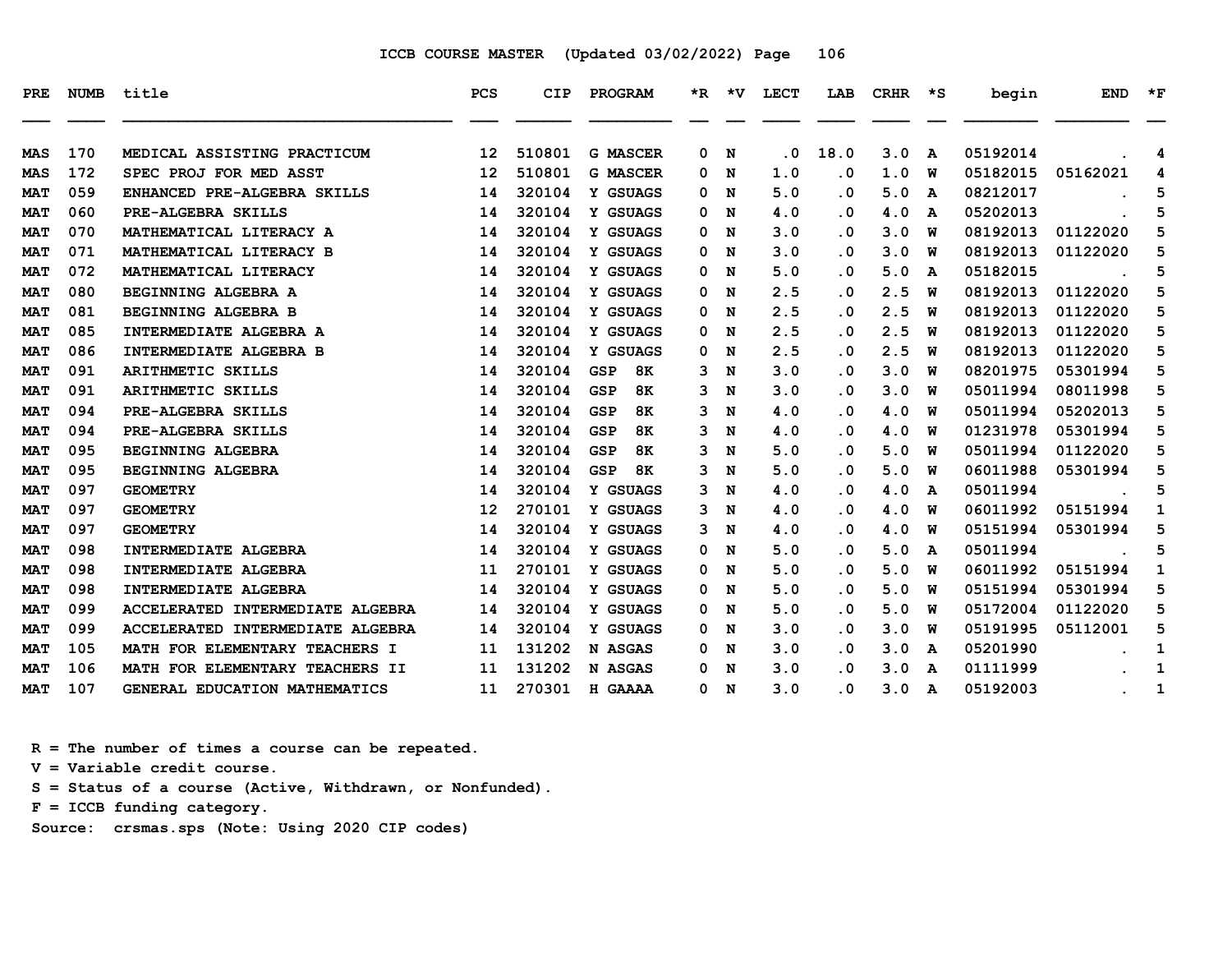| PRE        | <b>NUMB</b> | title                              | <b>PCS</b> | <b>CIP</b> | PROGRAM         | *R. | $\star$ v | LECT | LAB       | <b>CRHR</b> | ∗s | begin    | <b>END</b> | $*_{\mathbf{F}}$ |
|------------|-------------|------------------------------------|------------|------------|-----------------|-----|-----------|------|-----------|-------------|----|----------|------------|------------------|
| <b>MAT</b> | 108         | INTRODUCTION TO APPLIED STATISTICS | 11         | 270501     | N ASGAS         | 0   | N         | 3.0  | $\cdot$ 0 | 3.0         | A  | 05201990 |            | 1                |
| <b>MAT</b> | 110         | <b>BUSINESS MATHEMATICS</b>        | 12         | 270301     | <b>B ACCAAS</b> | 0   | N         | 3.0  | . 0       | 3.0         | A  | 05011994 |            | 1                |
| <b>MAT</b> | 110         | <b>BUSINESS MATHEMATICS</b>        | 12         | 270301     | <b>B ACCAAS</b> | 0   | N         | 3.0  | . 0       | 3.0         | W  | 08201975 | 05301994   | 1                |
| MAT        | 117         | <b>ALGEBRA FOR CALCULUS</b>        | 14         | 320104     | Y GSUAGS        | 0   | N         | 2.0  | . 0       | 2.0         | W  | 05011994 | 01122020   | 5                |
| <b>MAT</b> | 117         | ALGEBRA FOR CALCULUS               | 14         | 320104     | Y GSUAGS        | 0   | N         | 2.0  | $\cdot$ 0 | 2.0         | W  | 01011994 | 05301994   | 5                |
| <b>MAT</b> | 119         | GRAPHICS CALCULATOR USAGE          | 12         | 270301     | Y GSUAGS        | 0   | N         | 1.0  | . 0       | 1.0         | W  | 05011994 | 01122020   | 1                |
| <b>MAT</b> | 119         | GRAPHICS CALCULATOR USAGE          | 12         | 270301     | E ELTAAS        | 0   | N         | 1.0  | $\cdot$ 0 | 1.0         | W  | 05201994 | 05301994   | 1                |
| <b>MAT</b> | 124         | <b>COLLEGE ALGEBRA</b>             | 11         | 270101     | H GAAAA         | 0   | N         | 4.0  | . 0       | 4.0         | A  | 06011992 |            | 1                |
| <b>MAT</b> | 125         | COLLEGE TRIGONOMETRY               | 11         | 270101     | H GAAAA         | 0   | N         | 3.0  | . 0       | 3.0         | A  | 06011992 |            | 1                |
| <b>MAT</b> | 126         | PRECALCULUS MATHEMATICS            | 11         | 270101     | H GAAAA         | 0   | N         | 5.0  | . 0       | 5.0         | W  | 05192008 | 01122020   | 1                |
| <b>MAT</b> | 126         | PRECALCULUS MATHEMATICS            | 11         | 270101     | H GAAAA         | 0   | N         | 5.0  | . 0       | 5.0         | W  | 06011992 | 07301999   | 1                |
| <b>MAT</b> | 128         | CALCULUS & ANALYTIC GEOMETRY I     | 11         | 270101     | <b>H GAAAA</b>  | 0   | N         | 5.0  | $\cdot$ 0 | 5.0         | A  | 06011992 |            | 1                |
| MAT        | 129         | CALCULUS & ANALYTIC GEOMETRY II    | 11         | 270101     | H GAAAA         | 0   | N         | 4.0  | . 0       | 4.0         | A  | 06011992 |            | 1                |
| <b>MAT</b> | 131         | APPLIED MATHEMATICS                | 12         | 270301     | E AUTAAS        | 0   | v         | 4.0  | $\cdot$ 0 | 4.0         | A  | 05171996 |            | 1                |
| <b>MAT</b> | 131         | APPLIED MATHEMATICS                | 12         | 270301     | <b>E AUTAAS</b> | 0   | N         | 4.0  | . 0       | 4.0         | W  | 05011994 | 05171996   | 1                |
| <b>MAT</b> | 131         | APPLIED MATHEMATICS                | 12         | 270301     | E AUTAAS        | 0   | N         | 4.0  | . 0       | 4.0         | W  | 06011981 | 05301994   | 1                |
| <b>MAT</b> | 134         | TECHNICAL MATHEMATICS I            | 12         | 270301     | E ECSAAS        | 0   | N         | 4.0  | . 0       | 4.0         | A  | 05011994 |            | 1                |
| <b>MAT</b> | 134         | TECHNICAL MATHEMATICS              | 12         | 270301     | E ELTAAS        | 0   | N         | 4.0  | . 0       | 4.0         | W  | 08151984 | 05301994   | 1                |
| <b>MAT</b> | 135         | TECHNICAL MATHEMATICS II           | 12         | 270301     | E ECSAAS        | 0   | N         | 3.0  | . 0       | 3.0         | W  | 01111999 | 01122020   | 1                |
| <b>MAT</b> | 137         | ADVANCED TECHNICAL MATHEMATICS     | 12         | 270301     | E ELTAAS        | 0   | N         | 2.0  | . 0       | 2.0         | W  | 12221995 | 05112001   | 1                |
| <b>MAT</b> | 141         | FINITE MATHEMATICS                 | 11         | 270301     | N ASGAS         | 0   | N         | 4.0  | . 0       | 4.0         | A  | 08201975 |            | 1                |
| <b>MAT</b> | 143         | CALCULUS FOR BUSINESS & SOCIAL SCI | 11         | 270301     | N ASGAS         | 0   | N         | 4.0  | . 0       | 4.0         | A  | 08201975 |            | 1                |
| <b>MAT</b> | 145         | LINEAR ALGEBRA FOR BUSINESS        | 11         | 270101     | N ASGAS         | 0   | N         | 4.0  | $\cdot$ 0 | 4.0         | A  | 06011992 |            | 1                |
| <b>MAT</b> | 151         | MATHEMATICS FOR HEALTH CAREERS     | 12         | 270301     | <b>G VTTAAS</b> | 0   | N         | 2.0  | . 0       | 2.0         | A  | 05011994 |            | 1                |
| <b>MAT</b> | 151         | MATHEMATICS FOR HEALTH CAREERS     | 12         | 270301     | <b>G VTTAAS</b> | 0   | N         | 2.0  | $\cdot$ 0 | 2.0         | W  | 01011979 | 05301994   | 1                |
| <b>MAT</b> | 153         | MATHEMATICS FOR HEALTH TECHNOLOGY  | 12         | 270301     | <b>G RTTAAS</b> | 0   | N         | 3.0  | . 0       | 3.0         | W  | 08201975 | 05301994   | 1                |
| <b>MAT</b> | 153         | MATHEMATICS FOR HEALTH TECHNOLOGY  | 12         | 270301     | <b>G RTTAAS</b> | 0   | N         | 3.0  | . 0       | 3.0         | W  | 05011994 | 12221995   | 1                |
| <b>MAT</b> | 160         | <b>STATISTICS</b>                  | 11         | 270501     | N ASGAS         | 0   | N         | 4.0  | . 0       | 4.0         | A  | 06011976 |            | 1                |

 **R = The number of times a course can be repeated.**

 **V = Variable credit course.**

 **S = Status of a course (Active, Withdrawn, or Nonfunded).**

 **F = ICCB funding category.**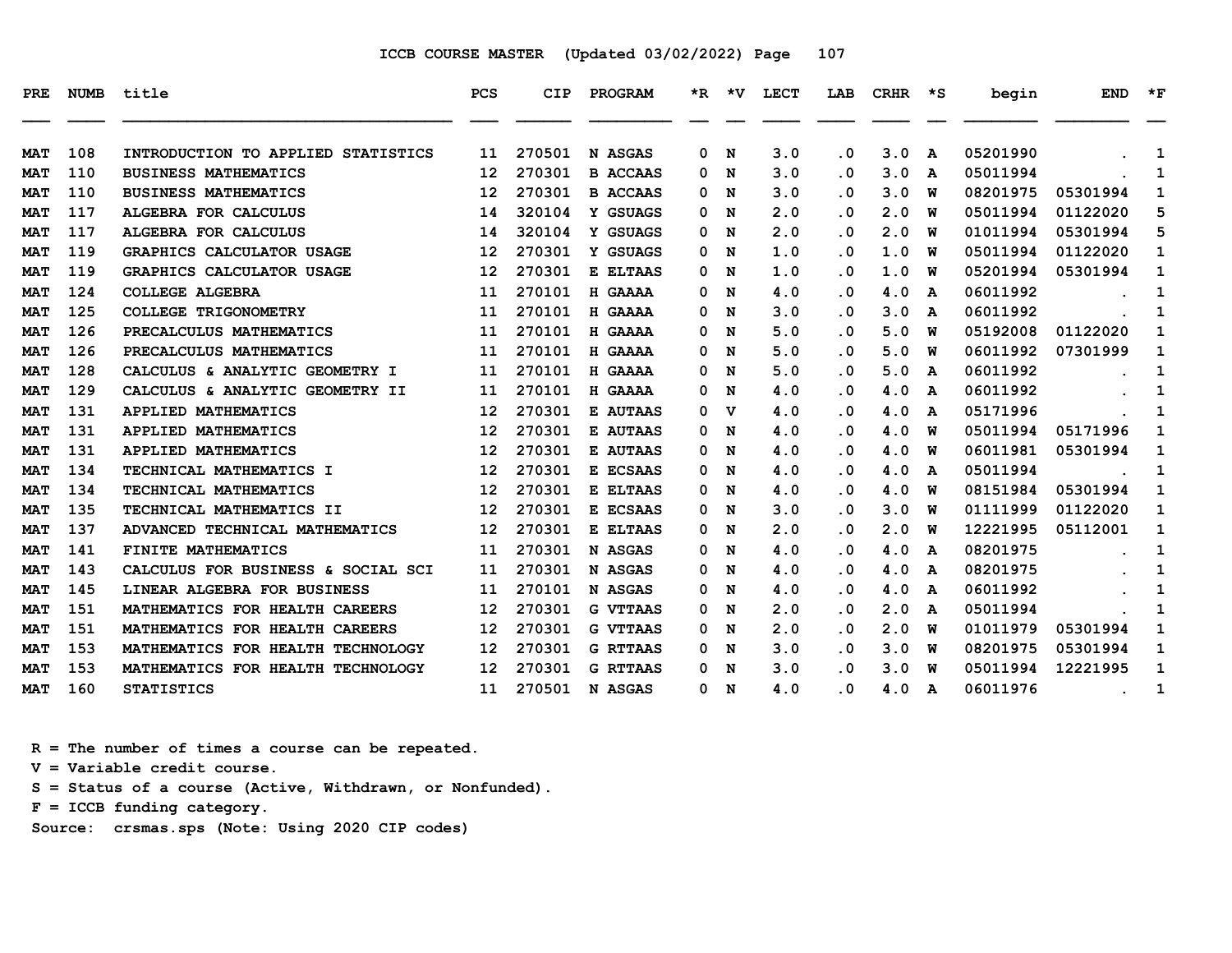| <b>PRE</b> | <b>NUMB</b> | title                                | <b>PCS</b>        | CIP    | PROGRAM                 |   | $*R$ $*V$ | <b>LECT</b>             | LAB       | <b>CRHR</b> | $\star$ s | begin    | <b>END</b> | $*_{\mathbf{F}}$ |
|------------|-------------|--------------------------------------|-------------------|--------|-------------------------|---|-----------|-------------------------|-----------|-------------|-----------|----------|------------|------------------|
| <b>MAT</b> | 200         | INTRO TO DISCRETE MATHEMATICS        | 11                | 270101 | N ASGAS                 | 0 | N         | 3.0                     | $\cdot$ 0 | 3.0         | A         | 06011992 |            | 1                |
| <b>MAT</b> | 219         | INTRODUCTION TO MATHEMATICA          | 12                | 270301 | E ELTAAS                | 0 | N         | 1.0                     | $\cdot$ 0 | 1.0         | W         | 05171999 | 05112001   | 1                |
| <b>MAT</b> | 220         | <b>LINEAR ALGEBRA</b>                | 11                | 270101 | N ASGAS                 | 0 | N         | 3.0                     | $\cdot$ 0 | 3.0         | A         | 06011992 |            | 1                |
| <b>MAT</b> | 228         | CALC + ANALYTIC GEO III              | 11                | 270101 | N ASGAS                 | 0 | N         | 4.0                     | $\cdot$ 0 | 4.0         | A         | 08202007 |            | 1                |
| <b>MAT</b> | 228         | CALC & ANAL GEOM III: INTR MATRIX TH | 11                | 270101 | N ASGAS                 | 0 | N         | 5.0                     | . 0       | 5.0         | W         | 06011992 | 05142007   | 1                |
| <b>MAT</b> | 228         | CALC & ANALYTIC GEO III              | 11                | 270101 | N ASGAS                 | 0 | N         | 4.0                     | $\cdot$ 0 | 4.0         | W         | 05142007 | 05152007   | 1                |
| <b>MAT</b> | 228         | CALC + ANALYTIC GMTRY 3 + INTRO MTX  | 11                | 270101 | N ASGAS                 | 0 | N         | 5.0                     | . 0       | 5.0         | W         | 05152007 | 08202007   | 1                |
| <b>MAT</b> | 229         | DIFF EO & INTRO MATRIX THEORY        | 11                | 270103 | N ASGAS                 | 0 | N         | 5.0                     | $\cdot$ 0 | 5.0         | A         | 01142008 |            | 1                |
| <b>MAT</b> | 229         | DIFFERENTIAL EQUATIONS               | 11                | 270101 | N ASGAS                 | 0 | N         | 3.0                     | $\cdot$ 0 | 3.0         | W         | 05152007 | 01142008   | 1                |
| <b>MAT</b> | 229         | DIFFERENTIAL EQUATIONS               | 11                | 270101 | N ASGAS                 | 0 | N         | 3.0                     | $\cdot$ 0 | 3.0         | W         | 06011992 | 05142007   | 1                |
| <b>MAT</b> | 229         | DIFFERENTIAL EOS + INTRO MTX THEORY  | 11                | 270101 | N ASGAS                 | 0 | N         | 5.0                     | . 0       | 5.0         | W         | 05142007 | 05152007   | 1                |
| <b>MAT</b> | 505         | GRAPHICS CALCULATOR USE IN TEACHING  | 16                | 521001 | VOCSK1614               | 0 | N         | 1.0                     | $\cdot$ 0 | 1.0         | W         | 05011994 | 05201994   | $\overline{2}$   |
| <b>MAT</b> | 505         | GRAPHICS CALCULATOR USE IN TEACHING  | 16                | 521001 | VOCSK1614               | 0 | N         | 1.0                     | $\cdot$ 0 | 1.0         | W         | 06011992 | 05301994   | $\overline{2}$   |
| <b>MAT</b> | 519         | TI-89 GRAPHICS CALCULATOR USAGE      | 16                | 270301 | <b>VOCSK1614</b>        | 0 | N         | 1.0                     | . 0       | 1.0         | W         | 05151998 | 01122020   | 1                |
| <b>MAT</b> | 700         | MATH FOR THE TRADES                  | 16                | 270301 | VOCSK1614               | 0 | N         | 3.0                     | $\cdot$ 0 | 3.0         | W         | 09132010 | 01122020   | 1                |
| <b>MEL</b> | 110         | INTRODUCTION TO MICROELECTRONICS     | 12                | 150303 | 7L<br><b>MEL</b>        | 0 | N         | 3.0                     | . 0       | 3.0         | W         | 05011994 | 05191995   | 3                |
| <b>MEL</b> | 110         | INTRODUCTION TO MICROELECTRONICS     | $12 \overline{ }$ | 150303 | <b>7L</b><br><b>MEL</b> | 0 | N         | 3.0                     | .0        | 3.0         | W         | 06011992 | 05301994   | 3                |
| MEL        | 111         | THICK AND THIN FILM                  | 12                | 150301 | <b>MEL</b><br>7L        | 0 | N         | 3.0                     | 2.0       | 4.0         | W         | 05011994 | 05191995   | 3                |
| <b>MEL</b> | 111         | THICK AND THIN FILM                  | 12                | 150301 | <b>MEL</b><br>7L        | 0 | N         | 3.0                     | 2.0       | 4.0         | W         | 08151986 | 05301994   | 3                |
| <b>MEL</b> | 112         | MONOLITHIC FABRICATION I             | $12 \overline{ }$ | 150301 | 7L<br><b>MEL</b>        | 0 | N         | 3.0                     | 2.0       | 4.0         | W         | 05011994 | 05191995   | 3                |
| MEL        | 112         | MONOLITHIC FABRICATION I             | 12                | 150301 | <b>MEL</b><br>7L        | 0 | N         | 3.0                     | 2.0       | 4.0         | W         | 08151986 | 05301994   | 3                |
| MEL        | 113         | MONOLITHIC FABRICATION II            | $12 \overline{ }$ | 150301 | <b>MEL</b><br>7L        | 0 | N         | 2.0                     | 2.0       | 3.0         | W         | 05011994 | 05191995   | 3                |
| <b>MEL</b> | 113         | MONOLITHIC FABRICATION II            | $12 \overline{ }$ | 150301 | <b>MEL</b><br>7L        | 0 | N         | 2.0                     | 2.0       | 3.0         | W         | 01151987 | 05301994   | 3                |
| <b>MEL</b> | 114         | SAFETY AND CLEAN ROOM PROCEDURES     | 12                | 150701 | <b>MEL</b><br>7L        | 0 | N         | 2.0                     | $\cdot$ 0 | 2.0         | W         | 05011994 | 05191995   | 3                |
| MEL        | 114         | SAFETY AND CLEAN ROOM PROCEDURES     | $12 \overline{ }$ | 150701 | <b>MEL</b><br>7L        | 0 | N         | 2.0                     | $\cdot$ 0 | 2.0         | W         | 08151987 | 05301994   | 3                |
| <b>MEL</b> | 156         | MICROELECTRONIC PACKAGING            | 12                | 150301 | <b>MEL</b><br>7L        | 0 | N         | 2.0                     | 2.0       | 3.0         | W         | 05011994 | 05191995   | 3                |
| <b>MEL</b> | 156         | MICROELECTRONIC PACKAGING            | 12                | 150301 | 7L<br><b>MEL</b>        | 0 | N         | 2.0                     | 2.0       | 3.0         | W         | 01151987 | 05301994   | 3                |
| <b>MEL</b> | 298         | COOP. ED. MICROELECTRONIC WORK EXPER | 12 <sup>7</sup>   | 159998 | 7L<br><b>MEL</b>        | 0 | N         | $\overline{\mathbf{0}}$ | 15.0      | 3.0         | W         | 05011994 | 05191995   | 3                |

 **R = The number of times a course can be repeated.**

 **V = Variable credit course.**

 **S = Status of a course (Active, Withdrawn, or Nonfunded).**

 **F = ICCB funding category.**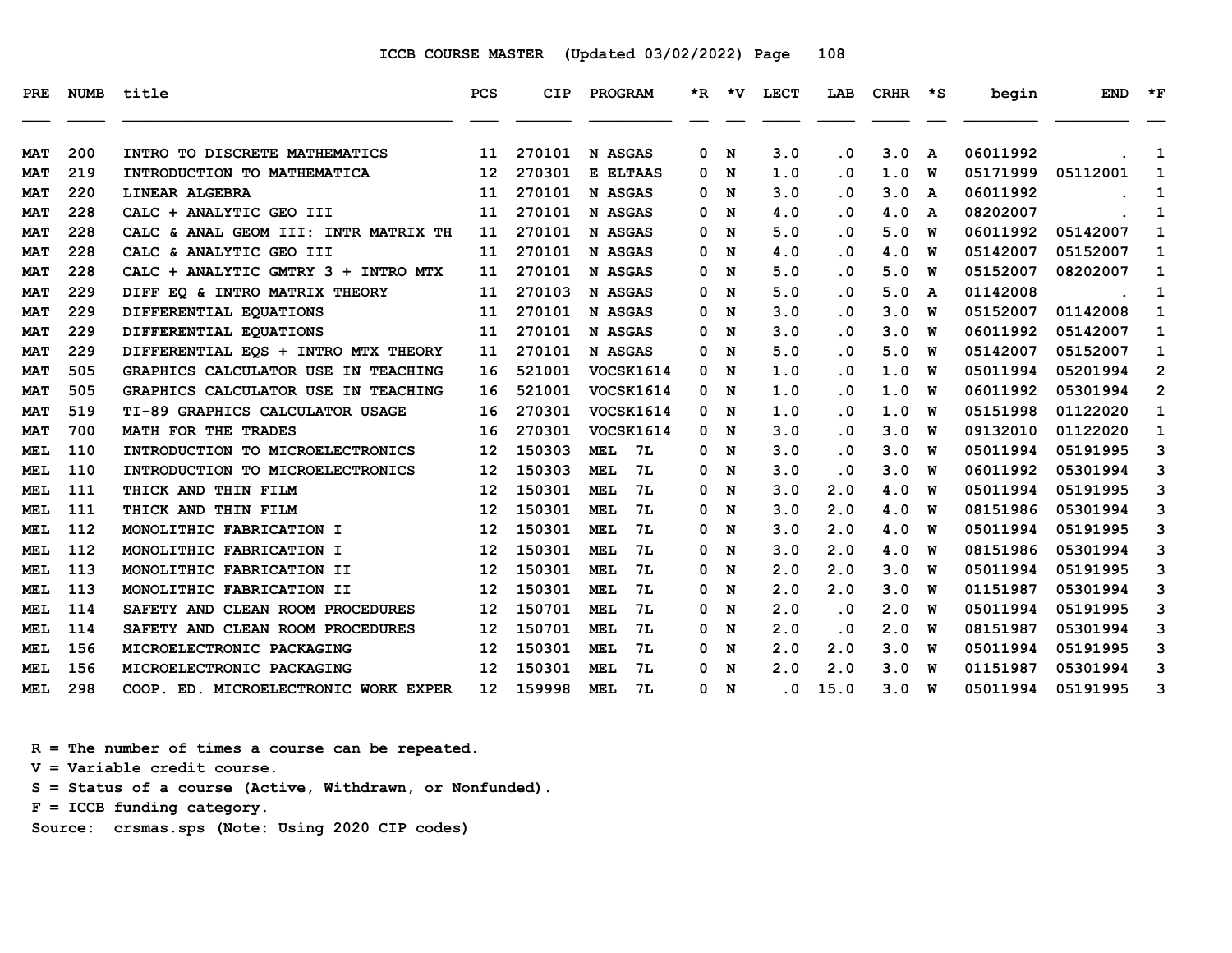| PRE        | <b>NUMB</b> | title                                | <b>PCS</b>        | <b>CIP</b> | <b>PROGRAM</b>     |   |   | *R *V LECT | LAB                     | CRHR | ∗s | begin    | <b>END</b> | $*_{\mathbf{F}}$ |
|------------|-------------|--------------------------------------|-------------------|------------|--------------------|---|---|------------|-------------------------|------|----|----------|------------|------------------|
| MEL        | 298         | COOP. ED. MICROELECTRONIC WORK EXPER | $12 \overline{ }$ | 159998     | <b>MEL</b><br>7L   | 0 | N | . 0        | 15.0                    | 3.0  | W  | 02011989 | 05301994   | 3                |
| MFT        | 110         | MECHANICAL ASSEMBLIES                | $12 \overline{ }$ | 470303     | E IMTCER           | 0 | N | 2.0        | 2.0                     | 3.0  | A  | 01302008 |            | 3                |
| MFT        | 111         | <b>BASIC MACHINE PROCESS</b>         | 12                | 480503     | E MFTCER           | 0 | N | 2.0        | 2.0                     | 3.0  | W  | 05171999 | 05152000   | 3                |
| <b>MFT</b> | 111         | MACHINE TOOLS (LATHE)                | 12                | 480503     | E MFTCER           | 0 | N | 3.0        | 2.0                     | 4.0  | W  | 05011994 | 05171999   | 3                |
| <b>MFT</b> | 111         | MACHINE TOOLS (LATHE)                | 12                | 480503     | E MFOCER           | 0 | N | 3.0        | 2.0                     | 4.0  | W  | 05201990 | 05301994   | 3                |
| <b>MFT</b> | 112         | INTERMEDIATE MACH. PROCESS           | 12                | 480503     | E MFTCER           | 0 | N | 2.0        | 2.0                     | 3.0  | W  | 05171999 | 05152000   | 3                |
| MFT        | 112         | MACHINE TOOLS (MILL)                 | 12                | 480503     | E MFTCER           | 0 | N | 3.0        | 2.0                     | 4.0  | w  | 05011994 | 05171999   | 3                |
| MFT        | 112         | MACHINE TOOLS (MILL)                 | 12                | 480503     | E MFOCER           | 0 | N | 3.0        | 2.0                     | 4.0  | W  | 05201993 | 05301994   | 3                |
| MFT        | 113         | INTRO TO HYDRAULICS & PNEUMATICS     | 12                | 470604     | E PWTCER           | 0 | N | 3.0        | . 0                     | 3.0  | A  | 05171996 |            | 3                |
| <b>MFT</b> | 114         | INTRODUCTION TO PNEUMATICS           | 12                | 470604     | E PWTCER           | 0 | N | 1.0        | 2.0                     | 2.0  | A  | 08241998 |            | 3                |
| <b>MFT</b> | 115         | PLASTICS FOR INDUSTRY                | 12                | 150607     | E MFTCER           | 0 | N | 3.0        | $\cdot$ 0               | 3.0  | W  | 05161997 | 05192019   | 3                |
| <b>MFT</b> | 116         | INTRODUCTION TO HYDRAULICS           | 12                | 470604     | E PWTCER           | 0 | N | 1.0        | 2.0                     | 2.0  | A  | 08241998 |            | 3                |
| MFT        | 117         | PUMPS, COMPRESSORS & VACUUM SYS.     | $12 \overline{ }$ | 470303     | E IMTCER           | 0 | N | 2.0        | 2.0                     | 3.0  | A  | 01302008 |            | 3                |
| <b>MFT</b> | 118         | <b>OUALITY ASSURANCE</b>             | 12                | 150702     | E MFTCER           | 0 | N | 3.0        | $\cdot$ 0               | 3.0  | W  | 05171999 | 05152000   | 3                |
| <b>MFT</b> | 118         | <b>QUALITY ASSURANCE</b>             | 12                | 150702     | E MFTCER           | 0 | N | 2.0        | . 0                     | 2.0  | w  | 05011994 | 05171999   | 3                |
| MFT        | 118         | <b>OUALITY ASSURANCE</b>             | 12                | 150702     | E MFOCER           | 0 | N | 2.0        | $\overline{\mathbf{0}}$ | 2.0  | w  | 01011991 | 05301994   | 3                |
| <b>MFT</b> | 119         | INTRO TO INDUSTRIAL TECH             | 12                | 480503     | E MFTCER           | 0 | N | 2.0        | 2.0                     | 3.0  | A  | 05132002 |            | 3                |
| MFT        | 121         | <b>BASIC MACHINE PROCESS</b>         | 12                | 480503     | E MFTCER           | 0 | N | 2.0        | 2.0                     | 3.0  | A  | 05152000 |            | 3                |
| MFT        | 122         | INTERMEDIATE MACH. PROCESS           | 12                | 480503     | E MFTCER           | 0 | N | 2.0        | 2.0                     | 3.0  | A  | 05152000 |            | 3                |
| <b>MFT</b> | 125         | PRINCIP. & PROCESSES OF MDRN MANUF.  | 11                | 140101     | E ENSAES           | 0 | N | 3.0        | . 0                     | 3.0  | A  | 05152000 |            | 1                |
| MFT        | 127         | INTRODUCTION TO CNC PROGRAMMING      | 12                | 150499     | E IMCCER           | 0 | N | 4.0        | $\overline{\mathbf{0}}$ | 4.0  | A  | 05152000 |            | 3                |
| MFT        | 128         | <b>OUALITY ASSURANCE</b>             | 12                | 150702     | E MFGAAS           | 0 | N | 3.0        | . 0                     | 3.0  | A  | 05152000 |            | 3                |
| MFT        | 131         | INTRO TO MANUFACT/INDUSTRIAL SAFETY  | 12                | 150613     | E MFGAAS           | 0 | N | 3.0        | . 0                     | 3.0  | A  | 12201996 |            | 3                |
| MFT        | 132         | PRODUCTION PROCESSES                 | 12                | 150603     | <b>MET</b><br>- 50 | 0 | N | 2.0        | 2.0                     | 3.0  | W  | 10251990 | 05201993   | 3                |
| MFT        | 133         | VALVES AND PIPING                    | 12                | 470303     | E IMTCER           | 0 | N | 2.0        | 2.0                     | 3.0  | A  | 01302008 |            | 3                |
| <b>MFT</b> | 137         | COMPUTER NUMERICALLY CNTRLD MANUFACT | 12                | 150411     | E MFTCER           | 0 | N | 4.0        | $\cdot$ 0               | 4.0  | w  | 05011994 | 05152000   | 3                |
| MFT        | 137         | COMPUTER NUMERICALLY CNTRLD MANUFACT | 12                | 150411     | 50<br><b>MET</b>   | 0 | N | 1.0        | 2.0                     | 2.0  | w  | 05201990 | 05201993   | 3                |
| MFT        | 137         | COMPUTER NUMERICALLY CNTRLD MANUFACT | 12                | 150411     | E MFOCER           | 0 | N | 4.0        | $\overline{\mathbf{0}}$ | 4.0  | W  | 05201993 | 05301994   | 3                |

 **R = The number of times a course can be repeated.**

 **V = Variable credit course.**

 **S = Status of a course (Active, Withdrawn, or Nonfunded).**

 **F = ICCB funding category.**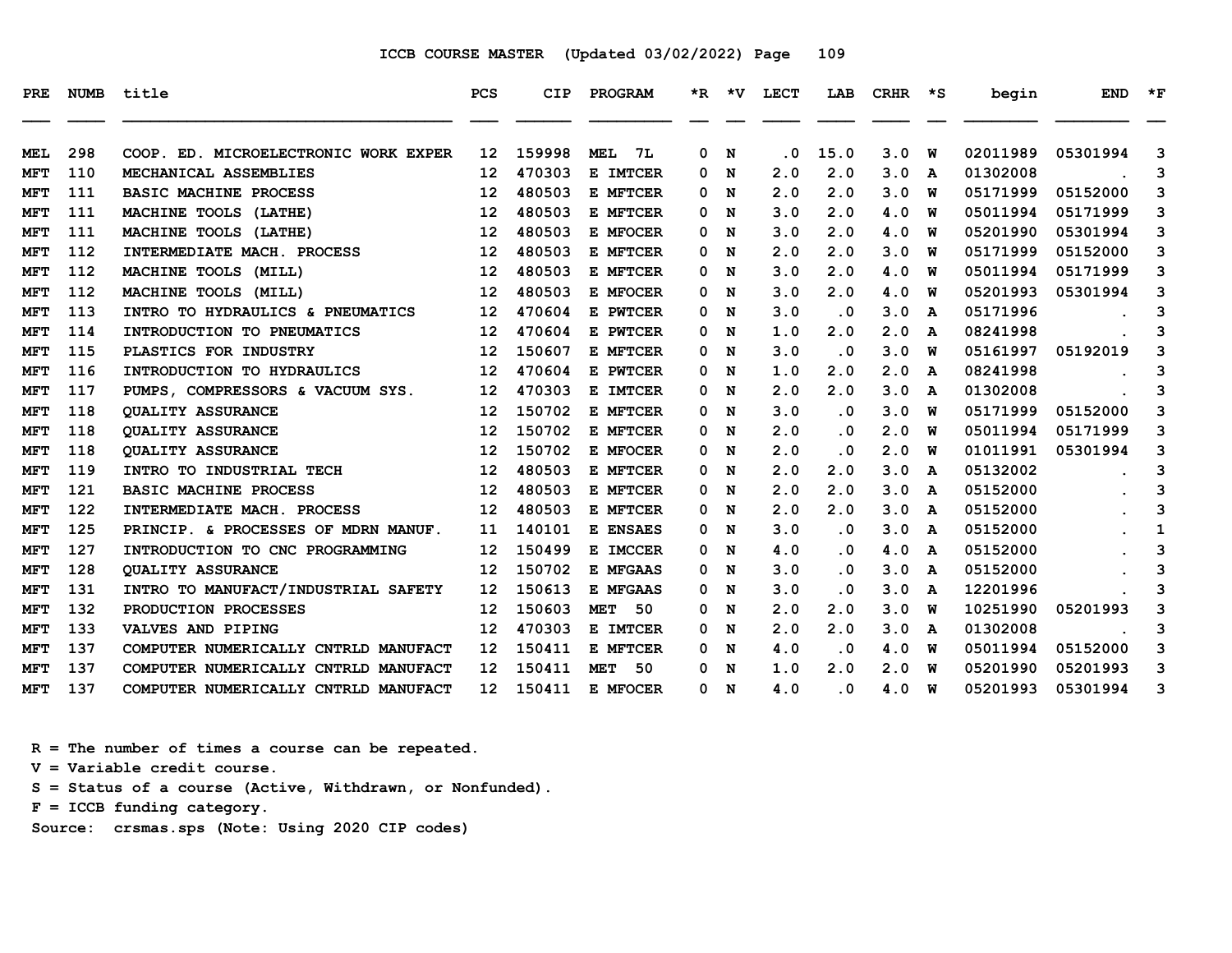| PRE.       | <b>NUMB</b> | title                                | <b>PCS</b>      | <b>CIP</b> | PROGRAM          | $\star$ R | ∗v  | <b>LECT</b>                 | LAB                     | <b>CRHR</b> | ∗s           | begin    | <b>END</b> | $*_{\mathbf{F}}$ |
|------------|-------------|--------------------------------------|-----------------|------------|------------------|-----------|-----|-----------------------------|-------------------------|-------------|--------------|----------|------------|------------------|
| MFT        | 138         | INTM. CNC PROG-TURNING & MILLING     | 12 <sup>2</sup> | 150499     | E MFGAAS         | 0         | N   | 4.0                         | $\cdot$ 0               | 4.0         | A            | 01102000 |            | 3                |
| MFT        | 151         | MANUFACTURING WORK EXPERIENCE I      | 12              | 159998     | E MFGAAS         | 0         | N   | . 0                         | 15.0                    | 3.0         | A            | 08161997 |            | 3                |
| MFT        | 152         | MANUFACTURING WORK EXPERIENCE II     | 12              | 159998     | E MFGAAS         | 0         | N   | . 0                         | 15.0                    | 3.0         | A            | 08161997 |            | 3                |
| <b>MFT</b> | 153         | MANUFACTURING WORK EXPERIENCE III    | 12              | 159998     | E MFGAAS         | 0         | N   | . 0                         | 15.0                    | 3.0         | A            | 08161997 |            | 3                |
| <b>MFT</b> | 154         | MANUFACTURING WORK EXPERIENCE IV     | 12              | 159998     | E MFGAAS         | 0         | N   | $\overline{\phantom{a}}$ .0 | 15.0                    | 3.0         | A            | 08161997 |            | 3                |
| MFT        | 210         | INDUSTRIAL SAFETY                    | 12              | 150701     | E MFGAAS         | 0         | N   | 3.0                         | $\cdot$ 0               | 3.0         | A            | 05152006 |            | 3                |
| <b>MFT</b> | 211         | ADV MACH PROC & INSPECTION PRACT     | 12              | 150613     | E MFGAAS         | 0         | N   | 3.0                         | 2.0                     | 4.0         | A            | 01102000 |            | 3                |
| <b>MFT</b> | 212         | INDUSTRIAL MAINTENANCE APPLICATIONS  | 12              | 470303     | E MFGAAS         | 0         | N   | 2.0                         | 2.0                     | 3.0         | A            | 05152006 |            | 3                |
| <b>MFT</b> | 238         | ADV CNC PROG - TURNING/MILLING       | 12              | 150499     | E MFGAAS         | 0         | N   | 4.0                         | $\cdot$ 0               | 4.0         | A            | 01102000 |            | 3                |
| <b>MFT</b> | 600         | PRODUCTION MANAGEMENT I              | 16              | 520205     | VOCSK1616        | 0         | N   | 1.0                         | $\cdot$ 0               | 1.0         | W            | 06011992 | 05301994   | $\mathbf{2}$     |
| MFT        | 600         | PRODUCTION MANAGEMENT I              | 16              | 520205     | <b>VOCSK1616</b> | 0         | N   | 1.0                         | $\overline{\mathbf{0}}$ | 1.0         | W            | 05011994 | 08202001   | $\mathbf{2}$     |
| <b>MFT</b> | 601         | MACHINE TOOL TECH APPLICATIONS       | 16              | 150613     | VOCSK1616        |           | 2 N | 2.0                         | 2.0                     | 3.0         | A            | 01092002 |            | 3                |
| MFT        | 610         | PERMIT-REQUIRED CONFINED SPACE ENTRY | 16              | 150701     | <b>VOCSK1616</b> | 0         | N   | 1.0                         | $\cdot$ 0               | 1.0         | A            | 05162005 |            | 3                |
| <b>MFT</b> | 612         | OSHA 10-HOUR GEN INDUSTRY OUTREACH   | 16              | 480503     | VOCSK1617        | 0         | N   | . 5                         | $\cdot$ 0               | . 5         | A            | 08222005 |            | 3                |
| <b>MFT</b> | 613         | OSHA 30 HR GEN. INDUSTRY OUTREACH    | 16              | 150701     | VOCSK1614        | 0         | N   | 2.0                         | $\cdot$ 0               | 2.0         | $\mathbf{A}$ | 05042009 |            | 3                |
| <b>MFT</b> | 700         | SIX SIGMA YELLOW BELT                | 16              | 520205     | VOCSK1614        | 0         | N   | 2.5                         | . 0                     | 2.5         | A            | 02152010 |            | $\overline{2}$   |
| <b>MFT</b> | 701         | <b>GREEN BELT CERTIFICATION</b>      | 16              | 529996     | VOCSK1614        | 0         | N   | 5.0                         | $\cdot$ 0               | 5.0         | A            | 08232010 |            | $\overline{2}$   |
| <b>MFT</b> | 702         | SIX SIGMA BLACK BELT                 | 12              | 520205     | VOCSK1614        | 0         | N   | 2.5                         | . 0                     | 2.5         | A            | 05012011 |            | $\overline{2}$   |
| <b>MFT</b> | 710         | MISTAKE-PROOFING FOR MANUFACT & ADMN | 16              | 520205     | VOCSK1614        | 0         | N   | .5                          | $\cdot$ 0               | . 5         | A            | 05182010 |            | $\overline{2}$   |
| <b>MFT</b> | 711         | MISTAKE-PROOFING FOR HEALTHCARE      | 16              | 510000     | VOCSK1614        | 0         | N   | . 5                         | $\cdot$ 0               | . 5         | A            | 05182010 |            | 4                |
| <b>MGT</b> | 101         | PRINCIPLES OF MANAGEMENT             | 11              | 520201     | <b>B MGTAAS</b>  | 0         | N   | 3.0                         | $\cdot$ 0               | 3.0         | A            | 06011992 |            | 1                |
| MGT        | 112         | HUMAN RESOURCE MANAGEMENT            | 12              | 521001     | <b>B MGTAAS</b>  | 0         | N   | 3.0                         | $\cdot$ 0               | 3.0         | A            | 05011994 |            | 2                |
| <b>MGT</b> | 112         | HUMAN RESOURCE MANAGEMENT            | 12              | 521001     | <b>B MGTAAS</b>  | 0         | N   | 3.0                         | . 0                     | 3.0         | W            | 06011992 | 05301994   | $\mathbf{2}$     |
| <b>MGT</b> | 113         | HUMAN RELATIONS IN THE WORKPLACE     | 12              | 521003     | <b>B MGTAAS</b>  | 0         | N   | 3.0                         | $\cdot$ 0               | 3.0         | A            | 05011994 |            | $\overline{2}$   |
| MGT        | 113         | HUMAN RELATIONS IN THE WORKPLACE     | 12              | 521003     | <b>B MGTAAS</b>  | 0         | N   | 3.0                         | $\cdot$ 0               | 3.0         | W            | 06011992 | 05301994   | $\overline{2}$   |
| MGT        | 114         | SUPPLY CHAIN MANAGEMENT              | 12              | 520203     | <b>B MGTAAS</b>  | 0         | N   | 3.0                         | $\cdot$ 0               | 3.0         | A            | 05162022 |            | $\overline{2}$   |
| <b>MGT</b> | 115         | <b>WAREHOUSE OPERATIONS</b>          | 12              | 520409     | <b>B MGTAAS</b>  | 0         | N   | 3.0                         | . 0                     | 3.0         | A            | 05162022 |            | 3                |
| <b>MGT</b> | 116         | RETAIL MANAGEMENT                    | 12 <sup>2</sup> | 521803     | <b>B MGTAAS</b>  | 0         | N   | 3.0                         | . 0                     | 3.0         | A            | 08232010 |            | $\overline{2}$   |

 **R = The number of times a course can be repeated.**

 **V = Variable credit course.**

 **S = Status of a course (Active, Withdrawn, or Nonfunded).**

 **F = ICCB funding category.**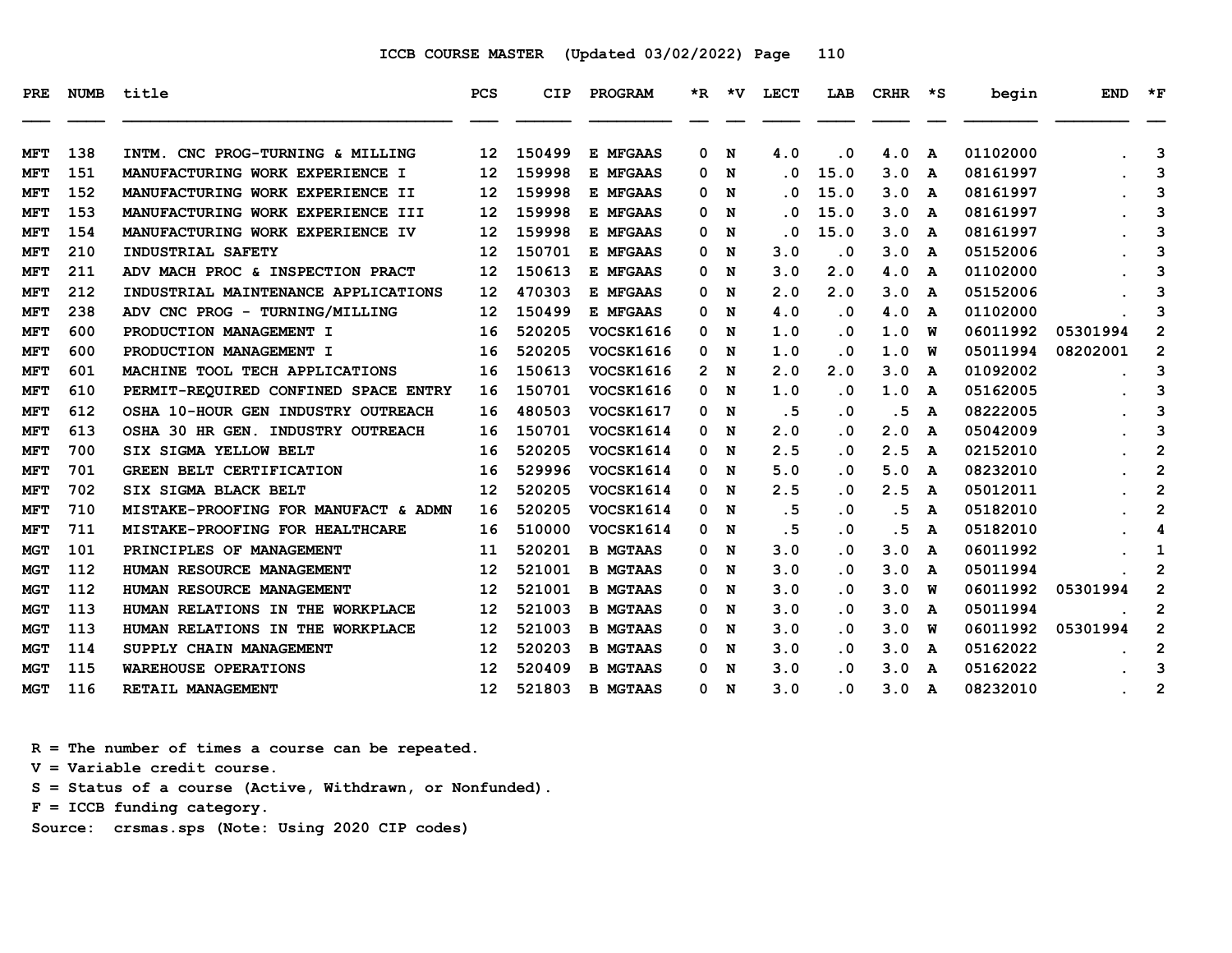| <b>PRE</b> | NUMB | title                              | <b>PCS</b> | <b>CIP</b> | PROGRAM          |              | $*R$ $*V$ | LECT | LAB       | CRHR | יי≭ | begin    | <b>END</b> | $*_{\mathbf{F}}$ |
|------------|------|------------------------------------|------------|------------|------------------|--------------|-----------|------|-----------|------|-----|----------|------------|------------------|
| MGT        | 117  | CUSTOMER SERVICE MANAGEMENT        | 12         | 520207     | <b>B MGTAAS</b>  | 0            | N         | 3.0  | $\cdot$ 0 | 3.0  | A   | 08232010 |            | $\mathbf{2}$     |
| MGT        | 236  | INTRO TO TOTAL QUALITY MANAGEMENT  | 12         | 520201     | <b>B MGTAAS</b>  | 0            | N         | 3.0  | $\cdot$ 0 | 3.0  | W   | 05011994 | 05152000   | $\mathbf{2}$     |
| <b>MGT</b> | 236  | INTRO TO TOTAL QUALITY MANAGEMENT  | 12         | 520201     | <b>B MGTAAS</b>  | 0            | N         | 3.0  | . 0       | 3.0  | W   | 05101993 | 05301994   | $\mathbf{2}$     |
| <b>MGT</b> | 663  | PROJECT PLANNING CYCLE             | 16         | 520201     | <b>VOCSK1617</b> | 0            | N         | 1.0  | $\cdot$ 0 | 1.0  | A   | 01042016 |            | $\overline{2}$   |
| <b>MGT</b> | 663  | PROJECT PLANNING CYCLE             | 16         | 520201     | <b>VOCSK1617</b> | 0            | N         | .5   | $\cdot$ 0 | . 5  | W   | 08012015 | 01042016   | $\overline{2}$   |
| <b>MGT</b> | 664  | PROJECT DELIVERY CYCLE             | 16         | 520201     | <b>VOCSK1617</b> | 0            | N         | 1.0  | $\cdot$ 0 | 1.0  | A   | 01042016 |            | $\mathbf{2}$     |
| <b>MGT</b> | 664  | PROJECT DELIVERY CYCLE             | 16         | 520201     | <b>VOCSK1617</b> | $\mathbf{0}$ | N         | .5   | $\cdot$ 0 | . 5  | W   | 08012015 | 01042016   | $\overline{2}$   |
| <b>MGT</b> | 707  | HUMAN RELATIONS I                  | 16         | 521003     | <b>VOCSK1617</b> | 0            | N         | 1.0  | $\cdot$ 0 | 1.0  | W   | 06011992 | 05301994   | $\mathbf{2}$     |
| <b>MGT</b> | 707  | HUMAN RELATIONS I                  | 16         | 521003     | <b>VOCSK1617</b> | 0            | N         | 1.0  | $\cdot$ 0 | 1.0  | W   | 05011994 | 08202001   | $\mathbf{2}$     |
| <b>MGT</b> | 708  | HUMAN RELATIONS II                 | 16         | 521003     | VOCSK1617        | 0            | N         | 1.0  | . 0       | 1.0  | W   | 06011992 | 05301994   | $\mathbf{2}$     |
| MGT        | 708  | HUMAN RELATIONS II                 | 16         | 521003     | <b>VOCSK1617</b> | 0            | N         | 1.0  | $\cdot$ 0 | 1.0  | W   | 05011994 | 08202001   | $\mathbf{2}$     |
| MGT        | 709  | HUMAN RELATIONS III                | 16         | 521003     | <b>VOCSK1617</b> | 0            | N         | 1.0  | . 0       | 1.0  | W   | 06011992 | 05301994   | $\mathbf 2$      |
| <b>MGT</b> | 709  | HUMAN RELATIONS III                | 16         | 521003     | VOCSK1617        | 0            | N         | 1.0  | $\cdot$ 0 | 1.0  | W   | 05011994 | 08202001   | $\mathbf{2}$     |
| <b>MGT</b> | 710  | HUMAN RELATIONS IV                 | 16         | 521003     | <b>VOCSK1617</b> | 0            | N         | 1.0  | $\cdot$ 0 | 1.0  | W   | 06011992 | 05301994   | $\mathbf{2}$     |
| <b>MGT</b> | 710  | HUMAN RELATIONS IV                 | 16         | 521003     | <b>VOCSK1617</b> | 0            | N         | 1.0  | $\cdot$ 0 | 1.0  | W   | 05011994 | 08202001   | $\mathbf{2}$     |
| <b>MGT</b> | 711  | FINANCIAL MANAGEMENT I             | 16         | 520803     | VOCSK1614        | 0            | N         | 1.0  | . 0       | 1.0  | A   | 05011994 |            | $\mathbf{2}$     |
| MGT        | 711  | FINANCIAL MANAGEMENT I             | 16         | 520803     | VOCSK1614        | 0            | N         | 1.0  | . 0       | 1.0  | W   | 06011992 | 05301994   | $\overline{2}$   |
| MGT        | 712  | PURCHASING I                       | 16         | 080704     | <b>VOCSK1614</b> | 0            | N         | 1.0  | $\cdot$ 0 | 1.0  | W   | 01051987 | 05301994   | $\mathbf{2}$     |
| <b>MGT</b> | 712  | PURCHASING I                       | 16         | 520203     | VOCSK1614        | 0            | N         | 1.0  | . 0       | 1.0  | W   | 05011994 | 08202001   | $\overline{2}$   |
| <b>MGT</b> | 713  | MANAGEMENT PRINCIPLES I            | 16         | 520201     | VOCSK1614        | 0            | N         | 1.0  | $\cdot$ 0 | 1.0  | A   | 05011994 |            | $\overline{2}$   |
| MGT        | 713  | MANAGEMENT PRINCIPLES I            | 16         | 520201     | VOCSK1614        | 0            | N         | 1.0  | . 0       | 1.0  | W   | 06011992 | 05301994   | $\mathbf{2}$     |
| <b>MGT</b> | 714  | MANAGERIAL DECISION-MAKING         | 16         | 520201     | VOCSK1614        | 0            | N         | 1.0  | $\cdot$ 0 | 1.0  | W   | 06011992 | 05301994   | $\mathbf{2}$     |
| MGT        | 714  | MANAGERIAL DECISION-MAKING         | 16         | 520201     | VOCSK1614        | 0            | N         | 1.0  | $\cdot$ 0 | 1.0  | W   | 05011994 | 08202001   | $\mathbf{2}$     |
| <b>MGT</b> | 715  | FUNDAMENTALS OF SUPERVISION        | 16         | 521001     | <b>VOCSK1614</b> | 0            | N         | 1.0  | . 0       | 1.0  | A   | 05011994 |            | $\overline{2}$   |
| <b>MGT</b> | 715  | FUNDAMENTALS OF SUPERVISION        | 16         | 521001     | VOCSK1614        | 0            | N         | 1.0  | $\cdot$ 0 | 1.0  | W   | 06011992 | 05301994   | $\overline{2}$   |
| MGT        | 716  | INTRO TO LEADERSHIP                | 16         | 520201     | VOCSK1614        | 0            | N         | 3.0  | . 0       | 3.0  | A   | 08252003 |            | $\overline{2}$   |
| <b>MGT</b> | 717  | INTERMEDIATE LEADERSHIP            | 16         | 520201     | VOCSK1614        | 0            | N         | 3.0  | . 0       | 3.0  | A   | 08252003 |            | $\overline{2}$   |
| MGT        | 718  | MANAGING THE PERFORMANCE OF OTHERS | 16         | 521001     | VOCSK1614        | 0            | N         | 1.0  | . 0       | 1.0  | A   | 08212006 |            | 2                |

 **R = The number of times a course can be repeated.**

 **V = Variable credit course.**

 **S = Status of a course (Active, Withdrawn, or Nonfunded).**

 **F = ICCB funding category.**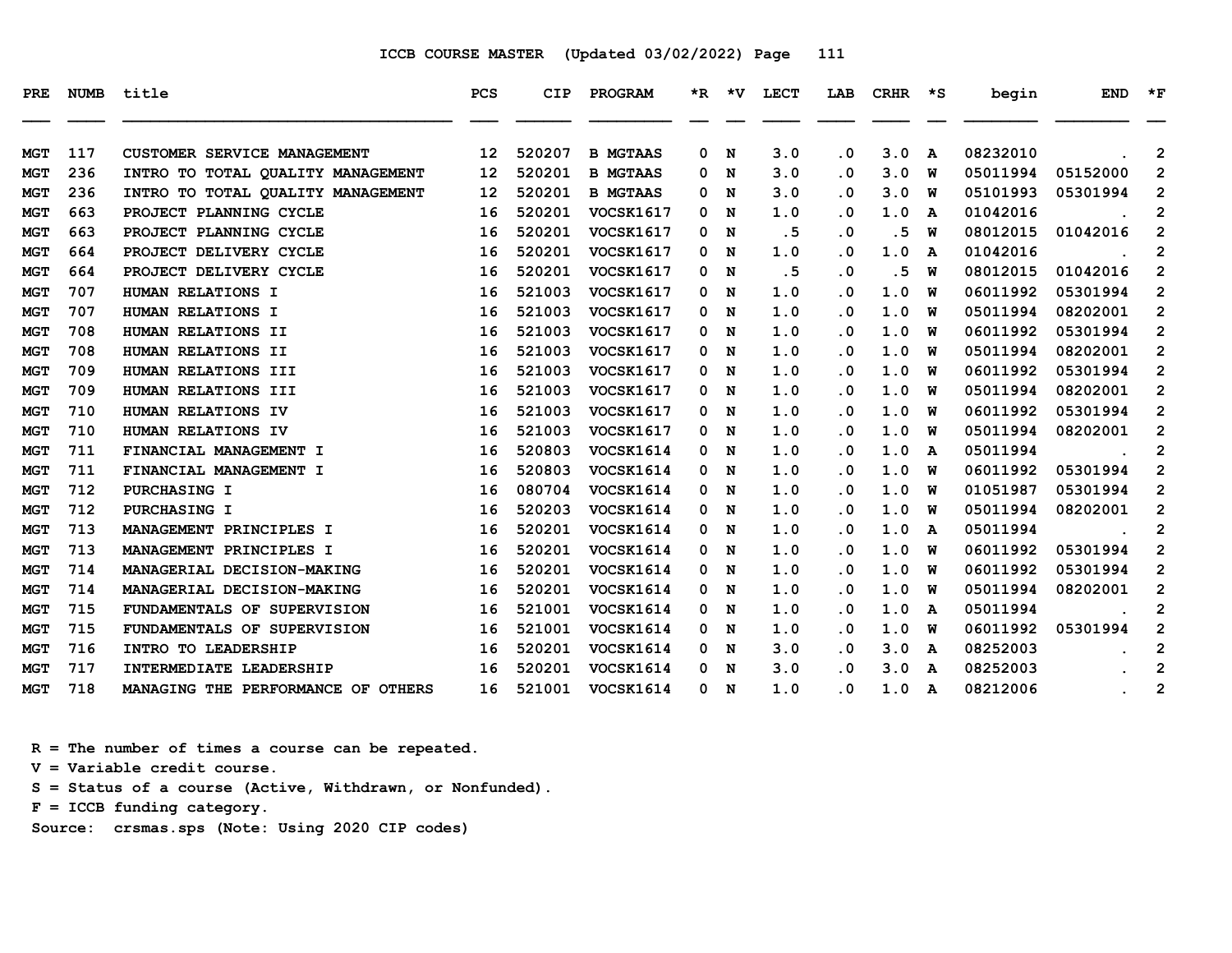| <b>PRE</b> | <b>NUMB</b> | title                                | <b>PCS</b> | <b>CIP</b> | PROGRAM          |   |             | *R *V LECT | LAB       | <b>CRHR</b> | $\star$ s | begin    | <b>END</b> | $*_{\mathbf{F}}$        |
|------------|-------------|--------------------------------------|------------|------------|------------------|---|-------------|------------|-----------|-------------|-----------|----------|------------|-------------------------|
| <b>MGT</b> | 719         | SEVEN HABITS FOR HIGHLY EFF PEOPLE   | 16         | 521001     | VOCSK1614        | 0 | $\mathbf N$ | 1.0        | $\cdot$ 0 | 1.0         | A         | 01082007 |            | $\overline{2}$          |
| <b>MGT</b> | 720         | COMM SKILLS FOR ORG. LABOR & MGT.    | 16         | 520201     | VOCSK1614        | 0 | $\mathbf N$ | 1.0        | . 0       | 1.0         | A         | 01111999 |            | $\overline{2}$          |
| MGT        | 721         | COMPSTN: HOW TO DEV EFF REWARD PRGS  | 16         | 521001     | <b>VOCSK1614</b> | 0 | N           | .5         | $\cdot$ 0 | . 5         | A         | 01082007 |            | $\mathbf{2}$            |
| <b>MGT</b> | 722         | PLANNING AND MANAGING CHANGE         | 16         | 521001     | <b>VOCSK1614</b> | 0 | N           | .5         | $\cdot$ 0 | .5          | A         | 01082007 |            | $\mathbf{2}$            |
| <b>MGT</b> | 723         | DELEGATION FOR BUSINESS SUCCESS      | 16         | 521001     | VOCSK1614        | 0 | N           | . 5        | $\cdot$ 0 | . 5         | A         | 01082007 |            | $\overline{2}$          |
| <b>MGT</b> | 724         | HOW TO TRAIN EMPL: GUIDE FOR MGRS    | 16         | 521001     | VOCSK1614        | 0 | N           | .5         | $\cdot$ 0 | . 5         | A         | 01082007 |            | $\overline{\mathbf{c}}$ |
| <b>MGT</b> | 725         | FOCUS: ACHV, YOUR HIGH. PRIOR.       | 16         | 521001     | VOCSK1614        | 0 | N           | .5         | $\cdot$ 0 | . 5         | A         | 01082007 |            | $\overline{2}$          |
| <b>MGT</b> | 726         | EFFECTIVE THINKING                   | 16         | 521001     | VOCSK1614        | 0 | N           | . 5        | $\cdot$ 0 | .5          | A         | 05192008 |            | $\mathbf{2}$            |
| <b>MGT</b> | 727         | TEAM LEADERSHIP                      | 16         | 521003     | <b>VOCSK1614</b> | 0 | N           | 2.0        | .0        | 2.0         | A         | 08252003 |            | $\mathbf{2}$            |
| <b>MGT</b> | 728         | INTRO TO QUALITY MGT.                | 16         | 520201     | VOCSK1614        |   | 0 N         | 2.0        | $\cdot$ 0 | 2.0         | A         | 08252003 |            | $\overline{2}$          |
| <b>MGT</b> | 729         | SNOOZE-LOSE: FACILITATE EFFECT THINK | 16         | 521001     | VOCSK1614        | 0 | N           | .5         | $\cdot$ 0 | .5          | A         | 05192008 |            | $\mathbf{2}$            |
| <b>MGT</b> | 730         | FUNDAMENTALS OF HUMAN RESOURCES      | 16         | 521001     | VOCSK1614        | 0 | N           | 1.0        | $\cdot$ 0 | 1.0         | A         | 05172005 |            | $\overline{2}$          |
| MGT        | 731         | SUCCESSFUL INTERVIEWING              | 16         | 521001     | VOCSK1614        | 0 | N           | .5         | $\cdot$ 0 | . 5         | A         | 05142007 |            | $\overline{2}$          |
| MGT        | 731         | SUCCESSFUL INTERVIEWING              | 16         | 521001     | <b>VOCSK1614</b> | 0 | N           | 1.0        | $\cdot$ 0 | 1.0         | W         | 05172005 | 05142007   | $\overline{2}$          |
| <b>MGT</b> | 732         | FAIR, SOUARE, AND LEGAL              | 16         | 521001     | <b>VOCSK1614</b> | 0 | N           | .5         | $\cdot$ 0 | .5          | A         | 05142007 |            | $\mathbf{2}$            |
| <b>MGT</b> | 732         | FAIR, SOUARE, AND LEGAL              | 16         | 521001     | VOCSK1614        | 0 | N           | 1.0        | $\cdot$ 0 | 1.0         | W         | 05172005 | 05142007   | $\mathbf{2}$            |
| <b>MGT</b> | 733         | PERF APPRAISALS: STRAT FOR SUCCESS   | 16         | 521001     | VOCSK1614        | 0 | N           | .5         | $\cdot$ 0 | .5          | A         | 05142007 |            | 2                       |
| <b>MGT</b> | 733         | PERFORMANCE APPRAISALS               | 16         | 521001     | <b>VOCSK1614</b> | 0 | N           | 1.0        | $\cdot$ 0 | 1.0         | W         | 05172005 | 05142007   | $\mathbf{2}$            |
| <b>MGT</b> | 734         | HOW TO MANAGE CONFLICT IN THE ORG.   | 16         | 521001     | VOCSK1614        | 0 | N           | .5         | $\cdot$ 0 | .5          | A         | 01082007 |            | $\mathbf{2}$            |
| <b>MGT</b> | 734         | HOW TO MANAGE CONFLICT IN THE ORG.   | 16         | 521001     | VOCSK1614        |   | 0 N         | 1.0        | . 0       | 1.0         | W         | 05172005 | 01182007   | $\overline{2}$          |
| MGT        | 735         | A MANAGERS GUIDE TO HUMAN BEHAVIOR   | 16         | 521001     | VOCSK1614        | 0 | N           | .5         | $\cdot$ 0 | . 5         | A         | 01082007 |            | 2                       |
| <b>MGT</b> | 735         | A MANAGERS GUIDE TO HUMAN BEHAVIOR   | 16         | 521001     | VOCSK1614        | 0 | N           | 1.0        | $\cdot$ 0 | 1.0         | W         | 05172005 | 01082007   | $\overline{2}$          |
| <b>MGT</b> | 736         | WHAT MANAGERS DO                     | 16         | 521001     | VOCSK1614        | 0 | N           | .5         | $\cdot$ 0 | . 5         | A         | 05142007 |            | 2                       |
| MGT        | 736         | WHAT MANAGERS DO                     | 16         | 521001     | <b>VOCSK1614</b> | 0 | N           | 1.0        | $\cdot$ 0 | 1.0         | W         | 05172005 | 05172007   | $\overline{2}$          |
| <b>MGT</b> | 737         | COMMUNICATION SKILLS FOR MANAGERS    | 16         | 521001     | <b>VOCSK1614</b> | 0 | N           | .5         | $\cdot$ 0 | .5          | A         | 05142007 |            | $\overline{2}$          |
| <b>MGT</b> | 737         | COMMUNICATION SKILLS FOR MANAGERS    | 16         | 521001     | <b>VOCSK1614</b> | 0 | N           | 1.0        | $\cdot$ 0 | 1.0         | W         | 05172005 | 05142007   | 2                       |
| MGT        | 738         | FIRST LINE SUPERVISION               | 16         | 521001     | VOCSK1614        | 0 | N           | .5         | $\cdot$ 0 | . 5         | A         | 01082007 |            | 2                       |
| <b>MGT</b> | 738         | FIRST LINE SUPERVISION               | 16         | 521001     | VOCSK1614        |   | 0 N         | 1.0        | $\cdot$ 0 | 1.0         | W         | 05172005 | 01082007   | $\overline{2}$          |
|            |             |                                      |            |            |                  |   |             |            |           |             |           |          |            |                         |

 **R = The number of times a course can be repeated.**

 **V = Variable credit course.**

 **S = Status of a course (Active, Withdrawn, or Nonfunded).**

 **F = ICCB funding category.**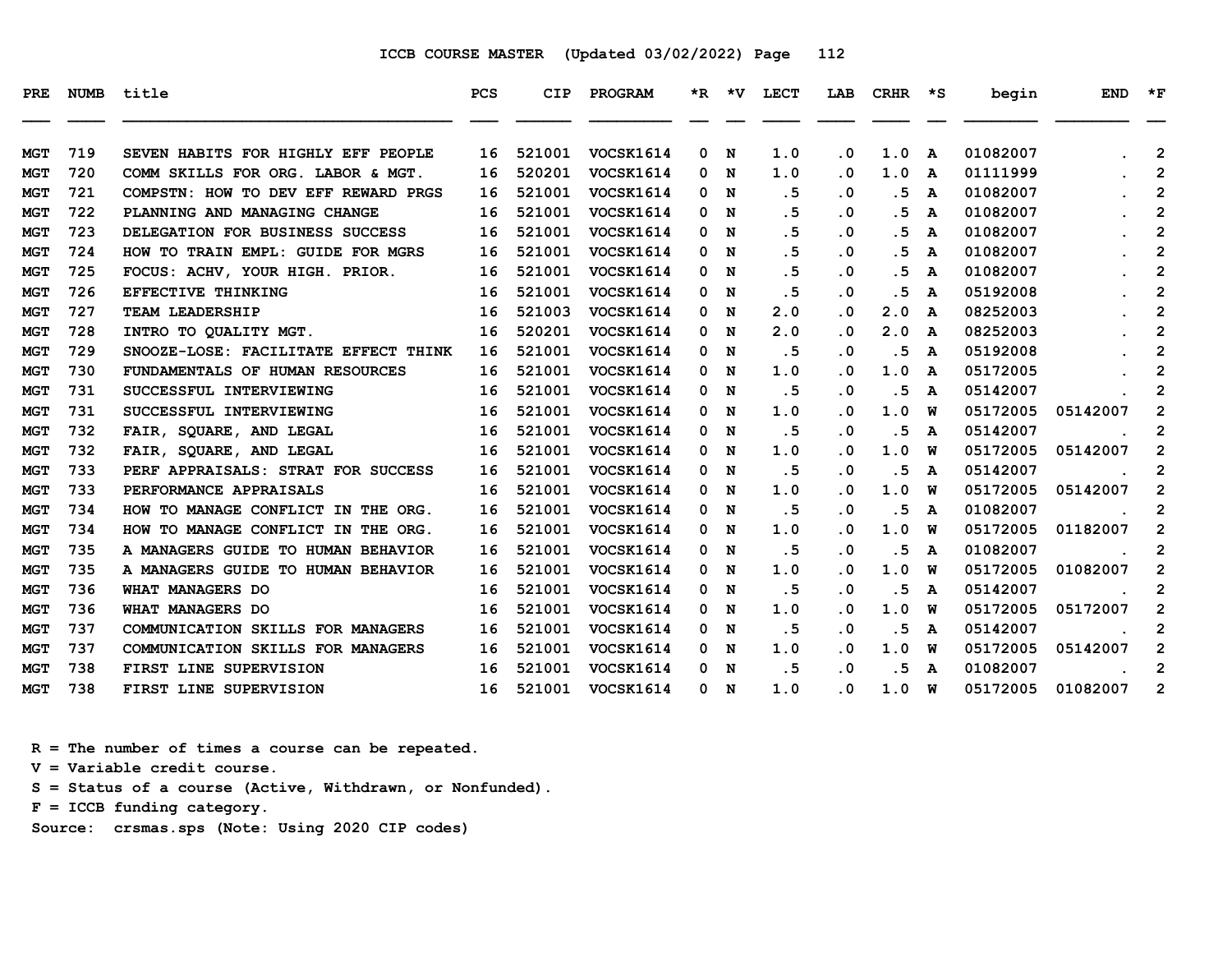| PRE.       | <b>NUMB</b> | title                                | <b>PCS</b> | <b>CIP</b> | PROGRAM          |   | *R *V          | <b>LECT</b> | LAB                     | <b>CRHR</b> | $\star$ s    | begin    | <b>END</b> | $*_{\mathbf{F}}$        |
|------------|-------------|--------------------------------------|------------|------------|------------------|---|----------------|-------------|-------------------------|-------------|--------------|----------|------------|-------------------------|
|            |             |                                      |            |            |                  |   |                |             |                         |             |              |          |            |                         |
| <b>MGT</b> | 739         | TO BE AN EFFECTIVE SUPERVISOR<br>HOW | 16         | 521001     | VOCSK1614        | 0 | N              | 1.0         | $\cdot$ 0               | 1.0         | A            | 05012005 |            | $\mathbf{2}$            |
| <b>MGT</b> | 740         | COACHING FOR HIGH PERFORMANCE        | 16         | 521001     | VOCSK1614        | 0 | N              | .5          | $\cdot$ 0               | .5          | A            | 05142007 |            | $\overline{2}$          |
| <b>MGT</b> | 740         | COACHING FOR TOP PERFORMANCE         | 16         | 521001     | VOCSK1614        | 0 | N              | 1.0         | $\cdot$ 0               | 1.0         | W            | 05172005 | 05172007   | $\overline{2}$          |
| <b>MGT</b> | 741         | FIRST LEVEL LEADERSHIP               | 16         | 521001     | VOCSK1614        | 0 | N              | . 5         | $\cdot$ 0               | .5          | A            | 05142007 |            | $\mathbf{2}$            |
| <b>MGT</b> | 741         | FIRST LEVEL LEADERSHIP               | 16         | 521001     | VOCSK1614        | 0 | N              | 1.0         | $\cdot$ 0               | 1.0         | W            | 05012005 | 05142007   | $\overline{2}$          |
| <b>MGT</b> | 742         | TAKING CONTROL WITH TIME MANAGEMENT  | 16         | 520201     | <b>VOCSK1616</b> | 0 | N              | .5          | $\cdot$ 0               | .5          | A            | 05142007 |            | $\overline{2}$          |
| <b>MGT</b> | 742         | TAKING CONTROL WITH TIME MANAGEMENT  | 16         | 520201     | VOCSK1616        | 0 | N              | 1.0         | . 0                     | 1.0         | W            | 05162005 | 05142007   | $\mathbf{2}$            |
| <b>MGT</b> | 743         | HOW TO OVERCOME WKPL NEG W/ENTH      | 16         | 521003     | VOCSK1614        | 0 | N              | . 5         | $\cdot$ 0               | .5          | $\mathbf{A}$ | 08202007 |            | 2                       |
| <b>MGT</b> | 744         | ACH SUCC. W/ EXCEPT. INTERP. SKILLS  | 16         | 521003     | <b>VOCSK1614</b> | 0 | N              | .5          | $\cdot$ 0               | .5          | A            | 08202007 |            | $\overline{\mathbf{c}}$ |
| <b>MGT</b> | 745         | HOW TO COACH EMP TO MAX ACH          | 16         | 521003     | VOCSK1614        | 0 | N              | .5          | $\cdot$ 0               | .5          | A            | 08202007 |            | $\overline{2}$          |
| <b>MGT</b> | 746         | DEVELOP BRAND IDENITY/TODAYS MRKT    | 16         | 521401     | <b>VOCSK1614</b> | 0 | N              | 1.0         | $\cdot$ 0               | 1.0         | A            | 08182008 |            | $\overline{2}$          |
| <b>MGT</b> | 747         | LEADERSHIP FOR NON-SUPERVISORS       | 16         | 521001     | VOCSK1614        | 0 | N              | 3.0         | $\cdot$ 0               | 3.0         | A            | 08242009 |            | $\mathbf{2}$            |
| <b>MGT</b> | 747         | LEADERSHIP FOR NON-SUPERVISORS       | 16         | 521001     | VOCSK1614        | 0 | N              | 2.0         | $\cdot$ 0               | 2.0         | W            | 08172009 | 08242009   | $\overline{2}$          |
| <b>MGT</b> | 748         | EMOTIONAL INTELGENCE: RESP HIGHR LEV | 16         | 521001     | <b>VOCSK1614</b> | 0 | N              | .5          | . 0                     | .5          | A            | 08182008 |            | $\overline{2}$          |
| <b>MGT</b> | 749         | ETHICAL LEADERSHIP IN THE WORKPLACE  | 16         | 521001     | VOCSK1614        | 0 | N              | . 5         | $\cdot$ 0               | . 5         | A            | 05192008 |            | $\overline{2}$          |
| <b>MGT</b> | 750         | PROJECT MANAGEMENT                   | 16         | 520201     | VOCSK1614        | 0 | N              | 4.0         | $\cdot$ 0               | 4.0         | A            | 08182008 |            | $\overline{2}$          |
| <b>MGT</b> | 750         | PROJECT MANAGEMENT                   | 16         | 520201     | VOCSK1614        | 0 | N              | 5.0         | $\cdot$ 0               | 5.0         | W            | 01092006 | 08182008   | $\overline{2}$          |
| <b>MGT</b> | 751         | PMP EXAM PREPARATION                 | 16         | 529996     | <b>VOCSK1614</b> | 0 | N              | 2.5         | $\cdot$ 0               | 2.5         | W            | 03012008 | 05172020   | $\mathbf{2}$            |
| <b>MGT</b> | 752         | LEADERSHIP FOR NEW SUPERVISORS       | 16         | 521001     | VOCSK1614        | 3 | v              | 4.0         | $\overline{\mathbf{0}}$ | 4.0         | A            | 09202009 |            | 2                       |
| <b>MGT</b> | 752         | LEADERSHIP FOR NEW SUPERVISORS       | 16         | 521001     | VOCSK1614        | 0 | N              | 3.0         | $\cdot$ 0               | 3.0         | W            | 08172009 | 08182009   | $\overline{2}$          |
| <b>MGT</b> | 752         | LEADERSHIP FOR NEW SUPERVISORS       | 16         | 521001     | VOCSK1614        | 0 | v              | 4.0         | . 0                     | 4.0         | W            | 08182009 | 09202009   | $\mathbf{2}$            |
| <b>MGT</b> | 754         | LEADERSHIP FOR MANAGERS              | 16         | 520204     | <b>VOCSK1614</b> |   | 3 <sub>v</sub> | 4.0         | $\cdot$ 0               | 4.0         | A            | 08242009 |            | $\mathbf{2}$            |
| <b>MGT</b> | 755         | PERFORMANCE MANAGEMENT               | 16         | 520201     | VOCSK1614        | 0 | N              | .5          | $\cdot$ 0               | .5          | A            | 01092012 |            | $\overline{2}$          |
| <b>MGT</b> | 756         | ADVANCED LEADERSHIP TOPICS           | 16         | 520204     | <b>VOCSK1614</b> | 3 | v              | 4.0         | $\cdot$ 0               | 4.0         | A            | 10012009 |            | $\overline{2}$          |
| <b>MGT</b> | 757         | FACILITATING WORKPLACE LEARNING      | 16         | 520201     | VOCSK1614        | 0 | N              | .5          | $\cdot$ 0               | .5          | A            | 01092012 |            | $\overline{2}$          |
| <b>MGT</b> | 759         | HOW TO BUILD HIGH PERFORMANCE TEAMS  | 16         | 520201     | VOCSK1614        | 0 | N              | . 5         | $\cdot$ 0               | .5          | A            | 01092012 |            | $\overline{2}$          |
| <b>MGT</b> | 760         | COACHING OTHERS FOR TOP PERFORMANCE  | 16         | 521001     | VOCSK1614        | 0 | N              | 1.0         | . 0                     | 1.0         | A            | 05152006 |            | $\overline{2}$          |
| <b>MGT</b> | 761         | PROB SOLVG: SOLUTN IMPROVEMT INNOVAT | 16         | 520201     | <b>VOCSK1614</b> | 0 | N              | 1.0         | . 0                     | 1.0         | A            | 05152006 |            | $\overline{2}$          |

 **R = The number of times a course can be repeated.**

 **V = Variable credit course.**

 **S = Status of a course (Active, Withdrawn, or Nonfunded).**

 **F = ICCB funding category.**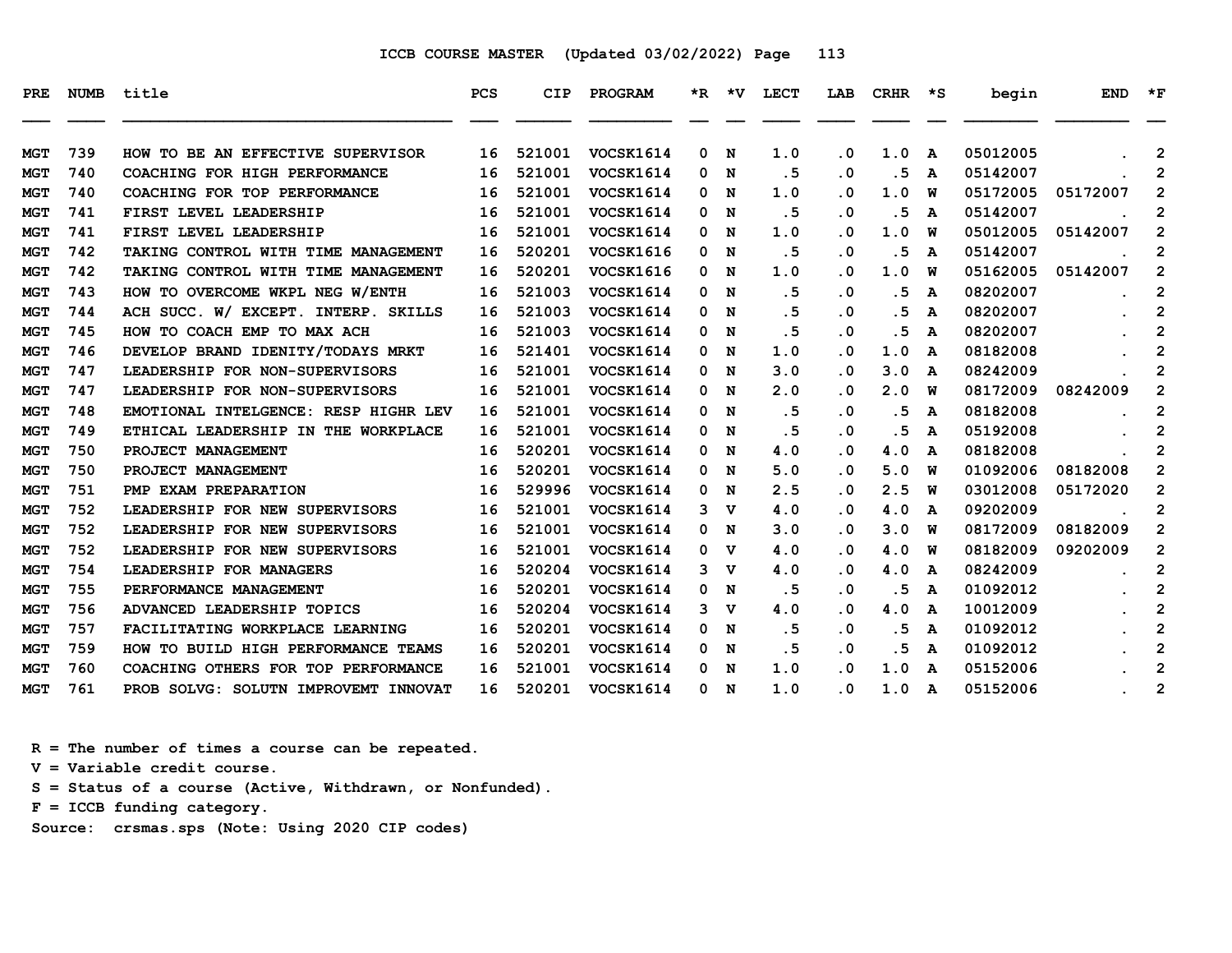| PRE.       | <b>NUMB</b> | title                                   | <b>PCS</b>        | <b>CIP</b> | PROGRAM          |    | $*R$ $*V$ | LECT | LAB       | CRHR | $\star$ s | begin    | <b>END</b> | $*_{\mathbf{F}}$ |
|------------|-------------|-----------------------------------------|-------------------|------------|------------------|----|-----------|------|-----------|------|-----------|----------|------------|------------------|
| <b>MGT</b> | 762         | TO COLD CALL & BUILD NEW CUSTMRS<br>HOW | 16                | 521001     | VOCSK1614        | 0  | N         | .5   | $\cdot$ 0 | .5   | A         | 05192008 |            | $\overline{2}$   |
| <b>MGT</b> | 763         | HOW TO MAKE MULTITASKING WRK FOR YOU    | 16                | 521001     | VOCSK1614        | 0  | N         | .5   | $\cdot$ 0 | .5   | A         | 05192008 |            | $\overline{2}$   |
| MGT        | 764         | TURN DIFF EMPLS INTO PROD CONTRIBS      | 16                | 521001     | VOCSK1614        | 0  | N         | .5   | $\cdot$ 0 | .5   | A         | 05192008 |            | 2                |
| <b>MGT</b> | 765         | PARKLAND COLL LEADSHP CERTFCT SERIE     | 16                | 521001     | <b>VOCSK1614</b> | 2. | v         | 4.0  | $\cdot$ 0 | 4.0  | A         | 07302009 |            | 2                |
| <b>MGT</b> | 765         | PARKLAND COLL LEADSHP CERTFCT SERIE     | 16                | 521001     | VOCSK1614        | 0  | N         | 3.0  | $\cdot$ 0 | 3.0  | W         | 01122009 | 07302009   | $\overline{2}$   |
| <b>MGT</b> | 766         | RISK & DECISION ANALYSIS FOR MGRS       | 16                | 520201     | VOCSK1614        | 0  | N         | 1.0  | $\cdot$ 0 | 1.0  | A         | 10012011 |            | $\overline{2}$   |
| MGT        | 767         | <b>MAKING TEAMS WORK</b>                | 16                | 520201     | VOCSK1614        | 0  | N         | .5   | $\cdot$ 0 | .5   | A         | 01092012 |            | $\overline{2}$   |
| MGT        | 770         | YOUR ROLES IN SAFETY MANAGEMENT         | 16                | 150703     | VOCSK1614        | 0  | N         | .5   | $\cdot$ 0 | . 5  | A         | 08242009 |            | 3                |
| <b>MGT</b> | 771         | INTERMEDIATE SAFETY MGT TECH            | 16                | 150703     | VOCSK1614        | 0  | N         | . 5  | $\cdot$ 0 | . 5  | A         | 08242009 |            | 3                |
| <b>MGT</b> | 772         | SAFETY TRAINING TECHNIQUES              | 16                | 150703     | VOCSK1614        | 0  | N         | .5   | $\cdot$ 0 | .5   | A         | 08242009 |            | 3                |
| <b>MGT</b> | 773         | HOW TO MANAGE SAFETY COSTS              | 16                | 520205     | VOCSK1614        | 0  | N         | .5   | $\cdot$ 0 | .5   | A         | 05182009 |            | $\overline{2}$   |
| <b>MGT</b> | 774         | BASIC STAT CONCEPTS & METHD ANALYSIS    | 16                | 270501     | VOCSK1614        | 0  | N         | 2.5  | . 0       | 2.5  | A         | 08242009 |            | 1                |
| <b>MGT</b> | 775         | <b>OUALITY MANAGEMENT SYSTEMS</b>       | 16                | 520201     | VOCSK1614        | 0  | N         | 2.5  | $\cdot$ 0 | 2.5  | A         | 08242009 |            | $\mathbf{2}$     |
| MGT        | 776         | STATISTICS QUALITY ASSURANCE            | 16                | 270501     | VOCSK1614        | 0  | N         | 1.5  | . 0       | 1.5  | A         | 08242009 |            | 1                |
| <b>MGT</b> | 777         | STATISTICAL PROCESS CONTROL             | 16                | 270501     | VOCSK1614        | 0  | N         | 2.5  | $\cdot$ 0 | 2.5  | A         | 08242009 |            | 1                |
| <b>MGT</b> | 778         | LINEAR REGRESSION & DESIGN              | 16                | 270501     | VOCSK1614        | 0  | N         | 1.5  | . 0       | 1.5  | A         | 08242009 |            | 1                |
| <b>MGT</b> | 779         | <b>GREEN BELT CERTIFICATION</b>         | 16                | 520101     | VOCSK1614        | 0  | N         | 2.5  | . 0       | 2.5  | A         | 08242009 |            | $\overline{2}$   |
| <b>MGT</b> | 780         | PROJECT RISK MANAGEMENT                 | 16                | 520201     | VOCSK1614        | 0  | N         | .5   | $\cdot$ 0 | .5   | A         | 12012012 |            | $\overline{2}$   |
| <b>MKT</b> | 101         | INTRODUCTION TO MARKETING               | 11                | 521401     | N ASGAS          | 0  | N         | 3.0  | $\cdot$ 0 | 3.0  | A         | 06011992 |            | 1                |
| <b>MKT</b> | 112         | PRINCIPLES OF RETAILING                 | 12                | 080705     | <b>B RTLAAS</b>  | 0  | N         | 3.0  | $\cdot$ 0 | 3.0  | W         | 06011992 | 05301994   | $\mathbf{2}$     |
| <b>MKT</b> | 112         | PRINCIPLES OF RETAILING                 | 12                | 080705     | <b>B RTLAAS</b>  | 0  | N         | 3.0  | . 0       | 3.0  | W         | 05011994 | 08011998   | $\mathbf{2}$     |
| <b>MKT</b> | 113         | <b>FASHION MERCHANDISING</b>            | $12 \overline{ }$ | 080102     | <b>B RTLAAS</b>  | 0  | N         | 3.0  | $\cdot$ 0 | 3.0  | W         | 01071980 | 05251993   | $\mathbf{2}$     |
| <b>MKT</b> | 130         | MARKETING FOR E-COMMERCE                | $12 \overline{ }$ | 521401     | <b>B ECMAAS</b>  | 0  | N         | 3.0  | . 0       | 3.0  | W         | 05142001 | 05202019   | $\mathbf 2$      |
| MKT        | 155         | <b>SALESMANSHIP</b>                     | 12                | 521804     | <b>B MKTAAS</b>  | 0  | N         | 3.0  | $\cdot$ 0 | 3.0  | W         | 05171996 | 05152022   | $\overline{2}$   |
| <b>MKT</b> | 155         | <b>SALESMANSHIP</b>                     | 12                | 080706     | <b>B MKTAAS</b>  | 0  | N         | 4.0  | $\cdot$ 0 | 4.0  | W         | 05011994 | 05171996   | $\overline{2}$   |
| <b>MKT</b> | 155         | <b>SALESMANSHIP</b>                     | $12 \overline{ }$ | 080706     | <b>B MKTAAS</b>  | 0  | N         | 4.0  | $\cdot$ 0 | 4.0  | W         | 04301994 | 05301994   | $\overline{2}$   |
| MKT        | 211         | MARKETING MANAGEMENT                    | 12                | 521401     | <b>B MKTAAS</b>  | 0  | N         | 3.0  | . 0       | 3.0  | A         | 05011994 |            | $\overline{2}$   |
| <b>MKT</b> | 211         | MARKETING MANAGEMENT                    | $12 \overline{ }$ | 521401     | <b>B MGTAAS</b>  | 0  | N         | 3.0  | . 0       | 3.0  | W         | 06011992 | 05301994   | $\overline{2}$   |

 **R = The number of times a course can be repeated.**

 **V = Variable credit course.**

 **S = Status of a course (Active, Withdrawn, or Nonfunded).**

 **F = ICCB funding category.**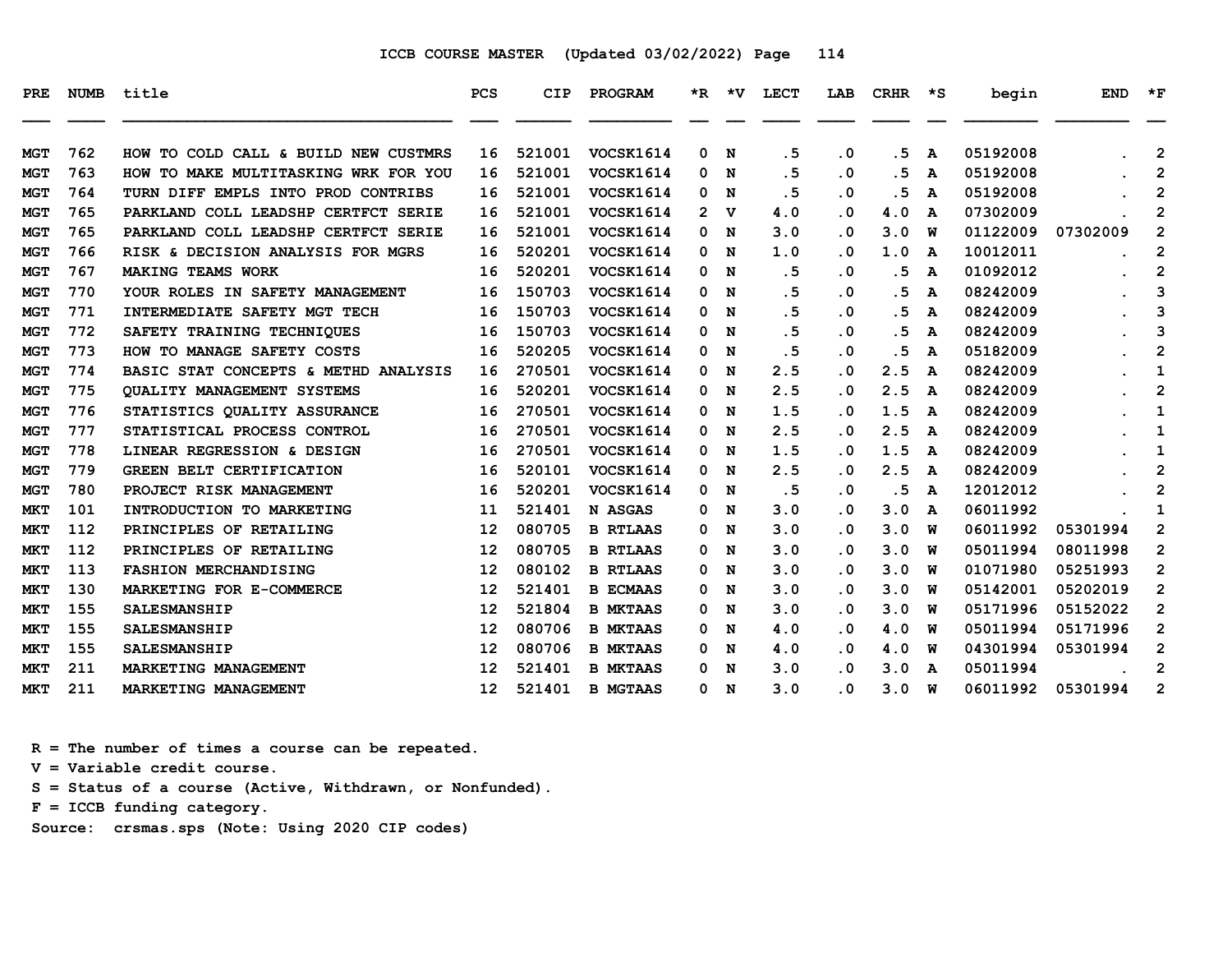| PRE.       | <b>NUMB</b> | title                                | <b>PCS</b>        | CIP    | PROGRAM          | *R. | *v. | LECT | LAB                     | <b>CRHR</b> | *S | begin    | <b>END</b> | $*_{\mathbf{F}}$ |
|------------|-------------|--------------------------------------|-------------------|--------|------------------|-----|-----|------|-------------------------|-------------|----|----------|------------|------------------|
|            |             |                                      |                   |        |                  |     |     |      |                         |             |    |          |            |                  |
| MKT        | 214         | <b>PROMOTION</b>                     | 12                | 080706 | <b>B MGTAAS</b>  | 0   | N   | 3.0  | $\overline{\mathbf{0}}$ | 3.0         | W  | 08201975 | 05301994   | $\overline{2}$   |
| <b>MKT</b> | 214         | <b>PROMOTION</b>                     | 12                | 080706 | <b>B MGTAAS</b>  | 0   | N   | 3.0  | . 0                     | 3.0         | w  | 05011994 | 08011998   | $\overline{2}$   |
| <b>MKT</b> | 216         | <b>CONSUMER BEHAVIOR</b>             | 12                | 521401 | <b>B MKTAAS</b>  | 0   | N   | 3.0  | . 0                     | 3.0         | W  | 05191995 | 08011998   | $\mathbf{2}$     |
| <b>MKT</b> | 218         | INTRO. TO GLOBAL MARKETING           | 12                | 521101 | <b>B MGTAAS</b>  | 0   | N   | 3.0  | $\overline{\mathbf{0}}$ | 3.0         | A  | 05011994 |            | $\mathbf{2}$     |
| <b>MKT</b> | 218         | INTRO. TO INTERNATIONAL MARKETING    | 12                | 521101 | <b>B MGTAAS</b>  | 0   | N   | 3.0  | . 0                     | 3.0         | W  | 06011992 | 05301994   | $\overline{2}$   |
| <b>MKT</b> | 701         | RETAILING I                          | 16                | 080705 | VOCSK1614        | 3   | v   | 4.0  | . 0                     | 4.0         | W  | 06011991 | 05301994   | $\overline{2}$   |
| <b>MKT</b> | 701         | RETAILING I                          | 16                | 080705 | VOCSK1614        | 3   | v   | 4.0  | $\cdot$ 0               | 4.0         | W  | 05011994 | 08011998   | $\overline{2}$   |
| <b>MKT</b> | 702         | RETAILING II                         | 16                | 080705 | <b>VOCSK1614</b> | 3   | v   | 4.0  | . 0                     | 4.0         | W  | 06011991 | 05301994   | 2                |
| <b>MKT</b> | 702         | RETAILING II                         | 16                | 080705 | VOCSK1614        | 3   | v   | 4.0  | . 0                     | 4.0         | W  | 05011994 | 08011998   | $\mathbf{2}$     |
| <b>MLL</b> | 113         | GENERAL BACKGROUND FOR MILLWRIGHTS   | 12                | 480503 | E MLLCER         | 0   | N   | 3.0  | 6.0                     | 5.0         | A  | 09172004 |            | 3                |
| <b>MLL</b> | 114         | MACHINE COMPONENTS                   | 12                | 480503 | E MLLCER         | 0   | N   | 2.0  | 3.0                     | 3.0         | A  | 09172004 |            | 3                |
| <b>MLL</b> | 116         | MACHINE INSTALLATION I               | 12                | 480503 | E MLLCER         | 0   | N   | 1.0  | 3.0                     | 2.0         | A  | 09172004 |            | 3                |
| MLL        | 117         | MACHINERY ALIGNMENT I                | 12                | 480503 | E MLLCER         | 0   | N   | 1.0  | 3.0                     | 2.0         | A  | 09172004 |            | 3                |
| MLL        | 118         | MACHINE INSTALLATION II              | 12                | 480503 | E MLLCER         | 0   | N   | 1.0  | 3.0                     | 2.0         | A  | 09172004 |            | 3                |
| MLL        | 119         | MACHINERY ALIGNMENT II               | 12                | 480503 | E MLLCER         | 0   | N   | 1.0  | 3.0                     | 2.0         | A  | 09172004 |            | 3                |
| MLL        | 211         | <b>VALVES</b>                        | 12                | 480503 | E MLLCER         | 0   | N   | . 5  | 3.0                     | 1.5         | A  | 09172004 |            | 3                |
| <b>MLL</b> | 212         | <b>TURBINES</b>                      | 12                | 480503 | E MLLCER         | 0   | N   | 2.0  | $\overline{\mathbf{0}}$ | 2.0         | A  | 09172004 |            | 3                |
| <b>MLL</b> | 216         | MONORAILS AND CONVEYOR SYSTEMS       | 12                | 480503 | E MLLCER         | 0   | N   | 1.0  | 3.0                     | 2.0         | A  | 09172004 |            | 3                |
| MLL        | 291         | <b>CONFINED SPACE</b>                | 12                | 480503 | E MLLCER         | 0   | N   | 1.0  | . 0                     | 1.0         | A  | 09172004 |            | 3                |
| <b>MLL</b> | 292         | FORKLIFT OPERATION                   | 12                | 480503 | E MLLCER         | 0   | N   | . 5  | 1.5                     | 1.0         | A  | 09172004 |            | 3                |
| MLL        | 293         | <b>SCAFFOLD USER</b>                 | 12                | 480503 | E MLLCER         | 0   | N   | .5   | $\cdot$ 0               | .5          | A  | 09172004 |            | 3                |
| <b>MLL</b> | 294         | <b>RIGGING</b>                       | 12                | 480503 | E MLLCER         | 0   | N   | .5   | 1.5                     | 1.0         | A  | 09172004 |            | 3                |
| MLL        | 295         | <b>AERIAL LIFT</b>                   | 12                | 480503 | E MLLCER         | 0   | N   | .5   | 1.5                     | 1.0         | A  | 09172004 |            | 3                |
| <b>MPT</b> | 111         | PRECISION MACHINING TECHNIQUES       | 12                | 150811 | E MPTAAS         | 0   | N   | 2.0  | 4.0                     | 4.0         | W  | 05151986 | 05201993   | 3                |
| <b>MPT</b> | 112         | PRECISION SKILLS AND ASSEMBLY        | 12                | 150811 | E MPTAAS         | 0   | N   | 2.0  | 4.0                     | 4.0         | W  | 05151986 | 05201993   | 3                |
| MPT        | 113         | COMPONENT DESIGN & FABRICATION--MECH | 12                | 150811 | E MPTAAS         | 0   | N   | 2.0  | 4.0                     | 4.0         | w  | 08151989 | 05201993   | 3                |
| <b>MPT</b> | 114         | MACHINE DESIGN AND FABRICATION       | 12                | 150811 | E MPTAAS         | 0   | N   | 2.0  | 4.0                     | 4.0         | W  | 08151989 | 05201993   | 3                |
| <b>MPT</b> | 211         | MATERIALS FOR INDUSTRY               | $12 \overline{ }$ | 150811 | E MPTAAS         | 0   | N   | 3.0  | $\overline{\mathbf{0}}$ | 3.0         | W  | 01011990 | 05201993   | 3                |

 **R = The number of times a course can be repeated.**

 **V = Variable credit course.**

 **S = Status of a course (Active, Withdrawn, or Nonfunded).**

 **F = ICCB funding category.**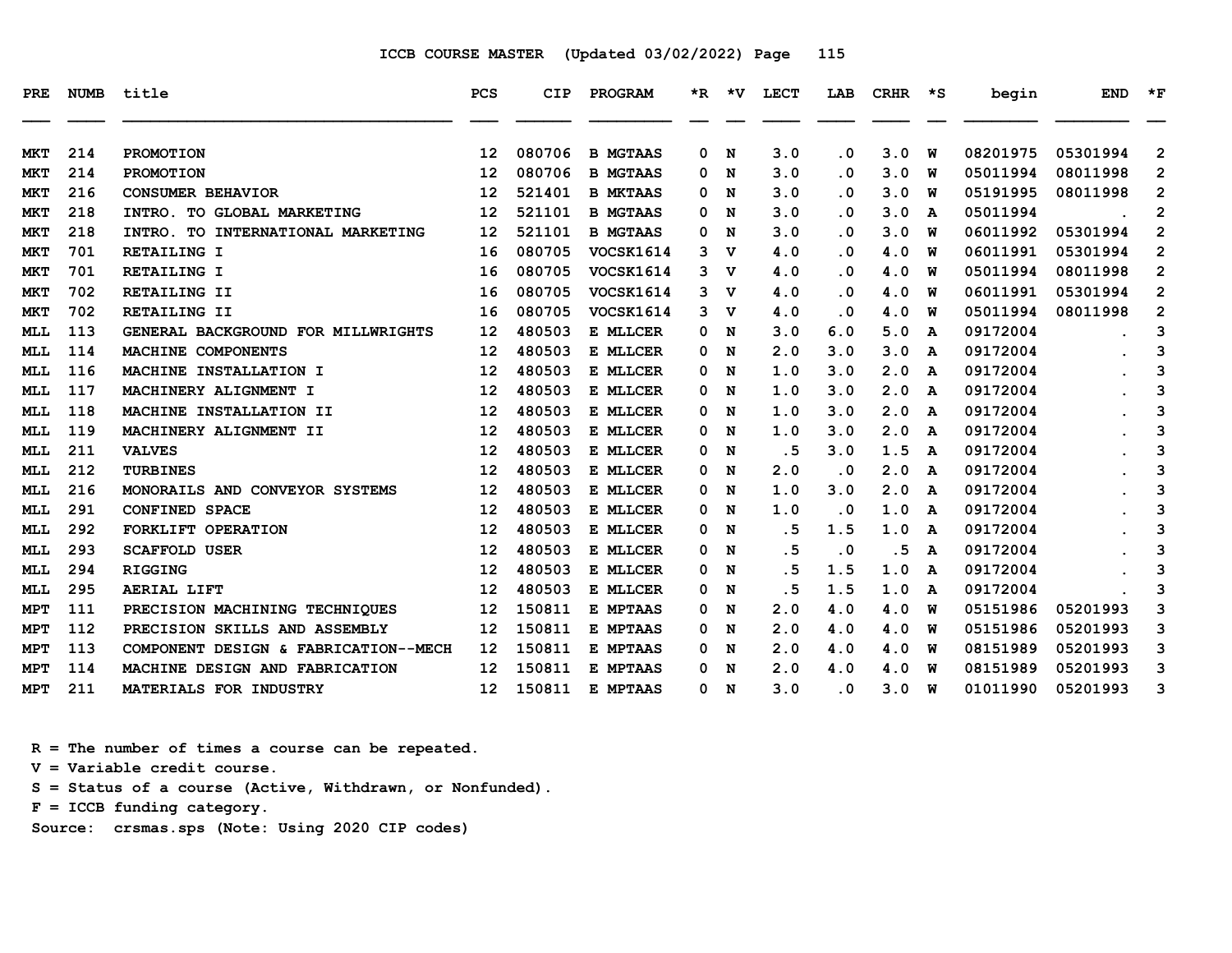| PRE        |     | NUMB title                           | <b>PCS</b>        | CIP    | <b>PROGRAM</b>  |   |     | *R *V LECT | LAB                     | $CRHR$ *S |   | begin    | <b>END</b> | $*_{\mathbf{F}}$ |
|------------|-----|--------------------------------------|-------------------|--------|-----------------|---|-----|------------|-------------------------|-----------|---|----------|------------|------------------|
| <b>MPT</b> | 212 | ELECTROMECH. FABRICATION I (MOTORS)  | 12                | 150811 | E MPTAAS        | 0 | N   | 3.0        | 5.0                     | 5.0       | W | 01011991 | 05201993   | 3                |
| <b>MPT</b> | 213 | ELECTROMECH.FABRICATION II           | 12                | 150811 | E MPTAAS        | 0 | N   | 3.0        | 5.0                     | 5.0       | w | 08151990 | 05201993   | 3                |
| MRI        | 294 | MAGNETIC RESONANCE IMAGING           | 12                | 510907 | <b>G MRICEC</b> | 0 | N   | 2.0        | $\overline{\mathbf{0}}$ | 2.0       | W | 06011992 | 05301994   | 4                |
| MRI        | 294 | MAGNETIC RESONANCE IMAGING           | 12                | 510907 | <b>G MRICEC</b> | 0 | N   | 2.0        | . 0                     | 2.0       | W | 05011994 | 09301997   | 4                |
| MRI        | 295 | MAGNETIC RESONANCE IMAGING PRACTICUM | $12 \overline{ }$ | 519998 | <b>G MRICEC</b> | 0 | N   | $\cdot$ 0  | 8.0                     | 2.0       | W | 06011992 | 05301994   | 4                |
| MRI        | 295 | MAGNETIC RESONANCE IMAGING PRACTICUM | $12 \overline{ }$ | 519998 | <b>G MRICEC</b> | 0 | N   | . 0        | 8.0                     | 2.0       | w | 05011994 | 09301997   | 4                |
| <b>MSC</b> | 101 | INTRODUCTION TO MILITARY SCIENCE     | 11                | 280301 | H GAAAA         | 0 | N   | 2.0        | $\overline{\mathbf{0}}$ | 2.0       | A | 05152000 |            | 1                |
| <b>MSC</b> | 101 | INTRODUCTION TO MILITARY SCIENCE     | 11                | 280301 | H GAAAA         | 0 | N   | 1.0        | 1.0                     | 1.0       | W | 08011980 | 05152000   | $\mathbf{1}$     |
| MSC        | 102 | MAP READINGS & LAND NAVIGATION       | 11                | 280301 | H GAAAA         | 0 | N   | 2.0        | $\cdot$ 0               | 2.0       | A | 05152000 |            | 1                |
| <b>MSC</b> | 102 | MAP READINGS & LAND NAVIGATION       | 11                | 280301 | H GAAAA         | 0 | N   | 1.0        | 1.0                     | 1.0       | w | 08011980 | 05152000   | 1                |
| MSC        | 103 | MILITARY MOUNTAINEERING & SURVIVAL   | 11                | 280301 | H GAAAA         | 0 | N   | 2.0        | . 0                     | 2.0       | A | 05152000 |            | 1                |
| <b>MSC</b> | 103 | MOUNTAINEERING                       | 11                | 280301 | H GAAAA         | 0 | N   | 1.0        | 1.0                     | 1.0       | W | 08011980 | 05152000   | 1                |
| <b>MSC</b> | 105 | MILITARY MARKSMANSHIP                | 11                | 280301 | N ASGAS         | 0 | N   | 2.0        | $\cdot$ 0               | 2.0       | A | 05152000 |            | 1                |
| MSC        | 105 | MILITARY MARKSMANSHIP                | 11                | 280301 | N ASGAS         | 0 | N   | 1.0        | 1.0                     | 1.0       | พ | 04011989 | 05152000   | $\mathbf{1}$     |
| MSG        | 110 | CAREERS IN MASSAGE THERAPY           | 12                | 513501 | <b>G MSGCER</b> | 0 | N   | 1.0        | . 0                     | 1.0       | A | 05182015 |            | 4                |
| <b>MSG</b> | 111 | INTRO TO MASSAGE THERAPY THEORY      | 12                | 513501 | <b>G MSGCER</b> | 0 | N   | 1.5        | . 0                     | 1.5       | A | 05192014 |            | 4                |
| <b>MSG</b> | 111 | INTRO TO MASSAGE THERAPY THEORY      | 12                | 513501 | <b>G MSGCER</b> | 0 | N   | . 5        | 1.0                     | 1.0       | w | 01092002 | 05192014   | 4                |
| MSG        | 112 | <b>MASSAGE THERAPY I</b>             | 12                | 513501 | <b>G MSGCER</b> | 0 | N   | 1.0        | 6.0                     | 4.0       | A | 05192014 |            | 4                |
| <b>MSG</b> | 112 | <b>MASSAGE THERAPY I</b>             | 12                | 513501 | <b>G MSGCER</b> | 0 | N   | 3.0        | 4.0                     | 5.0       | W | 01092002 | 05192014   | 4                |
| MSG        | 113 | PATHOLOGY FOR MASSAGE THERAPISTS     | 12                | 513501 | <b>G MSGCER</b> | 0 | N   | 3.0        | . 0                     | 3.0       | A | 05192008 |            | 4                |
| <b>MSG</b> | 113 | PATHOLOGY FOR MASSAGE THERAPISTS     | 12                | 513501 | <b>G MSGCER</b> | 0 | N   | 2.0        | . 0                     | 2.0       | W | 01092002 | 05192008   | 4                |
| <b>MSG</b> | 114 | <b>MASSAGE THERAPY II</b>            | 12                | 513501 | <b>G MSGCER</b> | 0 | N   | 3.0        | 7.0                     | 6.5       | A | 05192014 |            | 4                |
| MSG        | 114 | <b>MASSAGE THERAPY II</b>            | 12                | 513501 | <b>G MSGCER</b> | 0 | N   | 3.0        | 4.0                     | 5.0       | W | 01092002 | 05192014   | 4                |
| <b>MSG</b> | 115 | BUSINESS PRACTICES AND ETHICS        | 12                | 513501 | <b>G MSGCER</b> | 0 | N   | 3.0        | $\overline{\mathbf{0}}$ | 3.0       | A | 01092002 |            | 4                |
| MSG        | 116 | BASIC ANATOMY MASSAGE THERAPY        | 12                | 513501 | <b>G MSGCER</b> | 0 | N   | 3.0        | . 0                     | 3.0       | A | 05222017 |            | 4                |
| <b>MSG</b> | 117 | <b>MASSAGE THERAPY III</b>           | 12                | 513501 | <b>G MSGCER</b> | 0 | N   | 2.0        | 4.0                     | 4.0       | A | 01092002 |            | 4                |
| MSG        | 118 | ADVANCED MASSAGE TECHNIQUES          | 12                | 513501 | <b>G MSGCER</b> | 0 | N   | 1.0        | 6.0                     | 3.0       | A | 05222017 |            | 4                |
| <b>MSG</b> | 119 | MUSCULOSKELETAL ANA FOR MSG THPY     | 12 <sup>2</sup>   | 513501 | <b>G MSGCER</b> |   | 0 N | 3.0        | $\cdot$ 0               | 3.0       | A | 05192014 |            | 4                |

 **R = The number of times a course can be repeated.**

 **V = Variable credit course.**

 **S = Status of a course (Active, Withdrawn, or Nonfunded).**

 **F = ICCB funding category.**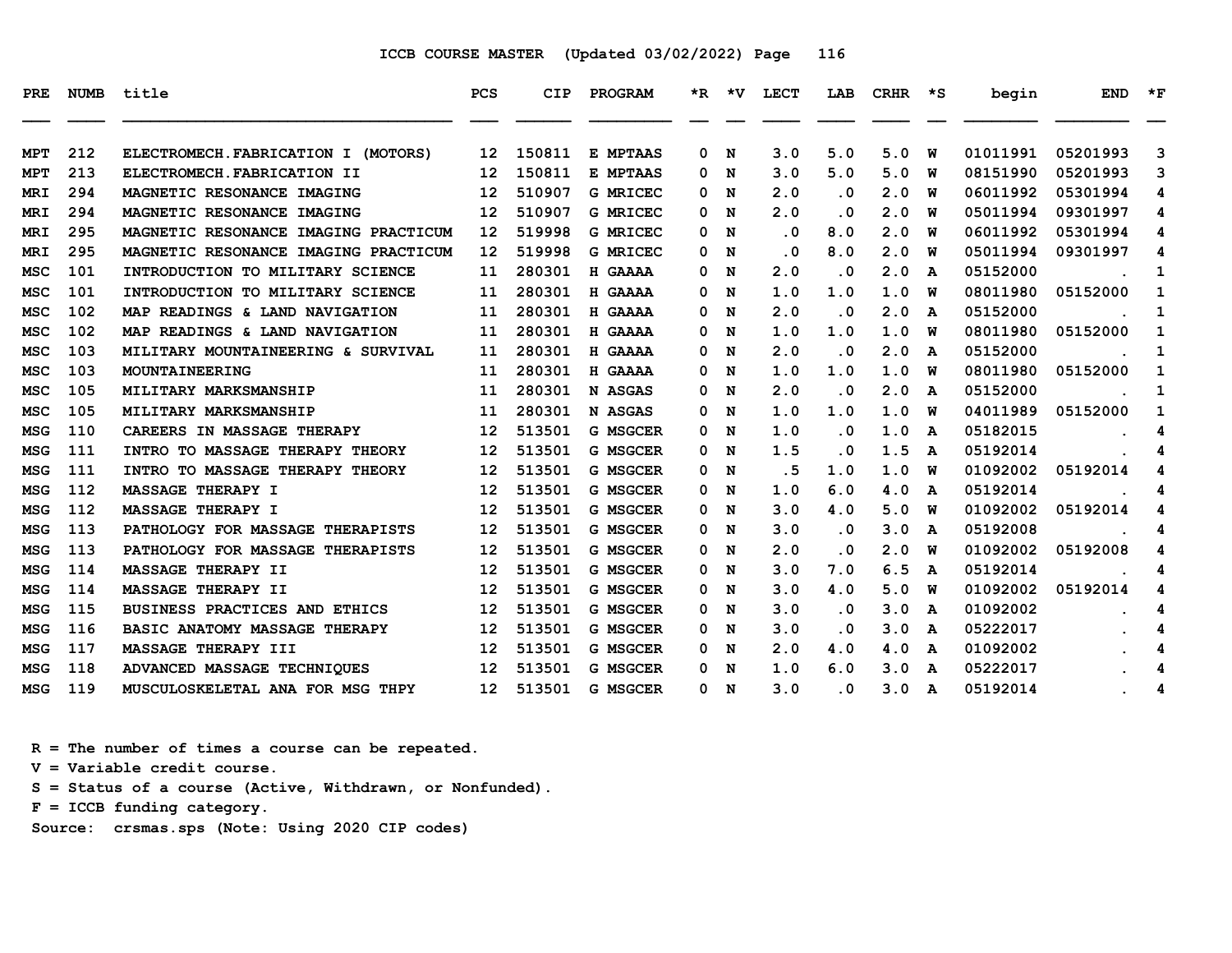| PRE        | <b>NUMB</b> | title                                | <b>PCS</b>        | CIP    | <b>PROGRAM</b>   |   | $*R$ $*V$ | LECT                    | LAB                     | <b>CRHR</b> | $\star$ s | begin    | <b>END</b> | $*_{\mathbf{F}}$ |
|------------|-------------|--------------------------------------|-------------------|--------|------------------|---|-----------|-------------------------|-------------------------|-------------|-----------|----------|------------|------------------|
| <b>MSG</b> | 119         | MUSCULOSKELETAL ANA FOR MSG THPY     | 12 <sup>2</sup>   | 513501 | <b>G MSGCER</b>  | 0 | N         | . 5                     | 2.0                     | 1.0         | W         | 05132002 | 05192014   | 4                |
| MSG        | 131         | MASSAGE THERAPY CLINICAL PRACTICUM I | 12                | 513501 | <b>G MSGCER</b>  | 0 | N         | 1.0                     | 4.0                     | 2.0         | A         | 05192014 |            | 4                |
| MSG        | 131         | MASSAGE THERAPY CLINICAL PRACTICUM I | 12                | 513501 | <b>G MSGCER</b>  | 0 | N         | $\cdot$ 0               | 3.0                     | 1.0         | W         | 01092002 | 05192014   | 4                |
| MSG        | 132         | MASSAGE THERAPY CLINICAL PRACT II    | 12                | 513501 | <b>G MSGCER</b>  | 0 | N         | . 0                     | 3.0                     | 1.0         | A         | 01092002 |            | 4                |
| <b>MSG</b> | 133         | MASSAGE THERAPY FIELD EXPERIENCE     | 12                | 120405 | <b>G MSGCER</b>  | 0 | N         | $\overline{\mathbf{0}}$ | 4.0                     | 1.0         | w         | 01092002 | 05152006   | 4                |
| MSG        | 640         | PNMT FOR THE HAND AND ARM            | 16                | 513501 | VOCSK1617        | 0 | N         | .5                      | $\cdot$ 0               | . 5         | A         | 01092012 |            | 4                |
| MSG        | 641         | PNMT FOR LEGS AND FEET               | 16                | 513501 | VOCSK1614        | 0 | N         | .5                      | . 0                     | . 5         | A         | 07012012 |            | 4                |
| MSG        | 776         | ESSENTIAL OILS FOR COMPLEMENTARY HEA | 16                | 513501 | VOCSK1614        | 0 | N         | . 5                     | $\overline{\mathbf{0}}$ | . 5         | A         | 10172014 |            | 4                |
| MSG        | 777         | AROMA FACIALS AND SKIN CARE          | 16                | 513501 | <b>VOCSK1614</b> | 0 | N         | .5                      | $\overline{\mathbf{0}}$ | .5          | A         | 09012012 |            | 4                |
| MSG        | 779         | HEALTH AND WELLNESS THERAPIES        | 16                | 513501 | VOCSK1614        | 0 | N         | 1.0                     | $\overline{\mathbf{0}}$ | 1.0         | A         | 10102012 |            | 4                |
| MSG        | 779         | HEALTH AND WELLNESS THERAPIES        | 16                | 513501 | VOCSK1614        | 0 | N         | 2.0                     | $\overline{\mathbf{0}}$ | 2.0         | w         | 10012012 | 10102012   | 4                |
| <b>MTD</b> | 110         | INTRO TO TRANSPORTATION MANAGEMENT   | 12                | 080709 | TTM 6U           | 0 | N         | 3.0                     | $\overline{\mathbf{0}}$ | 3.0         | W         | 06011992 | 05201993   | 3                |
| <b>MTD</b> | 130         | BASICS OF SUPPLY CHAIN MGT           | 12                | 520203 | E MTMCER         | 0 | N         | 3.0                     | . 0                     | 3.0         | A         | 05011994 |            | 2                |
| <b>MTD</b> | 130         | INTRODUCTION TO MATERIALS MANAGEMENT | 12                | 520205 | <b>B MTMCER</b>  | 0 | N         | 3.0                     | $\cdot$ 0               | 3.0         | พ         | 06011992 | 05301994   | $\overline{2}$   |
| <b>MTD</b> | 210         | TRANSPORTATION MANAGEMENT            | $12 \overline{ }$ | 520409 | E MTMCER         | 0 | N         | 4.0                     | $\overline{\mathbf{0}}$ | 4.0         | A         | 05011994 |            | 3                |
| <b>MTD</b> | 210         | ADVANCED TRANSPORTATION MANAGEMENT   | 12                | 080709 | 6U<br>TTM        | 0 | N         | 3.0                     | . 0                     | 3.0         | w         | 06011992 | 05101993   | 3                |
| <b>MTD</b> | 210         | TRANSPORTATION MANAGEMENT            | 12                | 080709 | <b>B MTMCER</b>  | 0 | N         | 4.0                     | $\cdot$ 0               | 4.0         | W         | 05101993 | 05301994   | 3                |
| <b>MTD</b> | 211         | <b>TRANSPORTATION LAW</b>            | 12                | 080709 | <b>TTM</b><br>6U | 0 | N         | 3.0                     | . 0                     | 3.0         | W         | 06011992 | 05201993   | 3                |
| <b>MTD</b> | 212         | PHYSICAL DISTRIBUTION AND LOGISTICS  | 12                | 080709 | <b>TTM</b><br>6U | 0 | N         | 3.0                     | . 0                     | 3.0         | w         | 06011992 | 05201993   | 3                |
| <b>MTD</b> | 213         | IMPORT/EXPORT MANAGEMENT             | 12                | 080709 | <b>TTM</b><br>6U | 0 | N         | 3.0                     | . 0                     | 3.0         | w         | 06011992 | 05201993   | 3                |
| MTD        | 230         | FUNDAMENTALS OF INVENTORY CONTROL    | 12                | 520203 | E MTMCER         | 0 | N         | 3.0                     | . 0                     | 3.0         | A         | 05011994 |            | $\overline{2}$   |
| <b>MTD</b> | 230         | PRODUCTION AND INVENTORY CONTROL     | 12                | 520205 | <b>B MTMCER</b>  | 0 | N         | 3.0                     | . 0                     | 3.0         | W         | 06011992 | 05301994   | $\mathbf{2}$     |
| MTD        | 231         | FUND. OF MANUFACTURING CONTROL       | 12                | 520203 | E MTMCER         | 0 | N         | 3.0                     | . 0                     | 3.0         | A         | 05011994 |            | 2                |
| MTD        | 231         | MATERIAL & CAPACITY PLANNING/CONTROL | 12                | 520205 | <b>B MTMCER</b>  | 0 | N         | 3.0                     | $\overline{\mathbf{0}}$ | 3.0         | W         | 06011992 | 05301994   | $\overline{2}$   |
| <b>MTD</b> | 232         | FUNDAMENTALS OF PLANNING             | 12                | 520203 | E MTMCER         | 0 | N         | 3.0                     | . 0                     | 3.0         | A         | 05011994 |            | $\mathbf{2}$     |
| <b>MTD</b> | 232         | DEMAND MANAGEMENT & MASTER PLANNING  | 12                | 520205 | <b>B MTMCER</b>  | 0 | N         | 3.0                     | . 0                     | 3.0         | W         | 06011992 | 05301994   | $\mathbf{2}$     |
| MTD        | 233         | <b>PURCHASING</b>                    | 12                | 520203 | E MTMCER         | 0 | N         | 3.0                     | . 0                     | 3.0         | A         | 05011994 |            | $\overline{2}$   |
| MTD        | 233         | <b>PURCHASING</b>                    | 12 <sup>2</sup>   | 520201 | <b>B MTMCER</b>  |   | 0 N       | 3.0                     | $\overline{\mathbf{0}}$ | 3.0         | W         | 06011992 | 05301994   | 2                |

 **R = The number of times a course can be repeated.**

 **V = Variable credit course.**

 **S = Status of a course (Active, Withdrawn, or Nonfunded).**

 **F = ICCB funding category.**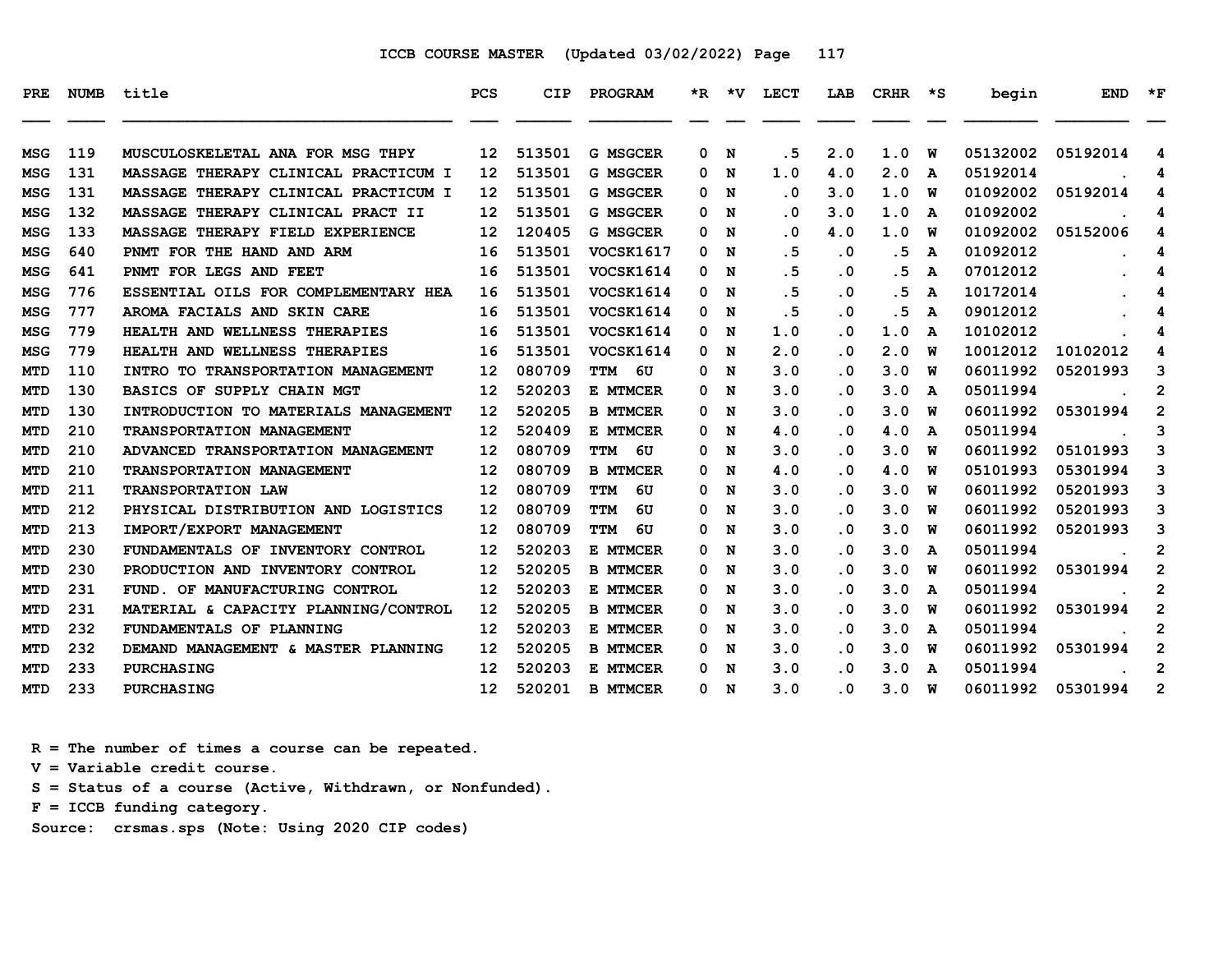| PRE        | NUMB | title                                 | <b>PCS</b> | <b>CIP</b> | PROGRAM        |                | *R *V       | LECT                    | LAB       | CRHR | $\star$ s    | begin    | <b>END</b> | $*_{\mathbf{F}}$ |
|------------|------|---------------------------------------|------------|------------|----------------|----------------|-------------|-------------------------|-----------|------|--------------|----------|------------|------------------|
| MTD        | 730  | BASICS OF SUPPLY CHAIN MANAGEMENT     | 16         | 520409     | VOCSK1616      | 0              | N           | 2.0                     | . 0       | 2.0  | A            | 03102003 |            | 3                |
| MTD        | 732  | MASTER PLANNING OF RESOURCES          | 16         | 520409     | VOCSK1616      | 0              | N           | 2.0                     | $\cdot$ 0 | 2.0  | A            | 03102003 |            | 3                |
| MUS        | 100  | <b>MUSIC FUNDAMENTALS</b>             | 11         | 500904     | H GAAAA        | 0              | N           | 3.0                     | . 0       | 3.0  | A            | 05152000 |            | 1                |
| MUS        | 100  | <b>MUSIC FUNDAMENTALS</b>             | 11         | 500904     | H GAAAA        | 0              | $\mathbf v$ | 3.0                     | . 0       | 3.0  | W            | 06011991 | 05152000   | 1                |
| MUS        | 101  | MUSIC THEORY & HARMONY I              | 11         | 500904     | H GAAAA        | 0              | N           | 3.0                     | . 0       | 3.0  | A            | 08201975 |            | 1                |
| <b>MUS</b> | 102  | MUSIC THEORY & HARMONY II             | 11         | 500904     | H GAAAA        | 0              | N           | 3.0                     | . 0       | 3.0  | A            | 08201975 |            | 1                |
| <b>MUS</b> | 103  | EAR TRAIN, SIGHT SING & KEYBRD HARM I | 11         | 500904     | H GAAAA        | 0              | N           | 2.0                     | $\cdot$ 0 | 2.0  | A            | 05182010 |            | 1                |
| MUS        | 103  | EAR TRAIN, SIGHT SING & KEYBRD HARM I | 11         | 500903     | H GAAAA        | 0              | N           | 2.0                     | 1.0       | 2.0  | W            | 06011991 | 05161997   | 1                |
| <b>MUS</b> | 103  | EAR TRAIN, SIGHT SING & KEYBRD HARM I | 11         | 500904     | H GAAAA        | 0              | N           | 1.0                     | 2.0       | 1.0  | W            | 05161997 | 05182010   | 1                |
| MUS        | 104  | EAR TRN, SIGHT SING & KEYBRD HARM II  | 11         | 500904     | H GAAAA        | 0              | N           | 2.0                     | $\cdot$ 0 | 2.0  | $\mathbf{A}$ | 05182010 |            | 1                |
| MUS        | 104  | EAR TRN, SIGHT SING & KEYBRD HARM II  | 11         | 500903     | H GAAAA        | 0              | N           | 2.0                     | 1.0       | 2.0  | W            | 06011991 | 05161997   | 1                |
| MUS        | 104  | EAR TRN, SIGHT SING & KEYBRD HARM II  | 11         | 500904     | H GAAAA        | 0              | N           | 1.0                     | 2.0       | 1.0  | W            | 05161997 | 05182010   | 1                |
| MUS        | 120  | TOPICS IN MUSIC                       | 11         | 500902     | H GAAAA        | $\overline{2}$ | N           | 3.0                     | . 0       | 3.0  | W            | 08151985 | 05112001   | 1                |
| MUS        | 121  | MUSIC APPRECIATION                    | 11         | 500902     | H GAAAA        | 0              | N           | 3.0                     | $\cdot$ 0 | 3.0  | A            | 08201975 |            | 1                |
| MUS        | 122  | <b>MUSIC LITERATURE</b>               | 11         | 500902     | <b>H GAAAA</b> | 0              | N           | 2.0                     | 2.0       | 3.0  | W            | 05201994 | 01122020   | 1                |
| <b>MUS</b> | 123  | INTRODUCTION TO AMERICAN MUSIC        | 11         | 500902     | H GAAAA        | 0              | N           | 3.0                     | . 0       | 3.0  | A            | 08201976 |            | 1                |
| MUS        | 124  | INTRO TO NON-WESTERN MUSIC            | 11         | 500902     | H GAAAA        | 0              | N           | 3.0                     | . 0       | 3.0  | A            | 01102011 |            | 1                |
| MUS        | 134  | INTRODUCTION TO RECORDING STUDIO      | 12         | 500901     | H GAAAA        | 3              | N           | 2.0                     | 2.0       | 3.0  | W            | 05191995 | 01122020   | 1                |
| <b>MUS</b> | 134  | INTRODUCTION TO RECORDING STUDIO      | 12         | 100101     | H GAAAA        | 0              | N           | 2.0                     | 2.0       | 3.0  | W            | 05011994 | 05191995   | 3                |
| MUS        | 134  | INTRODUCTION TO RECORDING STUDIO      | 12         | 100101     | H GAAAA        | 0              | N           | 2.0                     | 2.0       | 3.0  | W            | 08151985 | 05301994   | 3                |
| <b>MUS</b> | 135  | INTERMEDIATE RECORDING                | 12         | 500901     | F MCBAAS       | 0              | N           | 2.0                     | 2.0       | 3.0  | W            | 08182008 | 01122020   | 1                |
| MUS        | 140  | CHORAL ENSEMBLE                       | 11         | 500903     | H GAAAA        | 3              | N           | $\cdot$ 0               | 3.0       | 1.0  | W            | 08201975 | 08151998   | 1                |
| <b>MUS</b> | 141  | CHORAL ENSEMBLE-PARKLAND CHORUS       | 11         | 500903     | H GAAAA        | 3              | N           | $\cdot$ 0               | 3.0       | 1.0  | W            | 05171996 | 01122020   | 1                |
| MUS        | 142  | CHORAL ENSEMBLE-CHAMBER SINGERS       | 11         | 500903     | H GAAAA        | 3              | N           | $\cdot$ 0               | 3.0       | 1.0  | A            | 05171996 |            | 1                |
| MUS        | 143  | CHORAL ENSEMBLE--CAMERATA             | 11         | 500903     | H GAAAA        | 3              | N           | $\cdot$ 0               | 3.0       | 1.0  | W            | 05171996 | 07301999   | 1                |
| <b>MUS</b> | 144  | CHORAL ENSEMBLE--PARKLAND POPS        | 11         | 500903     | H GAAAA        | 3              | N           | . 0                     | 3.0       | 1.0  | W            | 05171996 | 08151998   | 1                |
| MUS        | 145  | <b>INSTRUMENTAL ENSEMBLE</b>          | 11         | 500903     | H GAAAA        | 3              | N           | . 0                     | 3.0       | 1.0  | W            | 08201975 | 08151998   | 1                |
| <b>MUS</b> | 146  | INSTUMENTAL ENSEMBLE-WIND ENSEMBLE    | 11         | 500903     | H GAAAA        |                | 3 N         | $\overline{\mathbf{0}}$ | 3.0       | 1.0  | A            | 05172010 |            | 1                |

 **R = The number of times a course can be repeated.**

 **V = Variable credit course.**

 **S = Status of a course (Active, Withdrawn, or Nonfunded).**

 **F = ICCB funding category.**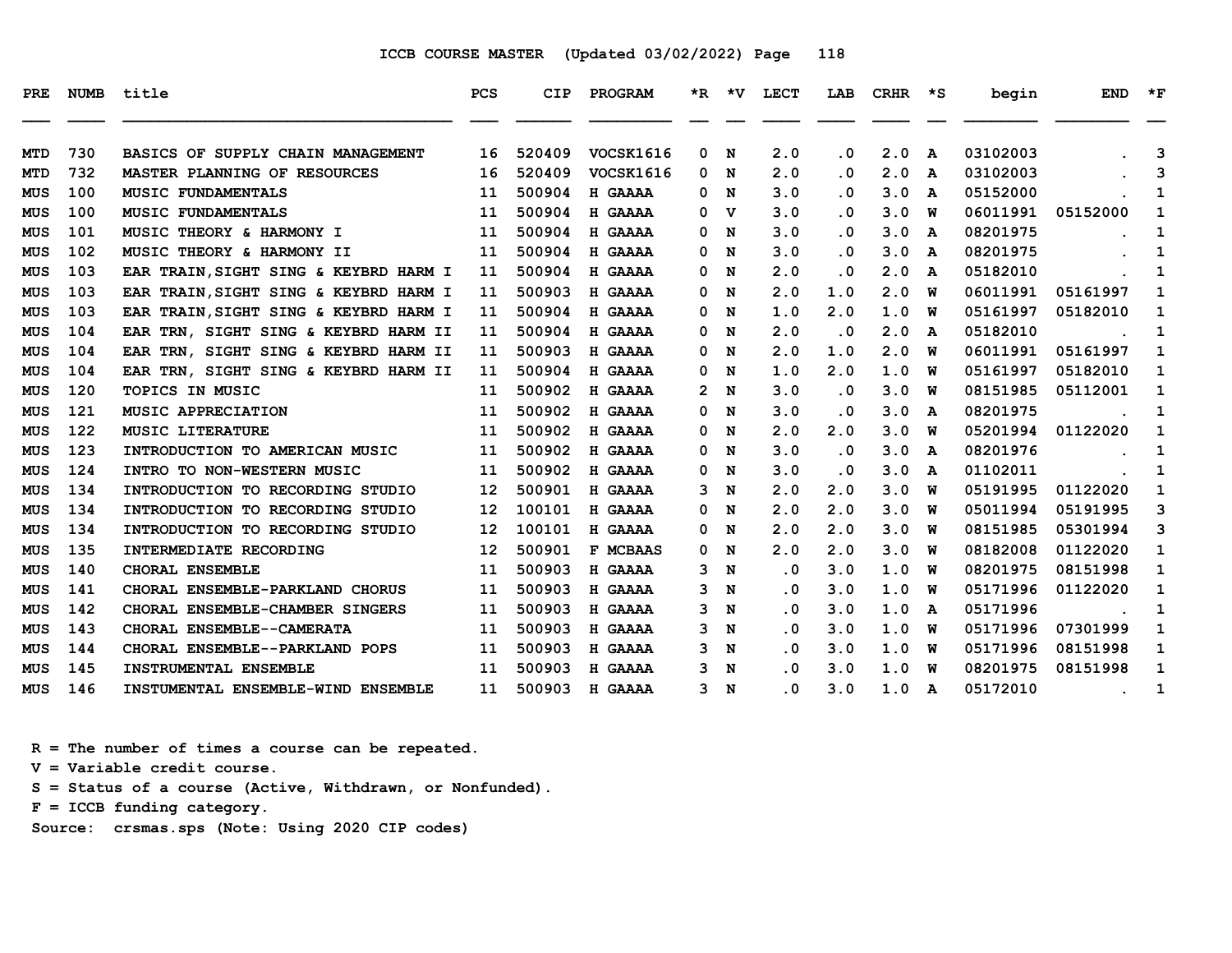| PRE        |     | NUMB title                           | <b>PCS</b>      | <b>CIP</b> | PROGRAM         |              |             | *R *V LECT |           | LAB CRHR *S |   | begin    | <b>END</b> | $\star$ F    |
|------------|-----|--------------------------------------|-----------------|------------|-----------------|--------------|-------------|------------|-----------|-------------|---|----------|------------|--------------|
| MUS        | 146 | <b>JAZZ ENSEMBLE</b>                 | 11              | 500903     | H GAAAA         |              | 3 N         | $\cdot$ 0  | 4.0       | 1.0         | W | 08201975 | 08151998   | 1            |
| MUS        | 147 | INSTRUMENTAL ENSEMBLE--ORCHESTRA     | 11              | 500903     | H GAAAA         | 3            | N           | $\cdot$ 0  | 3.0       | 1.0         | A | 05171996 |            | 1            |
| <b>MUS</b> | 148 | INSTRUMENTAL ENSEMBLE--CONCERT BAND  | 11              | 500903     | H GAAAA         | 3            | N           | $\cdot$ 0  | 3.0       | 1.0         | A | 05171996 |            | 1            |
| <b>MUS</b> | 149 | <b>JAZZ ENSEMBLE-BIG BAND</b>        | 11              | 500903     | H GAAAA         | 3            | N           | $\cdot$ 0  | 3.0       | 1.0         | w | 05171996 | 01122020   | 1            |
| MUS        | 151 | INTRODUCTION TO MUSIC BUSINESS       | 12              | 100203     | <b>F MCBAAS</b> | 0            | N           | 3.0        | $\cdot$ 0 | 3.0         | W | 05182020 | 05172021   | 3            |
| <b>MUS</b> | 160 | JAZZ ENSEMBLE--EARLY JAZZ BAND       | 11              | 500903     | H GAAAA         | 3            | N           | $\cdot$ 0  | 3.0       | 1.0         | W | 05171996 | 01122020   | 1            |
| MUS        | 161 | INTRODUCTION TO MUSIC RECORDING      | 12 <sup>2</sup> | 500913     | H GAAAA         | 0            | N           | 2.0        | 2.0       | 3.0         | A | 05182015 |            | 1            |
| MUS        | 161 | CLASS VOICE I                        | 11              | 500903     | H GAAAA         | 0            | N           | 2.0        | $\cdot$ 0 | 2.0         | W | 08201975 | 08151998   | 1            |
| MUS        | 162 | ADVANCED MUSIC RECORDING             | 12              | 500913     | H GAAAA         | 0            | N           | 2.0        | 2.0       | 3.0         | A | 05182015 |            | 1            |
| <b>MUS</b> | 162 | CLASS VOICE II                       | 11              | 500903     | H GAAAA         | 0            | N           | 2.0        | $\cdot$ 0 | 2.0         | w | 08201975 | 08151998   | 1            |
| MUS        | 163 | MUSIC SYNTHESIS                      | 11              | 500903     | H GAAAA         | 0            | N           | 2.0        | 2.0       | 3.0         | w | 10011989 | 01122020   | 1            |
| MUS        | 164 | <b>CLASS GUITAR</b>                  | 11              | 500903     | H GAAAA         | 3            | $\mathbf N$ | 2.0        | $\cdot$ 0 | 2.0         | A | 05191995 |            | 1            |
| <b>MUS</b> | 164 | <b>CLASS GUITAR</b>                  | 11              | 500903     | H GAAAA         | 0            | N           | 2.0        | $\cdot$ 0 | 2.0         | W | 08291977 | 05191995   | 1            |
| <b>MUS</b> | 165 | CLASS PIANO I                        | 11              | 500903     | H GAAAA         | 0            | N           | 2.0        | $\cdot$ 0 | 2.0         | A | 08201975 |            | 1            |
| MUS        | 166 | CLASS PIANO II                       | 11              | 500903     | H GAAAA         | 0            | N           | 2.0        | $\cdot$ 0 | 2.0         | A | 08201975 |            | 1            |
| MUS        | 168 | INTRODUCTION TO MUSIC BUSINESS       | 11              | 100203     | H GAAAA         | 0            | N           | 3.0        | $\cdot$ 0 | 3.0         | A | 05172021 |            | 1            |
| MUS        | 169 | JAZZ ENSEMBLE--SMALL JAZZ ENSEMBLE   | 11              | 500903     | H GAAAA         |              | 3 N         | $\cdot$ 0  | 3.0       | 1.0         | A | 05171996 |            | $\mathbf{1}$ |
| MUS        | 180 | APPLIED MUSIC I                      | 11              | 500903     | H GAAAA         | $\mathbf{1}$ | N           | $\cdot$ 0  | 4.0       | 2.0         | A | 05172021 |            | 1            |
| <b>MUS</b> | 180 | APPLIED MUSIC (FOR MUSIC MAJORS ONLY | 11              | 500903     | H GAAAA         |              | 1 N         | 1.0        | $\cdot$ 0 | 2.0         | W | 08201975 | 05171996   | 1            |
| <b>MUS</b> | 180 | APPLIED MUSIC I                      | 11              | 500903     | H GAAAA         | 3            | N           | $\cdot$ 0  | 4.0       | 2.0         | w | 05171996 | 05172021   | 1            |
| <b>MUS</b> | 181 | APPLIED MUSIC (FOR NON-MAJORS)       | 11              | 500903     | H GAAAA         | 3            | N           | 1.0        | 6.0       | 2.0         | w | 05171996 | 05112001   | 1            |
| MUS        | 181 | APPLIED MUSIC (FOR NON-MAJORS)       | 11              | 500903     | H GAAAA         | 3            | N           | .5         | $\cdot$ 0 | 1.0         | W | 01011990 | 05171996   | 1            |
| <b>MUS</b> | 184 | <b>GUITAR ENSEMBLE</b>               | 11              | 500903     | H GAAAA         | 3            | N           | $\cdot$ 0  | 3.0       | 1.0         | A | 08202007 |            | 1            |
| MUS        | 185 | ROMANTIC AND CLASSICAL PERIODS       | 11              | 500902     | H GAAAA         | 0            | N           | 3.0        | $\cdot$ 0 | 3.0         | W | 02011989 | 01122020   | 1            |
| MUS        | 201 | ADVANCED THEORY & HARMONY I          | 11              | 500904     | H GAAAA         | 0            | N           | 3.0        | $\cdot$ 0 | 3.0         | A | 08201975 |            | 1            |
| <b>MUS</b> | 202 | ADVANCED THEORY & HARMONY II         | 11              | 500904     | H GAAAA         | 0            | N           | 3.0        | $\cdot$ 0 | 3.0         | A | 08201975 |            | 1            |
| <b>MUS</b> | 203 | ADV EAR TRN, SIT-SING & KBRD HARM I  | 11              | 500904     | H GAAAA         | 0            | $\mathbf N$ | 2.0        | $\cdot$ 0 | 2.0         | A | 05182010 |            | 1            |
| MUS        | 203 | ADV EAR TRN, SIT-SING & KBRD HARM I  | 11              | 500903     | <b>H GAAAA</b>  |              | 0 N         | 2.0        | 1.0       | 2.0 W       |   | 06011991 | 05161997   | 1            |

 **R = The number of times a course can be repeated. V = Variable credit course. S = Status of a course (Active, Withdrawn, or Nonfunded). F = ICCB funding category.**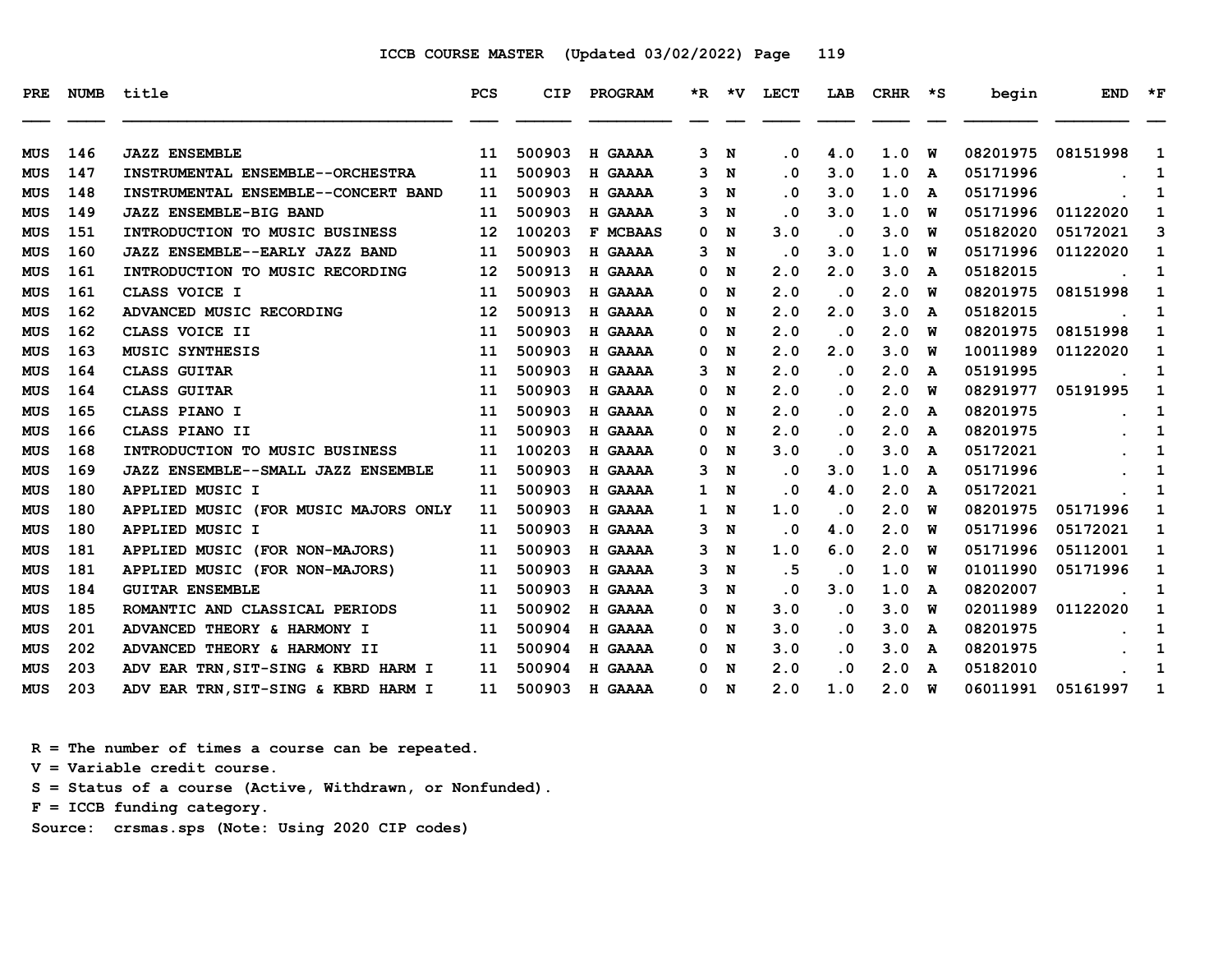| <b>PRE</b> | <b>NUMB</b> | title                                 | <b>PCS</b>        | <b>CIP</b> | PROGRAM          |                | $*R$ $*V$   | <b>LECT</b> | LAB       | <b>CRHR</b>             | $\star$ s | begin    | <b>END</b> | $*_{\mathbf{F}}$ |
|------------|-------------|---------------------------------------|-------------------|------------|------------------|----------------|-------------|-------------|-----------|-------------------------|-----------|----------|------------|------------------|
|            |             |                                       |                   |            |                  |                |             |             |           |                         |           |          |            |                  |
| MUS        | 203         | ADV EAR TRN, SIT-SING & KBRD HARM I   | 11                | 500904     | H GAAAA          | $\mathbf{0}$   | N           | 1.0         | 2.0       | 1.0                     | W         | 05161997 | 05182010   | 1                |
| MUS        | 204         | ADV EAR TRN, SIT-SING & KBRD HARM II  | 11                | 500904     | H GAAAA          | 0              | N           | 2.0         | $\cdot$ 0 | 2.0                     | A         | 05182010 |            | 1                |
| <b>MUS</b> | 204         | ADV EAR TRN, SIT-SING & KBRD HARM II  | 11                | 500903     | H GAAAA          | 0              | N           | 2.0         | 1.0       | 2.0                     | W         | 06011991 | 05161997   | 1                |
| MUS        | 204         | ADV EAR TRN, SIT-SING & KBRD HARM II  | 11                | 500904     | H GAAAA          | 0              | N           | 1.0         | 2.0       | 1.0                     | W         | 05161997 | 05182010   | 1                |
| <b>MUS</b> | 205         | <b>BASIC CONDUCTING</b>               | 11                | 500903     | H GAAAA          | 0              | N           | 2.0         | $\cdot$ 0 | 2.0                     | w         | 05151986 | 08151998   | 1                |
| <b>MUS</b> | 231         | COMMERCIAL MUSIC COMPOSITION          | 11                | 500904     | H GAAAA          | 0              | N           | 2.0         | $\cdot$ 0 | 2.0                     | W         | 08151985 | 01122020   | 1                |
| <b>MUS</b> | 243         | ANTIQUITY TO 18TH CENT.<br>MUSIC LIT: | 11                | 500902     | H GAAAA          | 0              | N           | 3.0         | $\cdot$ 0 | 3.0                     | W         | 01011990 | 01122020   | 1                |
| MUS        | 244         | MUSIC LIT:<br>18TH CENT. TO PRESENT   | 11                | 500902     | H GAAAA          | 0              | N           | 3.0         | $\cdot$ 0 | 3.0                     | A         | 01011990 |            | 1                |
| <b>MUS</b> | 265         | CLASS PIANO III                       | 11                | 500903     | H GAAAA          | 0              | N           | 2.0         | $\cdot$ 0 | 2.0                     | W         | 08201976 | 08151998   | 1                |
| <b>MUS</b> | 267         | <b>JAZZ KEYBOARD TECHNIQUES</b>       | 11                | 500903     | H GAAAA          | 0              | N           | 2.0         | $\cdot$ 0 | 2.0                     | w         | 08151985 | 08151998   | 1                |
| MUS        | 280         | APPLIED MUSIC II                      | 11                | 500903     | H GAAAA          | $\mathbf{1}$   | N           | $\cdot$ 0   | 4.0       | 2.0                     | A         | 05172021 |            | 1                |
| <b>MUS</b> | 280         | APPLIED MUSIC (FOR MUSIC MAJORS ONLY  | 11                | 500903     | H GAAAA          | 1              | N           | 1.0         | $\cdot$ 0 | 2.0                     | W         | 08201975 | 05171996   | 1                |
| <b>MUS</b> | 280         | APPLIED MUSIC II                      | 11                | 500903     | H GAAAA          | $\mathbf{2}^-$ | N           | $\cdot$ 0   | 4.0       | 2.0                     | W         | 05202013 | 05172021   | 1                |
| MUS        | 280         | APPLIED MUSIC (FOR MUSIC MAJORS ONLY  | 11                | 500903     | H GAAAA          | 3              | N           | 1.0         | 6.0       | 2.0                     | W         | 05171996 | 05202013   | 1                |
| <b>MUS</b> | 281         | APPLIED MUSIC (FOR NON-MAJORS)        | 11                | 500903     | H GAAAA          | 3              | N           | 1.0         | 6.0       | 2.0                     | W         | 05171996 | 05112001   | 1                |
| MUS        | 281         | APPLIED MUSIC (FOR NON-MAJORS)        | 11                | 500903     | H GAAAA          | 3              | N           | .5          | $\cdot$ 0 | 1.0                     | W         | 01011990 | 05171996   | 1                |
| <b>NAS</b> | 111         | BASIC NURS ASST TRAIN PROG (BNATP)    | 12                | 513902     | <b>G NASCER</b>  | 0              | N           | 4.0         | 7.0       | 6.0                     | A         | 05011994 |            | 4                |
| <b>NAS</b> | 111         | <b>NURSE ASSISTANT</b>                | $12 \,$           | 511614     | <b>R NASAOP</b>  | 0              | N           | 5.0         | 3.0       | 6.0                     | W         | 06011992 | 05301994   | 4                |
| <b>NAS</b> | 112         | CARE OF IND. W/ALZHEIMERS & R.D.      | $12 \overline{ }$ | 511614     | <b>R NASAOP</b>  | 0              | N           | 1.0         | $\cdot$ 0 | 1.0                     | W         | 06011992 | 05301994   | 4                |
| <b>NAS</b> | 112         | CARE OF IND. W/ALZHEIMERS & R.D.      | 12                | 511614     | <b>G NASCER</b>  | 0              | N           | 1.0         | $\cdot$ 0 | 1.0                     | W         | 05011994 | 08172001   | 4                |
| <b>NAS</b> | 901         | MENTAL HEALTH ISSUES I                | 16                | 511502     | <b>VOCSK1607</b> | 0              | N           | 1.0         | $\cdot$ 0 | 1.0                     | W         | 06011992 | 05301994   | 4                |
| <b>NAS</b> | 901         | MENTAL HEALTH ISSUES I                | 16                | 511502     | <b>VOCSK1607</b> | 0              | N           | 1.0         | $\cdot$ 0 | 1.0                     | W         | 05011994 | 07301999   | 4                |
| <b>NCR</b> | 501         | STUDIO CERAMICS                       | 13                | 000000     | PUBL SERV        | 0              | N           | 3.0         | $\cdot$ 0 | $\cdot$ 0               | A         | 05011994 |            | 0                |
| <b>NCR</b> | 501         | STUDIO CERAMICS                       | 13                | 360102     | <b>PUBL SERV</b> | 0              | N           | 3.0         | $\cdot$ 0 | $\cdot$ 0               | W         | 08151988 | 05301994   | 0                |
| <b>NCR</b> | 502         | STUDIO PAINTING I                     | 13                | 000000     | PUBL SERV        | 0 N            |             | 1.5         | $\cdot$ 0 | . 0                     | A         | 05011994 |            | 0                |
| <b>NCR</b> | 502         | STUDIO PAINTING I                     | 13                | 360102     | PUBL SERV        | 0              | N           | 1.5         | $\cdot$ 0 | . 0                     | W         | 08151988 | 05301994   | 0                |
| <b>NCR</b> | 503         | STUDIO PAINTING II                    | 13                | 000000     | PUBL SERV        | 0              | N           | 1.5         | $\cdot$ 0 | $\cdot$ 0               | A         | 05011994 |            | 0                |
| <b>NCR</b> | 503         | STUDIO PAINTING II                    | 13                | 360102     | PUBL SERV        | 0              | $\mathbf N$ | 1.5         | $\cdot$ 0 | $\overline{\mathbf{0}}$ | W         | 06011989 | 05301994   | 0                |

 **R = The number of times a course can be repeated.**

 **V = Variable credit course.**

 **S = Status of a course (Active, Withdrawn, or Nonfunded).**

 **F = ICCB funding category.**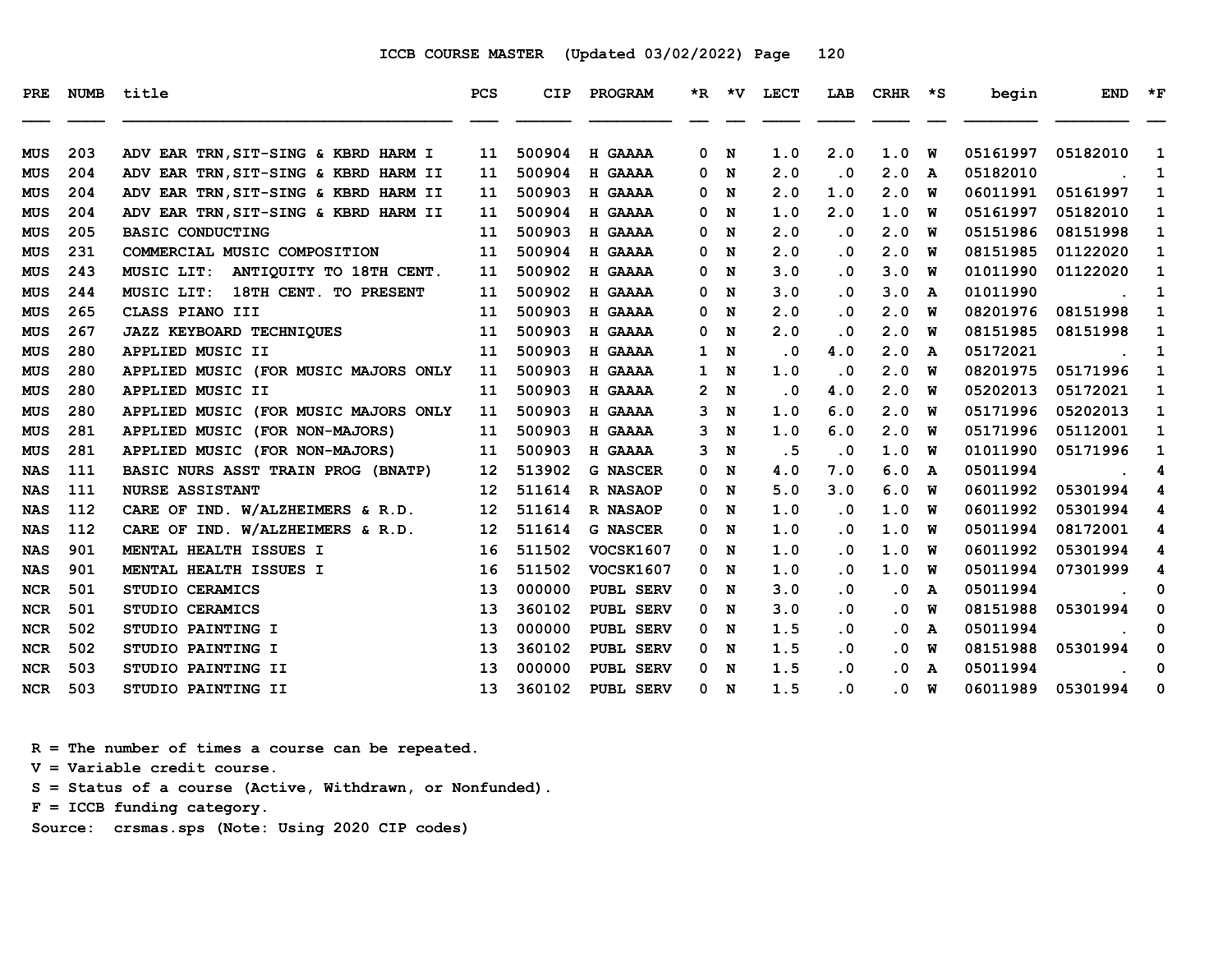| <b>PRE</b> | <b>NUMB</b> | title                                             | <b>PCS</b> | <b>CIP</b> | PROGRAM          |   | *R *V | <b>LECT</b> | LAB       | <b>CRHR</b> | $\star$ s | begin    | <b>END</b> | $*_{\mathbf{F}}$ |
|------------|-------------|---------------------------------------------------|------------|------------|------------------|---|-------|-------------|-----------|-------------|-----------|----------|------------|------------------|
| <b>NCR</b> | 505         | STUDIO DRAWING                                    | 13         | 000000     | PUBL SERV        | 0 | N     | 3.0         | $\cdot$ 0 | $\cdot$ 0   | A         | 05011994 |            | 0                |
| <b>NCR</b> | 505         | STUDIO DRAWING                                    | 13         | 360102     | <b>PUBL SERV</b> | 0 | N     | 3.0         | . 0       | $\cdot$ 0   | W         | 08151988 | 05301994   | 0                |
| <b>NCR</b> | 515         | FLORAL DESIGN I                                   | 13         | 000000     | <b>PUBL SERV</b> | 0 | N     | 1.0         | $\cdot$ 0 | $\cdot$ 0   | A         | 05011994 |            | 0                |
| <b>NCR</b> | 515         | FLORAL DESIGN I                                   | 13         | 360105     | PUBL SERV        | 0 | N     | 1.0         | . 0       | $\cdot$ 0   | W         | 06011988 | 05301994   | 0                |
| <b>NCR</b> | 516         | FLORAL DESIGN II                                  | 13         | 360105     | PUBL SERV        | 0 | N     | 1.0         | $\cdot$ 0 | . 0         | W         | 06011988 | 05301994   | 0                |
| <b>NCR</b> | 516         | FLORAL DESIGN II                                  | 13         | 000000     | PUBL SERV        | 0 | N     | 1.0         | $\cdot$ 0 | $\cdot$ 0   | W         | 05011994 | 08202001   | 0                |
| <b>NCR</b> | 550         | MANUAL COMMUNICATIONS I                           | 13         | 000000     | <b>PUBL SERV</b> | 0 | N     | 2.0         | . 0       | $\cdot$ 0   | A         | 05011994 |            | 0                |
| <b>NCR</b> | 550         | MANUAL COMMUNICATIONS I                           | 13         | 360110     | PUBL SERV        | 0 | N     | 2.0         | $\cdot$ 0 | $\cdot$ 0   | W         | 06011989 | 05301994   | 0                |
| <b>NCR</b> | 551         | MANUAL COMMUNICATIONS II                          | 13         | 000000     | PUBL SERV        | 0 | N     | 2.0         | . 0       | $\cdot$ 0   | A         | 05011994 |            | 0                |
| <b>NCR</b> | 551         | MANUAL COMMUNICATIONS II                          | 13         | 360110     | PUBL SERV        | 0 | N     | 2.0         | $\cdot$ 0 | $\cdot$ 0   | W         | 06011989 | 05301994   | 0                |
| <b>NCR</b> | 570         | FOREIGN LANGUAGE CONVERSATION I                   | 13         | 000000     | PUBL SERV        | 0 | N     | 2.0         | $\cdot$ 0 | $\cdot$ 0   | A         | 05011994 |            | 0                |
| <b>NCR</b> | 570         | FOREIGN LANGUAGE CONVERSATION I                   | 13         | 360110     | <b>PUBL SERV</b> | 0 | N     | 2.0         | . 0       | $\cdot$ 0   | W         | 08151988 | 05301994   | 0                |
| <b>NCR</b> | 571         | FOREIGN LANGUAGE CONVERSATION II                  | 13         | 000000     | PUBL SERV        | 0 | N     | 2.0         | $\cdot$ 0 | . 0         | A         | 05011994 |            | 0                |
| <b>NCR</b> | 571         | <b>FOREIGN LANGUAGE</b><br><b>CONVERSATION II</b> | 13         | 360110     | PUBL SERV        | 0 | N     | 2.0         | . 0       | $\cdot$ 0   | W         | 08151988 | 05301994   | 0                |
| <b>NCR</b> | 572         | FOREIGN LANGUAGE CONVERSATION III                 | 13         | 000000     | PUBL SERV        | 0 | N     | 2.0         | $\cdot$ 0 | . 0         | A         | 05011994 |            | 0                |
| <b>NCR</b> | 572         | FOREIGN LANGUAGE CONVERSATION III                 | 13         | 360110     | PUBL SERV        | 0 | N     | 2.0         | $\cdot$ 0 | $\cdot$ 0   | W         | 08151988 | 05301994   | 0                |
| <b>NCR</b> | 671         | <b>WOODWORKING</b>                                | 13         | 360102     | <b>PUBL SERV</b> | 0 | N     | 2.0         | . 0       | $\cdot$ 0   | W         | 06011983 | 05301994   | 0                |
| <b>NCR</b> | 671         | <b>WOODWORKING</b>                                | 13         | 000000     | PUBL SERV        | 0 | N     | 2.0         | $\cdot$ 0 | . 0         | W         | 05011994 | 08202001   | 0                |
| <b>NCR</b> | 710         | INTRODUCTION TO MICROCOMPUTERS                    | 13         | 000000     | PUBL SERV        | 0 | N     | 1.0         | . 0       | $\cdot$ 0   | A         | 05011994 |            | 0                |
| <b>NCR</b> | 710         | INTRODUCTION TO MICROCOMPUTERS                    | 13         | 360110     | PUBL SERV        | 0 | N     | 1.0         | $\cdot$ 0 | $\cdot$ 0   | W         | 01041984 | 05301994   | 0                |
| <b>NCR</b> | 820         | INTRODUCTION TO GENEALOGY                         | 13         | 000000     | PUBL SERV        | 0 | N     | 1.0         | $\cdot$ 0 | . 0         | A         | 05011994 |            | 0                |
| <b>NCR</b> | 820         | <b>GENEALOGY</b>                                  | 13         | 360104     | <b>PUBL SERV</b> | 0 | N     | 1.0         | . 0       | $\cdot$ 0   | W         | 06011983 | 05301994   | 0                |
| <b>NCR</b> | 835         | <b>AUSTRIAN COOKING</b>                           | 13         | 360110     | PUBL SERV        | 0 | N     | 1.0         | $\cdot$ 0 | . 0         | W         | 02011989 | 05301994   | 0                |
| <b>NCR</b> | 835         | <b>AUSTRIAN COOKING</b>                           | 13         | 000000     | <b>PUBL SERV</b> | 0 | N     | 1.0         | . 0       | . 0         | W         | 05011994 | 08202001   | 0                |
| <b>NCR</b> | 837         | BOATING SKILLS & SEAMANSHIP                       | 13         | 360110     | PUBL SERV        | 0 | N     | 2.0         | $\cdot$ 0 | . 0         | W         | 08151988 | 05301994   | 0                |
| <b>NCR</b> | 837         | BOATING SKILLS & SEAMANSHIP                       | 13         | 000000     | <b>PUBL SERV</b> | 0 | N     | 2.0         | $\cdot$ 0 | . 0         | W         | 05011994 | 12152001   | 0                |
| <b>NCR</b> | 838         | TRADITIONAL ORIENTAL HEALING ARTS I               | 13         | 360110     | PUBL SERV        | 0 | N     | 2.0         | . 0       | . 0         | W         | 04011989 | 05301994   | 0                |
| <b>NCR</b> | 838         | TRADITIONAL ORIENTAL HEALING ARTS I               | 13         | 000000     | <b>PUBL SERV</b> | 0 | N     | 2.0         | $\cdot$ 0 | $\cdot$ 0   | W         | 05011994 | 08202001   | 0                |

 **R = The number of times a course can be repeated.**

 **V = Variable credit course.**

 **S = Status of a course (Active, Withdrawn, or Nonfunded).**

 **F = ICCB funding category.**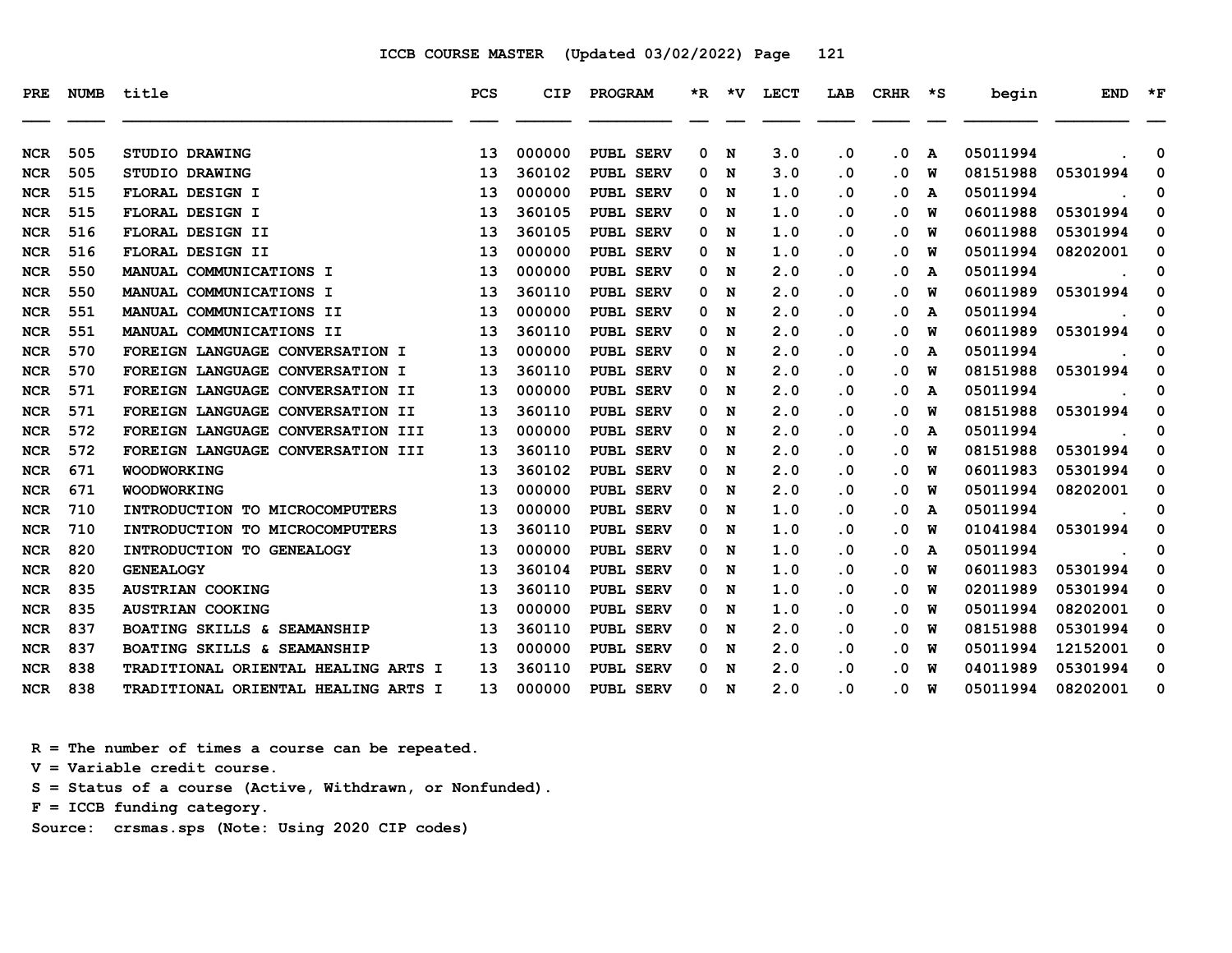| <b>PRE</b> | <b>NUMB</b> | title                                | <b>PCS</b>        | <b>CIP</b> | PROGRAM          |   | $*R$ $*V$ | <b>LECT</b> | LAB       | <b>CRHR</b> | $\star$ s | begin    | <b>END</b> | $*_{\mathbf{F}}$ |
|------------|-------------|--------------------------------------|-------------------|------------|------------------|---|-----------|-------------|-----------|-------------|-----------|----------|------------|------------------|
| <b>NCR</b> | 839         | TRADITIONAL ORIENTAL HEALING ARTS II | 13                | 360110     | PUBL SERV        | 0 | N         | 2.0         | $\cdot$ 0 | . 0         | W         | 04011989 | 05301994   | 0                |
| <b>NCR</b> | 839         | TRADITIONAL ORIENTAL HEALING ARTS II | 13                | 000000     | PUBL SERV        | 0 | N         | 2.0         | $\cdot$ 0 | . 0         | W         | 05011994 | 08202001   | 0                |
| <b>NCR</b> | 840         | TAI CHI I                            | 13                | 000000     | <b>PUBL SERV</b> | 0 | N         | 1.0         | $\cdot$ 0 | $\cdot$ 0   | A         | 05011994 |            | 0                |
| <b>NCR</b> | 840         | TAI CHI I                            | 13                | 360110     | PUBL SERV        | 0 | N         | 1.0         | $\cdot$ 0 | $\cdot$ 0   | W         | 04011989 | 05301994   | 0                |
| <b>NCR</b> | 841         | TAI CHI II                           | 13                | 000000     | PUBL SERV        | 0 | N         | 1.0         | $\cdot$ 0 | $\cdot$ 0   | A         | 05011994 |            | 0                |
| <b>NCR</b> | 841         | TAI CHI II                           | 13                | 360110     | <b>PUBL SERV</b> | 0 | N         | 1.0         | $\cdot$ 0 | . 0         | W         | 04011989 | 05301994   | 0                |
| <b>NCR</b> | 842         | UNDERSTANDING AGING                  | 13                | 360110     | PUBL SERV        | 0 | N         | 1.0         | . 0       | $\cdot$ 0   | W         | 05151991 | 05301994   | 0                |
| <b>NCR</b> | 842         | UNDERSTANDING AGING                  | 13                | 000000     | PUBL SERV        | 0 | N         | 1.0         | $\cdot$ 0 | $\cdot$ 0   | W         | 05011994 | 08202001   | 0                |
| <b>NCR</b> | 847         | SELF-DEFENSE FOR MEN AND WOMEN       | 13                | 360110     | PUBL SERV        | 0 | N         | 1.0         | . 0       | . 0         | W         | 04011989 | 05301994   | 0                |
| <b>NCR</b> | 847         | SELF-DEFENSE FOR MEN AND WOMEN       | 13                | 000000     | PUBL SERV        | 0 | N         | 1.0         | $\cdot$ 0 | $\cdot$ 0   | W         | 05011994 | 08202001   | 0                |
| <b>NCR</b> | 904         | READING THE LANDSCAPE                | 13                | 000000     | <b>PUBL SERV</b> | 0 | N         | 1.0         | $\cdot$ 0 | . 0         | A         | 05011994 |            | 0                |
| <b>NCR</b> | 904         | READING THE LANDSCAPE                | 13                | 360106     | <b>PUBL SERV</b> | 0 | N         | 1.0         | . 0       | . 0         | W         | 08151988 | 05301994   | 0                |
| <b>NCR</b> | 935         | BASIC DOG OBEDIENCE TRAINING         | 13                | 360107     | PUBL SERV        | 0 | N         | .5          | $\cdot$ 0 | $\cdot$ 0   | W         | 06011983 | 05301994   | 0                |
| <b>NCR</b> | 935         | BASIC DOG OBEDIENCE TRAINING         | 13                | 000000     | <b>PUBL SERV</b> | 0 | N         | . 5         | . 0       | . 0         | W         | 05011994 | 08231999   | 0                |
| <b>NCR</b> | 936         | ADVANCED DOG OBEDIENCE               | 13                | 360107     | PUBL SERV        | 0 | N         | .5          | $\cdot$ 0 | $\cdot$ 0   | W         | 06011983 | 05301994   | 0                |
| <b>NCR</b> | 936         | ADVANCED DOG OBEDIENCE               | 13                | 000000     | PUBL SERV        | 0 | N         | .5          | $\cdot$ 0 | $\cdot$ 0   | W         | 05011994 | 08231999   | 0                |
| <b>NSC</b> | 101         | INTRODUCTION TO NAVAL SCIENCE        | 11                | 280401     | H GAAAA          | 0 | N         | 2.0         | 2.0       | 2.0         | A         | 08151983 |            | 1                |
| <b>NSC</b> | 102         | SEAPOWER AND MARITIME AFFAIRS        | 11                | 280401     | H GAAAA          | 0 | N         | 2.0         | 2.0       | 2.0         | A         | 01102000 |            | 1                |
| <b>NSC</b> | 102         | SEAPOWER AND MARITIME AFFAIRS        | 11                | 280401     | H GAAAA          | 0 | N         | 3.0         | 2.0       | 3.0         | W         | 08151983 | 01102000   | 1                |
| <b>NSC</b> | 121         | NAVAL WEAPONS SYSTEMS                | 11                | 280401     | H GAAAA          | 0 | N         | 3.0         | 2.0       | 3.0         | W         | 08151983 | 10012005   | 1                |
| <b>NSC</b> | 124         | INTRO. TO NAVAL ENGINEERING          | 11                | 280401     | H GAAAA          | 0 | N         | 2.0         | 2.0       | 2.0         | W         | 06011989 | 01102000   | 1                |
| <b>NSC</b> | 124         | INTRO. TO NAVAL ENGINEERING          | 11                | 280401     | H GAAAA          | 0 | N         | 3.0         | 2.0       | 3.0         | w         | 01102000 | 10012005   | 1                |
| <b>NSC</b> | 199         | NAVAL SCI LEADERSHIP & MGT           | 11                | 280401     | H GAAAA          | 0 | N         | 3.0         | 2.0       | 3.0         | A         | 10012005 |            | 1                |
| <b>NSC</b> | 204         | NAVIGATION/NAVAL OPERATIONS I        | 11                | 280401     | H GAAAA          | 0 | N         | 3.0         | 2.0       | 3.0         | A         | 10012005 |            | 1                |
| <b>NUR</b> | 110         | PARAMEDIC BRIDGE I                   | 12                | 513801     | <b>G NURAAS</b>  | 0 | N         | 5.0         | 6.0       | 7.0         | A         | 05102013 |            | 4                |
| <b>NUR</b> | 110         | INTRO. TO THE NURSING PROCESS        | $12 \overline{ }$ | 511601     | <b>G NURAAS</b>  | 0 | N         | 3.0         | $\cdot$ 0 | 3.0         | W         | 05011994 | 05152000   | 4                |
| <b>NUR</b> | 110         | INTRO.<br>TO THE NURSING PROCESS     | 12                | 511601     | <b>R NURAAS</b>  | 0 | N         | 3.0         | . 0       | 3.0         | W         | 06011992 | 05301994   | 4                |
| <b>NUR</b> | 113         | NURSING HEALTH ASSESSMENT            | 12 <sup>2</sup>   | 513801     | <b>G NURAAS</b>  | 0 | N         | 2.0         | 3.0       | 3.0         | A         | 05011994 |            | 4                |

 **R = The number of times a course can be repeated.**

 **V = Variable credit course.**

 **S = Status of a course (Active, Withdrawn, or Nonfunded).**

 **F = ICCB funding category.**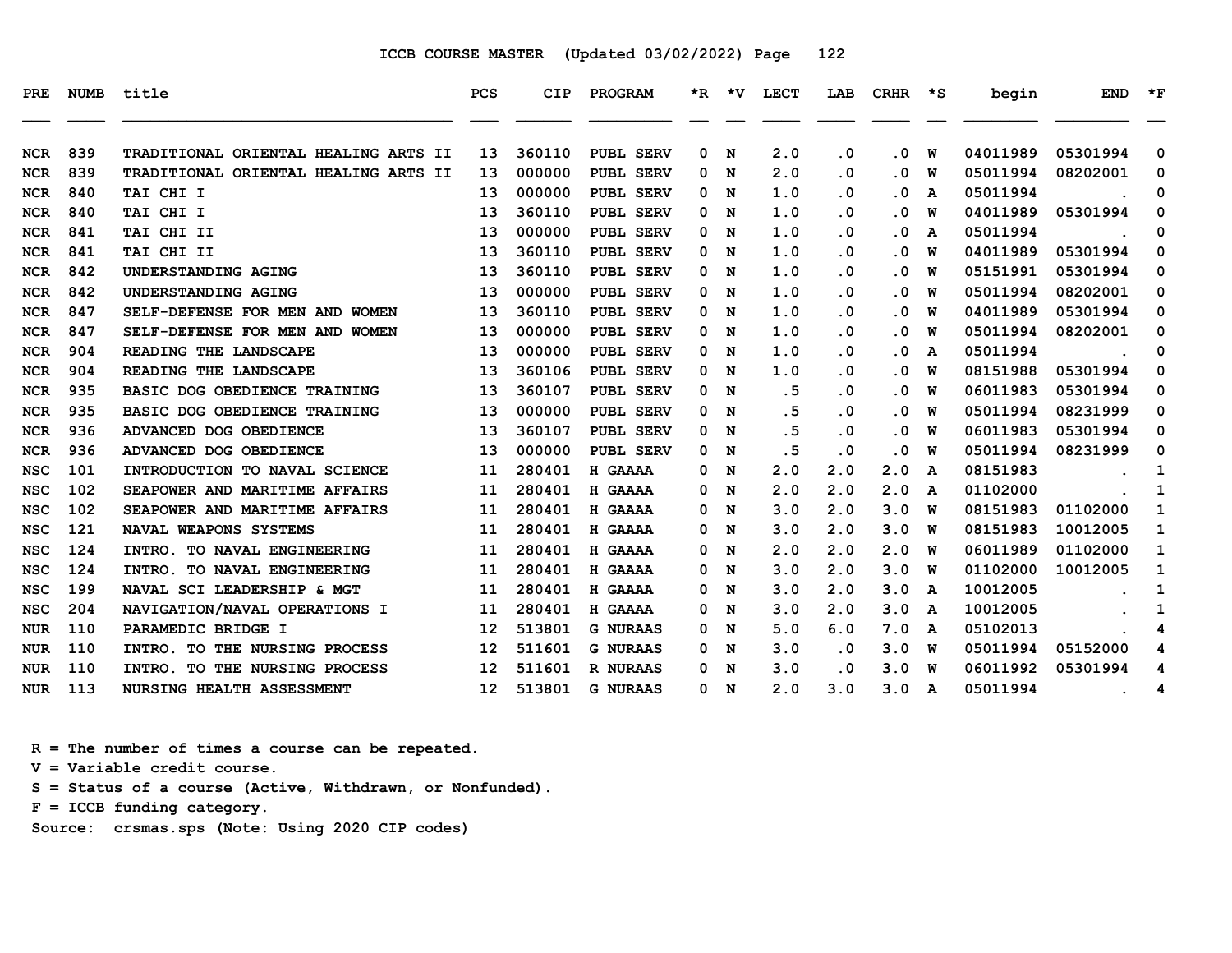| PRE        |     | NUMB title                      | <b>PCS</b>      | <b>CIP</b> | <b>PROGRAM</b>  |   |     | *R *V LECT | LAB                     | CRHR  | ∗s | begin    | <b>END</b> | $*_{\mathbf{F}}$ |
|------------|-----|---------------------------------|-----------------|------------|-----------------|---|-----|------------|-------------------------|-------|----|----------|------------|------------------|
|            |     |                                 |                 |            |                 |   |     |            |                         |       |    |          |            |                  |
| <b>NUR</b> | 113 | <b>CONCEPTS IN NURSING</b>      | 12              | 511601     | <b>R NURAAS</b> | 0 | N   | 3.0        | . 0                     | 3.0   | W  | 06011992 | 05301994   | 4                |
| <b>NUR</b> | 114 | FUNDAMENTALS OF NURSING         | 12              | 513801     | <b>G NURAAS</b> | 0 | N   | 3.0        | 6.0                     | 5.0   | A  | 08152017 |            | 4                |
| <b>NUR</b> | 114 | FUNDAMENTALS OF NURSING         | 12              | 511601     | <b>R NURAAS</b> | 0 | N   | 1.0        | 12.0                    | 5.0   | W  | 06011992 | 05301994   | 4                |
| <b>NUR</b> | 114 | FUNDAMENTALS OF NURSING         | 12              | 511601     | R NURAAS        | 0 | N   | 1.0        | 12.0                    | 5.0   | W  | 05011994 | 07301999   | 4                |
| <b>NUR</b> | 114 | FUNDAMENTALS OF NURSING         | 12              | 513801     | <b>G NURAAS</b> | 0 | N   | 2.0        | 6.0                     | 4.0   | W  | 05162006 | 08152017   | 4                |
| <b>NUR</b> | 115 | MATERNITY NURSING               | 12              | 511601     | <b>R NURAAS</b> | 0 | N   | 2.0        | 6.0                     | 4.0   | w  | 06011992 | 05301994   | 4                |
| <b>NUR</b> | 115 | <b>MATERNITY NURSING</b>        | 12              | 511601     | <b>G NURAAS</b> | 0 | N   | 2.0        | 6.0                     | 4.0   | w  | 05011994 | 12112009   | 4                |
| <b>NUR</b> | 116 | <b>NURSING OF CHILDREN</b>      | 12              | 511601     | <b>R NURAAS</b> | 0 | N   | 2.0        | 6.0                     | 4.0   | W  | 06011992 | 05201993   | 4                |
| <b>NUR</b> | 117 | INTRO TO MED PRINCIPLES FOR NUR | 12              | 513801     | <b>G NURAAS</b> | 0 | N   | 1.0        | . 0                     | 1.0   | A  | 05011994 |            | 4                |
| <b>NUR</b> | 117 | INTRO TO MED PRINCIPLES FOR NUR | 12              | 510805     | R PNGCER        | 0 | N   | 1.0        | . 0                     | 1.0   | W  | 06011992 | 05301994   | 4                |
| <b>NUR</b> | 118 | MEDICAL-SURGICAL NURSING I      | 12              | 513801     | <b>G NURAAS</b> | 0 | N   | 2.0        | 9.0                     | 5.0   | A  | 05011994 |            | 4                |
| <b>NUR</b> | 118 | CARE OF THE ADULT PATIENT       | 12              | 511601     | <b>R NURAAS</b> | 0 | N   | 2.0        | 9.0                     | 5.0   | พ  | 06011992 | 05301994   | 4                |
| <b>NUR</b> | 119 | NURSING AS A PROFESSION         | 12              | 511601     | R NURAAS        | 0 | N   | 1.0        | . 0                     | 1.0   | W  | 06011992 | 05301994   | 4                |
| <b>NUR</b> | 119 | NURSING AS A PROFESSION         | 12              | 513801     | <b>G NURAAS</b> | 0 | N   | 1.0        | . 0                     | 1.0   | พ  | 05011994 | 08192018   | 4                |
| <b>NUR</b> | 130 | FUNDAMENTALS OF NURSING I       | 12              | 513901     | <b>G NURCER</b> | 0 | N   | 2.0        | . 0                     | 2.0   | W  | 08311998 | 03042016   | 4                |
| <b>NUR</b> | 131 | FUNDAMENTALS OF NURSING II      | 12              | 513901     | <b>G NURCER</b> | 0 | N   | 1.0        | 6.0                     | 3.0   | w  | 08311998 | 03042016   | 4                |
| <b>NUR</b> | 132 | PEDIATRIC NURSING               | 12              | 513901     | <b>G NURCER</b> | 0 | N   | 1.0        | 6.0                     | 3.0   | W  | 08241998 | 03042016   | 4                |
| <b>NUR</b> | 133 | MEDICAL-SURGICAL NURSING        | 12              | 511613     | <b>G NURCER</b> | 0 | N   | 2.0        | 6.0                     | 4.0   | W  | 08311998 | 05162006   | 4                |
| <b>NUR</b> | 135 | MATERNAL CHILD HEALTH NURSING   | 12              | 511601     | <b>G NURAAS</b> | 0 | N   | 2.0        | 6.0                     | 4.0   | W  | 08262003 | 12132013   | 4                |
| <b>NUR</b> | 151 | MENTAL HEALTH NURSING           | 12              | 513801     | <b>G NURAAS</b> | 0 | N   | 2.0        | 6.0                     | 4.0   | A  | 01112010 |            | 4                |
| <b>NUR</b> | 158 | PRACTICUM IN NURSING            | 12              | 519998     | <b>G NURAAS</b> | 3 | N   | $\cdot$ 0  | 4.0                     | 1.0   | w  | 01102000 | 05162021   | 4                |
| <b>NUR</b> | 210 | <b>LPN BRIDGE</b>               | 12              | 513812     | <b>G NURAAS</b> | 0 | N   | 2.0        | 3.0                     | 3.0   | A  | 01102011 |            | 4                |
| <b>NUR</b> | 210 | LPN BRIDGE                      | 12              | 511612     | <b>G NURAAS</b> | 0 | N   | 3.5        | 4.5                     | 5.0   | W  | 05172010 | 01102011   | 4                |
| <b>NUR</b> | 215 | LEADERSHIP IN NURSING           | 12              | 513801     | <b>G NURAAS</b> | 0 | N   | 1.0        | . 0                     | 1.0   | A  | 05011994 |            | 4                |
| <b>NUR</b> | 215 | TRANSITION IN NURSING           | 12              | 511601     | R NURAAS        | 0 | N   | 1.0        | . 0                     | 1.0   | W  | 06011992 | 05301994   | 4                |
| <b>NUR</b> | 218 | PARAMEDIC BRIDGE II             | 12              | 513801     | <b>G NURAAS</b> | 0 | N   | 5.0        | 7.0                     | 7.0   | A  | 08242015 |            | 4                |
| <b>NUR</b> | 232 | HEALTH ASSESSMENT FOR NURSES I  | 12              | 513801     | <b>G NURAAS</b> | 0 | N   | 2.0        | 2.0                     | 3.0   | W  | 05132002 | 03042016   | 4                |
| <b>NUR</b> | 232 | HEALTH ASSESSMENT FOR NURSES I  | 12 <sub>1</sub> | 511601     | <b>G NURAAS</b> |   | 0 N | 4.0        | $\overline{\mathbf{0}}$ | 4.0 W |    | 05011994 | 05132002   | 4                |

 **R = The number of times a course can be repeated.**

 **V = Variable credit course.**

 **S = Status of a course (Active, Withdrawn, or Nonfunded).**

 **F = ICCB funding category.**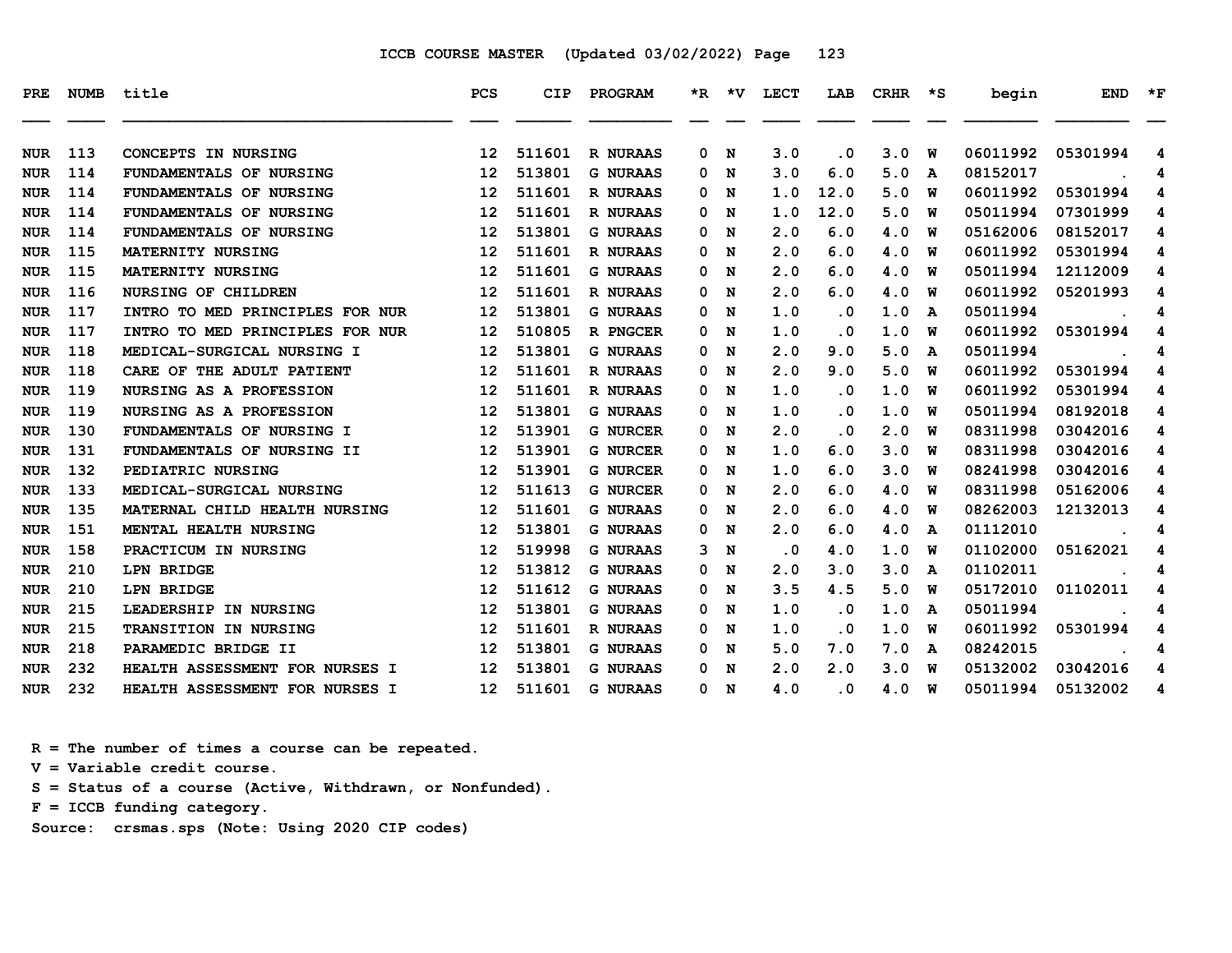| <b>PRE</b> | <b>NUMB</b> | title                                 | <b>PCS</b>        | <b>CIP</b> | PROGRAM         | $*_{\mathbb{R}}$ | *v | <b>LECT</b> | LAB       | <b>CRHR</b> | *S | begin    | <b>END</b> | $\star$ F |
|------------|-------------|---------------------------------------|-------------------|------------|-----------------|------------------|----|-------------|-----------|-------------|----|----------|------------|-----------|
|            |             |                                       |                   |            |                 |                  |    |             |           |             |    |          |            |           |
| NUR        | 232         | <b>HEALTH ASSESSMENT FOR NURSES I</b> | 12                | 511601     | <b>R NURAAS</b> | 0                | N  | 4.0         | . 0       | 4.0         | W  | 06011992 | 05301994   | 4         |
| NUR        | 233         | HEALTH ASSESSMENT FOR NURSES II       | 12                | 511601     | <b>G NURAAS</b> | 0                | N  | 3.0         | . 0       | 3.0         | W  | 05011994 | 05152006   | 4         |
| <b>NUR</b> | 233         | HEALTH ASSESSMENT FOR NURSES II       | 12                | 511601     | R NURAAS        | 0                | N  | 3.0         | . 0       | 3.0         | W  | 05201993 | 05301994   | 4         |
| <b>NUR</b> | 236         | MATERNAL-NEWBORN NURSING              | 12                | 513801     | <b>G NURAAS</b> | 0                | N  | 2.0         | 3.0       | 3.0         | A  | 08242009 |            | 4         |
| <b>NUR</b> | 238         | PEDIATRIC NURSING                     | 12                | 513801     | <b>G NURAAS</b> | 0                | N  | 2.0         | 3.0       | 3.0         | A  | 01112010 |            | 4         |
| <b>NUR</b> | 239         | TELEPHONE NURSING                     | 12                | 511601     | <b>G NURAAS</b> | 0                | N  | 3.0         | $\cdot$ 0 | 3.0         | w  | 05171999 | 12132002   | 4         |
| <b>NUR</b> | 251         | MENTAL HEALTH NURSING                 | 12                | 511601     | <b>G NURAAS</b> | 0                | N  | 2.0         | 6.0       | 4.0         | w  | 05011994 | 01112010   | 4         |
| NUR        | 251         | <b>MENTAL HEALTH NURSING</b>          | 12                | 511601     | R NURAAS        | 0                | N  | 2.0         | 6.0       | 4.0         | W  | 06011992 | 05301994   | 4         |
| <b>NUR</b> | 252         | NEUROMUSCULAR SKELETAL CONDITIONS     | 12                | 511601     | R NURAAS        | 0                | N  | 2.0         | 6.0       | 4.0         | W  | 05011994 | 05131994   | 4         |
| <b>NUR</b> | 252         | NEUROMUSCULAR SKELETAL CONDITIONS     | 12                | 511601     | <b>R NURAAS</b> | 0                | N  | 2.0         | 6.0       | 4.0         | W  | 06011992 | 05301994   | 4         |
| <b>NUR</b> | 253         | NUTRITION/ELIM/ENDOCRINE CONDITIONS   | 12                | 511601     | R NURAAS        | 0                | N  | 2.0         | 6.0       | 4.0         | W  | 05011994 | 05131994   | 4         |
| <b>NUR</b> | 253         | NUTRITION/ELIM/ENDOCRINE CONDITIONS   | 12                | 511601     | <b>R NURAAS</b> | 0                | N  | 2.0         | 6.0       | 4.0         | W  | 06011992 | 05301994   | 4         |
| <b>NUR</b> | 254         | OXYGEN/IMMUNODEFICIENCY CONDITION     | 12                | 511601     | R NURAAS        | 0                | N  | 2.0         | 6.0       | 4.0         | W  | 05011994 | 05131994   | 4         |
| NUR        | 254         | OXYGEN/IMMUNODEFICIENCY CONDITION     | 12                | 511601     | R NURAAS        | 0                | N  | 2.0         | 6.0       | 4.0         | w  | 06011992 | 05301994   | 4         |
| <b>NUR</b> | 255         | MEDICAL-SURGICAL NURSING II           | $12 \overline{ }$ | 513801     | <b>G NURAAS</b> | 0                | N  | 2.0         | 6.0       | 4.0         | A  | 05011994 |            | 4         |
| NUR        | 255         | ADULT CHRONIC ILLNESS NURSING         | 12                | 511601     | R NURAAS        | 0                | N  | 2.0         | 6.0       | 4.0         | W  | 06011992 | 05301994   | 4         |
| <b>NUR</b> | 256         | <b>NURSING OF CHILDREN</b>            | 12                | 511601     | <b>G NURAAS</b> | 0                | N  | 2.0         | 6.0       | 4.0         | w  | 05011994 | 05172005   | 4         |
| <b>NUR</b> | 256         | <b>NURSING OF CHILDREN</b>            | 12                | 511601     | <b>R NURAAS</b> | 0                | N  | 2.0         | 6.0       | 4.0         | W  | 06011992 | 05301994   | 4         |
| <b>NUR</b> | 257         | POPULATION HEALTH NURSING             | 12                | 513801     | <b>G NURAAS</b> | 0                | N  | 2.0         | 3.0       | 3.0         | A  | 01012011 |            | 4         |
| <b>NUR</b> | 257         | COMMUNITY HEALTH NURSING              | 12                | 511601     | <b>G NURAAS</b> | 0                | N  | 1.0         | 3.0       | 2.0         | W  | 05011994 | 01012011   | 4         |
| <b>NUR</b> | 257         | GERONTOLOGICAL NURSING                | 12                | 511601     | <b>R NURAAS</b> | 0                | N  | 1.0         | 3.0       | 2.0         | W  | 06011992 | 05301994   | 4         |
| <b>NUR</b> | 258         | MEDICAL-SURGICAL NURSING III          | $12 \overline{ }$ | 513801     | <b>G NURAAS</b> | 0                | N  | 3.0         | 7.0       | 5.0         | A  | 05162011 |            | 4         |
| <b>NUR</b> | 258         | MEDICAL-SURGICAL NURSING III          | $12 \overline{ }$ | 511601     | <b>G NURAAS</b> | 0                | N  | 2.0         | 6.0       | 4.0         | W  | 08232010 | 05162011   | 4         |
| <b>NUR</b> | 258         | ADULT ACUTE ILLNESS NURSING           | $12 \overline{ }$ | 511601     | R NURAAS        | 0                | N  | 2.0         | 9.0       | 5.0         | W  | 06011992 | 05301994   | 4         |
| <b>NUR</b> | 258         | MEDICAL-SURGICAL NURSING III          | $12 \overline{ }$ | 511601     | <b>G NURAAS</b> | 0                | N  | 2.0         | 9.0       | 5.0         | w  | 05011994 | 08232010   | 4         |
| <b>NUR</b> | 273         | CURR CONCP: PSYCHIAT&MENT HEALT NURS  | 16                | 511612     | <b>G NURAAS</b> | 0                | N  | 2.0         | . 0       | 2.0         | W  | 05011994 | 05112001   | 4         |
| <b>NUR</b> | 273         | CURR CONCP: PSYCHIAT&MENT HEALT NURS  | 16                | 511612     | R NURAAS        | 0                | N  | 2.0         | . 0       | 2.0         | W  | 06011992 | 05301994   | 4         |
| <b>NUR</b> | 276         | INTRODUCTION TO HOME HEALTH CARE      | 16                | 511612     | <b>G NURAAS</b> | 0                | N  | 1.0         | 3.0       | 2.0         | W  | 05011994 | 05112001   | 4         |

 **R = The number of times a course can be repeated. V = Variable credit course. S = Status of a course (Active, Withdrawn, or Nonfunded).**

 **F = ICCB funding category.**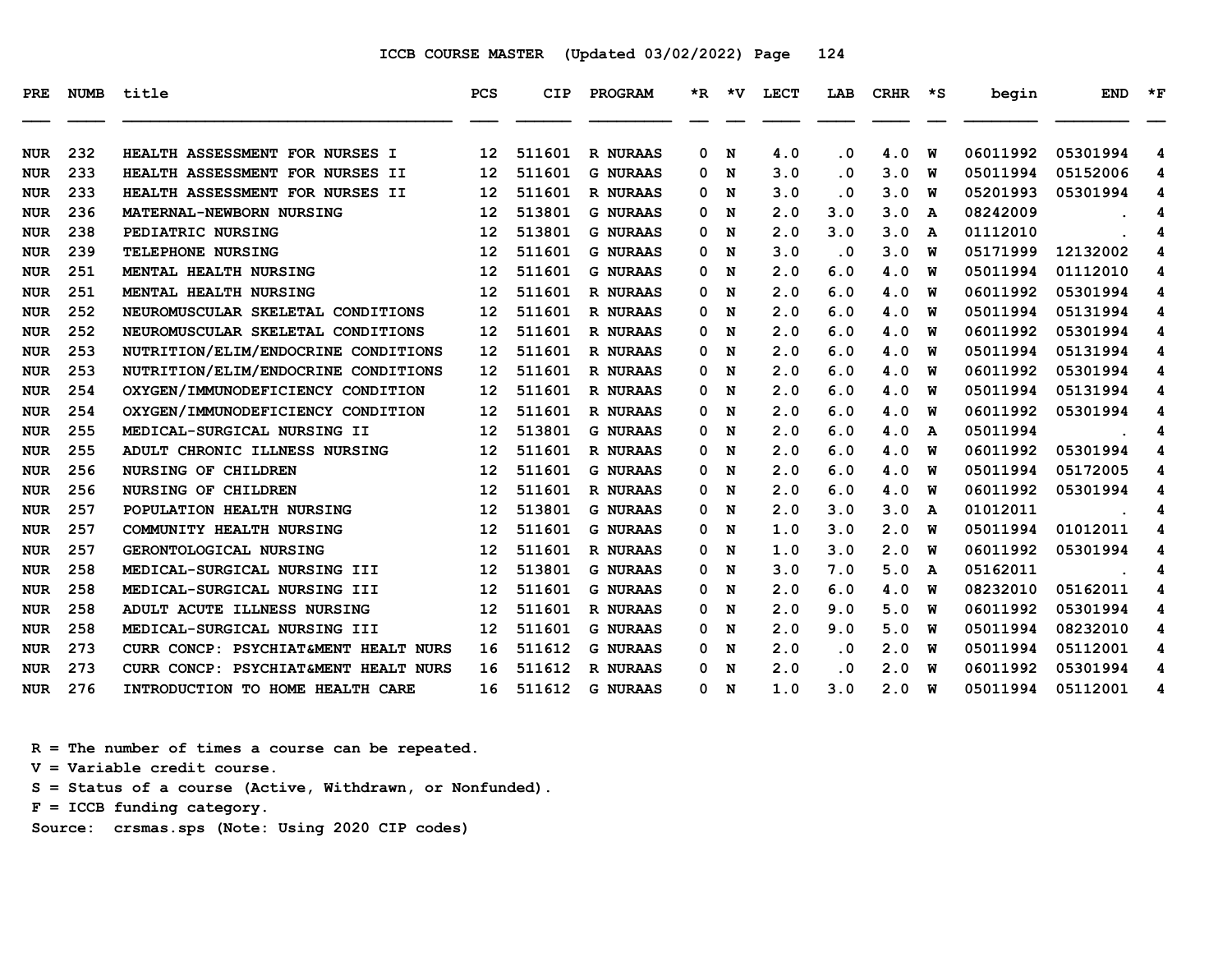| PRE.       | <b>NUMB</b> | title                                | <b>PCS</b> | <b>CIP</b> | PROGRAM          | *R. | *V          | <b>LECT</b> | LAB       | <b>CRHR</b> | ∗s | begin    | <b>END</b> | $*_{\mathbf{F}}$ |
|------------|-------------|--------------------------------------|------------|------------|------------------|-----|-------------|-------------|-----------|-------------|----|----------|------------|------------------|
| <b>NUR</b> | 276         | INTRODUCTION TO HOME HEALTH CARE     | 16         | 511612     | R NURAAS         | 0   | N           | 1.0         | 3.0       | 2.0         | W  | 06011992 | 05301994   | 4                |
| <b>NUR</b> | 600         | LPN TO RN BRIDGE NUR. PRAC           | 16         | 513801     | <b>VOCSK1607</b> | 3   | v           | 2.0         | 3.0       | 3.0         | A  | 05192008 |            | 4                |
| <b>NUR</b> | 600         | CURRENT NURSING PRACTICE UPDATE      | 16         | 511601     | <b>VOCSK1607</b> | 3   | v           | 4.0         | . 0       | 4.0         | W  | 03012002 | 05192008   | 4                |
| <b>NUR</b> | 610         | <b>NURSING PRACTICE UPDATE</b>       | 16         | 513812     | <b>VOCSK1607</b> | 3   | N           | 4.0         | . 0       | 4.0         | A  | 08202007 |            | 4                |
| <b>NUR</b> | 612         | NURSING PRACTICE UPDATE CLINICAL     | 16         | 513812     | <b>VOCSK1607</b> | 3   | v           | $\cdot$ 0   | 9.0       | 3.0         | A  | 05162011 |            | 4                |
| <b>NUR</b> | 612         | NURSING PRACTICE UPDATE CLINICAL     | 16         | 511612     | <b>VOCSK1607</b> | 0   | $\mathbf v$ | $\cdot$ 0   | 9.0       | 3.0         | W  | 08202007 | 05162011   | 4                |
| <b>NUR</b> | 900         | CURRENT CONCEPTS IN NURSING PRACTICE | 16         | 511612     | <b>VOCSK1607</b> | 0   | N           | 1.0         | $\cdot$ 0 | 1.0         | พ  | 06011992 | 05301994   | 4                |
| <b>NUR</b> | 900         | CURRENT CONCEPTS IN NURSING PRACTICE | 16         | 511612     | <b>VOCSK1607</b> | 0   | N           | 1.0         | . 0       | 1.0         | W  | 05011994 | 08172001   | 4                |
| <b>NUR</b> | 901         | LEADERSHIP IN CLIENT CARE: CASE MGT  | 16         | 511612     | <b>VOCSK1607</b> | 0   | N           | 3.0         | $\cdot$ 0 | 3.0         | W  | 06011992 | 05301994   | 4                |
| <b>NUR</b> | 901         | LEADERSHIP IN CLIENT CARE: CASE MGT  | 16         | 511612     | <b>VOCSK1607</b> | 0   | N           | 3.0         | . 0       | 3.0         | W  | 05011994 | 08172001   | 4                |
| <b>NUR</b> | 904         | HEALTH ASSESSMENT FOR NURSES II      | 16         | 511612     | VOCSK1607        | 0   | N           | 3.0         | . 0       | 3.0         | พ  | 06011992 | 05201993   | 4                |
| <b>NUR</b> | 905         | ONCOLOGY NURSING                     | 16         | 511612     | <b>VOCSK1607</b> | 0   | N           | 3.0         | . 0       | 3.0         | พ  | 05011994 | 05112001   | 4                |
| <b>NUR</b> | 905         | ONCOLOGY NURSING                     | 16         | 511612     | <b>VOCSK1607</b> | 0   | N           | 3.0         | . 0       | 3.0         | W  | 06011992 | 05301994   | 4                |
| <b>NUR</b> | 906         | CRITICAL CARE NURSING                | 16         | 511612     | VOCSK1607        | 0   | N           | 3.0         | . 0       | 3.0         | W  | 05011994 | 05112001   | 4                |
| <b>NUR</b> | 906         | CRITICAL CARE NURSING                | 16         | 511612     | VOCSK1607        | 0   | N           | 3.0         | . 0       | 3.0         | W  | 06011992 | 05301994   | 4                |
| <b>NUR</b> | 907         | <b>NURSING UPDATE</b>                | 16         | 511612     | VOCSK1607        | 0   | N           | 4.0         | 6.0       | 6.0         | พ  | 06011992 | 05301994   | 4                |
| <b>NUR</b> | 907         | <b>NURSING UPDATE</b>                | 16         | 511612     | <b>VOCSK1607</b> | 0   | N           | 4.0         | 6.0       | 6.0         | พ  | 05011994 | 08172001   | 4                |
| <b>NUR</b> | 908         | AMBULATORY CARE NURSING              | 16         | 511612     | <b>VOCSK1607</b> | 0   | N           | 2.0         | 3.0       | 3.0         | W  | 05011994 | 05201994   | 4                |
| <b>NUR</b> | 908         | AMBULATORY CARE NURSING              | 16         | 511612     | <b>VOCSK1607</b> | 0   | N           | 2.0         | 3.0       | 3.0         | W  | 06011992 | 05301994   | 4                |
| <b>NUR</b> | 909         | REHABILITATION NURSNG AS A SPECIALTY | 16         | 511612     | VOCSK1607        | 0   | N           | 3.0         | 2.0       | 4.0         | W  | 05011994 | 05112001   | 4                |
| <b>NUR</b> | 909         | REHABILITATION NURSNG AS A SPECIALTY | 16         | 511612     | <b>VOCSK1607</b> | 0   | N           | 3.0         | 2.0       | 4.0         | W  | 06011992 | 05301994   | 4                |
| <b>NUR</b> | 910         | COMPUTERS IN HEALTH CARE             | 16         | 521202     | <b>VOCSK1607</b> | 0   | N           | 2.0         | 2.0       | 3.0         | W  | 05011994 | 05112001   | 3                |
| <b>NUR</b> | 910         | COMPUTERS IN HEALTH CARE             | 16         | 521202     | <b>VOCSK1607</b> | 0   | N           | 2.0         | 2.0       | 3.0         | W  | 06011992 | 05301994   | 3                |
| <b>NUR</b> | 911         | PRINCIPLES OF INFECTION CONTROL      | 16         | 511612     | <b>VOCSK1607</b> | 0   | N           | .5          | . 0       | . 5         | W  | 05171996 | 08172001   | 4                |
| <b>NUR</b> | 913         | <b>BASIC CARE SKILLS</b>             | 16         | 511612     | <b>VOCSK1607</b> | 0   | N           | 2.0         | . 0       | 2.0         | พ  | 05171996 | 08172001   | 4                |
| <b>NUR</b> | 914         | BASIC ELECTROCARDIOGRAPHY            | 16         | 510902     | <b>VOCSK1607</b> | 0   | N           | . 5         | 1.0       | 1.0         | W  | 05171996 | 08172001   | 4                |
| <b>NUR</b> | 915         | DYSRHYTHMIA INTERPRETATION           | 16         | 510902     | <b>VOCSK1607</b> | 0   | N           | 1.0         | . 0       | 1.0         | W  | 05171996 | 08172001   | 4                |
| <b>NUR</b> | 916         | UNDERSTANDING DYSRHYTHMIAS           | 16         | 510902     | <b>VOCSK1607</b> | 0   | N           | 1.0         | . 0       | 1.0         | W  | 05011994 | 05112001   | 4                |

 **R = The number of times a course can be repeated.**

 **V = Variable credit course.**

 **S = Status of a course (Active, Withdrawn, or Nonfunded).**

 **F = ICCB funding category.**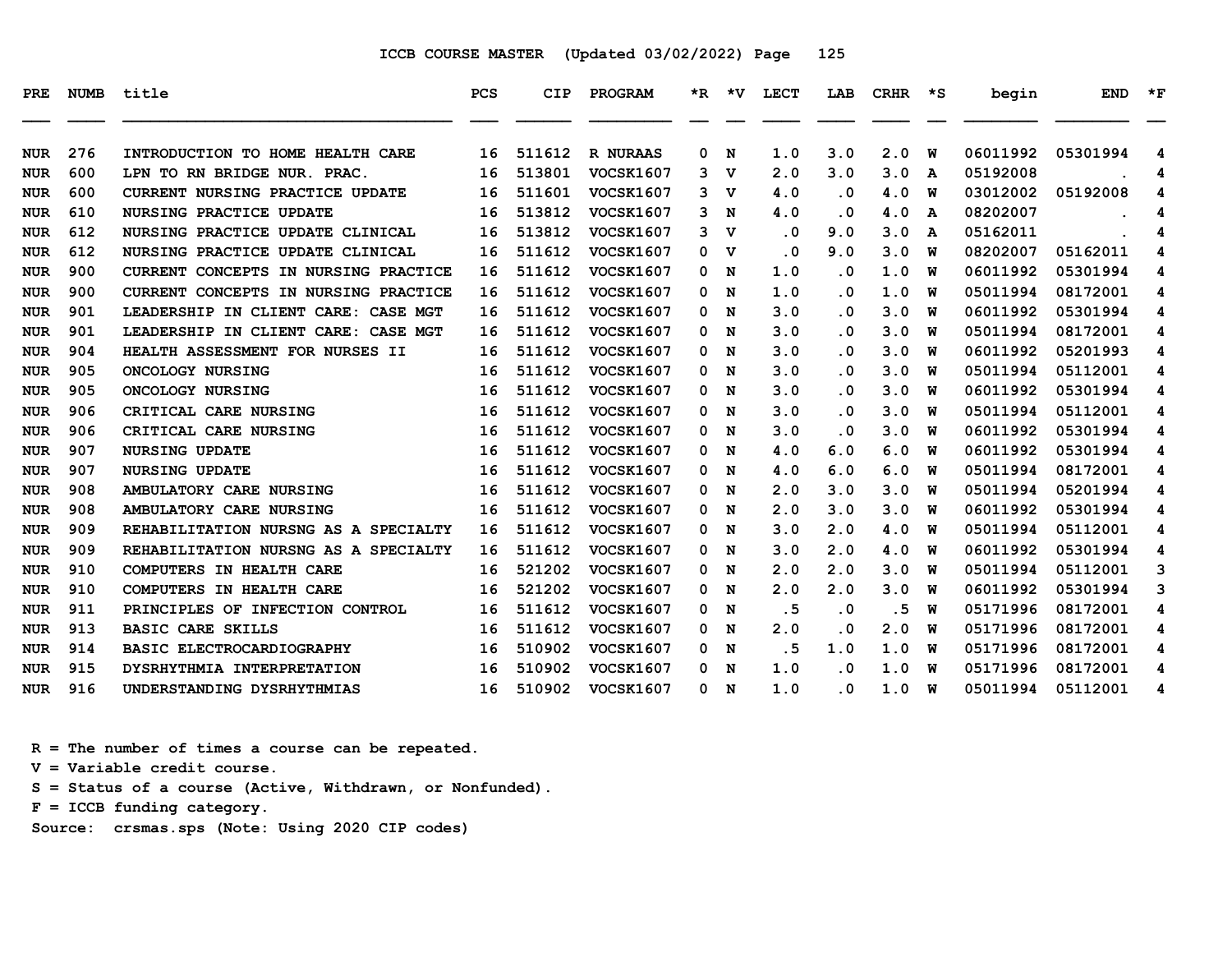| PRE.       | <b>NUMB</b> | title                                | <b>PCS</b>        | CIP    | PROGRAM          | *R. | ∗v | LECT | LAB                     | <b>CRHR</b> | *S | begin    | <b>END</b> | $*_{\mathbf{F}}$ |
|------------|-------------|--------------------------------------|-------------------|--------|------------------|-----|----|------|-------------------------|-------------|----|----------|------------|------------------|
| <b>NUR</b> | 916         | UNDERSTANDING DYSRHYTHMIAS           | 16                | 510902 | <b>VOCSK1607</b> | 0   | N  | 1.0  | . 0                     | 1.0         | W  | 06011992 | 05301994   | 4                |
| <b>NUR</b> | 917         | <b>CARDIOVASCULAR NURSING</b>        | 16                | 510902 | <b>VOCSK1607</b> | 0   | N  | 1.0  | . 0                     | 1.0         | W  | 05011994 | 05112001   | 4                |
| NUR        | 917         | CARDIOVASCULAR NURSING               | 16                | 510902 | <b>VOCSK1607</b> | 0   | N  | 1.0  | . 0                     | 1.0         | w  | 06011992 | 05301994   | 4                |
| <b>NUR</b> | 918         | ADVANCED EKG INTERPRETATION          | 16                | 510902 | <b>VOCSK1607</b> | 0   | N  | 1.0  | . 0                     | 1.0         | W  | 05011994 | 05112001   | 4                |
| <b>NUR</b> | 918         | ADVANCED EKG INTERPRETATION          | 16                | 510902 | <b>VOCSK1607</b> | 0   | N  | 1.0  | . 0                     | 1.0         | W  | 06011992 | 05301994   | 4                |
| NUR        | 919         | PERIOPERATIVE MGT OF SURGICAL CLIENT | 16                | 511612 | <b>VOCSK1607</b> | 0   | N  | 2.0  | 6.0                     | 4.0         | W  | 06011992 | 05301994   | 4                |
| <b>NUR</b> | 919         | PERIOPERATIVE MGT OF SURGICAL CLIENT | 16                | 511612 | <b>VOCSK1607</b> | 0   | N  | 2.0  | 6.0                     | 4.0         | w  | 05011994 | 08172001   | 4                |
| <b>NUR</b> | 975         | TOUCH-ORIENTED THERAPIES: AN INTRO.  | 16                | 510806 | <b>VOCSK1607</b> | 0   | N  | 3.0  | $\overline{\mathbf{0}}$ | 3.0         | W  | 06011992 | 05301994   | 4                |
| <b>NUR</b> | 975         | TOUCH-ORIENTED THERAPIES: AN INTRO.  | 16                | 510806 | <b>VOCSK1607</b> | 0   | N  | 3.0  | . 0                     | 3.0         | W  | 05011994 | 08172001   | 4                |
| <b>OFC</b> | 110         | COMPUTER TYPEWRITING I               | 12                | 520408 | <b>B OCAAAS</b>  | 0   | N  | 3.0  | . 0                     | 3.0         | W  | 05011994 | 05192003   | 2                |
| <b>OFC</b> | 110         | COMPUTER TYPEWRITING I               | 12                | 520408 | <b>B OCAAAS</b>  | 0   | N  | 3.0  | . 0                     | 3.0         | W  | 06011992 | 05301994   | $\mathbf{2}$     |
| <b>OFC</b> | 111         | COMPUTER TYPEWRITING II              | 12                | 520408 | <b>B OCAAAS</b>  | 0   | N  | 3.0  | . 0                     | 3.0         | w  | 05011994 | 05192003   | $\overline{2}$   |
| <b>OFC</b> | 111         | COMPUTER TYPEWRITING II              | 12                | 520408 | <b>B OCAAAS</b>  | 0   | N  | 3.0  | . 0                     | 3.0         | W  | 06011992 | 05301994   | $\mathbf{2}$     |
| OFC        | 112         | COMPUTER TYPEWRITING III             | 12                | 520408 | <b>B OCAAAS</b>  | 0   | N  | 3.0  | . 0                     | 3.0         | พ  | 05191995 | 05192003   | $\mathbf{2}$     |
| <b>OFC</b> | 112         | ADVANCED COMPUTER TYPEWRITING        | 12                | 520408 | <b>B OCAAAS</b>  | 0   | N  | 3.0  | . 0                     | 3.0         | W  | 05011994 | 05201994   | 2                |
| <b>OFC</b> | 112         | ADVANCED COMPUTER TYPEWRITING        | 12                | 520408 | <b>B OCAAAS</b>  | 0   | N  | 3.0  | . 0                     | 3.0         | W  | 06011992 | 05301994   | $\overline{2}$   |
| <b>OFC</b> | 117         | COMPUTER KEYBOARDING                 | 12                | 520408 | <b>B OCAAAS</b>  | 0   | N  | 1.0  | $\overline{\mathbf{0}}$ | 1.0         | w  | 05011994 | 05192003   | $\overline{2}$   |
| <b>OFC</b> | 117         | COMPUTER KEYBOARDING                 | 12                | 520408 | <b>B OCAAAS</b>  | 0   | N  | 1.0  | . 0                     | 1.0         | W  | 06011992 | 05301994   | 2                |
| OFC        | 119         | COMPUTER TYPEWRITING SKILL BUILDING  | 12                | 520408 | <b>B</b> OCAAAS  | 0   | N  | 2.0  | . 0                     | 2.0         | พ  | 05011994 | 05192003   | 2                |
| <b>OFC</b> | 119         | COMPUTER TYPEWRITING SKILL BUILDING  | 12                | 520408 | <b>B OCIAAS</b>  | 0   | N  | 2.0  | . 0                     | 2.0         | W  | 06011992 | 05301994   | 2                |
| <b>OFC</b> | 130         | SHORTHAND I                          | 12                | 520401 | <b>B OCAAAS</b>  | 0   | N  | 4.0  | . 0                     | 4.0         | พ  | 05011994 | 05191995   | $\overline{2}$   |
| <b>OFC</b> | 130         | SHORTHAND I                          | 12                | 520401 | <b>B OCAAAS</b>  | 0   | N  | 4.0  | $\overline{\mathbf{0}}$ | 4.0         | w  | 06011992 | 05301994   | $\overline{2}$   |
| OFC        | 130         | SHORTHAND I                          | 12                | 520401 | <b>B OCAAAS</b>  | 0   | N  | 3.0  | . 0                     | 3.0         | W  | 05191995 | 06301999   | 2                |
| <b>OFC</b> | 131         | SHORTHAND II                         | 12                | 520401 | <b>B OCAAAS</b>  | 0   | N  | 4.0  | . 0                     | 4.0         | W  | 05011994 | 05191995   | $\mathbf{2}$     |
| <b>OFC</b> | 131         | SHORTHAND II                         | 12                | 520401 | <b>B OCAAAS</b>  | 0   | N  | 4.0  | . 0                     | 4.0         | พ  | 06011992 | 05301994   | 2                |
| <b>OFC</b> | 131         | SHORTHAND II                         | 12                | 520401 | <b>B OCAAAS</b>  | 0   | N  | 3.0  | $\overline{\mathbf{0}}$ | 3.0         | W  | 05191995 | 06301999   | $\overline{2}$   |
| <b>OFC</b> | 132         | WORDPERFECT--PERSONAL USE            | 12                | 520401 | <b>B BDMCER</b>  | 0   | N  | 1.0  | . 0                     | 1.0         | W  | 06011992 | 05301994   | $\overline{2}$   |
| <b>OFC</b> | 132         | WORDPERFECT FOR WINDOWS              | $12 \overline{ }$ | 520401 | <b>B CSMCER</b>  | 0   | N  | 1.0  | . 0                     | 1.0         | W  | 05011994 | 08231999   | 2                |

 **R = The number of times a course can be repeated.**

 **V = Variable credit course.**

 **S = Status of a course (Active, Withdrawn, or Nonfunded).**

 **F = ICCB funding category.**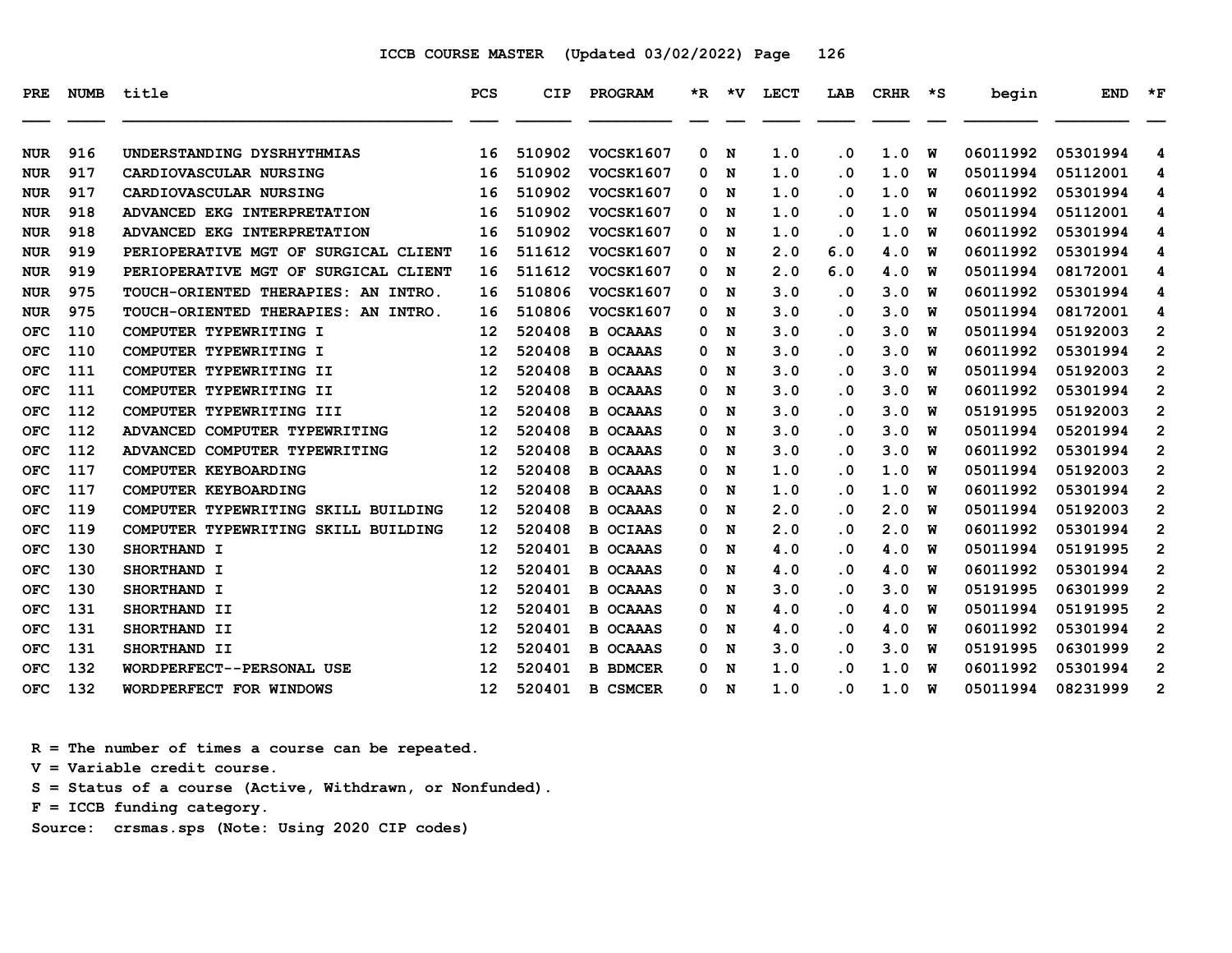| PRE        | <b>NUMB</b> | title                               | <b>PCS</b>        | <b>CIP</b> | <b>PROGRAM</b>  | $*_{\mathbf{R}}$ | ∗v | <b>LECT</b> | LAB       | <b>CRHR</b> | ∗s | begin    | <b>END</b> | $*_{\mathbf{F}}$ |
|------------|-------------|-------------------------------------|-------------------|------------|-----------------|------------------|----|-------------|-----------|-------------|----|----------|------------|------------------|
|            |             |                                     |                   |            |                 |                  |    |             |           |             |    |          |            |                  |
| <b>OFC</b> | 133         | <b>COMPUTER BASICS</b>              | $12 \overline{ }$ | 520407     | <b>B OCAAAS</b> | 0                | N  | 1.0         | $\cdot$ 0 | 1.0         | W  | 05161997 | 05152000   | 3                |
| <b>OFC</b> | 139         | SHORTHAND SPEED BUILDING            | 12                | 520401     | <b>B OCAAAS</b> | 0                | N  | 3.0         | . 0       | 3.0         | W  | 06011992 | 05201993   | $\overline{2}$   |
| OFC        | 150         | COOP ED OFFICE CAREERS WORK EXPLOR  | 12                | 529998     | <b>B OCOCER</b> | 0                | N  | $\cdot$ 0   | 10.0      | 2.0         | W  | 05101993 | 05301994   | $\mathbf{2}$     |
| <b>OFC</b> | 150         | OFFICE CAREERS WORK EXPLORATION     | 12                | 529998     | <b>B OCAAAS</b> | 0                | N  | . 0         | 10.0      | 2.0         | W  | 05011994 | 06301999   | $\mathbf{2}$     |
| <b>OFC</b> | 152         | <b>MACHINE TRANSCRIPTION I</b>      | $12 \overline{ }$ | 520401     | <b>B OCAAAS</b> | 0                | N  | 2.0         | 2.0       | 3.0         | W  | 05011994 | 05192003   | $\overline{2}$   |
| OFC        | 152         | MACHINE TRANSCRIPTION I             | 12                | 520401     | <b>B OCAAAS</b> | 0                | N  | 2.0         | 2.0       | 3.0         | W  | 06011992 | 05301994   | $\mathbf{2}$     |
| <b>OFC</b> | 153         | MACHINE TRANSCRIPTION II            | 12                | 520401     | <b>B OCAAAS</b> | 0                | N  | 1.0         | 3.0       | 2.0         | W  | 06011992 | 05301994   | $\overline{2}$   |
| <b>OFC</b> | 153         | MACHINE TRANSCRIPTION II            | 12                | 520401     | <b>B OCAAAS</b> | 0                | N  | 1.0         | 3.0       | 2.0         | W  | 05011994 | 09302003   | $\overline{2}$   |
| OFC        | 154         | MEDICAL TERMINOLOGY                 | $12 \overline{ }$ | 520404     | <b>B OCTCER</b> | 0                | N  | 3.0         | . 0       | 3.0         | W  | 05011994 | 05192003   | $\overline{2}$   |
| <b>OFC</b> | 154         | MEDICAL TERMINOLOGY                 | $12 \overline{ }$ | 520404     | <b>B OCMAAS</b> | 0                | N  | 3.0         | $\cdot$ 0 | 3.0         | W  | 06011992 | 05301994   | $\overline{2}$   |
| OFC        | 155         | MICROCOMPUTER INTEGRATED SOFTWARE   | $12 \overline{ }$ | 520401     | <b>B OCAAAS</b> | 0                | N  | 3.0         | . 0       | 3.0         | W  | 06011992 | 05301994   | $\overline{2}$   |
| <b>OFC</b> | 155         | SPREADSHEET SOFTWARE                | $12 \overline{ }$ | 520401     | <b>B OCAAAS</b> | 0                | N  | 3.0         | $\cdot$ 0 | 3.0         | W  | 05011994 | 09302003   | $\overline{2}$   |
| <b>OFC</b> | 159         | INFORMATION PROCESSING APPLICATIONS | 12                | 520401     | <b>B OCIAAS</b> | 0                | N  | 3.0         | . 0       | 3.0         | W  | 06011992 | 05301994   | $\overline{2}$   |
| <b>OFC</b> | 159         | INFORMATION PROCESSING APPLICATIONS | $12 \overline{ }$ | 520401     | <b>B OCIAAS</b> | 0                | N  | 3.0         | $\cdot$ 0 | 3.0         | W  | 05011994 | 06301999   | $\overline{2}$   |
| <b>OFC</b> | 170         | OFFICE CAREERS OVERVIEW             | $12 \overline{ }$ | 240105     | <b>B OCAAAS</b> | 0                | N  | 3.0         | $\cdot$ 0 | 3.0         | W  | 05011994 | 05192003   | 1                |
| OFC        | 170         | OFFICE CAREERS ORIENTATION          | 12                | 240105     | <b>B OCAAAS</b> | 0                | N  | 3.0         | $\cdot$ 0 | 3.0         | W  | 08151987 | 05301994   | 1                |
| <b>OFC</b> | 171         | WORD PROCESSING APPLICATIONS I      | $12 \overline{ }$ | 520401     | <b>B OCIAAS</b> | 0                | N  | 1.0         | $\cdot$ 0 | 1.0         | W  | 05161997 | 05152000   | 2                |
| <b>OFC</b> | 172         | WORD PROCESSING APPLICATIONS II     | 12                | 520401     | <b>B OCIAAS</b> | 0                | N  | 1.0         | $\cdot$ 0 | 1.0         | W  | 05161997 | 05152000   | $\mathbf{2}$     |
| <b>OFC</b> | 173         | WORD PROCESSING APPLICATIONS III    | $12 \overline{ }$ | 520401     | <b>B OCIAAS</b> | 0                | N  | 1.0         | $\cdot$ 0 | 1.0         | W  | 05161997 | 05152000   | $\overline{2}$   |
| <b>OFC</b> | 174         | SPREADSHEET APPLICATIONS I          | $12 \overline{ }$ | 520407     | <b>B OCAAAS</b> | 0                | N  | 1.0         | $\cdot$ 0 | 1.0         | W  | 05161997 | 01102000   | 3                |
| <b>OFC</b> | 175         | SPREADSHEET APPLICATIONS II         | 12                | 520407     | <b>B OCAAAS</b> | 0                | N  | 1.0         | $\cdot$ 0 | 1.0         | W  | 05161997 | 01102000   | 3                |
| <b>OFC</b> | 176         | SPREADSHEET APPLICATIONS III        | $12 \overline{ }$ | 520407     | <b>B OCAAAS</b> | 0                | N  | 1.0         | $\cdot$ 0 | 1.0         | W  | 05161997 | 01102000   | 3                |
| OFC        | 190         | INFO PROCESSING CONCEPTS & APPLICA. | $12 \overline{ }$ | 520401     | <b>B OCAAAS</b> | 0                | N  | 3.0         | $\cdot$ 0 | 3.0         | W  | 06011992 | 05301994   | 2                |
| <b>OFC</b> | 190         | INFO PROCESSING CONCEPTS & APPLICA. | $12 \overline{ }$ | 520401     | <b>B OCAAAS</b> | 0                | N  | 3.0         | $\cdot$ 0 | 3.0         | W  | 05011994 | 09302003   | $\mathbf{2}$     |
| <b>OFC</b> | 191         | MICROCOMPUTER WORD PROCESSING I     | $12 \overline{ }$ | 520401     | <b>B OCIAAS</b> | 0                | N  | 3.0         | $\cdot$ 0 | 3.0         | W  | 06011992 | 05301994   | $\overline{2}$   |
| <b>OFC</b> | 191         | WORD PROCESSING I- - WORDPERFECT    | $12 \overline{ }$ | 520401     | <b>B OCIAAS</b> | 0                | N  | 3.0         | $\cdot$ 0 | 3.0         | W  | 05011994 | 06301999   | $\mathbf{2}$     |
| <b>OFC</b> | 192         | WORD PROCESSING I--MICROSOFT WORD   | 12                | 520401     | <b>B OCAAAS</b> | 0                | N  | 3.0         | . 0       | 3.0         | W  | 05171996 | 05192003   | $\mathbf{2}$     |
| <b>OFC</b> | 195         | DESKTOP PUBLISHING I                | 12                | 480212     | <b>B OCIAAS</b> | 0                | N  | 3.0         | . 0       | 3.0         | W  | 06011992 | 05301994   | 3                |

 **R = The number of times a course can be repeated.**

 **V = Variable credit course.**

 **S = Status of a course (Active, Withdrawn, or Nonfunded).**

 **F = ICCB funding category.**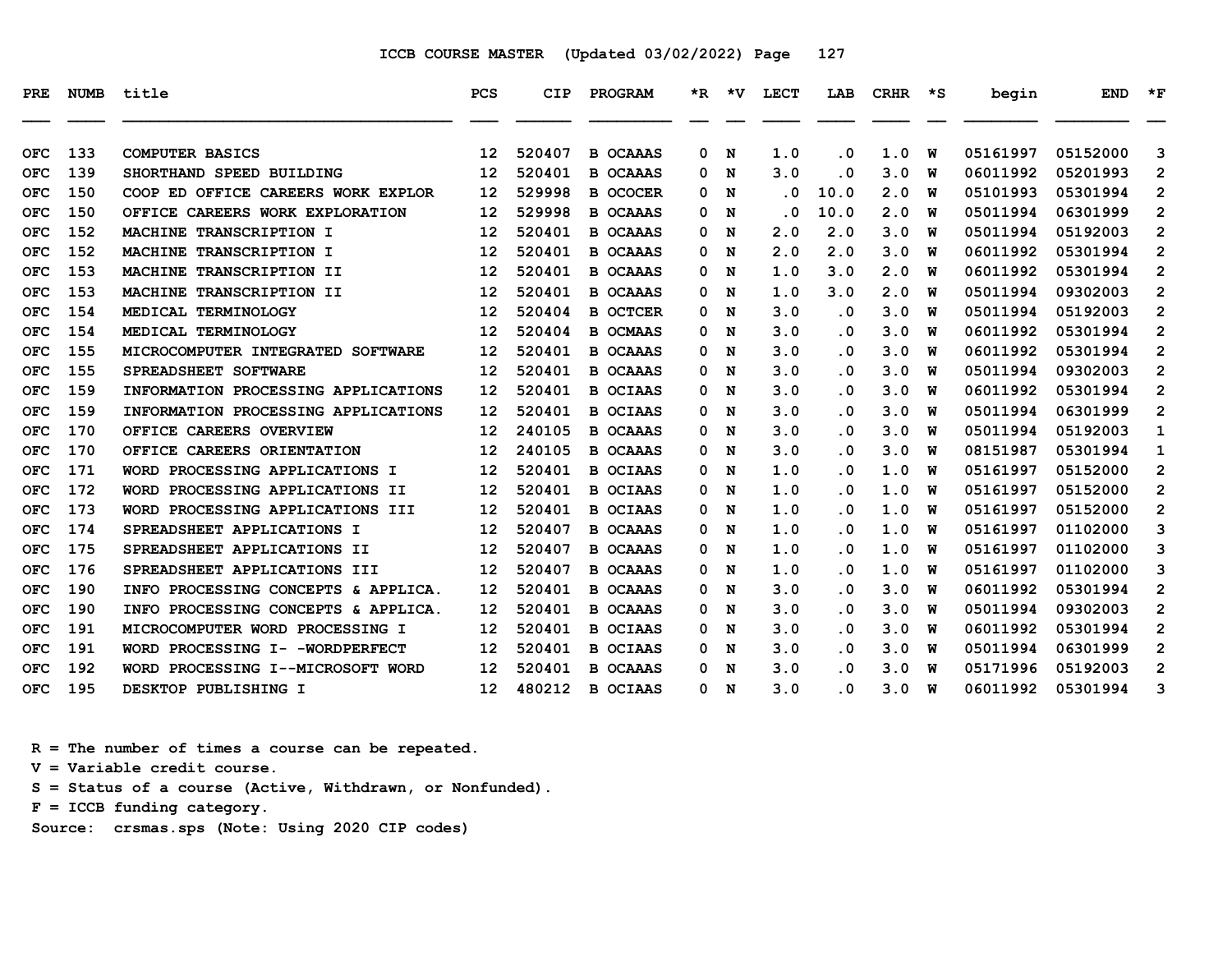| <b>PRE</b> | NUMB | title                                | <b>PCS</b> | CIP    | <b>PROGRAM</b>  |   | *R *V          | <b>LECT</b>             | LAB                     | CRHR | $\star$ s | begin    | <b>END</b> | $*_{\mathbf{F}}$ |
|------------|------|--------------------------------------|------------|--------|-----------------|---|----------------|-------------------------|-------------------------|------|-----------|----------|------------|------------------|
| <b>OFC</b> | 195  | DESKTOP PUBLISHING I                 | 12         | 480212 | <b>B OCIAAS</b> | 0 | N              | 3.0                     | . 0                     | 3.0  | W         | 05011994 | 06301999   | 3                |
| <b>OFC</b> | 196  | PRESENTATION GRAPHICS                | 12         | 521202 | <b>B OCIAAS</b> | 0 | N              | 3.0                     | $\overline{\mathbf{0}}$ | 3.0  | w         | 05011994 | 05192003   | 3                |
| <b>OFC</b> | 196  | PRESENTATION GRAPHICS                | 12         | 521202 | <b>B OCIAAS</b> | 0 | N              | 3.0                     | $\overline{\mathbf{0}}$ | 3.0  | W         | 06011992 | 05301994   | 3                |
| <b>OFC</b> | 197  | PRESENTATION APPLICATIONS I          | 12         | 100101 | <b>B CMSAAS</b> | 0 | N              | 1.0                     | . 0                     | 1.0  | พ         | 05161997 | 05152000   | 3                |
| <b>OFC</b> | 232  | LEGAL SHORTHAND DICTAT. & TRANSCRIP. | 12         | 520403 | <b>B OCLAAS</b> | 0 | N              | 4.0                     | . 0                     | 4.0  | W         | 06011992 | 05201993   | $\overline{2}$   |
| <b>OFC</b> | 250  | COOP ED OFFICE CAREERS WORK EXP      | 12         | 529998 | <b>B OCAAAS</b> | 0 | N              | $\overline{\mathbf{0}}$ | 20.0                    | 4.0  | W         | 05101993 | 05301994   | $\overline{2}$   |
| <b>OFC</b> | 250  | OFFICE CAREERS WORK EXPERIENCE       | 12         | 529998 | <b>B OCAAAS</b> | 0 | N              | . 0                     | 20.0                    | 4.0  | W         | 05011994 | 09302003   | $\overline{2}$   |
| <b>OFC</b> | 251  | OFFICE CAREERS SEMINAR               | 12         | 529999 | <b>B OCAAAS</b> | 0 | N              | 2.0                     | . 0                     | 2.0  | W         | 05011994 | 05192003   | $\overline{2}$   |
| <b>OFC</b> | 251  | COOP ED OFFICE CAREERS SEMINAR       | 12         | 089998 | <b>B OCAAAS</b> | 0 | N              | 2.0                     | . 0                     | 2.0  | พ         | 05101993 | 05301994   | $\mathbf{2}$     |
| <b>OFC</b> | 252  | TRANSCRIBING LEGAL/MED. DOCUMENTS    | 12         | 520401 | <b>B OCAAAS</b> | 0 | N              | 2.0                     | . 0                     | 2.0  | W         | 05011994 | 05192003   | $\overline{2}$   |
| <b>OFC</b> | 252  | TRANSCRIBING LEGAL/MED. DOCUMENTS    | 12         | 520401 | <b>B OCMAAS</b> | 0 | N              | 2.0                     | $\overline{\mathbf{0}}$ | 2.0  | w         | 06011992 | 05301994   | $\overline{2}$   |
| <b>OFC</b> | 255  | DESKTOP PUBLISHING II                | 12         | 480212 | <b>B OCIAAS</b> | 0 | N              | 3.0                     | $\overline{\mathbf{0}}$ | 3.0  | W         | 06011992 | 05301994   | 3                |
| <b>OFC</b> | 255  | DESKTOP PUBLISHING II                | 12         | 480212 | <b>B OCIAAS</b> | 0 | N              | 3.0                     | . 0                     | 3.0  | W         | 05011994 | 06301999   | 3                |
| <b>OFC</b> | 256  | BUS COMPUTATIONS WITH ELECT CALCULT. | 12         | 520408 | <b>B OCAAAS</b> | 0 | N              | $\cdot$ 0               | 3.0                     | 1.0  | พ         | 05011994 | 05201994   | $\mathbf{2}$     |
| <b>OFC</b> | 256  | BUS COMPUTATIONS WITH ELECT CALCULT. | 12         | 520408 | <b>B OCAAAS</b> | 0 | N              | $\cdot$ 0               | 3.0                     | 1.0  | w         | 06011992 | 05301994   | $\overline{2}$   |
| <b>OFC</b> | 270  | ELECTRONIC OFFICE PROCEDURES         | 12         | 520407 | <b>B OCAAAS</b> | 0 | N              | 3.0                     | $\cdot$ 0               | 3.0  | W         | 06011992 | 05301994   | 3                |
| <b>OFC</b> | 270  | ELECTRONIC OFFICE PROCEDURES         | 12         | 520407 | <b>B OCAAAS</b> | 0 | N              | 3.0                     | . 0                     | 3.0  | W         | 05011994 | 09302003   | 3                |
| <b>OFC</b> | 291  | MICROCOMPUTER WORD PROCESSING II     | 12         | 520401 | <b>B OCIAAS</b> | 0 | N              | 3.0                     | . 0                     | 3.0  | W         | 06011992 | 05301994   | $\overline{2}$   |
| <b>OFC</b> | 291  | WORD PROCESSING II- -WORDPERFECT     | 12         | 520401 | <b>B OCIAAS</b> | 0 | N              | 3.0                     | $\overline{\mathbf{0}}$ | 3.0  | W         | 05011994 | 06301999   | $\overline{2}$   |
| <b>OFC</b> | 292  | WORD PROCESSING II--MICROSOFT WORD   | 12         | 520401 | <b>B OCAAAS</b> | 0 | N              | 3.0                     | . 0                     | 3.0  | w         | 08011996 | 05192003   | $\overline{2}$   |
| <b>OFC</b> | 701  | BEGINNING TYPING I                   | 16         | 520408 | VOCSK1614       | 3 | $\mathbf v$    | 4.0                     | . 0                     | 4.0  | W         | 06011992 | 05301994   | $\overline{2}$   |
| <b>OFC</b> | 701  | BEGINNING TYPING I                   | 16         | 520408 | VOCSK1614       | 3 | <b>V</b>       | 4.0                     | . 0                     | 4.0  | W         | 05011994 | 08011998   | $\overline{2}$   |
| <b>OFC</b> | 702  | BEGINNING TYPING II                  | 16         | 520408 | VOCSK1614       | 3 | v              | 4.0                     | $\overline{\mathbf{0}}$ | 4.0  | W         | 06011992 | 05301994   | 2                |
| <b>OFC</b> | 702  | BEGINNING TYPING II                  | 16         | 520408 | VOCSK1614       | 3 | v              | 4.0                     | $\overline{\mathbf{0}}$ | 4.0  | พ         | 05011994 | 08011998   | $\overline{2}$   |
| <b>OFC</b> | 703  | BEGINNING TYPING III (LETTERS)       | 16         | 520408 | VOCSK1614       | 3 | v              | 4.0                     | $\overline{\mathbf{0}}$ | 4.0  | พ         | 06011992 | 05301994   | $\overline{2}$   |
| <b>OFC</b> | 703  | BEGINNING TYPING III (LETTERS)       | 16         | 520408 | VOCSK1614       | 3 | $\mathbf v$    | 4.0                     | . 0                     | 4.0  | W         | 05011994 | 08011998   | $\overline{2}$   |
| <b>OFC</b> | 704  | BEGINNING TYPING IV                  | 16         | 520408 | VOCSK1614       | 3 | v              | 4.0                     | . 0                     | 4.0  | W         | 06011992 | 05301994   | $\overline{2}$   |
| <b>OFC</b> | 704  | BEGINNING TYPING IV                  | 16         | 520408 | VOCSK1614       |   | 3 <sub>v</sub> | 4.0                     | $\overline{\mathbf{0}}$ | 4.0  | <b>W</b>  | 05011994 | 08011998   | 2                |
|            |      |                                      |            |        |                 |   |                |                         |                         |      |           |          |            |                  |

 **R = The number of times a course can be repeated.**

 **V = Variable credit course.**

 **S = Status of a course (Active, Withdrawn, or Nonfunded).**

 **F = ICCB funding category.**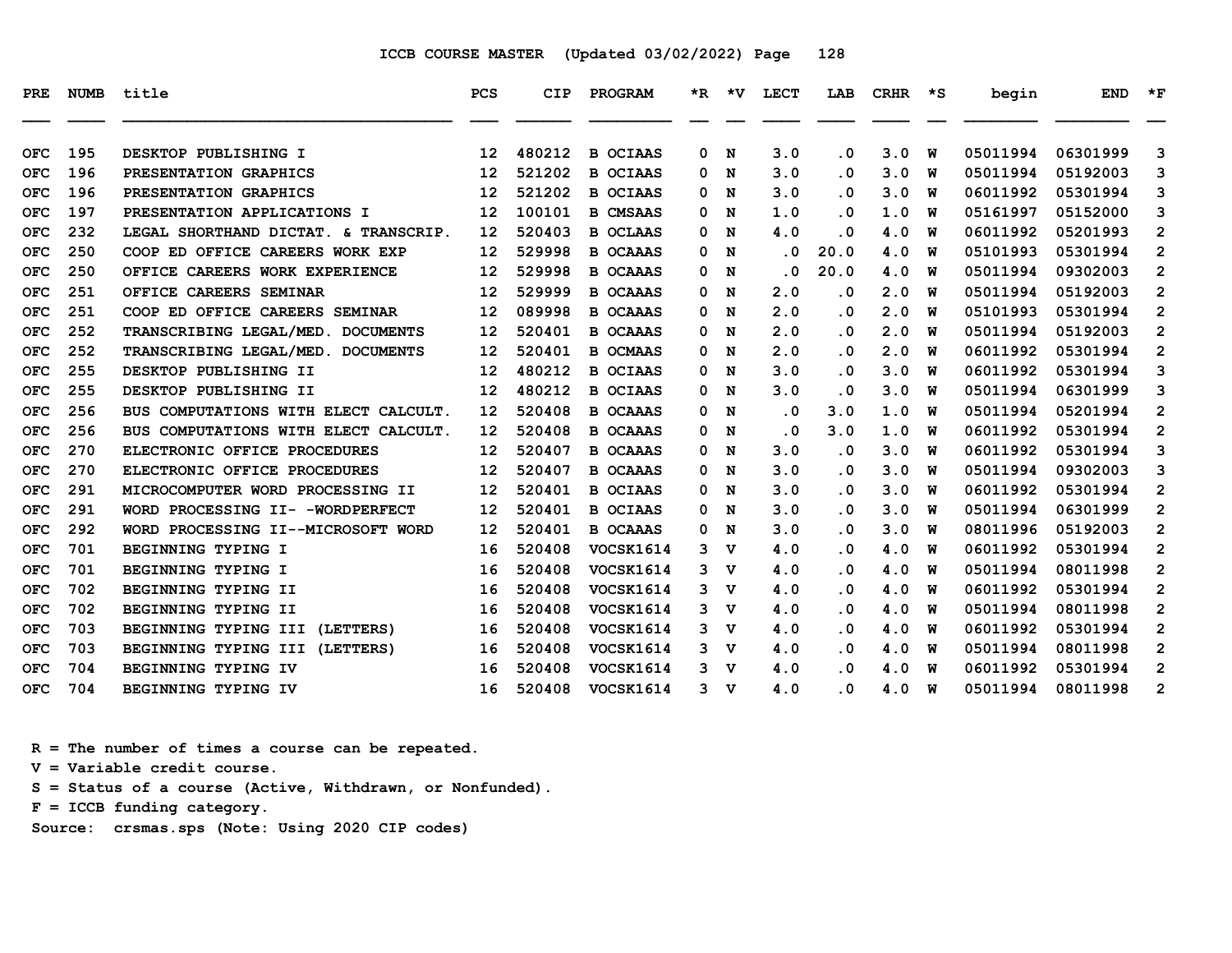| <b>PRE</b> | <b>NUMB</b> | title                             | <b>PCS</b> | <b>CIP</b> | PROGRAM          | $*_{\mathbb{R}}$ | *V.         | <b>LECT</b> | LAB       | <b>CRHR</b> | ∗s | begin    | <b>END</b> | $*_{\mathbf{F}}$ |
|------------|-------------|-----------------------------------|------------|------------|------------------|------------------|-------------|-------------|-----------|-------------|----|----------|------------|------------------|
| <b>OFC</b> | 711         | ADVANCED TYPING I                 | 16         | 520408     | VOCSK1614        | 3                | v           | 4.0         | $\cdot$ 0 | 4.0         | W  | 05011994 | 01092006   | $\overline{2}$   |
| <b>OFC</b> | 711         | ADVANCED TYPING I                 | 16         | 520408     | VOCSK1614        | 3                | v           | 4.0         | $\cdot$ 0 | 4.0         | W  | 06011992 | 05301994   | $\overline{2}$   |
| <b>OFC</b> | 712         | ADVANCED TYPING II                | 16         | 520408     | <b>VOCSK1614</b> | 3                | $\mathbf v$ | 4.0         | $\cdot$ 0 | 4.0         | W  | 06011992 | 05301994   | $\overline{2}$   |
| <b>OFC</b> | 712         | ADVANCED TYPING II                | 16         | 520408     | <b>VOCSK1614</b> | 3                | v           | 4.0         | $\cdot$ 0 | 4.0         | W  | 05011994 | 08011998   | $\mathbf{2}$     |
| <b>OFC</b> | 713         | ADVANCED TYPING III               | 16         | 520408     | VOCSK1614        | 3                | $\mathbf v$ | 4.0         | $\cdot$ 0 | 4.0         | W  | 06011992 | 05301994   | $\overline{2}$   |
| <b>OFC</b> | 713         | ADVANCED TYPING III               | 16         | 520408     | <b>VOCSK1614</b> | 3                | $\mathbf v$ | 4.0         | $\cdot$ 0 | 4.0         | W  | 05011994 | 08011998   | $\mathbf{2}$     |
| <b>OFC</b> | 714         | ADVANCED TYPING IV                | 16         | 520408     | VOCSK1614        | 3                | $\mathbf v$ | 4.0         | $\cdot$ 0 | 4.0         | W  | 06011992 | 05301994   | $\overline{2}$   |
| <b>OFC</b> | 714         | ADVANCED TYPING IV                | 16         | 520408     | VOCSK1614        | 3                | $\mathbf v$ | 4.0         | $\cdot$ 0 | 4.0         | W  | 05011994 | 08011998   | $\overline{2}$   |
| <b>OFC</b> | 721         | BEGINNING WORD PROCESSING         | 16         | 520401     | <b>VOCSK1614</b> | 3                | v           | 4.0         | . 0       | 4.0         | W  | 06011992 | 05301994   | $\mathbf{2}$     |
| <b>OFC</b> | 721         | OFFICE PROC I-GEN OFF. PRACTICES  | 16         | 520401     | VOCSK1614        | 3                | $\mathbf v$ | 4.0         | $\cdot$ 0 | 4.0         | W  | 05011994 | 08202001   | $\overline{2}$   |
| <b>OFC</b> | 722         | ADVANCED WORD PROCESSING          | 16         | 520401     | VOCSK1614        | 3                | v           | 4.0         | $\cdot$ 0 | 4.0         | W  | 06011992 | 05301994   | $\mathbf{2}$     |
| <b>OFC</b> | 722         | OFFICE PROC II-GEN OFF. PRACTICES | 16         | 520401     | VOCSK1614        | 3                | $\mathbf v$ | 4.0         | $\cdot$ 0 | 4.0         | W  | 05011994 | 08202001   | $\mathbf{2}$     |
| <b>OFC</b> | 731         | OFFICE PROCEDURES I               | 16         | 520401     | <b>VOCSK1614</b> | 3                | $\mathbf v$ | 4.0         | $\cdot$ 0 | 4.0         | W  | 05011994 | 05122000   | 2                |
| <b>OFC</b> | 731         | OFFICE PROCEDURES I               | 16         | 520401     | VOCSK1614        | 3                | v           | 4.0         | . 0       | 4.0         | W  | 06011992 | 05301994   | 2                |
| <b>OFC</b> | 732         | OFFICE PROCEDURES II              | 16         | 520401     | <b>VOCSK1614</b> | 3                | v           | 4.0         | $\cdot$ 0 | 4.0         | W  | 05011994 | 05122000   | $\overline{2}$   |
| <b>OFC</b> | 732         | OFFICE PROCEDURES II              | 16         | 520401     | <b>VOCSK1614</b> | 3                | $\mathbf v$ | 4.0         | $\cdot$ 0 | 4.0         | W  | 06011992 | 05301994   | $\mathbf{2}$     |
| <b>OFC</b> | 733         | OFFICE PROCEDURES III             | 16         | 520401     | VOCSK1614        | 3                | $\mathbf v$ | 4.0         | $\cdot$ 0 | 4.0         | W  | 06011992 | 05301994   | $\overline{2}$   |
| <b>OFC</b> | 733         | OFFICE PROCEDURES III             | 16         | 520401     | VOCSK1614        | 3                | v           | 4.0         | $\cdot$ 0 | 4.0         | W  | 05011994 | 08202001   | $\overline{2}$   |
| <b>OFC</b> | 734         | OFFICE PROCEDURES IV              | 16         | 520401     | <b>VOCSK1614</b> | 3                | $\mathbf v$ | 4.0         | $\cdot$ 0 | 4.0         | W  | 06011992 | 05301994   | $\mathbf{2}$     |
| <b>OFC</b> | 734         | OFFICE PROCEDURES IV              | 16         | 520401     | VOCSK1614        | 3                | $\mathbf v$ | 4.0         | $\cdot$ 0 | 4.0         | W  | 05011994 | 08202001   | $\overline{2}$   |
| <b>OFC</b> | 741         | BEGINNING SHORTHAND I             | 16         | 520401     | VOCSK1614        | 3                | $\mathbf v$ | 4.0         | $\cdot$ 0 | 4.0         | W  | 06011992 | 05301994   | $\overline{2}$   |
| <b>OFC</b> | 741         | BEGINNING SHORTHAND I             | 16         | 520401     | <b>VOCSK1614</b> | 3                | v           | 4.0         | $\cdot$ 0 | 4.0         | W  | 05011994 | 08231999   | $\mathbf{2}$     |
| <b>OFC</b> | 742         | BEGINNING SHORTHAND II            | 16         | 520401     | VOCSK1614        | 3                | v           | 4.0         | $\cdot$ 0 | 4.0         | W  | 06011992 | 05301994   | $\overline{2}$   |
| <b>OFC</b> | 742         | BEGINNING SHORTHAND II            | 16         | 520401     | <b>VOCSK1614</b> | 3                | v           | 4.0         | $\cdot$ 0 | 4.0         | W  | 05011994 | 08231999   | $\overline{2}$   |
| <b>OFC</b> | 743         | BEGINNING SHORTHAND III           | 16         | 520401     | <b>VOCSK1614</b> | 3                | $\mathbf v$ | 4.0         | $\cdot$ 0 | 4.0         | W  | 06011992 | 05301994   | $\overline{2}$   |
| <b>OFC</b> | 743         | BEGINNING SHORTHAND III           | 16         | 520401     | <b>VOCSK1614</b> | 3                | $\mathbf v$ | 4.0         | $\cdot$ 0 | 4.0         | W  | 05011994 | 08231999   | $\mathbf{2}$     |
| <b>OFC</b> | 744         | SHORTHAND REFRESHER               | 16         | 520401     | VOCSK1614        | 3                | v           | 4.0         | $\cdot$ 0 | 4.0         | W  | 06011992 | 05301994   | $\overline{2}$   |
| <b>OFC</b> | 744         | SHORTHAND REFRESHER               | 16         | 520401     | <b>VOCSK1614</b> | 3                | $\mathbf v$ | 4.0         | . 0       | 4.0         | W  | 05011994 | 08231999   | 2                |

 **R = The number of times a course can be repeated.**

 **V = Variable credit course.**

 **S = Status of a course (Active, Withdrawn, or Nonfunded).**

 **F = ICCB funding category.**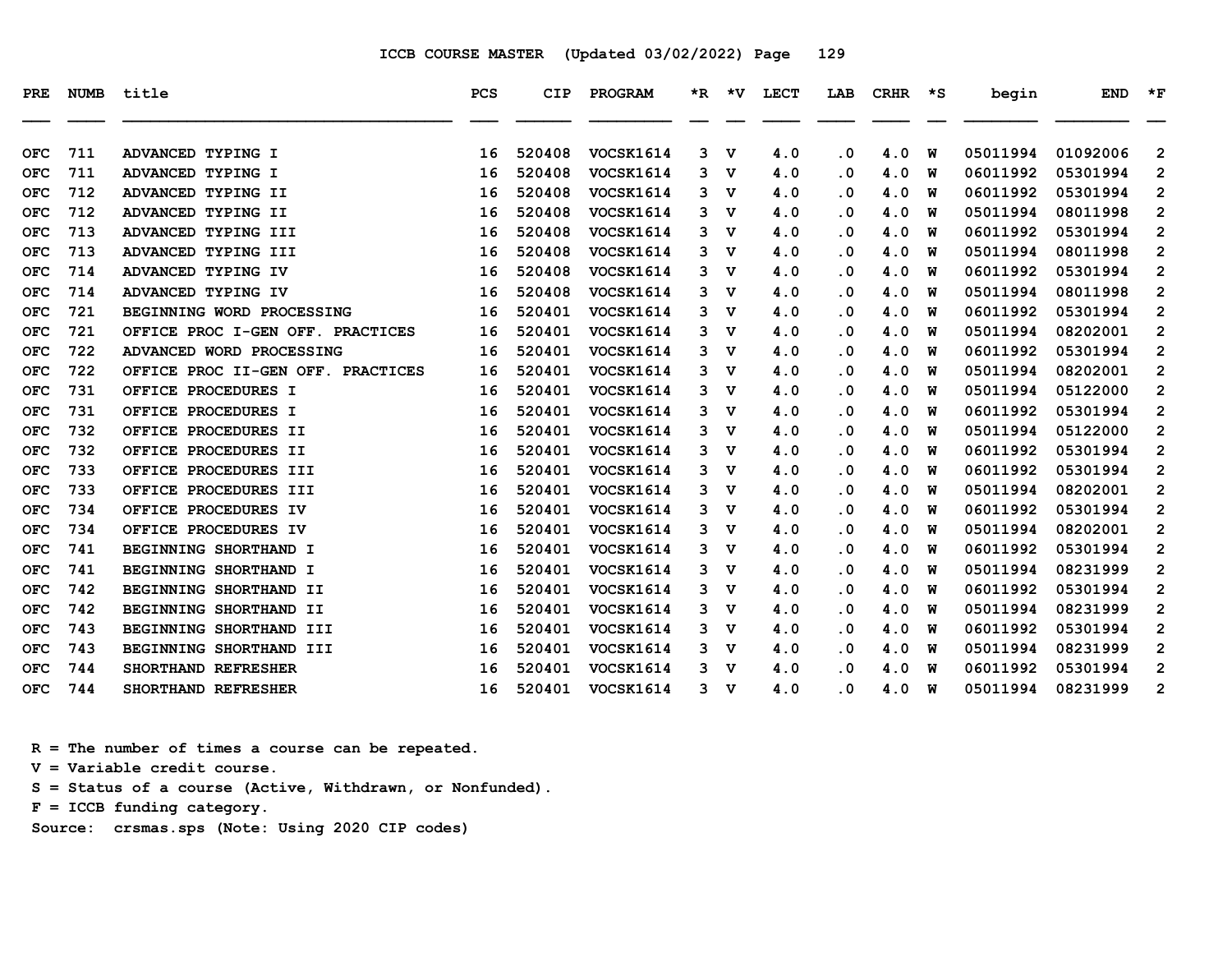| PRE        | <b>NUMB</b> | title                                | <b>PCS</b>        | <b>CIP</b> | PROGRAM          |   | $*R$ $*V$   | <b>LECT</b> | LAB       | <b>CRHR</b> | $\star$ s | begin    | <b>END</b>           | $\star_{\mathbf{F}}$ |
|------------|-------------|--------------------------------------|-------------------|------------|------------------|---|-------------|-------------|-----------|-------------|-----------|----------|----------------------|----------------------|
| <b>OFC</b> | 751         | ADVANCED SHORTHAND I                 | 16                | 520401     | VOCSK1614        | 3 | $\mathbf v$ | 4.0         | $\cdot$ 0 | 4.0         | W         | 06011992 | 05301994             | $\overline{2}$       |
| <b>OFC</b> | 751         | ADVANCED SHORTHAND I                 | 16                | 520401     | VOCSK1614        | 3 | v           | 4.0         | $\cdot$ 0 | 4.0         | W         | 05011994 | 08231999             | $\overline{2}$       |
| <b>OFC</b> | 752         | ADVANCED SHORTHAND II                | 16                | 520401     | VOCSK1614        | 3 | v           | 4.0         | . 0       | 4.0         | W         | 06011992 | 05301994             | $\overline{2}$       |
| <b>OFC</b> | 752         | ADVANCED SHORTHAND II                | 16                | 520401     | VOCSK1614        |   | 3 V         | 4.0         | $\cdot$ 0 | 4.0         | W         | 05011994 | 08231999             | $\overline{2}$       |
| <b>OFC</b> | 753         | ADVANCED SHORTHAND III               | 16                | 520401     | <b>VOCSK1614</b> | 3 | v           | 4.0         | $\cdot$ 0 | 4.0         | W         | 06011992 | 05301994             | $\overline{2}$       |
| <b>OFC</b> | 753         | ADVANCED SHORTHAND III               | 16                | 520401     | VOCSK1614        | 3 | v           | 4.0         | $\cdot$ 0 | 4.0         | W         | 05011994 | 08231999             | $\overline{2}$       |
| <b>OFC</b> | 754         | ADVANCED SHORTHAND IV                | 16                | 520401     | VOCSK1614        | 3 | $\mathbf v$ | 4.0         | $\cdot$ 0 | 4.0         | พ         | 06011992 | 05301994             | $\overline{2}$       |
| OFC        | 754         | ADVANCED SHORTHAND IV                | 16                | 520401     | VOCSK1614        | 3 | v           | 4.0         | $\cdot$ 0 | 4.0         | W         | 05011994 | 08231999             | $\overline{2}$       |
| <b>OFC</b> | 760         | WRITING FOR THE OFFICE               | 16                | 231003     | <b>VOCSK1614</b> | 0 | N           | 1.0         | $\cdot$ 0 | 1.0         | W         | 03011990 | 04151993             | 1                    |
| <b>OFC</b> | 760         | WRITING FOR THE OFFICE               | 16                | 231003     | <b>VOCSK1614</b> | 3 | v           | 4.0         | $\cdot$ 0 | 4.0         | W         | 04151993 | 05301994             | 1                    |
| <b>OFC</b> | 760         | WRITING FOR THE OFFICE               | 16                | 230401     | VOCSK1614        | 3 | v           | 4.0         | $\cdot$ 0 | 4.0         | W         | 05011994 | 08011998             | $\mathbf{1}$         |
| <b>ORN</b> | 101         | STRAT FOR SUCCESS IN COLLEGE & LIFE  | 11                | 240105     | H GAAAA          | 0 | N           | 2.0         | $\cdot$ 0 | 2.0         | พ         | 08151992 | 01021998             | 1                    |
| <b>ORN</b> | 101         | STRAT FOR SUCCESS IN COLLEGE & LIFE  | 11                | 240105     | H GAAAA          | 0 | $\mathbf v$ | 3.0         | $\cdot$ 0 | 3.0         | W         | 01021998 | 05172004             | 1                    |
| <b>OTA</b> | 111         | INTRODUCTION TO OCCUPATIONAL THERAPY | $12 \overline{ }$ | 510803     | <b>G OTAAAS</b>  | 0 | N           | 3.0         | $\cdot$ 0 | 3.0         | A         | 05171999 |                      | 4                    |
| <b>OTA</b> | 111         | INTRODUCTION TO OCCUPATIONAL THERAPY | 12                | 510803     | <b>G OTAAAS</b>  | 0 | N           | 2.0         | $\cdot$ 0 | 2.0         | W         | 05011994 | 05171999             | 4                    |
| <b>OTA</b> | 111         | INTRODUCTION TO OCCUPATIONAL THERAPY | 12                | 510803     | <b>G OTAAAS</b>  | 0 | N           | 2.0         | $\cdot$ 0 | 2.0         | พ         | 06011992 | 05301994             | 4                    |
| <b>OTA</b> | 112         | THERAPEUTIC MEDIA (FIELDWORK I EXP)  | 12                | 510803     | <b>G OTAAAS</b>  | 0 | N           | 2.0         | 4.0       | 3.0         | A         | 05011994 |                      | 4                    |
| <b>OTA</b> | 112         | THERAPEUTIC MEDIA (FIELDWORK EXP. I) | $12 \overline{ }$ | 510803     | <b>G OTAAAS</b>  | 0 | N           | 2.0         | 3.0       | 3.0         | W         | 06011992 | 05301994             | 4                    |
| <b>OTA</b> | 113         | HEALTH & OCCUPATION I                | 12                | 510803     | <b>G OTAAAS</b>  | 0 | N           | 3.0         | $\cdot$ 0 | 3.0         | A         | 05011994 |                      | 4                    |
| <b>OTA</b> | 113         | HEALTH PROBLEMS I                    | 12                | 510803     | <b>G OTAAAS</b>  | 0 | N           | 3.0         | $\cdot$ 0 | 3.0         | W         | 06011992 | 05301994             | 4                    |
| <b>OTA</b> | 114         | THERAPEUTIC PROCESS I                | 12 <sup>2</sup>   | 510803     | <b>G OTAAAS</b>  | 0 | N           | 2.0         | 3.0       | 3.0         | A         | 05011994 |                      | 4                    |
| <b>OTA</b> | 114         | THERAPEUTIC PROC I (FLDWK EXPER I)   | 12 <sup>2</sup>   | 510803     | <b>G OTAAAS</b>  | 0 | N           | 2.0         | 3.0       | 3.0         | พ         | 06011992 | 05301994             | 4                    |
| <b>OTA</b> | 115         | FIELDWORK I/CLINIC II                | 12                | 510803     | <b>G OTAAAS</b>  | 0 | N           | 2.0         | 8.0       | 4.0         | A         | 05192008 |                      | 4                    |
| <b>OTA</b> | 115         | FIELDWORK I/CLINIC II                | 12                | 510803     | <b>G OTAAAS</b>  | 0 | N           | $\cdot$ 0   | 6.0       | 1.0         | W         | 05152000 | 05192008             | 4                    |
| <b>OTA</b> | 116         | FIELDWORK I/CLINIC III               | 12                | 510803     | G OTAAAS         | 0 | N           | . 0         | 1.0       | . 5         | A         | 05222017 |                      | 4                    |
| <b>OTA</b> | 211         | HEALTH & OCCUPATION II               | 12                | 510803     | <b>G OTAAAS</b>  | 0 | N           | 3.0         | $\cdot$ 0 | 3.0         | A         | 05011994 |                      | 4                    |
| <b>OTA</b> | 211         | HEALTH PROBLEMS II                   | 12                | 510803     | <b>G OTAAAS</b>  | 0 | N           | 3.0         | $\cdot$ 0 | 3.0         | W         | 06011992 | 05301994             | 4                    |
| <b>OTA</b> | 212         | THERAPEUTIC PROCESS II               | 12 <sub>1</sub>   | 510803     | <b>G OTAAAS</b>  |   | 0 N         | 2.0         | 3.0       | 3.0         | A         | 05011994 | $\ddot{\phantom{0}}$ | 4                    |

 **R = The number of times a course can be repeated.**

 **V = Variable credit course.**

 **S = Status of a course (Active, Withdrawn, or Nonfunded).**

 **F = ICCB funding category.**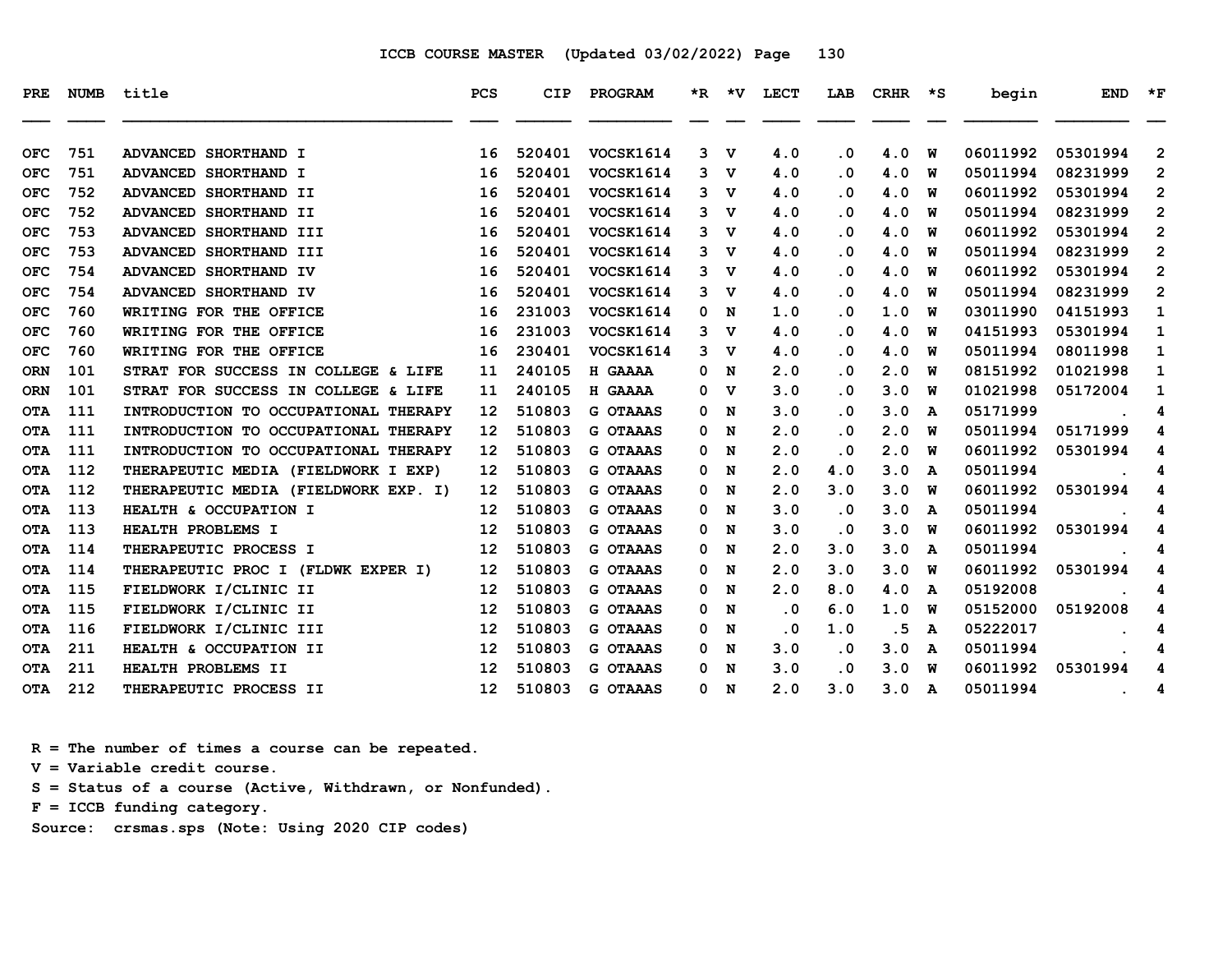| PRE.       | <b>NUMB</b> | title                              | PCS | CIP    | PROGRAM         | *R. | ∗v | <b>LECT</b> | LAB                     | <b>CRHR</b> | ∗s           | begin    | <b>END</b> | $*_{\mathbf{F}}$ |
|------------|-------------|------------------------------------|-----|--------|-----------------|-----|----|-------------|-------------------------|-------------|--------------|----------|------------|------------------|
| <b>OTA</b> | 212         | THERAPEUTIC PROCESS II             | 12  | 510803 | <b>G OTAAAS</b> | 0   | N  | 2.0         | 3.0                     | 3.0         | W            | 06011992 | 05301994   | 4                |
| <b>OTA</b> | 213         | FIELDWORK II/CLINIC I              | 12  | 519998 | <b>G OTAAAS</b> | 0   | N  | 1.0         | 26.0                    | 5.0         | $\mathbf{A}$ | 05192008 |            | 4                |
| <b>OTA</b> | 213         | FIELDWORK II/CLINIC I              | 12  | 519998 | <b>G OTAAAS</b> | 0   | N  | . 0         | 20.0                    | 3.0         | W            | 05011994 | 05192008   | 4                |
| <b>OTA</b> | 213         | FIELDWORK EXPER II (MODERATE)      | 12  | 519998 | <b>G OTAAAS</b> | 0   | N  | . 0         | 14.0                    | 3.0         | W            | 06011992 | 05301994   | 4                |
| <b>OTA</b> | 214         | OCCUPATIONAL THERAPY THEORY        | 12  | 510803 | <b>G OTAAAS</b> | 0   | N  | 2.0         | 3.0                     | 3.0         | A            | 05011994 |            | 4                |
| <b>OTA</b> | 214         | OCCUPATIONAL THERAPY THEORY        | 12  | 510803 | <b>G OTAAAS</b> | 0   | N  | 2.0         | 3.0                     | 3.0         | W            | 06011992 | 05301994   | 4                |
| <b>OTA</b> | 215         | HEALTH AND OCCUPATION III          | 12  | 510803 | <b>G OTAAAS</b> | 0   | N  | 3.0         | $\cdot$ 0               | 3.0         | A            | 05011994 |            | 4                |
| <b>OTA</b> | 215         | HEALTH PROBLEMS III                | 12  | 510803 | <b>G OTAAAS</b> | 0   | N  | 3.0         | . 0                     | 3.0         | พ            | 06011992 | 05301994   | 4                |
| <b>OTA</b> | 216         | THERAPEUTIC PROCESS III            | 12  | 510803 | <b>G OTAAAS</b> | 0   | N  | 2.0         | 3.0                     | 3.0         | A            | 05011994 |            | 4                |
| <b>OTA</b> | 216         | THERAPEUTIC PROCESS III            | 12  | 510803 | <b>G OTAAAS</b> | 0   | N  | 2.0         | 3.0                     | 3.0         | พ            | 06011992 | 05301994   | 4                |
| <b>OTA</b> | 217         | FIELDWORK II/CLINIC II             | 12  | 519998 | <b>G OTAAAS</b> | 0   | N  | 1.0         | 25.0                    | 5.0         | A            | 01142019 |            | 4                |
| <b>OTA</b> | 217         | FIELDWORK II/CLINIC II             | 12  | 519998 | <b>G OTAAAS</b> | 0   | N  | 2.0         | 26.0                    | 6.0         | w            | 05192008 | 01142019   | 4                |
| <b>OTA</b> | 217         | FIELDWORK II/CLINIC II             | 12  | 519998 | <b>G OTAAAS</b> | 0   | N  | . 0         | 20.0                    | 3.0         | W            | 05011994 | 05192008   | 4                |
| <b>OTA</b> | 217         | FIELDWORK EXPER II (SEVERE)        | 12  | 519998 | <b>G OTAAAS</b> | 0   | N  | . 0         | 14.0                    | 3.0         | W            | 06011992 | 05301994   | 4                |
| <b>OTA</b> | 218         | THERAPEUTIC GROUPS                 | 12  | 510803 | <b>G OTAAAS</b> | 0   | N  | 2.0         | 3.0                     | 3.0         | A            | 05011994 |            | 4                |
| <b>OTA</b> | 218         | THERAPEUTIC METHODS                | 12  | 510803 | <b>G OTAAAS</b> | 0   | N  | 2.0         | 3.0                     | 3.0         | W            | 06011992 | 05301994   | 4                |
| <b>PAR</b> | 060         | SAFETY/FIRST AID                   | 17  | 320101 | Y ABECE         | 0   | N  | .5          | $\cdot$ 0               | . 5         | W            | 05201990 | 05301994   | 6                |
| <b>PAR</b> | 060         | SAFETY/FIRST AID                   | 17  | 320116 | Y ABECE         | 0   | N  | .5          | $\cdot$ 0               | . 5         | W            | 05011994 | 07011997   | 6                |
| <b>PAR</b> | 061         | PREVENTION CARE/HEALTH MAINTENANCE | 17  | 320101 | Y ABECE         | 0   | N  | .5          | . 0                     | .5          | W            | 05201990 | 05301994   | 6                |
| <b>PAR</b> | 061         | PREVENTION CARE/HEALTH MAINTENANCE | 17  | 320116 | Y ABECE         | 0   | N  | . 5         | $\cdot$ 0               | . 5         | W            | 05011994 | 07011997   | 6                |
| <b>PAR</b> | 062         | DRUGS:<br>CONTROL/ABUSE            | 17  | 320101 | Y ABECE         | 0   | N  | . 5         | . 0                     | . 5         | W            | 05201990 | 05301994   | 6                |
| <b>PAR</b> | 062         | CONTROL/ABUSE<br>DRUGS:            | 17  | 320116 | Y ABECE         | 0   | N  | .5          | $\overline{\mathbf{0}}$ | . 5         | W            | 05011994 | 07011997   | 6                |
| <b>PAR</b> | 063         | THE FAMILY                         | 17  | 320101 | Y ABECE         | 0   | N  | .5          | . 0                     | .5          | W            | 05201990 | 05301994   | 6                |
| <b>PAR</b> | 063         | THE FAMILY                         | 17  | 320116 | Y ABECE         | 0   | N  | .5          | . 0                     | . 5         | W            | 05011994 | 07011997   | 6                |
| <b>PAR</b> | 064         | <b>NUTRITION</b>                   | 17  | 320101 | <b>Y ABECE</b>  | 0   | N  | .5          | . 0                     | . 5         | W            | 05201990 | 05301994   | 6                |
| <b>PAR</b> | 064         | <b>NUTRITION</b>                   | 17  | 320116 | Y ABECE         | 0   | N  | .5          | . 0                     | . 5         | W            | 05011994 | 07011997   | 6                |
| <b>PAR</b> | 065         | DISCIPLINE AND GUIDANCE            | 17  | 320101 | Y ABECE         | 0   | N  | 1.0         | $\overline{\mathbf{0}}$ | 1.0         | W            | 05201990 | 05301994   | 6                |
| <b>PAR</b> | 065         | DISCIPLINE AND GUIDANCE            | 17  | 320119 | Y ABECE         | 0   | N  | 1.0         | . 0                     | 1.0         | W            | 05011994 | 07011997   | 6                |

 **R = The number of times a course can be repeated.**

 **V = Variable credit course.**

 **S = Status of a course (Active, Withdrawn, or Nonfunded).**

 **F = ICCB funding category.**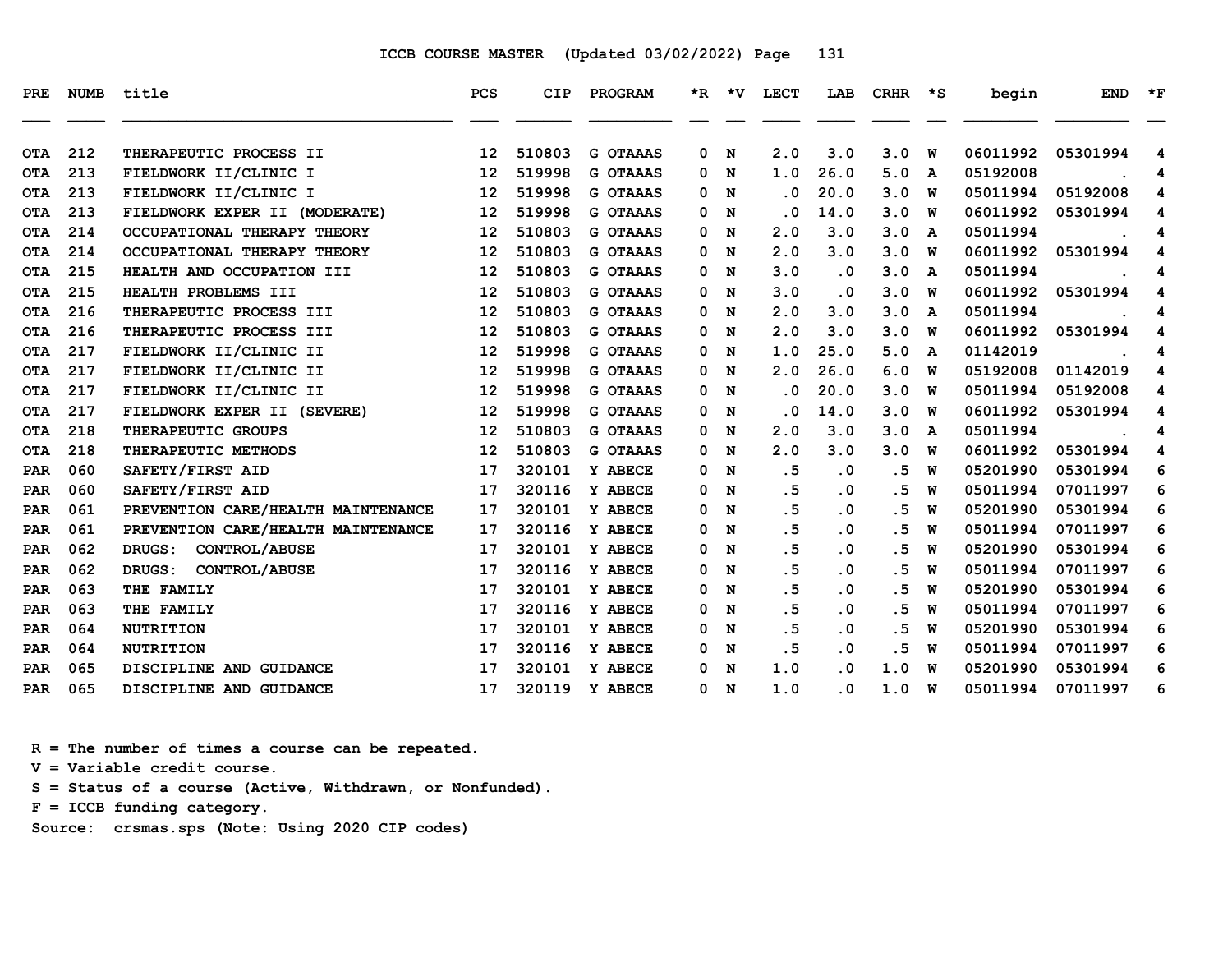| PRE.       | <b>NUMB</b> | title                                | <b>PCS</b>        | CIP    | PROGRAM  | $*_{\mathbf{R}}$ | *V | <b>LECT</b> | LAB                     | <b>CRHR</b> | ∗s | begin    | <b>END</b> | $*_{\mathbf{F}}$ |
|------------|-------------|--------------------------------------|-------------------|--------|----------|------------------|----|-------------|-------------------------|-------------|----|----------|------------|------------------|
| <b>PAR</b> | 066         | RESPONSIVE PARENTING                 | 17                | 320101 | Y ABECE  | 0                | N  | 1.0         | . 0                     | 1.0         | W  | 05201990 | 05301994   | 6                |
| <b>PAR</b> | 066         | RESPONSIVE PARENTING                 | 17                | 320119 | Y ABECE  | 0                | N  | 1.0         | . 0                     | 1.0         | พ  | 05011994 | 07011997   | 6                |
| <b>PAR</b> | 067         | PRACTICAL PARENTING                  | 17                | 320119 | Y ABECE  | 0                | N  | 1.0         | . 0                     | 1.0         | W  | 05011994 | 01092006   | 6                |
| <b>PAR</b> | 067         | PRACTICAL PARENTING                  | 17                | 320101 | Y ABECE  | 0                | N  | 1.0         | . 0                     | 1.0         | W  | 05201990 | 05301994   | 6                |
| <b>PAR</b> | 068         | SELF ESTEEM FOR THE FAMILY           | 17                | 320119 | Y ABECE  | 0                | N  | 1.0         | . 0                     | 1.0         | W  | 05011994 | 01092006   | 6                |
| <b>PAR</b> | 068         | SELF ESTEEM FOR THE FAMILY           | 17                | 320101 | Y ABECE  | 0                | N  | 1.0         | . 0                     | 1.0         | พ  | 05201990 | 05301994   | 6                |
| <b>PAR</b> | 070         | PARENT PARTICIPATION                 | 17                | 320101 | Y ABECE  | 0                | N  | 1.0         | $\overline{\mathbf{0}}$ | 1.0         | W  | 05201990 | 05301994   | 6                |
| <b>PAR</b> | 070         | PARENT PARTICIPATION                 | 17                | 320119 | Y ABECE  | 0                | N  | 1.0         | . 0                     | 1.0         | W  | 05011994 | 07011997   | 6                |
| <b>PAR</b> | 071         | PARENTS AS READING PARTNERS          | 17                | 320101 | Y ABECE  | 0                | N  | 1.0         | . 0                     | 1.0         | W  | 05201990 | 05301994   | 6                |
| <b>PAR</b> | 071         | PARENTS AS READING PARTNERS          | 17                | 320119 | Y ABECE  | 0                | N  | 1.0         | . 0                     | 1.0         | พ  | 05011994 | 07011997   | 6                |
| <b>PAR</b> | 072         | PARENTING EDUCATION I                | 17                | 320101 | Y ABECE  | 0                | N  | 2.0         | . 0                     | 2.0         | W  | 05201990 | 05301994   | 6                |
| <b>PAR</b> | 072         | PARENTING EDUCATION I                | 17                | 320119 | Y ABECE  | 0                | N  | 2.0         | . 0                     | 2.0         | W  | 05011994 | 07011997   | 6                |
| <b>PAR</b> | 073         | PARENTING EDUCATION II               | 17                | 320101 | Y ABECE  | 0                | N  | 2.0         | $\overline{\mathbf{0}}$ | 2.0         | W  | 05201990 | 05301994   | 6                |
| <b>PAR</b> | 073         | PARENTING EDUCATION II               | 17                | 320119 | Y ABECE  | 0                | N  | 2.0         | . 0                     | 2.0         | พ  | 05011994 | 07011997   | 6                |
| <b>PDA</b> | 111         | PAINTING AND DECORATING APPRENTICE I | 12                | 460408 | E PDACER | 0                | N  | 3.0         | 2.0                     | 4.0         | A  | 05192003 |            | 3                |
| <b>PDA</b> | 112         | PAINT & DECORATE APPRENTICESHIP II   | 12                | 460408 | E PDACER | 0                | N  | 3.0         | 2.0                     | 4.0         | A  | 05192003 |            | 3                |
| <b>PDA</b> | 113         | PAINT & DECORATE APPRENTICESHIP III  | $12 \overline{ }$ | 460408 | E PDACER | 0                | N  | 3.0         | 2.0                     | 4.0         | A  | 05192003 |            | 3                |
| <b>PDA</b> | 114         | PAINTING & DECORATING APPRENTICE IV  | 12                | 460408 | E PDACER | 0                | N  | 3.0         | 2.0                     | 4.0         | A  | 05192003 |            | 3                |
| <b>PDA</b> | 211         | PAINTING AND DECORATING APPRENTICE V | $12 \overline{ }$ | 460408 | E PDACER | 0                | N  | 3.0         | 2.0                     | 4.0         | A  | 05192003 |            | 3                |
| <b>PDA</b> | 212         | PAINTING & DECORATING APPRENTICE VI  | 12                | 460408 | E PDACER | 0                | N  | 3.0         | 2.0                     | 4.0         | A  | 05192003 |            | 3                |
| <b>PDA</b> | 213         | PAINT & DECORATE APPRENTICE VII      | 12                | 460408 | E PDACER | 0                | N  | 3.0         | 2.0                     | 4.0         | A  | 05192003 |            | 3                |
| <b>PDA</b> | 214         | PAINT & DECORATE APPRENTICE VIII     | 12                | 460408 | E PDACER | 0                | N  | 3.0         | 2.0                     | 4.0         | A  | 05192003 |            | 3                |
| <b>PEC</b> | 101         | <b>SELF-DEFENSE</b>                  | 11                | 360108 | H GAAAA  | 0                | N  | $\cdot$ 0   | 2.0                     | 1.0         | พ  | 05201994 | 01082001   | 1                |
| <b>PEC</b> | 102         | <b>ADAPTIVE P E</b>                  | 11                | 360108 | H GAAAA  | 0                | N  | . 0         | 2.0                     | 1.0         | พ  | 08201975 | 07301999   | 1                |
| <b>PEC</b> | 103         | <b>EXERCISE FITNESS</b>              | 11                | 360108 | H GAAAA  | 3                | N  | . 0         | 2.0                     | 1.0         | พ  | 05191995 | 05162005   | 1                |
| <b>PEC</b> | 103         | <b>EXERCISE FITNESS I</b>            | 11                | 360108 | H GAAAA  | 0                | N  | . 0         | 2.0                     | 1.0         | W  | 08201975 | 05191995   | 1                |
| <b>PEC</b> | 108         | <b>BEGINNING KARATE</b>              | 11                | 360108 | H GAAAA  | 3                | N  | . 0         | 2.0                     | 1.0         | W  | 05191995 | 05172005   | 1                |
| <b>PEC</b> | 108         | <b>BEGINNING KARATE</b>              | 11                | 360108 | H GAAAA  | 0                | N  | . 0         | 2.0                     | 1.0         | พ  | 08201975 | 05191995   | 1                |

 **R = The number of times a course can be repeated.**

 **V = Variable credit course.**

 **S = Status of a course (Active, Withdrawn, or Nonfunded).**

 **F = ICCB funding category.**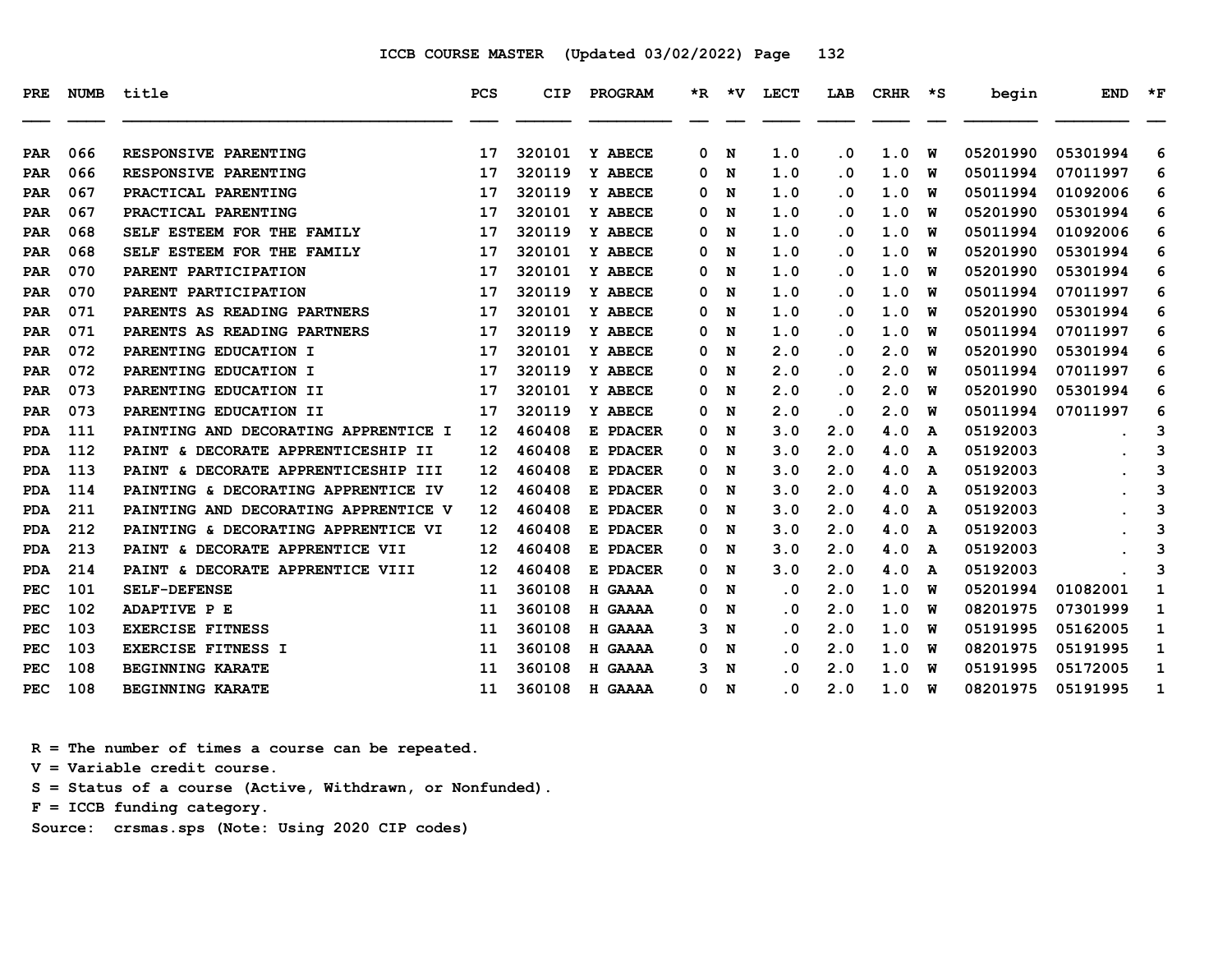| <b>PRE</b> | <b>NUMB</b> | title                                | <b>PCS</b> | <b>CIP</b> | PROGRAM        | $*_{\mathbb{R}}$ | *V. | <b>LECT</b> | LAB       | <b>CRHR</b> | *S | begin    | <b>END</b> | $*_{\mathbf{F}}$ |
|------------|-------------|--------------------------------------|------------|------------|----------------|------------------|-----|-------------|-----------|-------------|----|----------|------------|------------------|
| <b>PEC</b> | 109         | BEGINNING FOLK DANCE                 | 11         | 360108     | H GAAAA        | 0                | N   | $\cdot$ 0   | 2.0       | 1.0         | W  | 08201975 | 01082001   | 1                |
| <b>PEC</b> | 120         | SENIOR LIFE SAVING                   | 11         | 360108     | H GAAAA        | 0                | N   | $\cdot$ 0   | 2.0       | 1.0         | W  | 08201975 | 07301999   | 1                |
| <b>PEC</b> | 121         | VOLLEYBALL I                         | 11         | 360108     | H GAAAA        | з                | N   | $\cdot$ 0   | 2.0       | 1.0         | W  | 05191995 | 01082001   | 1                |
| <b>PEC</b> | 121         | VOLLEYBALL I                         | 11         | 360108     | H GAAAA        | 0                | N   | . 0         | 2.0       | 1.0         | W  | 08201975 | 05191995   | 1                |
| <b>PEC</b> | 123         | <b>BOWLING</b>                       | 11         | 360108     | H GAAAA        | 0                | N   | $\cdot$ 0   | 2.0       | 1.0         | W  | 08201975 | 05201993   | 1                |
| <b>PEC</b> | 124         | GOLF I                               | 11         | 360108     | H GAAAA        | з                | N   | . 0         | 2.0       | 1.0         | W  | 05191995 | 05162005   | 1                |
| <b>PEC</b> | 124         | GOLF I                               | 11         | 360108     | H GAAAA        | 0                | N   | $\cdot$ 0   | 2.0       | 1.0         | W  | 08201975 | 05191995   | 1                |
| <b>PEC</b> | 125         | TENNIS I                             | 11         | 360108     | H GAAAA        | з                | N   | $\cdot$ 0   | 2.0       | 1.0         | W  | 05191995 | 01082001   | 1                |
| <b>PEC</b> | 125         | TENNIS I                             | 11         | 360108     | H GAAAA        | 0                | N   | . 0         | 2.0       | 1.0         | W  | 08201975 | 05191995   | 1                |
| <b>PEC</b> | 127         | BEGINNING SWIMMING                   | 11         | 360108     | H GAAAA        | 0                | N   | $\cdot$ 0   | 2.0       | 1.0         | W  | 08201975 | 01082001   | 1                |
| <b>PEC</b> | 140         | T'AI CHI CH'UAN I                    | 11         | 360108     | N ASGAS        | 3                | N   | . 0         | 2.0       | 1.0         | W  | 12201996 | 05162005   | 1                |
| <b>PEC</b> | 140         | T'AI CHI CH'UAN I                    | 11         | 360108     | N ASGAS        | 0                | N   | $\cdot$ 0   | 2.0       | 1.0         | W  | 05101993 | 12201996   | 1                |
| <b>PEC</b> | 141         | BEGINNING BASKETBALL                 | 11         | 360108     | H GAAAA        | 0                | N   | $\cdot$ 0   | 2.0       | 1.0         | W  | 05201990 | 05162005   | 1                |
| <b>PEC</b> | 142         | <b>BEGINNING BALLET</b>              | 11         | 500301     | H GAAAA        | 0                | N   | $\cdot$ 0   | 2.0       | 1.0         | W  | 08201975 | 07301999   | 1                |
| <b>PEC</b> | 144         | <b>SOCIAL DANCE</b>                  | 11         | 360108     | N ASGAS        | 0                | N   | $\cdot$ 0   | 2.0       | 1.0         | W  | 08291977 | 01082001   | 1                |
| PEC        | 145         | AEROBIC DANCING I                    | 11         | 360108     | N ASGAS        | 3                | N   | . 0         | 2.0       | 1.0         | W  | 05191995 | 05162005   | 1                |
| <b>PEC</b> | 145         | AEROBIC DANCING I                    | 11         | 360108     | N ASGAS        | 0                | N   | $\cdot$ 0   | 2.0       | 1.0         | W  | 01051981 | 05191995   | 1                |
| <b>PEC</b> | 146         | <b>SKIING</b>                        | 11         | 360108     | H GAAAA        | 0                | N   | $\cdot$ 0   | 2.0       | 1.0         | W  | 02011989 | 01082001   | 1                |
| <b>PEC</b> | 147         | WEIGHT TRAINING I                    | 11         | 360108     | N ASGAS        | 3                | N   | $\cdot$ 0   | 2.0       | 1.0         | W  | 05191995 | 05162005   | 1                |
| <b>PEC</b> | 147         | WEIGHT TRAINING I                    | 11         | 360108     | N ASGAS        | 0                | N   | $\cdot$ 0   | 2.0       | 1.0         | W  | 05011978 | 05191995   | 1                |
| <b>PEC</b> | 148         | <b>HIKING</b>                        | 11         | 360108     | H GAAAA        | 0                | N   | $\cdot$ 0   | 2.0       | 1.0         | W  | 02011989 | 07301999   | 1                |
| <b>PEC</b> | 160         | INTRO TO PHYSICAL EDUCATION          | 11         | 131314     | N ASGAS        | 0                | N   | 3.0         | $\cdot$ 0 | 3.0         | W  | 08201975 | 05162005   | 1                |
| <b>PEC</b> | 161         | <b>BASKETBALL</b>                    | 11         | 131314     | N ASGAS        | 0                | N   | 1.0         | 2.0       | 2.0         | W  | 08201975 | 05172005   | 1                |
| <b>PEC</b> | 162         | <b>TENNIS</b>                        | 11         | 131314     | N ASGAS        | 0                | N   | 1.0         | 2.0       | 2.0         | W  | 08201975 | 01082001   | 1                |
| <b>PEC</b> | 164         | INTRODUCTION TO SPORTS PSYCHOLOGY    | 11         | 131314     | N ASGAS        | 0                | N   | 3.0         | $\cdot$ 0 | 3.0         | W  | 12231994 | 05162005   | 1                |
| <b>PEC</b> | 168         | THEORY OF COACHING BASEBALL/SOFTBALL | 11         | 131314     | <b>N ASGAS</b> | 0                | N   | 1.0         | 2.0       | 2.0         | W  | 06011991 | 05162006   | 1                |
| <b>PEC</b> | 169         | PHYSICAL FITNESS & WEIGHT TRAINING   | 11         | 131314     | N ASGAS        | 0                | N   | 1.0         | 2.0       | 2.0         | W  | 06011992 | 05172005   | 1                |
| <b>PEC</b> | 180         | CONTEMPORARY DANCE FORMS             | 11         | 360108     | N ASGAS        | 0                | N   | 1.0         | 2.0       | 2.0         | W  | 08251992 | 06011993   | 1                |

 **R = The number of times a course can be repeated.**

 **V = Variable credit course.**

 **S = Status of a course (Active, Withdrawn, or Nonfunded).**

 **F = ICCB funding category.**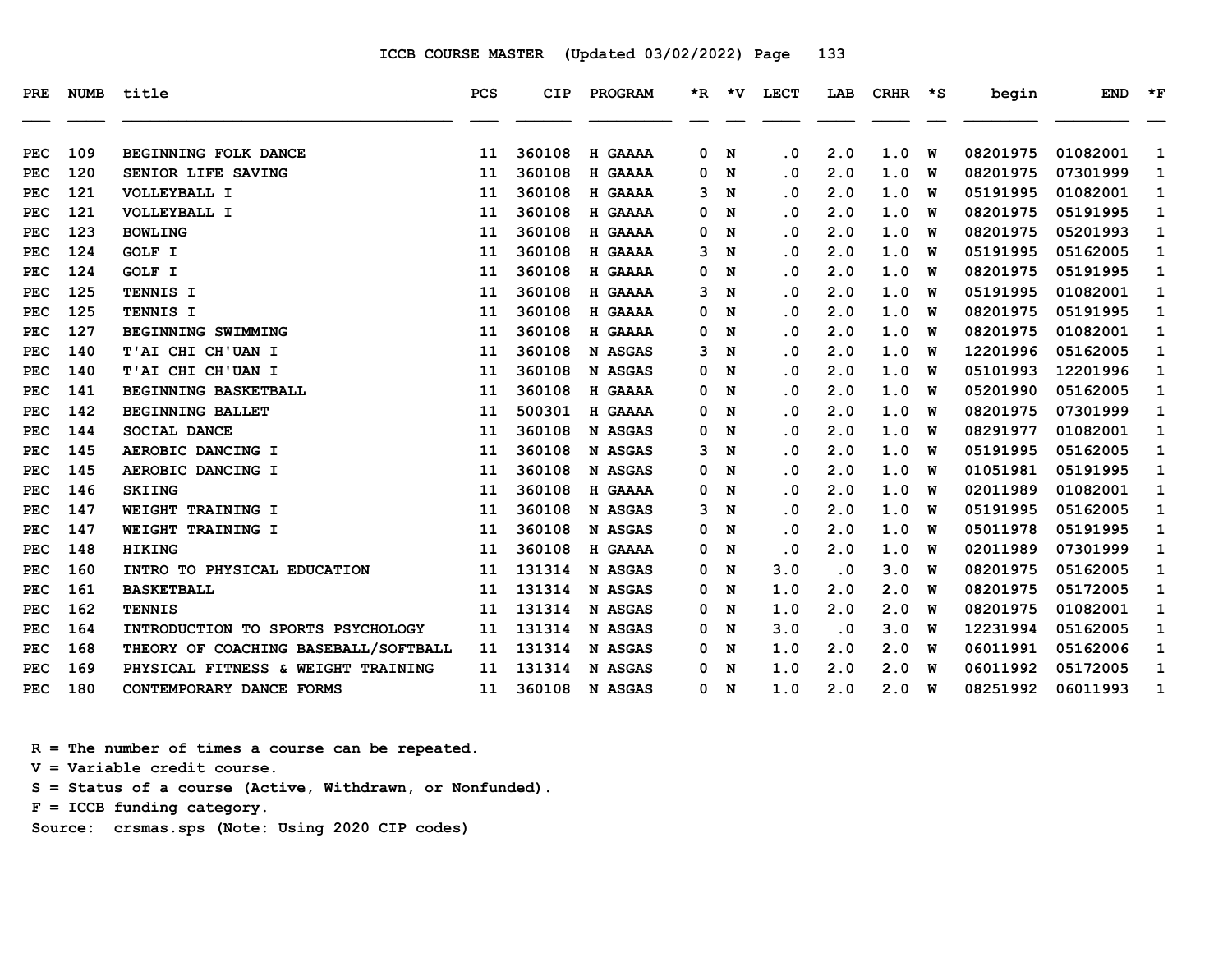| PRE         | <b>NUMB</b> | title                                | <b>PCS</b> | <b>CIP</b> | <b>PROGRAM</b> |   | $*R$ $*V$ | LECT                    | LAB                     | <b>CRHR</b> | ∗s | begin    | <b>END</b> | $*_{\mathbf{F}}$ |
|-------------|-------------|--------------------------------------|------------|------------|----------------|---|-----------|-------------------------|-------------------------|-------------|----|----------|------------|------------------|
| <b>PEC</b>  | 181         | <b>HEALTH EDUCATION</b>              | 11         | 131307     | N ASGAS        | 0 | N         | 3.0                     | . 0                     | 3.0         | W  | 08201975 | 05161997   | 1                |
| <b>PEC</b>  | 181         | <b>HEALTH EDUCATION</b>              | 11         | 131307     | N ASGAS        | 0 | N         | 2.0                     | . 0                     | 2.0         | w  | 05161997 | 05172005   | 1                |
| <b>PEC</b>  | 182         | INTRODUCTION TO DANCE                | 11         | 360108     | N ASGAS        | 0 | N         | 1.0                     | 2.0                     | 2.0         | W  | 06011993 | 05172005   | 1                |
| <b>PEC</b>  | 183         | FIRST AID AND CPR                    | 11         | 131307     | N ASGAS        | 0 | N         | 2.0                     | $\overline{\mathbf{0}}$ | 2.0         | W  | 08201975 | 05172005   | 1                |
| <b>PEC</b>  | 184         | INTRODUCTION TO ATHLETIC TRAINING    | 11         | 131314     | N ASGAS        | 0 | N         | 2.0                     | . 0                     | 2.0         | W  | 08291977 | 01082001   | 1                |
| <b>PEC</b>  | 186         | INTRODUCTION TO HUMAN MOVEMENT       | 11         | 310101     | N ASGAS        | 0 | N         | 1.5                     | 1.0                     | 2.0         | w  | 01102005 | 05162005   | 1                |
| <b>PEC</b>  | 187         | PHYSICAL ACTIVITY FOR HLTH & FITNESS | 11         | 310101     | N ASGAS        | 0 | N         | 1.0                     | 2.0                     | 2.0         | w  | 01102005 | 05162005   | 1                |
| <b>PEC</b>  | 188         | <b>EXERCISE PHYSIOLOGY</b>           | 11         | 310101     | N ASGAS        | 0 | N         | 3.0                     | 3.0                     | 4.0         | W  | 01102005 | 05162005   | 1                |
| <b>PEC</b>  | 203         | EXERCISE FITNESS II                  | 11         | 360108     | H GAAAA        | 3 | N         | . 0                     | 2.0                     | 1.0         | W  | 05191995 | 05162006   | 1                |
| <b>PEC</b>  | 203         | EXERCISE FITNESS II                  | 11         | 360108     | H GAAAA        | 0 | N         | . 0                     | 2.0                     | 1.0         | w  | 06011984 | 05191995   | 1                |
| <b>PEC</b>  | 208         | <b>ADVANCED KARATE</b>               | 11         | 360108     | N ASGAS        | 3 | N         | . 0                     | 2.0                     | 1.0         | w  | 05191995 | 05162006   | 1                |
| <b>PEC</b>  | 208         | <b>ADVANCED KARATE</b>               | 11         | 360108     | N ASGAS        | 0 | N         | . 0                     | 2.0                     | 1.0         | w  | 01031977 | 05191995   | 1                |
| ${\tt PEC}$ | 221         | VOLLEYBALL II                        | 11         | 360108     | N ASGAS        | 3 | N         | . 0                     | 2.0                     | 1.0         | W  | 05191995 | 01082001   | 1                |
| <b>PEC</b>  | 221         | VOLLEYBALL II                        | 11         | 360108     | N ASGAS        | 0 | N         | . 0                     | 2.0                     | 1.0         | พ  | 08251992 | 05191995   | 1                |
| <b>PEC</b>  | 224         | <b>GOLF II</b>                       | 11         | 360108     | H GAAAA        | 3 | N         | . 0                     | 2.0                     | 1.0         | W  | 05191995 | 05162005   | 1                |
| <b>PEC</b>  | 224         | GOLF II                              | 11         | 360108     | H GAAAA        | 0 | N         | . 0                     | 2.0                     | 1.0         | w  | 06011984 | 05191995   | 1                |
| PEC         | 225         | TENNIS II                            | 11         | 360108     | H GAAAA        | 3 | N         | . 0                     | 2.0                     | 1.0         | w  | 05191995 | 01082001   | 1                |
| <b>PEC</b>  | 225         | TENNIS II                            | 11         | 360108     | H GAAAA        | 0 | N         | . 0                     | 2.0                     | 1.0         | W  | 06011984 | 05191995   | 1                |
| <b>PEC</b>  | 240         | T'AI CHI CH'UAN II                   | 11         | 360108     | N ASGAS        | 3 | N         | . 0                     | 2.0                     | 1.0         | พ  | 12201996 | 05162006   | 1                |
| <b>PEC</b>  | 240         | T'AI CHI CH'UAN II                   | 11         | 360108     | N ASGAS        | 0 | N         | . 0                     | 2.0                     | 1.0         | w  | 05101993 | 12201996   | 1                |
| PEC         | 245         | AEROBIC DANCING II                   | 11         | 360108     | N ASGAS        | 3 | N         | . 0                     | 2.0                     | 1.0         | w  | 05191995 | 05162006   | 1                |
| <b>PEC</b>  | 245         | AEROBIC DANCING II                   | 11         | 360108     | N ASGAS        | 0 | N         | . 0                     | 2.0                     | 1.0         | W  | 08151993 | 05191995   | 1                |
| PEC         | 247         | WEIGHT TRAINING II                   | 11         | 360108     | N ASGAS        | 3 | N         | $\overline{\mathbf{0}}$ | 2.0                     | 1.0         | W  | 05191995 | 05162006   | 1                |
| <b>PEC</b>  | 247         | WEIGHT TRAINING II                   | 11         | 360108     | N ASGAS        | 0 | N         | . 0                     | 2.0                     | 1.0         | พ  | 01141985 | 05191995   | 1                |
| <b>PEC</b>  | 260         | THEORY OF COCHG TCK, FLD & CROS CTRY | 11         | 131314     | N ASGAS        | 0 | N         | 1.0                     | 2.0                     | 2.0         | W  | 08201975 | 01082001   | 1                |
| <b>PEC</b>  | 261         | OFFICIATING OF BASKETBALL & VOLLEYBA | 11         | 131314     | N ASGAS        | 0 | N         | 1.0                     | 2.0                     | 2.0         | w  | 08201975 | 07301999   | 1                |
| PEC         | 262         | <b>GOLF</b>                          | 11         | 131314     | N ASGAS        | 0 | N         | 1.0                     | 2.0                     | 2.0         | พ  | 08201975 | 05172005   | 1                |
| <b>PEC</b>  | 263         | SPORTS OFFICIATING                   | 11         | 131314     | N ASGAS        | 0 | N         | 2.0                     | 2.0                     | 3.0         | W  | 08051992 | 05172005   | 1                |

 **R = The number of times a course can be repeated.**

 **V = Variable credit course.**

 **S = Status of a course (Active, Withdrawn, or Nonfunded).**

 **F = ICCB funding category.**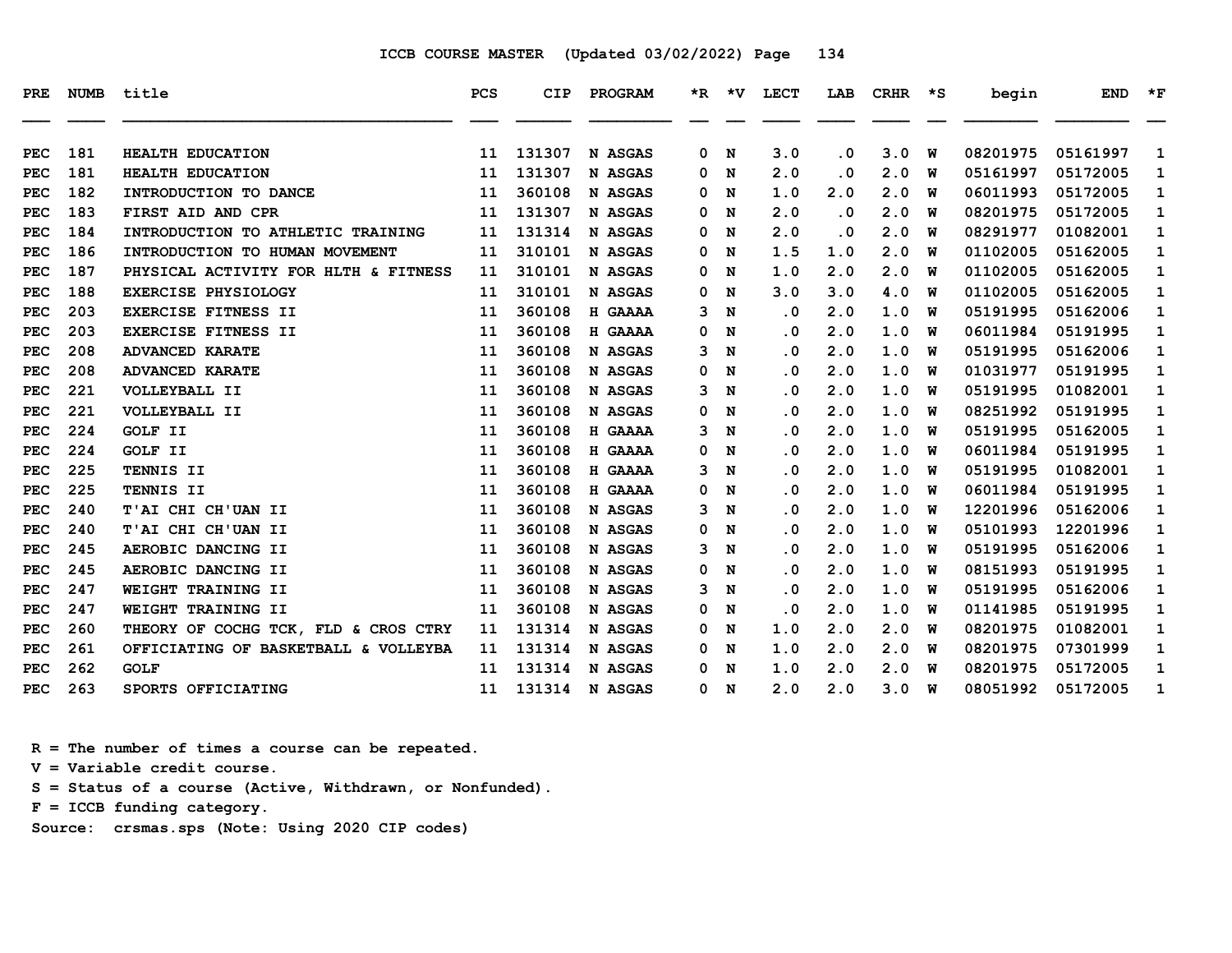| PRE | <b>NUMB</b> | title                                | <b>PCS</b>        | <b>CIP</b> | PROGRAM  |   |     | *R *V LECT | LAB                        | CRHR | $\star$ s | begin    | <b>END</b> | $*_{\mathbf{F}}$ |
|-----|-------------|--------------------------------------|-------------------|------------|----------|---|-----|------------|----------------------------|------|-----------|----------|------------|------------------|
| PFT | 111         | ORIENTATN TO PLUMBING & PIPEFITTING  | 12                | 460503     | E PFTCER | 0 | N   | 3.0        | $\cdot$ 0                  | 3.0  | A         | 05192006 |            | 3                |
| PFT | 112         | OCCUPATIONAL SAFETY AND HEALTH       | 12 <sup>2</sup>   | 150701     | E PFTCER | 0 | N   | . 5        | 1.5                        | 1.0  | A         | 05192006 |            | 3                |
| PFT | 113         | PIPES, VALVES AND FITTINGS           | 12                | 460503     | E PFTCER | 0 | N   | 1.0        | 6.0                        | 3.0  | A         | 05192006 |            | 3                |
| PFT | 114         | SCIENCE, RIGGING AND HOISTING        | 12                | 460503     | E PFTCER | 0 | N   | 1.0        | 6.0                        | 3.0  | A         | 05192006 |            | 3                |
| PFT | 116         | DRAWING INTERPRETATION               | $12 \overline{ }$ | 460503     | E PFTCER | 0 | N   | 2.0        | 1.0                        | 2.0  | A         | 08192019 |            | 3                |
| PFT | 116         | DRAWING INTERPRETATION               | 12                | 460503     | E PFTCER | 0 | N   | 2.0        | 3.0                        | 3.0  | W         | 05192006 | 08192019   | 3                |
| PFT | 117         | BASIC PIPE FITTING AND WELDING       | $12 \overline{ }$ | 460503     | E PFTCER |   | 0 N | 1.0        | 6.0                        | 3.0  | A         | 05192006 |            | 3                |
| PFT | 118         | <b>DRAINAGE</b>                      | $12 \overline{ }$ | 460503     | E PFTCER | 0 | N   | 1.0        | 6.0                        | 3.0  | A         | 05192006 |            | 3                |
| PFT | 211         | GAS AND WATER PLUMBING               | 12 <sup>2</sup>   | 460503     | E PFTCER | 0 | N   | 1.0        | 6.0                        | 3.0  | A         | 05192006 |            | 3                |
| PFT | 212         | ADVANCED DRAWING, PRINTS AND SPECS   | 12 <sup>2</sup>   | 460503     | E PFTCER | 0 | N   | 1.0        | 6.0                        | 3.0  | A         | 05192006 |            | 3                |
| PFT | 213         | FUNDMNTLS OF REGRIG. & AIR CONDIT.   | $12 \overline{ }$ | 460503     | E PFTCER | 0 | N   | 1.0        | 6.0                        | 3.0  | A         | 05192006 |            | 3                |
| PFT | 214         | STEAM SYSTEMS & BASIC REFRIGERATION  | 12 <sup>2</sup>   | 460503     | E PFTCER |   | 0 N | 1.0        | 6.0                        | 3.0  | A         | 05192006 |            | 3                |
| PFT | 215         | PNEUMATIC CONTROLS AND HYDRONICS     | 12                | 460503     | E PFTCER | 0 | N   | 2.0        | 3.0                        | 3.0  | A         | 05192006 |            | 3                |
| PFT | 216         | <b>WELDING</b>                       | $12 \overline{ }$ | 480508     | E PFTCER | 0 | N   | 1.0        | 6.0                        | 3.0  | A         | 05192006 |            | 3                |
| PFT | 217         | BASIC ELECTRICITY & REFRIG. CONTROLS | 12 <sub>1</sub>   | 460503     | E PFTCER | 0 | N   | 1.0        | 6.0                        | 3.0  | A         | 05192006 |            | 3                |
| PFT | 218         | PNEUMATIC CONTROLS                   | $12 \overline{ }$ | 460503     | E PFTCER | 0 | N   | 1.0        | 6.0                        | 3.0  | A         | 05192006 |            | 3                |
| PFT | 219         | PLUMBING FIXTURES AND APPLIANCES     | $12 \overline{ }$ | 460503     | E PFTCER |   | 0 N | 2.0        | 3.0                        | 3.0  | A         | 05192006 |            | 3                |
| PFT | 231         | UNIFORM PLUMBING CODE                | 12                | 460503     | E PFTCER | 0 | N   | 2.0        | 3.0                        | 3.0  | A         | 05192006 |            | 3                |
| PFT | 232         | PLUMBERS SERV WORK APPLIC & SUPERVSN | 12 <sup>2</sup>   | 460503     | E PFTCER | 0 | N   | 2.0        | 3.0                        | 3.0  | A         | 05192006 |            | 3                |
| PFT | 233         | APPLICATION AND CUSTOMER RELATIONS   | 12                | 460503     | E PFTCER |   | 0 N | 3.0        | $\cdot$ 0                  | 3.0  | A         | 05192006 |            | 3                |
| PHI | 100         | INTRO TO LOGIC & CRITICAL THINKING   | 11                | 380102     | H GAAAA  | 0 | N   | 3.0        | $\cdot$ 0                  | 3.0  | A         | 08201975 |            | 1                |
| PHI | 103         | INTRODUCTION TO PHILOSOPHY           | 11                | 380101     | H GAAAA  | 0 | N   | 3.0        | $\cdot$ 0                  | 3.0  | A         | 08201975 |            | 1                |
| PHI | 104         | HISTORY OF WESTERN PHILOSOPHY        | 11                | 380101     | H GAAAA  | 0 | N   | 3.0        | $\cdot$ 0                  | 3.0  | w         | 12221995 | 01122020   | 1                |
| PHI | 105         | INTRODUCTION TO ETHICS               | 11                | 380103     | H GAAAA  | 0 | N   | 3.0        | . 0                        | 3.0  | A         | 08201975 |            | 1                |
| PHI | 106         | BUSINESS & ORGANIZATIONAL ETHICS     | 11                | 380103     | H GAAAA  | 0 | N   | 3.0        | $\cdot$ 0                  | 3.0  | พ         | 08151984 | 01122020   | 1                |
| PHI | 107         | ETHICS IN AMERICA                    | 11                | 380101     | H GAAAA  | 0 | N   | 3.0        | $\cdot$ 0                  | 3.0  | W         | 01011994 | 02262003   | 1                |
| PHI | 108         | HEALTH CARE ETHICS                   | 11                | 380103     | H GAAAA  | 0 | N   | 3.0        | $\cdot$ 0                  | 3.0  | w         | 08011978 | 01122020   | $\mathbf{1}$     |
| PHI | 110         | <b>COMPUTER ETHICS</b>               | 12 <sup>2</sup>   | 380101     | M VCGAAS |   | 0 N | 2.0        | $\overline{\phantom{0}}$ . | 2.0  | <b>W</b>  | 05011994 | 01132019   | 1                |

 **R = The number of times a course can be repeated.**

 **V = Variable credit course.**

 **S = Status of a course (Active, Withdrawn, or Nonfunded).**

 **F = ICCB funding category.**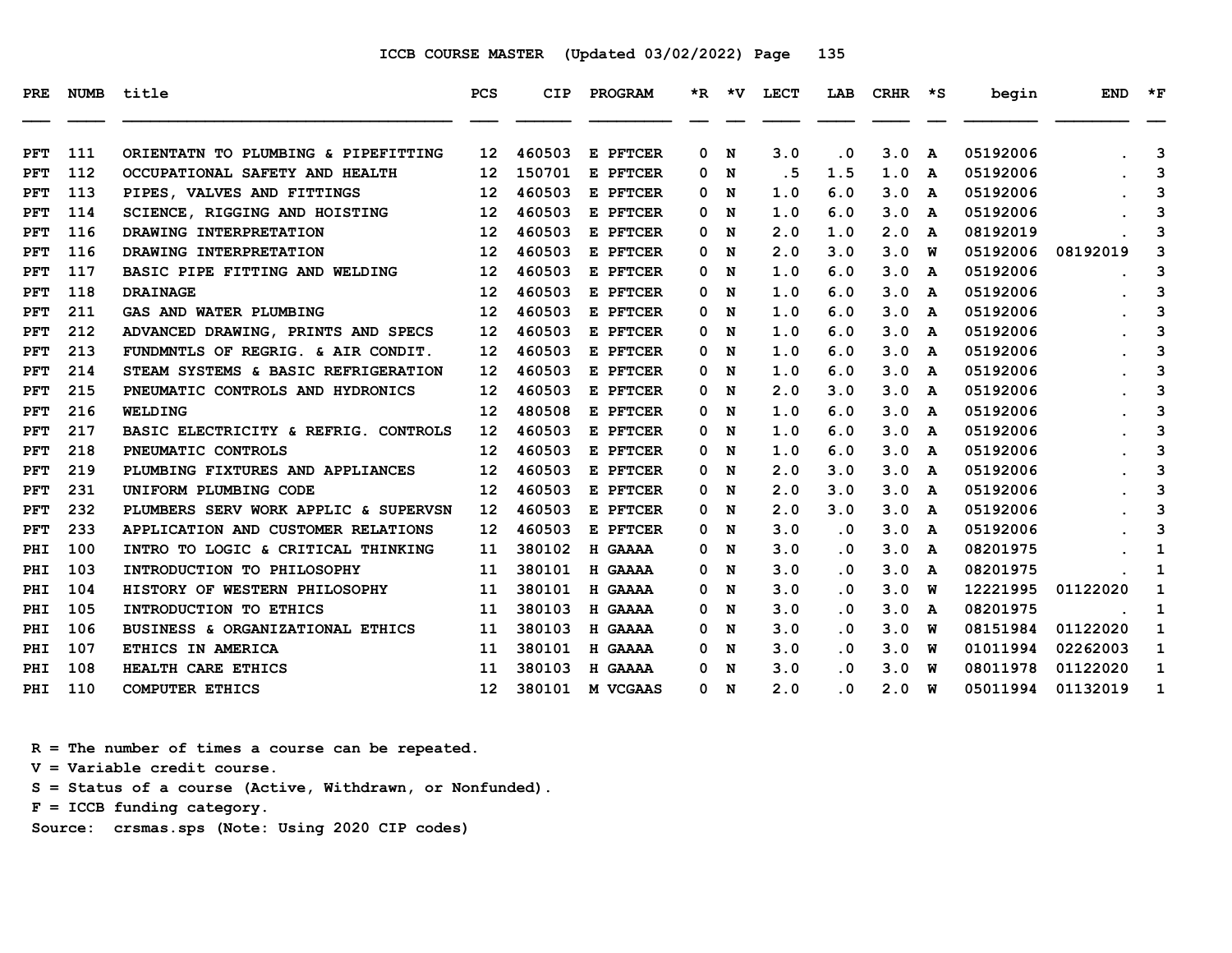| PRE | <b>NUMB</b> | title                                         | PCS               | <b>CIP</b> | PROGRAM         |   | *R *V | <b>LECT</b> | LAB       | CRHR | $\star$ s | begin    | <b>END</b> | $\star$ F      |
|-----|-------------|-----------------------------------------------|-------------------|------------|-----------------|---|-------|-------------|-----------|------|-----------|----------|------------|----------------|
| PHI | 110         | <b>COMPUTER ETHICS</b>                        | 12                | 380101     | M VCGAAS        | 0 | N     | 2.0         | $\cdot$ 0 | 2.0  | W         | 07111989 | 05301994   | 1              |
| PHI | 289         | <b>TOPICS IN PHILOSOPHY</b>                   | 11                | 459997     | H GAAAA         | 0 | N     | 3.0         | $\cdot$ 0 | 3.0  | W         | 08151984 | 05201993   | 1              |
| PHT | 110         | PHARMACY OPERATIONS I                         | 12                | 510805     | <b>G PHTCER</b> | 0 | N     | 2.0         | 3.0       | 3.0  | W         | 06011992 | 05301994   | 4              |
| PHT | 110         | PHARMACY OPERATIONS I                         | $12 \overline{ }$ | 510805     | <b>G PHTCER</b> | 0 | N     | 2.0         | 3.0       | 3.0  | W         | 05011994 | 07301999   | 4              |
| PHT | 111         | TERMINOLOGY FOR PHARMACY TECHNICIANS          | $12 \overline{ }$ | 520404     | <b>G PHTCER</b> | 0 | N     | 3.0         | $\cdot$ 0 | 3.0  | W         | 06011992 | 05301994   | $\mathbf{2}$   |
| PHT | 111         | TERMINOLOGY FOR PHARMACY TECHNICIANS          | 12                | 520404     | <b>G PHTCER</b> | 0 | N     | 3.0         | $\cdot$ 0 | 3.0  | W         | 05011994 | 07301999   | $\overline{2}$ |
| PHT | 112         | PHARMACY OPERATIONS II                        | $12 \overline{ }$ | 510805     | <b>G PHTCER</b> | 0 | N     | 2.0         | 3.0       | 3.0  | W         | 06011992 | 05301994   | 4              |
| PHT | 112         | PHARMACY OPERATIONS II                        | $12 \overline{ }$ | 510805     | <b>G PHTCER</b> | 0 | N     | 2.0         | 3.0       | 3.0  | W         | 05011994 | 07301999   | 4              |
| PHT | 113         | PHARMACY OPER III (PHARMACOLOGY I)            | $12 \overline{ }$ | 510805     | <b>G PHTCER</b> | 0 | N     | 3.0         | $\cdot$ 0 | 3.0  | W         | 06011992 | 05301994   | 4              |
| PHT | 113         | PHARMACY OPER III (PHARMACOLOGY I)            | $12 \overline{ }$ | 510805     | <b>G PHTCER</b> | 0 | N     | 3.0         | $\cdot$ 0 | 3.0  | W         | 05011994 | 07301999   | 4              |
| PHT | 114         | STERILE PRODUCTS                              | $12 \overline{ }$ | 510805     | <b>G PHTCER</b> | 0 | N     | 2.0         | 3.0       | 3.0  | W         | 06011992 | 05301994   | 4              |
| PHT | 114         | STERILE PRODUCTS                              | $12 \overline{ }$ | 510805     | <b>G PHTCER</b> | 0 | N     | 2.0         | 3.0       | 3.0  | W         | 05011994 | 07301999   | 4              |
| PHT | 115         | INTERNSHIP: RETAIL PHARMACY SERVICES          | $12 \overline{ }$ | 519998     | <b>G PHTCER</b> | 0 | N     | $\cdot$ 0   | 8.0       | 1.0  | W         | 06011992 | 05301994   | 4              |
| PHT | 115         | INTERNSHIP: RETAIL PHARMACY SERVICES          | 12                | 519998     | <b>G PHTCER</b> | 0 | N     | $\cdot$ 0   | 8.0       | 1.0  | W         | 05011994 | 07301999   | 4              |
| PHT | 116         | INTERNSHIP: OUT-PATIENT PHARMACY SER          | 12                | 519998     | <b>G PHTCER</b> | 0 | N     | $\cdot$ 0   | 8.0       | 1.0  | W         | 06011992 | 05301994   | 4              |
| PHT | 116         | INTERNSHIP: OUT-PATIENT PHARMACY SER          | 12                | 519998     | <b>G PHTCER</b> | 0 | N     | . 0         | 8.0       | 1.0  | W         | 05011994 | 07301999   | 4              |
| PHT | 117         | INTERNSHIP:<br>IN-PATIENT PHARMACY SERV       | $12 \overline{ }$ | 519998     | <b>G PHTCER</b> | 0 | N     | . 0         | 16.0      | 2.0  | W         | 06011992 | 05301994   | 4              |
| PHT | 117         | INTERNSHIP: IN-PATIENT PHARMACY SERV          | 12                | 519998     | <b>G PHTCER</b> | 0 | N     | . 0         | 16.0      | 2.0  | W         | 05011994 | 07301999   | 4              |
| PHT | 118         | INTERNSHIP: STERILE PRODUCTS                  | $12 \overline{ }$ | 519998     | <b>G PHTCER</b> | 0 | N     | $\cdot$ 0   | 8.0       | 1.0  | W         | 06011992 | 05301994   | 4              |
| PHT | 118         | INTERNSHIP: STERILE PRODUCTS                  | 12                | 519998     | <b>G PHTCER</b> | 0 | N     | . 0         | 8.0       | 1.0  | W         | 05011994 | 07301999   | 4              |
| PHT | 119         | PHARMACY OPER IV (PHARMACOLOGY II)            | 12                | 510805     | <b>G PHTCER</b> | 0 | N     | 3.0         | $\cdot$ 0 | 3.0  | W         | 06011992 | 05301994   | 4              |
| PHT | 119         | PHARMACY OPER IV (PHARMACOLOGY II)            | $12 \overline{ }$ | 510805     | <b>G PHTCER</b> | 0 | N     | 3.0         | $\cdot$ 0 | 3.0  | W         | 05011994 | 07301999   | 4              |
| PHY | 100         | INTRODUCTION TO PHYSICS                       | 11                | 400801     | N ASGAS         | 0 | N     | 2.0         | $\cdot$ 0 | 2.0  | W         | 01152003 | 01122020   | 1              |
| PHY | 111         | <b>APPLIED PHYSICS:</b><br><b>MECHANICS</b>   | 11                | 400801     | E CITAAS        | 0 | N     | 2.0         | 2.0       | 3.0  | W         | 08201975 | 01122020   | 1              |
| PHY | 112         | <b>APPLIED PHYSICS:</b><br>HEAT AND ELECTRICI | $12 \overline{ }$ | 400801     | E HACAAS        | 0 | N     | 2.0         | 2.0       | 3.0  | A         | 08201975 |            | 1              |
| PHY | 120         | HOW THINGS WORK                               | 11                | 409996     | N ASGAS         | 0 | N     | 3.0         | $\cdot$ 0 | 3.0  | A         | 05142007 |            | 1              |
| PHY | 121         | GENERAL PHYSICS I                             | 11                | 400801     | N ASGAS         | 0 | N     | 4.0         | 3.0       | 5.0  | A         | 05132002 |            | 1              |
| PHY | 121         | <b>GENERAL PHYSICS I</b>                      | 11                | 400801     | N ASGAS         | 0 | N     | 3.0         | 3.0       | 4.0  | W         | 08201975 | 05132002   | 1              |

 **R = The number of times a course can be repeated.**

 **V = Variable credit course.**

 **S = Status of a course (Active, Withdrawn, or Nonfunded).**

 **F = ICCB funding category.**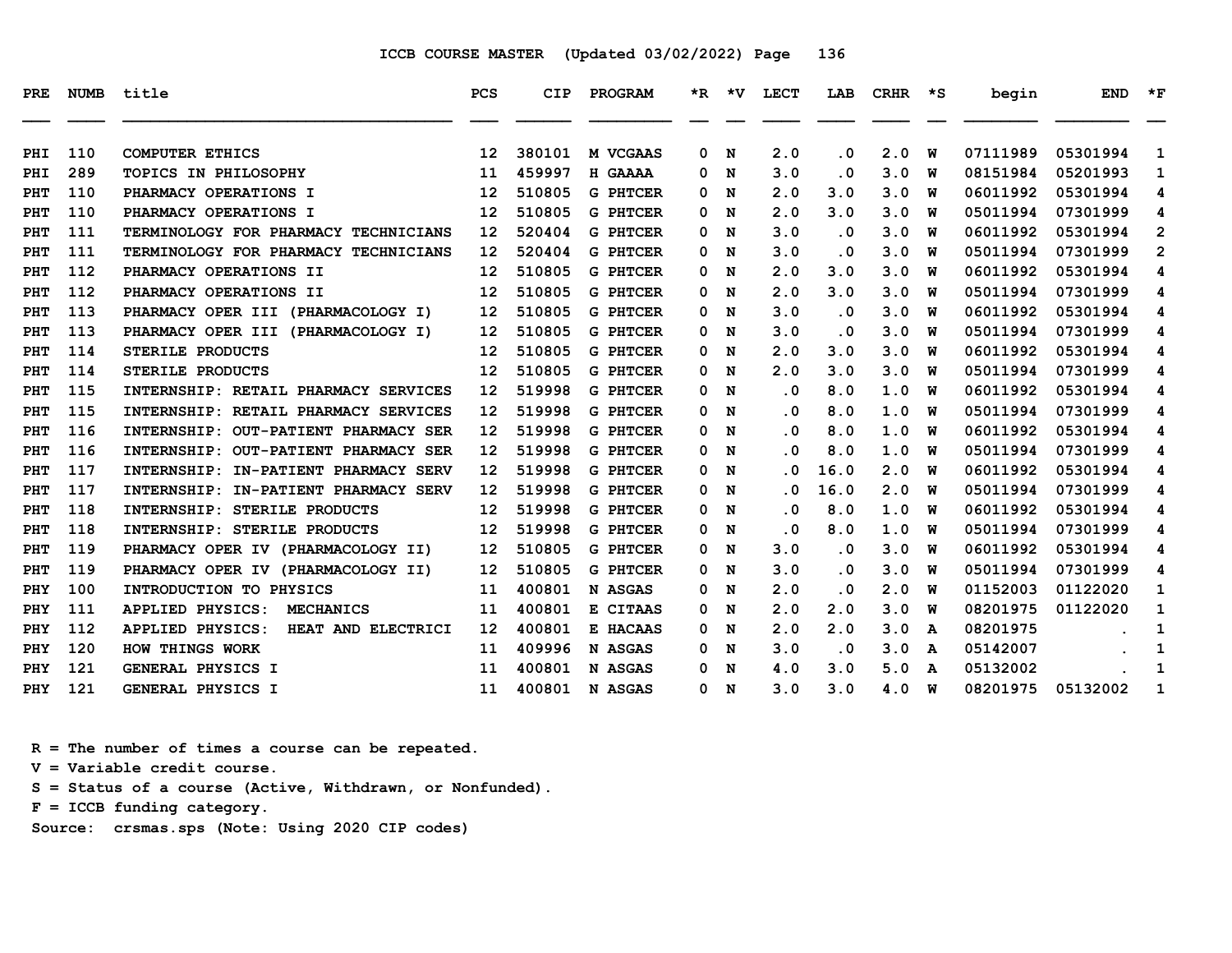| <b>PRE</b> | NUMB | title                                            | <b>PCS</b>      | CIP    | PROGRAM                   | *R.    | ∗v     | <b>LECT</b> | LAB        | <b>CRHR</b> | *S           | begin    | <b>END</b> | $*_{\mathbf{F}}$ |
|------------|------|--------------------------------------------------|-----------------|--------|---------------------------|--------|--------|-------------|------------|-------------|--------------|----------|------------|------------------|
|            | 122  |                                                  |                 | 400801 | N ASGAS                   |        |        | 4.0         |            |             |              | 05132002 |            |                  |
| <b>PHY</b> | 122  | GENERAL PHYSICS II                               | 11              | 400801 |                           | 0      | N      | 3.0         | 3.0        | 5.0<br>4.0  | A            | 08201975 |            | 1                |
| PHY        | 129  | GENERAL PHYSICS II<br>HOW THINGS WORK LABORATORY | 11              | 409996 | N ASGAS                   | 0      | N      | $\cdot$ 0   | 3.0        | 1.0         | W            | 05142007 | 05132002   | 1                |
| PHY<br>PHY | 141  | <b>MECHANICS</b>                                 | 11<br>11        | 141101 | <b>N ASGAS</b><br>N ASGAS | 0<br>0 | N<br>N | 3.0         | 2.0<br>3.0 | 4.0         | A            | 06011991 |            | 1<br>1           |
| PHY        | 142  | ELECTRICITY AND MAGNETISM                        | 11              | 400801 | N ASGAS                   | 0      | N      | 3.0         | 3.0        | 4.0         | A<br>A       | 01011992 |            | 1                |
| <b>PHY</b> | 143  | MODERN PHYSICS                                   | 11              | 400801 | N ASGAS                   | 0      | N      | 3.0         | 3.0        | 4.0         | $\mathbf{A}$ | 06011991 |            | 1                |
| PHY        | 241  | MODERN PHYSICS                                   | 11              | 400801 | N ASGAS                   | 0      | N      | 2.0         | . 0        | 2.0         | W            | 10011992 | 01122020   | 1                |
| <b>PNG</b> | 113  | ISSUES IN PRACTICAL NURSING                      | 12              | 511613 | R PNGCER                  | 0      | N      | 1.0         | . 0        | 1.0         | W            | 06011992 | 05301994   | 4                |
| <b>PNG</b> | 113  | ISSUES IN PRACTICAL NURSING                      | 12              | 511613 | R PNGCER                  | 0      | N      | 1.0         | . 0        | 1.0         | W            | 05011994 | 07301999   | 4                |
| <b>PNG</b> | 130  | FUNDAMENTALS OF PRACTICAL NURSING                | 12              | 511613 | R PNGCER                  | 0      | N      | 2.0         | 12.0       | 6.0         | W            | 06011992 | 05301994   | 4                |
| <b>PNG</b> | 130  | FUNDAMENTALS OF PRACTICAL NURSING                | 12              | 511613 | R PNGCER                  | 0      | N      | 2.0         | 12.0       | 6.0         | W            | 05011994 | 07301999   | 4                |
| <b>PNG</b> | 131  | NURS ADULT ACUTE HEALTH DEVIATIONS               | 12              | 511613 | R PNGCER                  | 0      | N      | 2.0         | 6.0        | 4.0         | W            | 06011992 | 05301994   | 4                |
| <b>PNG</b> | 131  | NURS ADULT ACUTE HEALTH DEVIATIONS               | 12              | 511613 | R PNGCER                  | 0      | N      | 2.0         | 6.0        | 4.0         | W            | 05011994 | 07301999   | 4                |
| <b>PNG</b> | 132  | NURS ADULT CHRONIC HEALTH DEVIATIONS             | 12              | 511613 | R PNGCER                  | 0      | N      | 2.0         | 6.0        | 4.0         | W            | 06011992 | 05301994   | 4                |
| <b>PNG</b> | 132  | NURS ADULT CHRONIC HEALTH DEVIATIONS             | 12              | 511613 | R PNGCER                  | 0      | N      | 2.0         | 6.0        | 4.0         | W            | 05011994 | 07301999   | 4                |
| <b>PNG</b> | 133  | MATERNITY NURSING FOR THE PRAC NURSE             | 12              | 511613 | R PNGCER                  | 0      | N      | 1.0         | 6.0        | 3.0         | W            | 06011992 | 05301994   | 4                |
| <b>PNG</b> | 133  | MATERNITY NURSING FOR THE PRAC NURSE             | 12              | 511613 | R PNGCER                  | 0      | N      | 1.0         | 6.0        | 3.0         | W            | 05011994 | 07301999   | 4                |
| <b>PNG</b> | 134  | PEDIATRIC NURSING                                | 12              | 511613 | R PNGCER                  | 0      | N      | 1.0         | 6.0        | 3.0         | W            | 06011992 | 05301994   | 4                |
| <b>PNG</b> | 134  | PEDIATRIC NURSING                                | 12              | 511613 | R PNGCER                  | 0      | N      | 1.0         | 6.0        | 3.0         | W            | 05011994 | 08241998   | 4                |
| <b>PNG</b> | 880  | NURSING CARE IN BEHAVIORAL DISORDERS             | 16              | 511612 | <b>VOCSK1607</b>          | 0      | N      | 1.0         | . 0        | 1.0         | W            | 05011994 | 05201994   | 4                |
| <b>PNG</b> | 880  | NURSING CARE IN BEHAVIORAL DISORDERS             | 16              | 511612 | <b>VOCSK1607</b>          | 0      | N      | 1.0         | . 0        | 1.0         | W            | 06011992 | 05301994   | 4                |
| <b>PNG</b> | 900  | MGT. SKILLS FOR CHARGE NURSES                    | 16              | 511612 | <b>VOCSK1607</b>          | 0      | v      | 2.0         | 6.0        | 4.0         | W            | 06011992 | 05301994   | 4                |
| <b>PNG</b> | 900  | MGT. SKILLS FOR CHARGE NURSES                    | 16              | 511612 | <b>VOCSK1607</b>          | 0      | v      | 2.0         | 6.0        | 4.0         | W            | 05011994 | 07301999   | 4                |
| <b>PNG</b> | 901  | PRACTICAL NURSING SEMINAR                        | 16              | 511612 | <b>VOCSK1607</b>          | 0      | N      | 1.0         | . 0        | 1.0         | W            | 06011992 | 05301994   | 4                |
| <b>PNG</b> | 901  | PRACTICAL NURSING SEMINAR                        | 16              | 511612 | <b>VOCSK1607</b>          | 0      | N      | 1.0         | . 0        | 1.0         | W            | 05011994 | 07301999   | 4                |
| <b>POR</b> | 101  | BEGINNING PORTUGUESE I                           | 11              | 160904 | H GAAAA                   | 0      | N      | 4.0         | . 0        | 4.0         | W            | 05182015 | 05162021   | 1                |
| <b>POS</b> | 110  | FED. & STATE CONSTITU & CIVIL RIGHTS             | 12              | 430107 | S CJSAAS                  | 0      | N      | 3.0         | . 0        | 3.0         | A            | 05011994 |            | $\mathbf{2}$     |
| <b>POS</b> | 110  | FED. & STATE CONSTITU & CIVIL RIGHTS             | 12 <sup>2</sup> | 430107 | S CJSAAS                  | 0      | N      | 3.0         | . 0        | 3.0         | W            | 06011992 | 05301994   | $\overline{2}$   |

 **R = The number of times a course can be repeated.**

 **V = Variable credit course.**

 **S = Status of a course (Active, Withdrawn, or Nonfunded).**

 **F = ICCB funding category.**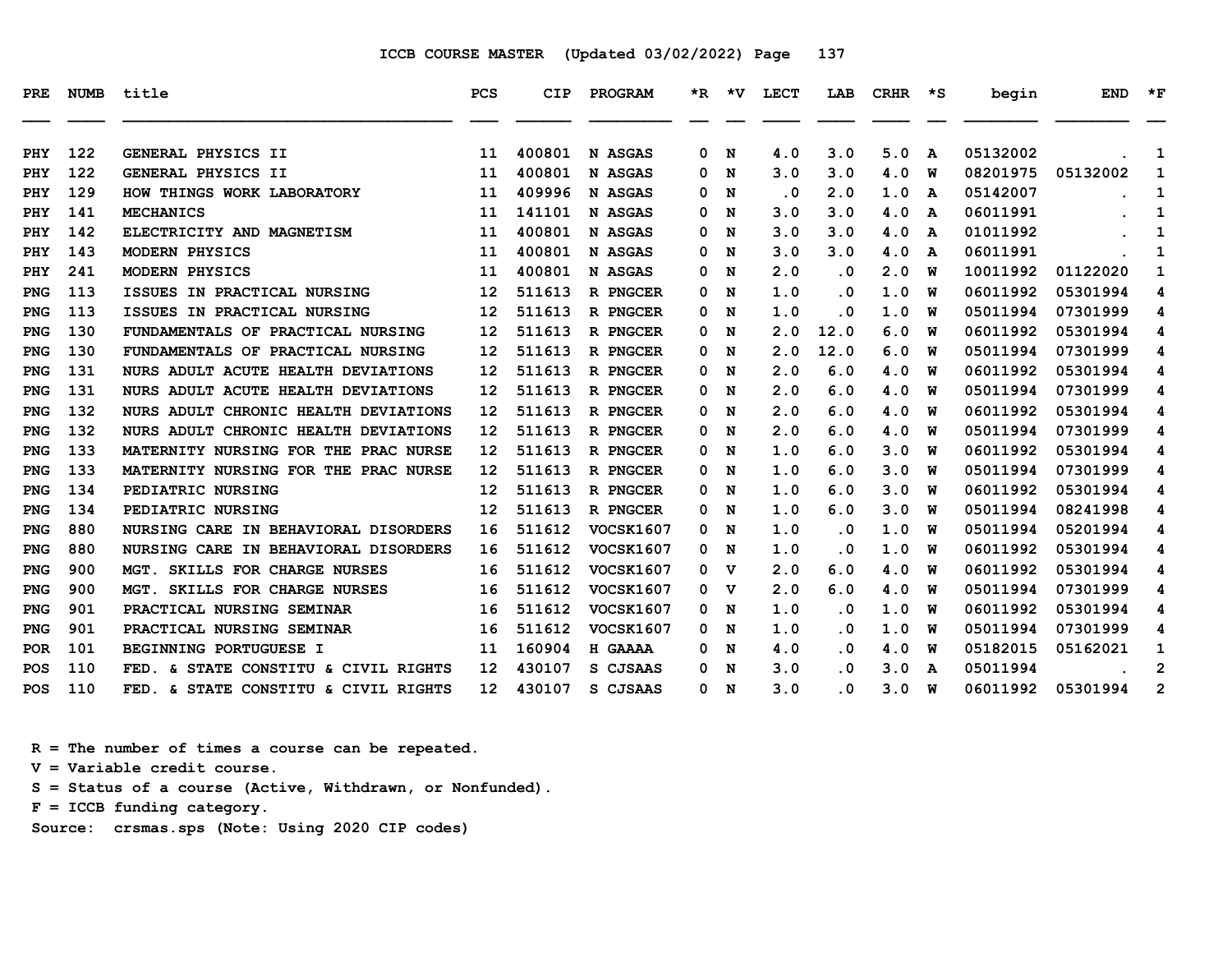| <b>PRE</b> | NUMB | title                                | <b>PCS</b>        | CIP    | PROGRAM          |   | $*R$ $*V$ | LECT | LAB                     | <b>CRHR</b> | יי≭ | begin    | <b>END</b> | $*_{\mathbf{F}}$ |
|------------|------|--------------------------------------|-------------------|--------|------------------|---|-----------|------|-------------------------|-------------|-----|----------|------------|------------------|
| POS        | 120  | INTRODUCTION TO POLITICAL SCIENCE    | 11                | 451001 | H GAAAA          | 0 | N         | 3.0  | $\cdot$ 0               | 3.0         | A   | 08201975 |            | 1                |
| <b>POS</b> | 122  | AMERICAN NATIONAL GOVERNMENT         | 11                | 451001 | N ASGAS          | 0 | N         | 3.0  | $\cdot$ 0               | 3.0         | A   | 08201975 |            | 1                |
| <b>POS</b> | 124  | STATE AND LOCAL GOVERNMENT           | 11                | 451001 | N ASGAS          | 0 | N         | 3.0  | . 0                     | 3.0         | A   | 08201975 |            | 1                |
| POS        | 165  | INTRODUCTION TO EUROPEAN POLITICS    | 11                | 540103 | H GAAAA          | 0 | N         | 3.0  | $\cdot$ 0               | 3.0         | A   | 02011989 |            | 1                |
| POS        | 166  | COMPARATIVE GOVERNMENT               | 11                | 451001 | H GAAAA          | 0 | N         | 3.0  | . 0                     | 3.0         | W   | 02011989 | 05201994   | 1                |
| <b>POS</b> | 167  | INTRO TO BRITISH GOVT & POLITICS     | 11                | 451001 | H GAAAA          | 0 | N         | 3.0  | $\cdot$ 0               | 3.0         | A   | 01092002 |            | 1                |
| <b>POS</b> | 167  | INTRO TO BRITISH GOVT & POLITICS     | 11                | 451001 | H GAAAA          | 0 | N         | 3.0  | $\cdot$ 0               | 3.0         | W   | 08231999 | 05112001   | 1                |
| POS        | 200  | CITY POLITICS                        | 11                | 451001 | N ASGAS          | 0 | N         | 3.0  | . 0                     | 3.0         | W   | 08201975 | 05201993   | 1                |
| POS        | 202  | INTERNATIONAL RELATIONS              | 11                | 450901 | H GAAAA          | 0 | N         | 3.0  | $\cdot$ 0               | 3.0         | A   | 08201975 |            | 1                |
| <b>POS</b> | 206  | <b>POLITICAL SYSTEMS OF ASIA</b>     | 11                | 451001 | H GAAAA          | 0 | N         | 3.0  | . 0                     | 3.0         | W   | 05172005 | 01122020   | 1                |
| <b>POS</b> | 289  | TOPICS IN POLITICAL SCIENCE          | 11                | 459997 | H GAAAA          | 0 | N         | 3.0  | $\cdot$ 0               | 3.0         | W   | 08151984 | 05201994   | 1                |
| <b>PRO</b> | 733  | COMPUTER CONCEPTS AND BASIC USE      | 16                | 520407 | VOCSK1614        | 0 | N         | 1.0  | . 0                     | 1.0         | W   | 08151997 | 01111999   | 3                |
| <b>PRO</b> | 771  | WORD PROCESSING APPLICATIONS I       | 16                | 520401 | VOCSK1614        | 0 | N         | 1.0  | $\cdot$ 0               | 1.0         | W   | 08151997 | 01111999   | $\overline{2}$   |
| <b>PRO</b> | 772  | WORD PROCESSING APPLICATIONS II      | 16                | 520401 | <b>VOCSK1614</b> | 0 | N         | 1.0  | . 0                     | 1.0         | W   | 08151997 | 01111999   | $\mathbf{2}$     |
| <b>PRO</b> | 773  | WORD PROCESSING APPLICATIONS III     | 16                | 520401 | VOCSK1614        | 0 | N         | 1.0  | $\cdot$ 0               | 1.0         | W   | 08151997 | 01111999   | $\mathbf{2}$     |
| <b>PRO</b> | 774  | SPREADSHEET APPLICATIONS I           | 16                | 520407 | VOCSK1614        | 0 | N         | 1.0  | $\cdot$ 0               | 1.0         | w   | 08151997 | 01111999   | 3                |
| <b>PRO</b> | 775  | <b>SPREADSHEET APPLICATIONS II</b>   | 16                | 520407 | VOCSK1614        | 0 | N         | 1.0  | $\cdot$ 0               | 1.0         | W   | 08151997 | 01111999   | 3                |
| <b>PRO</b> | 776  | SPREADSHEET APPLICATIONS III         | 16                | 520407 | VOCSK1614        | 0 | N         | 1.0  | $\cdot$ 0               | 1.0         | W   | 08151997 | 01111999   | 3                |
| <b>PRO</b> | 777  | DATABASE APPLICATIONS I              | 16                | 521202 | VOCSK1614        | 0 | N         | 1.0  | $\overline{\mathbf{0}}$ | 1.0         | W   | 08151997 | 01111999   | 3                |
| PRO        | 778  | DATABASE APPLICATIONS II             | 16                | 521202 | VOCSK1614        | 0 | N         | 1.0  | $\cdot$ 0               | 1.0         | W   | 08151997 | 01111999   | 3                |
| <b>PRO</b> | 779  | DATABASE APPLICATIONS III            | 16                | 521202 | VOCSK1614        | 0 | N         | 1.0  | $\cdot$ 0               | 1.0         | W   | 08151997 | 01111999   | 3                |
| <b>PRO</b> | 793  | <b>WINDOWS</b>                       | 16                | 521202 | VOCSK1614        | 0 | N         | 1.0  | $\cdot$ 0               | 1.0         | W   | 08151997 | 01111999   | 3                |
| <b>PRO</b> | 797  | PRESENTATION APPLICATIONS I          | 16                | 100101 | VOCSK1614        | 0 | N         | 1.0  | .0                      | 1.0         | W   | 08151997 | 01111999   | 3                |
| <b>PSG</b> | 211  | FUNDAMENTALS OF POLYSOMNOGRAPH TECH  | 12                | 510903 | G PSGCER         | 0 | N         | 3.0  | 3.0                     | 4.0         | A   | 09202002 |            | 4                |
| <b>PSG</b> | 212  | SLEEP AND SLEEP DISORDERS            | 12                | 510903 | G PSGCER         | 0 | N         | 3.0  | $\cdot$ 0               | 3.0         | A   | 09202002 |            | 4                |
| <b>PSG</b> | 215  | POLYSOMNOGRAPHIC INSTRUMENTATION     | 12                | 510903 | G PSGCER         | 0 | N         | 2.0  | 3.0                     | 3.0         | A   | 09202002 |            | 4                |
| <b>PSG</b> | 217  | ADVANCED POLYSOMNOGRAPHIC TECHNOLOGY | 12                | 510903 | G PSGCER         | 0 | N         | 3.0  | 3.0                     | 4.0         | A   | 09202002 |            | 4                |
| <b>PSG</b> | 218  | RECORD SCORING                       | $12 \overline{ }$ | 510903 | G PSGCER         | 0 | N         | 3.0  | 3.0                     | 4.0 A       |     | 09202002 |            | 4                |

 **R = The number of times a course can be repeated.**

 **V = Variable credit course.**

 **S = Status of a course (Active, Withdrawn, or Nonfunded).**

 **F = ICCB funding category.**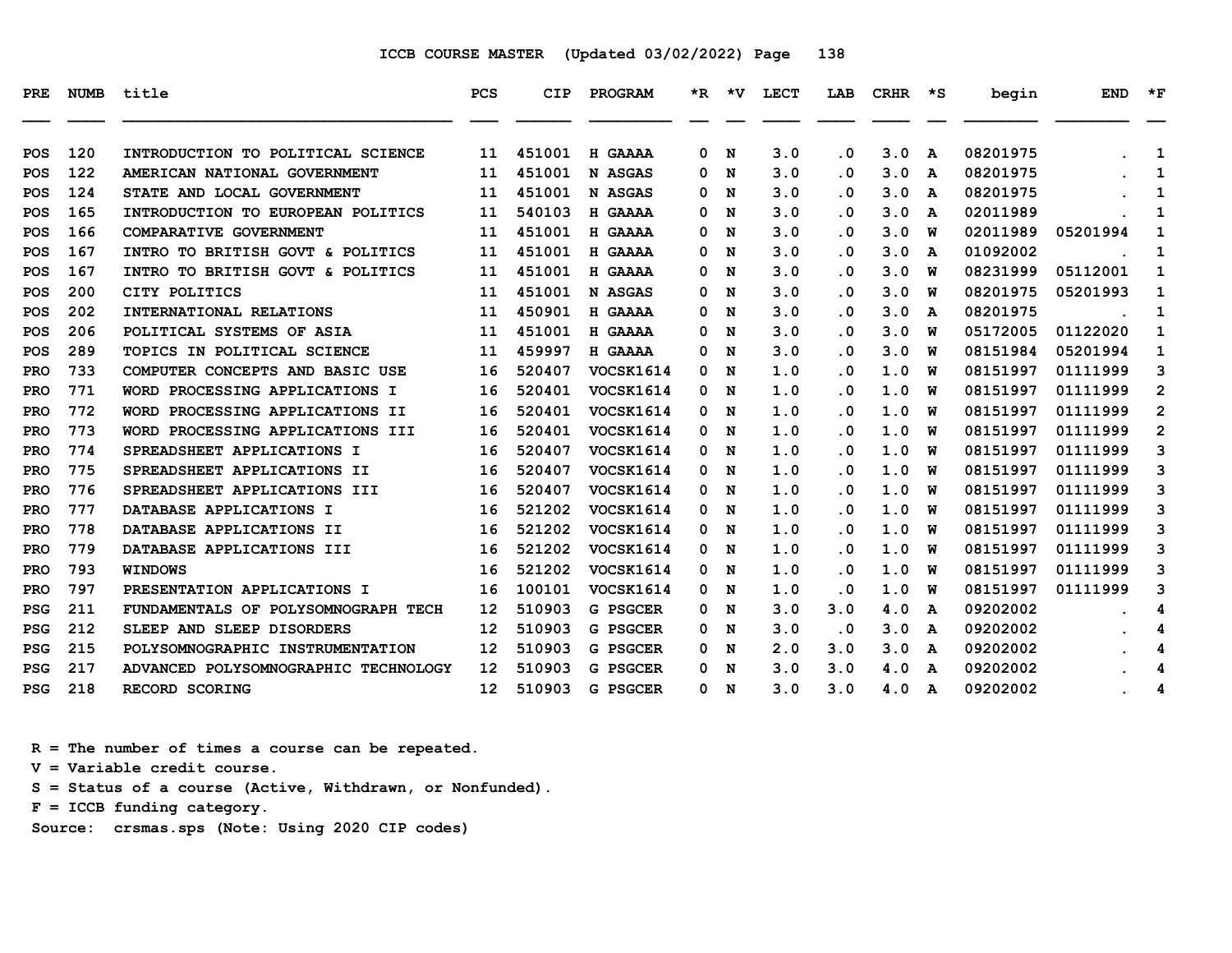| PRE        | <b>NUMB</b> | title                                | PCS | CIP    | <b>PROGRAM</b> |   | *R *V | LECT | LAB       | CRHR | ∗s | begin    | <b>END</b> | $*_{\mathbf{F}}$ |
|------------|-------------|--------------------------------------|-----|--------|----------------|---|-------|------|-----------|------|----|----------|------------|------------------|
| <b>PSG</b> | 219         | CASE STUDIES IN SLEEP DISORDERS      | 12  | 510903 | G PSGCER       | 0 | N     | 3.0  | $\cdot$ 0 | 3.0  | A  | 09202002 |            | 4                |
| <b>PSG</b> | 231         | CLINICAL PRACTICUM IA                | 12  | 510903 | G PSGCER       | 0 | N     | 1.0  | 6.0       | 3.0  | A  | 09202002 |            | 4                |
| <b>PSG</b> | 233         | CLINICAL PRACTICUM IB                | 12  | 510903 | G PSGCER       | 0 | N     | 1.0  | 12.0      | 5.0  | A  | 09202002 |            | 4                |
| <b>PSG</b> | 235         | CLINICAL PRACTICUM II                | 12  | 510903 | G PSGCER       | 0 | N     | 1.0  | 12.0      | 5.0  | A  | 09202002 |            | 4                |
| <b>PSG</b> | 237         | CLINICAL PRACTICUM III               | 12  | 510903 | G PSGCER       | 0 | N     | 1.0  | 12.0      | 5.0  | A  | 09202002 |            | 4                |
| PSY        | 101         | INTRODUCTION TO PSYCHOLOGY           | 11  | 420101 | H GAAAA        | 0 | N     | 4.0  | $\cdot$ 0 | 4.0  | A  | 08201975 |            | 1                |
| <b>PSY</b> | 103         | INTRO TO ADULT DEV & AGING           | 11  | 421601 | H GAAAA        | 0 | N     | 3.0  | $\cdot$ 0 | 3.0  | พ  | 08161979 | 05162011   | 1                |
| <b>PSY</b> | 104         | PSYCHOLOGY OF WOMEN                  | 11  | 420301 | H GAAAA        | 0 | N     | 3.0  | $\cdot$ 0 | 3.0  | W  | 05011983 | 05162011   | 1                |
| <b>PSY</b> | 105         | DEATH AND DYING                      | 11  | 451101 | H GAAAA        | 0 | N     | 3.0  | . 0       | 3.0  | พ  | 05151986 | 05162011   | 1                |
| <b>PSY</b> | 107         | HUMAN SEXUALITY                      | 11  | 422707 | H GAAAA        | 0 | N     | 3.0  | . 0       | 3.0  | A  | 08161979 |            | 1                |
| <b>PSY</b> | 109         | EDUCATIONAL, CAREER & LIFE PLAN.     | 11  | 240102 | H GAAAA        | 0 | v     | 3.0  | $\cdot$ 0 | 3.0  | w  | 05172004 | 05182015   | 1                |
| PSY        | 110         | PRACTICAL PSYCHOLOGY                 | 11  | 420101 | E CITAAS       | 0 | N     | 3.0  | $\cdot$ 0 | 3.0  | W  | 05011983 | 01122020   | 1                |
| <b>PSY</b> | 115         | CHILD GROWTH AND DEVELOPMENT         | 11  | 420701 | S CHDAAS       | 0 | N     | 3.0  | $\cdot$ 0 | 3.0  | W  | 05151986 | 09151997   | 1                |
| <b>PSY</b> | 201         | THEORIES OF PERSONALITY              | 11  | 422703 | H GAAAA        | 0 | N     | 3.0  | . 0       | 3.0  | A  | 05172004 |            | 1                |
| <b>PSY</b> | 201         | PSYCHOLOGY OF ADJUSTMENT             | 11  | 420101 | H GAAAA        | 0 | N     | 3.0  | $\cdot$ 0 | 3.0  | พ  | 06011992 | 07301999   | 1                |
| PSY        | 203         | ABNORMAL PSYCH: INTEGRATIVE APPROACH | 11  | 420101 | H GAAAA        | 0 | N     | 3.0  | .0        | 3.0  | A  | 06011992 |            | 1                |
| PSY        | 205         | INTRODUCTION TO SOCIAL PSYCHOLOGY    | 11  | 422707 | H GAAAA        | 0 | N     | 3.0  | . 0       | 3.0  | A  | 08201975 |            | 1                |
| <b>PSY</b> | 207         | INTRODUCTION TO CHILD PSYCHOLOGY     | 11  | 422703 | H GAAAA        | 0 | N     | 3.0  | $\cdot$ 0 | 3.0  | A  | 08201975 |            | 1                |
| <b>PSY</b> | 208         | ADOLESCENT PSYCHOLOGY                | 11  | 422703 | H GAAAA        | 0 | N     | 3.0  | . 0       | 3.0  | A  | 05151986 |            | 1                |
| <b>PSY</b> | 209         | HUMAN GROWTH AND DEVELOPMENT         | 11  | 422703 | H GAAAA        | 0 | N     | 3.0  | $\cdot$ 0 | 3.0  | A  | 08151985 |            | 1                |
| <b>PSY</b> | 220         | EDUCATIONAL PSYCHOLOGY               | 11  | 422806 | N ASGAS        | 0 | N     | 3.0  | $\cdot$ 0 | 3.0  | A  | 08201975 |            | 1                |
| <b>PSY</b> | 222         | INDUSTRIAL & ORGANIZATIONAL PSYCH    | 11  | 422804 | H GAAAA        | 0 | N     | 3.0  | $\cdot$ 0 | 3.0  | A  | 05152006 |            | 1                |
| <b>PSY</b> | 223         | INTRO TO ADULT DEV & AGING           | 11  | 422707 | H GAAAA        | 0 | N     | 3.0  | $\cdot$ 0 | 3.0  | A  | 05162011 |            | 1                |
| <b>PSY</b> | 224         | PSYCHOLOGY OF WOMEN                  | 11  | 422701 | H GAAAA        | 0 | N     | 3.0  | . 0       | 3.0  | A  | 05162011 |            | 1                |
| <b>PSY</b> | 225         | DEATH AND DYING                      | 11  | 451101 | H GAAAA        | 0 | N     | 3.0  | . 0       | 3.0  | A  | 05162011 |            | 1                |
| <b>PSY</b> | 289         | <b>TOPICS IN PSYCHOLOGY</b>          | 11  | 459997 | H GAAAA        | 0 | N     | 3.0  | . 0       | 3.0  | A  | 08151984 |            | 1                |
| <b>REL</b> | 101         | INTRODUCTION TO RELIGION             | 11  | 380201 | H GAAAA        | 0 | N     | 3.0  | . 0       | 3.0  | A  | 08161979 |            | 1                |
| <b>REL</b> | 102         | THE WORLD'S GREAT RELIGIONS          | 11  | 380201 | H GAAAA        | 0 | N     | 3.0  | $\cdot$ 0 | 3.0  | A  | 06011989 |            | 1                |

 **R = The number of times a course can be repeated.**

 **V = Variable credit course.**

 **S = Status of a course (Active, Withdrawn, or Nonfunded).**

 **F = ICCB funding category.**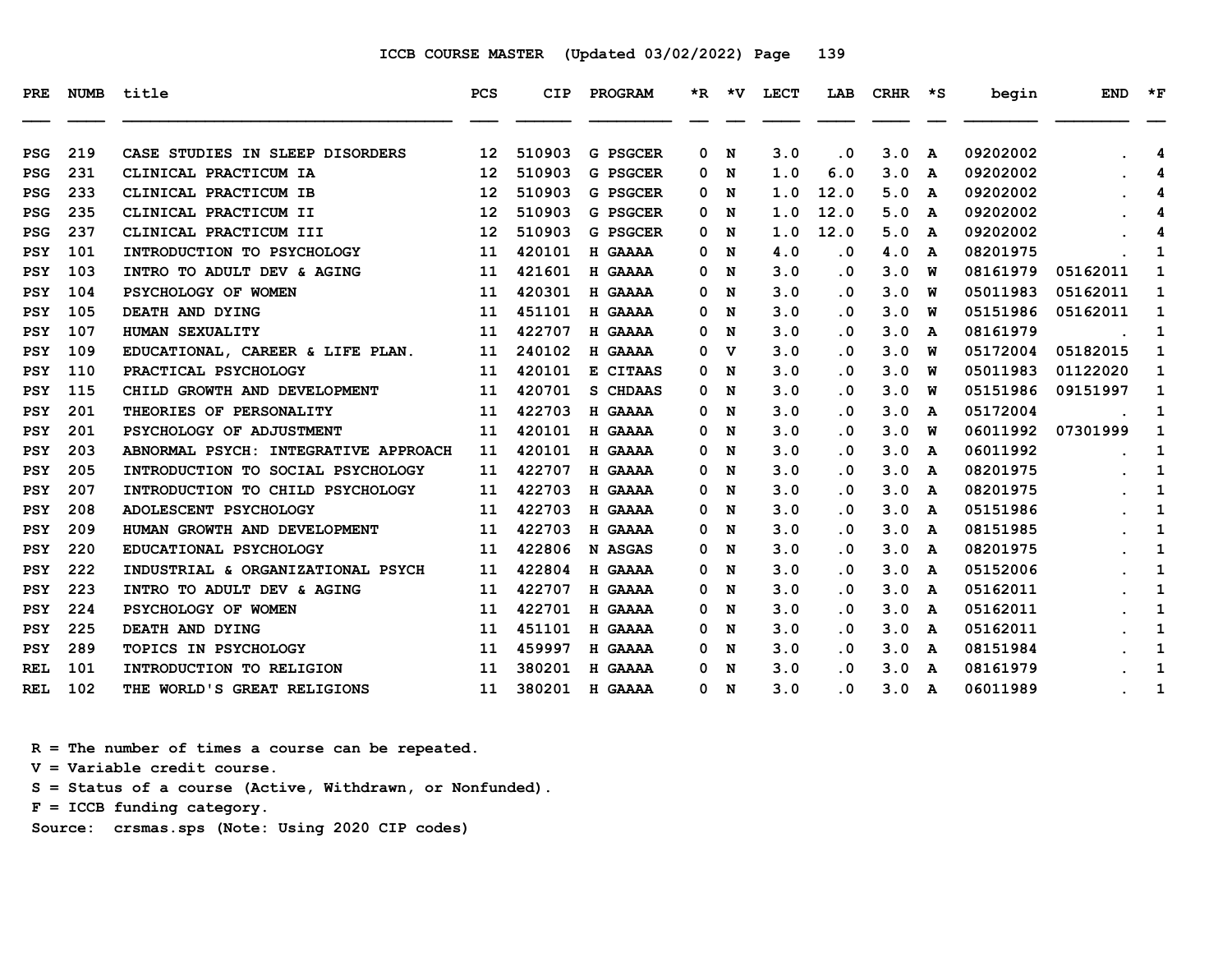| PRE        |     | NUMB title                           | <b>PCS</b> | CIP    | PROGRAM          |    |             | *R *V LECT | LAB       | $CRHR$ *S |              | begin    | <b>END</b> | $\star$ F               |
|------------|-----|--------------------------------------|------------|--------|------------------|----|-------------|------------|-----------|-----------|--------------|----------|------------|-------------------------|
| <b>REL</b> | 104 | THE BIBLE: THE HEBREW SCRIPTURES     | 11         | 380201 | H GAAAA          | 0  | N           | 3.0        | $\cdot$ 0 | 3.0       | A            | 02011989 |            | 1                       |
| <b>REL</b> | 105 | THE BIBLE: THE NEW TESTAMENT         | 11         | 380201 | H GAAAA          | 0. | N           | 3.0        | $\cdot$ 0 | 3.0       | A            | 02011989 |            | 1                       |
| REL        | 109 | INTRODUCTION TO CHRISTIANITY         | 11         | 380201 | H GAAAA          | 0  | N           | 3.0        | . 0       | 3.0       | W            | 02011989 | 06301999   | 1                       |
| <b>REL</b> | 120 | RELIGIONS OF THE WEST                | 11         | 380201 | H GAAAA          | 0  | N           | 3.0        | $\cdot$ 0 | 3.0       | W            | 01011994 | 05162021   | 1                       |
| REL        | 121 | RELIGIONS OF THE EAST                | 11         | 380201 | H GAAAA          | 0  | N           | 3.0        | . 0       | 3.0       | W            | 01011994 | 05162021   | 1                       |
| <b>RES</b> | 110 | REAL ESTATE TRANSACTIONS             | 12         | 521501 | <b>B RESAAS</b>  | 0  | N           | 3.0        | $\cdot$ 0 | 3.0       | W            | 06011992 | 05301994   | $\mathbf{2}$            |
| <b>RES</b> | 110 | REAL ESTATE TRANSACTIONS             | 12         | 521501 | <b>B RESAAS</b>  | 0  | N           | 3.0        | . 0       | 3.0       | W            | 05011994 | 07301999   | $\overline{2}$          |
| <b>RES</b> | 112 | STANDARDS OF PROF APPRAISAL PRACTICE | 12         | 521501 | <b>B RESAAS</b>  | 0  | N           | 1.0        | $\cdot$ 0 | 1.0       | W            | 12221995 | 07301999   | $\overline{2}$          |
| <b>RES</b> | 210 | REAL ESTATE FINANCE                  | 12         | 521501 | <b>B RESAAS</b>  | 0  | N           | 3.0        | $\cdot$ 0 | 3.0       | W            | 06011992 | 05301994   | $\mathbf{2}$            |
| <b>RES</b> | 210 | REAL ESTATE FINANCE                  | 12         | 521501 | <b>B RESAAS</b>  | 0  | N           | 3.0        | . 0       | 3.0       | W            | 05011994 | 07301999   | $\mathbf{2}$            |
| <b>RES</b> | 212 | REAL ESTATE INVESTMENT STRATEGY      | 12         | 521501 | <b>B RESAAS</b>  | 0  | N           | 3.0        | $\cdot$ 0 | 3.0       | W            | 06011992 | 05301994   | $\overline{2}$          |
| <b>RES</b> | 212 | REAL ESTATE INVESTMENT STRATEGY      | 12         | 521501 | <b>B RESAAS</b>  | 0  | N           | 3.0        | . 0       | 3.0       | W            | 05011994 | 07301999   | $\overline{2}$          |
| <b>RES</b> | 214 | REAL ESTATE PROPERTY MANAGEMENT      | 12         | 521501 | <b>B RESAAS</b>  | 0  | N           | 3.0        | $\cdot$ 0 | 3.0       | W            | 06011992 | 05301994   | $\mathbf{2}$            |
| <b>RES</b> | 214 | REAL ESTATE PROPERTY MANAGEMENT      | 12         | 521501 | <b>B RESAAS</b>  | 0  | N           | 3.0        | $\cdot$ 0 | 3.0       | W            | 05011994 | 07301999   | $\overline{2}$          |
| <b>RES</b> | 216 | REAL ESTATE APPRAISAL                | 12         | 521501 | <b>B RESAAS</b>  | 0  | N           | 3.0        | $\cdot$ 0 | 3.0       | W            | 06011992 | 05301994   | $\mathbf{2}$            |
| <b>RES</b> | 216 | REAL ESTATE APPRAISAL                | 12         | 521501 | <b>B RESAAS</b>  | 0  | N           | 3.0        | $\cdot$ 0 | 3.0       | W            | 05011994 | 07301999   | $\overline{2}$          |
| <b>RES</b> | 219 | ADVANCED REAL ESTATE PRACTICES       | 12         | 521501 | <b>B RESAAS</b>  | 0  | N           | 3.0        | . 0       | 3.0       | W            | 06011992 | 05301994   | $\overline{2}$          |
| <b>RES</b> | 219 | ADVANCED REAL ESTATE PRACTICES       | 12         | 521501 | <b>B RESAAS</b>  | 0  | N           | 3.0        | $\cdot$ 0 | 3.0       | W            | 05011994 | 07301999   | $\overline{2}$          |
| <b>RES</b> | 701 | APARTMENT MANAGEMENT I               | 16         | 521501 | VOCSK1614        | 0  | N           | 2.0        | . 0       | 2.0       | W            | 06011992 | 05301994   | $\overline{2}$          |
| <b>RES</b> | 701 | APARTMENT MANAGEMENT I               | 16         | 521501 | VOCSK1614        | 0  | N           | 2.0        | $\cdot$ 0 | 2.0       | W            | 05011994 | 09151997   | $\overline{2}$          |
| <b>RES</b> | 710 | REAL ESTATE TRANSACTIONS             | 16         | 521501 | VOCSK1614        | 0  | N           | 3.0        | . 0       | 3.0       | A            | 01101997 |            | $\overline{\mathbf{c}}$ |
| <b>RES</b> | 712 | STANDARDS, PROFSNL APPRAISL PRACTICE | 16         | 521501 | VOCSK1614        | 0  | $\mathbf N$ | 1.0        | $\cdot$ 0 | 1.0       | A            | 01101997 |            | $\overline{2}$          |
| <b>RES</b> | 720 | REAL ESTATE FINANCE                  | 16         | 521501 | VOCSK1614        | 0  | N           | 1.0        | $\cdot$ 0 | 1.0       | $\mathbf{A}$ | 01101997 |            | $\overline{2}$          |
| <b>RES</b> | 722 | REAL ESTATE INVESTMENT STRATEGY      | 16         | 521501 | <b>VOCSK1614</b> | 0  | N           | 1.0        | $\cdot$ 0 | 1.0       | A            | 01101997 |            | $\overline{2}$          |
| <b>RES</b> | 723 | LANDLORDS GUIDE TO SMART PROP MGT    | 16         | 460401 | VOCSK1616        |    | 0 N         | 1.0        | $\cdot$ 0 | 1.0       | A            | 06012005 |            | 3                       |
| <b>RES</b> | 724 | REAL ESTATE PROPERTY MANAGEMENT      | 16         | 521501 | VOCSK1614        | 0  | N           | 1.0        | $\cdot$ 0 | 1.0       | A            | 01101997 |            | $\overline{2}$          |
| <b>RES</b> | 725 | SALES & BROKERAGE                    | 16         | 521501 | VOCSK1614        | 0  | N           | 1.0        | . 0       | 1.0       | A            | 05052006 |            | $\mathbf{2}$            |
| <b>RES</b> | 726 | BASIC PRINCIPLES OF APPRAISAL        | 16         | 521501 | <b>VOCSK1614</b> |    | 0 N         | 2.0        | . 0       | 2.0       | A            | 01101997 |            | $\overline{2}$          |

 **R = The number of times a course can be repeated.**

 **V = Variable credit course.**

 **S = Status of a course (Active, Withdrawn, or Nonfunded).**

 **F = ICCB funding category.**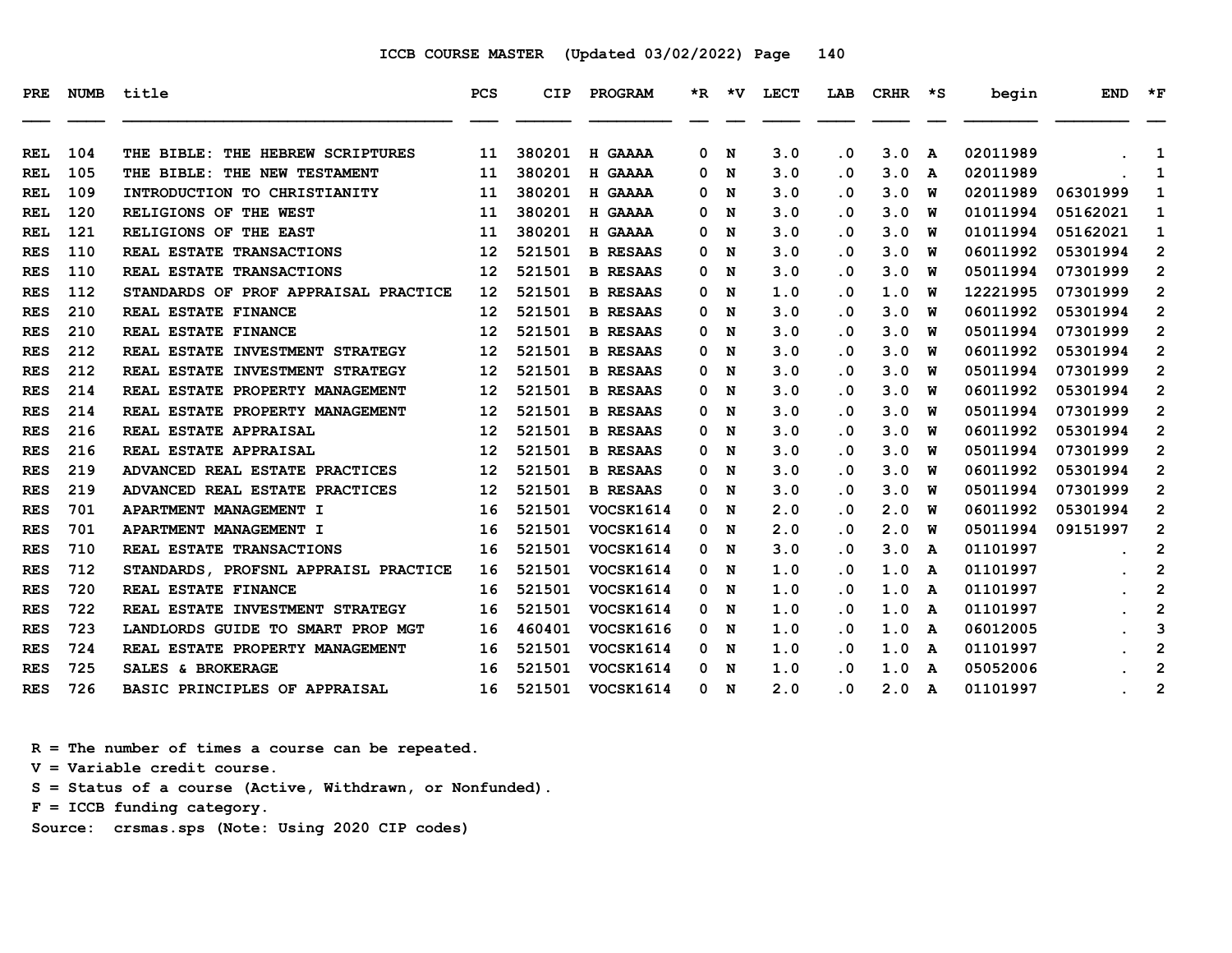| <b>PRE</b> | <b>NUMB</b> | title                                | <b>PCS</b>        | <b>CIP</b> | PROGRAM          |              | $*R$ $*V$ | <b>LECT</b> | LAB       | <b>CRHR</b> | ∗s       | begin    | <b>END</b> | $*_{\mathbf{F}}$        |
|------------|-------------|--------------------------------------|-------------------|------------|------------------|--------------|-----------|-------------|-----------|-------------|----------|----------|------------|-------------------------|
|            |             |                                      |                   |            |                  |              |           |             |           |             |          |          |            |                         |
| <b>RES</b> | 728         | RESIDENTIAL/SINGLE FAMILY APPRAISAL  | 16                | 521501     | VOCSK1614        | 0            | N         | 2.0         | $\cdot$ 0 | 2.0         | A        | 01101997 |            | 2                       |
| <b>RES</b> | 729         | ADVANCED REAL ESTATE PRACTICES       | 16                | 521501     | VOCSK1614        | 0            | N         | 2.0         | $\cdot$ 0 | 2.0         | w        | 01101997 | 08112000   | $\overline{2}$          |
| <b>RES</b> | 730         | ADVANCED PRINCIPLES/2000             | 16                | 521501     | <b>VOCSK1614</b> | 0            | N         | 1.0         | $\cdot$ 0 | 1.0         | A        | 01082001 |            | 2                       |
| <b>RES</b> | 731         | CONTRACT AND CONVEYANCING            | 16                | 521501     | VOCSK1614        | 0            | N         | 1.0         | $\cdot$ 0 | 1.0         | A        | 01082001 |            | $\overline{2}$          |
| <b>RES</b> | 732         | BROKERAGE ADMINISTRATION             | 16                | 521501     | VOCSK1614        |              | 0 N       | 1.0         | $\cdot$ 0 | 1.0         | A        | 01082001 |            | $\overline{2}$          |
| <b>RES</b> | 735         | INTRO TO HOME INSPECTION             | 16                | 521501     | <b>VOCSK1614</b> | 0            | N         | 3.5         | 4.0       | 5.5         | A        | 01102011 |            | 2                       |
| <b>RES</b> | 735         | INTRO TO HOME INSPECTION             | 16                | 521501     | <b>VOCSK1614</b> | 0            | N         | 4.0         | 2.0       | 5.0         | W        | 08252003 | 01102011   | $\mathbf{2}$            |
| <b>RES</b> | 736         | ASP REAL ESTATE AGENT                | 16                | 521501     | VOCSK1614        | 0            | N         | 1.0         | $\cdot$ 0 | 1.0         | A        | 08202007 |            | $\mathbf{2}$            |
| <b>RES</b> | 737         | ASP HOME STAGE                       | 16                | 521501     | <b>VOCSK1614</b> | 0            | N         | 1.5         | $\cdot$ 0 | 1.5         | A        | 08202007 |            | $\overline{2}$          |
| <b>RES</b> | 740         | ILLINOIS LEASING AGENT               | 16                | 521501     | <b>VOCSK1614</b> |              | 0 N       | 1.0         | $\cdot$ 0 | 1.0         | A        | 01112010 |            | $\overline{\mathbf{c}}$ |
| <b>RES</b> | 750         | <b>BROKER PRE-LICENSE TOPICS</b>     | 16                | 521501     | VOCSK1614        | 0            | N         | 5.0         | $\cdot$ 0 | 5.0         | A        | 08012011 |            | $\overline{2}$          |
| <b>RES</b> | 751         | BROKER PRE-LIC APPLIED RL EST PRINC  | 16                | 521501     | <b>VOCSK1614</b> | $\mathbf{0}$ | N         | 1.0         | $\cdot$ 0 | 1.0         | A        | 08012011 |            | $\mathbf 2$             |
| <b>RES</b> | 752         | MANAGING BROKER PRE-LICENSE TOPICS   | 16                | 521501     | <b>VOCSK1614</b> | 0            | N         | 2.0         | $\cdot$ 0 | 2.0         | A        | 05142012 |            | $\overline{2}$          |
| <b>RES</b> | 753         | MGR BRKR PRE-LIC APPL MGT & SUPV     | 16                | 521501     | VOCSK1614        | 0            | N         | 1.0         | $\cdot$ 0 | 1.0         | A        | 01092012 |            | $\mathbf{2}$            |
| <b>RES</b> | 754         | BROKER POST-LICENSING TOPICS         | 16                | 521501     | VOCSK1614        |              | 0 N       | 1.0         | $\cdot$ 0 | 1.0         | A        | 01092012 |            | $\overline{\mathbf{c}}$ |
| <b>RES</b> | 755         | BRKER-POST-LIC APPL REAL ESTATE PRIN | 16                | 521501     | VOCSK1614        | 0            | N         | 1.0         | $\cdot$ 0 | 1.0         | A        | 01092012 |            | $\mathbf{2}$            |
| <b>RTH</b> | 210         | INTRODUCTION TO RADIATION THERAPY    | 12                | 510907     | <b>G RTHCEC</b>  | 0            | N         | 2.0         | $\cdot$ 0 | 2.0         | W        | 06011992 | 05301994   | 4                       |
| <b>RTH</b> | 210         | INTRODUCTION TO RADIATION THERAPY    | 12                | 510907     | <b>G RTHCEC</b>  | 0            | N         | 2.0         | $\cdot$ 0 | 2.0         | W        | 05011994 | 12011998   | 4                       |
| <b>RTH</b> | 211         | RADIATION THERAPY PHYSICS I          | $12 \overline{ }$ | 510907     | <b>G RTHCEC</b>  | 0            | N         | 2.0         | 3.0       | 3.0         | W        | 06011992 | 05301994   | 4                       |
| <b>RTH</b> | 211         | RADIATION THERAPY PHYSICS I          | 12                | 510907     | <b>G RTHCEC</b>  | 0            | N         | 2.0         | 3.0       | 3.0         | W        | 05011994 | 12011998   | 4                       |
| <b>RTH</b> | 212         | <b>RADIOBIOLOGY</b>                  | 12                | 510907     | <b>G RTHCEC</b>  | 0            | N         | 1.0         | $\cdot$ 0 | 1.0         | W        | 06011992 | 05301994   | 4                       |
| <b>RTH</b> | 212         | <b>RADIOBIOLOGY</b>                  | 12                | 510907     | <b>G RTHCEC</b>  | 0            | N         | 1.0         | $\cdot$ 0 | 1.0         | W        | 05011994 | 12011998   | 4                       |
| <b>RTH</b> | 213         | ONCOLOGY AND TECHNIQUE I             | 12                | 510907     | <b>G RTHCEC</b>  | 0            | N         | 2.0         | $\cdot$ 0 | 2.0         | W        | 06011993 | 05301994   | 4                       |
| <b>RTH</b> | 213         | ONCOLOGY AND TECHNIQUE               | $12 \overline{ }$ | 510907     | <b>G RTHCEC</b>  | 0            | N         | 1.0         | $\cdot$ 0 | 1.0         | W        | 06011992 | 06011993   | 4                       |
| <b>RTH</b> | 213         | ONCOLOGY AND TECHNIQUE I             | 12                | 510907     | <b>G RTHCEC</b>  | 0            | N         | 2.0         | $\cdot$ 0 | 2.0         | W        | 05011994 | 12011998   | 4                       |
| <b>RTH</b> | 214         | RADIATION THER PHYSICS II/SEL TOPICS | 12                | 510907     | <b>G RTHCEC</b>  | 0            | N         | 2.0         | 3.0       | 3.0         | W        | 06011992 | 05301994   | 4                       |
| <b>RTH</b> | 214         | RADIATION THER PHYSICS II/SEL TOPICS | 12                | 510907     | <b>G RTHCEC</b>  | 0            | N         | 2.0         | 3.0       | 3.0         | W        | 05011994 | 12011998   | 4                       |
| RTH        | 215         | RADIOISOTOPES, CURIE TH & HYPERTHERM | $12 \overline{ }$ | 510907     | <b>G RTHCEC</b>  |              | 0 N       | 1.0         | $\cdot$ 0 | 1.0         | <b>W</b> | 06011992 | 08161993   | 4                       |

 **R = The number of times a course can be repeated. V = Variable credit course. S = Status of a course (Active, Withdrawn, or Nonfunded). F = ICCB funding category. Source: crsmas.sps (Note: Using 2020 CIP codes)**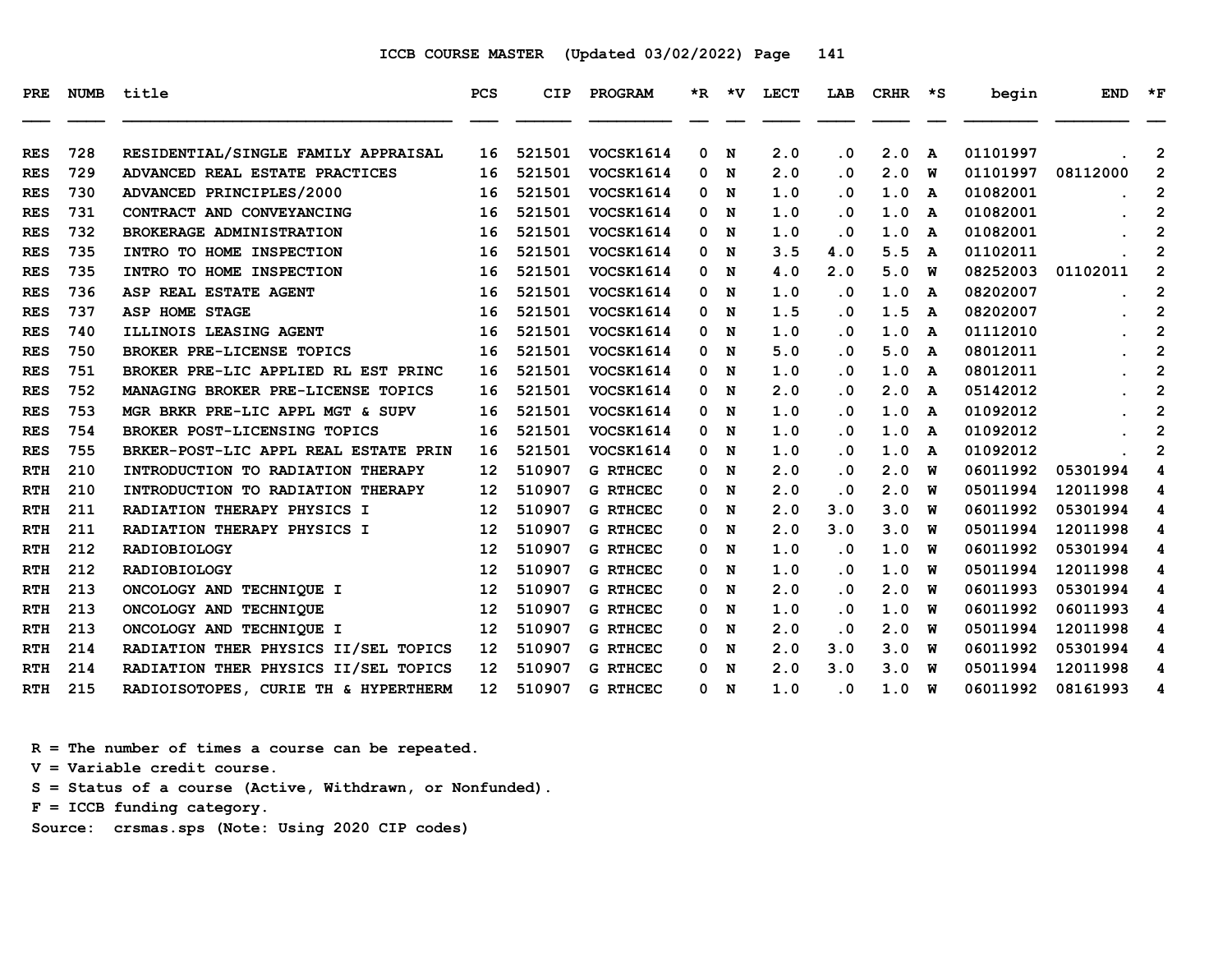| <b>PRE</b> | <b>NUMB</b> | title                     | <b>PCS</b>        | <b>CIP</b> | PROGRAM         | *R. | *V | LECT                       | LAB       | <b>CRHR</b> | ∗s | begin    | <b>END</b> | $*_{\mathbf{F}}$ |
|------------|-------------|---------------------------|-------------------|------------|-----------------|-----|----|----------------------------|-----------|-------------|----|----------|------------|------------------|
| <b>RTH</b> | 216         | ONCOLOGY AND TECHNIQUE II | 12                | 510907     | <b>G RTHCEC</b> | 0   | N  | 2.0                        | $\cdot$ 0 | 2.0         | W  | 06011993 | 05301994   | 4                |
| <b>RTH</b> | 216         | ONCOLOGY AND TECHNIQUE II | $12 \overline{ }$ | 510907     | <b>G RTHCEC</b> | 0   | N  | 2.0                        | $\cdot$ 0 | 2.0         | W  | 05011994 | 12011998   | 4                |
| <b>RTH</b> | 231         | CLINICAL I                | 12                | 519998     | <b>G RTHCEC</b> | 0   | N  | $\overline{\mathbf{0}}$    | 24.0      | 4.0         | W  | 06011992 | 05301994   | 4                |
| <b>RTH</b> | 231         | CLINICAL I                | 12                | 519998     | <b>G RTHCEC</b> | 0   | N  | $\overline{\mathbf{0}}$    | 24.0      | 4.0         | W  | 05011994 | 12011998   | 4                |
| <b>RTH</b> | 232         | CLINICAL II               | 12                | 519998     | <b>G RTHCEC</b> | 0   | N  | . 0                        | 24.0      | 4.0         | W  | 06011992 | 05301994   | 4                |
| <b>RTH</b> | 232         | CLINICAL II               | 12                | 519998     | <b>G RTHCEC</b> | 0   | N  | $\cdot$ 0                  | 24.0      | 4.0         | W  | 05011994 | 12011998   | 4                |
| <b>RTH</b> | 233         | CLINICAL III              | 12                | 519998     | <b>G RTHCEC</b> | 0   | N  | . 0                        | 8.0       | 1.0         | W  | 06011992 | 05301994   | 4                |
| <b>RTH</b> | 233         | CLINICAL III              | 12                | 519998     | <b>G RTHCEC</b> | 0   | N  | . 0                        | 8.0       | 1.0         | W  | 05011994 | 12011998   | 4                |
| <b>RTH</b> | 234         | CLINICAL IV               | 12                | 519998     | <b>G RTHCEC</b> | 0   | N  | $\cdot$ 0                  | 20.0      | 3.0         | W  | 06011992 | 05301994   | 4                |
| <b>RTH</b> | 234         | CLINICAL IV               | 12                | 519998     | <b>G RTHCEC</b> | 0   | N  | $\cdot$ 0                  | 20.0      | 3.0         | W  | 05011994 | 12011998   | 4                |
| <b>RTT</b> | 110         | RESPIRATORY THERAPY I     | 12                | 510908     | <b>G RTTAAS</b> | 0   | N  | 6.0                        | 3.0       | 7.0         | W  | 05011994 | 05161997   | 4                |
| <b>RTT</b> | 110         | RESPIRATORY THERAPY I     | 12                | 510908     | <b>G RTTAAS</b> | 0   | N  | 6.0                        | 3.0       | 7.0         | w  | 06011992 | 05301994   | 4                |
| <b>RTT</b> | 111         | RESPIRATORY THERAPY II    | $12 \overline{ }$ | 510908     | <b>G RTTAAS</b> | 0   | N  | 4.0                        | $\cdot$ 0 | 4.0         | W  | 05011994 | 05161997   | 4                |
| <b>RTT</b> | 111         | RESPIRATORY THERAPY II    | 12                | 510908     | <b>G RTTAAS</b> | 0   | N  | 4.0                        | . 0       | 4.0         | W  | 06011992 | 05301994   | 4                |
| <b>RTT</b> | 112         | CLINICAL PRACTICUM I      | 12                | 519998     | <b>G RTTAAS</b> | 0   | N  | $\cdot$ 0                  | 8.0       | 1.0         | W  | 05011994 | 05161997   | 4                |
| <b>RTT</b> | 112         | CLINICAL PRACTICUM I      | 12                | 519998     | <b>G RTTAAS</b> | 0   | N  | . 0                        | 8.0       | 1.0         | W  | 06011992 | 05301994   | 4                |
| <b>RTT</b> | 113         | RESPIRATORY THERAPY III   | 12                | 510908     | <b>G RTTAAS</b> | 0   | N  | 6.0                        | 3.0       | 7.0         | W  | 05011994 | 05161997   | 4                |
| <b>RTT</b> | 113         | RESPIRATORY THERAPY III   | 12                | 510908     | <b>G RTTAAS</b> | 0   | N  | 6.0                        | 3.0       | 7.0         | W  | 06011992 | 05301994   | 4                |
| <b>RTT</b> | 114         | CLINICAL PRACTICUM II     | 12                | 519998     | <b>G RTTAAS</b> | 0   | N  | $\cdot$ 0                  | 16.0      | 2.0         | W  | 05191995 | 05161997   | 4                |
| <b>RTT</b> | 114         | CLINICAL PRACTICUM II     | $12 \overline{ }$ | 519998     | <b>G RTTAAS</b> | 0   | N  | . 0                        | 16.0      | 4.0         | W  | 05011994 | 05191995   | 4                |
| <b>RTT</b> | 114         | CLINICAL PRACTICUM II     | 12                | 519998     | <b>G RTTAAS</b> | 0   | N  | $\cdot$ 0                  | 16.0      | 4.0         | W  | 06011992 | 05301994   | 4                |
| <b>RTT</b> | 115         | RESPIRATORY THERAPY IV    | 12                | 510908     | <b>G RTTAAS</b> | 0   | N  | 4.0                        | $\cdot$ 0 | 4.0         | W  | 05011994 | 05161997   | 4                |
| RTT        | 115         | RESPIRATORY THERAPY IV    | $12 \overline{ }$ | 510908     | <b>G RTTAAS</b> | 0   | N  | 4.0                        | $\cdot$ 0 | 4.0         | W  | 06011992 | 05301994   | 4                |
| <b>RTT</b> | 117         | INTRO TO RESPIRATORY CARE | 12                | 510908     | <b>G RTTAAS</b> | 0   | N  | 1.0                        | $\cdot$ 0 | 1.0         | A  | 05222017 |            | 4                |
| <b>RTT</b> | 130         | RESPIRATORY THERAPY I     | $12 \overline{ }$ | 510908     | <b>G RTTAAS</b> | 0   | N  | 3.0                        | 3.0       | 4.0         | A  | 05161997 |            | 4                |
| <b>RTT</b> | 131         | RESPIRATORY SCIENCE       | $12 \overline{ }$ | 400101     | <b>G RTTAAS</b> | 0   | N  | 3.0                        | $\cdot$ 0 | 3.0         | A  | 05161997 |            | 1                |
| <b>RTT</b> | 132         | RESPIRATORY THERAPY II    | 12                | 510908     | <b>G RTTAAS</b> | 0   | N  | 4.0                        | $\cdot$ 0 | 4.0         | A  | 05161997 |            | 4                |
| <b>RTT</b> | 133         | CLINICAL PRACTICUM I      | $12 \overline{ }$ | 519998     | <b>G RTTAAS</b> | 0   | N  | $\overline{\phantom{0}}$ . | 8.0       | 2.0         | A  | 08242020 |            | 4                |

 **R = The number of times a course can be repeated.**

 **V = Variable credit course.**

 **S = Status of a course (Active, Withdrawn, or Nonfunded).**

 **F = ICCB funding category.**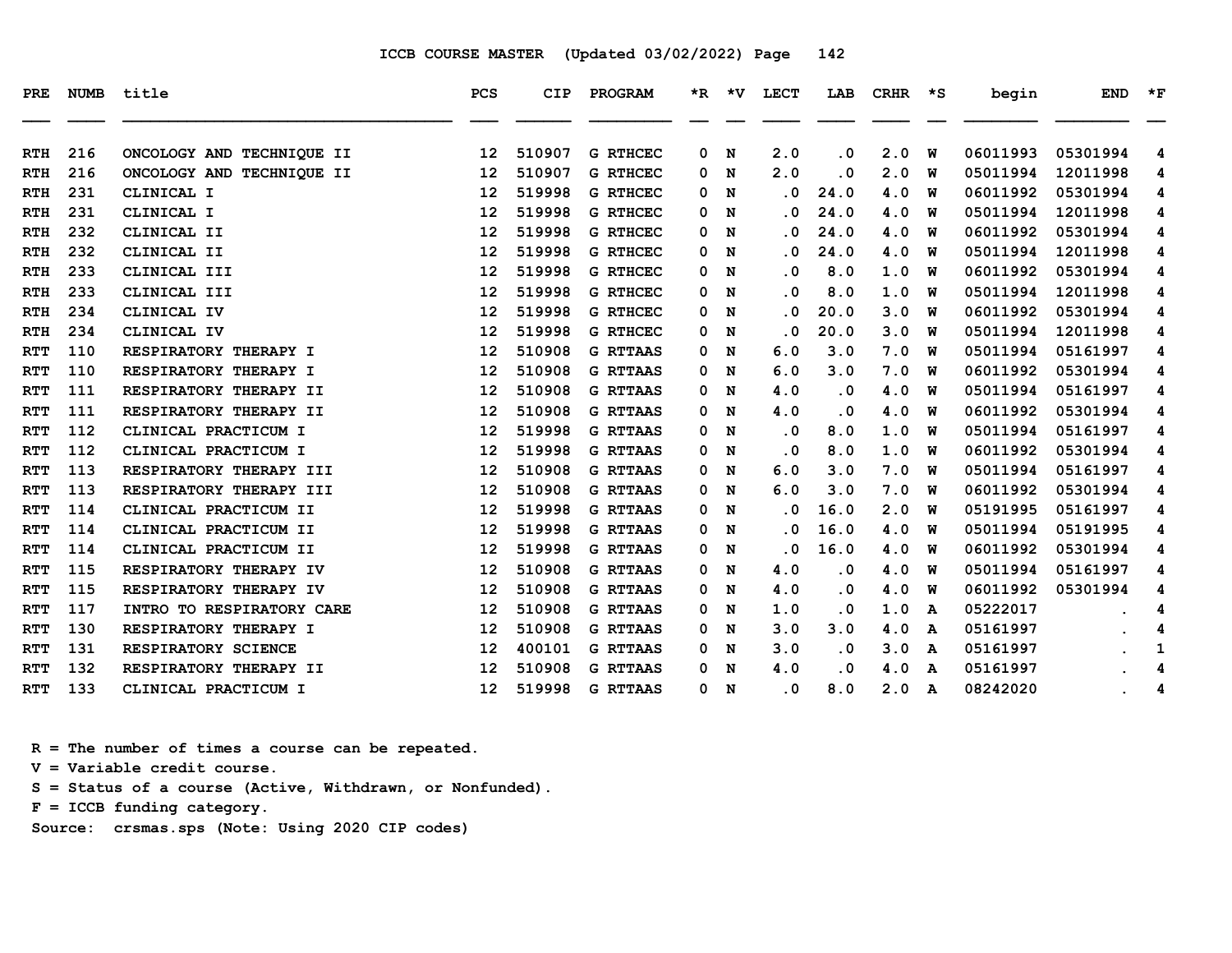| <b>PRE</b> | <b>NUMB</b> | title                   | PCS             | CIP    | PROGRAM         |   | $*R$ $*V$ | LECT | LAB       | CRHR  | $\star$ S and $\star$ | begin    | <b>END</b> | $*_{\mathbf{F}}$ |
|------------|-------------|-------------------------|-----------------|--------|-----------------|---|-----------|------|-----------|-------|-----------------------|----------|------------|------------------|
|            |             |                         |                 |        |                 |   |           |      |           |       |                       |          |            |                  |
| RTT        | 133         | CLINICAL PRACTICUM I    | 12              | 519998 | <b>G RTTAAS</b> | 0 | N         | . 0  | 8.0       | 1.0   | W                     | 05161997 | 08242020   | 4                |
| <b>RTT</b> | 134         | RESPIRATORY THERAPY III | 12              | 510908 | <b>G RTTAAS</b> | 0 | N         | 3.0  | 3.0       | 4.0   | A                     | 05162011 |            | 4                |
| <b>RTT</b> | 134         | RESPIRATORY THERAPY III | 12              | 510908 | <b>G RTTAAS</b> | 0 | N         | 6.0  | 3.0       | 7.0   | W                     | 05161997 | 05162011   | 4                |
| <b>RTT</b> | 135         | RESPIRATORY THERAPY IV  | 12              | 510908 | <b>G RTTAAS</b> | 0 | N         | 4.0  | . 0       | 4.0   | A                     | 05161997 |            | 4                |
| <b>RTT</b> | 136         | CLINICAL PRACTICUM II   | 12              | 519998 | <b>G RTTAAS</b> | 0 | N         | . 0  | 8.0       | 2.0   | A                     | 08242020 |            | 4                |
| <b>RTT</b> | 136         | CLINICAL PRACTICUM II   | 12              | 519998 | <b>G RTTAAS</b> | 0 | N         | . 0  | 8.0       | 1.0   | W                     | 08241998 | 05192014   | 4                |
| <b>RTT</b> | 136         | CLINICAL PRACTICUM II   | 12              | 519998 | <b>G RTTAAS</b> | 0 | N         | . 0  | 12.0      | 1.5   | W                     | 05192014 | 05202019   | 4                |
| <b>RTT</b> | 136         | CLINICAL PRACTICUM II   | 12              | 519998 | <b>G RTTAAS</b> | 0 | N         | . 0  | 16.0      | 2.0   | พ                     | 05161997 | 08241998   | 4                |
| <b>RTT</b> | 136         | CLINICAL PRACTICUM II   | 12              | 519998 | <b>G RTTAAS</b> | 0 | N         | . 0  | 8.0       | 1.0   | w                     | 05202019 | 08242020   | 4                |
| RTT        | 137         | ADVANCED VENTILATION    | 12              | 510908 | <b>G RTTAAS</b> | 0 | N         | 3.0  | . 0       | 3.0   | A                     | 05162011 |            | 4                |
| <b>RTT</b> | 151         | RESPIRATORY THERAPY V   | 12              | 510908 | <b>G RTTAAS</b> | 0 | N         | 3.0  | $\cdot$ 0 | 3.0   | A                     | 05162011 |            | 4                |
| RTT        | 211         | RESPIRATORY THERAPY V   | 12              | 510908 | <b>G RTTAAS</b> | 0 | N         | 3.0  | . 0       | 3.0   | A                     | 05191995 |            | 4                |
| <b>RTT</b> | 211         | RESPIRATORY THERAPY V   | 12              | 510908 | <b>G RTTAAS</b> | 0 | N         | 2.0  | . 0       | 2.0   | W                     | 05011994 | 05191995   | 4                |
| <b>RTT</b> | 211         | RESPIRATORY THERAPY V   | 12              | 510908 | <b>G RTTAAS</b> | 0 | N         | 2.0  | . 0       | 2.0   | พ                     | 06011992 | 05301994   | 4                |
| <b>RTT</b> | 212         | CLINICAL PRACTICUM III  | 12              | 519998 | <b>G RTTAAS</b> | 0 | N         | . 0  | 16.0      | 4.0   | A                     | 08242020 |            | 4                |
| <b>RTT</b> | 212         | CLINICAL PRACTICUM III  | 12              | 519998 | <b>G RTTAAS</b> | 0 | N         | . 0  | 16.0      | 4.0   | W                     | 05011994 | 05191995   | 4                |
| <b>RTT</b> | 212         | CLINICAL PRACTICUM III  | 12              | 519998 | <b>G RTTAAS</b> | 0 | N         | . 0  | 16.0      | 2.0   | W                     | 05191995 | 05192014   | 4                |
| <b>RTT</b> | 212         | CLINICAL PRACTICUM III  | 12              | 519998 | <b>G RTTAAS</b> | 0 | N         | . 0  | 20.0      | 2.5   | W                     | 05192014 | 05202019   | 4                |
| <b>RTT</b> | 212         | CLINICAL PRACTICUM III  | 12              | 519998 | <b>G RTTAAS</b> | 0 | N         | . 0  | 16.0      | 4.0   | w                     | 06011992 | 05301994   | 4                |
| <b>RTT</b> | 212         | CLINICAL PRACTICUM III  | 12              | 519998 | <b>G RTTAAS</b> | 0 | N         | . 0  | 24.0      | 3.0   | w                     | 05202019 | 08242020   | 4                |
| <b>RTT</b> | 213         | RESPIRATORY THERAPY VI  | 12              | 510908 | <b>G RTTAAS</b> | 0 | N         | 4.0  | . 0       | 4.0   | A                     | 06182018 |            | 4                |
| RTT        | 213         | RESPIRATORY THERAPY VI  | 12              | 510908 | <b>G RTTAAS</b> | 0 | N         | 3.0  | . 0       | 3.0   | w                     | 05011994 | 03072017   | 4                |
| <b>RTT</b> | 213         | RESPIRATORY THERAPY VI  | 12              | 510908 | <b>G RTTAAS</b> | 0 | N         | 3.0  | . 0       | 3.0   | W                     | 06011992 | 05301994   | 4                |
| <b>RTT</b> | 213         | RESPIRATORY THERAPY VI  | 12              | 510908 | <b>G RTTAAS</b> | 0 | N         | 3.0  | . 0       | 3.0   | พ                     | 08152017 | 06182018   | 4                |
| <b>RTT</b> | 213         | RESPIRATORY THERAPY VI  | 12              | 510908 | <b>G RTTAAS</b> | 0 | N         | 4.0  | . 0       | 4.0   | W                     | 03072017 | 08152017   | 4                |
| <b>RTT</b> | 214         | CLINICAL PRACTICUM IV   | 12              | 519998 | <b>G RTTAAS</b> | 0 | N         | . 0  | 16.0      | 4.0   | A                     | 08242020 |            | 4                |
| RTT        | 214         | CLINICAL PRACTICUM IV   | 12              | 519998 | <b>G RTTAAS</b> | 0 | N         | . 0  | 24.0      | 3.0   | w                     | 08241998 | 01111999   | 4                |
| RTT        | 214         | CLINICAL PRACTICUM IV   | 12 <sup>°</sup> | 519998 | <b>G RTTAAS</b> |   | 0 N       | . 0  | 16.0      | 4.0 W |                       | 05011994 | 05191995   | 4                |

 **R = The number of times a course can be repeated.**

 **V = Variable credit course.**

 **S = Status of a course (Active, Withdrawn, or Nonfunded).**

 **F = ICCB funding category.**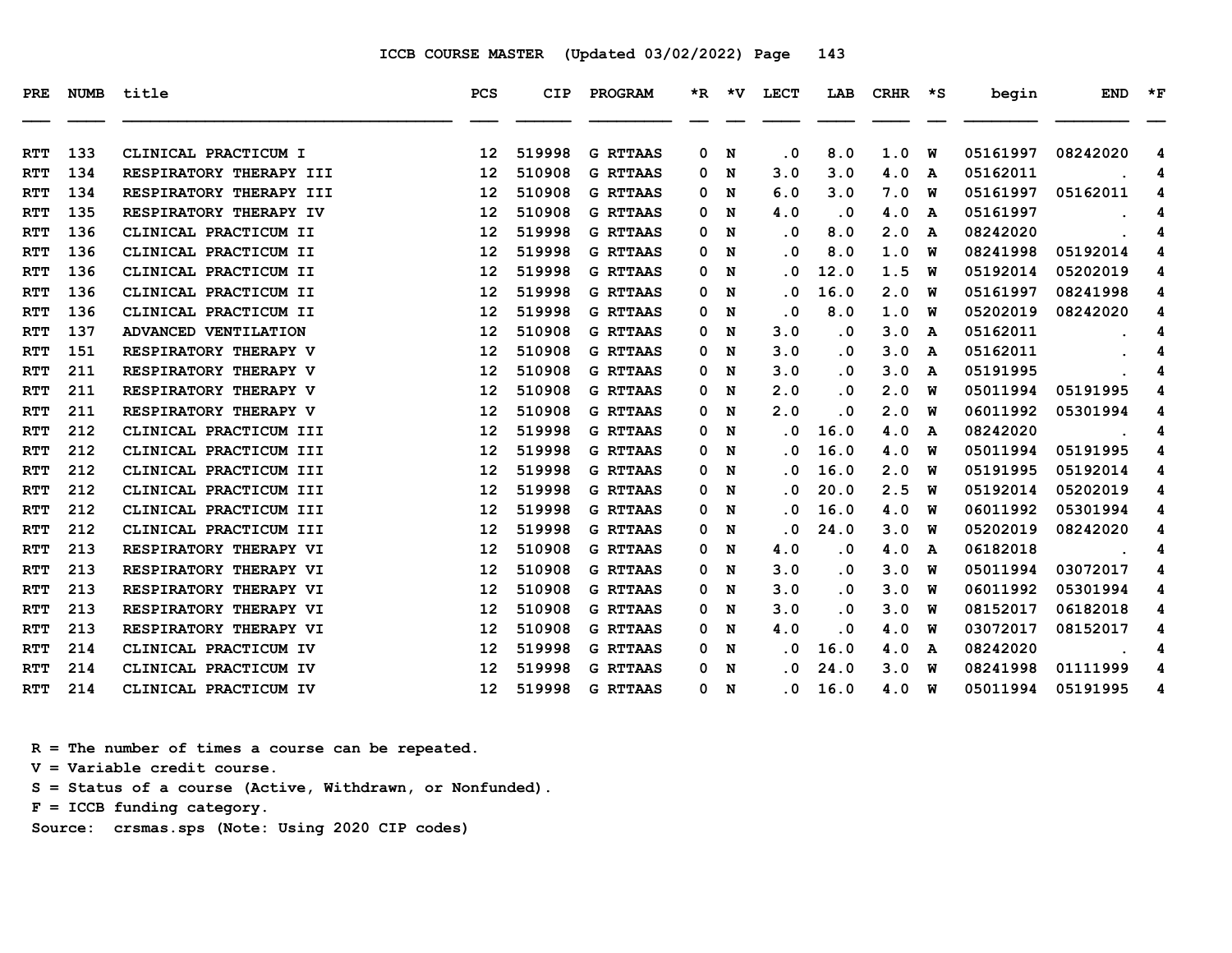| PRE        | <b>NUMB</b> | title                                | <b>PCS</b>        | <b>CIP</b> | PROGRAM         |   |     | *R *V LECT | LAB       | <b>CRHR</b> | $\star$ s | begin    | <b>END</b> | $*_{\mathbf{F}}$ |
|------------|-------------|--------------------------------------|-------------------|------------|-----------------|---|-----|------------|-----------|-------------|-----------|----------|------------|------------------|
| <b>RTT</b> | 214         | CLINICAL PRACTICUM IV                | 12                | 519998     | <b>G RTTAAS</b> | 0 | N   | . 0        | 16.0      | 4.0         | W         | 06011992 | 05301994   | 4                |
| <b>RTT</b> | 214         | CLINICAL PRACTICUM IV                | 12                | 519998     | <b>G RTTAAS</b> | 0 | N   | . 0        | 16.0      | 2.0         | พ         | 05191995 | 08241998   | 4                |
| <b>RTT</b> | 214         | CLINICAL PRACTICUM IV                | 12                | 519998     | <b>G RTTAAS</b> | 0 | N   | . 0        | 16.0      | 2.0         | พ         | 01111999 | 08242020   | 4                |
| <b>RTT</b> | 215         | RESPIRATORY THERAPY VII              | 12                | 510908     | <b>G RTTAAS</b> | 0 | N   | 4.0        | $\cdot$ 0 | 4.0         | A         | 08202018 |            | 4                |
| <b>RTT</b> | 215         | RESPIRATORY THERAPY VII              | 12                | 510908     | <b>G RTTAAS</b> | 0 | N   | 3.0        | $\cdot$ 0 | 3.0         | W         | 05192014 | 03072017   | 4                |
| <b>RTT</b> | 215         | RESPIRATORY THERAPY VII              | 12                | 510908     | <b>G RTTAAS</b> | 0 | N   | 2.0        | . 0       | 2.0         | พ         | 05011994 | 05192014   | 4                |
| <b>RTT</b> | 215         | RESPIRATORY THERAPY VII              | 12                | 510908     | <b>G RTTAAS</b> | 0 | N   | 2.0        | $\cdot$ 0 | 2.0         | พ         | 06011992 | 05301994   | 4                |
| <b>RTT</b> | 215         | RESPIRATORY THERAPY VII              | 12                | 510908     | <b>G RTTAAS</b> | 0 | N   | 4.0        | . 0       | 4.0         | W         | 03072017 | 08152017   | 4                |
| <b>RTT</b> | 215         | RESPIRATORY THERAPY VII              | 12 <sup>2</sup>   | 510908     | <b>G RTTAAS</b> | 0 | N   | 3.0        | $\cdot$ 0 | 3.0         | พ         | 08152017 | 08202018   | 4                |
| <b>RTT</b> | 217         | RESPIRATORY THERAPY VIII             | 12                | 510908     | <b>G RTTAAS</b> | 0 | N   | 3.0        | $\cdot$ 0 | 3.0         | A         | 05011994 |            | 4                |
| <b>RTT</b> | 217         | RESPIRATORY THERAPY VIII             | 12                | 510908     | <b>G RTTAAS</b> | 0 | N   | 3.0        | $\cdot$ 0 | 3.0         | พ         | 06011992 | 05301994   | 4                |
| <b>RTT</b> | 911         | CLIN MANIFSTNS/ASSESSMNT RESP DSEASE | 16                | 510908     | VOCSK1607       | 0 | N   | 3.0        | $\cdot$ 0 | 3.0         | พ         | 05191995 | 05152000   | 4                |
| <b>RUS</b> | 101         | BEGINNING RUSSIAN I                  | 11                | 160402     | H GAAAA         | 0 | N   | 4.0        | . 0       | 4.0         | W         | 05201994 | 01122020   | 1                |
| <b>RUS</b> | 102         | BEGINNING RUSSIAN II                 | 11                | 160402     | H GAAAA         | 0 | N   | 4.0        | $\cdot$ 0 | 4.0         | W         | 05201994 | 01122020   | 1                |
| <b>RUS</b> | 103         | INTERMEDIATE RUSSIAN I               | 11                | 160402     | H GAAAA         | 0 | N   | 4.0        | . 0       | 4.0         | w         | 05201994 | 01122020   | 1                |
| <b>RUS</b> | 104         | INTERMEDIATE RUSSIAN II              | 11                | 160402     | H GAAAA         | 0 | N   | 4.0        | $\cdot$ 0 | 4.0         | W         | 05201994 | 01122020   | 1                |
| SCI        | 108         | ESSENTIALS OF FORENSIC SCIENCE       | 11                | 400501     | N ASGAS         | 0 | N   | 3.0        | 3.0       | 4.0         | A         | 05152006 |            | 1                |
| SCI        | 120         | <b>COSMOS</b>                        | 11                | 400201     | N ASGAS         | 0 | N   | 3.0        | $\cdot$ 0 | 3.0         | พ         | 08161981 | 05251993   | 1                |
| SCI        | 121         | <b>SCIENCE SCHOLAR SEMINAR</b>       | 11                | 301801     | N ASGAS         | 3 | N   | 1.0        | $\cdot$ 0 | 1.0         | A         | 08232021 |            | 1                |
| SCI        | 141         | FUNDAMENTALS OF SCIENCE              | 11                | 300101     | N ASGAS         | 0 | N   | 3.0        | 3.0       | 4.0         | พ         | 01092006 | 01122020   | $\mathbf{1}$     |
| SCI        | 142         | <b>SCIENCE IN MODERN SOCIETY</b>     | 11                | 400101     | N ASGAS         | 0 | N   | 3.0        | 3.0       | 4.0         | พ         | 05152006 | 01122020   | 1                |
| SCI        | 208         | FORENSIC SCIENCE II: DEATH ANALYSIS  | 11                | 430406     | N ASGAS         | 0 | N   | 3.0        | 2.0       | 4.0         | A         | 05172004 |            | 1                |
| <b>SLP</b> | 150         | INTRO TO COMMUNICATIONS DISORDERS    | 12                | 510203     | <b>G SLPAAS</b> | 0 | N   | 3.0        | $\cdot$ 0 | 3.0         | พ         | 01111999 | 01092006   | 4                |
| <b>SLP</b> | 151         | CLINICAL AND ACOUSTIC PHONETICS      | $12 \overline{ }$ | 510203     | <b>G SLPAAS</b> | 0 | N   | 2.0        | 3.0       | 3.0         | พ         | 01111999 | 01092006   | 4                |
| <b>SLP</b> | 211         | LANGUAGE DISORDERS & INTERVENTION    | 12                | 510203     | <b>G SLPAAS</b> | 0 | N   | 3.0        | $\cdot$ 0 | 3.0         | พ         | 01111999 | 01092006   | 4                |
| <b>SLP</b> | 212         | SPEECH DISORDERS & INTERVENTION      | 12                | 510203     | <b>G SLPAAS</b> | 0 | N   | 3.0        | $\cdot$ 0 | 3.0         | W         | 01111999 | 01092006   | 4                |
| <b>SLP</b> | 213         | HEARING DISORDERS & INTERVENTION     | $12 \overline{ }$ | 510203     | <b>G SLPAAS</b> | 0 | N   | 2.0        | 2.0       | 3.0         | W         | 01111999 | 01092006   | 4                |
| <b>SLP</b> | 214         | CLINICAL ISS. IN COMM. DISORDERS I   | 12 <sup>7</sup>   | 510203     | <b>G SLPAAS</b> |   | 0 N | 2.0        | 3.0       | 3.0         | <b>W</b>  | 01111999 | 01092006   | 4                |

 **R = The number of times a course can be repeated.**

 **V = Variable credit course.**

 **S = Status of a course (Active, Withdrawn, or Nonfunded).**

 **F = ICCB funding category.**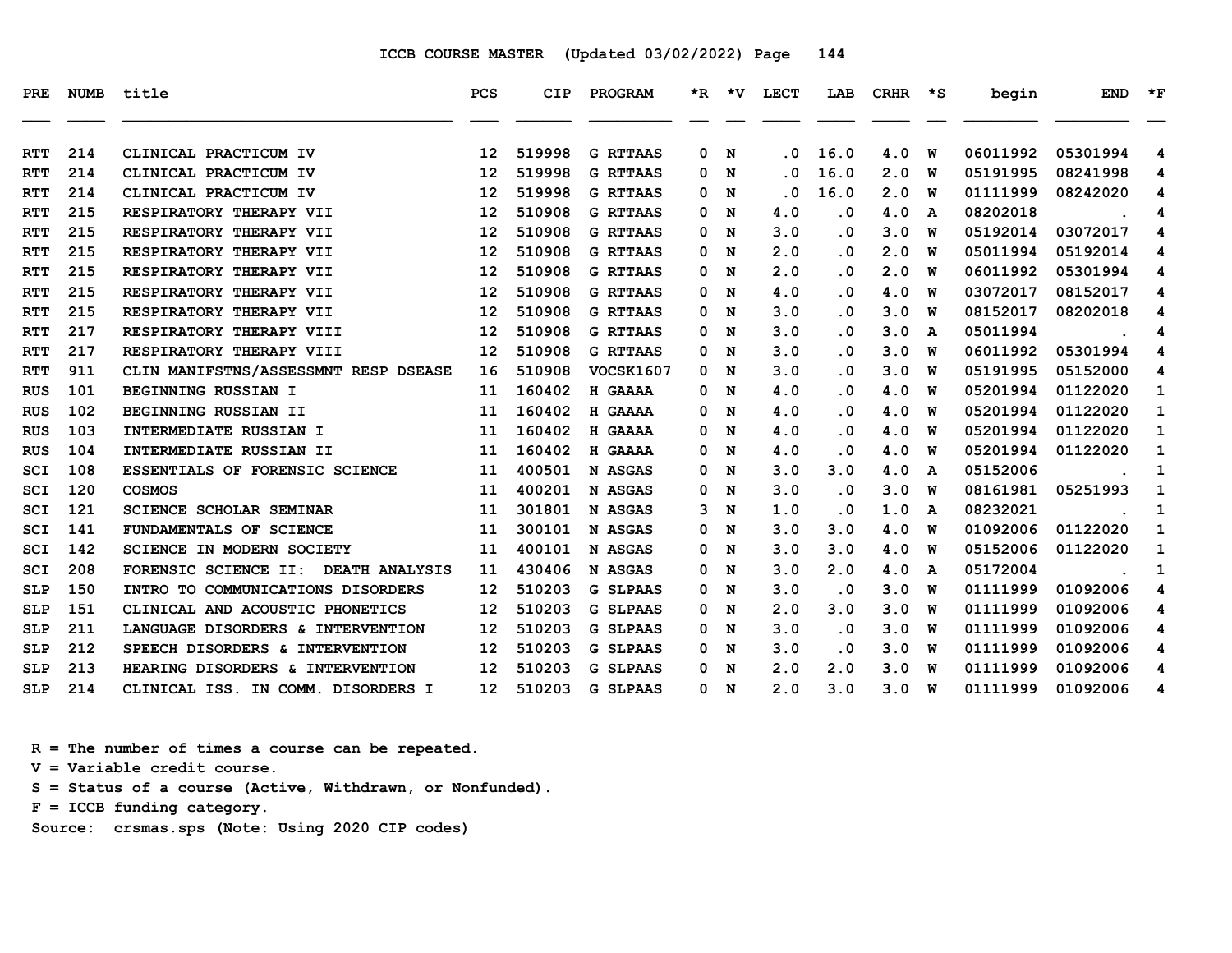| PRE        | <b>NUMB</b> | title                                | PCS               | CIP    | <b>PROGRAM</b>  |   | *R *V | LECT | LAB       | CRHR | $\star$ s | begin    | <b>END</b> | $*_{\mathbf{F}}$ |
|------------|-------------|--------------------------------------|-------------------|--------|-----------------|---|-------|------|-----------|------|-----------|----------|------------|------------------|
|            |             |                                      |                   |        |                 |   |       |      |           |      |           |          |            |                  |
| <b>SLP</b> | 215         | CLINICAL ISS. IN COMM. DISORDERS II  | 12                | 510203 | <b>G SLPAAS</b> | 0 | N     | 3.0  | $\cdot$ 0 | 3.0  | W         | 01111999 | 01092006   | 4                |
| <b>SLP</b> | 216         | SWALLOWING DISORDERS & INTERVENTION  | 12                | 510203 | <b>G SLPAAS</b> | 0 | N     | 3.0  | $\cdot$ 0 | 3.0  | W         | 01111999 | 01092006   | 4                |
| <b>SLP</b> | 217         | PRACTICUM IN SCHOOL SETTINGS         | 12                | 519998 | <b>G SLPAAS</b> | 0 | N     | 1.0  | 10.0      | 3.0  | W         | 01111999 | 01092006   | 4                |
| <b>SLP</b> | 218         | PRACTICUM IN MEDICAL SETTINGS        | 12                | 519998 | <b>G SLPAAS</b> | 0 | N     | 1.0  | 10.0      | 3.0  | W         | 01111999 | 01092006   | 4                |
| <b>SMA</b> | 111         | SHEET METAL APPRENTICE I             | 12                | 480506 | E SMACER        | 0 | N     | 3.0  | 4.0       | 5.0  | A         | 05172004 |            | 3                |
| <b>SMA</b> | 112         | SHEET METAL APPRENTICE II            | 12                | 480506 | E SMACER        | 0 | N     | 3.0  | 4.0       | 5.0  | A         | 05172004 |            | 3                |
| <b>SMA</b> | 113         | SHEET METAL APPRENTICE III           | 12                | 480506 | E SMACER        | 0 | N     | 3.0  | 4.0       | 5.0  | A         | 05172004 |            | 3                |
| <b>SMA</b> | 114         | SHEET METAL APPRENTICE IV            | 12                | 480506 | E SMACER        | 0 | N     | 3.0  | 4.0       | 5.0  | A         | 05172004 |            | 3                |
| <b>SMA</b> | 211         | SHEET METAL APPRENTICE V             | 12                | 480506 | E SMACER        | 0 | N     | 3.0  | 4.0       | 5.0  | A         | 05172004 |            | 3                |
| <b>SMA</b> | 212         | SHEET METAL APPRENTICE VI            | 12                | 480506 | E SMACER        | 0 | N     | 3.0  | 4.0       | 5.0  | A         | 05172004 |            | 3                |
| <b>SMA</b> | 213         | SHEET METAL APPRENTICE VII           | 12                | 480506 | E SMACER        | 0 | N     | 3.0  | 4.0       | 5.0  | A         | 05172004 |            | 3                |
| <b>SMA</b> | 214         | SHEET METAL APPRENTICE VIII          | 12                | 480506 | E SMACER        | 0 | N     | 3.0  | 4.0       | 5.0  | A         | 05172004 |            | 3                |
| <b>SOC</b> | 101         | INTRODUCTION TO SOCIOLOGY            | 11                | 451101 | N ASGAS         | 0 | N     | 3.0  | $\cdot$ 0 | 3.0  | A         | 08201975 |            | 1                |
| SOC        | 102         | <b>SOCIAL PROBLEMS</b>               | 11                | 451101 | H GAAAA         | 0 | N     | 3.0  | . 0       | 3.0  | A         | 08201975 |            | 1                |
| SOC        | 111         | MENTAL HEALTH FIRST AID              | $12 \overline{ }$ | 511508 | <b>S MTLCER</b> | 0 | N     | 1.0  | . 0       | 1.0  | A         | 08232021 |            | 4                |
| SOC        | 113         | MENTAL HEALTH AND SOC SERVICE SKILLS | 12                | 511508 | <b>S MTLCER</b> | 0 | N     | 4.0  | $\cdot$ 0 | 4.0  | A         | 08232021 |            | 4                |
| <b>SOC</b> | 117         | JUVENILE DELINQUENCY                 | 11                | 451101 | <b>R NURAAS</b> | 0 | N     | 3.0  | $\cdot$ 0 | 3.0  | W         | 05011983 | 12201996   | 1                |
| SOC        | 120         | WHO ARE YOU? THE SOC SCI ANSWER      | 11                | 420101 | H GAAAA         | 0 | N     | 3.0  | . 0       | 3.0  | W         | 05162005 | 01122020   | 1                |
| <b>SOC</b> | 200         | SOC MARR & FAM                       | 11                | 451101 | H GAAAA         | 0 | N     | 3.0  | . 0       | 3.0  | A         | 08201975 |            | 1                |
| SOC        | 202         | SOCIOLOGY OF DEVIANT BEHAVIOR        | 11                | 451101 | H GAAAA         | 0 | N     | 3.0  | . 0       | 3.0  | A         | 08201975 |            | 1                |
| <b>SOC</b> | 203         | DIVERSITY AND SOCIETY                | 11                | 451101 | H GAAAA         | 0 | N     | 3.0  | $\cdot$ 0 | 3.0  | A         | 08201975 |            | 1                |
| <b>SOC</b> | 204         | <b>CRIMINOLOGY</b>                   | 11                | 450401 | N ASGAS         | 0 | N     | 3.0  | $\cdot$ 0 | 3.0  | A         | 08201975 |            | 1                |
| SOC        | 205         | METHODS OF SOCIAL RESEARCH           | 11                | 451101 | H GAAAA         | 0 | N     | 3.0  | . 0       | 3.0  | A         | 06252013 |            | 1                |
| SOC        | 220         | INTRODUCTION TO SOCIAL WORK          | 11                | 440701 | H GAAAA         | 0 | N     | 3.0  | . 0       | 3.0  | A         | 08161981 |            | 1                |
| <b>SOC</b> | 240         | GENDER AND SOCIETY                   | 11                | 451101 | H GAAAA         | 0 | N     | 3.0  | . 0       | 3.0  | A         | 05142001 |            | 1                |
| SOC        | 289         | <b>TOPICS IN SOCIOLOGY</b>           | 11                | 459997 | H GAAAA         | 0 | N     | 3.0  | . 0       | 3.0  | A         | 08151984 |            | 1                |
| SOS        | 090         | DEVELOPMENTAL SOCIAL SCIENCE I       | 18                | 320101 | Y ABECE         | 3 | N     | 2.0  | . 0       | 2.0  | W         | 05011983 | 05301994   | 6                |
| SOS        | 090         | DEVELOPMENTAL SOCIAL SCIENCE I       | 18                | 320130 | Y ABECE         | 3 | N     | 2.0  | . 0       | 2.0  | W         | 05011994 | 07301999   | 6                |

 **R = The number of times a course can be repeated.**

 **V = Variable credit course.**

 **S = Status of a course (Active, Withdrawn, or Nonfunded).**

 **F = ICCB funding category.**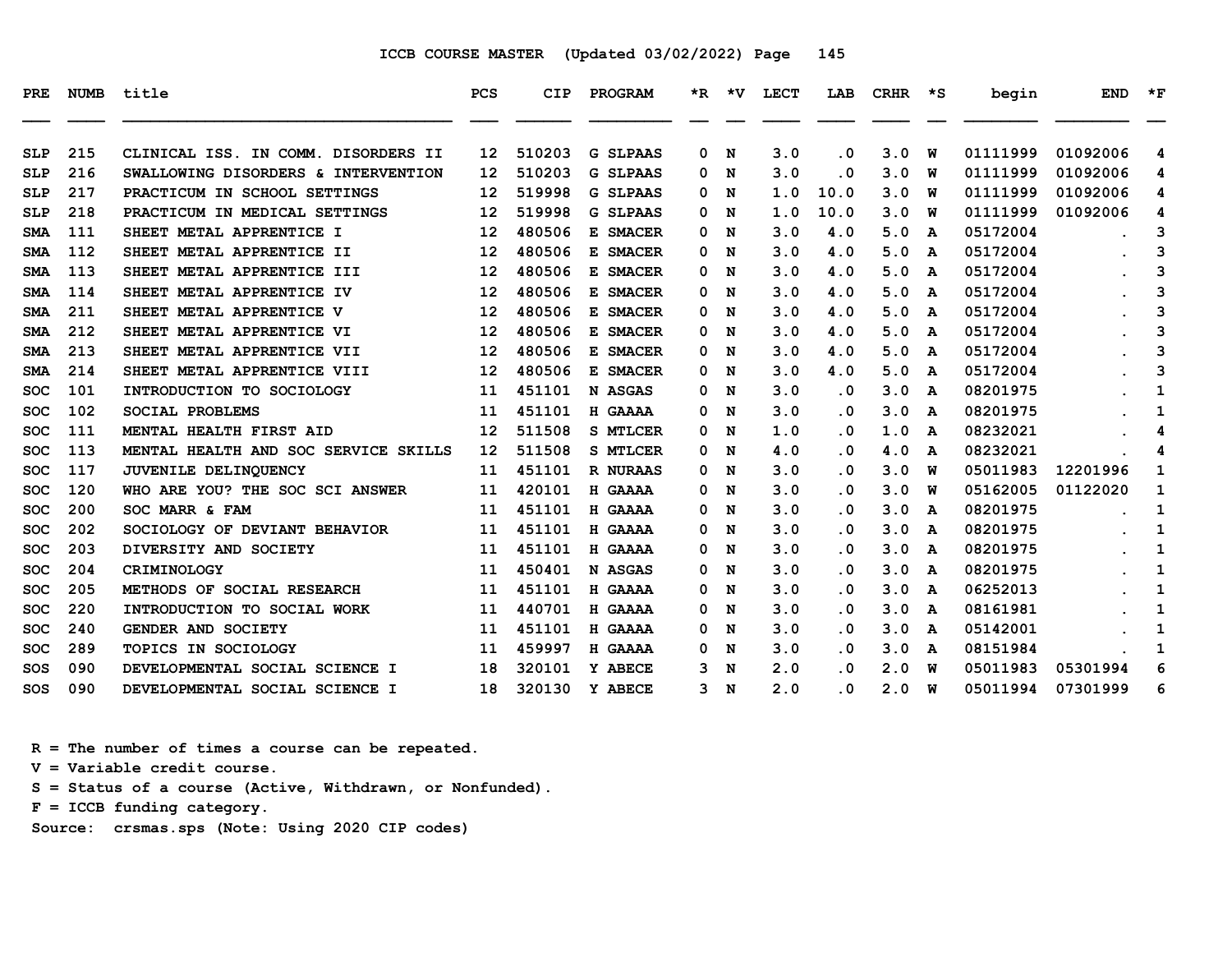| PRE        |     | NUMB title                           | <b>PCS</b>      | <b>CIP</b> | PROGRAM          |                | *R *V LECT |                         | LAB CRHR *S |                         | begin    | <b>END</b> | $\star$ F    |
|------------|-----|--------------------------------------|-----------------|------------|------------------|----------------|------------|-------------------------|-------------|-------------------------|----------|------------|--------------|
| SOS        | 091 | DEVELOPMENTAL SOCIAL SCIENCE II      | 18              | 320101     | Y ABECE          | 3 N            | 2.0        | $\cdot$ 0               | 2.0         | W                       | 05011983 | 05301994   | 6            |
| SOS        | 091 | DEVELOPMENTAL SOCIAL SCIENCE II      | 18              | 320130     | Y ABECE          | 3 <sub>N</sub> | 2.0        | $\cdot$ 0               | 2.0         | W                       | 05011994 | 07301999   | 6            |
| SOS        | 095 | DEVELOP SOC SCI III: AMER DEMOCRACY  | 18              | 330102     | Y ASECE          | 3 N            | 2.0        | $\cdot$ 0               | 2.0         | W                       | 08151983 | 05301994   | 6            |
| SOS        | 095 | DEVELOP SOC SCI III: AMER DEMOCRACY  | 19              | 330102     | Y ASECE          | 3 N            | 2.0        | $\cdot$ 0               | 2.0         | W                       | 05011994 | 07301999   | 6            |
| SOS        | 099 | BASIC SURVEY OF SOCIAL SCIENCES      | 18              | 320102     | <b>Y ASECE</b>   | 3 <sub>N</sub> | 3.0        | $\cdot$ 0               | 3.0         | W                       | 06011980 | 05301994   | 6            |
| SOS        | 099 | BASIC SURVEY OF SOCIAL SCIENCES      | 18              | 320132     | Y ASECE          | 3 <sub>N</sub> | 3.0        | $\cdot$ 0               | 3.0         | w                       | 05011994 | 07301999   | 6            |
| SOS        | 110 | SURVEY OF SOCIAL SCIENCE             | 11              | 450101     | S CJSAAS         | 0 N            | 3.0        | $\cdot$ 0               | 3.0         | W                       | 05011983 | 07301999   | 1            |
| SOS        | 114 | COMMUNITY PROBLEMS & COMMUNITY RESOU | 11              | 459997     | S CJSAAS         | 0 N            | 3.0        | $\cdot$ 0               | 3.0         | w                       | 05011983 | 10232017   | 1            |
| <b>SPA</b> | 100 | INTRODUCTION TO BASIC SPANISH I      | 11              | 160905     | H GAAAA          | 0 N            | 2.0        | $\cdot$ 0               | 2.0         | A                       | 01011994 |            | 1            |
| <b>SPA</b> | 101 | BEGINNING SPANISH I                  | 11              | 160905     | H GAAAA          | 0 N            | 4.0        | $\cdot$ 0               | 4.0         | A                       | 08201975 |            | 1            |
| <b>SPA</b> | 102 | BEGINNING SPANISH II                 | 11              | 160905     | H GAAAA          | 0 <sub>M</sub> | 4.0        | $\cdot$ 0               | 4.0         | A                       | 08201975 |            | $\mathbf{1}$ |
| <b>SPA</b> | 103 | INTERMEDIATE SPANISH I               | 11              | 160905     | H GAAAA          | 0 N            | 4.0        | $\cdot$ 0               | 4.0         | A                       | 08201975 |            | 1            |
| <b>SPA</b> | 104 | INTERMEDIATE SPANISH II              | 11              | 160905     | H GAAAA          | 0 N            | 4.0        | $\cdot$ 0               | 4.0         | A                       | 08201975 |            | 1            |
| <b>SPA</b> | 120 | INTRODUCTION TO BASIC SPANISH II     | 11              | 160905     | H GAAAA          | 0 <sub>M</sub> | 2.0        | $\cdot$ 0               | 2.0         | A                       | 01011994 |            | 1            |
| <b>SPA</b> | 130 | BEG SPANISH FOR PROF PURP I          | 12 <sup>°</sup> | 231304     | <b>B HIHAAS</b>  | 0 <sub>v</sub> | 5.0        | $\cdot$ 0               | 5.0         | A                       | 01082007 |            | 1            |
| <b>SPA</b> | 131 | BEG SPANISH FOR PROF PURP II         | 12 <sup>°</sup> | 231304     | <b>B HIHAAS</b>  | $0 \quad V$    | 5.0        | $\cdot$ 0               | 5.0         | A                       | 01082007 |            | 1            |
| <b>SPA</b> | 220 | SPANISH CONVERSATION AND CULTURE     | 11              | 160905     | H GAAAA          | 0 N            | 4.0        | $\cdot$ 0               | 4.0         | A                       | 05151991 |            | 1            |
| <b>SPA</b> | 240 | READINGS IN HISPANIC LIT/CULTURE     | 11              | 160905     | <b>H GAAAA</b>   | 0 N            | 3.0        | $\cdot$ 0               | 3.0         | A                       | 01092002 |            | 1            |
| <b>SPA</b> | 500 | SPANISH FOR PROFESSIONAL PURPOSES    | 16              | 231304     | <b>VOCSK1614</b> | $3 \mathrm{V}$ | 5.0        | $\cdot$ 0               | 5.0         | A                       | 08222005 |            | 1            |
| <b>SPA</b> | 500 | SPANISH FOR PROFESSIONAL PURPOSES    | 16              | 231001     | VOCSK1614        | 0 N            | 3.0        | $\cdot$ 0               | 3.0         | W                       | 08232004 | 05172005   | 1            |
| <b>SPA</b> | 500 | SPANISH FOR PROFESSIONAL PURPOSES    | 16              | 231001     | <b>VOCSK1614</b> | 3 N            | 3.0        | $\cdot$ 0               | 3.0         | W                       | 05172005 | 08222005   | 1            |
| <b>SPA</b> | 501 | BEGINNING SPANISH FOR PROF PURP II   | 16              | 231304     | <b>VOCSK1614</b> | $3 \mathrm{V}$ | 5.0        | $\cdot$ 0               | 5.0         | A                       | 05162006 |            | 1            |
| <b>SPA</b> | 501 | BEGINNING SPANISH FOR PROF PURP II   | 16              | 231001     | <b>VOCSK1614</b> | 3 N            | 3.0        | $\cdot$ 0               | 3.0         | W                       | 05172005 | 05162006   | 1            |
| <b>SPA</b> | 501 | BEGINNING SPANISH FOR PROF PURP II   | 16              | 231001     | <b>VOCSK1614</b> | 0 N            | 3.0        | $\cdot$ 0               | 3.0         | W                       | 01242005 | 05172005   | 1            |
| <b>SPA</b> | 700 | COM SPA: A SURVIVAL GUIDE FOR ENG SP | 16              | 231304     | <b>VOCSK1614</b> | 0 <sub>v</sub> | 2.0        | $\cdot$ 0               | 2.0         | A                       | 01082007 |            | 1            |
| <b>SPA</b> | 700 | INTRO CONV SPANISH FOR BUS/INDUSTRY  | 16              | 231001     | VOCSK1614        | 0 N            | .5         | $\cdot$ 0               | .5          | W                       | 08122003 | 01082007   | 1            |
| <b>SPA</b> | 701 | SPANISH FOR REG PL & DATA            | 16              | 231304     | <b>VOCSK1614</b> | 0 <sub>v</sub> | 2.0        | $\cdot$ 0               | 2.0         | $\overline{\mathbf{A}}$ | 01082007 |            | 1            |
| <b>SPA</b> | 702 | SPAN FOR IND., WAREHOUSE & MAN.      |                 | 16 231304  | <b>VOCSK1614</b> | 0 <sub>v</sub> | 2.0        | $\overline{\mathbf{0}}$ | 2.0 A       |                         | 01082007 |            | 1            |

 **R = The number of times a course can be repeated.**

 **V = Variable credit course.**

 **S = Status of a course (Active, Withdrawn, or Nonfunded).**

 **F = ICCB funding category.**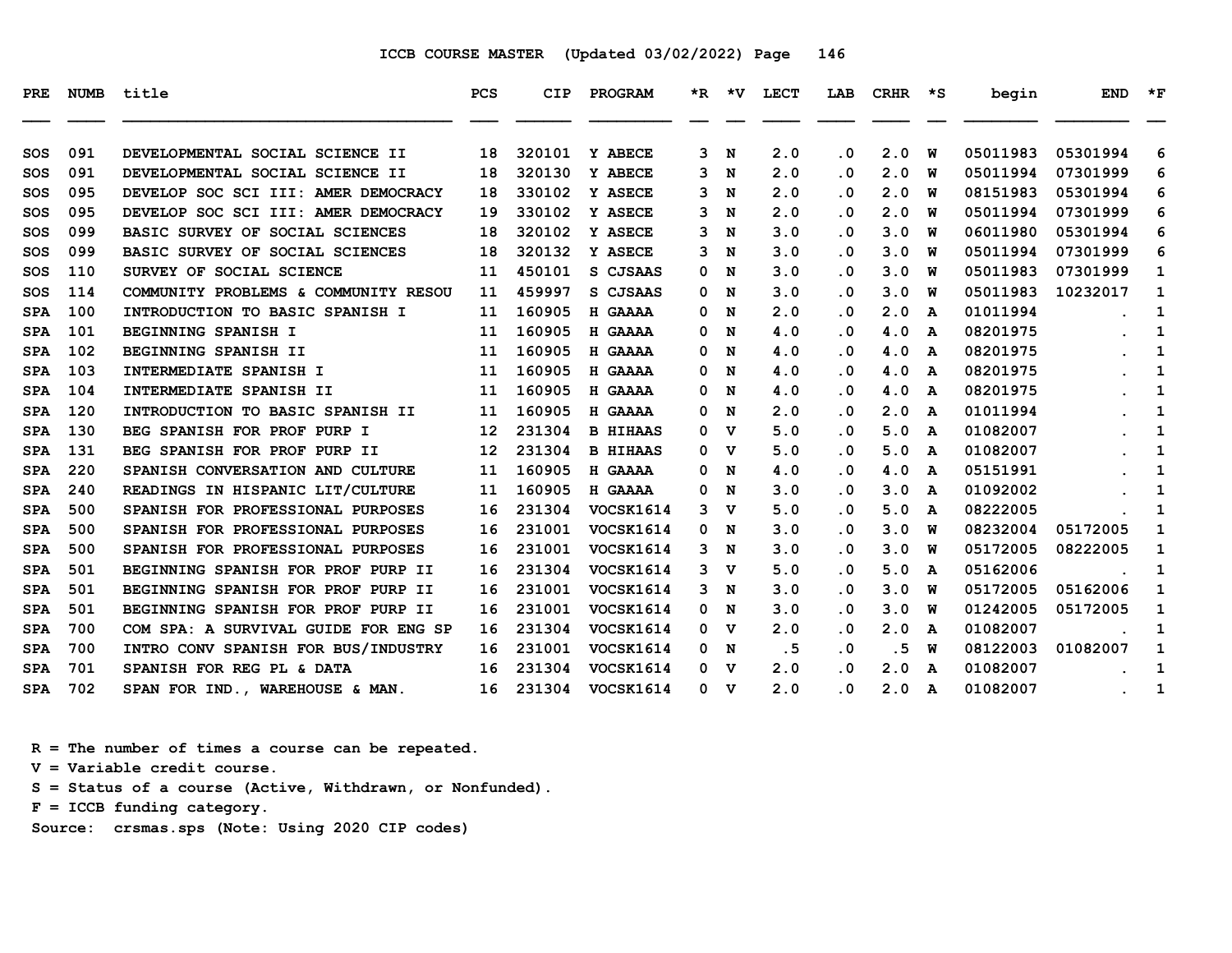| PRE        | <b>NUMB</b> | title                             | <b>PCS</b> | CIP    | PROGRAM          | $*_{\mathbf{R}}$ | ∗v | <b>LECT</b> | LAB                     | <b>CRHR</b> | ∗s | begin    | <b>END</b> | $*_{\mathbf{F}}$ |
|------------|-------------|-----------------------------------|------------|--------|------------------|------------------|----|-------------|-------------------------|-------------|----|----------|------------|------------------|
| <b>SPA</b> | 703         | SPANISH FOR RESTAURANT STAFF      | 16         | 231304 | VOCSK1614        | 0                | v  | 2.0         | $\overline{\mathbf{0}}$ | 2.0         | A  | 08182008 |            | 1                |
| <b>SPA</b> | 704         | <b>SPANISH FOR NURSING</b>        | 16         | 231304 | VOCSK1614        | 0                | v  | 2.0         | . 0                     | 2.0         | A  | 03012008 |            | 1                |
| <b>SPA</b> | 705         | SPANISH FOR THE PHYSICIANS OFFICE | 16         | 231304 | VOCSK1607        | 0                | v  | 2.0         | . 0                     | 2.0         | A  | 04282008 |            | 1                |
| <b>SPA</b> | 706         | SPANISH LAW ENFORCE PERSONL       | 16         | 231304 | <b>VOCSK1607</b> | 0                | v  | 2.0         | . 0                     | 2.0         | A  | 01252009 |            | 1                |
| <b>SPA</b> | 707         | SPANISH FOR FIREFIGHTERS          | 16         | 160103 | VOCSK1614        | 0                | v  | 2.0         | $\overline{\mathbf{0}}$ | 2.0         | A  | 10012010 |            | 1                |
| <b>SPA</b> | 708         | SPANISH FOR PROBATION OFFICERS    | 16         | 160103 | VOCSK1614        | 0                | v  | 2.0         | . 0                     | 2.0         | A  | 10012010 |            | 1                |
| <b>SPA</b> | 709         | SPANISH FOR NARCOTIC AGENTS       | 16         | 160103 | VOCSK1614        | 0                | v  | 2.0         | $\overline{\mathbf{0}}$ | 2.0         | A  | 10012010 |            | 1                |
| <b>SPA</b> | 710         | SPANISH FOR SCHOOL ADMIN/TEACHERS | 16         | 160103 | <b>VOCSK1614</b> | 0                | v  | 2.0         | . 0                     | 2.0         | A  | 10012010 |            | 1                |
| <b>SPA</b> | 711         | SPANISH FOR OFFICE PERSONNEL      | 16         | 231304 | VOCSK1607        | 3                | v  | 2.0         | . 0                     | 2.0         | A  | 01112010 |            | 1                |
| <b>SPA</b> | 712         | SPANISH FOR HOTEL & MOTEL STAFF   | 16         | 160103 | VOCSK1614        | 0                | v  | 2.0         | $\overline{\mathbf{0}}$ | 2.0         | A  | 10012010 |            | 1                |
| <b>SPA</b> | 714         | SPANISH FOR AUTOMOBILE SALES      | 16         | 231304 | <b>VOCSK1607</b> | 0                | v  | 2.0         | . 0                     | 2.0         | A  | 08242009 |            | 1                |
| <b>SPA</b> | 715         | SPANISH FOR PARAMEDICS AND EMTS   | 16         | 231304 | <b>VOCSK1607</b> | 0                | v  | 2.0         | $\cdot$ 0               | 2.0         | A  | 08242009 |            | $\mathbf{1}$     |
| <b>SPA</b> | 716         | SPANISH FOR REAL ESTATE AGENTS    | 16         | 231304 | VOCSK1614        | 0                | v  | 2.0         | . 0                     | 2.0         | A  | 08142010 |            | 1                |
| <b>SPE</b> | 101         | INTRODUCTORY SPEECH COMMUNICATION | 11         | 231001 | H GAAAA          | 0                | N  | 3.0         | $\overline{\mathbf{0}}$ | 3.0         | W  | 06011992 | 05142012   | 1                |
| <b>SPE</b> | 112         | CREATIVE BROADCAST PERFORMANCE    | 12         | 090701 | <b>F MCBAAS</b>  | 0                | N  | 3.0         | . 0                     | 3.0         | w  | 08151986 | 05201993   | $\overline{2}$   |
| <b>SPE</b> | 120         | INTERPERSONAL COMMUNICATION       | 11         | 231001 | H GAAAA          | 0                | N  | 3.0         | . 0                     | 3.0         | W  | 06011992 | 05142012   | 1                |
| <b>SPE</b> | 140         | VOICE & DICTION                   | 11         | 231001 | H GAAAA          | 0                | N  | 3.0         | . 0                     | 3.0         | W  | 06011992 | 05142012   | 1                |
| <b>SPE</b> | 150         | BEGINNING ASL I                   | 12         | 161603 | F MCCAAS         | 0                | N  | 2.0         | . 0                     | 2.0         | W  | 05011994 | 01112010   | $\overline{2}$   |
| <b>SPE</b> | 150         | MANUAL COMMUNICATIONS I           | 12         | 510205 | F MCRAAS         | 0                | N  | 2.0         | . 0                     | 2.0         | พ  | 06011992 | 05301994   | $\mathbf{2}$     |
| <b>SPE</b> | 151         | BEGINNING ASL II                  | 12         | 161603 | F MCCAAS         | 0                | N  | 2.0         | $\overline{\mathbf{0}}$ | 2.0         | W  | 05011994 | 01112010   | $\overline{2}$   |
| <b>SPE</b> | 151         | MANUAL COMMUNICATIONS II          | 12         | 510205 | <b>F MCRAAS</b>  | 0                | N  | 2.0         | $\cdot$ 0               | 2.0         | W  | 06011992 | 05301994   | $\overline{2}$   |
| <b>SPE</b> | 160         | BEGINNING ASL I                   | 12         | 161603 | F MCCAAS         | 0                | N  | 2.0         | $\overline{\mathbf{0}}$ | 2.0         | W  | 01112010 | 05142012   | $\overline{2}$   |
| <b>SPE</b> | 161         | BEGINNING ASL II                  | 12         | 161603 | F MCCAAS         | 0                | N  | 2.0         | . 0                     | 2.0         | W  | 01112010 | 05142012   | $\overline{2}$   |
| <b>SPE</b> | 180         | ADVANCED PUBLIC SPEAKING          | 11         | 231001 | H GAAAA          | 0                | N  | 3.0         | . 0                     | 3.0         | พ  | 08231999 | 05142012   | $\mathbf{1}$     |
| <b>SPE</b> | 181         | COMMUNICATION PRACTICUM           | 11         | 231304 | H GAAAA          | 0                | N  | 1.0         | 1.0                     | 1.0         | w  | 08222011 | 01122020   | 1                |
| <b>SPE</b> | 181         | SPEECH ACTIVITIES                 | 11         | 231001 | H GAAAA          | 3                | N  | 1.0         | 1.0                     | 1.0         | w  | 06011989 | 12201996   | 1                |
| <b>SPE</b> | 200         | PRINCIPLES OF GROUP DISCUSSION    | 11         | 231001 | H GAAAA          | 0                | N  | 3.0         | $\overline{\mathbf{0}}$ | 3.0         | W  | 06011992 | 05142012   | 1                |
| <b>SPE</b> | 201         | <b>PERSUASION</b>                 | 11         | 231001 | H GAAAA          | 0                | N  | 3.0         | . 0                     | 3.0         | W  | 05151986 | 05152000   | 1                |

 **R = The number of times a course can be repeated.**

 **V = Variable credit course.**

 **S = Status of a course (Active, Withdrawn, or Nonfunded).**

 **F = ICCB funding category.**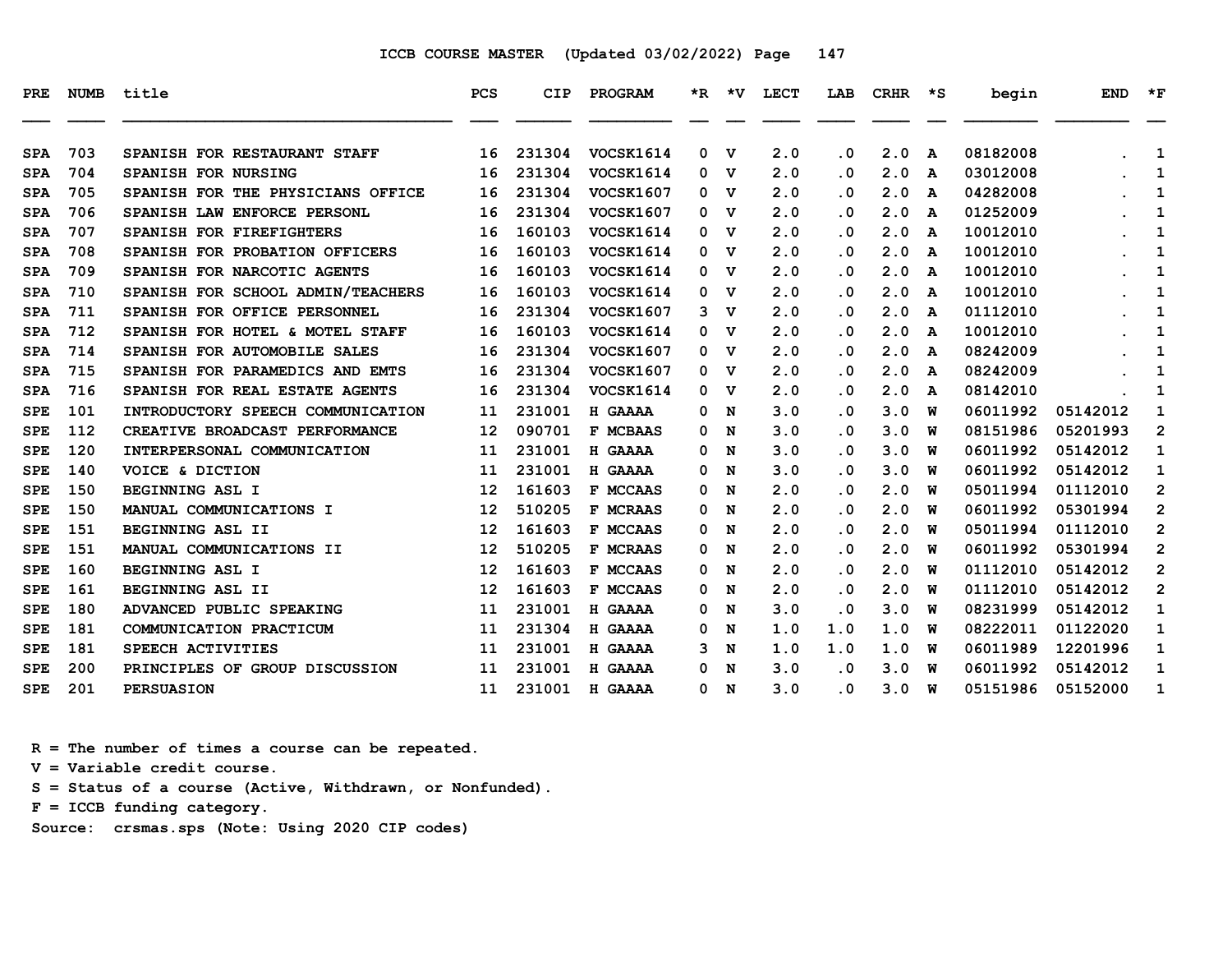| <b>PRE</b> | <b>NUMB</b> | title                                | <b>PCS</b> | CIP    | PROGRAM         | $*_{\mathbb{R}}$ | ∗v | <b>LECT</b> | LAB                     | <b>CRHR</b> | ∗s | begin    | <b>END</b> | $*_{\mathbf{F}}$ |
|------------|-------------|--------------------------------------|------------|--------|-----------------|------------------|----|-------------|-------------------------|-------------|----|----------|------------|------------------|
| <b>SPE</b> | 205         | BUSINESS/PROFESSIONAL COMMUNICATION  | 11         | 231001 | H GAAAA         | 0                | N  | 3.0         | . 0                     | 3.0         | W  | 06011992 | 05142012   | 1                |
| <b>SPE</b> | 700         | SUCCESSFUL PUBLIC SPEAKING           | 16         | 090902 | VOCSK1614       | 0                | N  | .5          | $\cdot$ 0               | . 5         | A  | 08202007 |            | $\mathbf{2}$     |
| <b>SPT</b> | 110         | STERILE PROCESSING TECHNICIAN THEORY | 12         | 511012 | <b>G SPTCER</b> | 0                | N  | 3.0         | 2.0                     | 4.0         | A  | 01132020 |            | 4                |
| <b>SPT</b> | 110         | STERILE PROCESSING TECHNICIAN THEORY | 12         | 511012 | <b>G SPTCER</b> | 0                | N  | 3.0         | 1.0                     | 3.0         | พ  | 02262016 | 01132020   | 4                |
| <b>SPT</b> | 111         | STERILE PROCESSING TECHNICIAN PRACT  | 12         | 511012 | <b>G SPTCER</b> | 0                | N  | . 0         | 27.0                    | 4.5         | w  | 02262016 | 01122020   | 4                |
| <b>SRV</b> | 113         | <b>BASIC SURVEYING</b>               | 12         | 151102 | E CDMAAS        | 0                | N  | 2.0         | 3.0                     | 3.0         | A  | 08242020 |            | 3                |
| <b>SRV</b> | 133         | SURVEYING COMPUTATIONS I             | 12         | 151102 | E CDSAAS        | 0                | N  | 2.0         | . 0                     | 2.0         | A  | 08242020 |            | 3                |
| <b>SRV</b> | 134         | SURVEYING COMPUTATIONS II            | 12         | 511012 | E CDSAAS        | 0                | N  | 2.0         | $\overline{\mathbf{0}}$ | 2.0         | A  | 08242020 |            | 4                |
| <b>SRV</b> | 211         | <b>CONSTRUCTION SURVEYING</b>        | 12         | 151102 | E CDSAAS        | 0                | N  | 2.0         | 3.0                     | 3.0         | A  | 08242020 |            | 3                |
| <b>SRV</b> | 233         | SURVEYING FIELD EXPERIENCE           | 12         | 151102 | E CDSAAS        | 3                | v  | $\cdot$ 0   | 20.0                    | 2.0         | A  | 08242020 |            | 3                |
| <b>SRV</b> | 234         | DESIGN SURVEYING                     | 12         | 150201 | E CDSAAS        | 0                | N  | 2.0         | 3.0                     | 3.0         | A  | 08242020 |            | 3                |
| <b>SRV</b> | 235         | <b>CONTROL SURVEYING</b>             | 12         | 150201 | E CDSAAS        | 0                | N  | 2.0         | 3.0                     | 3.0         | A  | 08242020 |            | 3                |
| <b>SRV</b> | 239         | LAND DEVELOPMENT DESIGN              | 12         | 151102 | E CDSAAS        | 0                | N  | 2.0         | 3.0                     | 3.0         | A  | 05182020 |            | 3                |
| <b>SRV</b> | 253         | LEGAL ASPECTS OF SURVEYING           | 12         | 151102 | E CDSAAS        | 0                | N  | 2.0         | 3.0                     | 3.0         | A  | 08242020 |            | 3                |
| <b>SRV</b> | 254         | LAND SURVEYING                       | 12         | 151102 | E CDSAAS        | 0                | N  | 2.0         | 3.0                     | 3.0         | A  | 08242020 |            | 3                |
| <b>SRV</b> | 255         | ENGINEERING SURVEYING                | 12         | 151102 | E CDSAAS        | 0                | N  | 3.0         | 3.0                     | 4.0         | A  | 08242020 |            | 3                |
| SST        | 111         | INTRO FIRE PROTECT ENGINEER TECHNLGY | 12         | 460503 | E SSTAAS        | 0                | N  | 2.0         | $\cdot$ 0               | 2.0         | W  | 01092009 | 02202018   | 3                |
| SST        | 112         | OCCUPATIONAL SAFETY AND HEALTH       | 12         | 150701 | E SSTAAS        | 0                | N  | .5          | 1.5                     | 1.0         | W  | 01092009 | 02202018   | 3                |
| SST        | 113         | CODES, STANDARDS AND SPECIFICATIONS  | 12         | 460503 | E SSTAAS        | 0                | N  | 2.0         | $\cdot$ 0               | 2.0         | พ  | 01092009 | 02202018   | 3                |
| SST        | 114         | TYPES OF CONSTRUCTION                | 12         | 460503 | E SSTAAS        | 0                | N  | 1.0         | 2.0                     | 2.0         | W  | 01092009 | 02202018   | 3                |
| SST        | 115         | SPACING/LOCATION FIRE SPRINKLERS     | 12         | 460503 | E SSTAAS        | 0                | N  | 2.0         | 2.0                     | 3.0         | W  | 01092009 | 02202018   | 3                |
| SST        | 116         | SYSTMS MATRLS, HANGERS ATTACHMETNS   | 12         | 460503 | E SSTAAS        | 0                | N  | 2.0         | . 0                     | 2.0         | w  | 01092009 | 02202018   | 3                |
| SST        | 117         | CAD FOR SPRINKLER TECHNICIANS        | 12         | 460503 | E SSTAAS        | 0                | N  | 3.0         | . 0                     | 3.0         | W  | 01092009 | 02202018   | 3                |
| SST        | 118         | <b>WATER SUPPLIES</b>                | 12         | 460503 | E SSTAAS        | 0                | N  | 2.0         | . 0                     | 2.0         | W  | 01092009 | 02202018   | 3                |
| SST        | 131         | HYDRAULIC CALCULATIONS I             | 12         | 460503 | E SSTAAS        | 0                | N  | 2.0         | 2.0                     | 3.0         | พ  | 01092009 | 02202018   | 3                |
| SST        | 135         | SPACING/LOCATION FIRE SPRINKLERS II  | 12         | 460503 | E SSTAAS        | 0                | N  | 2.0         | 3.0                     | 3.0         | W  | 01092009 | 02202018   | 3                |
| <b>SST</b> | 137         | FIRE SPRINKLER INDUSTRY SOFTWARE     | 12         | 460503 | E SSTAAS        | 0                | N  | 3.0         | . 0                     | 3.0         | W  | 01092009 | 02202018   | 3                |
| SST        | 211         | PUMPS AND TANKS                      | 12         | 460503 | E SSTAAS        | 0                | N  | 3.0         | . 0                     | 3.0         | พ  | 01092009 | 02202018   | 3                |

 **R = The number of times a course can be repeated.**

 **V = Variable credit course.**

 **S = Status of a course (Active, Withdrawn, or Nonfunded).**

 **F = ICCB funding category.**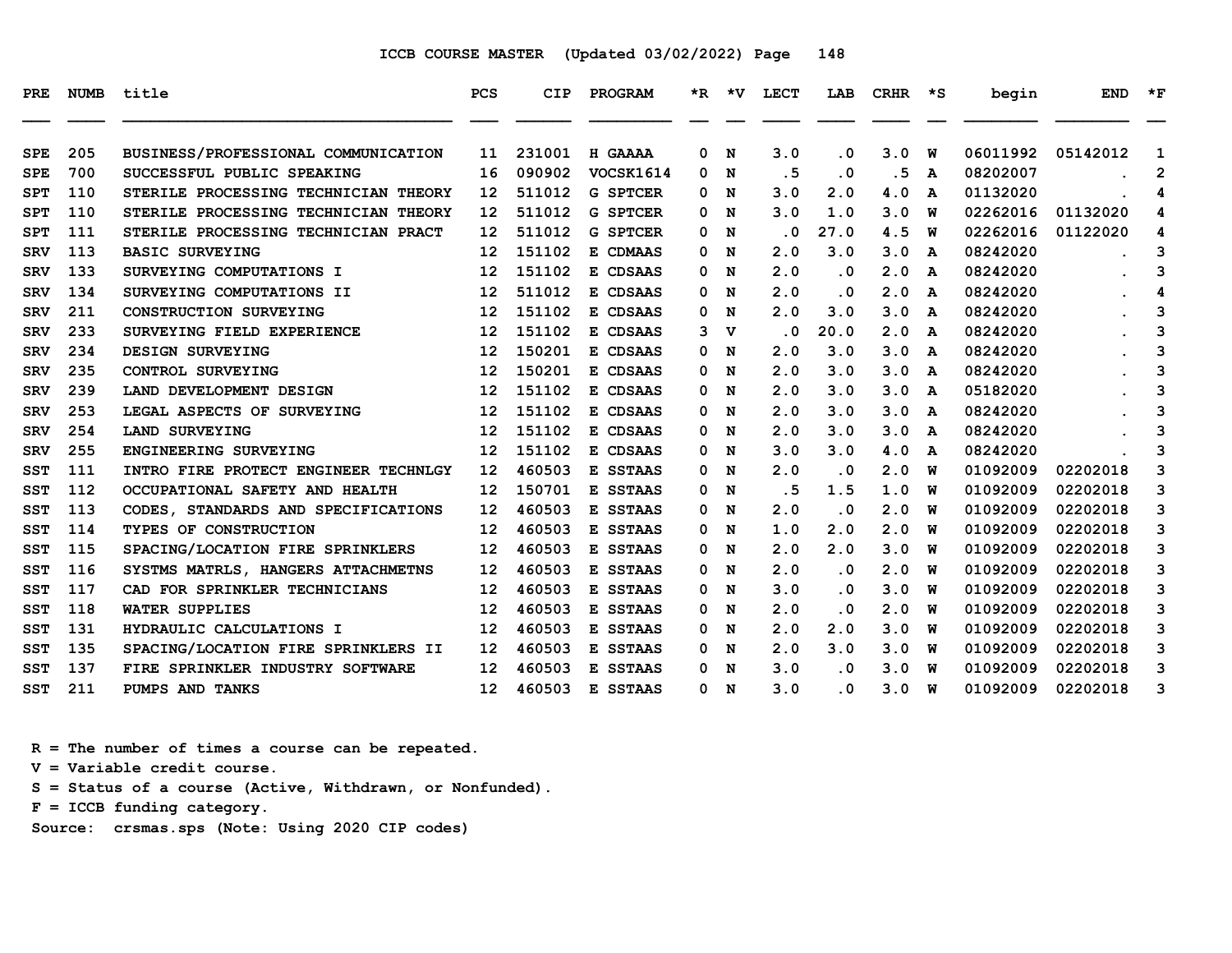| PRE        | NUMB | title                                    | <b>PCS</b>      | CIP    | <b>PROGRAM</b>  |   | *R *V | LECT                    | LAB                     | CRHR | ∗s           | begin    | <b>END</b> | $*_{\mathbf{F}}$ |
|------------|------|------------------------------------------|-----------------|--------|-----------------|---|-------|-------------------------|-------------------------|------|--------------|----------|------------|------------------|
| <b>SST</b> | 212  | STANDPIPE SYSTEMS                        | 12              | 460503 | E SSTAAS        | 0 | N     | 2.0                     | 2.0                     | 3.0  | W            | 01092009 | 02202018   | 3                |
| <b>SST</b> | 213  | <b>STOCKLISTING FIRE SPRINKLER TECHS</b> | 12              | 460503 | E SSTAAS        | 0 | N     | 2.0                     | $\overline{\mathbf{0}}$ | 2.0  | w            | 01092009 | 02202018   | 3                |
| SST        | 214  | HYDRAULIC CALCULATIONS II                | 12              | 460503 | E SSTAAS        | 0 | N     | 1.0                     | 2.0                     | 2.0  | W            | 01092009 | 02202018   | 3                |
| SST        | 215  | SPACING/LOCATION FIRE SPRINKLERS III     | 12              | 460503 | E SSTAAS        | 0 | N     | 3.0                     | $\cdot$ 0               | 3.0  | w            | 01092009 | 02202018   | 3                |
| <b>SST</b> | 216  | PROTECTING STORAGE OCCUPANCIES           | 12              | 460503 | E SSTAAS        | 0 | N     | 3.0                     | 3.0                     | 4.0  | W            | 01092009 | 02202018   | 3                |
| <b>SST</b> | 217  | HYDRAULIC CALCULATIONS III               | 12              | 460503 | E SSTAAS        | 0 | N     | 3.0                     | 2.0                     | 4.0  | W            | 01092009 | 02202018   | 3                |
| <b>SUR</b> | 110  | SURGICAL TECHNIQUES I                    | 12              | 510909 | <b>G SURCER</b> | 0 | N     | 4.0                     | 6.0                     | 6.0  | w            | 05011994 | 05152000   | 4                |
| <b>SUR</b> | 110  | SURGICAL TECHNIQUES I                    | 12              | 510909 | <b>G SURCER</b> | 0 | N     | 4.0                     | 6.0                     | 6.0  | W            | 06011993 | 05301994   | 4                |
| <b>SUR</b> | 110  | SURGICAL TECHNIQUES I                    | 12              | 510909 | <b>G SURCER</b> | 0 | N     | 3.0                     | 6.0                     | 5.0  | พ            | 06011992 | 06011993   | 4                |
| <b>SUR</b> | 111  | CLINICAL PRACTICE I                      | 12              | 519998 | <b>G SURCER</b> | 0 | N     | . 0                     | 18.0                    | 6.0  | W            | 05011994 | 05152000   | 4                |
| <b>SUR</b> | 111  | CLINICAL PRACTICE I                      | 12              | 519998 | <b>G SURCER</b> | 0 | N     | . 0                     | 18.0                    | 6.0  | w            | 06011992 | 05301994   | 4                |
| <b>SUR</b> | 112  | SURGICAL TECHNIQUES II                   | 12              | 510909 | <b>G SURCER</b> | 0 | N     | 3.0                     | 3.0                     | 4.0  | พ            | 05011994 | 05152000   | 4                |
| <b>SUR</b> | 112  | SURGICAL TECHNIQUES II                   | 12              | 510909 | <b>G SURCER</b> | 0 | N     | 3.0                     | 3.0                     | 4.0  | W            | 06011992 | 05301994   | 4                |
| <b>SUR</b> | 113  | CLINICAL PRACTICE II                     | 12              | 519998 | <b>G SURCER</b> | 0 | N     | $\overline{\mathbf{0}}$ | 24.0                    | 8.0  | พ            | 05011994 | 05152000   | 4                |
| <b>SUR</b> | 113  | CLINICAL PRACTICE II                     | 12              | 519998 | <b>G SURCER</b> | 0 | N     | . 0                     | 24.0                    | 8.0  | W            | 06011992 | 05301994   | 4                |
| <b>SUR</b> | 114  | SURGICAL SPECIALITIES I                  | 12              | 510909 | <b>G SURCER</b> | 0 | N     | 4.0                     | . 0                     | 4.0  | w            | 05152000 | 05182015   | 4                |
| <b>SUR</b> | 116  | SURGICAL TERMINOLOGY I                   | 12              | 510909 | <b>G SURAAS</b> | 0 | N     | 1.0                     | . 0                     | 1.0  | A            | 05152000 |            | 4                |
| <b>SUR</b> | 118  | SURGICAL TERMINOLOGY II                  | 12              | 510909 | <b>G SURAAS</b> | 0 | N     | 1.0                     | $\overline{\mathbf{0}}$ | 1.0  | $\mathbf{A}$ | 08242020 |            | 4                |
| <b>SUR</b> | 118  | SURGICAL INSTRUMENTATION I               | 12              | 510909 | <b>G SURCER</b> | 0 | N     | 1.0                     | . 0                     | 1.0  | พ            | 05152000 | 05182015   | 4                |
| <b>SUR</b> | 119  | SURGICAL TERM & INSTRUMENTATION II       | 12              | 510909 | <b>G SURCER</b> | 0 | N     | 1.0                     | $\overline{\mathbf{0}}$ | 1.0  | w            | 05152000 | 05182015   | 4                |
| <b>SUR</b> | 130  | SURGICAL INSTRUMENTATION                 | 12              | 510909 | <b>G SURAAS</b> | 0 | N     | 1.0                     | . 0                     | 1.0  | A            | 08242020 |            | 4                |
| <b>SUR</b> | 130  | MOCK OPERATING ROOM LAB                  | 12              | 510909 | <b>G SURCER</b> | 0 | N     | $\cdot$ 0               | 3.0                     | 1.0  | W            | 05152000 | 02262016   | 4                |
| <b>SUR</b> | 131  | CLINICAL THEORY I                        | 12              | 519998 | <b>G SURCER</b> | 0 | N     | 4.0                     | 3.0                     | 5.0  | W            | 05152000 | 05152015   | 4                |
| <b>SUR</b> | 132  | CLINICAL PRACTICUM I                     | 12              | 519998 | <b>G SURCER</b> | 0 | N     | 2.0                     | 4.0                     | 4.0  | W            | 05152000 | 05182015   | 4                |
| <b>SUR</b> | 133  | CLINICAL THEORY II                       | 12              | 519998 | <b>G SURCER</b> | 0 | N     | 2.0                     | . 0                     | 2.0  | W            | 05152000 | 05182015   | 4                |
| <b>SUR</b> | 134  | CLINICAL PRACTICUM II                    | 12              | 519998 | <b>G SURCER</b> | 0 | N     | . 0                     | 30.0                    | 10.0 | W            | 05192008 | 05182015   | 4                |
| <b>SUR</b> | 134  | CLINICAL PRACTICUM II                    | 12              | 519998 | <b>G SURCER</b> | 0 | N     | . 0                     | 24.0                    | 8.0  | W            | 05152000 | 05192008   | 4                |
| <b>SUR</b> | 135  | CLINICAL PRACTICUM III                   | 12 <sup>2</sup> | 519998 | <b>G SURCER</b> | 0 | N     | 2.0                     | 10.0                    | 5.0  | พ            | 05202013 | 05182015   | 4                |

 **R = The number of times a course can be repeated.**

 **V = Variable credit course.**

 **S = Status of a course (Active, Withdrawn, or Nonfunded).**

 **F = ICCB funding category.**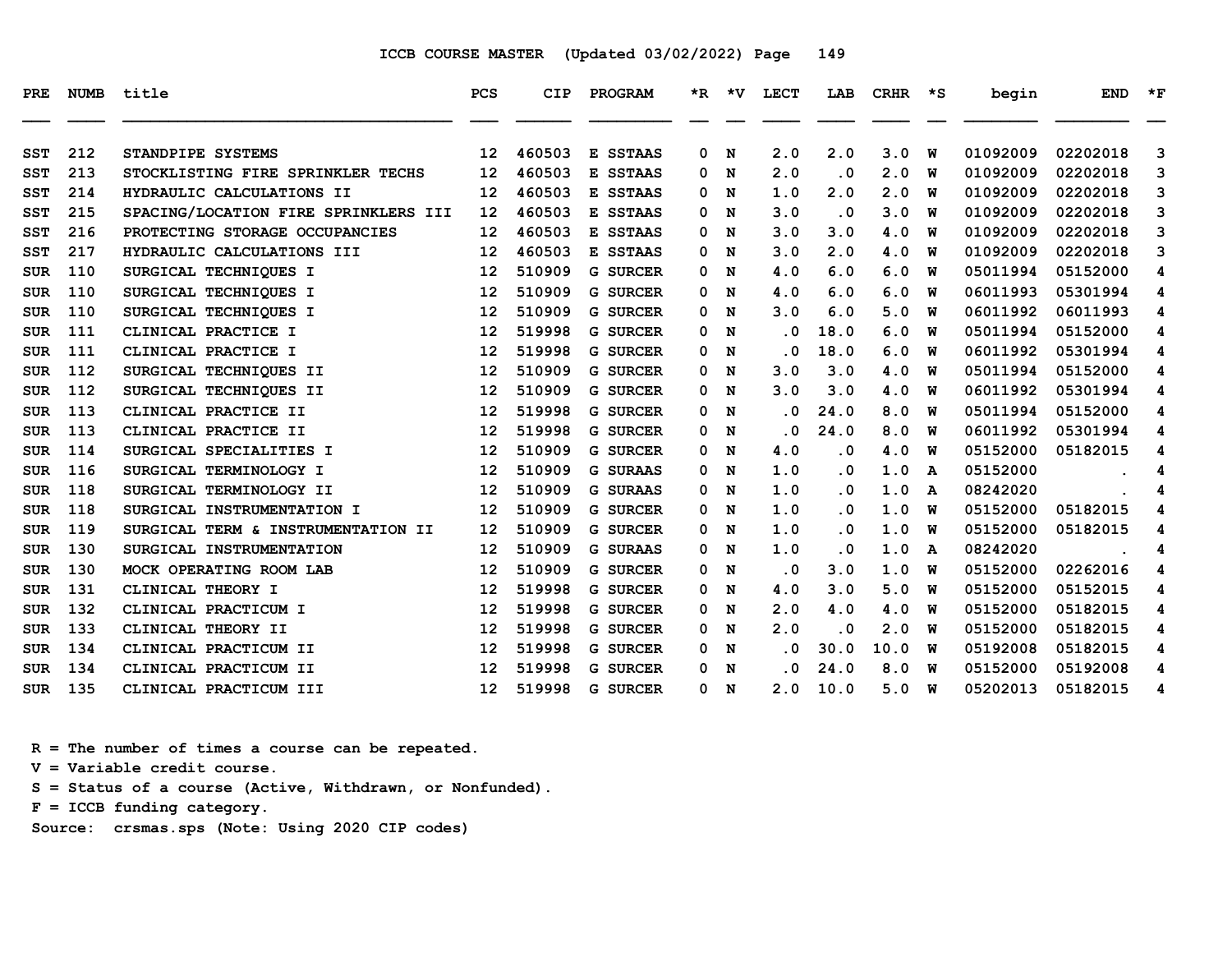| <b>PRE</b> | <b>NUMB</b> | title                               | <b>PCS</b>        | CIP    | <b>PROGRAM</b>  |   | $*R$ $*V$ | LECT | LAB       | <b>CRHR</b> | $\star$ s | begin    | <b>END</b> | $*_{\mathbf{F}}$ |
|------------|-------------|-------------------------------------|-------------------|--------|-----------------|---|-----------|------|-----------|-------------|-----------|----------|------------|------------------|
| <b>SUR</b> | 135         | CLINICAL PRACTICUM III              | 12                | 519998 | <b>G SURCER</b> | 0 | N         | . 0  | 12.0      | 4.0         | W         | 05152000 | 05202013   | 4                |
| <b>SUR</b> | 138         | MOCK OPERATING ROOM LAB I           | 12                | 510909 | <b>G SURCER</b> | 0 | N         | . 0  | 1.5       | . 5         | W         | 08222011 | 05152015   | 4                |
| <b>SUR</b> | 139         | MOCK OPERATING ROOM LAB II          | 12                | 510909 | <b>G SURCER</b> | 0 | N         | . 0  | 1.5       | . 5         | W         | 08222011 | 05182015   | 4                |
| <b>SUR</b> | 150         | PERSONAL AND PROFESSIONAL RELATIONS | $12 \overline{ }$ | 510909 | <b>G SURAAS</b> | 0 | N         | 1.0  | . 0       | 1.0         | A         | 05152000 |            | 4                |
| <b>SUR</b> | 158         | PHARMACOLOGY FOR THE SURGICAL TECH  | 12                | 510909 | <b>G SURAAS</b> | 0 | N         | 1.0  | . 0       | 1.0         | A         | 01092012 |            | 4                |
| SUR        | 170         | STERILE PROCESSING                  | 12                | 510909 | <b>G SURAAS</b> | 0 | N         | 3.0  | 1.0       | 3.0         | A         | 08242020 |            | 4                |
| <b>SUR</b> | 210         | SURGICAL SPECIALITIES I             | 12                | 510909 | <b>G SURAAS</b> | 0 | N         | 5.0  | . 0       | 5.0         | A         | 08232021 |            | 4                |
| <b>SUR</b> | 210         | SURGICAL SPECIALITIES I             | 12                | 510909 | <b>G SURAAS</b> | 0 | N         | 4.0  | . 0       | 4.0         | W         | 08242020 | 08232021   | 4                |
| <b>SUR</b> | 210         | SURGICAL SPECIALITIES I             | 12                | 510909 | <b>G SURAAS</b> | 0 | N         | 4.0  | . 0       | 4.0         | W         | 05182015 | 08242020   | 4                |
| <b>SUR</b> | 214         | SURGICAL SPECIALITIES II            | 12                | 510909 | <b>G SURCER</b> | 0 | N         | 3.0  | . 0       | 3.0         | W         | 05152000 | 05182015   | 4                |
| <b>SUR</b> | 218         | SURGICAL INSTRUMENTATION I          | 12                | 510909 | <b>G SURAAS</b> | 0 | N         | 1.0  | $\cdot$ 0 | 1.0         | ิพ        | 05182015 | 01092022   | 4                |
| <b>SUR</b> | 231         | CLINICAL THEORY I                   | 12                | 519998 | <b>G SURAAS</b> | 0 | N         | 1.0  | 3.0       | 2.0         | A         | 08232021 |            | 4                |
| <b>SUR</b> | 231         | CLINICAL THEORY I                   | 12                | 519998 | <b>G SURAAS</b> | 0 | N         | 4.0  | 3.0       | 5.0         | W         | 05182015 | 08232021   | 4                |
| <b>SUR</b> | 232         | CLINICAL PRACTICUM I                | 12                | 519998 | <b>G SURAAS</b> | 0 | N         | 1.0  | 5.5       | 3.0         | A         | 08232021 |            | 4                |
| <b>SUR</b> | 232         | CLINICAL PRACTICUM I                | 12                | 519998 | <b>G SURAAS</b> | 0 | N         | 2.0  | 6.0       | 4.0         | ิพ        | 05182015 | 08232021   | 4                |
| <b>SUR</b> | 238         | MOCK OPERATING ROOM LAB I           | 12                | 510909 | <b>G SURAAS</b> | 0 | N         | . 0  | 1.5       | . 5         | A         | 05182015 |            | 4                |
| <b>SUR</b> | 239         | MOCK OPERATING ROOM LAB II          | 12                | 510909 | <b>G SURAAS</b> | 0 | N         | . 0  | 1.5       | . 5         | A         | 05182015 |            | 4                |
| <b>SUR</b> | 254         | SURGICAL SPECIALITIES II            | 12                | 510909 | <b>G SURAAS</b> | 0 | N         | 5.0  | $\cdot$ 0 | 5.0         | A         | 08242020 |            | 4                |
| <b>SUR</b> | 254         | SURGICAL SPECIALITIES II            | 12                | 510909 | <b>G SURAAS</b> | 0 | N         | 3.0  | . 0       | 3.0         | W         | 05182015 | 08242020   | 4                |
| <b>SUR</b> | 259         | SURGICAL TERM & INSTRUMENTATION II  | 12                | 510909 | <b>G SURAAS</b> | 0 | N         | 1.0  | . 0       | 1.0         | ิพ        | 05182015 | 01092022   | 4                |
| SUR        | 273         | CLINICAL THEORY II                  | 12                | 519998 | <b>G SURAAS</b> | 0 | N         | 2.0  | . 0       | 2.0         | A         | 05182015 |            | 4                |
| <b>SUR</b> | 274         | CLINICAL PRACTICUM II               | 12                | 519998 | <b>G SURAAS</b> | 0 | N         | . 0  | 24.0      | 8.0         | A         | 01112021 |            | 4                |
| <b>SUR</b> | 274         | CLINICAL PRACTICUM II               | 12                | 519998 | <b>G SURAAS</b> | 0 | N         | . 0  | 30.0      | 10.0        | W         | 05182015 | 01112021   | 4                |
| <b>SUR</b> | 275         | CLINICAL PRACTICUM III              | $12 \overline{ }$ | 519998 | <b>G SURAAS</b> | 0 | N         | 1.0  | 14.0      | 6.0         | A         | 05162016 |            | 4                |
| <b>SUR</b> | 275         | CLINICAL PRACTICUM III              | $12 \overline{ }$ | 519998 | <b>G SURCER</b> | 0 | N         | 2.0  | 10.0      | 5.0         | ิพ        | 05182015 | 05162016   | 4                |
| TEL        | 110         | INTRODUCTION TO TELECOMMUNICATIONS  | 12                | 150310 | E TELAAS        | 0 | N         | 2.0  | 2.0       | 3.0         | ิพ        | 08212000 | 05192003   | 3                |
| <b>TEL</b> | 130         | TELEPHONE CIRCUITS I                | $12 \overline{ }$ | 150310 | E ECSAAS        | 0 | N         | 2.0  | 2.0       | 3.0         | W         | 08212000 | 09302003   | 3                |
| TEL        | 150         | TRANSMISSION CIRCUITS               | 12 <sub>1</sub>   | 150310 | E ECSAAS        | 0 | N         | 3.0  | 2.0       | 4.0 W       |           | 08212000 | 09302003   | 3                |

 **R = The number of times a course can be repeated.**

 **V = Variable credit course.**

 **S = Status of a course (Active, Withdrawn, or Nonfunded).**

 **F = ICCB funding category.**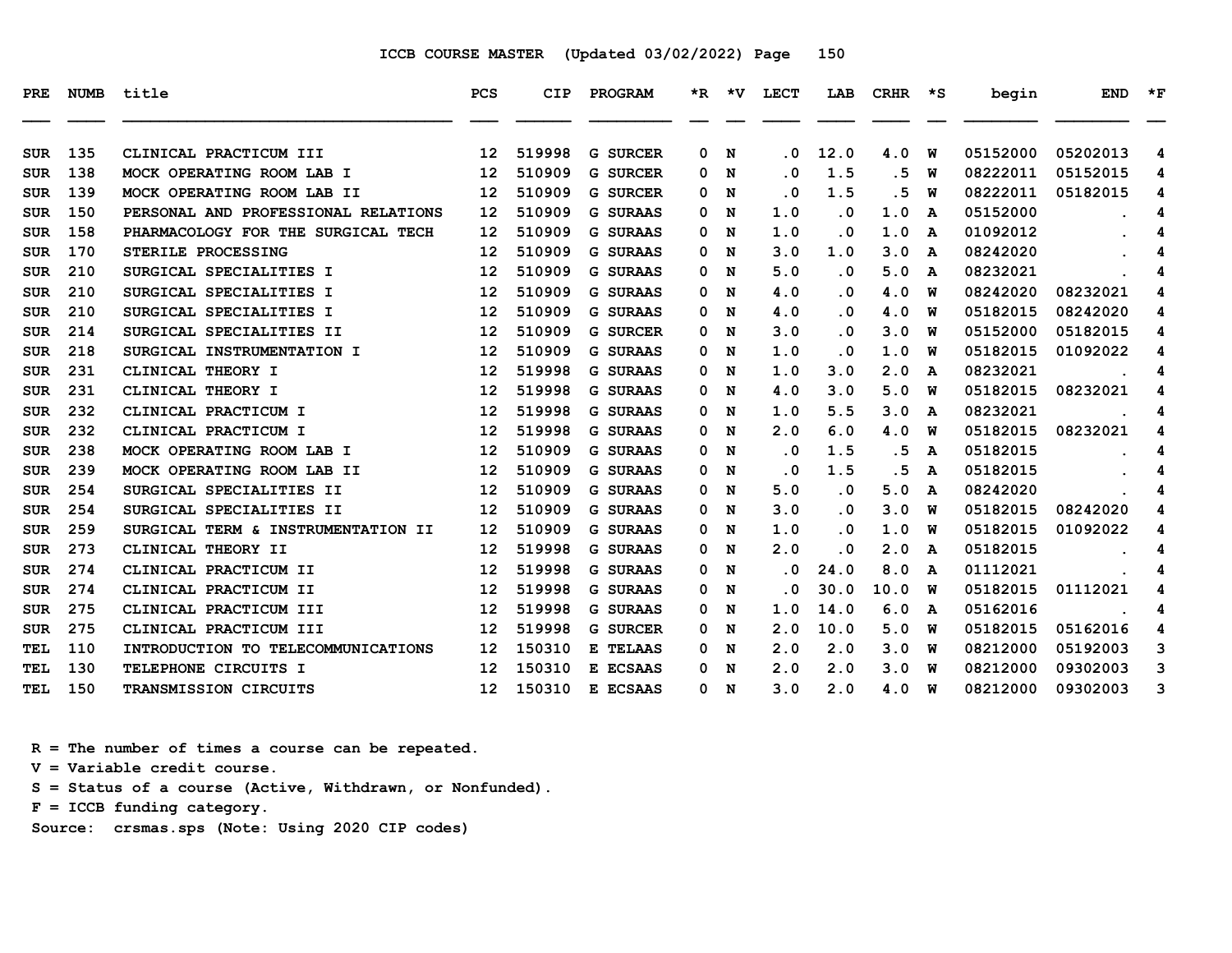| PRE               | <b>NUMB</b> | title                                | PCS      | CIP    | PROGRAM              | *R.    | ∗v     | <b>LECT</b> | LAB       | <b>CRHR</b> | *S.                     | begin    | <b>END</b> | $\star$ F      |
|-------------------|-------------|--------------------------------------|----------|--------|----------------------|--------|--------|-------------|-----------|-------------|-------------------------|----------|------------|----------------|
| <b>TEL</b>        | 230         | TELEPHONE CIRCUITS II                | 12       | 150310 | E ECSAAS             | 0      |        | 2.0         | 2.0       | 3.0         | W                       | 08212000 | 09302003   | 3              |
| <b>TEL</b>        | 235         | FIBER OPTIC CIRCUITS                 | 12       | 150310 | E TELAAS             | 0      | N<br>N | 2.0         | 2.0       | 3.0         | W                       | 08212000 | 05192003   | 3              |
| <b>TEL</b>        | 250         | MULTIPLEXING CIRCUITS                | 12       | 150310 | E TELAAS             | 0      | N      | 4.0         | . 0       | 4.0         | W                       | 08212000 | 05192003   | 3              |
| TEL               | 255         | STRUCTURED CABLING SYSTEMS           | 12       | 150310 | E TELAAS             | 0      | N      | 2.0         | 2.0       | 3.0         | พ                       | 08212000 | 05192003   | 3              |
| TFL               | 110         | TEFL LANGUAGE LEARNING PRINCIPLES    | 12       | 131501 | C TFLCER             | 0      | N      | 3.0         | . 0       | 3.0         | A                       | 08212000 |            | 2              |
|                   | 112         | TEACH/EVAL ESL/EFL ORAL COMM SKILLS  |          | 131501 | C TFLCER             | 0      |        | 3.0         | . 0       | 3.0         |                         | 05152006 |            | 2              |
| TFL<br>TFL        | 112         | TEACH/EVAL ESL/EFL ORAL COMM SKILLS  | 12<br>12 | 131501 | C TFLCER             | 0      | N<br>N | 3.0         | 2.0       | 4.0         | A<br>พ                  | 08212000 | 05152006   |                |
| <b>TFL</b>        | 114         | TEACHING ENG THROUGH AMER CULT MEDIA | 12       | 131501 | C TFLCER             | 0      | N      | 3.0         | $\cdot$ 0 | 3.0         | A                       | 08212000 |            | 2<br>2         |
| TFL               | 130         | ENGLISH LANGUAGE FOR TEFL            | 12       | 131501 | C TFLCER             | 0      | N      | 3.0         | . 0       | 3.0         |                         | 05132002 |            | $\mathbf{2}$   |
| <b>TFL</b>        | 151         | TEFL SERVICE LEARNING                | 12       | 131501 | C TFCCER             |        | N      | $\cdot$ 0   | 2.0       | 1.0         | A<br>$\mathbf{A}$       | 05152006 |            | 2              |
|                   | 210         | CURRICULUM DSGN/TCHNLGY IN CLASSROOM | 12       | 131501 |                      | 1<br>0 | N      | 3.0         | 2.0       | 4.0         |                         | 08212000 |            | 2              |
| TFL<br><b>TFL</b> | 212         | TEACH/EVAL GRAMMAR/WRITNG/VOCABULARY | 12       | 131501 | C TFLCER<br>C TFLCER | 0      | N      | 3.0         | $\cdot$ 0 | 3.0         | A<br>A                  | 05152006 |            | $\overline{2}$ |
| <b>TFL</b>        | 212         | TEACH/EVAL GRAMMAR/WRITNG/VOCABULARY | 12       | 131501 | C TFLCER             | 0      | N      | 3.0         | 2.0       | 4.0         | พ                       | 08212000 | 05152006   | $\overline{2}$ |
| TFL               | 214         | TEACH/DESIGN ENG FOR SPEC PURP (ESP) | 12       | 131501 | C TFLCER             | 0      | N      | 3.0         | $\cdot$ 0 | 3.0         | A                       | 08212000 |            | 2              |
| <b>TFL</b>        | 230         | PRACTICUM IN LANGUAGE INSTRUCTION    | 12       | 139998 | C TFLCER             | 3      | N      | $\cdot$ 0   | 5.0       | 1.0         | A                       | 01092002 |            | 2              |
| <b>TFL</b>        | 232         | TEFL MULTIMEDIA                      | 12       | 131501 | C TFMCER             | 0      | N      | 2.0         | 4.0       | 4.0         | A                       | 08262002 |            | 2              |
| <b>TFL</b>        | 293         | TEFL PORTFOLIO SEMINAR               | 12       | 131501 | C TFMCER             | 0      | N      | 1.0         | . 0       | 1.0         | A                       | 08262002 |            | $\mathbf{2}$   |
| THE               | 100         | THEATRE APPRECIATION                 | 11       | 500501 | H GAAAA              | 0      | N      | 3.0         | . 0       | 3.0         | A                       | 05201994 |            | 1              |
| THE               | 101         | HISTORY OF THEATER                   | 11       | 500501 | H GAAAA              | 0      | N      | 3.0         | $\cdot$ 0 | 3.0         | A                       | 08221983 |            | 1              |
| THE               | 102         | DRAMA OF THE 20TH CENTURY            | 11       | 500505 | H GAAAA              | 0      | N      | 3.0         | . 0       | 3.0         | พ                       | 06011992 | 07301999   | 1              |
| THE               | 103         | PERFORMANCE OF LITERATURE            | 11       | 231304 | H GAAAA              | 0      | N      | 3.0         | . 0       | 3.0         | A                       | 06011992 |            | 1              |
| THE               | 104         | <b>ACTING I</b>                      | 11       | 500506 | H GAAAA              | 0      | N      | 3.0         | . 0       | 3.0         | A                       | 08221983 |            | 1              |
| THE               | 105         | <b>STAGECRAFT</b>                    | 11       | 500502 | H GAAAA              | 0      | N      | 2.0         | 2.0       | 3.0         | $\overline{\mathbf{A}}$ | 06011992 |            | 1              |
| THE               | 107         | <b>PRACTICUM</b>                     | 11       | 500599 | H GAAAA              | з      | N      | . 0         | 3.0       | 1.0         | A                       | 01011989 |            | 1              |
| THE               | 108         | STAGE MAKE-UP                        | 11       | 500502 | H GAAAA              | 0      | N      | 1.0         | . 0       | 1.0         | w                       | 08222011 | 01122020   | 1              |
| THE               | 108         | STAGE MAKE-UP                        | 11       | 500502 | H GAAAA              | 0      | N      | 2.0         | 2.0       | 3.0         | พ                       | 08241998 | 08222011   | 1              |
| THE               | 109         | COSTUME AND STAGE MAKEUP             | 11       | 500502 | H GAAAA              | 0      | N      | 2.0         | 2.0       | 3.0         | A                       | 08242015 |            | 1              |
| THE               | 109         | <b>COSTUMES</b>                      | 11       | 500502 | H GAAAA              | 0      | N      | 2.0         | 2.0       | 3.0         | W                       | 08241998 | 08222011   | 1              |
|                   |             |                                      |          |        |                      |        |        |             |           |             |                         |          |            |                |

 **R = The number of times a course can be repeated.**

 **V = Variable credit course.**

 **S = Status of a course (Active, Withdrawn, or Nonfunded).**

 **F = ICCB funding category.**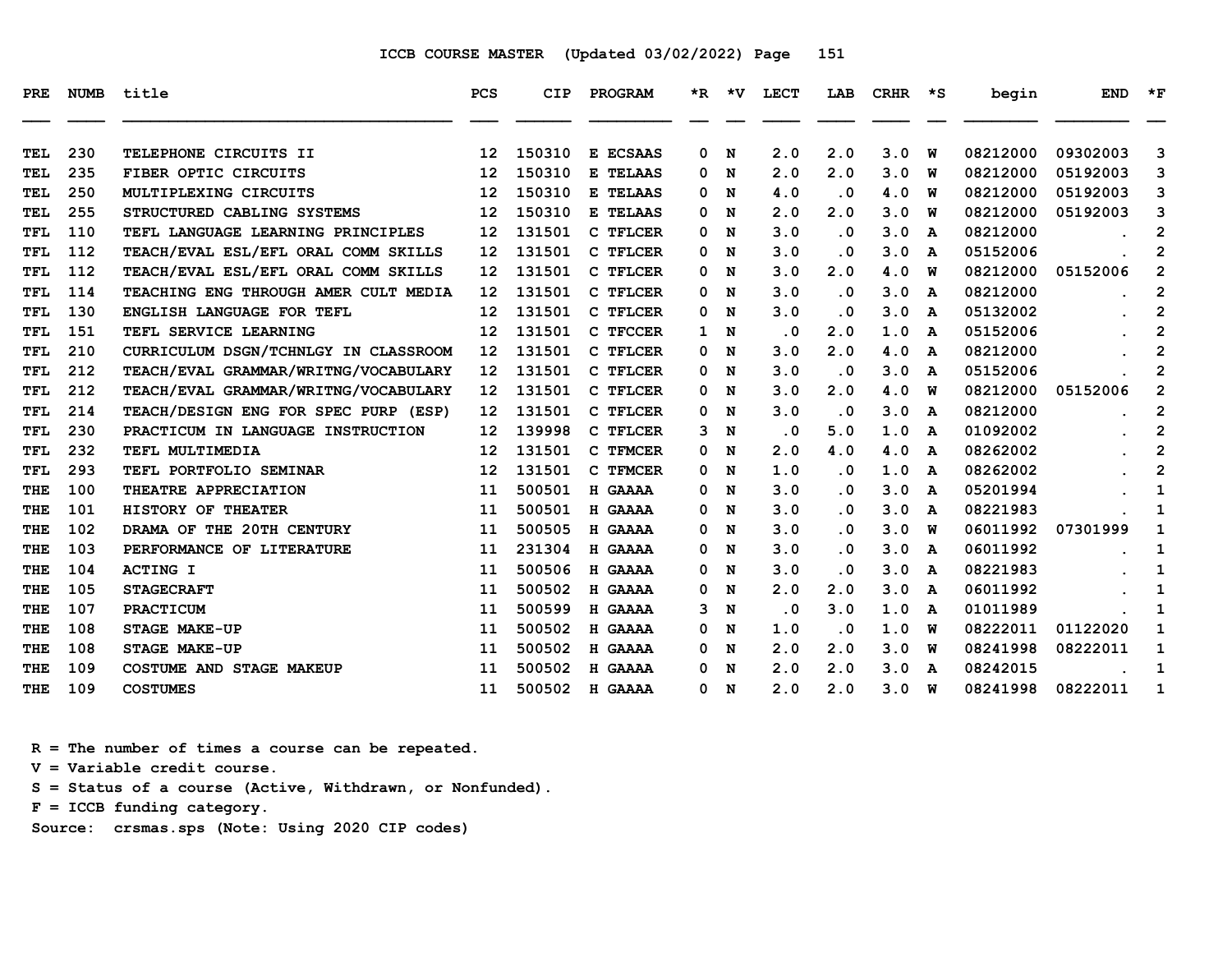| PRE.       | <b>NUMB</b> | title                              | <b>PCS</b> | <b>CIP</b> | PROGRAM          | $*_{\mathbb{R}}$ | *V | LECT | LAB                     | <b>CRHR</b> | $\star$ s | begin    | <b>END</b> | $\star$ F    |
|------------|-------------|------------------------------------|------------|------------|------------------|------------------|----|------|-------------------------|-------------|-----------|----------|------------|--------------|
| THE        | 109         | <b>COSTUMES</b>                    | 11         | 500502     | H GAAAA          | 0                | N  | 1.0  | . 0                     | 1.0         | W         | 08222011 | 08242015   | 1            |
| THE        | 120         | SCRIPT ANALYSIS FOR PRODUCTION     | 11         | 500504     | H GAAAA          | 0                | N  | 3.0  | . 0                     | 3.0         | A         | 08241998 |            | 1            |
| THE        | 124         | FILM APPRECIATION                  | 11         | 500602     | H GAAAA          | 0                | N  | 2.0  | 2.0                     | 3.0         | A         | 12231994 |            | 1            |
| THE        | 125         | FILM HISTORY                       | 11         | 500602     | H GAAAA          | 0                | N  | 2.0  | 2.0                     | 3.0         | A         | 05162005 |            | 1            |
| THE        | 202         | <b>ACTING II</b>                   | 11         | 500506     | H GAAAA          | 2                | N  | 3.0  | 1.0                     | 3.0         | A         | 06011989 |            | 1            |
| THE        | 203         | <b>READERS</b> ' THEATRE           | 11         | 231304     | H GAAAA          | 0                | N  | 3.0  | $\cdot$ 0               | 3.0         | W         | 06011992 | 01122020   | 1            |
| THE        | 204         | THEATRE FOR YOUNG AUDIENCES        | 11         | 500503     | H GAAAA          | 0                | N  | 2.0  | 2.0                     | 3.0         | w         | 01011989 | 07301999   | 1            |
| THE        | 205         | <b>ADVANCED STAGECRAFT</b>         | 11         | 500502     | H GAAAA          | 0                | N  | 2.0  | 2.0                     | 3.0         | A         | 05172021 |            | 1            |
| THE        | 215         | <b>ADVANCED STAGECRAFT</b>         | 12         | 500502     | <b>F ENTAAS</b>  | 0                | N  | 2.0  | 2.0                     | 3.0         | w         | 07012018 | 05172021   | 3            |
| <b>TRA</b> | 110         | INTRODUCTION TO TRAVEL INDUSTRY    | 12         | 081105     | <b>B TRACER</b>  | 0                | N  | 3.0  | . 0                     | 3.0         | W         | 08221983 | 05301994   | 3            |
| <b>TRA</b> | 110         | INTRODUCTION TO TRAVEL INDUSTRY    | 12         | 081105     | <b>B TRACER</b>  | 0                | N  | 3.0  | $\overline{\mathbf{0}}$ | 3.0         | W         | 05011994 | 06232003   | 3            |
| TRA        | 111         | TICKETING AND TARIFF               | 12         | 081105     | <b>B TRACER</b>  | 0                | N  | 3.0  | . 0                     | 3.0         | W         | 08151984 | 05301994   | 3            |
| TRA        | 111         | <b>TICKETING AND TARIFF</b>        | 12         | 081105     | <b>B TRACER</b>  | 0                | N  | 3.0  | . 0                     | 3.0         | w         | 05011994 | 06232003   | 3            |
| <b>TRA</b> | 112         | TRAVEL GEOGRAPHY I                 | 12         | 450701     | <b>B TRACER</b>  | 0                | N  | 3.0  | . 0                     | 3.0         | W         | 08151984 | 05301994   | 1            |
| <b>TRA</b> | 112         | TRAVEL GEOGRAPHY I                 | 12         | 450701     | <b>B TRACER</b>  | 0                | N  | 3.0  | . 0                     | 3.0         | W         | 05011994 | 06232003   | $\mathbf{1}$ |
| <b>TRA</b> | 113         | TRAVEL GEOGRAPHY II                | 12         | 450701     | <b>B TRACER</b>  | 0                | N  | 3.0  | $\overline{\mathbf{0}}$ | 3.0         | W         | 08151984 | 05301994   | 1            |
| TRA        | 113         | <b>TRAVEL GEOGRAPHY II</b>         | 12         | 450701     | <b>B TRACER</b>  | 0                | N  | 3.0  | . 0                     | 3.0         | w         | 05011994 | 06232003   | 1            |
| TRA        | 210         | TOUR PLANNING                      | 12         | 081105     | <b>B TRACER</b>  | 0                | N  | 3.0  | . 0                     | 3.0         | W         | 08151984 | 05301994   | 3            |
| <b>TRA</b> | 210         | <b>TOUR PLANNING</b>               | 12         | 081105     | <b>B TRACER</b>  | 0                | N  | 3.0  | . 0                     | 3.0         | พ         | 05011994 | 06232003   | 3            |
| <b>TRA</b> | 211         | COMPUTER RESERVATION PROCEDURES I  | 12         | 081105     | <b>B TRACER</b>  | 0                | N  | 3.0  | . 0                     | 3.0         | พ         | 06011992 | 05301994   | 3            |
| TRA        | 211         | COMPUTER RESERVATION PROCEDURES I  | 12         | 081105     | <b>B TRACER</b>  | 0                | N  | 3.0  | . 0                     | 3.0         | W         | 05011994 | 06232003   | 3            |
| TRA        | 212         | COMPUTER RESERVATION PROCEDURES II | 12         | 081105     | <b>B TRACER</b>  | 0                | N  | 1.0  | 2.0                     | 2.0         | w         | 01011994 | 05301994   | 3            |
| <b>TRA</b> | 212         | COMPUTER RESERVATION PROCEDURES II | 12         | 081105     | <b>B TRACER</b>  | 0                | N  | 1.0  | 2.0                     | 2.0         | W         | 05011994 | 07301999   | 3            |
| TRA        | 213         | AIRLINE DEPARTURE & IN-FLIGHT PROC | 12         | 081105     | <b>B TRACER</b>  | 0                | N  | 3.0  | $\overline{\mathbf{0}}$ | 3.0         | W         | 01021998 | 06232003   | 3            |
| <b>TRA</b> | 216         | SUCCESSFUL MEETING & EVENTS MGT.   | 12         | 081105     | <b>B TRACER</b>  | 0                | N  | 3.0  | $\overline{\mathbf{0}}$ | 3.0         | W         | 01021998 | 06232003   | 3            |
| <b>TRA</b> | 700         | INTRODUCTION TO TRAVEL INDUSTRY    | 16         | 521905     | VOCSK1604        | 0                | N  | 3.0  | . 0                     | 3.0         | A         | 06232003 |            | 2            |
| TRA        | 701         | TICKETING AND TARIFF               | 16         | 521905     | VOCSK1604        | 0                | N  | 3.0  | . 0                     | 3.0         | A         | 06232003 |            | $\mathbf{2}$ |
| <b>TRA</b> | 702         | TRAVEL GEOGRAPHY I                 | 16         | 450701     | <b>VOCSK1604</b> | 0 N              |    | 3.0  | $\overline{\mathbf{0}}$ | 3.0         | A         | 06232003 |            | $\mathbf{1}$ |

 **R = The number of times a course can be repeated.**

 **V = Variable credit course.**

 **S = Status of a course (Active, Withdrawn, or Nonfunded).**

 **F = ICCB funding category.**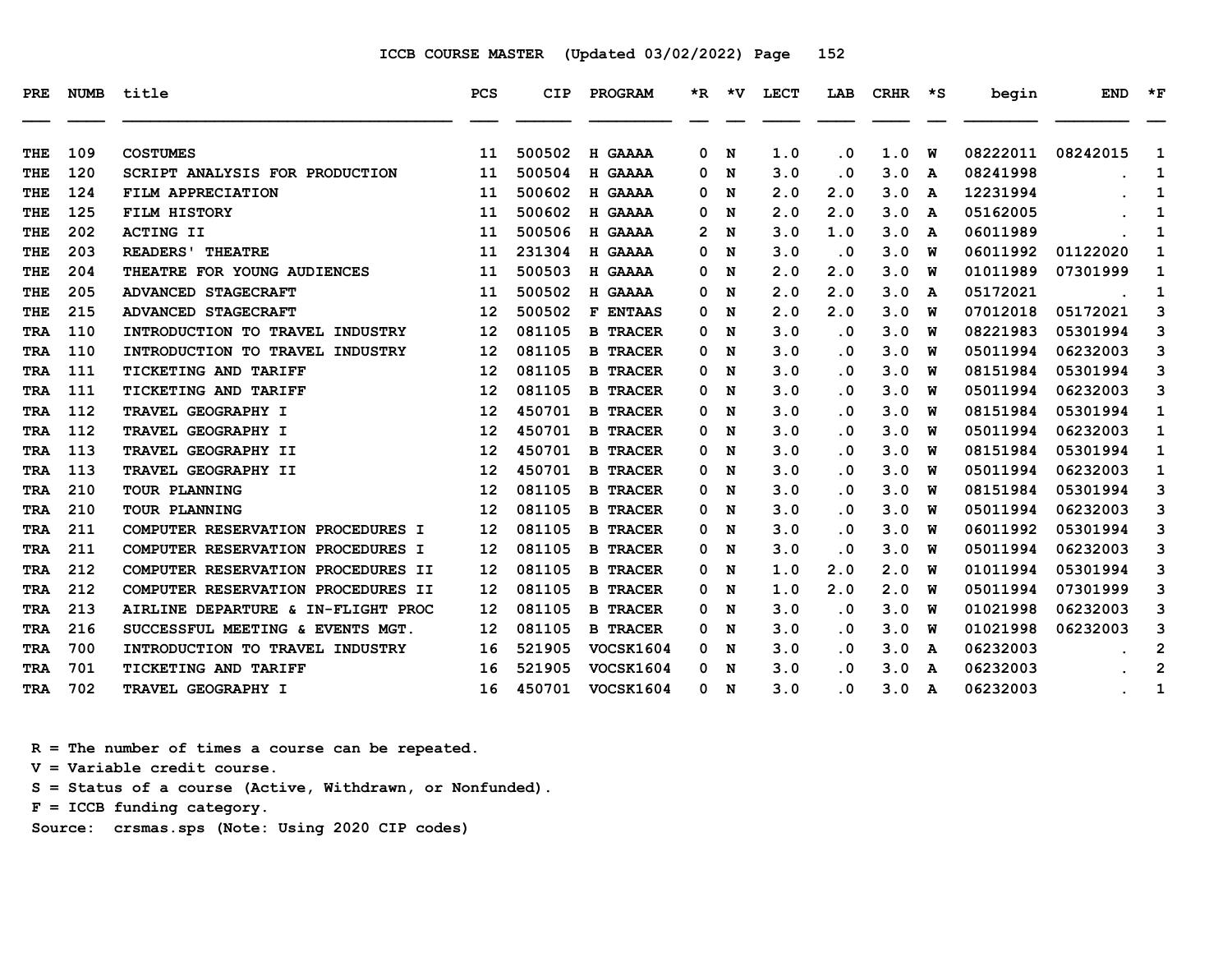| PRE        | NUMB | title                                   | <b>PCS</b> | CIP    | PROGRAM          |                       | *R *V       | LECT | LAB                     | CRHR *S |   | begin    | <b>END</b> | $*_{\mathbf{F}}$ |
|------------|------|-----------------------------------------|------------|--------|------------------|-----------------------|-------------|------|-------------------------|---------|---|----------|------------|------------------|
| <b>TRA</b> | 703  | TRAVEL GEOGRAPHY II                     | 16         | 450701 | VOCSK1604        | 0                     | N           | 3.0  | $\cdot$ 0               | 3.0     | A | 06232003 |            | 1                |
| <b>TRA</b> | 704  | TOUR PLANNING                           | 16         | 521905 | VOCSK1604        | 0                     | N           | 3.0  | $\cdot$ 0               | 3.0     | A | 06232003 |            | $\overline{2}$   |
| <b>TRA</b> | 705  | COMPUTER RESERVATION PROCEDURES I       | 16         | 521905 | VOCSK1604        | 0                     | N           | 3.0  | $\cdot$ 0               | 3.0     | A | 06232003 |            | 2                |
| <b>TRA</b> | 706  | AIRLINE DEPARTURE & IN-FLIGHT PROC      | 16         | 521905 | VOCSK1604        | 0                     | N           | 3.0  | $\cdot$ 0               | 3.0     | A | 06232003 |            | $\overline{2}$   |
| TRA        | 707  | SUCCESSFUL MEETING & EVENTS MGT.        | 16         | 521905 | VOCSK1604        | 0                     | N           | 3.0  | . 0                     | 3.0     | A | 06232003 |            | $\mathbf{2}$     |
| <b>TRN</b> | 050  | TRANSITION TO DEVELOPMENTAL MATH        | 14         | 320104 | Y GSUAGS         | $\mathbf{2}^-$        | N           | 3.0  | $\cdot$ 0               | 3.0     | A | 08242015 |            | 5                |
| <b>TRN</b> | 070  | <b>TRANSITION TO COLLEGE READING I</b>  | 14         | 320113 | Y GSUAGS         | $\mathbf{2}^-$        | v           | 4.0  | . 0                     | 4.0     | A | 08252003 |            | 5                |
| <b>TRN</b> | 070  | TRANSITION TO COLLEGE READING I         | 17         | 320123 | Y AB4CE          | $\mathbf{2}^{\prime}$ | v           | 4.0  | $\cdot$ 0               | 4.0     | W | 05161997 | 08252003   | 6                |
| <b>TRN</b> | 071  | TRANSITION TO COLLEGE WRITING I         | 14         | 320103 | Y GSUAGS         | $2 \mathrm{V}$        |             | 4.0  | $\cdot$ 0               | 4.0     | A | 08252003 |            | 5                |
| TRN        | 071  | TRANSITION TO COLLEGE WRITING I         | 17         | 320123 | Y AB4CE          | 2.                    | v           | 4.0  | . 0                     | 4.0     | W | 05161997 | 08252003   | 6                |
| <b>TRN</b> | 072  | <b>TRANSITION TO COLLEGE MATH I</b>     | 14         | 320104 | Y GSUAGS         | 2                     | v           | 4.0  | $\cdot$ 0               | 4.0     | W | 08252003 | 05162011   | 5                |
| <b>TRN</b> | 072  | <b>TRANSITION TO DEVELOPMENTAL MATH</b> | 14         | 320104 | Y GSUAGS         | $\mathbf{2}$          | N           | 3.0  | $\cdot$ 0               | 3.0     | W | 05162011 | 08242015   | 5                |
| <b>TRN</b> | 072  | TRANSITION TO COLLEGE MATH I            | 17         | 320124 | Y AB4CE          | $\mathbf{2}^{\prime}$ | v           | 4.0  | $\cdot$ 0               | 4.0     | W | 05161997 | 08252003   | 6                |
| <b>TRN</b> | 080  | TRANSITION TO COLLEGE READING II        | 18         | 320108 | Y GSUAGS         | 3                     | v           | 4.0  | . 0                     | 4.0     | W | 08222005 | 05152022   | 6                |
| TRN        | 080  | TRANSITION TO COLLEGE READING II        | 14         | 320113 | Y GSUAGS         | 3 <sub>v</sub>        |             | 4.0  | $\cdot$ 0               | 4.0     | W | 08252003 | 08222005   | 5                |
| <b>TRN</b> | 080  | TRANSITION TO COLLEGE READING II        | 18         | 320132 | Y AS6CE          | 3                     | v           | 4.0  | . 0                     | 4.0     | W | 07011997 | 08252003   | 6                |
| <b>TRN</b> | 081  | TRANSITION TO COLLEGE WRITING II        | 18         | 320108 | Y GSUAGS         | 3                     | v           | 4.0  | $\cdot$ 0               | 4.0     | A | 08222005 |            | 6                |
| TRN        | 081  | TRANSITION TO COLLEGE WRITING II        | 14         | 320103 | Y GSUAGS         | 3                     | $\mathbf v$ | 4.0  | $\cdot$ 0               | 4.0     | W | 08252003 | 08222005   | 5                |
| TRN        | 081  | TRANSITION TO COLLEGE WRITING II        | 18         | 320133 | Y AS6CE          | 3                     | v           | 4.0  | $\overline{\mathbf{0}}$ | 4.0     | W | 07011997 | 08252003   | 6                |
| <b>TRN</b> | 082  | TRANSITION TO COLLEGE MATH II           | 14         | 320104 | Y GSUAGS         | 3                     | v           | 4.0  | $\cdot$ 0               | 4.0     | W | 08252003 | 01092006   | 5                |
| <b>TRN</b> | 082  | TRANSITION TO COLLEGE MATH II           | 18         | 320134 | Y AS6CE          | 3                     | v           | 4.0  | . 0                     | 4.0     | W | 07011997 | 08252003   | 6                |
| <b>TTT</b> | 111  | TRACTOR-TRAILER TRAINING                | 12         | 490205 | E TTTCOC         | 0                     | N           | 5.0  | 15.0                    | 12.0    | W | 03051990 | 05301994   | 3                |
| TTT        | 111  | TRACTOR-TRAILER TRAINING                | 12         | 490205 | E TTTCER         | 0                     | N           | 5.0  | 15.0                    | 12.0    | W | 05011994 | 09262000   | 3                |
| <b>TTT</b> | 112  | TRACTOR-TRAILER DRIVER TRAINING         | 12         | 490205 | X CDLCER         | 0                     | N           | 3.0  | 8.0                     | 7.0     | W | 01092006 | 05222017   | 3                |
| TTT        | 600  | LIGHT TRUCK OPERATION                   | 16         | 490202 | VOCSK1617        | 0                     | N           | 2.0  | . 0                     | 2.0     | W | 10091989 | 05301994   | з                |
| TTT        | 600  | LIGHT TRUCK OPERATION                   | 16         | 490202 | VOCSK1617        | 0                     | N           | 2.0  | $\cdot$ 0               | 2.0     | W | 05011994 | 08112000   | 3                |
| <b>TTT</b> | 601  | TRACTOR TRAILER OPERATIONS              | 16         | 490205 | <b>VOCSK1617</b> | 0                     | N           | 1.0  | 4.0                     | 3.0     | W | 03121990 | 05301994   | 3                |
| TTT        | 601  | TRACTOR TRAILER OPERATIONS              | 16         | 490205 | <b>VOCSK1617</b> |                       | 0 N         | 1.0  | 4.0                     | 3.0     | W | 05011994 | 08112000   | 3                |

 **R = The number of times a course can be repeated.**

 **V = Variable credit course.**

 **S = Status of a course (Active, Withdrawn, or Nonfunded).**

 **F = ICCB funding category.**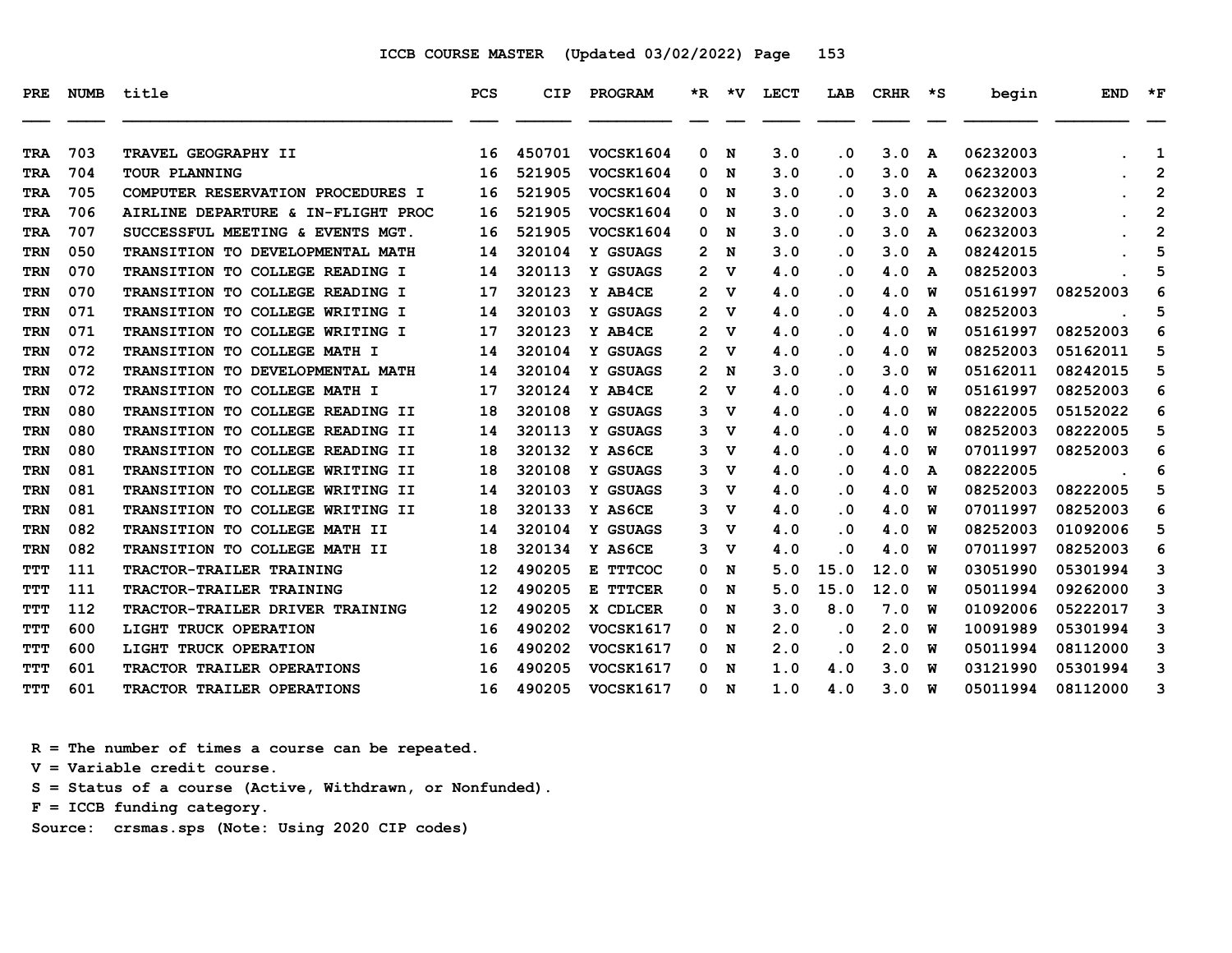| PRE.       | <b>NUMB</b> | title                                | <b>PCS</b>        | CIP    | PROGRAM          |   | $*R$ $*V$ | LECT | LAB       | CRHR | יי≭ | begin    | <b>END</b> | $*_{\mathbf{F}}$ |
|------------|-------------|--------------------------------------|-------------------|--------|------------------|---|-----------|------|-----------|------|-----|----------|------------|------------------|
|            |             |                                      |                   |        |                  |   |           |      |           |      |     |          |            |                  |
| <b>TTT</b> | 602         | ADVANCED TRACTOR-TRAILER OPERATIONS  | 16                | 490205 | <b>VOCSK1617</b> | 0 | N         | 1.0  | 4.0       | 3.0  | W   | 01051992 | 05301994   | 3                |
| <b>TTT</b> | 602         | ADVANCED TRACTOR-TRAILER OPERATIONS  | 16                | 490205 | VOCSK1617        | 0 | N         | 1.0  | 4.0       | 3.0  | w   | 05011994 | 09151997   | 3                |
| <b>TTT</b> | 611         | TRACTOR-TRAILER DRIVER TRAINING      | 16                | 490205 | <b>VOCSK1617</b> | 0 | N         | 3.0  | 8.0       | 7.0  | A   | 10012005 |            | 3                |
| TTT        | 612         | <b>BUS OPERATOR TRAINING-LECTURE</b> | 16                | 490205 | <b>VOCSK1607</b> | 0 | N         | 7.0  | . 0       | 7.0  | A   | 06152009 |            | 3                |
| TTT        | 613         | <b>BUS OPERATOR TRAINING-LAB</b>     | 16                | 490205 | <b>VOCSK1607</b> | 0 | N         | . 0  | 18.0      | 9.0  | A   | 06152009 |            | 3                |
| <b>TTT</b> | 614         | MTD BUS MAINTENANCE                  | 16                | 490205 | <b>VOCSK1607</b> | 0 | N         | 2.0  | 6.5       | 5.0  | A   | 04012013 |            | 3                |
| TTT        | 615         | PARA TRANSIT OPERATOR                | 16                | 490205 | <b>VOCSK1607</b> | 0 | N         | 1.5  | 5.0       | 4.0  | A   | 05012013 |            | 3                |
| ULT        | 210         | ULTRASOUND INSTRUMENTATION           | 12                | 510910 | <b>G ULTCEC</b>  | 0 | N         | 2.0  | 3.0       | 3.0  | W   | 08291994 | 09301997   | 4                |
| <b>ULT</b> | 211         | ULTRASOUND IMAGING AND ANATOMY I     | 12                | 510910 | <b>G ULTCEC</b>  | 0 | N         | 2.0  | 3.0       | 3.0  | W   | 08291994 | 09301997   | 4                |
| <b>ULT</b> | 212         | ULTRASOUND SEMINAR I                 | 12                | 510910 | <b>G ULTCEC</b>  | 0 | N         | 2.0  | . 0       | 2.0  | พ   | 08291994 | 09301997   | 4                |
| ULT        | 213         | ULTRASOUND IMAGING AND ANATOMY II    | 12                | 510910 | <b>G ULTCEC</b>  | 0 | N         | 2.0  | 3.0       | 3.0  | W   | 08291994 | 09301997   | 4                |
| <b>ULT</b> | 214         | ULTRASOUND SEMINAR II                | 12                | 510910 | <b>G ULTCEC</b>  | 0 | N         | 3.0  | $\cdot$ 0 | 3.0  | W   | 08291994 | 09301997   | 4                |
| ULT        | 215         | ULTRASOUND CASE REVIEW               | 12                | 510910 | G ULTCEC         | 0 | N         | 2.0  | . 0       | 2.0  | W   | 08291994 | 09301997   | 4                |
| ULT        | 216         | ULTRASOUND SEMINAR III               | 12                | 519996 | <b>G ULTCEC</b>  | 0 | N         | 2.0  | . 0       | 2.0  | W   | 08291994 | 09301997   | 4                |
| <b>ULT</b> | 231         | ULTRASOUND CLINICAL I                | 12                | 519998 | <b>G ULTCEC</b>  | 0 | N         | . 0  | 24.0      | 4.0  | พ   | 08291994 | 09301997   | 4                |
| <b>ULT</b> | 232         | ULTRASOUND CLINICAL II               | 12                | 519998 | <b>G ULTCEC</b>  | 0 | N         | . 0  | 24.0      | 4.0  | W   | 08291994 | 09301997   | 4                |
| <b>ULT</b> | 233         | ULTRASOUND CLINICAL III              | 12                | 519998 | <b>G ULTCEC</b>  | 0 | N         | . 0  | 8.0       | 1.0  | W   | 08291994 | 09301997   | 4                |
| ULT        | 234         | ULTRASOUND CLINICAL IV               | 12                | 510910 | <b>G ULTCEC</b>  | 0 | N         | . 0  | 18.0      | 3.0  | พ   | 08291994 | 09301997   | 4                |
| <b>VTT</b> | 110         | SMALL ANIMAL NURSING I               | 12                | 018301 | <b>G VTTAAS</b>  | 0 | N         | 1.0  | 6.0       | 3.0  | A   | 05011994 |            | 4                |
| <b>VTT</b> | 110         | SMALL ANIMAL NURSING I               | 12                | 510808 | <b>G VTTAAS</b>  | 0 | N         | 1.0  | 6.0       | 3.0  | W   | 06011992 | 05301994   | 4                |
| <b>VTT</b> | 111         | SMALL ANIMAL NURSING II              | 12                | 018301 | <b>G VTTAAS</b>  | 0 | N         | 2.0  | 4.0       | 3.0  | A   | 05011994 |            | 4                |
| <b>VTT</b> | 111         | SMALL ANIMAL NURSING II              | 12                | 510808 | <b>G VTTAAS</b>  | 0 | N         | 2.0  | 4.0       | 3.0  | พ   | 06011992 | 05301994   | 4                |
| <b>VTT</b> | 112         | DIAGNOSTIC IMAGING                   | 12                | 018301 | <b>G VTTAAS</b>  | 0 | N         | 1.0  | 3.0       | 2.0  | A   | 08242015 |            | 4                |
| VTT        | 112         | <b>RADIOGRAPHY</b>                   | 12                | 510808 | <b>G VTTAAS</b>  | 0 | N         | 2.0  | 3.0       | 3.0  | w   | 06011992 | 05301994   | 4                |
| <b>VTT</b> | 112         | <b>RADIOGRAPHY</b>                   | 12                | 510808 | <b>G VTTAAS</b>  | 0 | N         | 2.0  | 3.0       | 3.0  | พ   | 05011994 | 08242015   | 4                |
| <b>VTT</b> | 113         | INTRO TO VETERINARY TECHNOLOGY       | 12                | 018301 | <b>G VTTAAS</b>  | 0 | N         | 1.0  | $\cdot$ 0 | 1.0  | A   | 05202019 |            | 4                |
| VTT        | 113         | MGT SKILLS VETERINARY TECHNICIAN     | 12                | 510808 | G VTTAAS         | 0 | N         | 2.0  | . 0       | 2.0  | W   | 01021999 | 05202019   | 4                |
| <b>VTT</b> | 114         | CLINICAL LAB I                       | $12 \overline{ }$ | 018301 | <b>G VTTAAS</b>  | 0 | N         | 1.0  | 3.0       | 2.0  | A   | 05011994 |            | 4                |

 **R = The number of times a course can be repeated.**

 **V = Variable credit course.**

 **S = Status of a course (Active, Withdrawn, or Nonfunded).**

 **F = ICCB funding category.**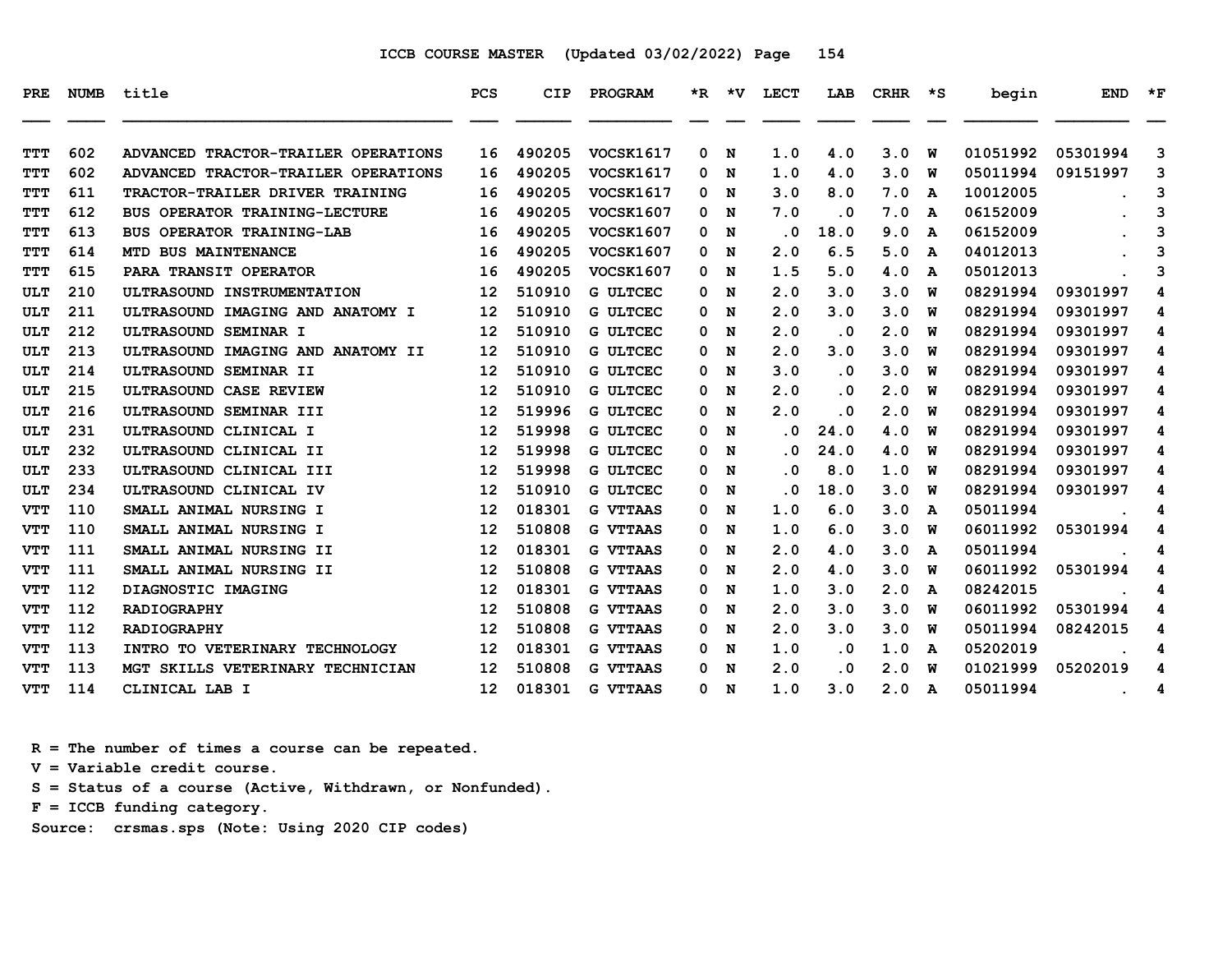| <b>PRE</b> |     | NUMB title                        | PCS               | CIP    | PROGRAM         |              |     | *R *V LECT              |           |     |              | LAB CRHR *S begin | <b>END</b>                      | $\star$ F |
|------------|-----|-----------------------------------|-------------------|--------|-----------------|--------------|-----|-------------------------|-----------|-----|--------------|-------------------|---------------------------------|-----------|
|            |     |                                   |                   |        |                 |              |     |                         |           |     |              |                   |                                 |           |
| <b>VTT</b> | 114 | CLINICAL LAB I                    | 12                | 510808 | <b>G VTTAAS</b> | 0            | N   | 1.0                     | 3.0       | 2.0 | W            | 06011992          | 05301994                        | 4         |
| <b>VTT</b> | 115 | CLINICAL LAB II                   | 12                | 018301 | <b>G VTTAAS</b> | 0            | N   | 1.0                     | 3.0       | 2.0 | A            | 05011994          |                                 | 4         |
| <b>VTT</b> | 115 | CLINICAL LAB II                   | 12                | 510808 | <b>G VTTAAS</b> | 0            | N   | 1.0                     | 3.0       | 2.0 | พ            | 06011992          | 05301994                        | 4         |
| <b>VTT</b> | 116 | LARGE ANIMAL NURSING              | 12                | 018301 | <b>G VTTAAS</b> | 0            | N   | 1.0                     | 2.0       | 2.0 | A            | 05011994          |                                 | 4         |
| <b>VTT</b> | 116 | LARGE ANIMAL NURSING              | 12                | 510808 | <b>G VTTAAS</b> | 0            | N   | 1.0                     | 3.0       | 2.0 | พ            | 06011992          | 05301994                        | 4         |
| <b>VTT</b> | 117 | SURGICAL TECHNOLOGY I             | 12 <sup>2</sup>   | 018301 | <b>G VTTAAS</b> | 0            | N   | 2.0                     | 3.0       | 3.0 | A            | 05182015          |                                 | 4         |
| <b>VTT</b> | 117 | SURGICAL TECHNOLOGY I             | 12                | 510808 | <b>G VTTAAS</b> | 0            | N   | 1.0                     | 3.0       | 2.0 | ิพ           | 05011994          | 05182015                        | 4         |
| <b>VTT</b> | 117 | SURGICAL TECHNOLOGY I             | 12                | 510808 | <b>G VTTAAS</b> | 0            | N   | 1.0                     | 3.0       | 2.0 | W            | 06011992          | 05301994                        | 4         |
| <b>VTT</b> | 118 | VETERINARY CLINICAL PRACTICUM     | 12                | 519998 | <b>G VTTAAS</b> | 0            | N   | $\cdot$ 0               | 20.0      | 3.0 | A            | 05011994          |                                 | 4         |
| <b>VTT</b> | 118 | VETERINARY PRACTICUM              | 12 <sup>2</sup>   | 519998 | <b>G VTTAAS</b> | $\mathbf{0}$ | N   | $\overline{\mathbf{0}}$ | 20.0      | 3.0 | ิพ           | 06011992          | 05301994                        | 4         |
| <b>VTT</b> | 119 | COMMON VETERINARY DRUGS I         | 12                | 261001 | <b>G VTTAAS</b> | 0            | N   | 3.0                     | . 0       | 3.0 | A            | 05012017          |                                 | 1         |
| <b>VTT</b> | 119 | COMMON VETERINARY DRUGS I         | 12                | 261001 | <b>G VTTAAS</b> | 0            | N   | 1.0                     | . 0       | 1.0 | ิพ           | 05011994          | 05012017                        | 1         |
| <b>VTT</b> | 119 | COMMON VETERINARY DRUGS I         | 12                | 260705 | <b>G VTTAAS</b> | 0            | N   | 1.0                     | $\cdot$ 0 | 1.0 | W            | 05201990          | 05301994                        | 1         |
| <b>VTT</b> | 150 | VETERINARY ANATOMY AND PHYSIOLOGY | 12                | 018301 | <b>G VTTAAS</b> | 0            | N   | 1.0                     | 3.0       | 2.0 | A            | 05162022          |                                 | 4         |
| <b>VTT</b> | 150 | VETERINARY ANATOMY I              | 12                | 018301 | <b>G VTTAAS</b> | 0            | N   | $\cdot$ 0               | 3.0       | 1.0 | ิพ           | 05162016          | 05162022                        | 4         |
| <b>VTT</b> | 210 | CLINICAL ROTATIONS I              | 12                | 519998 | <b>G VTTAAS</b> | 0            | N   | . 0                     | 21.0      | 4.0 | A            | 05191995          |                                 | 4         |
| <b>VTT</b> | 210 | CLINIC CARE I                     | $12 \overline{ }$ | 519998 | <b>G VTTAAS</b> | 0            | N   | . 0                     | 20.0      | 6.0 | พ            | 05011994          | 05191995                        | 4         |
| <b>VTT</b> | 210 | CLINIC CARE I                     | 12                | 519998 | <b>G VTTAAS</b> | 0            | N   | . 0                     | 20.0      | 6.0 | พ            | 06011992          | 05301994                        | 4         |
| <b>VTT</b> | 211 | CLINICAL ROTATIONS II             | 12                | 519998 | <b>G VTTAAS</b> | 0            | N   | . 0                     | 21.0      | 4.0 | A            | 05011994          |                                 | 4         |
| <b>VTT</b> | 211 | CLINIC CARE II                    | 12                | 519998 | <b>G VTTAAS</b> | 0            | N   | . 0                     | 12.0      | 4.0 | ิพ           | 06011992          | 05301994                        | 4         |
| <b>VTT</b> | 212 | SURGERY TECHNOLOGY II             | 12                | 018301 | <b>G VTTAAS</b> | 0            | N   | 2.0                     | 3.0       | 3.0 | A            | 05182015          |                                 | 4         |
| <b>VTT</b> | 212 | SURGERY TECHNOLOGY II             | 12                | 510808 | <b>G VTTAAS</b> | 0            | N   | 1.0                     | 3.0       | 2.0 | พ            | 05011994          | 05182015                        | 4         |
| <b>VTT</b> | 212 | SURGERY TECHNOLOGY II             | 12                | 510808 | <b>G VTTAAS</b> | 0            | N   | 1.0                     | 3.0       | 2.0 | ิพ           | 06011992          | 05301994                        | 4         |
| <b>VTT</b> | 213 | ANIMAL MANAGEMENT                 | 12                | 018301 | <b>G VTTAAS</b> | 0            | N   | 4.0                     | . 0       | 4.0 | A            | 05011994          |                                 | 4         |
| <b>VTT</b> | 213 | ANIMAL MANAGEMENT                 | 12                | 510808 | <b>G VTTAAS</b> | 0            | N   | 4.0                     | . 0       | 4.0 | ิพ           | 06011992          | 05301994                        | 4         |
| <b>VTT</b> | 214 | LABORATORY ANIMALS                | 12                | 018301 | <b>G VTTAAS</b> | 0            | N   | 1.0                     | 2.0       | 2.0 | $\mathbf{A}$ | 05011994          |                                 | 4         |
| <b>VTT</b> | 214 | <b>LABORATORY ANIMALS</b>         | 12                | 510808 | <b>G VTTAAS</b> | 0            | N   | 1.0                     | 2.0       | 2.0 | W            | 06011992          | 05301994                        | 4         |
| <b>VTT</b> | 215 | COMMON VETERINARY DRUGS II        | 12                | 018301 | <b>G VTTAAS</b> |              | 0 N | 1.0                     | $\cdot$ 0 | 1.0 | A            | 05011994          | <b>Contract Contract Street</b> | 4         |

 **R = The number of times a course can be repeated.**

 **V = Variable credit course.**

 **S = Status of a course (Active, Withdrawn, or Nonfunded).**

 **F = ICCB funding category.**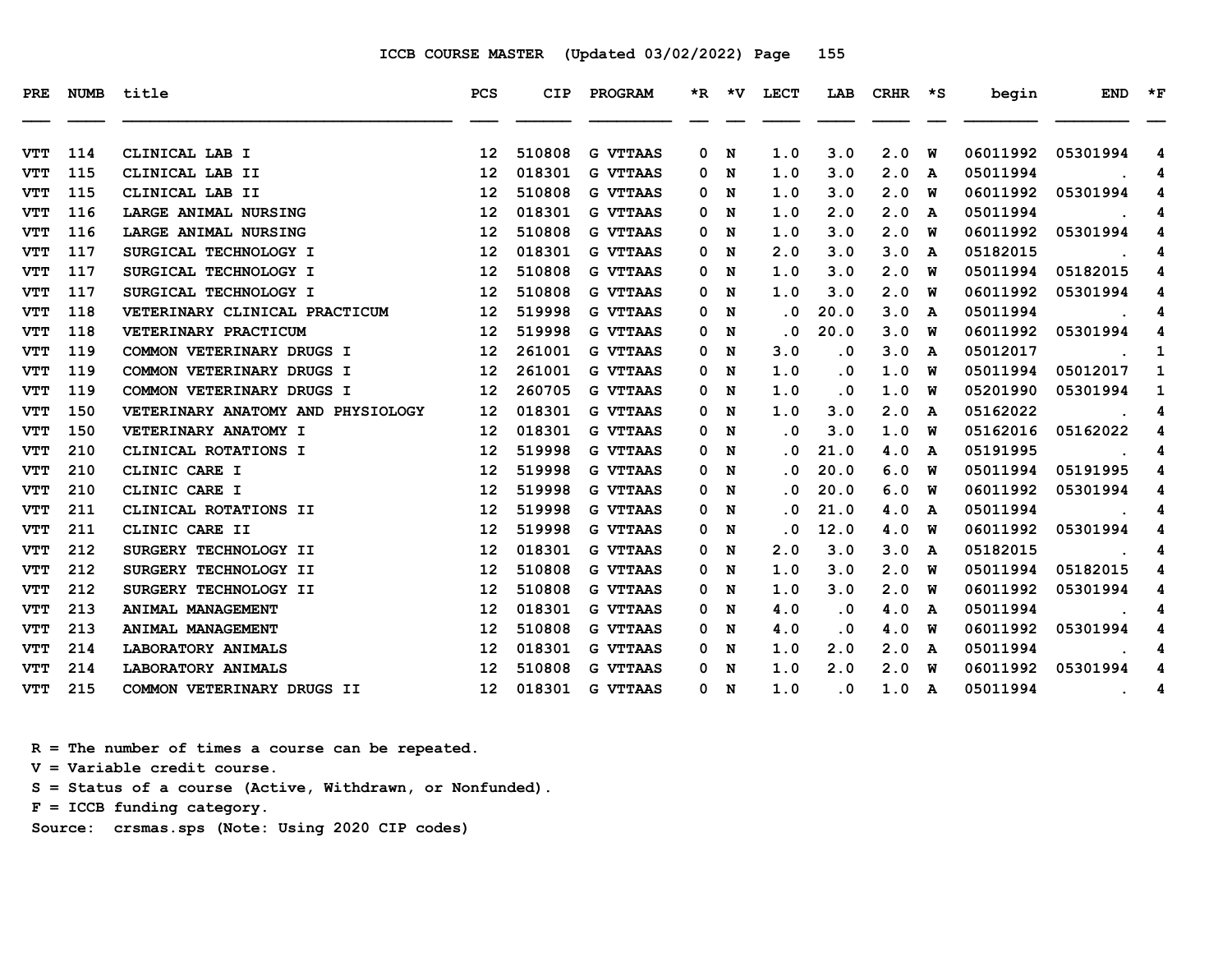| PRE        | <b>NUMB</b> | title                                | <b>PCS</b>        | <b>CIP</b> | <b>PROGRAM</b>   |   |     | *R *V LECT | LAB                     | CRHR | ∗s           | begin    | <b>END</b>       | $*_{\mathbf{F}}$ |
|------------|-------------|--------------------------------------|-------------------|------------|------------------|---|-----|------------|-------------------------|------|--------------|----------|------------------|------------------|
| <b>VTT</b> | 215         | COMMON VETERINARY DRUGS II           | 12                | 510808     | AHT<br>5J        | 0 | N   | 1.0        | . 0                     | 1.0  | W            | 06011992 | 05301994         | 4                |
| <b>VTT</b> | 216         | <b>TRANSITIONING TO PRACTICE</b>     | 12                | 018301     | <b>G VTTAAS</b>  | 0 | N   | 1.0        | $\overline{\mathbf{0}}$ | 1.0  | A            | 05202019 |                  | 4                |
| WLD        | 110         | BEGINNING GAS AND ARC WELDING        | 12                | 480508     | E MFTCER         | 0 | N   | 1.0        | 2.0                     | 2.0  | A            | 05161997 |                  | 3                |
| <b>WLD</b> | 111         | INTRODUCTION TO WELDING              | 12                | 480508     | E MFGAAS         | 0 | N   | 2.0        | 4.0                     | 4.0  | A            | 05011994 |                  | 3                |
| <b>WLD</b> | 111         | INTRODUCTION TO WELDING              | 12                | 480508     | 7G<br><b>AFD</b> | 0 | N   | 2.0        | 4.0                     | 4.0  | W            | 01151987 | 05301994         | 3                |
| <b>WLD</b> | 112         | GAS METAL ARC WELDING                | 12                | 480508     | E AMTCER         | 0 | N   | 1.0        | 2.0                     | 2.0  | A            | 05011994 |                  | 3                |
| WLD        | 112         | METAL INERT GAS WELDING              | 12                | 480508     | E AMTCER         | 0 | N   | 1.0        | 2.0                     | 2.0  | w            | 01151987 | 05301994         | 3                |
| WLD        | 113         | GAS TUNGSTEN ARC WELDING             | 12                | 480508     | E AMTCER         | 0 | N   | 1.0        | 2.0                     | 2.0  | A            | 05011994 |                  | 3                |
| <b>WLD</b> | 113         | TUNGSTEN INERT GAS WELDING           | 12                | 480508     | E AMTCER         | 0 | N   | 1.0        | 2.0                     | 2.0  | W            | 01151987 | 05301994         | 3                |
| WLD        | 114         | FABRICATION WELDING                  | 12                | 480508     | E AUTAAS         | 0 | N   | 2.0        | 3.0                     | 3.0  | A            | 05011994 |                  | 3                |
| <b>WLD</b> | 114         | FABRICATION WELDING                  | 12                | 480508     | 7G<br><b>AFD</b> | 0 | N   | 2.0        | 3.0                     | 3.0  | W            | 01151987 | 05301994         | 3                |
| <b>WLD</b> | 212         | ADVANCED GAS METAL ARC WELDING       | 12                | 480508     | E MFGAAS         | 0 | N   | 1.0        | 2.0                     | 2.0  | A            | 05191995 |                  | 3                |
| <b>WLD</b> | 213         | ADVANCED GAS TUNGSTEN ARC WELD       | 12                | 480508     | E MFGAAS         | 0 | N   | 1.0        | 2.0                     | 2.0  | A            | 05191995 |                  | 3                |
| WLD        | 215         | WELDABLTY INSPECTN/CMPOSITN OF WELDS | $12 \overline{ }$ | 480508     | E MFTCER         | 0 | N   | 3.0        | 2.0                     | 4.0  | A            | 05161997 |                  | 3                |
| <b>WLD</b> | 216         | WELDING CERTIFICATION I              | 12                | 480508     | E IWTCER         | 0 | N   | 2.0        | 4.0                     | 4.0  | A            | 05142012 |                  | 3                |
| WLD        | 611         | INTRO TO GAS & ARC WELDING           | 16                | 480508     | VOCSK1617        | 0 | N   | 2.0        | 1.0                     | 2.0  | w            | 08151987 | 05301994         | 3                |
| <b>WLD</b> | 611         | INTRO TO GAS & ARC WELDING           | 16                | 480508     | VOCSK1617        | 0 | N   | 2.0        | 1.0                     | 2.0  | w            | 05011994 | 07301999         | 3                |
| <b>WLD</b> | 612         | FUNDAMENTALS OF WELDING              | 16                | 480508     | VOCSK1616        | 0 | N   | 1.0        | $\overline{\mathbf{0}}$ | 1.0  | W            | 06011988 | 05301994         | 3                |
| WLD        | 612         | FUNDAMENTALS OF WELDING              | 16                | 480508     | VOCSK1616        | 0 | N   | 1.0        | . 0                     | 1.0  | พ            | 05011994 | 07301999         | 3                |
| <b>WTO</b> | 651         | BASIC WATERWORKS OPERATION           | 16                | 150506     | VOCSK1616        | 0 | N   | 3.0        | $\overline{\mathbf{0}}$ | 3.0  | A            | 05011994 |                  | 3                |
| <b>WTO</b> | 651         | BASIC WATERWORKS OPERATION           | 16                | 150506     | <b>VOCSK1616</b> | 0 | N   | 3.0        | . 0                     | 3.0  | w            | 08151987 | 05301994         | 3                |
| <b>WTO</b> | 652         | INTERMEDIATE WATERWORKS OPERATION    | 16                | 150506     | VOCSK1616        | 0 | N   | 3.0        | $\cdot$ 0               | 3.0  | A            | 05011994 |                  | 3                |
| <b>WTO</b> | 652         | INTERMEDIATE WATERWORKS OPERATION    | 16                | 150506     | <b>VOCSK1616</b> | 0 | N   | 3.0        | . 0                     | 3.0  | W            | 08151987 | 05301994         | 3                |
| WWT        | 645         | <b>WASTEWATER TREATMENT</b>          | 16                | 150506     | VOCSK1616        | 0 | N   | 3.0        | . 0                     | 3.0  | A            | 05011994 |                  | 3                |
| WWT        | 645         | <b>WASTEWATER TREATMENT</b>          | 16                | 150506     | <b>VOCSK1616</b> |   | 0 N | 3.0        | . 0                     | 3.0  | W            | 08151987 | 05301994         | 3                |
| <b>WWT</b> | 646         | ADVANCED WASTEWATER TREATMENT        | 16                | 150506     | VOCSK1616        | 0 | N   | 3.0        | $\cdot$ 0               | 3.0  | $\mathbf{A}$ | 05011994 |                  | 3                |
| <b>WWT</b> | 646         | ADVANCED WASTEWATER TREATMENT        | 16                | 150506     | VOCSK1616        | 0 | N   | 3.0        | . 0                     | 3.0  | W            | 08151987 | 05301994         | 3                |
| WWT        | 745         | WWT CLASS 3 & 4 EXAM PREP            | 16                | 150506     | <b>VOCSK1616</b> |   | 0 N | 1.0        | . 0                     | 1.0  | A            | 11012007 | $\sim$ 100 $\mu$ | 3                |

 **R = The number of times a course can be repeated.**

 **V = Variable credit course.**

 **S = Status of a course (Active, Withdrawn, or Nonfunded).**

 **F = ICCB funding category.**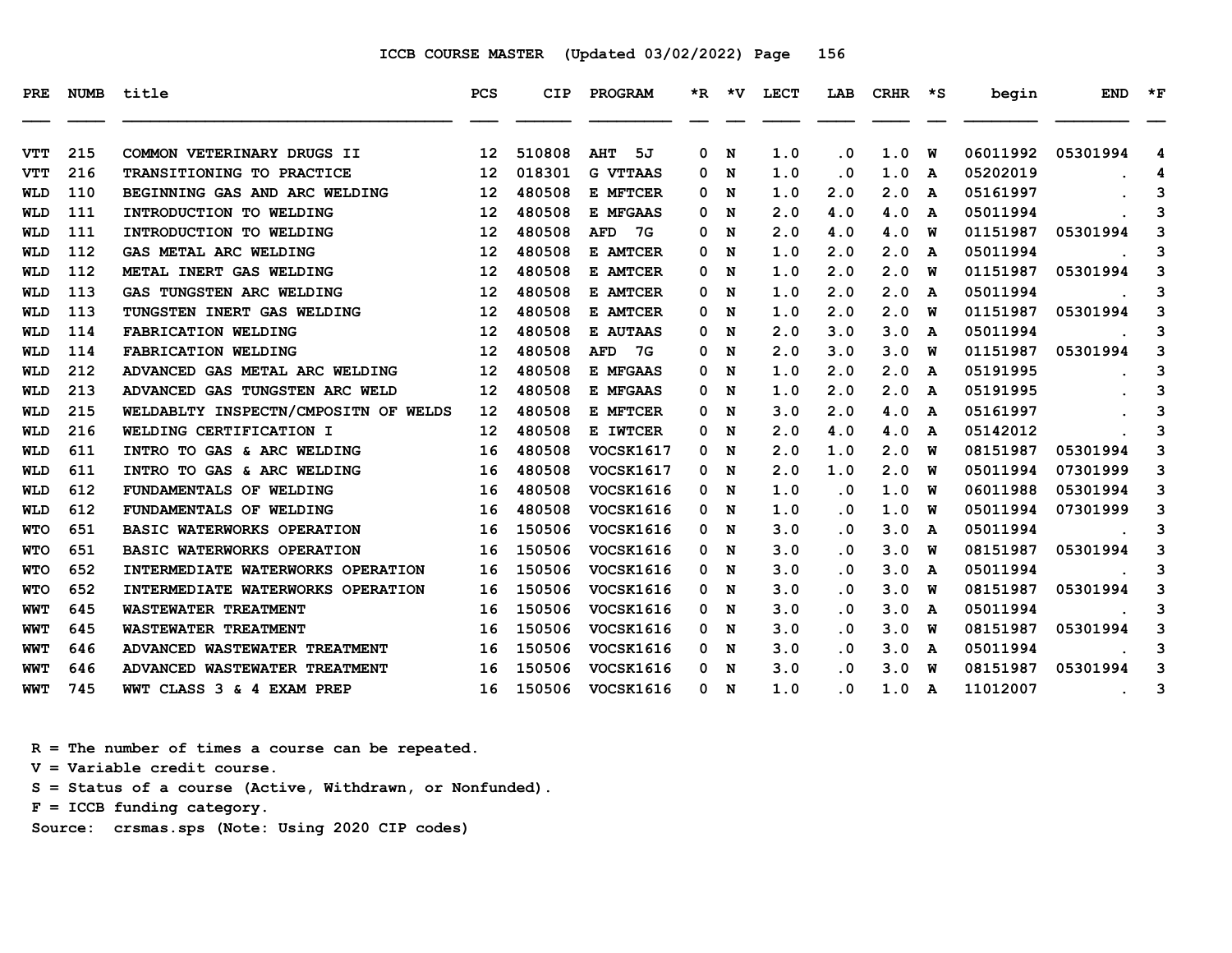| <b>PRE</b> | <b>NUMB</b> | title                             | <b>PCS</b>        | <b>CIP</b> | PROGRAM         | $\star$ R | $\star$ v | <b>LECT</b> | LAB       | <b>CRHR</b> | $\star$ s | begin    | <b>END</b> | $*_{\mathbf{F}}$ |
|------------|-------------|-----------------------------------|-------------------|------------|-----------------|-----------|-----------|-------------|-----------|-------------|-----------|----------|------------|------------------|
|            |             |                                   |                   |            |                 |           |           |             |           |             |           |          |            |                  |
| <b>XCT</b> | 210         | COMPUTED TOMOGRAPHY IMAGING       | $12 \overline{ }$ | 510907     | <b>GXCT CER</b> | 0         | N         | 3.0         | $\cdot$ 0 | 3.0         | A         | 05182009 |            | 4                |
| <b>XCT</b> | 212         | SECTIONAL PATHOLOGY               | $12 \overline{ }$ | 510907     | <b>GXCT CER</b> | 0         | N         | 3.0         | . 0       | 3.0         | A         | 08242009 |            | 4                |
| <b>XCT</b> | 214         | PATIENT CARE                      | $12 \overline{ }$ | 510907     | <b>GXCT CER</b> | 0         | N         | 3.0         | $\cdot$ 0 | 3.0         | A         | 08242009 |            | 4                |
| <b>XCT</b> | 215         | CT CLINICAL                       | $12 \overline{ }$ | 510907     | <b>G XRAAAS</b> | 0         | N         | . 0         | 20.0      | 3.0         | A         | 01112010 |            | 4                |
| XCT        | 216         | CT CERTIFICATION PREPARATION      | 12                | 510907     | <b>GXCT CER</b> | 0         | N         | 2.0         | $\cdot$ 0 | 2.0         | A         | 01112010 |            | 4                |
| <b>XMR</b> | 211         | MAGNETIC RESONANCE IMAGING        | 12                | 510907     | <b>G XRAAAS</b> | 0         | N         | 3.0         | . 0       | 3.0         | A         | 05152009 |            | 4                |
| <b>XMR</b> | 217         | MRI CLINICAL                      | $12 \overline{ }$ | 510907     | <b>G XMRCER</b> | 0         | N         | . 0         | 40.0      | 6.0         | A         | 05152009 |            | 4                |
| <b>XMR</b> | 218         | MRI CERTIFICATION PREPARATION     | 12                | 510907     | <b>GXMR CER</b> | 0         | N         | 2.0         | $\cdot$ 0 | 2.0         | A         | 05152009 |            | 4                |
| <b>XRA</b> | 110         | <b>BASIC CLINICAL SKILLS</b>      | $12 \overline{ }$ | 510907     | <b>G XRAAAS</b> | 0         | N         | 1.0         | 4.0       | 3.0         | A         | 05162016 |            | 4                |
| <b>XRA</b> | 110         | RADIOLOGIC TECHNOLOGY I           | 12                | 510907     | <b>G XRAAAS</b> | 0         | N         | 2.0         | 5.0       | 3.0         | W         | 05011994 | 05152006   | 4                |
| <b>XRA</b> | 110         | RADIOLOGIC TECHNOLOGY I           | 12                | 510907     | <b>G XRAAAS</b> | 0         | N         | 2.0         | 5.0       | 3.0         | W         | 06011992 | 05301994   | 4                |
| <b>XRA</b> | 111         | RADIOLOGIC TECHNOLOGY I           | 12                | 510907     | <b>G XRAAAS</b> | 0         | N         | 2.0         | 3.0       | 3.0         | A         | 05011994 |            | 4                |
| <b>XRA</b> | 111         | RADIOLOGIC TECHNOLOGY II          | 12                | 510907     | <b>G XRAAAS</b> | 0         | N         | 2.0         | 3.0       | 3.0         | W         | 06011992 | 05301994   | 4                |
| <b>XRA</b> | 112         | RADIOLOGIC TECHNOLOGY II          | 12                | 510907     | <b>G XRAAAS</b> | 0         | N         | 2.0         | 3.0       | 3.0         | A         | 05011994 |            | 4                |
| <b>XRA</b> | 112         | RADIOLOGIC TECHNOLOGY III         | 12                | 510907     | <b>G XRAAAS</b> | 0         | N         | 2.0         | 3.0       | 3.0         | พ         | 06011992 | 05301994   | 4                |
| <b>XRA</b> | 114         | <b>BASIC CLINICAL SKILLS</b>      | 12                | 513901     | <b>G XRAAAS</b> | 0         | N         | 2.0         | 3.0       | 3.0         | A         | 05011994 |            | 4                |
| <b>XRA</b> | 114         | <b>BASIC CLINICAL SKILLS</b>      | 12                | 511613     | <b>G XRAAAS</b> | 0         | N         | 2.0         | 2.0       | 3.0         | W         | 06011992 | 05301994   | 4                |
| <b>XRA</b> | 131         | CLINICAL I                        | 12                | 519998     | <b>G XRAAAS</b> | 0         | N         | . 0         | 18.0      | 3.0         | A         | 05011994 |            | 4                |
| <b>XRA</b> | 131         | CLINICAL I                        | 12                | 519998     | <b>G XRAAAS</b> | 0         | N         | . 0         | 18.0      | 3.0         | W         | 06011992 | 05301994   | 4                |
| <b>XRA</b> | 132         | CLINICAL II                       | $12 \overline{ }$ | 519998     | <b>G XRAAAS</b> | 0         | N         | . 0         | 24.0      | 4.0         | A         | 05142007 |            | 4                |
| <b>XRA</b> | 132         | CLINICAL II                       | 12                | 519998     | <b>G XRAAAS</b> | 0         | N         | . 0         | 18.0      | 3.0         | W         | 05011994 | 05142007   | 4                |
| <b>XRA</b> | 132         | CLINICAL II                       | 12                | 519998     | <b>G XRAAAS</b> | 0         | N         | . 0         | 18.0      | 3.0         | W         | 06011992 | 05301994   | 4                |
| <b>XRA</b> | 150         | INTRODUCTION TO RADIOGRAPHY       | $12 \overline{ }$ | 510907     | <b>G XRAAAS</b> | 0         | N         | 1.0         | . 0       | 1.0         | A         | 01122009 |            | 4                |
| <b>XRA</b> | 213         | RADIOGRAPHER'S PHYSICS            | 12                | 510907     | <b>G XRAAAS</b> | 0         | N         | 3.0         | . 0       | 3.0         | A         | 05011994 |            | 4                |
| <b>XRA</b> | 213         | RADIOGRAPHER'S PHYSICS            | 12                | 510907     | <b>G XRAAAS</b> | 0         | N         | 2.0         | 3.0       | 3.0         | พ         | 06011992 | 05301994   | 4                |
| <b>XRA</b> | 214         | ADVANCED RADIOLOGIC TECHNOLOGY I  | 12                | 510907     | <b>G XRAAAS</b> | 0         | N         | 2.0         | 2.0       | 3.0         | A         | 05011994 |            | 4                |
| <b>XRA</b> | 214         | ADVANCED RADIOLOGIC TECHNOLOGY I  | 12                | 510907     | <b>G XRAAAS</b> | 0         | N         | 2.0         | 2.0       | 3.0         | W         | 06011992 | 05301994   | 4                |
| <b>XRA</b> | 215         | ADVANCED RADIOLOGIC TECHNOLOGY II | 12                | 510907     | <b>G XRAAAS</b> | 0         | N         | 2.0         | . 0       | 2.0         | W         | 05192008 | 05132016   | 4                |

 **R = The number of times a course can be repeated.**

 **V = Variable credit course.**

 **S = Status of a course (Active, Withdrawn, or Nonfunded).**

 **F = ICCB funding category.**